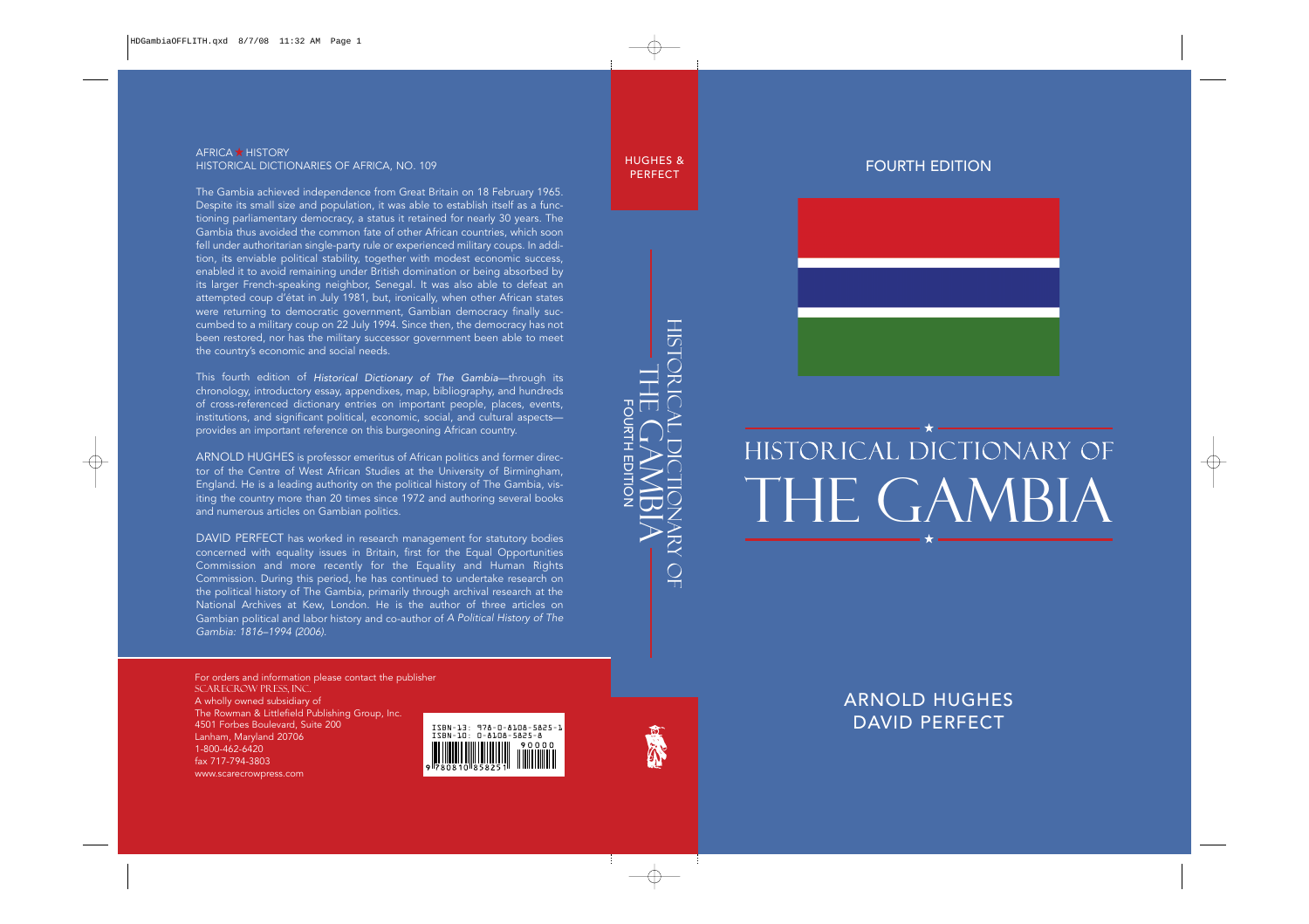## **HISTORICAL DICTIONARIES OF AFRICA Edited by Jon Woronoff**

- 1. *Cameroon,* by Victor T. Le Vine and Roger P. Nye. 1974. *Out of print. See No. 48.*
- 2. *The Congo,* 2nd ed., by Virginia Thompson and Richard Adloff. 1984. *Out of print. See No. 69.*
- 3. *Swaziland,* by John J. Grotpeter. 1975.
- 4. *The Gambia,* 2nd ed., by Harry A. Gailey. 1987. *Out of print. See No. 79.*
- 5. *Botswana,* by Richard P. Stevens. 1975. *Out of print. See No. 44.*
- 6. *Somalia,* by Margaret F. Castagno. 1975. *Out of print. See No. 87.*
- 7. *Benin (Dahomey),* 2nd ed., by Samuel Decalo. 1987. *Out of print. See No. 61.*
- 8. *Burundi,* by Warren Weinstein. 1976. *Out of print. See No. 73.*
- 9. *Togo,* 3rd ed., by Samuel Decalo. 1996.
- 10. *Lesotho,* by Gordon Haliburton. 1977. *Out of print. See No. 90.*
- 11. *Mali,* 3rd ed., by Pascal James Imperato. 1996. *Out of print. See No. 107.*
- 12. *Sierra Leone,* by Cyril Patrick Foray. 1977.
- 13. *Chad,* 3rd ed., by Samuel Decalo. 1997.
- 14. *Upper Volta,* by Daniel Miles McFarland. 1978.
- 15. *Tanzania,* by Laura S. Kurtz. 1978.
- 16. *Guinea,* 3rd ed., by Thomas O'Toole with Ibrahima Bah-Lalya. 1995. *Out of print. See No. 94.*
- 17. *Sudan,* by John Voll. 1978. *Out of print. See No. 53.*
- 18. *Rhodesia/Zimbabwe,* by R. Kent Rasmussen. 1979. *Out of print. See No. 46.*
- 19. *Zambia,* 2nd ed., by John J. Grotpeter, Brian V. Siegel, and James R. Pletcher. 1998. *Out of print. See No. 106.*
- 20. *Niger,* 3rd ed., by Samuel Decalo. 1997.
- 21. *Equatorial Guinea,* 3rd ed., by Max Liniger-Goumaz. 2000.
- 22. *Guinea-Bissau,* 3rd ed., by Richard Lobban and Peter Mendy. 1997.
- 23. *Senegal,* by Lucie G. Colvin. 1981. *Out of print. See No. 65.*
- 24. *Morocco,* by William Spencer. 1980. *Out of print. See No. 71.*
- 25. *Malawi,* by Cynthia A. Crosby. 1980. *Out of print. See No. 54.*
- 26. *Angola,* by Phyllis Martin. 1980. *Out of print. See No. 92.*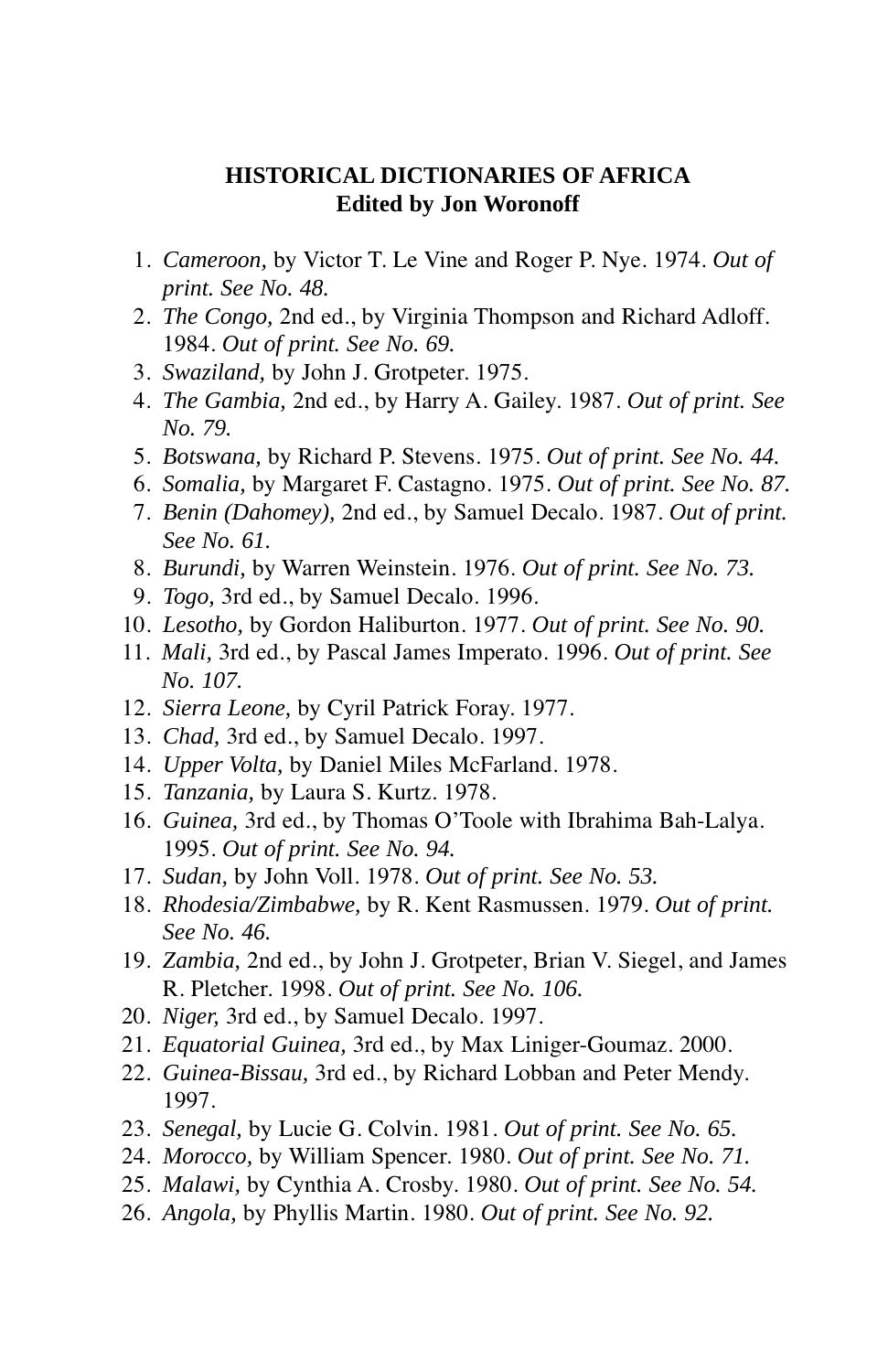- 27. *The Central African Republic,* by Pierre Kalck. 1980. *Out of print. See No. 51.*
- 28. *Algeria,* by Alf Andrew Heggoy. 1981. *Out of print. See No. 66.*
- 29. *Kenya,* by Bethwell A. Ogot. 1981. *Out of print. See No. 77.*
- 30. *Gabon,* by David E. Gardinier. 1981. *Out of print. See No. 58.*
- 31. *Mauritania,* by Alfred G. Gerteiny. 1981. *Out of print. See No. 68.*
- 32. *Ethiopia,* by Chris Prouty and Eugene Rosenfeld. 1981. *Out of print. See No. 91.*
- 33. *Libya,* 3rd ed., by Ronald Bruce St John. 1998. *Out of print. See No. 100.*
- 34. *Mauritius,* by Lindsay Riviere. 1982. *Out of print. See No. 49.*
- 35. *Western Sahara,* by Tony Hodges. 1982. *Out of print. See No. 55.*
- 36. *Egypt,* by Joan Wucher King. 1984. *Out of print. See No. 89.*
- 37. *South Africa,* by Christopher Saunders. 1983. *Out of print. See No. 78.*
- 38. *Liberia,* by D. Elwood Dunn and Svend E. Holsoe. 1985. *Out of print. See No. 83.*
- 39. *Ghana,* by Daniel Miles McFarland. 1985. *Out of print. See No. 63.*
- 40. *Nigeria,* 2nd ed., by Anthony Oyewole and John Lucas. 2000.
- 41. *Côte d'Ivoire (The Ivory Coast),* 2nd ed., by Robert J. Mundt. 1995.
- 42. *Cape Verde,* 2nd ed., by Richard Lobban and Marilyn Halter. 1988. *Out of print. See No. 62.*
- 43. *Zaire,* by F. Scott Bobb. 1988. *Out of print. See No. 76*.
- 44. *Botswana,* 2nd ed., by Fred Morton, Andrew Murray, and Jeff Ramsay. 1989. *Out of print. See No. 70.*
- 45. *Tunisia,* 2nd ed., by Kenneth J. Perkins. 1997.
- 46. *Zimbabwe,* 2nd ed., by Steven C. Rubert and R. Kent Rasmussen. 1990. *Out of print. See No. 86.*
- 47. *Mozambique,* by Mario Azevedo. 1991. *Out of print. See No. 88.*
- 48. *Cameroon,* 2nd ed., by Mark W. DeLancey and H. Mbella Mokeba. 1990.
- 49. *Mauritius,* 2nd ed., by Sydney Selvon. 1991.
- 50. *Madagascar,* by Maureen Covell. 1995. *Out of print. See No. 98.*
- 51. *The Central African Republic,* 2nd ed., by Pierre Kalck, translated by Thomas O'Toole. 1992. *Out of print. See No. 93.*
- 52. *Angola,* 2nd ed., by Susan H. Broadhead. 1992. *Out of print. See No. 92.*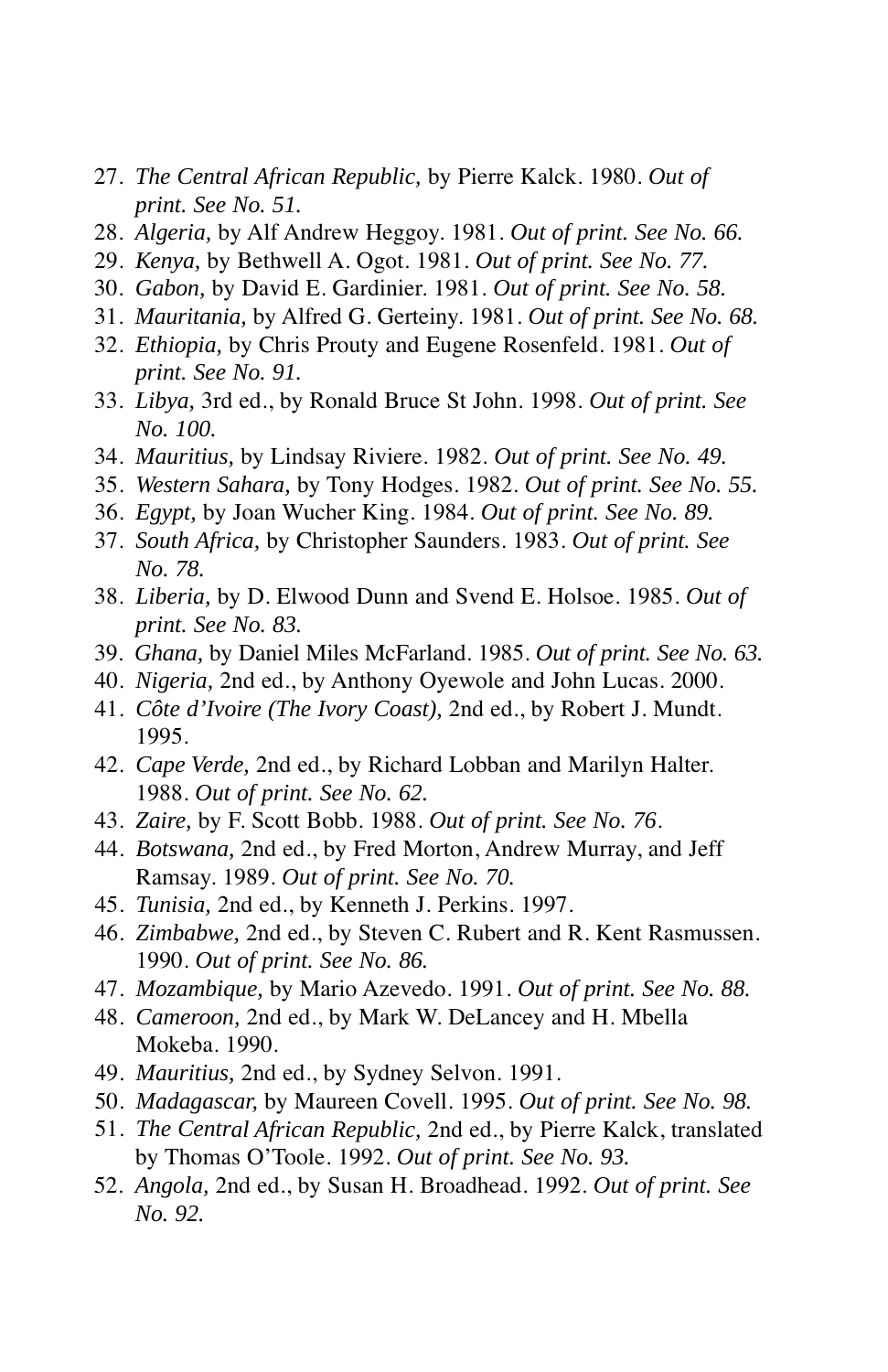- 53. *Sudan,* 2nd ed., by Carolyn Fluehr-Lobban, Richard A. Lobban Jr., and John Obert Voll. 1992. *Out of print. See No. 85.*
- 54. *Malawi,* 2nd ed., by Cynthia A. Crosby. 1993. *Out of print. See No. 84.*
- 55. *Western Sahara,* 2nd ed., by Anthony Pazzanita and Tony Hodges. 1994. *Out of print. See No. 96.*
- 56. *Ethiopia and Eritrea,* 2nd ed., by Chris Prouty and Eugene Rosenfeld. 1994. *Out of print. See No. 91.*
- 57. *Namibia,* by John J. Grotpeter. 1994.
- 58. *Gabon,* 2nd ed., by David E. Gardinier. 1994. *Out of print. See No. 101.*
- 59. *Comoro Islands,* by Martin Ottenheimer and Harriet Ottenheimer. 1994.
- 60. *Rwanda,* by Learthen Dorsey. 1994. *Out of print. See No. 105.*
- 61. *Benin,* 3rd ed., by Samuel Decalo. 1995.
- 62. *Republic of Cape Verde,* 3rd ed., by Richard Lobban and Marlene Lopes. 1995. *Out of print. See No. 104.*
- 63. *Ghana,* 2nd ed., by David Owusu-Ansah and Daniel Miles Mc-Farland. 1995. *Out of print. See No. 97.*
- 64. *Uganda,* by M. Louise Pirouet. 1995.
- 65. *Senegal,* 2nd ed., by Andrew F. Clark and Lucie Colvin Phillips. 1994.
- 66. *Algeria,* 2nd ed., by Phillip Chiviges Naylor and Alf Andrew Heggoy. 1994. *Out of print. See No. 102.*
- 67. *Egypt,* 2nd ed., by Arthur Goldschmidt Jr. 1994. *Out of print. See No. 89.*
- 68. *Mauritania,* 2nd ed., by Anthony G. Pazzanita. 1996.
- 69. *Congo,* 3rd ed., by Samuel Decalo, Virginia Thompson, and Richard Adloff. 1996.
- 70. *Botswana,* 3rd ed., by Jeff Ramsay, Barry Morton, and Fred Morton. 1996. *Out of print. See No. 108.*
- 71. *Morocco,* 2nd ed., by Thomas K. Park. 1996. *Out of print. See No. 95.*
- 72. *Tanzania,* 2nd ed., by Thomas P. Ofcansky and Rodger Yeager. 1997.
- 73. *Burundi,* 2nd ed., by Ellen K. Eggers. 1997. *Out of print. See No. 103.*
- 74. *Burkina Faso,* 2nd ed., by Daniel Miles McFarland and Lawrence Rupley. 1998.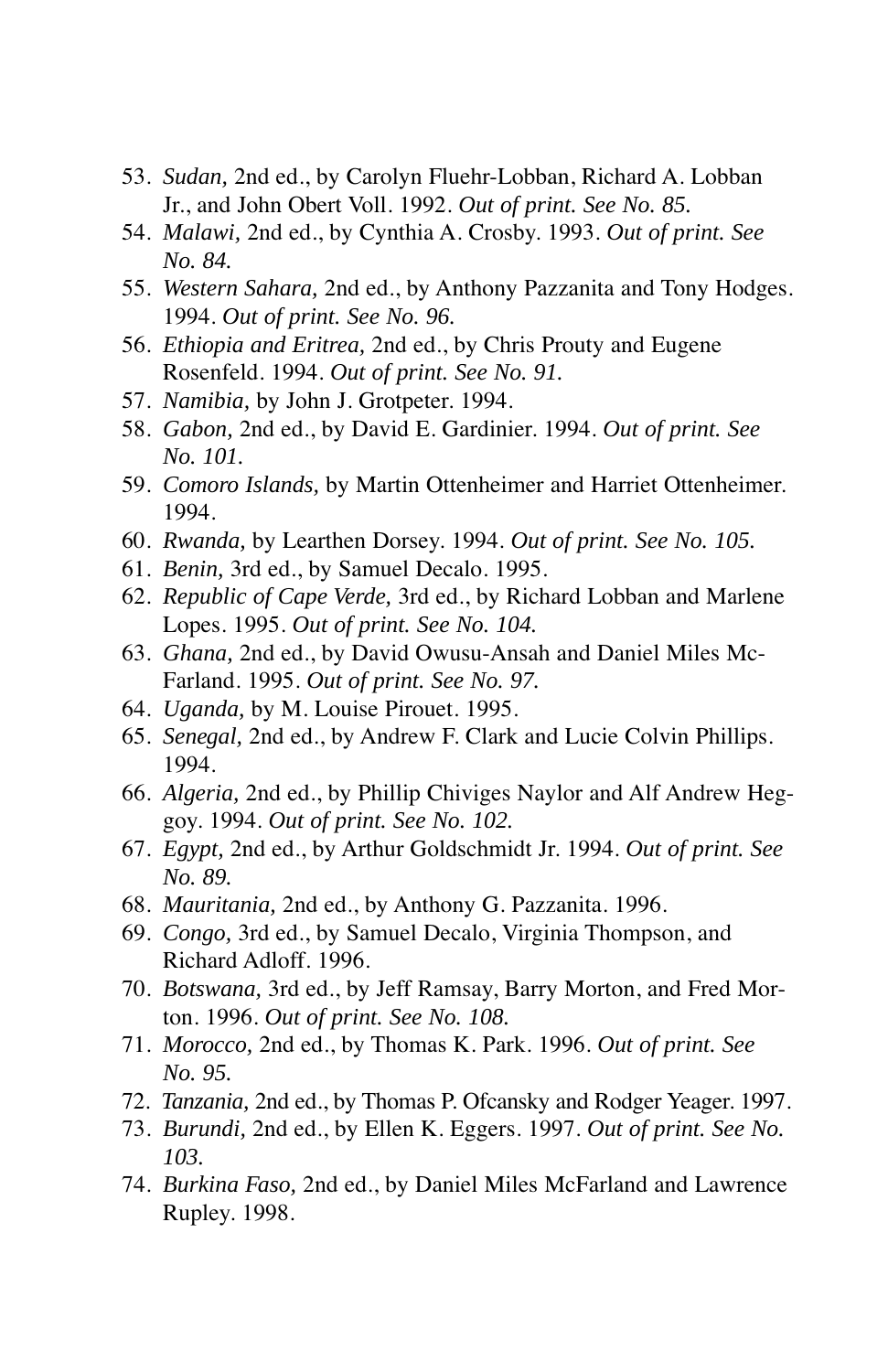- 75. *Eritrea,* by Tom Killion. 1998.
- 76. *Democratic Republic of the Congo (Zaire)*, by F. Scott Bobb. 1999. (Revised edition of *Historical Dictionary of Zaire*, No. 43)
- 77. *Kenya,* 2nd ed., by Robert M. Maxon and Thomas P. Ofcansky. 2000.
- 78. *South Africa,* 2nd ed., by Christopher Saunders and Nicholas Southey. 2000.
- 79. *The Gambia,* 3rd ed., by Arnold Hughes and Harry A. Gailey. 1999.
- 80. *Swaziland,* 2nd ed., by Alan R. Booth. 2000.
- 81. *Republic of Cameroon,* 3rd ed., by Mark W. DeLancey and Mark Dike DeLancey. 2000.
- 82. *Djibouti,* by Daoud A. Alwan and Yohanis Mibrathu. 2000.
- 83. *Liberia,* 2nd ed., by D. Elwood Dunn, Amos J. Beyan, and Carl Patrick Burrowes. 2001.
- 84. *Malawi,* 3rd ed., by Owen J. Kalinga and Cynthia A. Crosby. 2001.
- 85. *Sudan,* 3rd ed., by Richard A. Lobban Jr., Robert S. Kramer, and Carolyn Fluehr-Lobban. 2002.
- 86. *Zimbabwe,* 3rd ed., by Steven C. Rubert and R. Kent Rasmussen. 2001.
- 87. *Somalia,* 2nd ed., by Mohamed Haji Mukhtar. 2002.
- 88. *Mozambique,* 2nd ed., by Mario Azevedo, Emmanuel Nnadozie, and Tomé Mbuia João. 2003.
- 89. *Egypt,* 3rd ed., by Arthur Goldschmidt Jr. and Robert Johnston. 2003.
- 90. *Lesotho,* 2nd ed., by Scott Rosenberg, Richard Weisfelder, and Michelle Frisbie-Fulton. 2004.
- 91. *Ethiopia,* New Edition, by David H. Shinn and Thomas P. Ofcansky. 2004.
- 92. *Angola,* New Edition, by W. Martin James. 2004.
- 93. *Central African Republic,* 3rd ed., by Pierre Kalck, translated by Xavier-Samuel Kalck. 2005.
- 94. *Guinea,* 4th ed., by Thomas O'Toole with Janice E. Baker. 2005.
- 95. *Morocco,* 2nd ed., by Thomas K. Park and Aomar Boum. 2006.
- 96. *Western Sahara,* 3rd ed., by Anthony G. Pazzanita. 2005.
- 97. *Ghana,* 3rd ed., by David Owusu-Ansah. 2005.
- 98. *Madagascar,* 2nd ed., by Philip M. Allen and Maureen Covell. 2005.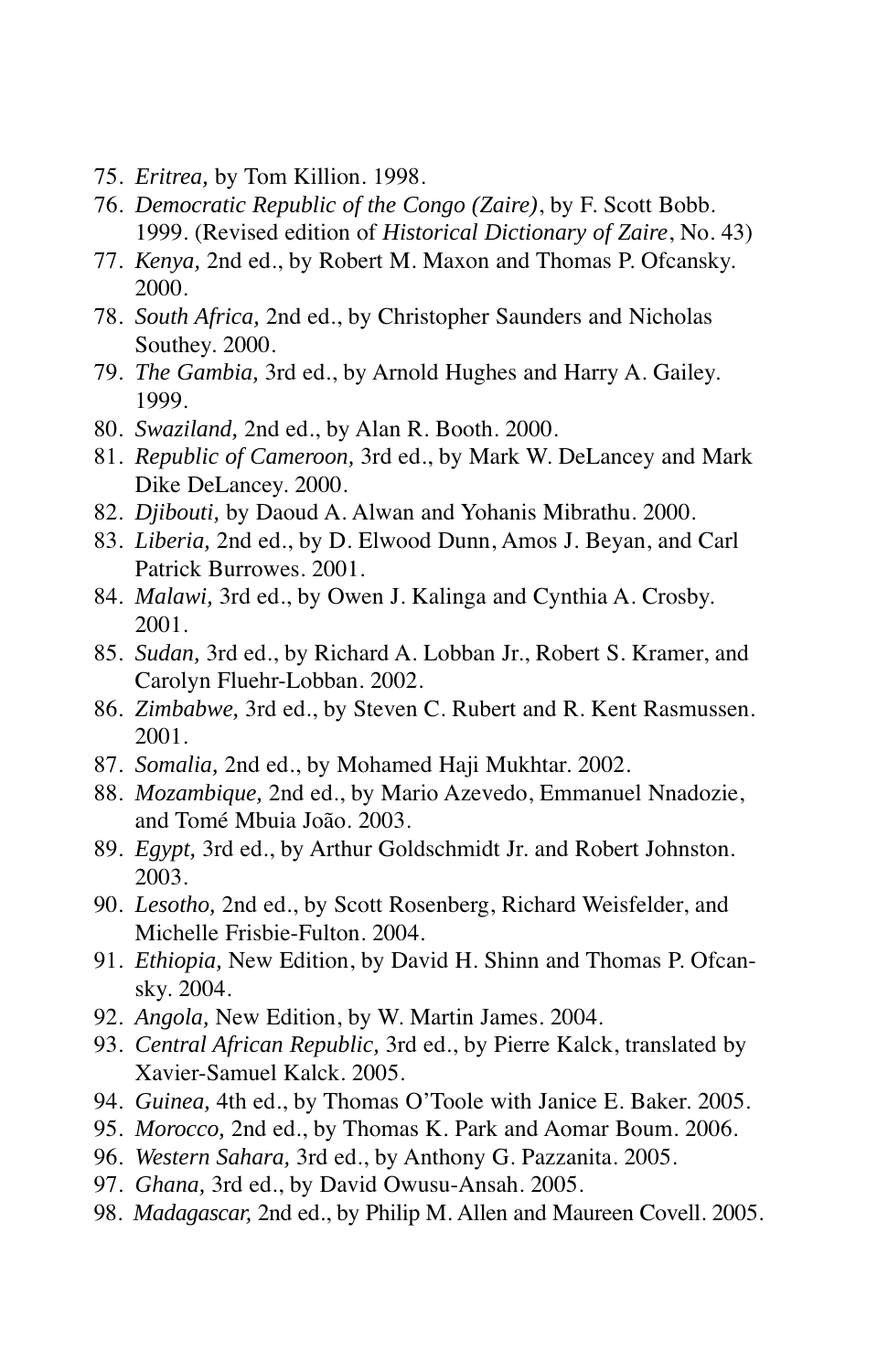- 99. *Sierra Leone,* New Edition, by C. Magbaily Fyle. 2005.
- 100. *Libya,* 4th ed., by Ronald Bruce St John. 2006.
- 101. *Gabon,* 3rd ed., by David E. Gardinier and Douglas A. Yates3 2006.
- 102. *Algeria,* 3rd ed., by Phillip Naylor. 2006.
- 103. *Burundi,* 3rd ed., by Ellen K. Eggers. 2007.
- 104. *Republic of Cape Verde,* 4th ed., by Richard A. Lobban Jr. and Paul Khalil Saucier. 2007.
- 105. *Rwanda,* New Edition*,* by Aimable Twagilamana. 2007.
- 106. *Zambia,* 3rd ed., by David J. Simon, James R. Pletcher, and Brian V. Siegel. 2008.
- 107. *Mali,* 4th ed., by Pascal James Imperato, Gavin H. Imperato, and Austin C. Imperato. 2008.
- 108. *Botswana,* 4th ed., by Fred Morton, Jeff Ramsay, and Part Themba Mgadla. 2008.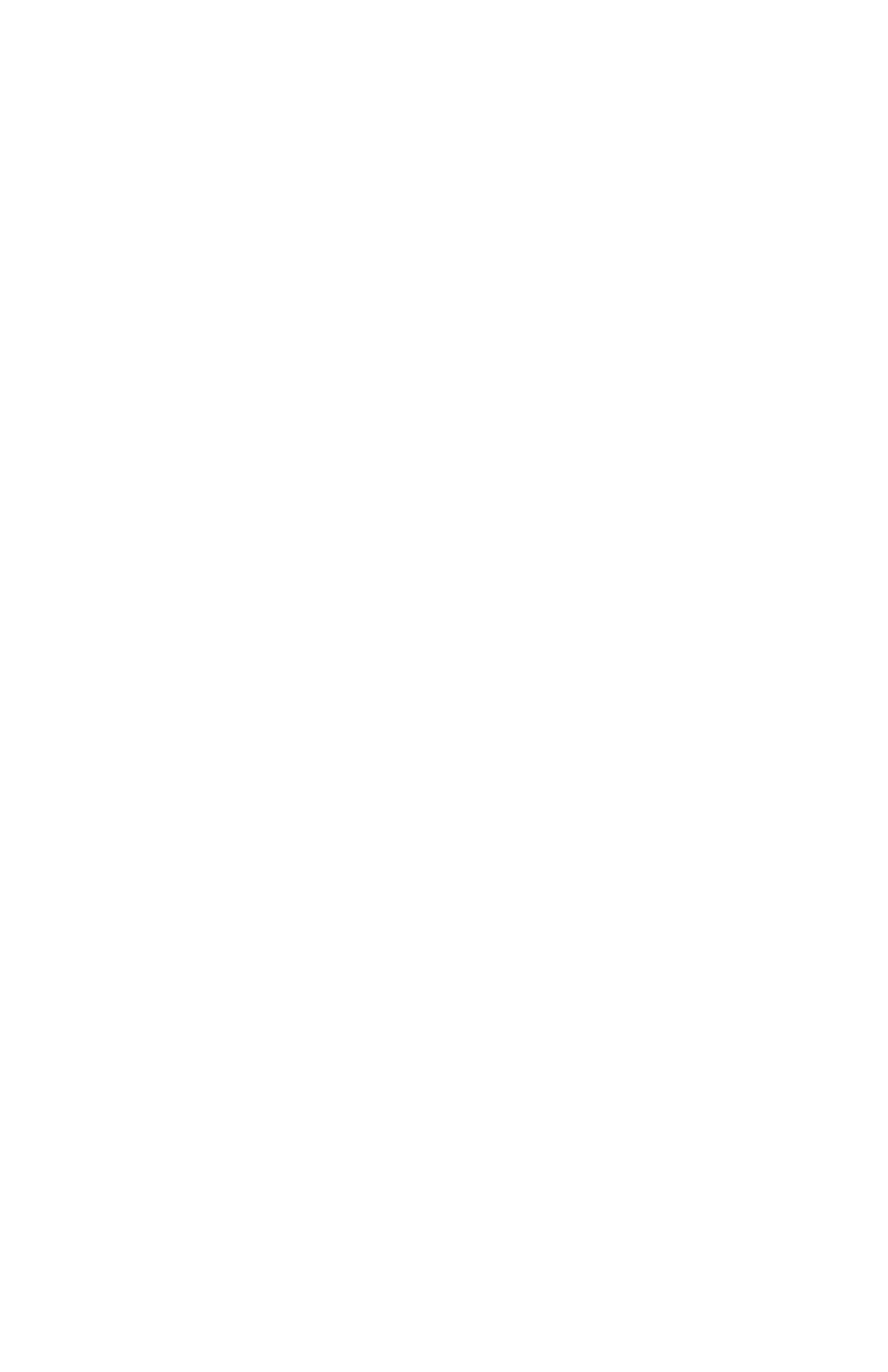## **Historical Dictionary of The Gambia** Fourth Edition

Arnold Hughes and David Perfect

*Historical Dictionaries of Africa, No. 109*



The Scarecrow Press, Inc. Lanham, Maryland • Toronto • Plymouth, UK 2008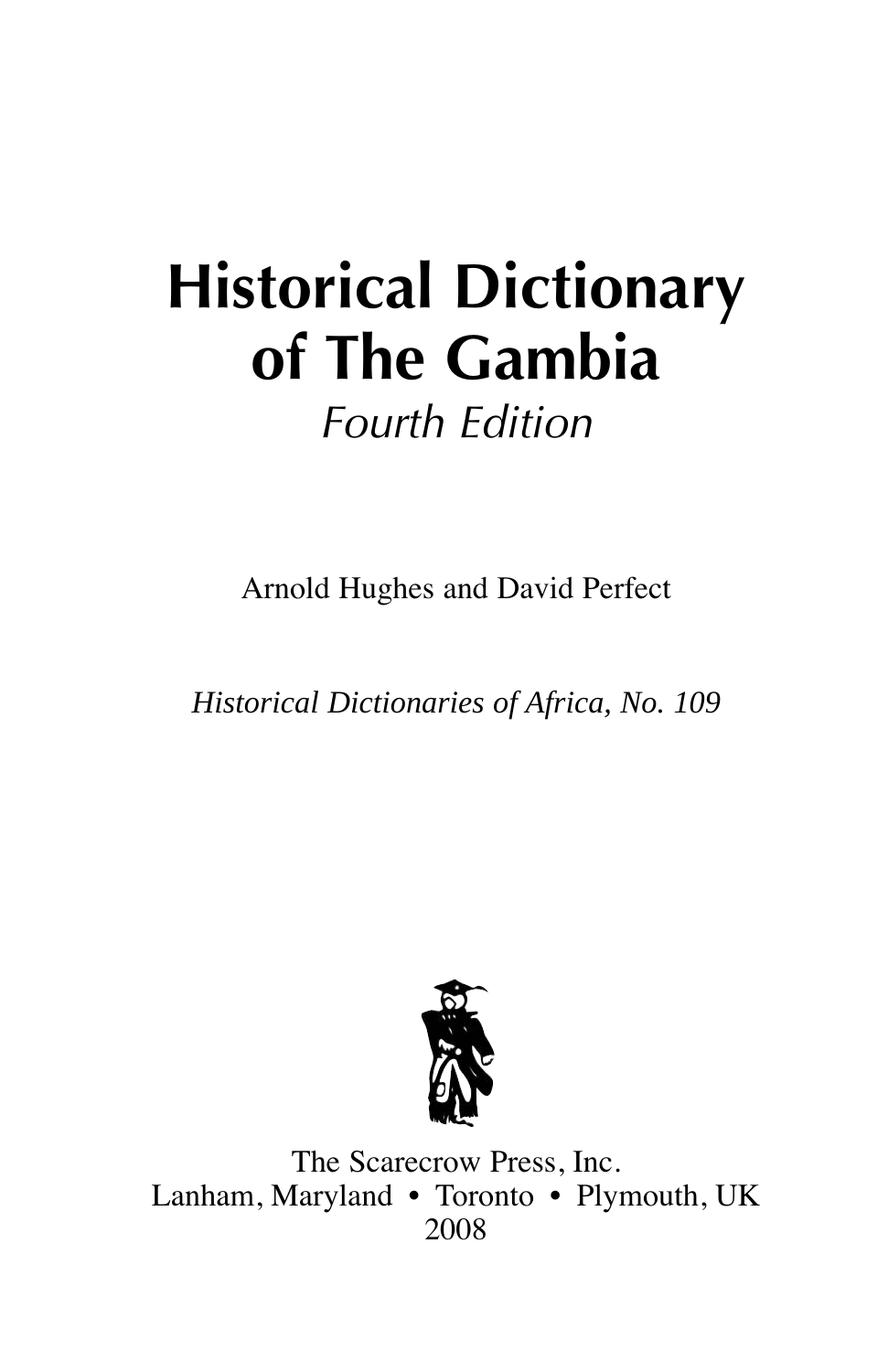### SCARECROW PRESS, INC.

Published in the United States of America by Scarecrow Press, Inc. A wholly owned subsidiary of The Rowman & Littlefield Publishing Group, Inc. 4501 Forbes Boulevard, Suite 200, Lanham, Maryland 20706 www.scarecrowpress.com

Estover Road Plymouth PL6 7PY United Kingdom

Copyright © 2008 by Arnold Hughes and David Perfect

*All rights reserved*. No part of this publication may be reproduced, stored in a retrieval system, or transmitted in any form or by any means, electronic, mechanical, photocopying, recording, or otherwise, without the prior permission of the publisher.

British Library Cataloguing in Publication Information Available

#### **Library of Congress Cataloging-in-Publication Data**

Hughes, Arnold.

Historical dictionary of The Gambia / Arnold Hughes and David Perfect.—4th ed.

p. cm.—(Historical dictionaries of Africa ; no. 109) Includes bibliographical references. ISBN-13: 978-0-8108-5825-1 (hardcover : alk. paper) ISBN-10: 0-8108-5825-8 (hardcover : alk. paper) eISBN-13: 978-0-8108-6260-9 eISBN-10: 0-8108-6260-3 1. Gambia—History—Dictionaries. I. Perfect, David, 1960– II. Title. DT509.5.G34 2008 966.5—dc22

#### 2008007153

 $\circledS$ The paper used in this publication meets the minimum requirements of American National Standard for Information Sciences—Permanence of Paper for Printed Library Materials, ANSI/NISO Z39.48-1992. Manufactured in the United States of America.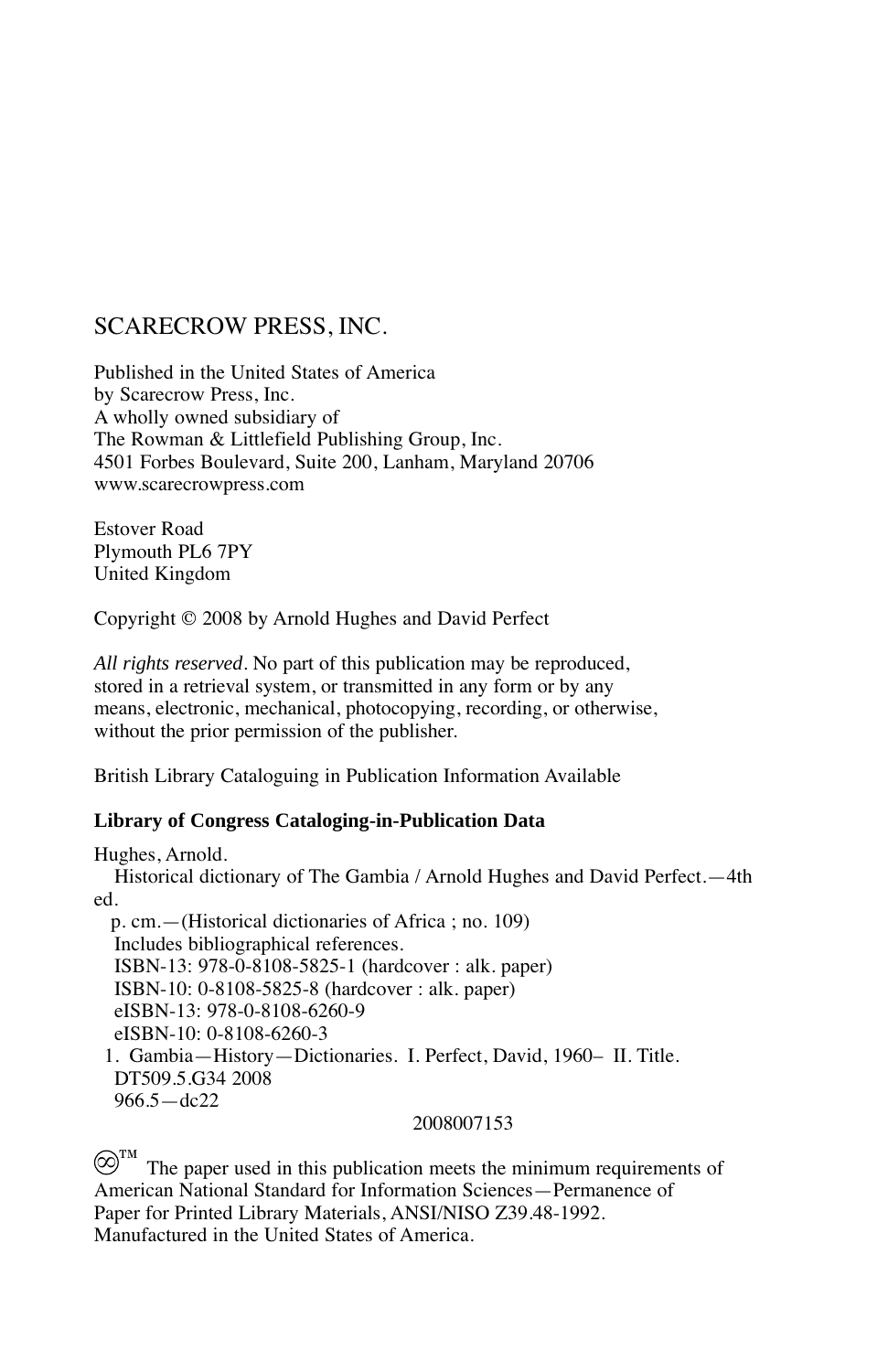For Petra, Tessa, Simon, and Jonathan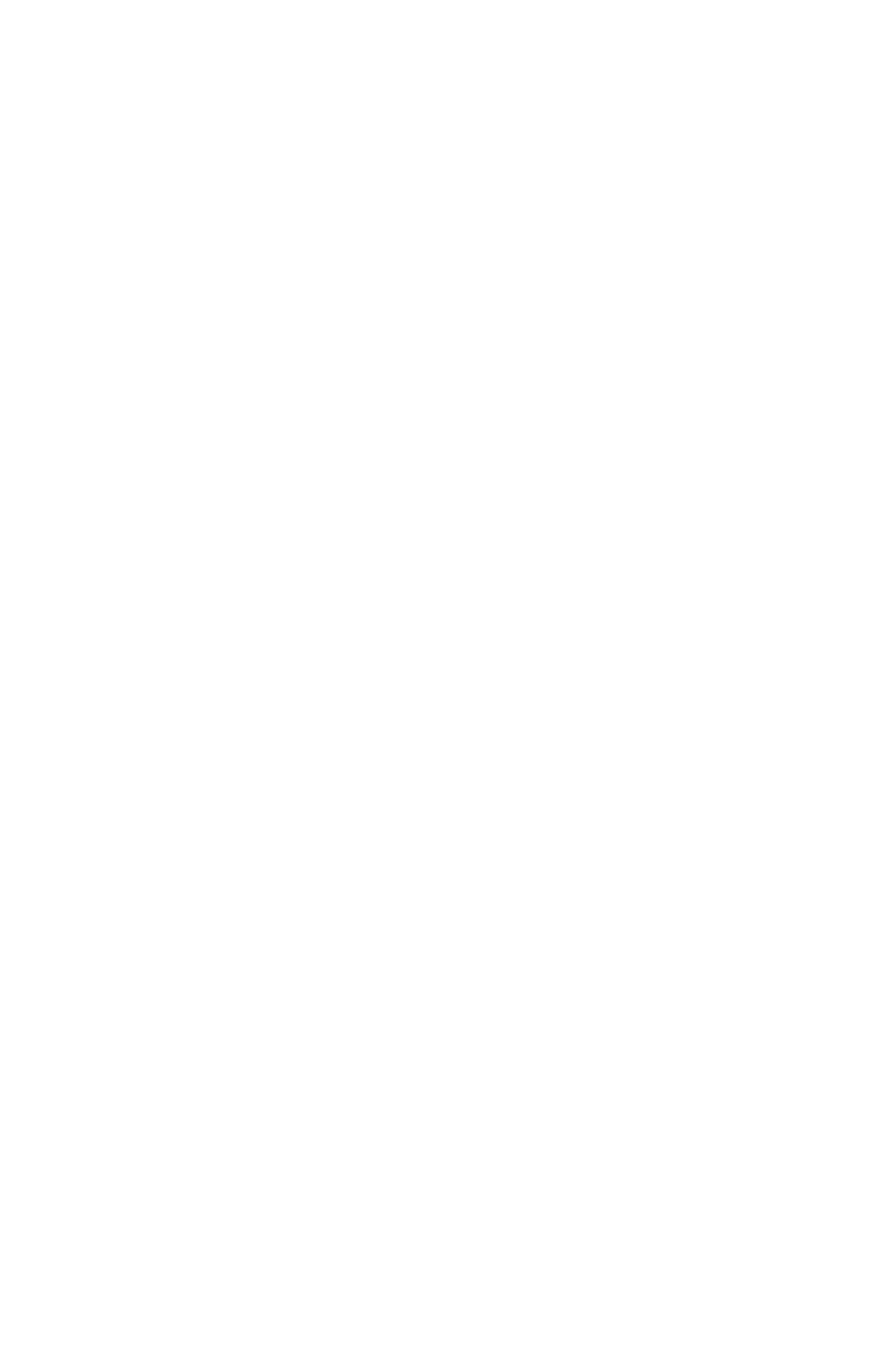## **Contents**

| Editor's Foreword Jon Woronoff                       | xiii  |
|------------------------------------------------------|-------|
| Acronyms and Abbreviations                           | XV    |
| Map                                                  | xviii |
| Chronology                                           | xix   |
| Introduction                                         | xxxi  |
| THE DICTIONARY                                       | 1     |
| Appendixes:                                          |       |
| A. Chief Executives, 1829–2008                       | 251   |
| B. Gambian Parliamentary Election Results, 1960–2007 | 253   |
| C. Gambian Presidential Election Results, 1972–2006  | 255   |
| D. Results of Referenda                              | 257   |
| E. Gambian Population Statistics                     | 259   |
| F. Gambian Population: Ethnic Distribution           | 261   |
| <b>Bibliography</b>                                  | 263   |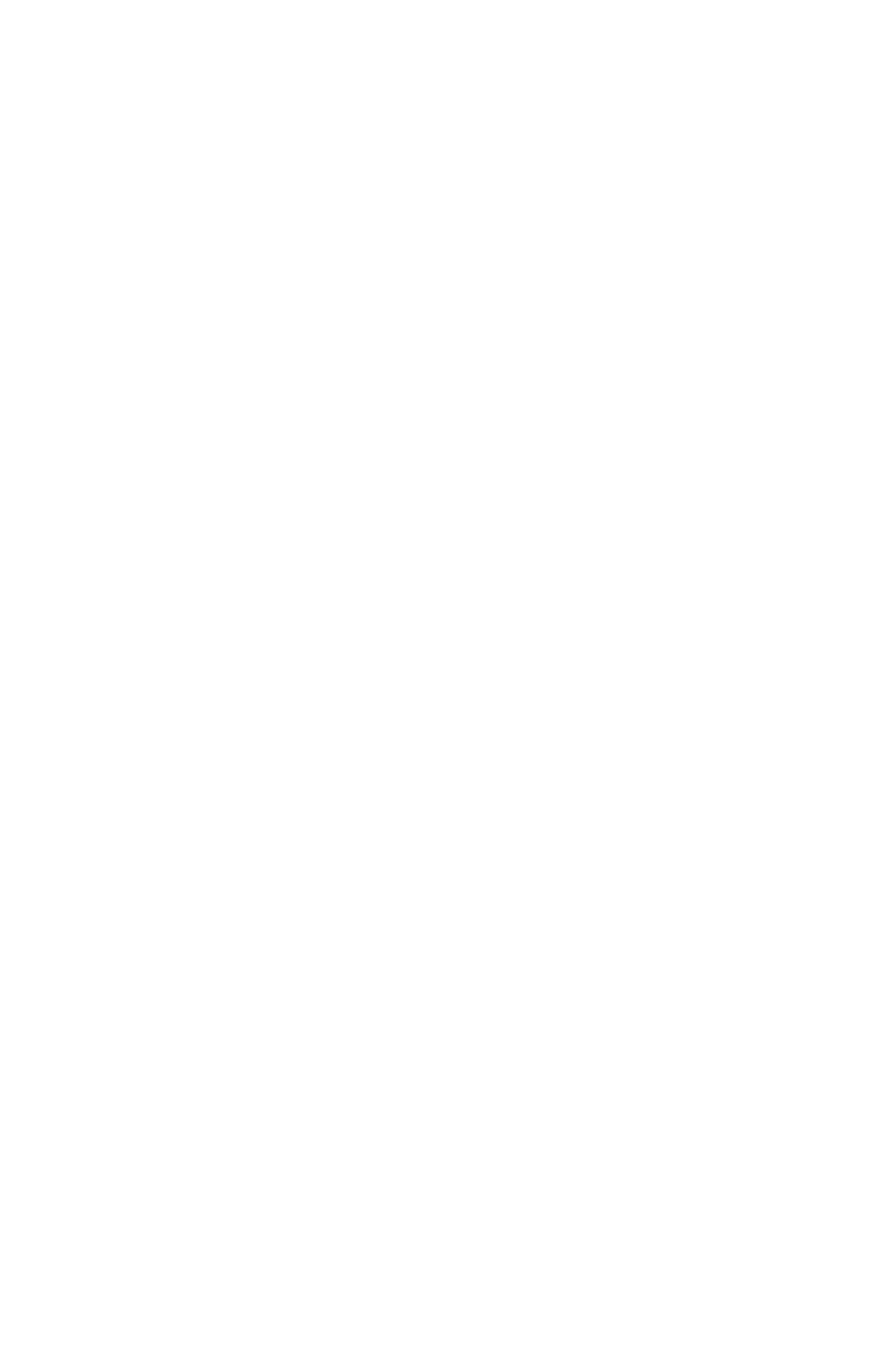## **Editor's Foreword**

Of all Africa's artificial boundaries, none is more artificial than that surrounding The Gambia. Just a narrow sliver of land along the river that gives it sustenance, it was already assumed in colonial times that the Gambia would be absorbed into surrounding French possessions. But Great Britain held on to it, and the new state was born in 1965. Again, following domestic upheavals, it appeared that it might, this time, be swallowed up by neighboring Senegal. However, that did not happen and is now unlikely with the demise of the Senegambia Confederation. Thus, after more than four decades, The Gambia is still charting its own course. For a great many years, it was one of Africa's few multiparty states with an uncommon degree of democratic participation. This abruptly ended in July 1994, following a military takeover. Although the country has returned formally to multiparty elected government, its authoritarian presidential rule continues to raise concern, both with respect to human rights and the management of the country's economy.

Because The Gambia seems likely to remain as a sovereign state despite its small size, it is worthy of greater notice. Certainly, now that another decade has passed, it merits a revised edition of the *Historical Dictionary of The Gambia*. This edition has undergone a more substantial expansion as well as the necessary updating, and provides more information than ever. The chronology traces Gambian history from pre-colonial to colonial times and then more closely the four decades since independence. This is reviewed again in the introduction, which is an overall presentation of the country, its geography and population, and its history. The bulk of the information is provided in several hundred dictionary entries on significant people; places and events; institutions and parties; and various political, economic, social, and cultural topics. Given the plethora of acronyms, these are included in their own section. And the bibliography directs readers to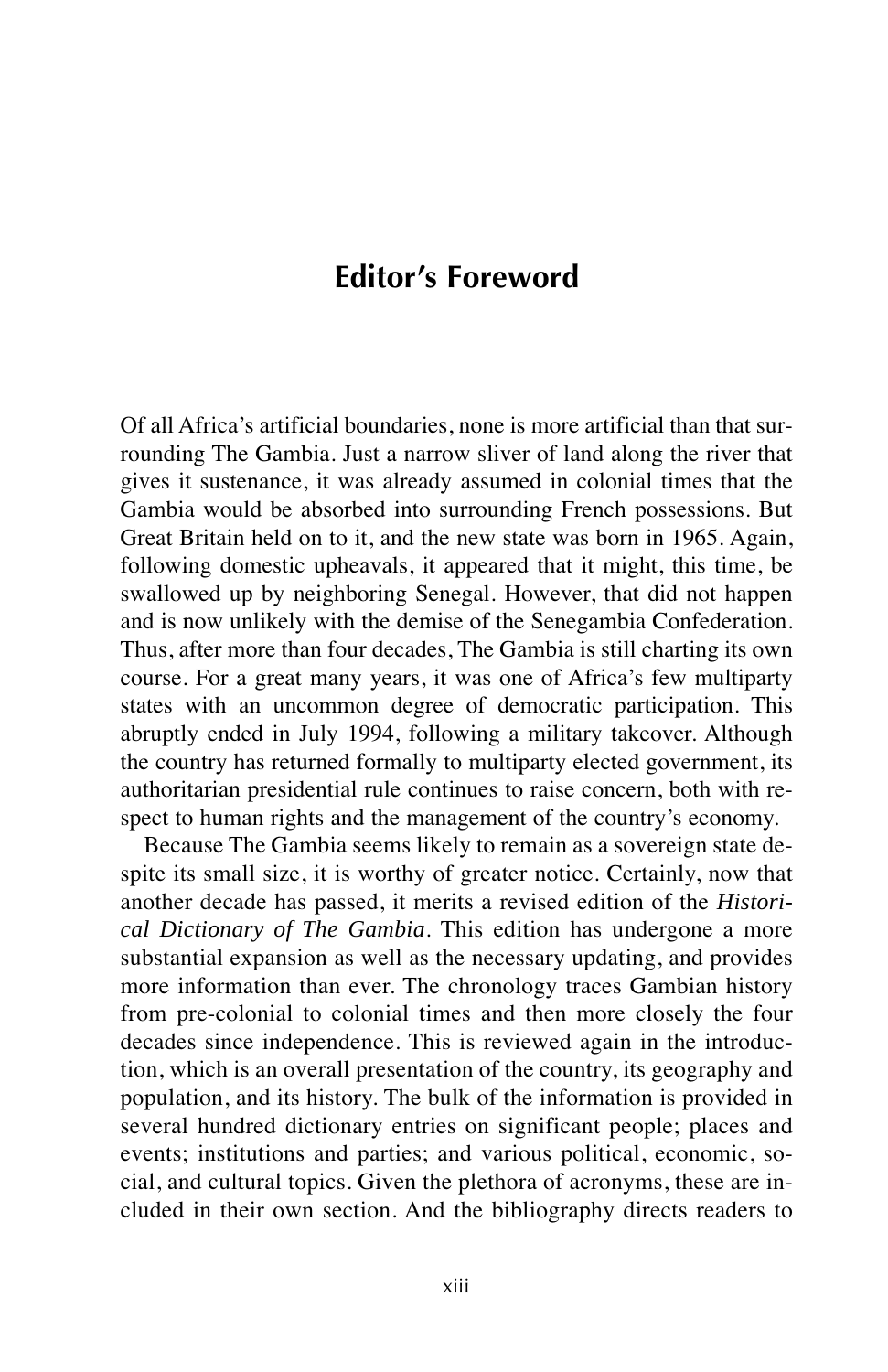other sources of literature, the body of which has grown considerably since the previous edition of the book.

This fourth edition builds on the foundation of its predecessors, namely, the first two editions by Harry A. Gailey, a pioneering historian of The Gambia, and the expanded and updated third edition by Arnold Hughes, who is a coauthor of the fourth. Emeritus professor of African politics and a former director of the Centre of West African Studies at the University of Birmingham, he has been researching West Africa since 1963, with a specialization in The Gambia, which he has visited frequently. He has written numerous articles on Gambian history and politics, as well as the book *A Political History of The Gambia, 1816–1994*, now the standard text for the period. This latter was coauthored with Dr. David Perfect who collaborated in this fourth edition as well. Dr. Perfect, who studied at the University of Cambridge and the Centre of West African Studies, has carried out extensive primary research in The Gambia and England, and also written several articles on Gambian political and labor history. Their combined knowledge and common interest in The Gambia have produced a book that remains an indispensable guide into its fourth decade.

> Jon Woronoff Series Editor March 2008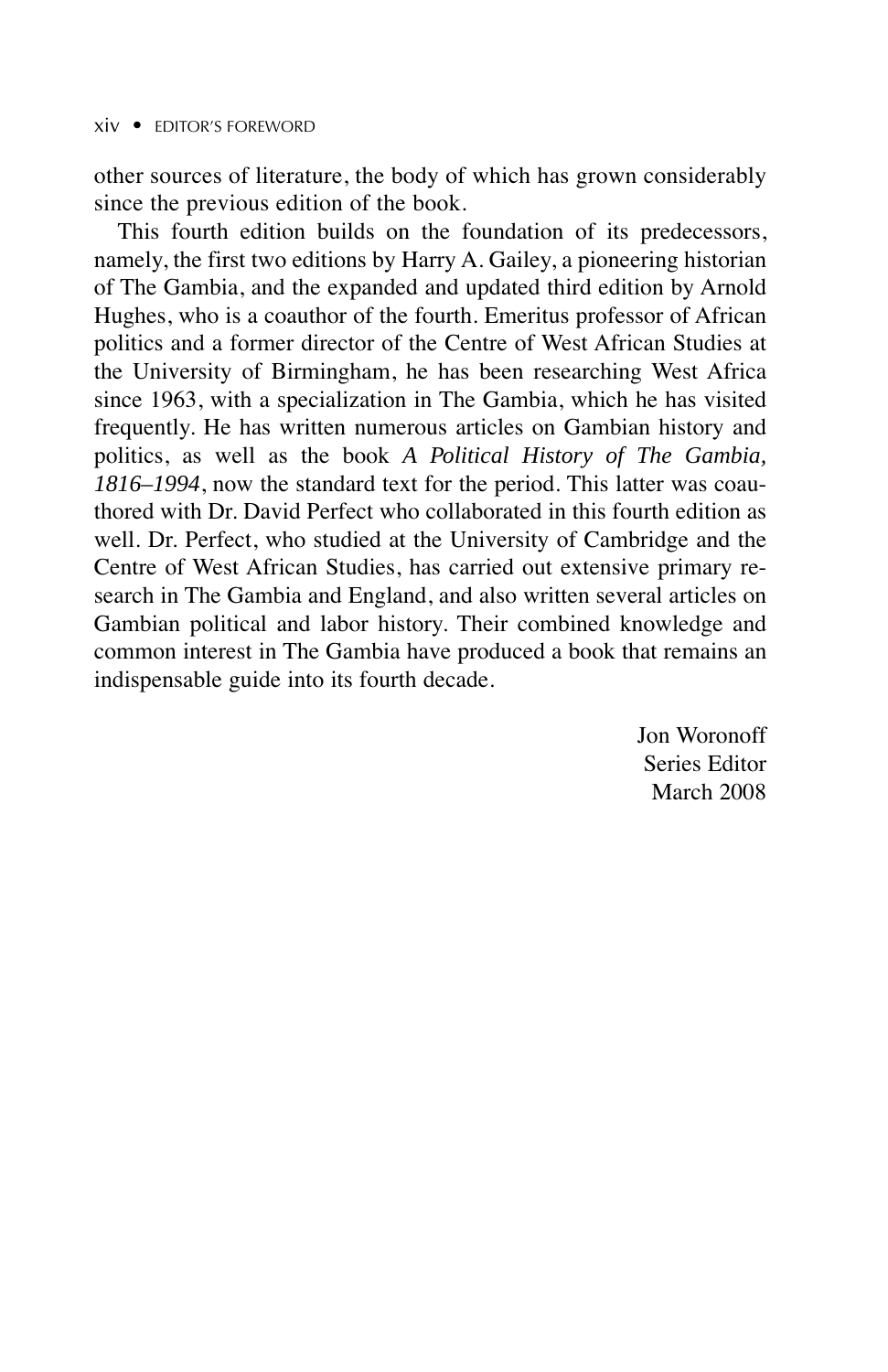## **Acronyms and Abbreviations**

| AFPRC         | Armed Forces Provisional Ruling Council                |
|---------------|--------------------------------------------------------|
| APRC          | Alliance for Patriotic Re-orientation and Construction |
| AU            | African Union                                          |
| <b>B.Comm</b> | <b>Bachelor of Commerce</b>                            |
| <b>BA</b>     | <b>Bachelor of Arts</b>                                |
| <b>BATC</b>   | <b>Bathurst Advisory Town Council</b>                  |
| <b>BBWA</b>   | Bank of British West Africa                            |
| <b>BCC</b>    | <b>Banjul City Council</b>                             |
| <b>BTC</b>    | <b>Bathurst Town Council</b>                           |
| <b>BTU</b>    | <b>Bathurst Trade Union</b>                            |
| <b>BUDC</b>   | <b>Bathurst Urban District Council</b>                 |
| <b>BYMS</b>   | <b>Bathurst Young Muslims Society</b>                  |
| <b>CDC</b>    | <b>Colonial Development Corporation</b>                |
| CDCentre      | <b>Curriculum Development Centre</b>                   |
| CD&W          | Colonial Development and Welfare                       |
| <b>CMG</b>    | Companion of the Order of St. Michael and St. George   |
| <b>CRC</b>    | <b>Constitutional Review Commission</b>                |
| <b>CRD</b>    | <b>Central River Division</b>                          |
| DC            | Divisional Commissioner                                |
| <b>DCA</b>    | Democratic Congress Alliance                           |
| <b>ECOMOG</b> | <b>ECOWAS Monitoring Group</b>                         |
| <b>ECOWAS</b> | Economic Community of West African States              |
| ERP           | Economic Recovery Programme                            |
| <b>FGM</b>    | Female genital mutilation                              |
| <b>GATU</b>   | Gambia Amalgamated Trade Union                         |
| <b>GCP</b>    | <b>Gambia Congress Party</b>                           |
| <b>GDP</b>    | Gambia Democratic Party                                |
| <b>GFCMA</b>  | Gambia Farmers' Co-operative Marketing Association     |
| GGC           | Gambia Groundnut Corporation                           |
|               |                                                        |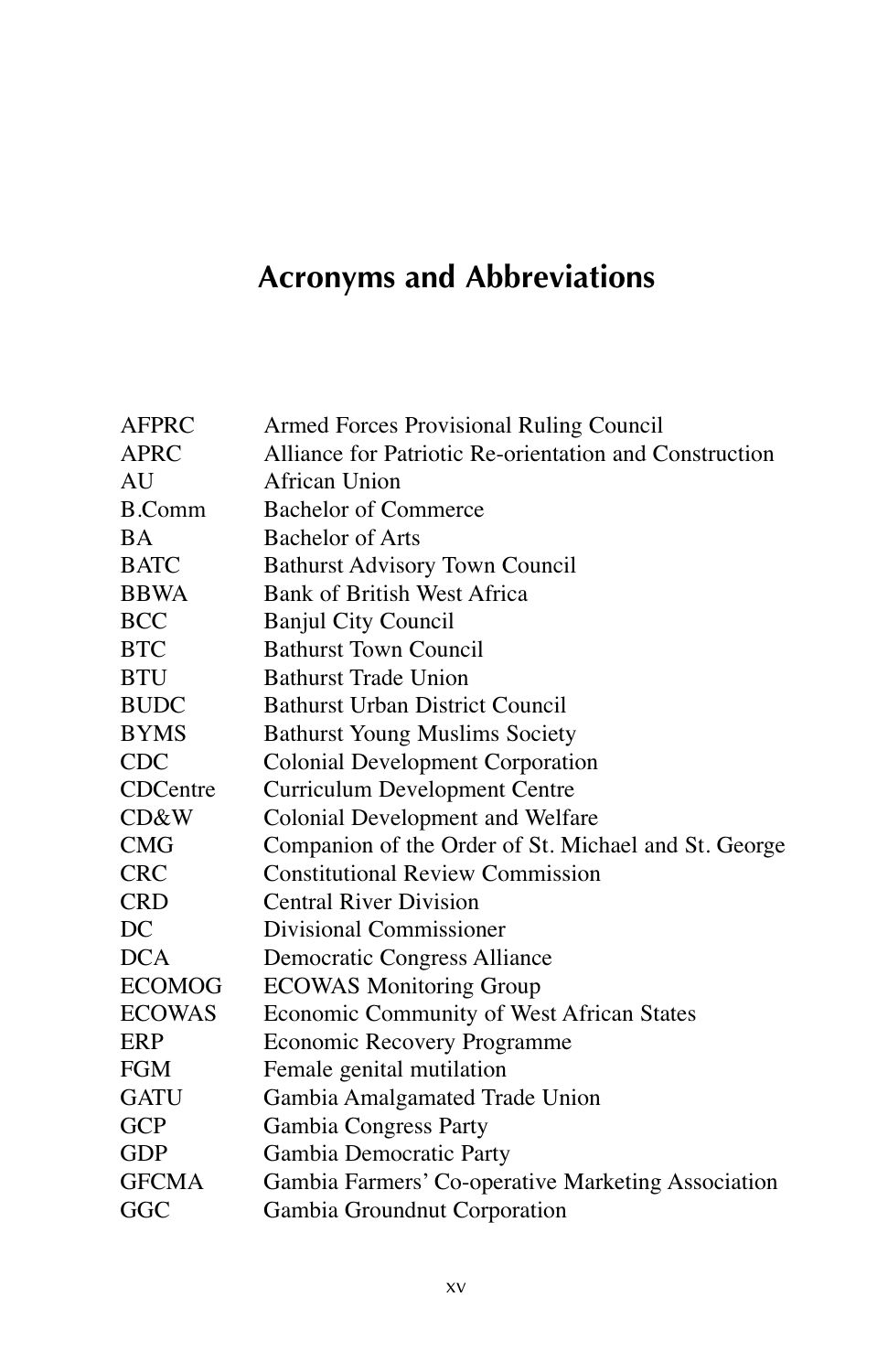#### xvi • ACRONYMS AND ABBREVIATIONS

| <b>GLU</b>    | Gambia Labour Union                                  |
|---------------|------------------------------------------------------|
| <b>GMC</b>    | Gambia Muslim Congress                               |
| <b>GNA</b>    | Gambia National Army                                 |
| GNAssocn      | Gambia Native Association                            |
| <b>GNDU</b>   | Gambia Native Defensive Union                        |
| <b>GNG</b>    | Gambia National Gendarmerie                          |
| <b>GNP</b>    | Gambia National Party                                |
| <b>GNU</b>    | Gambia National Union                                |
| <b>GPDP</b>   | Gambia Party for Democracy and Progress              |
| <b>GPMB</b>   | Gambia Produce Marketing Board                       |
| <b>GPP</b>    | Gambia People's Party                                |
| <b>GRC</b>    | Gambia Representative Committee                      |
| <b>GSRP</b>   | Gambia Socialist Revolutionary Party                 |
| <b>GUC</b>    | Gambia Utilities Corporation                         |
| <b>GUSRWP</b> | Gambia Underground Socialist Revolutionary Workers   |
|               | Party                                                |
| GWC           | Gambia Workers' Confederation                        |
| <b>GWU</b>    | Gambia Workers' Union                                |
| <b>ICFTU</b>  | International Confederation of Free Trade Unions     |
| <b>IDA</b>    | <b>International Development Association</b>         |
| <b>IEC</b>    | <b>Independent Electoral Commission</b>              |
| <b>IMF</b>    | <b>International Monetary Fund</b>                   |
| <b>KCMG</b>   | Knight Companion of the Order of St. Michael and St. |
|               | George                                               |
| <b>KMC</b>    | Kanifing Municipal Council                           |
| <b>KSM</b>    | Kombo St. Mary                                       |
| <b>LLB</b>    | <b>Bachelor of Laws</b>                              |
| <b>LLM</b>    | Master of Laws                                       |
| <b>LRD</b>    | <b>Lower River Division</b>                          |
| M.Sc.         | Master of Science                                    |
| MA            | Master of Arts                                       |
| MBE           | Member of the British Empire                         |
| <b>MBHS</b>   | Methodist Boys' High School                          |
| <b>MFDC</b>   | Mouvement des Forces Démocratiques de la Casamance   |
|               | (Movement of Democratic Forces of the Casamance)     |
| MOJA-G        | Movement for Justice in Africa-Gambia                |
| <b>MP</b>     | Member of Parliament                                 |
| <b>NADD</b>   | National Alliance for Democracy and Development      |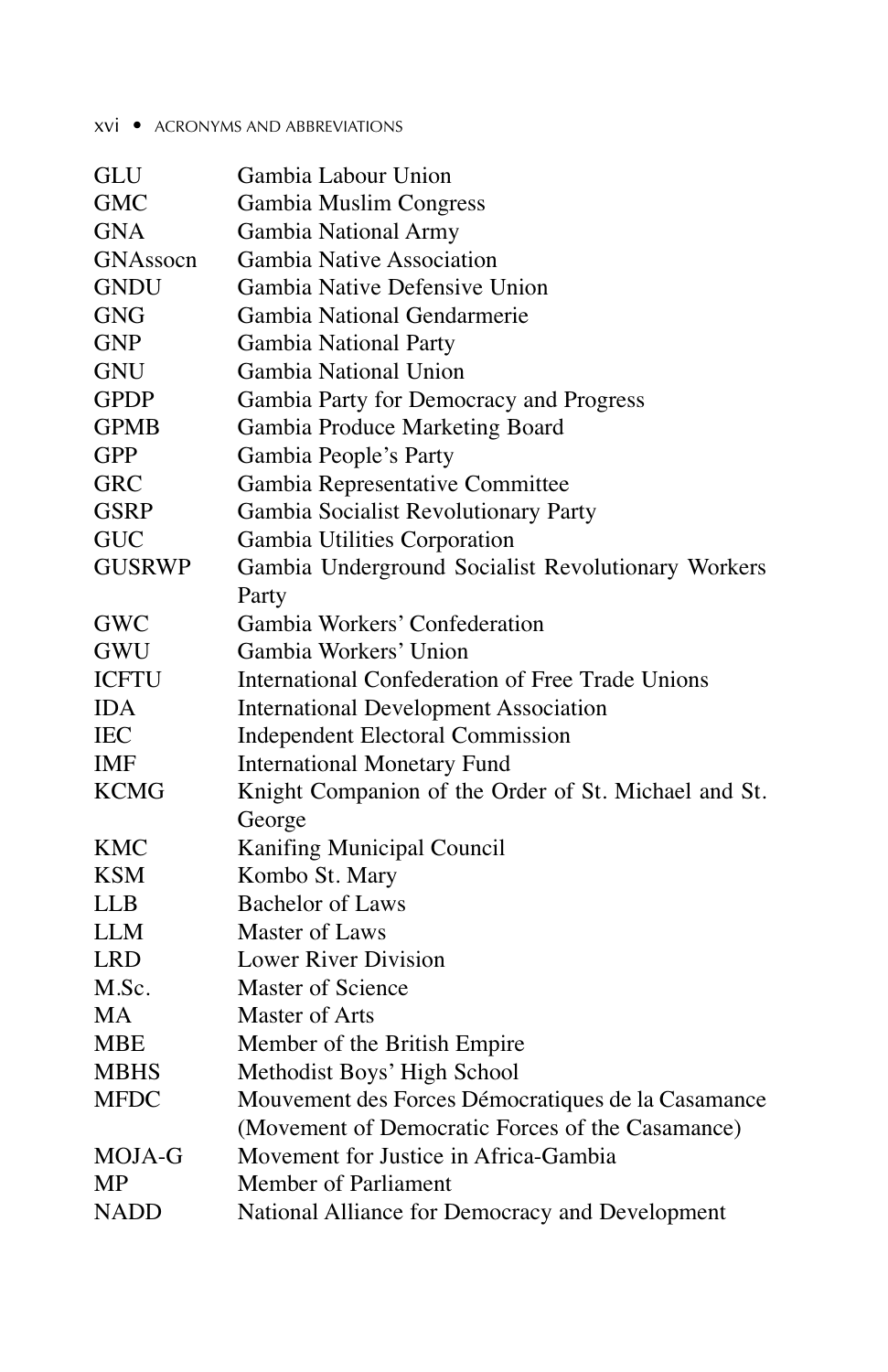| <b>NAFEO</b>  | Network of African Freedom of Expression Organisa-    |  |  |  |  |
|---------------|-------------------------------------------------------|--|--|--|--|
|               | tions                                                 |  |  |  |  |
| <b>NBD</b>    | North Bank Division                                   |  |  |  |  |
| <b>NCBWA</b>  | National Congress of British West Africa              |  |  |  |  |
| <b>NCC</b>    | <b>National Consultative Committee</b>                |  |  |  |  |
| <b>NCP</b>    | <b>National Convention Party</b>                      |  |  |  |  |
| <b>NDAM</b>   | <b>National Democratic Action Movement</b>            |  |  |  |  |
| NGO           | Non-governmental organization                         |  |  |  |  |
| NIA           | National Intelligence Agency                          |  |  |  |  |
| <b>NLP</b>    | National Liberation Party                             |  |  |  |  |
| <b>NRP</b>    | <b>National Reconciliation Party</b>                  |  |  |  |  |
| <b>OAU</b>    | Organization of African Unity                         |  |  |  |  |
| <b>OBE</b>    | Order of the British Empire                           |  |  |  |  |
| <b>OIC</b>    | Organization of the Islamic Conference                |  |  |  |  |
| <b>OMVG</b>   | Organisation pour la Mise en Valeur du Fleuve Gambie  |  |  |  |  |
|               | (Organization for the Development of the Gambia River |  |  |  |  |
|               | Basin)                                                |  |  |  |  |
| <b>PDOIS</b>  | People's Democratic Organisation for Independence and |  |  |  |  |
|               | Socialism                                             |  |  |  |  |
| <b>PDP</b>    | People's Democratic Party                             |  |  |  |  |
| <b>PIEC</b>   | Provisional Independent Electoral Commission          |  |  |  |  |
| <b>PMINCC</b> | People's Movement for Independence against Neo-       |  |  |  |  |
|               | Colonialism and Capitalism                            |  |  |  |  |
| <b>PPA</b>    | People's Progressive Alliance                         |  |  |  |  |
| <b>PPP</b>    | People's Progressive Party                            |  |  |  |  |
| <b>RAC</b>    | Royal African Corps                                   |  |  |  |  |
| <b>RPA</b>    | Rate Payers' Association                              |  |  |  |  |
| SoS           | Secretary of State                                    |  |  |  |  |
| <b>UDP</b>    | <b>United Democratic Party</b>                        |  |  |  |  |
| <b>UN</b>     | <b>United Nations</b>                                 |  |  |  |  |
| <b>UP</b>     | <b>United Party</b>                                   |  |  |  |  |
| <b>URD</b>    | <b>Upper River Division</b>                           |  |  |  |  |
| <b>WCL</b>    | World Confederation of Labour                         |  |  |  |  |
| <b>WD</b>     | <b>Western Division</b>                               |  |  |  |  |
| <b>WHO</b>    | World Health Organization                             |  |  |  |  |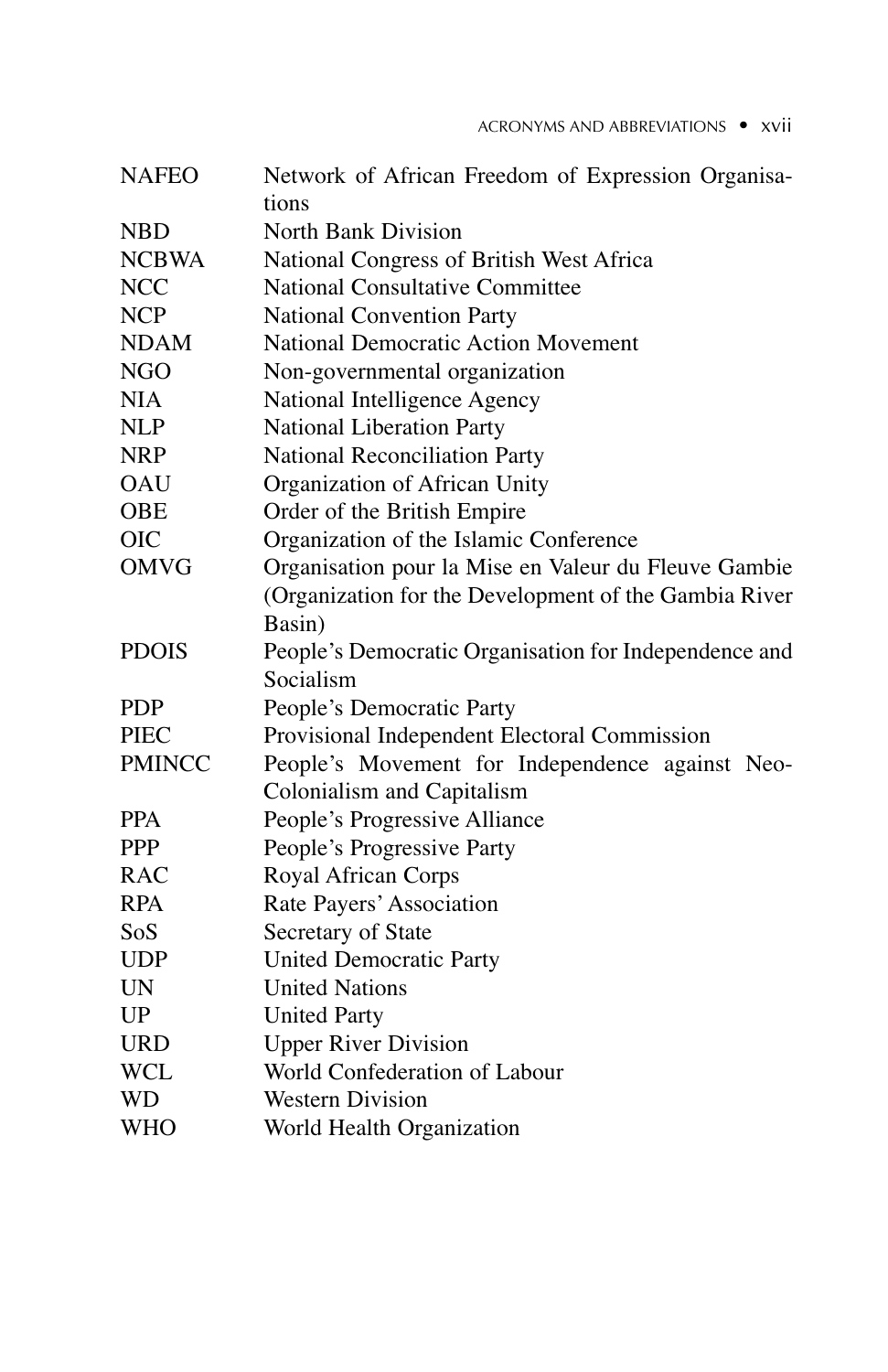



----- Pre-colonial boundaries

-- Colonial divisional boundaries

22、The ceded mile

Sankandi Tendaba Kwinella

| Banjul (Bathurst)- St. Mary's Island |       |            |                 |        |           |                |         |        |                |                 |               |
|--------------------------------------|-------|------------|-----------------|--------|-----------|----------------|---------|--------|----------------|-----------------|---------------|
|                                      | Bakau | Serrekunda | Sukuta (Sabajy) | Brufut | Busumbula | Yundum         | Brikama | Gunjur | Bintang        | Bwiam (Geregia) | Tankular      |
|                                      |       |            | 4               | ю      | G         | $\overline{ }$ | œ       | တ      | $\overline{a}$ | ÷               | $\frac{1}{2}$ |

Barajally (Barajali)

- Kuntaur
	- wassu Kaur
- Joar 885888588388
- Faratenni

Janjanbureh (Georgetown)

Mansakonko

Wallikunda

Basse Santa Su

121997828283

Mansajang Kristikunda Fatatenda

- 
- Kerewan
- Juffure (San Domingo)
- Albreda
- James Island (St. Andrew's Island)
	- Dog Island (Charles Island)
		- Barra/Fort Bullen

Karantaba (Pisania)

Barrakunda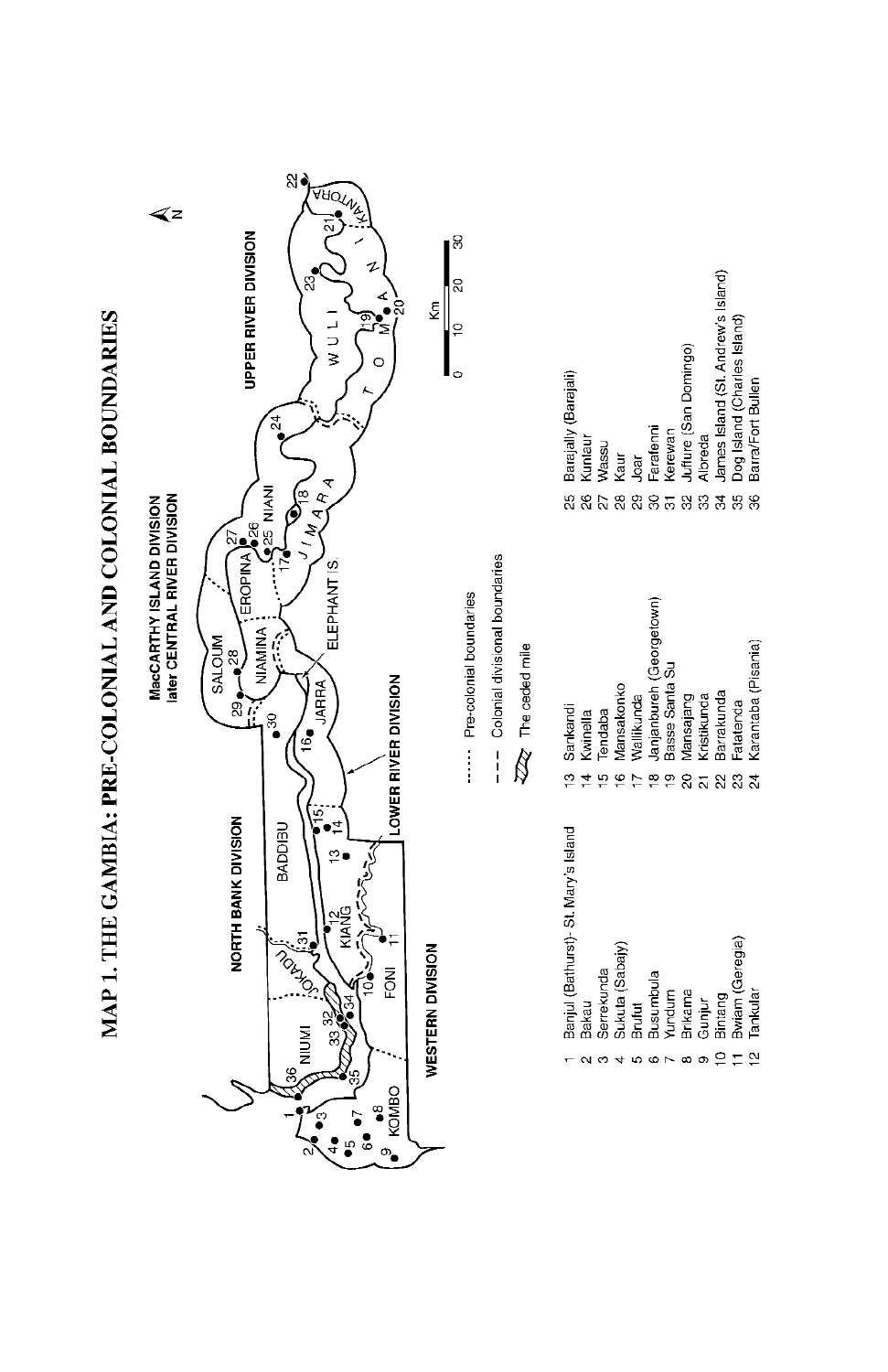## **Chronology**

**7th to 9th Centuries** Estimated date of construction of stone circles, possibly by ancestors of Jola people. First southeastward migrations of significant numbers of Fula (Fulbe) probably took place during this time.

**13th to 15th Centuries** Period of Malian hegemony over the western Sudan. Gambian Mandinka kingdoms were the westernmost extension of that empire. Beginning of large-scale Muslim conversion in the Senegambia.

**16th to 17th Centuries** Period of state building among the Wolof in Senegal. Development of Jolof, Walo, Baol, and Cayor. Serere (Serer) kingdoms of Sine and Saloum also developed in this period.

**18th Century** Creation of Islamic theocracy in the Futa Toro and continued conversion of large numbers of Gambians, particularly Fula, to Islam.

**1455** First European exploration of the Gambia River by Alvise da Cadamosto and Antoniotto Usidimare on behalf of Prince Henry of Portugal.

**1618** Royal charter given to the Company of Adventurers of London Trading into Africa.

**1620 25 October:** Richard Jobson of the Company of Adventurers departs on voyage to the Gambia (leaves the Gambia in May 1621).

**1621** Dutch West India Company established and obtains Island of Gorée.

**1651** Duchy of Courland leases St. Andrew's Island and builds a fort there.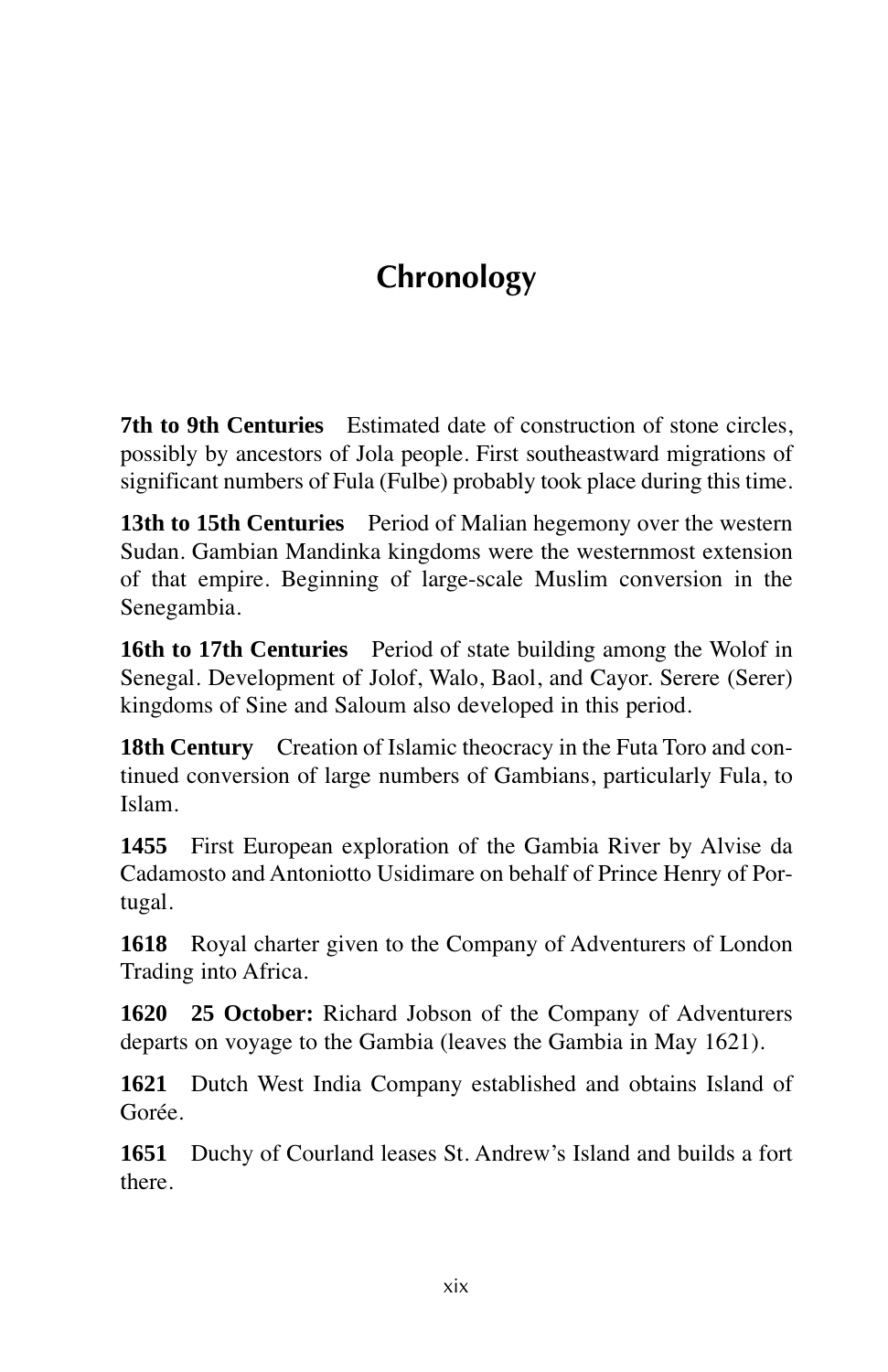xx • CHRONOLOGY

**1660 December:** Formation of Royal Adventurers of England Trading to Africa company.

**1661 19 March:** English capture St. Andrew's Island, renaming it James Island after James, Duke of York.

**1672 27 September:** Royal African Company (English) formed and granted monopoly of trade in West Africa.

**1677 1 November:** French capture Gorée from Dutch.

**1681 c. May:** French establish base at Albreda.

**1695 27 July:** French capture James Island. **22 August:** French blow up James Fort.

**1699 April:** Royal African Company reoccupies James Island.

**1709–13** James Fort abandoned by Royal African Company.

**1719** James Island sacked by pirates.

**1730** Francis Moore, factor for Royal African Company, arrives in the Gambia.

**1750 12 April:** Company of Merchants Trading to Africa formed as successor to Royal African Company.

**1752 April:** Company of Merchants Trading to Africa assumes sole control over the Gambia.

**1765 25 May:** British government formally assumes control of the Gambia, establishing Province of Senegambia. **28 December:** Lieutenant Colonel Charles O'Hara appointed as first governor.

**1779 11 February:** James Fort destroyed for the last time by the French and never rebuilt.

**1783** Province of Senegambia reverts to French control, with the British retaining the Gambia River and James Island. Company of Merchants Trading to Africa resumes control of the Gambia.

**1795 2 December:** Mungo Park leaves Pisania at start of first expedition.

**1800 April:** British take control of Gorée.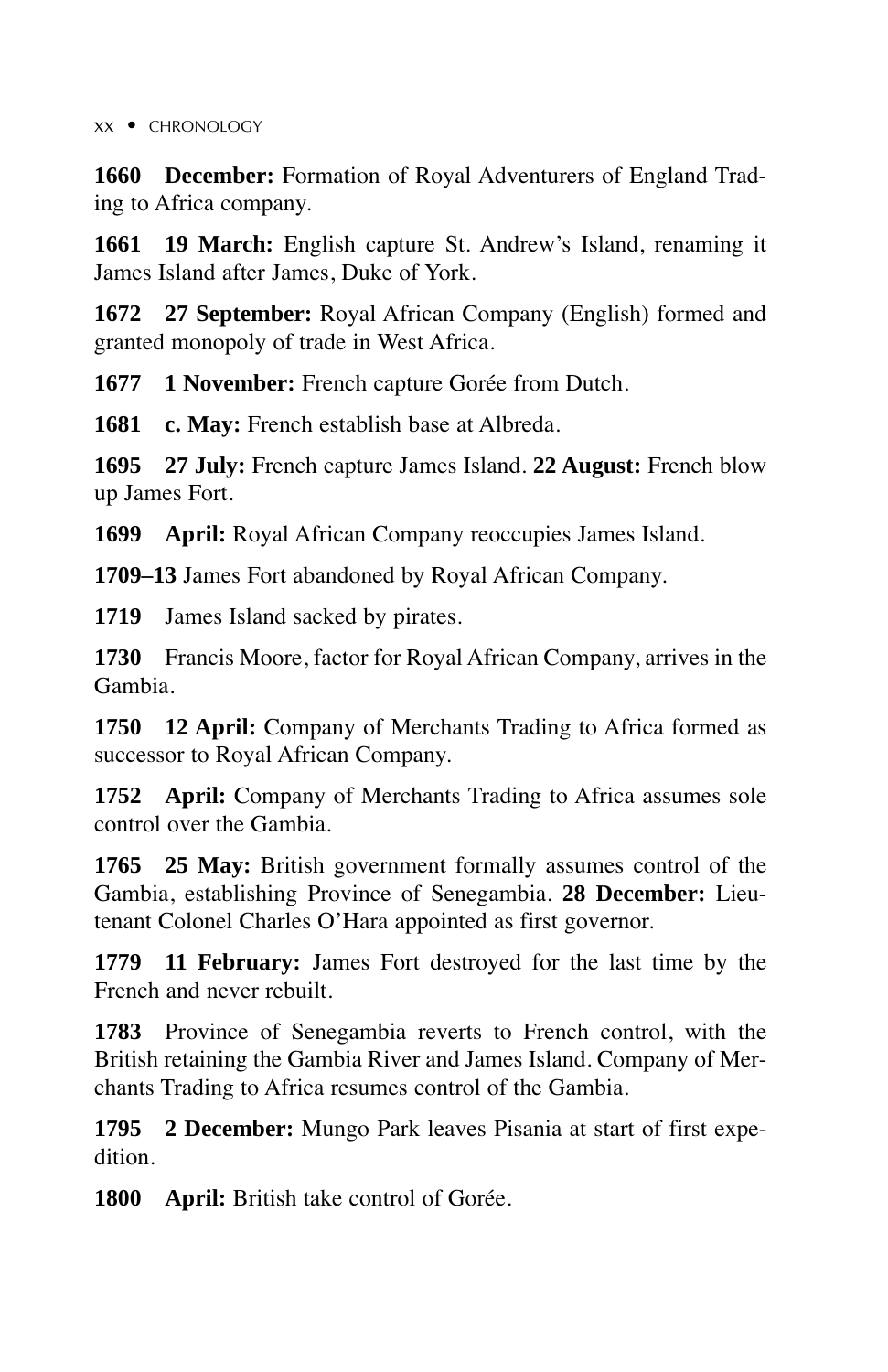**1805 4 May:** Mungo Park leaves Pisania at start of second expedition.

**1807 25 March:** Parliament passes Abolition of Slave Trade Act, abolishing slave trade in the British Empire from 1 May.

**1816 23 April:** Captain Alexander Grant purchases St. Mary's Island from King of Kombo. New town of Bathurst (Banjul) constructed on St. Mary's Island as main civilian settlement.

**1817 25 January:** French reoccupy Senegal, resulting in British merchants gradually transferring from Gorée to Bathurst.

**1821 21 January:** Arrival of William Singleton, a Quaker, on an exploratory mission. **8 February:** First Wesleyan Methodist missionaries, John Morgan and John Baker, arrive in the Gambia. **17 October:** Gambia forms part of the British West African Settlements under jurisdiction of the governor of Sierra Leone.

**1823 14 April:** Lemain Island ceded to British by King of Kataba and renamed MacCarthy Island. **8 December:** Hannah Kilham and other Quaker missionaries arrive in the Gambia.

**1826 15 June:** Ceded Mile granted to the British by the King of Barra.

**1829 12 December:** Lieutenant Colonel Alexander Findlay appointed as first lieutenant governor.

**1830** First recorded shipment of groundnuts from the Gambia (to the West Indies).

**1831 22 August:** Start of the Barra or Anglo–Niumi War between the British and the King of Barra.

**1832 5 January:** King of Barra and British sign peace treaty to end the Barra War.

**1834** Groundnuts shipped to Britain for the first time for trading purposes.

**1840 13 July:** Part of Kombo ceded to British by King of Kombo.

**1842** Parliamentary Select Committee recommends that each West African territory should have its own administration and governor.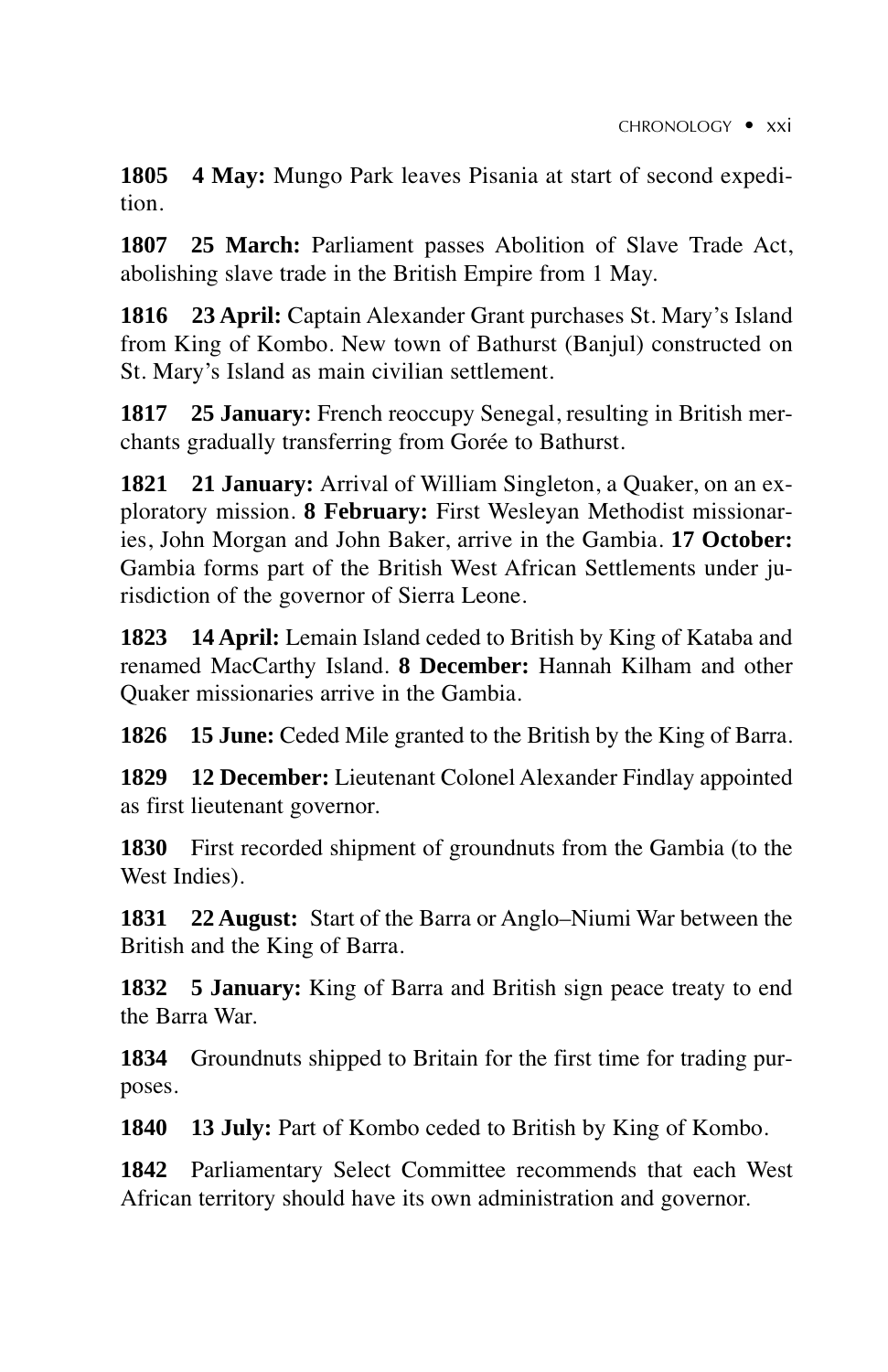xxii • CHRONOLOGY

**1843 24 June:** Gambia becomes a separate colony under Governor H. F. Seagram.

**1853 24 May:** Upper Kombo ceded to the British by King of Kombo.

**1855 17 July:** British force under Governor L. S. O'Connor routed at Sabajy.

**1857 19 May:** French surrender Albreda to British in exchange for rights at Portendic.

**1862 February:** Ma Bah begins attacks on Soninke in Baddibu.

**1865 26 June:** Report of Parliamentary Select Committee on West Africa.

**1866 19 February:** Gambia forms part of British West African Settlements (headed by governor of Sierra Leone) under an administrator. **2 March:** French government proposes that the Gambia be exchanged for French territory.

**1867 July:** Death of Ma Bah Diakhou at Battle of Somb.

**1869 April–June:** Major cholera outbreak in the Gambia.

**1870 February:** British government accepts French proposals on the cession of the Gambia in principle. **April:** First petition against cession, signed by over 500 Gambians. **15 July:** House of Commons debate reveals opposition to cession and leads to formal abandonment of negotiations by Britain (on 16 July).

**1874 12 April:** French government proposes that the Gambia be exchanged for the Ivory Coast and the Mellacourie.

**1875 23 July:** British government makes formal proposal to France over cession. **29 September:** Tomani Bojang, last Soninke King of Kombo, surrenders to Fodi Silla and abdicates.

**1876** 20 March: Under secretary of state announces in the House of Commons that British government will abandon negotiations with France over the Gambia.

**1877–87** Civil war in Baddibu between forces of Biram Sise, Saer Maty Ba, and Mamur Nderi Ba.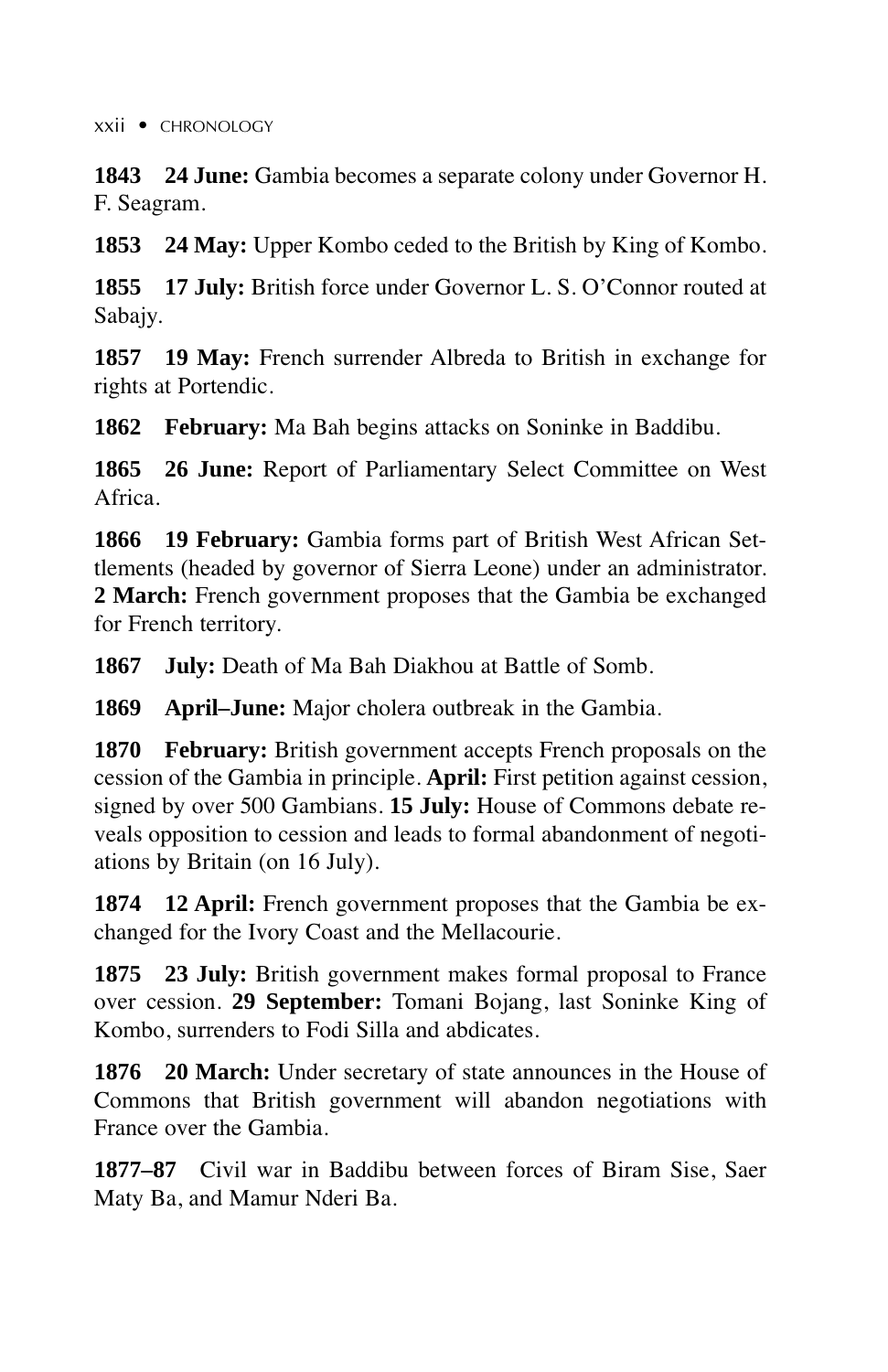**1883 23 January:** First issue of *The Bathurst Observer and West African Gazette*, the Gambia's first substantive newspaper. **5 March:** J. D. Richards appointed as first African member of the Legislative Council (from 1 May).

**1888 22 December:** Gambia becomes a separate colony as the administrative link with Sierra Leone is severed for the final time.

**1889 10 August:** Anglo–French agreement fixes the present frontiers of the Gambia.

**1891 9 June:** French and British commissioners sign an agreement marking the Gambia's boundaries.

**1892 2 January:** Fodi Kabba driven into Casamance by British forces.

**1893 21 January:** Appointment of first "travelling commissioners," J. H. Ozanne and C. F. Sitwell.

**1894 10 March:** Fodi Silla captured by the French and exiled. **28 December:** First comprehensive ordinance for governing the Protectorate.

**1900 14 June:** Killing of Travelling Commissioners Sitwell and Silva at Sankandi.

**1901 4 March:** Administrator Sir George Denton upgraded to governor. **22 March:** Death of Fodi Kabba.

**1906 19 November:** S. J. Forster, Jr., appointed as permanent member of Legislative Council for first time (serves continuously until death in July 1940).

**1913** General revision of ordinance for the governing of the Protectorate.

**1920 May:** Formation of Gambia Section of National Congress of British West Africa.

**1922 31 January:** Demonetization of French five-franc piece. **22 March:** Muslims of Bathurst select Ousman Jeng to be their first representative on the Legislative Council. **May:** First issue of Edward Small's newspaper, *The Gambia Outlook and Senegambian Reporter*.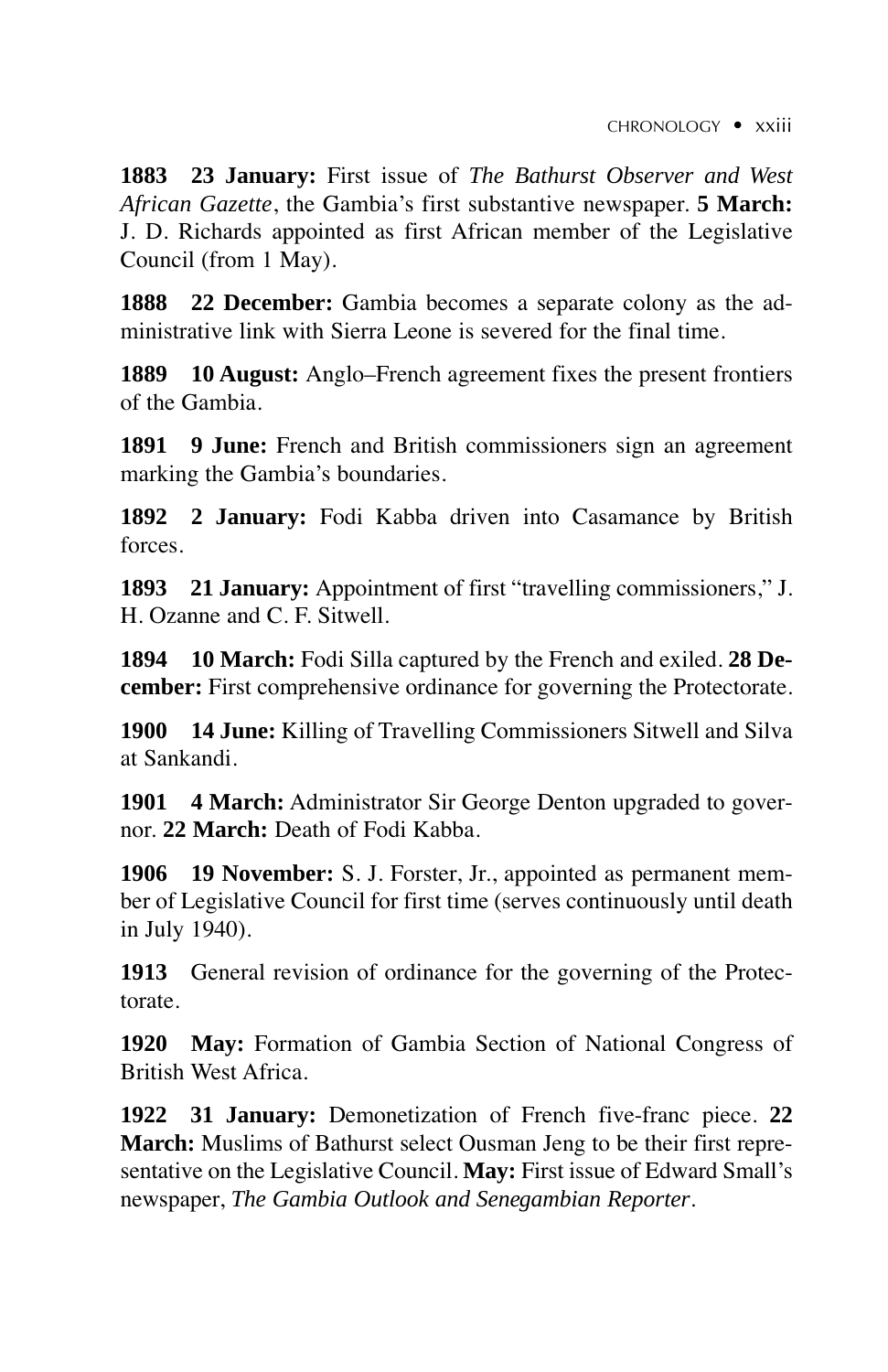xxiv • CHRONOLOGY

**1927 1 January:** Opening of Armitage School, Georgetown.

**1929 May:** Bathurst Trade Union (BTU) formed. **26 October– 14 November:** BTU organizes successful strike in Bathurst.

**1930 November:** Establishment of Bathurst Urban District Council (BUDC).

1931 18 March: First meeting of BUDC.

**1932 31 March:** Sheikh Omar Fye appointed as Muslim member of the Legislative Council, replacing Ousman Jeng; Fye serves until 1947.

**1933 13 March:** BTU becomes first registered trade union in Africa. **17 March:** BUDC members vote for W. D. Carrol to be appointed to Legislative Council (from 28 May).

**1933** General reorganization of Protectorate government and courts system.

**1935 7 June:** Establishment of Bathurst Advisory Town Council (BATC), replacing BUDC.

**1939–45** World War II. Gambian troops of Royal West African Frontier Force active in Burma–India theater. Yundum airfield constructed as Allied transit base.

**1940** First British Colonial Development and Welfare Act.

**1941 13 November:** BATC members vote for E. F. Small to be appointed to Legislative Council in succession to the late W. D. Carrol (from 1 January 1942).

**1943** K. W. Blackburne's report on immediate and long-range economic needs of the Gambia.

**1945–50** Reconstruction of port, street, and sewer facilities of Bathurst with Colonial Development and Welfare funds.

**1946 May:** I. M. Garba-Jahumpa revives Bathurst Young Muslims Society (BYMS) (founded 1936) as a political organization. **July:** Establishment of Bathurst Town Council (BTC). **15 October:** First election to BTC. **29 November:** Constitution drawn up by Governor Andrew Wright, allowing for a direct election to the Legislative Council, endorsed by secretary of state for the colonies.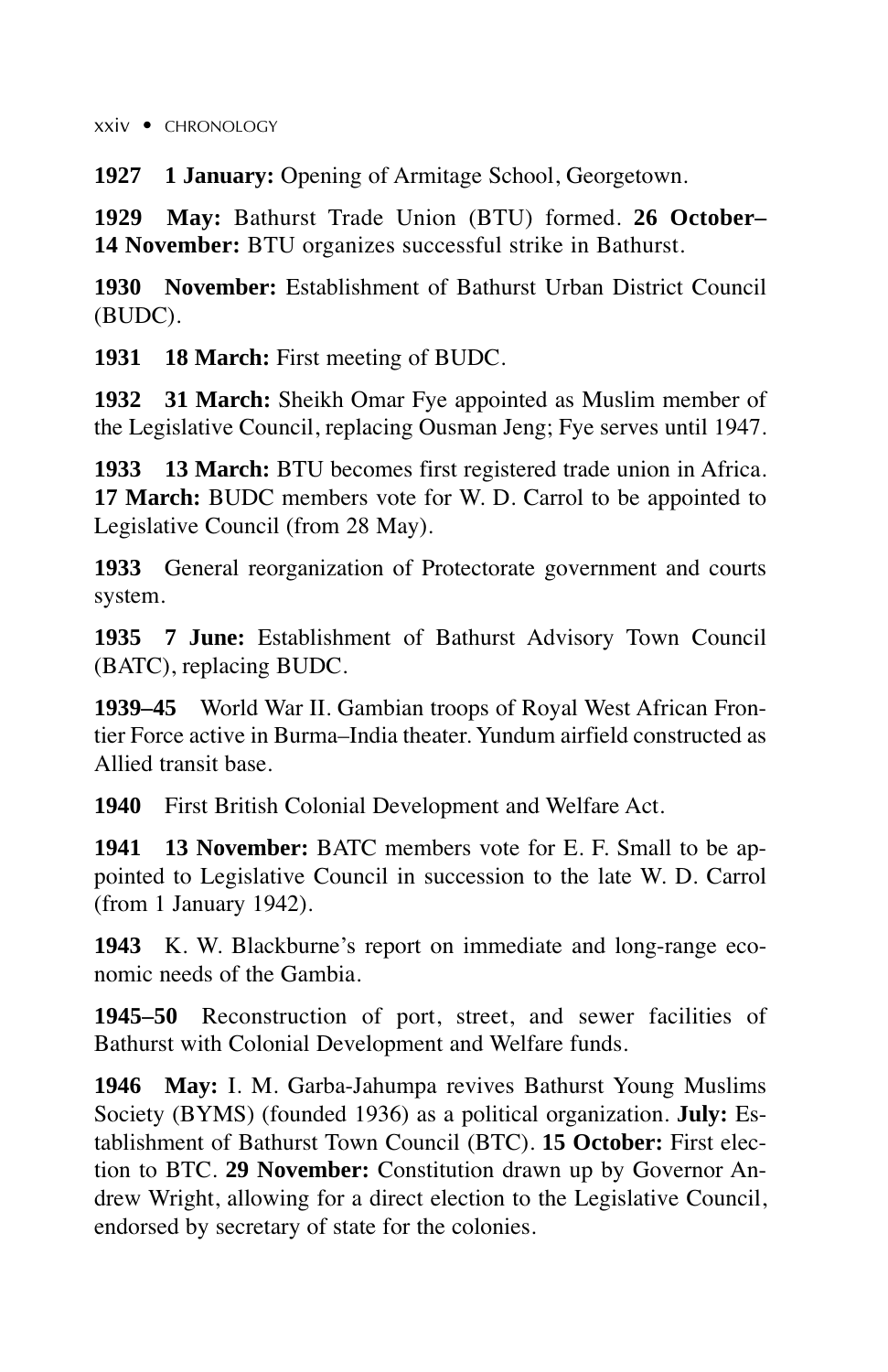**1947 1 November:** E. F. Small wins first direct election to the Legislative Council. Small and two other African unofficial members of the Legislative Council appointed to Executive Council.

**1950 22 September:** Governor Percy Wyn-Harris formally draws up new constitutional proposals.

**1951 February:** Yundum Egg Scheme abandoned. **29 June:** Order-in-Council promulgating new constitution published. **June:** Gambia Democratic Party (GDP) launched. **25 October:** Second direct election to the Legislative Council; J. C. Faye (GDP) and I. M. Garba-Jahumpa (BYMS) elected in Bathurst and Henry Madi in Kombo St. Mary. Faye and Garba-Jahumpa subsequently appointed as "members of the government," but not given specific portfolios.

**1952 January:** Garba-Jahumpa founds Gambia Muslim Congress (GMC).

**1953 May:** Consultative Committee meets six times to make recommendations for a new constitution. Wallikunda Rice Scheme abandoned. **31 July:** Second Wyn-Harris constitution, increasing number of directly elected members to four, published. **24 September:** J. C. Faye suspended from Executive Council.

**1954 c. April:** United Party (UP) formed by P. S. N'Jie. **19 October:** Third direct election to the Legislative Council; N'Jie, Faye, and Garba-Jahumpa elected in Bathurst and Henry Madi in Kombo St. Mary.

**1955 20 December:** P. S. N'Jie suspended from Executive Council.

**1956 2 January:** P. S. N'Jie dismissed from Executive Council. **15 December:** Gambia Workers' Union (GWU) applies for official registration (achieved July 1958). **30 December:** Foundation of Protectorate People's Society.

**1959 14 February:** Protectorate People's Party formed. **23 September:** Constitution drawn up by Governor Edward Windley, establishing new House of Representatives, which replaces the Legislative Council, published (comes into force after 1960 election). **December:** Protectorate People's Party renamed *People's Progressive Party (PPP)*.

**1960 2 February:** GWU organizes successful general strike. **April:** Democratic Congress Alliance (DCA) created. **20–30 May:** First national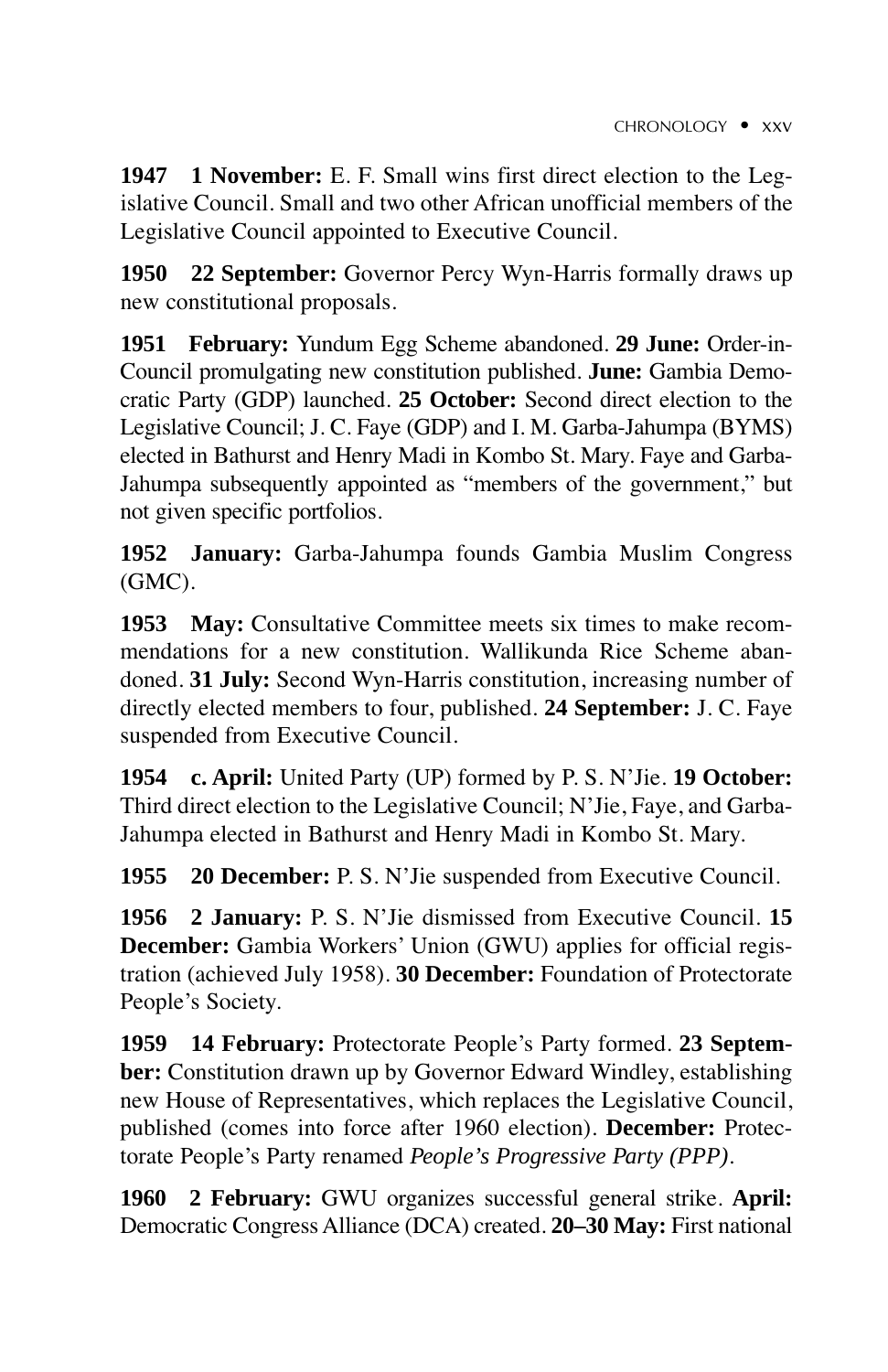election held. PPP becomes the largest single party in the House, winning 9 out of 19 seats. The UP wins 5, the DCA 1 and 4 independents are elected. **16 June:** Governor Windley appoints members of all parties and independents to the Executive Council. **1 October:** PPP publishes its "independence" manifesto.

**1961 24–28 January:** GWU organizes successful general strike. **14 March:** P. S. N'Jie appointed as chief minister. **4–11 May:** Constitutional conference in Bathurst. **24–27 July:** Constitutional conference (London), leading to new constitution allowing full internal selfgovernment and a 32-member House of Representatives with ministerial government.

**1962 22–31 May:** Second national election. PPP wins overall majority, with 18 out of 32 seats to the 13 for the UP and 1 for the DCA. **4 June:** D. K. Jawara becomes premier and appoints first cabinet. **October:** Formation of Gambia Congress Party (GCP). **11 December:** The secretary of state for the colonies, Duncan Sandys, announces in the House of Commons that independence will be granted to the Gambia if a satisfactory basis for association with Senegal can be achieved.

**1963 17–18 April:** First major comprehensive census of the Gambia. **4 October:** The Gambia achieves internal self-government; Jawara becomes prime minister. **16 October:** Arrival of United Nations (UN) team of experts led by H. J. van Mook.

**1964 16 March:** UN report submitted to Gambian government. **28–29 May:** UN report discussed by Gambian and Senegalese governments in Dakar. **11 July:** The Gambia and Senegal reach agreement on foreign policy, security, and defense issues, promising to support each other in the case of external attack (these come into force in February 1965). **22–30 July:** Independence constitutional conference convened in London.

**1965 18 February:** The Gambia achieves independence from Great Britain. **August:** Merger of PPP and DCA. **18–26 November:** Government fails to achieve required two-thirds majority for a republic in a national referendum by 758 votes.

**1966 10 February:** Sir John Paul replaced as governor general by Farimang Singhateh. **17–26 May:** First post-independence parliamentary election. PPP wins 24 seats to 8 for the UP/GCP alliance.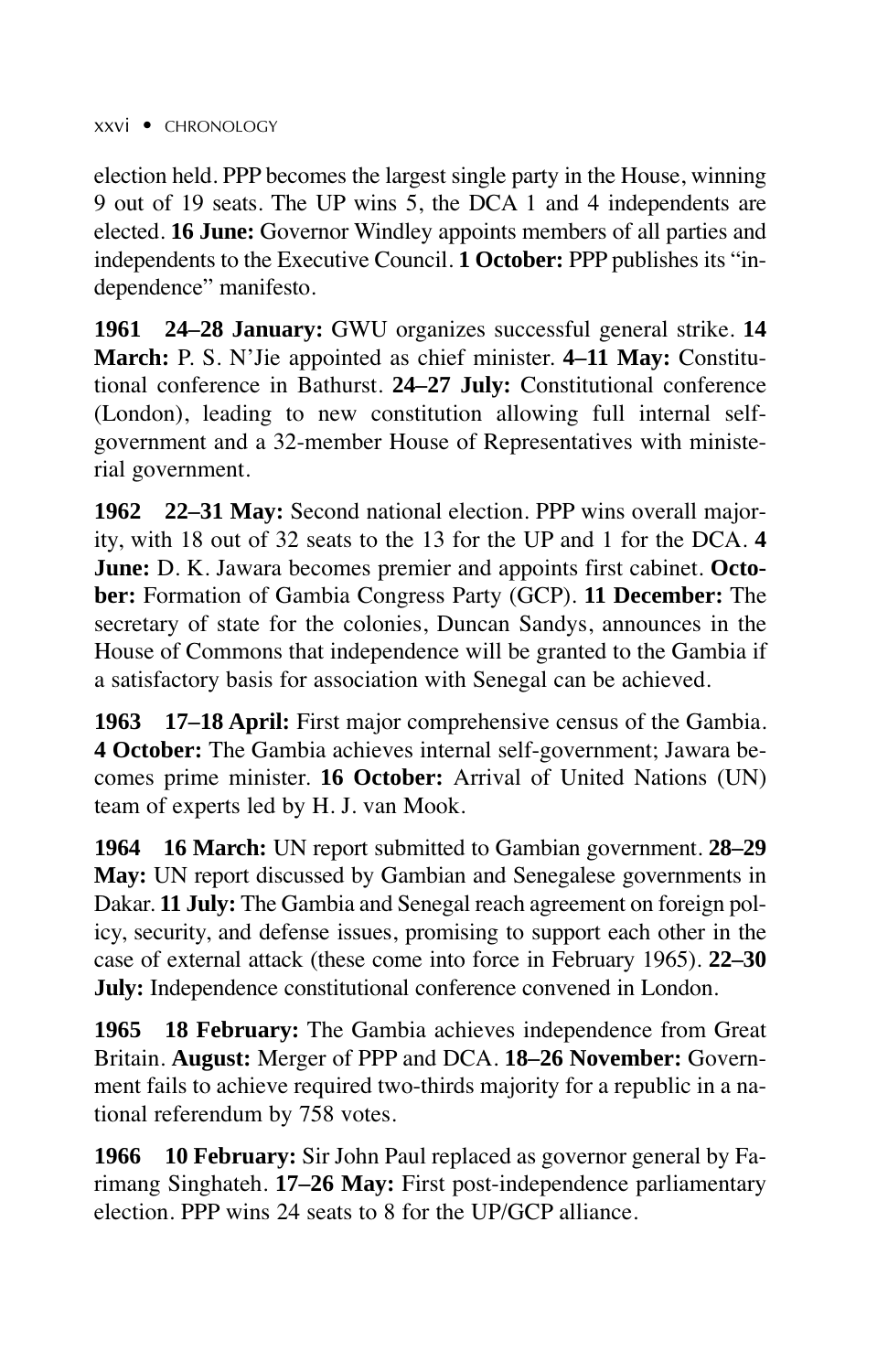**1967 19 April:** Treaty of Association between The Gambia and Senegal signed in Bathurst.

**1968 7 March**: GCP dissolved and merged with PPP. **October:** Formation of People's Progressive Alliance (PPA).

**1969 11 January:** President L. S. Senghor accuses The Gambia of economic aggression. **6 February:** Demonstration against Senghor during a state visit to Bathurst.

**1970 24 April:** Voters approve proposal for a republic in a second referendum. Sir Dawda Jawara became first president under a new constitution.

**1972 12 February:** PPA formally dissolved. **28–29 March:** Parliamentary election. PPP further increases its majority, winning 28 seats to UP's three (one independent also wins). **29 March:** Jawara declared president on basis of earlier vote by members of Parliament (MPs). **1 July:** P. S. N'Jie forfeits seat in House of Representatives for non-attendance. **16 September:** Sheriff Dibba resigns as vice president following "butut" affair. **9 October:** Dibba replaced as minister of finance by I. M. Garba-Jahumpa.

**1973 24 April:** Name of capital changed from Bathurst to Banjul.

**1974 July:** Senegalese forces arrest around 20 Gambians in separate border incidents, resulting in strong Gambian protests.

**1975–79** First Sahel drought period.

**1975 29 July:** Sheriff Dibba sacked from PPP cabinet. **29 July–1 August:** GWU organizes successful general strike. **7 September:** Formation of National Convention Party (NCP). **4 October:** Launch of National Liberation Party (NLP) (earlier meetings from April).

**1977 25 January:** GWU banned for failing to submit its annual accounts. **4–5 April:** Parliamentary election. PPP again wins, taking 28 seats to NCP's five and UP's two. NCP replaces UP as main opposition party. Jawara reelected president by MPs.

**1980 27 October:** Deputy commander of Gambia Field Force, E. J. Mahoney, murdered by a soldier. **29 October:** The Gambia breaks off diplomatic relations with Libya. **30 October:** Movement for Justice in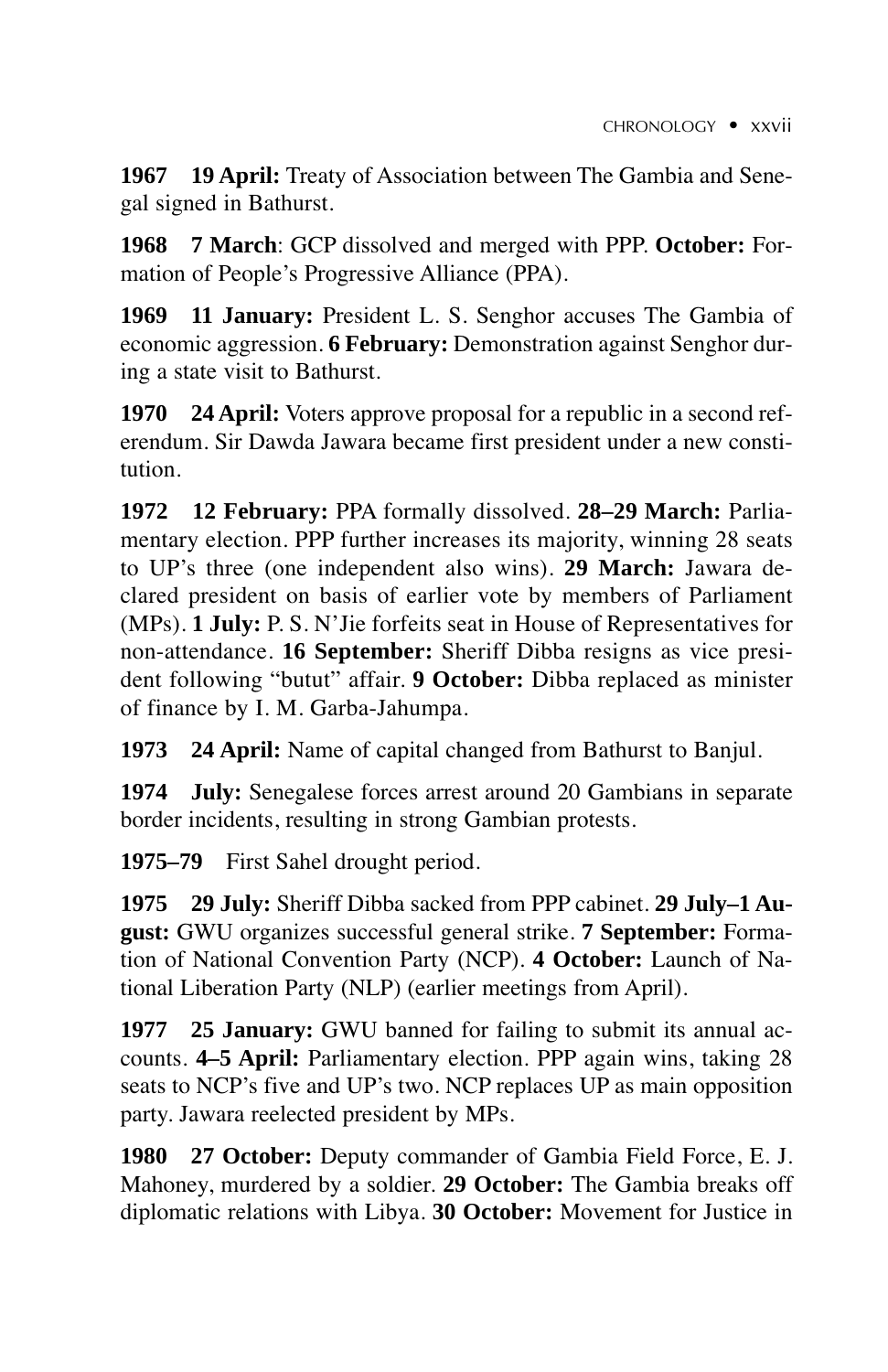xxviii • CHRONOLOGY

Africa-Gambia (MOJA-g) and Gambia Socialist Revolutionary Party (GSRP) declared prohibited organizations.

**1981 30 July:** Attempted coup in Banjul by disaffected paramilitary police and radical political opponents of PPP government. Senegalese army intervenes to restore President Jawara to power. State of Emergency declared and estimated 500 persons killed. **2 August:** Jawara returns to Banjul in the closing stages of the insurrection. **17 December:** Agreement establishing Senegambia Confederation signed in Dakar.

**1982 1 February:** Senegambia Confederation officially inaugurated. **4–5 May:** Parliamentary and presidential elections. PPP returned to power with 27 out of 35 seats. Jawara wins first direct presidential election with 72 percent of the vote, defeating Dibba. **May:** Major cabinet reshuffle results in A. M. Camara being replaced as vice president and M. L. Saho as attorney general.

**1984 9 November:** Gambia National Army (GNA) formally established.

**1985 August:** Cabinet approves Economic Recovery Programme (ERP).

**1986 29 March:** Launch of Gambia People's Party (GPP) led by Camara. **19 August:** Formation of People's Democratic Organisation for Independence and Socialism (PDOIS) at end of inaugural conference.

**1987 11 March:** Presidential and parliamentary elections. PPP wins 31 out of 36 seats in House of Representatives and Jawara reelected president with 59 percent of the vote, defeating Dibba and Camara.

**1989 22 August:** President Abdou Diouf announces suspension of Senegambia Confederation. **7 October:** Formal dissolution of Senegambia Confederation by House of Representatives.

**1990 15 June:** The minister of finance, Saihou Sabally, announces the launching of the Programme for Sustainable Development to replace the ERP.

**1991 8 January:** The Gambia and Senegal sign Treaty of Friendship and Cooperation. **28 September:** Dr. Lamin Bojang launches People's Democratic Party (PDP).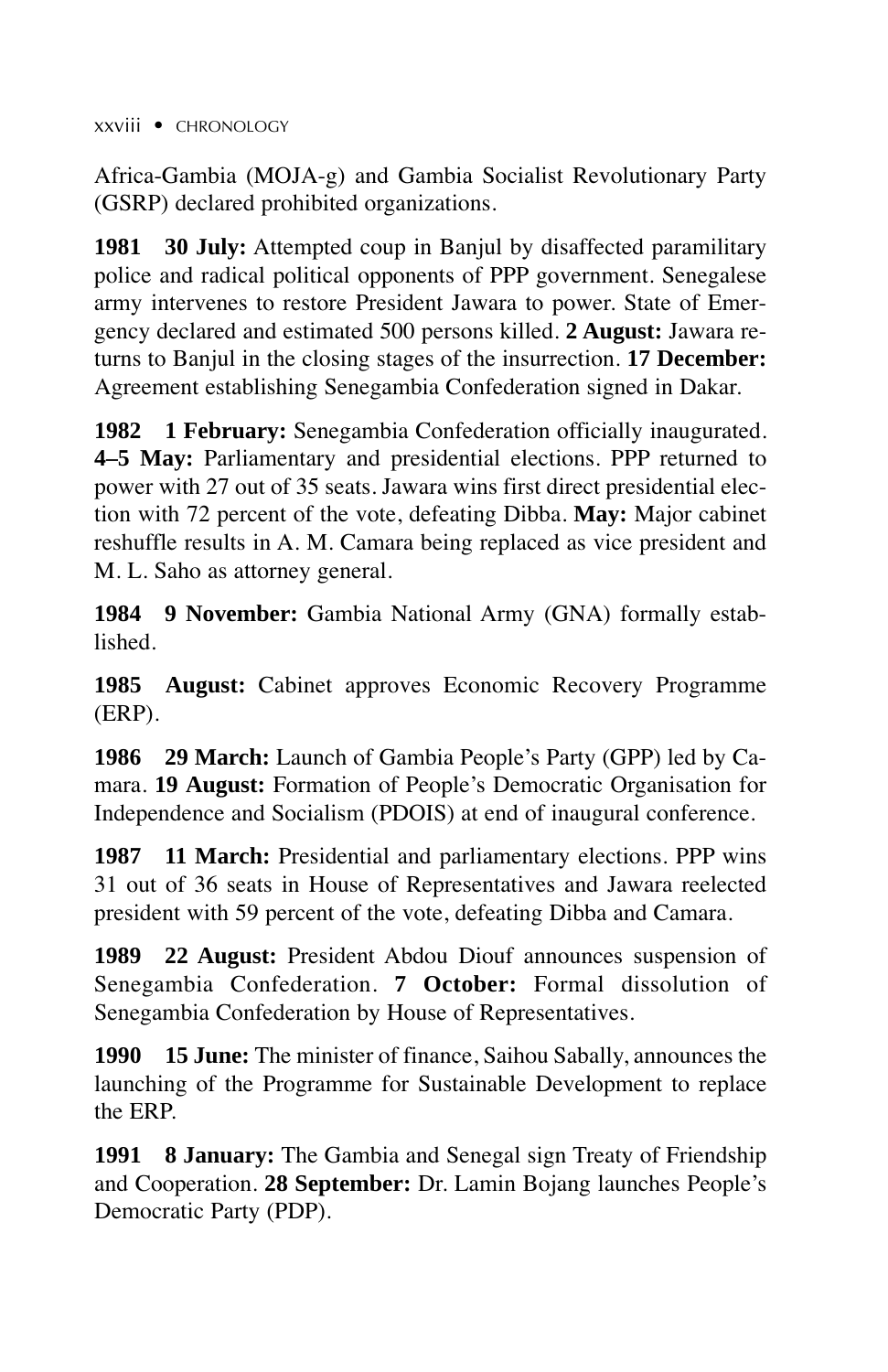**1992 29 April:** Presidential and parliamentary elections. PPP wins 25 out of 36 seats and Jawara reelected president with 58 percent of the vote, defeating four other candidates.

**1994 22 July:** Successful GNA coup; Jawara escapes to Senegal and exile in Britain. 1970 constitution suspended and political parties banned. **26 July:** Creation of the Armed Forces Provisional Ruling Council (AFPRC), led by Lieutenant Yahya Jammeh. **17 October:** Jammeh announces four-year transition to civilian rule. **11 November:** Unsuccessful attempt by disaffected junior officers to overthrow AFPRC, resulting in numerous deaths. **7 December:** National Consultative Committee (NCC) appointed to review the transition process.

**1995 27 January:** NCC report recommends two-year transition to civilian rule. **27 January:** Second unsuccessful attempt to overthrow Jammeh by two of the four original junta leaders, Captains Sana Sabally and Sadibou Hydara. Fourth original junta leader, Edward Singhateh, appointed vice chairman of the AFPRC. **20 April:** Constitutional Review Commission (CRC) appointed. **3 June:** Death of Sadibou Hydara in prison. **20 November:** CRC presents report to government.

**1996 15 March:** CRC report published. **8 August:** New constitution approved in national referendum with 70 percent support. **14 August:** Decree no. 89 reinforces ban on PPP, NCP, and GPP and most exministers, but lifts it on PDOIS and PDP. **4 September:** Jammeh retires from GNA. **26 September:** Jammeh, candidate of army-backed Alliance for Patriotic Re-orientation and Construction (APRC), defeats Ousainou Darboe of the United Democratic Party (UDP), Hamat Bah of the National Reconciliation Party (NRP) and Sidia Jatta of PDOIS. **8 November:** Supporters of Kukoi Samba Sanyang, leader of the suppressed coup of July 1981, raid army barracks at Farafenni from Senegal.

**1997 2 January:** First election to National Assembly. APRC wins 33 of 45 seats. **21 July:** Remnants of those involved in November 1994 coup attempt to raid Kartong police post from Senegal, but fail to reach Banjul.

**1999 March:** Formal establishment of the University of The Gambia.

**2000 10–11 April:** Security forces kill 12 demonstrators in Kanifing. **17 June:** UDP leader, Ousainou Darboe, arrested and charged with murder of an APRC supporter.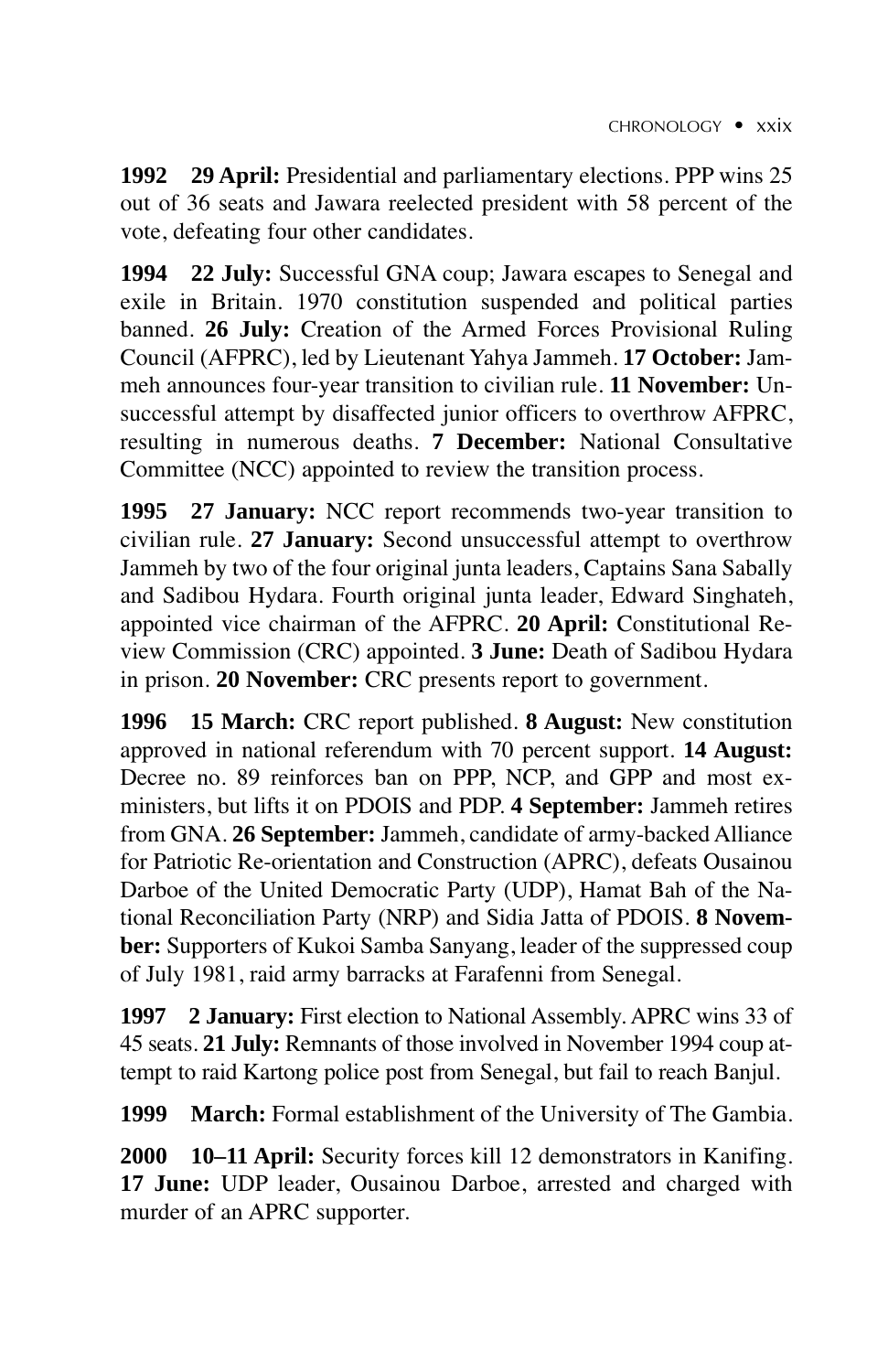xxx • CHRONOLOGY

**2001 22 July:** Ban on former political parties lifted. **18 October:** President Jammeh wins presidential election for a second time, defeating four other candidates. **December:** Former president Sir Dawda Jawara, in exile in Britain, granted a pardon by President Jammeh.

**2002 17 January:** APRC wins 45 out of 48 seats in National Assembly election boycotted by UDP. **1 June:** Jawara returns to The Gambia. **29 August:** Sir Dawda Jawara stands down as PPP leader. **October:** National Democratic Action Movement founded by Lamin Waa Juwara, following split within UDP.

**2004 16 December:** Murder of prominent journalist, Deyda Hydara.

**2005 17 January:** Formation of National Alliance for Democracy and Development (NADD), a coalition of existing opposition parties. **July:** As many as 50 West African immigrants, most of them Ghanaians, murdered by Gambian security forces.

**2006 January:** UDP withdraws from NADD (followed later by NRP and one faction of PPP). **1 March:** Halifa Sallah (PDOIS) selected as NADD "flag bearer." **21 March:** Unsuccessful attempted coup, led by chief of defence staff, Colonel Ndure Cham. **1–2 July:** The Gambia hosts African Union Summit. **22 September:** Presidential election. President Jammeh wins for a third time, defeating two other candidates, Ousainou Darboe (UDP/NRP) and Halifa Sallah (NADD).

**2007 25 January:** APRC wins 42 out of 48 seats in National Assembly election. **February:** Halifa Sallah stands down as NADD "flag bearer" putting the future of the alliance in doubt. **19 April:** 10 former army officers sentenced to long prison terms for their role in the Ndure Cham coup. **13–14 September:** Major cabinet reshuffle, with Edward Singhateh among those dismissed.

**2008 15 January:** Ghanaian government refers the murder of West Africans in July 2005 to the Economic Community of West African States. **24 January:** APRC wins overwhelming victory in the local government election, gaining 101 out of 114 seats. Between them, NADD, NRP, and UDP win only five seats, with the remainder being taken by independents.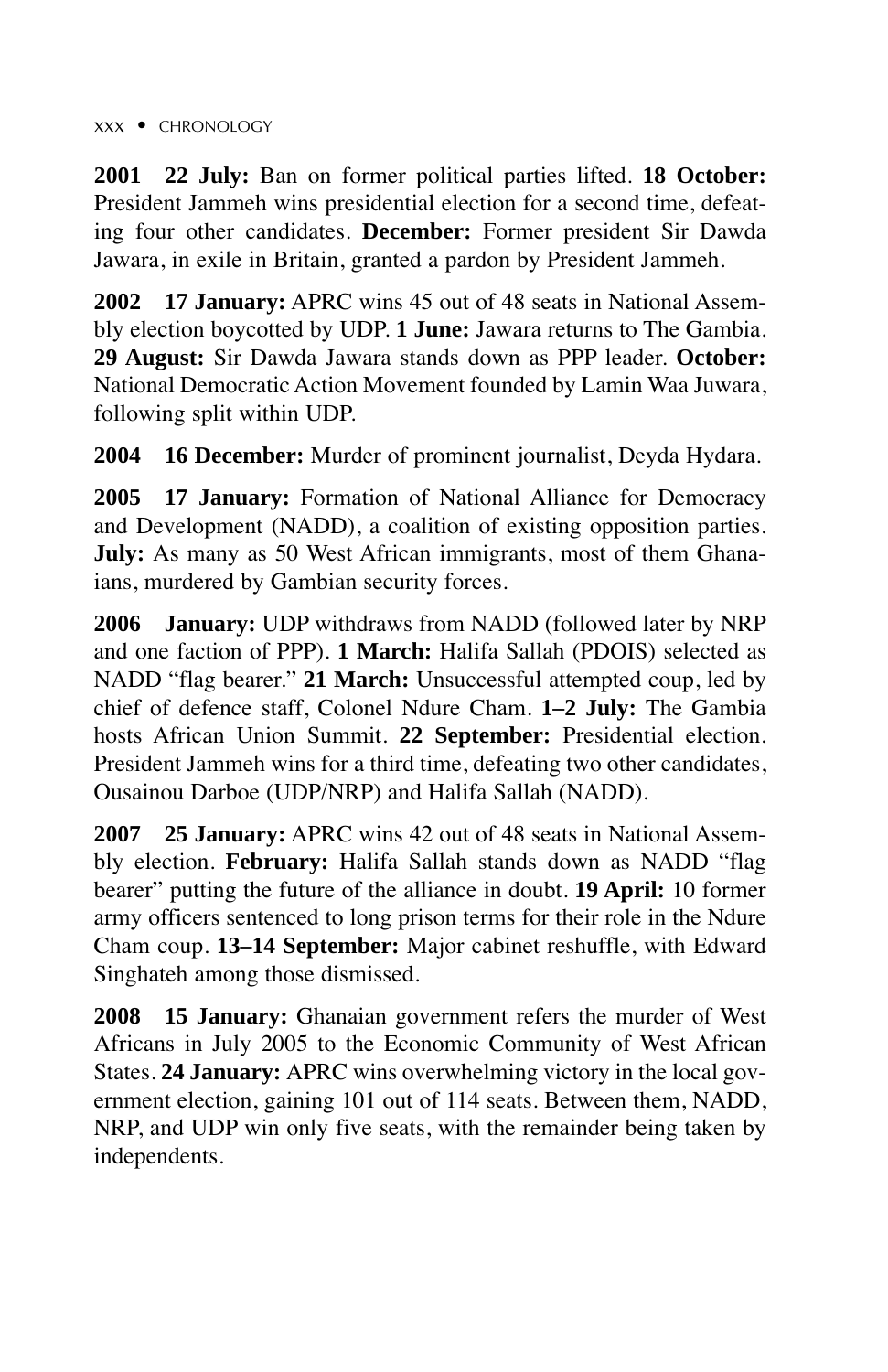## **Introduction**

When The Gambia achieved its independence from Great Britain on 18 February 1965, as mainland Africa's smallest state, its future seemed uncertain. Yet, despite its small size and population (around 315,000 at independence), and poverty of resources, it was able to establish itself as a functioning parliamentary democracy, a status it retained for nearly 30 years. The Gambia thus avoided the common fate of other African countries, which soon fell under authoritarian single-party rule or experienced military coups. In addition, its enviable political stability, together with modest economic success, at least until the early 1980s, enabled it to avoid remaining under British domination or being absorbed by its larger French-speaking neighbor, Senegal, as anticipated by many commentators at the country's birth. It was also able to defeat an attempted coup d'état in July 1981, but, ironically, when other African states were returning to democratic government, Gambian democracy finally succumbed to a military coup on 22 July 1994. Since then, the restoration of democracy has remained incomplete and disputed, as have the attempts by the military's successor government to meet the country's economic and social needs.

## **LAND AND PEOPLE**

The tiny Republic of The Gambia is situated in the extreme western part of the African continent, surrounded on three sides by Senegal. The boundaries of The Gambia are completely artificial, having nothing to do with natural ethnic or geographic lines of demarcation. They were first drawn in 1889 during a meeting of French and British delegates in Paris and were only slightly modified by later survey parties (and slightly altered again in the 1970s). The boundaries thus agreed upon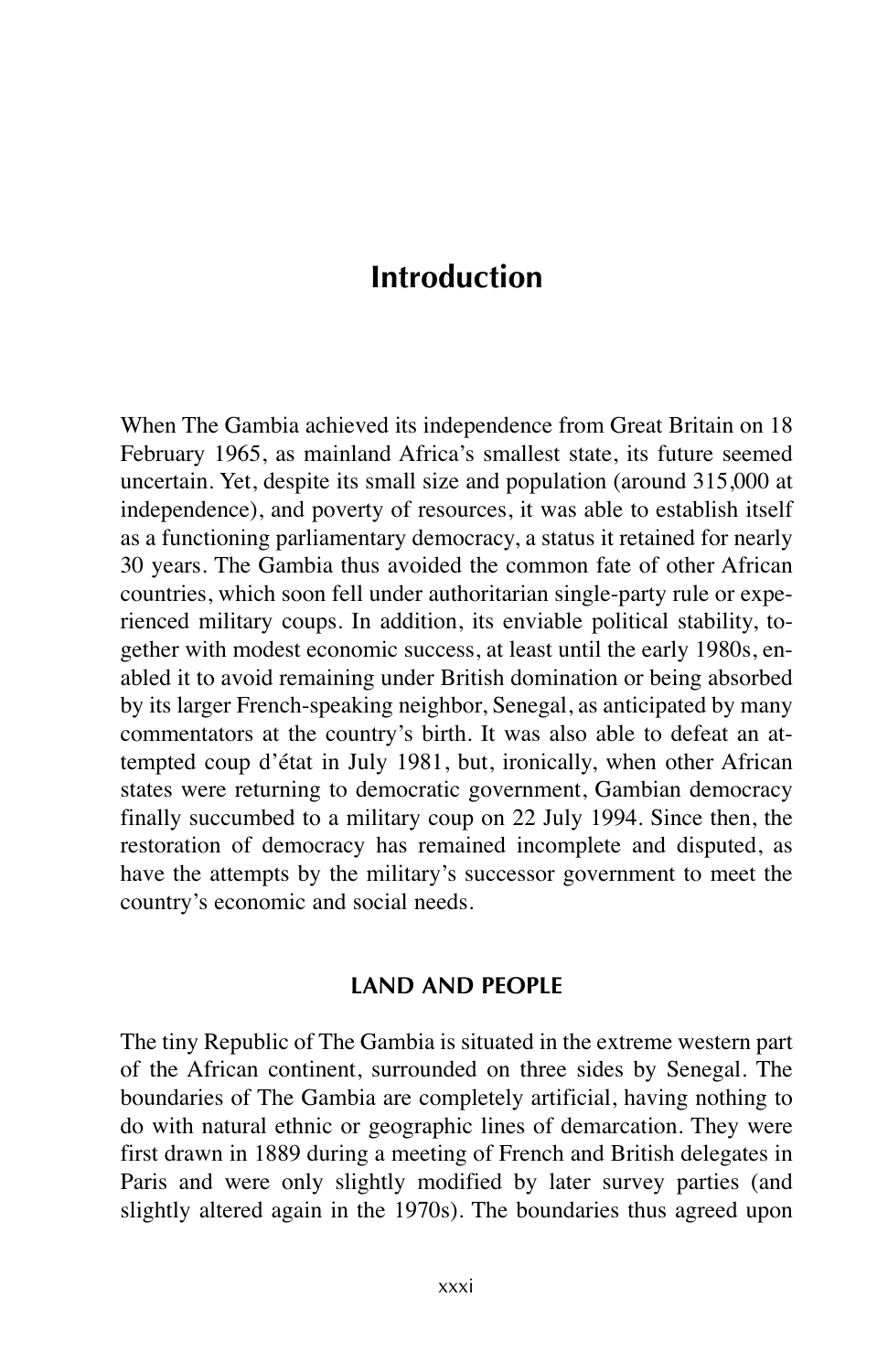satisfied both European governments and were meant to be only temporary because both parties were convinced that eventually there would be an exchange of the territory. For a variety of reasons, no transfer ever took place. Thus, an estimated (2007) 1.7 million Gambians are constrained to live in a country whose limits are six miles distant from either side of the Gambia River, save at the river's estuary, where the country is 30 miles wide and about 200 miles in length; making a total land area of 4,361 square miles (11,295 square kilometers), approximately the size of Lebanon or Jamaica. These boundaries exclude The Gambia from free access to its natural hinterland and divide the Gambian Wolof, Jola, Mandinka, Serere (Serer), and Fula (Fulbe) people from their kin in Senegal.

The present-day boundaries of The Gambia present specific problems for the historian. Much of its history was not confined to the narrow serpentine state, but extended over the broad savannah and sahel areas that today compose Senegal. This is particularly true of the period extending from the 13th to the 16th centuries when the Gambia Valley was being populated by a series of complex migrations. Although little detailed information is available, the Wolof, Mandinka, and Fula people established themselves in different parts of the Senegambia and there created first village- or clan-based polities and, later, large kingdoms. These state-building processes were still going on when the first European traders came to the Senegambian coast. By the beginning of the 17th century, however, large complex states had been created throughout the region with kings, advisors, bureaucracies, and armed forces. The economic basis of each of these states was village-oriented agriculture, although trade was important, particularly for those living near the rivers or close to a hinterland trade route.

### **EUROPEAN PRESENCE IN THE GAMBIA**

European contact with the Gambia region dates to 1455, when the Portuguese first entered the estuary of the river. For more than a century, they maintained intermittent contacts with the area, unchallenged by any European rival. During this period, a number of Portuguese settled in the Gambia, and the Portuguese government and Catholic Church sponsored missionary activities among the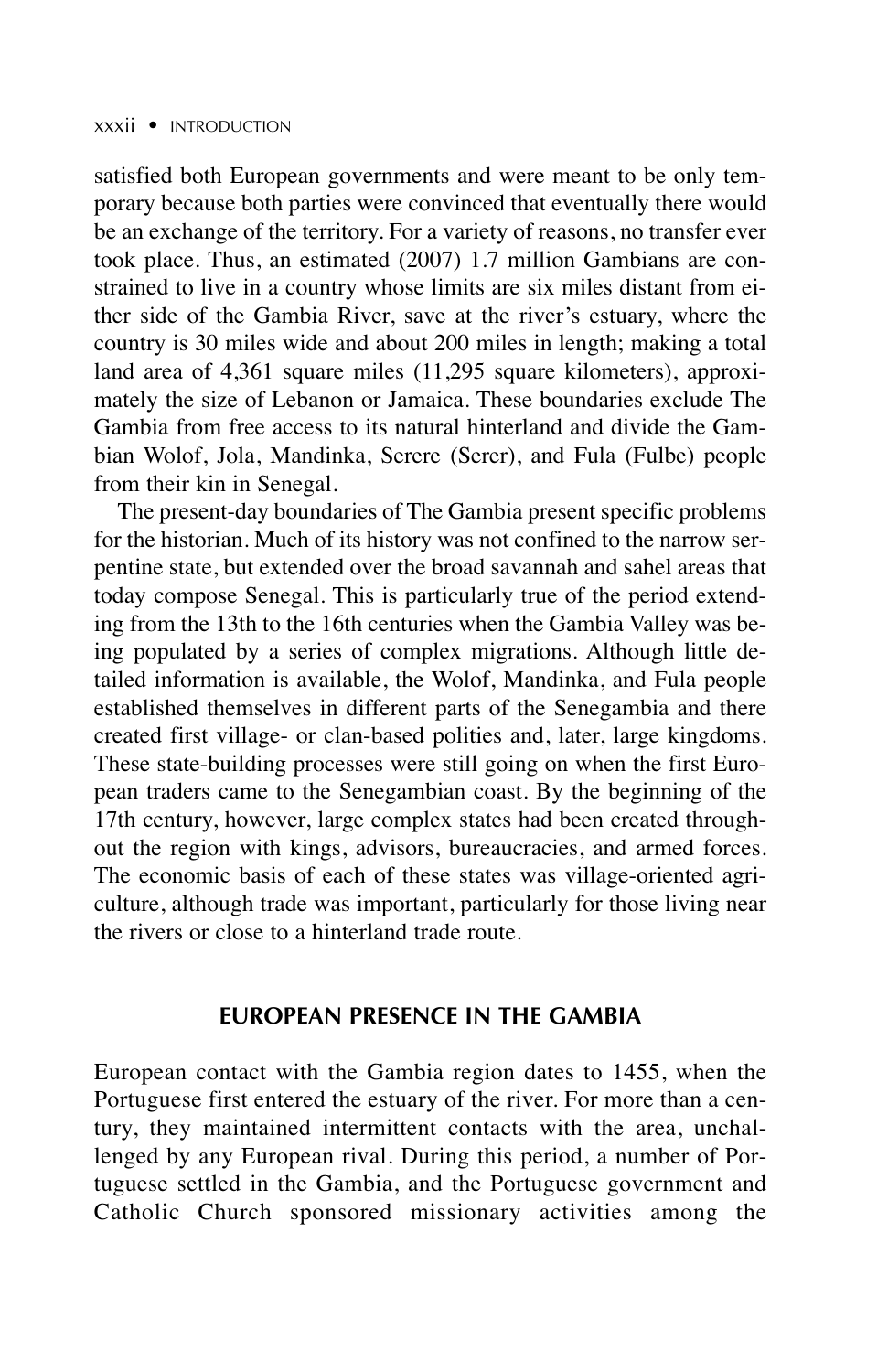Mandinka. However, the Gambia was never an important trading entrepôt, and the Portuguese had decided to concentrate their efforts elsewhere along the west coast even before their trading monopoly was attacked by other European states. During the early 17th century, few Portuguese traders came to the Gambia on a regular basis. By the 18th century, the Portuguese interlude was only dimly remembered by the people of the Gambia and the Portuguese left behind nothing of permanence.

Although occasional trading voyages were made from other European countries in the 16th century, it was not until the 17th century that the Senegambian trade became more important. Even then, as it was not an area possessing great amounts of ivory, timber, pepper, or gold, the Senegambia was never as important a trade area as the Gold Coast, for example. In England, France, and Holland, the three major mercantile powers of the 17th century, stockholders formed private companies, which would receive a charter from a European monarch giving them sole privileges to trade in a specific area. These companies would then attempt to exploit their grant by sending out to West Africa a wide variety of trade products to exchange for African goods. In some areas, the company men would be forced to trade directly from their ships; in others, they would be allowed by the African rulers to build temporary trading stations, and, in a few instances, including the Gold Coast, the Europeans manned a series of permanent fortified trading posts.

The first English company with significant trade interests in the Gambia was the Company of Adventurers of London Trading into Africa, which received a royal charter in 1618. The Dutch West India Company was founded in 1621 and established its base on the island of Gorée in the same year, while the French established a base at St. Louis at the mouth of the Senegal River in 1659. However, the first permanent trading post in the Gambia was erected by the tiny Baltic Duchy of Courland (Latvia) in 1651. It purchased an island in the Gambia River that the Portuguese had called St. Andrew's Island and there constructed a fort. In 1661, the Courlanders were driven out by the English, who renamed the tiny island after James, Duke of York, the younger brother of King Charles II. James Island continued to be the center of English trading activities in the Gambia for more than a century, first for the Royal Adventurers of England Trading to Africa (1660–72), then for the Royal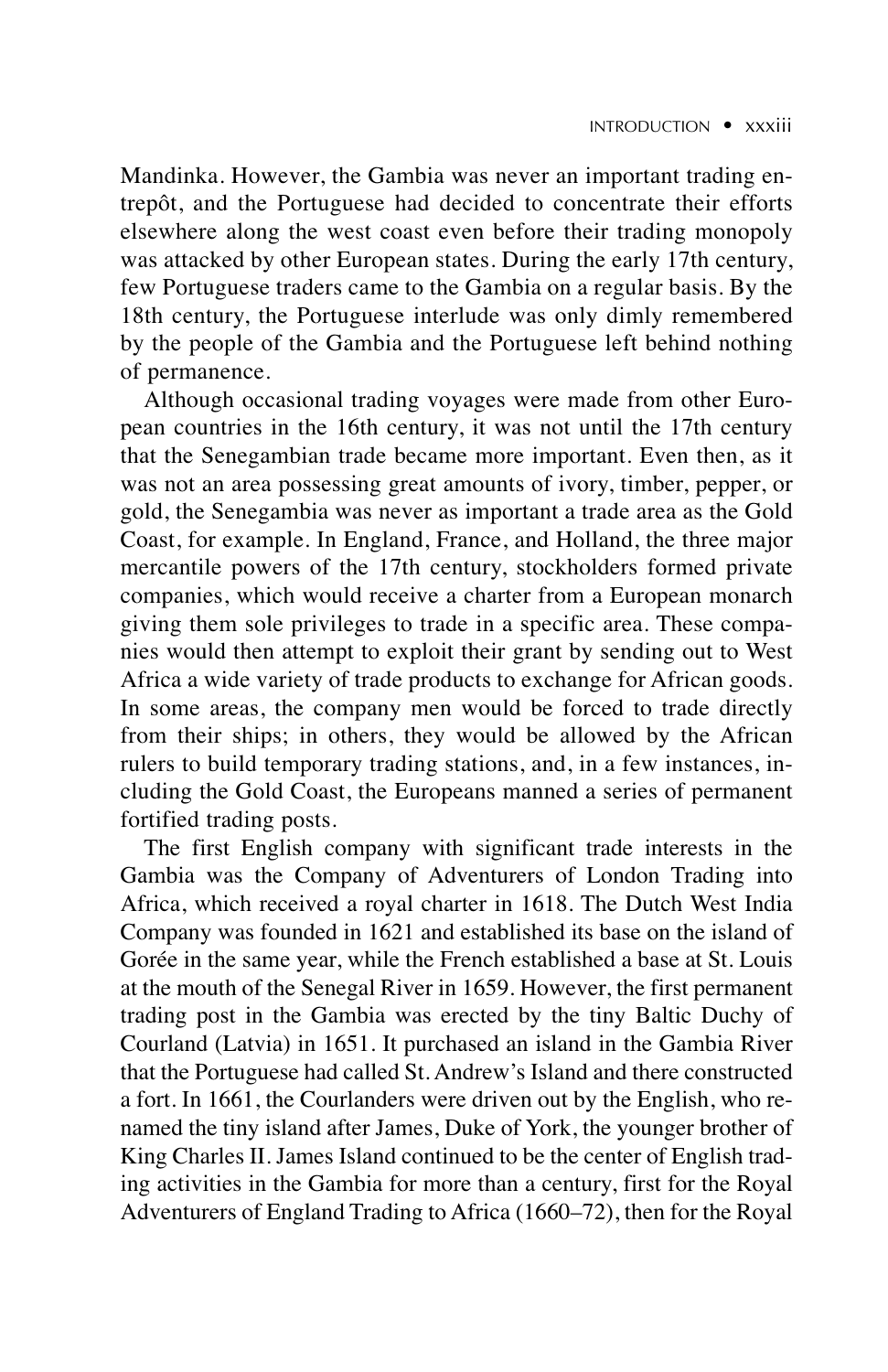African Company (1672–1752), and for the Company of Merchants Trading to Africa (1750–1821).

The French, meanwhile, took Gorée from the Dutch in 1677 and established a station at Albreda, opposite James Island in 1681. Thereafter, there was regular conflict between the British and the French on the Gambia River, with the French seizing and then blowing up James Fort in 1695 and capturing (and ransoming) it three times between 1702 and 1708. In the 1760s and 1770s, the British held the upper hand, controlling all French territory and creating the Province of Senegambia in 1765, only to return it all except the Gambia after the Treaty of Versailles in 1783. Before then, in 1779, a French force had again destroyed James Fort. The Company of Merchants regained control over the Gambia River from the Crown in 1783, but did not rebuild the fort before the company was wound up in 1821.

In March 1807, the British House of Commons resolved to abolish the slave trade from 1 May 1807. It then became necessary to attempt to control the activities of British nationals along the western coast of Africa. For this purpose, a squadron of the Royal Navy was dispatched to patrol the coastline. The force needed harbor facilities, which meant that the British government became directly involved in the administration of the Colony of Sierra Leone. In 1816, Captain Alexander Grant was authorized to establish a base on the Gambia River.

Grant rejected the old site of British authority, James Island, and instead negotiated the cession, by the King of Kombo, of Banjul Island (which he renamed St. Mary's Island), adjacent to the south bank near the mouth of the river. In the next four years, Grant and his small garrison of a few hundred troops constructed government buildings, harbor facilities, and barracks on the island. Within a few years of its foundation, the new town of Bathurst (renamed Banjul in 1973) had attracted British merchants from Gorée, which had reverted to French control in 1817, and their mainly Wolof employees, as well as considerable numbers of neighboring Africans. Particularly between 1832 and 1843, its population was augmented by Africans liberated from captured slave ships by the Royal Navy squadron and later transferred to Bathurst from Freetown, the capital of Sierra Leone.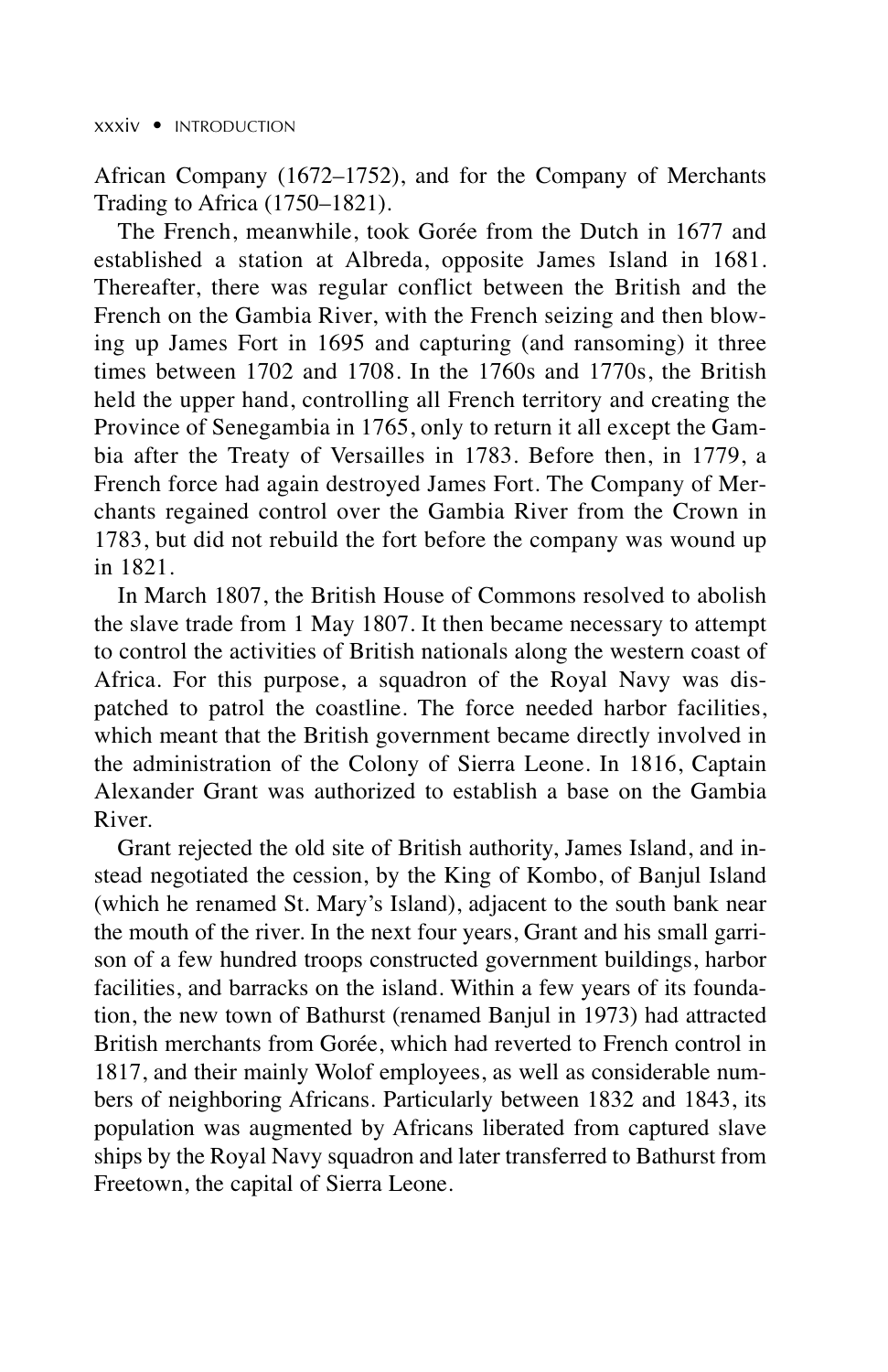### **THE CROWN COLONY IN THE 19TH CENTURY**

In 1821, the administration of the Gambia was taken from the Company of Merchants and vested in the governor of Sierra Leone. Affairs in the new Crown Colony of the Gambia were handled directly by the commandant of the garrison until 1829 and thereafter by a lieutenant governor subordinate to the governor of Sierra Leone. In 1843, the administrative link with Sierra Leone was broken and the Gambia was granted its own governor. However, on the establishment of the British West African Settlements in 1866, the Gambia once again became subordinate to Sierra Leone, with local authority being wielded by an administrator who was required to report regularly to the governor of Sierra Leone and to seek his approval for legislative decisions. This administrative link remained until 1888.

Throughout the century, the size of the Crown Colony remained very small, both in terms of geographical area and of population. Initially consisting solely of Bathurst, it was increased in 1823 by the acquisition of MacCarthy Island and in 1826 by the King of Barra's cession of what became known as the *Ceded Mile*. Parts of the Kombo were ceded to the Colony in 1840 and in 1853 and there were further small acquisitions of territory in the 1880s. But the population of the territory remained tiny, totaling only 14,266 in 1891, two-fifths of whom lived in Bathurst.

The Gambian economy also remained small and undeveloped in the 19th century. The main source of government revenue was provided by customs receipts generated on duties imposed on manufactured goods, clothing, and foodstuffs imported from Europe by trading companies. These were supplemented from 1863 by a duty imposed on the principal export crop, groundnuts, but, in the absence of any financial support from the Colonial Office, government revenue was very limited as was its expenditure (other than on the salaries and pensions of officials). Little attempt was made to develop Bathurst or to improve the quality of life of its inhabitants, for example by draining the swamp at Half Die at the southern end of the town. Not surprisingly, Bathurst remained a notoriously unhealthy place, particularly in the rainy season, and the Gambia experienced major epidemics of yellow fever in 1837 and 1859 and of cholera in 1869.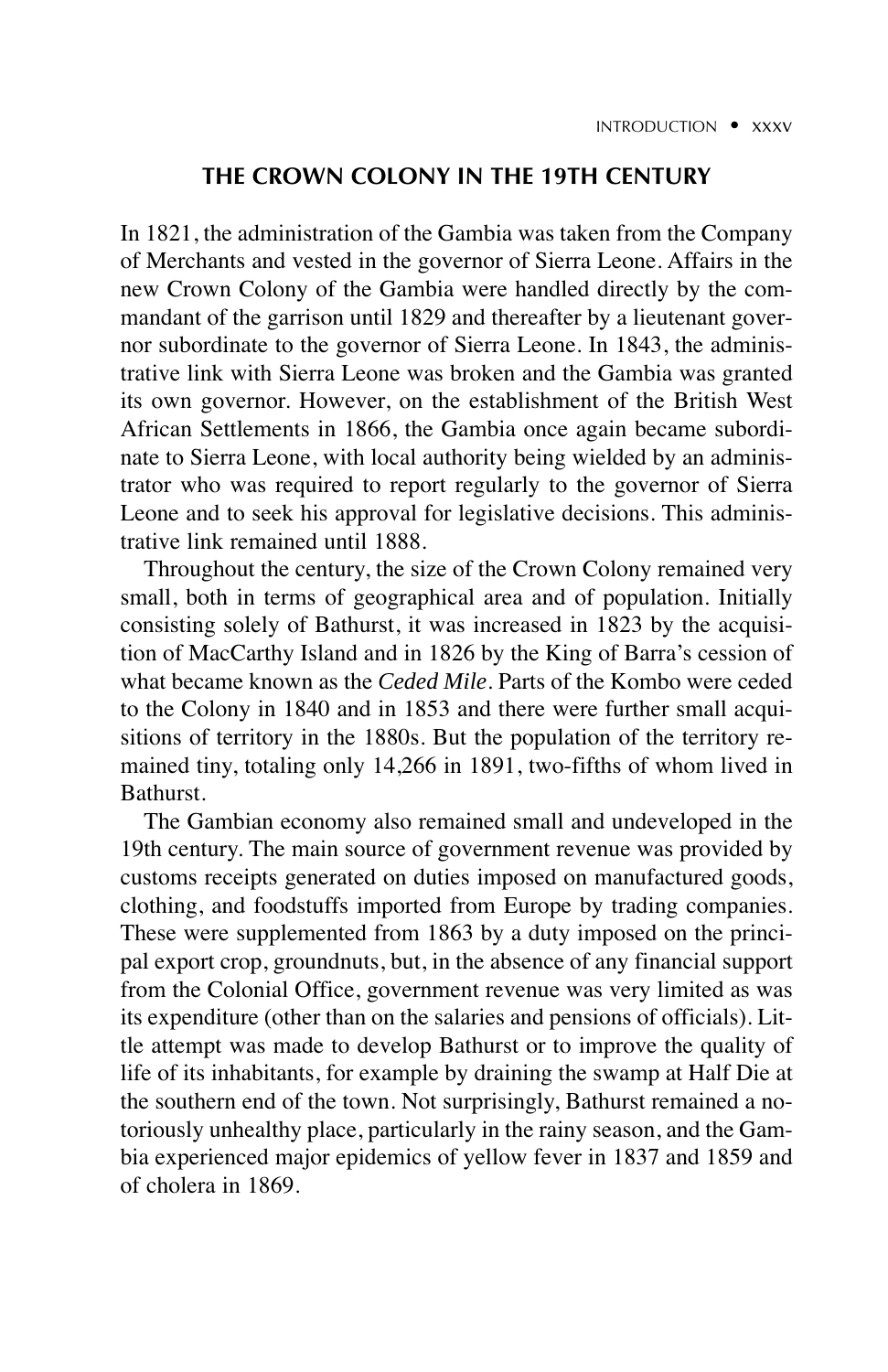#### xxxvi • INTRODUCTION

Prior to 1866, the governor was assisted both by an advisory Executive Council, consisting solely of officials, and by a Legislative Council, comprised both of official and unofficial members, with officials forming the majority. After the establishment of the British West African Settlements in 1866, the Executive Council was abolished and the Legislative Council downgraded, although unofficial representation on the latter body continued. Unofficial representatives on the Legislative Council were invariably British merchants or their agents until 1883, when the first African member of the council (J. D. Richards, an Aku merchant) was appointed; particularly in the early 1860s, they wielded considerable power through forming alliances on the council with official members. One outcome was to prevent the enactment of legislation to promote the interests of the Liberated African community in Bathurst; this, in turn, helped to stimulate the growth of more organized African opinion, which mainly took the form of petitions to the Colonial Office against government policies. The first of these, from a "Committee of Black Inhabitants," was dispatched to London as early as 1849, but were drawn up more frequently from the 1860s.

### **AFRICAN SOCIETIES BEFORE EUROPEAN INTERVENTION**

European trade rivalry and the changes in the fortunes of one state or another had little to do with the lives of the majority of Africans in the Senegambia. They, of course, were affected by the volume, type, and direction of trade, but direct relations with Europeans were not typical in the Gambia. There were no revolutionary economic changes in any of the kingdoms because the area was never a major center for the slave trade and there were few other products that the Europeans wanted. Thus, the Mandinka polities along the river and the Serere and Wolof states to the north continued to evolve slowly with little outside interference.

In the early 19th century, nine Mandinka kingdoms were on the south side of the Gambia River: Kombo, Foni, Kiang, Jarra, Niamina, Eropina, Jimara, Tomani, and Kantora. Five kingdoms were on the north bank: Niumi, Baddibu, Upper and Lower Niani, and Wuli. Although each state was separate, and customs and polities differed to a certain extent in each, all of them shared certain commonalities. Each society was divided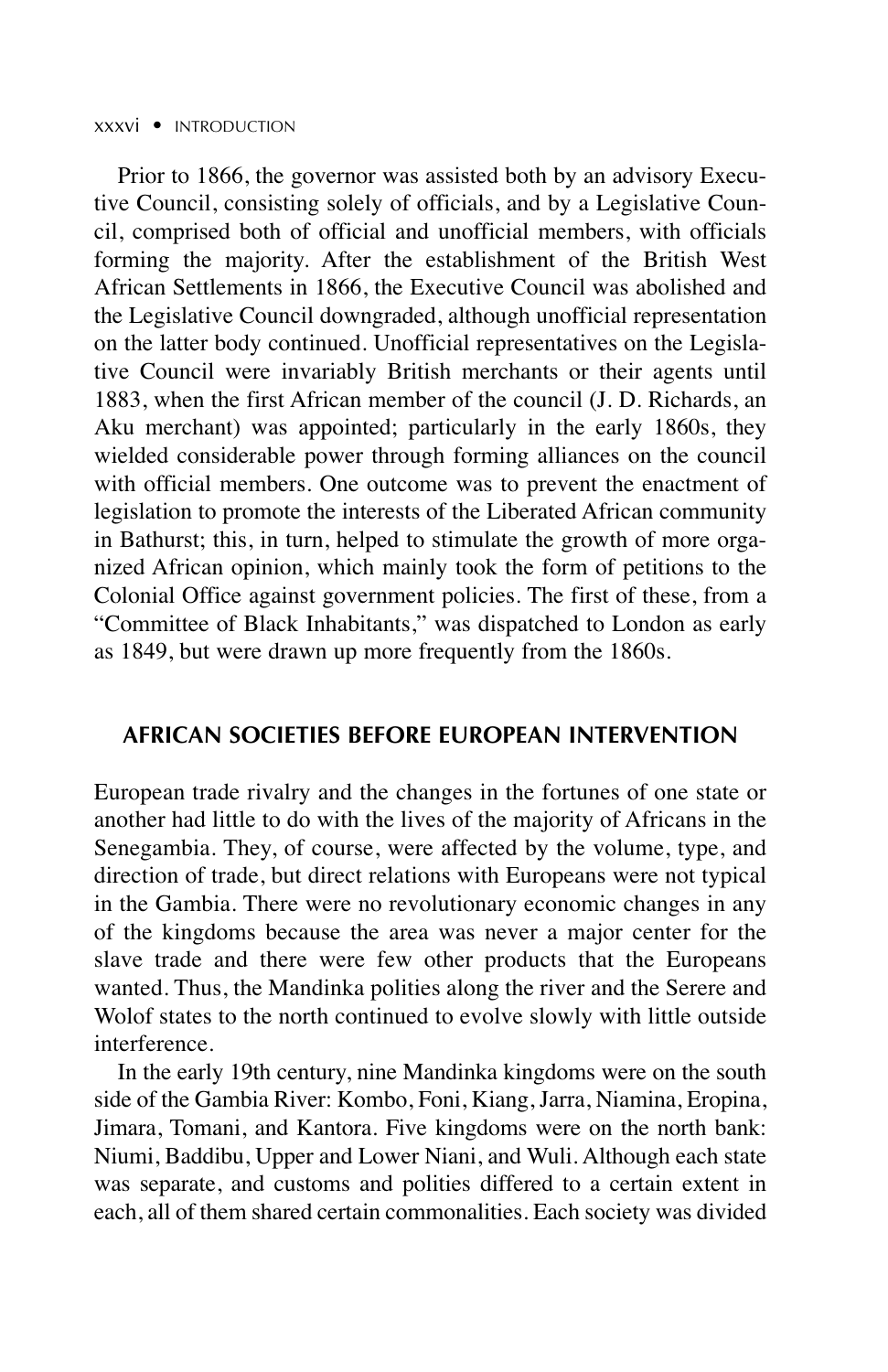into three endogamous castes: the freeborn; the artisans and praise singers; and the slaves. Each state had a king (*mansa*) chosen from a specific royal lineage. Each king had his council of advisors and an armed force to defend the state; if necessary, he could use this force to impose his will upon the state. Each kingdom was subdivided into the territorial units of the village, ward, and family compound. Each village area was governed by a *satee-tiyo*, a representative of the senior lineage of the village, and his council. The ward leaders, *kabilo-tiyos*, administered their areas with the help of advisors. Thus, each state was held together by a combination of tradition, kinship patterns, and force. The population of many of these kingdoms was relatively homogeneous, but some of the kings ruled over large non-Mandinka minorities. Wolof and Serere were in Niumi and Baddibu, the Jola were located in Kombo and Foni, and many Serahuli were in the upriver kingdom of Wuli. Large numbers of Fula had traditionally migrated from the Futa Toro to the Futa Jallon through some of the Mandinka states. By the mid-19th century, the Fula had become a significant factor in the affairs of four Mandinka kingdoms: Eropina, Jimara, Tomani, and Kantora.

To the north of the Gambia River were the larger, more powerful polities of the Serere and Wolof. Each of the Wolof states had evolved from the earlier kingdom of Jolof in the 16th century. The Serere kingdoms of Sine and Saloum had evolved in the same period with a mixed population. The Wolof and Serere states, like those of the Mandinka, were of the Sudanic type, with a king representing a particular lineage; nobles, who controlled much of the land, making up the king's councils, and commanding the armies, and peasants, artisans, and slaves. Each polity maintained a large army, and there was incessant diplomatic maneuvering and open warfare between the states because each king was jealous of his prerogatives and wanted to dominate his neighbors.

In the 19th century, all the Senegambian kingdoms were subjected to new pressures and the intensification of old cleavages. After the midcentury, the French became much more active in the hinterland of the Senegambia. The forward policy of Governor Louis L. C. Faidherbe effectively converted much of the coastal region of Senegal into a French protectorate. Groundnuts had become an important item of trade, particularly in Sine and Saloum, and French traders there demanded protection. Attempts to provide this embroiled the French in the internal affairs of all the kingdoms north of the Gambia River. The British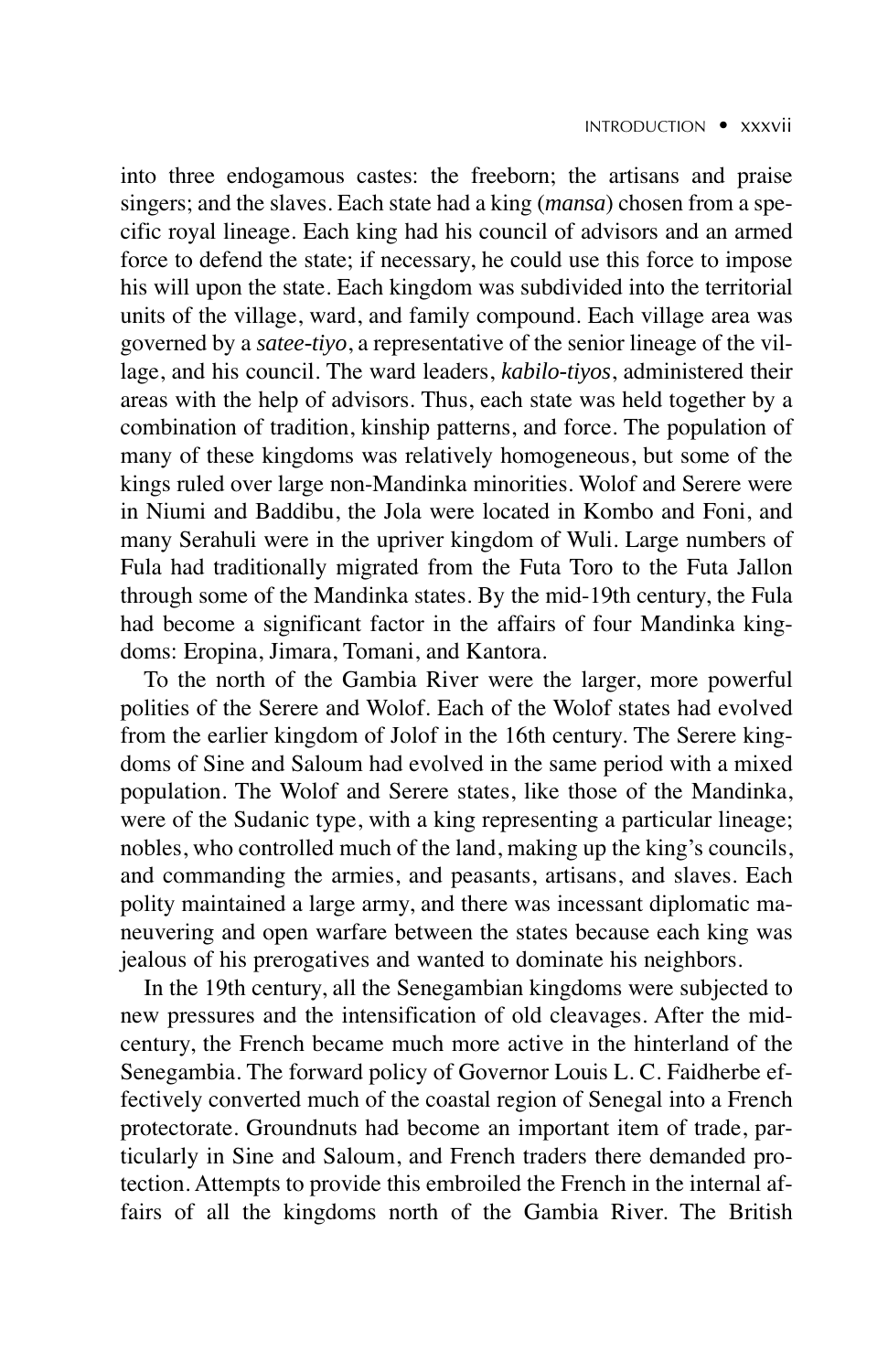xxxviii • INTRODUCTION

government, although disavowing territorial ambitions, nevertheless interfered regularly in the affairs of the Gambian kingdoms. From its base at Bathurst, the local administration mounted a number of punitive expeditions against both the traditional rulers and their Marabout challengers.

### **THE SONINKE–MARABOUT WARS**

The most fundamental changes in the 19th century were introduced by proselytizing Muslim teachers, known as *Marabouts.* Islam had made slow but steady progress among the peoples of the Senegambia during the previous two centuries. The religious revival that had wrought such great reforms in the societies of Futa Toro, Macina, Futa Jallon, and northern Nigeria reached the Senegambia by the 1850s. Seeking basic religious, social, and political reforms, the Marabouts and their growing number of followers attacked the traditional Mandinka—*Soninke* systems of rule in the kingdoms of the Gambia. Thus began the halfcentury of internecine conflicts known as the Soninke*–*Marabout Wars.

The first major test between the old order and the new religious beliefs occurred in the south bank kingdom of Kombo in the 1850s, where Marabout forces challenged the Soninke ruler, Suling Jatta, and eventually killed him in 1855. They also inflicted a serious defeat at Sabajy on the troops of Governor L. S. O'Connor, who was favoring the Soninke. Initially controlling the western half of the kingdom, the Marabouts gradually strengthened their position and eventually, in 1875, they forced the king, Tomani Bojang, to surrender his last fortified town and became a Muslim. The conflict then spread to Foni and Kiang, also on the south bank; a prominent Marabout leader, Fodi Kabba, was generally successful in Kiang, but failed to defeat the Jola of Foni, who remained stubbornly independent and "pagan." East of Kiang, Alfa and Musa Molloh, who were also nominally Muslim, but were very hostile to Kabba, also checked his expansion eastward and eastern Kiang and western Jarra became for the rest of the century the rough dividing line between the rival armies.

The reforms demanded by the early Marabouts related specifically to the spread of Islam. They wanted to eradicate "pagan" influences and substitute for them a well-ordered Muslim society. However, even at the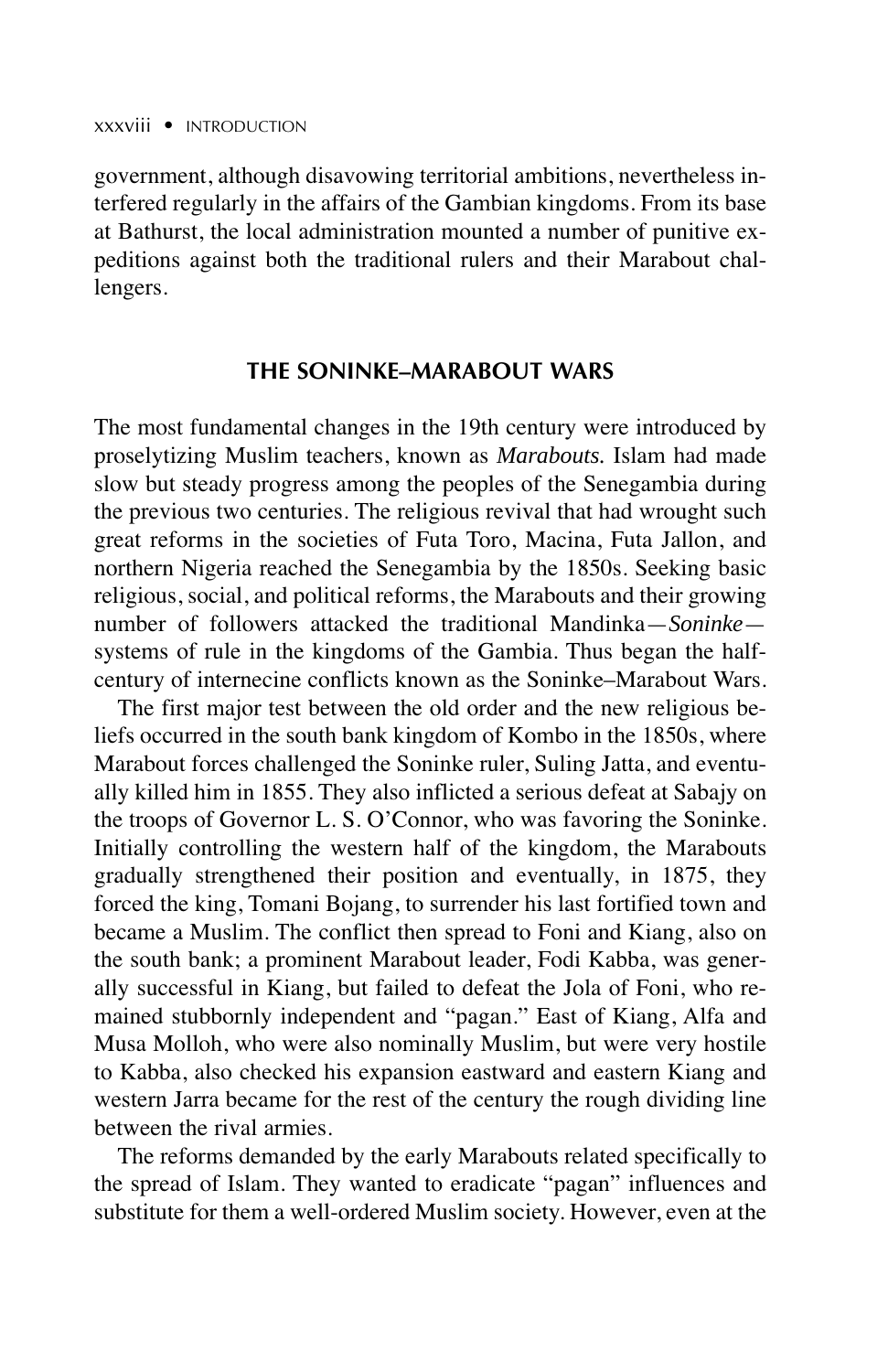beginning, the movement drew to it a wide spectrum of protesters, many of whom were little concerned with the advancement of Islam. Throughout the Gambia, the initial Marabout successes were tied to the military or political skill of a few men. As these men supplanted their Soninke enemies, they tended to lose their religious fervor, and much of the warfare after 1870 was motivated primarily by personal or economic considerations rather than by religion.

The increasingly secular nature of revolt against traditional authority is best illustrated by the careers of the Mollohs of Fulladu. During the first half of the 19th century, there was an increasing influx of Fula into the south bank kingdoms of Tomani, Jimara, and Eropina. Egbe, a Fula elephant hunter of Jimara, who later took the name Alfa Molloh and was renowned for his ability with arms, quarreled with his Mandinka overlord in the late 1860s. This began a revolt that, within five years, swept away the old system of government. In this phase, as well as in later wars, Alfa Molloh counted heavily on the support of his fellow Fula rulers in the theocracies of Futa Toro and Futa Jallon. It was believed that he had taken the Tijaniyya oath and had been made a deputy of Al Hajj Umar Tall, the leading religious warrior in the middle Niger at this time. Such rumors were important in gaining Muslim adherents. However, neither Molloh was strongly committed to advancing the cause of Islam, being far more concerned with preserving the state of Fuladu that they had created. They opposed Fodi Kabba and, in the 1880s, Musa Molloh consistently allied his state against the Muslim rulers of Baddibu. After Alfa Molloh's death in 1881, Fuladu was initially divided into two parts between Musa Molloh and his uncle, Bakari Dembel, but in 1892, the former moved against the latter and proclaimed himself king of Fuladu. Long before this, he had created the best-organized state in the Gambia, with a highly centralized state bureaucracy. Now his control over the whole of Fuladu was complete.

The only serious attempt during the Soninke–Marabout Wars to establish a true theocracy of the type successfully achieved by Al Hajj Umar Tall and Usuman dan Fodio elsewhere in West Africa was that of Ma Bah Diakhou. A religious teacher and Tijaniyya reformer, Diakhou seized power in the north bank kingdom of Baddibu in 1861, driving out the traditional rulers. He differed from most of his contemporaries in seeing himself as a religious teacher and leader who was merely working out God's will in destroying the "pagan" kingdoms of the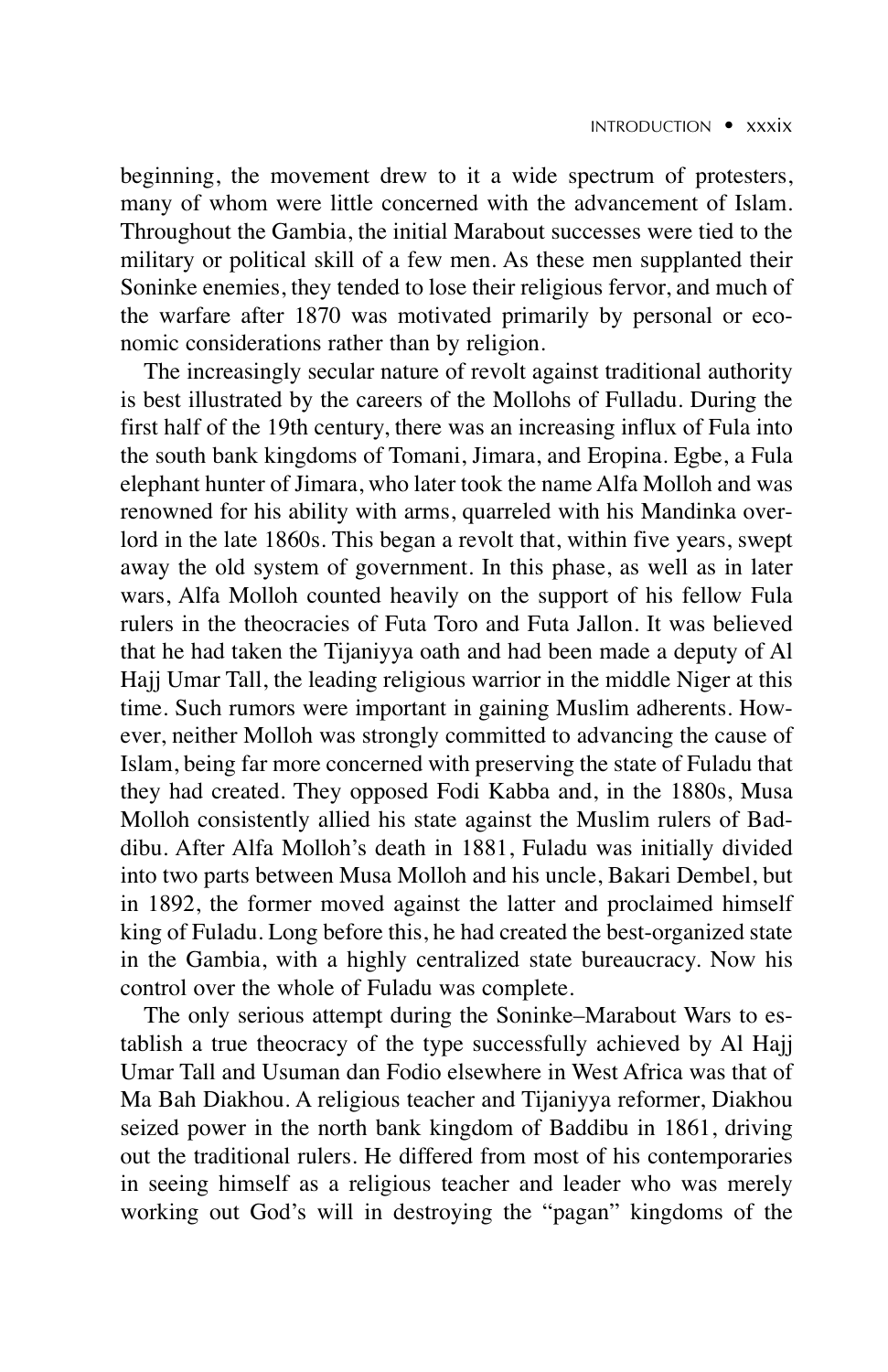Senegambia. His efforts were largely concentrated on the north bank of the river; his one attempt to defeat the Soninke in the south bank resulted in a decisive defeat at Kwinella in Kiang in 1863. He was much more successful against the Serere and Wolof states to the north of Baddibu; by 1865, the bulk of Saloum was under his control and his forces had conquered Jolof. His lieutenant, Amer Faal, was also ultimately successful in Niumi. But in 1867, his attempt to gain control of the Serere state of Sine ended in his defeat and death on the battlefield. This ended the chances of a united Senegambia being created. Within a brief period, Saloum and Jolof had become independent, while Baddibu was rent by civil war. Ma Bah Diakhou's brother, Mamur Nderi Ba, became its ruler, but within a decade he was challenged by one of his lieutenants, Biram Sise, while Ma Bah's son, Saer Maty Ba, later also claimed the throne. In the armed conflicts that followed, Mamur Nderi Ba lost most of his power and the kingdom was ruled by Biram Sise and Saer Maty Ba. This state of affairs greatly reduced Baddibu's power and facilitated its absorption by the French and British.

# **EUROPEAN INTERVENTION**

The continuing disturbances of the Soninke–Marabout Wars interfered with trade and made the British possessions on the Gambia River appear worthless to Parliament and to successive British governments devoted to saving money. Successive governors and administrators were under orders to do nothing that would involve the British in a major conflict in the hinterland. Thus, they acted against the Soninke or Marabouts only when it was impossible to avoid some kind of definite action and when the chances of precipitating a larger conflict appeared minimal. Otherwise, the British were content to act as arbiters in the conflicts. In 1865, a Parliamentary Select Committee recommended on the basis of the Ord Report that the existing settlements should be placed under one centralized administration as a way of saving money and also confirmed the non-expansionist policy in the Gambia.

The French, however, since the governorship of Louis Faidherbe, had been pursuing an aggressive trade policy in the independent Wolof and Serere states. The increasing value of the groundnut crop aided the few, but ardent, French imperialists in Senegal and in France and successive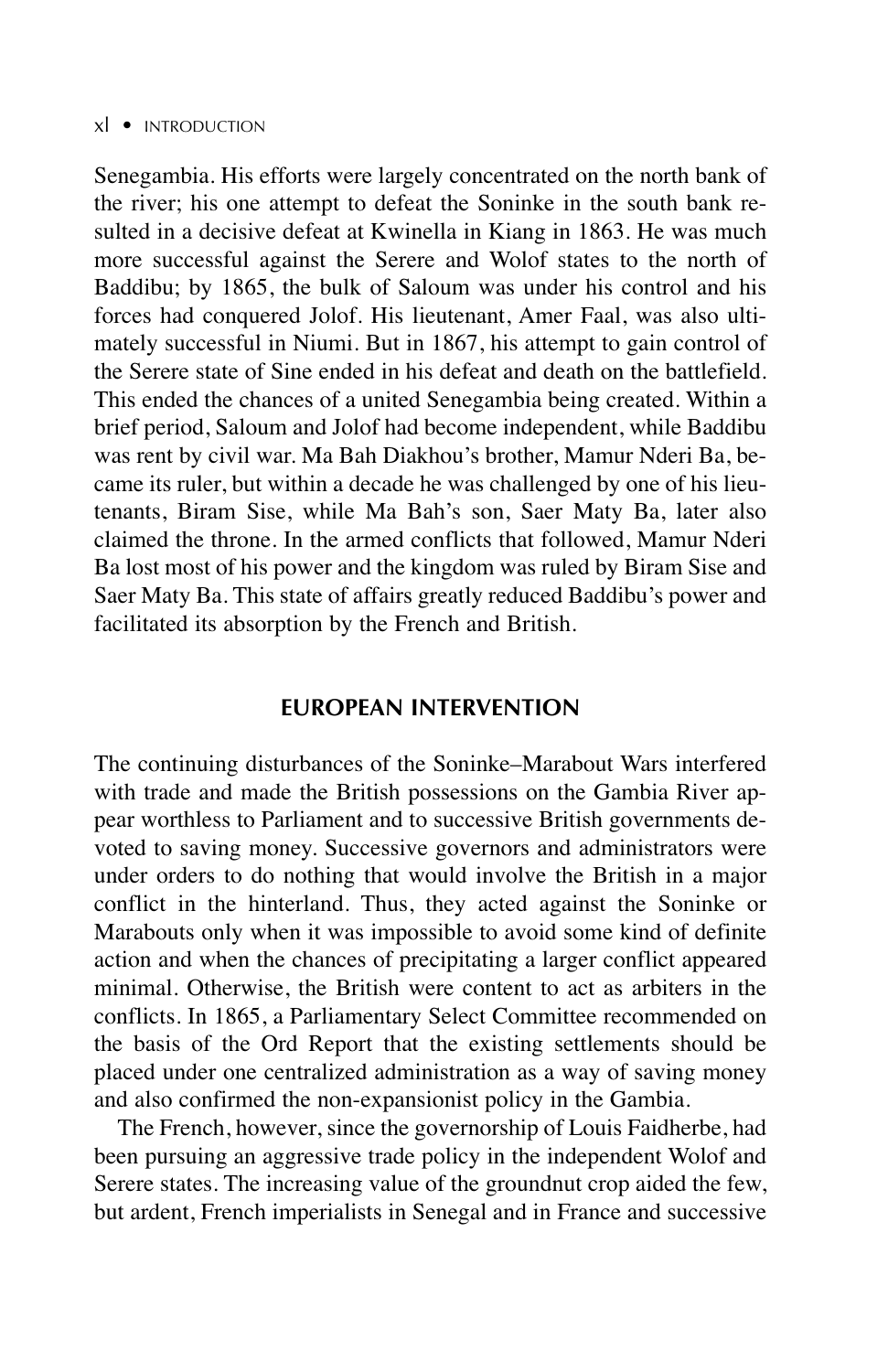governors of Senegal adopted an aggressive policy toward local states. Responding to this pressure, in March 1866, the French government proposed to the British that the Gambia be exchanged for some corresponding French territory. After four years of negotiations that were held up by a British reluctance to accept any of the territories offered by the French, the British government finally decided to give up the Gambia in February 1870 in exchange for France renouncing any claim to the disputed Mellacourie region north of Freetown. The French accepted this offer in principle at the end of March, but once news of the impending deal broke, the proposed exchange of territory was fiercely opposed by British merchants and Liberated Africans in Bathurst, with meetings and petitions being organized in protest. This resistance was effective in delaying the process, and negotiations were broken off by the British in July 1870. The idea of exchange was revived by the French government in April 1874 and its latest proposal accepted by the British government in 1875; however, once again, coordinated opposition from British merchants and the Liberated African community in Bathurst, which formed the Gambia Native Association in 1875, halted the process and negotiations were abruptly broken off by Lord Carnarvon, the secretary of state for the colonies, in March 1876. Despite this failure, the French government was convinced that, in time, Britain would cede the unwanted territory and France would be in possession of the Gambia River, the most economical highway to the interior of West Africa.

The "scramble" for Africa became a reality in the 1880s, and the French began to occupy coastal areas that had long been considered British spheres. In Senegal, they absorbed the coastal Wolof states and began in the late 1880s to interfere in the internal conflict in Baddibu and Fuladu. The British government, spurred on by successive Gambian administrators, who believed that Britain was about to lose the Gambia by default, finally authorized the establishment of the Protectorate. In 1888, the Gambia was separated from the administrative control of Sierra Leone for the final time. In the following year, British and French representatives met in Paris at a convention to allocate spheres of influence in West Africa. The British delegation was prepared to cede the Gambia, provided that the French were flexible in their demands elsewhere. When it became apparent that the French delegates would not compromise, the British demanded control of the Gambia River. British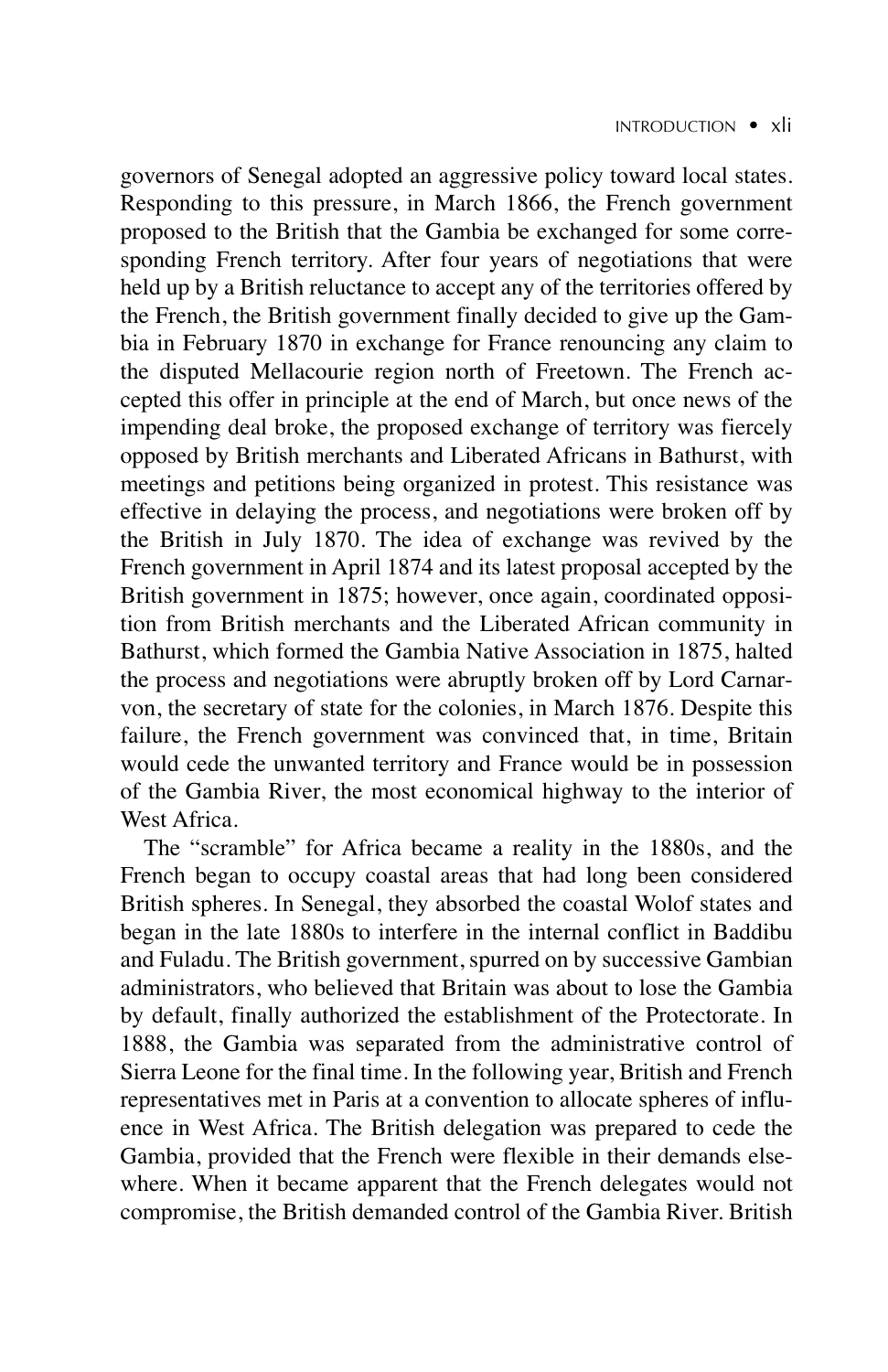lack of interest in territorial acquisition in the Senegambia can be seen in their refusal to demand more territory than the narrow riverine strip that the French accepted as the British sphere. However, neither power considered that the boundaries drawn by the Anglo–French Convention of 1889 were to be permanent.

Administrator G. T. Carter had seen British policy change in the space of a few months from non-expansionist to expansionist. After the 1889 convention, Carter was charged with developing some suitable method of bringing law and order to the new Protectorate (which initially covered all the territory that had not formed part of the old Crown Colony, but by 1902 included all of the Gambia except St. Mary's Island) and devising a permanent system of government for the area. At first, the administrator could do little but announce the Protectorate and enter into generalized agreements with various Gambian chiefs. The first use of the military, by his successor, R. B. Llewelyn, in 1891, was to protect the Anglo–French Boundary Commissioners from possible attack by Fodi Kabba and Fodi Silla. In January 1893, Llewelyn assigned two "travelling commissioners," one for the north bank and the other for the south, to convey his orders and requests to the Gambian rulers. In the following year, the Gambian government issued the first comprehensive Protectorate Ordinance. Although the full implications of this ordinance were not felt for some time, it established the form of government for most of the Gambia, which was to continue until just prior to independence. Later called "indirect rule," this system had the advantage of disturbing the Protectorate Gambians to a very limited extent only, and yet the British authorities at Bathurst could control overall political activities in the Protectorate by ordinances, which were then enforced by their travelling commissioners.

The British assumption of power in the Gambia was largely without incident. Most Gambians were obviously exhausted by the half-century of wars, and many welcomed peace. However, the Anglo–French Convention of 1889 caused many problems for the Gambian rulers in Senegambia. The accord meant for some the division of their kingdoms, forcing them to choose which European government to accept as their overlord. To others, the establishment of European authority meant the abandonment of a lifestyle that had been established for over a generation. Fodi Silla was the first to feel the changed nature of European activity. Initially recognized by the British as the ruler of western Kombo,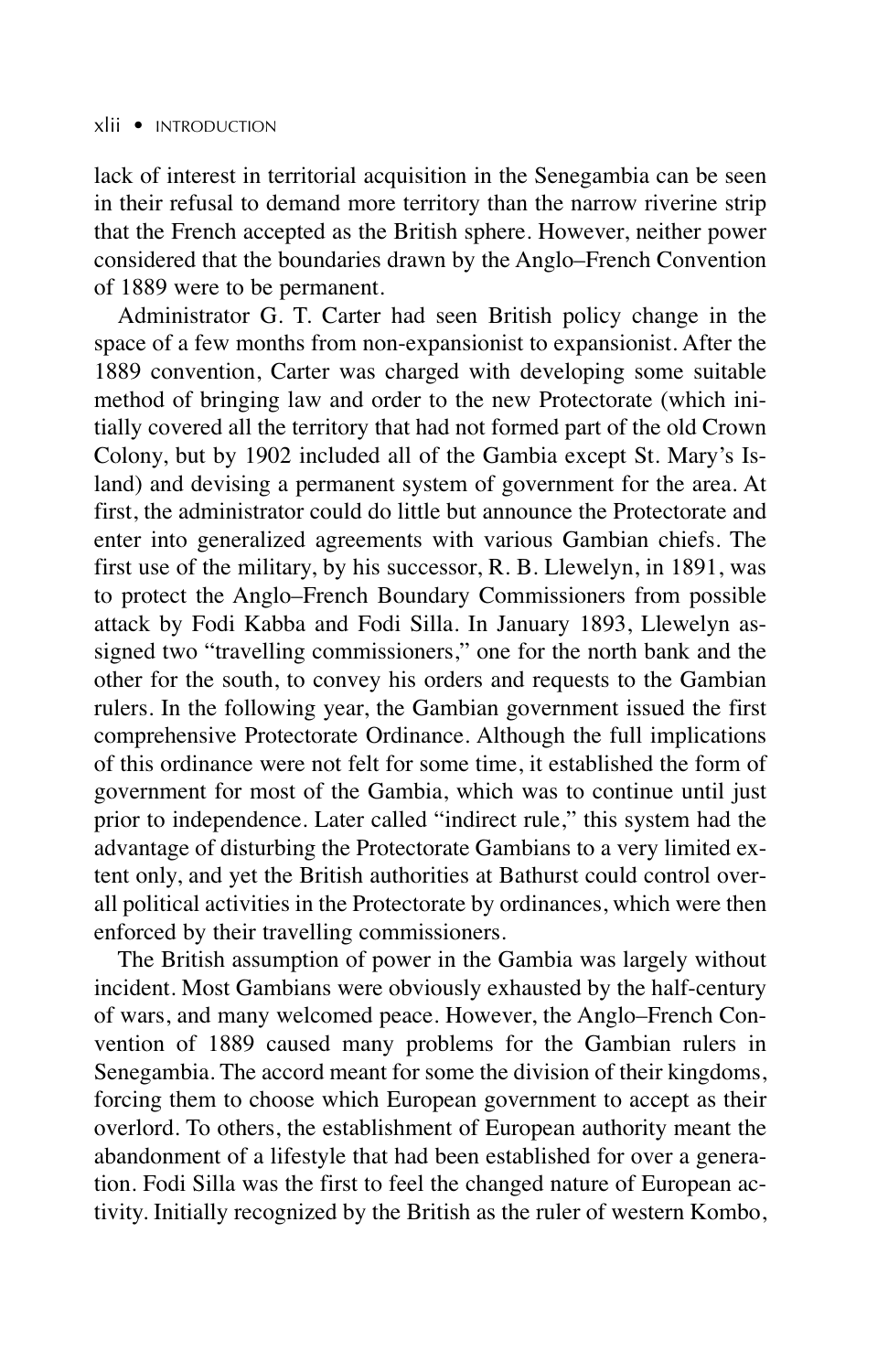his continued participation in the slave trade prompted the British to invade his territory in 1894. His main base of Gunjur was taken, and he was forced to flee to the Casamance. There, he was arrested by French authorities and deported to Cayor, where he died.

Kabba was driven into the Casamance in 1892; from there, he continued to support those Gambians dissatisfied with British rule. Periodically, his followers would go on raids into the Gambia and retreat to French territory before effective pursuit could be organized. In 1900, Travelling Commissioner C. F. Sitwell and other members of his party were killed at Sankandi, a town known to be allied to Kabba. The following year, the British and French mounted a joint military expedition against Kabba and he was killed in March 1901. Meanwhile, Musa Molloh of Fuladu had settled at Hamdallai in the Casamance and cooperated with the French. He also took part in the expedition against his old enemy, Kabba, but when the French built a military post at Hamdallai, he burned the town and retreated with many of his followers to British Fuladu. There he was recognized as chief, received a stipend, and was generally left alone until after World War I. Then, reacting to rumors of his cruel and arbitrary actions, the British deposed him in 1919 and sent him into exile. Molloh was allowed to return in 1923, but had very little power in the small territory that the British allotted to him.

#### **GAMBIA UNDER COLONIAL RULE**

The main features of the central government after the establishment of the Protectorate remained largely unchanged throughout the colonial period. The government was headed by a governor (an administrator until 1901), who was assisted by the appointive Legislative and Executive Councils, which had official majorities until the 1950s. The administration of government policies rested with the Secretariat and the various departments, such as Agriculture, Marine, and Public Works. The central government made all laws and regulations, not only for the Colony, but also for the Protectorate, which fixed the responsibilities of the statesupported chiefs. Central government departments were also responsible for work undertaken in the areas of their jurisdiction in the Protectorate. Government in the Protectorate was carried on by a minimal number of travelling commissioners, renamed "divisional commissioners" in 1944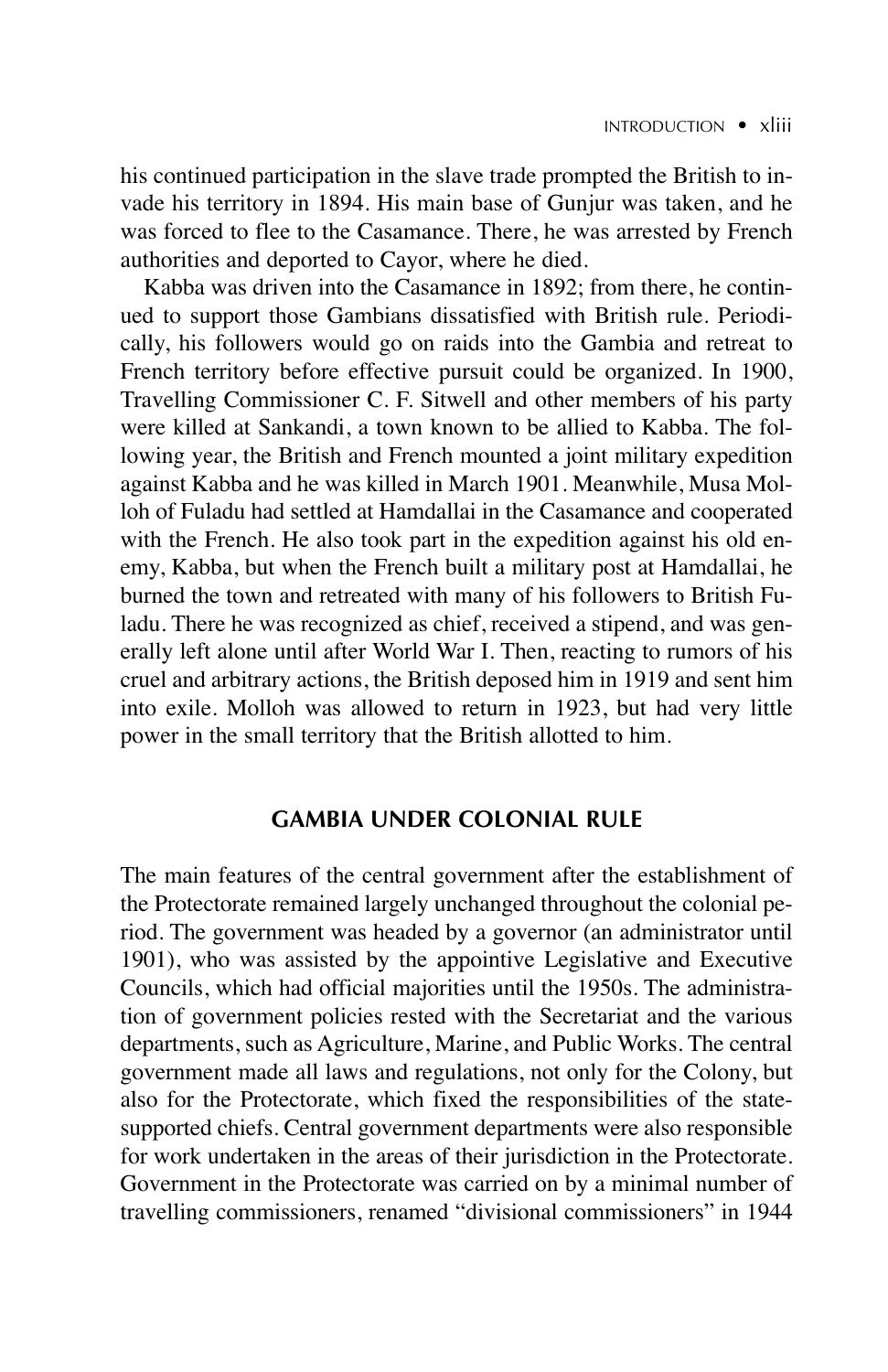(there were never more than five), who supervised the work of the 35 recognized chiefs and who saw that the laws enacted by the central government were carried out. Under this system of "indirect rule," there was a considerable degree of continuity in the political and social systems, which had existed prior to 1889.

The key to social and economic development in the British system of rule in all Africa was the amount of money the Treasury would make available. The British Colonial Office followed a general rule that all territories had to live within their budgets. This meant that more economically viable territories, such as Nigeria, could expect considerable development of roads, transport, agriculture, and even education. A small, poor area, such as the Gambia, was hard pressed just to meet its recurrent budget. Another facet of British financial administration was its conservatism. Although the Gambia had acquired considerable cash reserves by 1918, these funds were not normally used for development. Thus, few improvements were made in the Protectorate until after World War II. The Colony area, i.e., Bathurst and, after 1946, Kombo St. Mary, was more fortunate. In Bathurst, the port facilities were improved, some streets were paved, and a hospital was established. Elementary and secondary schools were set up, but these were mostly run by Christian missions, rather than by the government.

The Gambia in the first half of the 20th century made little progress. It was sustained by a single export crop, groundnuts, whose taxable value was just enough to keep the government functioning. Beginning in 1942, the British government had promised that Colonial Development and Welfare (CD&W) funds would become available after World War II, but these promises were never fully realized. Although CD&W funds did improve the water supply, streets, and harbor facilities of the capital city, it was apparent by 1947 that funds to improve Bathurst further, build a new government center, and modernize the airport would not be forthcoming. The British government's failure to improve Yundum airport meant that the worldwide air transport system would not have a major base in the Gambia. The major airlines instead chose Dakar, where the French were more willing to invest in the necessary facilities. To compound the situation, the Colonial Development Corporation wasted more than £2 million between 1947 and 1953 in two projects: the Yundum Egg Scheme and the Wallikunda Rice Scheme. Both of these failed more because of administrative errors than through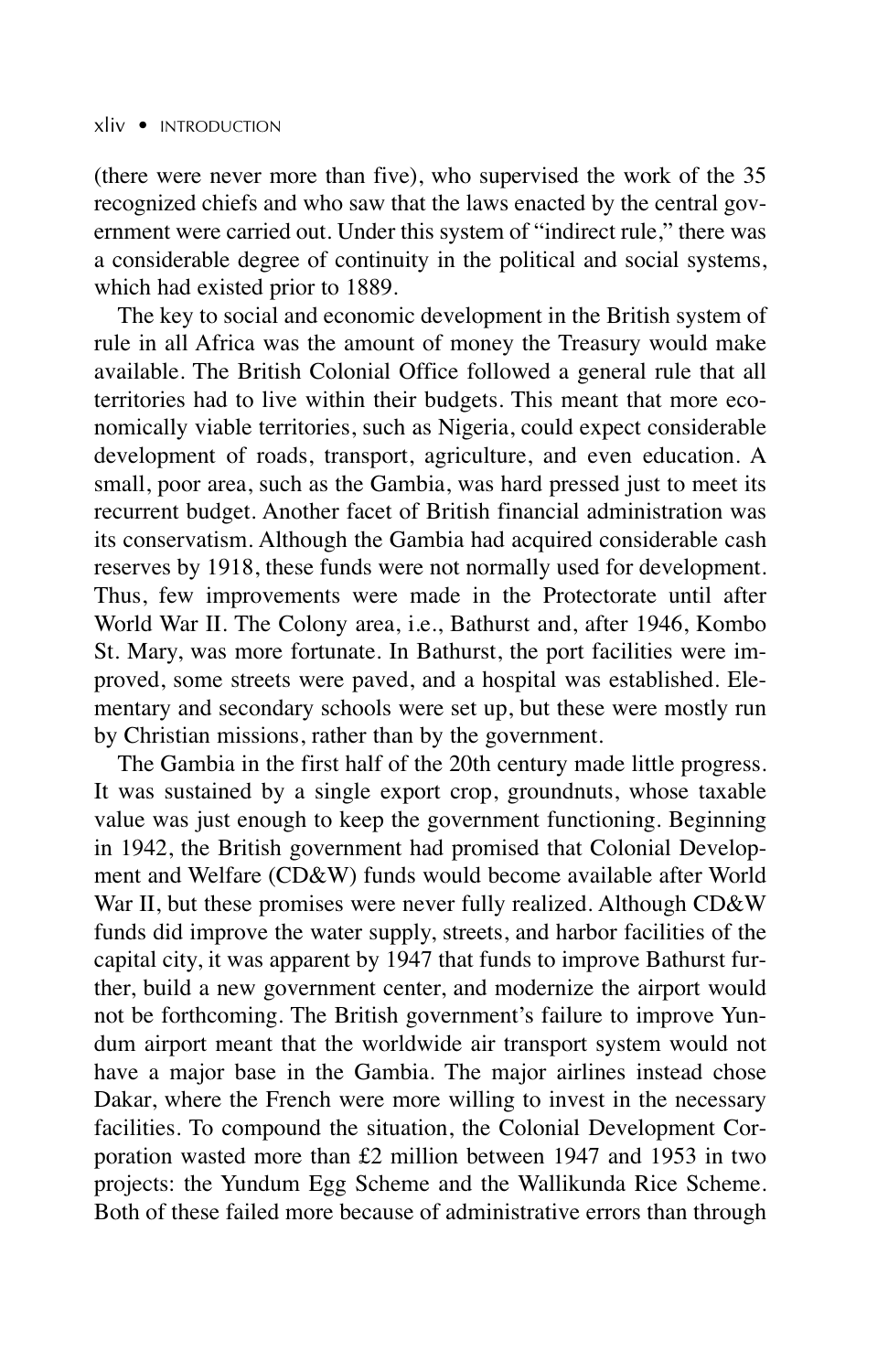any other factor. Nevertheless, the failures inhibited the British from undertaking any further major development projects in the Gambia.

Thus, in the 1950s, the Gambia was still dependent upon one crop, and its communication and transport infrastructure was still primitive. In the Protectorate, there were no all-weather roads, only one secondary school, and one hospital for over a quarter of a million people. Government river steamers, plying from Bathurst to Basse, calling at numerous wharf-towns en route, and a large fleet of privately owned groundnut cutters played a vital part in trade and in keeping communications open during the wet season.

# **POLITICAL DEVELOPMENTS BEFORE WORLD WAR II**

As noted, the first signs of organized political activity by the Liberated African community in Bathurst dated to the mid-19th century, with Liberated Africans playing a crucial role in opposing the exchange in the 1870s. The Gambia Native Association formed in 1875 continued to operate until the 1880s, but then ceased to function, while the first substantive newspapers, *The Bathurst Observer* (1883–88) and *The Gambia Intelligencer* (1893–96) lasted for only a few years. Political activity prior to World War I mainly took the form of petitions to the Colonial Office against unpopular government policies. On occasion, the leading African member of the Legislative Council, S. J. Forster Jr., a barrister, who had been appointed in 1906 and served continuously until 1940, also publicly opposed the government, although he increasingly adopted a pro-government line from the 1920s.

After World War I, however, the extent of local political activity increased considerably, the main stimulus to this being the establishment of the National Congress of British West Africa at the Accra Conference of 1920. On his return to the Gambia, the sole Gambian delegate, E. F. Small, established the Gambia Section of the Congress; until the mid-1920s, this organization actively campaigned for the concession of the franchise, the right of Gambians to elect unofficial members of the Legislative Council directly, and frequently petitioned against government policies. Ultimately, however, the Gambia Section failed to achieve its aims; the franchise was not conceded until 1947 and the Colonial Office generally rejected its anti-government petitions. The Gambia Section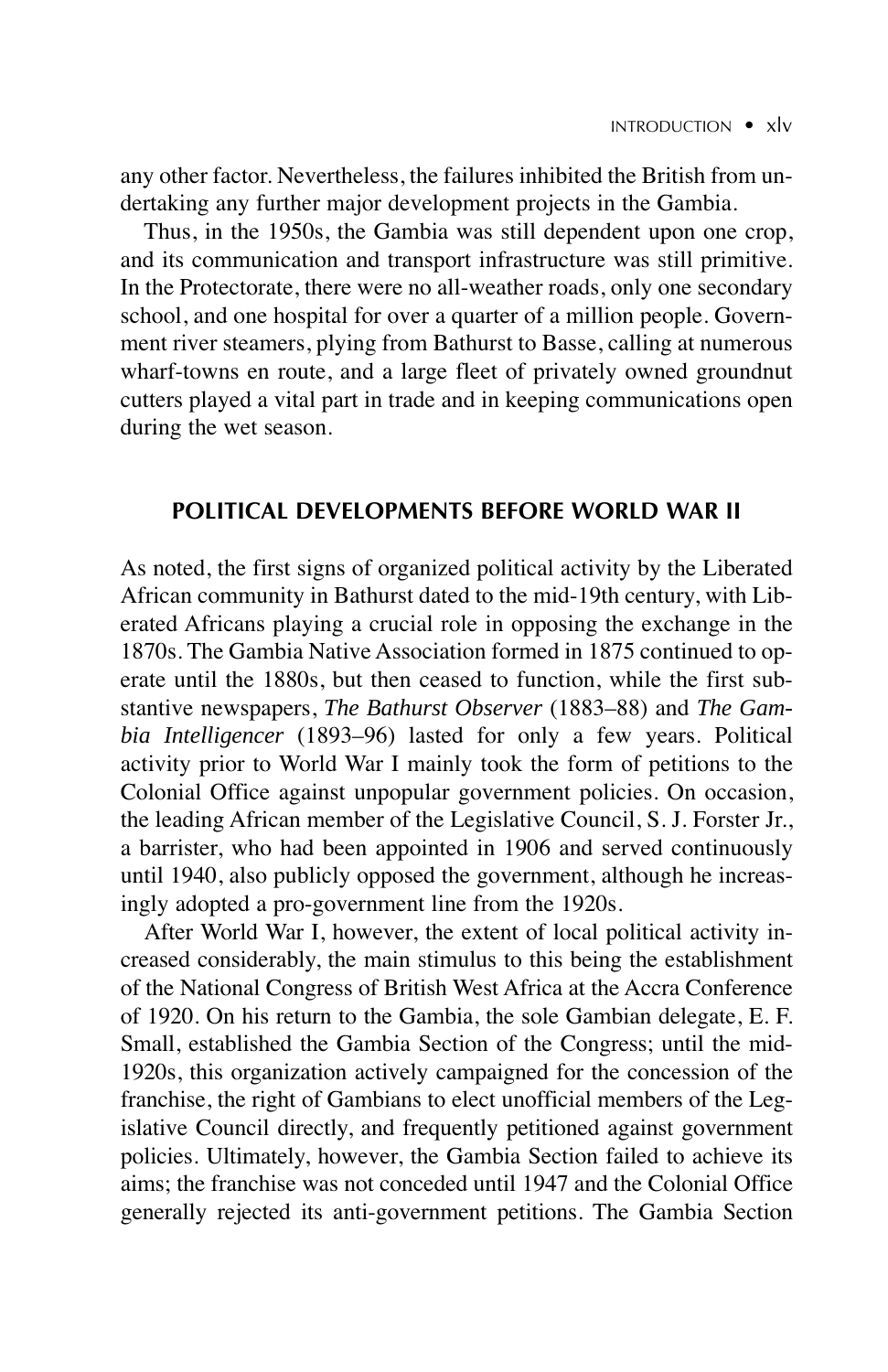also failed to prevent Ousman Jeng, a former supporter turned opponent, being appointed as the first Muslim member of the Legislative Council in 1922 and being reappointed in 1927.

By 1928, the Gambia Section was moribund. Small, who had spent much of the 1920s abroad, concentrated on other activities on his return to the Gambia in 1927, reviving his newspaper, *The Gambia Outlook and Senegambian Reporter*, and establishing the Bathurst Trade Union (BTU) as the first Gambian trade union; in 1929, the BTU organized one of the most successful strikes in Africa before World War II, although it failed to develop effectively thereafter. In 1932, Small established a new organization, the Rate Payers' Association (RPA), to oppose the legal and administrative reforms of Governor H. R. Palmer, which were widely unpopular in Bathurst. It also criticized the more conservative element of Bathurst politics, led by Forster and his nephew, W. D. Carrol, which controlled the Bathurst Urban District Council (BUDC) that Palmer had set up in 1930. By the end of 1934, the RPA was winning all the directly elected seats to the BUDC and its successor body, the Bathurst Advisory Town Council (BATC) (although an official majority meant its powers were limited in practice), but it could not achieve more than the modification of government policies. It also failed to prevent its opponents continuing to secure nomination to the Legislative Council; Forster remained on the council until his death in 1940, being supported from 1932 by the new Muslim member, Sheikh Omar Fye, and Carrol, who represented the BUDC and then the BATC from 1933 until his death in 1941. It would therefore require the impact of World War II to result in major political change.

### **THE NATIONALIST AWAKENING**

The post–World War II years elsewhere in British Africa witnessed the rise of nationalist movements seeking greater African participation in government and eventual independence. This nationalism, combined with the desire of the British government to be rid of unprofitable territories, wrought a revolution in Africa within a decade. The British began by making concessions to the Western-educated, middle-class Africans, recognized African political parties, and eventually negotiated for the independence of their African territories. The Gold Coast (as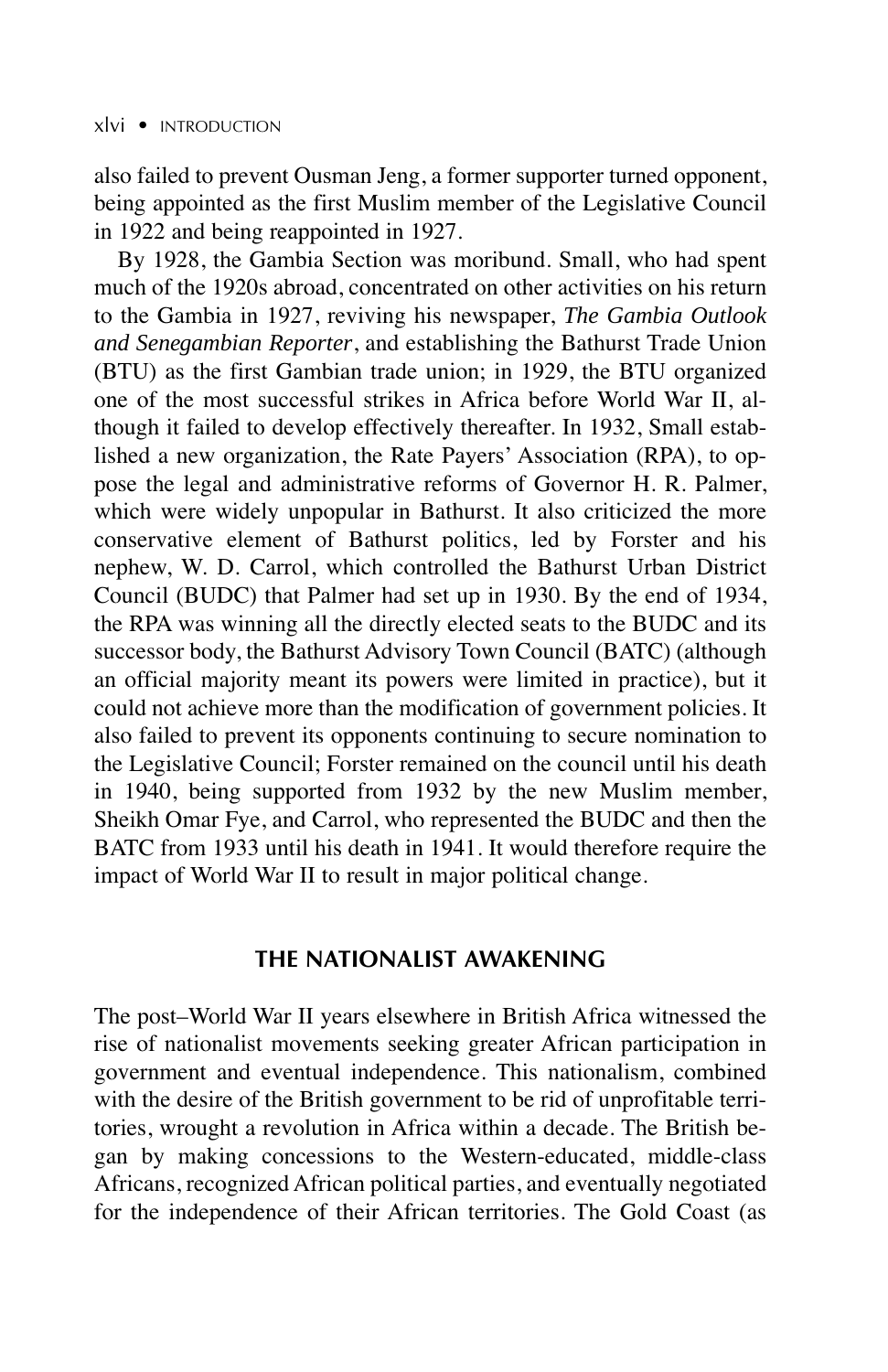Ghana), Nigeria, and Sierra Leone, all became independent between 1957 and 1961, leaving the Gambia as the only area in West Africa still under British control.

Although Governor H. R. R. Blood had drawn up firm proposals for constitutional reform as early as February 1943, it was not until November 1946 that a new constitution was finalized. This allowed for a direct election to the Legislative Council for a single constituency covering the Colony (Bathurst and Kombo St. Mary) only. The first election to the Legislative Council took place in November 1947 and resulted in a victory for E. F. Small over his old rival, the former councilor, Sheikh Omar Fye. In a further constitutional change, Small and two other unofficial members were subsequently appointed to the Executive Council. A new constitution was drawn up by Governor Percy Wyn-Harris in 1950 and came into effect prior to the second election to the Legislative Council in October 1951; this allowed for the election of two candidates in a single constituency in Bathurst and one in Kombo St. Mary. The second Wyn-Harris constitution, which was drawn up in 1953 and came into effect in 1954, increased the number of elected members in Bathurst to three. The number of unofficial members of the Executive Council was increased to six and, following the election, three of the elected members were offered specific portfolios and termed "ministers," although they were required to work with advisory committees, which included the European heads of departments.

These developments were sufficient to encourage the formation of political parties in the Colony by politically ambitious members of the Bathurst elite. Rev. J. C. Faye, an Anglican deacon of Wolof/Serere origin, who had represented the Upper River Division on the Legislative Council since 1947, was instrumental in creating the Gambia Democratic Party (GDP) in June 1951. I. M. Garba-Jahumpa, a Wolof Muslim schoolteacher, who had been an unsuccessful candidate in the 1947 election, formed the Gambia Muslim Congress (GMC) in January 1952. Around April 1954, supporters of P. S. N'Jie, a Roman Catholic Wolof barrister, set up the United Party (UP). All these parties were concerned primarily with Colony issues and were prevented by law from campaigning in the Protectorate, which remained largely unaffected by these developments.

Despite the constitutional reforms of 1946–54, the long-term future of the Gambia remained unclear. Both the Colonial Office and the Gambian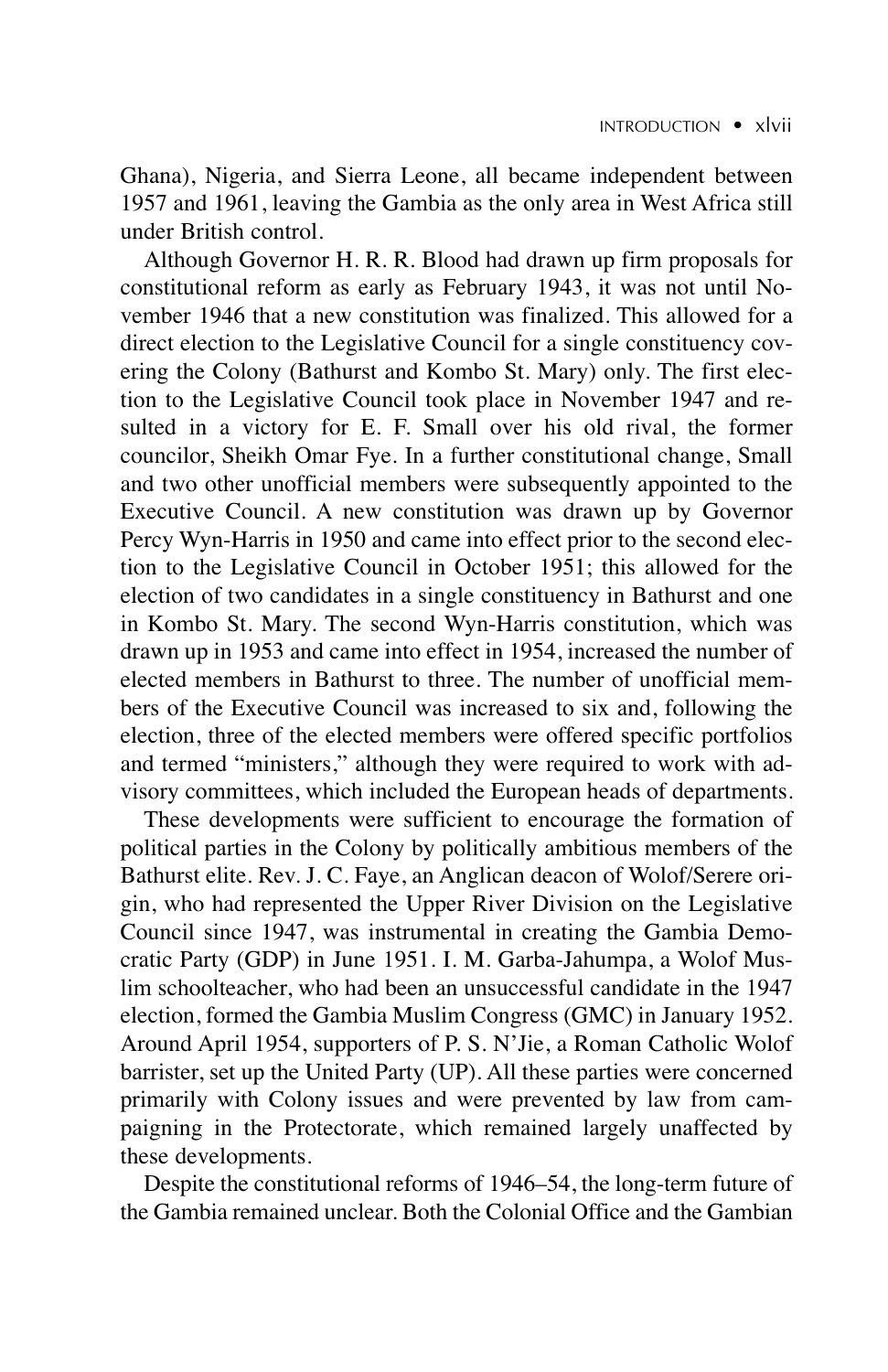government considered that the territory was too small and poor for independence to be considered as a viable goal. As the other British West African territories progressed toward independence, several alternative arrangements were proposed for the Gambia. Percy Wyn-Harris, who became governor in 1949, favored a "Channel Islands" solution, whereby the Gambia would achieve internal self-government, but continue to rely on Britain in such matters as defense, foreign representation, and economic development. This plan was abandoned after the fall of the Labour government in Great Britain in 1951. In 1955, the Conservative government proposed adopting the "Malta Plan," which envisaged the Gambia obtaining limited self-government, while at the same time sending representatives to the British Parliament. After the Maltese political parties rejected this option in 1958, this approach was also abandoned. Wyn-Harris's successor, Sir Edward Windley, who became governor in 1958, aimed to encourage a union of the Gambia with the neighboring French colony of Senegal, which achieved its independence in 1960. In the end, however, most Gambians preferred independence as a sovereign state, in keeping with the rest of British Africa.

The devolution of power to Africans in British territories represented a reversal of the philosophy of government that had been dominant throughout the century. Traditional rulers, and the system of indirect rule they had loyally operated on behalf of the imperial power, were abandoned in favor of Westminster parliamentary institutions based on political parties and directly elected legislatures. Given that few traditional rulers had a Western education, it was inevitable that the previously despised Western-educated Africans would inherit power from the British. In the Gambia, this process was particularly difficult for the Colonial Office because it had always supported the chiefs in governing the Protectorate. Educated, Colony-based Gambians had been specifically prohibited from any type of political activity in the Protectorate. However, with the grant of independence to other West African territories, the British could not refuse the demands of Gambian political parties that the elective principle should be extended to the Protectorate. The 1959 Windley constitution (which came into force in May 1960) provided for direct elections for the seven Colony and 12 Protectorate seats in a new House of Representatives, which replaced the Legislative Council. The chiefs' ability to influence central policy was severely curtailed because the Conference of Protectorate Chiefs had the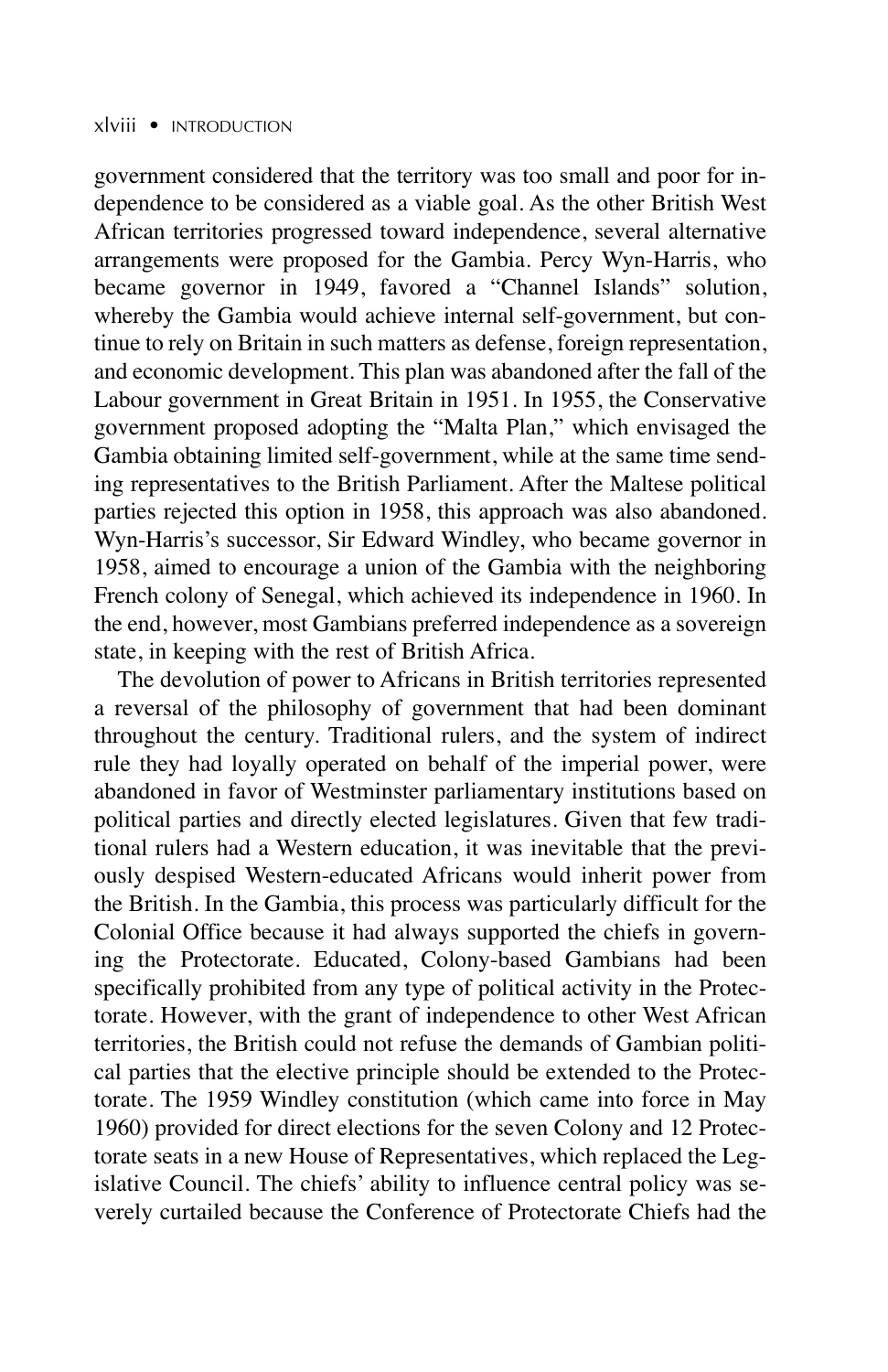right to elect only eight members to the House from among their 35 members.

A new political party, the Protectorate People's Party, which was soon renamed the People's Progressive Party (PPP) to demonstrate its national and modern credentials, was formed in 1959 by a small group of educated provincials, anxious to ensure that political power would not be transferred to the urban elite. The Gambia's principal veterinary officer, David (who later changed his name to Dawda on reconverting to Islam) Jawara, a Mandinka originally from MacCarthy Island Division, was selected as leader of the new party at the end of 1959. The party appealed most directly to the Protectorate because its leaders were primarily Mandinka and they stressed how much the Protectorate had been ignored in the past. The UP, led by P. S. N'Jie, also expected to do well in the 1960 election. N'Jie had gained a considerable reputation in the 1950s as an opponent of the policies of the British administration, mainly because he had clashed very publicly with Governor Wyn-Harris in 1955–56. The leaders of the GMC and the GDP, Garba-Jahumpa and Faye, joined their two parties together just before the election to form the Democratic Congress Alliance (DCA). All parties campaigned vigorously throughout the Protectorate and, despite the newness of the electoral system, there was heavy voter participation in the election.

Owing to the nature of the Windley constitution, the election failed to produce a clear-cut winner. Because of confusion over the party affiliation of some candidates, the results have been disputed. It is most likely that the PPP won nine seats (eight in the Protectorate and one in the Colony), the UP five (three in the Colony and two in the Protectorate), and the DCA one (in the Colony). Four independents, one of whom was very closely allied with the UP, were also elected. The eight chiefs thus became very important, not only for the composition of the House and the subsequent selection of ministers by Governor Windley, but for the appointment of the first Gambian chief minister. In March 1961, the governor made his choice. Because the chiefs would not support Jawara, and the PPP refused to consider a chief for this position, the governor appointed P. S. N'Jie. Jawara and the second PPP minister, and the sole DCA minister, immediately resigned from the government in protest.

It was soon apparent that the 1960 constitution was not satisfactory to any of the Gambian parties. Two constitutional conferences were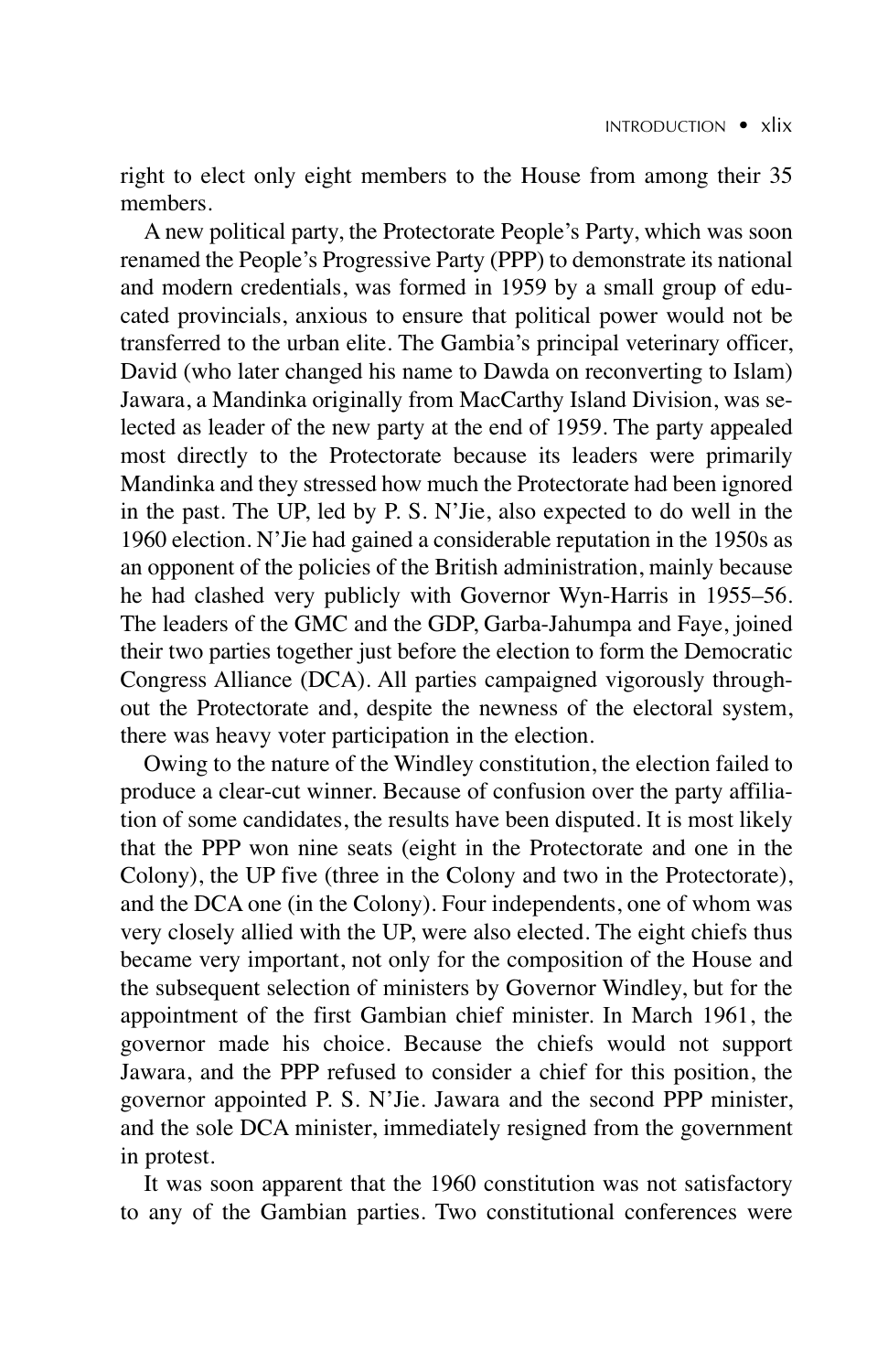#### l • INTRODUCTION

held, in May and July 1961, resulting in a new instrument that provided for responsible government. The new constitution further marginalized the Protectorate chiefs; in the 36-strong House, the chiefs were reduced to only four indirectly elected representatives, while 25 members were to be directly elected from the Protectorate and seven from the Colony. A new election was held in May 1962, and the results were a vindication of the PPP's claim that the previous government was not representative. The PPP gained 58 percent of the votes cast in the 26 constituencies it contested and won 18 seats, while its electoral ally, the DCA, gained 4 percent of the vote and won one seat; the UP managed only 38 percent of the vote and won 13 seats. Dawda Jawara became the premier at the head of a PPP government. Even before the election of 1962, it was apparent that within a short period the Gambia would receive its independence, although there were still serious doubts in Britain about the ability of the territory to afford that status. In October 1963, the Gambia was granted full self-government, with Jawara becoming prime minister, and a constitutional conference in London in July 1964 agreed to the mechanisms of achieving independence and its date. Despite protests from the UP, the British government agreed with Jawara that a new election was not necessary before the transfer of power. On 18 February 1965, The Gambia became an independent nation within the Commonwealth, less than four years after Governor Windley had appointed a chief minister with very circumscribed powers.

### **INDEPENDENCE**

Despite widespread skepticism expressed about the ability of such a tiny country to survive as an independent state, The Gambia both retained its sovereignty in the face of persistent Senegalese pressure for union between the two countries and was soon able to dispense with British financial subvention ("grant-in-aid"). Fears of ethnic–regional clashes, which occurred so frequently in other former African colonies, were assuaged by Jawara's deliberate policy of converting the PPP from a Mandinka-dominated organization into a nationwide party. This was achieved by a combination of measures: key opposition members of Parliament (MPs) were wooed to the ruling party through promises of ministerial appointments and development resources for their home areas;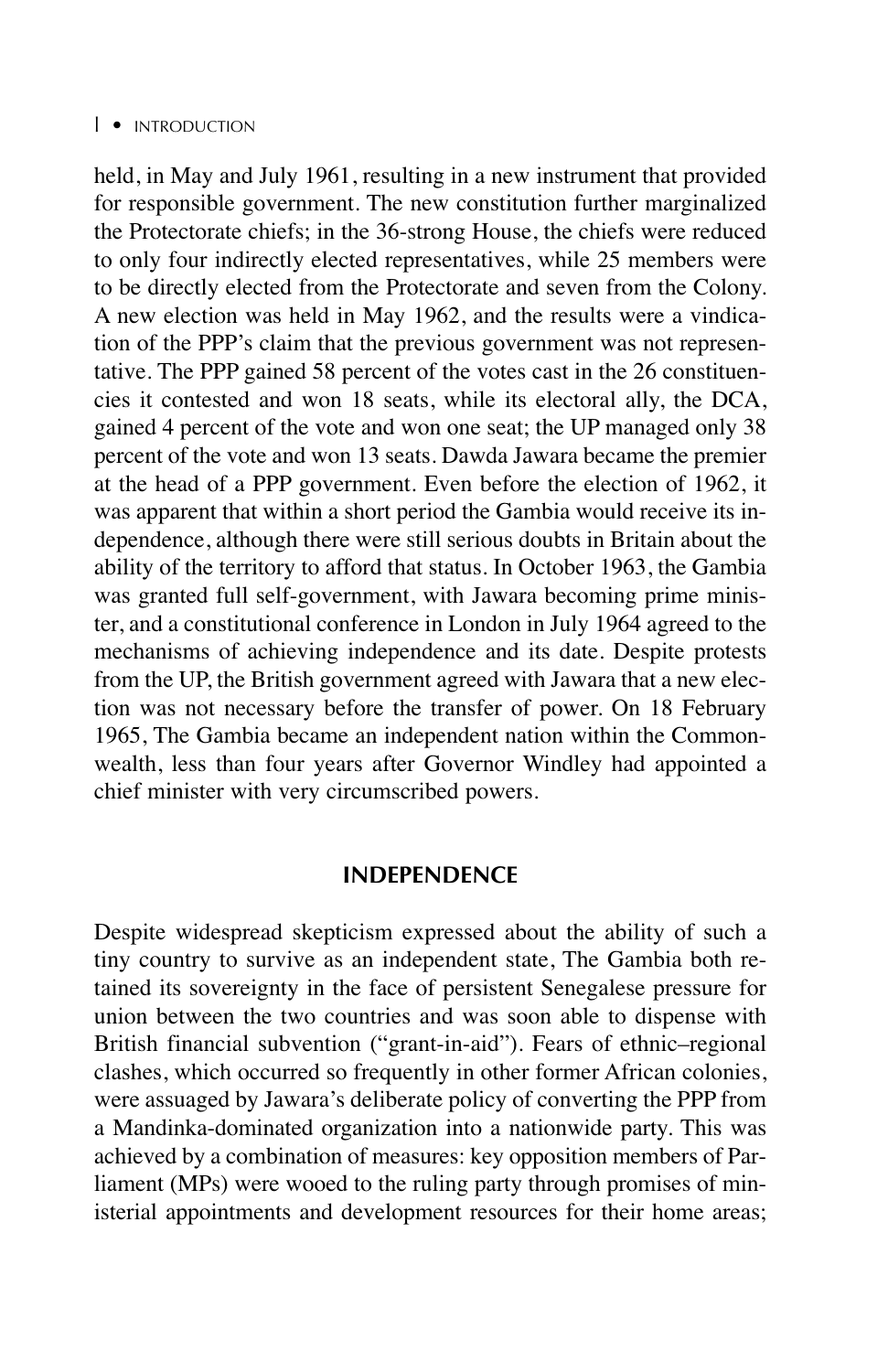government and party policy statements and development programs stressed the national character of the new administration; and the lack of trained personnel among the Protectorate elite now swept to office ensured a continuing place for the better-educated Bathurst elite in the administrative and legal branches of the state—even if the cabinet was now dominated by provincials.

This policy of reconciling historic divisions between capital and country and between the various ethnic communities helped bring about the collapse of the UP within a decade. After the 1962 election, the UP had 13 MPs, but by October 1964, this had fallen to only five. The UP regained some ground in the first election after independence held in May 1966 when it won seven seats. However, further defections to the PPP in 1970 and two by-election defeats in 1970–71 meant that it had only three MPs by the 1972 election and its rural following had been permanently lost. Political and economic patronage, combined with the lack of a credible leadership and program on the part of the UP, rather than state repression, led to this situation.

The UP's failure to do any more than retain its three seats, with sharply reduced majorities, in the 1972 election, coupled with the formal dissolution shortly before this election of another challenger to the PPP, the People's Progressive Alliance, confirmed the PPP's dominance. Following overwhelming approval in a national referendum on 24 April 1970 (an earlier attempt in November 1965 had been narrowly defeated), The Gambia had become a republic with an executive president. This suggested that The Gambia would rapidly become a singleparty state under an authoritarian presidency. This failed to happen for two principal reasons. First, President Jawara personally remained committed to multiparty democracy and, second, the PPP itself faced internal upheavals, which led to the formation of a new opposition party in the mid-1970s to challenge its political hegemony.

A large number (19) of disaffected independent candidates, most of whom had been passed over as PPP candidates, had contested the 1972 election, but these were too unimpressive and disorganized to pose a serious challenge to the PPP. Only one had been elected and he had forfeited his seat in 1973. However in July 1975, former vice president and founder member of the PPP, Sheriff Dibba, clashed with Jawara and was expelled from the PPP. Supported principally by fellow Mandinka from his home area in the Baddibus, who were alienated by Jawara's policy of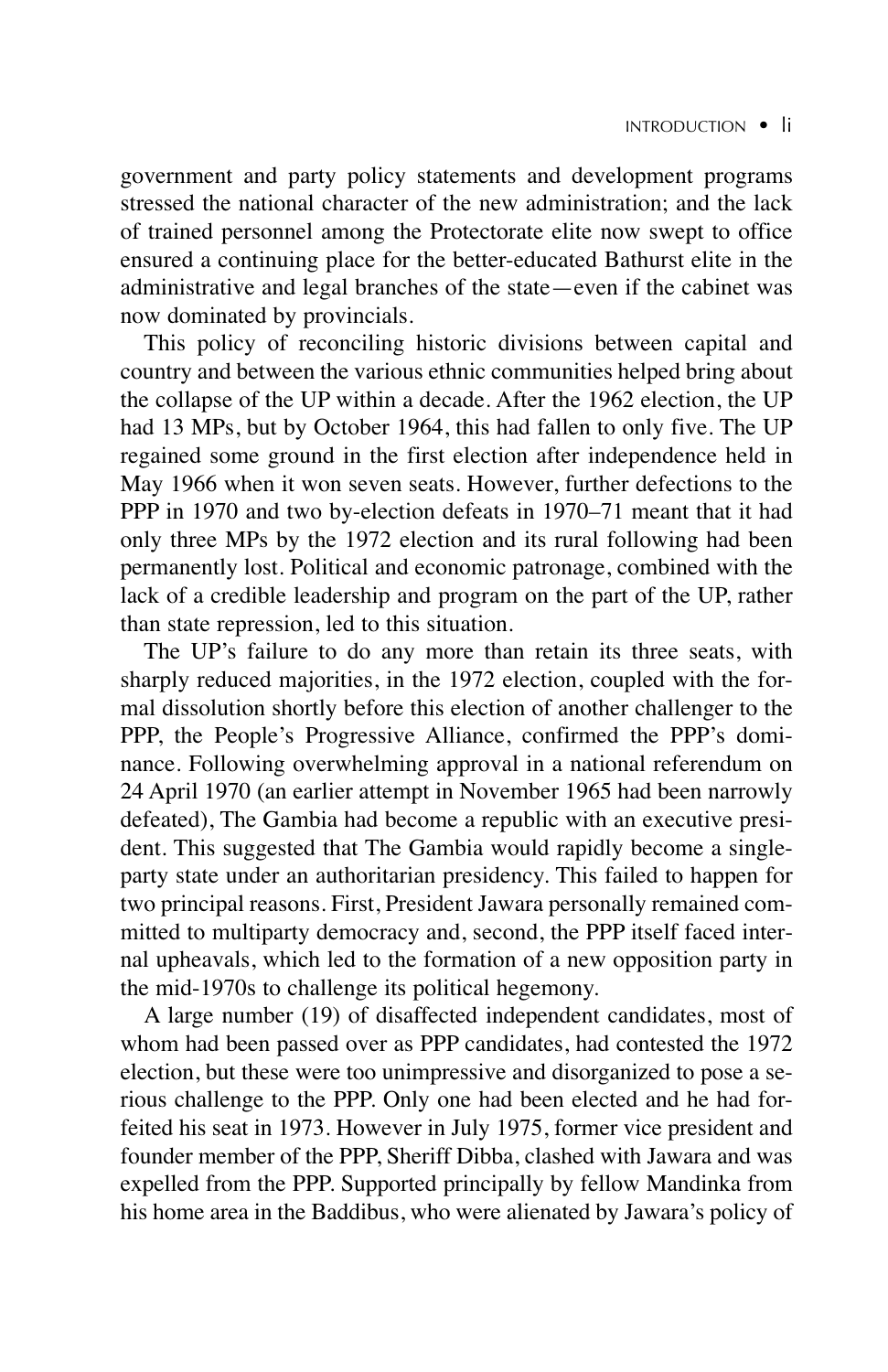opening up the PPP and government office to defectors from rival parties and ethnic groups, Dibba formed the National Convention Party (NCP), in order to contest the general election due in 1977. In the event, neither Dibba nor the NCP could present themselves as a credible alternative to Jawara and the PPP or as a replacement for the near-extinct UP. Jawara continued to enjoy a widespread national following, whereas Dibba found it hard to shake off the negative image of being a disgruntled tribalist. His party's manifesto offered little that was not already PPP policy, and he had to face the double humiliation of losing his own seat and of the NCP winning only five seats in the election. Three of these were in the Baddibus, while the population of the other two seats (Bakau and Serrekunda West) contained many migrants from that area.

Defeat in 1977 did not diminish Dibba's hopes of winning subsequent elections. He fared no better in the 1982 election, mainly because he (and other NCP candidates and activists) was in detention (though later to be released) for alleged involvement in an abortive coup of July 1981, with the NCP being discredited by government claims that it had supported the coup. In 1982, the strongest challenge to the PPP came from independent candidates (as in 1972), mainly frustrated party members as before. Five independents won, but several rejoined (or attempted to rejoin) the PPP in due course. The NCP won only three seats and Dibba was defeated in Central Baddibu. In the 1987 election, the NCP won four seats and its electoral ally, the UP, a fifth, but Dibba was once more defeated in Central Baddibu. In the 1992 election, the last before the 1994 military coup, the NCP (again in alliance with the UP) managed to increase its seats to six, but it was still hopelessly outnumbered by the PPP. Neither could Dibba dent Jawara's strong majority in the presidential elections of 1982, 1987, and 1992.

A new opposition party, formed in 1986 to offer a fresh challenge to the PPP, fared even worse. Three former PPP ministers, headed by another former vice president, Assan Musa Camara, set up the Gambia People's Party (GPP), in opposition both to the PPP and to the NCP. It failed to win a single seat in the 1987 election, with even Camara losing in Kantora, a seat he had held since 1960. Camara also trailed a poor third in the presidential election, despite his personal reputation as an honest politician. The GPP did little better in the 1992 elections; although it won two seats, Camara failed to regain his lost seat and again came in third in the presidential election.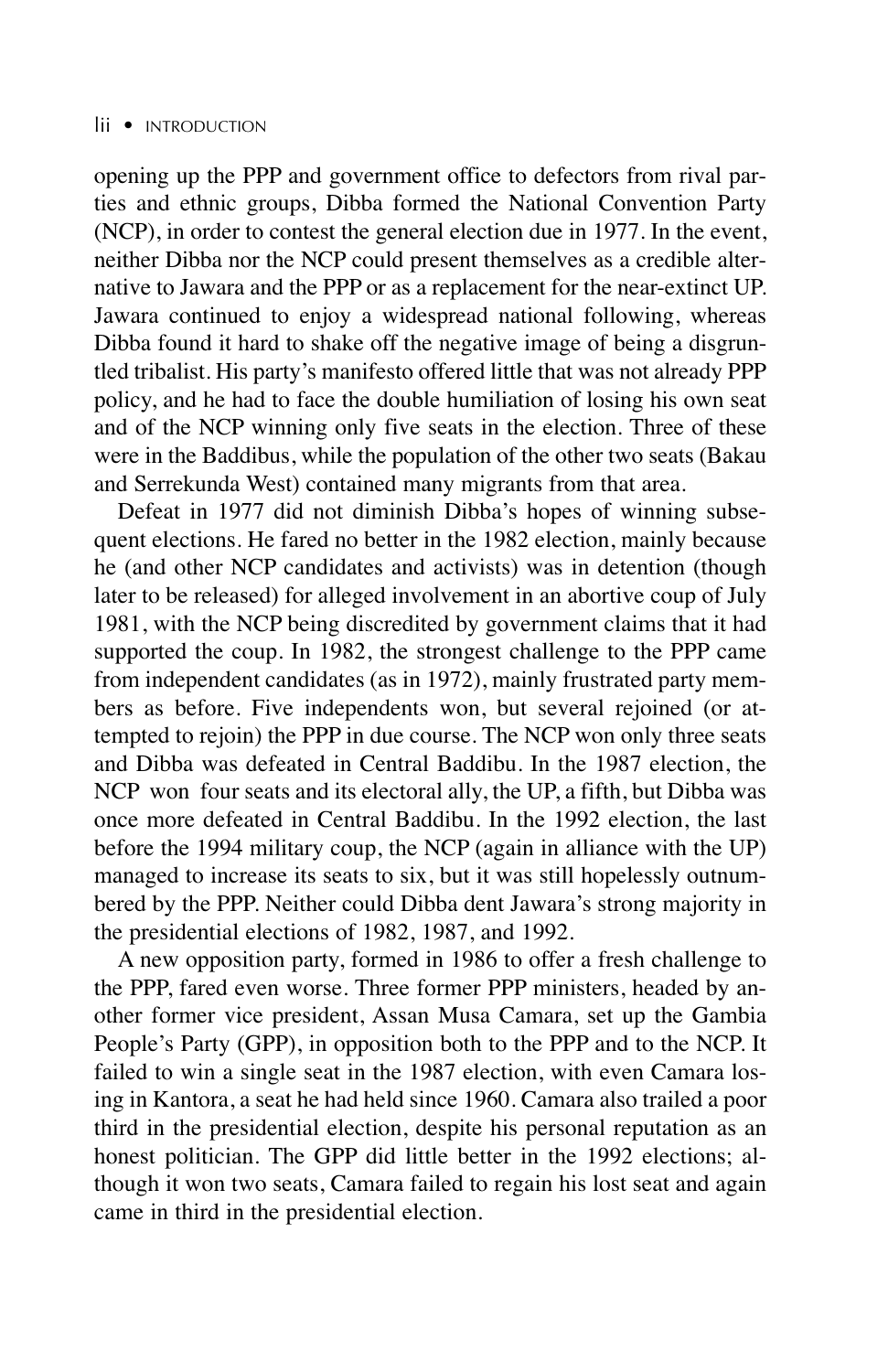It was clear in the post-independence period that, as long as the PPP remained united, there was little hope of any rival party defeating it. Jawara's own standing as the bringer of independence and the powerful political and economic patronage enjoyed by the PPP, together with a steady, if modest, growth in the economy and the distribution of social and economic benefits, ensured the government's success. However, the repeated successes of the PPP contributed to its eventual demise. Patronage politics led to an unacceptable toleration of corruption and misuse of office by leading politicians. In addition, their reluctance to share office with younger contenders or allow rival political parties any chance of success through electoral politics bred alienation and hostility among young people, particularly among educated and semieducated elements in the Banjul area.

Such elements turned to revolutionary ideologies—a mixture of Marxism and radical pan-Africanism—and turned their backs on parliamentary politics. Instead, they intensified a tradition of urban militancy dating back to late colonial days; they denounced the Jawara government for a variety of defects, both real and invented, including corruption and mismanagement, despotism on Jawara's part, and excessive subservience to the West in economic and foreign policy. New radical organizations appeared or lurked beneath the surface of politics. These included the National Liberation Party (NLP), which had contested the 1977 general election with a conspicuous lack of success, before its leader, Pap Cheyassin Secka, helped organize the 1981 coup; the Movement for Justice in Africa-Gambia (MOJA-G) formed in 1979; the Gambia Socialist Revolutionary Party (GSRP), which together with the MOJA-G, was declared an unlawful society in October 1980 and subsequently went underground; and the clandestine publishers of a radical newssheet, *The Voice of the Future*, which appeared for the first time in late 1978. Acts of political vandalism took place, and there was open talk of political change having to come about through violent means. A sharp decline in the Gambian economy in the early 1980s, compounded by drought and poor harvests, as well as several financial scandals, eroded the standing of the government and provided additional grievances among frustrated youths in the urban centers. The political explosion that followed was not confined to civilian malcontents, however; it brought into politics for the first, but not last, time elements of the security forces.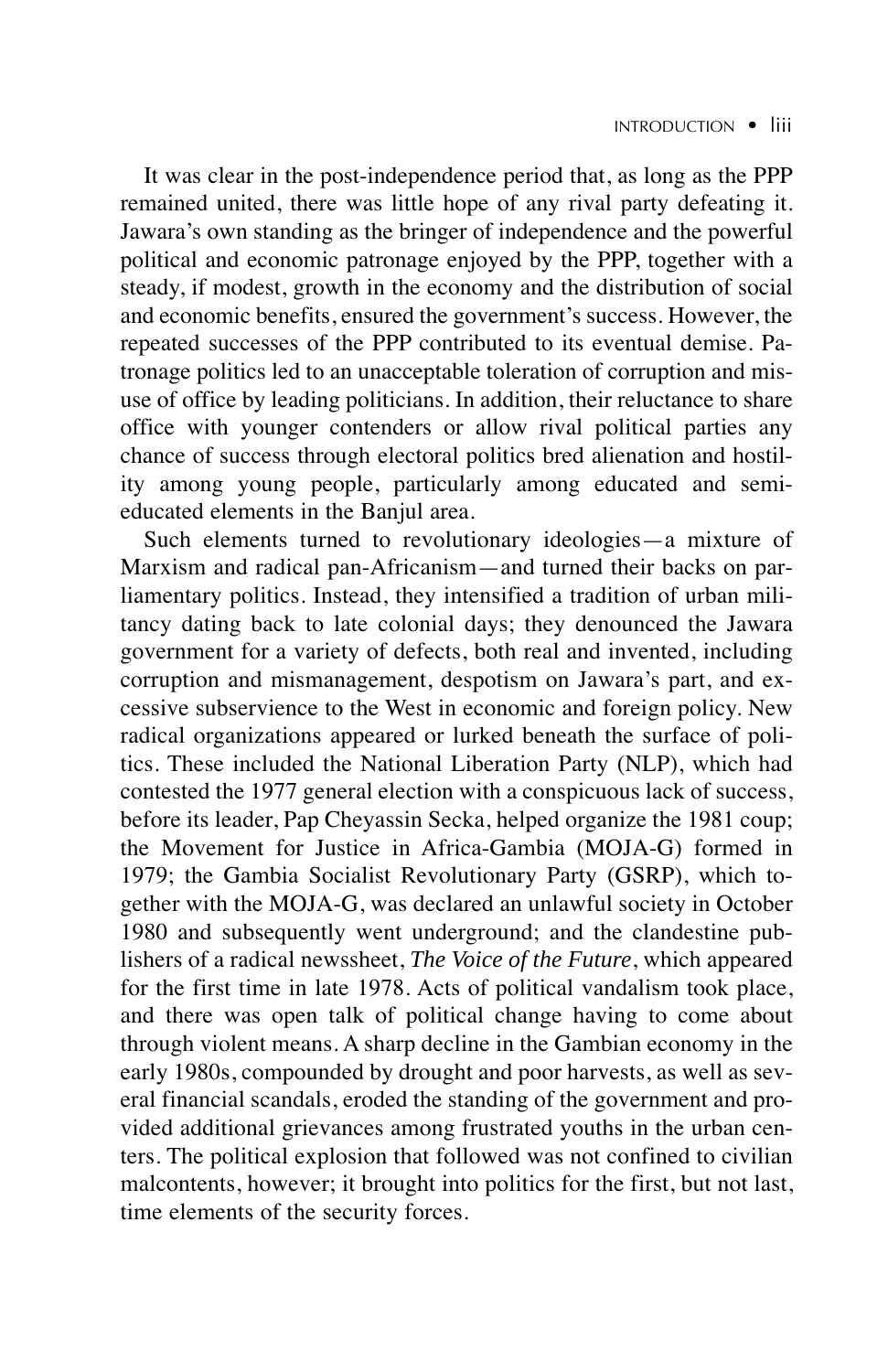#### liv • INTRODUCTION

The Gambian army, such as it was, was abolished as an economy measure in 1958, when the Gambia Regiment of the old Royal West African Frontier Force was replaced by a smaller and cheaper Gambia Field Force. A paramilitary force of a few hundred men, it was deployed periodically to deal with urban disorder and to police elections, but it was not considered as having any political aspirations or capacity to overthrow the state. In 1980–81, serious disaffection, based more on internal rivalries than ideology, broke out in the Field Force. Good government intelligence and prompt assistance from Senegal prevented a coup taking place in October 1980, though a senior Field Force commander was murdered. On 30 July 1981, another plot came to fruition, this time between disaffected Field Force elements and members of the banned GSRP, headed by Kukoi Samba Sanyang, an unsuccessful NCP candidate in the 1977 election, with the assistance of the NLP leader, Pap Secka. Subscribing to an ill-formed Marxist agenda, as well as pursuing personal grievances, the plotters almost succeeded in overthrowing the Gambian government during President Jawara's absence overseas. It was only the resistance of a small band of loyal police and a much larger Senegalese military intervention that caused the insurrection to fail, but only after a week of fighting, the loss of hundreds of lives in the Banjul area, and considerable economic damage.

Secure in their mutual defense alliance with Senegal, Jawara and the PPP sought to rebuild their partially shattered reputations. Mass arrests and trials, and a lengthy state of emergency, together with the need to put right the damage caused by the rebellion, preoccupied the government for the next couple of years. In time, normality was restored, and parliamentary and presidential elections were even held in 1982, despite the emergency. Although the PPP went on to win overwhelming electoral victories in two further elections, the economic situation continued to deteriorate, and The Gambia was forced to accept an Economic Recovery Programme (ERP) devised by the World Bank and International Monetary Fund in 1985. By 1990, the economy had achieved measurable improvement, and the ERP was replaced by the Programme for Sustainable Development that June. On the security side, the Field Force was disbanded and two carefully vetted new defense units formed: a paramilitary Gambia National Gendarmerie, trained by the Senegalese, and a Gambia National Army, set up with British assistance (later to be replaced by a Nigerian military mission). The Treaty of Con-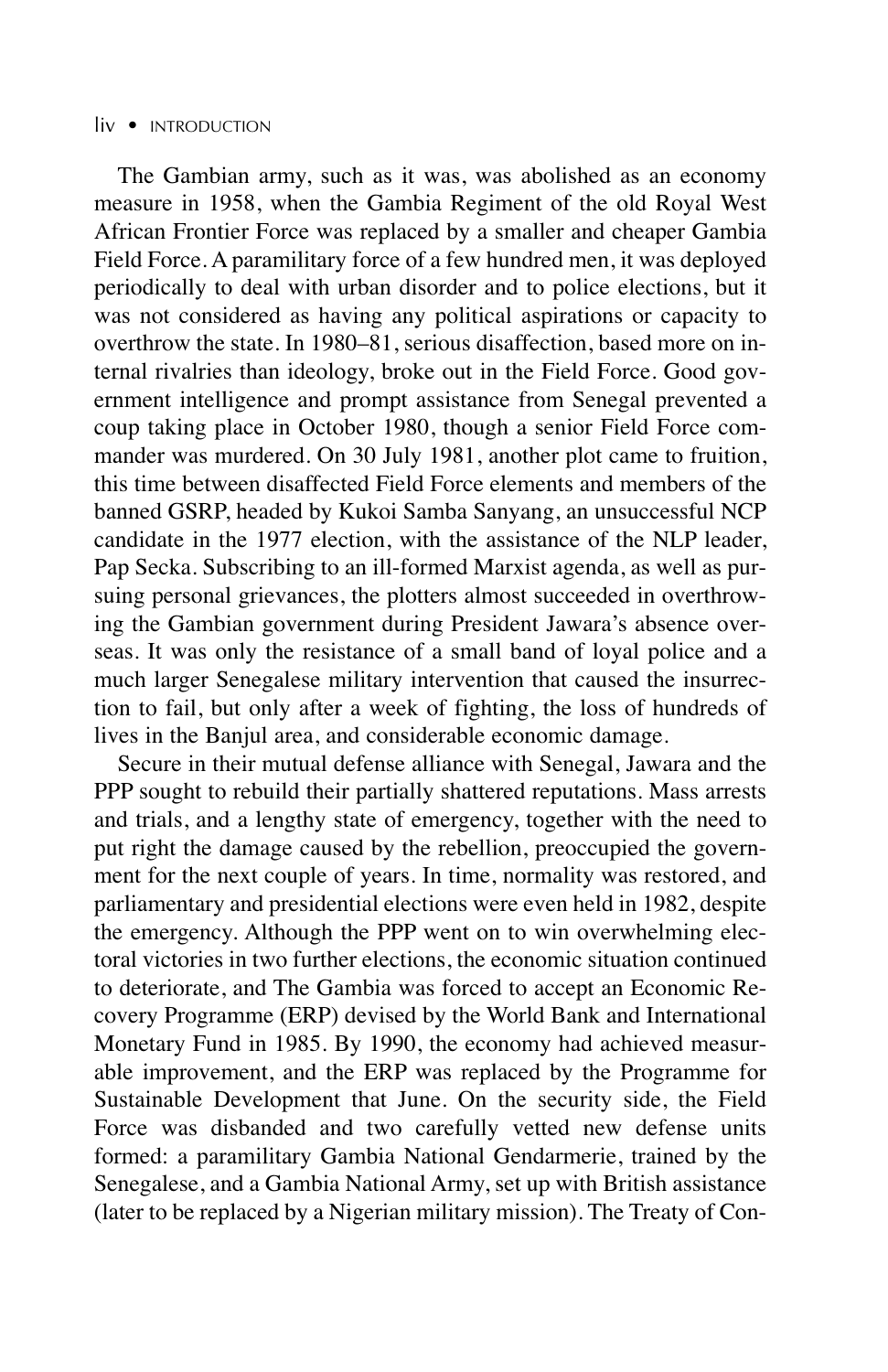federation with Senegal (effective 1982–89) also legitimized the presence of Senegalese forces on Gambian soil on a long-term basis. Public pledges by the PPP leadership to put its house in order lent further credibility to the belief that The Gambia was back on course for democratic governance and economic development. These expectations were shattered by a new military insurrection in July 1994.

# **MILITARY INTERVENTION AND APRC GOVERNMENT**

Despite its small size, deliberate bifurcation, and political vetting, the Gambian military emerged as political arbiter on 22 July 1994, when a group of disaffected junior army officers seized power in a brief and bloodless coup. President Jawara and his immediate entourage were allowed safe passage to Senegal in a visiting American warship, but other members of government and senior officials fared less well. The selfdeclared Armed Forces Provisional Ruling Council (AFPRC), headed by Lieutenant Yahya Jammeh, abolished the 1970 constitution, outlawed the existing political parties, except the radical People's Democratic Organisation for Independence and Socialism (PDOIS), and arrested those members of government still in the country. A purge of the civil service also took place. The army takeover was inspired by a number of factors. Members of the junta accepted the radicals' critique of PPP rule and denounced its alleged tyranny, corruption, and failure to develop the country over the past two decades. However, personal grievances on the part of the rebellious soldiers and collective dissatisfaction with the army's domination by seconded Nigerian personnel, as well as expectations of personal enrichment, were also important reasons for the coup.

On this occasion, the Senegalese government refused to intervene militarily; and neither was the United States government prepared to instruct the crew of the visiting warship, *La Moure County*, to put down the insurrection. Relations with Senegal had soured since the early days of the Senegambia Confederation, which had been ushered in with proclamations of a common destiny in February 1982, mainly because the two countries could not agree on its future. Clearly, the Senegalese had hoped to exploit the dependence of the Gambian government on Senegal and had sought to convert what, initially, had been a deliberately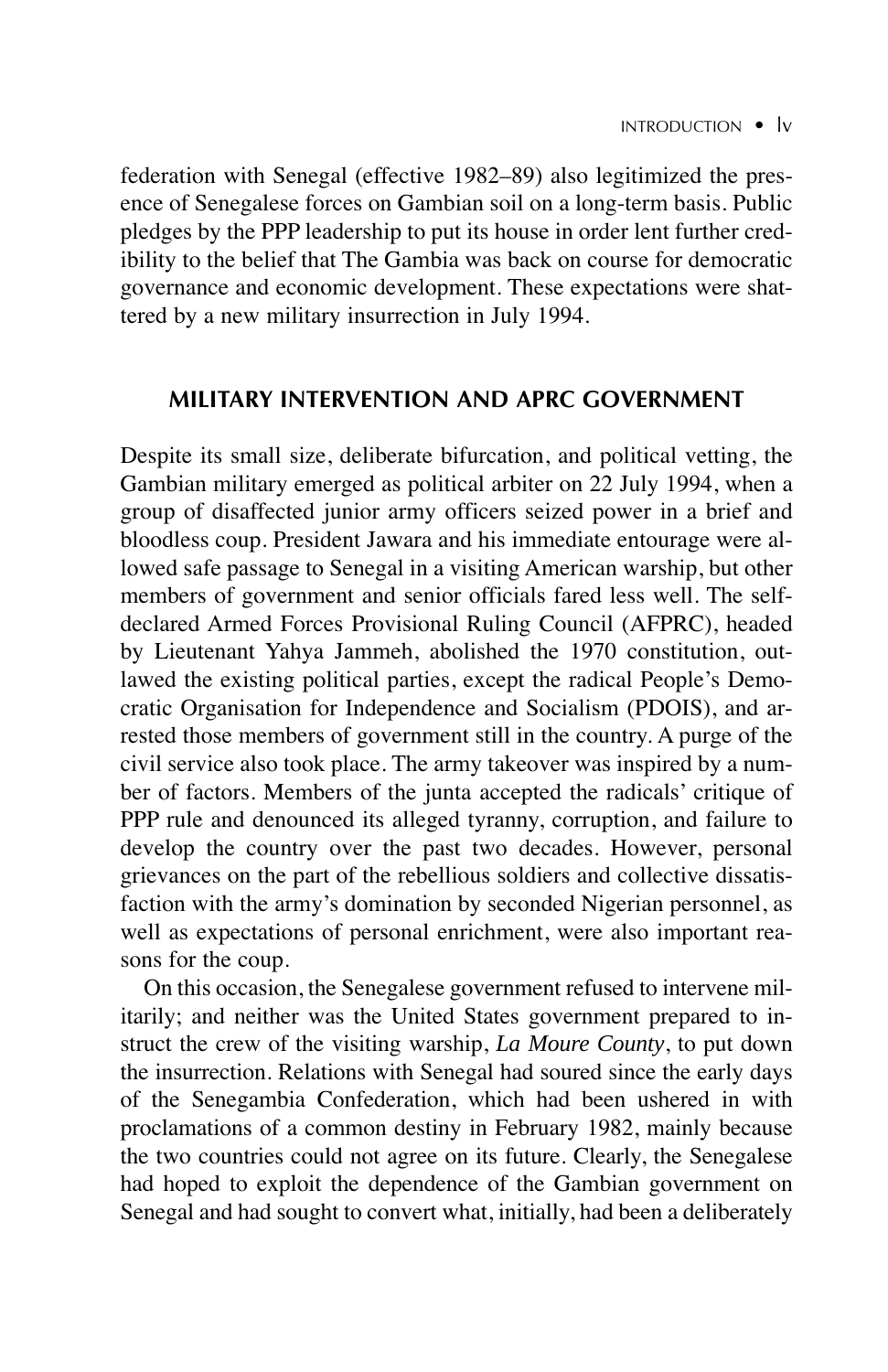#### lvi • INTRODUCTION

loosely constructed association into a full-blown union of the two countries. Historical Gambian antipathy to a loss of political autonomy and fear of the economic consequences of merger with a much larger neighbor were reinforced by a growing belief in the 1980s that the country was now capable of managing its own affairs. The continued Senegalese military presence in The Gambia was an embarrassment to the government, and each attempt by the Dakar government to forge closer ties only led to further disenchantment with the relationship. Finally, in mid-1989, the Senegalese government, under the pretext of a military crisis on its border with Mauritania, unilaterally withdrew its forces from The Gambia and placed the Confederation on hold. The Confederation was formally wound up the same October, leaving the Senegalese government embittered and unwilling to provide any further military support to the Jawara government.

Despite its international reputation as one of the few democratic regimes in Africa, the Jawara government was abandoned. Its external friends were only prepared to cut off aid to the military junta, until an elected government was restored or conclusive evidence of a transfer of power was provided. As events would reveal, this no longer meant the restoration of former President Jawara and the PPP.

Initially, the AFPRC enjoyed a great deal of popularity, particularly among the young. Other groups in society, such as the press and labor and professional associations, were more cautious. To win support, the junta courted the Gambian public with promises of root and branch reform of government and a program of economic rehabilitation. Civilians representative of a broad spectrum of opinion (including, albeit briefly, two former PPP ministers) were co-opted into the government, and a number of commissions of inquiry were set up to punish corrupt politicians and officials and recover stolen public assets. The junta also sought to capitalize on a sense of national indignation arising from the severe economic disruption, particularly to the vital tourist industry, resulting from the sanctions policy imposed by major Western trading partners and aid providers.

Although pro-junta elements argued for an unspecified spell of military government in order to bring about a complete transformation of political life, most Gambians wanted a return to elected civilian rule as quickly as possible. The AFPRC was concerned about its own internal cohesion, following two attempts to overthrow Jammeh in November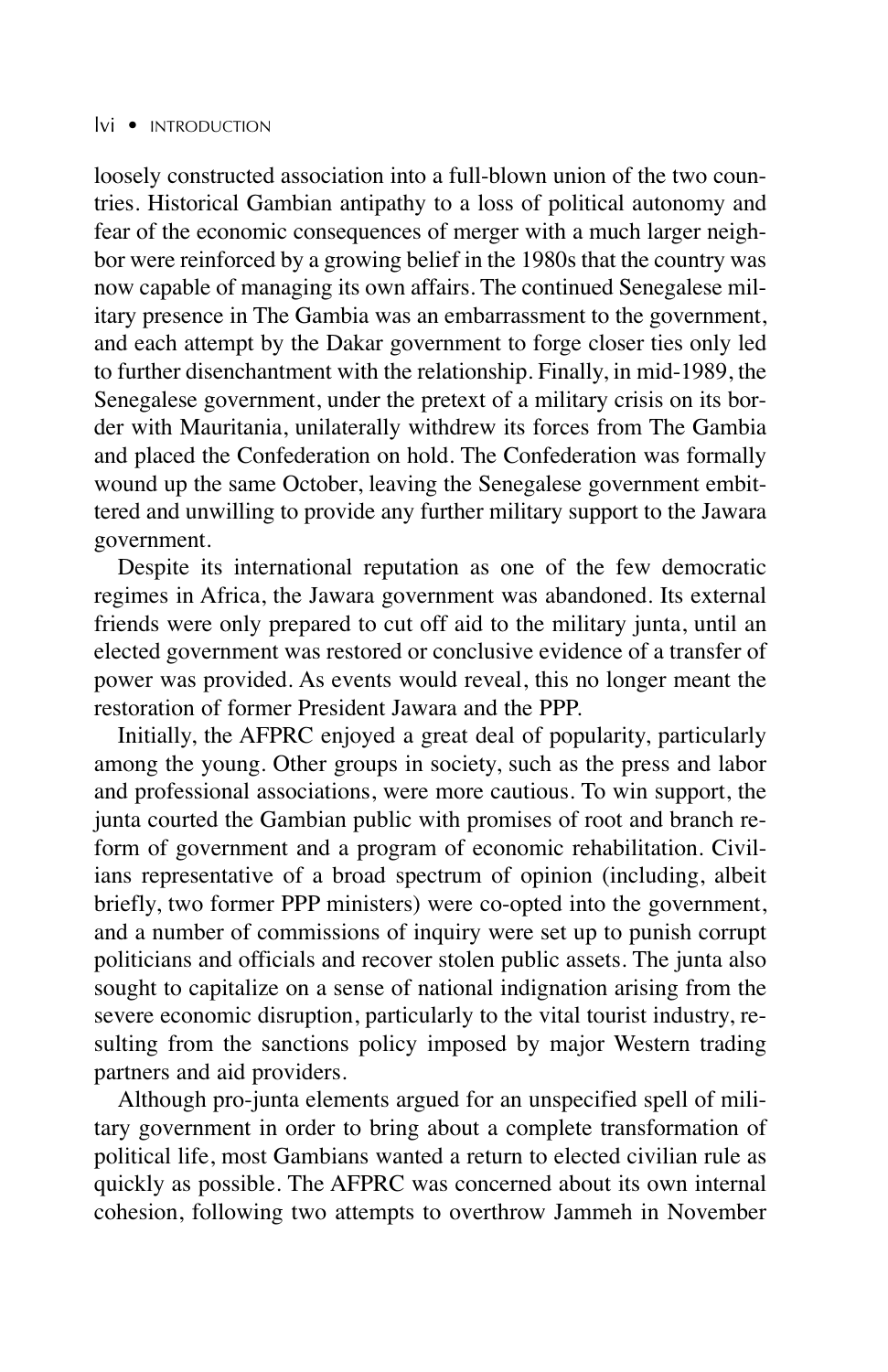1994 and January 1995 (on the latter occasion by two of its own members, Sana Sabally and Sadibou Hydara). After the first attempt, it had bowed to domestic and international pressure by establishing a National Consultative Committee (NCC) in December 1994 to sound out national opinion on the duration of the transition period. In a less-thanideal situation, the NCC reported in January 1995 that most Gambians favored a maximum transition period of two years, rather than the four years favored by the junta. Consequently, the AFPRC chairman, Jammeh, announced a new transition program to be completed in 1996. In the event, the process was not completed until January 1997, when an election was held to a new Parliament, renamed the National Assembly.

The process of transition was not without controversy. The AFPRC pushed through the new constitution, disregarding some key recommendations made by its panel of constitutional experts, and put it to a national referendum on 8 August 1996, in which it was approved by 70 percent of voters. Chairman Jammeh who, initially, had stated he would give up politics, allowed himself to be named head of a new party, the Alliance for Patriotic Re-orientation and Construction (APRC), and to stand as its presidential candidate (having had the minimum age requirement reduced to allow him to contest). A pro-junta civil organization, the July 22nd Movement, ostensibly formed to promote civic education, served very effectively as a propaganda instrument for the APRC and Jammeh. Presidential and parliamentary elections held in September 1996 and January 1997 produced an all-too-familiar result, a substantial personal victory for Jammeh in the former election and an overwhelming majority for the APRC in the latter; Jammeh won 56 percent of the vote, and the APRC won 33 out of 45 seats, easily defeating two new opposition parties, the United Democratic Party (UDP) and the National Reconciliation Party (NRP), and their leaders, Ousainou Darboe and Hamat Bah. The PPP itself and its leaders, together with the NCP and GPP and their leaders, were not allowed to contest either election; although the ban on each of these parties was lifted in 2001, none has regained its previous importance.

Both the referendum and the elections aroused a great deal of controversy, with all opposition parties claiming that the APRC had won by a combination of rigging the new constitution and the elections and making improper use of state resources; these were charges reminiscent of those made in past elections about the PPP. The accusations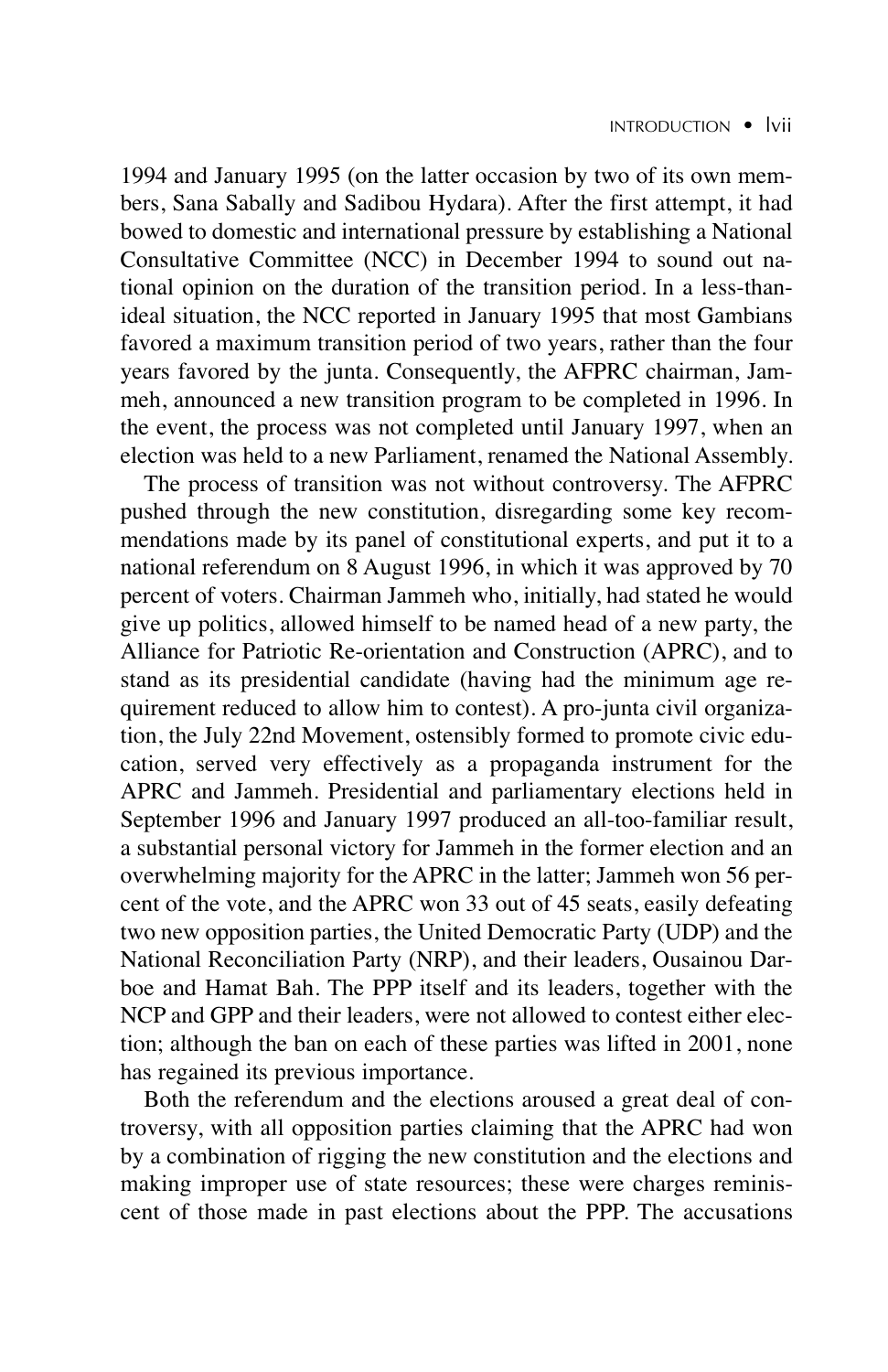were repeated during the 2001 presidential election, which was won comfortably by Jammeh against a divided opposition, leading the UDP to boycott the 2002 parliamentary election. The opposition faced additional difficulties of its own during the 2006 presidential election, when a new opposition coalition, the National Alliance for Democracy and Development (NADD), which had been formed in January 2005, split over the selection of a candidate to oppose Jammeh. The UDP and the NRP rejected Halifa Sallah, the leader of PDOIS, as the NADD candidate; instead, they put up Darboe once again, so splitting the anti-APRC vote, as well as convincing many voters not to vote at all. Opposition divisions remained for the January 2007 parliamentary election, which the APRC dominated, winning 42 out of 48 seats. The UDP won four seats, with the other two being taken by the NADD and an independent, respectively. The APRC also dominated the January 2008 local government election. Thus, despite continuing to face numerous accusations of human rights and financial irregularities, the Jammeh government has been able to cling to office.

Even so, the security situation has remained problematic, despite the activities of the National Intelligence Agency in seeking to uncover and eliminate threats to the government from within the armed forces. In November 1996, armed men, allegedly followers of Kukoi Samba Sanyang, leader of the abortive coup of 1981, caused a number of deaths in an attack, from across the Senegalese border, on an army barracks at Farafenni. Furthermore, former soldiers who had taken part in the 1994 attempted coup attacked a police post at Kartong, near the border with Casamance, in July 1997. Since then, there have been further arrests of army personnel and alleged civilian fellow conspirators, the most recent being in March 2006, when the chief of defence staff, Colonel Ndure Cham, mounted an unsuccessful coup attempt while Jammeh was in Mauritania on an official visit. The following January, further detention of seven military and police personnel took place. Such incidents, and continuing problems with neighboring Senegal over transit rights for the Gambian reexport trade, and the insurgency in its Casamance region, provide fresh evidence of the vulnerability of such small states as The Gambia, not only to internal pressures, but also to destabilizing forces outside their territorial boundaries.

The Gambia's economic situation deteriorated substantially in late 1994, when Western aid donors sharply reduced their assistance pro-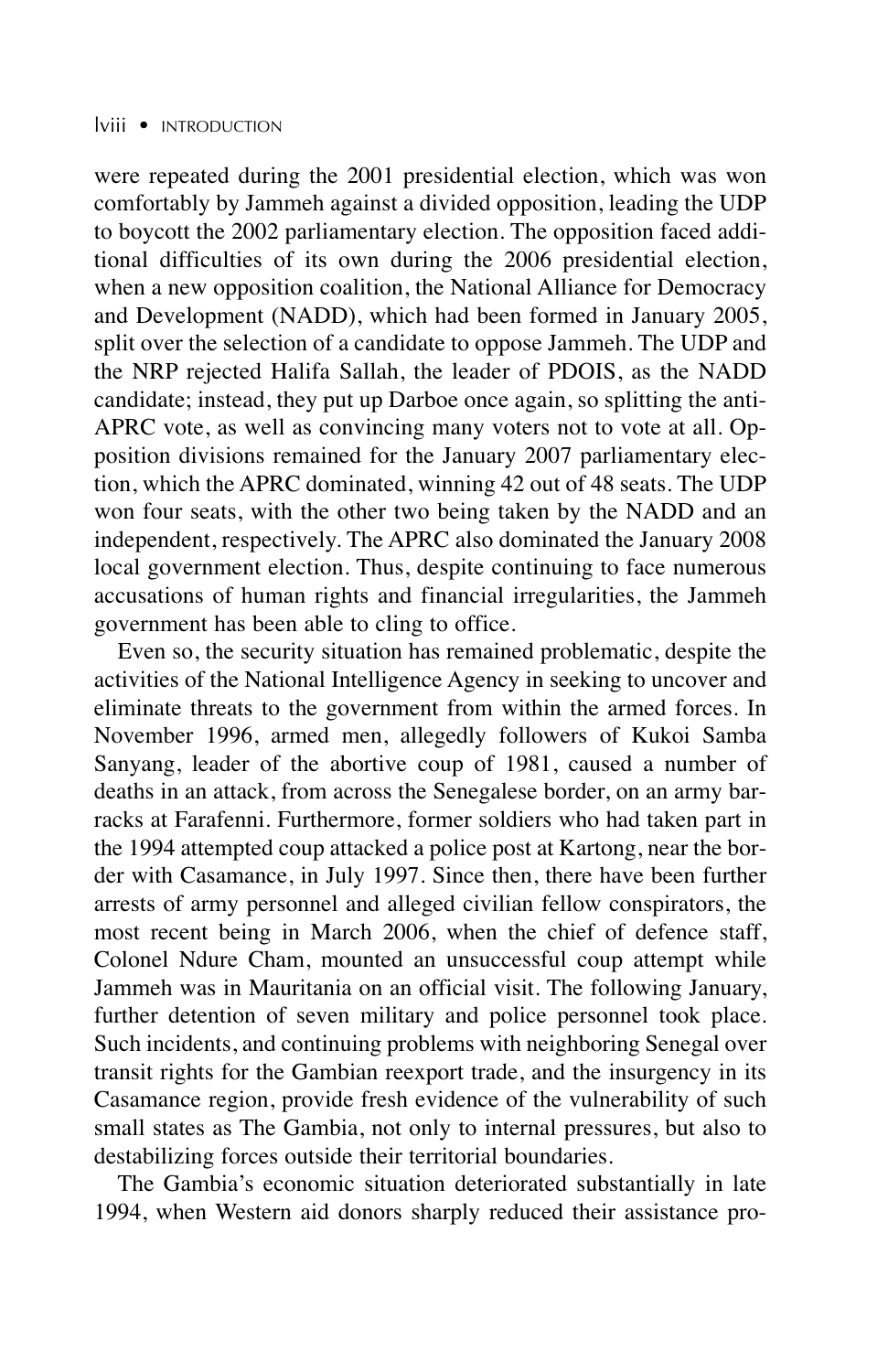grams in response to the overthrow of the elected Gambian government. Moreover, the British government advised British visitors, the mainstay of the tourist industry, itself a major element of the economy, to stay away from The Gambia, owing to the volatile political situation. Jammeh, initially, chose an intransigent line toward established donors, turning instead to Taiwan, Libya, and Cuba for economic assistance. Even so, he retained the principal elements of the economic program of the deposed PPP, with its emphasis on the primacy of the private sector in generating economic growth.

Following a formal return to elected government, in 1996–97, economic sanctions were lifted and the economy has since made a significant recovery. However, despite the bold assertions of the "Vision 2020" and "Gateway" projects, launched in 1996 and 2002, respectively, which are aimed at turning The Gambia into a high-technology manufacturing and service economy (the "Singapore of West Africa") and a regional entrepôt, the country remains one of the poorest in the world. Indeed, poverty alleviation remains the immediate priority of the government and its principal donors. The future achievement of these wider economic goals will depend on a number of imponderables. These include the ability of the government to complete the internal economic and administrative reforms, which would provide foreign investors with the financial climate and human resources necessary to invest in The Gambia, and the resolution of wider problems in the subregion, which would enable the country to fulfill its regional aspirations.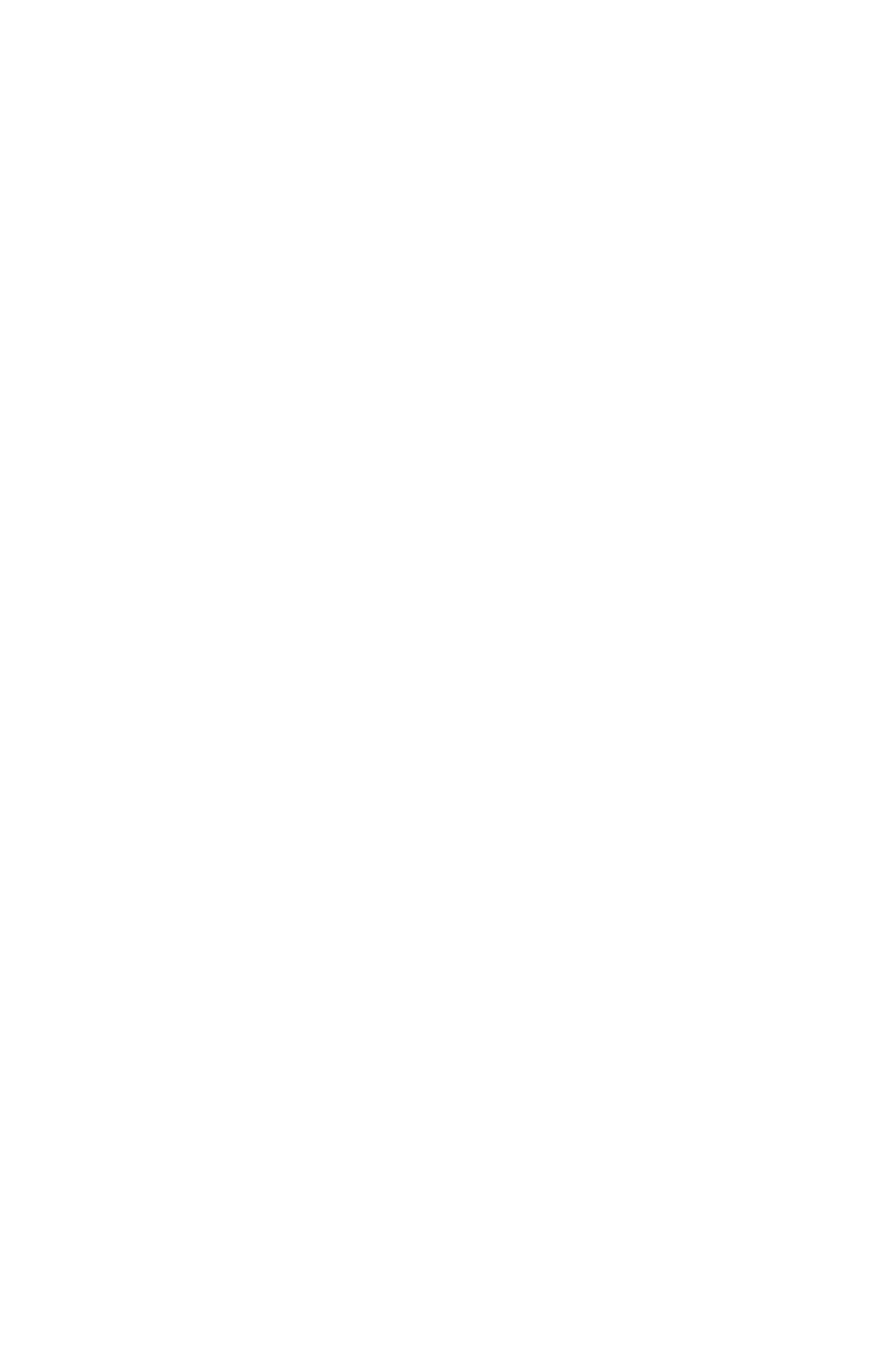# **THE DICTIONARY**

### **– A –**

**AFRICAN UNION (AU), GAMBIAN RELATIONS WITH.** The Gambia joined what was then known as the Organization of African Unity (OAU) following independence in February 1965. Under President **Dawda Jawara**, The Gambia generally adopted a pro-Western interpretation of non-alignment and identified with the more moderate group of states within the OAU—the "Monrovia Bloc." Its pro-Western position led it to reject an OAU call to sever relations with Great Britain in 1967 for failing to end the unilateral declaration of independence by the government of Southern Rhodesia under Ian Smith. At the same time, The Gambia strongly opposed the Smith regime as well as apartheid in South Africa and continuing Portuguese colonial rule on the continent. Jawara also urged the OAU and fellow-African heads-of-state to denounce oppression in Uganda under Idi Amin and to adhere to a continental agreement on human rights. An African Charter on Human and People's Rights, known as the "Banjul Charter," was adopted in 1981, as a result of determined canvassing by the Gambian government. Following this, the African Commission for Human and People's Rights Studies was located in Banjul in June 1989. President **Yahya Jammeh** was a strong supporter of the Libyan move to recast the OAU as the African Union in 2002 and has played a more forceful part in its activities, including conflict resolution. The Gambia hosted an AU heads-of-state summit in July 2006. *See also* FOREIGN POLICY.

**AGRICULTURE.** The Gambia is predominantly an agricultural **economy** with more than 70 percent of the population dependent on farming. Farming in The Gambia is overwhelmingly based on small family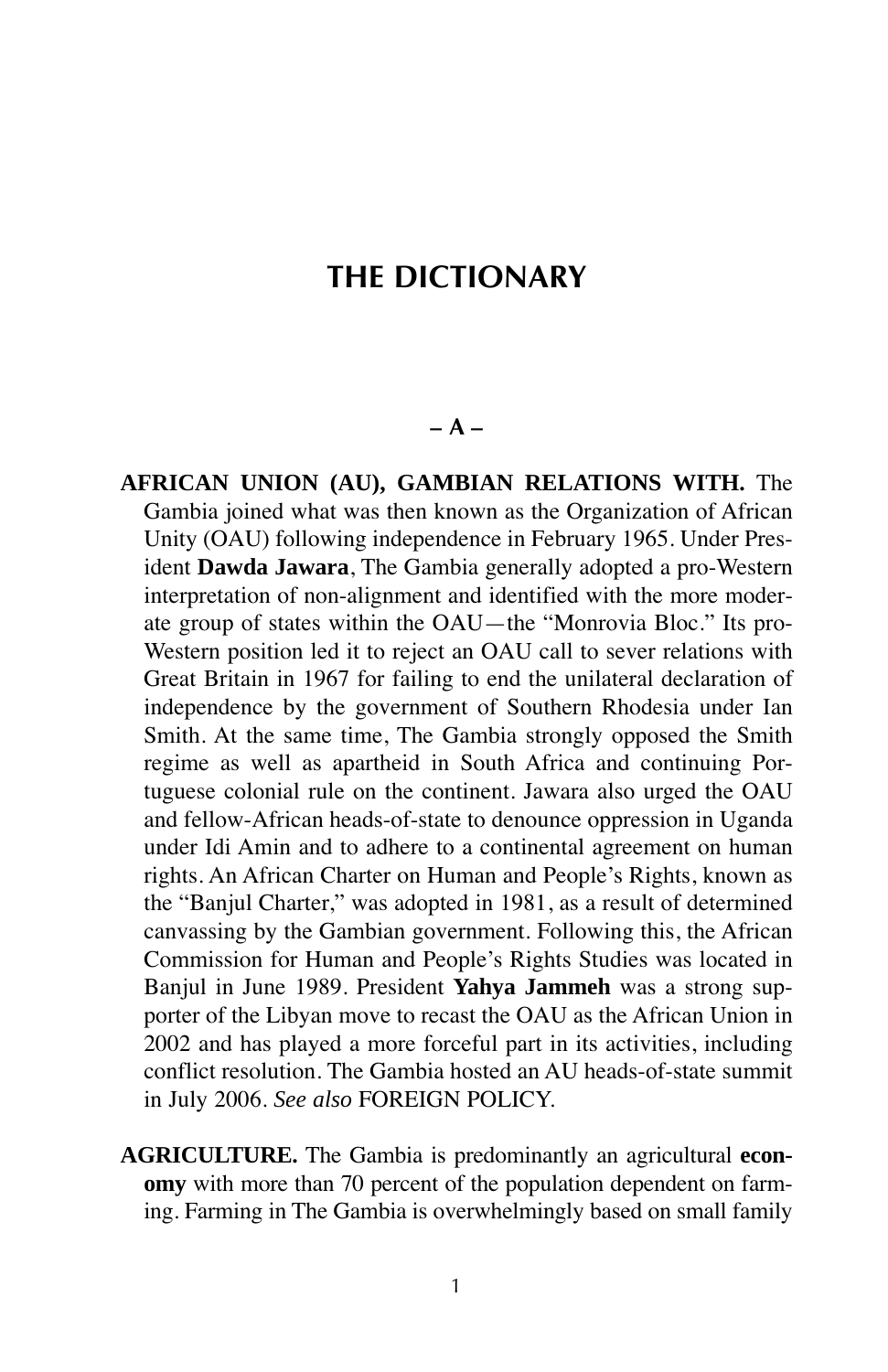#### 2 • AGRICULTURE

holdings, centered on over 1,000 small villages, cultivating crops for immediate consumption, and for cash. Land is generally owned by the local community and vested in individual families according to customary law. Though farming is based on family labor, some activities are carried out using communal labor organized through age grade associations (*kafos*). A division of labor occurs, with men clearing the ground for cultivation and growing sorghum, maize, and millet, and **women** being responsible for rice and vegetables. With the increase in value of rice, men now also cultivate it. The major cash crop is **groundnuts**, cultivated by men, and accounting for 50 percent of cultivated land. Cotton is cultivated in the **Upper River Division**. Animal husbandry, a male activity, also plays an important part in the rural economy.

Traditionally, **Fula** (Fulbe) have predominated in cattle raising, and tending the herds of other groups as well as their own. Goats, sheep, and poultry are also found in large numbers, but pigs are rare, owing to The Gambia being a predominantly **Islamic** country. Farm production is very dependent on the vagaries of rainfall, as most crops are rain fed, notwithstanding the close proximity of the **Gambia River**, which tends to be cut off by mangrove swamps from the principal farming land. Additionally, Gambian farmers suffer from poor soils and a lack of capital, fertilizers, and technical inputs. Government attempts to introduce agricultural extension services and several large-scale agricultural schemes have not met with great success. Cooperative societies, organized nationally through a government Cooperatives Department, have played an important part in the production and sale of groundnuts since colonial times, but have also suffered considerably from corruption on the part of national and local officials.

In recent years, some success has been achieved by expatriate nongovernmental organizations (NGOs) in promoting village "vegetable farms," to improve diet and provide women with surpluses to sell in local markets. Very little large-scale commercial farming exists in The Gambia, though there has been interest on the outskirts of the Greater **Banjul** area, in supplying horticultural produce for the urban market and the **tourist** industry, and for exporting by air to overseas markets. As groundnut production has declined in recent years, government policy has sought to promote food crop production as part of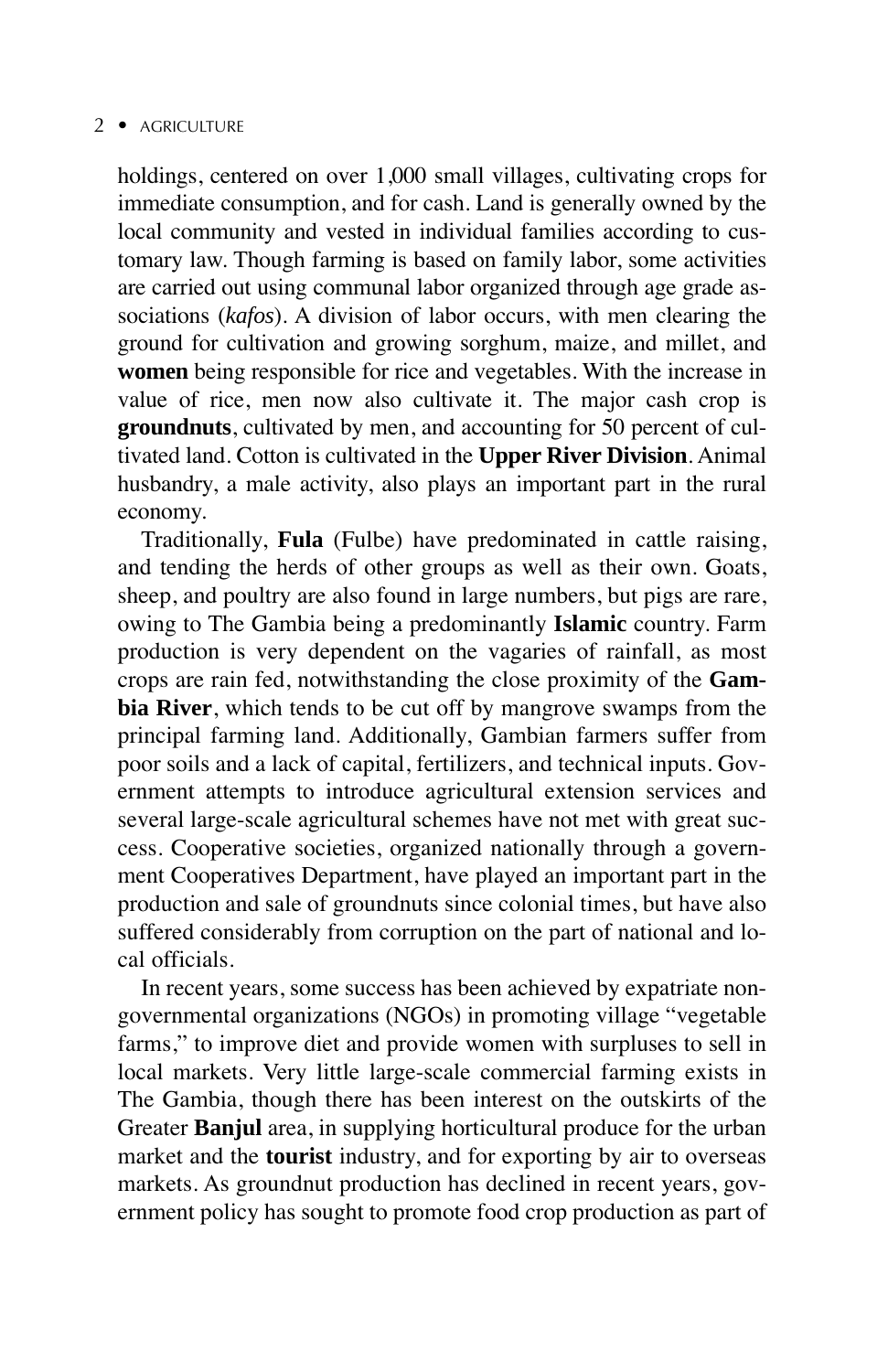its wider anti-poverty strategy. *See also* HUNGRY SEASON; WAL-LIKUNDA RICE SCHEME; YUNDUM EGG SCHEME.

- **AKU.** A name initially given to Yoruba **recaptives** rescued by the Royal Navy from **slave** ships, it was subsequently extended to cover all the recaptives' Westernized descendants in the **Colony** area. The great majority lived in **Bathurst**, while there was a smaller community in **Georgetown** on **MacCarthy Island**. In the Gambia, the Aku in the late 19th and 20th centuries came to exercise an influence far beyond their numbers. They adopted Western modes of living, accepted **Christianity**, and educated their children in Sierra Leone and Britain. The Aku became successful traders, entered the professions, and, in the period between 1945 and independence, came to dominate many important government positions in the Gambia. **Muslim** members of the Aku community were known as *Aku-Marabout*, while **Wolof** who converted to Protestantism were known as *Aku-Wolof*. Owing to intermarriage with surrounding peoples and a low fertility rate, the Aku population has risen only slowly in recent years from 2,974 in 1963 to 6,556 in 2003, virtually all of whom continue to live in the Greater **Banjul** and **Brikama** districts. *See also* DEMOGRAPHY.
- **ALBREDA.** Today, a small river-port village located in upper **Niumi**, for many years, it was a base for the French in their efforts to dominate the **Gambia River** trade. The French **Compagnie du Sénégal** first obtained trading rights to that portion of the north bank area in 1679, and a "comptoir" was established at the village of Albreda two years later opposite the English post on **James Island**. During the century-long period of wars between England and France, Albreda was looted and abandoned many times. French rights to Albreda were exchanged for British rights to Portendic in 1857. Runaway slaves who reached the flag post at Albreda, from which the British Union Jack flew, were granted political sanctuary.
- *ALKAALOO* **(***ALKALO***, pl.** *ALKAALOOLU***).** A village head, appointed either by a district chief or the government.
- **ALLIANCE FOR PATRIOTIC RE-ORIENTATION AND CON-STRUCTION (APRC).** The APRC was launched on 26 August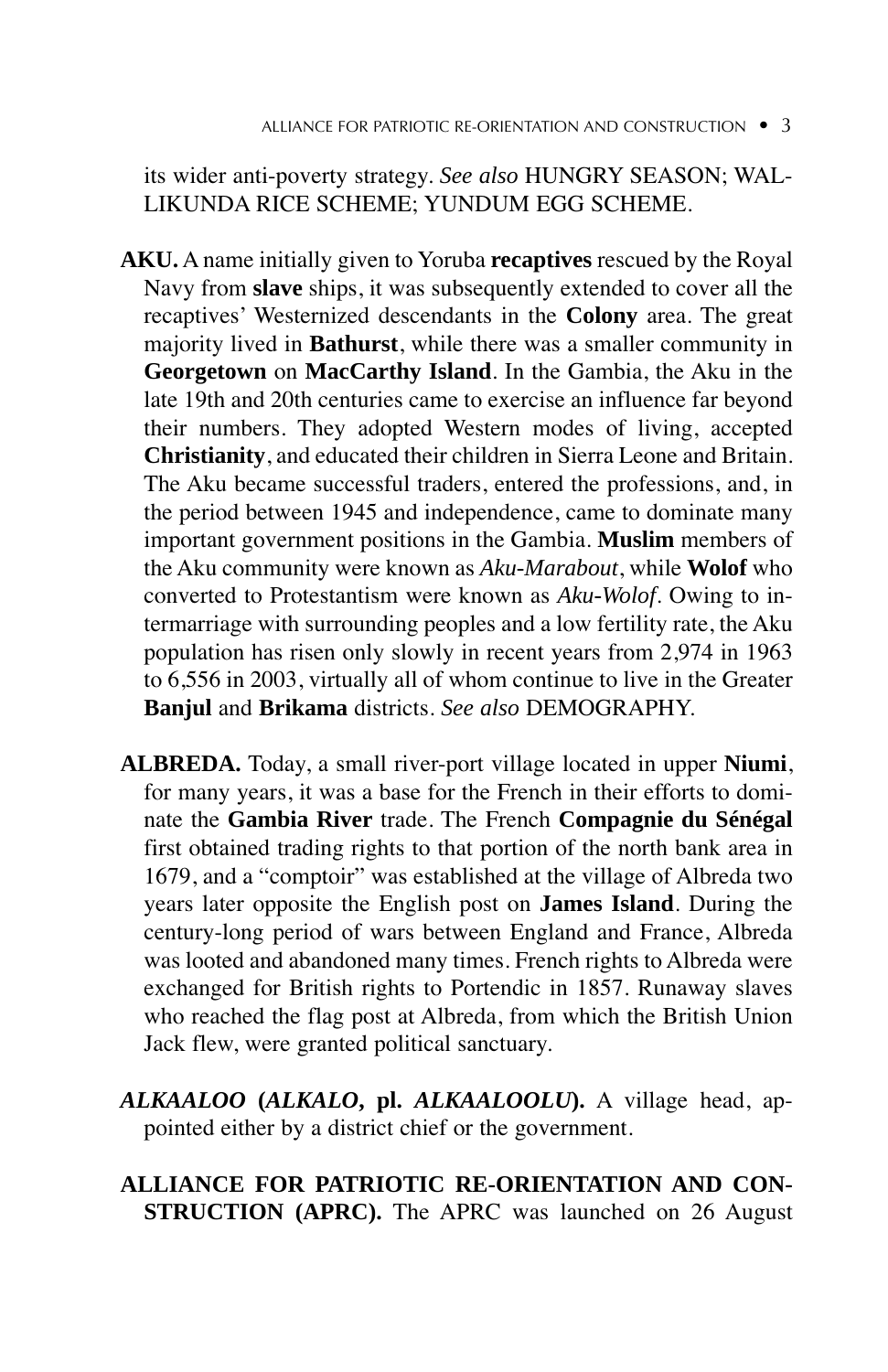#### 4 • ALMAMI

1996 at a rally in **Banjul** by the military junta, the **Armed Forces Provisional Ruling Council**, to contest the 1996 presidential election in support of its leader, President **Yahya Jammeh**. The new party brought together supporters of the military coup and defectors from banned opposition parties. The APRC won the disputed general election of January 1997 with a large majority, 33 out of 45 seats (52.1 percent of the vote, but with five candidates returned unopposed) on a platform of "Empowerment of the People," stressing national unity, transparency, and probity in government, and economic and social development.

Despite growing public dissatisfaction with aspects of APRC leadership, the party won overwhelming victories in the subsequent **National Assembly** elections of 2002 and 2007. The main opposition party, the **United Democratic Party**, boycotted the 2002 election, enabling the APRC to win most of the seats (45 out of 48); it gained 63.4 percent of the vote in the 15 contested constituencies and won unopposed in 33 others. Opposition fragmentation in the 2007 election similarly allowed the APRC to take 42 of the 48 elected seats (five other APRC supporters were nominated to the National Assembly by Jammeh). In both elections, public dissatisfaction with the conduct of the elections and the behavior of the **political parties**, resulted in much reduced turn-outs, down to 42 percent in the 2007 election. The APRC share of the vote in the 43 contested constituencies dropped to 59.7 percent. In January 2008, the APRC won an overwhelming victory in the local government election, winning 101 out of 114 seats (56 of its candidates were elected unopposed).

*ALMAMI* **(IMAM).** An *almami* is the spiritual leader in **Muslim** societies, concerned with prayer, education, and general religious rulemaking. In many **Mandinka** villages, a type of dual control was shared between the religious leader and the *alkaaloo*, the secular leader. In the 20th century, the *almami* of **Bathurst** also played an important role in local politics. Momadu N'Jai (*almami*, 1902–22) briefly endorsed the **National Congress of British West Africa** in the early 1920s, while Omar Sowe (*almami*, 1923–37) was a strong opponent of it and a close political ally of **Ousman Jeng**; Sowe's nephew and successor, Mama Tumani Bah (*almami*, 1937–53) supported **Sheikh Omar Fye** in the 1947 **Legislative Council** election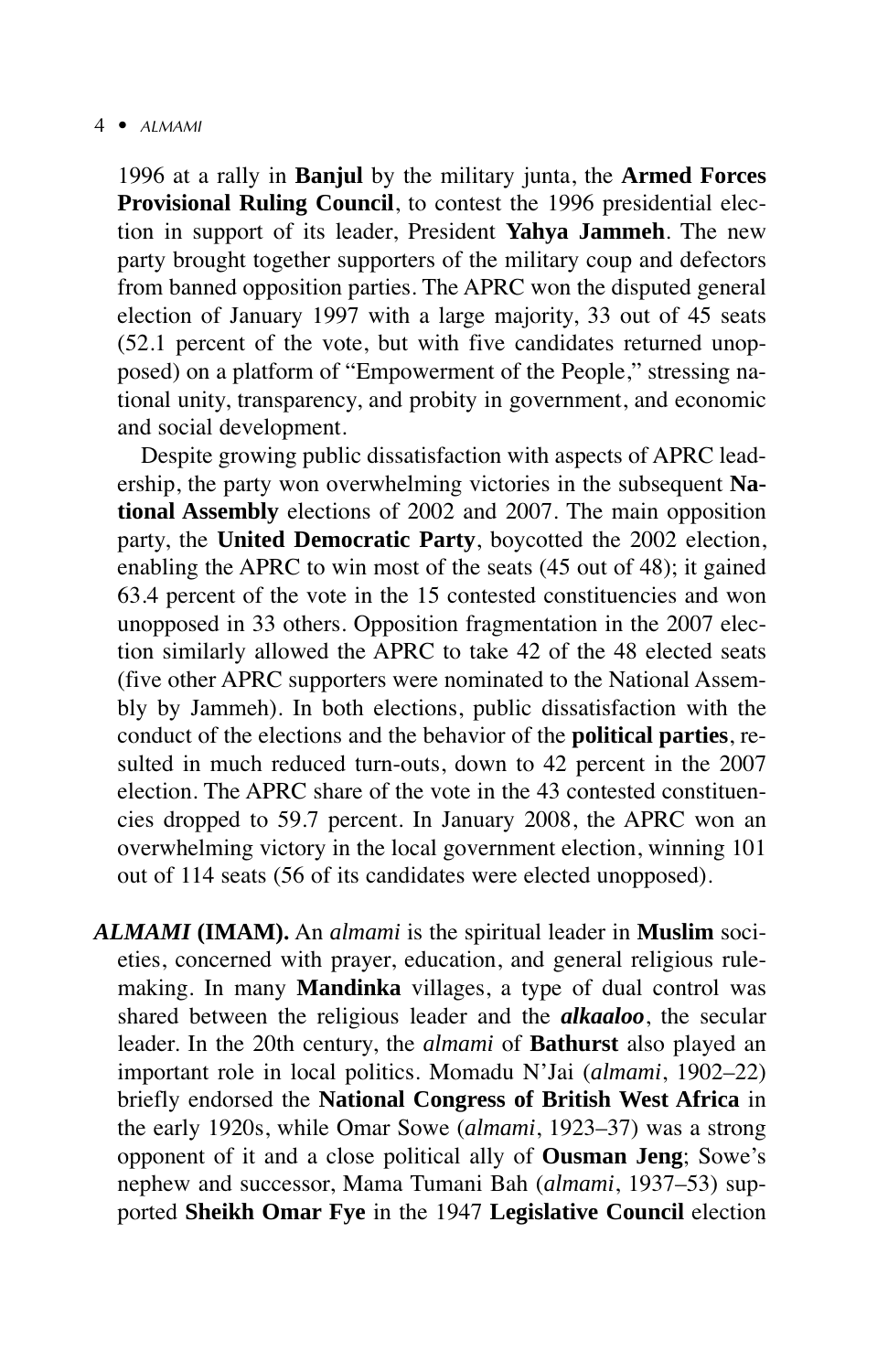and **I. M. Garba-Jahumpa** in the 1951 election; and Momadou Lamin Bah (*almami*, 1953–83) backed the **United Party** until joining the **People's Progressive Party** following the marriage of **Dawda Jawara** to his second wife, Chilel, in 1968.

**ANGLICAN CHURCH.** At the request of **Sir Charles MacCarthy**, the Church Missionary Society in London sent a chaplain, Robert Hughes, to provide for the spiritual needs of the **Bathurst** garrison. Hughes arrived in the Gambia in March 1821, but he and his wife died within six months. Because of continued high mortality rates, there was no Anglican representative in Bathurst for much of the first half of the 19th century and the **Wesleyan Church** had to supply the garrison with a chaplain. No permanent church in Bathurst was erected until St. Mary's Church (now Cathedral) was built in 1900–1901, on land provided by the government near MacCarthy Square. In 1855, missionary work was begun by the Anglican Church of the West Indies among the Susu along the Rio Pongas. In 1935, this area was combined with that of the Gambia to form the diocese of the Gambia and Rio Pongas, with Rev. John Daly as its first bishop. Although not as active in the education field as the Wesleyans, the Anglicans did open a church school in Bathurst as early as 1876, and from 1940, they maintained one small elementary school at Kristikunda, in the **Upper River Division**.

The 1881 census recorded a total of 751 Anglicans in Bathurst. In the three censuses of 1931, 1944, and 1951, there were little more than 1,000 Anglicans in the capital and the most recent estimate (for the early 1990s) is that about 1,500 Anglican communicants are in the country as a whole. Most of these reside in the Greater **Banjul** area, although the Church maintains rural mission stations at **Farafenni** and **Basse**. Since 1985, the Anglican Church has been part of the modern Diocese of Gambia, which is named after the **Gambia River**, not the country, and also includes Senegal and the Cape Verde Republic.

**ANGLO–FRENCH CONVENTION (1889).** Because an 1882 Anglo–French Convention was never ratified by the French Chamber of Deputies, further British pressure, by 1887, led to a specific understanding with the French government on delimitation of territory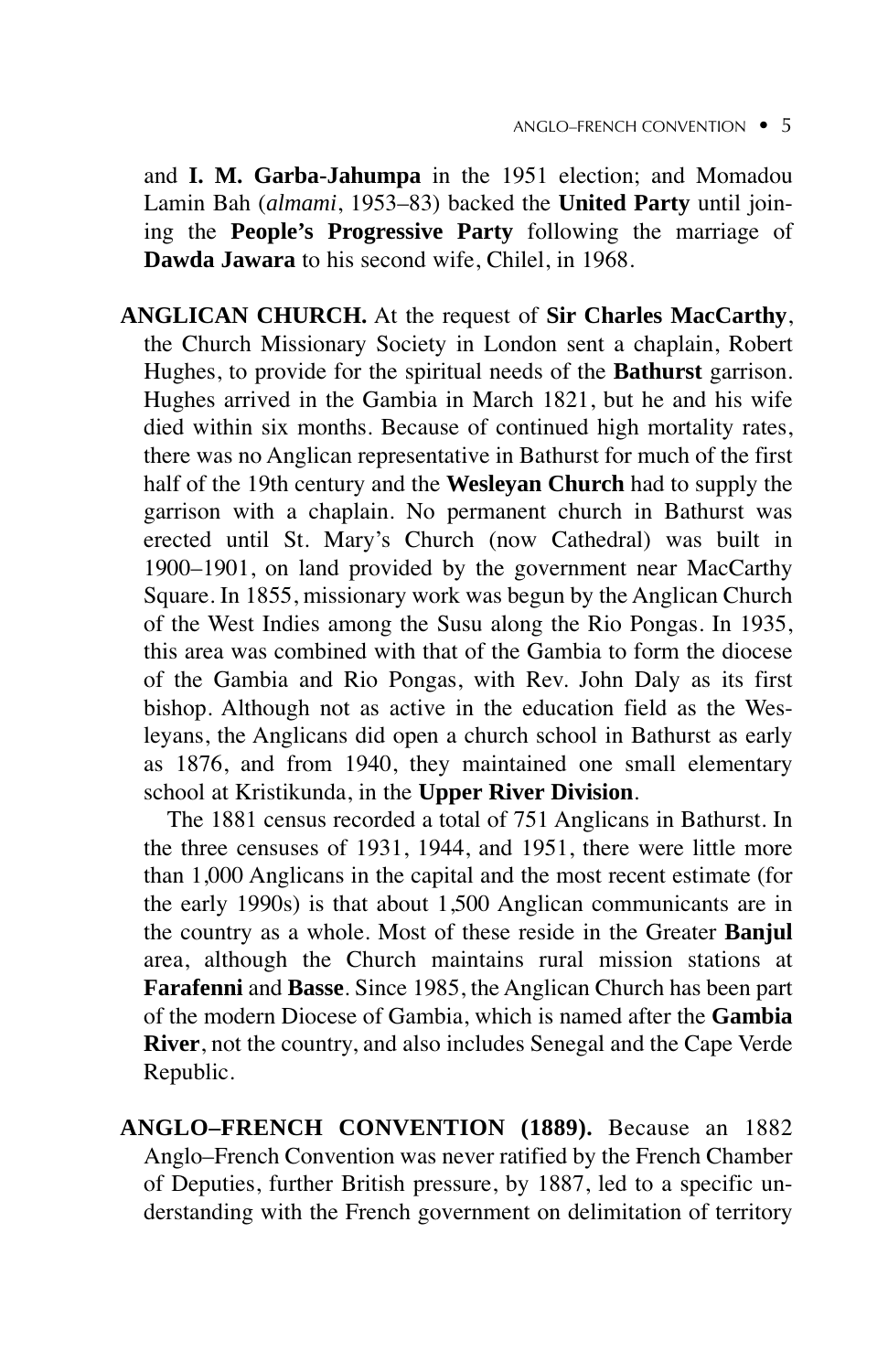#### 6 • ANGLO–FRENCH CONVENTION

in Senegambia. By the end of 1888, the French were present in a number of places along the banks of the **Gambia River**, and the Gambian government had begun to sign treaties with riverine rulers. In April 1889, a series of high-level meetings were initiated in Paris with the object of warding off any possible conflict between Great Britain and France in the Gambia, Sierra Leone, the Gold Coast, and Nigeria. The Convention established coastal boundary lines between the spheres of influence of the two powers in all these areas, but the agreement had more far-reaching ramifications for the Gambia than for any of the other territories.

The British delegates at first tried to obtain a clear-cut demarcation of spheres of influence in western Africa. Failing in this, they decided to force the French to recognize their claims to both banks of the Gambia River, effectively conceding its hinterland to French control. At the third general session, this limited British objective was gained when the French delegates admitted in principle that the Gambia was a British river. Ultimately, the two parties agreed that the British should have occupation rights to the banks of the Gambia six miles north and south of the river as far inland as **Yarbutenda**; there, the eastern boundary of the Gambia was to be the arc of a six-mile radius drawn from the center of the town.

Both sets of negotiators considered the agreements reached to be only temporary. The British believed that they would eventually be able to trade their exclusive rights to the downriver areas for concessions by the French elsewhere. The French believed that in time the British government would realize the nonviable character of their new **Protectorate** and would be content to allow it to be absorbed by **Senegal**. Neither prognosis proved correct. Thus, the boundary agreed upon in 1889 and demarcated on the ground in the 1890s became the permanent boundary between The Gambia and Senegal.

**ANGLO–FRENCH CONVENTION (1904).** This most important agreement cleared the way for the entente between France and Britain, which was to have such fateful consequences for European peace in 1914. It finally settled the most outstanding differences between the two states, including border disputes in western and central Africa. Article five of the agreement ceded **Yarbutenda** to France, with the stipulation that if the **Gambia River** was not navigable for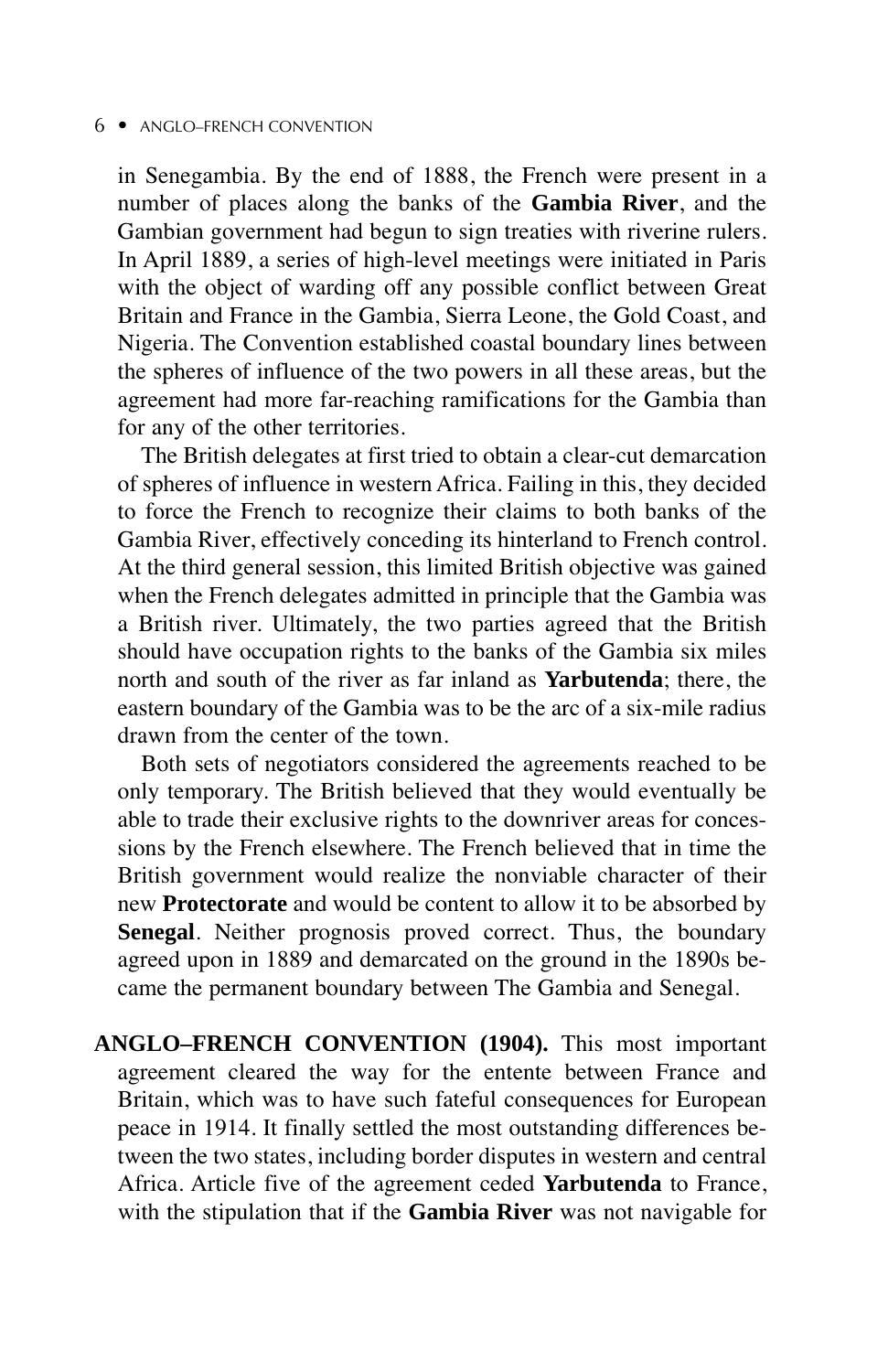seagoing vessels at that point, then the French would be given access to territory lower down the river. This claim was later resisted by the British on the grounds that such an enclave would allow the French to draw off the bulk of the **groundnut** exports and thus further impoverish **Bathurst** and the British **Protectorate**.

Anxious to maintain better relations with Britain, in the face of the perceived German threat, the French, from 1906 to 1910, did not press the issue of a mid-river port. After 1910, the French government ceased to press Britain for territorial enclaves on the Gambia or exchanges of territory. World War I and the building of the railway and road system in **Senegal**, and the concentration of French capital in the ports of Kaolack and Ziguinchor, made possession of the Gambia less important to France. After 1918, virtually all diplomatic activity concerning an exchange of territory for the Gambia ceased.

**ARMED FORCES PROVISIONAL RULING COUNCIL (AF-PRC).** This was the name adopted by the group of four young **Gambia National Army** officers who overthrew President **Dawda Jawara**'s government on 22 July 1994. The members of the AFPRC were all lieutenants: **Yahya Jammeh** (chairman), **Sana Sabally** (vice chairman), **Sadibou Hydara** (minister of the interior), and **Edward Singhateh** (minister of defence). A fifth lieutenant, **Yankuba Touray**, subsequently joined the junta. The AFPRC justified its seizure of power because of the alleged widespread corruption and undemocratic rule of the **People's Progressive Party**. These "soldiers with a difference," as they described themselves, promised to restore "transparency and honesty" to government and reestablish full democracy. Several sympathetic civilians and civil servants were co-opted as ministers in the junta's attempt to create a national consensus. However, growing domestic and international pressure forced it to shorten its four-year program of transition to civilian rule to two years, but not before a serious split developed within the junta concerning the pace of change. Sabally and Hydara were arrested following an alleged attempted coup on 27 January 1995 and the latter subsequently died in detention.

Following a referendum on a new constitution, which was accompanied by the banning of the three major opposition parties, the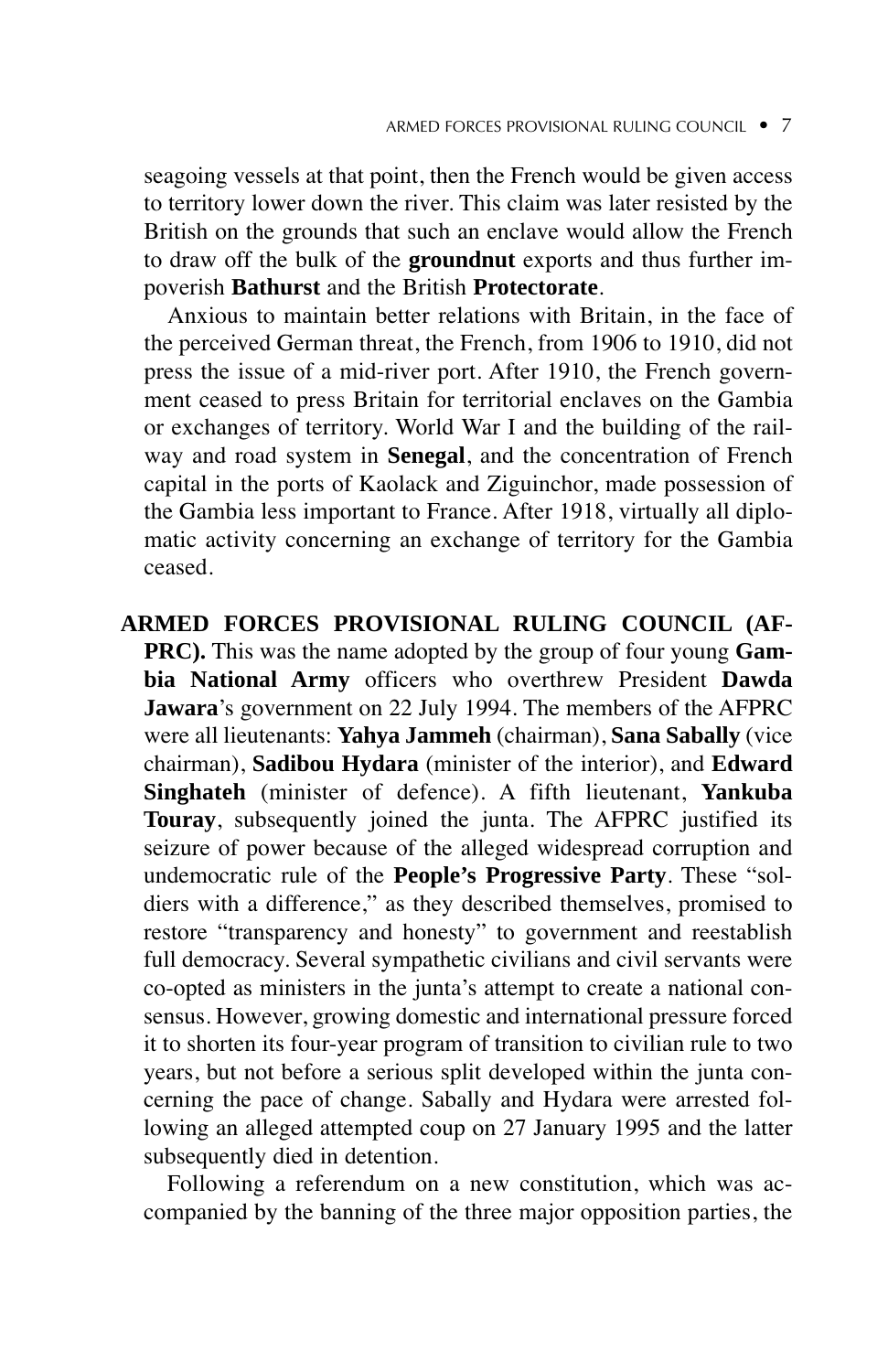#### 8 • ARMITAGE, SIR CECIL HAMILTON

AFPRC mutated into the **Alliance for Patriotic Re-orientation and Construction** in 1996.

**ARMITAGE, SIR CECIL HAMILTON (1869–1933).** A medical doctor's son, Armitage was born on 8 October 1869. A soldier by profession (he rose to the rank of captain), Armitage joined the colonial service in 1894. He spent most of his career in the Gold Coast, rising to chief commissioner, Northern Territories, Gold Coast, in 1910. In October 1920, he was promoted to governor of the Gambia, arriving in the colony in the following January.

Armitage was in charge of administration during the recession following World War I and was partially responsible for the slowness in recalling from circulation the French five-franc piece, which ultimately cost the Gambia more than £200,000 (*see* DEMONETIZA-TION CRISIS). Governor Armitage's main positive contributions to the Gambia were the establishment of the Department of Agriculture in 1924 and the founding of a new school, named **Armitage School** after him, for the sons of chiefs at **Georgetown** in 1927. Armitage, who was never reticent about expressing his trenchant political opinions, made his opposition to the **National Congress of British West Africa** (NCBWA) and its leaders, including **E. F. Small** and **J. A. Mahoney**, clear from the outset of his time as governor. Armitage rejected most of the petitions presented to him by the NCBWA, including for the franchise, although, surprisingly, he did recommend to the Colonial Office in 1926 that when the term of office of **S. J. Forster Jr.** expired in 1927, his successor should be decided by election, not nomination. The Colonial Office, however, rejected the proposal. He also appointed the first **Muslim** member of the **Legislative Council**, **Ousman Jeng**, in 1922.

Armitage retired to England on leaving the Gambia in February 1927 and died on 10 March 1933.

**ARMITAGE SCHOOL.** The school was established by Governor **C. H. Armitage** at **Georgetown** in January 1927, following the earlier closure of the **Roman Catholic** school in the town. It aimed to enable the sons of chiefs to be educated locally, rather than in distant **Bathurst** with its unsettling possibilities, and to play a more informed role in local administration (it paralleled similar initiatives at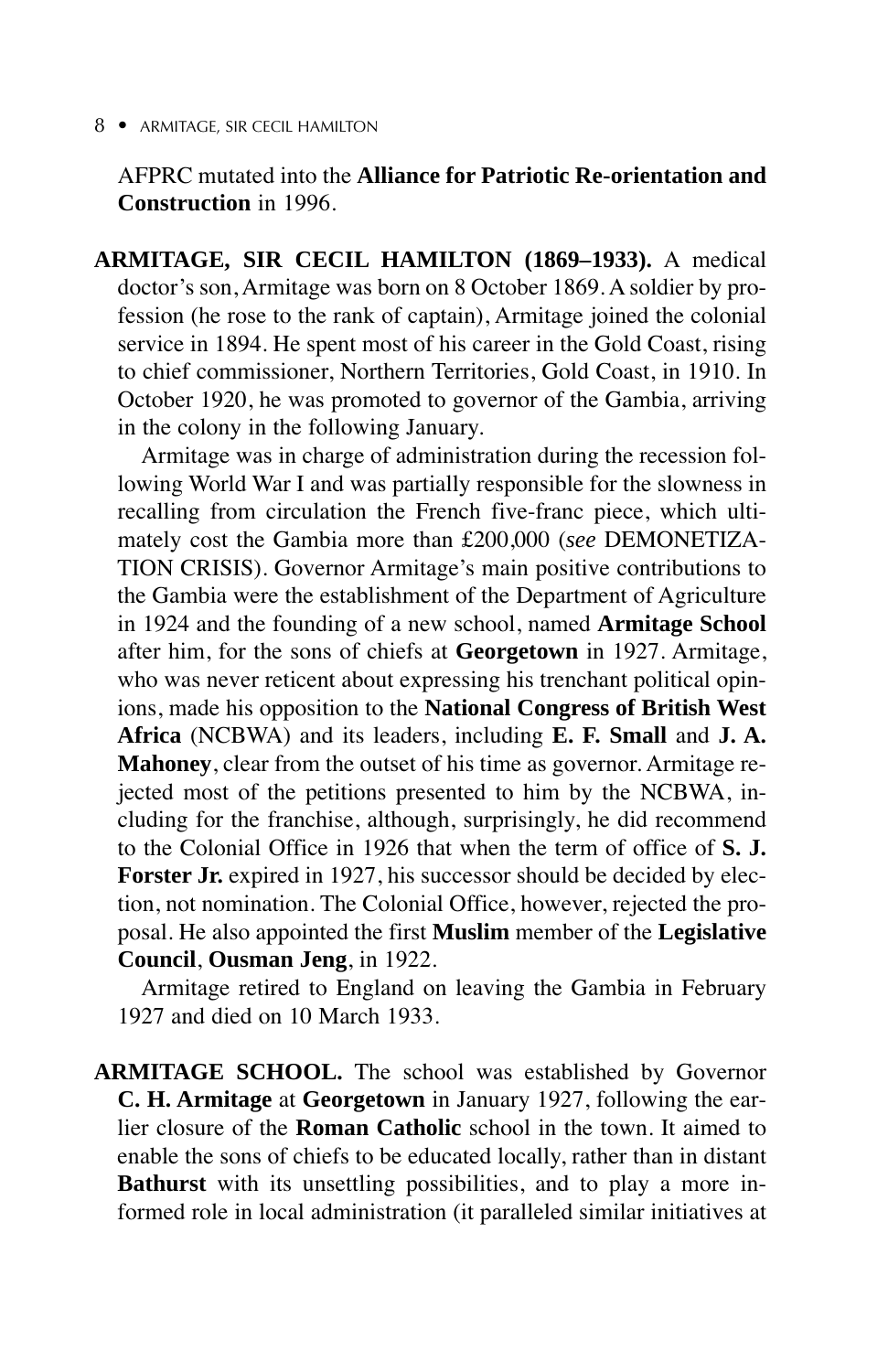Bo in Sierra Leone and Kaduna in Northern Nigeria). Initially, it gave its students the rudiments of reading and writing. In the 1920s, the **Protectorate** had only one other elementary school, a Catholic school at **Basse**. There was, therefore, little demand for more secondary school facilities until after World War II. The expansion of **education** in the postwar years dictated improvements to Armitage and it became a boarding postprimary school, the only one in the Protectorate; in 1961, its facilities were expanded to accommodate 200 pupils. After World War II, Armitage School became a nursery for many leading provincial political leaders; its graduates included **Sheriff Sisay** and **Sheriff Dibba** as well as other **People's Progressive Party** politicians of the 1960s and 1970s.

**ASSOCIATION FOR THE DISCOVERY OF THE INTERIOR REGIONS OF AFRICA.** This was an organization created in 1788 by Sir Joseph Banks and others with similar curiosity about the "unexplored" parts of the world. Of particular interest to the Association was the question of the existence and course of the Niger River. It commissioned Major Daniel Houghton to penetrate the mysteries of the western Sudan in 1790, but he was killed after accomplishing little. More successfully, in 1795, it sponsored a venture by **Mungo Park**, who departed from Pisania in what is now **Central River Division**, eventually reached Segu on the Niger before being forced to turn back. His two-and-a-half-year journey was the first successful European exploration of the interior of Africa and helped the Association convince the British government to support further exploration. A memorial stone at Pisania commemorates Park's journey.

### **– B –**

**BA, MAMUR NDERI (MAMADOU N'DARE) (c. 1820s–1889).** An austere and orthodox Muslim, Ba studied the Koran in Mauritania, and helped his brother, **Ma Bah Diakhou**, run a religious school in **Jolof** before the 1860s. Succeeding his brother as the leader of the **Marabouts** in **Baddibu**, he continued the wars along the **Gambia River** and reached the apex of his power when he loosely controlled much of the north bank from the Atlantic to **Wuli**. Indeed, in 1873,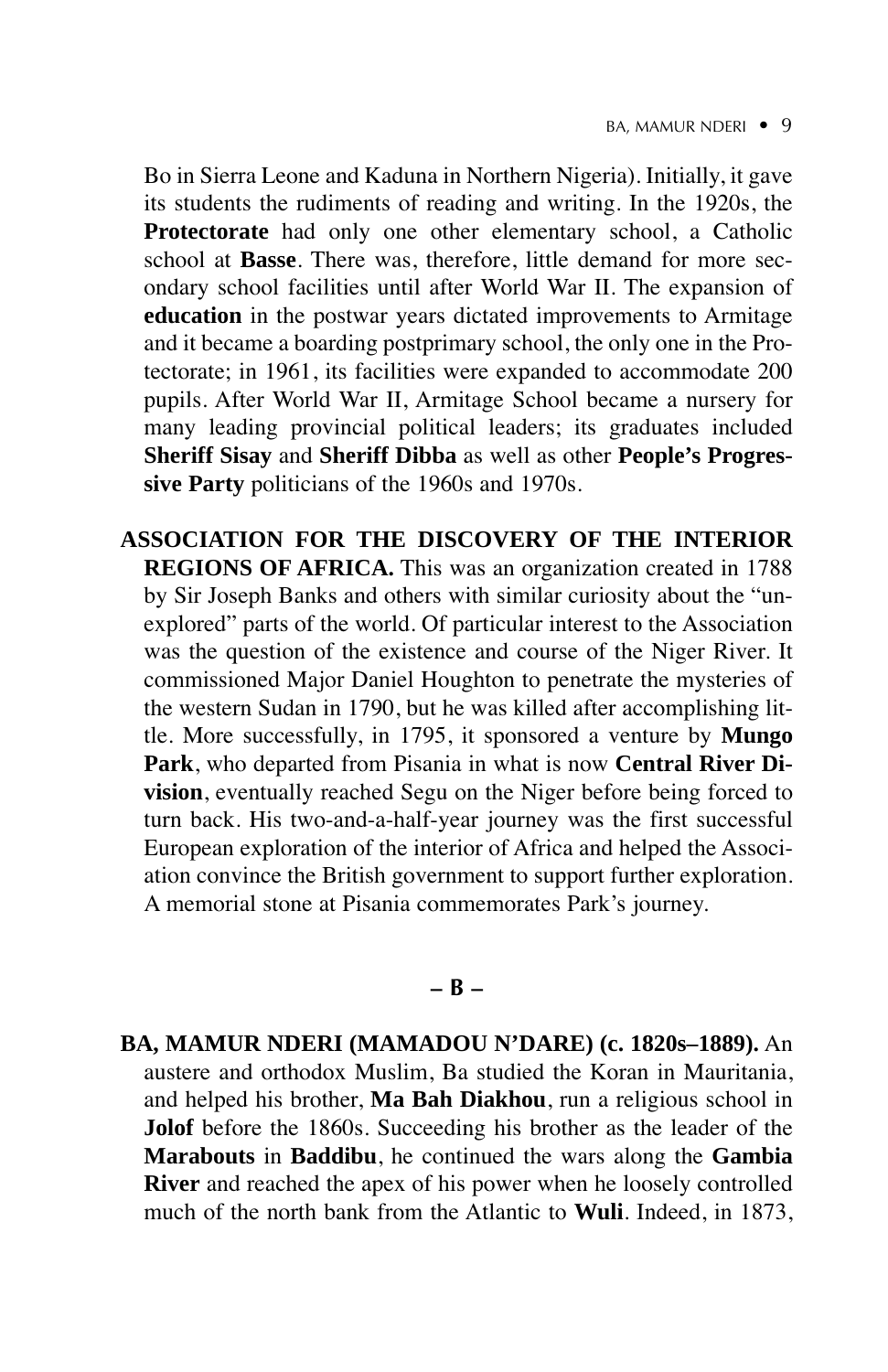the British signed a treaty with him that recognized his hegemony in all these areas, except **Niumi**. He also received a regular stipend from the British until 1886. However, his Marabout forces were not able to conquer Sine and the inland **Wolof** territories, where the French had become dominant.

In 1877, one of Ba's war chiefs, **Biram Sise**, built his own fortified base and refused his order to tear down the walls of his town. This began a devastating civil war, which lasted for a decade. **Musa Molloh** allied with Sise, while in the mid-1880s, Ba was also challenged by **Saer Maty Ba**, the son of Ma Bah Diakhou, who claimed the kingship created by his father. As a result, he lost control over almost all of his territory. However, Saer Maty Ba had alienated the French and in 1887, they defeated him and forced him to flee. A French protectorate was declared over Baddibu, with Mamur Nderi Ba being restored as ruler of Northern Baddibu by the French (Sise was granted Southern Baddibu). He enjoyed this shadow power until his death in 1889.

- **BA, SAER MATY (SAIT MATY) (c. 1863–1897).** The son of **Ma Bah Diakhou**, Ba was dissatisfied that his uncle, **Mamur Nderi Ba**, had succeeded his father as ruler of the kingdom of **Baddibu** and never gave him wholehearted support. By the early 1880s, he had gained considerable influence because of transferred allegiance from his father and also because of his own leadership qualities and, after Mamur Nderi Ba's defeat by **Biram Sise**, he became involved in a series of wars with Sise over control of the riverine areas of Baddibu. It appeared briefly in 1886 that Sise would accept Saer Maty Ba's overlordship and peace would come to the north bank, but the war continued, and the French, fearful of an extension of the war to Saloum, decided to pacify the territory. In April 1887, the French defeated Saer Maty Ba's forces a number of times, forcing him to flee to British protection in the **Ceded Mile**. The British, concerned with French operations so near the **Gambia River**, refused to surrender him and he continued to live quietly near Bakau until his death on 23 December 1897.
- **BADDIBU.** Located in the **North Bank Division**, with a recorded population of 85,394 in 2003, the three Baddibu districts (Upper, Central,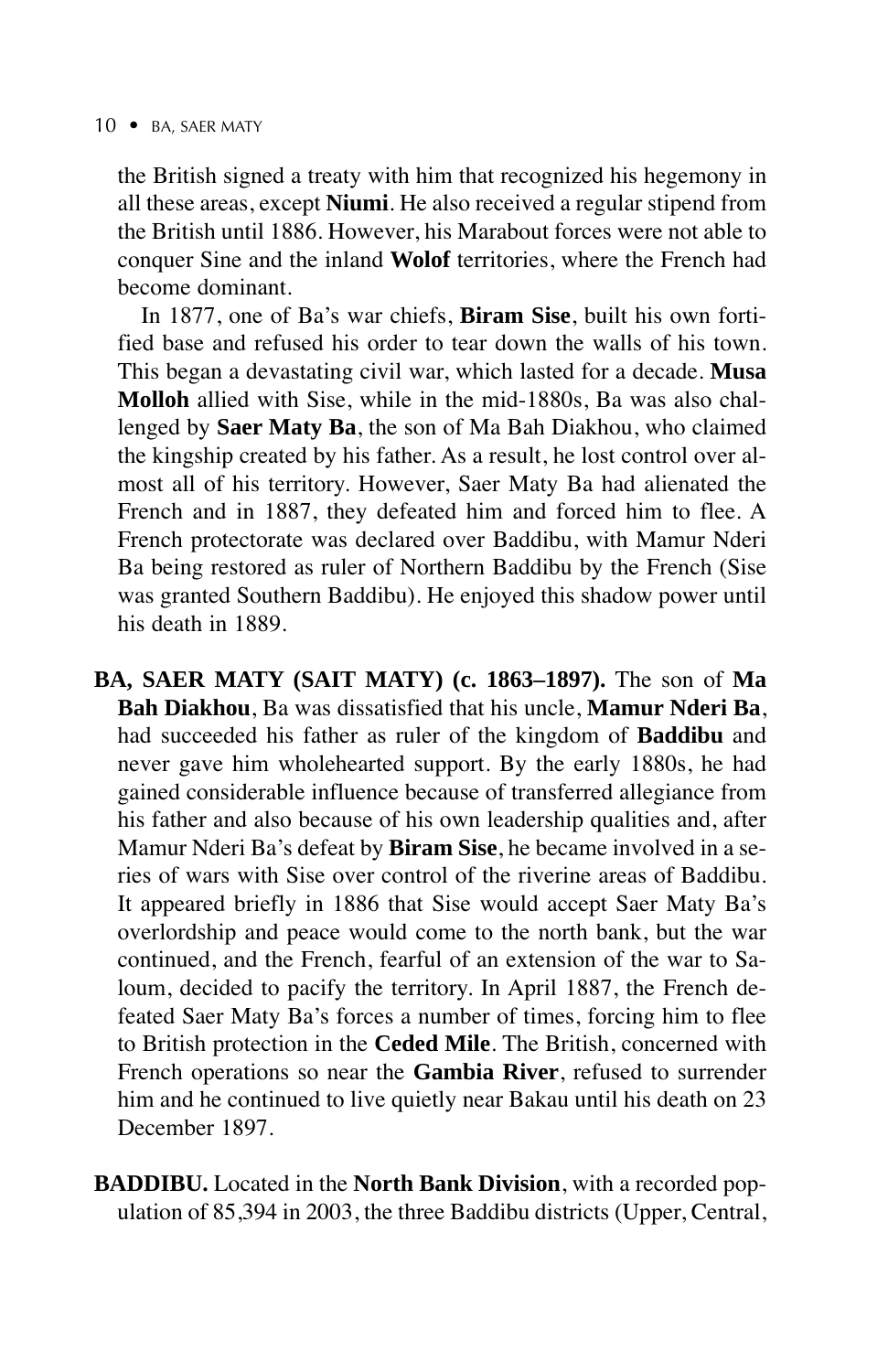and Lower) stretch from the **Kerewan** Creek to just below the town of Ballanghar in Lower Saloum. The bulk of the present-day population of Baddibu is **Mandinka**, although a significant concentration of **Wolof** is in Upper Baddibu. In the 19th century, Baddibu was one of the most important of the Gambian kingdoms. In the 1860s, **Ma Bah Diakhou** used Baddibu as his base in attempting to create a large **Islamic** kingdom. At its greatest extent, the kingdom of Baddibu comprised not only the present-day riverine areas, but also Saloum, parts of Cayor, and **Jolof**.

- **BADGE MESSENGERS.** A **Protectorate** Ordinance of 1909 gave chiefs and certain headmen the right, with the permission of the British authorities, to appoint men to keep the peace in a given area. Called badge messengers because of the distinctive symbol of authority they were authorized to wear, they had the same rights, duties, and responsibilities as the regular police who operated in the **Colony** area. They remained a local constabulary to the very eve of independence.
- **BADJIE, FATIM MBENGA (c. 1982– ).** A **Jola** from **Banjul**, Ms. Badjie was educated at the Gambia Senior Secondary School and in Belgium. She then attended Tennessee State University, where she obtained a BA in Communication. Previously employed as senior communications officer for Comium Gambia, a cellphone company, she was appointed as secretary of state for communications and information technology in March 2008. She replaced another **woman** minister, Mrs. Neneh Macdouall-Gaye (1957– ), who had held the post since October 2005, and who instead became managing director of *The Daily Observer* in June 2008. Badjie's father, Dembo M. Badjie, is the Gambian ambassador to Sierra Leone at the time of writing.
- BAH, HAMAT NGAI KUMBA. Originally from Upper Saloum in **Central River Division** (CRD), Bah was employed as a manager at the Novotel Hotel in Kotu Strand, after previously working as a student teacher at the Gambia College, when he founded the **National Reconciliation Party** (NRP) in 1996. He came third in the presidential election in 1996, winning 5.5 percent of the vote, and was then elected to the **National Assembly** in the 1997 election for Upper Saloum in CRD, with 56.2 percent of the vote (one of the other four NRP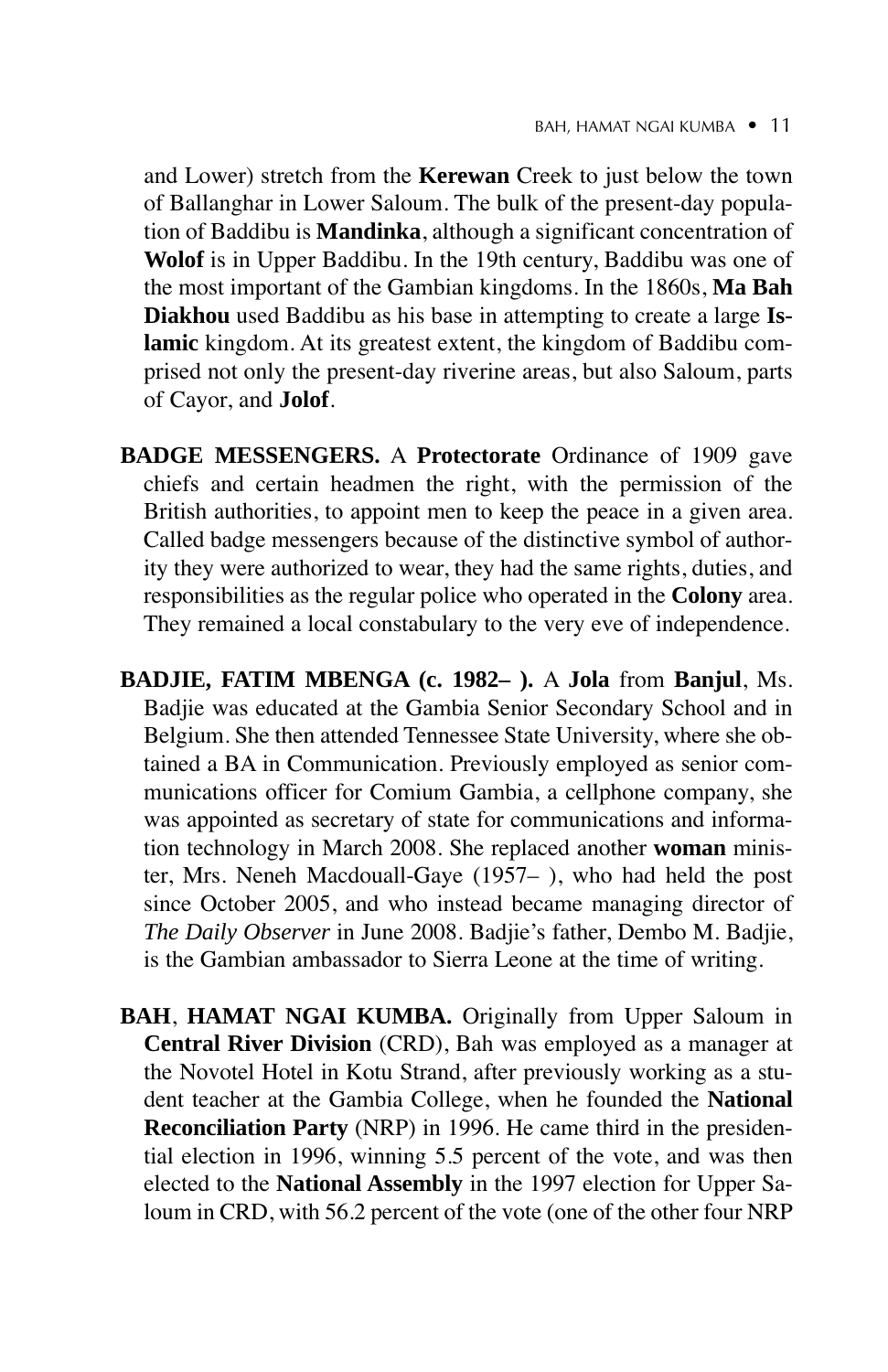## 12 • BAINUNK

candidates was also successful). Bah was a leading critic of the **Alliance of Patriotic Re-orientation and Construction** (APRC) government in the National Assembly thereafter.

Bah contested the 2001 presidential election, improving his share of the vote to 7.8 percent and retained Upper Saloum in the 2002 National Assembly election with an increased majority. He then lost his parliamentary seat in June 2005, when the Supreme Court ruled that all opposition MPs had to resign and recontest their seats, following their decision to affiliate with the **National Alliance for Democracy and Development** (NADD) in January 2005. Along with other NADD leaders, Bah tried to regain the seat in a by-election in September 2005, but was defeated by the APRC's Sainey Mbye. Together with **Halifa Sallah** and **O. A. Jallow**, Bah was briefly detained in November 2005 on specious subversion charges. These were dropped the following February. Bah did not stand in the presidential election of 2006, but instead supported **Ousainou Darboe** of the **United Democratic Party**, having withdrawn his party from the NADD earlier in the year. He did contest the National Assembly election of January 2007, but narrowly failed to regain Upper Saloum.

- **BAINUNK (BAINOUK).** Possibly the earliest inhabitants of the coastal area of The Gambia between the **Gambia** and **Casamance Rivers**, the Bainunk are no longer a culturally distinct people as a result of assimilation by later migrants to the area.
- **BAJO, LAMIN KABA (1964– ).** Born in **Brikama** on 10 November 1964 and educated locally at primary level and at the Muslim High School in **Banjul** (1978–83), Bajo joined the Gambia National Gendarmerie in April 1984. He worked his way up to become commander of the presidential guard in January 1994, having been promoted to captain the previous October, and retired from the **Gambia National Army** in September 1996. After the 1994 coup, he was appointed commissioner for the **Western Division**, before being appointed minister of the interior in January 1995 replacing **Sadibou Hydara**; he then became secretary of state (SoS) for youth and sports in March 1997 and SoS for local government and lands in March 1998, before being dismissed in May 2000. He returned to favor in October 2002 when he was appointed Gambian ambassador to Saudi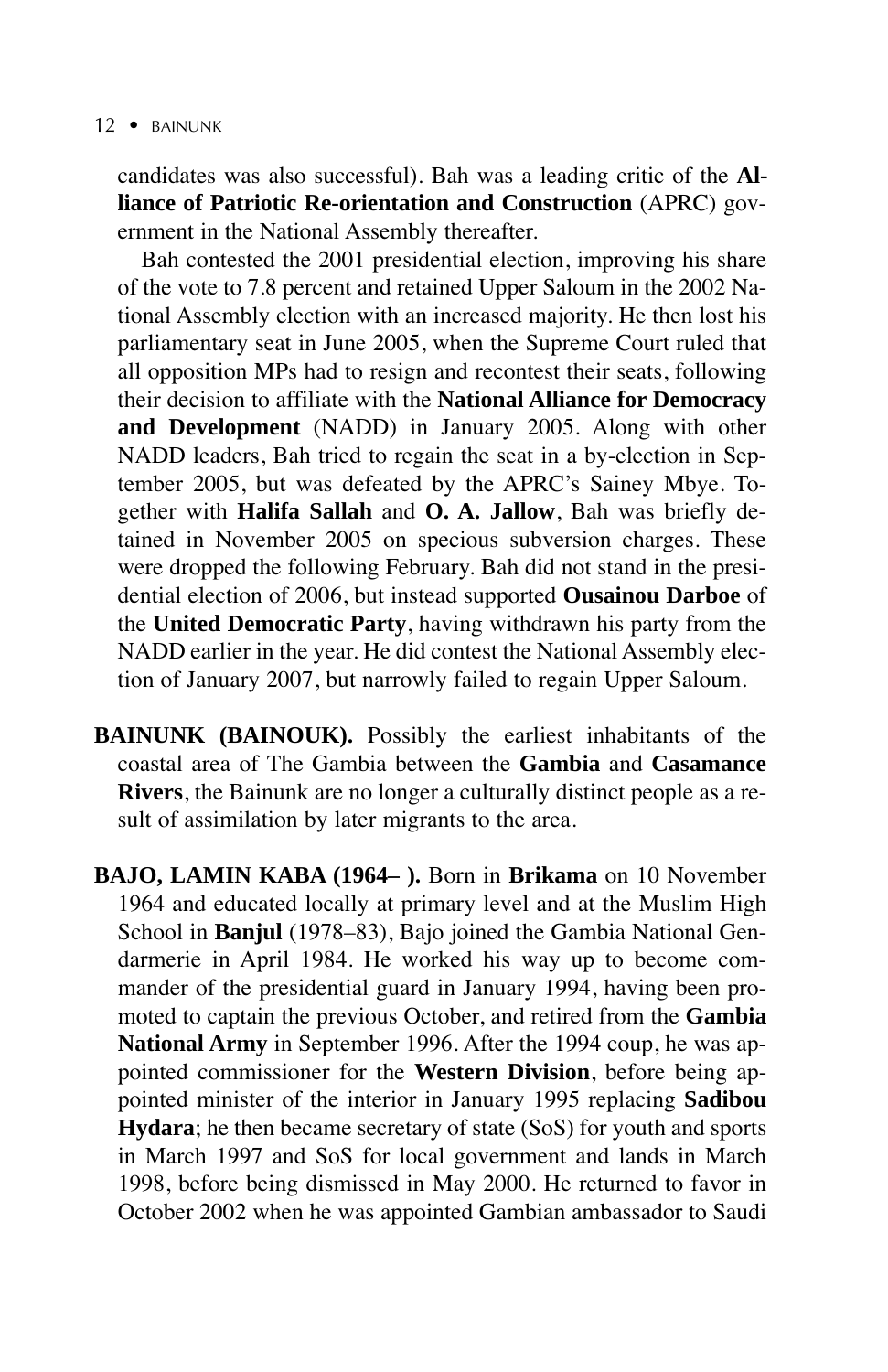Arabia (2002–2005), before being appointed SoS for foreign affairs in October 2005. Sacked from the cabinet in October 2006, he was appointed as the first Gambian ambassador to Iran in February 2007.

**BALA-GAYE, MOUSA GIBRIL (1946– ).** Born on 13 August 1946 and educated at the Gambia High School, Bala-Gaye completed a BA in Combined Studies at Legon University, Ghana (1967–70), and a postgraduate diploma in Development Administration at the University of Manchester, England (1976–77). After a brief spell as a schoolteacher, he joined the civil service in 1970, working in the Establishment Office, and the Ministries of Works and Communications, Local Government and Lands, and Finance and Trade, before serving as the permanent secretary in the Office of the President in 1989–90. Between September 1990 and September 2003, he held several senior positions in business and finance, before being appointed secretary of state for finance and economic affairs. After switching to Foreign Affairs in March 2005 and very briefly to Trade, Industry and Employment that October, he returned to his old position at Finance and Economic Affairs in November 2005, a post he retains at the time of writing. He is now the most experienced of the secretaries of state recruited from the Gambian civil service.

## **BALDE, MUSA MOLLOH.** *See* MOLLOH, MUSA.

**BALDEH, BUBACARR MICHAEL.** The son of **Michael Baldeh**, Buba Baldeh was "adopted" by **Assan Musa Camara**, who financed his education. He first became prominent politically in the early 1980s as the secretary general of the youth wing of the **People's Progressive Party** (PPP) and the head of a non-governmental organization in the **Upper River Division**, the Freedom from Hunger Campaign. In 1982, Baldeh expected to replace the aging incumbent, Kebba Krubally, as the PPP candidate for **Basse**, but the latter was retained; Baldeh then stood as an independent and also offered support to independents in three other constituencies.

Baldeh was one of five independent candidates elected, but failed to give an effective lead to the independent group in the **House of Representatives** and was expelled from Parliament in 1985 for repeated nonattendance. He did not contest the 1987 election, but, having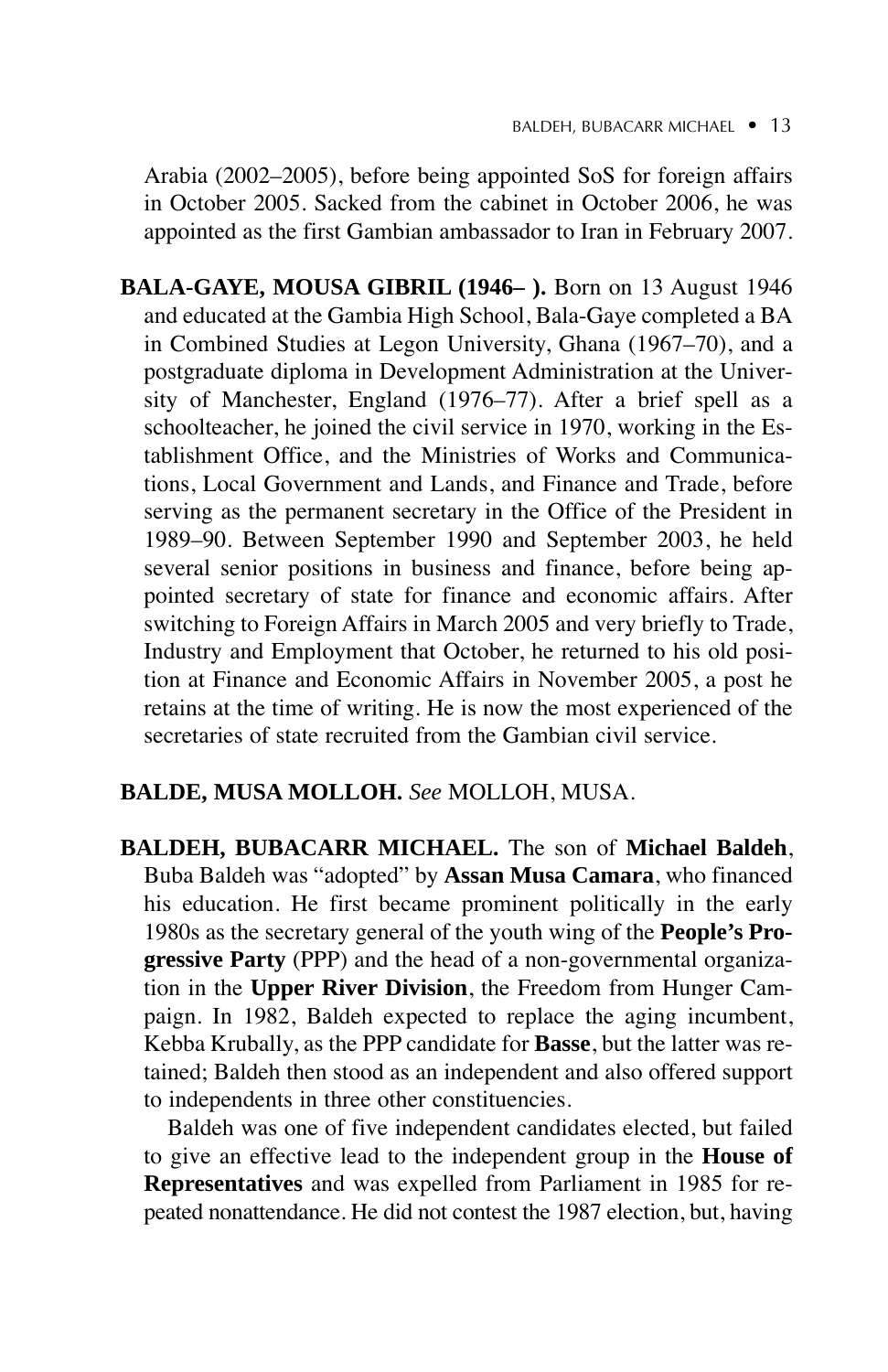## 14 • BALDEH, MICHAEL JOSEPH

made his peace with the PPP, was appointed to Parliament as a "nominated" member of Parliament around 1989 and in May 1990, was appointed parliamentary secretary in the Ministry of Health. In 1992, he was selected as the PPP candidate for **Jimara**, following the retirement of **M. C. Jallow**. After his easy victory, he was appointed to the cabinet as minister of youth, sports, and culture, a post he held at the time of the 1994 coup.

Although twice arrested by the **Yahya Jammeh** government in 1994, Baldeh publicly supported the new regime by 1996. By 2001, he had become managing editor of *The Daily Observer*, which had been under pro-government ownership since 1999 (although he no longer holds this position). Moreover, after the freeze on his assets was lifted in early 2001, he also served as the **Alliance for Patriotic Re-orientation and Construction** deputy national mobilizer and chairman of its campaign committee for the October 2001 presidential election. However, following the abortive **coup of 2006**, Baldeh's house was raided by soldiers and soon after, he left The Gambia and moved to Dakar, where he resides at time of writing.

**BALDEH, MICHAEL JOSEPH (?–1965).** A **Fula** Roman Catholic schoolteacher, Baldeh was a member of one of the two most prominent families of Upper Fulladu East in the 1950s and 1960s, the Baldehs of Mansajang Kunda, the other being the Kruballys of Koba Kunda. In the 1950s, Baldeh fluctuated between the **Gambia Muslim Congress** and the **Gambia Democratic Party**, but prior to the 1960 election, he was courted by both the **People's Progressive Party** (PPP) and the **United Party** (UP) as their candidate in **Basse**; the former paid his election deposit, but he eventually stood secretly as a candidate for the latter and easily won the seat. He retained Basse for the UP in 1962, but by the end of 1963, he had defected to the PPP. He died in July 1965.

**BALDEH, PAUL LOUIS (1937–1968).** The son of one of the biggest cattle owners in Fulladu West, Baldeh was born at Sare N'Gai in 1937 and converted to Roman Catholicism as a child. A Lorobo **Fula**, he was educated at local Catholic mission schools and at the Catholic Secondary School at **Bathurst**. After completing a BA at Trinity College Dublin, in Ireland, he returned home to teach at St. Augustine's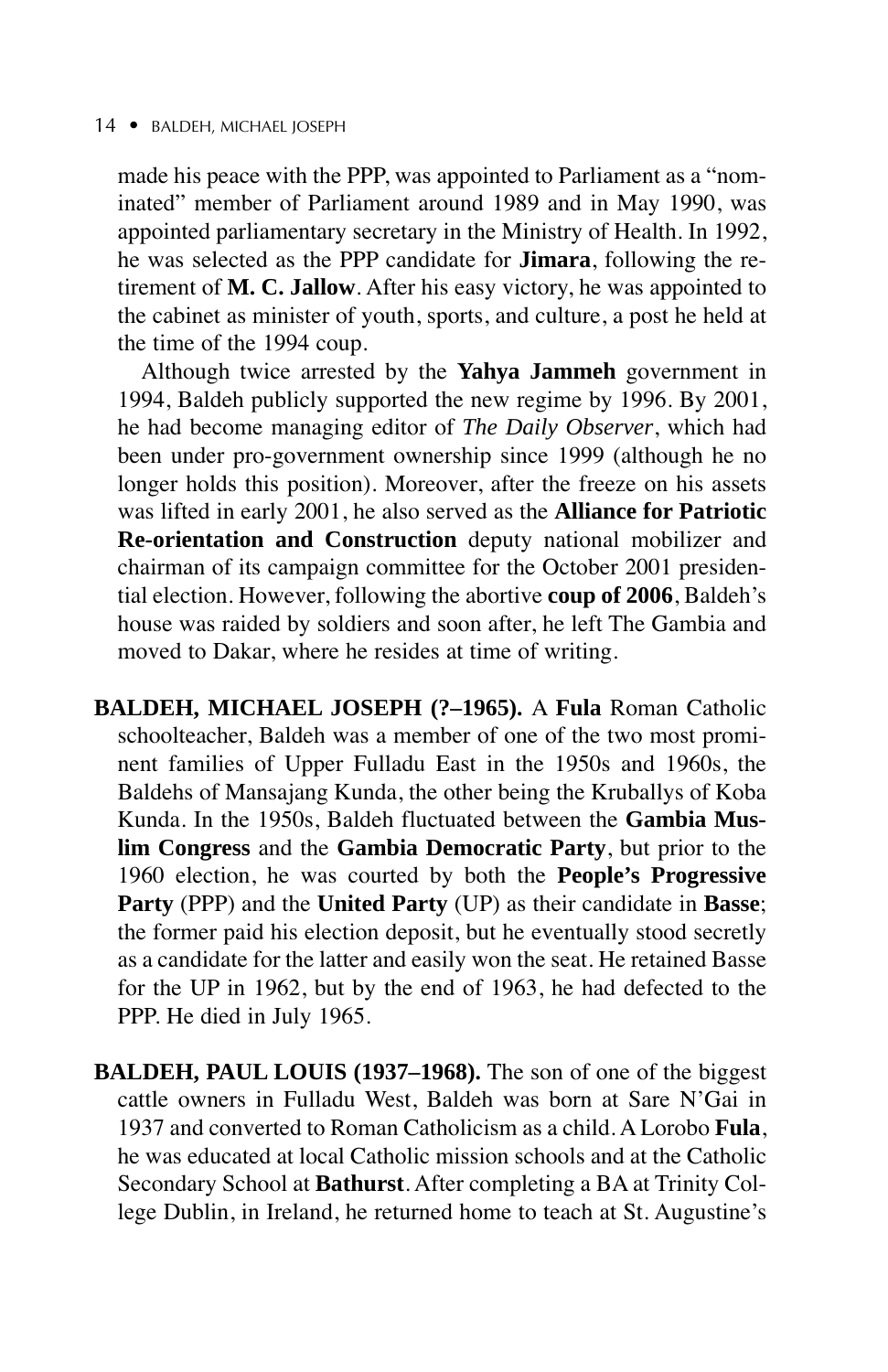School, Bathurst. He resigned his teaching position to stand successfully for the **People's Progressive Party** (PPP) in the 1962 election in his home area of Lower Fulladu West and was then appointed minister of education. Following disagreement with the party leadership, he was dismissed in November 1963, but regained the post just before independence. He was reelected to Parliament in 1966, but did not receive a ministerial portfolio after the election. On 1 September 1968, he was expelled from the PPP and a month later helped to found the **People's Progressive Alliance** with other discontented PPP members of Parliament. Seriously ill for several years**,** he died soon afterward, in December 1968, at the age of 31.

- **BAMBARA.** The Bambara, who are the most numerous ethnic group in Mali, have been present in The Gambia since the early 19th century. In 1911, nearly 1,000 Bambara lived in the **Protectorate** and there was a small Bambara community in **Bathurst**. The number of Bambara recorded at each census thereafter fluctuated, probably because of differential classification of Bambara as Gambians or as Malians; in 2003, their recorded population was 13,043, when they comprised 1.1 percent of the Gambian population and were most likely to live in **North Bank Division**.
- **BANJUL.** The capital city and chief port of The Gambia, Banjul (Island) was ceded by the King of **Kombo** on 23 April 1816 to Captain **Alexander Grant**, who immediately constructed houses and barracks there to help control the entrance to the Gambia estuary. Grant renamed the island *St. Mary's* and called the new town *Bathurst*, in honor of Lord Henry Bathurst (1762–1834), the secretary of state for the colonies between 1812 and 1828. The streets were laid out in a modified grid pattern and named after the principal Allied generals at the Battle of Waterloo (1815). Bathurst thus became the center of British activity in the Gambia and the most populous part of the **Colony**. In April 1973, in keeping with its status as the capital of an independent African country, its name reverted to Banjul.

In 2003, Banjul had a population of 35,061. A quarter of its Gambian population was **Wolof** and a quarter was **Mandinka**/Jahanka. Because of overcrowding, its population has steadily migrated to the nearby mainland district of **Kanifing** (Bakau, **Serrekunda**, and Fajara)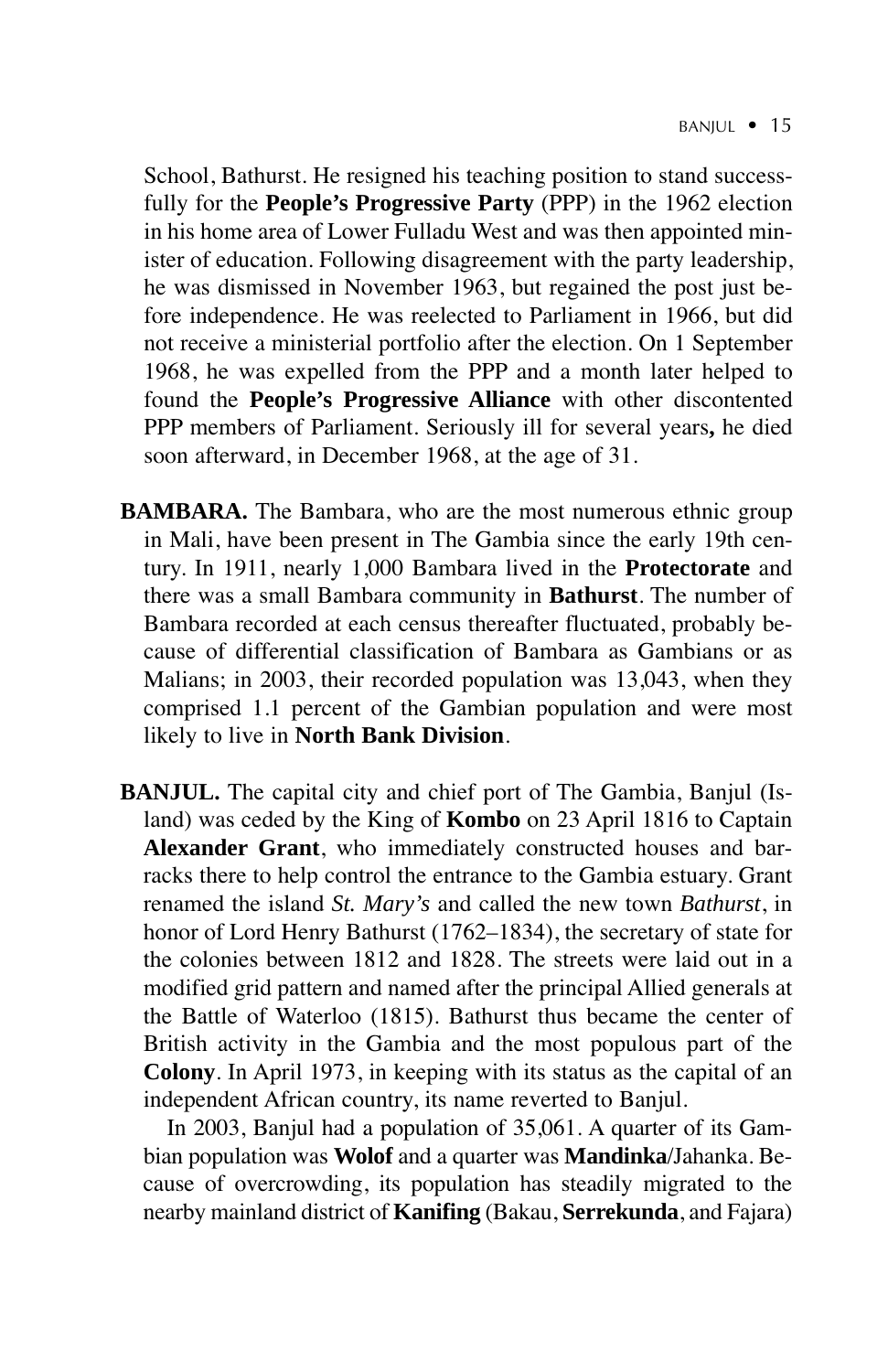## 16 • BANJUL CITY COUNCIL

over several decades. Banjul's population fell by 9,000 between 1983 and 2003, whereas Kanifing's increased by more than 200,000 in the same period. However, Banjul remains the administrative center of the country, the seat of government, and The Gambia's major port. It also remains the commercial and business center, although industrial activity is now concentrated in the Kanifing area.

- **BANJUL CITY COUNCIL (BCC).** The BCC was established at independence in February 1965, initially as the Bathurst City Council, replacing the **Bathurst Town Council**. Although at independence, the **United Party** held most seats, the **People's Progressive Party** (PPP) gradually wrested control over the BCC through a combination of defections from other parties and the appointment of pro-PPP nominated members. In May 1967, **I. B. A. Kelepha-Samba** was elected as the first PPP mayor of Bathurst and after the 1968 election, the PPP had the majority of elected members. Temporarily dissolved in June 1971, replaced by a management committee, and later reconstituted as the Banjul City Council, its membership is now dominated by the **Alliance for Patriotic Re-orientation and Construction**.
- **BANKING.** The first bank in The Gambia was the Government Savings Bank, which opened in **Bathurst** on 1 January 1886. Although the Elder Dempster Shipping Company had formed the Bank of British West Africa (BBWA—later Bank of West Africa, the Standard and Chartered Bank, and now Standard Chartered Bank) in 1893, it only began operating in Bathurst in September 1902. A rival bank, the Colonial Bank, arrived in 1917, but failed to survive the effects of the financial crisis of 1922 (*see* DEMONETIZATION CRISIS). The BBWA thus enjoyed a monopoly of banking services until after Gambian independence, when a string of usually unsuccessful rival banks was created, among them the government-sponsored Gambian Commercial and Development Bank (1972–92), its short-lived successor Meridien Bank, and the International Bank for West Africa (1983–92). Banking became necessary as the British colonial government introduced a monetary **economy** and local taxation and overseas traders expanded the **groundnut** trade. Banking was very much tied to government needs and financing the groundnut trade. The Central Bank of the Gambia came into being in 1971. It was the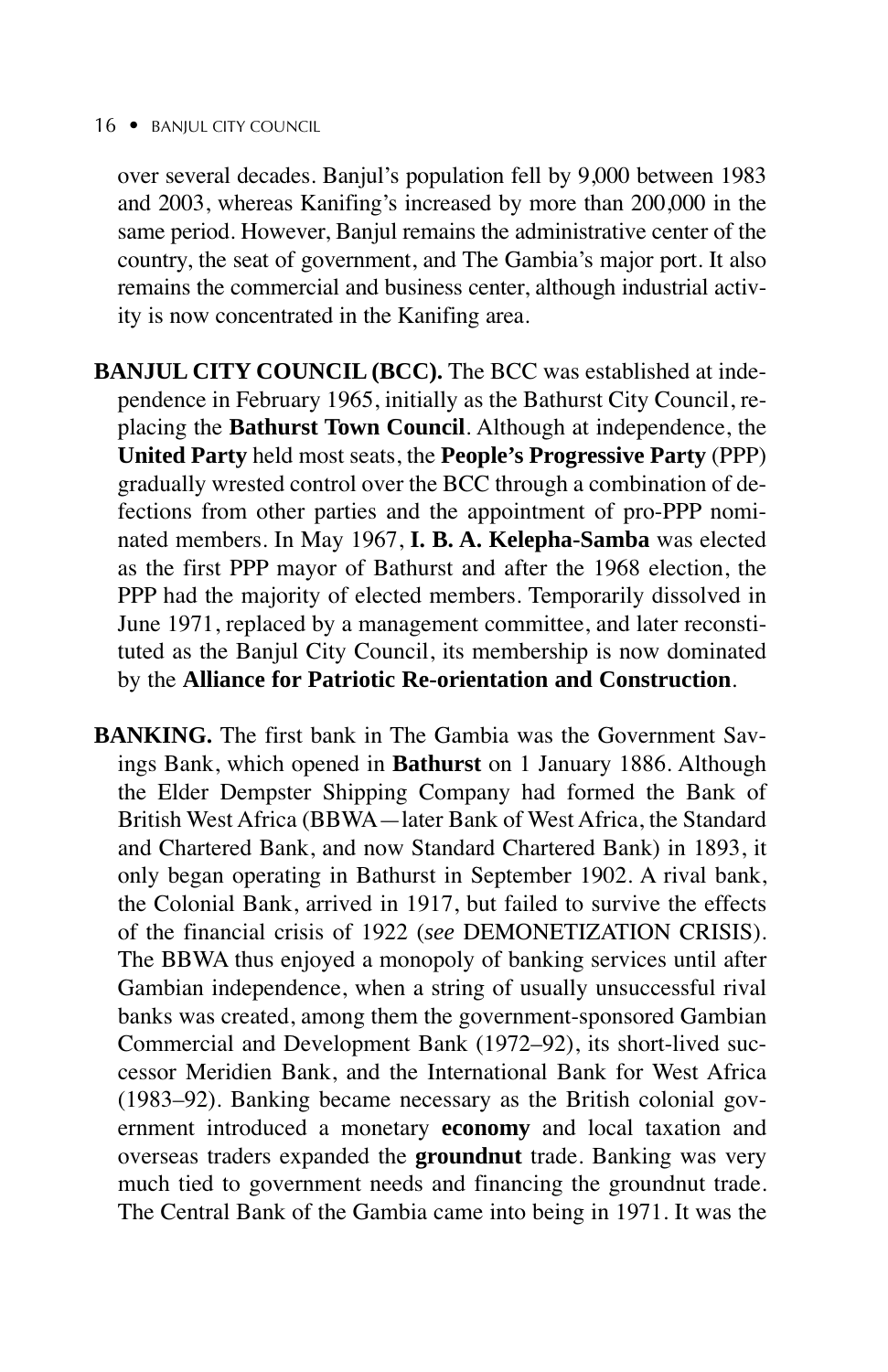successor to the Gambia Currency Board (itself derived from the former West African Currency Board, which was wound down as individual colonies established their own currencies and control). It regulates the commercial banking and insurance sectors, as well as meeting government needs. In 2007, the Central Bank recognized eight commercial banks, including Standard Chartered Bank.

- *BANTABA***.** The *bantaba* is a meeting place, usually a raised platform in the shade of a large tree in each village, where the elders and the village head come together to discuss matters of concern and to arrive at decisions consensually.
- *BANTA FARO***.** This is a **Mandinka** term for land areas above river levels that remain arid in the dry season, although they are flooded during the rains. In The Gambia, these lands are higher than the mangrove swamps, but lie below the levels of the sandstone plateau that is an extension of the soil type found throughout southern Senegal and the **Casamance**. The two types of *banta faro* in The Gambia are the estuarine and the upper river. The dividing line between the two is found roughly in the vicinity of **Kerewan (North Bank Division)**.
- **BARRA.** Barra is a coastal settlement opposite **Banjul**, though the name (derived from the Portuguese for "narrows" or "strait"—a reference to the narrowing of the **Gambia River** at this point) was used more generally for the **Mandinka** kingdom of **Niumi**.
- **BARRA WAR.** In 1827, **Burungai Sonko**, the King of **Barra**, disturbed by Commodore **Charles Bullen**'s decision to build a fort (Fort Bullen) at Barra Point, decided to abrogate the **Ceded Mile** treaty of the previous year. This decision resulted in a number of incidents culminating in the important Barra War, which began in August 1831 and did not end until January 1832. The hostilities forced Bullen to stop construction of the fort and, for a time, it appeared that the British would be driven out of Barra and the Ceded Mile. At one point, the fledgling town of **Bathurst** was also threatened. The situation was reversed because the French at Gorée dispatched a warship and troops to aid the British. This aid allowed the British to recommence construction of Fort Bullen in 1831, and this fort, with its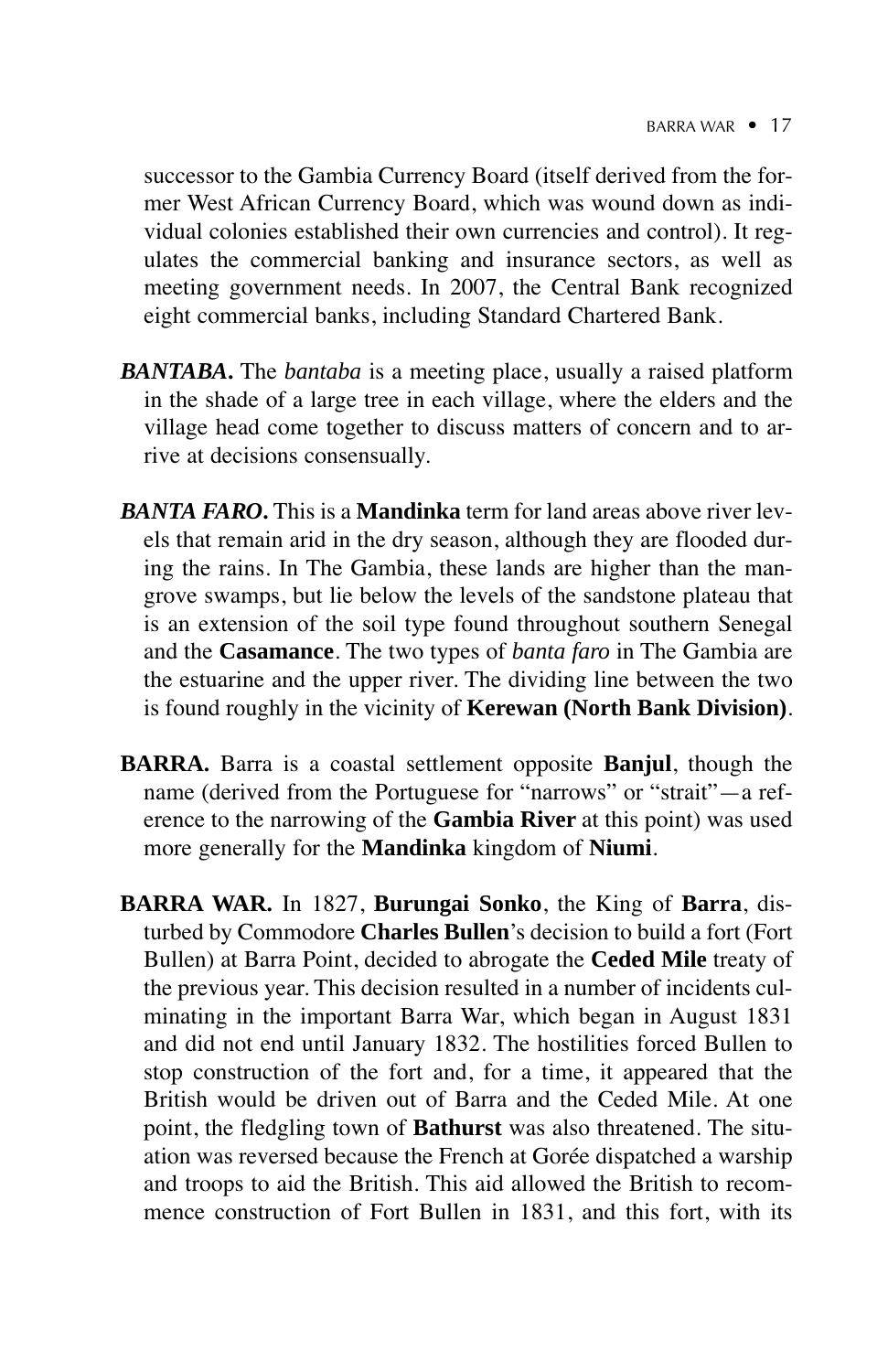## 18 • BARRAKUNDA

three-gun battery, helped to give them command of the entrance to the **Gambia River**.

- **BARRAKUNDA.** A town in the **Wuli** district of the upper **Gambia River**, it was the site of the furthest inland of the upper river factories (trading posts) established by English companies because the falls at Barrakunda marked the limit of river travel in the dry season. A post was established there as early as 1651, but was later destroyed by fire. An English factory was sited there again in 1678, and traders were posted there, intermittently, as late as 1810.
- **BASSE SANTA SU.** The administrative capital and commercial center of **Upper River Division**, and an important transit point for goods going to Eastern Senegal, Guinea, and Mali, it is conventionally known as *Basse*. It had an estimated population of 18,000 in 2003.

# **BATHURST.** *See* BANJUL.

**BATHURST ADVISORY TOWN COUNCIL (BATC).** The BATC was established in June 1935 by Governor **A. F. Richards** to replace the **Bathurst Urban District Council** (BUDC). It operated until July 1944 when it was dissolved and replaced by the Bathurst Temporary Local Authority, the forerunner of the **Bathurst Town Council**. The new body was responsible for a wider range of functions than its predecessor, but possessed no executive authority. The official majority on the council was retained, but the BATC had a different franchise to the BUDC; only ratepayers were permitted to vote or stand for election and the voting rights of government employees were thus removed. In the first election to the BATC in May 1936, all six elected seats were won by the **Rate Payers' Association** (RPA). Indeed, it is probable that all elected councilors thereafter were RPA members. But there were very few contested elections, with candidates usually being nominated by RPA executive and ward committee meetings and then returned unopposed.

Like the BUDC, the BATC was granted the right to nominate a member of the **Legislative Council**. In March 1938, the BATC voted by seven votes to four for **W. D. Carrol** to be reappointed. The four elected members who were present voted for **E. F. Small**, but Gov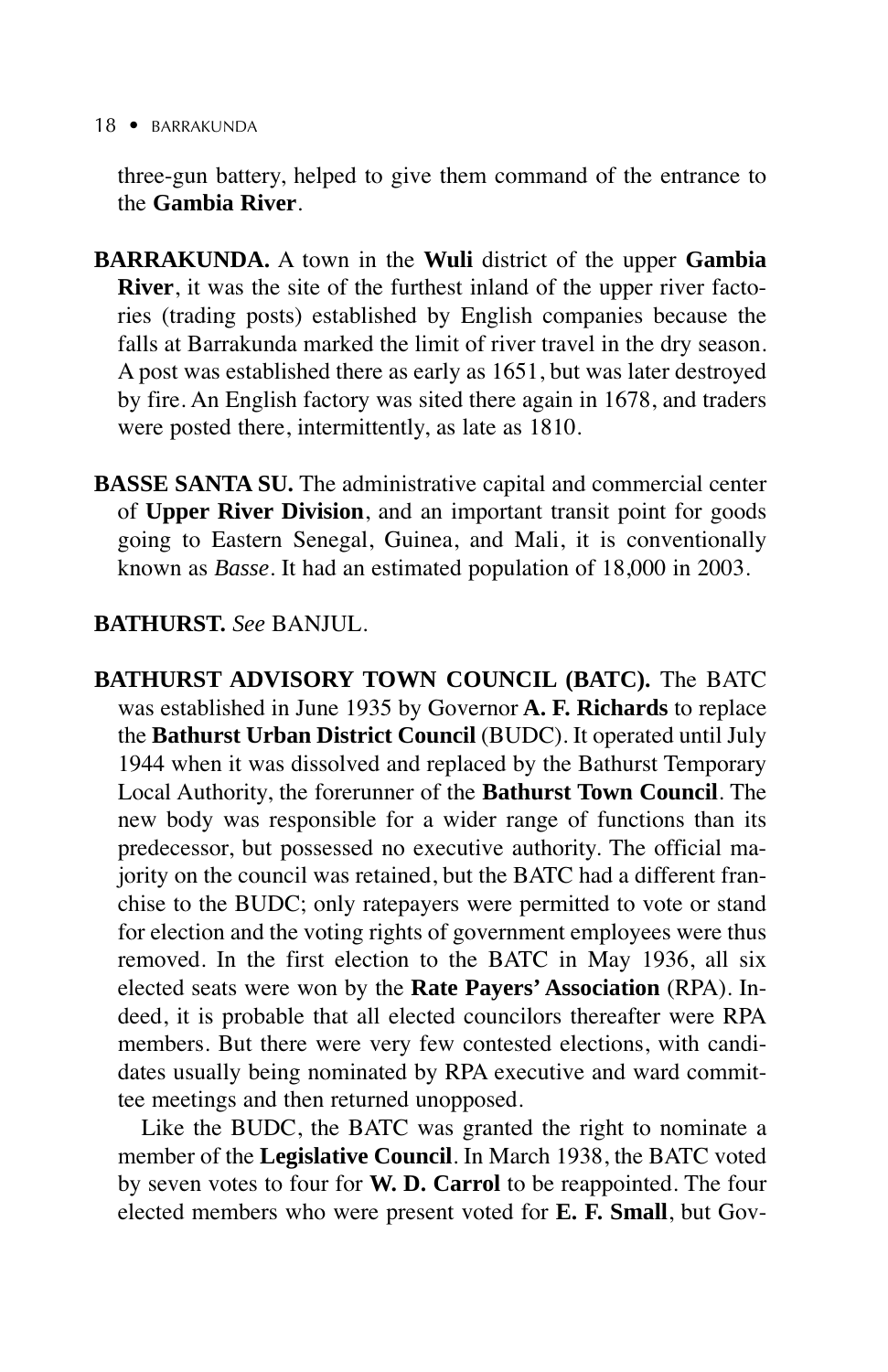ernor **W. T. Southorn** had previously instructed the four officials to vote for Carrol and the three nominated European unofficial members did likewise. In a second election to the Legislative Council in November 1941, the majority of elected members voted for Small, while the official members abstained, thus ensuring his victory.

## **BATHURST CITY COUNCIL.** *See* **BANJUL CITY COUNCIL.**

**BATHURST TOWN COUNCIL (BTC).** The BTC was established in July 1946 replacing the Bathurst Temporary Local Authority. It had 15 elected members (three for each of the town's five wards) and enjoyed much greater powers over municipal affairs than its predecessor bodies. Civil servants were permitted to stand as candidates, whereas they were barred from contesting elections to the **Legislative Council** or later on to the **House of Representatives**.

In the inaugural election to the BTC in October 1946, the **Rate Payers' Association** (RPA) won six seats and the **Bathurst Young Muslims Society** won three seats; five civil servants (who probably supported the RPA) and one independent were also elected. During the 1950s, BTC elections were hotly contested by the three major **political parties**, the **Gambia Muslim Congress, Gambia Democratic Party**, and the **United Party** (UP), and a number of those who became members of Parliament in the 1960s began their careers on the council. In the early 1960s, the UP became the dominant force on the BTC, holding seven out of 15 seats when the BTC was replaced by the **Bathurst City Council** in 1965; four were held by the **Gambia Congress Party** and four by the **People's Progressive Party/Democratic Congress Alliance** coalition.

**BATHURST TRADE UNION (BTU).** A **Bathurst**-based general workers' **trade union**, the BTU was an umbrella body incorporating a number of craft societies, notably the Carpenters' and Shipwrights' Society. Having negotiated a successful conclusion to a strike of artisans in 1921, this society had been revived in May 1929 to resist wage cuts imposed by European private-sector firms. Its leaders, who were poorly educated Muslim **Wolof** artisans, turned to **E. F. Small** for assistance and he turned their organization into the BTU, with himself as chairman. Other craft unions joined the BTU, so that by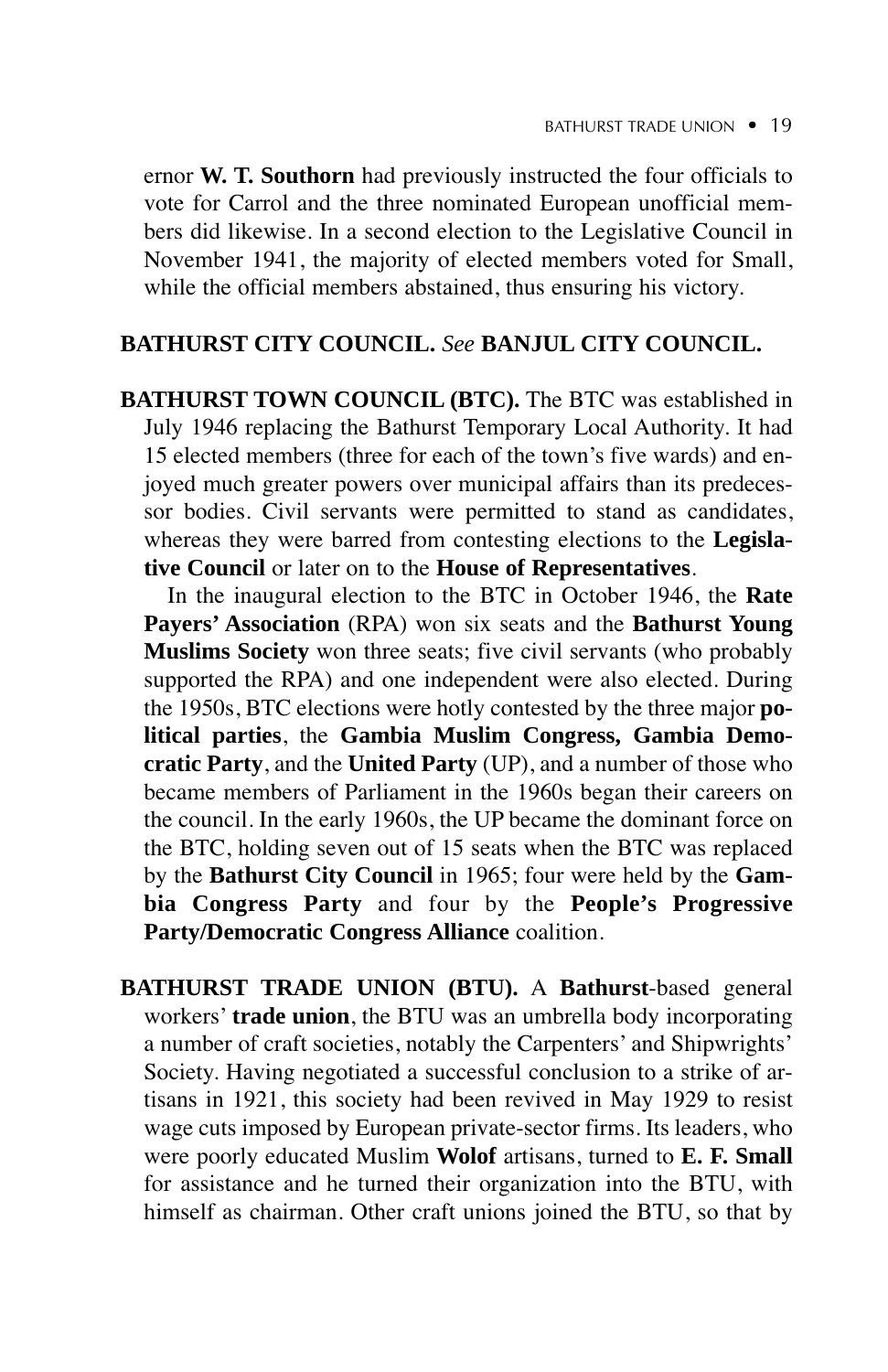## 20 • BATHURST URBAN DISTRICT COUNCIL

October 1929, it felt strong enough to confront employers over the wage cuts. Small and the BTU coordinated and extended strike action over a three-week period and succeeded in reversing the situation; the wage cuts were replaced by wage increases for private-sector artisans and river craft workers, and the BTU was recognized by employers. As a result of this success, Small claimed a union membership of 1,000 in 1930.

The strike, which received international attention, is also credited with having influenced the "Passfield Memorandum" of 1930; a circular issued by Lord Passfield [Sydney Webb] who was secretary of state for the colonies in the second Labour administration of 1929–31, it urged colonial governments to extend recognition to trade unions. In March 1933, following the earlier passage of a trade union ordinance, the BTU became the first trade union to obtain such recognition in colonial Africa, but by then control of the union had passed to Small's rivals in the organization, J. L. N'Jie and J. L. Owens, backed by the **Gambia Representative Committee**. Small and his supporters went on to form the **Gambia Labour Union** in 1935, while the BTU's membership dwindled, until it was wound up in 1960.

**BATHURST URBAN DISTRICT COUNCIL (BUDC).** The BUDC was established in 1930 by Governor **H. R. Palmer** as the first municipal council in the Gambia and met for the first time in March 1931. It replaced the Board of Health that had been set up in 1887 (with African unofficial representation from the outset), but was now moribund. The BUDC was entitled to discuss such municipal matters as roads, markets, and sanitation. Initially, it had 14 members; four of these were officials, four were nominated Europeans, and six were elected African members, one for each ward of the town. The franchise was restricted to persons on the rating list (i.e., owners rather than occupiers) and to government employees, with the ballot being open, not secret.

Palmer's intention was that the BUDC should strengthen the position of the more conservative elements of society led by **S. J. Forster Jr.** at the expense of **E. F. Small** and his associates. This proved to be the case; the **Gambia Representative Committee** (GRC) was revived in October 1930 to contest the first election to the BUDC in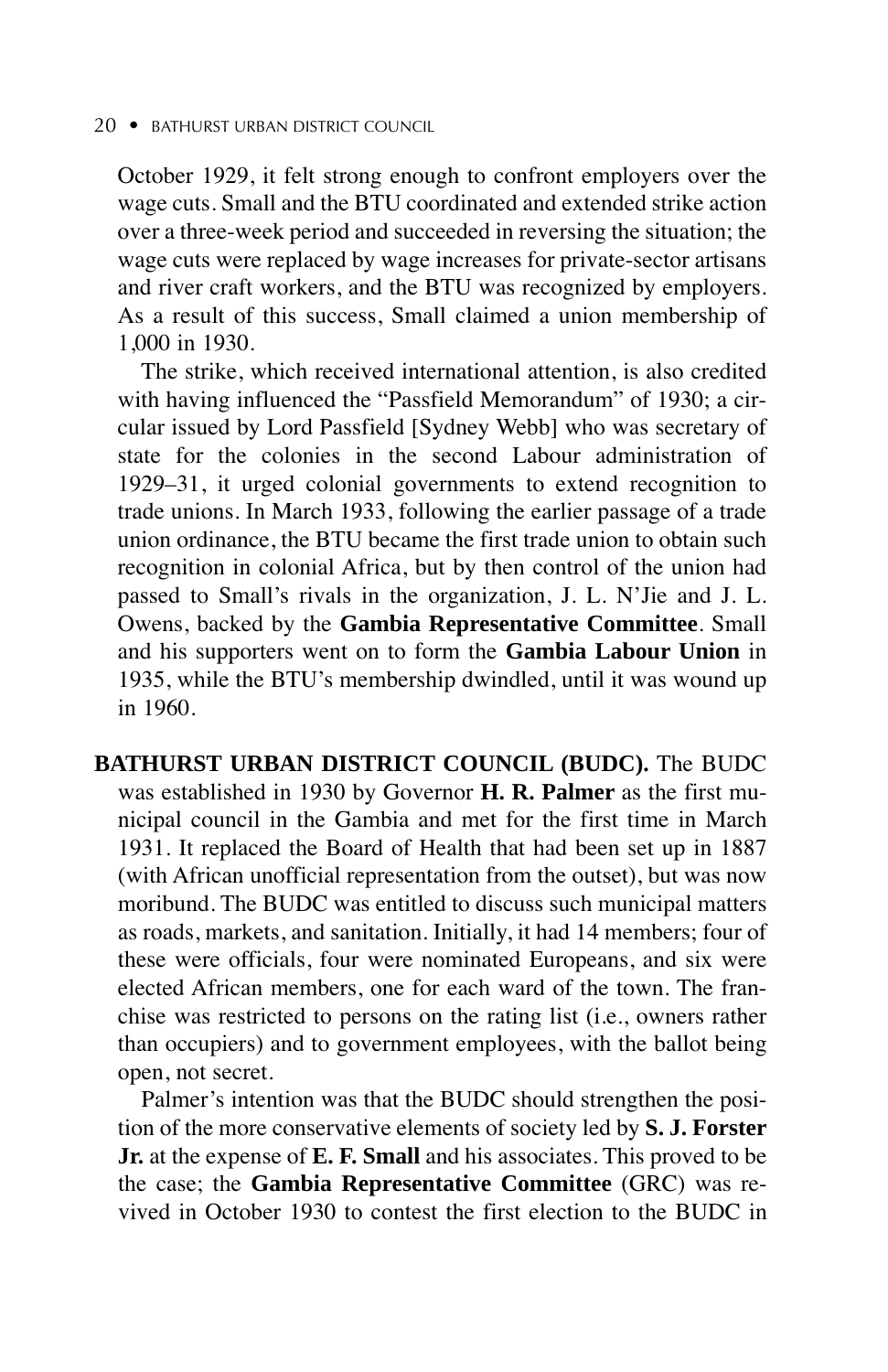January 1931 and its members won at least five out of six seats. Those elected included **W. D. Carrol**. The GRC was equally successful in the 1932 and 1933 elections, but in the December 1934 election, four of the existing councilors (all GRC members) were defeated by candidates of the **Rate Payers'Association** (RPA). In June 1935, the BUDC was replaced by the **Bathurst Advisory Town Council**.

During its brief existence, the BUDC became embroiled in the wider political controversy of the 1930s, Governor Palmer's determination to codify the laws of the Gambia for the first time, starting with a Criminal Code and a Criminal Procedural Code. Codification was strongly supported by Forster and by the elected councilors led by Carrol, but equally strongly condemned by Small and the RPA. Palmer rewarded the BUDC for backing his plans by granting it the right to nominate a candidate to the **Legislative Council** in March 1933; the unanimous choice of European and African councilors alike was Carrol, who was duly appointed for a five-year term.

**BATHURST YOUNG MUSLIMS SOCIETY (BYMS).** The BYMS was formed in August 1936 as an offshoot of the Mohammedan Society to promote the status of young educated **Muslims** in **Bathurst**. Its first honorary secretary was **P. S. N'Jie**, who had not yet converted to Roman Catholicism. The BYMS functioned intermittently as a cultural organization until May 1946 when it was revived by **I. M. Garba-Jahumpa** as an overtly political body, which appealed exclusively to Muslims, to contest the inaugural election to the **Bathurst Town Council**. Three of its candidates were elected, including Garba-Jahumpa himself. Garba-Jahumpa then stood in the 1947 **Legislative Council** election (albeit nominally as a **trade union** leader, rather than as the BYMS candidate), but was defeated. Selected once again to contest the 1951 Legislative Council election, this time explicitly on behalf of the BYMS, Garba-Jahumpa was successful, his organization's appeal to Muslims being enhanced by its criticisms of the limitations of the new constitution. After the election, in January 1952, the BYMS was absorbed into the **Gambia Muslim Congress**.

**BENSOUDA, FATOU BOM (1961– ).** Born in **Banjul** in 1961 and educated at the Gambia High School, Mrs. Bensouda undertook legal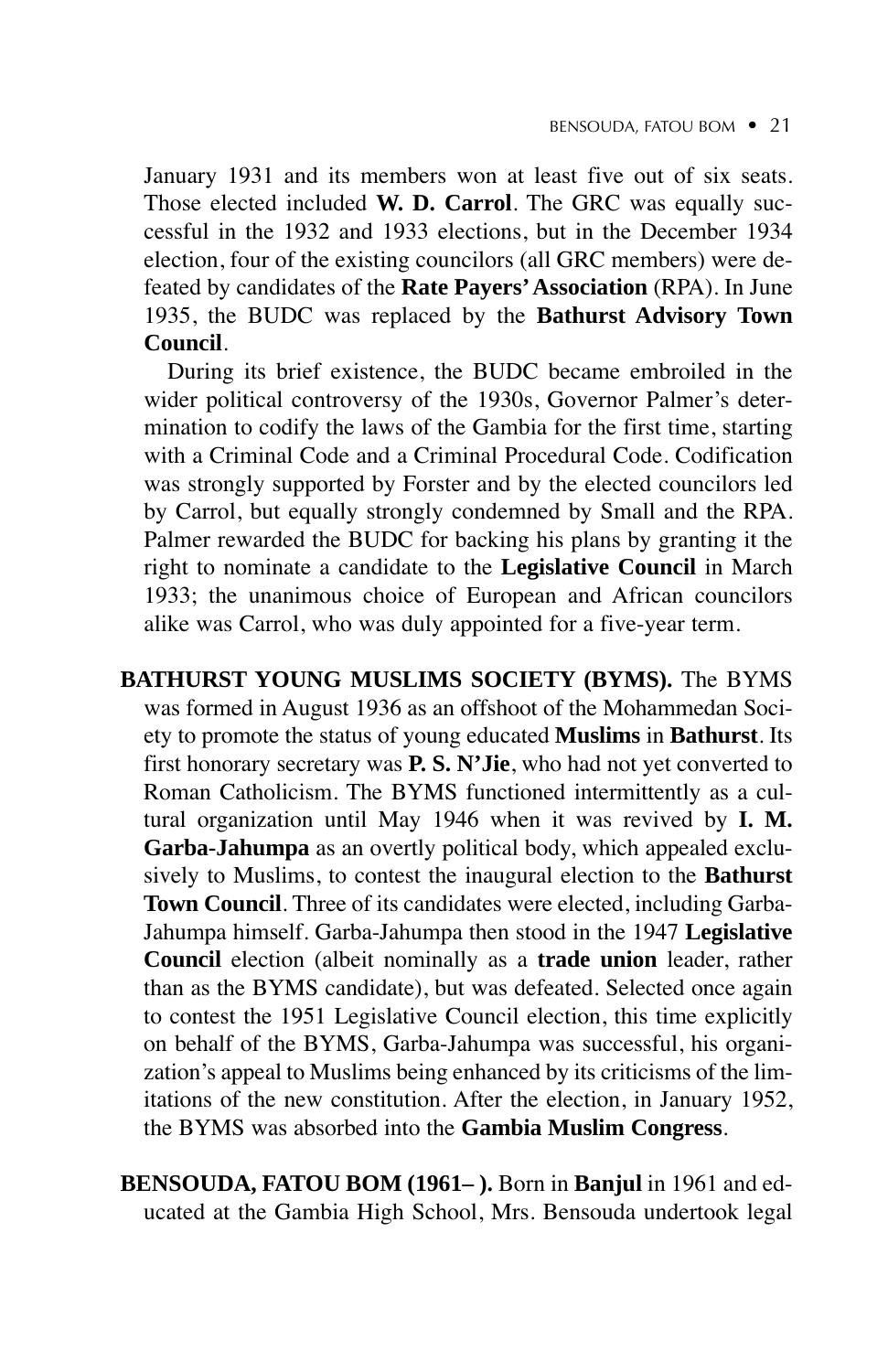## 22 • BINTANG

studies at Ife University, Nigeria. Appointed senior state counsel for the Gambian government, she rose to become solicitor general and then, in August 1998, minister of justice and attorney general. The first **woman** to hold these posts, she was dismissed in March 2000. After working for a commercial bank, she was appointed legal adviser and trial attorney at the International Criminal Tribunal for Rwanda, before being elected deputy prosecutor at the International Criminal Court in The Hague in September 2004.

- **BINTANG.** A village located approximately five miles up the **Bintang** *Bolong* from Bintang Point, Bintang was the residence of the King of **Foni**, and one of the most important trade centers in the 18th century. Both the English and French maintained factories there, while English independent traders continued to use it as a trading base into the early 19th century.
- **BINTANG** *BOLONG***.** This is an 80-mile long creek (*bolong*) joining the **Gambia River** some 30 miles east of St. Mary's Island, dividing **Kiang** and **Foni**. From the earliest period of European activity, a number of temporary trading stations were always located along the *Bolong*. In some early literature, the waterway is referred to as the **Geregia** River.
- **BLACKBURNE REPORT.** The report was named after Sir Kenneth W. Blackburne (1907–80), who served as colonial secretary of the Gambia (1941–43), and headed a five-man development committee set up by Governor **W. T. Southorn**. This committee was the Gambia's response to a Colonial Office directive that all colonies and territories prepare detailed analyses of their needs and make recommendations for the use of **Colonial Development and Welfare Act** funds at the conclusion of World War II. The Blackburne Report, published in 1943, was the first logical statement of the Gambia's needs encompassing all areas of the economy. Although many of its recommendations were ignored, the report served as the guide for Gambian development between 1945 and 1950.
- **BLOOD, SIR HILARY RUDOLPH ROBERT (1893–1967).** Born on 28 May 1893, the son of an Anglican clergyman, Blood was educated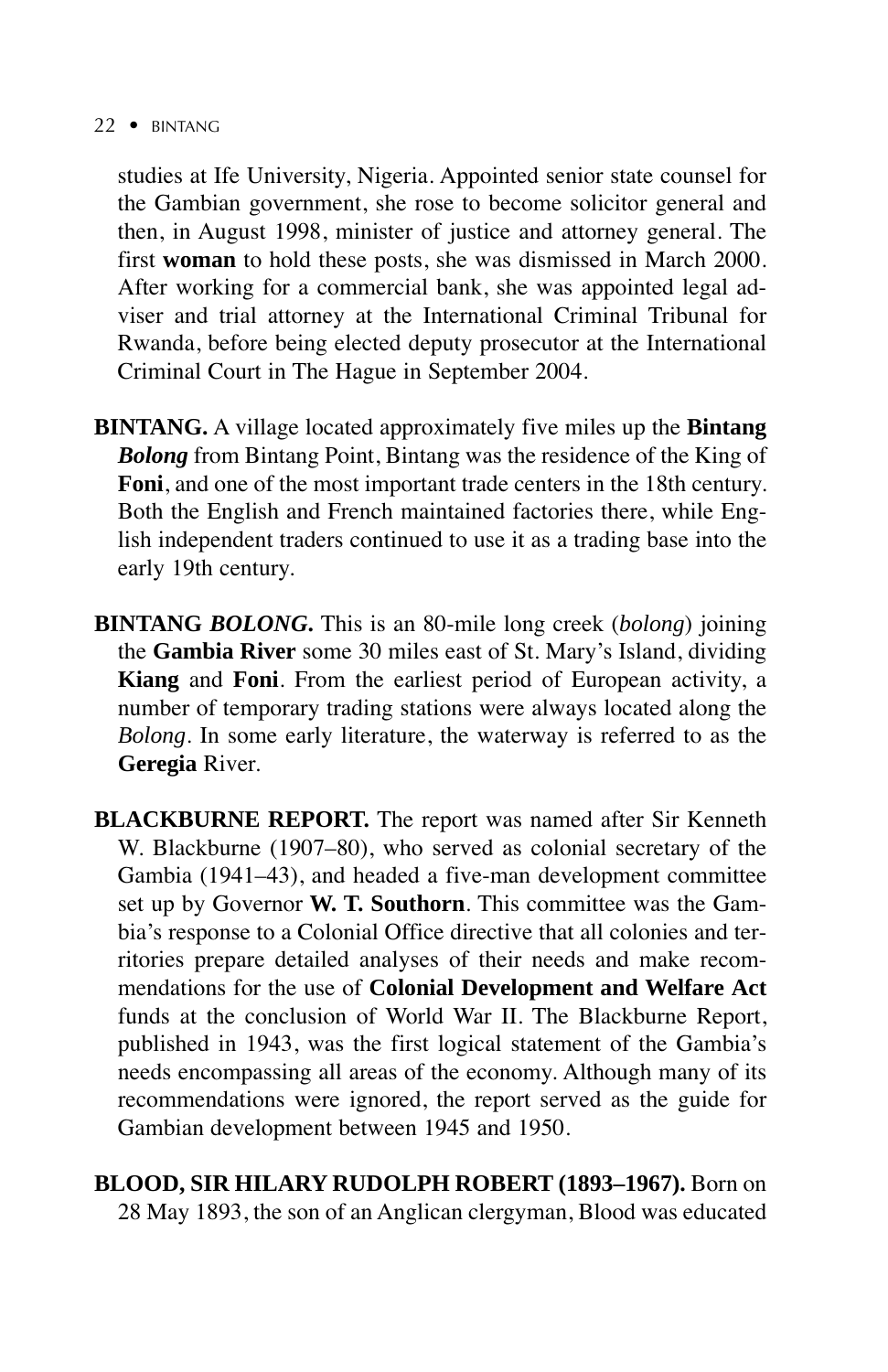at the University of Glasgow before serving in the Royal Scots Fusiliers during World War I. He was employed in the Ceylon civil service (1920–30), before becoming colonial secretary of Grenada (1930–34) and then Sierra Leone (1934–42). He was appointed governor of the Gambia in March 1942. His administration was responsible for drawing up proposals for improvements to the **Colony** area utilizing **Colonial Development and Welfare Act** funds. Although these funds fell short of expectations, the modernization of **Bathurst**'s water supply, the establishment of a sewerage system, paved streets, and improvements to the port all date to his period of office. Blood was also responsible for establishing the Bathurst **Town Council** in 1946, while a new constitution, allowing direct elections to the **Legislative Council** for the first time, was introduced in November 1946. Blood left the Gambia in March 1947 and then served as governor of Barbados (1947–49) and Mauritius (1949–54). He was later constitutional commissioner in British Honduras (1959) and Zanzibar (1960) and chairman of the Constitutional Commission on Malta in 1960. He died on 20 June 1967.

- **BOJANG, LAMIN (c. 1952– ).** Bojang was educated at Fourah Bay College, Sierra Leone, where he obtained his first degree and then trained as an engineer at Stanford University, where he gained a Master's degree. After further training in Great Britain, he returned to The Gambia to work for a private consulting firm, before joining the civil service in 1977. He left the civil service in 1990 as a principal engineer, then worked for a number of private-sector construction firms. In October 2007, he was appointed secretary of state for works, construction and infrastructure, a post he retains at the time of writing.
- **BOJANG, DR. LAMIN "BOLONG" (1954– ).** Bojang was educated at the Crab Island School and the Gambia High School (1968–74), before winning a scholarship to study medicine in Egypt in 1974. After qualifying as a medical doctor, he returned to The Gambia to work as a medical assistant in government employment in 1982 and, after a period in Nigeria, was eventually registered as a doctor in The Gambia and set up a private practice in **Brikama** in 1989. He considered joining the **People's Democratic Organisation for Independence and Socialism** (PDOIS), but found its left-wing politics unacceptable, and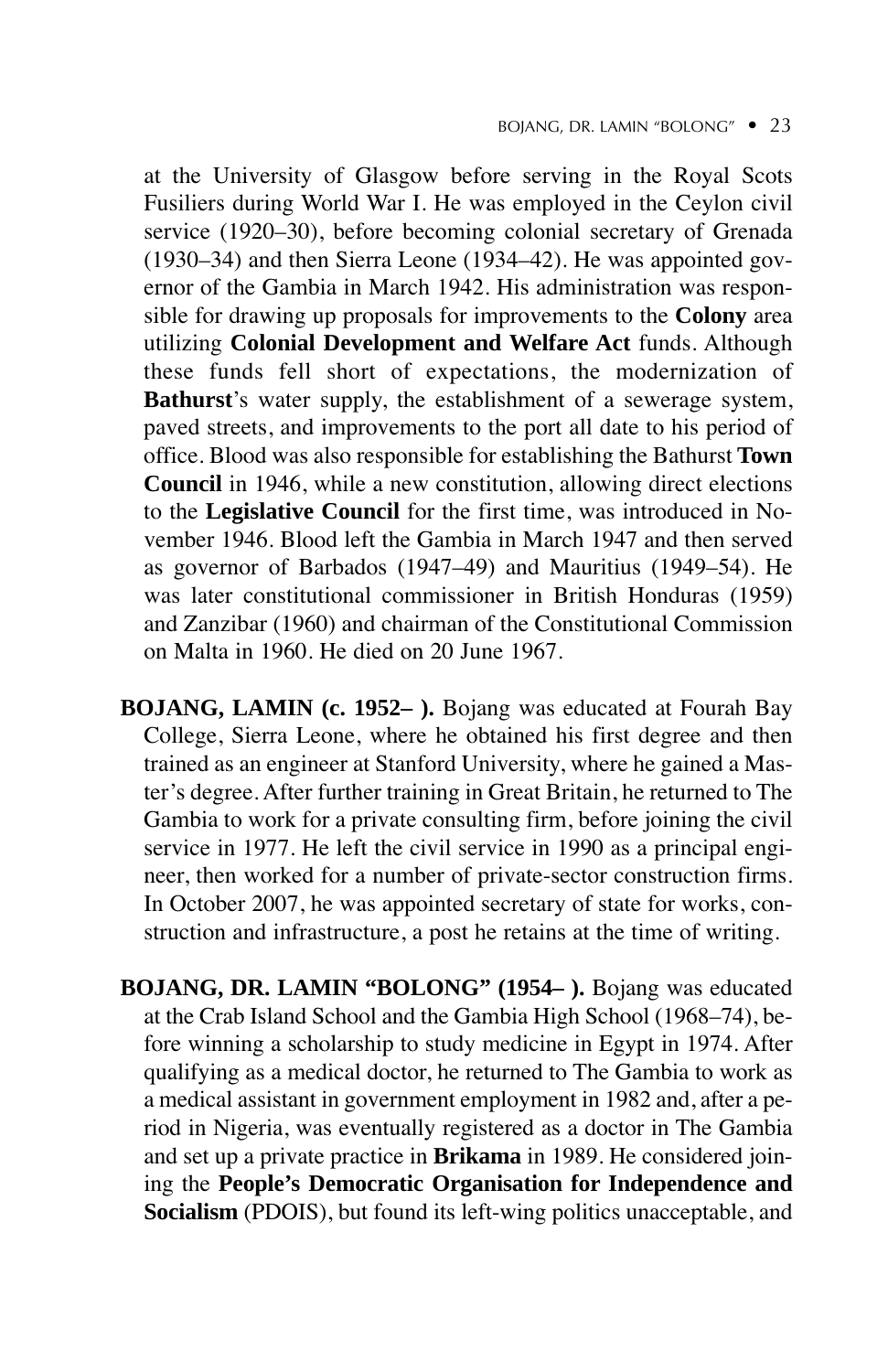### 24 • BOJANG, SANJALLY

instead founded his own political party, the **People's Democratic** Party, in September 1991, becoming its president and leader. Bojang relied on the financial support of a local businessman, Solo Darbo, and defectors from other parties. Bojang's centrist political beliefs differed little from those of rival political leaders and neither he, nor his party, succeeded in the 1992 elections. Bojang came fourth out of five candidates, winning 6 percent of the vote in the presidential poll and only 7 percent of the vote in his parliamentary constituency of Central **Kombo**. After these crushing defeats, Bojang retired from active politics and in the 1996 presidential election, he publicly supported President **Yahya Jammeh**.

**BOJANG, SANJALLY (1910–1995).** A **Mandinka** of chiefly lineage from Central **Kombo**, who was brought up in **Bathurst**, but received a Koranic education only, Bojang joined the United Africa Company in the late 1920s, and had become its head labor contractor by the early 1940s, before establishing himself as a successful, independent, dock labor contractor. In the early 1950s, he established the *Lillahi Warasuli* (Arabic for "For God and His Messenger"), a burial society for Mandinka living in the **Colony** area known originally as the Kombo-Niumi Friendship Society. Bojang had previously alternated between supporting the **Gambia Democratic Party** and the **Gambia Muslim Congress**, but in October 1958, following attacks on him and on other **Protectorate** people by members of the Bathurst elite, he merged his organization with the Protectorate People's Society. This soon after became the Protectorate People's Party and then the **People's Progressive Party** (PPP). Bojang became national president of the PPP and in 1959–60, he helped to finance and promote the new party, particularly among more conservative elders, and led its enormously successful tour of the Protectorate, before the first national election in May 1960.

During **D. K. Jawara**'s absence in Nigeria in late September 1960, Bojang sought to commit the PPP to a political union with the **Democratic Congress Alliance** and the **United Party**, but the Gambia Progressive Union (popularly known as the Gambia Solidarity Party) failed to get off the ground. Subsequently expelled from the PPP, Bojang helped form the **Gambia National Union**, but had rejoined the PPP as an ordinary member by 1963. He was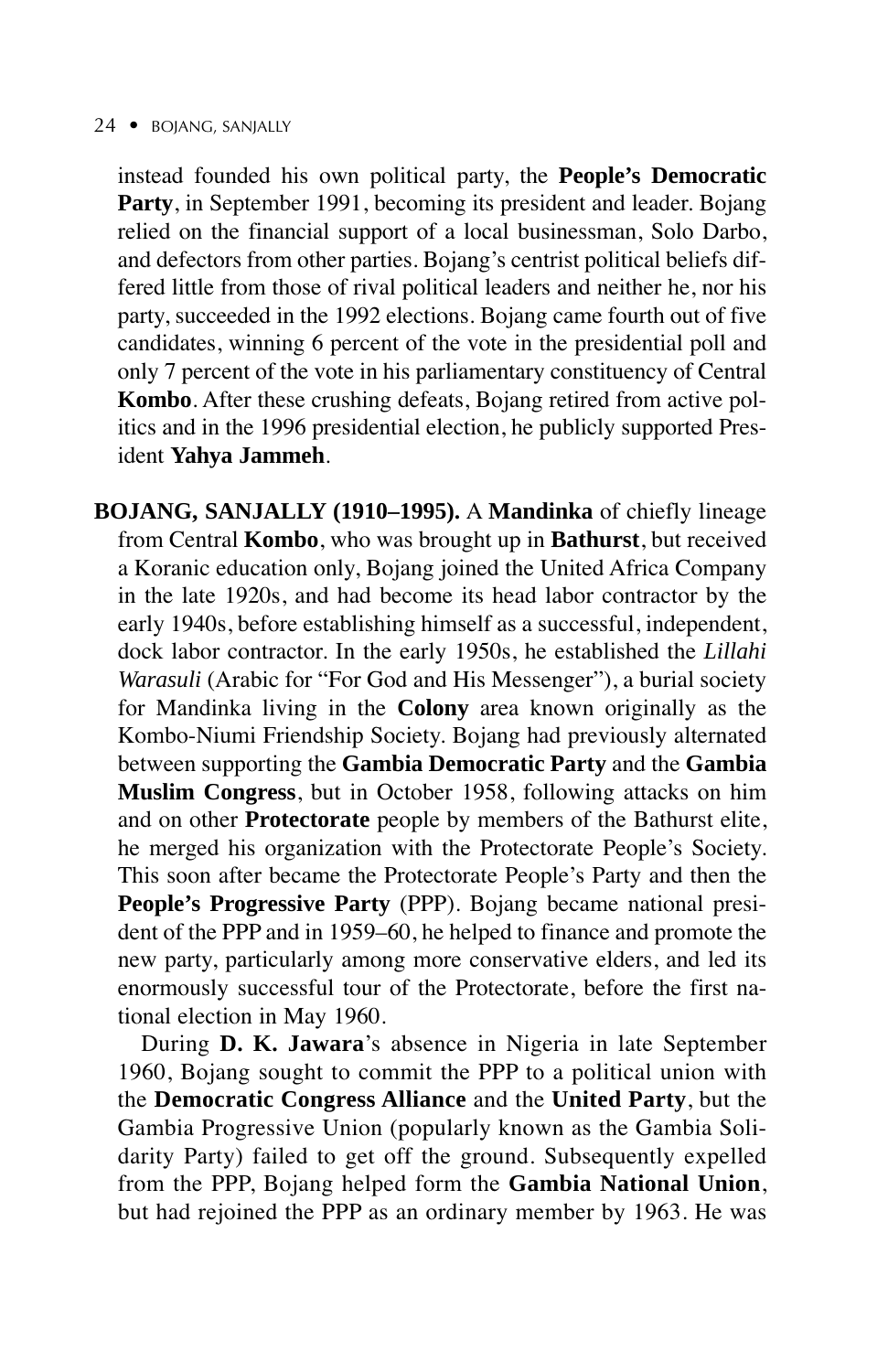appointed district chief of Kombo Central in 1975, but was deposed in August 1981, after speaking against the government, allegedly under duress, on Radio Gambia during the abortive coup. Bojang then retired from national politics to concentrate on developing his large horticultural estate, although he remained as *alkaaloo* of his home village, Kembuje, at the time of his death on 23 October 1995.

Bojang was well-known for helping fund the education of children from the Kombos and **Niumis**, including that of **Bakary Dabo**.

**BOJANG, TOMANI.** The **Soninke** King of **Kombo**, Bojang agreed to a truce arranged by Governor **G. A. K**. **D'Arcy** in February 1864 with **Fodi Kabba** and **Fodi Silla**, after being hard pressed by **Marabout** dissidents at **Gunjur**. However, in 1871, hostilities broke out again and within two years, all of the Soninke towns in Kombo, with the exception of **Busumbala** and **Brikama**, were in Marabout hands. In 1874, Bojang lost Brikama, and a small remnant of his territory was saved only by a British-arranged truce, but in 1875, Silla renewed hostilities and his forces took Busumbala, forcing the king to take refuge at Lamin, a few yards away from British territory.

Administrator **C. H. Kortright**, fearing that war would spread to **Kombo St. Mary**, refused Bojang any further British support and the latter was forced to yield to Silla in September 1875. He was compelled to convert to **Islam**, and dismantle his stockade. Silla allowed him enough land for himself and his people in the territory over which his dynasty had ruled for more than two centuries.

**BOOKER, JOHN (?–1693).** Booker became chief agent of the **Royal African Company** in the Gambia in 1688. In 1689, the outbreak of war with France found him in charge of fewer than 200 men, and no ships of war were permanently stationed on the **Gambia River**. Nevertheless, he used visiting company vessels to drive French shipping from the coast, to deal with privateers, and finally to transport an expeditionary force against St. Louis and Gorée. Both French stations were captured in December 1692, their stores seized, and their defenses demolished. Booker's death by fever on 8 June 1693 removed the one man who might have resisted the French forces that recaptured St. Louis and Gorée later that year.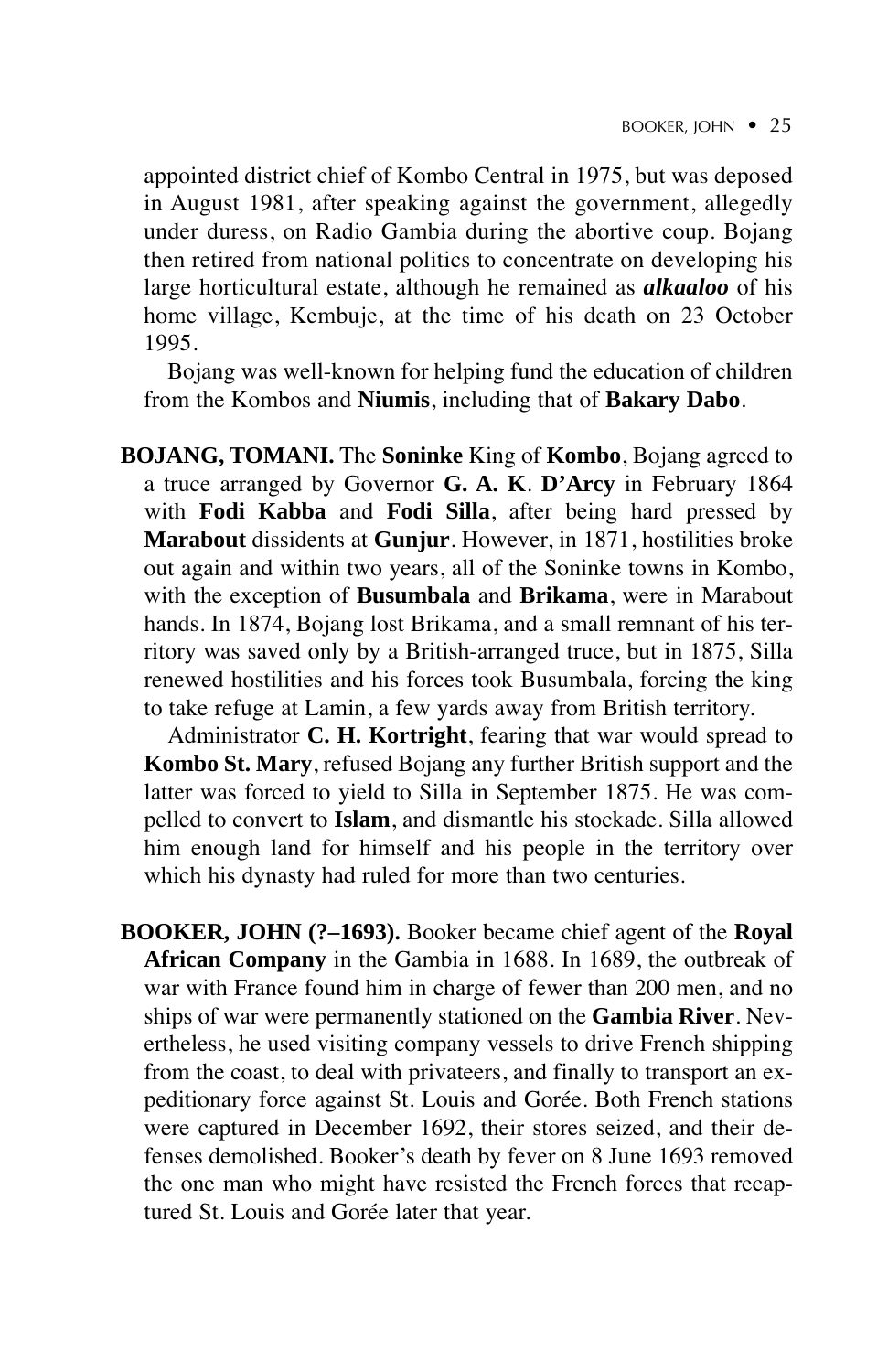- 26 · BRIDGES, SIR PHILLIP RODNEY
- **BRIDGES, SIR PHILLIP RODNEY (1922–2007).** Born in England on 9 July 1922 and educated at Bedford School and the University of Aberdeen, Bridges served with the Royal Artillery, and was attached to the **Royal West African Frontier Force** in Burma during World War II. He first served in the Gambia as lands officer, before becoming a barrister and solicitor at the Supreme Court of the Gambia in 1954. He was appointed solicitor general in 1963 and attorney general in 1964, a post he continued to hold until 1968, being the only European in the Gambian cabinet. In 1968, he was replaced as attorney general by **M. L. Saho** (and ceased to be in the cabinet); instead, until his retirement to Suffolk, England, in 1983, he served as chief justice. Knighted in 1973, he died on 26 December 2007.
- **BRIKAMA.** The administrative and commercial center of the **Western Division** and the second largest town in the country, it is located some 40 miles southeast of **Banjul**. Its estimated population in 2003 was 63,000, up from 42,000 in 1993.

# **BRITISH KOMBO.** *See* KOMBO ST. MARY.

- **BRITISH WEST AFRICAN SETTLEMENTS.** In 1866, on the recommendation of the Ord Report, all the British territories in West Africa—Sierra Leone, Gambia, the Gold Coast, and Lagos—were placed under a governor-in-chief (the governor of Sierra Leone), with each of the other territories being placed under an administrator. Thus, the administration of the Gambia became subordinate to decisions made in Freetown, as had previously occurred between 1816 and 1843; in addition, the **Executive Council** was abolished and the **Legislative Council** downgraded. In 1874, the British possessions on the Gold Coast and at Lagos were separated from Sierra Leone. However, despite the opposition of both the **Liberated African** community and British merchants engaged in the West African trade, the Gambia remained under the control of the governor of Sierra Leone until December 1888, when the administrative ties between the two territories were severed for the final time.
- **BROWN**, **THOMAS (1811–1881).** The most important British merchant in the Gambia during the 19th century, Brown first came to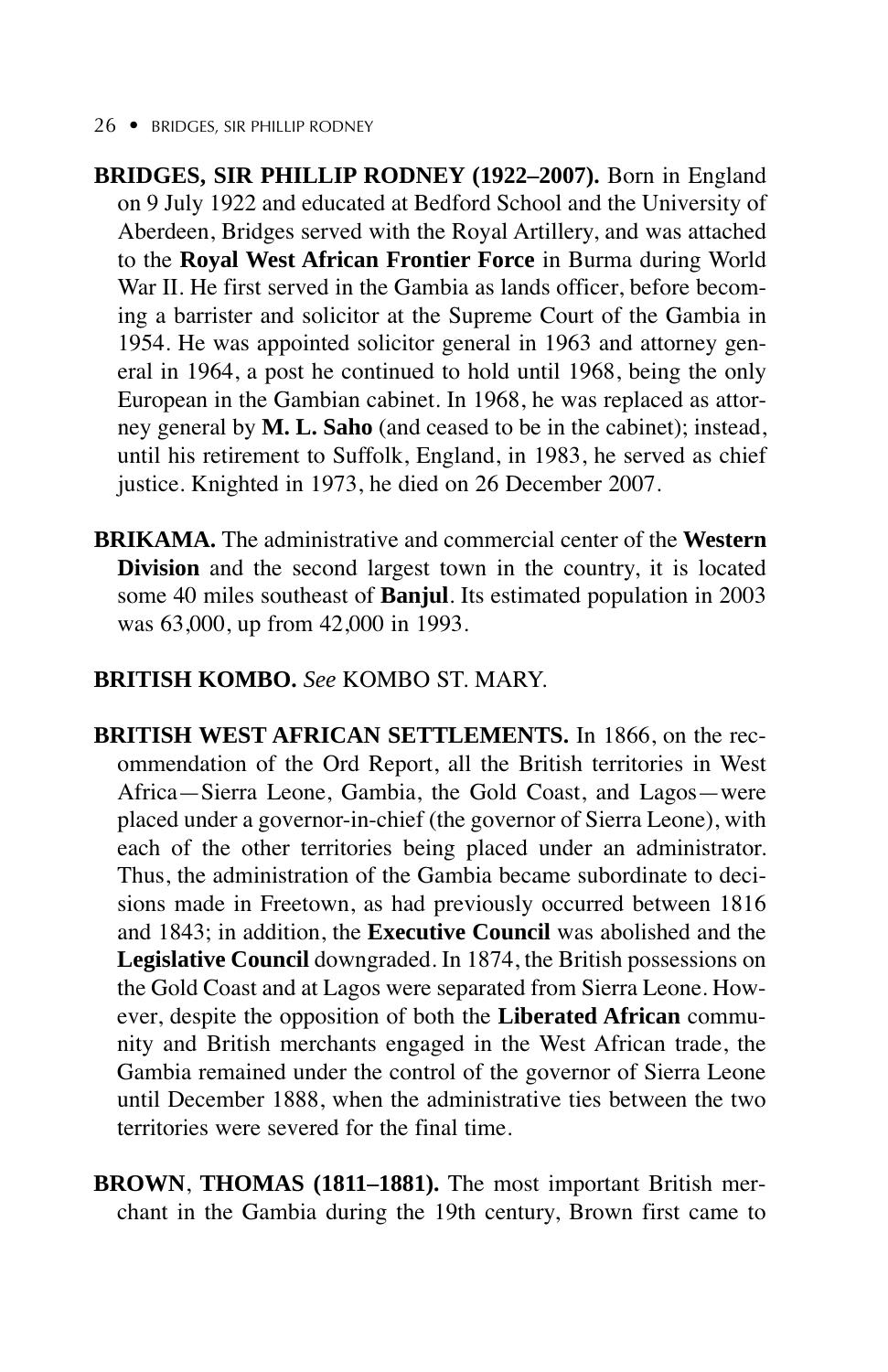**Bathurst** in 1829 to work as a clerk for the British firm, **Forster and Smith**, initially combining this role with employment in government service. In the early 1840s, he worked as the agent of Thomas Hutton, before setting up his own firm, Thomas Brown and Company, in 1843.

Appointed high sheriff in 1843 and as a justice of the peace in 1845, Brown was added to the **Legislative Council** as an unofficial member in 1850, but the position lapsed in 1855, when he retired to England. However, by 1859, he was back, and soon his agents were challenging French firms for supremacy on the lower **Gambia River**.

In 1861, Brown was reappointed to the Legislative Council and also became an ex officio member of the **Executive Council**, having been appointed as acting queen's advocate, owing to a shortage of Europeans to fill official positions (his position lapsed when the Executive Council was abolished in 1866). As a result, he exerted considerable influence over government policy under Governor **G. A. K. D'Arcy**. In 1870, the British government announced its intention to cede the Gambia to France. Brown, who was now the only unofficial member of the Legislative Council, made clear his opposition to **cession** both inside and outside the council and also persuaded the Manchester Chamber of Commerce to do likewise. He even established the first Gambian newspaper, *The Bathurst Times*, in May 1871, to oppose cession, but this proved a short-lived creation. Brown was also one of the chief opponents of the second attempt to cede the Gambia in 1875–76. He wrote long polemical letters, signed memorials, and personally lobbied the Colonial Office against the tradeoff because he was convinced that British and African firms would not receive adequate compensation and would be forced out of business by the French.

By 1875, Brown was the sole remaining resident British merchant in Bathurst. However, he was no longer a member of the Legislative Council; in May 1874, he had been forced to resign in the aftermath of an abortion scandal (the Anna Evans case). He did not serve again on the council, except briefly in 1879 when he was acting chief magistrate. He died in December 1881 at the age of 70 and, after his death, his firm seems to have gone out of business.

**BRUE, ANDRÉ (1654–1738).** Brue was appointed director of the **Compagnie du Sénégal** in April 1697, with his headquarters at St.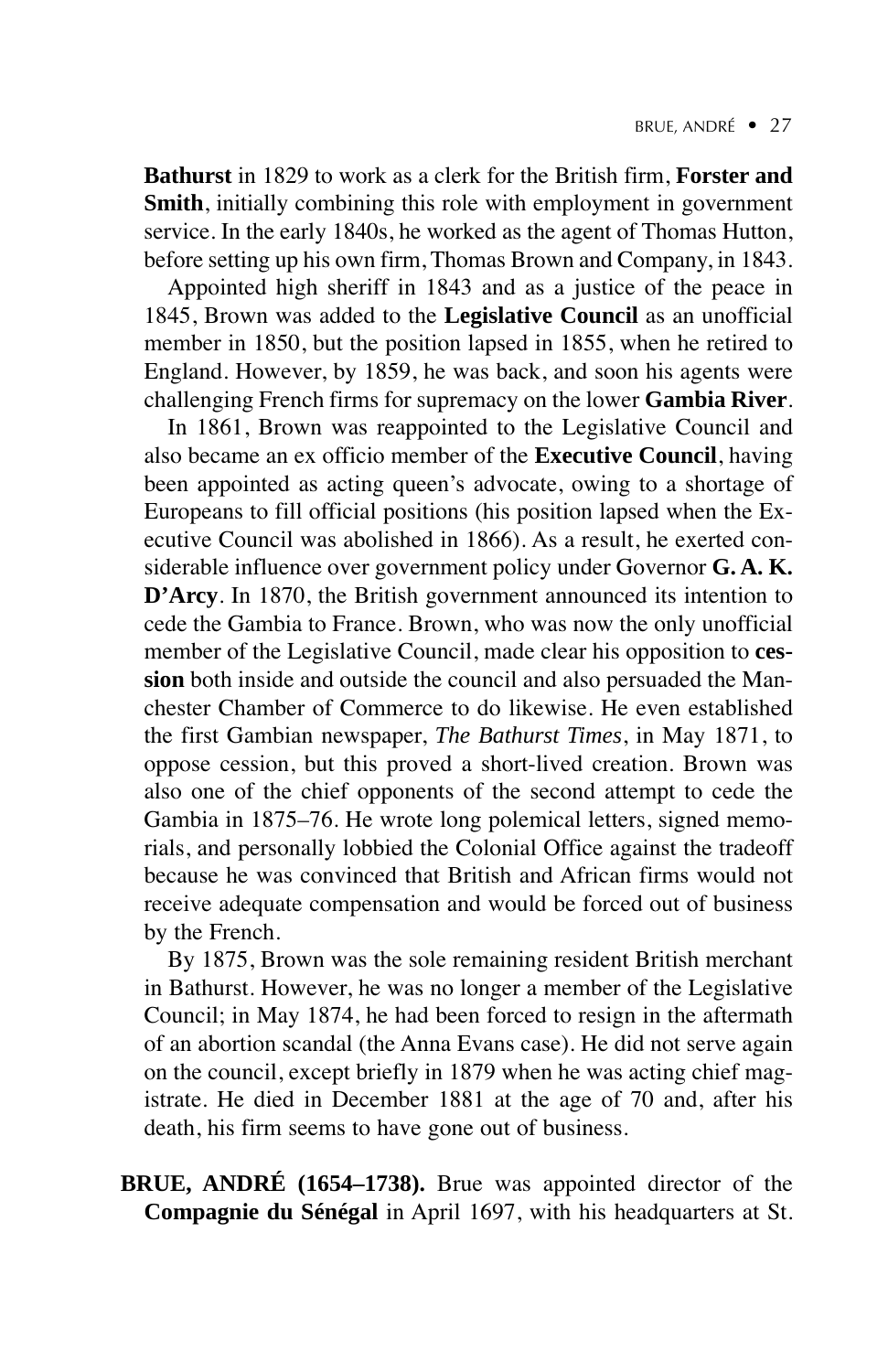### 28 • BULLEN, SIR CHARLES

Louis. He was dedicated to driving English traders from the Senegambia and gaining French dominance of trade on the **Gambia River**. However, he failed because of his inability to control piracy, the losses sustained by the company during the War of the Spanish Succession, and its growing economic weaknesses. Brue was replaced as director of the company in May 1702, but later served in a similar position for the Compagnie de Rouen (1714–18) and the Compagnie des Indes Orientales (1718–20).

- **BULLEN, SIR CHARLES (1769–1853).** Bullen enlisted in the Royal Navy in 1779 and saw considerable action in the French wars, commanding HMS *Britannia* at Trafalgar in 1804. He first served on the West Africa station in 1801 and returned there in 1824–27 as a commodore on HMS *Maidstone*, which was sent to the Gambia to support the acting governor of Sierra Leone, Kenneth MacAulay, in his negotiations with **Burungai Sonko**, the King of **Barra**. This resulted in the acquisition of the **Ceded Mile** in 1826. Immediately after the signing, Bullen transported two cannons to Barra Point. A military guard was placed over these guns and the site was named Fort Bullen in his honor; this, and Fort Louvel in **Bathurst**, were the only forts constructed by the British on the West African coast to prevent, rather than promote, the **slave trade**. Bullen became an admiral in 1852 and died on 2 July 1853.
- **BUSUMBALA.** A town midway between Sabajy (modern Sukuta) and **Brikama**, Busumbala was the main fortified base of the rulers of **Kombo**. By mid-1874, it was the only town loyal to the **Soninke** king, **Tomani Bojang**. Its capture in 1875 led to Bojang's overthrow by **Fodi Silla**. The **National Convention Party** was launched in the town in 1975.

**– C –**

**CADAMOSTO, ALVISE DA (1432–1488).** The first European to reach the Gambia, Cadamosto was a Venetian captain commissioned in 1455, by Prince Henry of Portugal, to investigate rumors of gold to be obtained along the banks of the **Gambia River**. Joined off Cape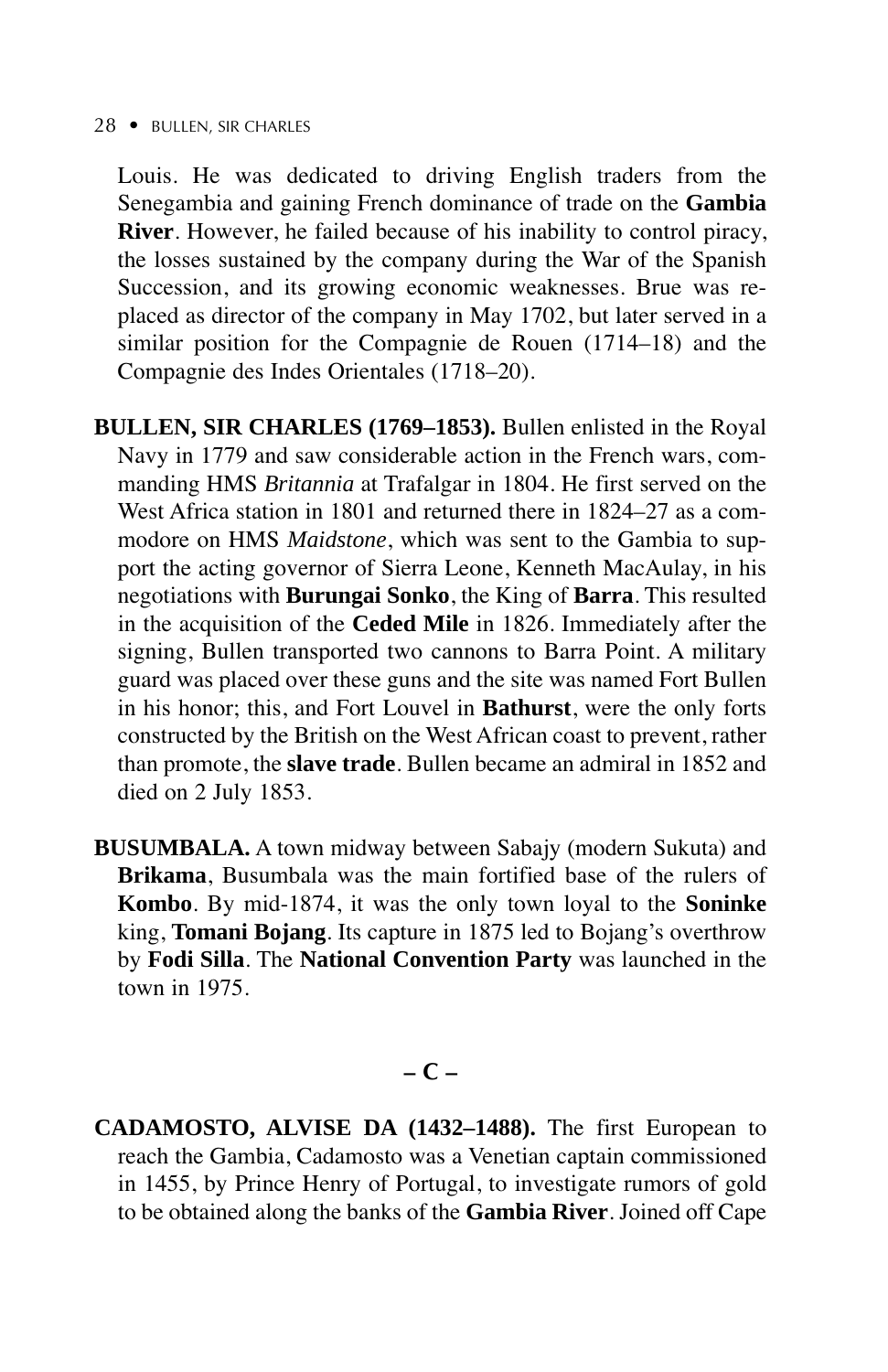Verde by Antoniotto Usidimare, a Genoese captain also in Portuguese service, their three ships entered the river estuary. Armed resistance from Africans in canoes so unnerved the crews that they refused to proceed further, but, the following year, Cadamosto returned with three ships to the Gambia and proceeded approximately 60 miles upriver. He was warmly received by the **Mandinka** ruler of **Baddibu**, Battimansa, concluded a treaty of friendship with him, and acquired a few slaves and some gold. After staying in Baddibu for 11 days, he sailed downriver, explored the southern coastline as far as the **Casamance** River, and then returned to Portugal.

- **CALLAGHAN, JEREMIAH THOMAS FITZGERALD (c. 1830–1881).** An Irishman who had entered the colonial service in 1860, Callaghan was appointed governor of the Gambia in May 1871, arriving in the **Colony** that August. But in April 1872, he was forced to return to England on sick leave and never returned. However, having recovered his health, he later served as the governor of the Falklands Islands (1876–80), succeeding **G. A. K. D'Arcy**, and the Bahamas (1881). He died on 9 July 1881 in New York while en route to England to try to recover his health.
- **CAMARA, ASSAN MUSA (formerly ANDREW DAVID CA-MARA) (1923– ).** The son of a **Fula** farmer and cattle-breeder, Camara was born at Mansajang, **Basse** in **Upper River Division** (URD), on 21 April 1923. An Anglican convert (taking the forenames Andrew David), he was educated at St. Mary's School in **Bathurst** (1930–38) before attending the Anglican Mission School at Kristikunda in the URD. In 1948, he began working as a teacher at Kristikunda School, later becoming its head teacher. He resigned to stand as an independent in **Kantora** in the first national election in 1960. Winning the election, he was pressed by his constituents to join the **United Party** (UP) in 1961. He defended Kantora successfully as a UP candidate in the 1962 election. Disillusioned with the UP leader, **P. S. N'Jie**, he switched to the **People's Progressive Party** (PPP) in 1963 and subsequently won Kantora at each election between 1966 and 1982. Camara served as minister of education in the UP administration of 1961–62 and was appointed minister of education, labour, and social welfare in November 1963 on joining the PPP. In 1968, he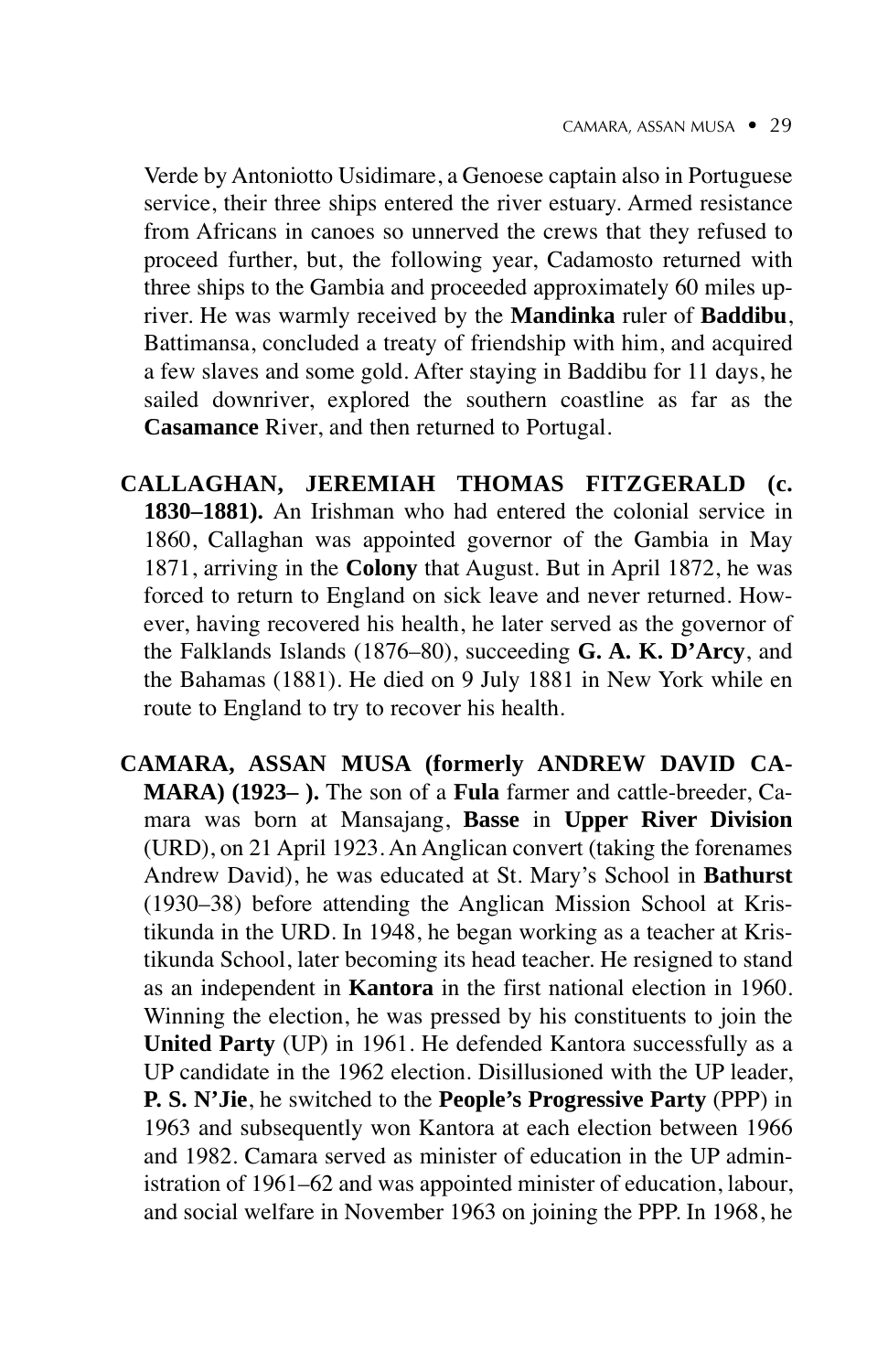#### 30 • CAMERON, SIR EDWARD JOHN

moved to External Affairs and was appointed vice president in September 1972, following the dismissal of **Sheriff Dibba**. In July 1974, he moved to the Ministry of Local Government, combining this portfolio with the vice presidency; a few months later, he converted to **Islam** and took the names Assan Musa.

After the 1977 election, Camara was appointed minister of finance and trade (after a very brief stint as minister of education), but was replaced as vice president by **A. B. N'Jie**; however, he regained the vice presidency in August 1978 when N'Jie resigned. He was thus the senior minister left in Banjul during the attempted **coup of 1981** and played a prominent role in resisting the coup; his actions helped to persuade the **Senegalese** to intervene to restore President **Dawda Jawara**.

Camara came under the president's suspicion in 1982 for allegedly backing independent candidates in URD at the general election, which saw Basse fall to his "adopted" son, **Bubacarr Baldeh**, and A. K. Touray win Sandu, although Camara was himself elected unopposed in Kantora. After the election, he was dropped from the cabinet. He remained out of favor with the party until his resignation from the PPP in February 1986. A month later, he formed the **Gambia People's Party** (GPP) with two other former ministers, **M. L. Saho** and **H. O. Semega-Janneh**. He lost Kantora, his parliamentary seat, to the PPP in the 1987 election, as well as being defeated by Jawara and Sheriff Dibba in the presidential election, winning only 13 percent of the vote. He met similar defeats in the 1992 elections (winning only 8 percent of the vote in the presidential election).

Following the **1994 coup**, the GPP was banned and Camara himself was barred from standing for Parliament. Although critical of aspects of President **Yahya Jammeh**'s rule, Camara did not relaunch the GPP when the ban on it was lifted in 2001. Talks with Jammeh led to nothing; instead, in January 2005, Camara's GPP supported a new opposition coalition organization, the **National Alliance for Democracy and Development** (NADD), and Camara was chosen as its chairman. Tensions within NADD led to his resignation in early March 2006 and he has not since been active politically.

**CAMERON, SIR EDWARD JOHN (1858–1947).** The son of a British Army doctor, born on 14 May 1858, Cameron was educated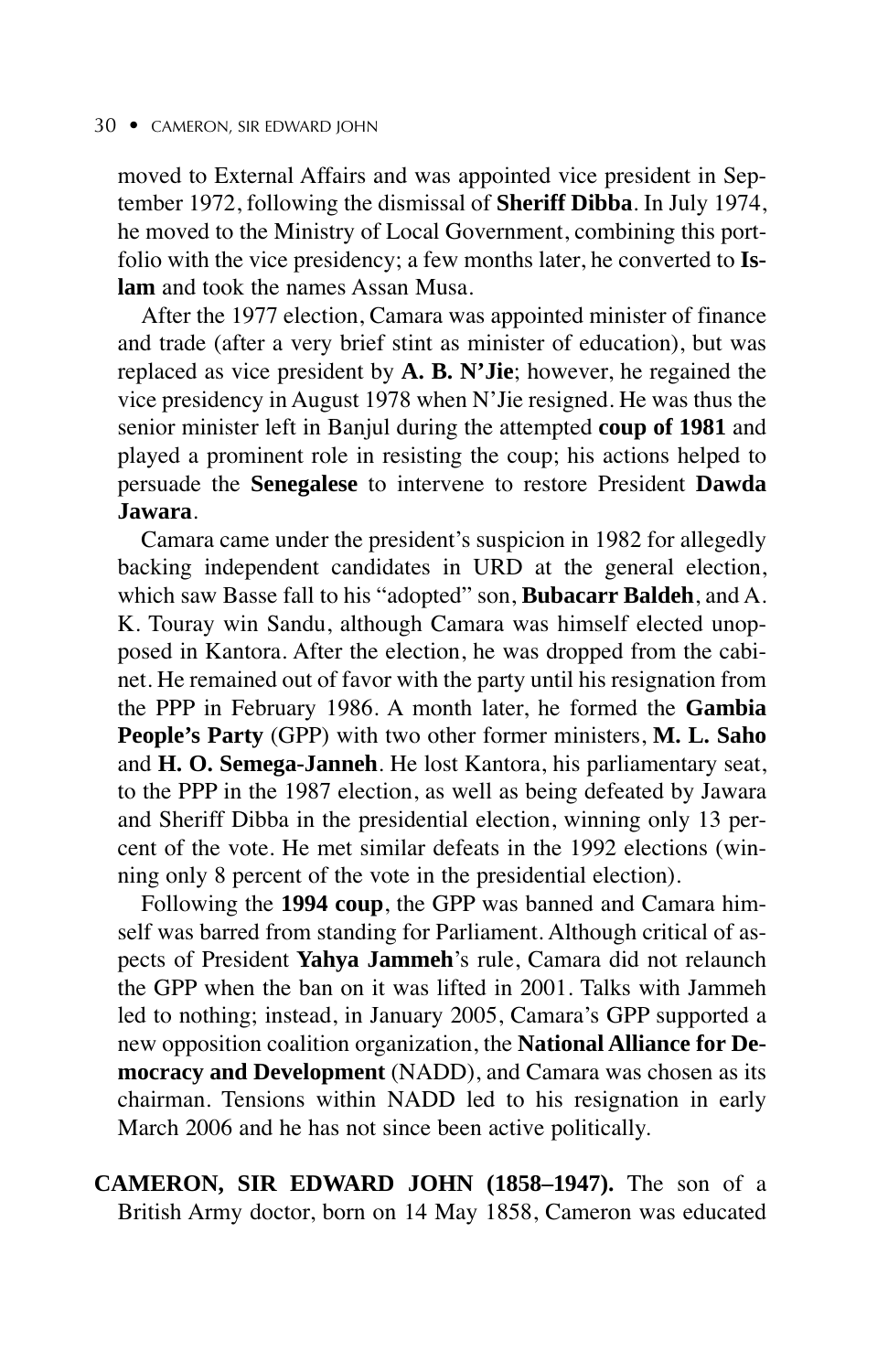at Shrewsbury School and Clifton College, and at Merton College, Oxford. He joined the colonial service in 1882 as private secretary to the governor of the Bahamas and, apart from a brief spell in Sierra Leone in 1885–86, spent the next 30 years in the Caribbean, as president (administrator) of the British Virgin Islands (1887–93), commissioner of the Turks and Caicos Islands (1893–1901), administrator of St. Vincent (1901–09), and administrator of St. Lucia (1909–13). He was appointed governor of the Gambia in February 1914, arriving in the colony in April. Cameron was responsible for putting into effect the provisions of the comprehensive **Protectorate** Ordinance of 1913, which had been passed by his predecessor, **H. L. Galway**. In 1919, he issued another Protectorate Ordinance, which further defined the relative powers of the central government and the chiefs, and also introduced a new scale of Protectorate taxes. It was during his tenure of office that British firms gained supremacy in trade over their French competitors, but the failure of Cameron and his successor, **C. H. Armitage**, to act quickly to equalize the exchange rate for the five-franc piece led to the **demonetization crisis**. After leaving the Gambia in 1920, Cameron retired to England where he died on 20 July 1947.

**CARROL, WILFRED DAVIDSON (1900–1941).** The son of Henry Richmond Carrol (died April 1913), a prosperous **Aku** merchant in **Bathurst** whose business dated back to 1883, Davidson Carrol was educated at the Methodist Boys' High School, before proceeding to Britain in 1920 to study law at Oxford; while in England, he was elected the first president of the West African Students Union. He then trained as a barrister and was called to the bar in 1924. He returned to the Gambia in 1925 and set up a practice in Bathurst as a barrister and solicitor.

In October 1930, the **Gambia Representative Committee** was revived by J. A. N'Jai-Gomez to support the more conservative element of Gambian society against **E. F. Small**. Carrol was elected to the **Bathurst Urban District Council** (BUDC) in January 1931 for **Joloff Town** North ward, remaining as a member until his defeat in the 1934 election. Carrol played a key role in ensuring the implementation of the Criminal Code and Criminal Procedure Code against stiff opposition from the **Rate Payers' Association** and was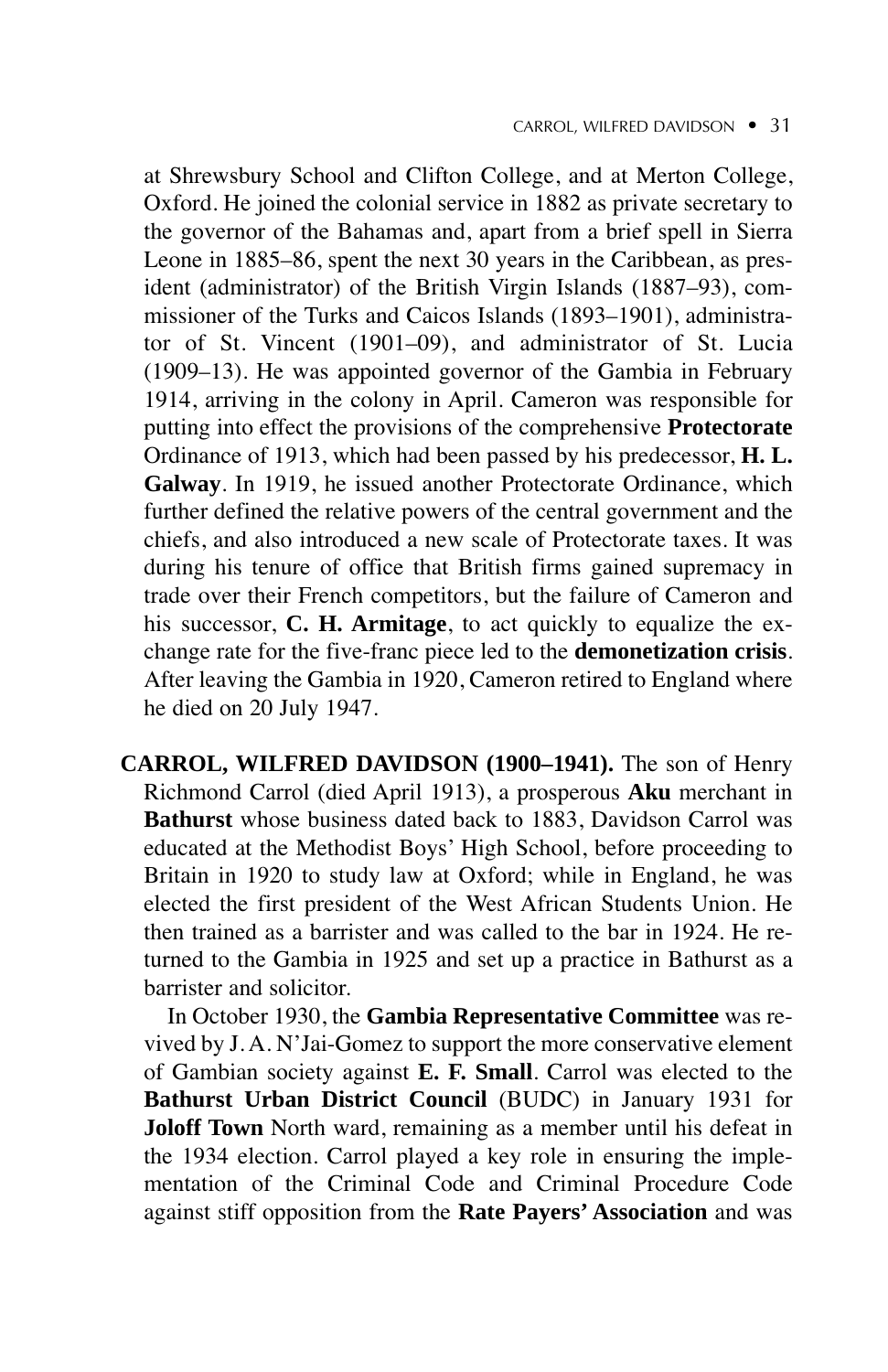### 32 • CARTER, SIR GILBERT THOMAS

the favored candidate of the BUDC, when the latter was granted the right to elect one of its members to the **Legislative Council**. He was elected in March 1933 (from May) and reelected in May 1938 (when no longer a councilor); on the second occasion, he was selected by seven votes to the four of his old rival, Small, thanks to the support of official members. In Spring 1934, Carrol and others founded *The Gambia Echo* as a rival to *The Gambia Outlook* edited by Small. He also served on several other public bodies besides the BUDC. In poor health from about 1938, he died on 30 October 1941.

**CARTER, SIR GILBERT THOMAS (1848–1927).** Born on 14 January 1848, Carter was educated at the Royal Naval School at Greenwich before entering the Royal Navy in 1864. He first served in West Africa as paymaster on the colonial steamer *Sherbro* in Sierra Leone. He took part in the Ashanti War in 1873 and then spent two years in the Leeward Islands, returning to West Africa as collector of customs on the Gold Coast in 1879. Appointed treasurer of the Gambia in October 1882, he served as acting administrator for lengthy periods between December 1885 and November 1888, when he was finally appointed to the substantive position. After Great Britain reversed its decades-old policy against territorial expansion, Carter was ordered to enter into definite treaties of cession with Gambian chiefs. However, his recommendation that Britain should claim a large segment of the hinterland of the **Gambia River** was largely ignored by the delegates to the **Anglo–French Convention** of 1889. After the declaration of the **Protectorate**, Carter with his small force and few resources could do little but announce the change to the upper and middle river Gambian chiefs. Carter also reconstituted the **Legislative Council** in 1888–89, removing **J. D. Richards**, whom he distrusted, and appointing **H. C. Goddard**.

Upon leaving the Gambia in 1890, Carter served successively as the governor of Lagos (1890–96), Bahamas (1898–1904), and Barbados (1904–10). He later changed his name to Gilbert-Carter and, after returning to Barbados, died there on 19 January 1927.

**CASAMANCE.** Casamance is the part of **Senegal** between The Gambia and Guinea Bissau, and is named after the river that flows through it. It currently comprises two of the administrative regions of the Re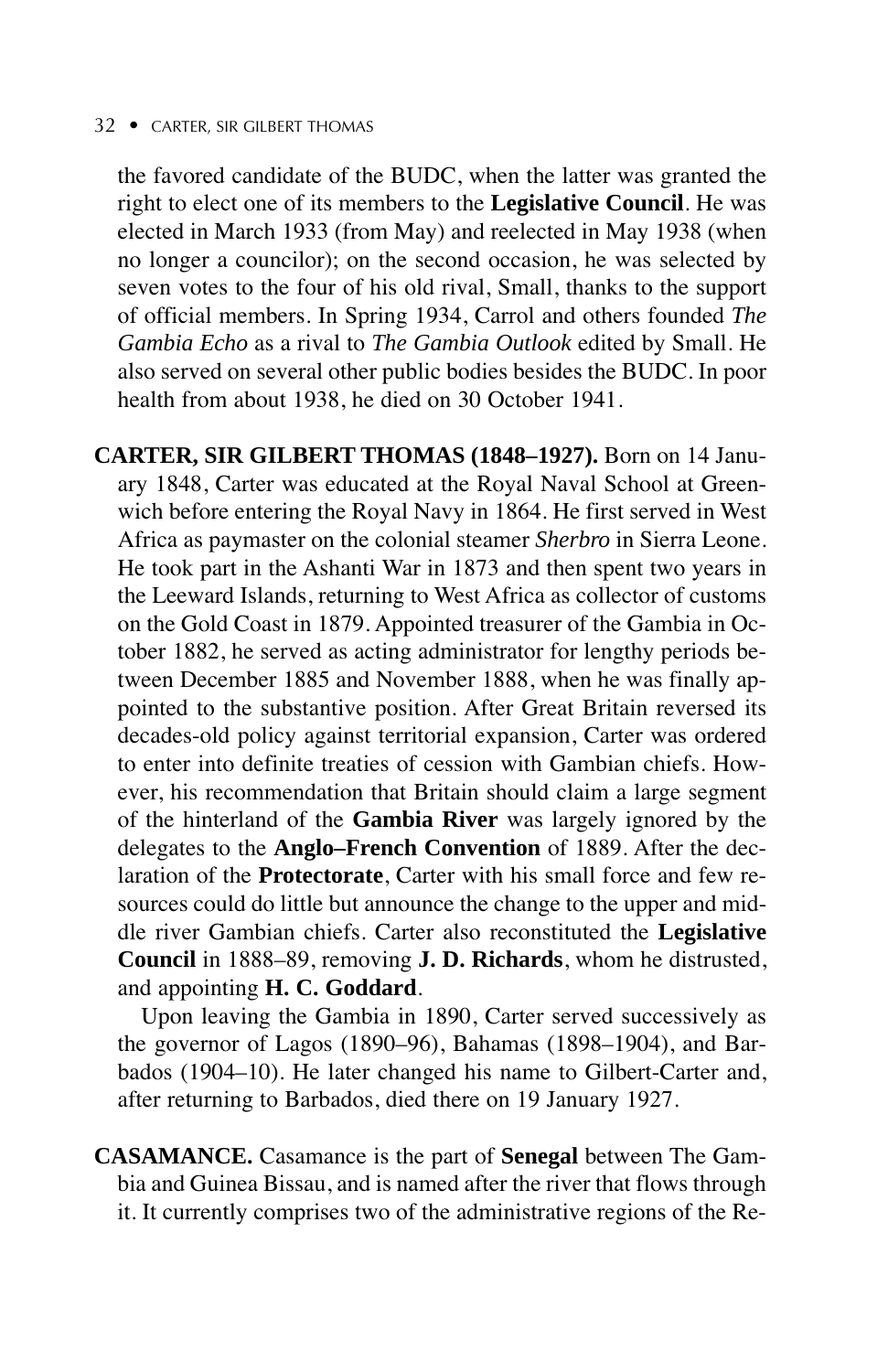public of Senegal. The present-day Casamance was historically a part of the **Gambia River** complex and it was not until 1889 that it was arbitrarily separated from the Gambia. Ethnic ties between **Jola** in The Gambia and in Casamance and a guerilla struggle, dating back to 1982, against the Senegalese state by Jola, organized by the Mouvement des Forces Démocratiques de la Casamance (MFDC), led by Father Diamacoune Senghor (who died in January 2007), have contributed to the sensitivity of this region in Senegal–Gambia relations. Despite a partial peace agreement in December 2001, rival MFDC elements continued to fight the Senegalese army. Following a renewed offensive against them by Senegalese forces in August 2006, an estimated 7,500 refugees had crossed into The Gambia by early 2007; they are mainly cared for by Gambian host families, who are often related to them, or are in a refugee camp and receive **United Nations** World Food Programme assistance. The situation is complicated by the presence, among the refugees, of MFDC fighters, seeking to regroup. President **Yahya Jammeh** is seen as being sympathetic to these fellow Jola and tolerant of their presence, possibly because the leader of the attempted **coup of 2006**, the chief of defence staff, Colonel Ndure Cham, was granted refuge in Senegal, and is accused of continuing to seek the overthrow of the Gambian government.

- **CEDED MILE.** In June 1826, Kenneth MacAulay, acting governor of Sierra Leone, negotiated with **Burungai Sonko**, the King of **Barra**, the cession to the British Crown **Colony** of a coastal strip one mile in depth, beginning at Jinnak Creek in the west and stretching as far as **Jokadu** Creek in the east. In January 1832, following the **Barra War**, this cession was reconfirmed and the area controlled by the British was extended slightly. The Ceded Mile was placed under the **Protectorate** system of government in 1896. *See also* BULLEN, CHARLES.
- **CEESAY, YAYA (1937– ).** The son of a **Mandinka** farmer from Sankwia in **Lower River Division** (and a Muslim), Ceesay was educated to elementary level at Pakalinding School (1947–55) before entering the Police Force in 1955. He resigned in 1959 to fight the first nationwide general election in 1960, winning **Jarra** for the **People's Progressive Party** (PPP). He retained this seat in the 1962 election,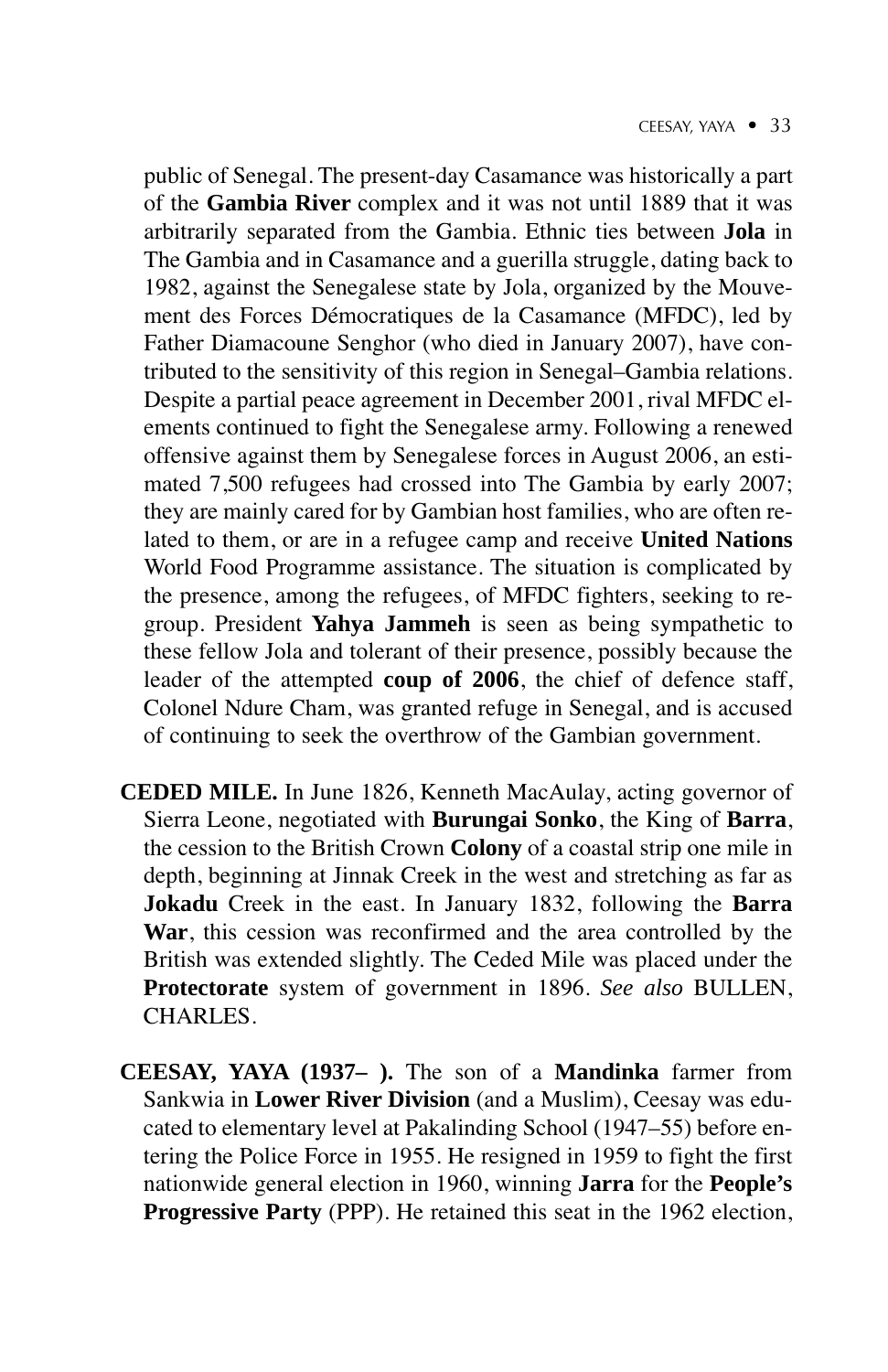## 34 • CENTRAL RIVER DIVISION

before transferring to Western Jarra in 1966, a seat he held until the **1994 coup**. First appointed as a parliamentary secretary in 1965, Ceesay held various ministerial positions in the 1960s and 1970s: Agriculture and Natural Resources (1968–69; 1974–78) and Local Government and Lands (1969–74). In August 1978, he was demoted to minister of state in the President's Office, and then sacked altogether in September. After the 1982 election, he was appointed minister of state in the President's Office and then surprisingly reappointed as minister of local government and lands after the 1992 election. He lost his position after the 1994 coup, was found guilty of corruption in 1997 by the Public Assets and Properties Recovery Commission and banned from holding office for 15 years by the **Yahya Jammeh** government in 2001. Nevertheless, after the restoration of the PPP in 2001, Ceesay became its chairman and initially supported the party's decision to join the **National Alliance for Democracy and Development** (NADD) in 2005. However, in March 2006, along with other ex-PPP ministers, including Omar Sey, B. L. K. Sanyang, and Dembo Jatta, he voted to withdraw from the NADD against the wishes of the "interim leader," **O. A. Jallow**.

**CENTRAL RIVER DIVISION (CRD).** Known until 1995 as Mac-Carthy Island Division, which had been established as one of five administrative areas of the **Protectorate** in the early 20th century, CRD is the largest division in The Gambia. It is located on both sides of the **Gambia River** and includes two Local Government Areas: **Janjanbureh**, formerly Georgetown, and Kuntaur. It has 10 districts: Janjanbureh, Lower Saloum, Upper Saloum, Nianija, **Niani**, Sami, **Niamina** Dankunku, Niamina West, Niamina East, and Fulladu West. In 2003, the total population of CRD was 185,703, while its largest city, Bansang, had an estimated population of 8,500. Two-fifths of its Gambian population was **Fula/Tukulor/**Lorobo, a quarter was **Wolof**, and a quarter was **Mandinka/**Jahanka.

**CESSION OF THE GAMBIA TO FRANCE.** In March 1866, the French government proposed to the British that the Gambia be exchanged for corresponding French territory. After a lengthy delay, the British government accepted in principle in February 1870, but because it did not want any of the French settlements on offer, proposed to cede the **Colony** in exchange for the French renouncing any claim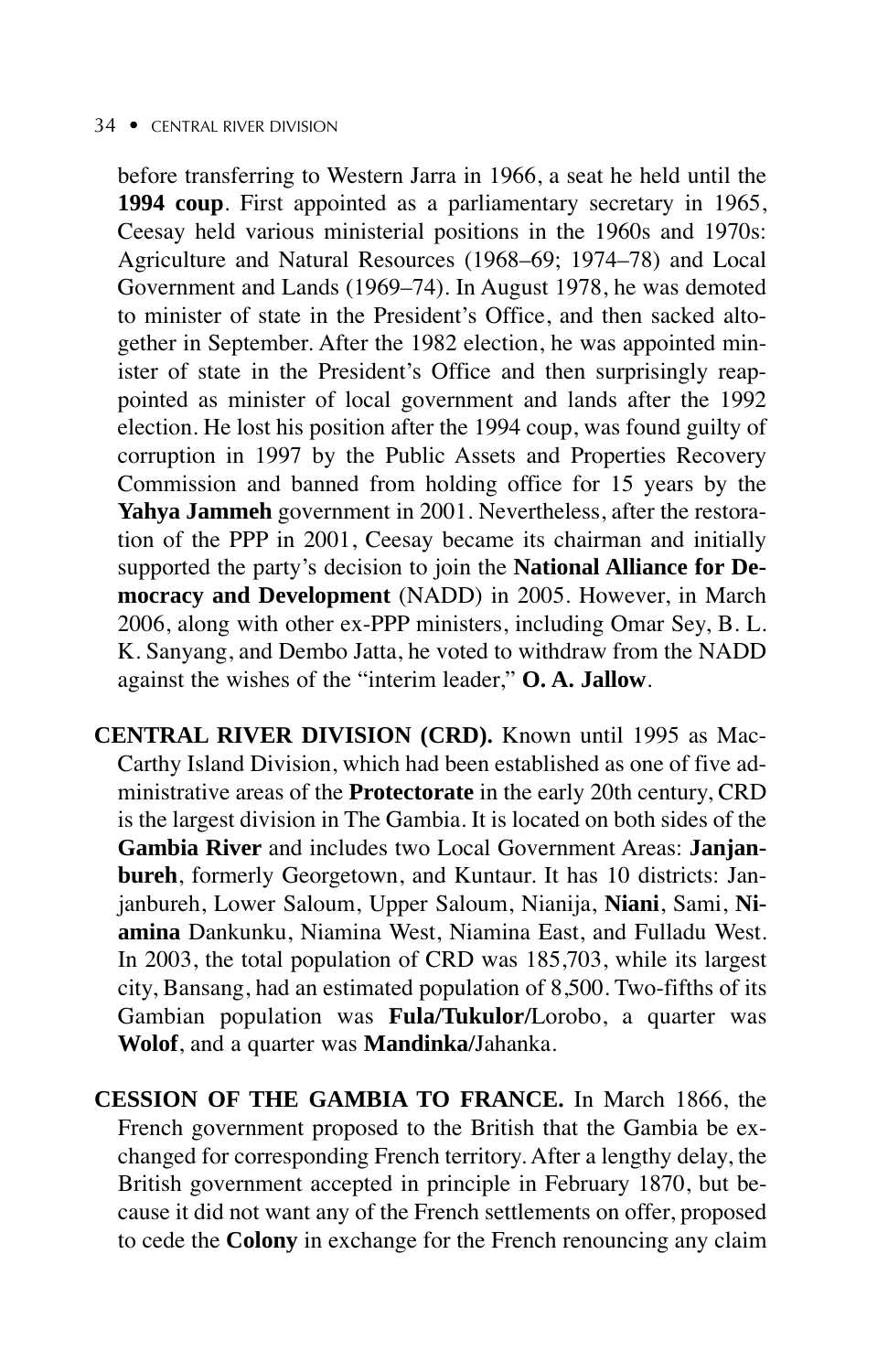to the disputed Mellacourie region north of Freetown. This was accepted by the French in March.

When news of the impending deal broke, the **Liberated African** community in **Bathurst** objected strongly. Local political leaders, including **J. D. Richards**, **S. J. Forster Sr.**, and **W. C. Walcott**, organized three petitions against cession between April and October 1870; in London, **Joseph Reffles** condemned the idea in letters to *The African Times*. The British merchants and firms involved in the Gambian trade, including **Thomas Brown**, **Thomas Quin**, and **Forster and Smith**, also organized opposition to the proposal. All this held up the negotiations and in July 1870, the secretary of state (SoS) for the colonies in the Liberal government, the Earl of Kimberley, was forced to announce a delay in proceedings.

In April 1874, the French government once more proposed that the Gambia should be exchanged, this time for the Ivory Coast and the Mellacourie region. Once the news broke in mid-1875, there was further vociferous opposition in Bathurst, with Liberated African political leaders forming the **Gambia Native Association** to coordinate their protests. British merchants, including Brown and the newly formed **Gambia Committee**, also condemned cession. Once again, the negotiations were delayed and the resolve of the SoS for the colonies in the Conservative government, the Earl of Carnarvon, crumbled; in March 1876, when it appeared that he might be accused of having misled Parliament, he abruptly broke off the negotiations.

The idea of exchange remained on the political agenda in the 1880s, but no firm proposals were ever put forward by either government. Thus, the Gambia remained a British colony.

**CHAM, MOMODOU CADIJA (1938– ).** The son of a Muslim **Tukulor** trader, Cham was born in **Basse** on 19 August 1938, and educated locally at primary level, and then at St. Augustine's School, **Bathurst** (1952–57). He entered the civil service in 1958 and was employed as a civilian clerk in the police department prior to being elected **United Party** (UP) member of Parliament (MP) for **Tumana**, **Upper River Division**, in 1962. A political protégé of **M. M. N'Jie**, he successfully defended the seat for the UP in the 1966 general election, but in October 1970, he crossed over to the **People's Progressive** Party after the death of **E. D. N'Jie** and the reinstatement as party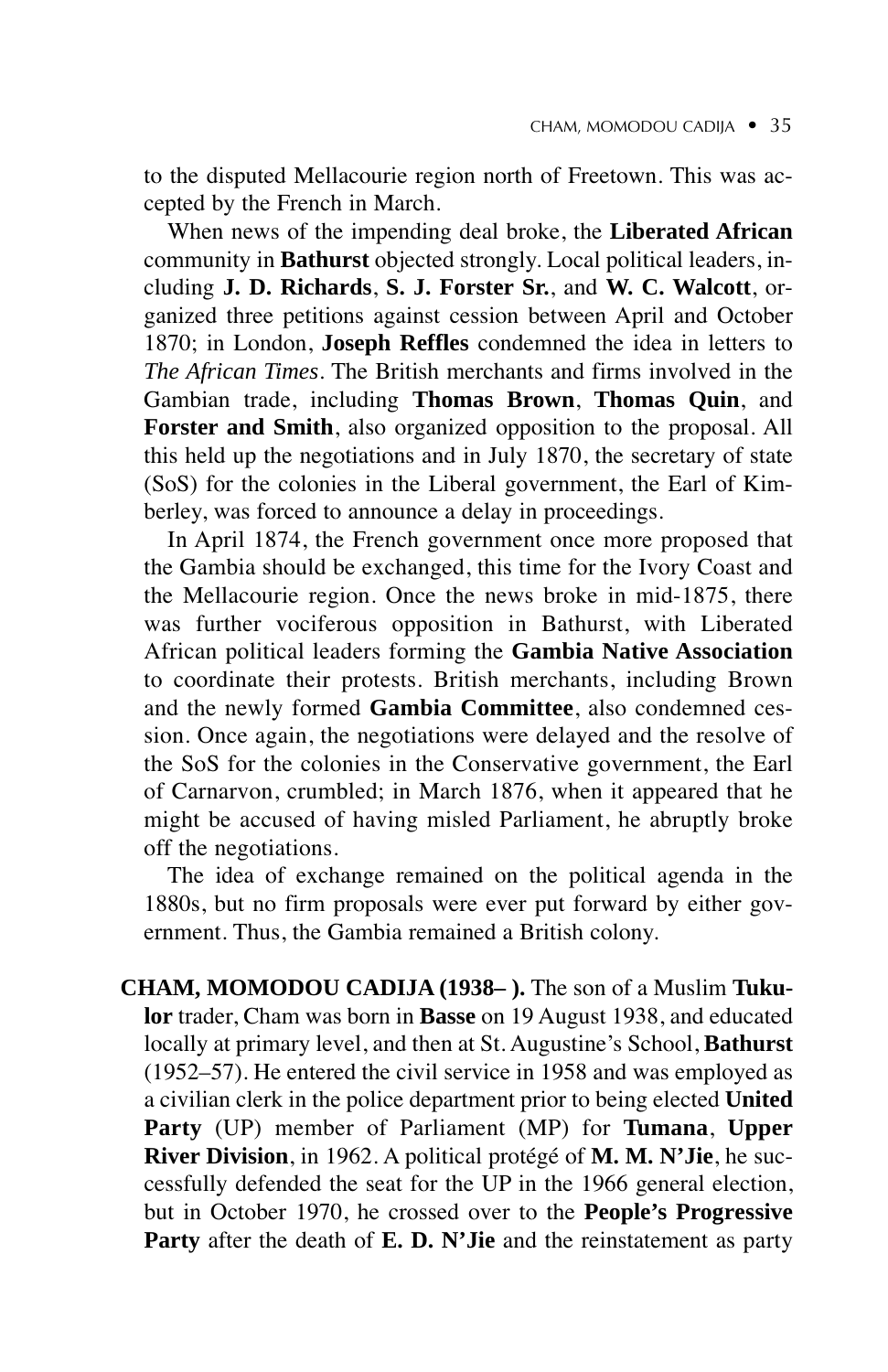leader of **P. S. N'Jie**. Cham retained Tumana until the 1992 general election, when he lost to the **Gambia People's Party**'s Mbemba Tambedou. While serving as an MP, Cham also developed a wide range of business interests.

First appointed as a minister of state in the Office of the President after the 1972 election and as a minister in October 1972, Cham held a series of ministerial positions in the 1970s: education, youth, and sports (1972–77); economic planning and industrial development (1977–78); and finance and trade (1978–81). He was dismissed in January 1981, following press attacks on his ministerial performance, but rejoined the cabinet after the 1987 election as minister of works and communications in succession to **Lamin M'Boge**. In October 1988, he was one of four ministers accused of corruption by the editor of *The Torch*, Sanna Manneh; unlike the other ministers, Cham did not sue Manneh for libel and he was eventually sacked from the cabinet in June 1990.

In October 1995, Cham was arrested by the military junta and detained until September 1996. Found guilty of corruption in 1997 by the Public Assets and Properties Recovery Commission, he was banned from holding office for 15 years by the **Yahya Jammeh** government in 2001. In March 2006, he was briefly detained again, for allegedly taking part in the attempted **coup** led by the chief of defence staff, Colonel Ndure Cham, but was released without charge.

- **CHAM, MOMODOU KOTU (c. 1953– ).** Cham joined the civil service in 1975, becoming executive director of the National Environment Agency in 1996. In 2003, he was made permanent secretary in the Department for State, Fisheries, and Natural Resources, before transferring to Forestry and Environment in 2006. In September 2007, he replaced **Edward Singhateh** as secretary of state for forestry and the environment, a post he retains at the time of writing.
- **CHINA, GAMBIAN RELATIONS WITH.** Initially after independence, The Gambia adopted a "Two China" policy, recognizing both the Taiwan (Republic of China) and Beijing governments, but had limited formal diplomatic relations to Taiwan only (from November 1968). In December 1974, The Gambia reversed its policy, when it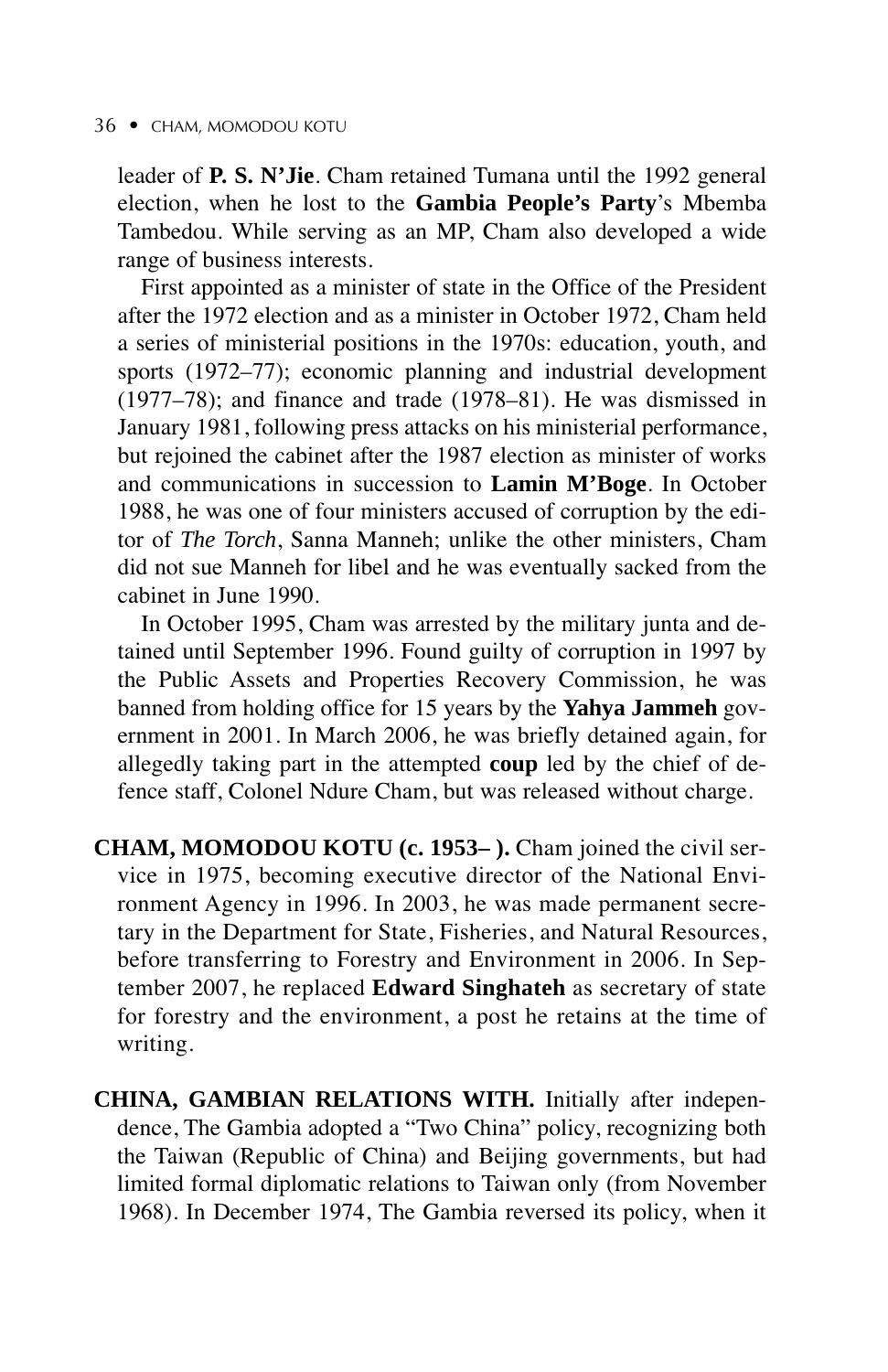established full relations with Beijing and severed those with Taiwan. This was part of an Africa-wide move toward switching recognition to Beijing only, and was followed up by an Agreement on Technical and Economic Cooperation in February 1975. Further assistance followed President **Dawda Jawara**'s visit to Beijing four months later. Following the **1994 coup**, the military junta, faced with a series of economic sanctions by its traditional Western aid partners, once more turned to Taiwan, with which it resumed diplomatic relations in July 1995. Taiwanese financial assistance played an important part in enabling the **Armed Forces Provisional Ruling Council** to weather the economic crisis and in meeting the present government's development objectives, including upgrading Gambian information technology capacity to meet **Vision 2020** and **Gateway Project** goals. In turn, The Gambia supports Taiwan's bid for **United Nations** membership. *See also* FOREIGN POLICY.

**CHOWN, THOMAS, JR. (1816–1915).** Born in Stepney, Middlesex (London), Chown seems to have joined the family business in the Gambia in the mid-1830s and succeeded his father as head of the family firm in 1845. He served on the **Legislative Council** between 1857 and 1861. Under his leadership, the firm prospered and, in the late 1860s, he retired to Edmonton, Middlesex, to live in the appropriately named "Gambia House." Along with his son, Thomas Collingwood Chown (c. 1846–1905) (who had worked in the family business in **Bathurst** since the 1860s), he was at the forefront of the mercantile opposition to the proposed **cession** of the Gambia to France in 1870. T. C. Chown was also a member of the **Gambia Committee** in 1875–76. The family business having closed in the 1870s, Chown lived in very comfortable retirement until his death at Hove, Sussex, on 4 August 1915 at the age of 99.

**CHOWN, THOMAS, SR. (?–1845).** A former naval captain, Chown turned to commerce around 1811, moving to the newly established town of **Bathurst**, after the French had resumed control of Gorée in 1817. One of the first British merchants to export **groundnuts** from the Gambia (around 1836), he remained a prominent member of the mercantile community until his death in Bathurst in 1845. He was the father of **Thomas Chown Jr.**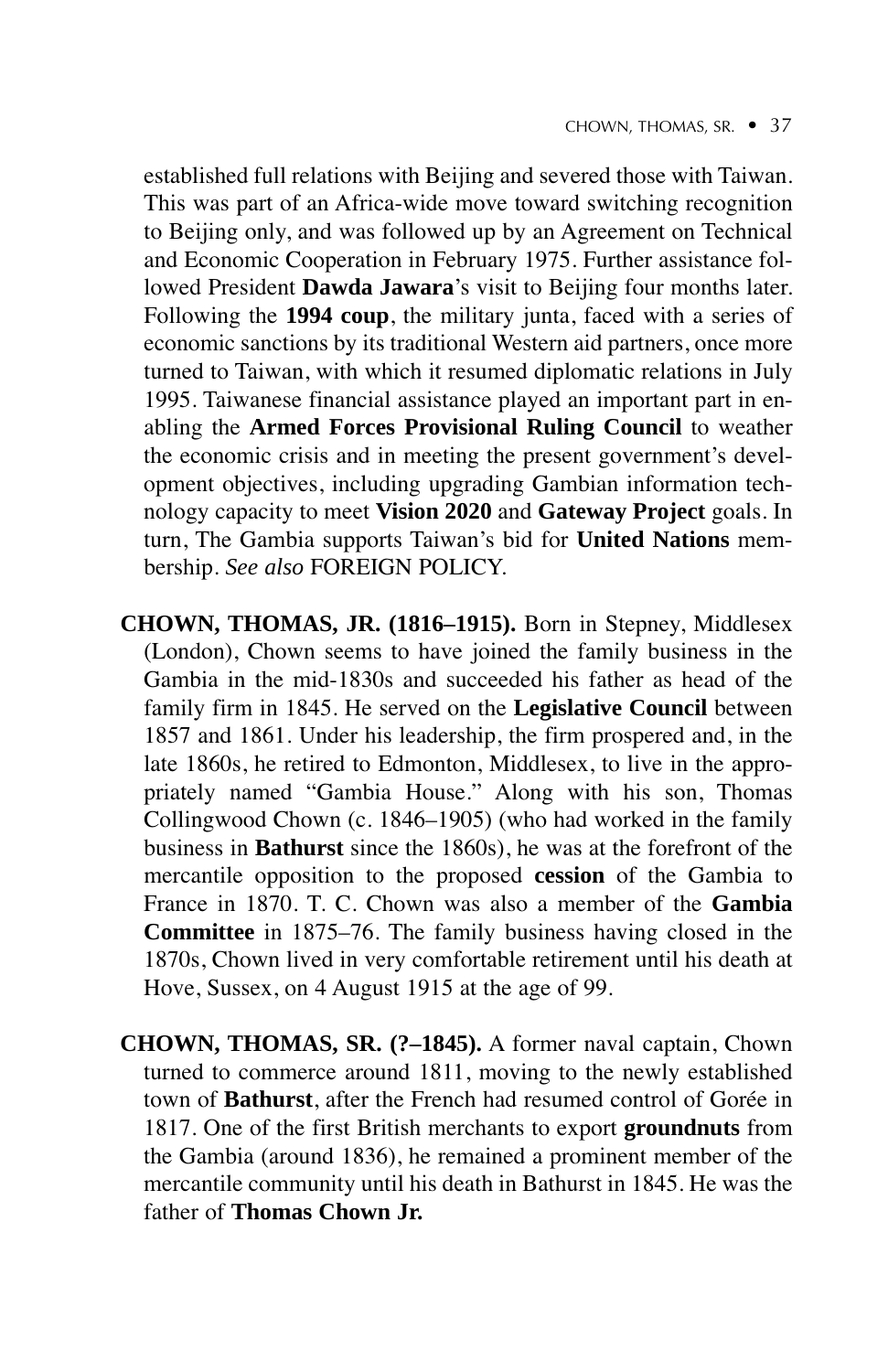38 • CHRISTENSEN, ERIC HERBERT

**CHRISTENSEN, ERIC HERBERT (1923–1990).** Born on 29 October 1923 in **Bathurst**, a Roman Catholic of mixed Gambian–Danish parentage, Christensen was educated at St. Augustine's School; he later taught there (1941–43). After military service (1944–45), he became a clerk in the Government Secretariat (1946–47), before working as vice consul at the French Consulate (1947–60) and attaché at the **Senegalese** Consulate-General (1961–65). Returning to government service, he was employed as assistant secretary, External Affairs (1965–66) and assistant secretary, Prime Minister's Office (1966–67). He was appointed as the first Gambian head of the civil service in 1967, a post he combined with that of secretary-general to the President's Office from 1970, until his retirement in 1978. Awarded the CMG in 1968, he died on 30 July 1990.

**CHRISTIANITY.** *See* ANGLICAN CHURCH; RELIGION; ROMAN CATHOLIC CHURCH; WESLEYAN METHODIST CHURCH.

**COLONIAL DEVELOPMENT AND WELFARE (CD&W) ACTS.** The first of these acts was passed by the British Parliament in early 1940 and represented a reversal of the previous doctrine for the dependent territories. Instead of demanding fiscal self-sufficiency of all territories, Parliament recognized a responsibility to assist the development of all of its territories—even though an area might not itself have the available funds. Under these acts, Great Britain, although hard pressed in the years immediately after World War II, made massive grants of funds to its African territories. Although falling far short of expectations, the Gambia in the decade after 1957 received over £1.5 million in CD&W funds. These paid for the construction of a new bridge, a high school, the Royal Victoria Hospital (**Bathurst**), a better water supply, paved streets, and an adequate drainage system for the capital city. The bulk of the funds allocated to the **Protectorate** were spent on improving **agriculture**, constructing an asphalt road from **Brikama** to **Mansakonko**, and building a hospital at Bansang, **MacCarthy Island Division**.

**COLONIAL DEVELOPMENT CORPORATION (CDC).** Created by the British government in 1948, the CDC's role was to devise development schemes that would provide the necessary income for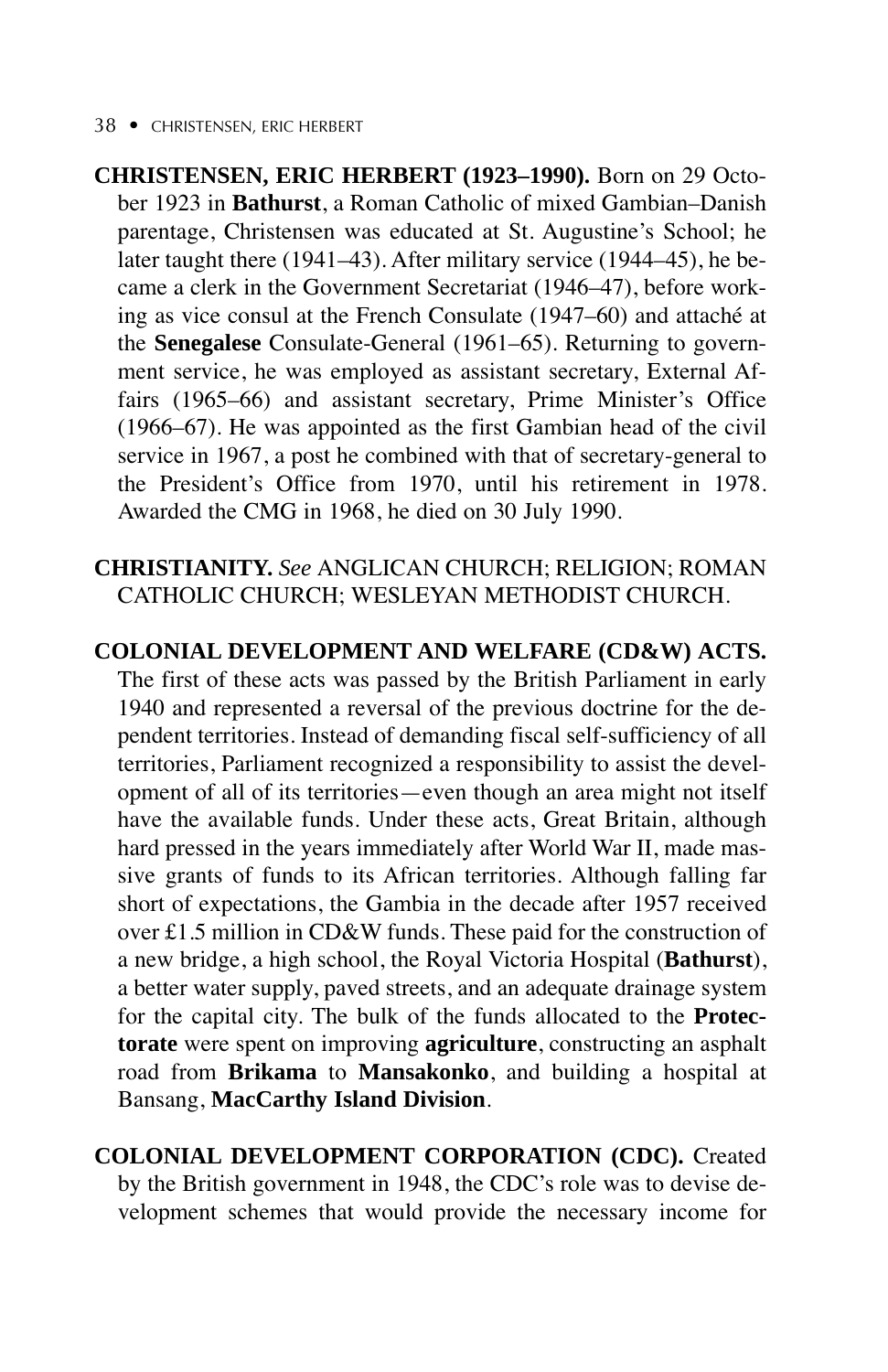colonial territories, but would also be profitable. The CDC was concerned with funding two major projects in the Gambia (the **Wallikunda Rice Scheme** and the **Yundum Egg Scheme)**, but both were economic failures.

- **COLONY.** Correctly speaking, the British Crown Colony of the Gambia was restricted to the capital city, **Bathurst**, and the surrounding area of **Kombo St. Mary**, the narrow strip of territory across the river estuary known as the **Ceded Mile**, and **MacCarthy Island**, some 150 miles up the **Gambia River**. The remainder of the Gambian dependency, acquired at the close of the 19th century, constituted the **Protectorate**, while all areas apart from St. Mary's Island (Bathurst) had been placed under the Protectorate system of administration by 1902. The inhabitants of the Colony enjoyed a number of constitutional and legal privileges denied to the inhabitants of the Protectorate until the 1960s, as well as greater access to medical facilities and educational and work opportunities.
- **COMMONWEALTH, GAMBIAN RELATIONS WITH.** The Gambia became a member of the Commonwealth following its independence in February 1965. Relations with the Commonwealth were good under the **Dawda Jawara** government, but have been more fractious under his successor, **Yahya Jammeh**. The **Gambia National Army**'s illegal seizure of power in 1994, restrictions on opposition **political parties**, and human rights abuses led to the threat of suspension from the organization in 2001. Jammeh has also used Commonwealth summits to attack his critics within the organization. In May 2007, the Commonwealth Human Rights Initiative called on the African Commission on Human and People's Rights to investigate the unlawful killing by elements of the Gambian security forces of up to 50, mainly Ghanaian, immigrants, in July 2005, an act that had gone uninvestigated by the Gambian authorities. Even so, the Commonwealth has continued to provide a variety of aid packages to The Gambia. *See also* FOREIGN POLICY.
- **COMPAGNIE DU SÉNÉGAL.** A short-lived, but important, commercial company established by the French in 1673, its main base of operations was Gorée, which had been captured by a French fleet in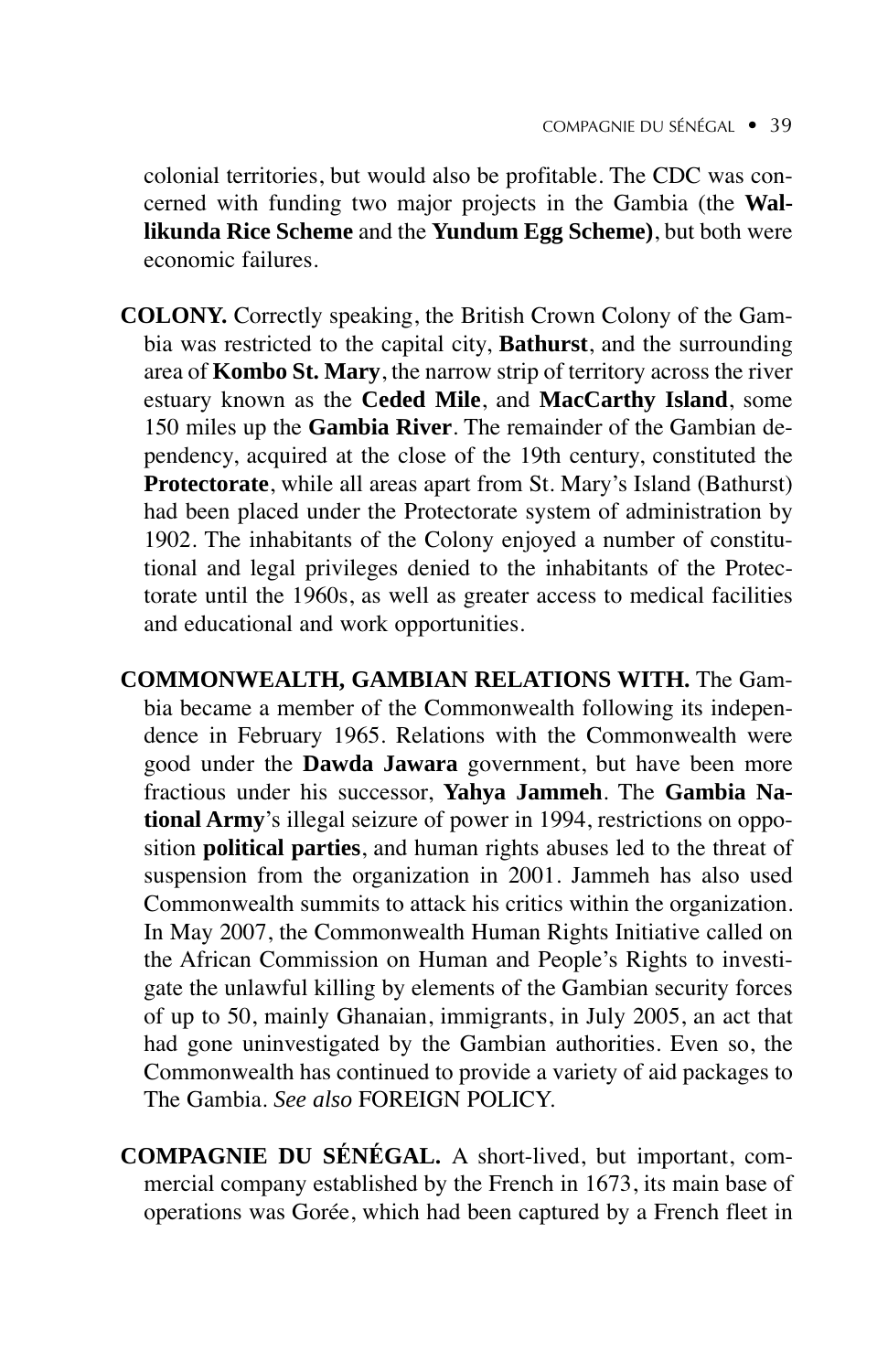## 40 • COMPANY OF ADVENTURERS OF LONDON TRADING INTO AFRICA

1677. In the next few years, the company, in conjunction with French naval vessels, harassed the shipping of the **Royal African Company** and attempted to supplant the English on the **Gambia River**. The first trading station at **Albreda** was established, opposite **James Island**, in 1681, but the company lost its monopoly to the Compagnie d'Afrique a year later.

# **COMPANY OF ADVENTURERS OF LONDON TRADING INTO**

**AFRICA.** The company was granted a royal charter by King James I of England in 1618, its principal organizer being a London merchant, Nicholas Crispe (1598–1666), who was granted a 31-year monopoly on West African imports to England. Although the company's primary trading interests were in modern Sierra Leone and Guinea, it did sponsor two expeditions to the **Gambia River**. The first of these by George Thompson in 1618–19 ended in his death in a quarrel with his companions; although the leader of the second expedition in 1620–21, **Richard Jobson**, did proceed beyond the **Barrakunda** Falls, it was ultimately no more successful, despite Jobson's subsequent attempts to promote the value of the Gambian trade. The company was also known as the Guinea Company, but this was a quite separate organization from the **Guinea Company** established under the Commonwealth in 1651.

**COMPANY OF MERCHANTS TRADING TO AFRICA.** Created by an act of the British Parliament in April 1750, as the successor to the **Royal African Company**, and exercising sole control from 1752, the Company of Merchants was prohibited from actual trading in its corporate capacity. Instead, its appointed executive committee, under the supervision of the Crown, was empowered to make rules regarding trading in West Africa, and could charge trading fees and customs duties. It received an annual subsidy from Parliament for the maintenance of trading forts and stations. The fort on **James Island** was repaired and restaffed, and with the aid of the Royal Navy, French attempts to dominate Gambian trade from **Albreda** were thwarted at the outbreak of the Seven Years War in 1756.

In 1765, the company relinquished its rights of administration over the Gambia area and it was not until 1783 that the Crown returned control over it to it. The company showed no great zeal in reestab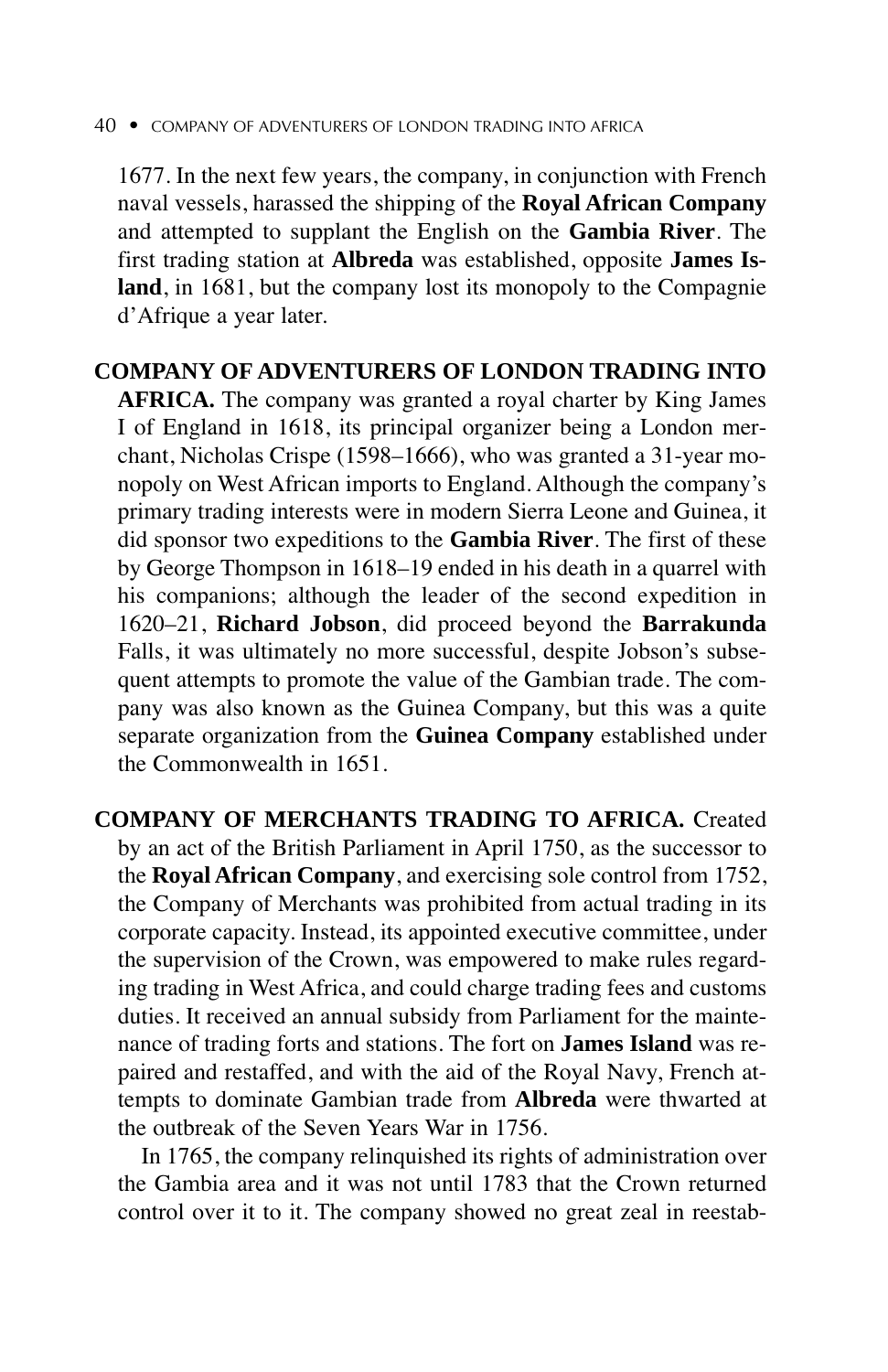lishing trade relations. Parliament many times refused a grant that the company directors felt necessary for the reconstruction of James Fort (which had been destroyed by the French in 1779), and it was never rebuilt. British trade on the river was maintained by private merchants. Finally, in 1816, the Crown sent Captain **Alexander Grant** with a small party to build a fort whose main function would be to prevent the **slave trade** near the river's mouth. The company did not underwrite this venture, and a theory of duality of control developed. Finally, an Act of Parliament passed on 7 May 1821 abolished the company, with all its forts and territories being placed under the direct jurisdiction of the Crown.

- **CONFERENCE OF PROTECTORATE CHIEFS.** An annual meeting of the *seefoolu* of the Gambia was instituted in 1944 as a means of better communication between them and the governor and the central agencies of the administration. The conferences, held in different places in the **Protectorate** each year, were occasions of great pomp and ceremony. The meetings all followed a similar format. The governor would address the chiefs, outlining his proposals for action for the coming year. This would be followed by presentations by the heads of the central departments of their activities during the previous year and their plans for the coming year. Until 1958, the chiefs did not take an active role, asked few questions, and accepted the government's predetermined policy without demur. From 1958 onward, a number of chiefs, at times vehemently, began to comment on and question the performance of the government. However, **political parties** soon supplanted the chiefs as the dominant spokesmen for the Protectorate, and the conference never became more than a passive sounding board for the central administration.
- **COUP ATTEMPT OF 30 JULY 1981.** This was a weeklong insurrection mounted by disaffected members of the para-military **Gambia Field Force** and a self-styled Marxist civilian organization, the **Gambia Underground Socialist Revolutionary Workers Party** (known as the **Gambia Socialist Revolutionary Party** before its banning in October 1980). It was organized and led by **Kukoi Samba Sanyang**, a **Jola** from the **Fonis**. The coup was put down by the **Senegalese** army, called in by President **Dawda Jawara,**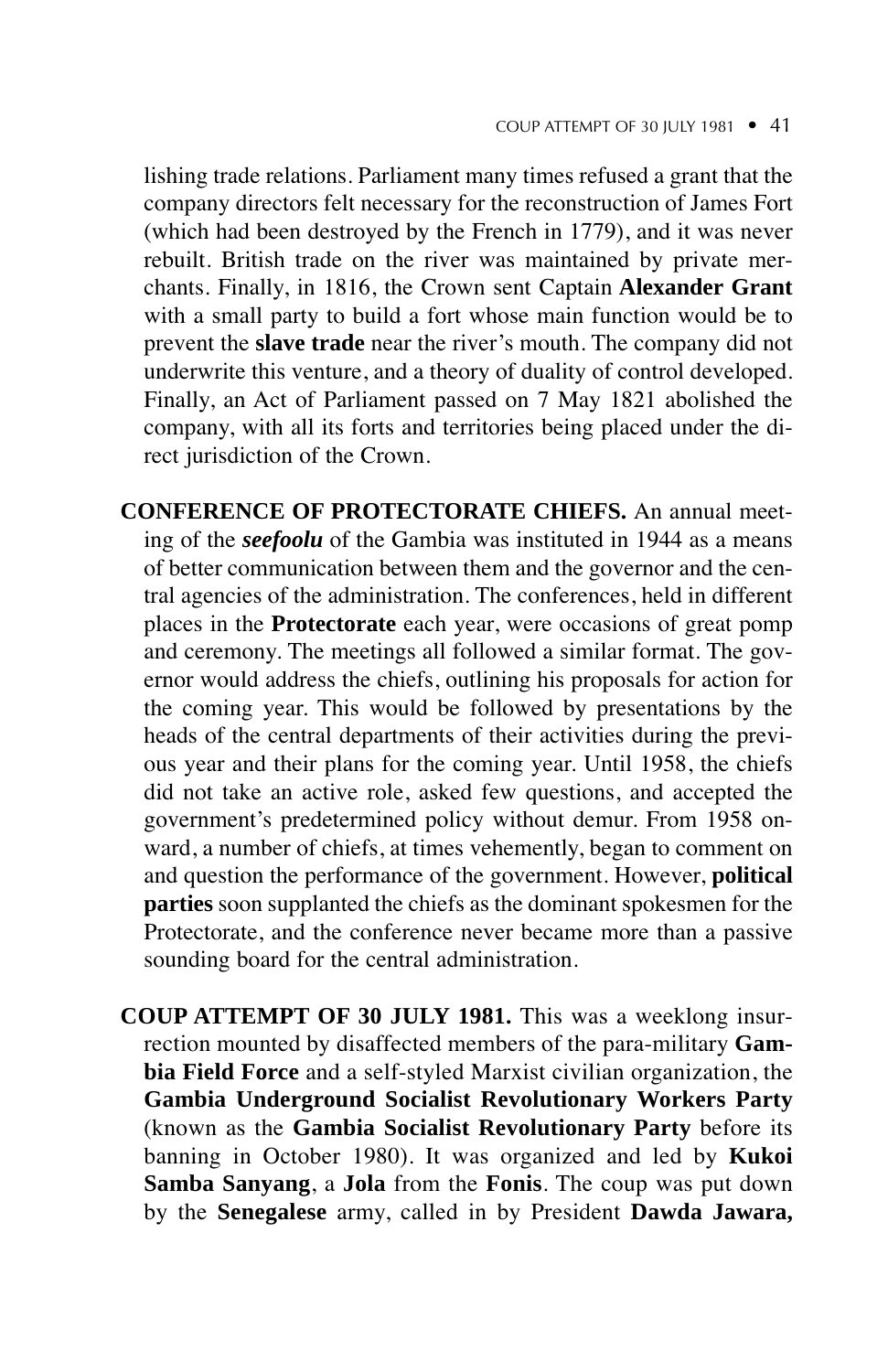## 42 • COUP ATTEMPT OF 11 NOVEMBER 1994

who was in London when the coup attempt was launched. The plotters' intention was to replace the Jawara government with a vaguely defined revolutionary Marxist state, though dissident members of the Field Force were more motivated by internal rivalries. Despite initial claims of Libyan involvement, the attempted coup was essentially a Gambian affair and no left-leaning foreign government supported it. Initially seizing the most strategic locations in the **Banjul** area, the rebels were driven out and overwhelmed by superior Senegalese forces, though not without severe fighting, considerable economic damage, and an estimated 500 deaths. A state of emergency was declared after the suppression of the coup and some 1,400 people detained; most of these were later released, though ringleaders were imprisoned and several sentenced to death. Subsequently, all death sentences were commuted. Kukoi Sanyang and several leading rebels escaped to Guinea-Bissau, from where they were deported to Cuba, rather than being returned to The Gambia. *See also* COUP AT-TEMPT OF 11 NOVEMBER 1994; COUP ATTEMPT OF 21 MARCH 2006; COUP OF 22 JULY 1994.

**COUP ATTEMPT OF 11 NOVEMBER 1994.** A serious division within the ranks of the new military regime, the **Armed Forces Provisional Ruling Council**, resulted in an alleged attempted countercoup led by Lieutenants Basiru Barrow, Abdoulie Faal, and Gibril Saye. Opinion remains divided over whether this was a genuine coup attempt, rather than a fabricated incident to eliminate potential rivals within the army. The incident was savagely crushed by the junta leadership, with a reported 30 insurgents killed. Remnants of the group, who had escaped to **Senegal**, were foiled in an attempt to advance on **Banjul** in July 1997, following an attack on a police post in Kartong on the Gambian border with **Casamance**. *See also* COUP ATTEMPT OF 30 JULY 1981; COUP ATTEMPT OF 21 MARCH 2006; COUP OF 22 HHY 1994

**COUP ATTEMPT OF 21 MARCH 2006.** During the absence of President **Yahya Jammeh** in Mauritania, the chief of staff of the **Gambia National Army** (GNA), Colonel Ndure Cham, backed by elements within the army and the **National Intelligence Agency** (NIA), together with some civilian supporters, attempted to seize power. He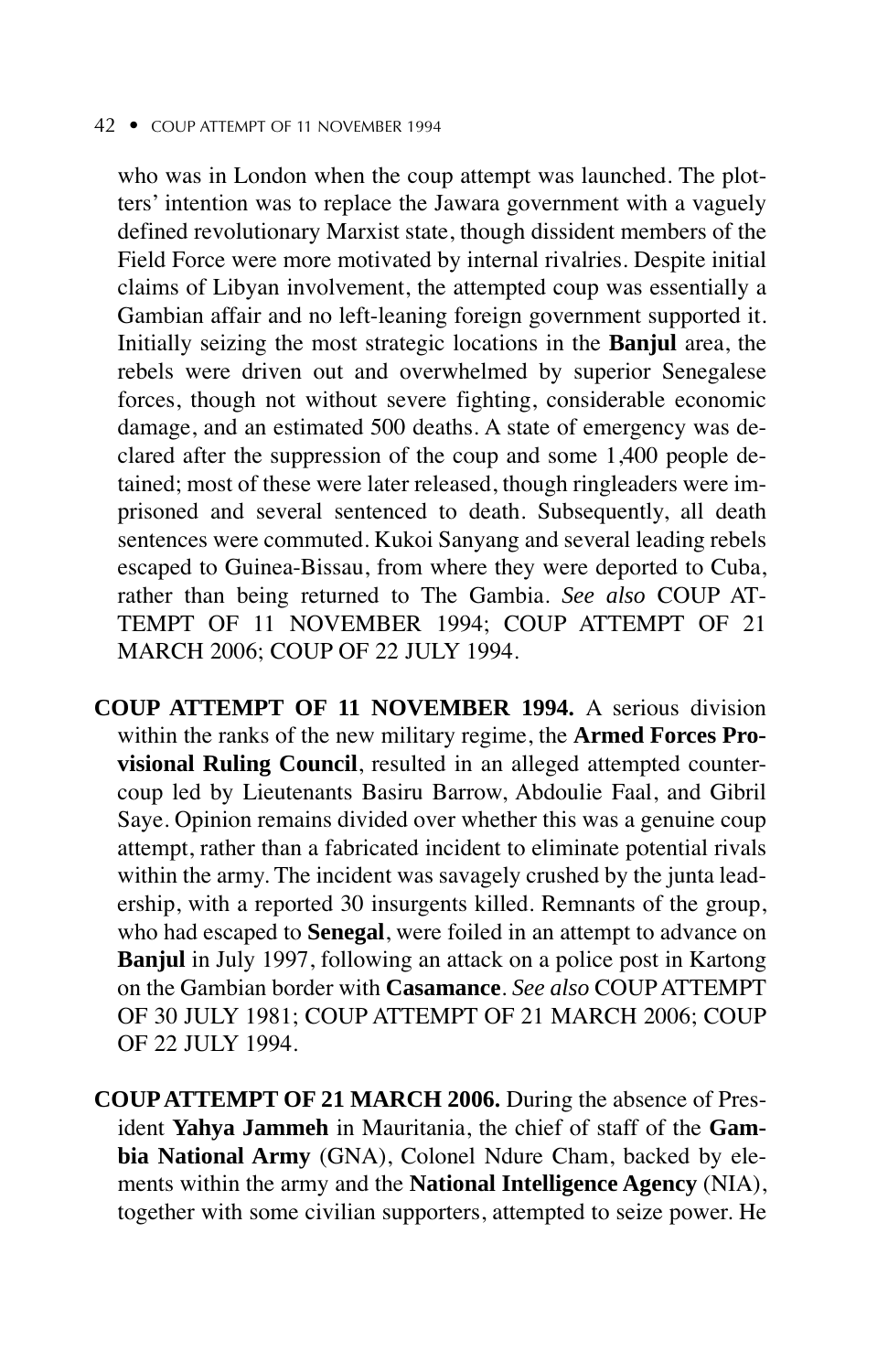sought to capitalize on growing public dissatisfaction with the Jammeh government, as well as disaffection within the GNA. Poor security arrangements among the plotters allowed loyalist elements to regain control quickly and Cham fled to neighboring **Senegal**. It is widely believed that five individuals, including a former head of the NIA, Daba Marenah, were summarily executed in April 2006 in the wake of the abortive coup. Following a court-martial, 10 soldiers were sentenced to long terms of imprisonment in April 2007, as were three civilians, following a trial before the Banjul High Court, in August 2007. *See also* COUP ATTEMPT OF 30 JULY 1981; COUP AT-TEMPT OF 11 NOVEMBER 1994; COUP OF 22 JULY 1994.

- **COUP OF 22 JULY 1994.** Elements of the **Gambia National Army** (GNA) successfully carried out a bloodless coup against the **Dawda Jawara** government on 22 July 1994. The disaffected junior officers who organized and carried out the coup claimed to be acting in the national interest to replace a corrupt and undemocratic government, but it was evident that other factors also lay behind their action, including personal ambition and resentment toward the large Nigerian military training mission, responsible for training the new GNA. Lieutenant **Yahya Jammeh** emerged as the leader of the army plotters and was appointed as chairman of the military junta, the **Armed Forces Provisional Ruling Council**. **Political parties** were banned and the constitution suspended following the coup, but domestic and international pressures led the army to withdraw from power in 1996; although Jammeh and his fellow army conspirators successfully contested the presidential and parliamentary elections through their newly created **Alliance for Patriotic Re-orientation and Construction**. *See also* COUP ATTEMPT OF 30 JULY 1981; COUP ATTEMPT OF 11 NOVEMBER 1994; COUP ATTEMPT OF 21 MARCH 2006.
- **COURLAND, DUCHY OF.** In the 17th century, Courland was an independent Baltic duchy (roughly present-day Latvia) under the suzerainty of the kings of Poland. Jacobus (James), Duke of Courland, caught up in dreams of the wealth of Guinea, formed a trading company in 1650. In the following year, his agents leased **Banjul** from the King of **Kombo**, a small plot of land at **Juffure** on the north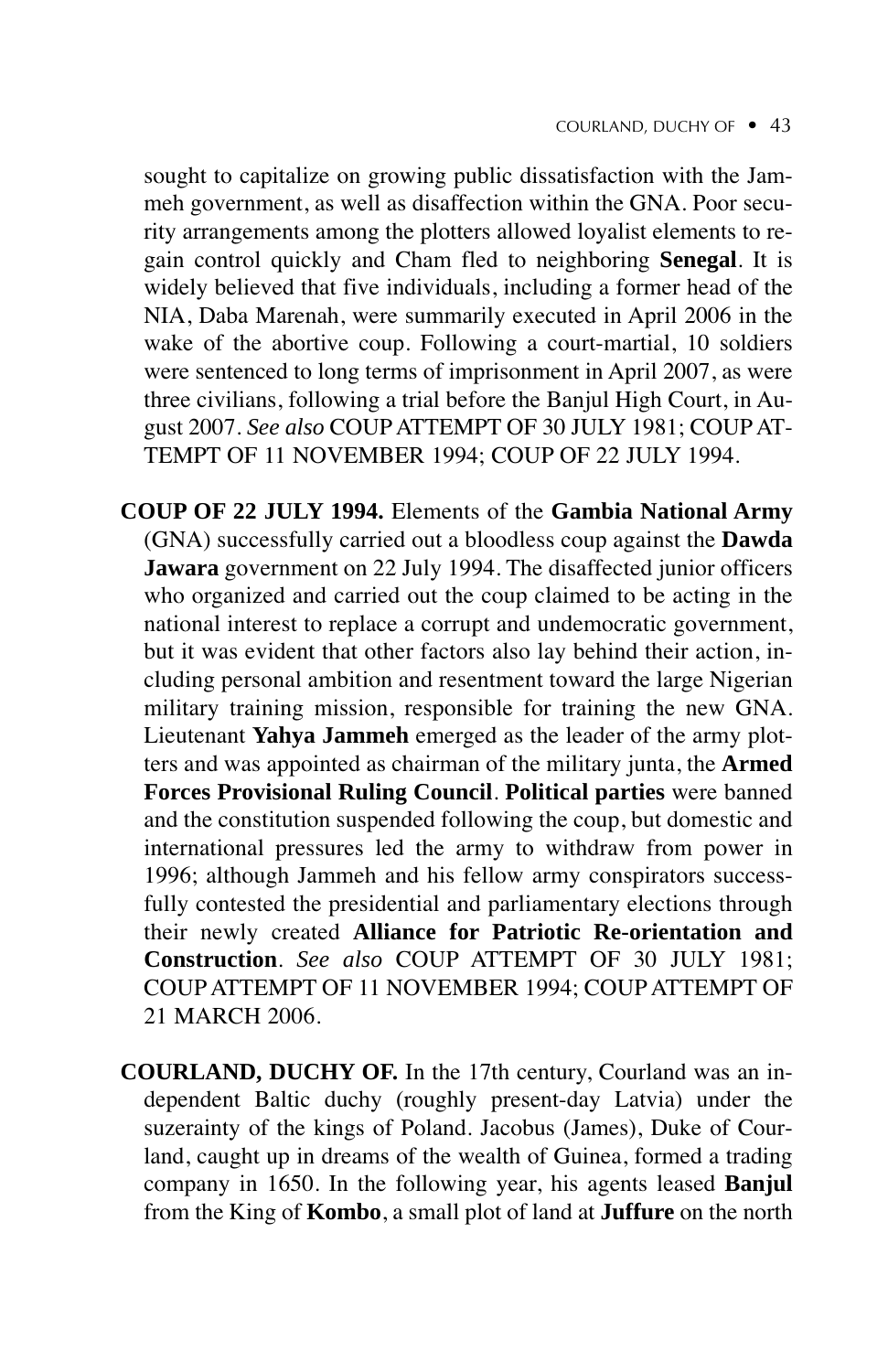## 44 • COURLANDERS

bank, and most importantly, St. Andrew's Island (the future **James Island**) in the **Gambia River** from the King of **Barra**. A fort was constructed to try and dominate river trade. The duke's dream of a mercantile empire based on the Gambia and the West Indies was dashed by the corruption of his lieutenants, the open hostility of greater European powers, and events in the Baltic. The duke was captured by Charles X of Sweden in 1658, and he assigned the rights to manage his Gambian holdings to the **(Dutch) West India Company**. In 1661, St. Andrew's Island was captured by the English and, in 1664, Courland ceded its rights in the Gambia to England in return for a guarantee to respect the duke's control over Tobago in the West Indies.

# **COURLANDERS.** *See* COURLAND, DUCHY OF.

## **– D –**

**DABO, BAKARY BUNJA (1946– ).** A **Mandinka**, born at Dumbutto, Western **Kiang**, Dabo was educated locally at primary level and then at the Methodist Boys' and Gambia High Schools in **Bathurst** (1957–64) and the University of Ibadan, Nigeria, graduating in modern languages in 1967. Dabo received graduate training from the University of Abidjan, Ivory Coast, and specialized economic training from the Bank of America, National Westminster Bank, and Ghana Commercial Bank. He spent two tours in the provincial administration upriver at **Basse** and **Kerewan**; the first of these (1967–68) was as assistant divisional commissioner, and the second (1970–71) as divisional commissioner. In the intervening years, Dabo served as assistant secretary in the Ministry of External Affairs. In July 1971, he was appointed director of economic and technical affairs and in June 1974, he was made manager of the commercial operations of the Gambia Commercial and Development Bank in **Banjul**.

In March 1979, Dabo was appointed Gambian high commissioner to the Republic of **Senegal**, a position he held until September 1981, when, following his key role at the time of the attempted **coup** in Banjul in mobilizing Senegalese support for President **Dawda Jawara**, he became a "nominated" member of Parliament (MP) and was given the post of minister of information, broadcasting, and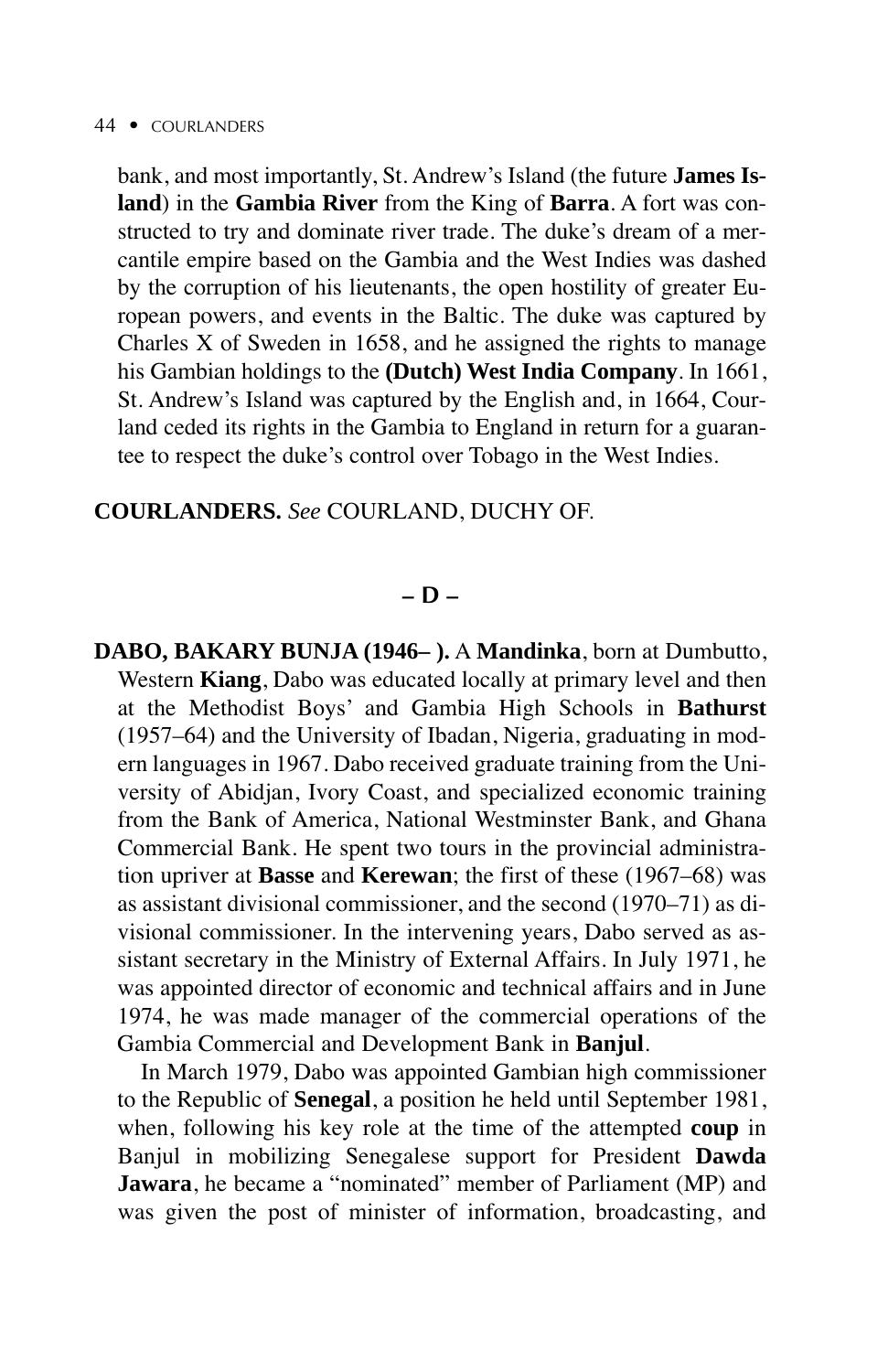tourism. Prior to the 1982 election, Dabo replaced **H. O. Semega-Janneh** as **People's Progressive Party** (PPP) candidate for Western Kiang. This was despite the fact that he had only recently joined the party and, as a member of the *Teeri Kafoo*, a social club of Mandinka intellectuals, was rumored formerly to have been sympathetic to the **National Convention Party**. He was subsequently elected as an MP (retaining the seat until the 1994 coup) and was elevated to vice president after the election.

Dabo played a prominent role in the PPP's 1987 electoral campaign and received a specific portfolio (Education, Youth, and Culture), as well as remaining as vice president, after the election. By 1991, he was regarded as one of the two most likely successors to Jawara (the other being **Saihou Sabally**). But when Jawara announced his intention to stand down prior to the 1992 election, Dabo overplayed his hand and, after the 1992 election, he was demoted to minister of finance and economic affairs as a result of Jawara's suspicions of him, fueled by factional intrigue within the PPP. During the **1994 coup**, Dabo escaped to Dakar, but was surprisingly persuaded to return to serve as minister of finance under the **Armed Forces Provisional Ruling Council** in September. However, he resigned on 10 October and was subsequently accused of being the "civilian instigator" of the abortive **coup of November 1994**. He then fled first to Senegal and then to Great Britain, from where he has continued to oppose the **Yahya Jammeh** government. He also began legal training and was called to the bar in 1998.

**DARBOE, A. N. M. OUSAINOU (1948– ).** A Muslim **Mandinka**, born at Dobo village, **Central River Division**, on 8 August 1948, he was the son of Numukunda Darboe (Darbo), the **United Party** member of Parliament for Upper Fulladu West between 1962 and 1970. Darboe graduated from the University of Lagos in 1972, subsequently acquiring further legal qualifications at the Federal Law School in Lagos and the University of Ottawa. After initially working as a government lawyer in **Banjul**, he went into private practice in 1980, but was not active in politics under the **People's Progressive Party** government. He did, however, develop a strong legal reputation, particularly by acting as a defense lawyer in high-profile cases, including that of **Sheriff Dibba** in 1982. In 1996, by which time he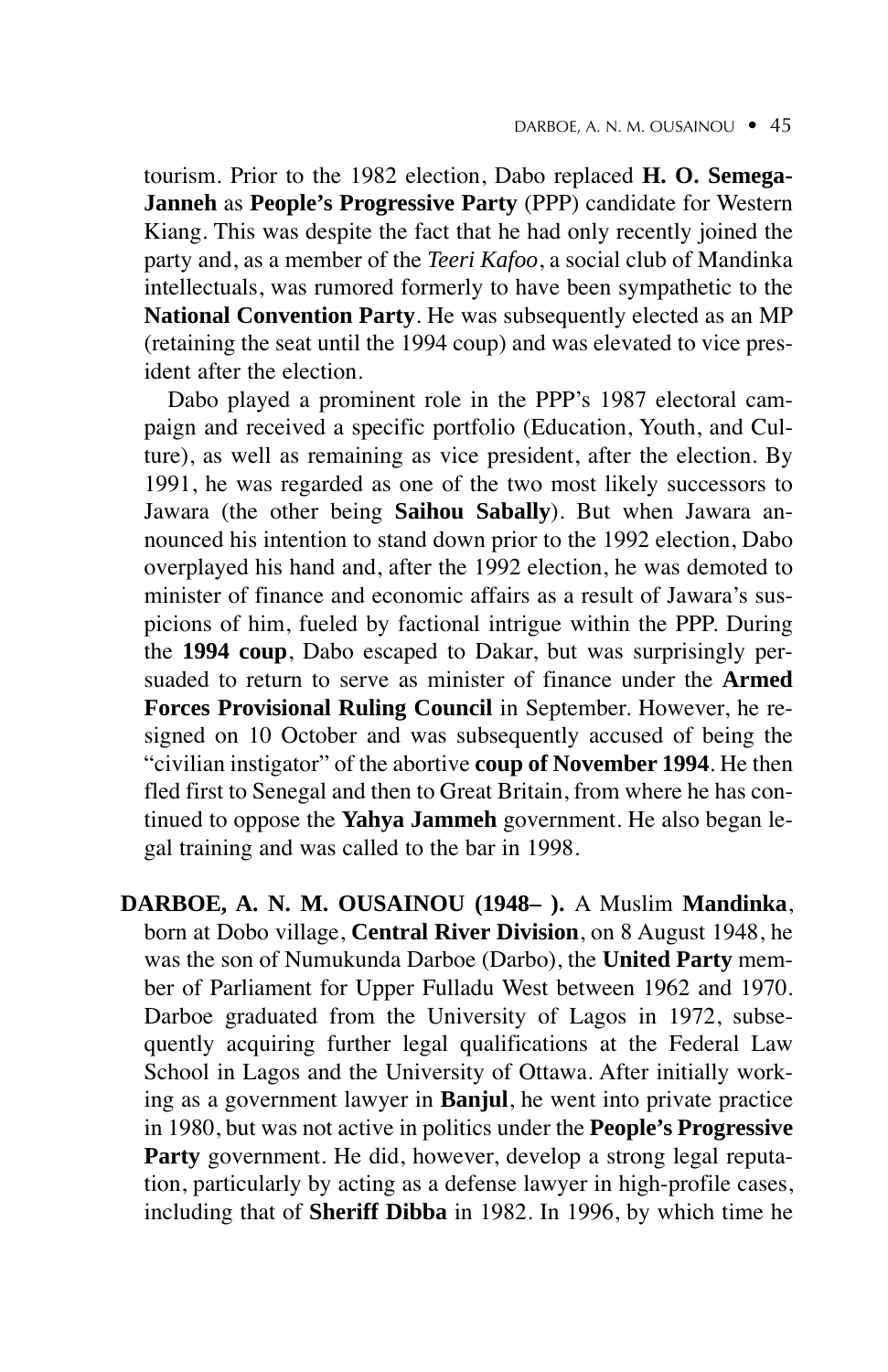## 46 • D'ARCY, GEORGE ABBAS KOOLI

was vice president of the Gambia Bar Association, he was instrumental in creating the **United Democratic Party** (UDP). As secretary general and leader of the UDP, he stood against **Yahya Jammeh**, the **Alliance for Patriotic Re-orientation and Construction** candidate in the presidential elections of September 1996, coming second with 35.8 percent of the vote.

Despite this setback, and his arrest in June 2000 on a murder charge (later dropped) for the killing of a government supporter during a UDP rally in **Upper River Division**, Darboe stood again in the 2001 presidential election. His share of the vote dropped to 32.6 percent, amid accusations of government vote-rigging. This led the UDP to boycott the parliamentary election of January 2002, but Darboe decided to stand again in the 2006 presidential election—against President Jammeh and former **National Alliance for Democracy and Development** coalition ally, **Halifa Sallah**. Darboe obtained 26.7 percent of the vote, well ahead of Sallah, but far behind Jammeh, who took over two-thirds of the vote. With four seats won in the January 2007 general election, it meant that the UDP was once again the official parliamentary opposition, and Darboe, though not in the **National Assembly** himself, remains a vocal critic of government policy.

**D'ARCY, GEORGE ABBAS KOOLI (c. 1818–1885).** After serving in the 3rd West India Regiment as a colonel, D'Arcy succeeded **L. S. O'Connor** as governor of the Gambia. He arrived in the **Colony** in September 1859 in the midst of a yellow fever epidemic, which had reduced the European population of **Bathurst** to fewer than a dozen persons. His pleas to the Colonial Office for extra funds to be able to drain **Half Die** and improve the sanitation facilities of the Colony fell on deaf ears, and many of his recommendations were not put into effect until a half-century later.

D'Arcy's expedition against **Baddibu** in 1861 set in motion the series of events that brought **Ma Bah Diakhou** to power. Prevented from adopting any policy toward Ma Bah and the middle and upper **Gambia River** areas that would have committed the British government to any more expense, he therefore signed a treaty of friendship with Ma Bah in February 1863 to try to maintain the peace in the **Niumi** area. Closer to Bathurst, D'Arcy could act more firmly against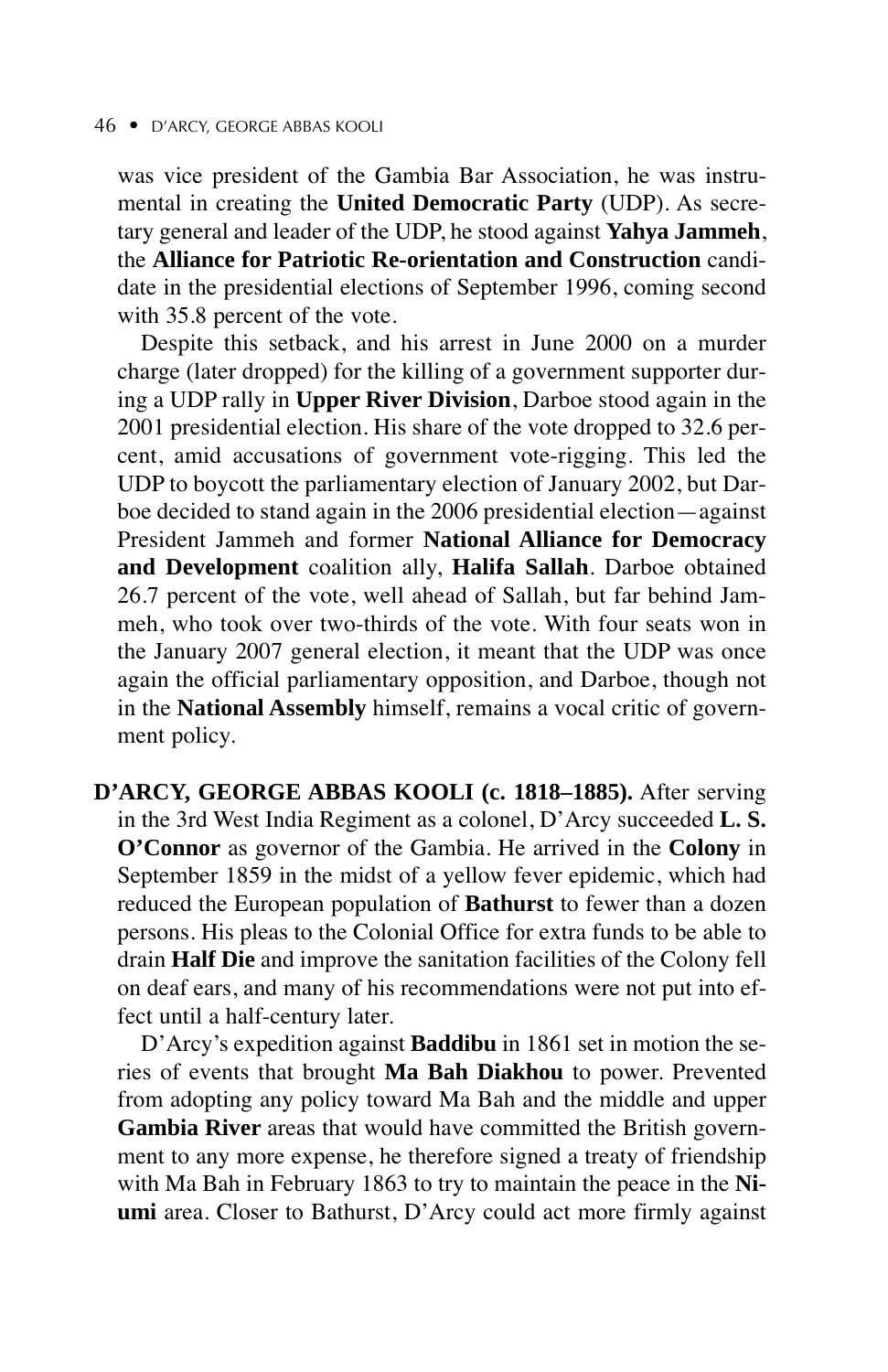**Marabout** forces; thus in July 1866, with naval support and a force of 500 warriors from Niumi, his troops stormed Tubab Kolon, the stronghold of Amer Faal, one of Ma Bah's lieutenants, who had previously raided the **Ceded Mile**. Nevertheless, aside from a few such punitive forays, D'Arcy could do little to increase British control along the Gambia River. D'Arcy also initially attempted to pass legislation to improve the position of the **Liberated African** community in Bathurst, but his efforts were thwarted by the combined opposition of the European merchants and some of his own officials. In 1864, a number of Liberated Africans signed a petition to the secretary of state for the colonies in 1864 that called for his term of office as governor to be extended. However, by the end of 1865, his popularity among Liberated Africans had deteriorated.

In 1866, the **British West African Settlements** were reorganized. D'Arcy ceased to be governor, but stayed on as administrator until December 1866, when he was replaced by **Charles Patey**. He subsequently served as governor of the Falkland Islands (1870–76), before retiring to England to live in Penzance, Cornwall, where he died in 1885 aged 67.

**DEMOCRATIC CONGRESS ALLIANCE (DCA).** The DCA was formed in April 1960 by a merger of the **Gambia Democratic Party** and the **Gambia Muslim Congress**. Their leaders, **J. C. Faye** and **I. M. Garba-Jahumpa**, wanted a stronger party to challenge the **United Party** (UP) and the **People's Progressive Party** (PPP) in the first election to the **House of Representatives** in the following month. Faye became "leader of alliance" and Garba-Jahumpa its secretary general, with other posts being divided up among the two parties. However, only one DCA candidate, **A. B. N'Jie**, was elected in 1960, with both Faye and Garba-Jahumpa being defeated; after the election, N'Jie was appointed minister of communications, resigning in March 1961 after Governor **Edward Windley** had appointed **P. S. N'Jie** as chief minister.

By now the DCA and PPP were beginning to coordinate their activities in opposition to the UP; they formed an electoral pact for the 1961 **Bathurst Town Council** election and another pact for the general election of 1962, with the PPP agreeing to support the DCA in five seats in **Bathurst** and **Serrekunda**. Despite the victory of the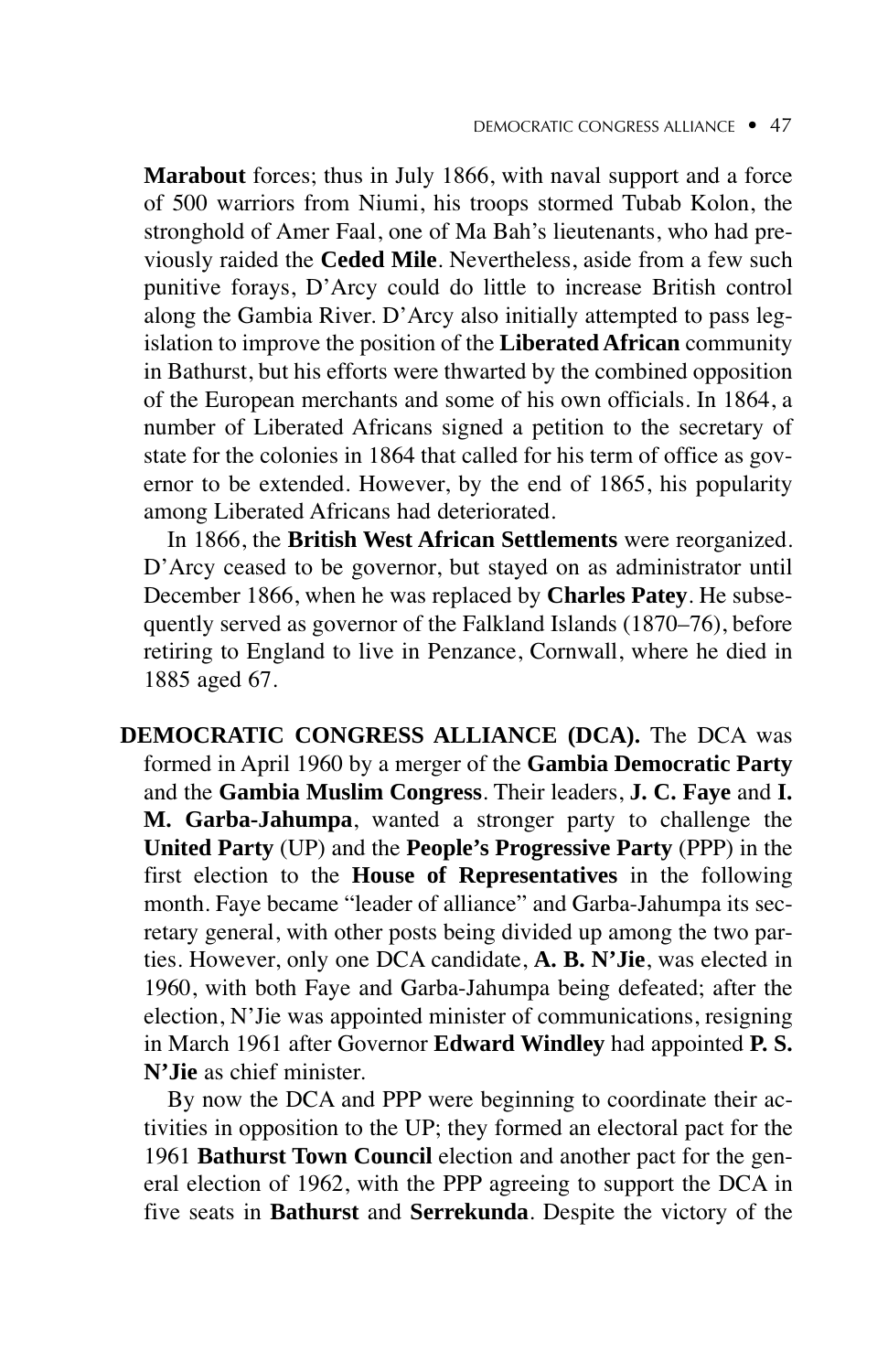### 48 • DEMOGRAPHY

PPP, the DCA could win only one seat in the expanded House of Representatives through A. B. N'Jie, with both Faye and Garba-Jahumpa again being narrowly defeated. This failure, and political differences between Garba-Jahumpa and Faye, soon led to the breakup of the party. Garba-Jahumpa and a few other DCA activists withdrew to form the **Gambia Congress Party** in October 1962, but the majority remained loyal to the Alliance. The DCA and PPP continued to work closely together up to independence and the two parties finally merged in August 1965. *See also* POLITICAL PARTIES.

**DEMOGRAPHY.** Censuses of The Gambia, comprising both the **Colony** and **Protectorate**, have been conducted since 1911. It was only in 1963, though, that a proper national census took place. The Gambian population has undergone considerable change since 1911, having grown tenfold, from 146,101 to 1,360,681 (2003) and to an estimated 1,688,359 in 2007. The population also is increasingly youthful as a result of improved **health** facilities and a higher birthrate, estimated at 2.78 percent per annum in 2007. Nearly 49 percent of the population in 2005 was estimated to be under 18 years of age. Females outnumber men by 845,581 to 842,778 (2007 estimate). Life expectancy at birth in 2007 was estimated to be 54.5 years: 52.7 for males and 56.5 for females, a reversal of the situation in many developing countries.

The Gambia is a multiethnic society, with no one community forming the majority of its population. Historically, the Gambians were **agriculturalists**, save for the pastoral **Fula**, but in recent decades there has been a substantial drift from the countryside to **urban** areas. The largest and most geographically widespread group is the **Mandinka**, found in every administrative division, but historically concentrated in the **Lower River Division** and **Western Division** (WD). Although their numbers have more than tripled between 1963 and 2003, they have declined from 46 percent to 36 percent of the Gambian population. The Fula, historically concentrated in **Central River Division** (CRD) and **Upper River Division** (URD), have increased in numbers to become the second most numerous in the country. They have increased from 17 percent (1963) to 22 percent of the Gambian population (2003). The **Wolof** are found predominantly in the **North Bank Division** and the Saloum district of CRD,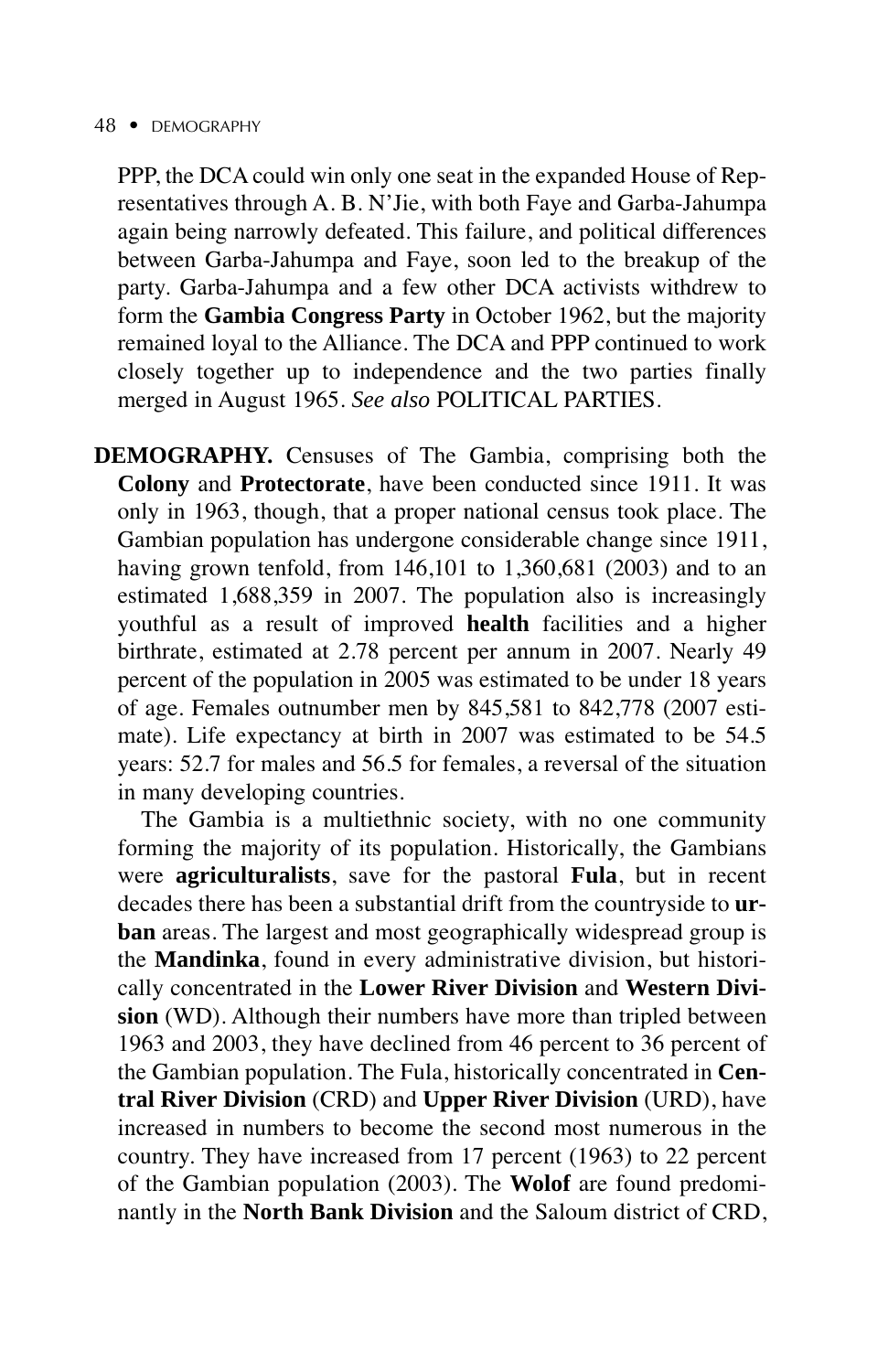as well as in the **Kanifing Muncipal Council** (KMC) area; though the third most numerous ethnic group, their share of the Gambian population has declined slightly since 1963, to 14 percent. The **Jola**, mainly living in WD and the KMC area, comprise the fourth largest ethnic community and, while having increased in numbers significantly (partly through migration from the conflict-torn **Casamance** region of neighboring **Senegal**), constitute only 11 percent of the Gambian population. Of the remaining four other ethnic groups, the **Serahuli,** found principally in URD, are the most numerous at some 8 percent of the Gambian population. The once-influential Creole or **Aku** community comprises only 0.5 percent of the Gambian population. Non-Gambians (most of whom are West Africans) make up an estimated 13 percent of the population; their share has probably increased in recent years because of political unrest and economic difficulties in surrounding countries. There is also a small, but economically important **Lebanese** community, as well as a shifting number of other non-Africans employed by diplomatic missions and aid agencies.

**DEMONETIZATION CRISIS.** In 1843, the five-franc piece was accepted as legal tender in the Gambia, with the exchange rate set at three shillings, ten and one-half pence. At the start of the 20th century, it comprised more than 80 percent of the total money in circulation in the Gambia. By the end of World War I, the franc had fallen in value, but nothing was done in the Gambia to make the official rate conform to the world rate. Issuance of the new West African alloyed coins in 1920 did not drive out the older currency. The Gambia was the only place in the world where the five-franc piece could be exchanged at a rate approximately 1.75 times its real value, and the area was thus flooded with the coins. They ceased to be valid for overseas transfers in March 1921, and in April their importation was prohibited. These actions did not halt the influx of the coins. Eventually, in January 1922, the British decided to demonetize, and called in all the five-franc pieces at the legal rate. The failure of the British authorities to act promptly had to be borne by the Gambia. The demonetization cost the Gambia more than £200,000, at a time when social and economic improvements were being denied, ostensibly because of a lack of funds.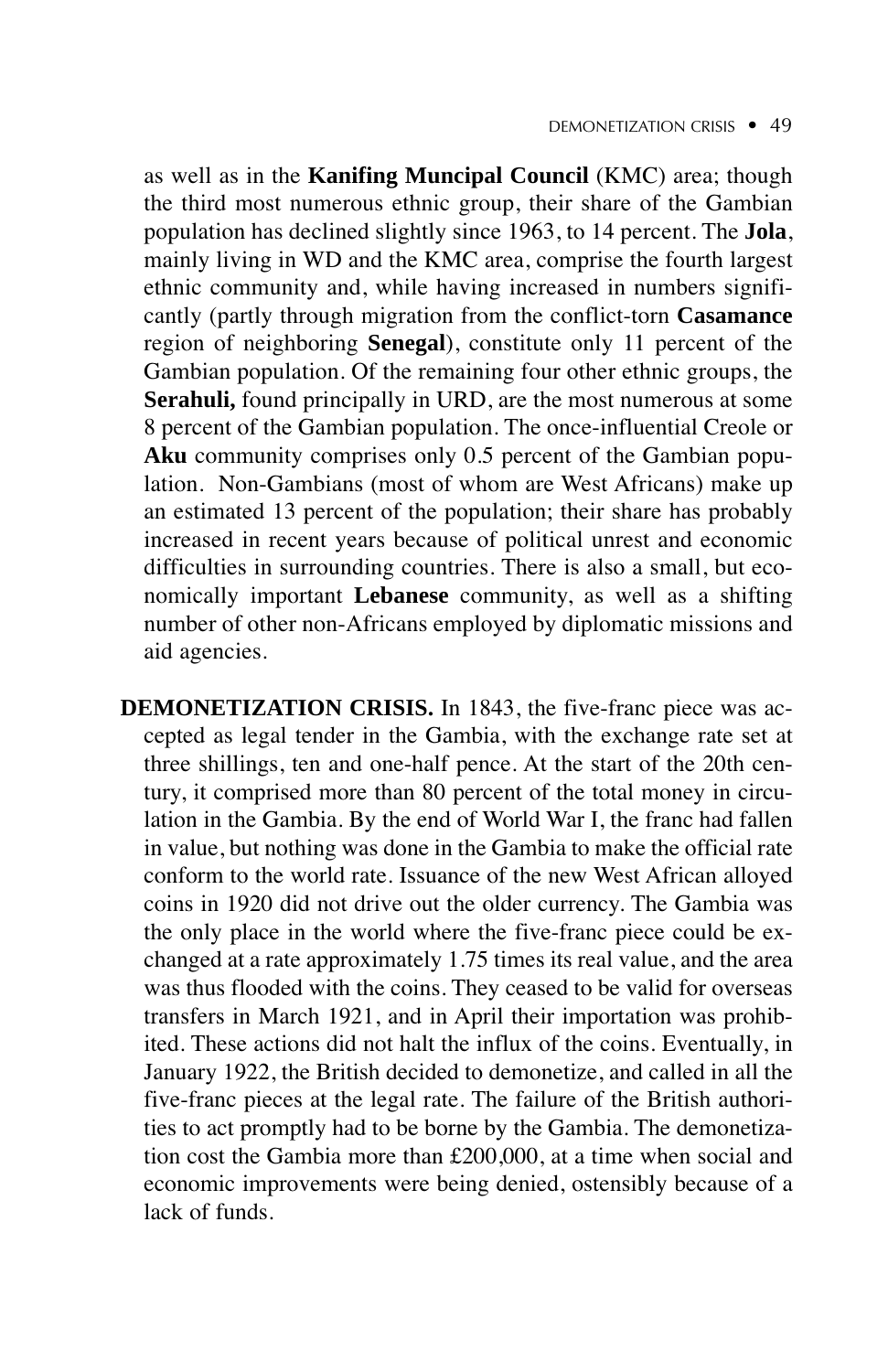50 • DENHAM, SIR EDWARD BRANDIS

**DENHAM, SIR EDWARD BRANDIS (1876–1938).** Denham was educated at Malvern College and Merton College, Oxford, before joining the colonial service as a cadet in the Ceylon civil service. He subsequently served as colonial secretary of Mauritius (1920–23) and acting governor of Kenya (1923–28). From Kenya, he moved to the Gambia, where he became governor in November 1928. The most significant event of his period of office was the general strike called by the **Bathurst Trade Union** in October–November 1929. Denham proved unable to deal with the crisis; after initially relying on the influence of **S. J. Forster Jr.** to bring a strike to the end, he later overreacted by allowing the police to carry out a bayonet attack on a group of unarmed strikers, an action denounced by left-wing members of Parliament in Britain. In January 1930, Denham left the Gambia to become governor of British Guiana, where he served until his retirement in 1934. He died on 2 June 1938. Denham kept a diary of his time in the Gambia that is now at Rhodes House Library, Oxford.

**DENTON, SIR GEORGE CHARDIN (1851–1928).** A vicar's son from Dorset, Denton was born on 22 June 1851. Educated at Rugby, he then pursued a military career, being commissioned in the 57th Regiment of Foot in 1869. He changed careers in 1880, joining the colonial service as chief of police, St. Vincent. Promoted to administrator in 1885, Denton moved to West Africa in 1889, serving as colonial secretary and acting governor of Lagos (1889–91 and 1893–1900) before being appointed administrator of the Gambia in November 1900. He arrived in the colony in January 1901 and in March, his position was upgraded to governor, the first individual to hold this title since **G. A. K. D'Arcy** in the mid-1860s. He completed the work begun by his predecessor, Administrator **R. B. Llewelyn**, in devising the framework of British rule in the **Protectorate**. This was done by a series of Protectorate Ordinances that refined and clarified the earlier system.

Denton also successfully resisted the requirements of the **Anglo– French Convention of 1904** that would have assigned a mid-river port on the **Gambia River** to the French. His argument that this would destroy the British and Gambian merchants at **Bathurst** helped persuade the British government to delay the cession until after World War I, when subsequent events made the French abandon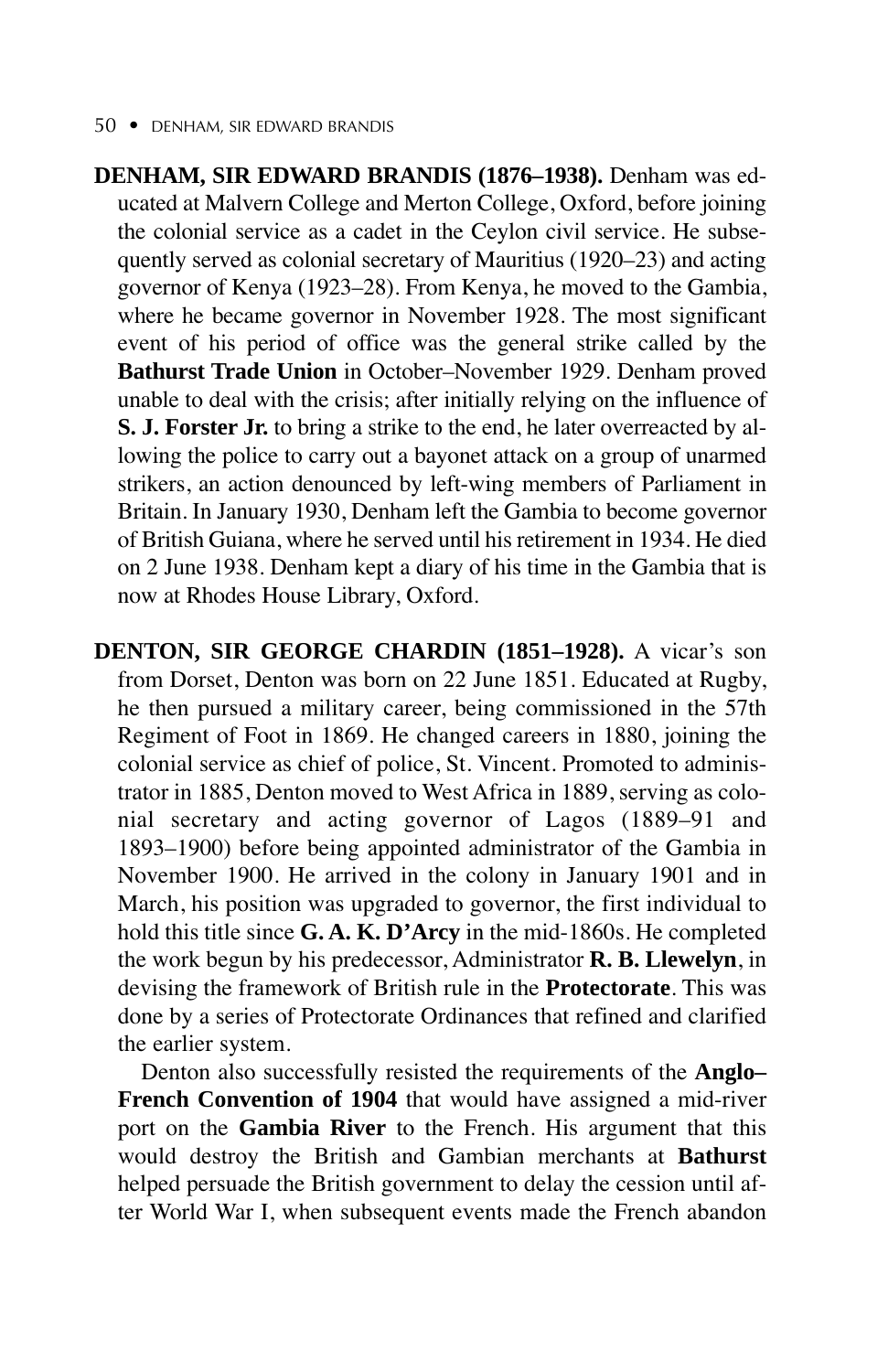their designs on the middle river areas. Denton's main contribution to domestic Gambian politics was to appoint **S. J. Forster Jr.** to the **Legislative Council** in 1906 in succession to his father; Denton had earlier appointed him acting colonial registrar and was impressed by his talents. After retiring from the Gambia in December 1911, Denton returned to England, where he died on 9 January 1928.

**DIAKHOU, MA BAH** (**also known as MA BA or MABA JAAKHU (c. 1809–1867).** Ma Bah Diakhou was the son of N'Dougou Pende Bah, a **Fula Torodo** Koranic teacher from a largely **Wolof** area of **Baddibu**, and a Wolof mother. He received Koranic education in Cayor and then later taught the Koran in **Jolof**. While in Jolof, Ma Bah married the niece of its king and thus forged ties with the premier Wolof state. After his father's death in 1827, he returned to Baddibu to assume his father's responsibilities. Around 1850, Ma Bah had a meeting with **Al Hajj Umar Tall** at the village of Kabakoto, and was then chosen as the **Tijaniyya** representative in Baddibu; he continued to teach the Koran in Baddibu for the next 10 years, gradually building up a considerable following.

In 1861, Governor **G. A. K. D'Arcy** launched an offensive against the King of Baddibu, Jeriba Marong, who was accused of harassing **Bathurst** traders. The British forces first attacked a **Marabout** town, Suwarekunda. Although Ma Bah had helped defend the town against the British, he later changed sides, aided the British in the course of their invasion, and helped to arrange the peace terms. After the war, Marong sought revenge on this potential enemy with such a large **Muslim** following, and sent his son to kill Ma Bah. Instead, the son was killed by Ma Bah's followers, and the revolt in Baddibu began. Within a short period of time, the Marabout forces had overcome their **Mandinka** overlords, the king was killed, and large numbers of his followers were forced into exile.

The success of Ma Bah's revolt caused other Marabouts on the north bank of the **Gambia River** to look to him for aid, and in May 1862, Ma Bah sent his army into **Niumi** to aid his fellow Muslims. This was partially successful, with Niumi (although remaining independent) thereafter paying him tribute through his lieutenant, Amer Faal. A further campaign against Saloum was also generally successful, so that by the fall of 1863, the Marabout forces that acknowledged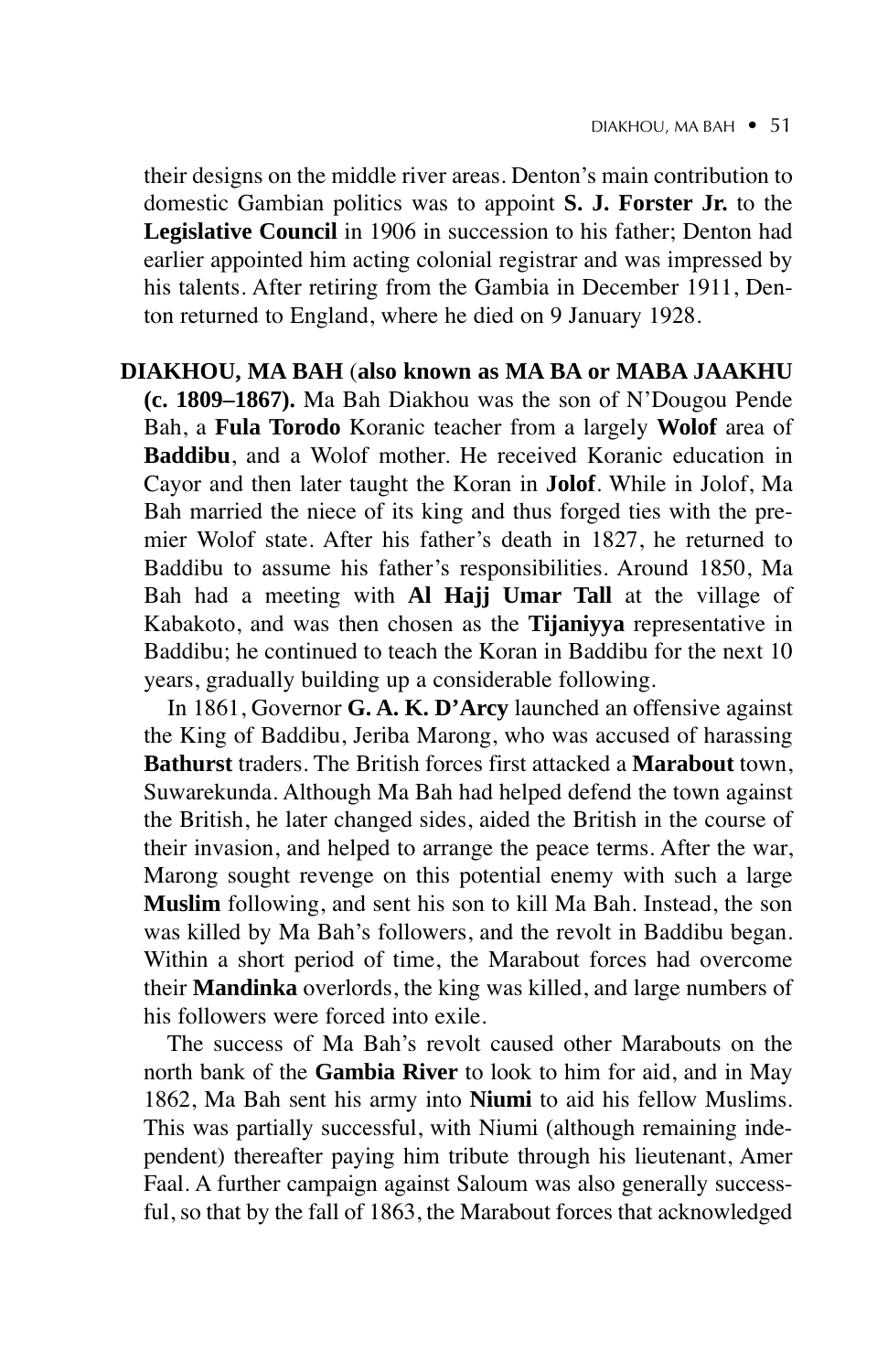#### 52 • DIBBA, SHERIFF MUSTAPHA

Ma Bah controlled most of the territory between the **Gambia River** and the Saloum River, except for part of Niumi. In June 1865, he sent his forces northward into Jolof; within a few months, he was in almost complete control of that Wolof state. Ma Bah was less successful on the south bank of the river, his one attempt to defeat the **Soninke** there resulted in a decisive defeat at Kwinella in **Kiang** in 1863.

Ma Bah's successes worried the French authorities, who aimed to dominate the trade of the **Serere** states of Sine and Saloum. Although they recognized him as the *almami* of Baddibu and of Saloum by treaty in 1864, the French governor, Jean Pinet-Laprade, disturbed over his growing power and influence, led a large army to strike at Ma Bah's forces near Kaolack in 1865. Ma Bah's capital, Nioro, and other Marabout towns were destroyed, but many Europeans were killed or wounded during the campaign and Pinet-Laprade withdrew his forces northward.

This proved to be Ma Bah's final success. In 1867, he accompanied his army in an invasion of the kingdom of Sine, the last Soninke state standing between his kingdom and the French. But the Serere *tyeddo* repulsed the invading forces in a major battle at Somb in July 1867 and, after the battle, Ma Bah's body was discovered on his prayer mat. With his death, the most important threat to European power in the Senegambia ended. He had come very close to restoring the old Jolof empire by utilizing the militant forces of Islam that he discovered in Baddibu, Saloum, and Jolof, but none of his successors came close to unifying the Senegambia. Ironically, the wars launched by Ma Bah had weakened the Senegambian states to the extent that the French and British found little resistance to their further penetration of the interior in the following two decades.

**DIBBA, SHERIFF MUSTAPHA (1937–2008).** The son of Mustapha Dibba, a **Mandinka** farmer (who became district chief of Central **Baddibu** in 1965), Dibba was born in Salikene in the Central Baddibu district of the **North Bank Division** on 10 January 1937. He was educated at **Armitage School** and then at the Methodist Boys' High School, **Bathurst** (1955–1957). He then worked briefly as a clerk for the United Africa Company, until resigning in 1959 to work for the newly formed **People's Progressive Party** (PPP).

Dibba was particularly active in organizing the youth wing of the party and stood successfully as the PPP candidate for Baddibu in the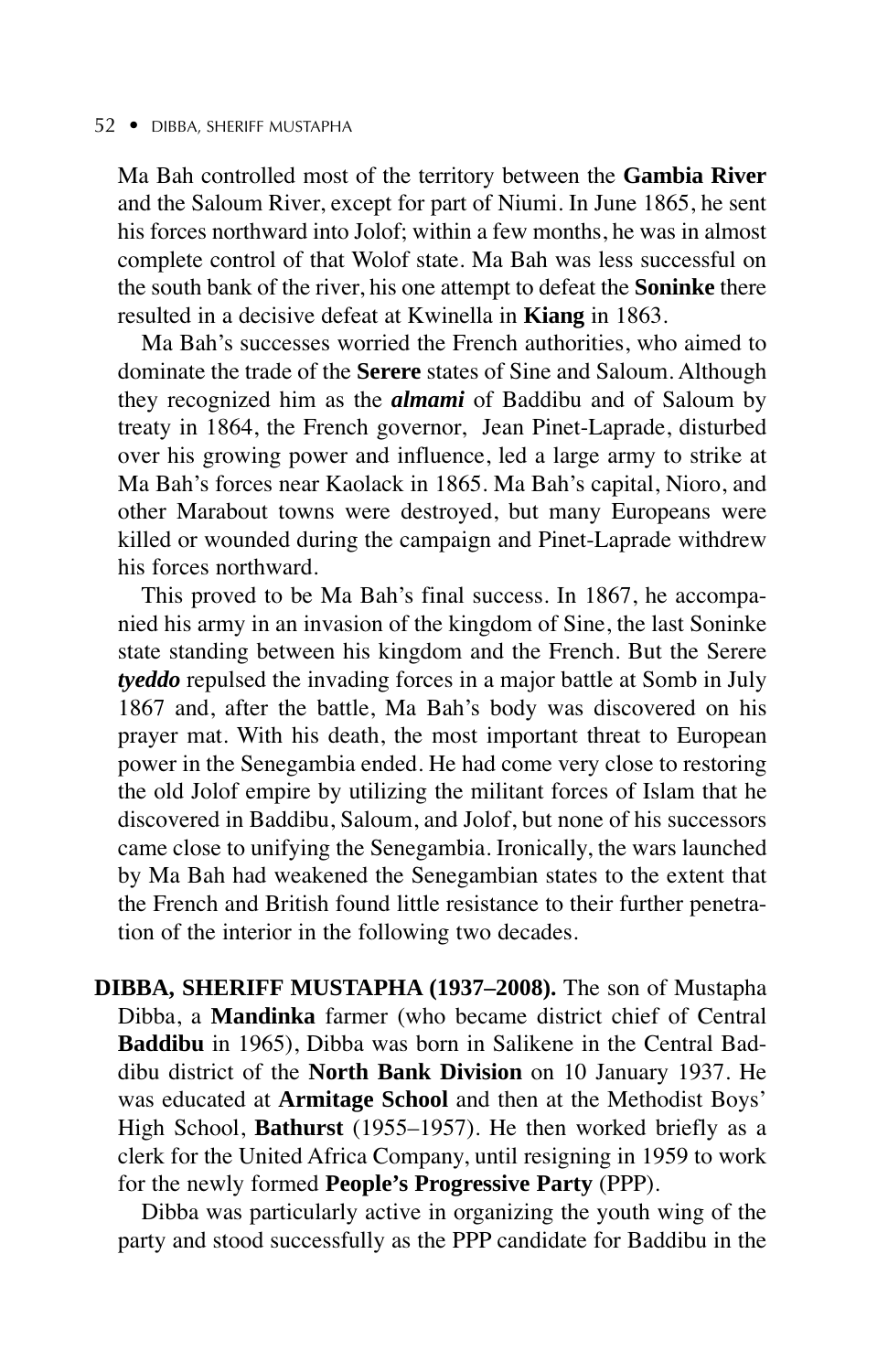first national general election in 1960. He transferred to the new constituency of Central Baddibu in 1962, which he represented for the PPP, until he broke with the party in 1975. In June 1962, he became minister of local government and lands. In October 1963, he added labor to his portfolio and was responsible for dismissing, or forcing to retire, seven **Protectorate** chiefs in March 1965. After the 1966 election, he was appointed minister of works and communications, and replaced **Sheriff Sisay** as minister of finance in December 1967. He was now the second-ranked member of the party after the prime minister, **Dawda Jawara**.

When The Gambia became a republic in 1970, Dibba was chosen to be vice president, while continuing as minister of finance. However, he was forced to resign from the first post in September 1972 and dismissed from the latter post a few weeks later. As partial compensation, he was appointed to be the first Gambian envoy to the European Economic Community, but this was a less prestigious position. His downfall was in part the result of the "*butut* scandal"; his brother, Kutubo, had been arrested smuggling Gambian currency and other contraband goods into **Senegal** in August and was found to have been working out of No. 1 Marina, Sheriff Dibba's official residence.

In July 1974, Dibba was recalled from Brussels by President Jawara and made the first minister of economic planning and industrial development, but at the end of July 1975, he was accused of seeking to unseat Jawara through a cabinet revolt and was dismissed. Dibba later blamed his downfall on a group of **Banjul Wolof** cabinet opponents, **A. B. N'Jie**, **M. L. Saho**, and **A. S. Jack**. He was subsequently expelled from the PPP in August and on 7 September launched his own political organization, the **National Convention Party** (NCP). Dibba sought to portray Jawara as a dictatorial leader and accused him of presiding over a corrupt and incompetent administration.

In the 1977 parliamentary election, Dibba was reelected in Central Baddibu, but the NCP captured only four other seats in the **House of Representatives**. It became the official opposition, with Dibba appointed "leader of the opposition." After the abortive **coup of 1981**, he was arrested and detained for more than a year on suspicion of complicity, before being exonerated by the courts and released in July 1982. During the 1982 presidential election, he campaigned for the presidency from his cell, managing to secure 52,095 votes, 28 percent of those cast. But the accusations of NCP involvement in the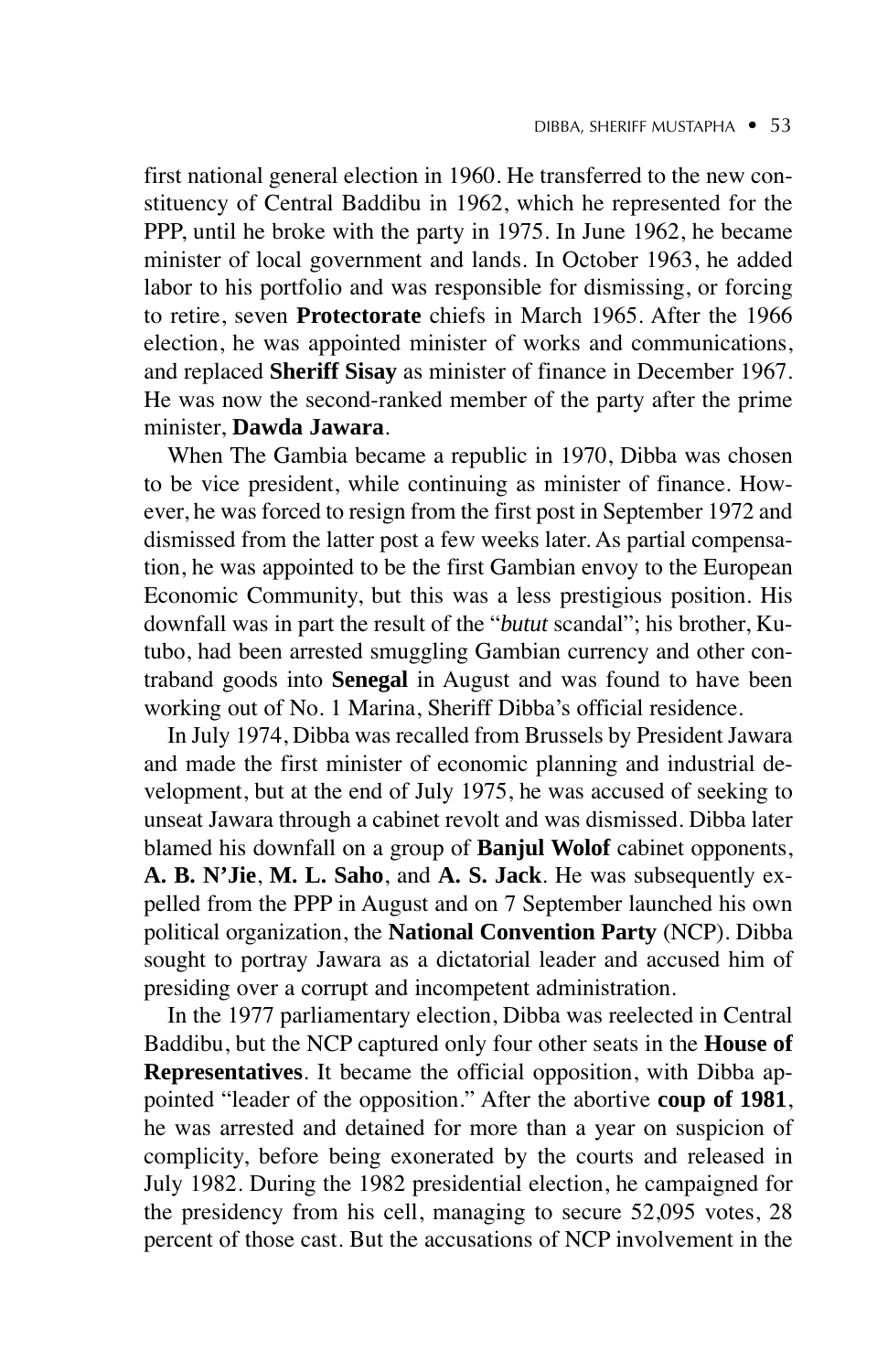## 54 • DIOUF, ABDOU

abortive coup, though never proven, damaged its political reputation, and the party was fortunate to retain three seats in the House. Dibba himself was defeated in Central Baddibu by **L. K. Saho** by 120 votes after a hard-fought contest. Upon his release, Dibba continued as the major spokesman for the opposition against continued PPP rule, though no longer the official "leader of the opposition."

In the 1987 parliamentary election, Dibba was again defeated in Central Baddibu by Saho; he once again obtained 28 percent of the vote, but was easily defeated by Jawara in the presidential poll. He finally regained Central Baddibu in the 1992 parliamentary election, but won only 22 percent of the vote in the presidential election, outpolling Jawara in only three constituencies. Despite Dibba welcoming the **1994 coup**, he was barred from political office and the NCP was one of three parties banned by the military junta. When the ban on the NCP was lifted in July 2001, Dibba stood again in the presidential election of October 2001, but was badly defeated, winning just 4 percent of the vote. Subsequently, he made his peace with President **Yahya Jammeh**, allying the NCP with the ruling party. He was rewarded initially with a seat in the **National Assembly** as a "nominated member," and, in January 2002, with the speakership of the Assembly. However, he was dismissed from both positions in April 2006, having been detained for nine days in connection with the abortive **coup** of Colonel Ndure Cham in the previous month and retired from active politics. He died on 2 June 2008.

**DIOUF, ABDOU (1935– )**. Born on 7 September 1935, at Louga in **Senegal**, Diouf served as president of Senegal from January 1980 to April 2000, when he was defeated in the presidential election of that year by **Abdoulaye Wade**. A technocrat turned politician, Diouf was singled out for high office at an early age by the first Senegalese president, **Léopold Senghor**, whom he served as prime minister before succeeding him in 1980. Diouf pursued Senghor's vision of a Senegambian union, responding quickly to the Gambian government's pleas for assistance during the abortive **1981 coup** to overthrow President **Dawda Jawara**. He was able to press the beleaguered Gambian government to agree to a **Senegambia Confederation** in 1982. Gambian reluctance to enter into a closer economic and political union led Diouf to put the Confederation "on ice" in August 1989; it was formally ended later that year. Reflecting his irritation with Jawara's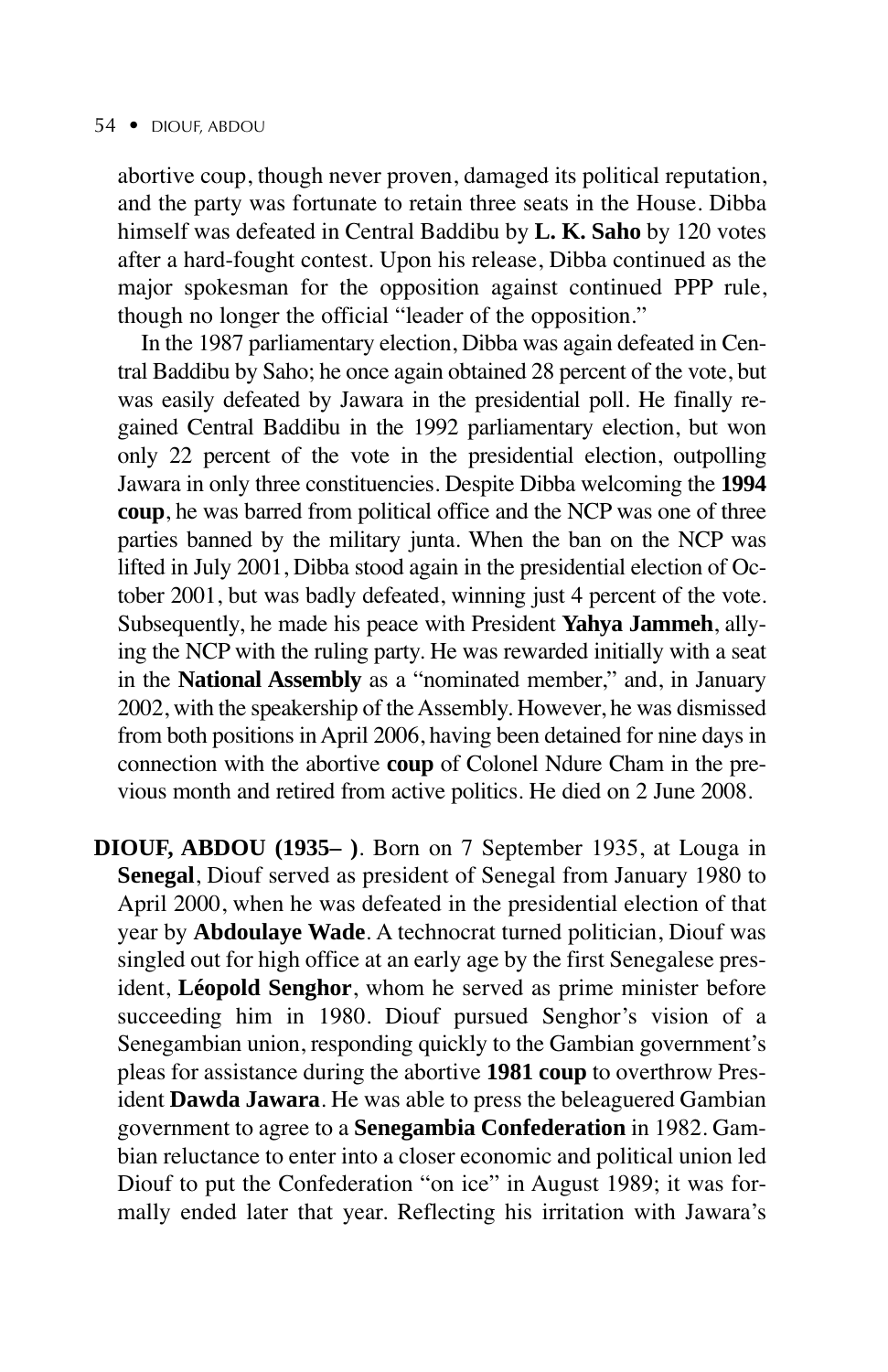perceived obstructionism, Diouf, while offering the Gambian president political sanctuary in Senegal, refused to restore his neighbor through military action against the **Gambia National Army** after the **1994 coup**. Following his electoral defeat in the Senegalese presidential election of 2000, Diouf gave up office without a struggle and was elected secretary general of the Organisation Internationale de la Francophonie (International Organization of French-Speaking States), in October 2002, and reelected in 2006.

- **DIVISIONAL COMMISSIONERS (DCs).** Known until 1944 as **travelling commissioners** or provincial commissioners, DCs were responsible in the colonial period for supervising the activities of district chiefs and village heads and for implementing government policy in the **Protectorate**. They also chaired the Area Councils established in each division in 1961–62 and served as registration officers in elections to the **House of Representatives**. DCs have continued to be the agents of the Gambian central government in the Provinces since independence.
- **DRAMMEH, MOMADOU LAMINE (c. 1835–1887).** A **Serahuli Marabout** from Gunjuru in the kingdom of Khasso, who had gone on pilgrimage to Mecca in 1864, Drammeh returned to **Senegal** in the late 1870s. In the mid–1880s, he contested French domination and was driven to take refuge at Toubacouta in 1886. A French expedition followed Drammeh to the Gambia, and **Musa Molloh**, then an ally of the French, crossed the **Gambia River** with a large army. The combined forces took Toubacouta in 1886; Drammeh escaped, but was subsequently killed in December 1887.
- **DUMBUYA, FODI KABBA.** *See* KABBA, FODI.

**DUTCH WEST INDIA COMPANY.** *See* WEST INDIA COMPANY (DUTCH).

**– E –**

**ECONOMIC COMMUNITY OF WEST AFRICAN STATES (ECOWAS), GAMBIAN RELATIONS WITH.** A strong supporter of West African unity, The Gambia joined ECOWAS when it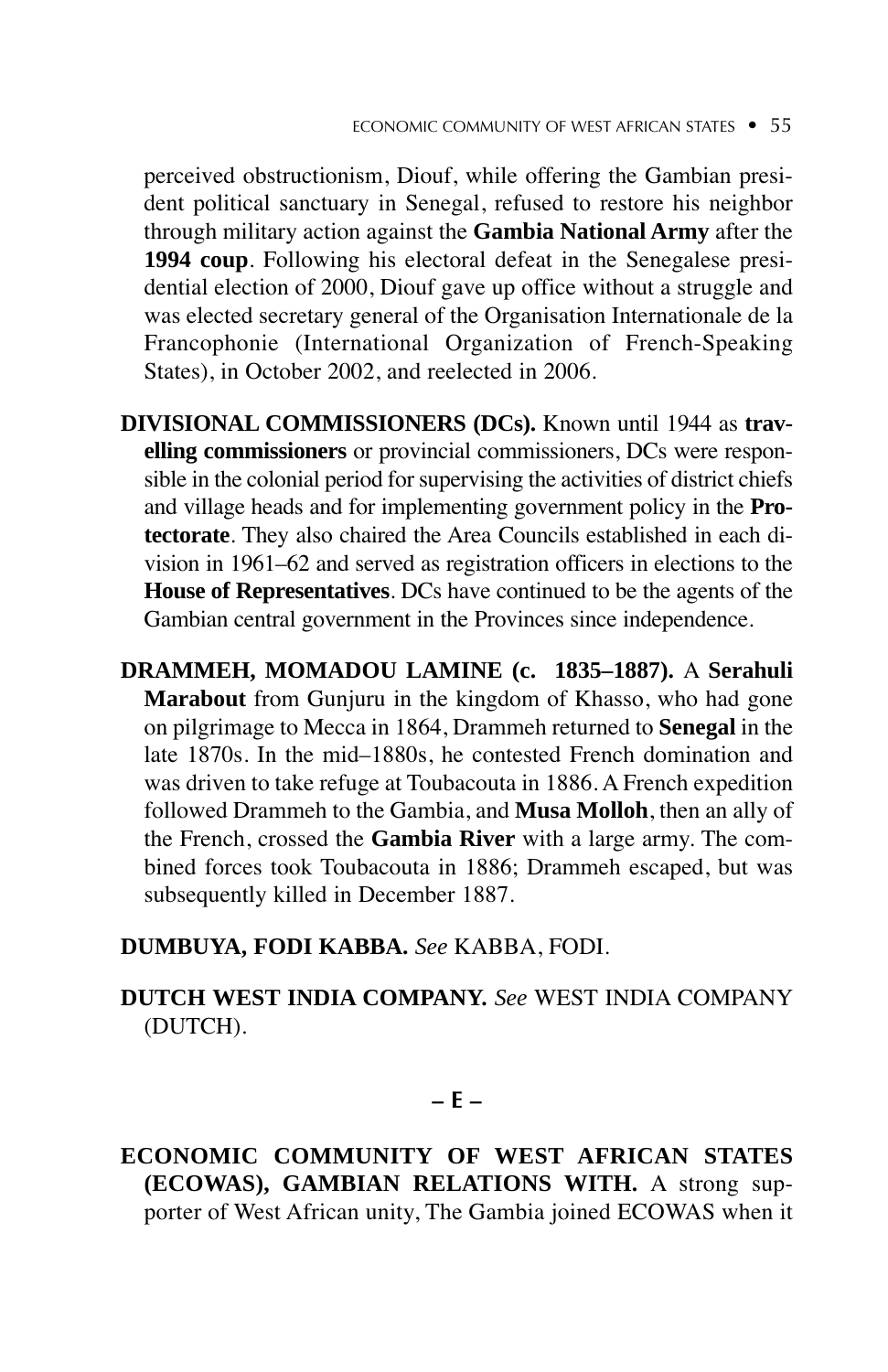## 56 • ECONOMIC RECOVERY PROGRAMME

was established in May 1975, seeing membership as a means of reducing its dependency on its large neighbor, **Senegal**, gaining the friendship of **Nigeria** (together with, Togo, one of the two initiators of ECOWAS), and overcoming the severe limitations of its resources through access to a wider regional market. Both the **Dawda Jawara** and **Yahya Jammeh** governments have supported ECOWAS. Sir Dawda Jawara emerged as one of its elder statesmen, serving as its chairman in 1989–90 and again in 1991–92. In August–September 1990, Jawara hosted a meeting of Liberian political leaders in **Banjul** that led to the formation of Government of National Unity in their country; and, even after being overthrown, he served as the leader of the ECOWAS observer team monitoring the Nigerian elections of April 2007. His successor, Yahya Jammeh, also sought to gain ECOWAS approval, following the **coup of 1994**, and structured his major economic policies, **Vision 2020** and the **Gateway Project**, to benefit from the creation of a regional economic union under ECOWAS auspices. President Jammeh has also strongly backed the ECOWAS Monitoring Group (ECOMOG) involvement in neighboring countries torn by civil war, sending detachments of the **Gambia National Army** to join ECOMOG forces in Liberia and Sierra Leone. *See also* FOREIGN POLICY.

# **ECONOMIC RECOVERY PROGRAMME.** *See* ECONOMY.

**ECONOMY.** The Gambian economy, since colonial days, has been largely a monocrop economy, based on the export of **groundnuts**. Despite attempts by postcolonial governments to diversify into other crops, such as rice and cotton, and to promote manufacturing, fisheries, and **tourism**, both personal incomes and national revenues still depend heavily on groundnut production. Like other monocrop economies, the country has been exposed to the vagaries of external shocks deriving from the uncertainties of crop output, world prices, and the knock-on effects of industrial recession and oil price hikes. These difficulties have been compounded by a very small national territory and **population**, a low **educational** and skills level, and a very heavy dependence on external markets and financial support. Gambian economic performance is also strongly affected by relations with **Senegal**, as it has been estimated that up to one-third of Gross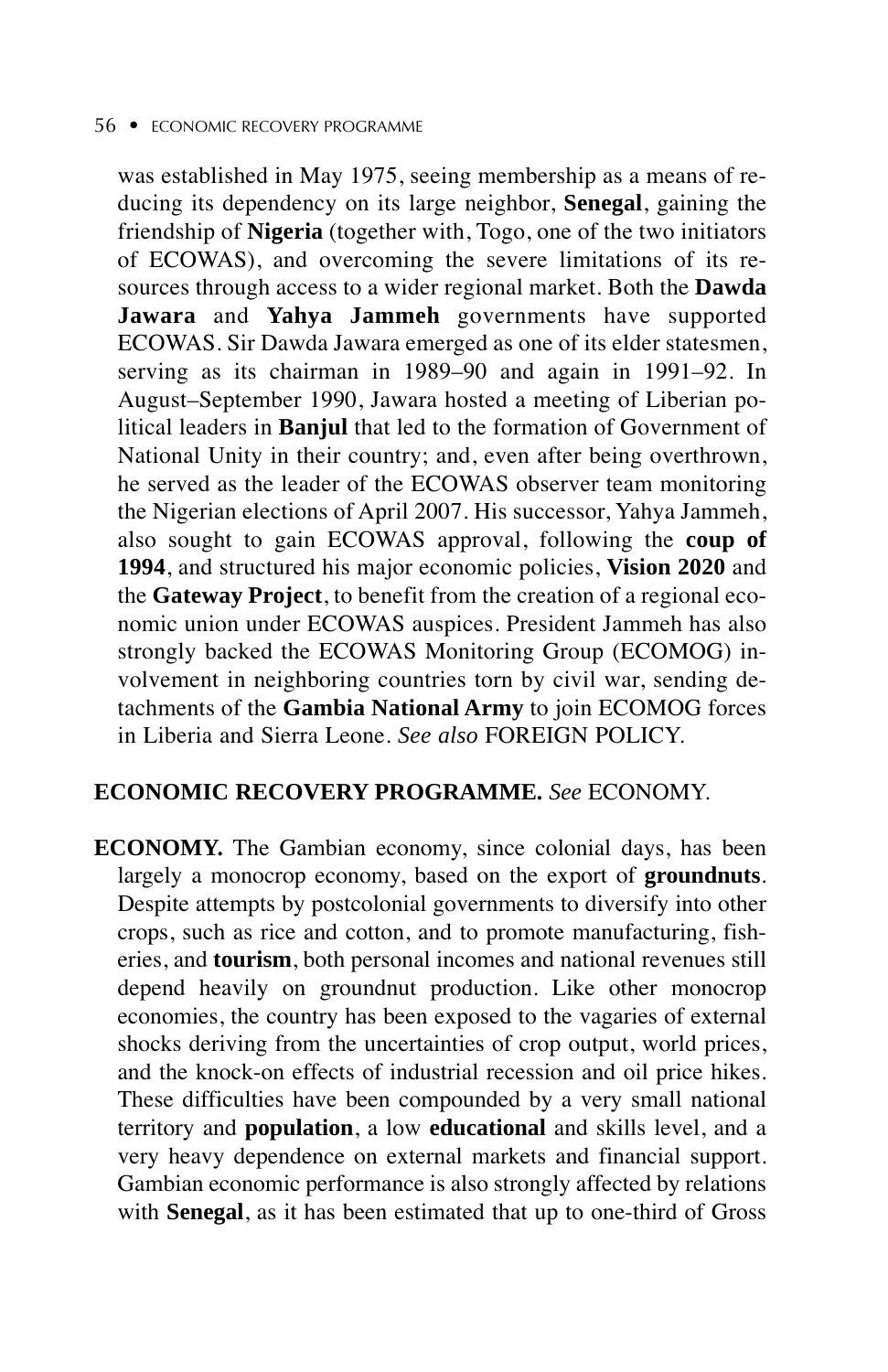Domestic Product derives from the reexport trade across its borders to Senegal and the sub-region.

After initially confounding its critics, who, before independence, claimed the country was unviable, The Gambia enjoyed a measure of economic success until the mid-1970s. A combination of adverse natural conditions and the impact of steep rises in the price of imported oil, then led to mounting crisis, culminating in an attempted **coup in 1981** and near-bankruptcy by 1985. National insolvency led the country to default on its loan repayments to the **International Monetary Fund** (IMF), which in turn forced The Gambia to accept an IMF–**World Bank** reform package. The Economic Recovery Programme (1985–90) compelled the government to take unpopular decisions in order to lay the foundations of economic recovery. In keeping with similar IMF–World Bank measures adopted elsewhere, The Gambia was required to cut back on public spending, through reducing the size of the public sector workforce and ministerial budgets, addressing the problems of corruption and inefficiency in public sector management, initiating the sale of state-owned enterprises, floating the currency and abolishing fixed exchange rates, and actively promoting **agriculture** and private enterprise as motors of economic recovery.

By June 1990, sufficient progress had been made for the government to launch the Programme for Sustainable Development, which permitted some easing of cutbacks, while at the same time limiting government intervention in the economy to the facilitation of greater domestic and external private investment. Economic recovery was only achieved through large transfers of foreign aid (80 percent of the development budget is met in this way) and remittances from Gambians working abroad.

Despite economic sanctions imposed by most of the country's external donors, in response to the **1994 coup**, the **Yahya Jammeh** government has broadly kept to the earlier program of recovery, although some extravagance crept in before the 1996–97 elections, in order to woo the electorate. In due course, external sanctions were lifted and there has since been a partial economic recovery. The steady decline in groundnut exports has been partially offset by a recovery in tourism, which is an increasingly important sector of the economy. In 1996, the government launched its **Vision 2020** policy statement,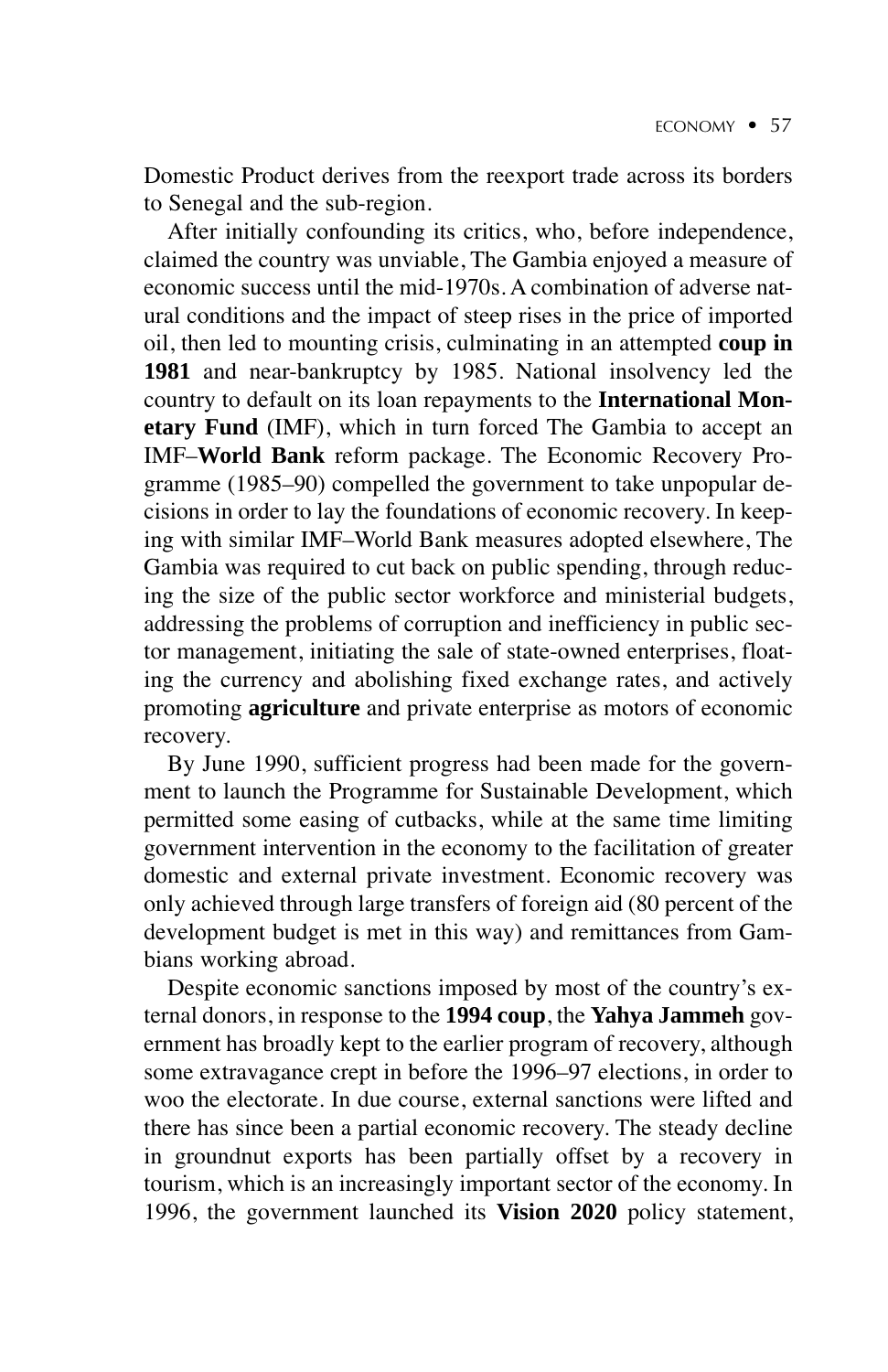## 58 • EDUCATION

aimed at transforming The Gambia into the Singapore of West Africa by 2020. This is premised on the country becoming a regional center for high-technology service industries, although few, outside official circles, believe this is likely.

The Gambia being among the world's poorest countries, in 2007 the government's most immediate priority was poverty reduction, and its Second Poverty Reduction and Growth Facility Programme (2007–11), met with IMF approval and financial support. Although groundnut marketing and processing continued to face serious problems, the remainder of the agricultural sector, together with industry and services, including tourism, fared much better. Inflation and debt servicing costs also fell and the Gambian currency (the *dalasi*) had stabilized. *See also* BANKING; DEMONETIZATION CRISIS.

**EDUCATION.** The Gambia's modern educational system was established during the colonial period and was characterized by an initial heavy reliance on the **Anglican**, **Catholic**, and **Wesleyan** missions and a disproportionate concentration of school facilities in the **Colony** area, to the neglect of the **Protectorate**. Educational provision also favored boys' schooling over that of girls. Most schools are now either directly under state direction or follow government decreed syllabi and are subject to official regulation and oversight. There remains a considerable external voluntary input into educational provision at all levels.

Under both the **Dawda Jawara** and **Yahya Jammeh** governments, there has been an attempt to extend schools into the Provinces; to increase educational opportunities for girls and other neglected social groups, such as adult illiterates; and to tailor educational syllabi to meet national development goals and to overcome poverty. As a result, school enrollment has grown considerably and the number of girls attending schools has increased sharply; there are now slightly more girls than boys at Senior Secondary level. Under the Universal Primary Education policy, the goal is to achieve full school attendance by 2012. Problems remain, both in meeting this target date and in improving the standards of schools and the teaching profession.

In 2007, educational provision was divided into pre-school, a nineyear Lower and Upper Basic (primary and lower secondary) cycle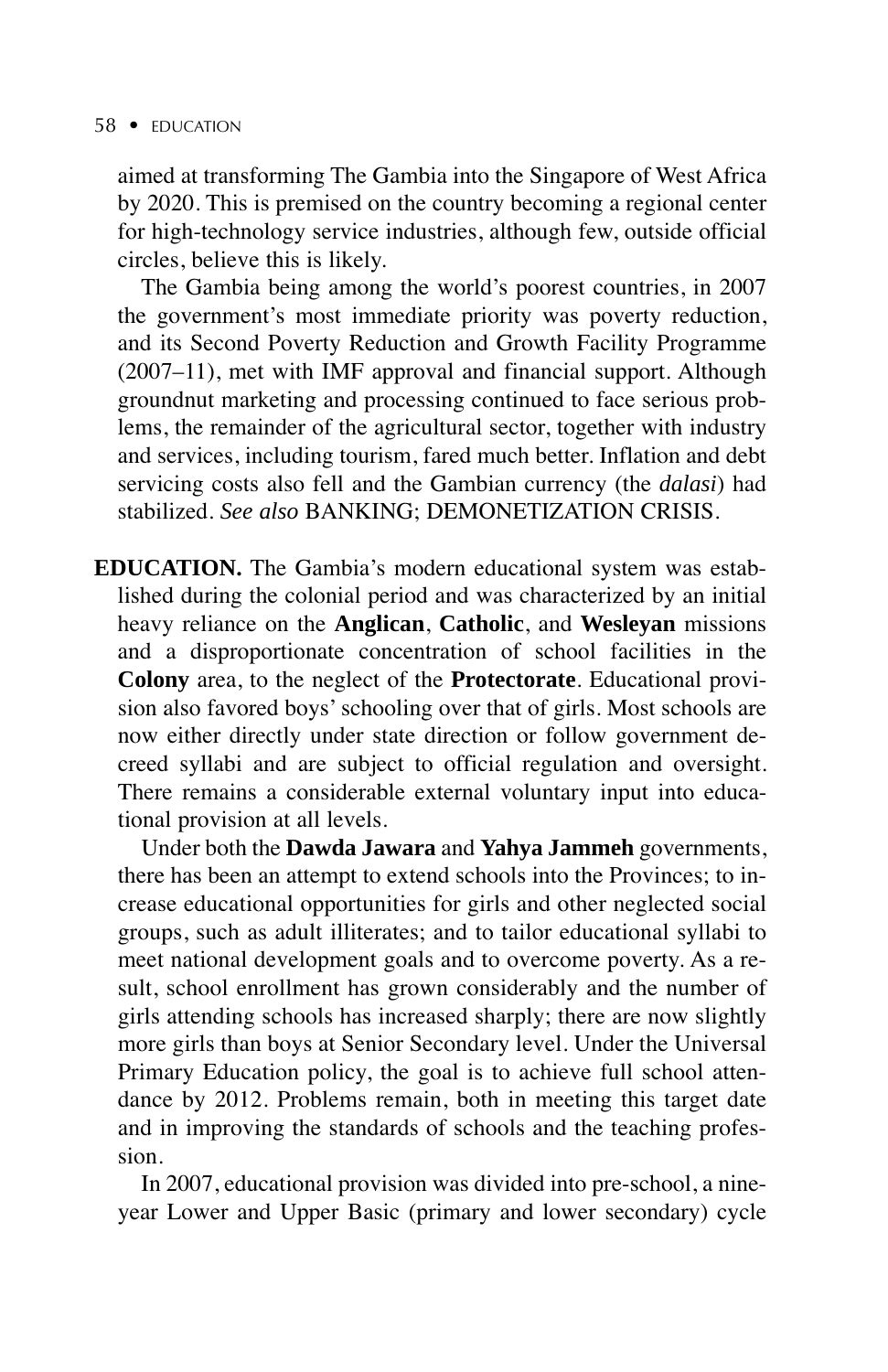and a two-year Senior Secondary cycle. In 2005–06, school enrollments were: Lower Basic 154,664; Upper Basic 64,392; and Senior Secondary 26,600. There were 411 Lower Basic, 160 Upper Basic, and 49 Senior Secondary schools. Thirty-six of the latter schools were in the Greater **Banjul** and **Brikama** areas, reflecting both the traditional bias toward these coastal areas and a rapid shift in population to **urban** areas.

Tertiary and vocational education has been extended under the Jammeh government and, reflecting these priorities, in 2007, a separate Ministry of Higher Education, Research, and Scientific Technology was created, with its own secretary of state. The four higher-level institutions are the **University of The Gambia**, established in 1999; the extension and upgrading of the pre-existing Gambia College (teacher training, and agricultural and health studies); the Management Development Institute; and the Gambia Technical Training Institute.

- **EROPINA (WUROPANA).** One of the smaller **Mandinka** kingdoms located along the south bank of the **Gambia River**, Eropina was conquered by **Alfa Molloh** and incorporated into his kingdom of **Fuladu** during the **Soninke–Marabout Wars**. In the 20th-century reorganization of the **Protectorate**, it was joined to the old kingdom of **Niamina.** This composite territory was divided into three districts, each under the direction of a chief.
- **EXCHANGE OF THE GAMBIA FOR FRENCH TERRITORY.** *See* CESSION OF THE GAMBIA TO FRANCE.
- **EXECUTIVE COUNCIL.** One of the two official councils established in British colonies to assist the governor in making decisions, the other being the **Legislative Council**, the Executive Council met for the first time in October 1843. Initially, it had five members, including the governor, all of whom were officials. In 1866, the council was abolished on the establishment of the **British West African Settlements**, before being reconstituted in 1888. Except between 1890 and 1896, when an agent of a British firm, James Topp, served as its "unofficial member," the council contained officials only until 1947, when three unofficials were appointed. Unofficial representation was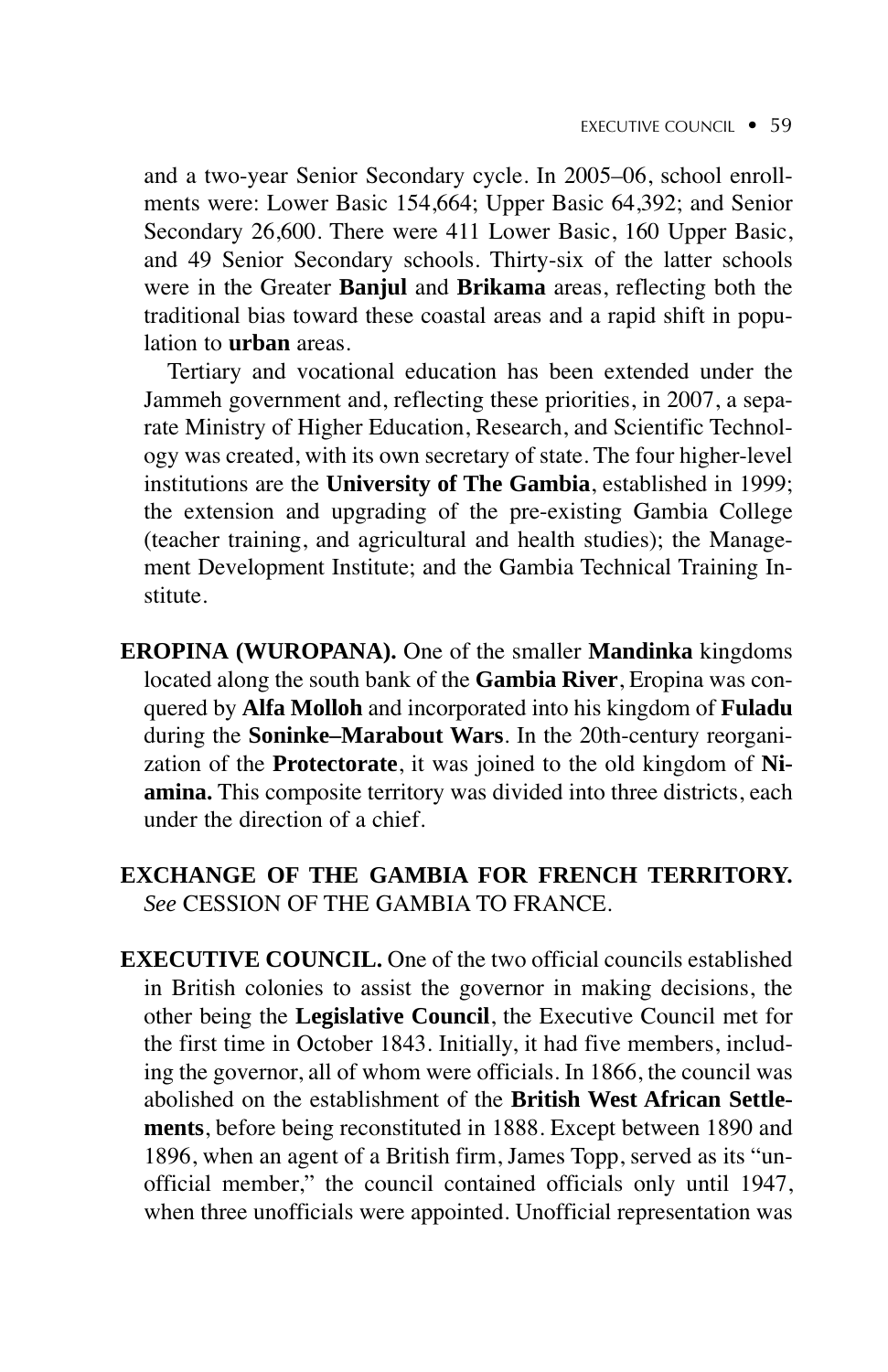increased to six in 1954; after the 1960 election, unofficials formed the majority for the first time. The council was abolished in October 1963 on the attainment of self-government and replaced by a cabinet appointed by the prime minister.

# **– F –**

- **FACTOR.** A factor was in charge of a factory or trading post for Britishchartered companies. Most chief factors in the Gambia also administered **James Fort** and the outlying trading stations and applied English common law to all Europeans in their jurisdiction. Although primarily commercial, many factors, particularly during the centurylong rivalry between France and Britain, were forced to assume military command as well.
- **FAIDHERBE, LOUIS LÉON CÉSAR (1818–1889).** Born in Lille on 3 June 1818, Faidherbe joined the French army in 1840, rising to the rank of general in 1863. Twice governor of Senegal (1854–61; 1863–65), Faidherbe was a principal architect of the early French forward policy in West Africa. He promoted French trade and deployed military force and diplomacy to expand the colony's boundaries to the banks of the **Gambia River**. After leaving West Africa, he commanded the Army of the North during the Franco–Prussian War of 1871 and was elected to the French Chamber of Deputies in 1879. He died on 29 September 1889.
- **FARAFENNI.** A fast-growing commercial center at the northern end of the Trans-Gambia Ferry and the main commercial center in **North Bank Division**, Farafenni is also the location of the **Gambia National Army**'s engineering base and of a provincial hospital established in 1999. It had an estimated population of 25,000 in 2003.
- **FAYE, FATOU LAMIN (1954– ).** Born on 10 February 1954, Faye was educated at Crab Island School and the Gambia High School, before attending Ahmadu Bello University, Kaduna, Nigeria. Following a mid-career break, she attended the University of Huddersfield, England, graduating with a BA and MA in Education. Initially employed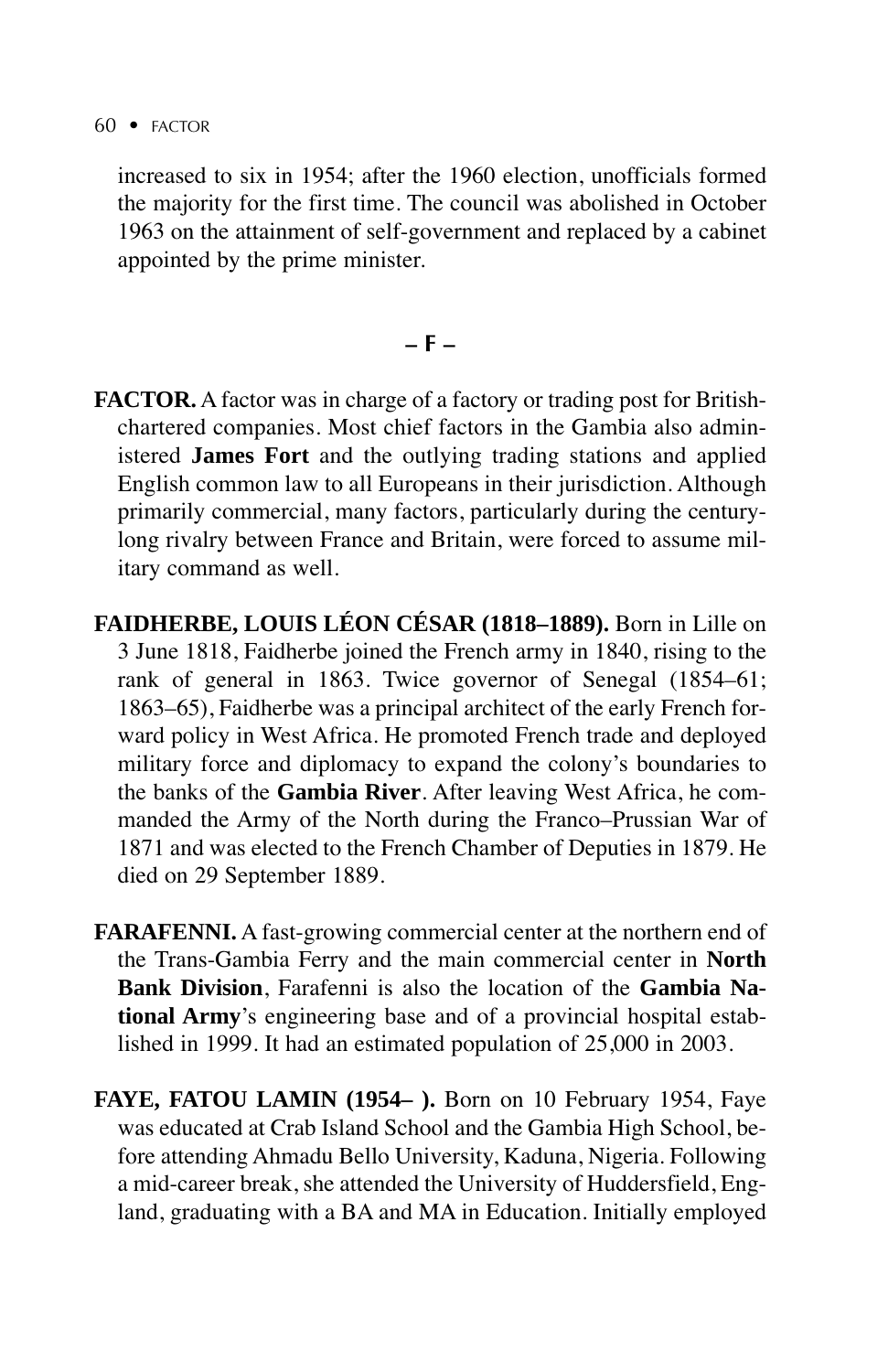in the Department of Agriculture (1975–79) and subsequently in the non-governmental organizations (NGOs) sector, she retired from the civil service in 2000 to become director of The Association of Non-Governmental Organizations, the coordinating body for NGOs. She was appointed director of the Gambia Technical Training Institute in January 2002, where she worked until her appointment as secretary of state for education in September 2004, a post she retains at the time of writing.

**FAYE, REVEREND JOHN COLLEY (1907–1985).** Faye was born in **Bathurst**, the son of a **Serere** employee of the Public Works Department and a **Wolof** mother. Educated at St. Mary's Anglican School and the Methodist Boys' High School (MBHS), he received a first-class teacher's certificate in 1927 and became a tutor and later headmaster (1932–34) at the MBHS, before transferring to St. Mary's Anglican School, where he became headmaster in 1938. He next became headmaster of the Anglican mission school at Kristikunda in the **Upper River Division** (URD) in 1942, holding this position until his return to Bathurst in 1949. In February 1947, he became the first Gambian to be ordained a deacon of the **Anglican Church** and in the same year, received an MBE for his pioneering work in **education** upriver. He also organized the Gambia Teachers' Union in 1938 and was its first liaison officer (1938–42).

Faye's political career began in 1940 when he was elected to the **Bathurst Advisory Town Council** as a candidate of the **Rate Payers'Association**; he transferred to the **Joloff Town** ward in 1941 and resigned from the council in November 1942 on being posted to Kristikunda. In November 1947, he was appointed to the **Executive Council** by Governor **Andrew Wright** to represent the URD on the recommendation of its commissioner, in recognition of his pioneering educational activities in that area. In June 1951, Faye was instrumental in creating the **Gambia Democratic Party** (GDP), the first political party in the Gambia; that October, he was elected to the **Legislative Council** at the head of the poll in the Bathurst constituency. After the election, he was appointed to the Executive Council, but was twice dismissed from it prior to the 1954 election by Governor **Percy Wyn-Harris**, on the first occasion for a few weeks in July 1952 and then permanently (for a prolonged unsanctioned absence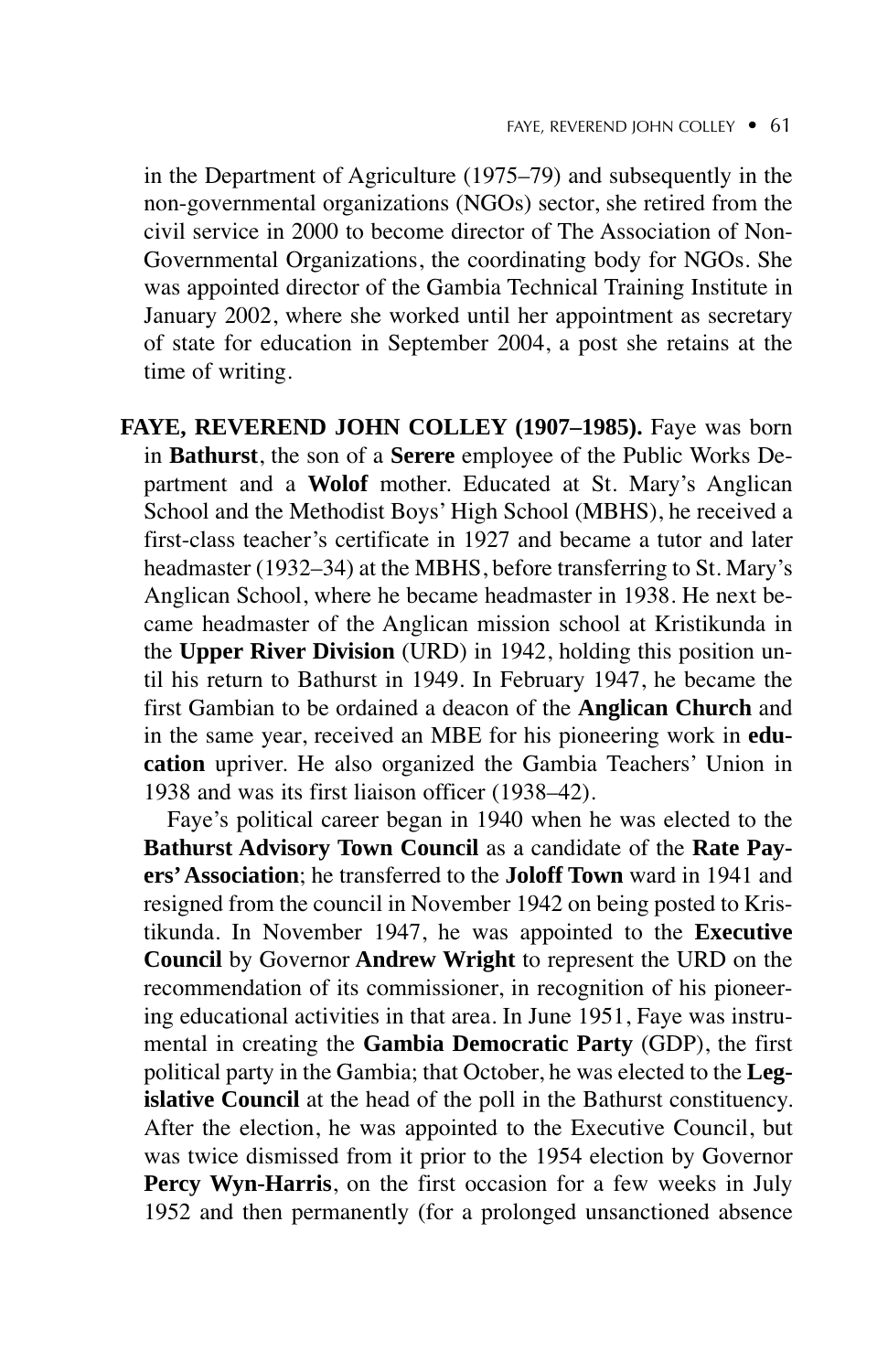from the Gambia) in September 1953. Reelected to the Legislative Council in 1954, he was subsequently appointed minister of works and communications, serving until June 1960.

Shortly before the 1960 election, the GDP merged with the **Gambia Muslim Congress** to form the **Democratic Congress Alliance** (DCA), with Faye becoming "leader of alliance," but the **United Party** (UP) candidate, **H. O. Semega-Janneh**, defeated him at the polls in **Kombo** West. He transferred to **New Town** West, Bathurst, for the 1962 election, but lost again, despite having the support of the **People's Progressive Party** (PPP). The PPP leader, **D. K. Jawara**, had hoped to appoint Faye as a "nominated" member of Parliament after the election so he could bring him into the cabinet, but Governor **John Paul** refused to allow this; instead, in November 1963, Faye was appointed as the first Gambian high commissioner to the United Kingdom. However, he was increasingly at odds with the PPP government and was recalled in December 1964; he also strongly opposed the PPP's support for the republic issue in 1965, only reluctantly supported the merger agreement between the PPP and the DCA in August 1965, and resigned from the PPP the following month. He later joined the UP, for whom he unsuccessfully contested the 1968 **Bathurst City Council** election, but he did not reenter national politics and devoted most of his energies to the Anglican Church. He was ordained as a priest in January 1973, retired as Provost of St. Mary's Cathedral in 1982, and died on 10 December 1985.

**FINDEN**, **HARRY.** A **Liberated African** Methodist of Ibo (Nigerian) descent, Finden was a successful trader in the **Gambia River** trade, the owner of a shop in **Bathurst** selling spirits and wines, and the agent of *The African Times*, even though he had little formal education and was barely literate. He succeeded **Thomas Reffles** as the leader of the Ibo society in 1849. From the early 1860s, he was the acknowledged leader of the Liberated African community in Bathurst. He organized several petitions to the secretary of state for the colonies and also raised the grievances of individuals with Governor **G. A. K. D'Arcy**. Initially, D'Arcy respected Finden (he appointed him to command a force of African troops during the **Baddibu** War of 1861), but in December 1865, he be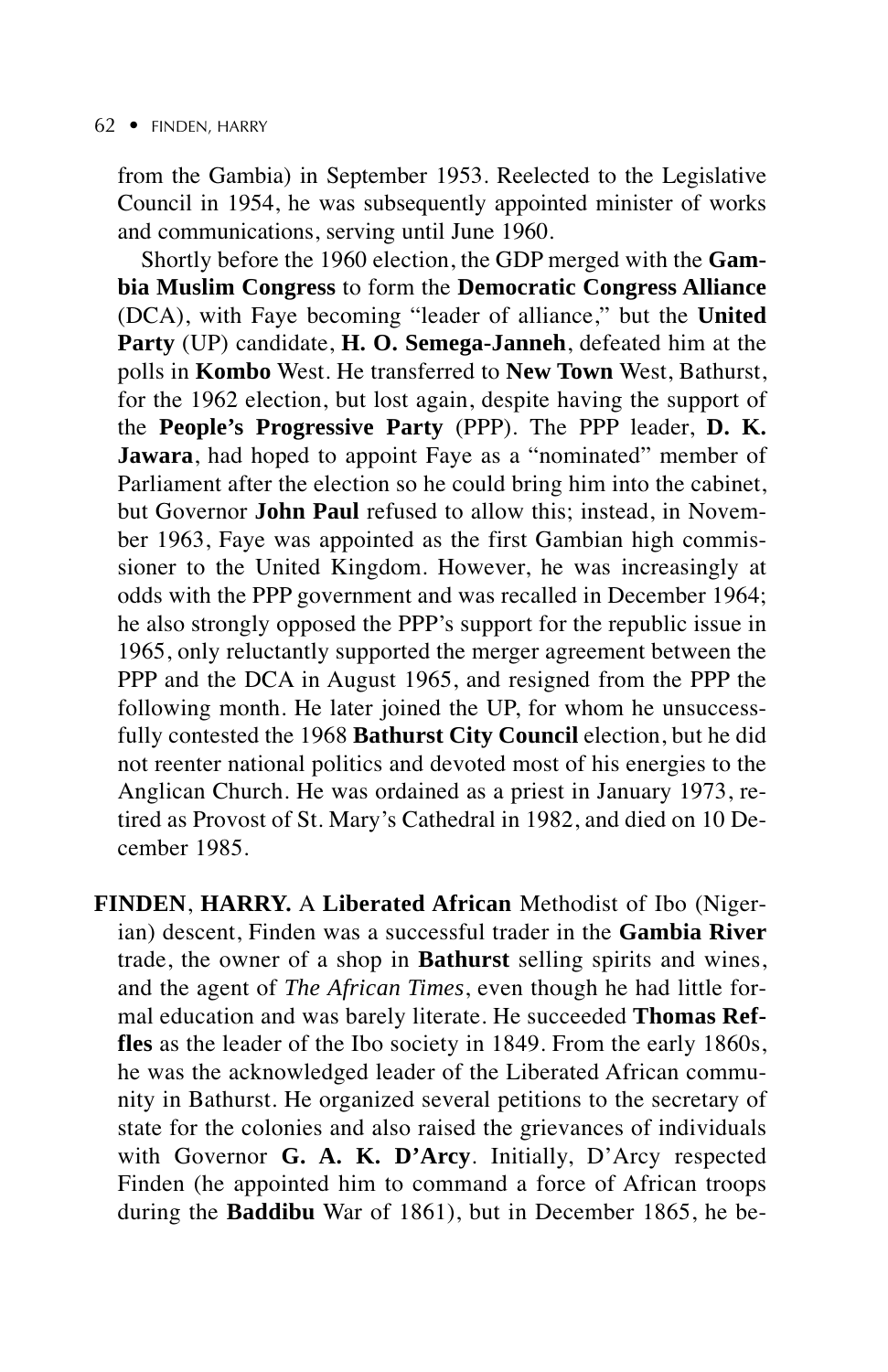lieved a bizarre plot that Finden had plotted to kill all the Europeans in the town. Finden's relations with the British merchants also varied; regarded with hostility by many merchants in the 1860s because of his defense of Liberated African interests, he developed a close relationship with **Thomas Brown** in the early 1870s.

Not surprisingly, Finden was selected in April 1870 to head the first petition to oppose the **cession** of the Gambia to France. He was also a member of the **Gambia Native Association** in 1875–76, although its leader was **J. D. Richards**. Finden continued to be involved in local affairs in the late 1870s, but had disappeared from public view (and had possibly died) by the mid-1880s.

- **FIRDAUS, MARIE SAINE (1973– ).** Born on 25 April 1973, Firdaus was educated in **Banjul** at St. Joseph's High School (1987–92) and St. Augustine's High School (1992–94). She then attended the International Islamic University in Malaysia (1996–2000), graduating with a LLB, later gaining an LLM in Human Rights and Democratisation in Africa, from the University of Pretoria, South Africa (2006). Admitted to the bar in Banjul in November 2000, she worked as a state counsel (2000–2003), senior state counsel (2004–05), principal state counsel (2006), and as acting deputy public prosecutor (January–May 2007). She was then appointed technical adviser to the Office of the President. As part of a cabinet reshuffle in September 2007, she was unexpectedly brought into the government as attorney general and secretary of state for justice, posts she retains at the time of writing. *See also* WOMEN.
- **FITZGERALD, CHARLES (1791–1887).** Born in Kilkee, County Clare, Ireland, and a distant relative of the Dukes of Leinster, FitzGerald entered the Royal Navy in 1809 and was commissioned as a lieutenant in 1826. In 1838, he was sent to West Africa to help suppress the **slave trade**, but was invalided home to England in 1840. Commander FitzGerald was appointed governor of the Gambia in May 1844, but did not arrive in **Bathurst** until the following December. He inherited a bitter conflict between the colonial secretary, Thomas L. Ingram, who had acted as governor on a number of occasions since 1839, and a group of British merchants (among them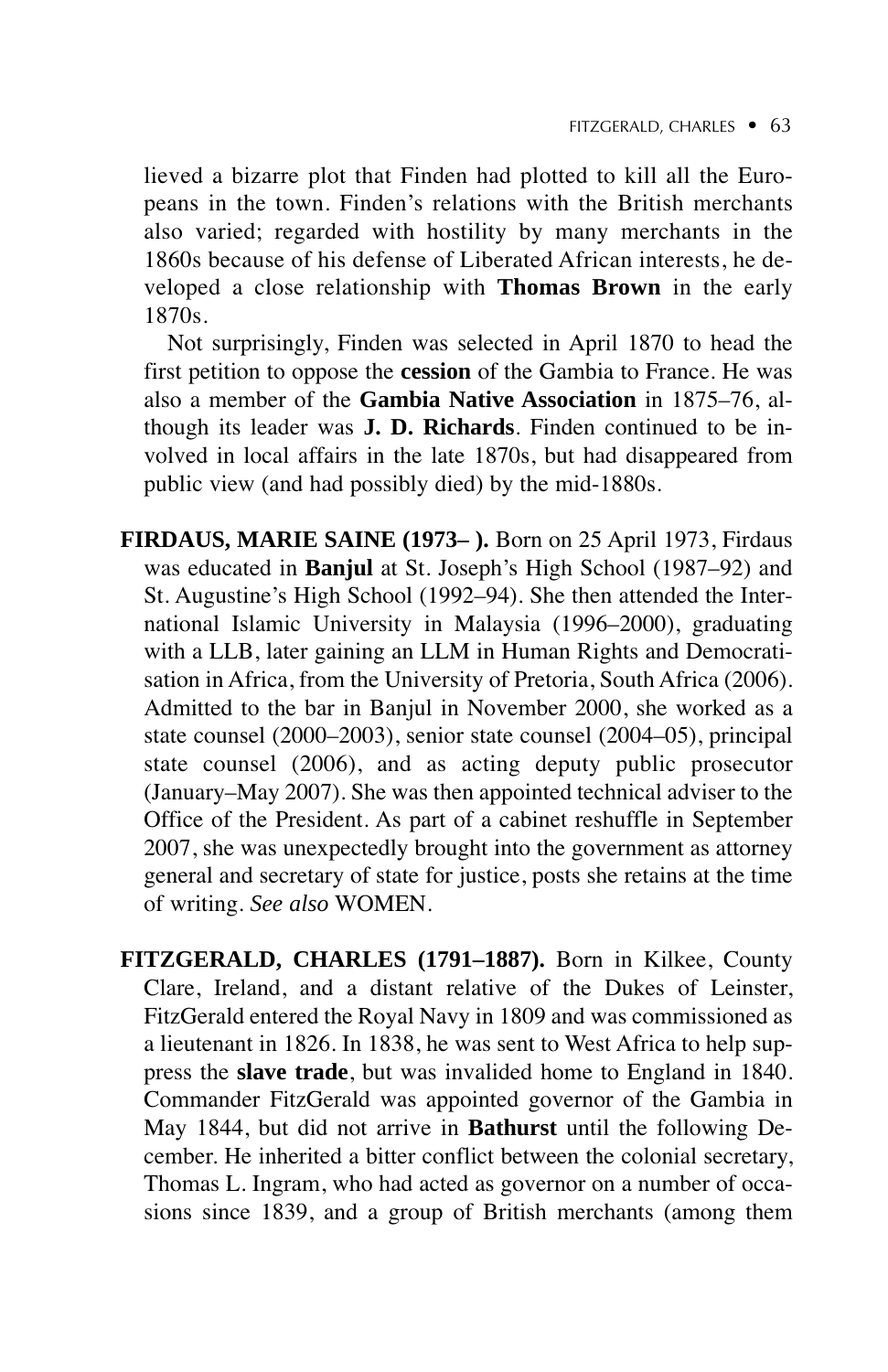### 64 • FONI

**Thomas Brown**), which he appears to have resolved; he was also popular with the burgeoning **Liberated African** community.

FitzGerald left the Gambia for England in April 1847 and was appointed governor of Western Australia two months later, although he did not arrive there until August 1848. Captain FitzGerald (who should not be confused with the secretary of the **Gambia Committee**, Captain Charles Fitzgerald) left Western Australia in 1855, subsequently retiring to the family home at Kilkee, where he died on 29 December 1887.

- **FONI (FOGNI).** One of the nine **Mandinka** kingdoms along the south bank of the **Gambia River** in the early 19th century, Foni lay south of **Bintang** *Bolong* and adjoined **Kombo** in the west. During the latter stages of the **Soninke–Marabout Wars**, its traditional rulers were overthrown and most of the territory was controlled by adherents of either **Fodi Kabba** or **Fodi Silla**. However, the large **Jola** population resident there resisted conversion and was never completely conquered. In 1887, most of the Jola chiefs placed themselves under British protection and in 1894, they refused sanctuary to Silla's forces. The non-Jola leaders also assumed a pro-British position in the 1890s, thus depriving Kabba of much-needed support. In the 20th-century British reorganization of the **Protectorate**, Foni was divided into six districts, each under the direction of a chief.
- **FOON, KEBBA WALLY (1922–2002).** A **Wolof** Muslim, Foon was educated at the Mohammedan School in **Bathurst** before entering government service. In 1945, he traveled to London to train as a chartered accountant, returning in 1955 to start his own firm in Bathurst. While in Great Britain, he had formed the Gambia League and worked closely with nationalists from other British territories for African independence. In 1957, Foon helped form the **Gambia National Party** (GNP) and became its president. After the GNP ceased to exist in 1960, Foon joined the **Gambia National Union**, which supported the **United Party** (UP), and unsuccessfully contested Bakau for the UP in the 1962 election. On behalf of the UP, he subsequently stood in Bakau (1966); Saloum (January 1971 by-election and 1972 and 1977 general elections); and **Banjul** Central (1977 byelection and 1982 and 1987 general elections), but lost on all occa-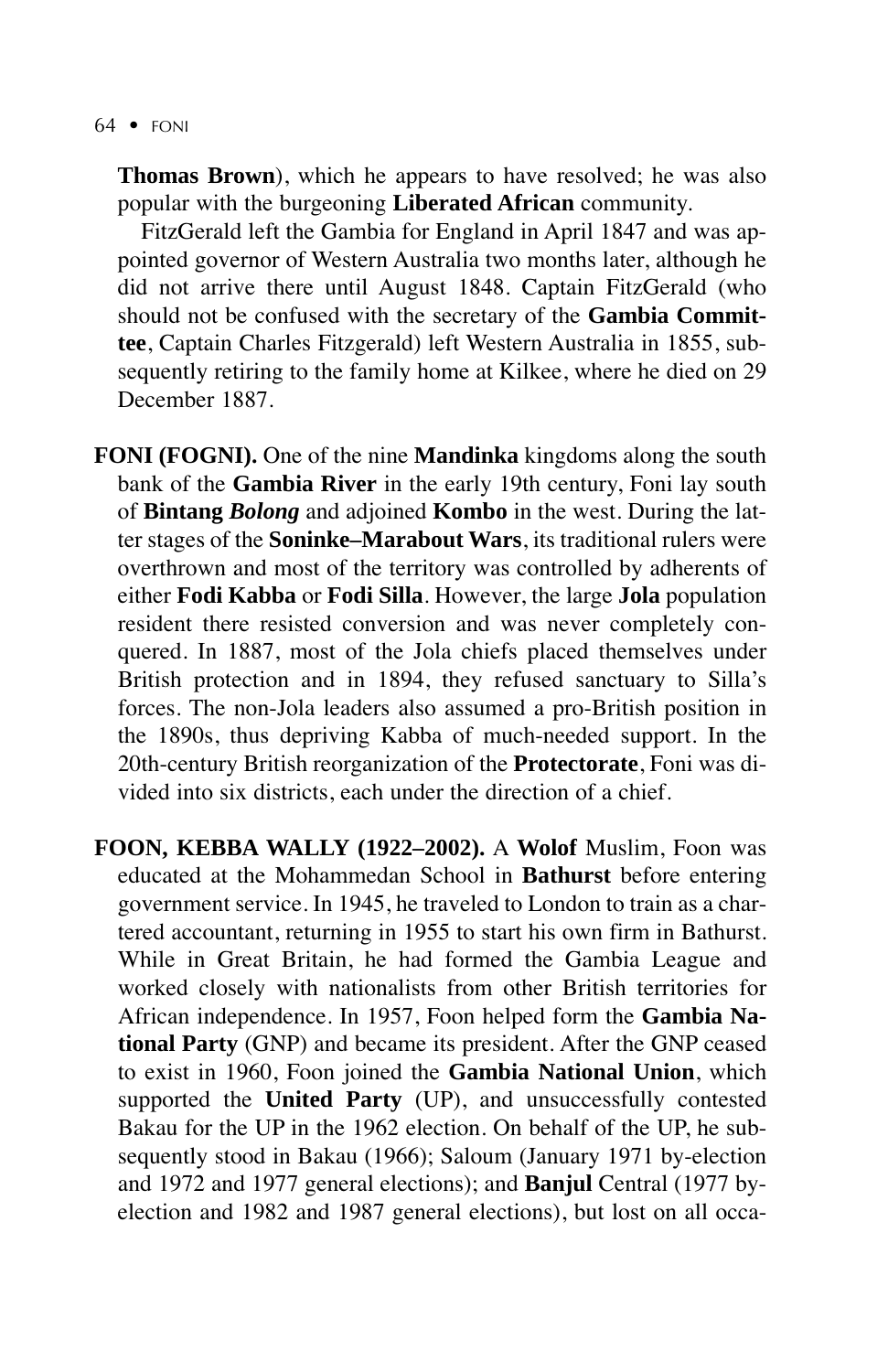sions. He retired from politics after the 1987 election and died on 8 May 2002.

- **FORDE, DR. ROBERT MICHAEL (1861–1948).** A surgeon and medical researcher who had previously served in the Gold Coast since 1891, Forde was appointed colonial surgeon in the Gambia in February 1895 and became senior medical officer in 1904. In April 1901, he discovered the cause of "sleeping sickness," the *trypanosoma brucei gambiense* carried by tseste flies, the first major breakthrough in the treatment of this deadly disease. Forde transferred to Sierra Leone as principal medical officer in 1907.
- **FOREIGN POLICY.** Gambian foreign policy has always been greatly influenced by the personalities of its heads of state. During **Dawda Jawara**'s leadership (1965–94), The Gambia adopted a broadly pan-Africanist and non-aligned position in its external relations. This meant recognition of Soviet Bloc states (though not the People's Republic of **China** until 1974) and establishing closer relations with neighbors, most notably **Nigeria** and **Senegal**, and membership of African regional and continental bodies, such as the **Economic Community of West African States**, the **Organization for the Development of the Gambia River Basin**, and the **Organization of African Unity**, and African liberation movements in Lusophone and southern African countries.

However, support for African unity and international autonomy was combined with a pragmatism born of the country's small size and economic dependence on its former colonial master, **Great Britain**, the **United States,** and Western development agencies, such as the **International Monetary Fund** (IMF) and the **World Bank**. Its Muslim character, and search for aid partners, also led The Gambia to develop links with the **Islamic world**, principally moderate and wealthy states, such as Kuwait and Saudi Arabia, as well as pan-Islamic aid agencies. Thus, despite its pan-African identification and symbolic links with the Soviet Bloc, Gambian foreign policy was essentially moderate and pro-Western in outlook, reflecting both the preference of President Jawara and his country's historic political and economic ties to the West and its post-independence development needs, which were largely met by Western countries and aid agencies.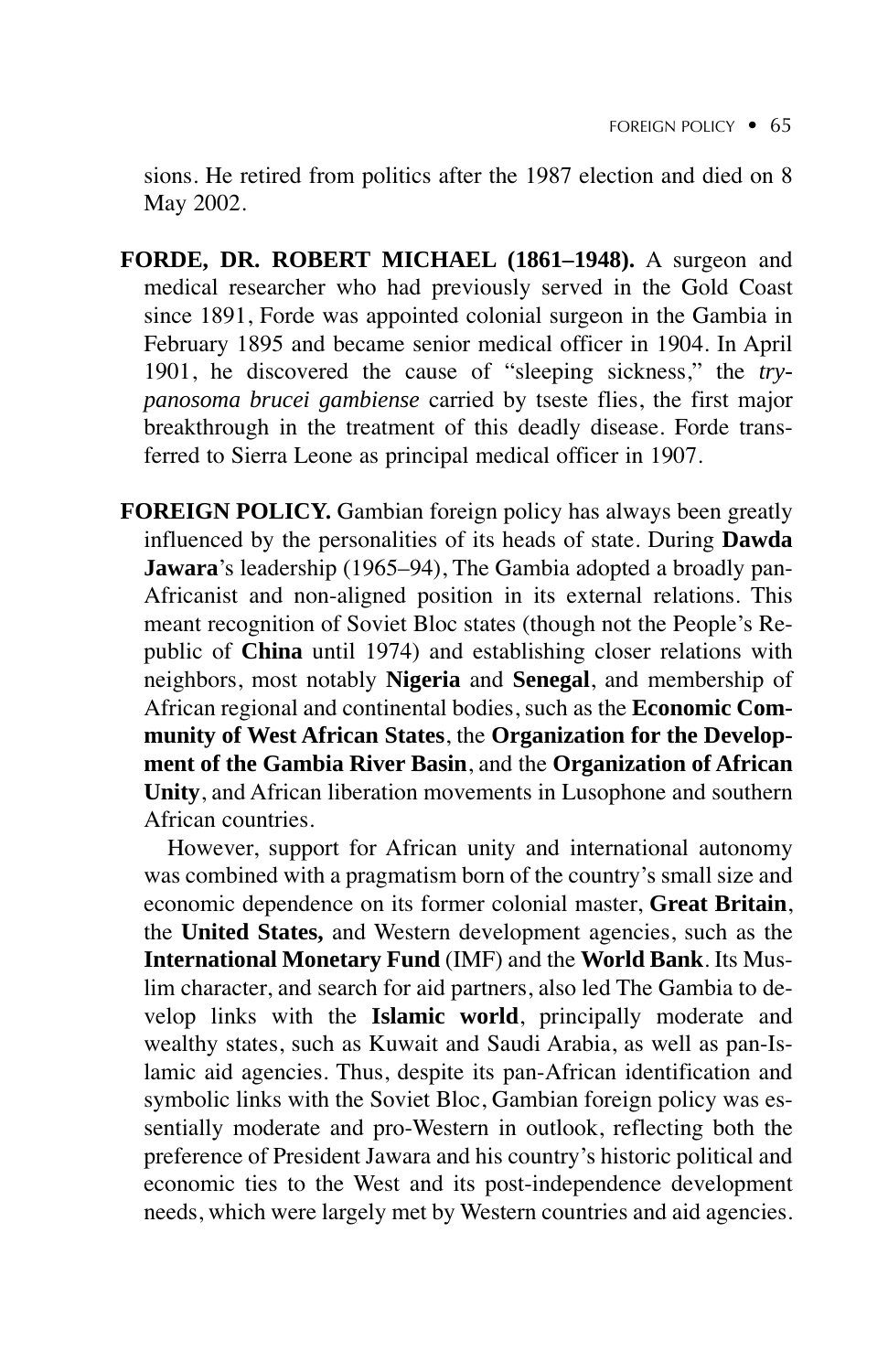#### 66 • FORSTER, SIR SAMUEL JOHN, JR.

Following the **1994 coup**, the **Armed Forces Provisional Ruling Council** was initially ostracized by Western countries and aid agencies, leading the new administration to cultivate relations with such countries as Cuba, Libya, and Taiwan, all of which provided vital assistance in this difficult period. Yet the economic policies of the military junta and its successor, the **Alliance for Patriotic Reorientation and Construction**, have adhered to the liberal–capitalist development programs of the Jawara period. By 1997, when a fresh round of presidential and parliamentary elections had met with qualified Western approval, American, European Union, and IMF/World Bank aid was fully restored. Despite periodic outbursts of anti-Western rhetoric on the part of President **Yahya Jammeh**, and, more recently, overtures to Iran and Venezuela, foreign policy has once again shifted back toward rapprochement with Western states and support for practical expressions of African unity, such as peace-brokering in the West Africa sub-region and contributing to peacekeeping forces, both at home and further afield. President Jammeh's denunciation of Islamic terrorism and participation in **United Nations** peacekeeping operations have also helped improve relations with the West. *See also* AFRICAN UNION; COMMON-WEALTH, GAMBIAN RELATIONS WITH.

**FORSTER, SIR SAMUEL JOHN, JR. (1873–1940).** The son of **Samuel John Forster Sr.**, and an Ibo by descent, Forster was born in **Bathurst** on 27 June 1873. He was educated at the Wesleyan Boys' High School in Bathurst and the Anglican Church Missionary Society Grammar School in Freetown, before traveling to Britain to attend first Epworth College in Rhyl, North Wales, and then the Liverpool Institute. He then read law at Merton College, Oxford (1893–96), before becoming the first Gambian (excluding the Bathurst-born resident of Lagos, J. E. Shyngle) to qualify as a barrister (at the Inner Temple) in 1898. He returned to practice law as a barrister and solicitor in Bathurst in 1899 and continued to do so until the 1930s. A pillar of the **Aku** establishment in Bathurst, Forster founded the Bathurst Reform Club in 1911 and remained as its president for much of his life; he was also a leading lay member of the **Wesleyan Methodist Church**.

Official confidence in him was first seen in his appointment as acting colonial registrar and public prosecutor by Governor **George**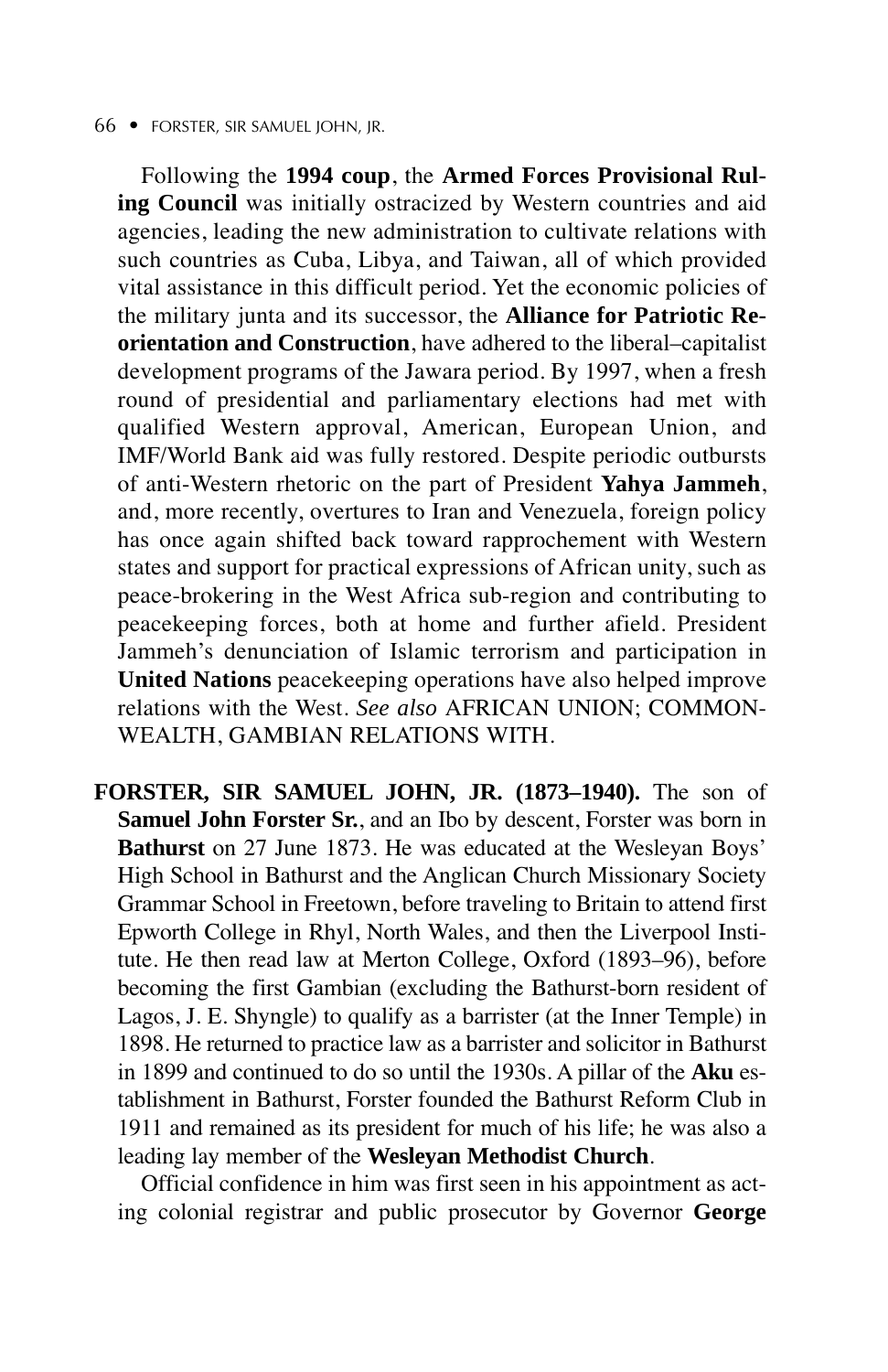**Denton** in March 1901. He held other official posts in the 1920s and 1930s, twice serving as police magistrate (1928; 1929–30) and was made Coroner of St. Mary's Island in 1929. He was awarded an MBE in 1927, an OBE in 1930, and became the first Gambian to receive a knighthood in 1933.

Forster's most important contribution to public life was as a member of the **Legislative Council** for over 30 years. First appointed temporarily by Denton in July 1906, he was appointed permanently in November 1906, taking the oath of office for a further five-year term in March 1907. He was subsequently reappointed on six successive occasions, remaining a councilor until his death on 9 July 1940, such was his standing with the colonial administration. Particularly in his earlier periods of service on the council, Forster was willing to support local opposition to government policy, but he adopted an increasingly conservative stance in later years. Perhaps the prime example of this was his determined support for the legislative and other reforms introduced by Governor **H. R. Palmer** in the early 1930s.

Forster was also heavily involved in local politics. In 1917, he founded the informal Committee of Gentlemen to represent the interests of the Aku elite. Initially, in 1920, he was willing to support the **National Congress of British West Africa**, contributing to the fund, which enabled **E. F. Small** to attend its inaugural conference at Accra. But in 1920, concerned by its apparent radicalism, he turned decisively against both the Congress and Small. In order to combat Small's influence in Bathurst, he supported the establishment of the **Gambia Representative Committee** (GRC) in 1926 and the later attempts of the GRC to gain control of the **Bathurst Urban District Council**. He also strongly opposed the **Rate Payers' Association**.

**FORSTER, SAMUEL JOHN, SR. (c. 1830s–1906).** Forster was the son of a freeborn Ibo trader who had migrated voluntarily from southeast Nigeria to Freetown and then moved on to **Bathurst**. A Wesleyan Methodist (either by birth or conversion), he worked as a clerk in the Commissariat Department in Bathurst before resigning to concentrate on commerce. He specialized in trading in rice and, thanks to family connections in the interior, he prospered; by 1875,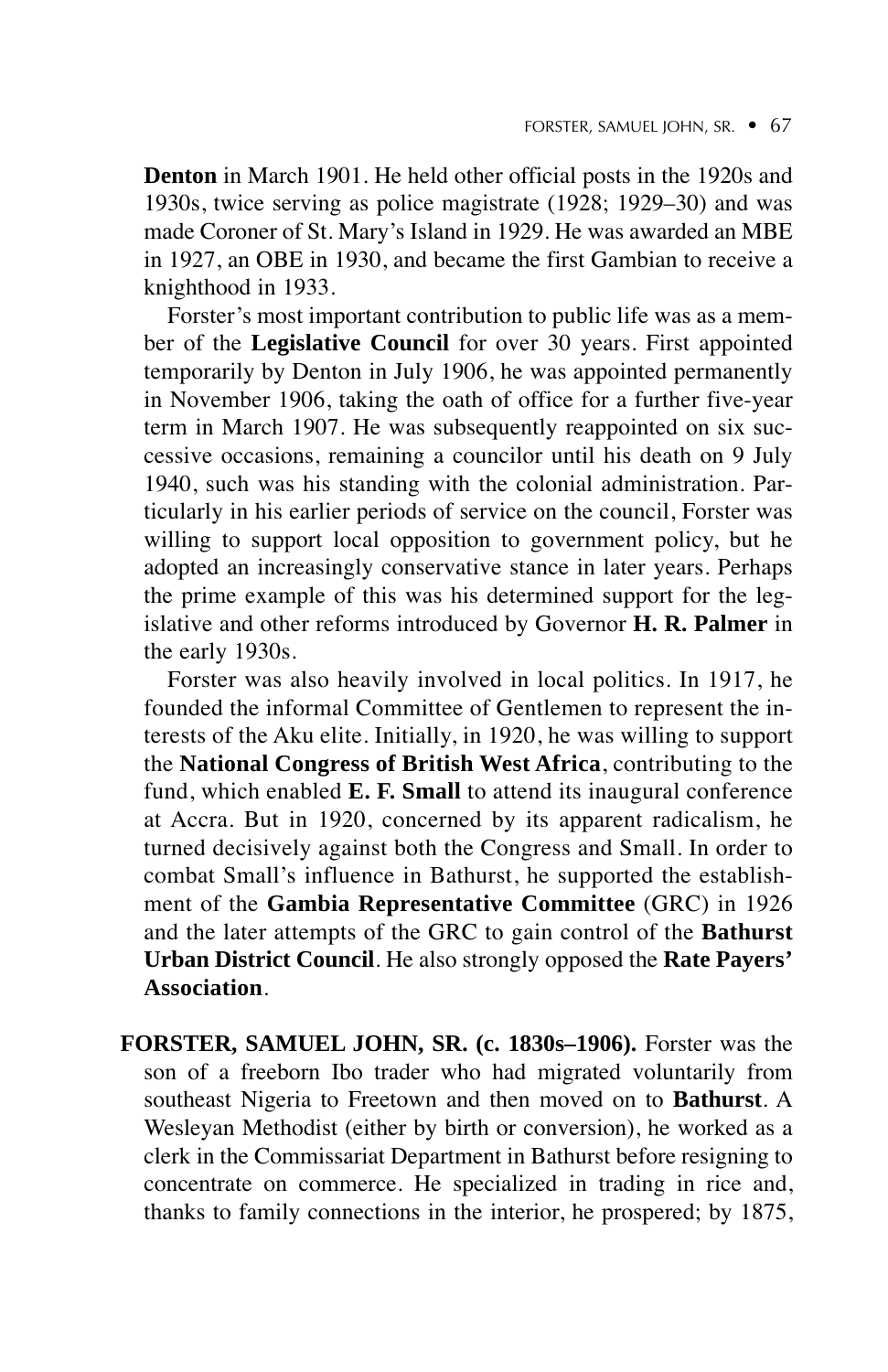he was one of the wealthiest men in Bathurst. He later expanded his business; by the mid-1880s, he was importing clothing and other goods from Europe as a merchant.

Forster first became involved in politics in 1870 as part of a deputation, which called on Governor **A. E. Kennedy** in May 1870 to declare its opposition to the **cession** of the Gambia. He was a member of the **Gambia Native Association**, which opposed cession in 1875–76, but did not support its later petitions against the government. He was appointed as a justice of the peace in 1884; deputy sheriff in 1885; and was added to the **Legislative Council** in December 1886, as a second African member and as a counter to the more radical **J. D. Richards**.

When Administrator **G. T. Carter** reconstituted the Legislative Council in December 1888, he dropped Richards, but retained Forster, who was also granted the lucrative contract to supply the government with provisions. In the indirect "election" to the council organized by Administrator **R. B. Llewelyn** in August 1895, Forster received fewer votes than Richards (and **H. C. Goddard**), but was reappointed for a further five-year term; he was again outpolled by Richards in the second "election" of November 1900, but was once more reappointed. Although generally supportive of government policy, Forster was not uncritical; in 1894, for example, he opposed a proposed salary increase for Llewelyn. He also used *The Gambia Intelligencer*, a newspaper he helped establish in July 1893 and edited, to criticize the government, particularly with regard to its actions in the **Protectorate** and its failure to control **Musa Molloh**. In addition, he defended the commercial interests of the merchants to the hilt, for example leading the opposition to the government's Customs Tariff Ordinance of 1896.

Despite increasing infirmity, Forster was reappointed once more by Governor **George Denton** in November 1905, but was unable to complete his term. In June 1906, he left Bathurst for the Canary Islands to try to recover his health, but died there on 15 October 1906. His son, **Samuel John Forster Jr.**, replaced him on the council.

**FORSTER, SMITH AND COMPANY.** One of the oldest British trading firms in the Gambia (and the Gold Coast), its senior partner for many years was Matthew Forster (c. 1786–1869). Forster, the Liberal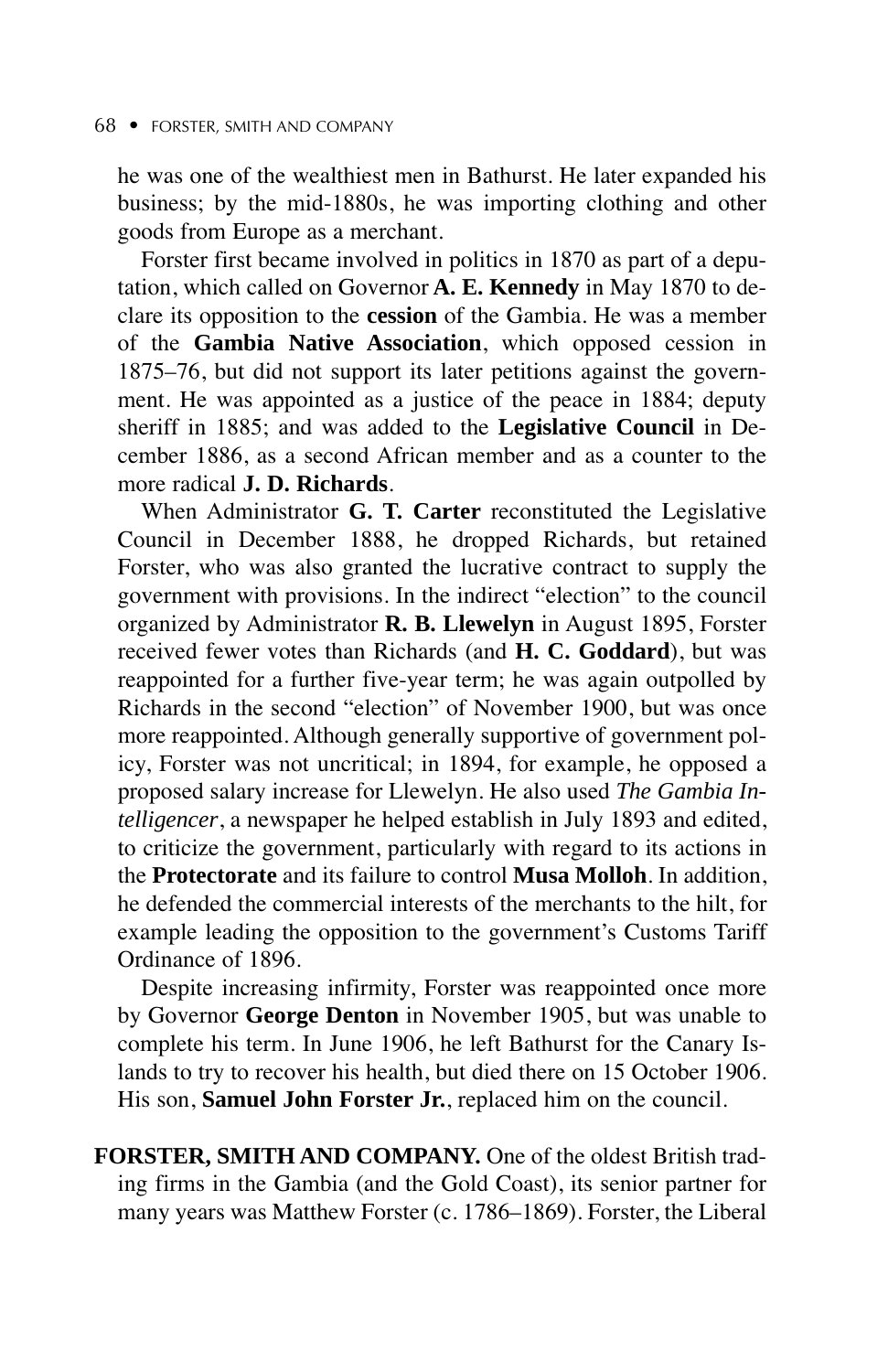member of Parliament for Berwick upon Tweed between 1841 and 1853, had been involved in the West African trade since at least 1817. In that year, his younger brother, William (1793–1849) transferred from Gorée to **Bathurst**, where he served as the company's agent until his death. After the death of Matthew Forster in September 1869, the firm's business was drastically reduced. Shortly before the death of the surviving partner, Forster's son, John, in January 1873, the firm's assets were transferred to two of its former employees, James Lintott and Peter Spink. In turn, Lintott and Spink traded in the Gambia until around 1878.

- **FOWLIS, ROSAMOND AROENKEH (1910–1994).** An **Aku**, and one of the first Gambian **women** to take a prominent part in public life, she was born in **Bathurst** on 3 October 1910 and educated locally and at a college in Leicester, England. She taught domestic science for 35 years, during which time she was elected president of the Gambia Teachers' Union (1941–44), and appointed as a member of the Gambia Education Board in 1945. Fowlis, who was awarded an MBE, died on 20 August 1994.
- **FULA (FULBE, FULANI, PEUL).** A pastoral people whose original homeland was in the vicinity of the upper Senegal River, the Fula established themselves throughout the western and central Sudan as far east as the Cameroons between the 13th and 18th centuries. They were instrumental in the creation of theocratic states in the **Futa Jallon** and northern Nigeria.

The Portuguese reported contact with Fula in the **River Gambia** region as early as the 15th century and they were present in large numbers in the upper Gambia region in the 19th century, where, although living in **Mandinka** states, they maintained close ties both with **Futa Toro** and Futa Jallon. **Alfa Molloh**, in his revolt of the 1860s, used the Fula to create his kingdom of **Fuladu**, while **Ma Bah Diakhou** was the son of a Torodo Fula from the Futa Toro. The principal Fula dialect-based sub-groups in 19th-century Gambia were the Fula Firdu, Fula Futo, and the Torodo. The Fula are also closely related to the **Tukulor**; indeed, in recent censuses, the two ethnic groups have been combined. According to the census of 2003, the Fula are now the second largest ethnic group in The Gambia,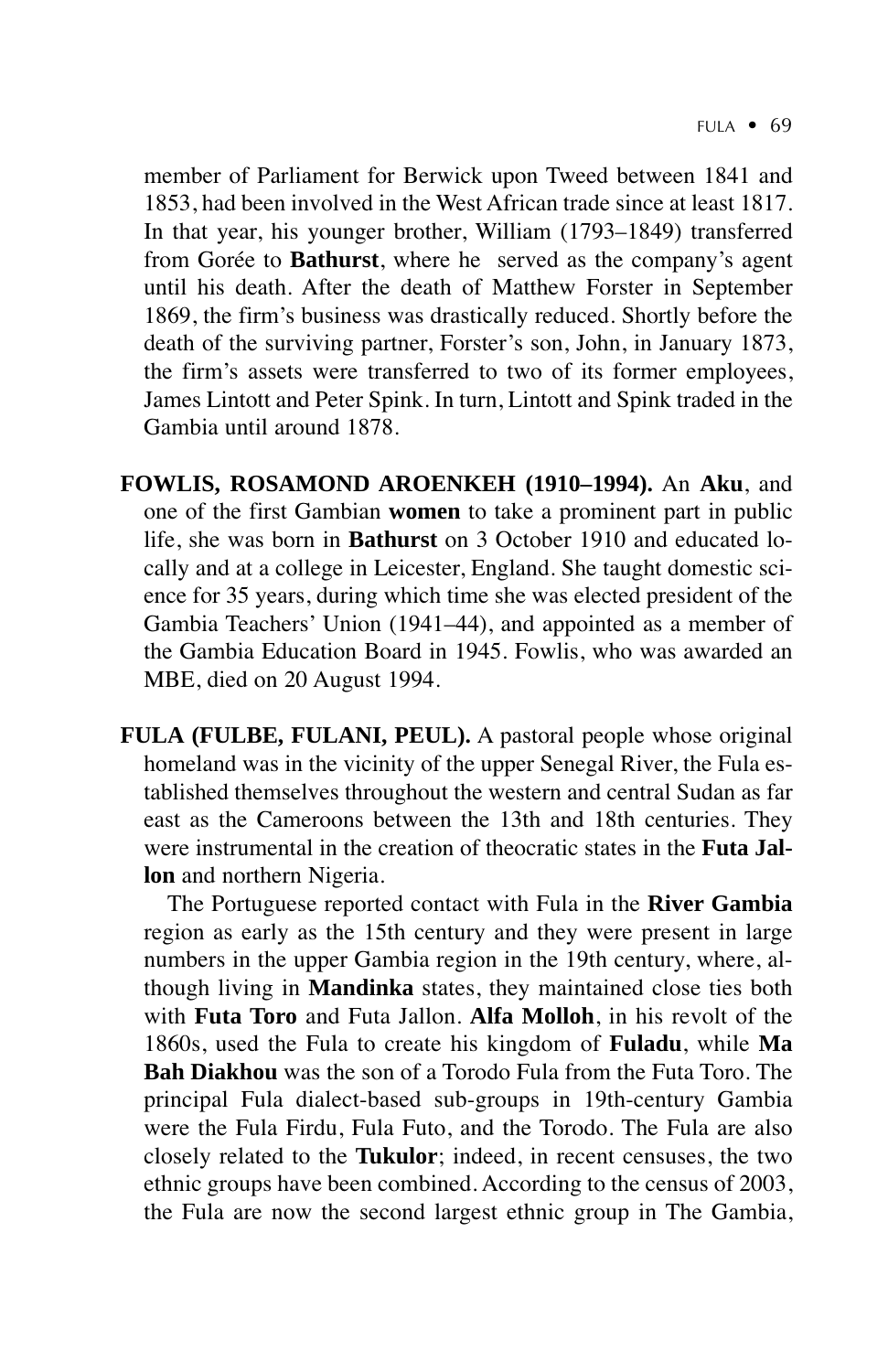# 70 • FULADU

numbering 272,354 (21.9 percent of the Gambian population). *See also* DEMOGRAPHY.

**FULADU.** A late 19th-century state created by **Alfa Molloh**, with the support of **Al Hajj Umar Tall** and the rulers of **Futa Jallon**, to whom Fuladu remained tributary until 1893, it was later extended by his son, **Musa Molloh**. Subsequently, the British divided Fuladu into three chiefly districts: **Niamina** Dankunku, Niamina East, and Niamina West, which were located in **MacCarthy Island Division**.

# **FULBE.** *See* FULA.

- **FUTA JALLON.** A highland area in what is now Guinea, with elevations up to 5,000 feet, it is the source of the **Gambia**, Senegal, and Niger **Rivers**. In the early 18th century, **Fula** reformers created a theocratic state there, under elected *almamis*. The Futa Jallon experience acted as a model for **Islamic** reformers elsewhere in West Africa. Many Fula from the Futa Jallon [Fula Futo] regularly migrated to the area that would later become southern **Fuladu** in the Gambia. These became an important factor in the success of **Alfa Molloh**; the *almami* of Futa Jallon also loaned him fighting men to oppose the **Mandinka** traditional rulers. The state of Futa Jallon came under French protection in 1888.
- **FUTA TORO.** An area adjacent to the middle Senegal River inhabited largely by **Tukulor** and **Fula** people, a new theocratic state was created there by **Qadiriyya Marabouts** in 1776. In the 19th century, it became the center of the empire established by the **Tijaniyya** leader, **Al Hajj Umar Tall**. A training ground for most of the Marabouts who wanted to convert the "pagan" peoples of the Senegambia region, the rulers of Futa Toro also gave direct military assistance to some Gambian Marabout leaders during the **Soninke–Marabout Wars**.
- **FYE, SHEIKH OMAR (1889–1959).** The son of Ebriema Fye, a **Wolof** shopkeeper from **Bathurst**, Sheikh (which was a personal name, not a Muslim religious title) Omar Fye was a member of the **Tijaniyya** brotherhood. Probably educated at a mission school, he then worked as a commercial agent (a dealer) for one of the European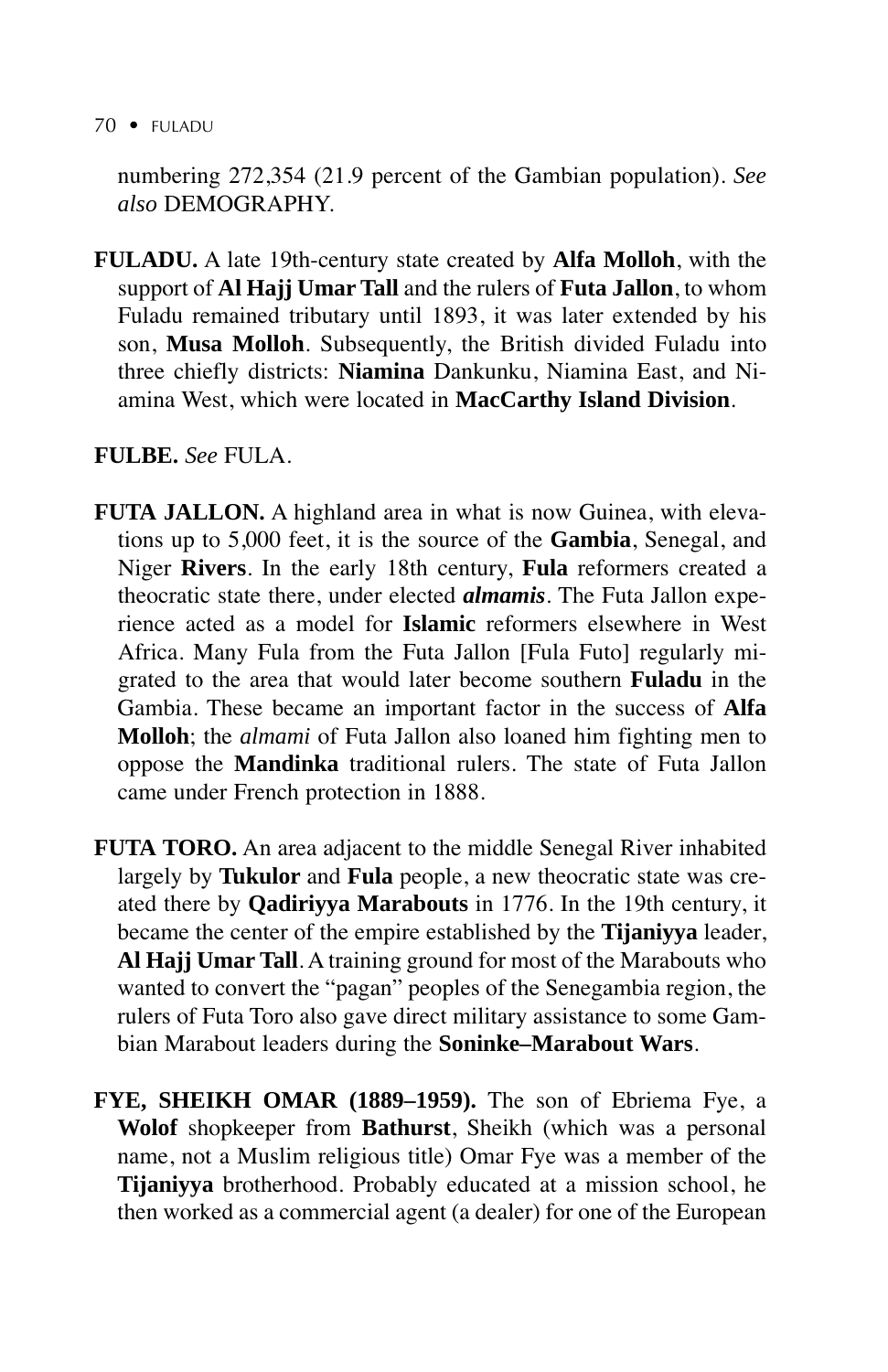firms. Ebriema Fye had been a prominent member of the Muslim community in Bathurst, as one of the trustees of the Mohammedan School between 1903 and his death in 1925, and his son emerged as one of the two candidates to become the first Muslim member of the **Legislative Council** in 1922. But Fye received less public support than his opponent, **Ousman Jeng**, who was duly selected by Governor **C. H. Armitage**. Fye then attempted to increase his popular standing in the community, first by briefly flirting with the **National Congress of British West Africa** and then by winning the backing of *Almami* Omar Sowe, but Jeng remained in official favor and was reappointed to the council in 1927. However, in March 1932, Fye at last replaced his rival.

Fye was reappointed to the Legislative Council for a second fiveyear term in March 1937. The Gambian government was aware of his growing unpopularity among Bathurst's Muslims, but the only alternative candidate, Jeng, was now too closely associated with **E. F. Small** to be acceptable. Fye was appointed for two more years by Governor **H. R. R. Blood** in March 1942 because no suitably qualified younger alternative could be found, but in fact remained on the council until the first direct election to it in 1947. During this period, Fye generally supported government policy and thus was at odds with the other two African unofficial councilors, Small and **J. A. Mahoney**; there was also growing personal hostility between Fye and Small. By now a wealthy merchant and businessman and the recent recipient of an OBE, Fye was defeated by Small in the 1947 Legislative Council election, and thereafter ceased to be politically active, though he did support the **Gambia Muslim Congress** in the 1950s. He died on 12 December 1959.

**GALWAY, SIR HENRY LIONEL (1859–1949).** Born on 25 September 1859 (and called *Gallwey* until 1911), Galway was the son of a British Army doctor. Educated at Sandhurst and commissioned in the 30th Regiment of Foot in 1878, he joined the colonial service in 1882 as aide-de-camp and private secretary to the governor of Bermuda. He transferred to Nigeria in 1891, serving in various posts, including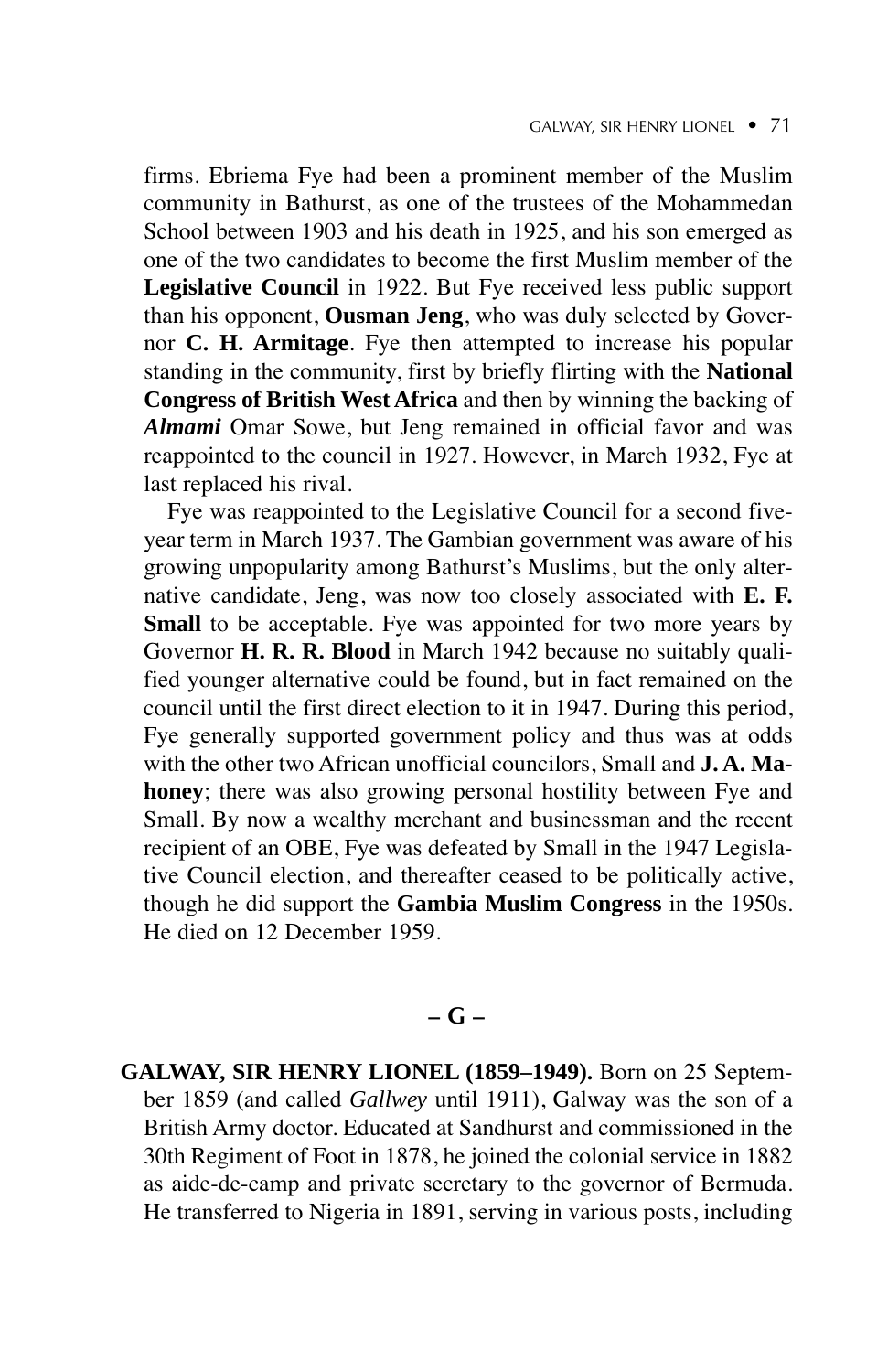# 72 • GAMBIA

acting governor of Southern Nigeria in 1900, before becoming governor of St. Helena in 1902. By now a lieutenant colonel in the East Lancashire Regiment, he was appointed governor of the Gambia in December 1911 and held the position until January 1914, when he left the colony to become governor of South Australia. Several of the ordinances, which were passed during his term of office, were strongly opposed by the local African community in **Bathurst**, including by **S. J. Forster Jr.** Galway retired in 1920 and died on 17 June 1949.

- **GAMBIA.** The origins and meaning of the word "Gambia" are unclear. Even as late as the mid-18th century, "Gambra" was still an alternative spelling for the name of the **Gambia River** and the surrounding country. "Gamba" was another early variant of the name. One local account states that the word derives from "Kambi-yaa," meaning Kambi's country, the response of a man called *Kambi* when asked the name of the country by early Portuguese visitors. The definite article has tended to be used casually, or even no definite article used, but the official name of the country became "The Gambia" upon independence; previously the name was prefixed by "the," rather than "The."
- **GAMBIA ADVENTURERS.** A joint stock company that was allowed by the **Royal Adventurers** in 1669 to assume the monopoly of trade in the areas adjacent to the Gambia, it and its parent company relinquished their trading monopoly to the **Royal African Company** in 1684, after little profit and much litigation in London.
- **GAMBIA COMMITTEE.** The Gambia Committee was set up in 1875 to coordinate the opposition in London to the **cession** of the Gambia to France. Its secretary was Charles Fitzgerald, a retired officer of the West India Regiment, while its members included two merchants involved in the Gambian trade, **Thomas Quin** and T. C. Chown (the son of **Thomas Chown Jr.**), as well as others involved in the West African trade. In 1875, the committee published a widely circulated pamphlet (written by Fitzgerald) entitled, *The Gambia and Its Proposed Cession to France*.
- **GAMBIA CONGRESS PARTY (GCP).** The GCP was formed in October 1962 by **I. M. Garba-Jahumpa**, after he had broken away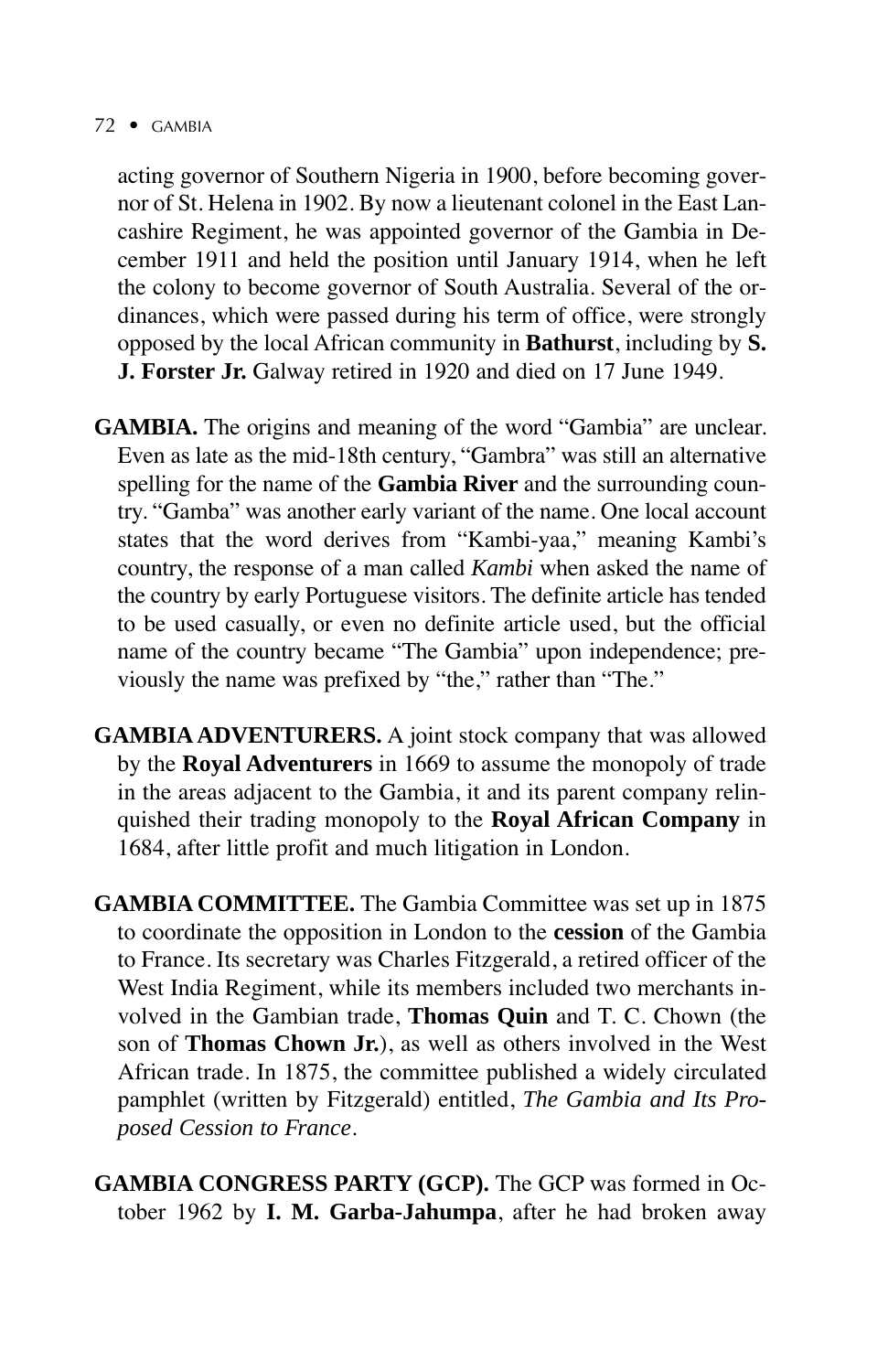from the **Democratic Congress Alliance**. Garba-Jahumpa remained as its secretary general until the GCP was wound up in 1968. The GCP, like the **Gambia Muslim Congress** before it, appealed primarily to **Muslim Wolof** from **Bathurst**; it was also closely associated with the **Gambia Labour Union**. The GCP also adopted a radical, pro-Nkrumah, foreign policy.

The GCP formed an electoral pact with the **United Party** (UP) for the 1962 and subsequent **Bathurst Town Council** (BTC) elections; UP support enabled Garba-Jahumpa and other GCP members to be elected to the council, so that at independence it held four of its 15 seats. The GCP also joined the UP in opposing the 1965 republic referendum and in February 1966, they formed an electoral pact for the general election; the sole GCP coalition candidate, Garba-Jahumpa, was elected in Bathurst South. After the election, however, the two parties began to drift apart (opposing each other in BTC elections). In March 1968, Garba-Jahumpa suddenly dissolved his party, which merged with the **People's Progressive Party**. *See also* POLITICAL **PARTIES** 

**GAMBIA DEMOCRATIC PARTY (GDP).** The first **political party** in the Gambia, the GDP was formed in June 1951, out of an earlier "Committee of Union and Progress." Its first (and only) leader was Rev. **J. C. Faye**. The GDP, which was established to support Faye's candidature in the 1951 **Legislative Council** election, derived the bulk of its support from the **Aku** and **Wolof** communities in **Bathurst**, including civil servants, traders, commercial clerks, and some of the more elderly former supporters of **E. F. Small**. Many GDP supporters were **Christians**, but the party also attracted support from a number of **Muslims**.

Faye headed the poll in Bathurst in the election, thanks to the GDP's superior organization, his support from both the Christian and Muslim communities, and his willingness to criticize the unpopular administration of Governor **Percy Wyn-Harris**. Faye stood again as the GDP candidate in the 1954 election and was once more elected, although finishing behind the **United Party** (UP) leader, **P. S. N'Jie**, in the poll. In 1955, the GDP formed a tactical alliance with the UP against the **Gambia Muslim Congress** (GMC) for the **Bathurst Town Council** election, but this pact had broken down by 1957. By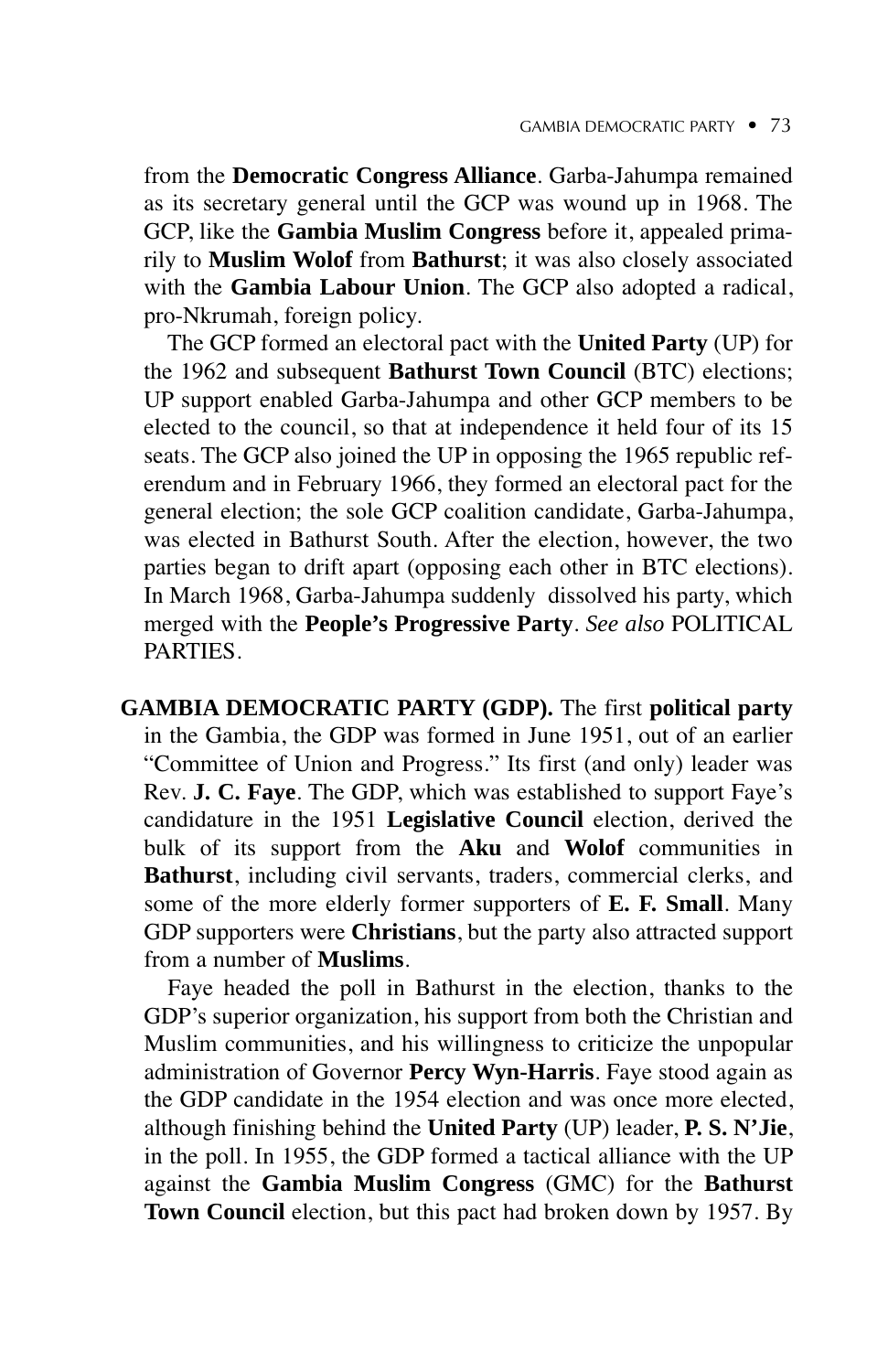## 74 • GAMBIA FIELD FORCE

1959, the GDP was on closer terms with the GMC and in April 1960, the two parties merged to form the **Democratic Congress Alliance**.

**GAMBIA FIELD FORCE.** The Field Force was established in 1958 to replace the disbanded **Gambia Regiment**. A paramilitary unit, it had 140 men initially, a figure that might have risen to as many as 500 by the early 1980s. The Field Force, though under the Inspector General of Police, had a separate command structure from the police force and was deployed principally to deal with civil unrest in the capital and to maintain order in the **Provinces** at election time. A sufficient number of the Field Force either joined the attempted **coup of 1981**, or refused to support the government, for the latter to disband it in 1982. It was replaced by a new **Gambia National Army** in 1984.

**GAMBIA LABOUR UNION (GLU).** The GLU was established in May 1935 by **E. F. Small** at the culmination of a bitter internal feud within the **Bathurst Trade Union** (BTU), the first Gambian **trade union**. Small was its first chairman and remained its leader until his death in 1958. Like the BTU, the GLU catered primarily for artisans, but its membership remained tiny and the union was almost totally ineffective. After Small's death, the GLU was superseded by the more militant **Gambia Workers' Union**; the GLU played no part in the industrial disturbances of 1960–61.

In 1962, the GLU was taken over by the **Gambia Congress Party** led by **I. M. Garba-Jahumpa**. Soon after, the union severed its ties with the pro-Western International Confederation of Free Trade Unions, to which it had affiliated in 1951. In 1967, it affiliated to the pro-Soviet World Federation of Trade Unions, which henceforth provided much-needed financial support. The GLU also established ties with North Korea, again largely to secure external funding. But it was quite unable to build up an effective membership base in The Gambia, primarily because of its consistent opposition to strikes. Despite its external connections, the GLU denounced the **1981 coup** (admittedly after its suppression), but remained a largely ineffective organization. It was still officially listed by the Labour Department in 2006 as one of the Gambian trade unions, but by this time was no longer active.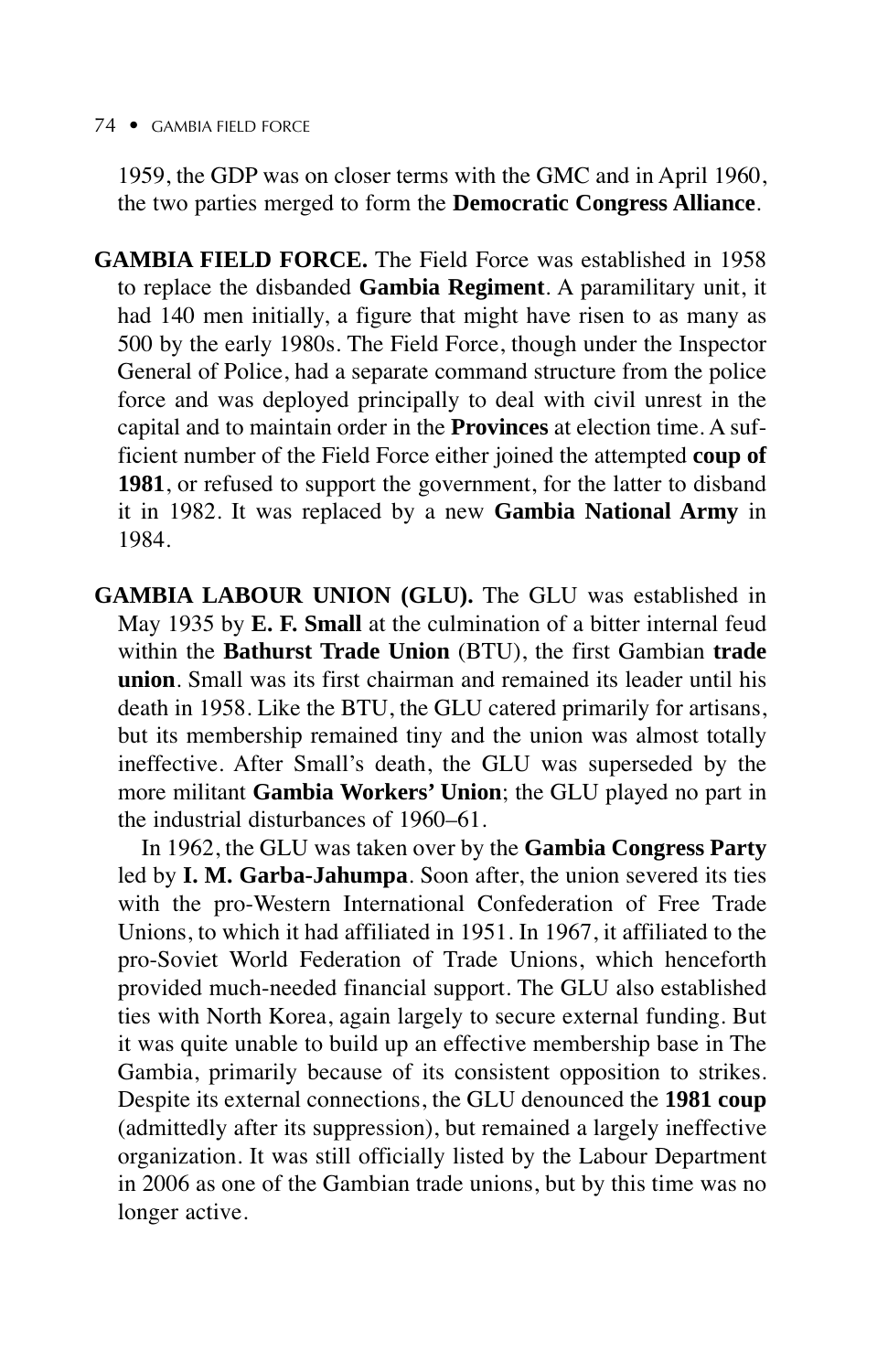- **GAMBIA MINERALS LIMITED.** A British company, it was formed to explore and exploit deposits of ilmenite ore (a source of rutile and titanium oxide) at a time of increased world prices. Gambian deposits were found to be marginal, but construction began, nevertheless, in 1956 of a railroad, electric dry mill, and other facilities. Although the company invested more than £1 million, the entire operation was closed down in 1959 because the world price of rutile had fallen to the point where it was unprofitable to continue. Renewed interest in rutile mining was expressed in 2006, but in February 2008, the government closed down the operations of Carnegie Minerals, the Australian mining company involved, charging it with committing "economic crimes."
- **GAMBIA MUSLIM CONGRESS (GMC).** The GMC was formed by **I. M. Garba-Jahumpa** (who became its general secretary) in January 1952 from about 40 **Muslim** organizations, including the **Bathurst Young Muslims Society**. The GMC, which was endorsed by **Sheikh Omar Fye** and *Almami* Mama Bah, drew its support largely from educated Muslim **Wolof**, particularly those employed in the civil service or as commercial clerks. The party sought to combine religious affiliation with political activity, but was not successful in this, although individual members did gain some political standing. Its candidate, Garba-Jahumpa, was reelected to the council in 1954 and appointed minister of agriculture, but was discredited by his close association with Governor **Percy Wyn-Harris**. This weakened the GMC, which was outflanked by its rivals, the **United Party** and **Gambia Democratic Party** (GDP), until 1959, when its involvement in the Committee of Citizens established to oppose the limitations of the 1959 constitution of Governor **Edward Windley**, brought it back into the political mainstream. The GMC was also now drawing close to the GDP; in April 1960, the two parties merged to form the **Democratic Congress Alliance**. *See also* POLITICAL PARTIES.
- **GAMBIA NATIONAL ARMY (GNA).** The GNA was formed in 1984 following the earlier dissolution of the paramilitary **Gambia Field Force**. A separate Gambia National Gendarmerie (subsequently renamed Tactical Support Unit) was merged with the army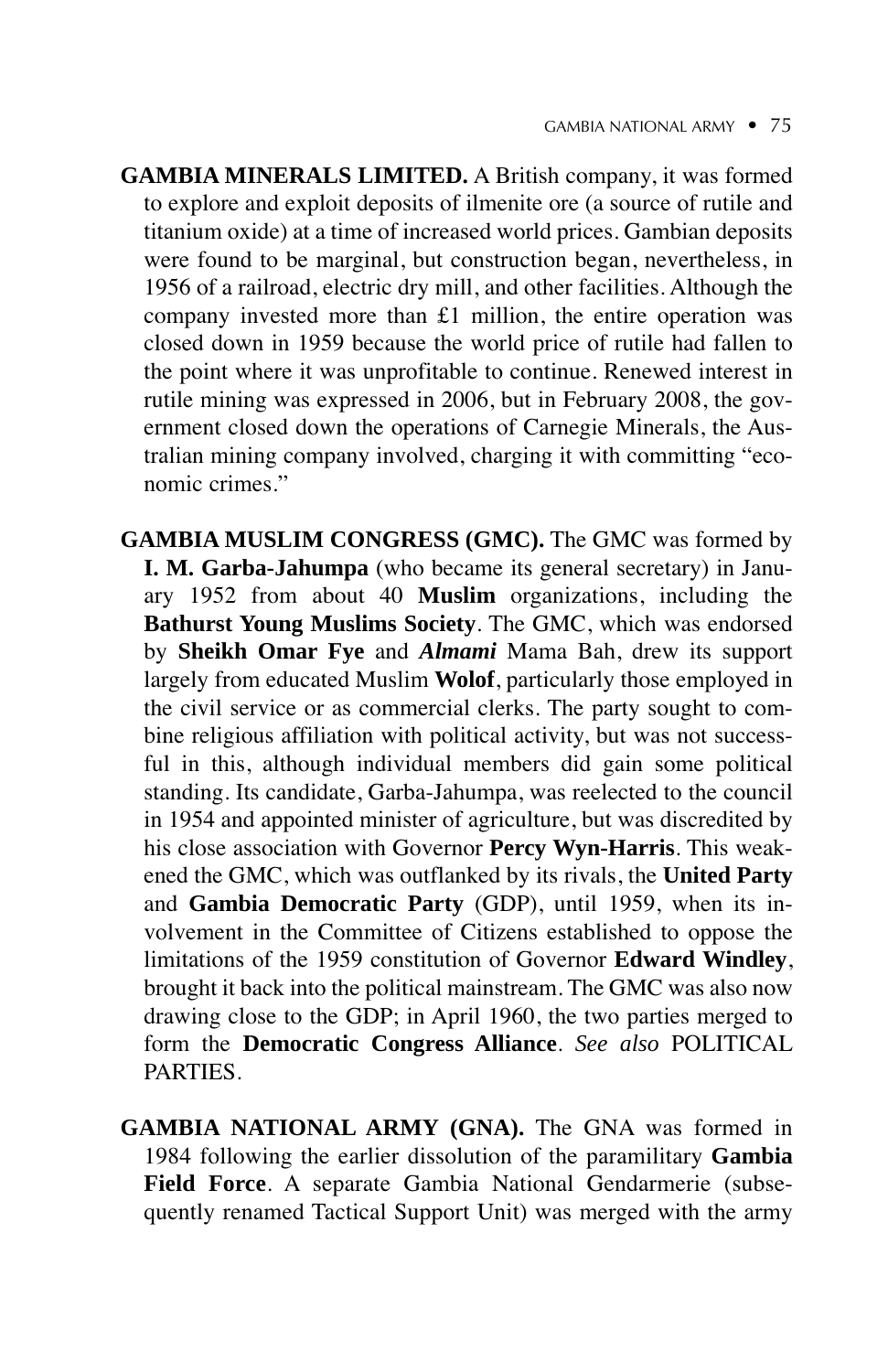### 76 • GAMBIA NATIONAL FLAG

proper following the **1994 coup**. Training was initially provided by **Great Britain** and later conducted by a **Nigerian** military mission, which was withdrawn after the 1994 coup. The command of the army then passed to Major (later Colonel) Baboucarr Jatta (1960– ), one of the five pre-coup Gambian majors. Jatta remained as army commander until January 1999, also becoming chief of staff of the Gambian armed forces; after losing this post in November 2004, he subsequently served as secretary of state of the interior in the **Yahya Jammeh** government (2005–06). Maintaining military discipline since 1994 has been difficult and there have been several unsuccessful **coup** attempts by disaffected soldiers, notably one led by Colonel Ndure Cham, the chief of defence staff, in March 2006.

The current strength of the GNA is estimated at 1,900, divided into two infantry battalions and an engineers' squadron, National Guard, and Presidential Guard. Also, a 70-strong naval unit operates four inshore patrol boats. Despite its small size and limited military resources, elements of the GNA have seen service with peacekeeping forces in Liberia, Sierra Leone, Eritrea, and Darfur in Africa, and further afield in Bosnia, East Timor, and Kosovo. The GNA's main base is at **Yundum**, while the chief of defence staff and army commander at the time of writing is Major General Lang Tombong Tamba, who was appointed in March 2006 in the aftermath of the coup led by his predecessor, Colonel Ndure Cham.

**GAMBIA NATIONAL FLAG.** This consists of three equal horizontal bands of red, blue with white edges, and green. The red represents the sun or savanna; the blue, the **Gambia River**; and the green, the land and **agriculture**. The narrower white bands represent peace.

**GAMBIA NATIONAL GENDARMERIE.** *See* GAMBIA NA-TIONAL ARMY.

**GAMBIA NATIONAL PARTY (GNP).** A **Colony**-oriented **political party** formed in July 1957 by a small number of educated **Bathurst** citizens, previously active in an informal Committee of Gentlemen. Its leadership included E. J. Samba, a trader with a radical reputation; **M. B. Jones**, an outspoken anticolonial journalist; J. W. Bidwell-Bright, a leading businessman and owner of *The Vanguard* (from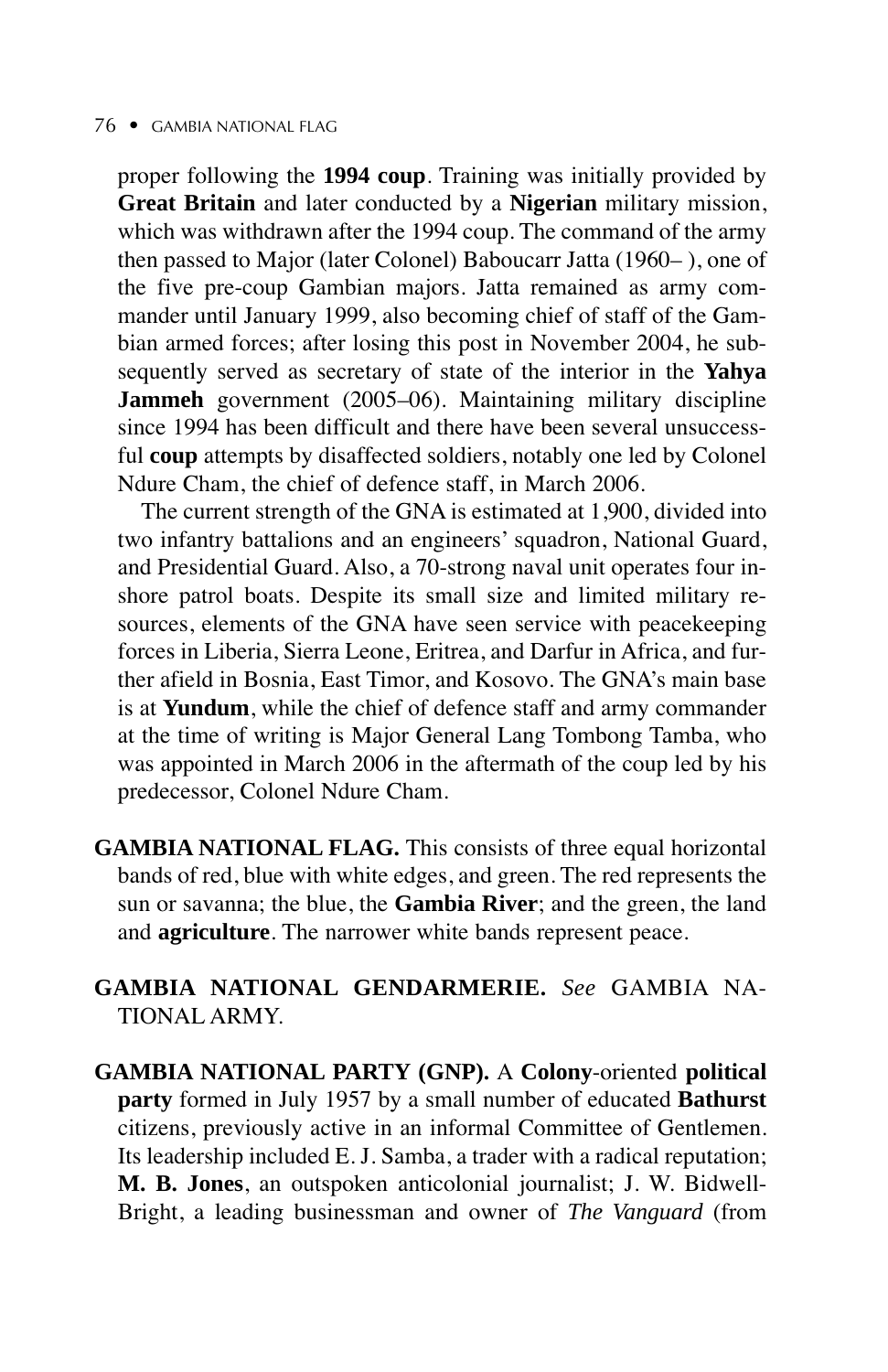1958); and **K. W. Foon**, an accountant and the party's president. Although the GNP never had much popular support, it took an active part in the public deliberations on the revision of the **Edward Windley** constitution prior to the 1960 general election. However, its leaders were divided over the issue and the party split. In 1960, Jones was elected to the **House of Representatives** for **Soldier Town**, Bathurst, but as an independent, since the GNP had ceased to function.

- **GAMBIA NATIONAL UNION (GNU).** A small **Colony**-based **political party** formed in late 1960 by **Sanjally Bojang**, after his expulsion from the **People's Progressive Party**; its other members included **K. W. Foon**, previously of the **Gambia National Party**, a former member of Parliament turned **Protectorate** chief, Landing Omar Sonko, and possibly **M. E. Jallow** and **Omar M'Baki**. In the 1962 election, it campaigned for the **United Party** (UP) and by 1965, most of its members had either joined the UP or had ceased to be active. The GNU was briefly revived as a **trade union** by Tairu A. K. John (who had been an unsuccessful UP candidate in the 1966 election), but collapsed following the failure of a general strike in February 1967.
- **GAMBIA NATIVE ASSOCIATION (GNAssocn).** The GNAssocn was established in 1875 by a group of traders and shopkeepers to coordinate the opposition of the **Liberated African** community to the **cession** of the Gambia to France. Its first secretary was **J. D. Richards**, with other committee members including **Harry Finden** and **S. J. Forster Sr.** Under a new leader, Jeremiah D. Jones, a shopkeeper and trader originally from Sierra Leone, the GNAssocn spearheaded local opposition to the policies of Administrator **V. S. Gouldsbury** in the late 1870s and early 1880s; however, it welcomed the appointment of Richards as the first African member of the **Legislative Council** in March 1883. The GNAssocn, which also called for the establishment of a town council and other municipal and legal reforms, ceased to function by the late 1880s.
- **GAMBIA NATIVE DEFENSIVE UNION (GNDU).** The GNDU was established in early 1919 at **Kaur**, a trading depot on the **Gambia River**, by a group of young, educated, **Aku** from **Bathurst** to expose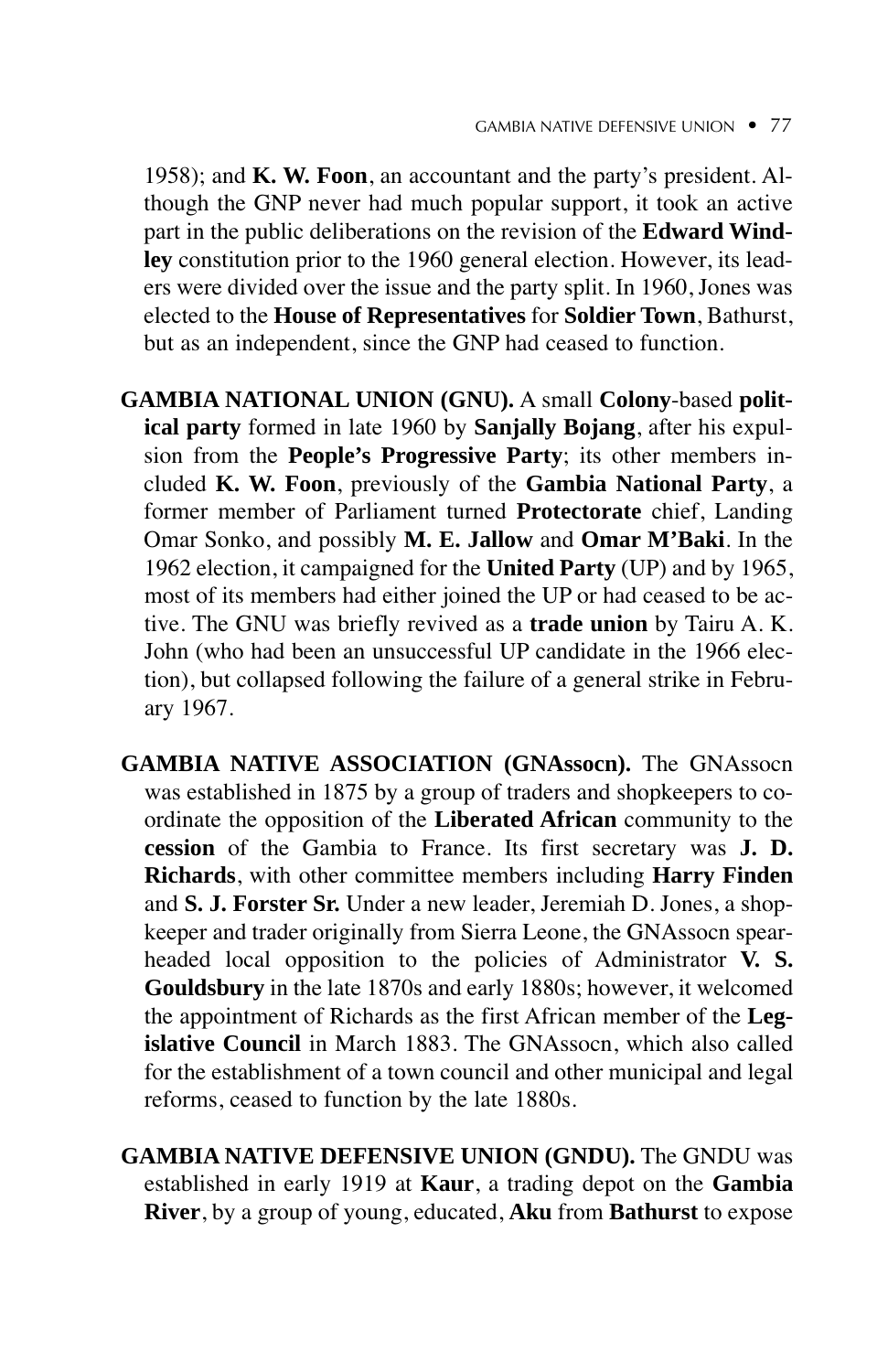## 78 • GAMBIA OILSEEDS MARKETING BOARD

the failings of the Gambian government. All its known members were employed as clerks, traders, or commission agents by privatesector firms; none was currently in government employment. The first secretary of the GNDU was **E. F. Small**, who was then employed as a trader at Kaur by the French commercial firm, Maurel et Prom; its other members included Cyril J. D. Richards (1897–?), one of the sons of **J. D. Richards**, and Benjamin J. George (died 1945), a former government clerk who had recently been dismissed from the Treasury Department for refusing to work in the **Protectorate**. In October 1919, Small converted the GNDU into the committee to select a Gambian delegate to attend the Accra Conference of 1920 that resulted in the establishment of the **National Congress of British West Africa**.

- **GAMBIA OILSEEDS MARKETING BOARD.** *See* GAMBIA PRO-DUCE MARKETING BOARD.
- **GAMBIA PARTY FOR DEMOCRACY AND PROGRESS (GPDP).** The GPDP was founded in 2004 by its leader and secretary general, Henry Gomez (c. 1964– ), a businessman. Although initially based at New Jeshwang, near **Banjul**, Gomez subsequently moved to Hamburg, Germany, before returning to The Gambia in late 2006. Gomez appeared torn between some understanding with President **Yahya Jammeh** and joining the anti-government **National Alliance for Democracy and Development**. After Gomez was barred on 28 August 2006 from contesting the 2006 presidential election by the **Independent Electoral Commission** for living abroad, the GPDP joined the **United Democratic Party/National Reconciliation** Party opposition coalition a few days later, but made no impact on local politics. Notwithstanding its ambitious manifesto, the GPDP seemed little more than a one-man organization. The GPDP did not contest the local elections in January 2008. *See also* POLITICAL PARTIES.
- **GAMBIA PEOPLE'S PARTY (GPP).** The GPP was founded in March 1986 to contest the 1987 parliamentary and presidential elections. Its leaders were **A. M**. **Camara**, **M. L. Saho**, and **H. O. Semega-Janneh**, all former ministers in the **People's Progressive**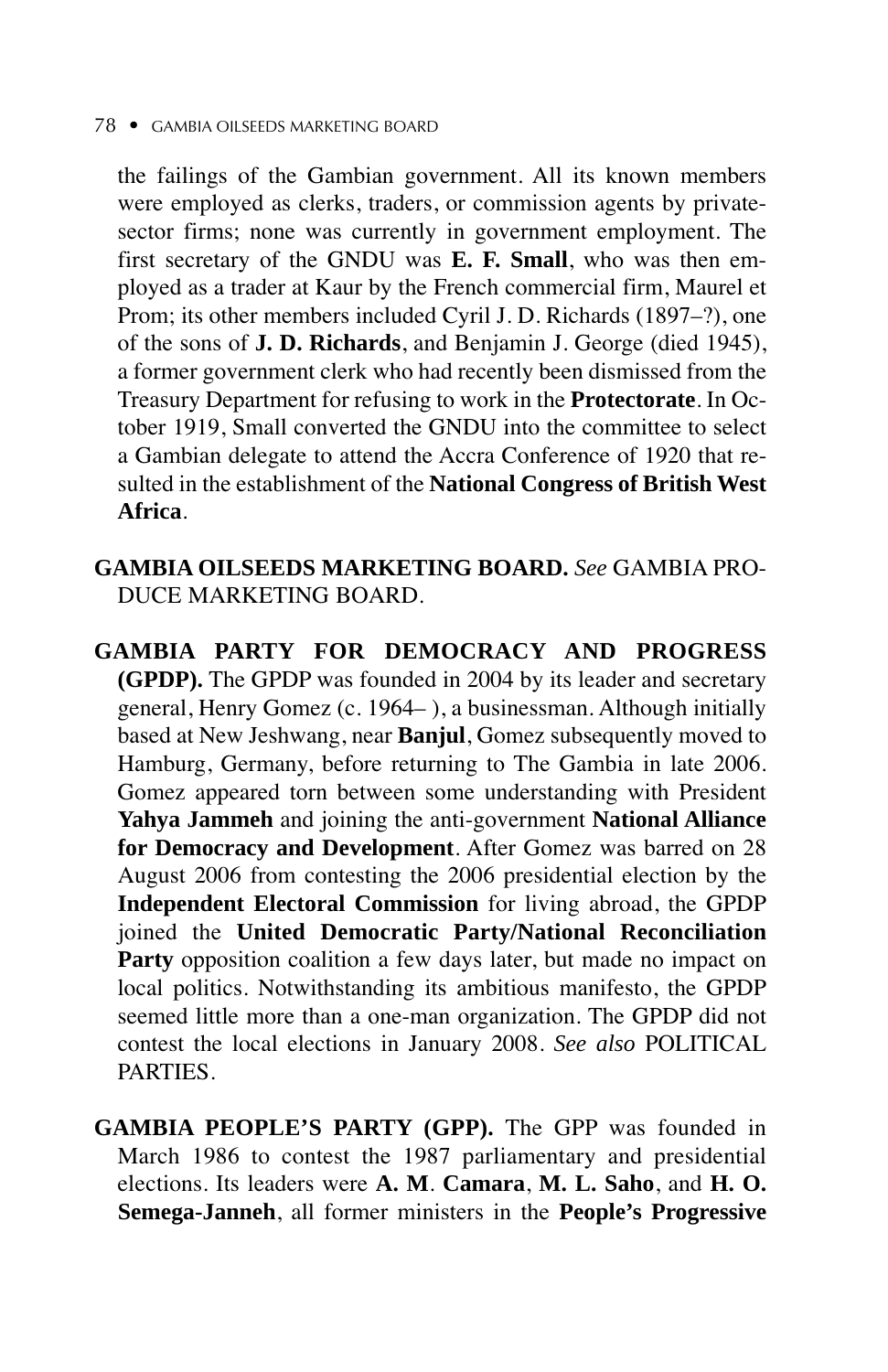Party (PPP) government (Camara and Saho were also members of Parliament at the time of the party's formation). Camara was chosen to head the new **political party**. Prior to the 1987 election, the GPP experienced a number of setbacks. Saho was arrested in London in October 1986 and subsequently convicted on fraud charges; released soon after on compassionate grounds, he tried to rejoin the PPP, but his application was rejected. Another prominent GPP founder member, Suntu Fatty, also quickly rejoined the PPP. The GPP also suffered from a government campaign to discredit it for seeking to raise funds from a Nigerian businessman, Chief Alfred Nzeribe, in return for post-election business concessions and for its perceived pro-**Senegalese** stance.

Despite these difficulties, the GPP managed to field 34 candidates in the 1987 parliamentary election, but it lacked the resources and distinctive political program necessary to achieve much success and failed to win a single seat, though winning 15 percent of the vote. Half of its candidates lost their deposits and even Camara failed to hold on to his seat at **Kantora**. Camara also obtained only 13 percent of the vote in the presidential election. Prior to the 1992 election, the party experienced some high-profile defections to the PPP, including at least four of its parliamentary candidates from 1987, and could field only 17 candidates; though, on this occasion, it did win two seats—**Tumana**, through Mbemba Tambedou and Upper Fulladu West, through M. J. M. "Babung" Phatty. Once again, Camara failed to win back his old seat. Camara also fared badly in the presidential election, this time winning only 8 percent of the vote.

Even though Camara had initially welcomed the 1994 coup, the GPP was barred in 1996, so could not contest the 1997 election. When the ban was lifted shortly before the 2001 election, the GPP supported the **United Democratic Party** candidate, **Ousainou Darboe**, in the presidential election and did not contest the 2002 **National Assembly** election. It also did not contest the 2006–07 presidential and parliamentary elections and is now effectively moribund.

**GAMBIA PRODUCE MARKETING BOARD (GPMB).** Formerly called the *Gambia Oilseeds Marketing Board*, it was created by the British government in 1948 to act as the chief purchasing agent for the **groundnut** crop. It established a fixed payment for nuts and all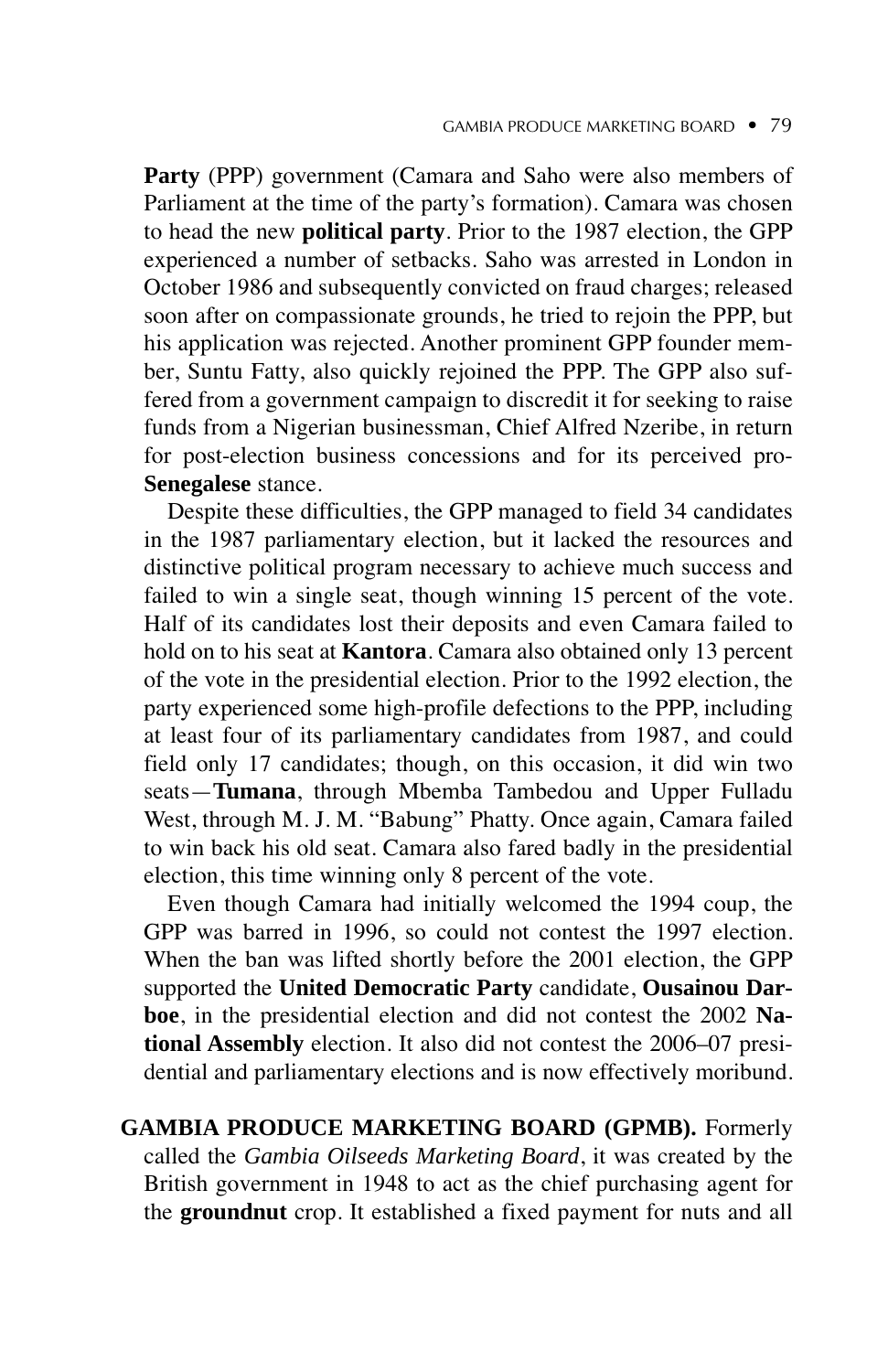## 80 • GAMBIA REGIMENT

groundnut byproducts, based upon the previous year's experience. Its considerable reserves (the difference between the price paid to producers and the price obtained on the world market by the GPMB) were meant to subsidize farmers' income when export prices fell, but became an important part of general government revenues. The name of the board was changed to the GPMB in 1973, when rice, as well as groundnuts, was purchased. As part of the government's divestiture program, the GPMB was sold to the Spanish Alimenta S.A. company, in 1993, and renamed the Gambia Groundnut Corporation (GGC). In 1999, Alimenta ceased operating in The Gambia and the GGC limited its activities to transporting and processing groundnuts. The creation of a new Gambia Agricultural Markets Company as sole purchasers of groundnuts for the 2004–05 buying season was mainly blamed for the collapse in exports for that year. *See also* AGRICUL-TURE; ECONOMY.

- **GAMBIA REGIMENT.** The Gambia Regiment was established in 1940 out of the Gambia Company of the Sierra Leone Battalion of the Royal West African Frontier Force (founded in 1901). In 1941, the Second Battalion was formed. Both battalions fought in the Far East during World War II; they returned to the Gambia in 1945, and after demobilization, selected elements were combined to form the Gambia Company of the Sierra Leone Battalion once again. In 1950, "A" Company became a separate entity and was presented with its colors in April 1951, the only unit of company strength to have them. The company was disbanded for financial reasons in 1958 on the recommendation of Governor **Percy Wyn-Harris**, with some of the soldiers joining the new **Gambia Field Force**. *See also* GAMBIA NA-TIONAL ARMY.
- **GAMBIA REPRESENTATIVE COMMITTEE (GRC).** The GRC was established in February 1926 by John Ambrose N'Jai-Gomez (1874–1945), a retired Methodist tide surveyor of mixed **Wolof** and **Manjago** origin, who became its secretary. N'Jai-Gomez was a close associate of **S. J. Forster Jr.** and **W. D. Carrol** and an opponent of **E. F. Small**, and the GRC was established to outline the views of the conservative faction of **Bathurst** society to the under secretary of state, W. G. A. Ormsby-Gore, who visited the colony that year.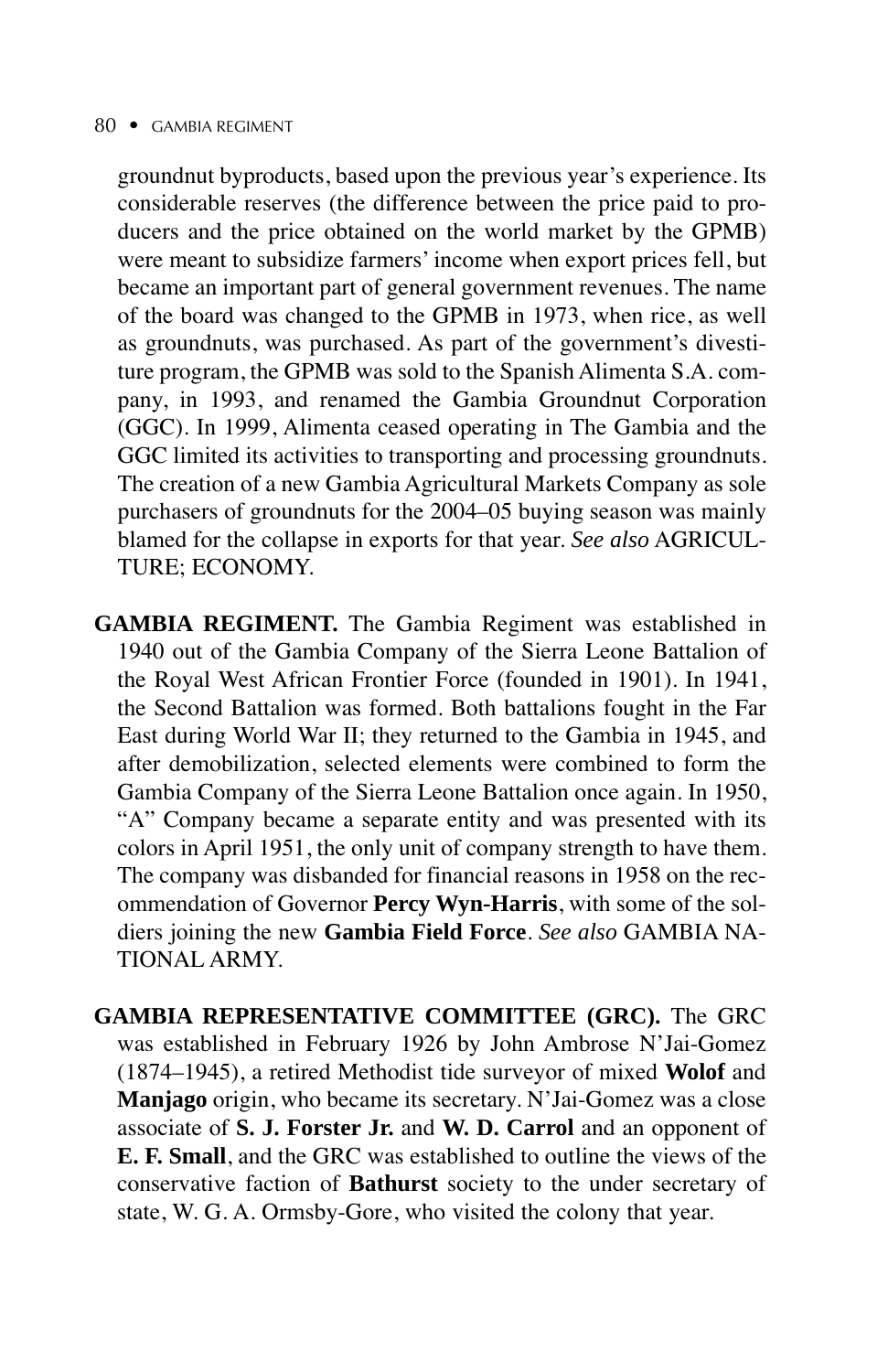In October 1930, N'Jai-Gomez revived the moribund GRC, which won at least five out of six seats in the first election to the newly formed **Bathurst Urban District Council** (BUDC) in January 1931; those elected included N'Jai-Gomez and Carrol. GRC candidates continued to dominate BUDC elections until that of December 1934, when four of its members, including N'Jai-Gomez and Carrol, were defeated by candidates of the rival **Rate Payers' Association**. Subsequently, the GRC faded into obscurity.

**GAMBIA RIVER.** The river that gives its name to the country rises in the **Futa Jallon** uplands of Guinea, some 12 miles northwest of Labe and heads north into eastern Senegal before turning in a westerly direction into Gambian territory at Koina. From here, it meanders across the length of The Gambia before reaching the Atlantic a few miles west of the capital, **Banjul**. The river is 680 miles long overall, with about half its length in The Gambia. It is tidal to the Senegalese border and saline as far as Elephant Island. Salinity and water level vary according to season. The river is 12 miles wide at its estuary, bordered by Cape Point to the south and Jinnak Creek to the north, but only 200 yards wide at the eastern extremity of The Gambia.

For most of its length in The Gambia, the river is bordered by dense growths of mangrove and swamps, where salinity is low. Some of the swamps sustain rice cultivation. Ironstone scarps are a feature of the river in its upper Gambian reaches; where the rock traverses the river, shallow rapids are found. Silt deposited on rock outcrops over time has formed a series of islands, the most important historically being **MacCarthy Island** and **James Island**. Numerous creeks (*bolongs*) feed into the river, the most important of which is the **Bintang** *Bolong*. A deep bar at the estuary of the Gambia and sufficient draught as far as **Barrakunda**, enabled European sailing ships to trade into the African interior from the 16th century onward, but seagoing vessels no longer go beyond **Kaur** and Kuntaur. Until the advent of modern roads, the river was the principal means of **transport**; during the colonial period, both the government and trading companies constructed a string of wharf towns (*tendas*) along its length to load **groundnuts** and sell imported goods to the local farming communities. The width of the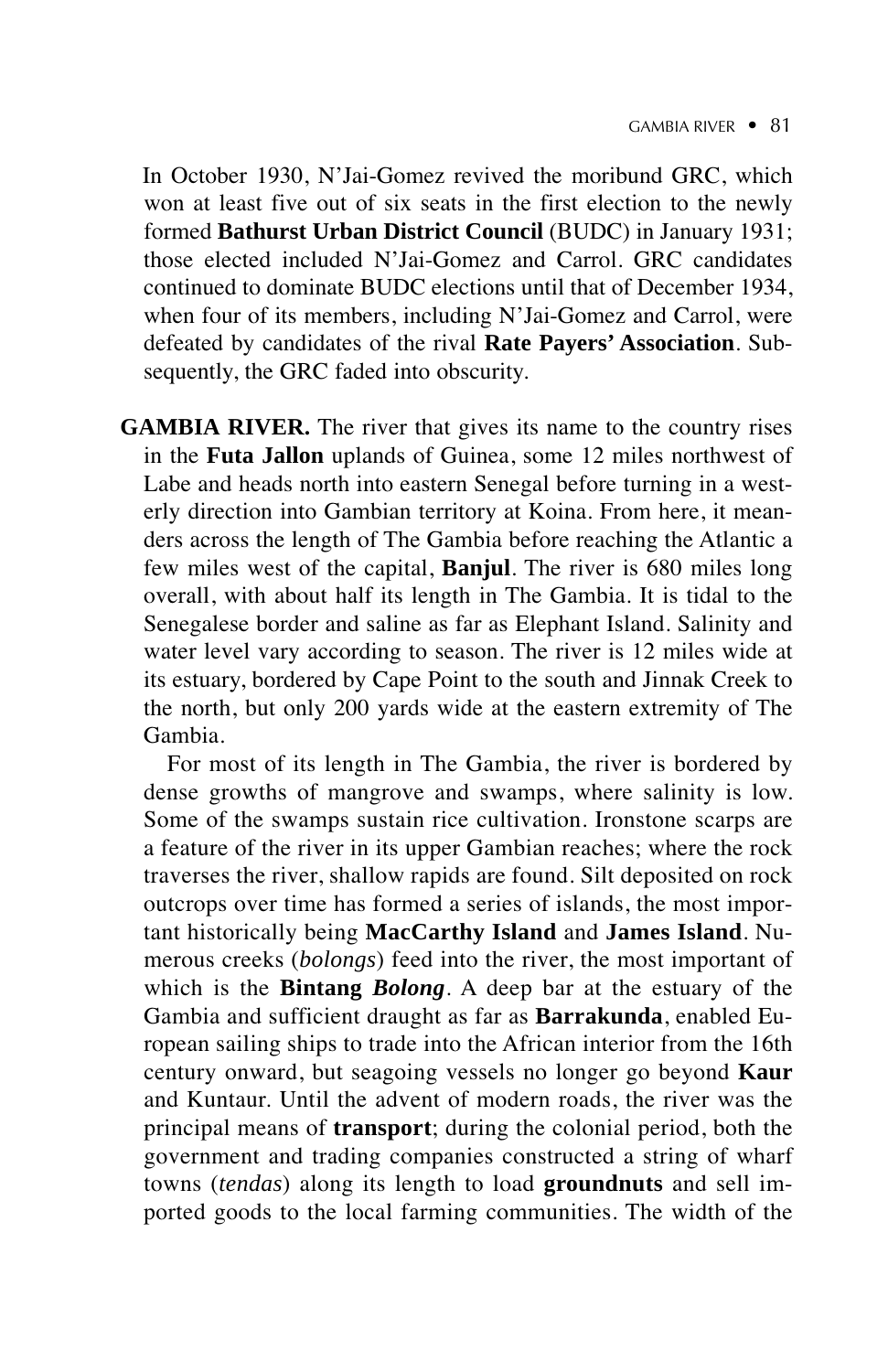### 82 • GAMBIA SOCIALIST REVOLUTIONARY PARTY

river has prevented bridge construction; ferries are the only means of crossing.

More recently, the use of the river has declined. Despite plans going back to the early 1960s to harness the river's resources for transportation, irrigation, and hydroelectric power generation, nothing has come of these to date. The reasons have included the collapse of the **Senegambia Confederation** in 1989, the enormous costs of constructing a bridge-barrage across the middle reaches of the river, and the concerns about environmental damage caused by a river barrier, following a major environmental impact study conducted by researchers from the University of Michigan. The most recent Gambian government development plan, **Vision 2020**, no longer gives central place to exploitation of the river. Instead, there is a policy of seeking to develop the waterway for ecotourism, so as to distribute the benefits of **tourism** away from the coastal resorts to upriver communities. Although the numbers of larger animals, such as crocodiles and hippopotami, have been greatly reduced as a result of overhunting, the river attracts a wide range of bird life, which in turn has made The Gambia popular with ornithologists. *See also* ORGA-NIZATION FOR THE DEVELOPMENT OF THE GAMBIA RIVER BASIN.

**GAMBIA SOCIALIST REVOLUTIONARY PARTY (GSRP).** The GSRP was an obscure self-styled Marxist opposition movement formed in early 1980 by "Dr." Gibril L. ("Pengu") George, a disaffected, small-scale, **Aku** businessman. It might have been linked with an abortive Gambia Socialist Party formed in the early 1970s. Banned, together with the **Movement for Justice in Africa-Gambia**, following the discovery of a plot against the government in October 1980, it went underground and now termed itself the Gambia Underground Socialist Revolutionary Workers Party (GUSRWP). It was during this time that **Kukoi Samba Sanyang** returned to The Gambia and joined the movement. On 30 July 1981, members of the GUSRWP, together with disaffected members of the **Gambia Field Force**, launched an unsuccessful **coup** against the government. George was killed during the fighting and Sanyang fled abroad. Although Sanyang continued the struggle in exile, the party itself ceased to exist. *See also* POLITICAL PARTIES.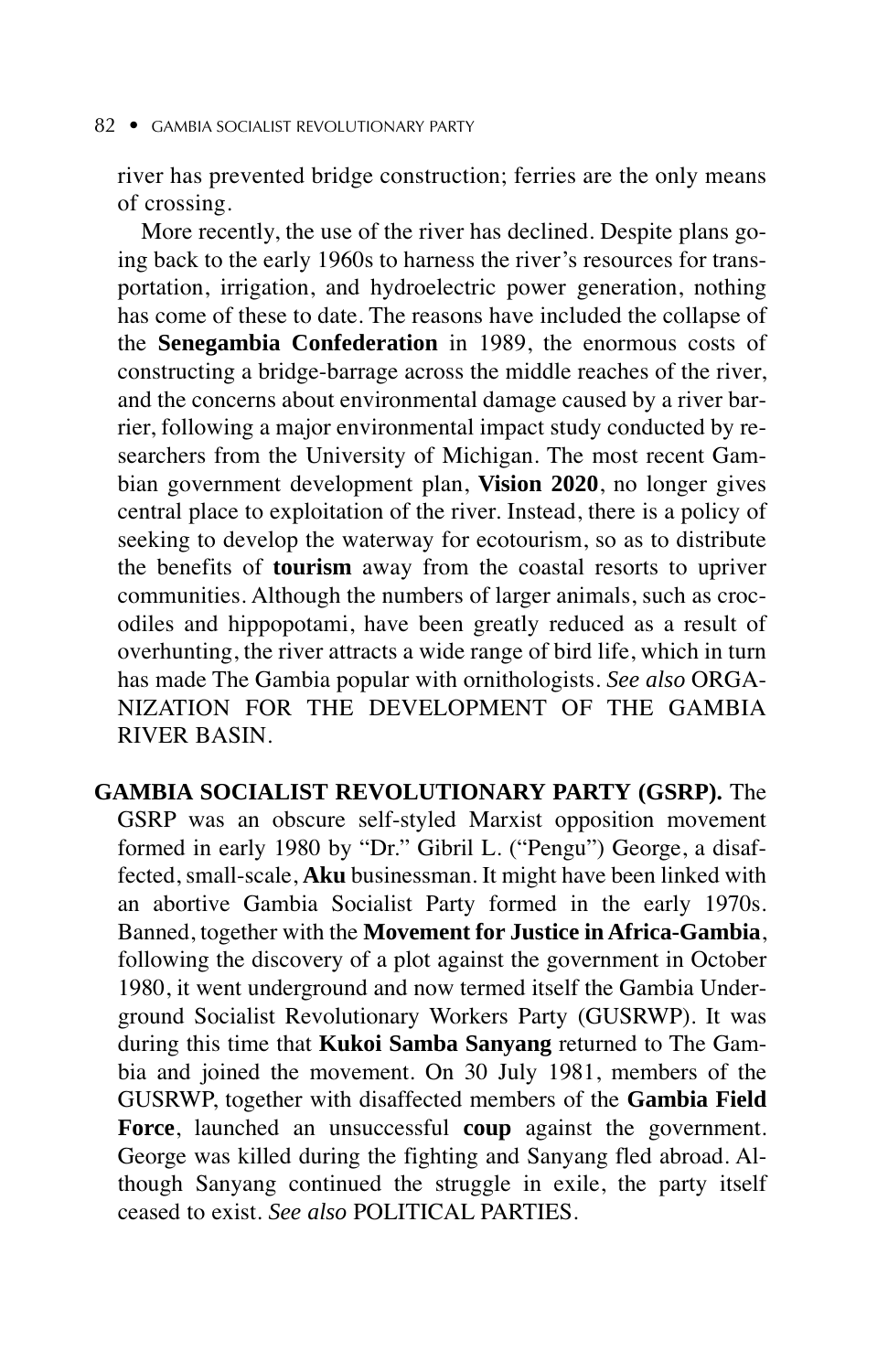# **GAMBIA UNDERGROUND SOCIALIST REVOLUTIONARY WORKERS PARTY.** *See* GAMBIA SOCIALIST REVOLUTION-ARY PARTY.

**GAMBIA WORKERS' CONFEDERATION (GWC).** The GWC was formed in 1985 as the first viable **trade union** center in The Gambia on the initiative of the **Senegalese** trade union center, the Conféderation Nationale des Travailleurs du Sénégal. Its first secretary general was **M. E. Jallow**, the former leader of the **Gambia Workers' Union** (GWU), which remained a banned organization. After Jallow's death in May 1987, leadership of the GWC passed to Pa Modou Faal, a former employee of the Gambia Insurance Company, who was the leader of the Gambia Commercial and Industrial Workers' Union (founded in 1985).

Unlike the GWU, the GWC has never been a militant organization and has called few (if any) strikes. Faal cautiously welcomed the **1994 coup** on behalf of the GWC, but subsequently proved willing to criticize the **Yahya Jammeh** government, and was detained by the **National Intelligence Agency** in both December 1996 and April 1997 when attempting to travel abroad. Formerly affiliated to the World Confederation of Labour (WCL), the GWC is now an affiliate of the International Trade Union Confederation, which was established in November 2006 through the merger of the WCL and the International Confederation of Free Trade Unions.

**GAMBIA WORKERS' UNION (GWU).** The GWU was founded in December 1956 as a general workers' **trade union**, with **M. E. Jallow** as its first general secretary. After a slow start (the union was not registered until 1958), it organized a successful one-day strike of unskilled laborers in **Bathurst** in February 1960, on the eve of the country's first nationwide election. Rather than seek confrontation, the government set up a wages enquiry and agreed to a 25 percent increase in the minimum wage. This greatly increased the union's popularity. Spurred on by his earlier victory, Jallow called a second two-day strike in January 1961, in pursuit of a much larger pay claim. A large public demonstration organized by the GWU in support of the striking workers was dispersed by the police and Jallow was charged with incitement to riot. This merely inflamed public opinion, which readily identified the GWU's action with the wider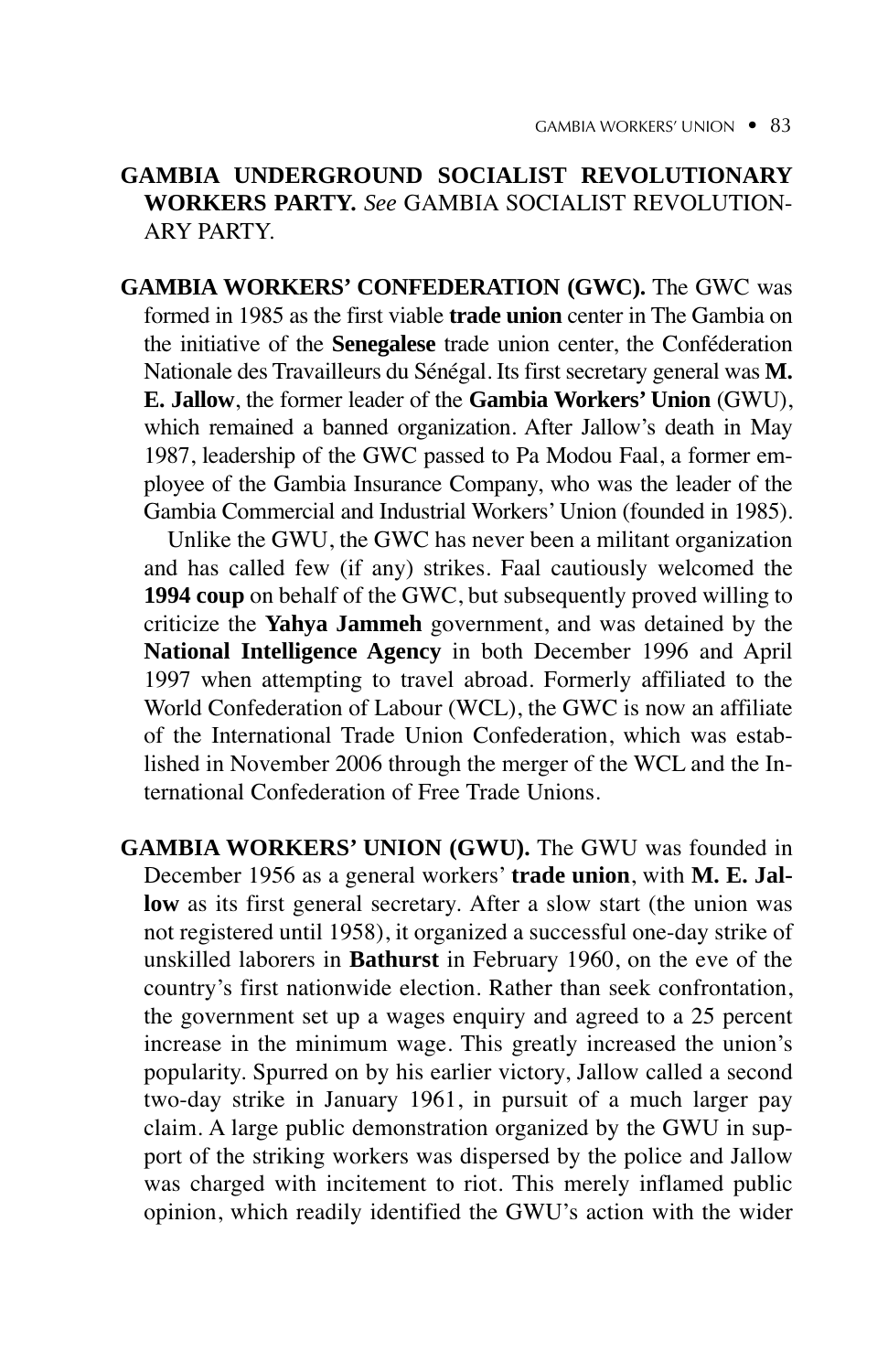independence struggle; Jallow escaped with a nominal fine and the employers, with the tacit support of the administration, negotiated an acceptable pay rise.

The GWU was now at the height of its popularity, claiming more than 1,100 paying members, but it failed to build on its initial success; by 1967, it had gone into decline. The GWU's difficulties lay in part with Jallow's decision to affiliate it with the anticommunist International Confederation of Free Trade Unions (ICFTU) in 1963; this divided its membership, promoted misuse of external funding by union officials, and drew Jallow away to Lagos as secretary of the ICFTU's African Regional Organisation (1964–65). Equally damaging were Jallow's decisions to join the **United Party** (UP) in denouncing the 1965 republic referendum and then to stand as an independent candidate (primarily against the UP leader, **P. S. N'Jie**) in the 1966 general election. Finally, Jallow's attempt to regain popular support by organizing another general strike in February 1967 was a dismal failure. Worker support was divided, and Jallow and the GWU were seen as undermining the efforts of the new Gambian government. The GWU had to abandon the strike on its second day and accept terms it had earlier rejected. Another unsuccessful general strike was called in January 1970, which forced the GWU on the defensive in subsequent years.

Union rank-and-file militancy pushed the GWU to call another general strike in July 1975. The government of **Dawda Jawara**, facing an unrelated leadership crisis, decided to settle on favorable terms to the union, but was now deeply suspicious of it. Further industrial unrest in 1976 led to tougher legislation on strike action. GWU militants forced the union into supporting an illegal strike at the Gambia Utilities Corporation (power and water) in the **Banjul** area. This was too much for the government, and it used legislation from colonial days to deregister the GWU in January 1977 for repeatedly failing to send in annual financial returns to the registrar general. It was only in 1982, after the failed **coup** attempt of the previous year, that the government decided to grant temporary recognition to the GWU, following Jallow's constructive role during and after the uprising. Recognition was subsequently withheld when younger and more radical GWU leaders supported workers in an industrial dispute at the Jahally-Pacharr rice project in **MacCarthy Island Division**. The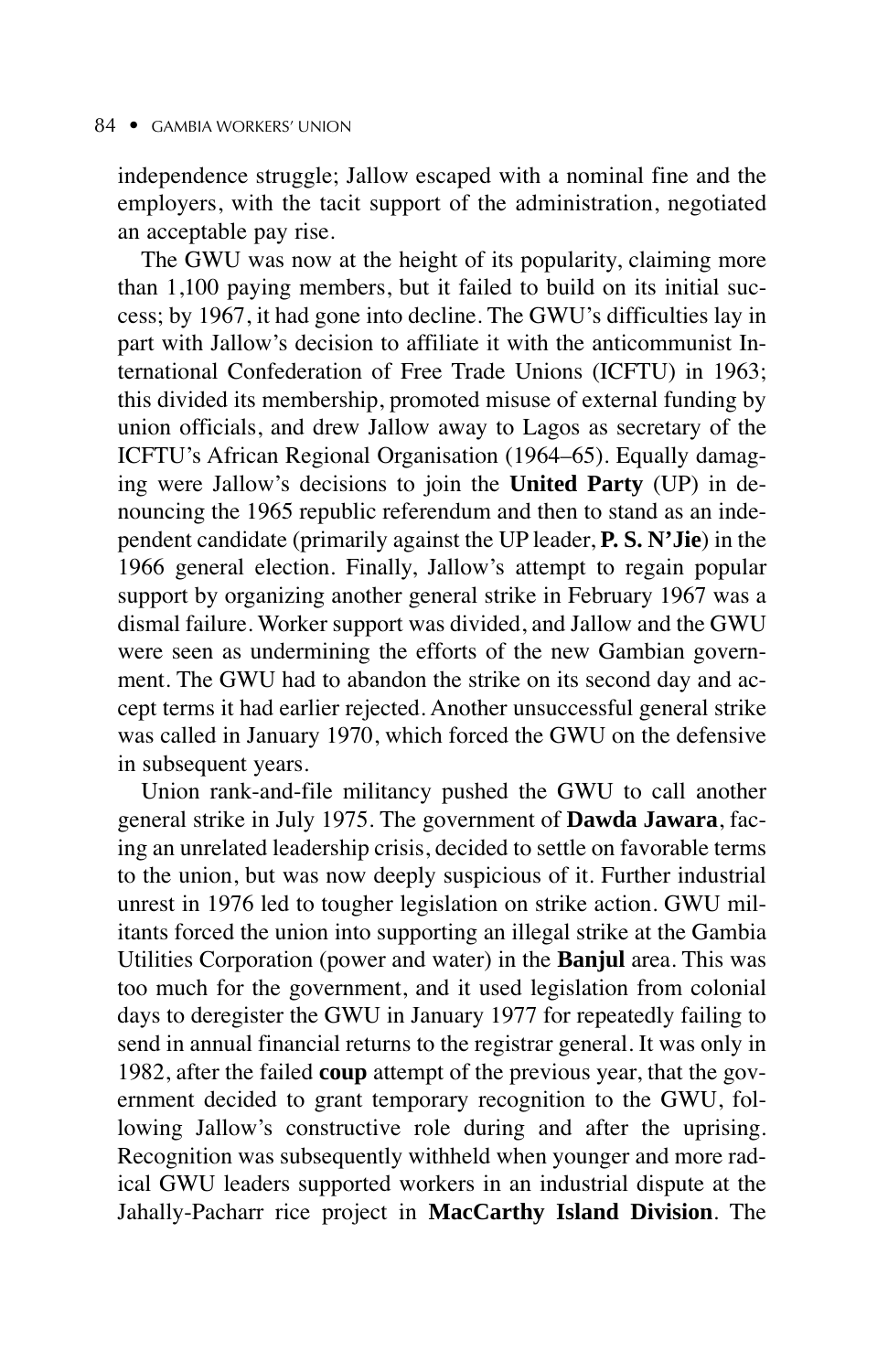union was eventually allowed to operate legally, but experienced internal divisions and failed to regain its former prominence. It is now moribund.

**GARBA-JAHUMPA, BALA (1958– ).** Born in **Banjul** on 20 July 1958, the son of **I. M. Garba-Jahumpa**, he completed secondary education in The Gambia and then studied in the United States at Suffield Academy (Preparatory Studies) and Vassar College (BA in International Relations and Political Science, 1975–80). A career civil servant, Garba-Jahumpa worked in the Ministries of Agriculture (1981–82; 1987–90) and External Affairs (1982–85, including a oneyear posting to the Gambian embassy in Washington, D.C.), and as assistant commissioner, **Upper River Division** (1986–87). After further training in England at the University of Birmingham (MA in Development Administration, 1987–89), he was promoted to principal assistant secretary, Ministry for Local Government and Lands, in 1990.

Soon after the **1994 coup**, Garba-Jahumpa was made minister of finance and economic affairs (1994–95 and 1995–97); he also served briefly as minister of trade, industry, and employment (March–July 1995). He then moved to External Affairs as deputy, then acting Gambian high commissioner in London (1997–2001), and ambassador to Cuba (2001–03). He returned home to become secretary of state (SoS) for works, construction, and infrastructure (2003–06) and then SoS for foreign affairs in October 2006, but was sacked in a cabinet reshuffle in September 2007. He was then appointed as the first Gambian ambassador to Venezuela.

**GARBA-JAHUMPA, IBRAHIMA MOMODOU (1912–1994).** A Muslim **Wolof** born in **Bathurst**, Garba-Jahumpa was the son of **Momodu Jahumpa**. He attended the Mohammedan School in Bathurst (1925–30), before winning a government scholarship to St. Augustine's High School, where he won several academic prizes. After first working as a commercial clerk (1933–35), he obtained his teaching certificate in 1936 and then worked as a teacher at the Mohammedan School until 1944.

Initially enjoying the political patronage of **E. F. Small**, Jahumpa was appointed assistant secretary of the **Rate Payers'Association** in 1935 and served as secretary of the **Gambia Labour Union** (GLU)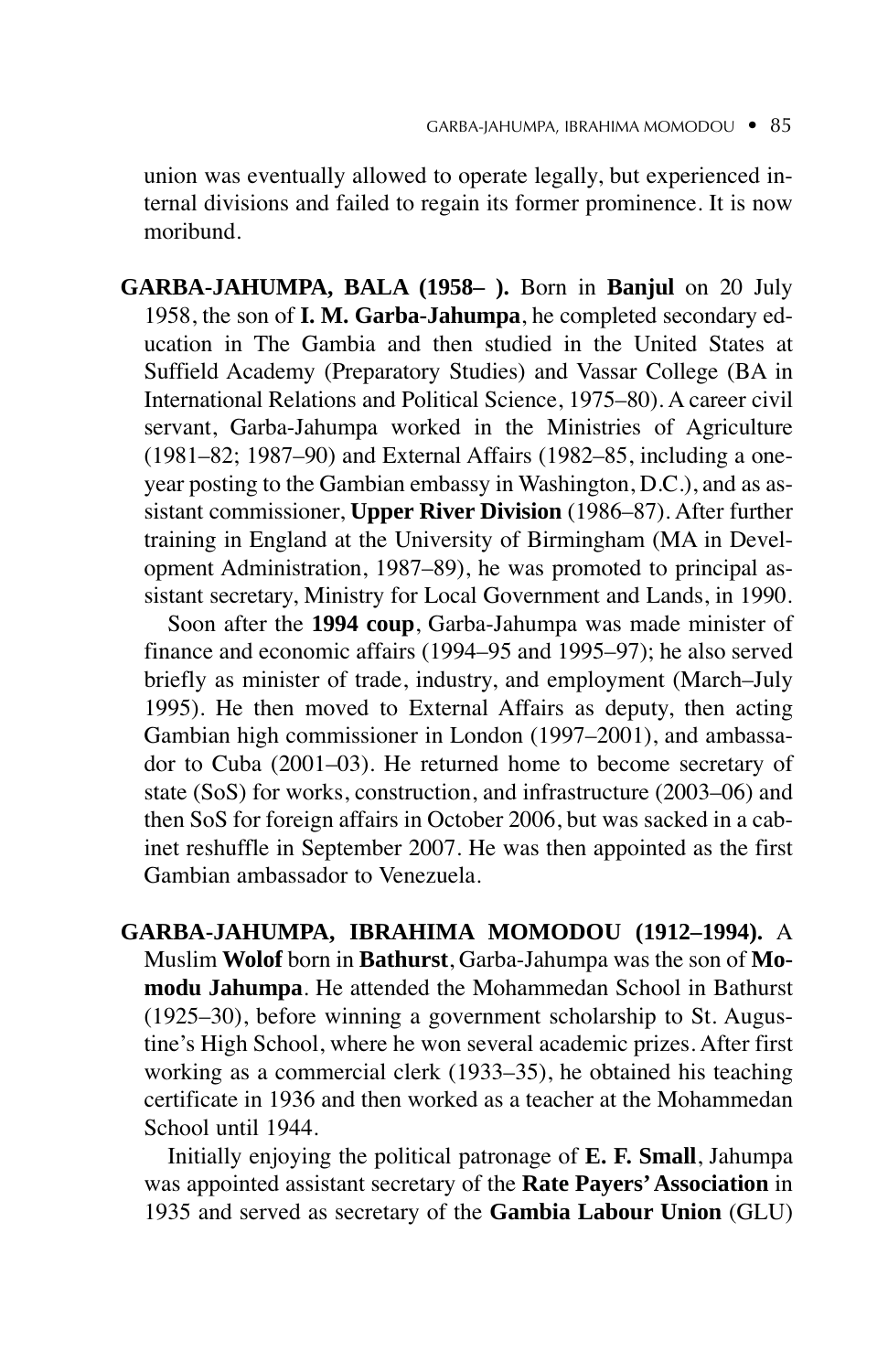### 86 • GARBA-JAHUMPA, IBRAHIMA MOMODOU

(1942–45), accompanying Small to the World Trade Union Conference in London in February 1945. In June 1942, he was nominated by Governor **W. T. Southorn** to serve on the **Bathurst Advisory Town Council** in succession to J. A. N'Jai-Gomez.

In late 1945, Garba-Jahumpa broke with Small (ostensibly over the selection of the Gambian delegate to the Sixth Pan-African Congress in Manchester that October, a position both men sought). In May 1946, he revived the **Bathurst Young Muslims Society** (BYMS) and, standing in his home area of **Half Die** in the 1946 election, he was one of three BYMS candidates elected to the **Bathurst Town Council** (BTC). He remained on the BTC until the end of 1959, serving as its first chairman, before losing his seat in that year's election.

In January 1947, Garba-Jahumpa established the Gambia Amalgamated Trade Union (GATU) as a rival to Small's GLU in the hope that its predominantly **Muslim** Wolof membership would vote for him in the 1947 **Legislative Council** election. But the ploy failed and he finished a well-beaten third behind Small and **Sheikh Omar Fye**.

After his election defeat, Garba-Jahumpa wound up the GATU and returned to teaching, first at the Teachers' Training College at **Georgetown** and then, from 1950, as headmaster of Bakau School. In 1951, he contested the second Legislative Council election, again standing as the candidate of the BYMS. This time he fared better, coming second in the polls, which gave him a seat on the council. He was also appointed to the **Executive Council** and given the new status of "Member of Government," a proto-ministerial appointment created by Governor **Percy Wyn-Harris**.

In January 1952, Garba-Jahumpa sought to strengthen his position politically by forming the **Gambia Muslim Congress** (GMC) and becoming its general secretary. In the 1954 Legislative Council election, he placed third, but this was enough to give him a seat on both the Legislative and Executive Councils. He was appointed as minister of agriculture and natural resources (a position he held until 1960) by Wyn-Harris, who was widely seen as favoring him over his rivals, **J. C. Faye** and **P. S. N'Jie**. A year later, in 1955, a violent clash in Bathurst between GMC and **United Party** (UP) supporters led to N'Jie's dismissal as a minister; Garba-Jahumpa was widely thought to have engineered the downfall of his rival. As a result, his personal popularity and that of his party waned. By the late 1950s, Garba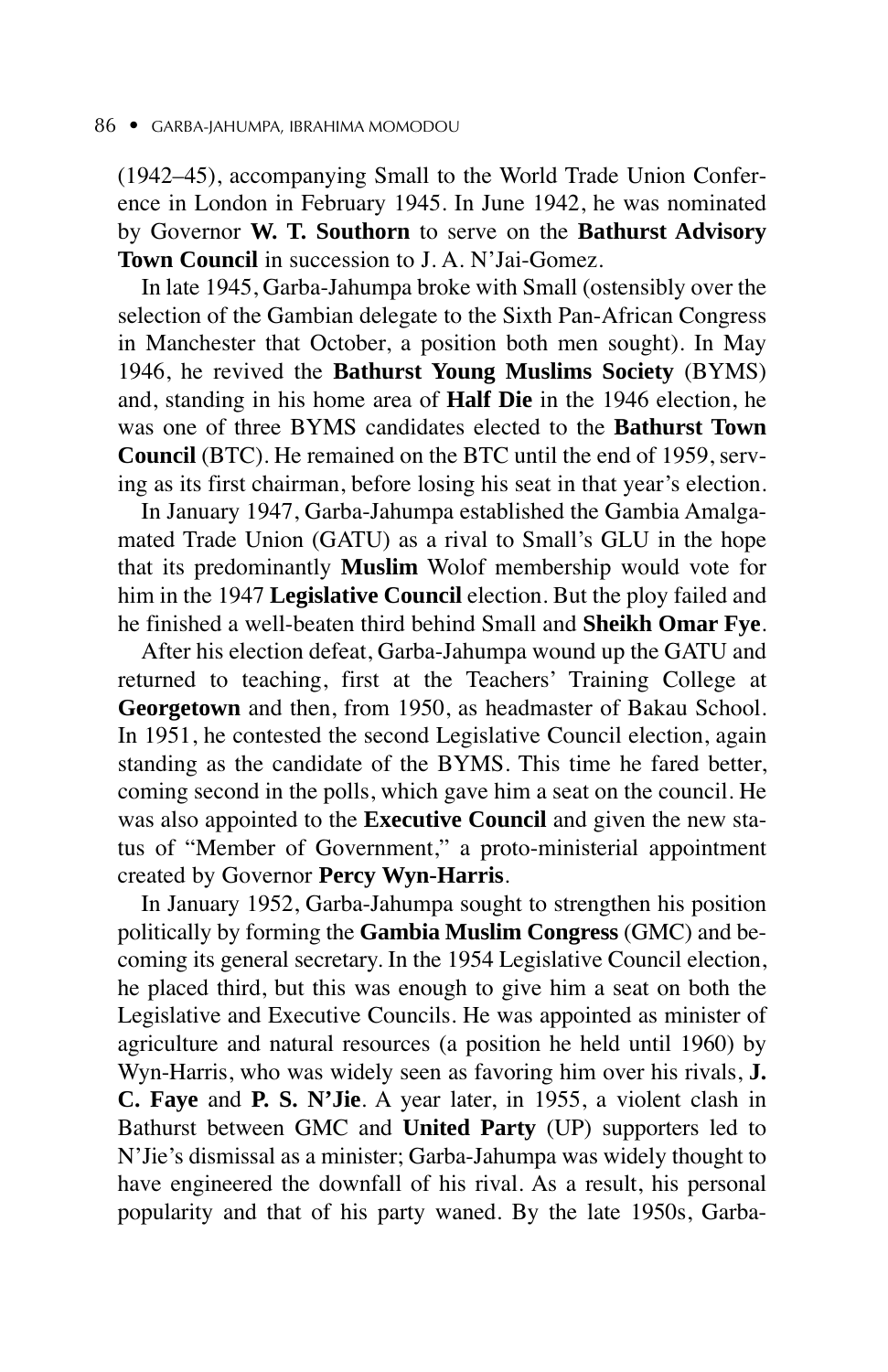Jahumpa was politically isolated, but in 1959, a rapprochement between the GMC and the **Gambia Democratic Party** resulted in the merger of the two parties to form the **Democratic Congress Alliance** (DCA) shortly before the 1960 general election. Garba-Jahumpa, who was appointed secretary general of the new party, contested Half Die in the election, but was narrowly defeated by the UP's Joseph H. Joof.

Despite the support of the **People's Progressive Party** (PPP), Garba-Jahumpa fared no better in the 1962 election, this time losing to Joof by just 11 votes. Garba-Jahumpa now abandoned the DCA to form the **Gambia Congress Party** (GCP). In 1965, Garba-Jahumpa joined forces with the UP in successfully defeating the republic referendum. In the 1966 election, he was at last elected to the **House of Representatives** for Bathurst South (Half Die). But in March 1968, he suddenly disbanded the GCP in order to join the PPP. He was rewarded by being made minister of health. He retained **Banjul** South in the 1972 general election and was promoted a few months later to the prestigious Finance Ministry, which he held until his electoral defeat in the 1977 general election. He never stood for Parliament again and faded from public life.

The ultimate political chameleon, at various times Garba-Jahumpa posed as a radical pan-Africanist, cultivating links with Ghana's Kwame Nkrumah, and yet was a cooperative member of the Wyn-Harris administration; sought early on to exploit the religious ticket and yet entered into tactical alliances with both his **Christian** rivals, Faye and N'Jie; and, finally, though a spokesman for the **Colony**, readily came to terms with the rural-based PPP in the 1960s and so ensured himself a political future. He died in Banjul on 4 September 1994.

**GATEWAY PROJECT.** The Gateway Project, launched in 2002, is an ambitious **World Bank**–backed scheme to develop The Gambia as a regional center for processing, manufacturing, assembly, and distribution in West Africa, building on its existing regional reexport role and its successes in **tourism**, agro-business, and fisheries exports. The Free Zones Act of 2001 allows for the creation of several customs-free zones, providing a range of services, facilities, and inducements for private investors, commencing with the area around **Yundum** International Airport. This is under the management of a Gambia Investment Promotion and Free Zone Agency. The project is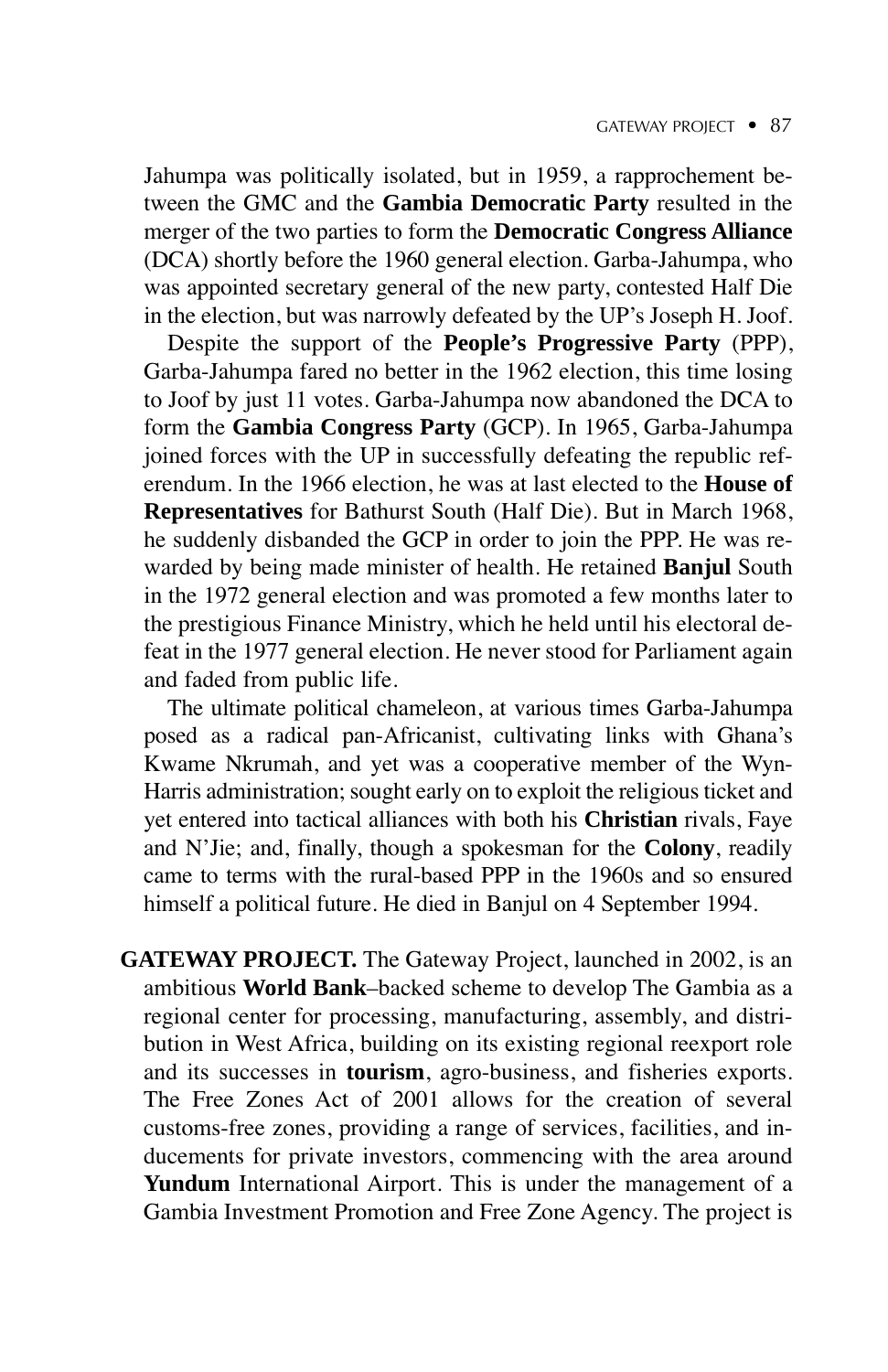# 88 • GEORGETOWN

still in its implementation stage, but is considered by the Gambian government to be a key element in its aim to modernize and expand the country's **economy** in line with its **Vision 2020** program.

# **GEORGETOWN.** *See* JANJANBUREH.

- **GEREGIA (JEREJA).** The site of a Portuguese settlement on the south bank of the **Bintang** *Bolong* approximately 20 miles from the village of **Bintang**, the English traded there from the 1650s to the early 18th century.
- **GODDARD, HENRY CHARLES (1857–1915).** Goddard was born in **Bathurst** on 31 August 1857, but brought up in England. He was probably the grandson of **W. H. Goddard** and was certainly a mulatto. Having returned to the Gambia in 1882 to work as the manager and agent of the River Gambia Trading Company (whose managing director was his father, William), he was appointed to the **Legislative Council** by Administrator **G. T. Carter** in December 1888. In both indirect "elections" to the Legislative Council in 1895 and 1900, Goddard topped the poll and was duly reappointed; he resigned in January 1905, but served again briefly in 1907. Goddard also served as an "extraordinary" member of the **Executive Council** on two occasions in 1894. Goddard generally supported government policy, but sometimes joined with European and African merchants to criticize particular measures. He retired to live in Portsmouth, England, in May 1907, where he died on 26 August 1915.
- **GODDARD, WILLIAM HENRY (c. 1795–1872).** One of the most important European merchants in the Gambia in the 19th century, Goddard moved to **Bathurst** from Gorée with his *Senhora* wife around 1819. He was the first unofficial member of the **Legislative Council**, attending its inaugural meeting in November 1843 (although his official appointment dated from May 1844). He continued to serve on the council regularly until it was downgraded in February 1866, often criticizing what he considered to be excessive government expenditure. In 1860, he established the River Gambia Trading Company, which became the Bathurst Trading Company in 1887. Retiring to England in 1869, having amassed a considerable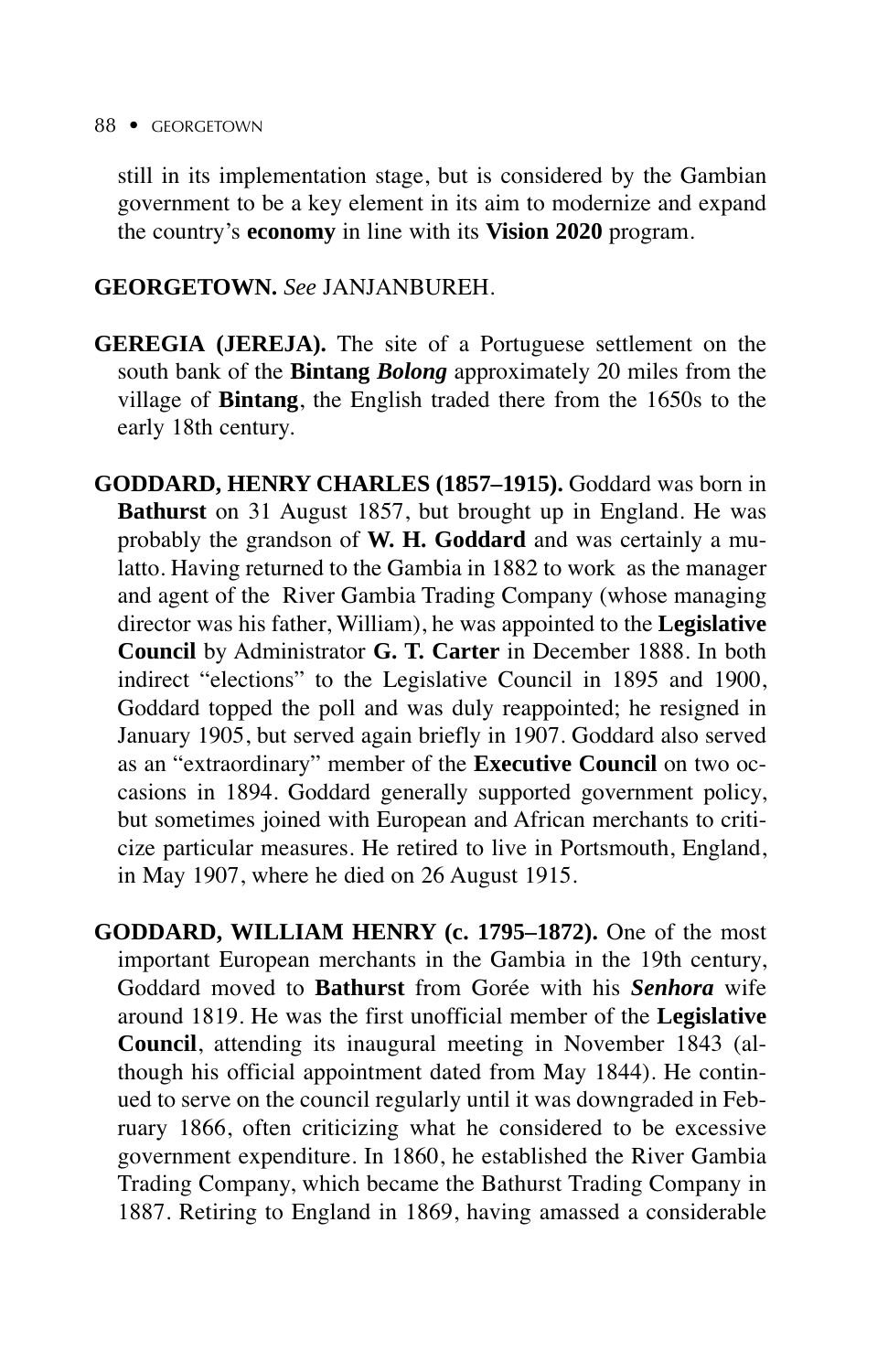fortune in the Gambian trade, he died in Hampstead, London, in late 1872 aged 77.

**GOMES**, **DIEGO.** Gomes led a Portuguese expedition to the Gambia estuary in 1458, meeting chiefs who in 1456 had received **Alvise da Cadamosto**, traveling upriver to **Kantora**, and trading for considerable amounts of gold. His reports of the rich goldfields of the interior, combined with the gold he brought back, helped convince Europe of the wealth to be had from interior trade. Gomes's reports also led to the first two Portuguese missionaries being sent to the Gambia in an abortive attempt to convert the riverine Africans.

**GOULDSBURY, VALESIUS SKIPTON (1839–1896).** A former British Army surgeon major, Gouldsbury arrived in the Gambia as its administrator in March 1877. A controversial figure, his policies were strongly criticized by the **Gambia Native Association**. He did, however, appoint **J. D. Richards** as the first African member of the **Legislative Council** in 1883.

In 1881, Gouldsbury led an expedition into the hinterland as far as **Futa Jallon** to investigate trading possibilities and to enter into friendly relations with African rulers, making a number of treaties with them. The expedition was valuable only because it gave the government up-to-date information on the events then transpiring in the interior and because it confirmed what Governor **Richard MacDonnell** had stated in 1849 about the paucity of trading opportunities there. Gouldsbury believed that any profits to be made there would be more than offset by the expenses involved. His negative report helped support the general British attitude that the interior lands were worthless, and it predisposed the Colonial Office to adopt a quiescent attitude toward French expansion into the interior during the 1880s.

After leaving the Gambia in March 1884, Gouldsbury served as commissioner of St. Lucia between 1891 and 1896. He died on 11 November 1896 in England, having left St. Lucia in a vain attempt to recover his health.

**GOVERNMENT HOUSE.** The residence of colonial governors and administrators, situated on the foreshore in central **Bathurst**, it was renamed *State House* after independence and is now the official residence of the president.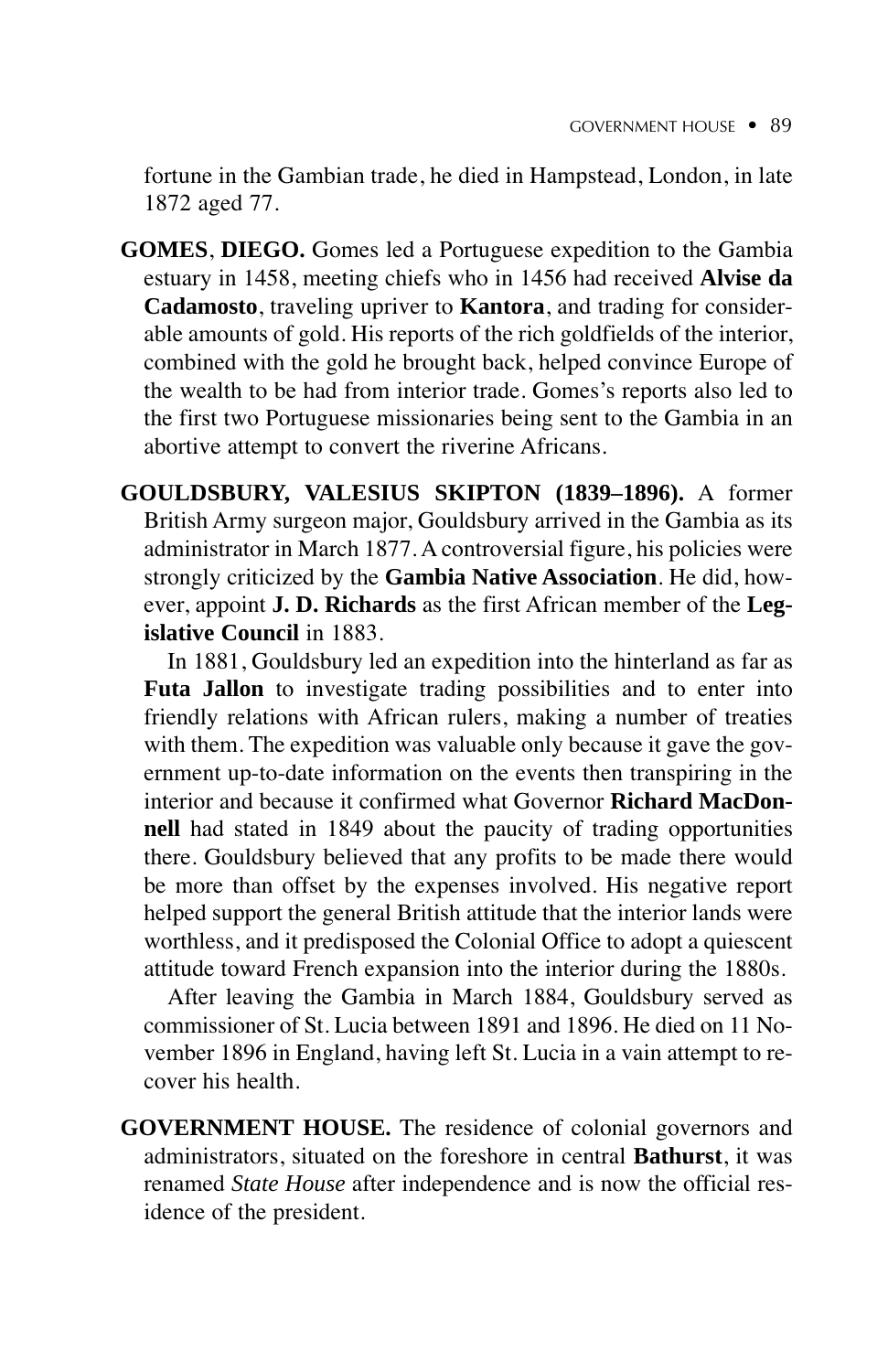## 90 • GRANT, SIR ALEXANDER

**GRANT, SIR ALEXANDER.** Captain Grant was sent from Gorée in March 1816 with two officers, 50 men of the **Royal African Corps**, and 24 artisans with orders to reoccupy **James Fort**, in order to protect British trade rights to the Gambia and to check the **slave trade**. However, he soon discovered that the fort was almost beyond repair and suggested to his superiors that **Banjul** Island be occupied instead. Together with Lieutenant Colonel Thomas Brereton, he negotiated the cession of the island for a payment of approximately £25 per year to the King of **Kombo** and took formal possession of the island on 23 April 1816. He renamed it St. Mary's, and established the town of **Bathurst** on it, being responsible for laying out its basic pattern. He built the earliest section of **Government House**, and parts of the barracks he constructed are still used as government offices. He also used all the forces at his command to stop the riverine slave trade and encouraged the missionary activities of the Society of Friends and the **Wesleyan Church**. In 1823, he negotiated the occupation of Lemain Island (renamed **MacCarthy Island**) and ordered the construction of a mud fort, Fort George, which was then manned by a dozen soldiers.

Grant also served as acting governor of Sierra Leone in 1820 and again in 1821; he became the first governor of Sierra Leone to receive a knighthood. He was promoted to major in the 2nd West India Regiment and appointed commandant of the Gambian garrison in April 1822, holding this position until August 1826, when he was succeeded by Captain Alexander Findley (who was later appointed the first lieutenant governor of the Gambia in December 1829).

**GREAT BRITAIN, GAMBIAN RELATIONS WITH.** As the former colonial power, Britain maintained close relations with The Gambia in the post-colonial period. It provided the **Dawda Jawara** government with a grant-in-aid during the immediate post-independence period and remained a major aid provider, though a declining one, relative to other donors, subsequently. Britain was also The Gambia's main source of military training and equipment and, in return was granted tropical training facilities. **Yundum** airport was also made available to British military aircraft during the Falklands War in 1982. Although relations between the Jawara government and Britain were close, a range of economic sanctions were imposed by the British government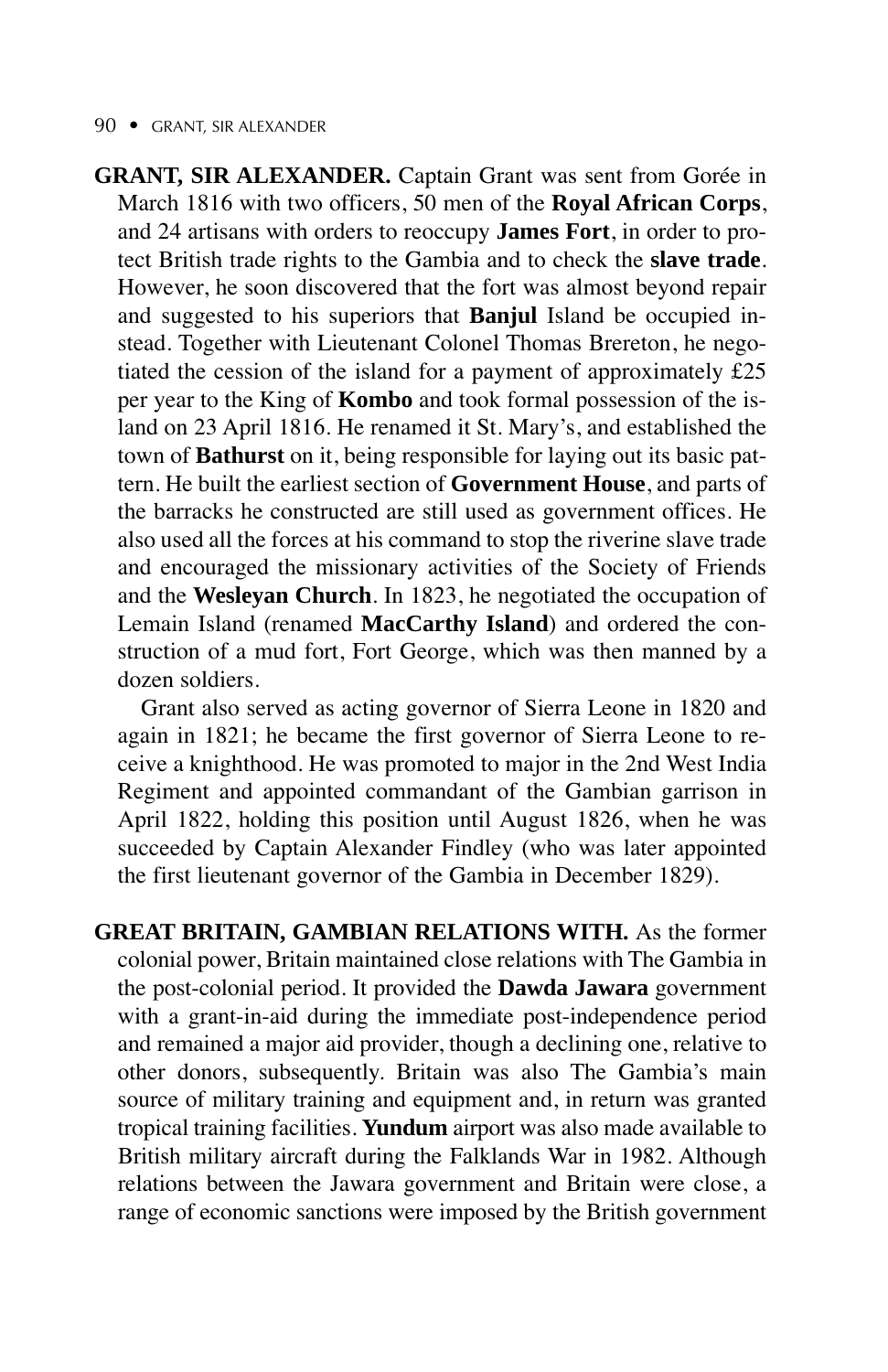following the **1994 coup** and only relaxed following the return to elected government after the 1996–97 elections. The **Yahya Jammeh** government has not established the same degree of closeness to Britain as its predecessor and remains sensitive to any perceived act of interference by outside powers. The British deputy high commissioner, Bharat Joshi, was declared persona non grata in August 2001, for observing an opposition party gathering, but even so, Britain has committed £3 million for 2007–08 in support of the Gambia's Strategy for Poverty Alleviation. *See also* FOREIGN POLICY.

- **GREY-JOHNSON, CRISPIN (1946– ).** Born on 7 December 1946, a member of a leading **Aku** family, Grey-Johnson was educated at the Methodist Boys' High School and the Gambia High School in **Bathurst**, before taking higher degrees at McGill University, Canada (BA Political Science and French, 1968), the University of Oxford (Post Graduate Certificate in Education, 1971), and George Washington University (MA Human Resources Development, 1980). He was employed as a schoolteacher at the Gambia High School (1968–77), before working for the **United Nations** (UN) Economic Commission for Africa until 1996. After a brief period working in the private sector, he joined the Gambian diplomatic service in 1997, serving as ambassador to the United States, Brazil, and Venezuela (1997–99); Gambian high commissioner to Sierra Leone (1999–2002); and Gambian representative at the UN in New York (2002–07). In February 2007, he was appointed secretary of state (SoS) for higher education, research, science, and technology. In President **Yahya Jammeh**'s cabinet reshuffle of September 2007, he was promoted to SoS for foreign affairs, a post he retains at the time of writing. Grey-Johnson has also written extensively on African human resources issues.
- *GRIOTS***.** This is a French word for the traditional caste of praise singers, called *gewel* in **Wolof** and *jali* in **Mandinka**. Courtly praise singers acquired a new role after the collapse of traditional rulership and the shift to modern politics, as oral propagandists for the new **political parties** and their leaders.
- **GROUNDNUTS (PEANUTS).** A spreading, hairy, annual leguminous herb (*Archis hypogasa*), the groundnut provides the main cash crop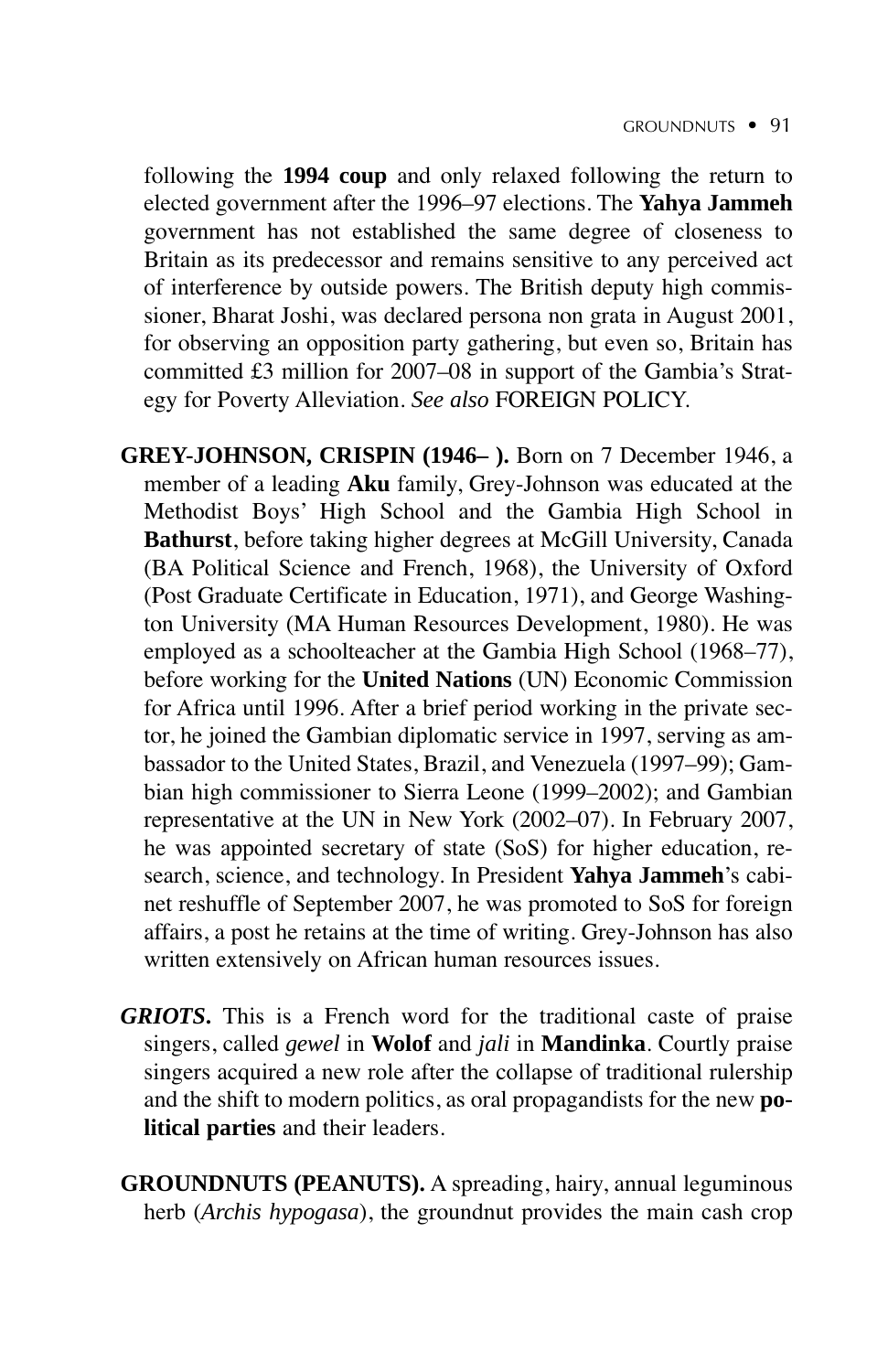## 92 • GUINEA COMPANY

of Gambian farmers. Groundnuts are planted in April or May, just before the rainy season. Harvesting is normally done by hand, generally during October. The plants are then stacked to dry, and threshing is done after the trading season opens in December. The nuts are then bagged and transported to the buying stations.

The plant, which is native to Brazil, was brought to Europe in the 16th century and was introduced to the Gambia by the Portuguese. However, its cultivation as a cash crop did not begin until the great increase in European demand for fats and oils in the 19th century. The first shipment of groundnuts from the Gambia was in 1830 (to the West Indies), with the first commercial shipments occurring in 1834. In 1890, more than 18,000 tons, worth £130,000, were exported. Groundnut production peaked in 1983–84 at 151,000 tons**.** Groundnut earnings were the principal source of government revenue and foreign exchange until recently, when **tourism** replaced them as the major foreign exchange earner. The slump in production in recent years, is the result of a combination of environmental and management problems. *See also* AGRICULTURE; ECONOMY; GAMBIA PRODUCE MARKETING BOARD.

- **GUINEA COMPANY.** Formed in 1651 by the Commonwealth (which governed England between 1649 and 1660) in expectation of riches to be gained from West African trade, the company (which succeeded the Royalist **Company of Adventurers of London**) sent two trading expeditions to the Gambia. It established a factory on **Bintang** *Bolong* and sent traders as far into the interior as **Barrakunda**. Costly accidents, illness, and the seizure of company ships by a small Royalist force under **Prince Rupert** in 1652, led the Commonwealth to abandon all attempts to trade in the Gambia.
- **GUNJUR.** A town in southern **Kombo**, Gunjur was a **Marabout** stronghold from the 1850s and was the main base of operations of **Fodi Silla** from the 1870s to the 1890s.
- **GYE, MASS AXY [GAI] (1946– ).** Born in **Banjul** on 16 October 1946, Gye was employed as an accounts clerk between 1973 and 1976, before training as an auditor, receiving further training in Great Britain and the United States in the 1980s and 1990s. Gye worked as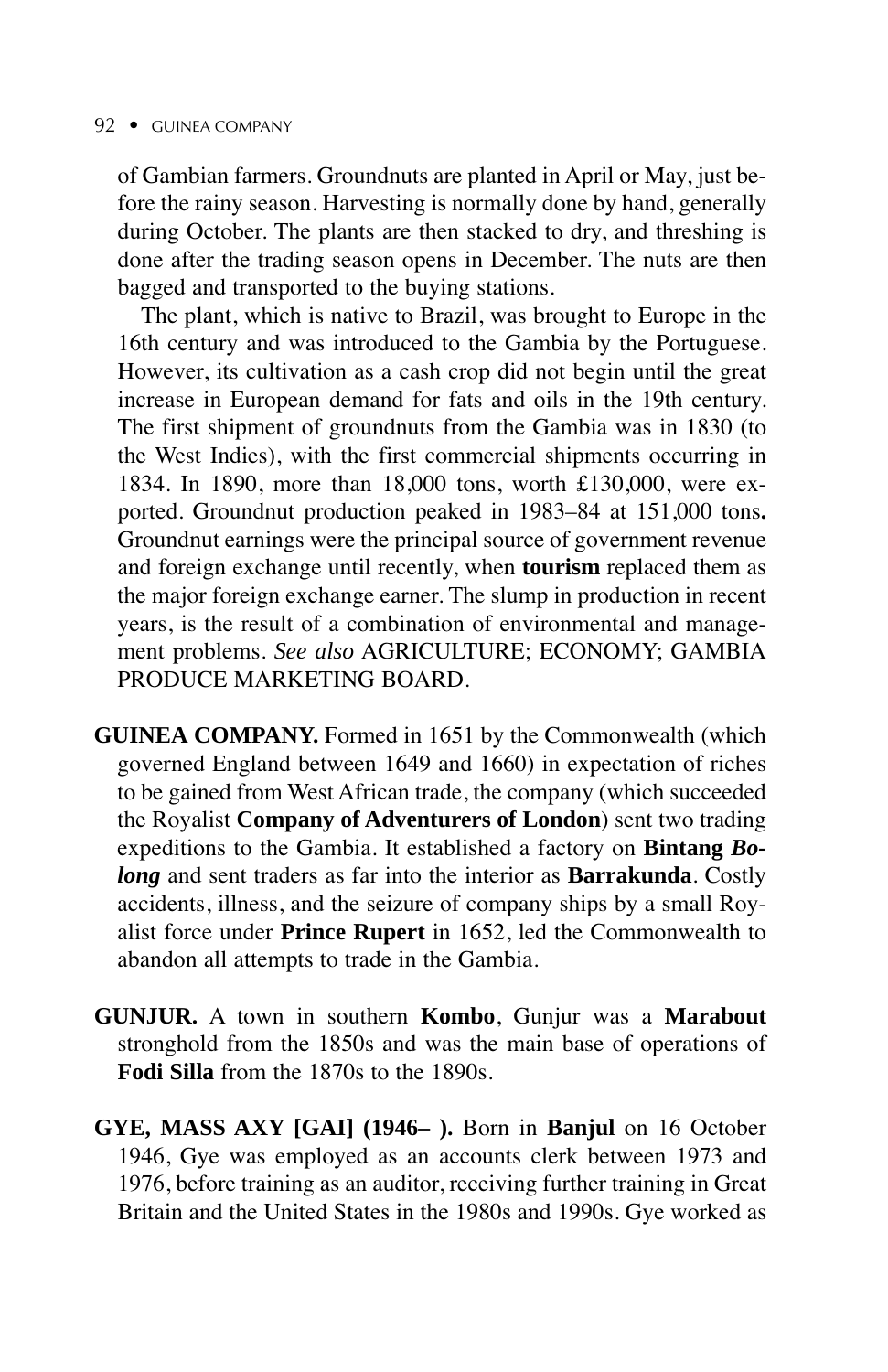a senior audit manager for the Gambia Ports Authority until his retirement in October 2001. He was also a leading sports administrator (second vice president of the Gambia Football Association). Gye was unexpectedly appointed secretary of state for youth, sports, and religious affairs as part of a cabinet reshuffle in September 2007, a post he retains at the time of writing.

# **– H –**

- **HALF DIE.** A swampy and unhealthy area (also called *Wildman Town* or *Moka Town*) at the southern extremity of **Bathurst**, it was inhabited by its poorer residents. Until protective measures were taken in the 20th century, Half Die was nothing but a sandbank in the dry season and a swamp during the rains. It apparently acquired its name because of the high mortality rate there in the 19th century, particularly in the cholera outbreak of 1869. Since 1966, it has formed part of the Bathurst/**Banjul** South parliamentary constituency.
- **HAY, SIR JAMES SHAW (1839–1924).** Born on 25 October 1839, Hay was commissioned in the 89th Foot and served in India during the 1857–58 Indian Uprising. After joining the colonial service, he served in the Gold Coast (1875–80) and as inspector general of police, Mauritius (1880–85). He arrived in the Gambia as administrator in February 1886, but left for Freetown in the following June to serve as acting governor of Sierra Leone and did not return to **Bathurst**. After the death of **Sir Samuel Rowe**, he was promoted to be governor of Sierra Leone (1888–92) and was later governor of Barbados (1892–1900). He died on 20 June 1924.
- **HEALTH.** As an impoverished underdeveloped country, The Gambia faces a range of serious health problems, ranging from such established tropical diseases as malaria and water-borne illnesses to the more recent phenomenon of HIV/AIDS. Modern medicine was introduced during the colonial period, but limited resources meant that facilities were severely limited and concentrated in the **Bathurst** area. Under both the **Dawda Jawara** and **Yahya Jammeh** governments, health policy has sought to increase access to health care in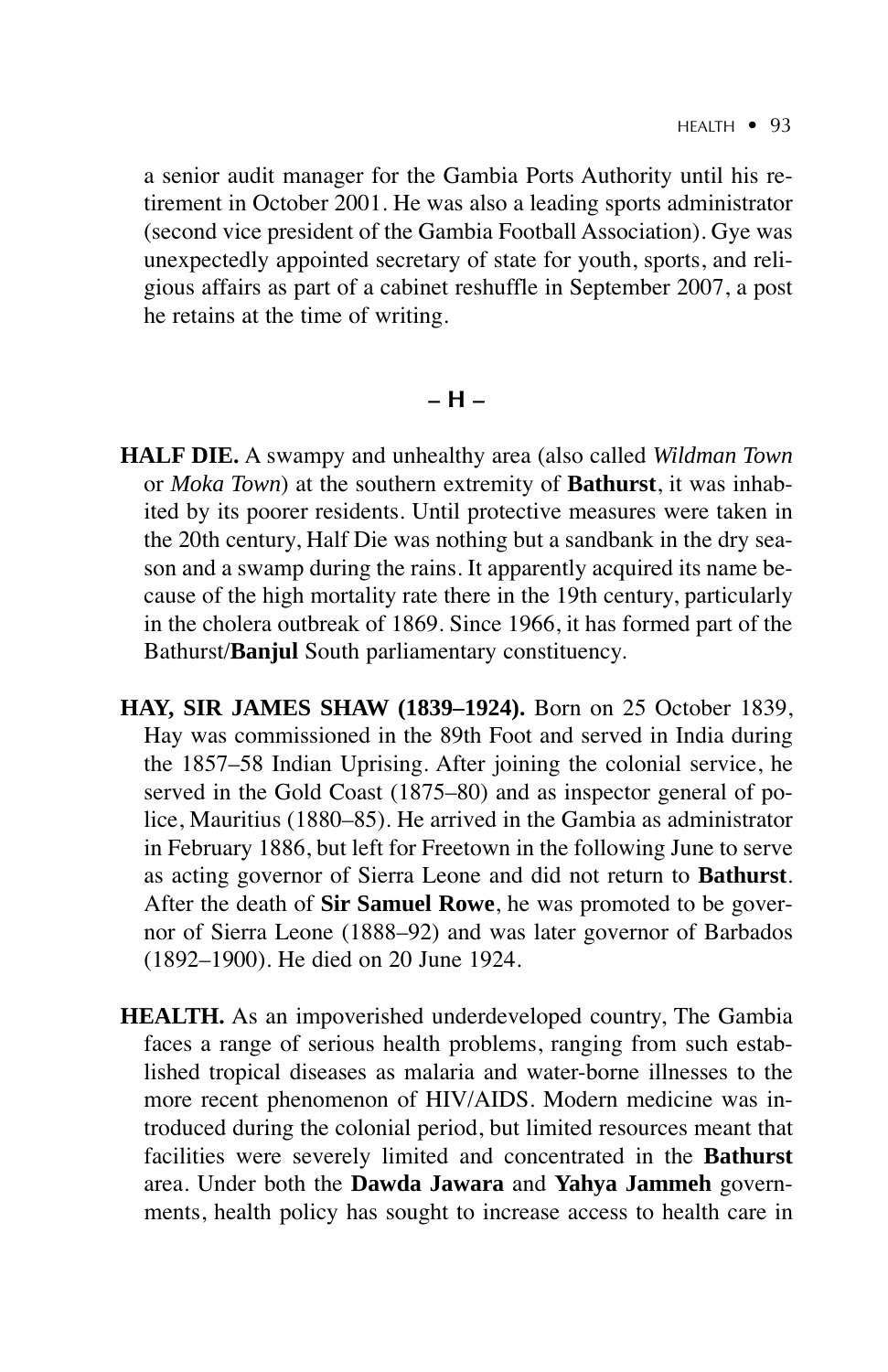## 94 • HOLMES, SIR ROBERT

the **Provinces** and to address the issue of providing for young children and mothers. A Primary Health Care program was introduced in the 1980s to deal with high infant mortality, in which international donor agencies have played an important part. To back up the two hospitals in **Banjul** and Bansang, a network of health clinics was established across the country and the Jammeh administration has added a third hospital at **Farafenni** in the **North Bank Division**. Health care is closely linked to poverty eradication and **education** under an integrated second Strategy for Poverty Alleviation.

In 2004, health accounted for 6.8 percent of government spending, with 23 percent of resources externally funded. In 2003, 156 doctors, 1,618 nurses, 263 midwives, and 1,000 other health workers were in post. While the government recognizes there is a great deal to be done, with life expectancy at birth only 53 for males and 57 for females, there has been a considerable improvement in the provision of safe drinking water across the country, though adequate sanitary provision lags in the Provinces. Female genital mutilation (FGM) is practiced by an estimated 80 percent of the population. Government policy is ambiguous, in that officially FGM is opposed, but President Jammeh himself has defended it as an aspect of traditional African culture. HIV/AIDS first appeared in 1986 and an estimated 4,000 deaths occurred in 2007. However, the 2005 estimate by the World Health Organization (WHO) that 2.4 percent of adults aged 15–49 were living with HIV/AIDS is much lower than in many other parts of Africa. In January 2007, Jammeh announced that he had found a cure for HIV/AIDS using natural herbs, a claim supported by the then secretary of state for health and social welfare, Dr. Tamsir Mbowe, but condemned by the WHO. *See also* DEMOGRAPHY.

**HOLMES, SIR ROBERT (c. 1622–1692).** After fighting on the Royalist side in the English Civil War, Holmes was appointed in 1661 as commander of a small fleet of ships outfitted by the **Royal Adventurers** to establish their dominance on the **Gambia River** (which he had previously visited in the 1650s serving under **Prince Rupert**). Holmes occupied Dog Island, cultivated the friendship of the King of **Kombo**, and finally forced the forces of the Duke of **Courland** on St. Andrew's Island to surrender, renaming the island after James, Duke of York, the younger brother of Charles II of England. Although his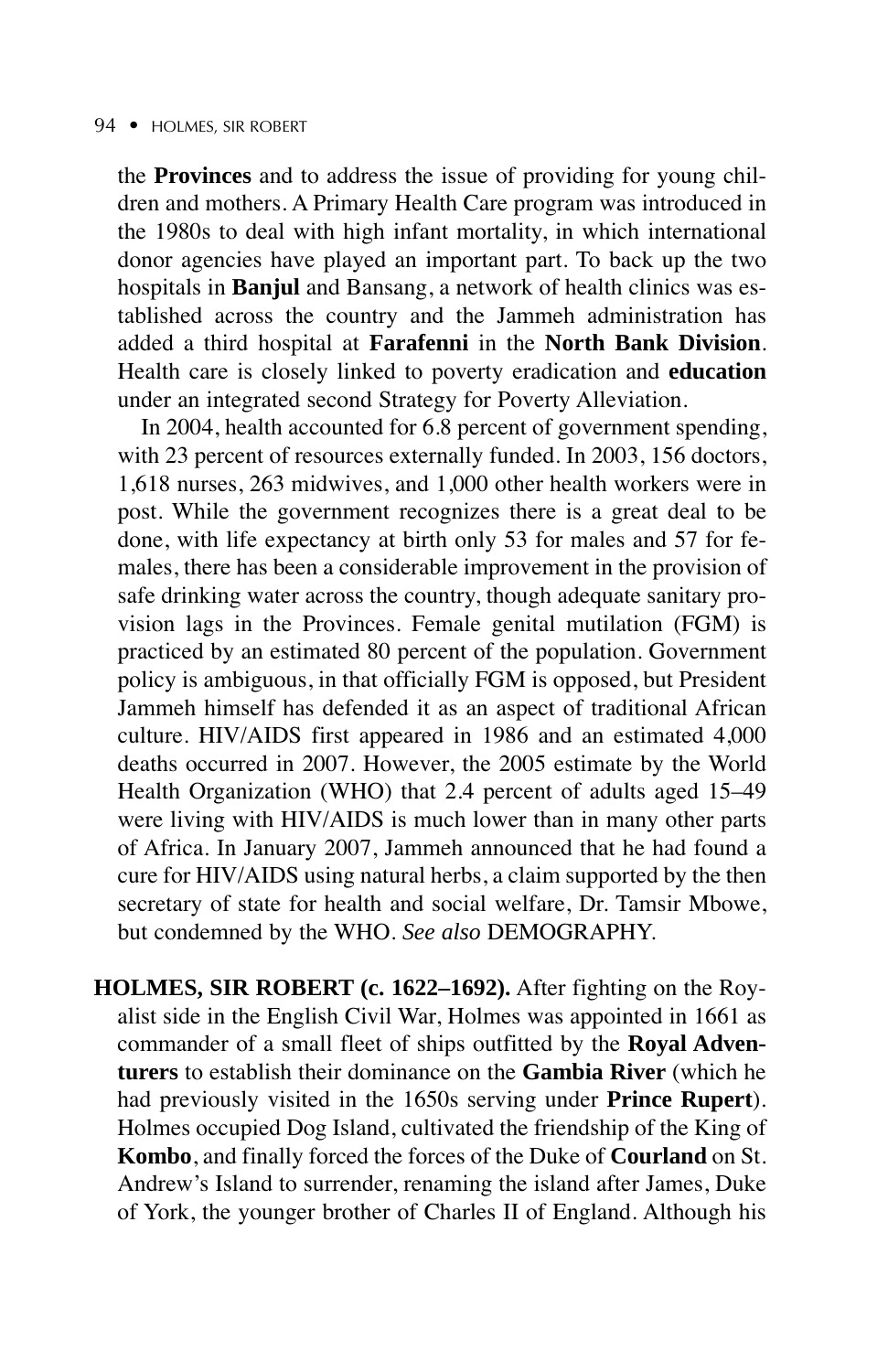action against the Courlanders was unauthorized, English possession of their fort and trading stations was used to force the Courlanders to cede their rights in 1664. In 1663, Holmes was again sent with two ships to the Gambia to unload stores and ascertain the situation of the garrison he had left. When informed of the presence of a hostile Dutch ship in Gambian waters, Holmes sailed northward and captured the Dutch trading entrepôt of Gorée in January 1664. His actions precipitated the second Anglo–Dutch war, for the Dutch States-General dispatched Admiral de Ruyter and 13 ships to recapture Gorée, which they duly achieved.

Knighted in 1666, Holmes was later appointed as an admiral and played an important role in the Second and Third Dutch Wars of 1666 and 1672. A staunch supporter of both King Charles II and King James II, he served as governor of the Isle of Wight from 1667 until his death on 18 November 1692.

**HOUSE OF REPRESENTATIVES.** The House of Representatives was established by the 1959 constitution of Governor **Edward Windley** and came into operation following the first nationwide election of 1960. It replaced the **Legislative Council**. Initially, the House contained 34 members of Parliament (MPs); 27 of these were elected and seven were nominated, plus a speaker. Nineteen were elected directly by universal suffrage (the voting age was 21) in single-member constituencies and the other eight were elected indirectly by the **Conference of Protectorate Chiefs**. Of the 19 elected members, 12 represented **Protectorate**, and seven **Colony**, constituencies. Although the Protectorate now possessed the majority of elected seats, it remained underrepresented in terms of population. All its MPs had either been born or appeared on the electoral register in the Protectorate or were recognized as being from Protectorate families and, in theory, all MPs were supposed to speak English well enough to be able to take part in parliamentary business.

A constitutional conference in London in July 1961 agreed some changes to the composition of the House; these were implemented after the 1962 election. The number of directly elected members was increased from 19 to 32; the Colony's representation remained at seven, with that of the Protectorate increasing to 25. The number of chiefs was reduced to four; there was also one ex-officio and two nominated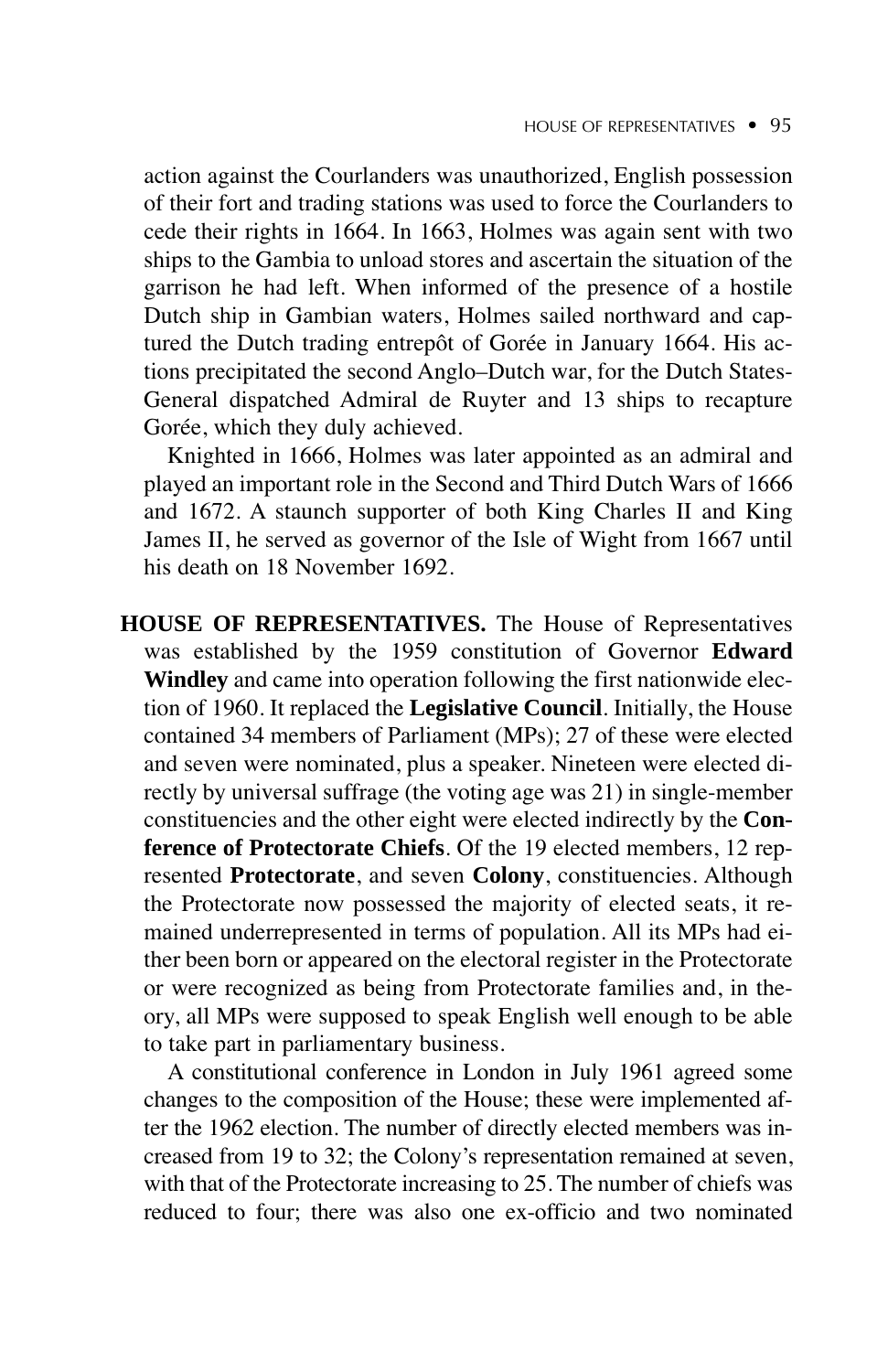members (who were not permitted to vote). Prior to the 1966 election, the number of **Bathurst** seats was reduced from five to three, with the additional two seats being granted to the Provinces; the number of directly elected seats was increased to 35 in 1977 and to 36 in 1987, with all MPs still being elected by the first-past-the-post system. In 1982, the number of indirectly elected chiefs was increased by one to five, while by 1992, there were eight "nominated" MPs, representing special-interest groups, such as **women**, business, and **trade unions**.

Initially, the House met three or four times a year, but by the 1990s, it was meeting as many as eight times a year, with sittings lasting up to eight days.

Following the **1994 coup**, the House of Representatives was abolished. It was replaced in 1997 by the **National Assembly**. *See also* POLITICAL PARTIES.

**HUNGRY SEASON.** An excessive concentration on **groundnuts**, the one cash crop of the Gambia, poor roads, and a faulty system of distribution of local surpluses of foods led to chronic food shortages by the early 1930s for the period just before harvest time. In some of the upper river areas, near-famine conditions prevailed during this "hungry season." The government responded by importing large quantities of usually inferior rice for distribution to the people. From the 1950s, more farmers were induced to plant rice, fertilizers were used, ox-plowing schools were started, and foreign rice experts were brought to the **Protectorate**. Increased rice production, coupled with improved market facilities and all-weather roads, mitigated the hungry season that was once an accepted part of the lives of many Gambians. *See also* AGRICULTURE.

**HUNTLEY, SIR HENRY VERE (1795–1864).** The son of an Anglican clergyman, Huntley joined the Royal Navy in 1809 and served on the West Indian and North American stations and in the Mediterranean before being transferred to anti-**slave trade** duties on the west coast of Africa. By now a captain, he was appointed lieutenant governor of the Gambia in December 1839, arriving in **Bathurst** the following April.

Huntley found the **Colony** in debt, the problems of the **Liberated Africans** still unresolved, and British prestige in the upper **River**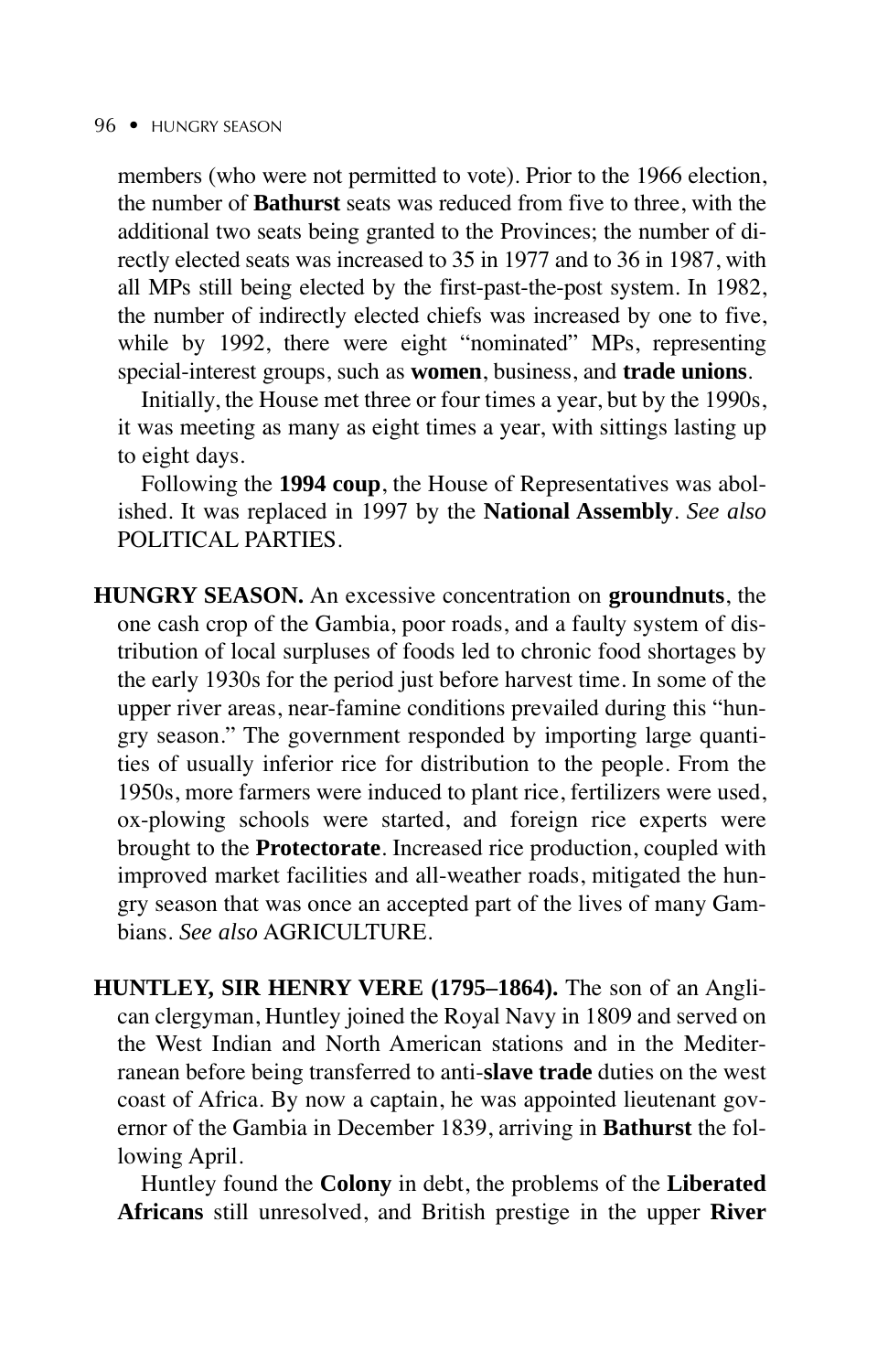**Gambia** at a very low level. He persuaded **Suling Jatta**, the King of **Kombo**, to cede Upper Kombo to the Crown for the resettlement of Liberated Africans. He also restored British prestige on **MacCarthy Island**, following a period of factional fighting, although a treaty of protection with the chief was disavowed by the Colonial Office. Huntley was not popular with the British merchants, however, who disapproved of his policy in the interior and accused him of wasting money on improvements to **Government House**. Huntley left the Gambia in May 1841, following his appointment as lieutenant governor of Prince Edward Island, and afterward served in the consular service in Luanda and in Santos, Brazil. He also later wrote a twovolume account of his career in colonial service in West Africa, including his period in the Gambia.

- **HYDARA, DEYDA (1946–2004).** Born on 9 June 1946 in **Banjul**, the son of a Mauritanian grocer, and educated at primary level in Banjul, Hydara moved with his family to Senegal, where he attended secondary school and subsequently took a degree course in journalism at the University of Dakar. He returned to The Gambia in 1970 to work for the newly established local radio station, Radio Syd, and later as the local representative of the Agence France Presse news agency. With two other journalists, Pap Saine and Baboucar Gaye, he set up two newspapers, *The Senegambia Sun* in 1983 and *The Point* in 1991, serving as the senior editor of the latter. He quickly earned the hostility of the new **Gambia National Army** junta in 1994, by criticizing their illegal seizure of power. His fearless journalism marked him out for further harassment by the authorities. At the time of impending new draconian press legislation, which he vigorously opposed, Hydara was shot dead on 16 December 2004 by unknown assailants as he left his newspaper offices in Fajara. His murder has become a cause célèbre, both internationally and locally; this is principally because no thorough investigation of his death has been carried out by the authorities and the **Yahya Jammeh** government is widely believed to be involved in his shooting. *See also* NEWS MEDIA.
- **HYDARA, SADIBOU (1964–1995).** Born at Dippakunda, near **Banjul**, in April 1964, a Gambian Muslim of Mauritanian origin, Hydara spent most of his childhood in Sierra Leone. He joined the Gambia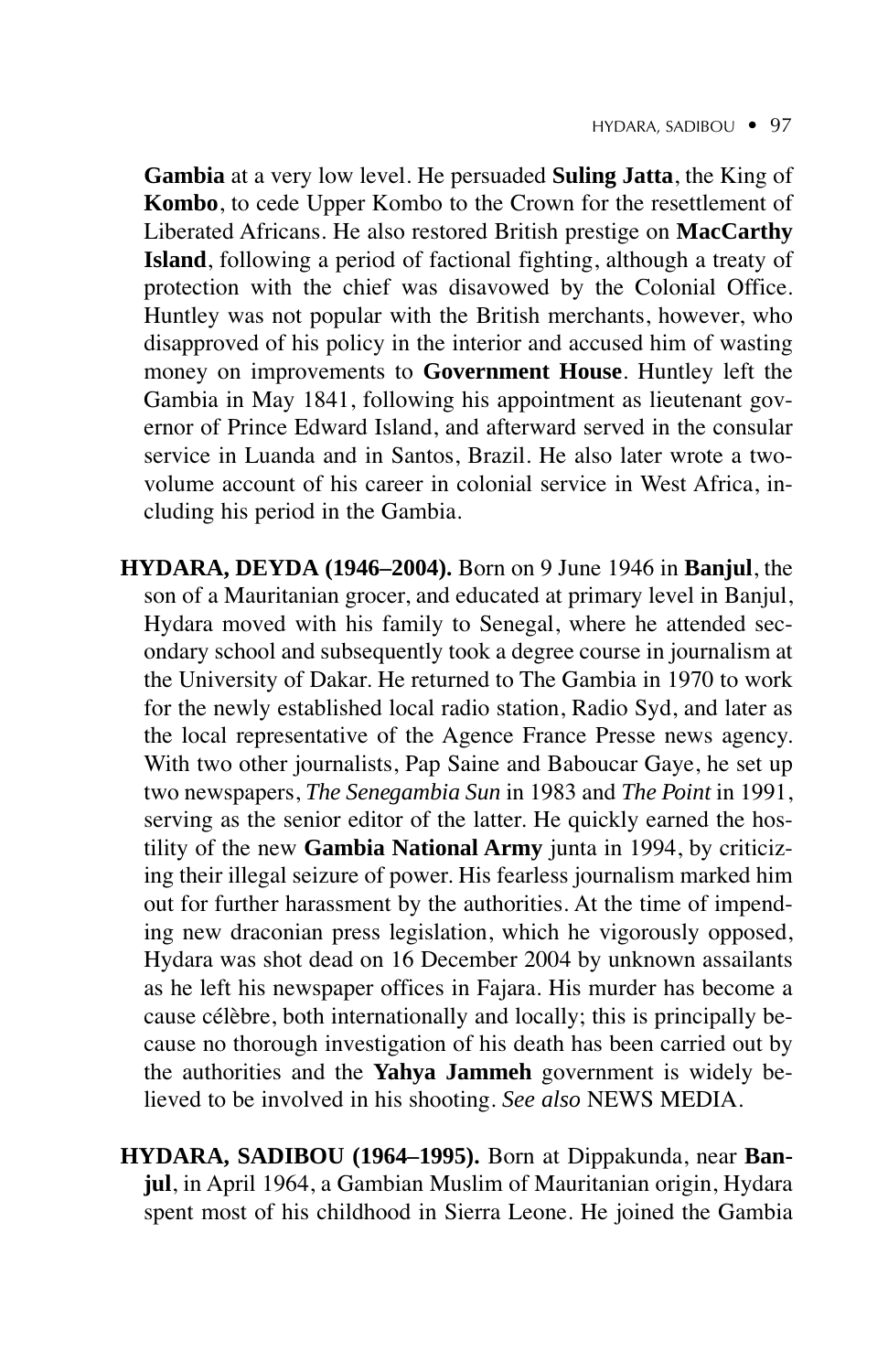National Gendarmerie in 1984 and transferred to the **Gambia National Army** in 1993, having worked his way through the ranks to become lieutenant (he was promoted to captain in November 1994). One of the four organizers of the **1994 coup**, he was a founding member of the **Armed Forces Provisional Ruling Council** and was appointed minister of the interior after the coup. However, on 27 January 1995, he was suddenly arrested for allegedly seeking the overthrow of the junta leader, **Yahya Jammeh**. He died in Mile Two prison, outside Banjul, of natural causes (his family denied he had a record of ill health) on 3 June 1995, before coming to trial.

**– I –**

*ILER***.** A tool with a short handle and an inverted, heart-shaped blade used in cultivation by **Wolof** and **Mandinka groundnut** farmers of Saloum and The Gambia, it appears with the *konko* on the coat-ofarms of the Republic of The Gambia.

**INDEPENDENT ELECTORAL COMMISSION (IEC).** The IEC was established in 1997 to replace an earlier body, the Provisional Independent Electoral Commission (PIEC), which had been set up in December 1995 by President **Yahya Jammeh** to supervise the referendum on the 1996 constitution. The main responsibility of the new IEC was to conduct presidential, **National Assembly**, and local elections and to organize the electoral roll.

The first chairman of the IEC was Bishop **S. Tilewa Johnson**, but he was sacked by President Jammeh in December 2000 and replaced by a Gambian educationalist, Gabriel J. Roberts, the chairman of the earlier PIEC. Roberts was generally considered to favor the **Alliance for Patriotic Re-orientation and Construction** (APRC) during the 2001 presidential election campaign. Nevertheless, along with the two other commissioners, he was dismissed in July 2005, having been accused of allowing the opposition **United Democratic Party** to intimidate APRC supporters, and was replaced by Ndondi S. Z. Njie. In turn, Njie was sacked in July 2006 and replaced by the former vice chairman, Mustapha L. Carayol, a retired head of anaesthesia at the Royal Victoria Hospital, **Banjul**. *See also* POLITICAL PARTIES.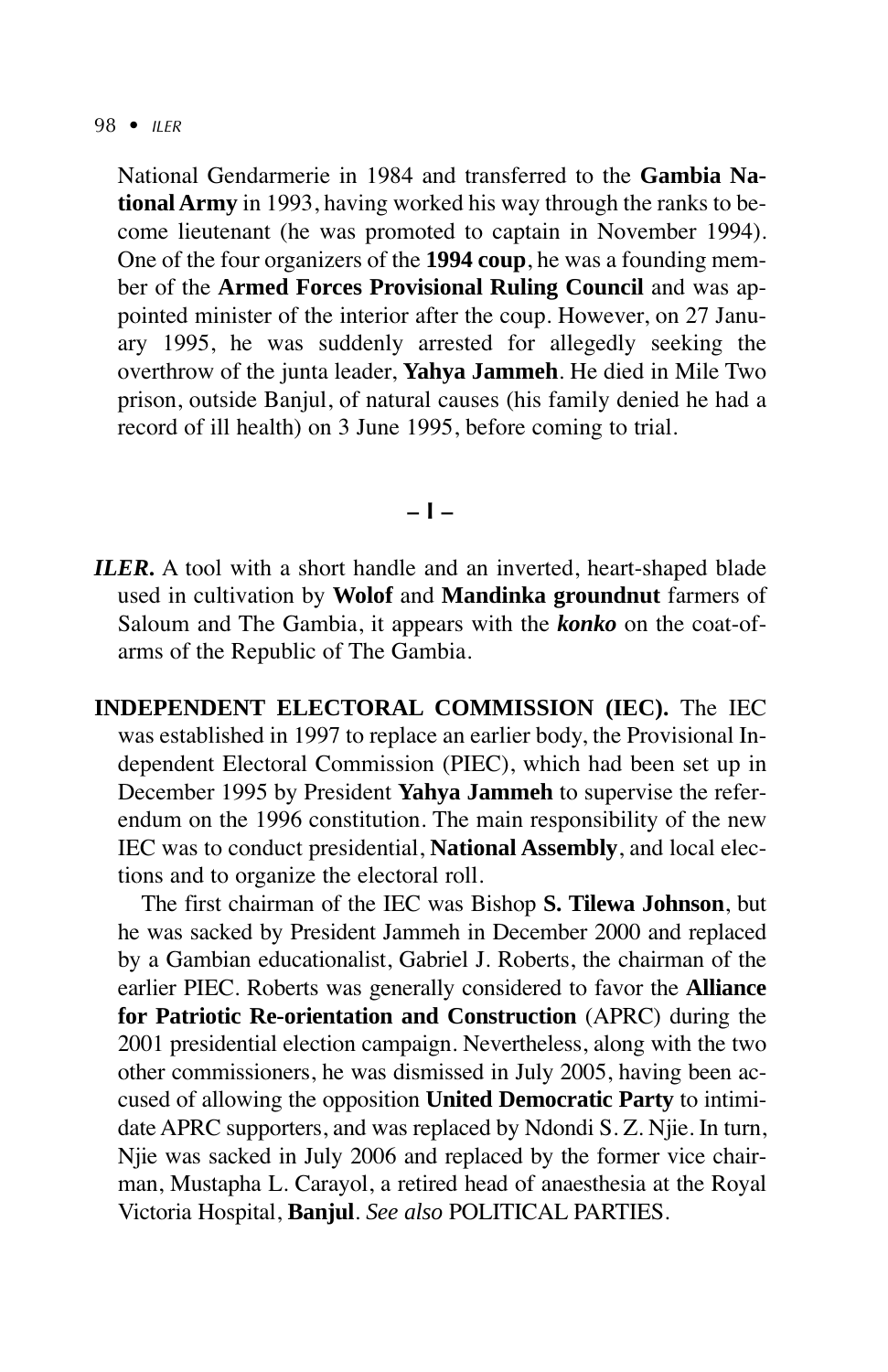**INDIRECT RULE.** The term used to describe the general administrative policy followed by Great Britain in governing most of its African territories. It was first introduced by Sir Frederick (later Lord) Lugard in Uganda, and, more systematically, in Northern Nigeria at the start of the 20th century. The system was subsequently extended across the African dependencies and beyond. In theory, African traditional rulers continued to rule their subjects, but under the supervision of European district officers. In the Gambia, this was complicated by the **Soninke–Marabout Wars**, which had disturbed and, in some cases destroyed, the older kingdoms and their ruling classes. The first attempt at indirect rule came with the appointment of **travelling commissioners** in 1893 and the **Protectorate** Ordinance of 1894. By 1945, subsequent ordinances had created a system whereby most of the Gambia was governed by 35 appointed chiefs.

Through a series of ordinances between 1933 and 1935, Governors **H. R. Palmer** and **A. F. Richards** brought the theory and practice of government in line with the concepts of Lugard and Sir Donald Cameron (governor of Tanganyika, 1925–31). A senior commissioner was appointed in 1944 to provide continuity of policy and centralization of planning. In the same year, the government established the annual **Conference of Protectorate Chiefs**.

**INTERNATIONAL MONETARY FUND (IMF), GAMBIAN RELATIONS WITH.** The IMF has been a major source of financial assistance to The Gambia since the 1980s, when it helped rescue the **economy** from financial collapse, following the Gambian government's defaulting on its debts to the international community in 1985. The Gambia was obliged to accept an IMF-devised and monitored recovery package, the Economic Recovery Programme. In turn, the IMF provided vital short-term financial assistance and so restored the creditworthiness of the country. Since then, apart from a temporary withdrawal of aid between July 1994 and early 1997, in protest at the **Gambia National Army**'s seizure of power in The Gambia, the IMF has remained a major donor to the country, as well as continuing to oversee the recovery programs of both the **Dawda Jawara** and **Yahya Jammeh** governments. The IMF is the leading backer of the country's Second Poverty Reduction and Growth Facility Programme (2007–11).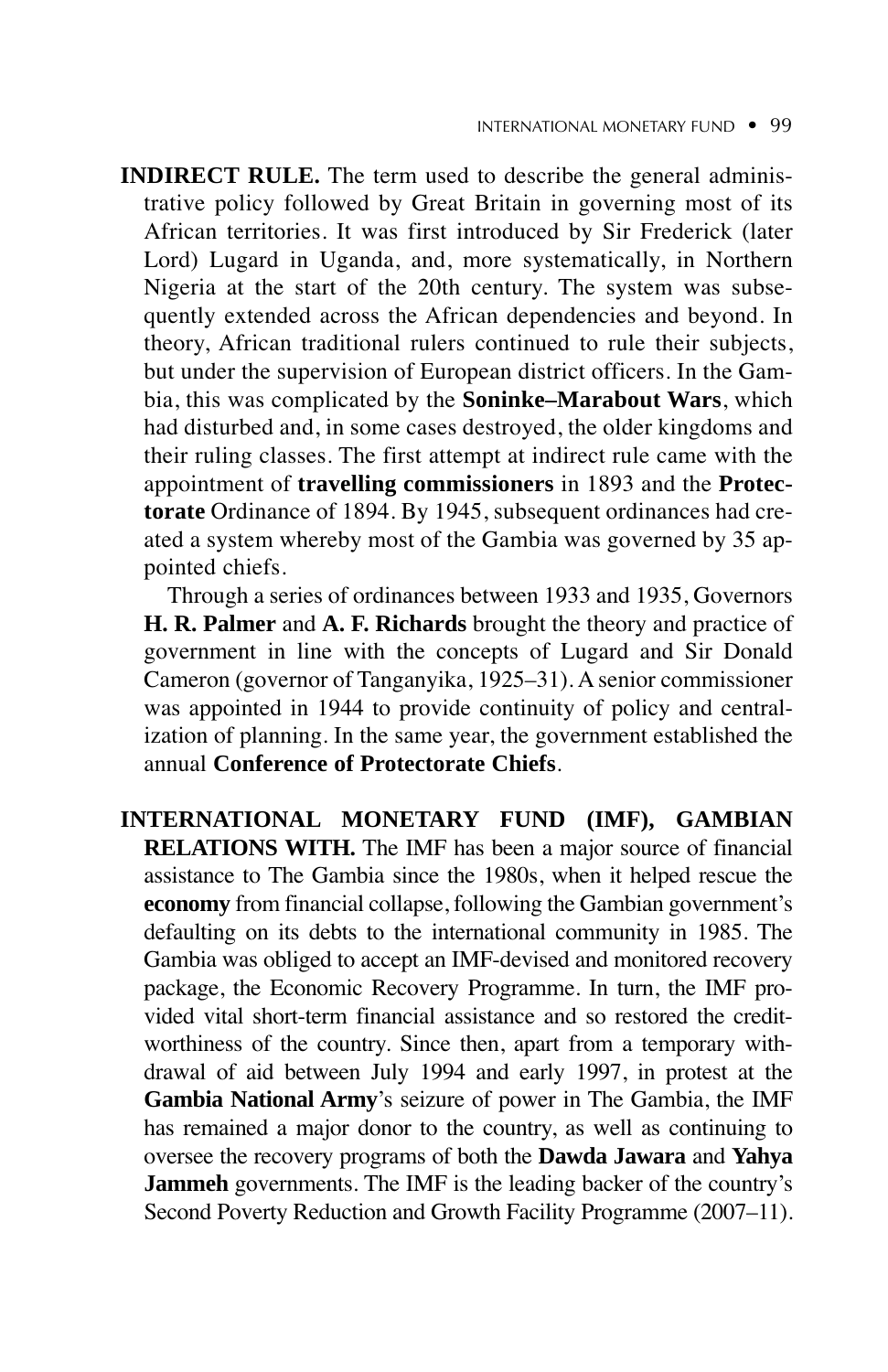100 • ISLAM

*See also* FOREIGN POLICY; WORLD BANK, GAMBIAN RELA-TIONS WITH.

**ISLAM.** *See* JIHAD; MARABOUTS; MOURIDE; QADIRIYYA; RE-LIGION; SONINKE-MARABOUT WARS; TIJANIYYA.

**ISLAMIC WORLD, GAMBIAN RELATIONS WITH.** Although an overwhelmingly **Muslim** country, The Gambia did not develop an Islamic dimension to its **foreign policy** until the oil price crisis of the 1970s and the Arab–Israeli War of 1973. In response to these events, the Gambian government strengthened links with Arab states, both in North Africa and the Middle East, and, as a result, bilateral and multilateral Arab aid—from the Islamic Development Bank and Organization of Petroleum Exporting Countries—came to constitute a major source of aid by the late 1980s. Despite formal economic assistance agreements with Libya, following President **Dawda Jawara**'s visit to Tripoli in 1974, a failure to deliver all the promised aid and increasing Gambian concern about Libyan foreign policy in the West African region and suspected involvement with radical elements within The Gambia, led to the closure of the Libyan embassy in **Banjul** in October 1980. Although no concrete proof of Libyan involvement in the subsequent attempted **coup of 1981** was produced, under the Jawara government, only limited relations were reestablished (in 1984). In marked contrast, the **Armed Forces Provisional Ruling Council** and the **Alliance for Patriotic Re-orientation and Construction** established close ties with Libya, with diplomatic relations being restored in November 1994, faced as they were with a range of economic sanctions by principal Western donors and international aid agencies.

Under Jawara, relations with more conservative Muslim Arab states were also established, with Morocco in North Africa and Saudi Arabia and Kuwait in the Middle East. Morocco provided assistance with military training after the 1981 coup; Saudi Arabia and Kuwait emerged as major aid donors from the 1970s onward, funding a variety of infrastructural projects. Limited links with Iraq ended with the invasion of Kuwait in 1981, which The Gambia vigorously denounced. The Jammeh government, despite its Libyan links, has also sought to retain much-needed economic assistance from moderate Middle Eastern states, as well as to initiate relations with Iran.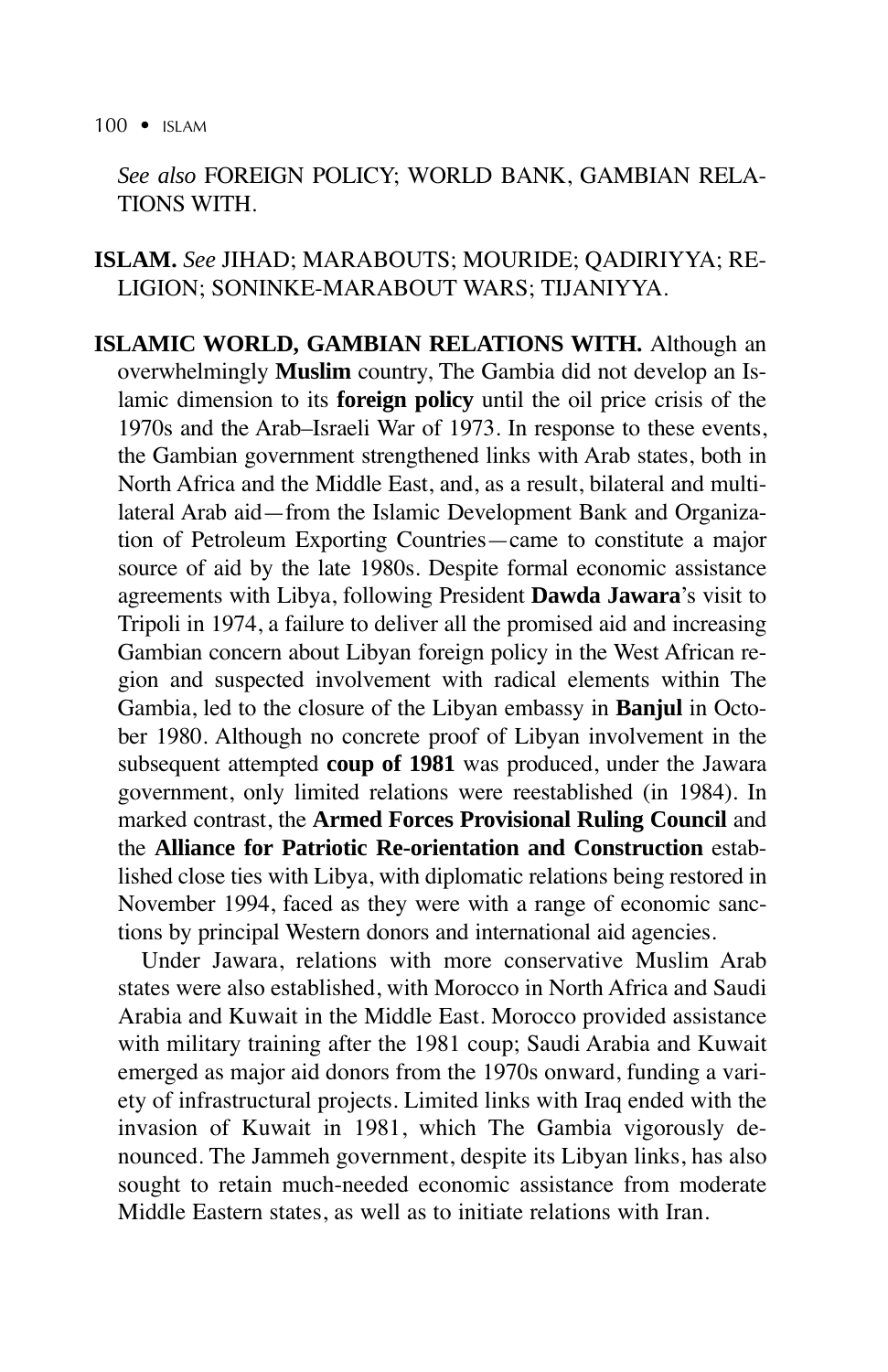The Gambia also joined the Organization of the Islamic Conference (OIC) and, in 1984, President Jawara took over the chairmanship of its Peace Committee to mediate in the Iraq–Iran War. The Gambia also supported the OIC's condemnation of Russian military intervention in Afghanistan and Israel's role in the Occupied Territories. Relations with Israel were broken off in 1973 and not restored until 1992, and the Palestine Liberation Organization was permitted to open an office in Banjul in 1984. These links have continued under President **Yahya Jammeh**, but he has also come out strongly against Islamic terrorism.

# **– J –**

**JABANG, LAMIN KITTY (1942– ).** A **Mandinka**, born at Pirang, Eastern **Kombo**, on 12 December 1942, Jabang entered **Yundum College** in 1961, was appointed an assistant teacher in 1963 and became headmaster of Jambanjelly School in 1966. In 1970, he was selected as the successor to **Dawda Jawara** as the candidate of the **People's Progressive Party** (PPP) in Eastern Kombo, when the latter became president. Elected unopposed in a by-election in July 1970, he comfortably retained the seat for the PPP in all elections between 1972 and 1992.

First appointed as a parliamentary secretary to the Ministry of External Affairs after the 1972 election, Jabang was promoted to the cabinet after the 1977 election as minister of external affairs. He retained the post until after the 1987 election, with his most important contribution being to acquire substantial aid from Middle Eastern countries after the failed **1981 coup**. After the 1987 election, he was appointed minister of the interior, a post he held at the time of the **1994 coup**. Afterward, he was twice detained and then went into exile. He finally made his peace with President **Yahya Jammeh**, when he was appointed ambassador to Saudi Arabia and permanent representative to the Organization of the Islamic Conference in March 2006.

**JACK, SIR ALIEU SULAYMAN (1922– )**. The son of a **Wolof** Koranic teacher, Jack was born in **Bathurst** on 14 July 1922. He was educated at St. Augustine's School and joined the civil service in 1939. After working for the British Army (1940–44) and the Accountant General's Department, he joined S. Madi & Sons, becoming a director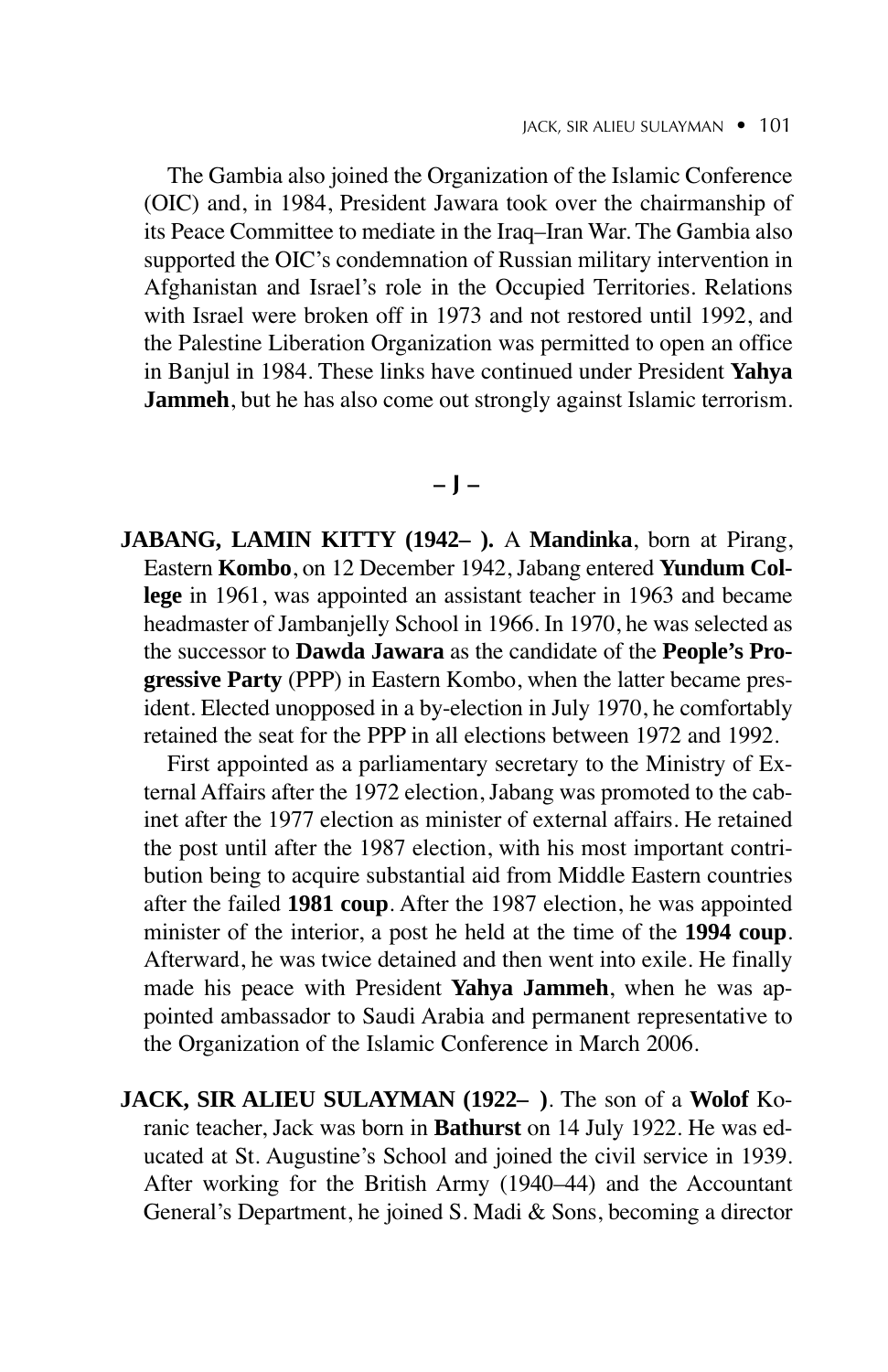of the company in 1964. He began his political career in 1949 when he was elected to the **Bathurst Town Council** (BTC) in **Half Die** for the **Gambia Muslim Congress** (GMC); he remained a member of the BTC until 1961.

In 1960, Jack was appointed an assistant secretary general of the **Democratic Congress Alliance** (DCA), following the merger of the GMC and the **Gambia Democratic Party**, but was not selected to contest the first election to the **House of Representatives**. In the 1962 election, the DCA was allied to the **People's Progressive Party** and, as part of the deal between the two parties, Jack was elected speaker of the House. He remained as speaker until after the 1972 election (serving briefly as acting governor general during **Sir Farimang Singhateh**'s absence on leave prior to the 1970 republic referendum and receiving a knighthood in January 1970), when he was appointed as a "nominated" member of Parliament and then made minister of works and communications.

After the 1977 election, Jack was sacked, after political gossip in **Banjul** had linked his name to (unsubstantiated) allegations of corruption. As compensation, he resumed his old position as speaker, before, in 1982, taking on a similar role with the Senegambia Confederal Assembly. On the dissolution of the **Senegambia Confederation** in 1989, Jack retired from public life.

**JAHUMPA, MOMODU (c. 1841–1945).** The son of a **Wolof** Koranic teacher who had moved from Gorée to **Bathurst** in the early years of the settlement, Jahumpa was a shipwright from **Half Die**. An important figure in Bathurst's **Muslim** community for several decades, he was one of the first trustees of the Mohammedan School established in 1903 and a leading member of the *Juma* Society, a society of elders. This society claimed to have nominated successive *almamis* of Bathurst from the 1880s to the early 1920s and to have been influential in securing the appointment of **Ousman Jeng** to the **Legislative Council** in 1920. However, later in the 1920s, Jahumpa and his associates turned against Jeng and, in 1928, they accused him of adultery and demanded his dismissal from the council. When Jeng refused to resign, they brought a case against him and his father-in-law, *Almami* Omar Sowe, who had condoned Jeng's behavior, but the case was dismissed by the Supreme Court in March 1929.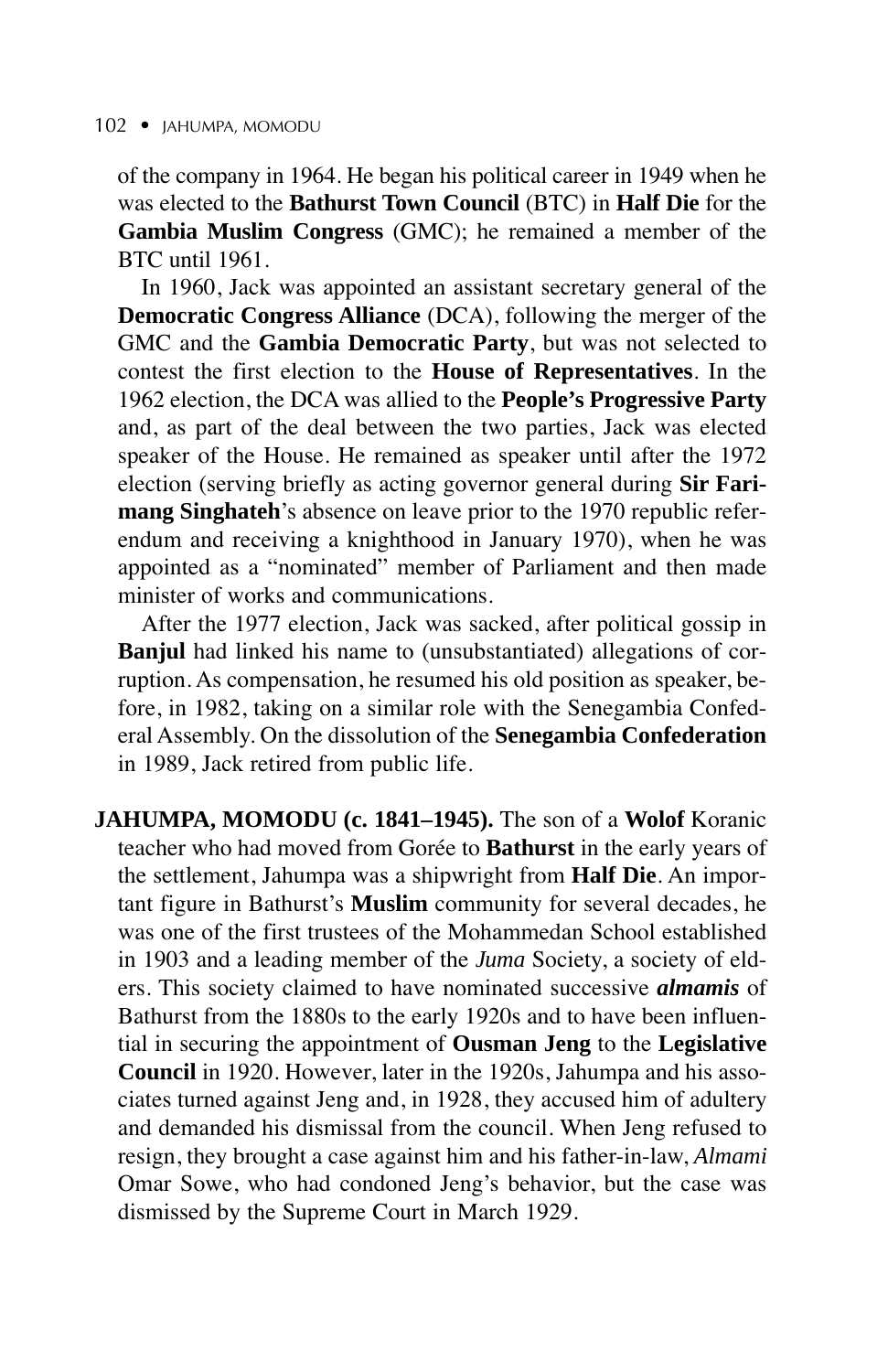The dispute within the Muslim community had wider ramifications. Jahumpa joined forces with Jeng's main **Christian** opponent, **E. F. Small**, and became a key member of the **Bathurst Trade Union** and later a prominent member of the **Rate Payers' Association** in Half Die. Jahumpa also tried (but ultimately failed) to wrest control of the Mohammedan School from Jeng. However, in September 1935, the two men were reconciled and became members of the Mohammedan Society. Jahumpa died in October or November 1945, reportedly at the age of 104, by which time his son, **I. M. Garba-Jahumpa**, was already prominent in public life.

- **JALLOW, HASSAN BUBACAR (1950– ).** Jallow graduated from the University of Dar es Salaam, Tanzania, with a degree in law in 1973, before attending the Nigerian Law School in Lagos (1976) and University College, London (1977–79). He then worked as a state attorney in **Banjul** (1976–82), before being appointed solicitor general. In July 1984, he succeeded **Fafa M'Bai** as attorney general and minister of justice, holding both posts until the **1994 coup**. Although found guilty by the Public Assets and Properties Recovery Commission in 1997 (and banned in 2001 for five years from holding public office), he was nevertheless appointed as a judge of The Gambia's Supreme Court in December 1998. He held this post until 2002 and then served as a judge of the Appeals Chamber of the Special Court for Sierra Leone until September 2003, when he was appointed prosecutor to the International Criminal Tribunal for Rwanda. He retains this post at the time of writing.
- **JALLOW, MOMODOU C. (1919–2000).** A **Fula** Firdu, who was the son of the *almami* of **Basse**, Cherno Abdoulie Jallow, Jallow was born in Basse on 10 October 1919. Educated first at St. George's School, Bansang, he enrolled at St. Augustine's School, **Bathurst**, around 1935. He entered the civil service in 1939 as an inspector in the Veterinary Department, retiring on a pension as a veterinary assistant in May 1962 to stand as the **United Party** (UP) candidate in **Wuli**. He was only narrowly defeated by 44 votes and in 1966, transferred to the safer UP seat of **Jimara**. Duly elected, Jallow remained loyal to the UP until August 1970, when he joined the **People's Progressive Party**, allegedly with the approval of his constituents. After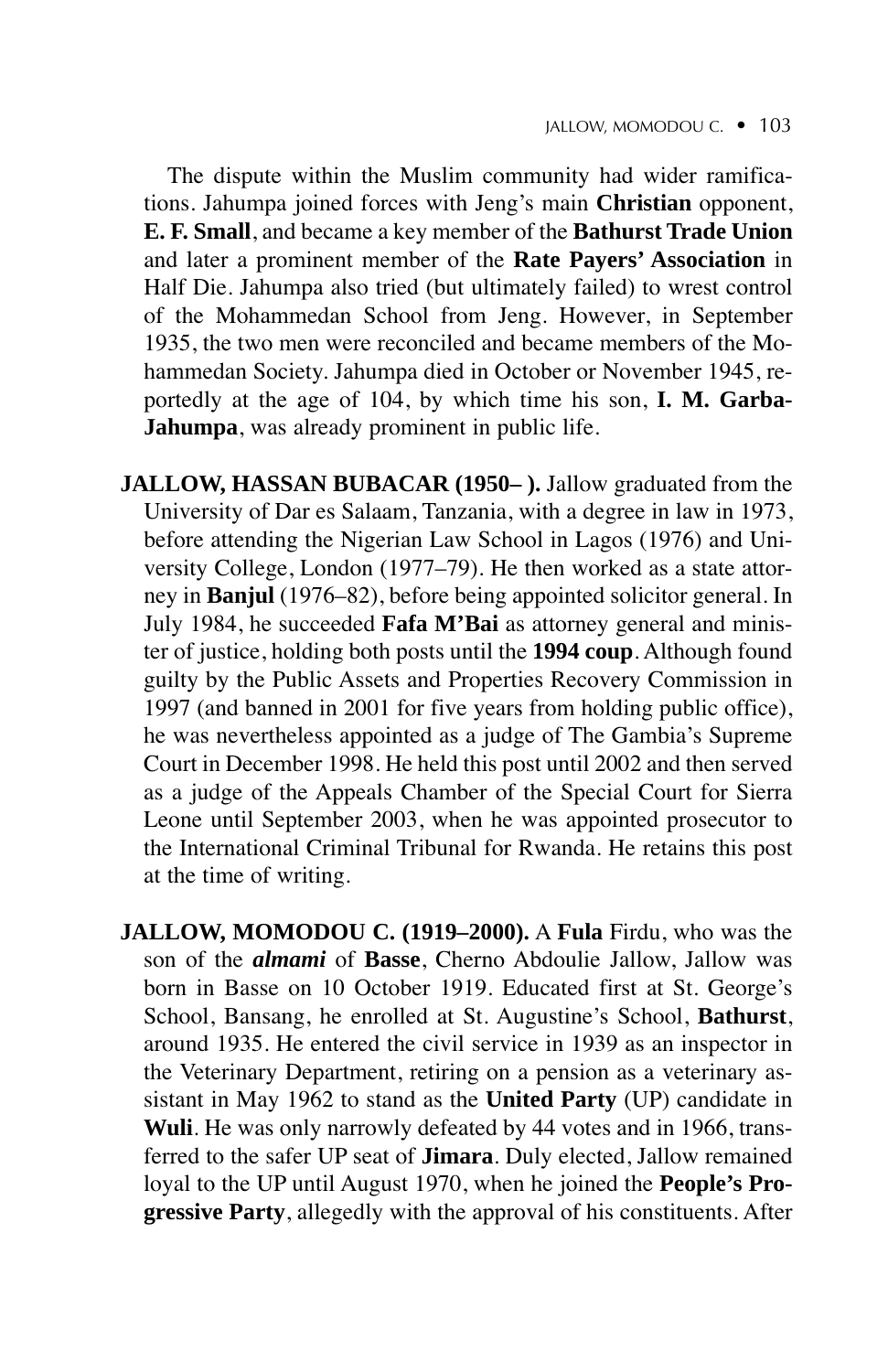the 1972 election, he was appointed parliamentary secretary to the Ministry of Agriculture and Natural Resources.

Following the 1977 election, Jallow was promoted to be minister of health, labour, and social affairs. He held this position for 10 years before finally relinquishing the post after the 1987 election at the age of 67. He remained the member of Parliament for Jimara until being persuaded to retire in favor of the much younger candidate, **Bubacarr Baldeh**, before the 1992 election. He was given a "nominated" seat in the **House of Representatives** as compensation. Commonly known as "Jallow Veterinary" because of his earlier occupation, he retired from public life altogether after the 1994 election and died on 27 January 2000.

**JALLOW, MOMODOU EBRIMA (1928–1987).** A **Fula**, born in **Georgetown** in June 1928, Jallow moved to **Bathurst** as a child and attended St. Augustine's School, before joining the civil service as a clerk in the Education Department in January 1949. In 1954, he won a scholarship to the Cooperative College at Ibadan, Nigeria, and on his return to Bathurst, after briefly working in the Income Tax Division, he was appointed as a 2nd grade inspector in August 1954. His task was to establish small-scale cooperative societies in Bathurst. However, in August 1955, he was convicted of the theft of £30 from one of these societies and dismissed. At the urging of friends, he formed the Gambia Construction Employees' Society, which led to the creation in December 1956 of the **Gambia Workers' Union** (GWU). Although possessing little experience of **trade unionism**, Jallow was able to negotiate several favorable contracts with employers following industrial action, including one at the **Gambia Minerals Limited** in February 1957.

After attending a four-month course in trade unionism at the International Confederation of Free Trade Unions (ICFTU) College at Kampala, Uganda, Jallow returned to Bathurst and concentrated on building up union strength among the dockworkers and daily paid employees. In February 1960, on the eve of the first nationwide election, his union organized the first successful general strike in the Gambia since 1929. The strike achieved a substantial increase in the wages of daily workers and eventually led to the formation of Joint Industrial Councils for the arbitration of labor disputes. After re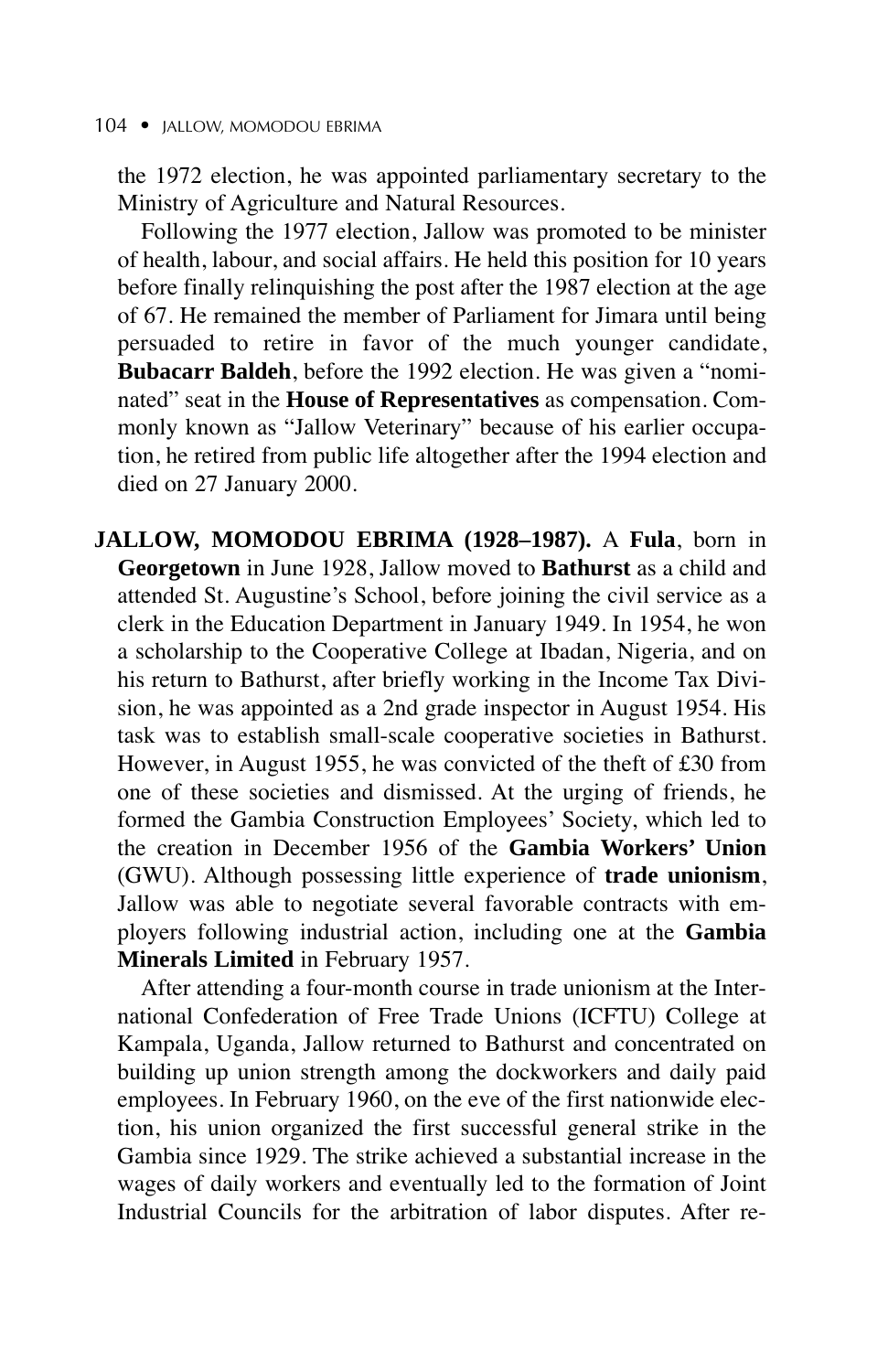maining neutral in the 1960 election, Jallow then organized a second successful general strike in January 1961. The British government's decision to indict him for taking part in a riot merely increased his popularity among Gambians. Jallow was now considered important enough to be appointed as an independent delegate to constitutional conferences in Bathurst and London in 1961.

In 1964, Jallow became the full-time secretary general of the ICFTU's African Regional Office based in Lagos. On his return to The Gambia in 1965, Jallow resumed leadership of the GWU and played a prominent role in helping defeat the 1965 republic referendum, but both personal problems and clashes with the **People's Progressive Party** (PPP) government adversely affected his career. Having refused to stand for Parliament previously, Jallow unwisely stood as an independent candidate in Bathurst North in both 1966 and 1972. He did so on the first occasion in a fit of pique, having been denied a safe seat by the **United Party** leader, **P. S. N'Jie**, his ally in the referendum, while in 1972, his criticisms were mainly directed against the PPP government. But he fared badly on each occasion, an indication that the electorate did not take kindly to trade union leaders adopting a political role.

In 1975, Jallow launched another successful general strike, which resulted in a marked increase in union members. However, a further general strike in November 1976 in support of a group of dismissed workers at the Gambia Utilities Corporation (GUC) proved disastrous; Jallow had been reluctant to support the GUC employees, but had been overruled by his more militant colleagues. The strike was a failure and soon after the GWU was deregistered.

Jallow's relations with government improved after the abortive **coup of 1981**, and although his efforts to secure the reregistration of the GWU eventually failed, he was selected as a "nominated" member of Parliament in May 1987 to represent the interests of labor in the **House of Representatives**. However, two weeks later, on 23 May 1987, he died.

**JALLOW, OMAR AMADOU (c. 1949– ).** After leaving school, Jallow (a **Fula** by origin) joined the Cooperative Department in 1966 as an inspector, remaining there until 1972; he joined the Gambia Commercial and Development Bank around 1973 as a public relations officer,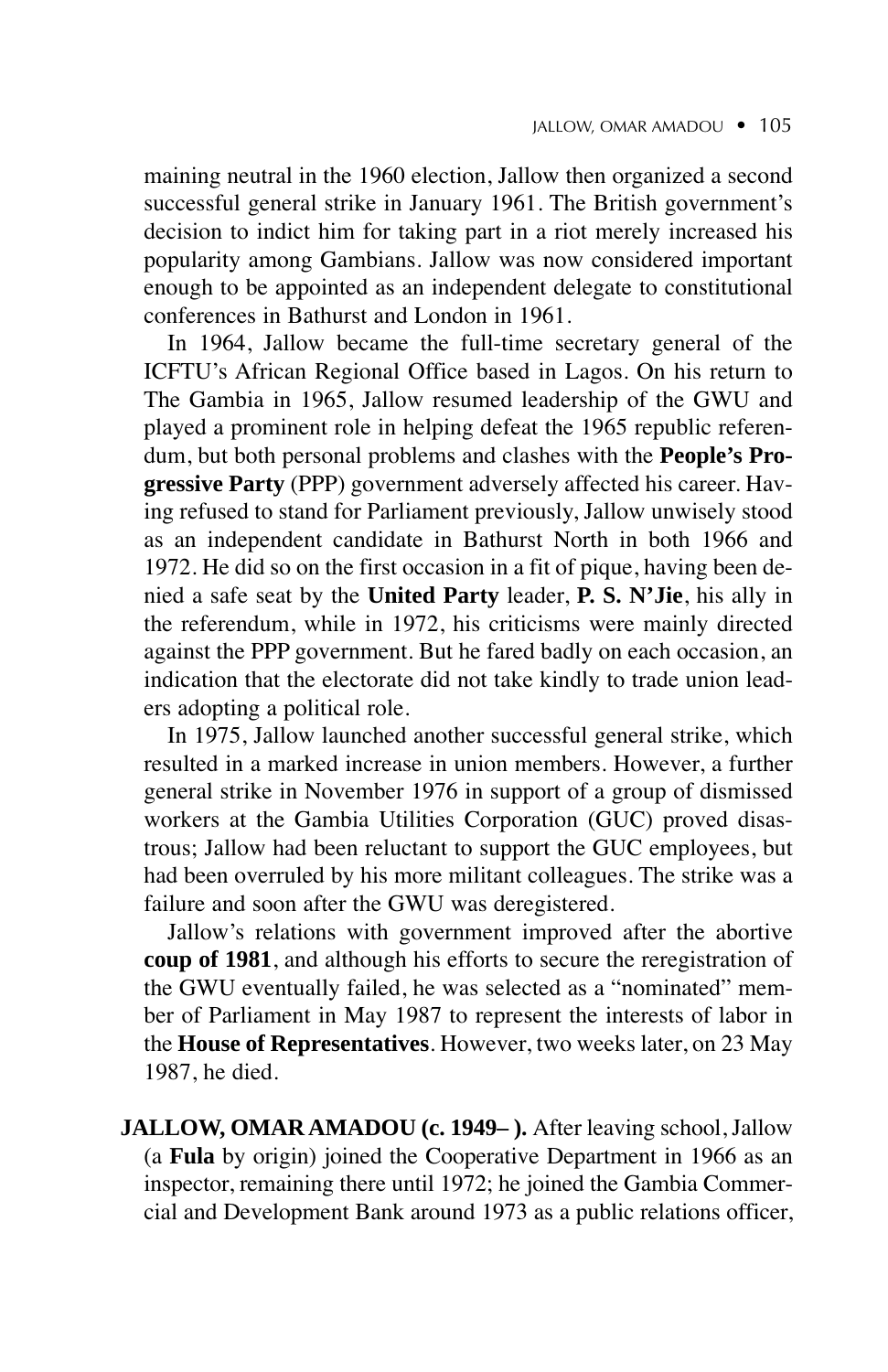#### 106 • JALLOW, OMAR AMADOU

working there until 1977. In the 1960s, he was active as an organizer in **Serrekunda** for the **Gambia Workers' Union** and as a local youth leader. Jallow was also a prominent member of the **People's Progressive Party** (PPP) in Serrekunda and, around 1972, he worked for a time as an administrative assistant at the PPP National headquarters.

Prior to the 1972 election, Jallow was selected by the party to contest Serrekunda against the **United Party** incumbent, Gibou Jagne. He was unsuccessful, but his good performance meant that he was reselected in 1977 for the new seat of Serrekunda East. This time he won, defeating the **National Convention Party** candidate in a hardfought contest. Appointed as parliamentary secretary in the Ministry of External Affairs in 1978, Jallow was promoted to the cabinet in January 1981 as minister of water resources and the environment (later water resources, forestry, and fisheries), before becoming minister of agriculture in October 1990. He held this post until the **1994 coup**.

Along with other former ministers, Jallow was barred from political office after the coup. He suffered detention and investigation by the military junta—he has been arrested on more than 20 separate occasions since 1994—and suffered a serious eye injury because of his harsh treatment in prison. Although he was disqualified from holding public office by the government for five years in early 2001, he nevertheless returned to active politics when the ban on **political parties** was lifted in July 2001. With the PPP leader, **Dawda Jawara**, still in exile in Great Britain, and later to give up politics, and many defections to the new ruling party, the **Alliance for Patriotic Re-orientation and Construction**, Jallow became acting secretary general and "interim leader" of the rump PPP, though challenged by another former minister, **Yaya Ceesay**. He played a leading part in forming the **National Alliance for Democracy and Development** (NADD) in January 2005 and, together with two other NADD leaders, **Halifa Sallah** and **Hamat Bah**, he was briefly detained in November 2005 on specious subversion charges. These were dropped the following February. Jallow was initially a strong contender to be the NADD's "flag bearer" and presidential candidate, but withdrew from the contest in February 2006. Unlike the Ceesay faction within the PPP, Jallow remained loyal to the NADD in the 2006–07 elections, but did not stand for election to the **National Assembly**. In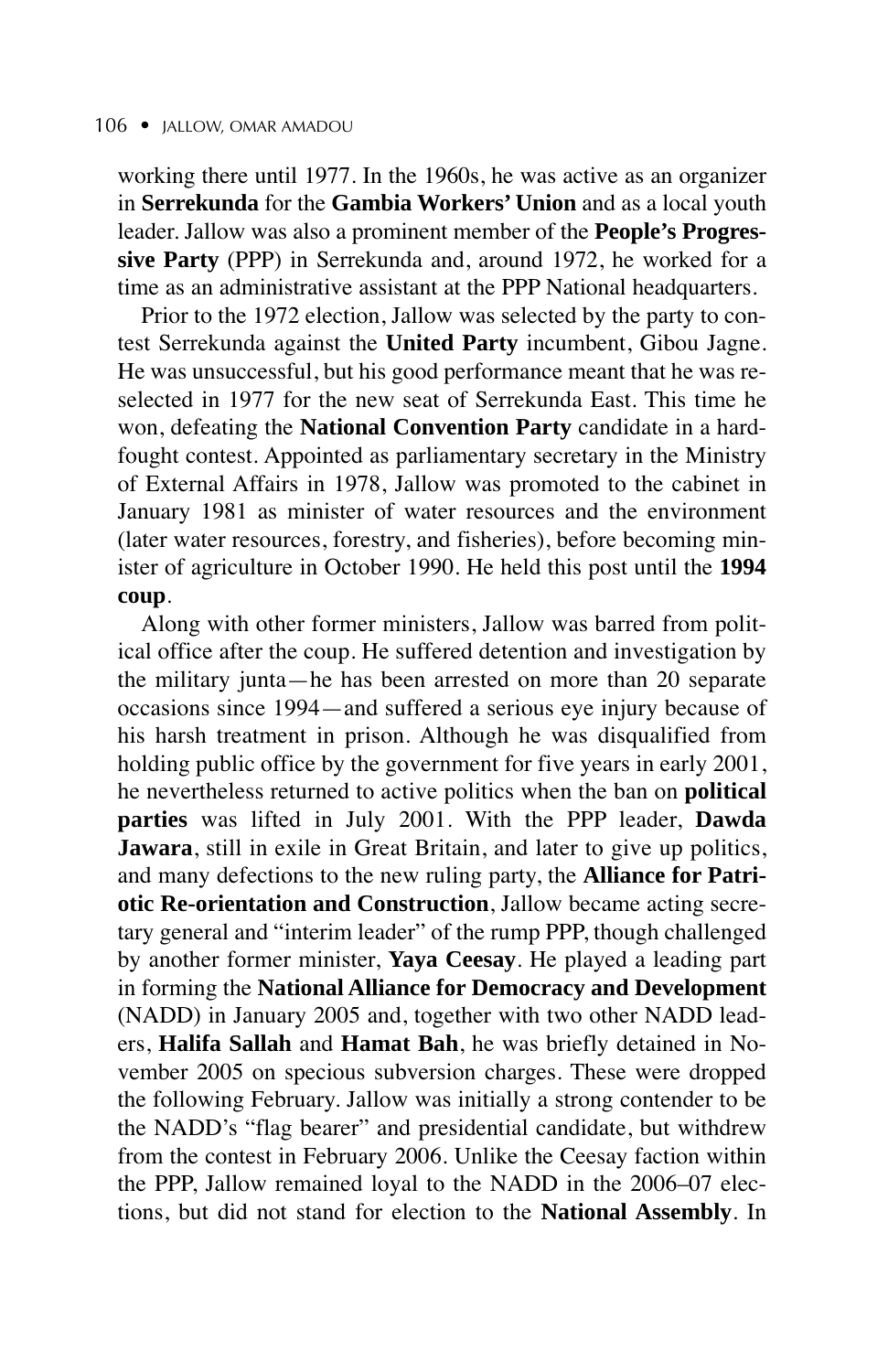wider recognition of his political significance, he was appointed by the **Commonwealth** Secretariat to be part of a Commonwealth Observer Group that monitored the Nigerian presidential and parliamentary elections in April 2007.

**JALLOW, TAMSIR (1941–).** After graduating from the University of Cape Coast, Ghana, in 1970, Jallow began his career in The Gambia as a science teacher in the same year, moving on to managerial positions in secondary schools and then working as a senior curriculum officer (1980–89). He also obtained postgraduate degrees from the Universities of Birmingham and Pittsburgh, and from a Kenyan university, and served as general secretary of the Gambia Teachers' Union (1989–2000). The first chairman of the **July 22nd Movement** (1995–97), he became a "nominated" member of the **National As**sembly in January 1997 and served as the "majority leader" of the **Alliance for Patriotic Re-orientation and Construction** (1997–2002). After serving as Gambian deputy high commissioner to Great Britain (2002–05), he was appointed high commissioner to Britain in June 2006 after working briefly as a security guard. In August 2007, he was appointed permanent representative of The Gambia to the **United Nations** based in New York, but in October 2007, he was summarily dismissed. However, in December 2007, he was appointed as Gambian ambassador to the United States.

# **JAMES FORT.** *See* JAMES ISLAND.

**JAMES ISLAND.** Located about 19 miles upriver from the estuary of the **Gambia River**, the fort on this small island was fought over by rival European powers for nearly 130 years. The Portuguese named the island *St. Andrew's*, but did not occupy it. It was only purchased and fortified in 1651, when the **Duchy of Courland** bought it from the King of **Barra**. In 1661, the island was captured by Major **Robert Holmes** on behalf of the **Royal Adventurers** and renamed *James Island* after James, Duke of York (later King James II). Its defenses were strengthened, though this did not prevent the fort being captured by the French in July 1695 and then blown up. Reoccupied by the English in 1699, it was three times surrendered to French forces and subsequently ransomed between 1702 and 1708. The island was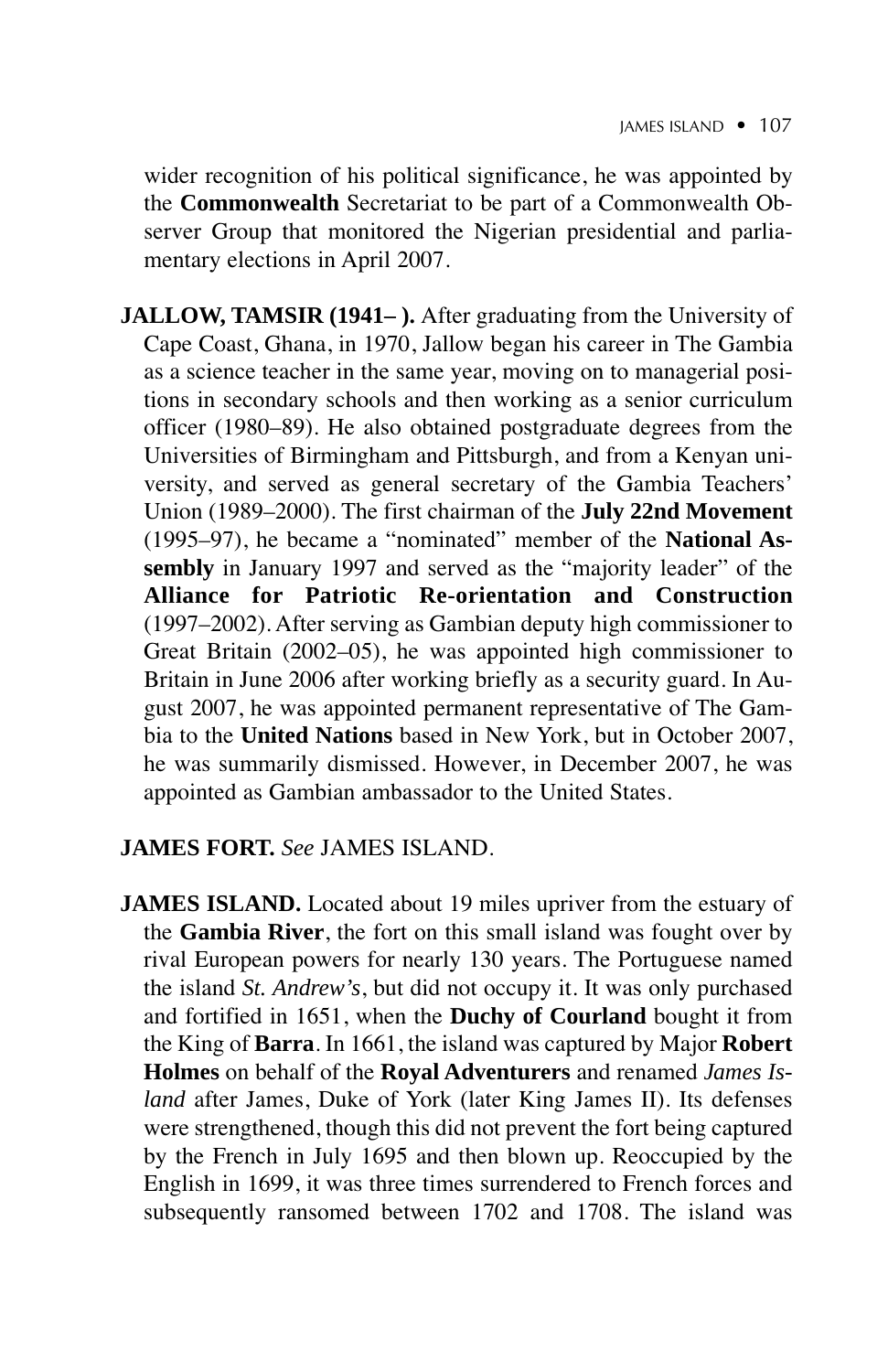abandoned altogether between 1709 and 1713, with the fort gradually being rebuilt until reoccupied by the **Royal African Company** in 1717. Although sacked by Welsh pirates in 1719, the island remained in British hands until February 1779, when the French destroyed the fort once again. It was never restored by the **Company of Merchants**, its owners from 1783 to 1821, when it finally came into the possession of the British Crown. But by then the British had moved their base to the more defensible and strategically located **Banjul** Island, where they had constructed the town of Bathurst, and the last troops left James Island in 1829. After this, the fort degenerated into the picturesque ruin it is today, with the Gambia River gradually eroding its shoreline and ramparts. *See also* ORFEUR, CHARLES; STIEL, OTTO.

**JAMMEH, KEMESENG S. M. (1943– ).** Born in Sikunda, Western **Jarra** on 1 December 1943, Jammeh was educated at **Armitage School** and **Yundum College**, qualifying as a teacher in July 1964. He gave up teaching in 1971 to take up employment as executive officer of **Mansakonko** Area Council. He subsequently worked for local government authorities in Kuntaur and **Kanifing** until May 1975, when he was dismissed, allegedly as a result of political victimization. A founder member of the **National Convention Party** (NCP), later that year, he worked for the party as an administrative officer. He stood unsuccessfully in Western Jarra in the 1977 general election. One of a number of NCP activists detained after the abortive **1981 coup**, he was released without charge in May 1982. He stood again, unsuccessfully, in Western Jarra, in the elections of 1982, 1987, and 1992. Opposed to the **1994 coup**, he helped organize the **United Democratic Party** (UDP) in September 1996, but was detained, again without charge, for three months during the election campaigning period. Released in December 1996, he succeeded in winning Jarra West in the January 1997 general election, defeating his brother-in-law, **Baba Jobe**, of the ruling **Alliance for Patriotic Re-orientation and Construction** (APRC) and became the Leader of the Opposition in the **National Assembly**. He lost his seat in 2002, when the UDP boycotted the general election, but regained it in a byelection in July 2004, after Jobe had been imprisoned and forfeited his seat. He won a second by-election in September 2005, after all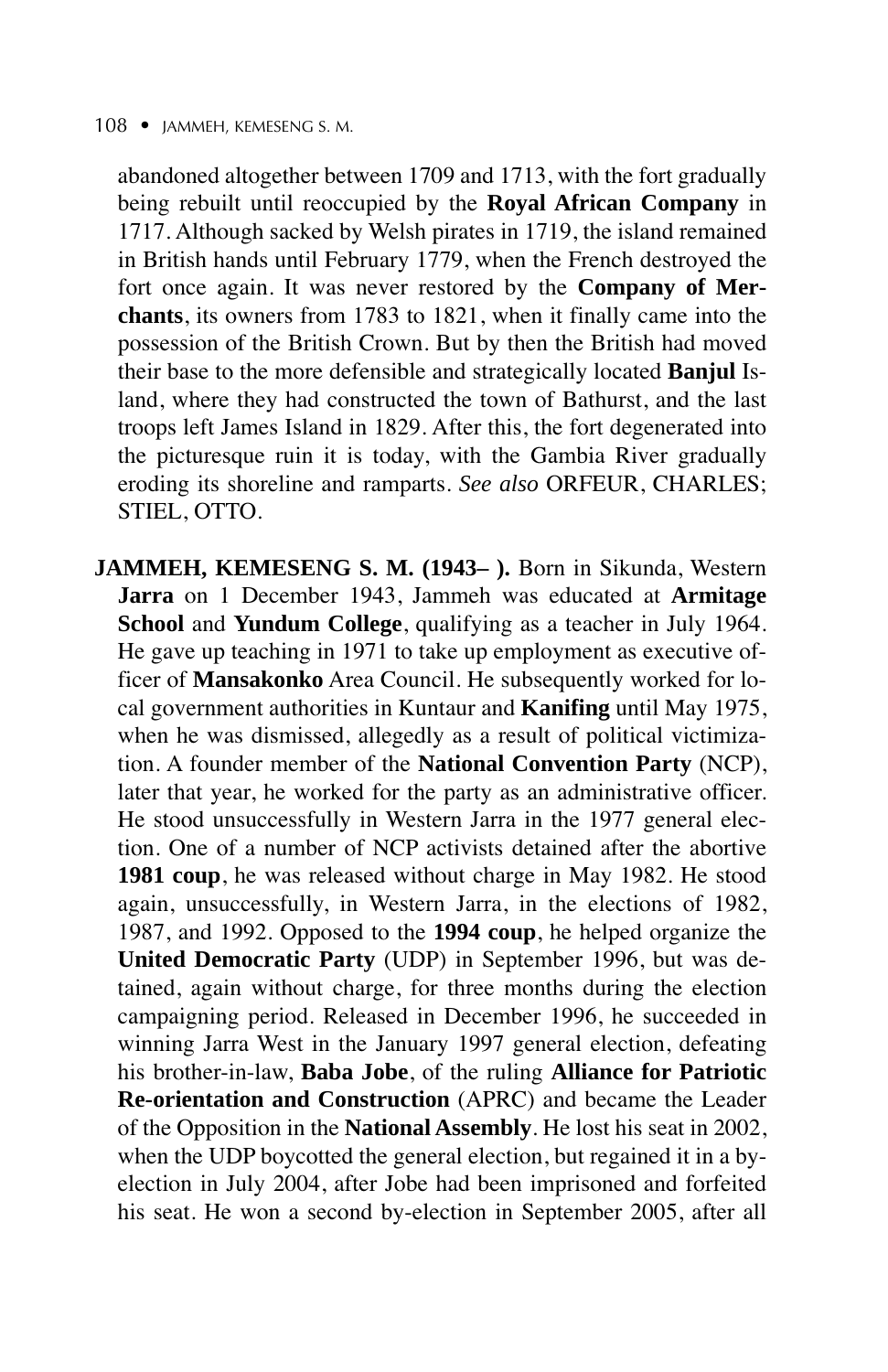opposition members of Parliament were required to forfeit their seats on the formation of the **National Alliance for Democracy and Development**, but lost to the APRC's Njai Darboe in the 2007 general election. The leader of the UDP in the **National Assembly** until 2007, he remains on its national executive.

- **JAMMEH, OUSMAN.** A career civil servant, Jammeh served as permanent secretary in the Departments of Agriculture, Works, Construction and Information, and Health, before being appointed as secretary general in the Office of the President and head of the civil service in May 2007. In a cabinet reshuffle in September 2007, Jammeh was conterminously appointed secretary of state in the new Department of Petroleum, Energy, and Mineral Resources. In March 2008, Jammeh was replaced as secretary general and head of the civil service by Ms. Teneng Mba Jaiteh, but retained his ministerial position.
- **JAMMEH (JAME), TAMBA (? –1987).** A **Mandinka** from Illiassa who was the son of Jata Silang Jame, the first district chief of Upper **Baddibu** after the establishment of the **Protectorate**, Jammeh was appointed *seefoo* of Upper Baddibu in 1928. He had previously been deputy chief (1925–28). In 1947, Jammeh was one of the first three chiefs to be appointed to the **Legislative Council**, a position he held until 1960. He was also one of five chiefs elected to the **House of Representatives** in the separate election of chiefs in 1960, but did not stand in 1962, and was awarded the OBE.

In 1962, Jammeh was forced to retire as a chief by the government, allegedly on grounds of old age, although the fact that his son, Kalilu B. Jammeh, had contested Illiassa for the **United Party** in the 1962 election was another factor. Another of his sons, Kebba Tamba Jammeh, who succeeded him as *seefoo* of Upper Baddibu (1963–83), was a stalwart of the **National Convention Party** in the 1980s, before joining the **People's Progressive Party** (PPP) in 1990 and winning Illiassa for the PPP in the 1992 election.

**JAMMEH, DR. YAHYA ABDUL AZIZ JEMUS JUNKUNG (1965– ).** The president of the Republic of The Gambia and secretary of state for defence, Jammeh was born at Kanilai in the **Foni** Kansala district, **Lower River Division**, of a Muslim **Jola** farming family on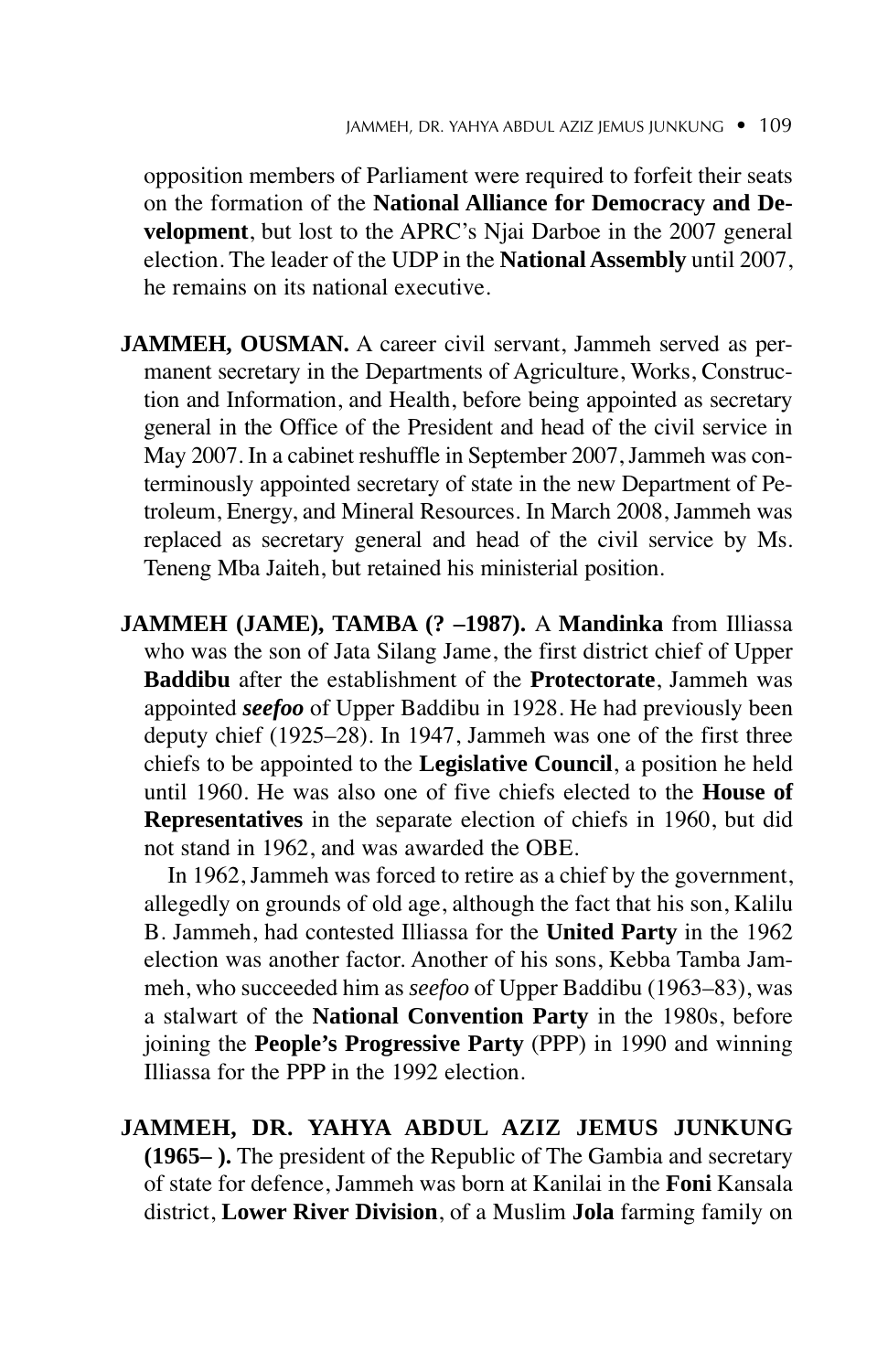### 110 • JAMMEH, DR. YAHYA ABDUL AZIZ JEMUS JUNKUNG

25 May 1965. He completed primary education locally (1972–76) and then attended Gambia High School, **Banjul** (1978–83). He joined the Gambia National Gendarmerie (GNG) in April 1984, was commissioned as an officer (second lieutenant) in September 1989 and transferred to the **Gambia National Army**) in August 1991. He was promoted to lieutenant in February 1992, to captain in November 1994, and then straight to colonel in August 1996. Jammeh was assigned to various duties as a junior officer. These included: commander of mobile gendarmerie (January–June 1991); commander of the military police, GNG (June–August 1991); and, finally, head of the army military police at **Yundum** Barracks. He also attended a Military Police Officers Basic Course in the United States (September 1993 to January 1994) and was in charge of presidential and VIP security on a number of occasions as deputy head of the Presidential Guard (1990–92).

Jammeh was one of four junior officers who organized the army **coup of 1994**, and was appointed chairman of the military junta, the **Armed Forces Provisional Ruling Council** from July 1994 to September 1996. He officially retired from the army on 4 September 1996 just before that month's presidential election. The leader and candidate of the newly formed **Alliance for Patriotic Reorientation and Construction** (APRC), Jammeh won the election with 55.8 percent of the vote, easily defeating his main opponent, **Ousainou Darboe** of the **United Democratic Party**. Jammeh won further presidential elections in October 2001 and September 2006, taking 52.8 and 67.3 percent of the vote respectively. His party, the APRC, also comfortably won successive elections to the **National Assembly** in January 1997, January 2002, and January 2007. However, despite meeting with the approval of teams of foreign observers, these presidential and parliamentary elections have been strongly criticized as flawed and unfair.

Although undoubtedly enjoying the support of many Gambians, Jammeh's leadership has aroused considerable controversy. His intolerance of opposition and the **news media**, and his retention of military decrees and the powers enjoyed by the **National Intelligence Agency**, have being denounced by international human rights organizations, as well as by domestic political opponents. Neither his authoritarian leadership nor legislation has saved Jammeh from attempts to over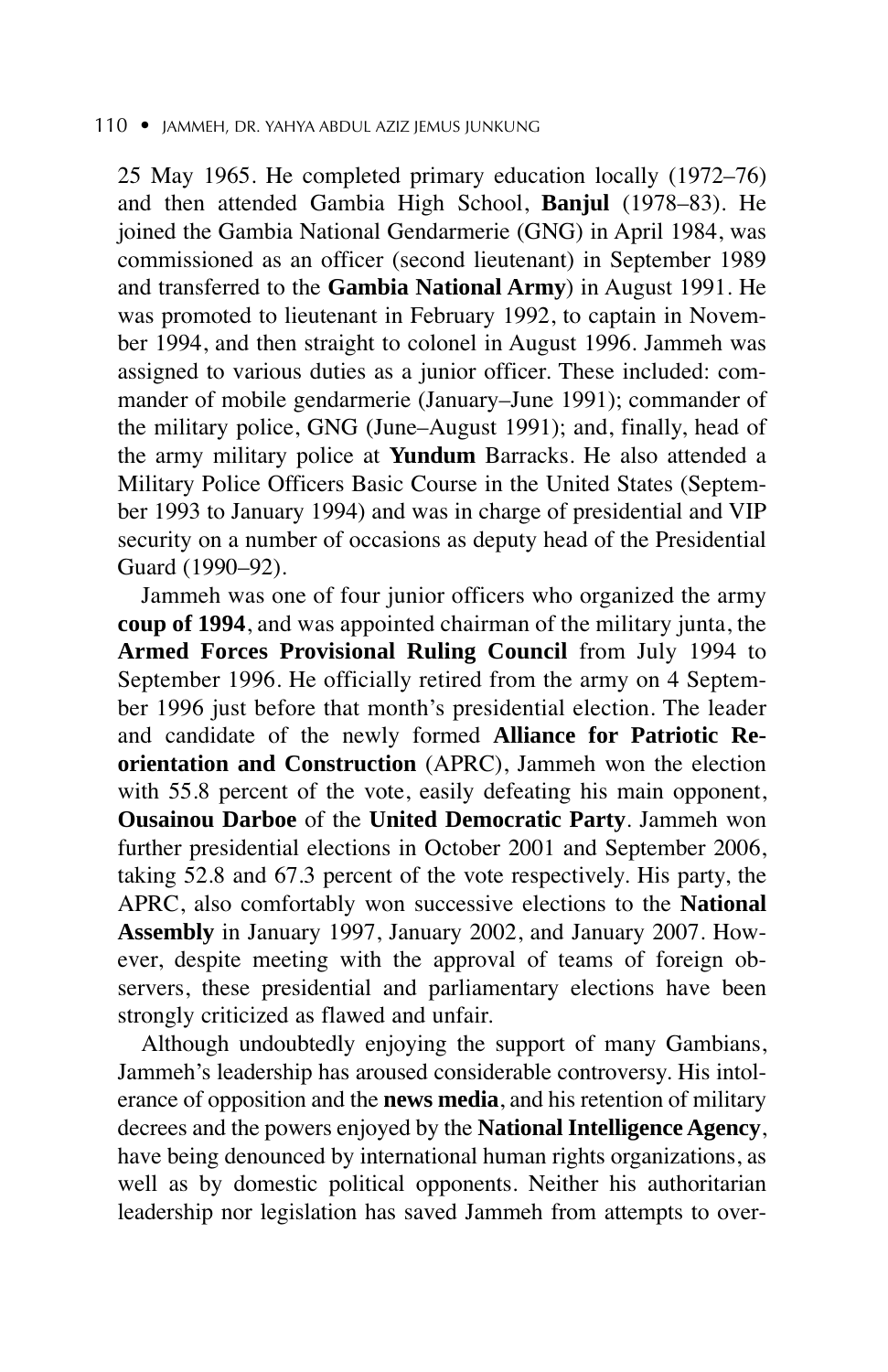throw him by force. Since July 1994, there have been at least eight attempts to remove him by elements within the armed forces or by exiled groups of opponents, the last attempted **coup** being led by the chief of defence staff, Colonel Ndure Cham, in March 2006.

In the social and **economic** fields, Jammeh has promoted the interests of the poorer sections of Gambian society, **women** and rural society, in particular; yet at the same time, he and his government have been accused of large-scale financial mismanagement, notwithstanding frequent dismissals of ministers and senior officials. International aid agencies, although generally supportive of his achievements, continue to draw attention to fiscal and administrative indiscipline in official circles.

The same contradictions are seen in Jammeh's **foreign policy**. He has promoted his **Islamic** credentials, denounced Islamic terrorism, and projected himself as a regional "peace-maker" in West Africa and beyond, in contrast with his domestic record of conflict management.

- **JANJANBUREH.** Known as *Georgetown* until 1995, Janjanbureh on **MacCarthy Island** is the administrative center of **Central River Division**. It was the home of an important **Liberated African** settlement from the 1830s to the 1870s and the site of the first schools established outside **Bathurst**.
- **JARRA.** One of the nine **Mandinka** kingdoms located along the south bank of the **Gambia River** in the early 19th century, Jarra adjoined **Kiang** on the west and extended eastward to Sofaniama *Bolong*. During the latter stages of the **Soninke–Marabout Wars**, much of Jarra was controlled by **Fodi Kabba**. Because of the antipathy between Kabba and **Musa Molloh**, eastern Jarra became a particular arena of conflict. In the 20th-century reorganization of the **Protectorate**, Jarra became a part of the Central Division (later **Lower River Division**) and was divided into three districts, each under the direction of a chief.
- **JATTA**, **SIDIA SANA (1945– ).** A **Mandinka** from Sutukoba in **Wuli**, Jatta was educated locally and at Nungua secondary school, near Accra, Ghana (1961–63), before returning to the Gambia to attend **Yundum College** (1964–66). After working as a schoolteacher in various primary and secondary schools until 1972, he enrolled at the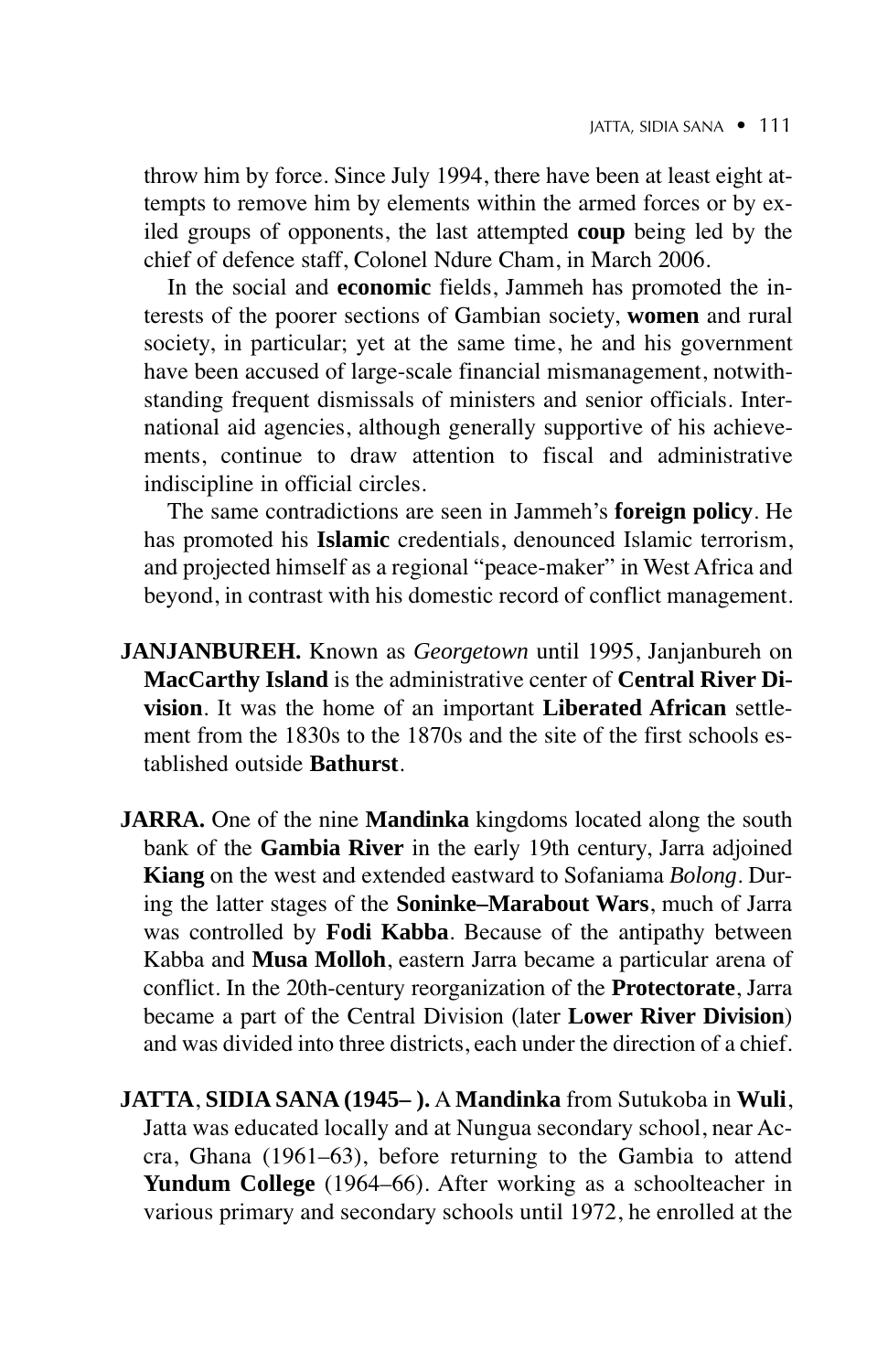### 112 • JATTA, SIDIA SANA

University of Grenoble in France (1973–78), obtaining undergraduate and master's degrees in linguistics. Returning to The Gambia, he was employed by the Curriculum Development Centre (CDCentre) (1978–80), before traveling to London to become a research fellow in African linguistics at the International African Institute (1980–82). Returning to The Gambia in 1982 to work at the CD-Centre as senior curriculum development officer, he returned to France for a time in 1983 for further study and eventually resigned from the government in 1986 as a protest against official policies and performance.

Jatta, who had been briefly involved in radical politics in the early 1970s as a member of the Kwame Nkrumah Memorial Foundation and was also well known as a community activist, now helped **Halifa Sallah** and others to found the **People's Democratic Organisation for Independence and Socialism** (PDOIS) in 1986. Against the wishes of his elder brother, Foday Kebba Jatta, the chief of Wuli, who was a PPP loyalist, Jatta stood in Eastern Wuli for the PDOIS in the 1987 election, but finished at the bottom of the poll. Elected leader of the PDOIS in December 1987, he stood again in 1992 in Eastern Wuli, again finishing last in the poll, and also as the PDOIS presidential candidate, gaining 5.2 percent of the vote. In the 1996 presidential election, he obtained only 2.9 percent of the vote, but in the 1997 parliamentary election, he finally captured the Wuli seat, taking nearly half the total vote. The electorate might have been impressed by Jatta's principled refusal to accept ministerial office from the **Yahya Jammeh** government after the **1994 coup**. After his election, Jatta became one of the most trenchant critics of the **Alliance for Patriotic Re-orientation and Construction** government.

Jatta contested the presidential election once more in 2001, winning 3.0 percent of the vote, but was replaced by Sallah as the PDOIS choice for the **National Alliance for Democracy and Development** (NADD) candidate for the 2006 presidential election. He was also reelected to the **National Assembly** (for Wuli West) in the 2002 parliamentary election for the PDOIS and, after being required to forfeit his seat on the formation of the NADD, retained the seat in a by-election in September 2005. In the 2007 general election, he won again, the only NADD candidate to do so.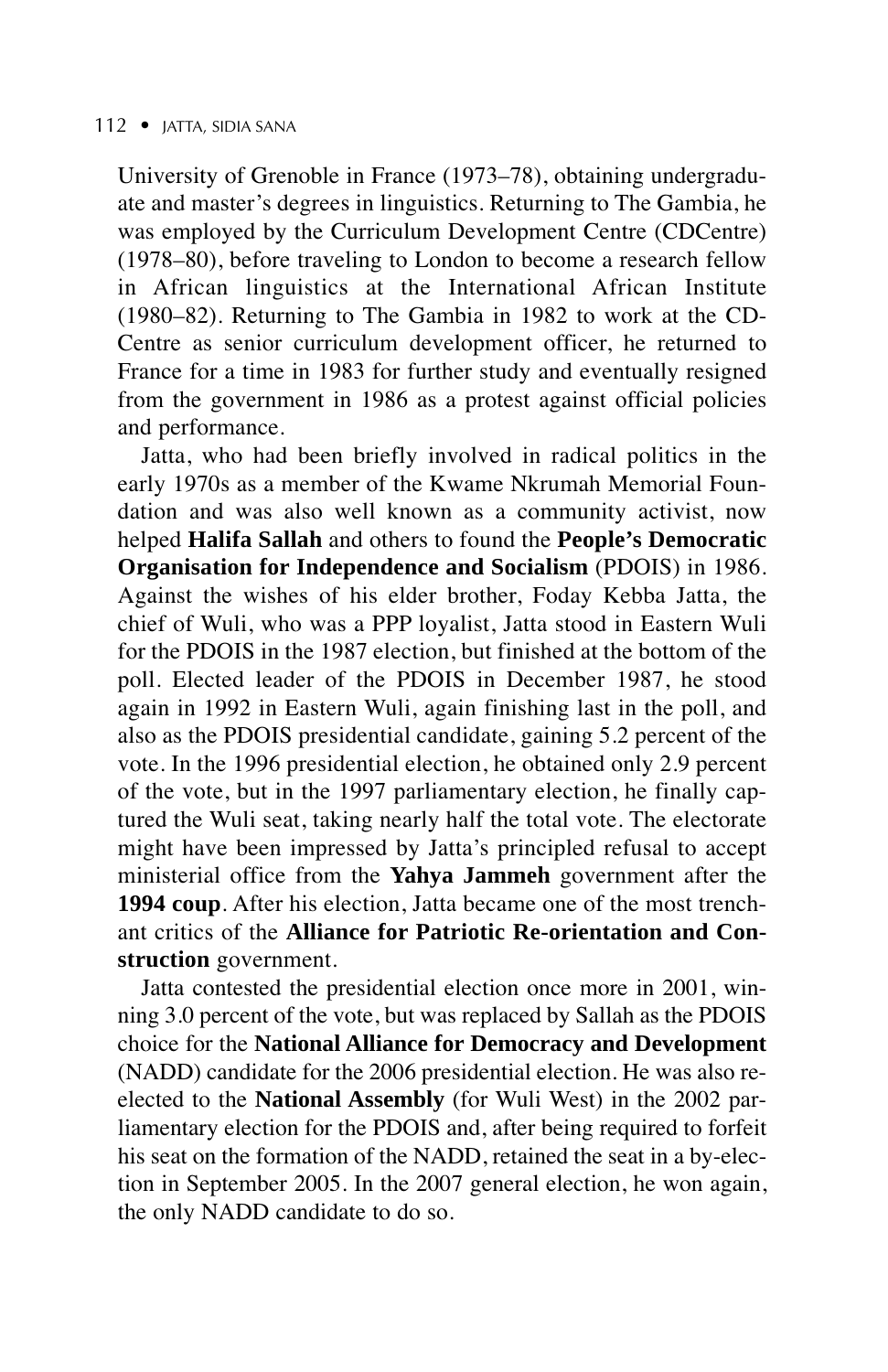**JATTA, SULING (?–1855).** As King of **Kombo**, Jatta was pressured in July 1840 by Lieutenant Governor **H. V. Huntley** to cede to Britain a part of his kingdom, which afterward became known as **Kombo St. Mary**. This area was enlarged by a later cession in 1853. Jatta renounced his right to collect customs duties and rents in the ceded territory in 1850, in return for a small annual payment.

As a **Soninke** ruler, Jatta's territory was attacked by **Marabout** forces in the 1850s and, although Governor **L. S. O'Connor** was authorized to seize Sabajy (a Marabout stronghold) in 1853, he was prevented from wider intervention on Jatta's behalf. Jatta was killed on 24 June 1855, while defending his principal town, **Busumbala**, against Marabout forces. *See also* OMAR OF SABAJY.

**JAWARA, SIR DAWDA KAIRABA (1924– ).** Jawara was born in Barajally, **MacCarthy Island Division**, on 16 May 1924. His father, a prosperous **Mandinka** farmer, chose him from among his six sons to be educated at **Bathurst**, first at the Mohammedan School, then at the Methodist Boys' High School. After graduation in 1945, he worked at the Royal Victoria Hospital and won a scholarship to Achimota College, Gold Coast (Ghana), in 1947. A year later, he traveled to Scotland to attend the University of Glasgow, graduating as a veterinary surgeon in 1954. He later returned to Scotland to gain a further diploma in tropical veterinary medicine at the University of Edinburgh in 1957.

After returning to the Gambia in January 1954, Jawara became chief veterinary officer in the **Protectorate**, being promoted to principal veterinary officer in 1958. In February 1955, he married Augusta, a daughter of **J. A. Mahoney**, at **Basse**, having previously converted to **Christianity** (**Wesleyan Methodism**) and taken the names David Kwesi. In 1965, Jawara reverted to **Islam**, changing his name back to Dawda; following a controversial change in the law, which permitted polygamous marriages, he married Chilel, the 16-year-old daughter of the wealthy **Wolof** businessman, **M. M. N'Jie**, in 1968. Jawara subsequently took a third wife, Lady Njaimeh, a 23-year-old civil servant and the sister of **Lamin M'Boge**, according to Islamic practice, in 1970.

One of the founders of the **People's Progressive Party** (PPP), whose constitution he helped draft, Jawara was elected as its leader in 1959. At the time, Jawara was one of only two Mandinka university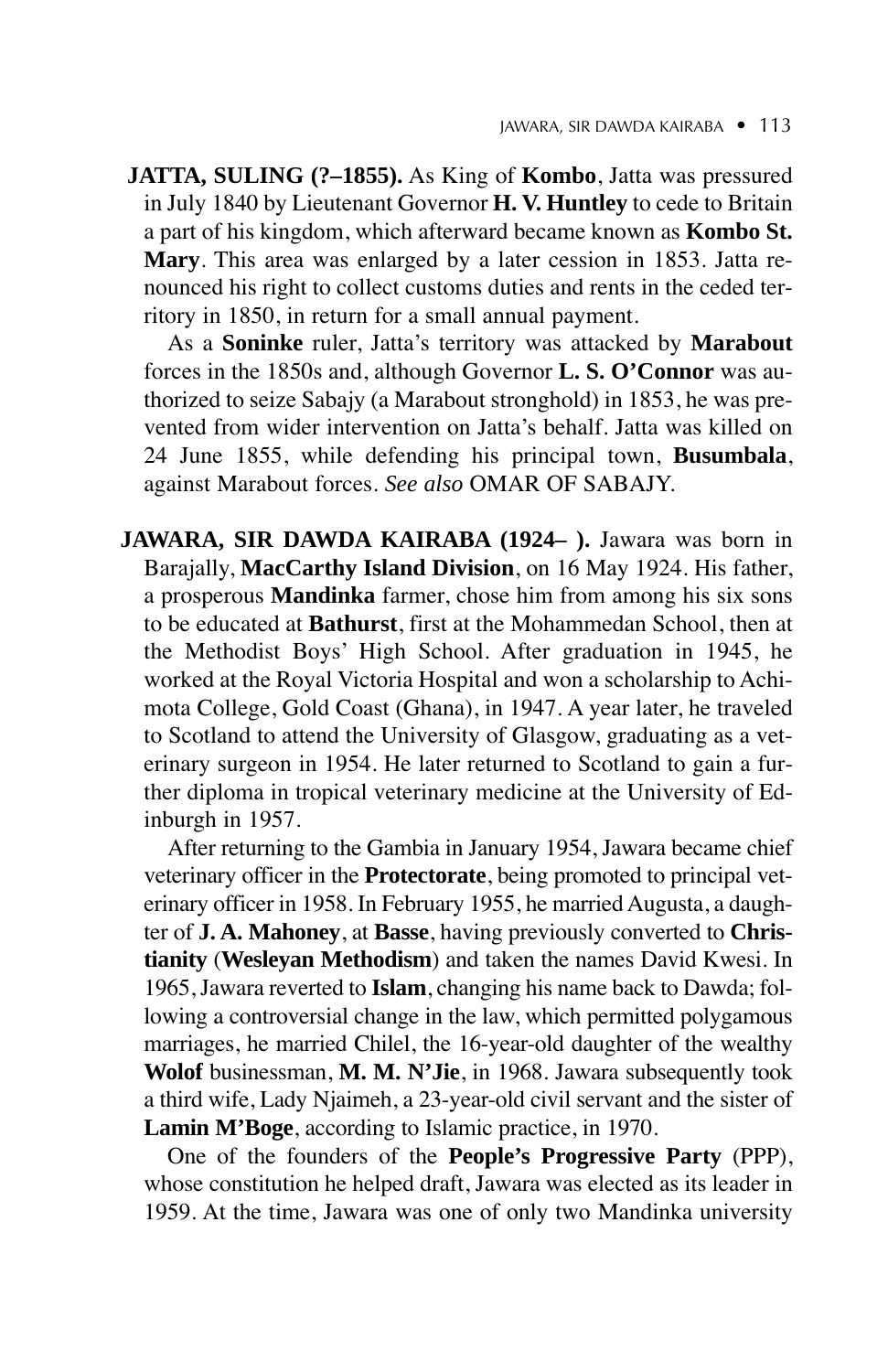### 114 • JAWARA, SIR DAWDA KAIRABA

graduates in the country and, despite his humble social status as a member of the leatherworker caste, was widely respected throughout the Protectorate on account of his veterinary work. Elected to the **House of Representatives** for **Kombo** in 1960, he was appointed minister of education by Governor **Edward Windley**, but resigned when Windley passed him over for **P. S. N'Jie** of the **United Party** as the territory's first chief minister in March 1961. In the 1962 election, the PPP won an overwhelming victory and Jawara (who had been elected in Eastern Kombo) became premier and appointed his first cabinet; he then became the first Gambian prime minister in October 1963. His government cooperated fully with Governor **John Paul** and the Colonial Office in negotiating the transfer of power in The Gambia. When The Gambia became independent on 18 February 1965, Jawara continued as the head of government and was subsequently knighted by the British.

Jawara suffered a major political setback when his plan to turn The Gambia into a republic was defeated in a referendum in November 1965, but the PPP recovered to win the 1966 election. Further election victories followed in 1972 and 1977. By then, Jawara was an executive president, The Gambia having voted to become a republic on 24 April 1970. On ceasing to be prime minister in 1970, Jawara also gave up his parliamentary seat in Eastern Kombo.

When the first direct national presidential election was held in 1982, Jawara defeated the **National Convention Party** (NCP) leader, **Sheriff Dibba**, soundly, winning 72 percent of the vote. In subsequent multi-candidate presidential elections in 1987 and 1992, Jawara's share of the vote slipped to 59.2 percent (1987) and 58.5 percent (1992), but this was over 2 percent more than **Yahya Jammeh** obtained in the 1996 election. The PPP, likewise, obtained overwhelming majorities in the general elections of these years.

Both in his domestic and his **foreign policy**, Jawara was characterized as a political moderate. At home, he sought successfully to create a national political coalition to replace the old **Colony**– Protectorate hostility through the judicious use of state patronage and ministerial office. He headed off several internal challenges within the PPP during his period in office, as well as two splits in the party (the formation of the **People's Progressive Alliance** in 1968 and of the NCP in 1975).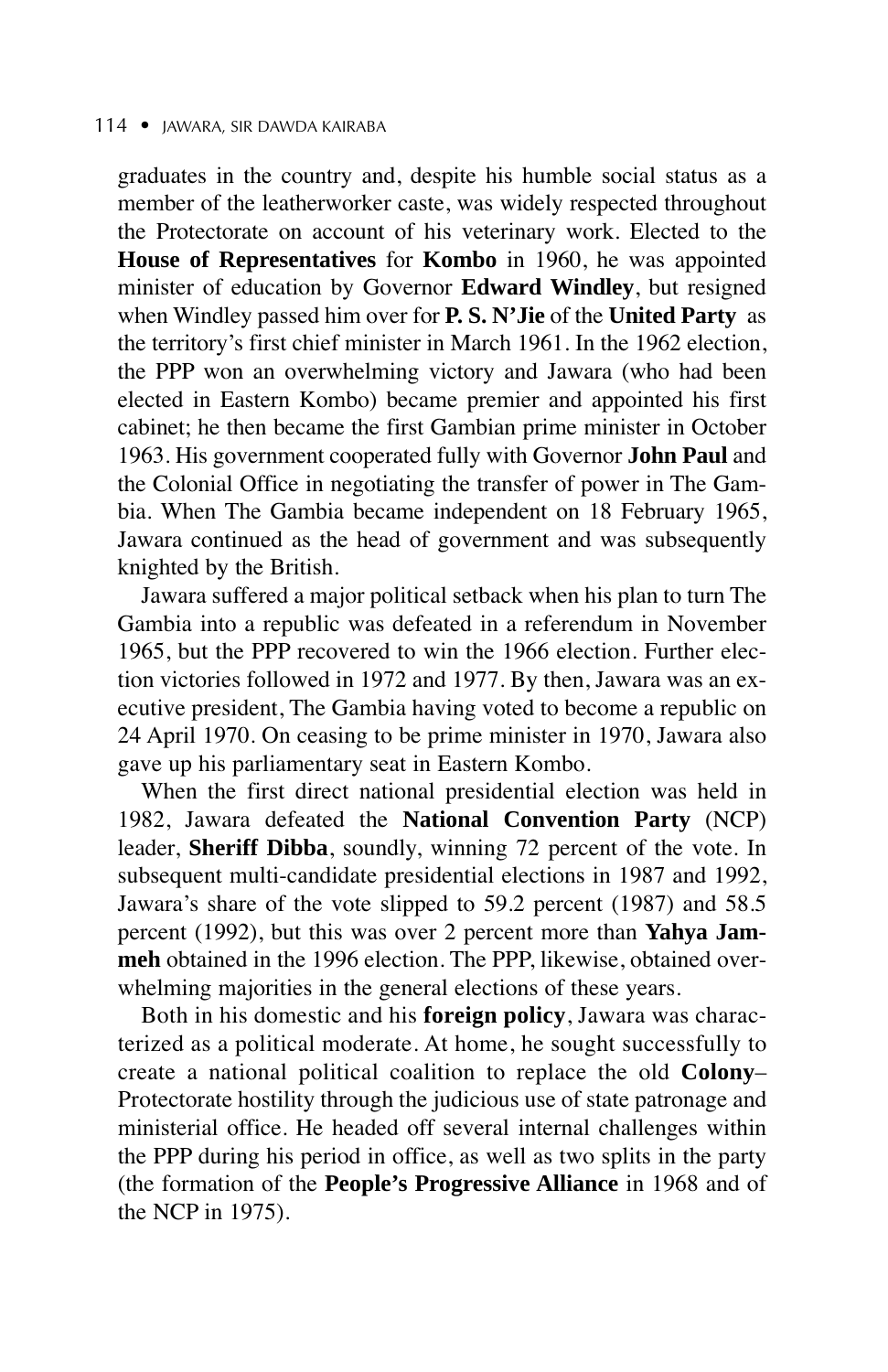Within the constraints imposed on him, Jawara sought to pursue democratic leadership and rejected the more authoritarian style of leadership frequently found among Africa's new rulers. In his **economic** policy, he sought a middle-of-the-road approach, encouraging domestic and overseas private enterprise, as well as direct state involvement through parastatals. Priority was given to shifting government spending to the former Protectorate, in recognition of the decades of neglect of that part of the country, an area that generated whatever wealth The Gambia possessed. Although important results were obtained in terms of the redirection of public investment, Jawara came under increasing criticism by the late 1970s for failing to cope with growing economic difficulties, the solving of which, in several instances, lay beyond his capacity. The oil price crises and adverse climatic conditions in the course of the 1970s, the domestic hardships that resulted from these, and Jawara's inability (or unwillingness) to deal firmly with the frequent cases of corruption eroded his standing among the urban populace, although he continued to enjoy considerable support in the countryside. Surviving the abortive **coup of 1981**, he faced severe economic difficulties in the mid-1980s, which nearly bankrupted his country and forced him to accept the painful and unpopular Economic Recovery Programme. By the early 1990s, measurable recovery had been achieved, but Jawara and the PPP continued to be accused of tolerating corruption in senior governmental circles. Jawara himself would be found guilty of misappropriating public funds, by commissions of inquiry set up by the Jammeh government.

In foreign policy, Jawara was seen as a pragmatist and a moderate, emerging as an honest broker in African and inter-**Islamic** relations, becoming chairman of the Organization of the Islamic Conference's Peace Committee in 1984. He was rare among his African peers in denouncing despotic government and he was instrumental in getting the **Organization of African Unity** (OAU) to accept the African Charter on Human and People's Rights (the "Banjul Charter") and to set up monitoring institutions in The Gambia. His environmental concerns were seen in the "Banjul Declaration" on the management of his country's environment. Jawara's pro-Western stance on most international issues, while earning him the condemnation of local radicals, did not stop him from speaking out on such issues as South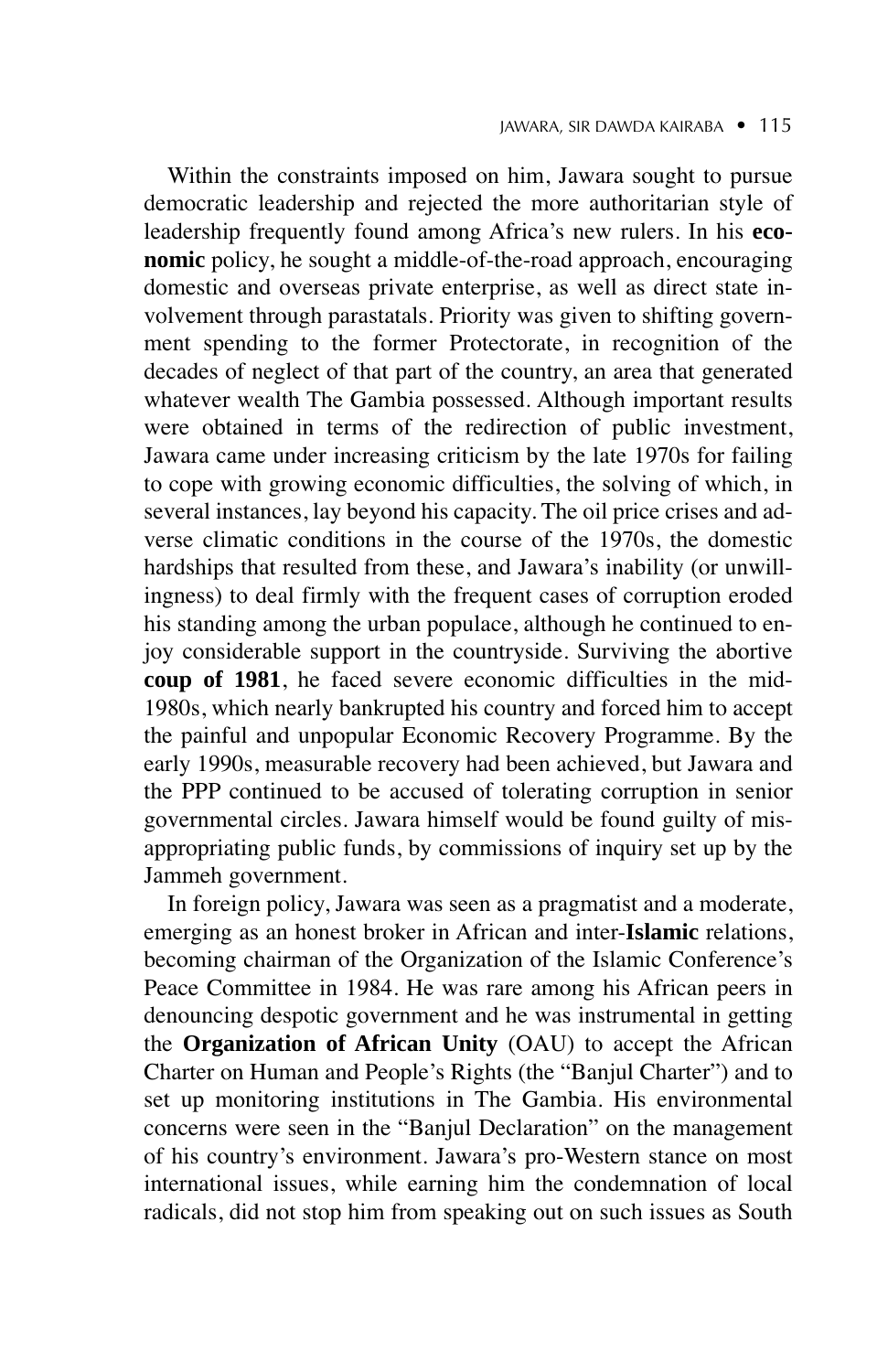Africa and Israel. His frequent overseas visits, though winning The Gambia useful diplomatic and financial assistance, became another object of local criticism. Jawara was a strong supporter of inter-African cooperation and he played a full part in the affairs of the OAU and the **Economic Community of West African States** (ECOWAS), serving as ECOWAS chairman in 1989 and 1991. His pragmatic approach to pan-Africanism was seen in his handling of the delicate relations with **Senegal**, particularly after the 1981 coup attempt. From a position of weakness, he was able to maintain Senegalese support while not yielding his country's sovereignty.

Found guilty of corruption in 1997 by the Public Assets and Properties Recovery Commission, he was banned from holding office for 20 years by the **Yahya Jammeh** government in March 2001. However, after several years of self-imposed exile in England following the **1994 coup**, Jawara finally came to terms with Jammeh, who gave him a presidential "pardon" in December 2001, and restored his house and other property in The Gambia. In return, Jawara agreed to return home to The Gambia in June 2002 and to withdraw from political life, but to remain as an elder statesman, on whom his successor could call on for advice. He continued to play a role in wider African affairs; for example, he served as head of the ECOWAS Observer Mission that visited Nigeria in February 2007 to assess its preparations for its presidential and parliamentary elections.

**JENG, OUSMAN (1881–1960).** A **Wolof**, Jeng was almost certainly educated at one of the mission schools in **Bathurst**. He then worked as a trader, latterly in Salikene. By the early 1920s, he had become an influential member of Bathurst's **Muslim** community. He joined the Gambia Section of the **National Congress of British West Africa** (NCBWA) in 1920 and served as its branch treasurer. However, he broke his links with the NCBWA when Governor **C. H. Armitage** decided to appoint a Western-educated Muslim to the **Legislative Council** to succeed one of the two existing African unofficial members, Dr. Thomas Bishop. Jeng was supported by **S. J. Forster Jr.** and by some of the **Protectorate** chiefs consulted by Armitage in February 1922, while there was no apparent support outside Bathurst for Jeng's rival, **Sheikh Omar Fye**. Appointed to the council in March 1922 for a five-year term, Jeng immediately convened a pub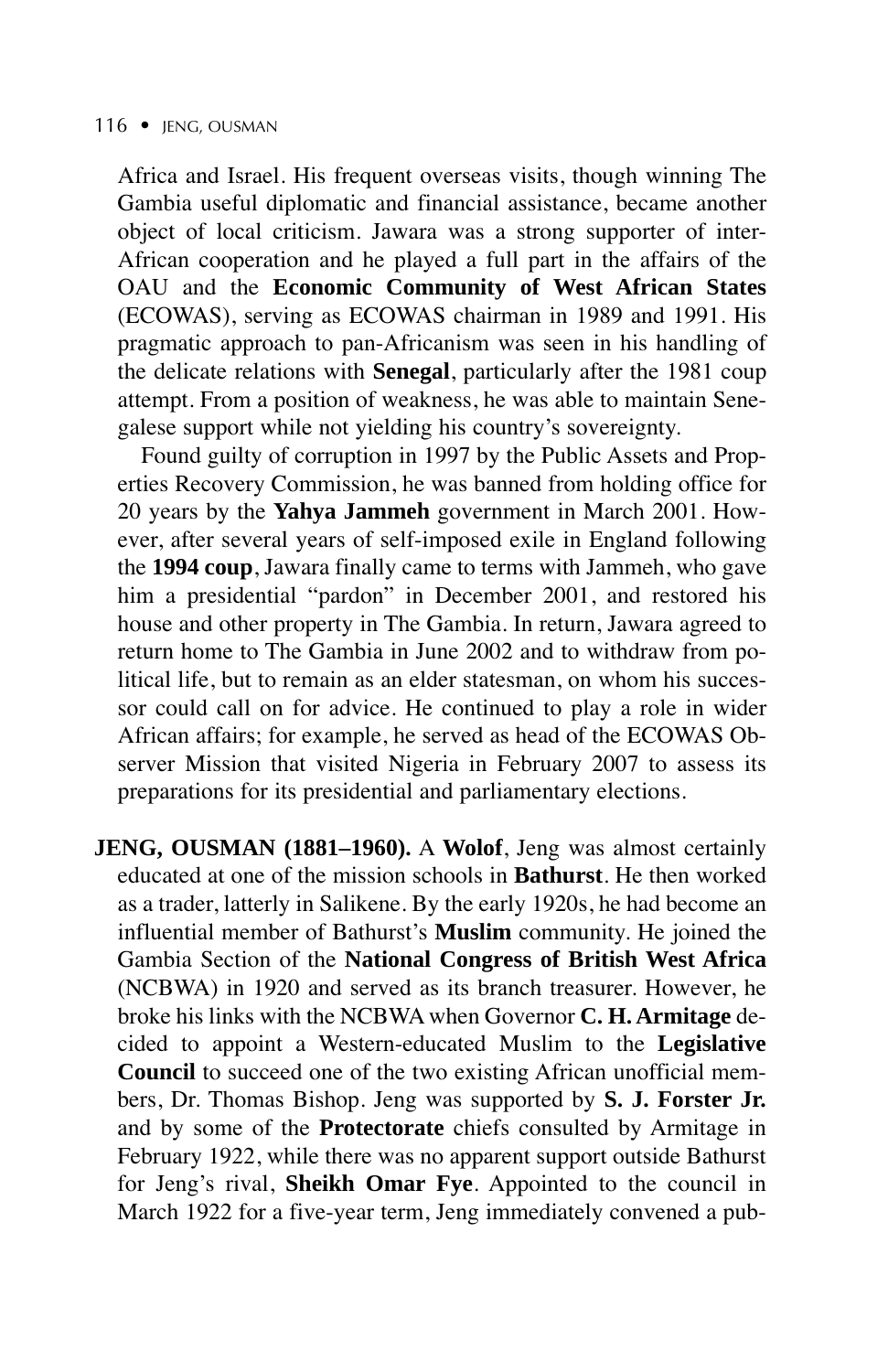lic meeting to declare the opposition of the Muslim community to the Congress.

In 1927, Jeng was reappointed by Armitage's successor, **John Middleton**, despite the covert opposition of **Momadu Jahumpa** and the *Juma* Society, who unsuccessfully sought to have him replaced by Fye. Unable to stop the reappointment, they accused Jeng of adultery, and therefore of being unworthy to represent the community. They also demanded that Omar Sowe, Jeng's father-in-law, be replaced as *almami* for condoning his actions. This internal division within the Muslim community spilled over into a drawn-out struggle for control of the Mohammedan School in Bathurst.

When Jeng's second term of office expired in March 1932, he was not reappointed, the position going to his rival, Fye. In a political about-face, Jeng joined **E. F. Small**'s **Rate Payers' Association** and was elected to the **Bathurst Advisory Town Council** (BATC) in 1936 for the **New Town** ward as its candidate. Jeng served on the BATC and then the **Bathurst Town Council** until 1949. In the 1947 Legislative Council election, he helped persuade many Muslims not to vote for Fye or **I. M. Garba-Jahumpa**, thus helping Small to win. He remained active in public life for another decade, serving as chairman of a Committee of Citizens in 1959, and died in February 1960.

- **JIHAD.** According to **Islamic** theology, taking up the sword either to defend or to expand the true faith is the obligation of every believer, although violence should only be used after persuasion and argumentation have failed. The term, "jihad," originally Arabic, is found in all the Senegambian languages and the most notable of the 19thcentury jihads in Senegambia were those led by **Al Hajj Umar Tall** and the **Soninke–Marabout Wars**.
- **JIMARA.** One of the nine **Mandinka** kingdoms located along the south bank of the **Gambia River** in the early 19th century, Jimara was one of the larger and more prosperous of the upriver polities and had a long history of trade with Europeans because **MacCarthy Island** was adjacent to its middle areas. **Alfa Molloh** made his first conquest in Jimara, overthrowing the traditional Mandinka dynasty, and making it the nucleus of his new kingdom of **Fuladu**. In the 20thcentury reorganization of the chiefdoms, Jimara became the districts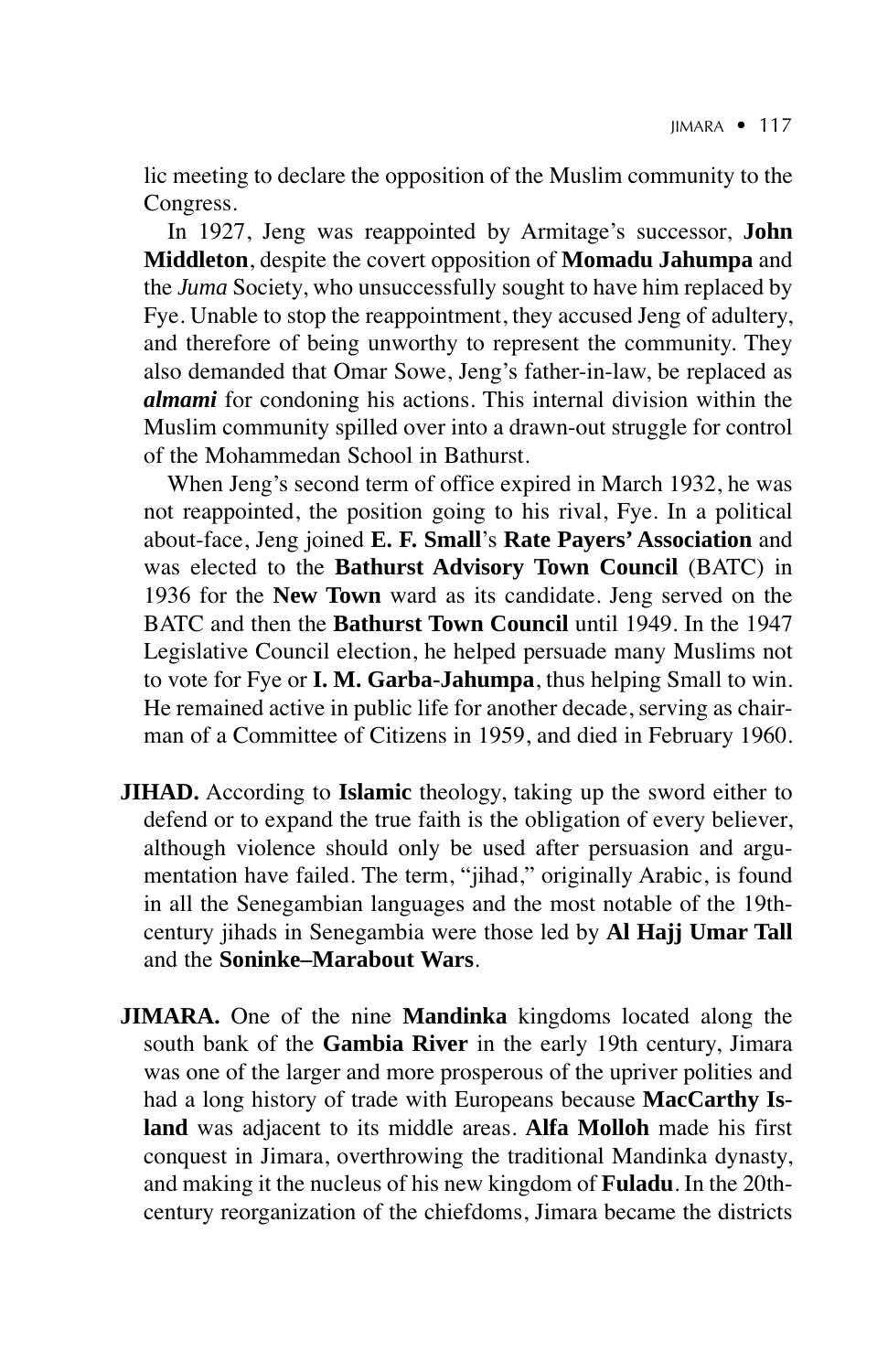118 • JOAR

of Fuladu West and Fuladu Central and, from 1962, a parliamentary constituency.

**JOAR.** A village on the north bank of the mid-**Gambia River**, near Ballanghar, Joar was the site of a number of trade factories established by the Portuguese and later by English trading companies. In the 1730s, Joar was the principal out-factory on the river of the **Royal African Company**. The settlement is now known as *Jahawar*.

**JOBE, BABA KAJALLY (1959– ).** Born in Karantaba, **Jarra**, Jobe received a scholarship to attend an educational intitute in Libya, probably in the 1980s. He then worked for the Libyan security forces, possibly even as a bodyguard to President Muammar Qadhafi, and was also active in the **Movement for Justice in Africa-Gambia** before the **1994 coup**, which he supported. Subsequently, he became one of **Yahya Jammeh**'s closest supporters, organizing the youth wing of the **Alliance for Patriotic Re-orientation and Construction** (APRC) and becoming national coordinator of the **July 22nd Movement**, a post he held at the organization's dissolution in 1999. Following the return to full electoral politics in 1997, Jobe stood unsuccessfully in Jarra West, one of the few APRC candidates to lose to the **United Democratic Party** (UDP). Having headed the APRC campaign team in **Lower River Division** for the 2001 presidential election, he stood again for the **National Assembly** in 2002, winning the seat unopposed when the UDP boycotted the election. He was then appointed "majority leader" in the assembly. Known for his admiration of the authoritarian leadership style of President Qadhafi, he gained a reputation for disdaining parliamentary democracy and encouraging party militants to attack political opponents.

Seen as second only to Jammeh, the two men fell out in 2003, with Jobe losing his "majority leader" position in March and being arrested in November for fraud and customs' duty evasion as director of the Youth Development Enterprise, to which he had been appointed. He also forfeited his seat in the National Assembly. Jobe was given a nine-year jail sentence in March 2004. Previously (since 2001), Jobe had been subject to **United Nations** (UN) Security Council financial and travel sanctions for his part in arms trafficking to President Charles Taylor of Liberia (who supported the Revolutionary United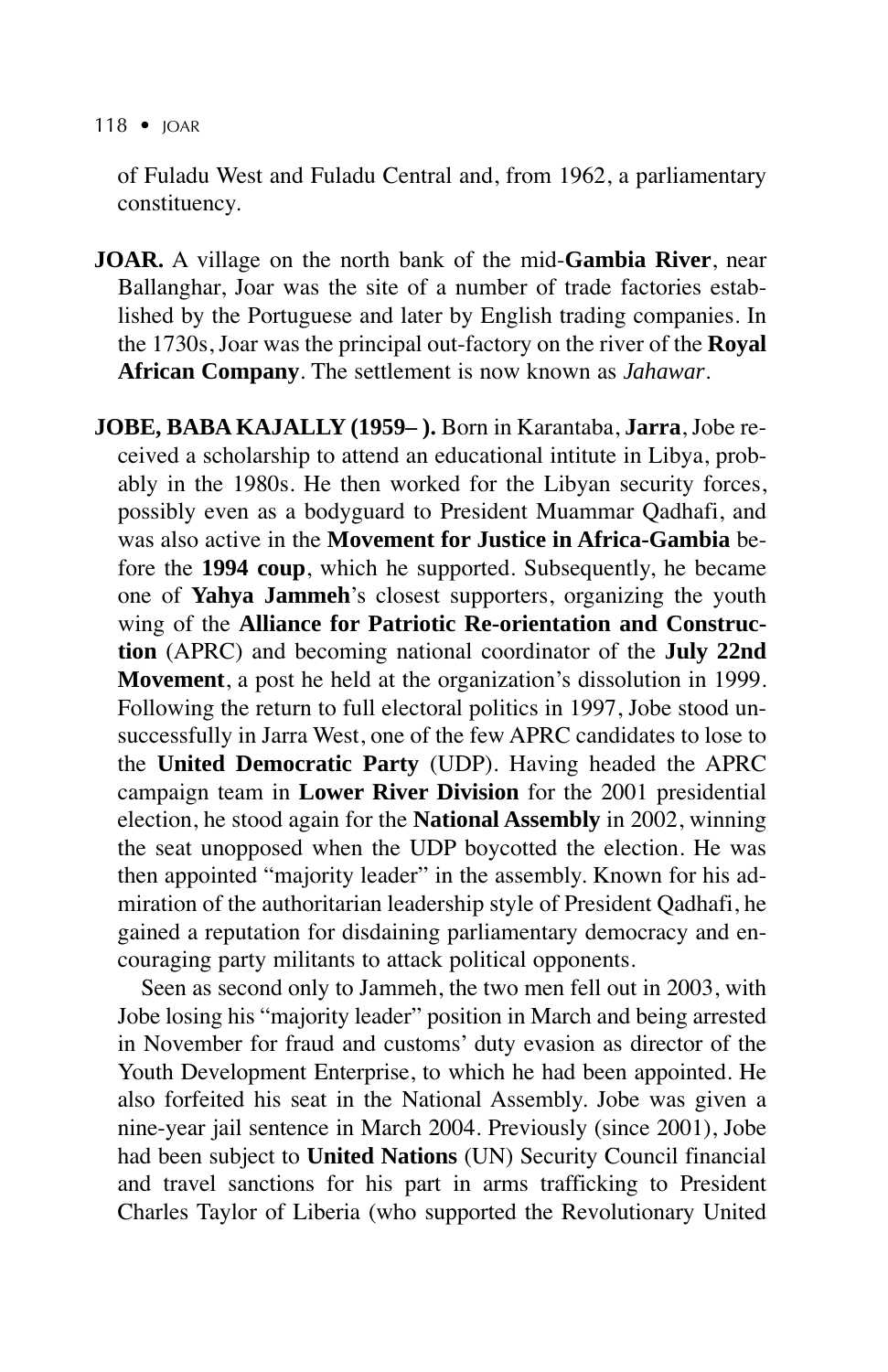Front rebels in Sierra Leone), in violation of a UN embargo. This had used the aircraft belonging to the Gambia New Millennium Air Company, of which he was director, and which had been acquired for presidential use. Jobe remains in prison at the time of writing.

**JOBSON, RICHARD.** A supercargo (agent) for the **Company of Adventurers of London**, Jobson departed for the Gambia in October 1620 with two ships and much trade goods. His ships proceeded to Tendaba, from where he sailed to Mangegar and was allowed to establish a trading post (factory) there. He continued to explore the river, reaching **Barrakunda** Falls in January 1621, and Tenda the following month. He made friends with the local rulers, discovered the nature and type of trade to be had in the upper **Gambia River**, and found that the Portuguese were no longer a force on the river. Ill health among his crews forced him to leave the Gambia in May.

Convinced of the wealth that could be obtained by trading in the Gambia, Jobson sought to persuade the English royal family to subsidize further ventures. One of the propaganda weapons he used was his book on the expedition, entitled *The Golden Trade*. In 1624, he was entrusted with command of another expedition to the Gambia, but the venture was a failure. A later book, *The Discovery of the Country of King Solomon*, did not change the minds of English sponsors, but played an important role in spurring French interest in the Senegambia. The French formed a company in 1626 to exploit the river trade. Jobson, however, never returned to the Gambia.

**JOHNSON, BISHOP SOLOMON TILEWA (1954– ).** Born in **Bathurst** on 27 February 1954, Tilewa Johnson was educated at the Gambia High School. He then trained for the priesthood in the **Anglican Church** at Trinity College, Umuahia, Nigeria (Diploma in Theology, 1980), and later at the University of Durham, England (BA Theology, 1985), and at the Graduate Theological Foundation, Indiana (Doctor of Ministry, 2000). Ordained a deacon in 1979 and a priest in 1980, Johnson served at the Church of the African Martyrs in **Farafenni** and at St. Mary's Cathedral, before becoming the first Gambian to be appointed as Bishop of Gambia (including the Cape Verde Republic and Senegal) in 1990, a post he retains at the time of writing. Johnson has also held numerous secular as well as religious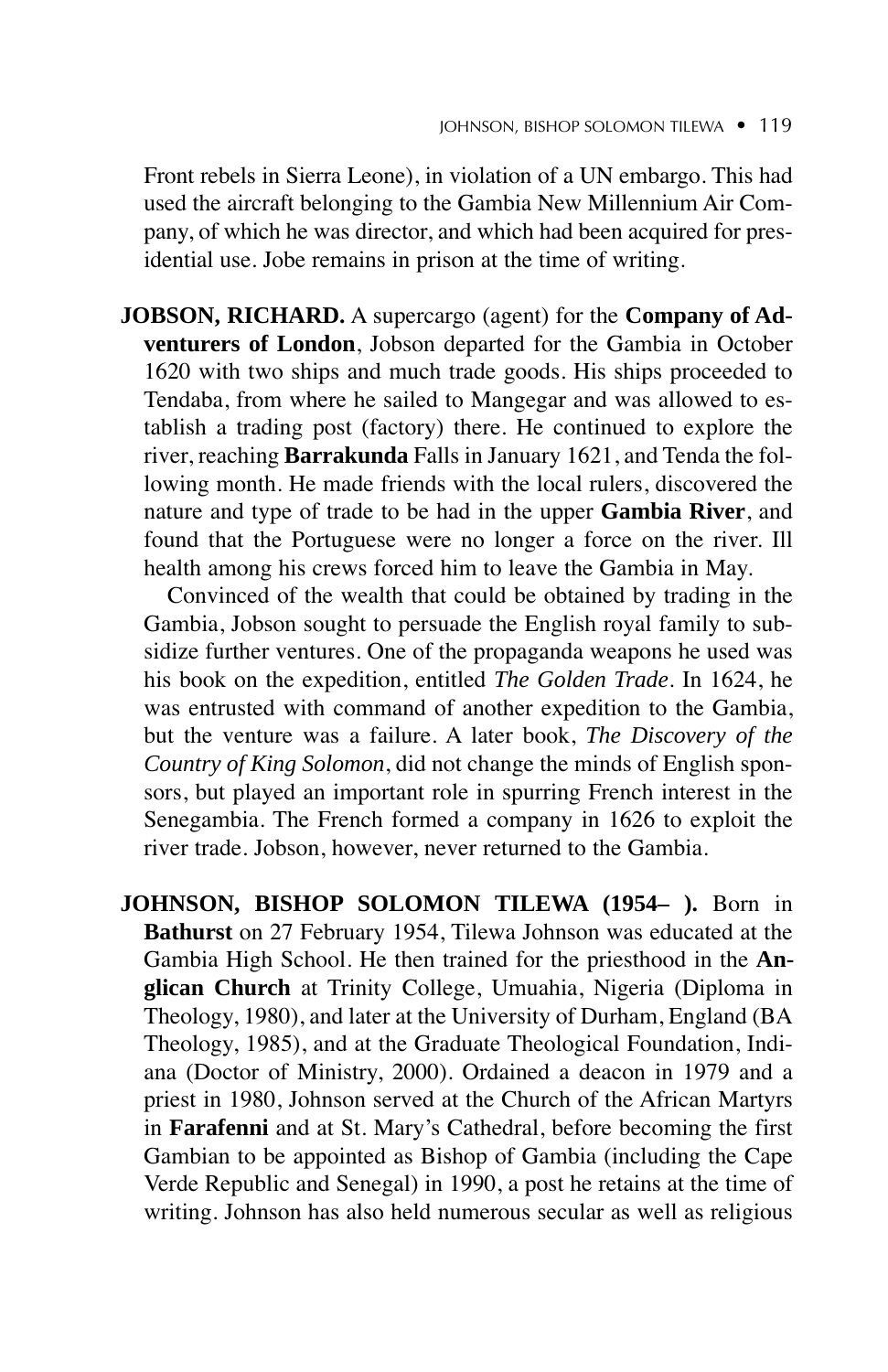### 120 • JOINER, THOMAS

positions in The Gambia and the wider **Christian** community. These have included chairman of The Association of Non-Governmental Organizations and a member of the Constitutional Review Commission (1995–96). He was also chairman of the **Independent Electoral Commission** between 1997 and December 2000 until dismissed by President **Yahya Jammeh**. Johnson had served impartially as chairman and his sacking was denounced as unconstitutional by the opposition parties, the **United Democratic Party** and the **National Reconciliation Party**, but their case was rejected by the Supreme Court in November 2001.

- **JOINER, THOMAS (c. 1760s–1842).** A **Mandinka**, Joiner was captured as a child and sold into slavery in America in the 18th century, where he learned carpentry. According to family sources, he took his surname from his slave owner. He was able to purchase his freedom, and after periods in Canada and England, finally returned to West Africa around 1808. Although based at Gorée until after its reoccupation by France in 1817, Joiner established a trade station in the upper **Gambia River** and, after moving to **Bathurst**, gradually built up a successful career as a shipowner and merchant. He traded upriver and as far as Madeira and Sierra Leone. At one time, he employed more than 100 persons. Regarded as a prominent member of the largely European trading community of Senegambia, he had become, by the time of his death, the most respected Gambian trader in Bathurst.
- **JOKADU.** One of the five **Mandinka**-controlled kingdoms on the north bank of the **Gambia River** in the early 19th century, Jokadu was bounded on the west by Jurunku *Bolong* and on the east by Suwakurendu *Bolong*. In 1862, the area was captured by Amer Faal, one of **Ma Bah Diakhou**'s lieutenants, and the people were forced to accept **Islam**. Jokadu was then incorporated into Ma Bah's kingdom of **Baddibu**, and its history in the later years of the century was bound up in the struggle for control of this larger state. The chieftaincy was restored by the British reorganization of the **Protectorate** in the 20th century when it became a district in the **Lower River Division** (**North Bank Division** since 1968). It has also been a parliamentary constituency since 1962.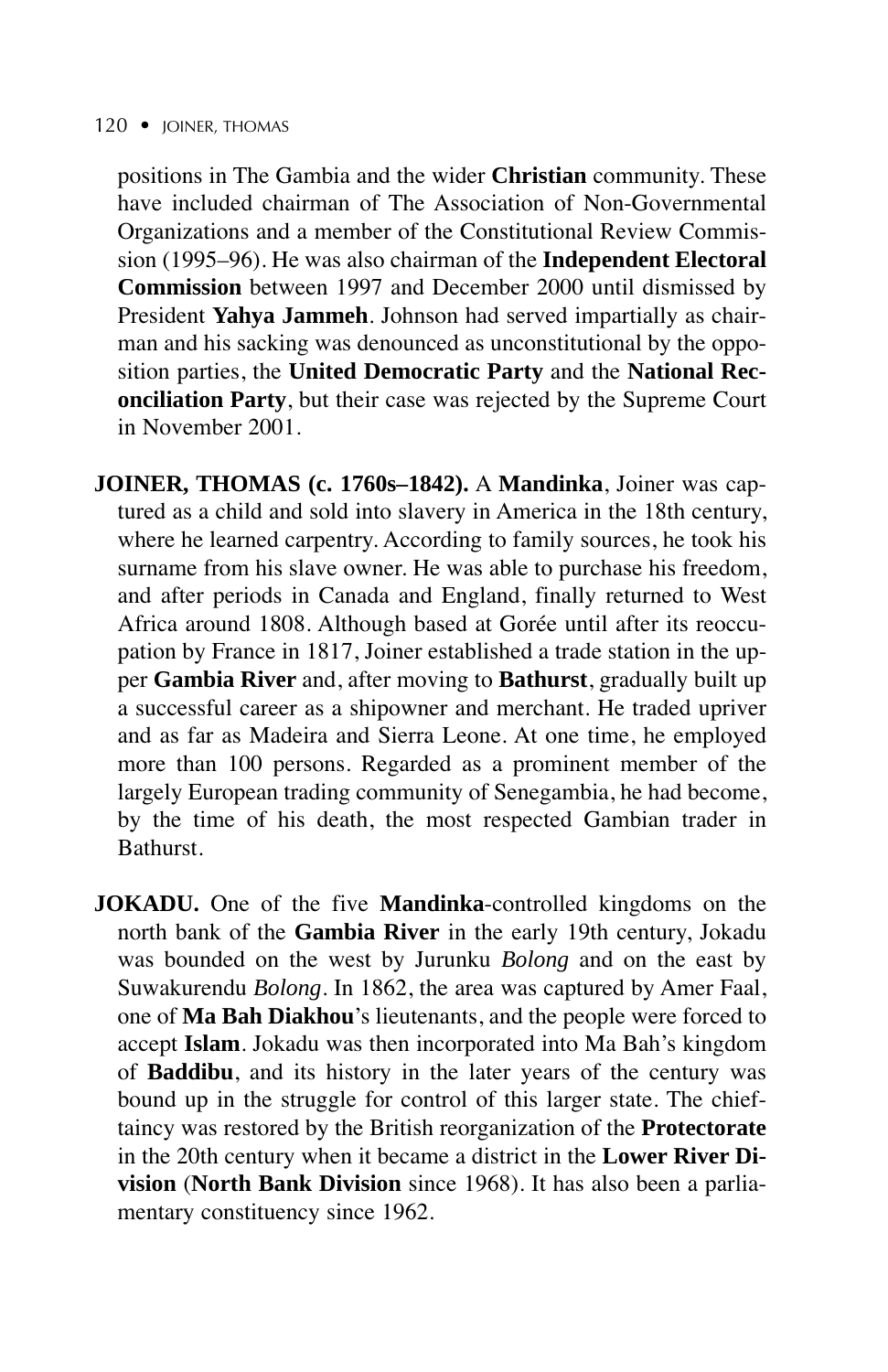**JOLA.** This ethnic group comprised 11 percent of the population of The Gambia in 2003. As recently as 1963, more than half of all Jola in the country lived in the **Foni** areas south of **Bintang** *Bolong*, which remains the Jola heartland. Some Jola traditions suggest a common origin for themselves and the **Serere** in the upper Gambia region. It is probable that the Jola have been resident in the Gambia region for longer than any other ethnic group and that they were overcome by a series of **Mandinka** invasions. Some of the earliest European visitors mention the Jola, whom they called *Feloops*, living in the same places as they do now. Their political and social organization was village-oriented and not as sophisticated as that of the Mandinka or **Wolof**. **Francis Moore** and **Mungo Park** both reported in the 18th century that, although the Jola paid tribute to their Mandinka overlords, they had not been completely subjugated and continued to exercise great freedom. Many Jola served as mercenaries in the **Soninke–Marabout Wars**, for both **Soninke** and **Marabout** leaders, but they strongly resisted the attempts by **Fodi Kabba** to convert them to **Islam** and, as late as the 1960s, many remained animist (a small minority of Jola are **Roman Catholics**). In 1887, the chiefs of 16 Jola towns signed a treaty with **Sir Samuel Rowe** at Kansala, whereby they placed themselves under British protection.

At independence, the Jola remained a socially excluded community, with many urban Jola working as unskilled laborers. They were also eclipsed by other ethnic communities politically until the emergence of the Jola, **Yahya Jammeh**, as junta leader in the **coup of 1994**. Jola are now thought to be strongly represented in the **Gambia National Army**. *See also* DEMOGRAPHY.

**JOLOF.** The original **Wolof** state, it was formed before the 14th century, probably as a result of the breakup of the kingdom of Tekrur and the demise of Malian power in the Senegambia region. By the 16th century, five major states—Walo, Cayor, Baol, Sine, and Saloum owed allegiance to the ruler (*burba*) of Jolof, but during the 17th century, all these revolted against Jolof domination, and the state became relatively isolated from the lucrative trade with Europeans. Because of its location, it was open to attacks from Mauritania and from the more prosperous coastal states of Cayor, Walo, and Baol. At an early date, much of the population was converted to **Islam**. In the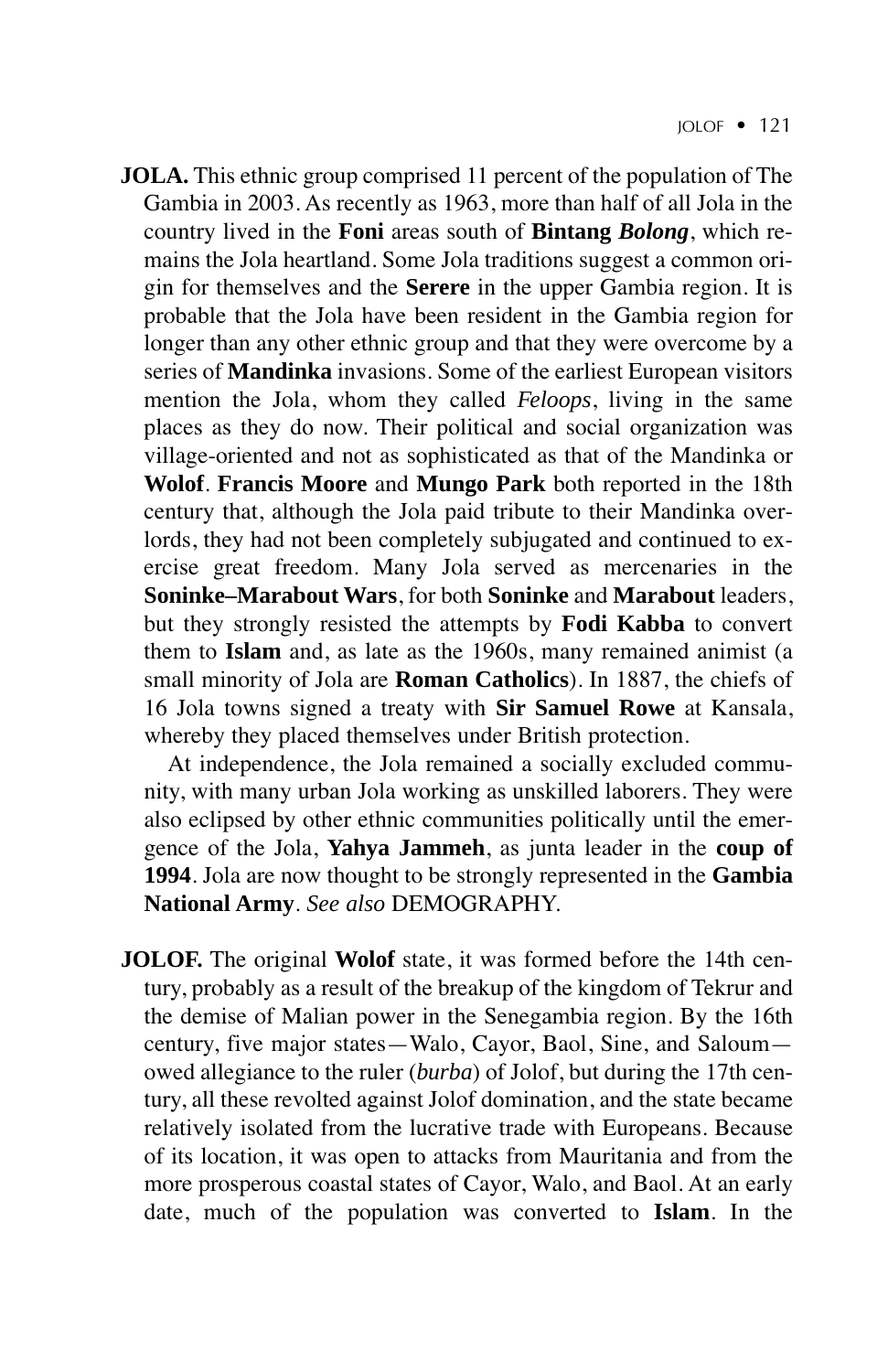## 122 • JOLOFF TOWN

**Soninke–Marabout Wars**, Jolof was conquered by **Ma Bah Diakhou**'s forces and briefly became a part of the kingdom of **Baddibu**. The use of Jolof territory for raids into French-protected areas led to a French expedition in 1890 and the subsequent absorption of this state into the French empire.

- **JOLOFF TOWN.** A section of **Bathurst** between **Soldier Town** and **Half Die**, Joloff Town was also known as *Melville Town*. It is today the site of most of the major trading and business establishments. In the early 19th century, this section of the city was largely inhabited by **Wolof** artisans, while in the 20th century, it was a ward of the **Bathurst Advisory Town Council** and later jointly with **Portuguese Town**, a **House of Representatives** constituency (1960–62).
- **JONES, MELVIN BENONI (?–1992).** An **Aku** Christian from **Bathurst**, Jones first came to prominence in July 1957 as general secretary of the **Gambia National Party** (GNP). He was appointed as the first editor of *The Vanguard* by its proprietor, another GNP leader, J. W. Bidwell-Bright, in March 1958, making his reputation as a journalist through his vehement attacks on unpopular expatriates, notably a dentist, W. M. Adam. Adam sued *The Vanguard* for libel, but lost the case. After falling out with Bidwell-Bright on political grounds, Jones was dismissed as editor in May 1959, but soon after he became owner and editor of *The Gambia Outlook*, **E. F. Small**'s old newspaper. He continued to edit and publish this newspaper until his death. Frequently critical of the government, he came out in support of the **National Convention Party** when it was founded in 1975.

Jones was elected for **Soldier Town**, first to the **Bathurst Town Council** in 1959 and then to the **House of Representatives** in the 1960 general election. On both occasions, although nominally an independent, Jones relied on the support of the **United Party** (UP) and he joined the UP immediately after the 1960 election.

Reelected for Soldier Town in 1962, Jones remained a member of the UP until 1964 when, having previously sought membership of the **People's Progressive Party** (PPP), he joined the **Democratic Congress Alliance** (DCA); he then became a member of the PPP when it merged with the DCA in 1965. In the 1966 election, he stood for the PPP in the new constituency of Bathurst Central, but was easily defeated by the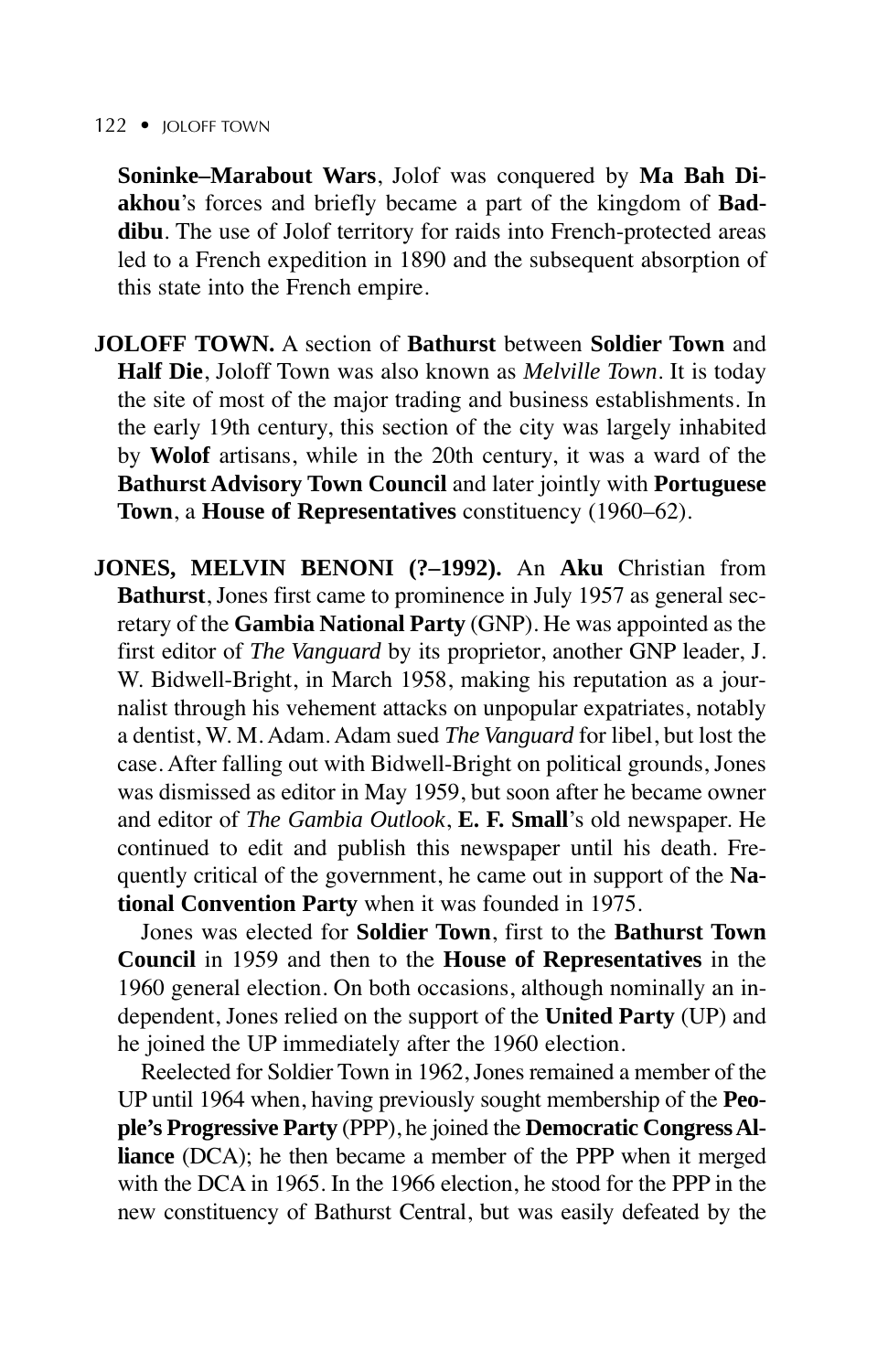UP's J. R. Forster and did not stand for election again. Subsequently, he fell out with the PPP. In the later 1960s and early 1970s, he advocated closer ties between The Gambia and North Korea and the Soviet Union, serving as president of the (North) Korean–Gambian Friendship Association. Jones died on 21 July 1992. *See also* NEWS MEDIA.

- **JOOF, GEORGE ST. CLAIR (c. 1907–1955).** The son of J. P. Joof, a clerk, who served as a member of the **Bathurst Advisory Town Council** in the 1930s and 1940s, Joof joined the civil service in January 1924, entering the Legal Adviser's Office in June 1928. He later qualified as a barrister. The secretary of the Civil Service Union in the late 1930s, he was elected to the **Bathurst Town Council** in 1946 for the **New Town** East ward, but resigned from the council in January 1948. Joof contested the 1954 **Legislative Council** election as the candidate of the newly established Gambia People's Party, but gained only 252 votes (4 percent). He died aged only 47 in March 1955 and his party then ceased to exist.
- **JOW, SATANG (1943– ).** Born in **Banjul** on 31 August 1943, the daughter of **H. O. Semega-Janneh**, Mrs. Jow was educated at St. Joseph's High School and the Gambia High School and then at Fourah Bay College, University of Sierra Leone (BA, 1966), and the Institute of Education, University of London (Postgraduate Certificate in Education, 1969). Jow taught at the Gambia High School (1966–94) and was principal between 1989 and 1994. She was appointed secretary of state (SoS) for education after the **1994 coup**; became SoS for youth, culture, and sports in 1995; and then returned to education in 1997. However, she resigned in December 1998 on the grounds of ill health. One of her achievements as minister was the establishment of a University Commission, which resulted in the setting up of the **University of The Gambia** in 1999.

A former member of the Gambian West African Examination Council Committee and other organizations, Jow served as a commissioner on the Sierra Leone Truth and Reconciliation Committee between May 2002 and April 2004. *See also* WOMEN.

**JUFFURE.** Juffure is a **Mandinka** village on the north bank of the **Gambia River** opposite **James Island**, where a large number of mixed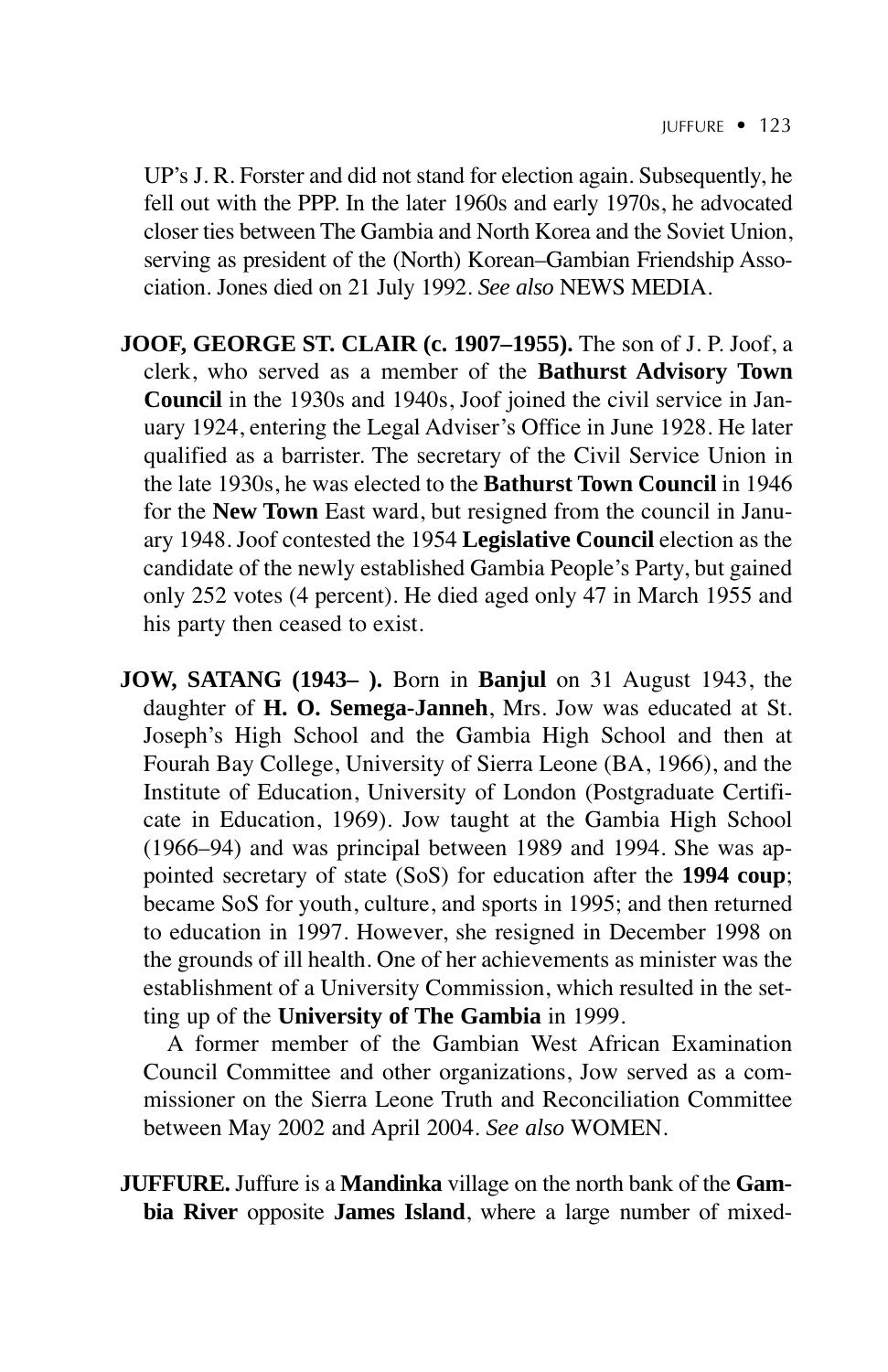blood Portuguese also resided in the 18th century. The site of the present-day village has moved and is now closer to **Albreda** than in the past. For a century after 1680, the English maintained factories there; these were maintained initially by the large chartered companies, but later by independent traders. In the early 18th century, Juffure provided the garrison at James Fort with a large part of their vegetable requirements. Juffure gained considerable prominence in the 1970s because Alex Haley, an African-American author, claimed in the very popular semi-fictional book, *Roots*, that this was the village of his ancestor, Kunta Kinte. Because of this work (the accuracy of which has been challenged by a number of authors), and the later TV series of the same name, Juffure has become a **tourist** attraction and hosts an annual "Roots Festival."

- *JULA (DIOLA)***.** The **Mandinka** word for a trader, it has also come to denote a number of related groups of Mandinka of merchant origin who settled along the major trading routes in the Western Sudan, Sierra Leone, Guinea, and the Gambia.
- **JULY 22ND MOVEMENT.** This was ostensibly a mass youth organization launched by the **Armed Forces Provisional Ruling Council** in July 1995, as part of its national program of civic education and national development, with branches throughout The Gambia. It developed into a vehicle to advance the candidature of the junta leader, **Yahya Jammeh**, ahead of the presidential election in September 1996. Its first chairman was **Tamsir Jallow**, who subsequently became the "majority leader" for the government in the **National Assembly**. However, the national organizer, and leader of its youth wing, **Baba Jobe**, increasingly came to be seen as a threat to Jammeh and the administration, and although the organization was formally dissolved in October 1999, elements of it, popularly referred to as the "Green Boys," continued to function in a similar manner.
- **JUWARA, LAMIN WAA (1943– ).** A nephew of President **Dawda Jawara** and a **Mandinka**, Juwara was born in **Niamina** Dankunku and educated at **Armitage School** and **Yundum College** (1961–64). He then attended the University of Sofia in Bulgaria, obtaining a BA and MA in history. After joining the civil service in 1971 as under secretary to the Ministry of Education, Juwara was appointed as the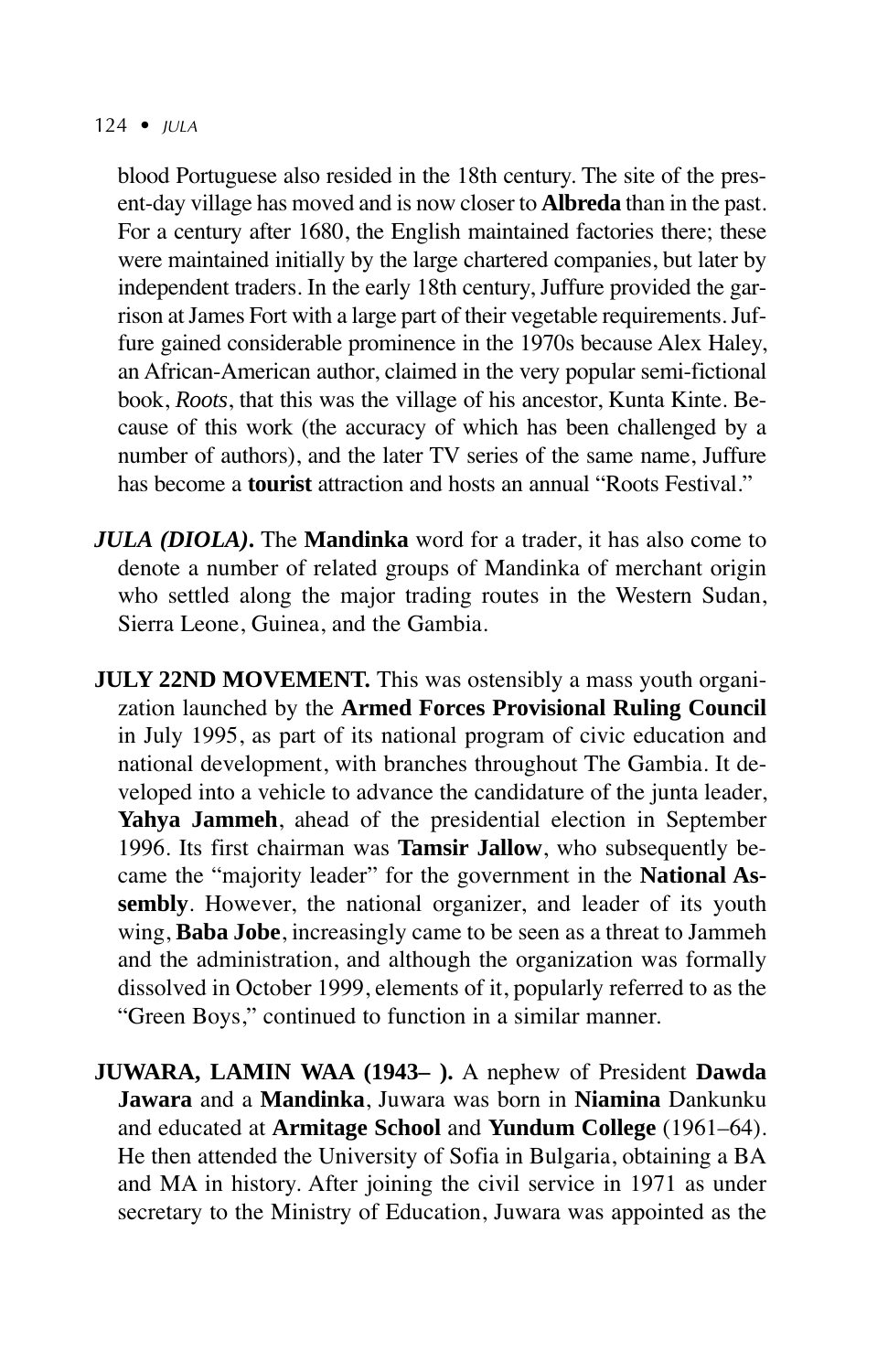**divisional commissioner** (DC) for **Western Division** in 1972 and served as a DC in all divisions between 1972 and 1987. In 1977, he attempted to secure the **People's Progressive Party** (PPP) nomination in several constituencies, but was rejected; he then stood as an independent candidate in Sabach Sanjal against **Saihou Sabally** and performed well, gaining 39 percent of the vote, but was still defeated in a four-way contest. He then joined the **National Convention Party**, but left it in 1978 in protest at its domination by **Sheriff Dibba** and rejoined the PPP. In 1987 and 1992, he again attempted to gain the PPP nomination, on the second occasion in his home area of Niamina; apparently accepted by the PPP's local constituency party, he was rejected by its Central Committee. He then stood as an independent and defeated the PPP's candidate, Malanding Ceesay.

After losing his seat in the **House of Representatives** following the **1994 coup**, Juwara became a leading member of the new opposition party, the **United Democratic Party** (UDP), serving as its national organizing secretary. Because of his prominent role, he suffered several periods of detention from November 1994 (including one of around 20 months from October 1996) and ill treatment at the hands of the security forces, but a lawsuit for damages for his detention was dismissed by the High Court in July 1998. He quarreled with the UDP leader, **Ousainou Darboe**, in 2002 and was expelled by the party that September; a month later, he set up his own political party, the **National Democratic Action Movement** (NDAM), which subsequently entered into coalition with several other opposition parties to form the **National Alliance for Democracy and Development** (NADD) in January 2005. After making an unsuccessful bid to be the NADD "flag bearer" in March 2006, Juwara served as its coordinator and campaign manager in the elections of 2006–07, but apparently endorsed the **Alliance for Patriotic Re-orientation and Construction** candidate in Niamina, Essa Saidykhan (who also hails from Niamina Dankunku), in the 2007 **National Assembly** election. In April 2007, contrary to the wishes of some NDAM leaders, Juwara resigned from the NADD amid rumors, fuelled by the support he had given to Saidykhan, that he was reconciled with President **Yahya Jammeh**. His subsequent appointments first to the managing committee of the **Brikama** Area Council in November 2007, and then as one of its nominated councilors in February 2008, appeared to confirm this.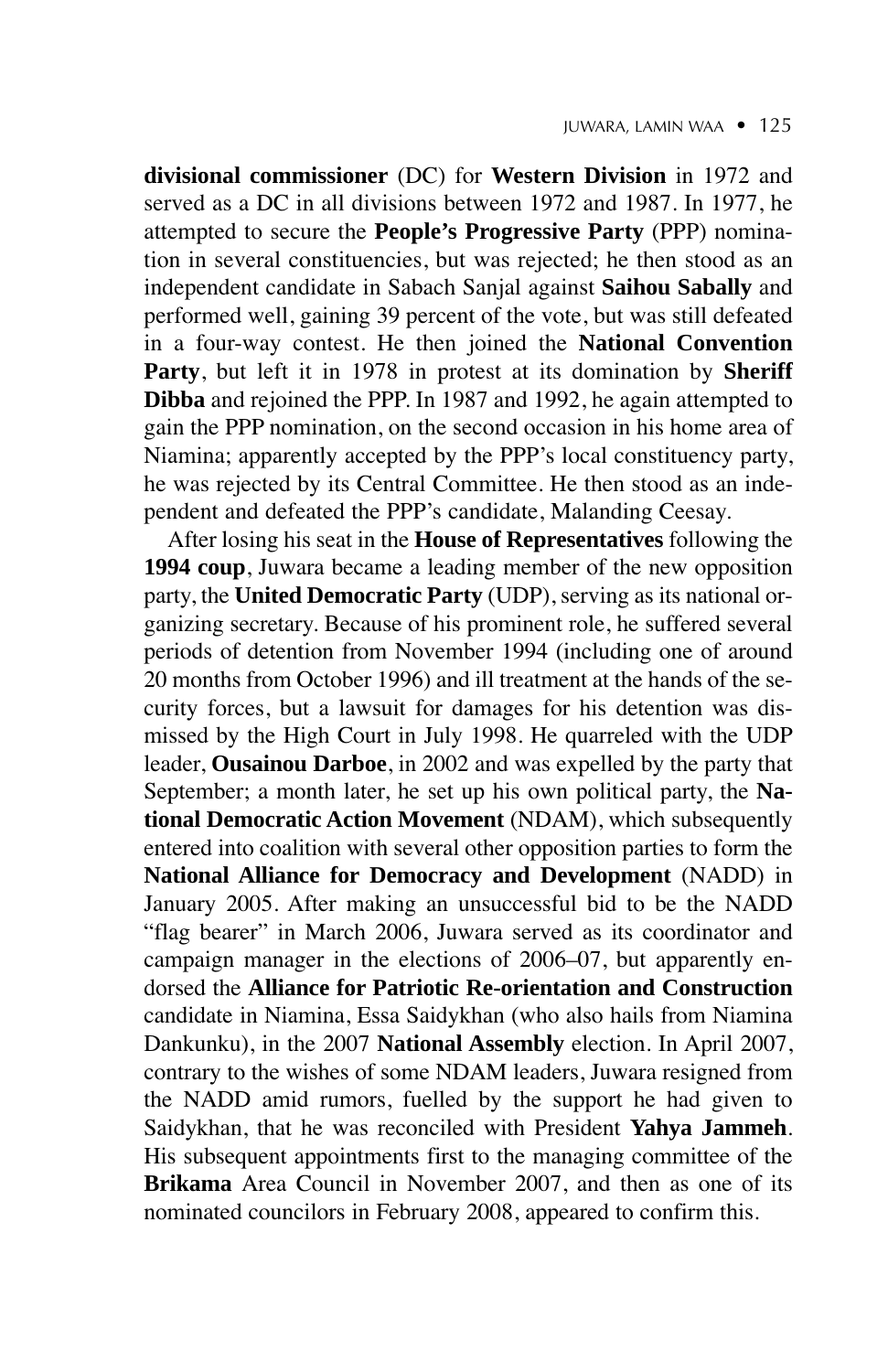**KABBA, FODI (c. 1832–1901).** The son of a **Mandinka** Koranic scholar, Kabba was born at Kosse in **Wuli**, but moved to **Jimara** with his father as a young man. His father established a settlement and wharf at **Kerewan** Dumbutu, but was killed in 1862 by **Musa Molloh** while Kabba was away. Other members of his family were kidnapped, but later released upon the personal intercession of Governor **G. A. K. D'Arcy**. Kabba's response was to begin a career of marauding on the south bank of the **Gambia River** that lasted for more than twenty years; during this period, he carried out regular raids on **Soninke** settlements of Mandinka and **Fula**, sometimes at the behest of **Marabout** settlements. By the 1870s, he had established control over three separate districts on the south bank: one was south of **Bintang** *Bolong*, another was in western **Jarra** and eastern **Kiang**, and the third was in eastern Jarra. However, unlike **Ma Bah Diakhou**, he made no attempt to establish a centralized state.

In 1889, Kabba's independence was threatened by the division of the Senegambia between France and Great Britain. In 1891 and 1893, he signed treaties with the French, who agreed to pay him an annual allowance of 5,000 francs in return for recognizing their sovereignty. But he was viewed by the British as one of the primary disturbers of the peace and one of the reasons why the **slave trade** continued along the southern banks of the Gambia River. In January 1892, they destroyed one of his main stockaded towns, Kiang, and forced him to retire to French territory. The French having refused to extradite him, as requested by Administrator **R. B. Llewelyn**, from his new base in the **Casamance**, he continued to support those Gambians who were discontented with the new British rule. His adherents would enter British territory, raid villages, take prisoners, and then recross the border into French territory before any effective pursuit could be organized.

Such raids continued for almost a decade until the murder in 1900 of **Travelling Commissioners C. F**. **Sitwell** and F. E. Silva at Sankandi. After Kabba had refused to hand over their murderers, the Gambian government received permission from the Colonial Office to join forces with the French to destroy his power once and for all. Shortages of troops as a result of the South African War postponed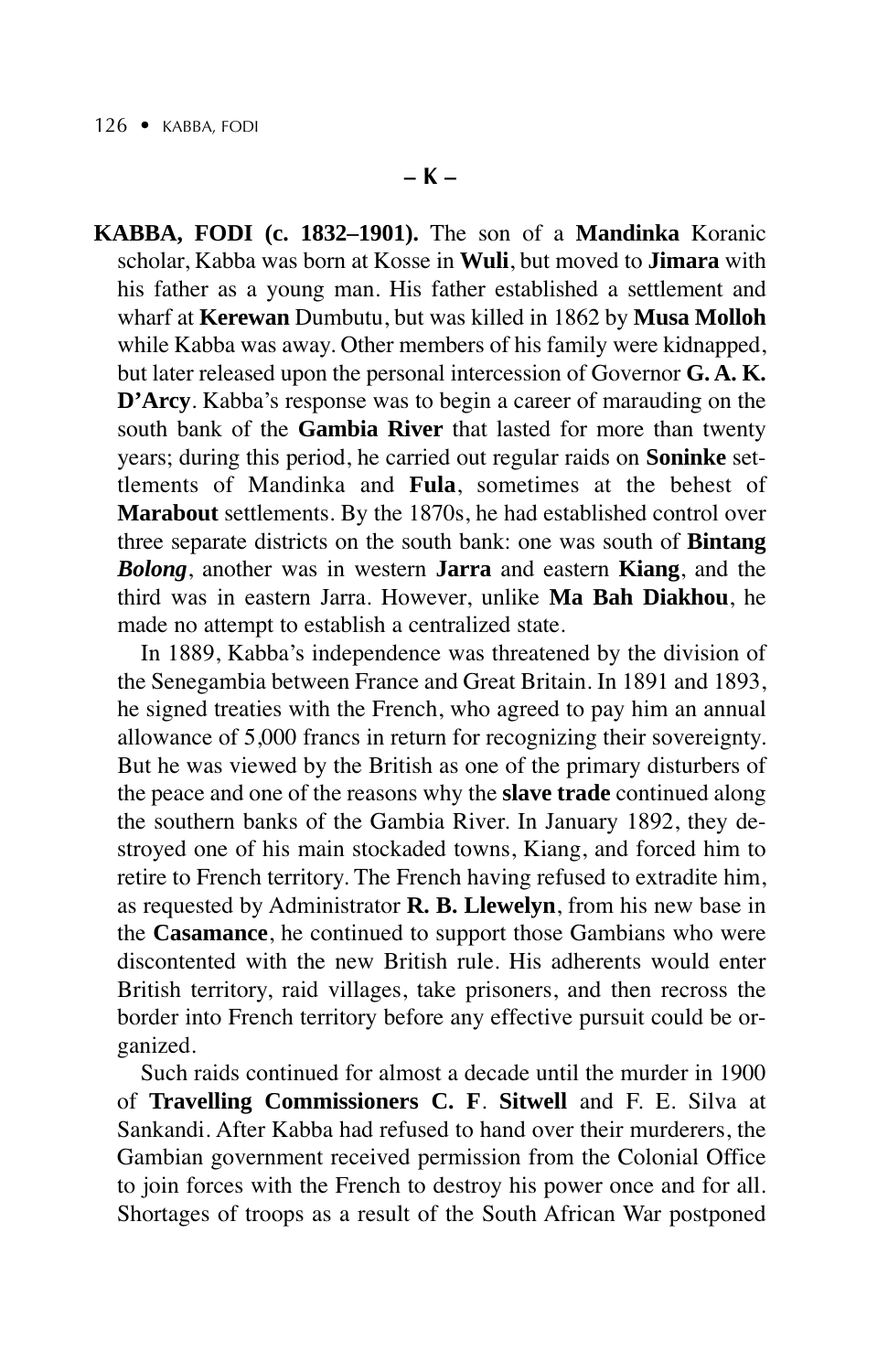the punitive expedition until 1901. In a two-pronged attack, Sankandi was taken, and Kabba's territory on the British side was pacified very quickly. The second phase of the campaign was carried out directly by the French against the main Marabout force. On 22 March 1901, Kabba's fortified town of Medina was taken and, aged nearly 70, he was killed.

Fodi Kabba should not be confused with another Marabout of the same name who was active in **Gunjur** in the early 1850s.

- *KABILO-TIYO***.** In **Mandinka** kingdoms, the *kabilo-tiyo* was in charge of a *kabilo* or a collection of yards (extended family households). He was normally the senior man of a particular lineage.
- **KAH, KEBBA CHERNO AMAT (1923–?).** A Muslim **Tukulor** from the **Protectorate**, Kah was educated in Koranic schools, at a Catholic mission school, and at the Teachers' Training College at **Georgetown**. He taught at a number of Protectorate schools and then worked as a clerk in the Posts and Telegraphs Department, until he resigned to stand for election as an independent in **Niumi-Jokadu** in the 1960 election. He was unsuccessful and rejoined his old department, but was dismissed in March 1962. In the 1962 election, he won Jokadu for the **United Party** (UP). Almost immediately after the election, he joined the **People's Progressive Party** (PPP) and was appointed as a parliamentary secretary in the Ministry of Finance that September. He then became minister of health in succession to **E. D. N'Jie**, following the breakdown of the UP/PPP coalition in 1965.

After retaining Jokadu in the 1966 election, Kah continued as minister of health until he was forced to resign in April 1968, to make way for **I. M. Garba-Jahumpa**. Kah then helped establish the **People's Progressive Alliance**. Though he returned to the PPP in July 1969, he was charged with fraud involving passport irregularities that October. He was convicted and sentenced to a two-year term of imprisonment and as a result forfeited his parliamentary seat. He was expelled from the PPP in February 1971 and subsequently disappeared from political life.

**KANIFING MUNICIPAL COUNCIL (KMC).** Known as *Kanifing Urban District Council* until 1990, the KMC is responsible for the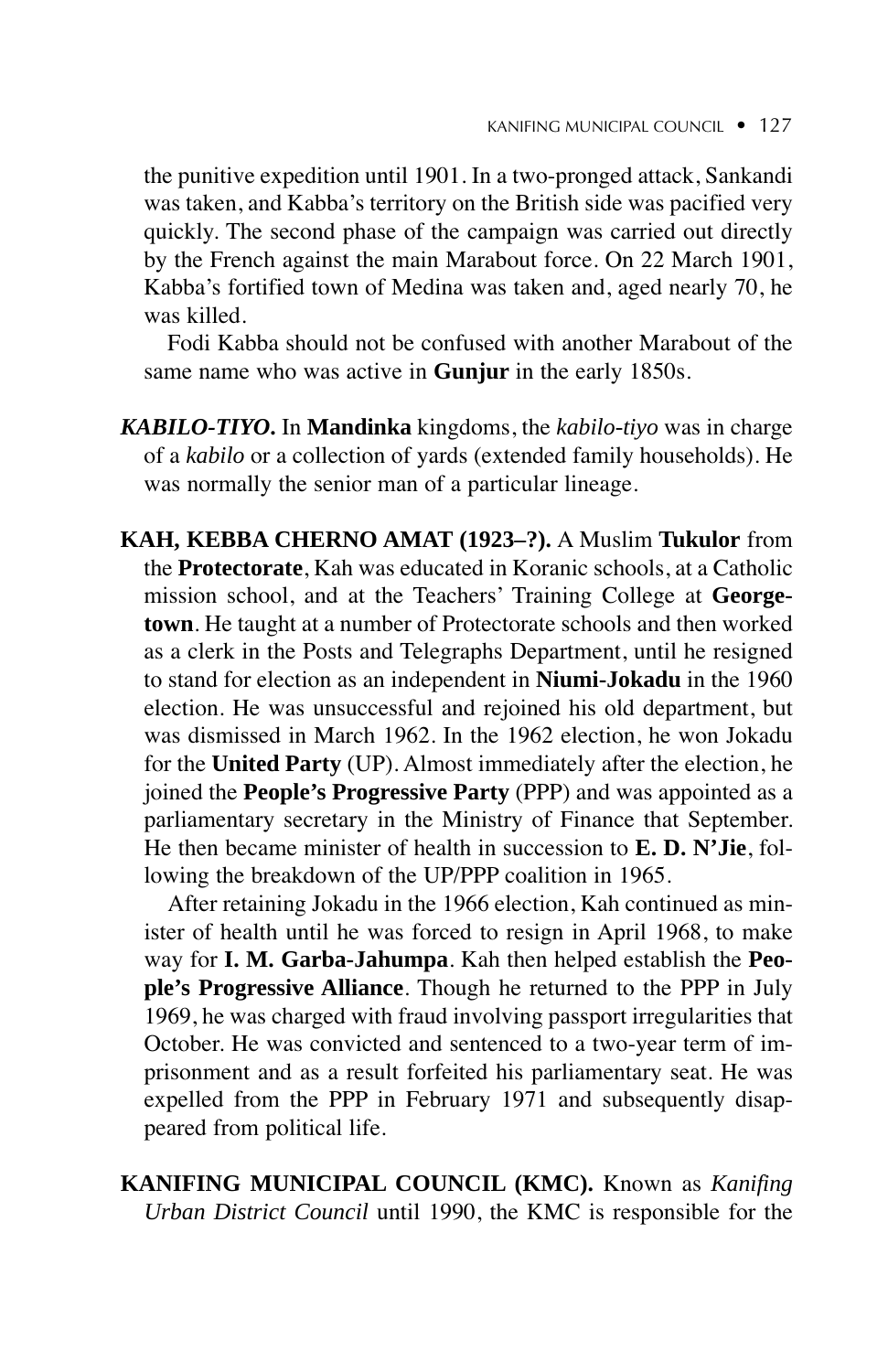# 128 • KANTORA

area that was once **Kombo St. Mary**. In 2003, it had a population of 322,735, its largest town being **Serrekunda**. Just over a third of its Gambian population was **Mandinka**/Jahanka, but Kanifing is an ethnically diverse location with substantial numbers of **Jola**, **Wolof**, and **Fula**; it also has a large non-Gambian population.

- **KANTORA.** The most easterly of the **Mandinka**-controlled kingdoms on the south bank of the **Gambia River**, its rulers and traders were mentioned in 15th-century Portuguese accounts because of their alleged possession of great quantities of gold. Kantora was one of the Mandinka states, which **Alfa** and **Musa Molloh** attempted to absorb into **Fuladu** during the **Soninke-Marabout** conflicts in the 1870s. Although they were never completely successful, the older traditional rule in Kantora was broken. In the British reorganization of the **Protectorate** in the 20th century, the area of the ancient kingdom and its name were revived as a district in the **Upper River Division**. Since 1960, Kantora has also been a parliamentary constituency.
- **KAUR.** A trading post on the middle **Gambia River**, Kaur later became an important **groundnut** exporting port accessible to smaller oceangoing vessels. The **Gambia Native Defensive Union** was established there by a group of traders in 1919.

**KELEPHA-SAMBA, IBRAHIMA B. A. (1915–1995).** Born on 2 June 1915, Kelepha-Samba worked initially for the French firm, Compagnie Française de l'Afrique Occidentale, in **Jokadu**, before entering the civil service, first with the Gambia Post Office, then as a purser and senior accounting officer in the Marine Department before his retirement in 1972. Originally a member of the **Democratic Congress Alliance**, Kelepha-Samba joined the **People's Progressive Party** (PPP) when the two parties merged in 1965 and later became its national president. In 1967, he was appointed mayor of **Bathurst**, a position he held until the sudden dissolution of the **Bathurst City Council** in June 1971. Chosen as the PPP candidate in Bathurst North for the 1972 general election, he lost to the **United Party** (UP) leader, **P. S. N'Jie**, and was then narrowly defeated by the UP's M. A. Jobe, in a by-election in December 1972. However, in the 1977 general election, he defeated Jobe by 104 votes, and more easily won all sub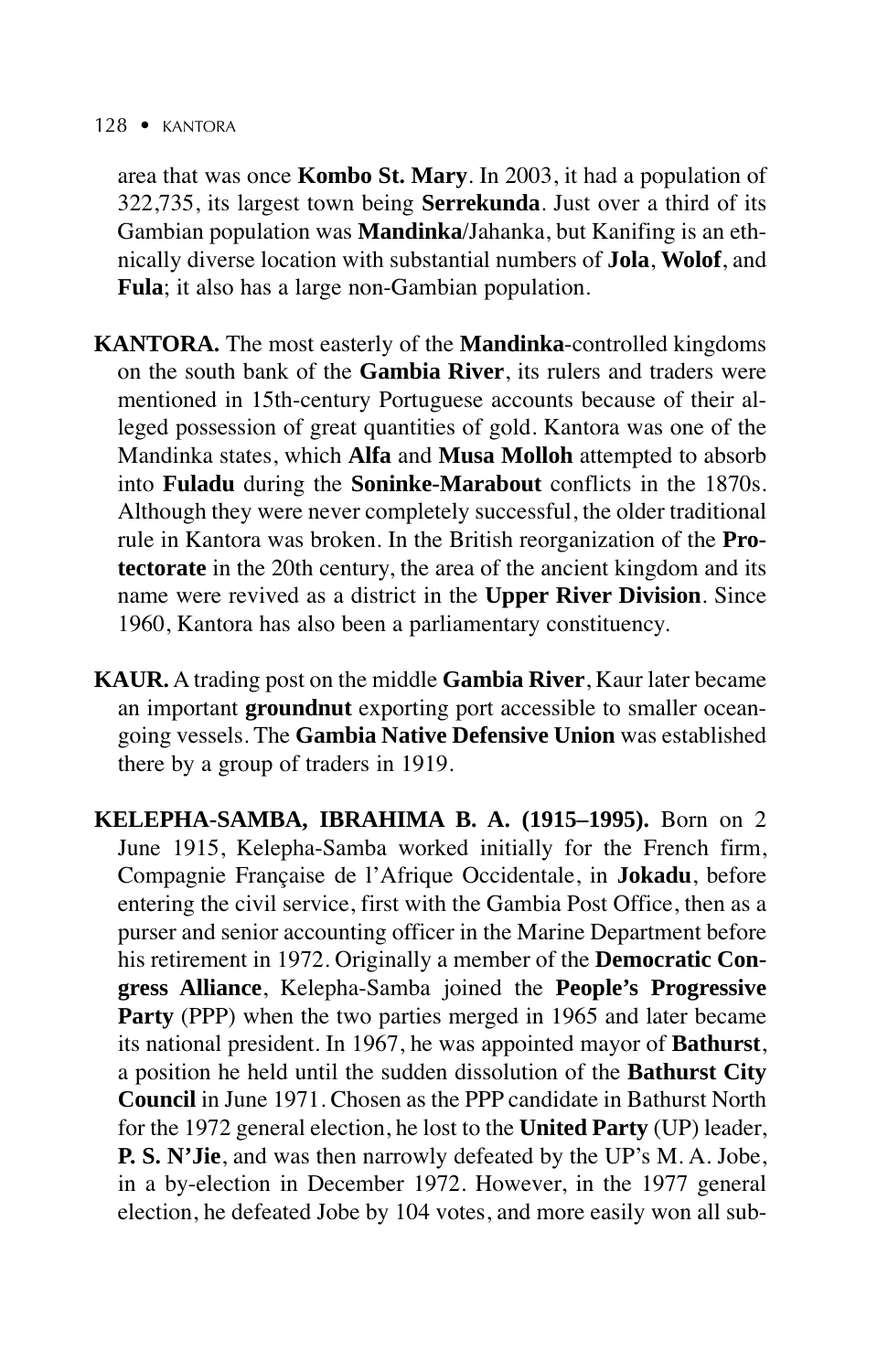sequent elections up to 1992. Kelepha-Samba was appointed as a parliamentary secretary after the 1977 election, before being promoted to minister of works and communications in 1979. But he lost his cabinet seat after the 1982 election, when President **Dawda Jawara** sought to promote younger members of Parliament, and did not regain ministerial office thereafter. He died on 18 July 1995.

**KEMINTANG (?–1841).** A **Soninke** chief, Kemintang contested the overlordship of **Niani** with Kolli, the chief of Kataba, in the 1820s. In 1834, following a dispute with a **Bathurst** merchant at Tendaba, he seized a vessel belonging to **W. H. Goddard**, and held it for ransom, asking the British to redress the wrongs he had suffered. Instead, Lieutenant Governor **George Rendall** declared an embargo on trade in the upper **Gambia River** and in August, dispatched a 120-man force against the chief. Kemintang retired to Dungasseen, a fortified town near the headwaters of Sami *Bolong*, which he successfully held against the British, who were forced to abandon their assault cannons. Kemintang mounted these guns on the walls of his town, and his victory gave him added prestige in Niani. Despite a number of British efforts, he refused to surrender the artillery and continued to make sporadic war against Kataba until his death in 1841.

**KENNEDY, SIR ARTHUR EDWARD (1810–1883).** Born at Cultra, County Down, Ireland, on 9 April 1810, and educated at Trinity College, Dublin, Kennedy enlisted in the British Army as an ensign in the 27th Foot in 1827. He retired from the army as a captain in 1848 and after working for the Poor Law Commission in Ireland during the potato famine, joined the colonial service in 1851. He was briefly appointed governor of the Gambia in succession to **Richard MacDonnell**, but was transferred to Sierra Leone as governor before he could visit the Gambia. He left West Africa in 1854, to become successively governor of Western Australia (1854–62) and Vancouver Island (1863–66), before returning to Freetown as governor of the **British West African Settlements** in December 1867. He was also knighted in 1867.

As governor, Kennedy was one of the key figures in the negotiations over the proposed **cession** of the Gambia to France. Ordered by the Colonial Office to investigate and report on the situation in the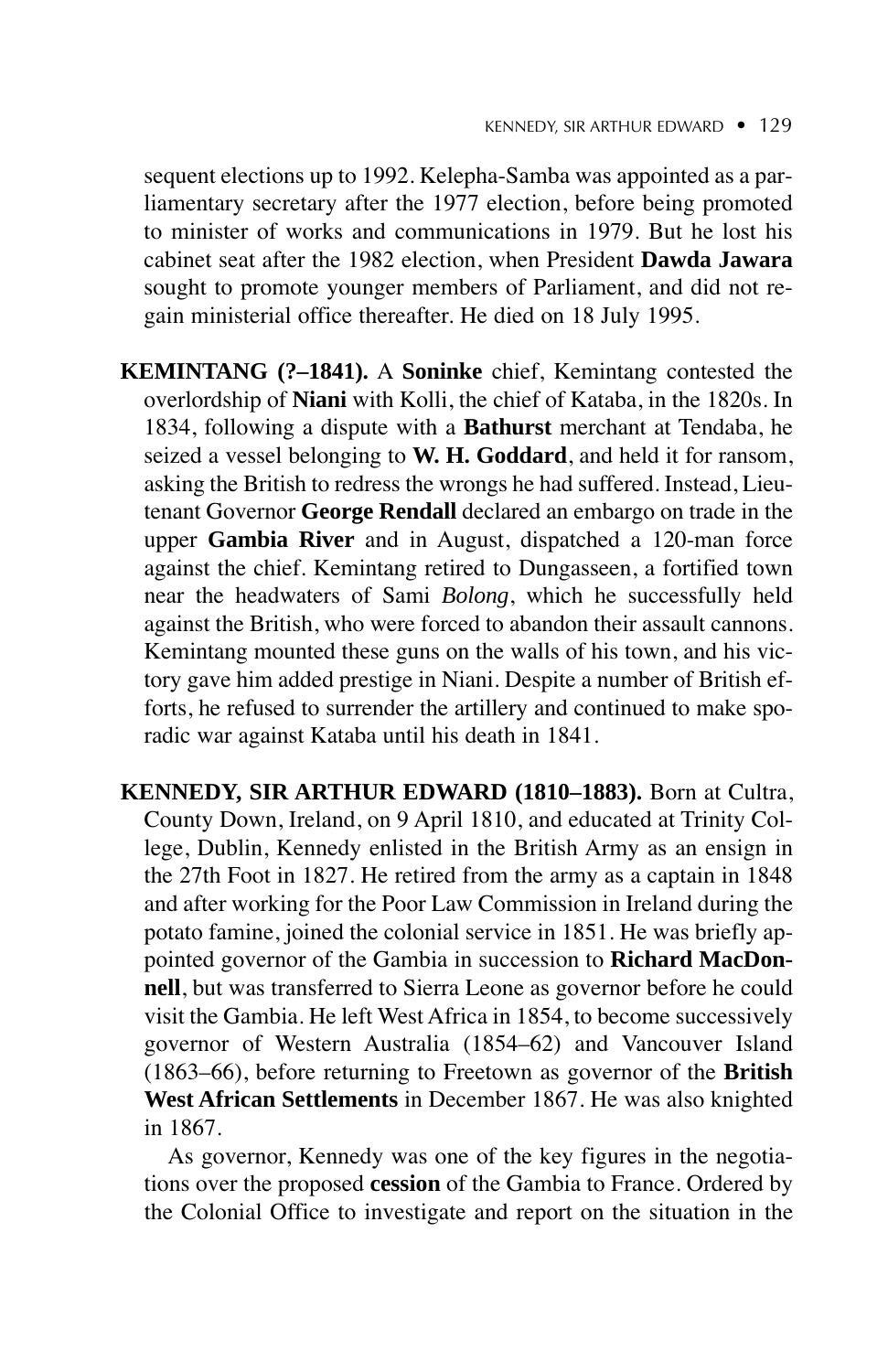Gambia, Kennedy visited **Bathurst** for the first time in 1869, but spent only ten days there, and so his subsequent detailed despatches to the Colonial Office were based on second-hand reports from subordinates in Bathurst. Even before visiting the Gambia, Kennedy favored a territorial exchange with the French that would consolidate the West African territories claimed by both nations. He also argued that the Gambia cost Britain more than it was worth, claimed that French merchants controlled what little trade there was, and was dismissive of the local **Liberated African** population. These reports helped persuade the British government to accept the idea of cession. After leaving Freetown, Kennedy served as governor of Hong

Kong (1872–77) and Queensland (1877–83). He died at Aden on 3 June 1883, while returning home to England after resigning his post.

- **KEREWAN.** Kerewan was the administrative center of North Bank Province between 1931 and 1947 and has fulfilled the same role in **North Bank Division** since 1968.
- **KIANG.** One of the nine **Mandinka** kingdoms located along the south bank of the **Gambia River** in the early 19th century, Kiang stretched from the confluence of **Bintang** *Bolong* and the Gambia River eastward to a spot opposite Devil's Point and included the major port towns of Tankular and Tendaba. Because of its location and wealth, Kiang was a major prize in the **Soninke–Marabout Wars**. By the 1870s, Eastern Kiang was firmly controlled by **Fodi Kabba**, while the central and western parts of Kiang were still in the hands of the **Soninke** or owed allegiance to **Fodi Silla**. Kiang continued to be an area of disorder until after the killing of **Travelling Commissioners C. F. Sitwell** and F. E. Silva at Sankandi in 1900. After the British reorganization of the **Protectorate** in the 20th century, Kiang was placed in the Central Division (subsequently **Lower River Division**) and divided into three districts, each under the direction of a chief. A parliamentary constituency since 1960, Kiang has had three seats in the **National Assembly** since 1997.
- **KILHAM, HANNAH (1774–1832).** Born in Sheffield on 12 August 1774, the former Hannah Spurr married Alexander Kilham, the founder of the Methodist New Connexion, shortly before his death in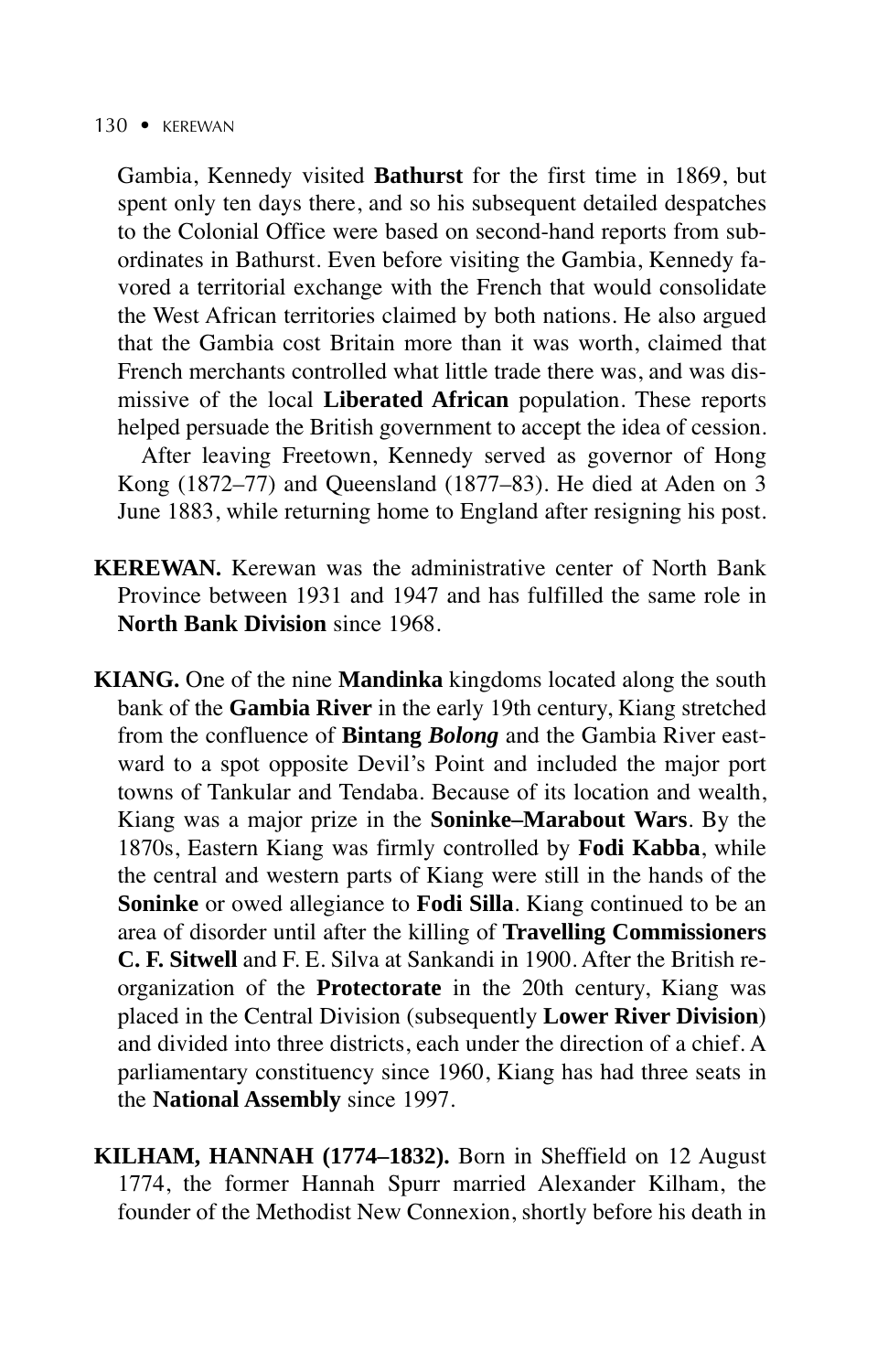1798. In 1803, she became a Quaker (a member of the Society of Friends) and in 1820, moved to Tottenham, North London. In the same year, she met two Gambian passengers, Mamadi and Sandani, on a ship that had arrived from the Gambia and persuaded them to remain in England to teach her **Wolof** and **Mandinka**. Following an earlier exploratory visit by William Singleton in January 1821, Kilham, three other Europeans, and the two Gambian men arrived in the Gambia on 8 December 1823 to set up one of the first industrial missionary schemes in Africa. The two European men and one of the Gambians started an agricultural school at Cape St. Mary, while Kilham and another woman, Anne Thompson, opened a school for girls in **Bathurst**. The other Gambian took charge of the school for **Liberated Africans**. Later, a **Wesleyan** missionary arrived in the Gambia, and Kilham turned her school over to him and took up residence in Bakau, where she opened another girls' school.

Within a few months, all the members of the Friends' mission were stricken with fever and were forced to return to England, thus ending the Quaker experiment in the Gambia. However, Kilham later returned to West Africa, this time to Sierra Leone, where she set up many schools. She died at sea on 31 March 1832 while en route to Freetown from Liberia. Hannah Kilham is remembered as well for her pioneering study and use of African languages in African education.

- **KING'S BOYS.** Recaptive slaves who had served with the **Royal African Corps** and the West India Regiments and had been pensioned or discharged, "king's boys" were the first of the **Liberated Africans** to be sent to the Gambia. Beginning in the early 1820s, a number of these ex-soldiers settled along Oyster Creek with grants of land and free farming implements. Some king's boys became government ferrymen, others burned lime from the oyster shells for the **Bathurst** market, and still others found employment in the construction of its first public buildings.
- **KOLLEY, ABDOU (1970– ).** Born on 1 January 1970, and hailing from Kembuje, Kolley attended higher education at the University Jean Monnet at Saint-Etienne, France, graduating with a maîtrise ès sciences in 1997. On his return to **Banjul**, he was employed as an economist at the Department of State for Finance and Economic Affairs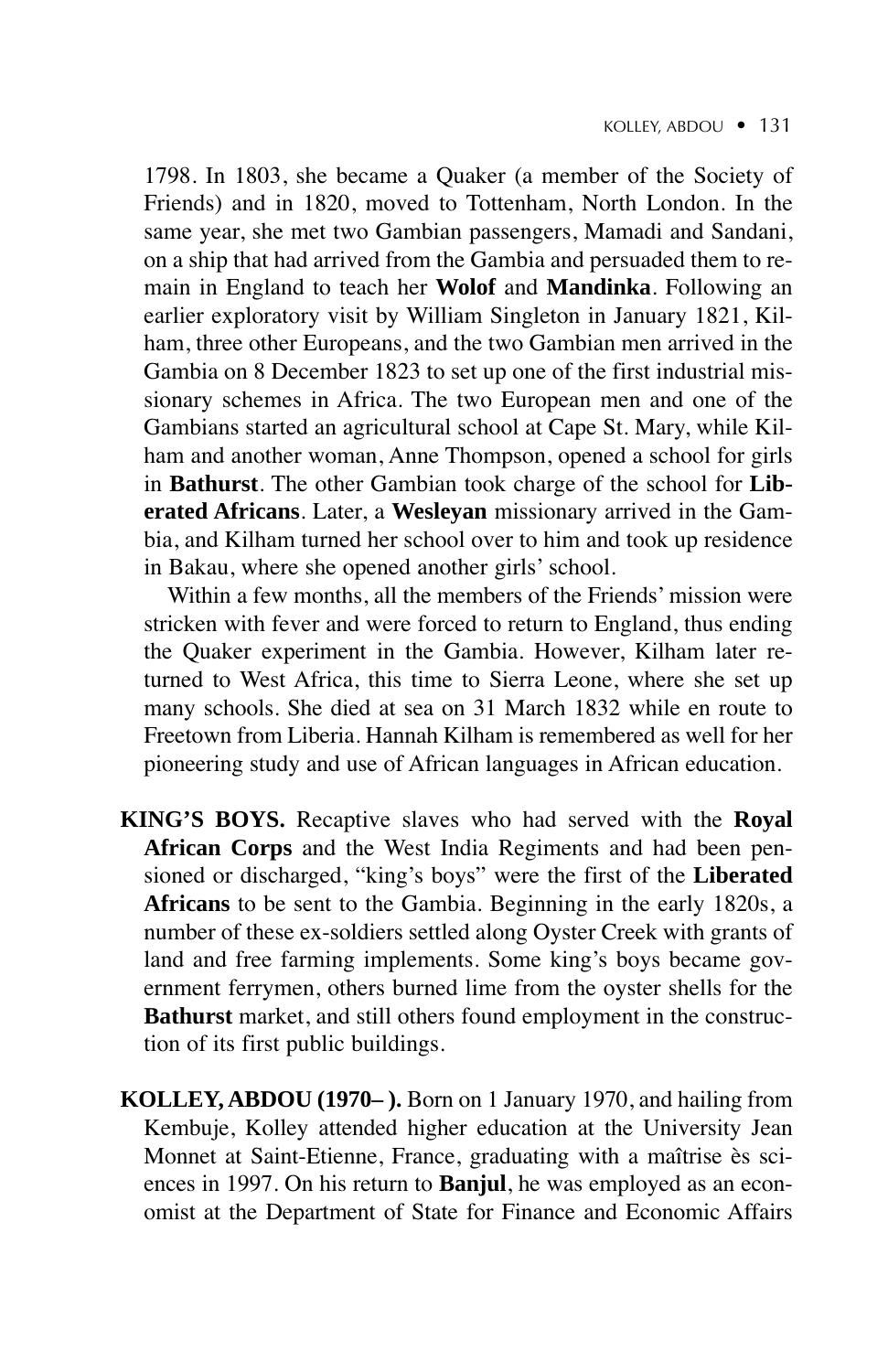# 132 • KOMBO

(1997–2000) and at the Gambia Divestiture Agency (2000–2004), in the latter stages as its director. He then worked for the **United Nations** Development Programme in Banjul as an economic analyst prior to his appointment as secretary of state for trade, industry, and employment in March 2007 replacing **Susan Waffa-Ogoo**. He remains in this post at the time of writing.

- **KOMBO.** In 1816, the King of Kombo, one of the nine south bank **Mandinka** kingdoms, who controlled the lands adjacent to the mouth of the **Gambia River**, sold **Banjul Island** to Captain **Alexander Grant**. Further land was sold to the British in July 1840, December 1850, and May 1853; this new area became British Kombo (later renamed *Kombo St. Mary*), and the final transaction helped to precipitate the **Soninke–Marabout Wars**, which began in Kombo. By 1855, **Marabouts** controlled western Kombo; the last ruler of Kombo, **Tomani Bojang**, was forced to surrender to **Fodi Silla** in 1875. *See also* JATTA, SULING.
- **KOMBO ST. MARY (KSM).** Also known as *British Kombo* in the 19th century, KSM was that part of the Kombo ceded to the Gambian government between 1840 and 1853. It thus formed part of the Crown **Colony**. Placed under the **Protectorate** system of government in 1902, it was transferred back to the Colony for administrative purposes in 1946. Around 1968, the local government in KSM was renamed the *Kanifing Urban District Council*, which subsequently became the **Kanifing Municipal Council**.
- *KONKO***.** A short-handled mattock-shaped tool that is used for planting **groundnuts**. The tool, together with the *iler*, is featured on the coatof-arms of the Republic of The Gambia.
- *KOORAA* **(***KORA***).** The *kooraa* is a **Mandinka** 21-string harp-lute played by a caste of professional musician–singers known as *jalis* (cf. **Wolof** *griot*).
- *KORDA-TIYO***.** The **Protectorate** Ordinance of 1902 and all subsequent ones until 1933 accepted the *korda* (yard) as the basic political institution throughout the Gambian Protectorate. A *yard* was defined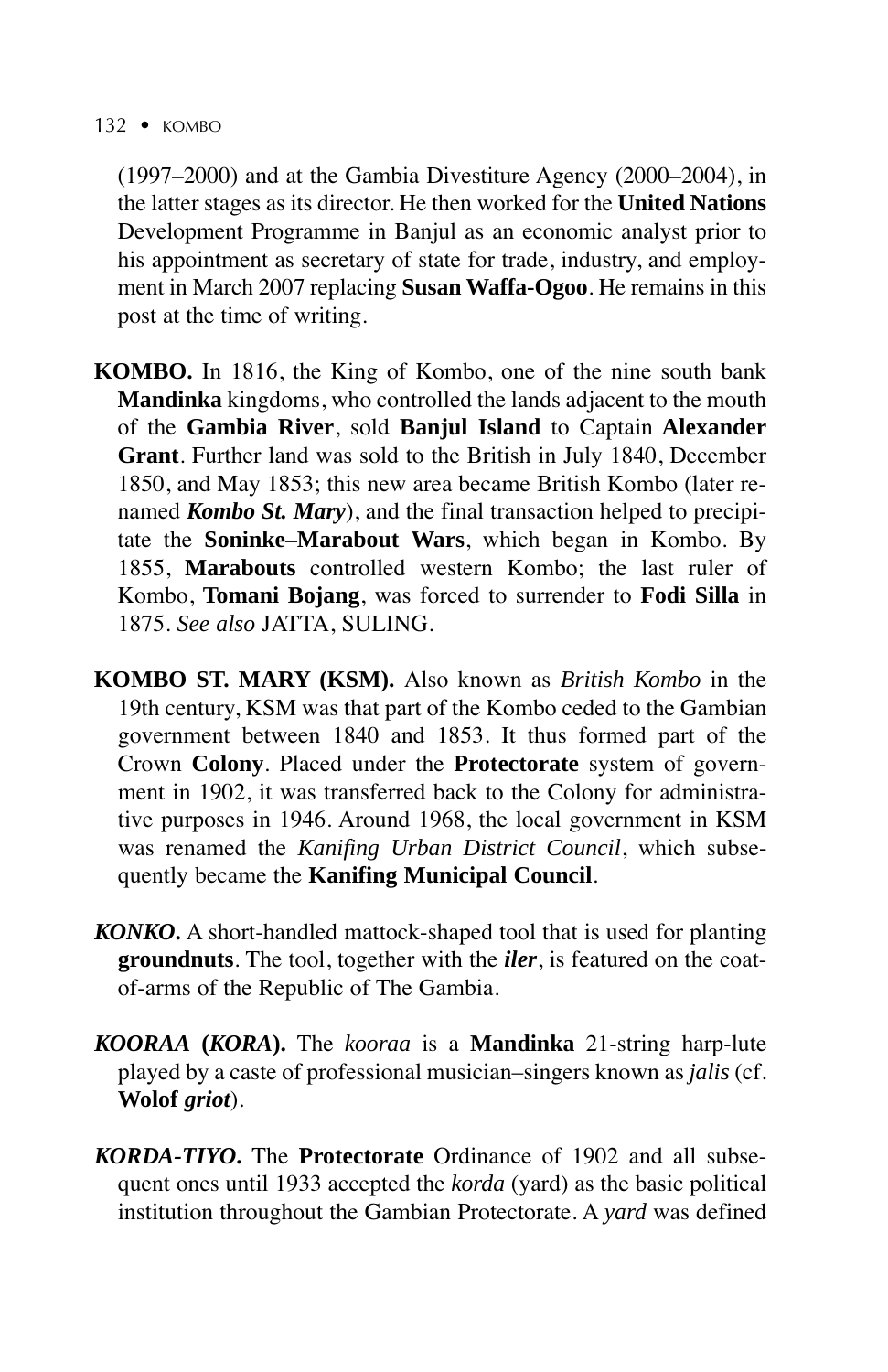as a collection of several huts held by a kindred grouping. The head of a yard was normally referred to by the **Mandinka** term *korda-tiyo*. These household leaders were under the supervision of a village head, called the *satee-tiyo*.

# **KORTRIGHT, SIR CORNELIUS HENDRICKSON (1817–1897).** Born in London on 26 December 1817, Kortright served as president (administrator) of the British Virgin Islands (1854–57) and lieutenant governor of Grenada (1857–64) and of Tobago (1864–72), before becoming administrator of the Gambia in June 1873 (arriving in **Bathurst** that October). During his period of office, he was deeply involved in the second attempt by the British government to cede the Gambia to France and acted as the chief source of information for the Colonial Office. He reported that British merchants in Bathurst would not oppose **cession** if proper compensation was paid, but in fact their opposition (as well as that from Africans in the **Gambia Native Association)** became very organized and vocal. After leaving the Gambia in February 1875, Kortright served as governor of the **British West African Settlements** (1875; 1876–77) and governor of British Guiana (1877–81). Knighted in 1882, after he had retired, he died on 23 December 1897 in Ontario, Canada.

**– L –**

**LEBANESE.** An extremely successful minority business community, originating in Lebanon and Syria, the Lebanese are found in most West African countries from Senegal to Cameroon and even beyond. The first immigrants arrived in the Gambia and Senegal around 1900; there were 14 "Syrians" in **Bathurst** in 1901. Their numbers gradually increased until independence (there were 201 Lebanese and Syrians in Bathurst and **Kombo St. Mary** in 1951). Their ascendancy in middle-level business was originally because of the preference given to them, rather than to their African competitors, by the large European commercial firms. Moreover, in the 1950s, some Lebanese businessmen acquired a considerable amount of African-owned land in Bathurst through a series of transactions. Although their numbers and influence have decreased, they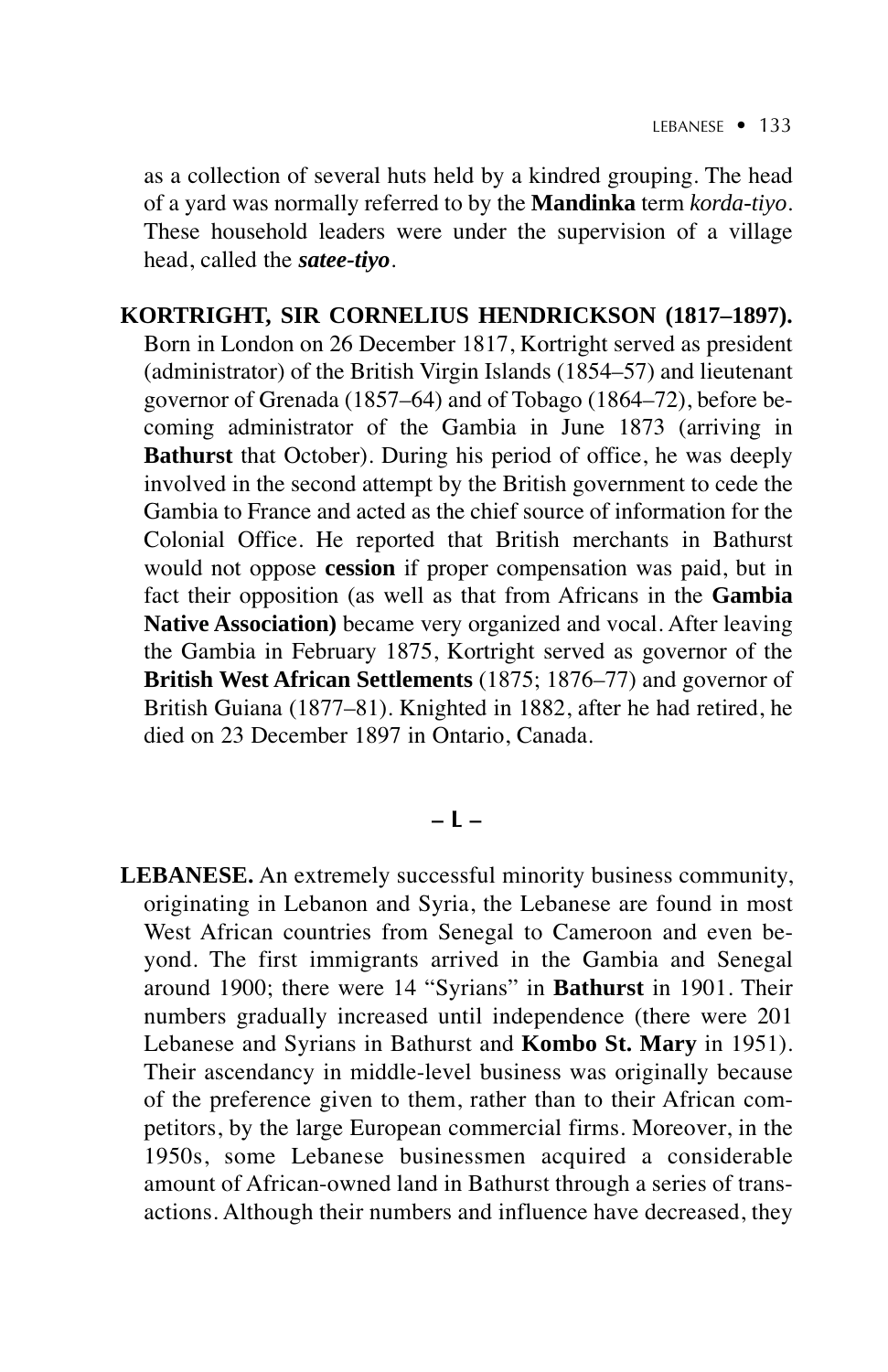## 134 • LEGISLATIVE COUNCIL

are still the dominant mid-level merchants in The Gambia and are also active in the transport and service sectors.

Most Lebanese have avoided direct participation in politics, the main exception being **Henry Madi**.

**LEGISLATIVE COUNCIL.** One of two councils found in British Crown Colonies to assist the governor in making decisions, the other being the **Executive Council**. The small nominated Gambian Legislative Council met for the first time in November 1843. Although it had an official majority, the council did have one unofficial member, a British merchant: **W. H. Goddard**. A third unofficial member was added in 1858, but the council was downgraded in 1866 on the establishment of the **British West African Settlements**, with only one unofficial (**Thomas Brown**) being retained. A second unofficial member was added in 1878. **J. D. Richards** became the first African to be appointed to the council in 1883, while **S. J. Forster Jr.** was the first African professional to be appointed in 1906. In 1922, the **Muslim** community in the Gambia was granted the right to nominate a member to the council, its first selection being **Ousman Jeng**, while a similar right was granted to the **Bathurst Urban District Council** in 1933, its first choice being **W. D. Carrol**.

Until the introduction of a new constitution in 1946, the Legislative Council had an official majority and no directly elected members. However, after the first direct election to the council in 1947, the number of unofficial members was increased to seven to ensure an unofficial majority. The **Protectorate** was also represented on the council for the first time by three chiefs and by the headmaster of an **Anglican** mission school (**J. C. Faye)**. After the 1951 election, the number of elected members was increased to three, two for **Bathurst** and one for **Kombo St. Mary**. After the 1954 election, unofficial representation was increased to 16 (four were directly elected, 10 were indirectly elected, and two were nominated). In 1960, the council was abolished and replaced by the **House of Representatives**.

# **LEMAIN ISLAND.** *See* MacCARTHY ISLAND.

**LIBERATED AFRICANS.** These were Africans in transit as slaves to the New World who were liberated, normally by warships of the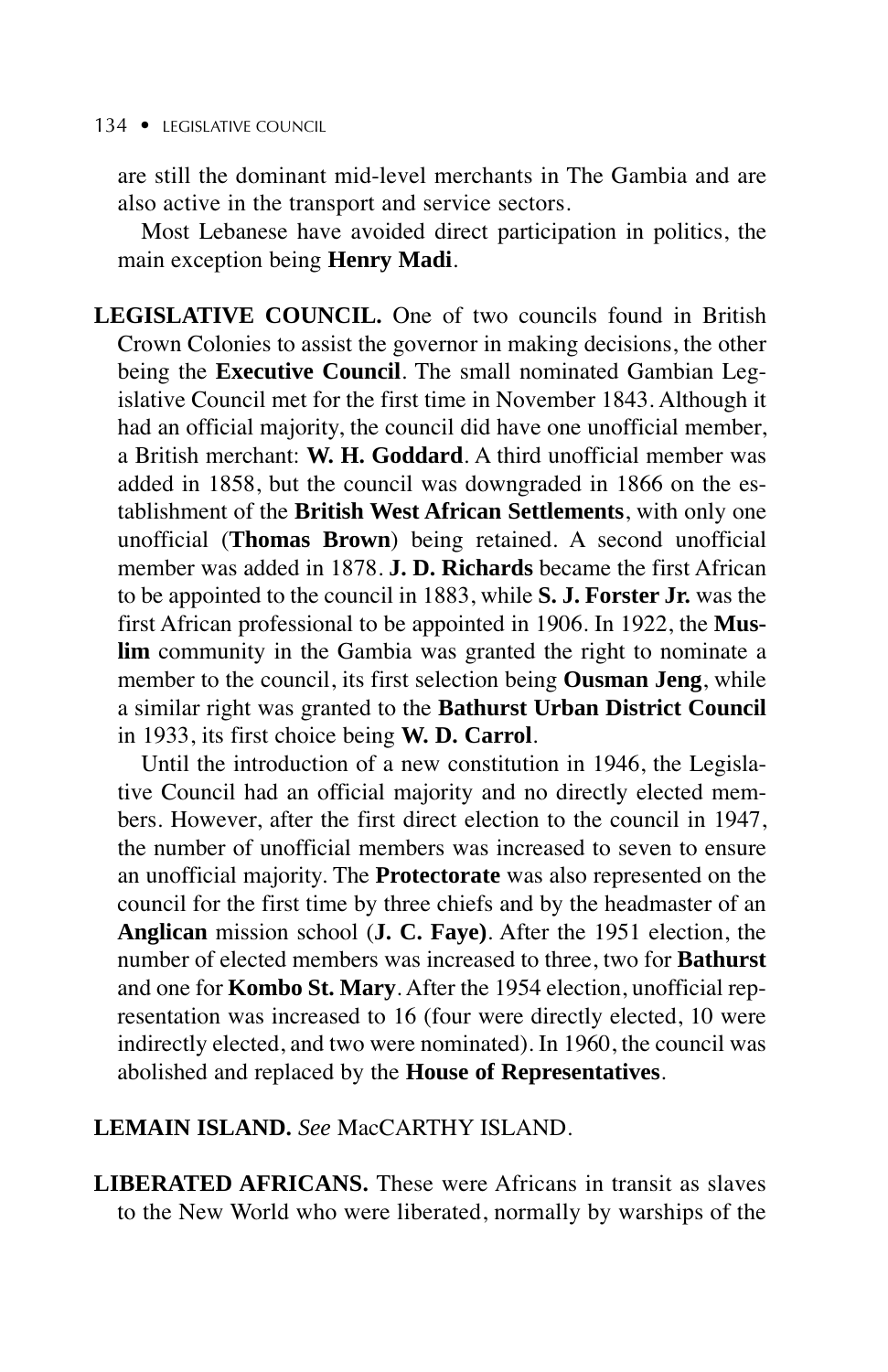British West African Patrol, when Britain abolished the **slave trade** in 1807. Because they were taken twice, the term "recaptive" came to be used to describe this group. Most of the recaptives were taken to Freetown, although they came from various parts of West Africa and represented many different ethnic and cultural groups. They presented a considerable problem to the British government in Freetown, which had only limited funds available for resettlement. A handful of Liberated Africans was transferred to **Bathurst** in 1818 and a few more were sent there in the 1820s at the request of the mercantile community in Bathurst. However, most immigration occurred between 1832 (after Lieutenant Governor **George Ren**dall had urged the secretary of state for the colonies to allow the transfer of a large body of Liberated Africans) and 1838 (when Lieutenant Governor William Mackie prohibited the practice). Despite this prohibition, the transfer of Liberated Africans continued until 1843, when the Liberated African department was closed down, by which time between 3,000 and 5,000 Liberated Africans had been transferred to the Gambia, both to **MacCarthy Island** and to the Bathurst area.

Attempts to persuade Liberated Africans to accept free passages to the West Indies in 1841 and 1845 were largely unsuccessful, though a group did emigrate to St. Vincent. The **Aku** (Yoruba) became particularly important in trade and commerce, and their descendants were among the first Africans to occupy important posts in the civil service and government of the Gambia in the 20th century.

**LLEWELYN, SIR ROBERT BAXTER (1845–1919).** Llewelyn started his career as a clerk in the Colonial Office in London in 1868, before transferring to the West Indies. After working in junior posts in Jamaica, he served as commissioner of the Turks and Caicos Islands (1878–83), governor of Tobago (1885–86), administrator of St. Vincent (1888–89), and commissioner of St. Lucia (1889–91), before his appointment in February 1891 as administrator of the Gambia. As administrator, he was largely responsible for establishing the early forms of indirect rule in the **Protectorate**. British control over most of the **Gambia River** areas after the **Anglo–French Convention of 1889** had been exercised in an ad hoc, intermittent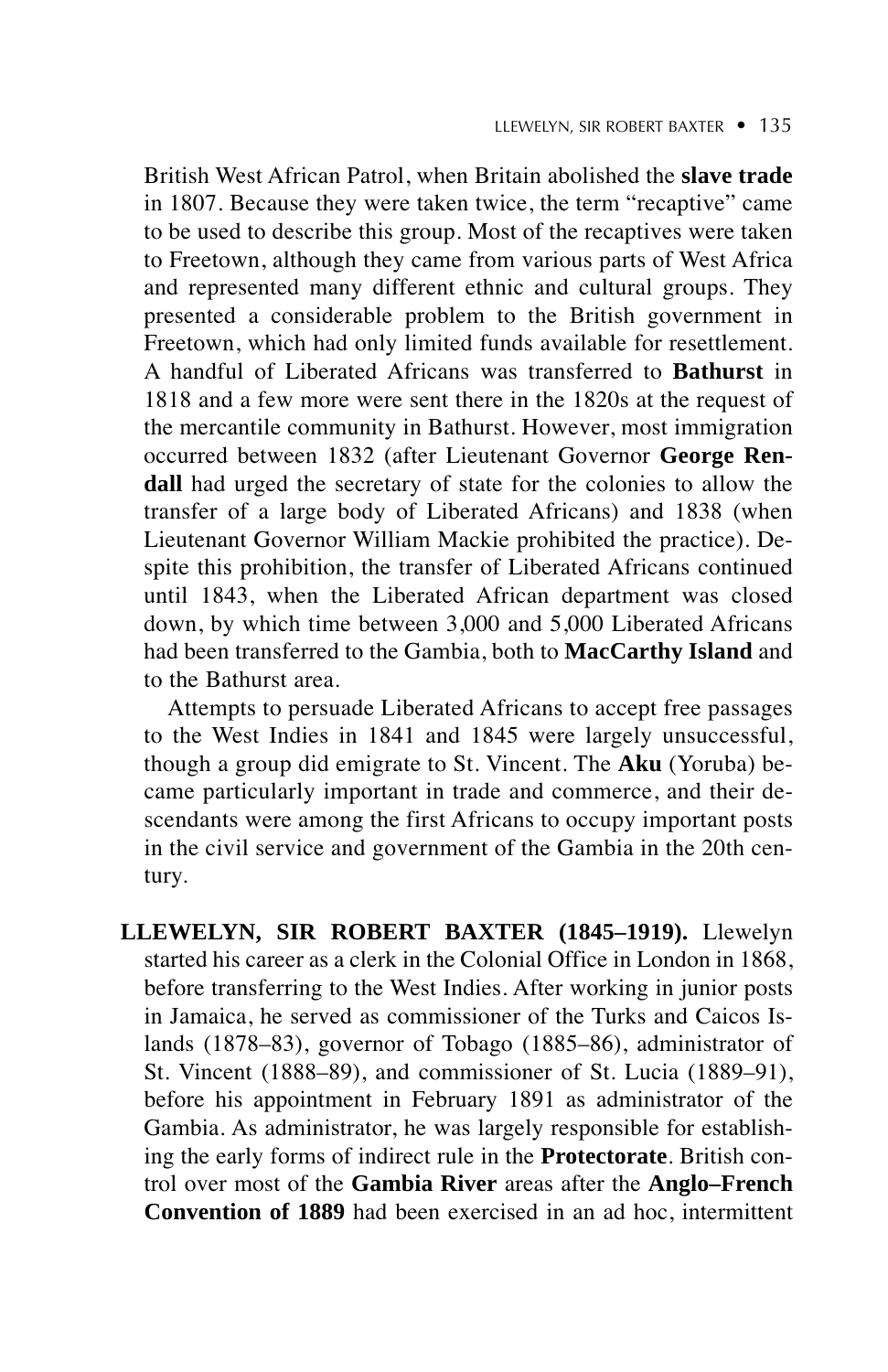#### 136 • LOWER RIVER DIVISION

manner, until 1893, when Llewelyn appointed the first **travelling commissioners**. After months of study of other British colonial dependencies, particularly India, the governor and his staff issued the Protectorate Ordinance of 1894. Later governors modified this legislation, but the basic form and mechanics of Protectorate government as stated in the 1894 Ordinance remained in effect until the eve of Gambian independence. Llewelyn was also primarily responsible for modifying the more extreme demands of the French representatives on the various boundary commissions of the 1890s. He and his advisors drew up and instituted the plans for the joint operation with the French in 1901 that finally destroyed the influence of **Fodi Kabba**.

Llewelyn also had a significant impact on Gambian politics. In August 1895, he organized the first "election" to the **Legislative Council** when he issued 91 confidential circulars to the special jurors, magistrates, and "professional men" of the colony inviting them to nominate three candidates for the council. However, when **H. C. Goddard** and **J. D. Richards** headed the poll, Llewelyn ignored the results by disregarding Richards (whom he distrusted) and instead reappointing **S. J. Forster Sr.**, along with Goddard, in November 1895. Llewelyn also ended the unusual experiment of a non-official serving as a member of the **Executive Council** when he forced James Topp (whom he also distrusted) to step down as the "unofficial member" in 1896.

On leaving the Gambia in March 1900, Llewelyn returned to the West Indies to serve as governor of the Windward Islands (1900–1906). He then retired and died on 19 February 1919.

**LOWER RIVER DIVISION (LRD).** LRD, which is located on the south bank of the **Gambia River**, comprises six districts: **Jarra** Central, Jarra East, Jarra West, **Kiang** Central, Kiang East, and Kiang West. Its administrative capital is **Mansakonko**. In 2003, the total population of LRD was 72,167, while its largest city, Soma, had an estimated population of 18,000. Three-fifths of its Gambian population was **Mandinka**/Jahanka, while a quarter was **Fula**/**Tukulor**/ Lorobo. Until 1968, when the separate **North Bank Division** was created, LRD was a much larger division and located on both sides of the river.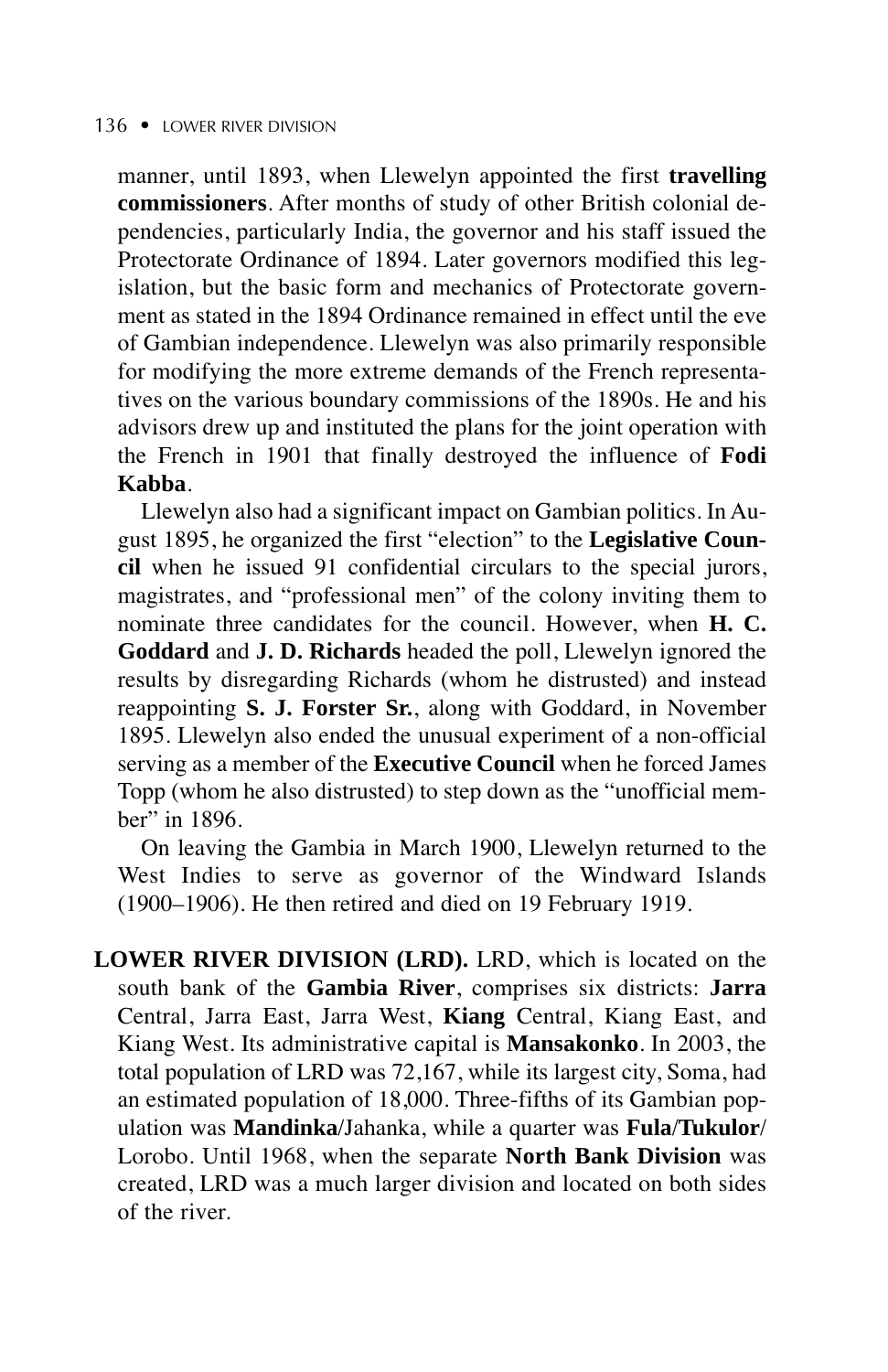- **MacCARTHY, SIR CHARLES (1768–1824) (also written as M'CARTHY).** The son of a French father and an Irish mother, Mac-Carthy joined the British Army in 1794 as an officer in the 5th Regiment of the Irish Brigade. He served in the West Indies and New Brunswick before being appointed lieutenant colonel in the **Royal African Corps** in 1811. Sent in 1812 to Sierra Leone as governor, he recommended to the Colonial Office in 1815 that Britain should reoccupy **James Island**. He also supported Captain **Alexander Grant**'s decision not to attempt the rebuilding of the fort on the island, but rather to purchase **Banjul** Island from the King of **Kombo** and build the British base there. MacCarthy also subsequently encouraged British merchants to move from Gorée to the new settlement of **Bathurst** and established a courts system. MacCarthy, who also commanded Cape Coast on the Gold Coast, was knighted in 1820 and killed in action against the Ashanti on 21 January 1824 at Bonsaso, with his head being taken as a trophy by the Ashanti.
- **MacCARTHY ISLAND.** Originally called *Janjanbureh*, and Lemain Island by Europeans in the 18th century, the island was ceded to the British by Kolli, the **Soninke** ruler of Kataba, in April 1823, and renamed *MacCarthy Island*, in honor of **Sir Charles MacCarthy**. It had a population of 841 in 1833, which rose to 1,263 in 1871, with most inhabitants living in the main settlement on the island, Georgetown. Many of these were **Liberated Africans** and their descendants, it having been British policy in the 1830s to place as many Liberated African immigrants as possible on the island. MacCarthy Island was an important trading site for trans-Gambian trade from areas in Senegal to the north, as well as from the upper **Casamance** during the 19th century. It was also the location for an important **Wesleyan** missionary settlement, which was established there in 1832. Following the establishment of the **British West African Settlements** in 1866, the military garrison on the island was abandoned. As a result, the Liberated African community on the island declined; by 1901, the island's recorded population was only 797. Earlier, in 1897, Mac-Carthy Island had been placed under the **Protectorate** system of government.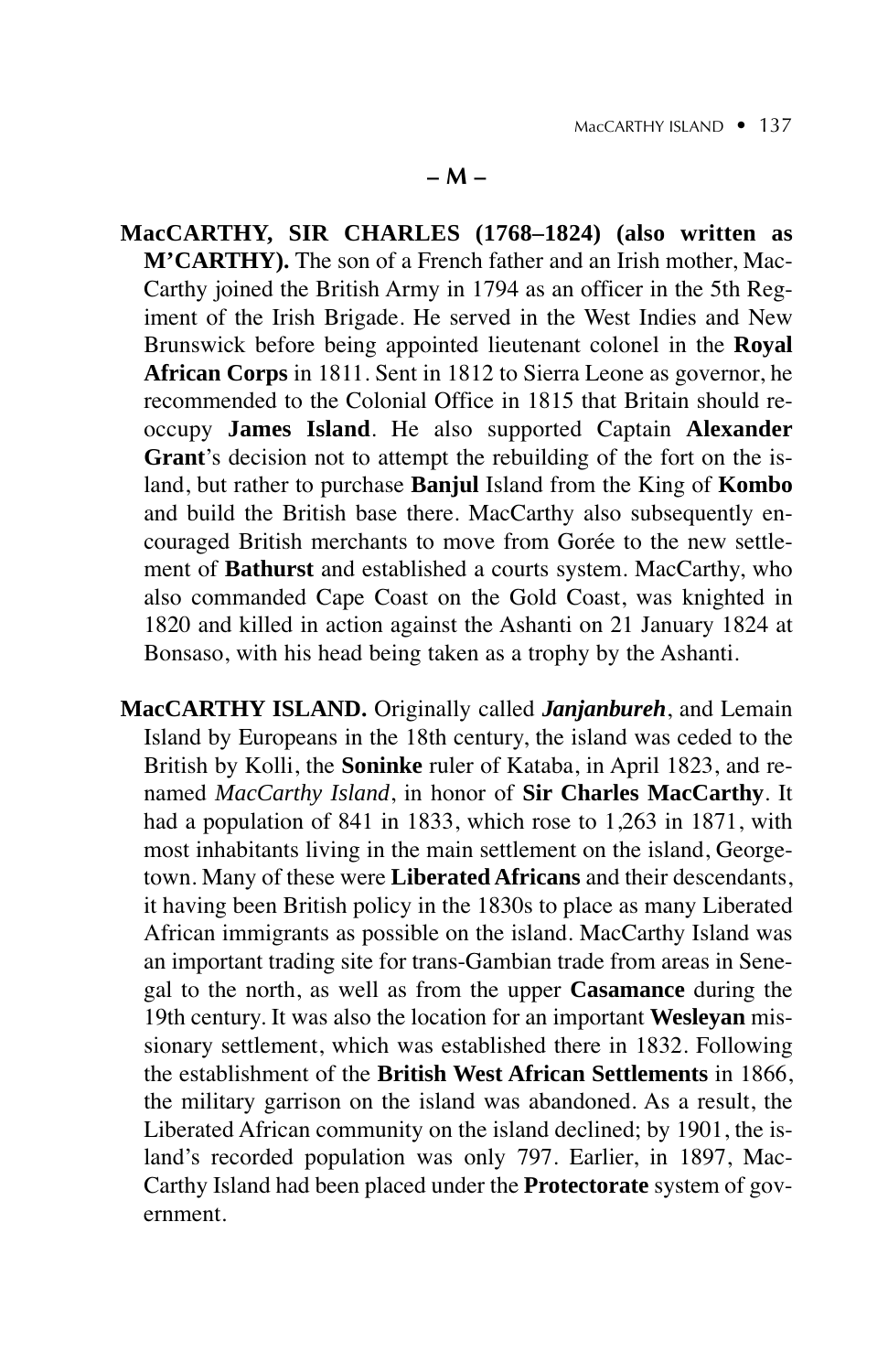# **MacCARTHY ISLAND DIVISION.** *See* CENTRAL RIVER DIVI-SION.

**MacDONNELL, SIR RICHARD GRAVES (1814–1881).** Born in Dublin on 3 September 1814, the son of a fellow of Trinity College, Dublin, MacDonnell was educated privately and then at Trinity College (BA, 1835). He was called to the Irish bar in 1838 and the English bar in 1841, practicing in London. First appointed to the Gambian government in April 1843 as chief justice, he was made governor in October 1847 in succession to **Charles FitzGerald**. Even before then, MacDonnell had traveled into the hinterland as far as Bondu, where he induced the local ruler to repudiate the exclusive trade treaty he had just made with three Frenchmen and extracted a promise that the route from Bondu to the **Gambia River** would be kept open. After being appointed governor, MacDonnell undertook yet more explorations in 1849 and 1850, narrowly escaping death when he visited Kunnong, whose inhabitants first drove off Mac-Donnell's party and then pillaged a trading post nearby. On his return to **Bathurst**, MacDonnell organized a punitive expedition, which eventually forced the chief of Kunnong to submit.

As governor, MacDonnell was popular with the British merchants who welcomed his efforts to foster trade in the interior and his willingness to impose a blockade on French traders at **Albreda** to prevent smuggling. He was much less popular with the **Liberated African** community, which resented his abandoning of a project to drain the swamp around Bathurst.

MacDonnell left the Gambia in August 1852. He later served as administrator of St. Vincent (1853–55), governor of South Australia (1855–62), governor of Nova Scotia (1864–65), and finally governor of Hong Kong (1865–72). Knighted in 1855 and created a KCMG in 1871, he died at Hyères, France, on 5 February 1881.

**MacNAMARA**, **MATTHIAS.** An ensign in **O'Hara**'s Corps in the **Province of Senegambia**, MacNamara was selected over older and more senior officers to be lieutenant governor at **James Island** in 1774. He became the governor of Senegambia in November 1775 and almost immediately quarreled with Captain **Joseph Wall**, who had taken his place at James Island. MacNamara ordered Wall's ar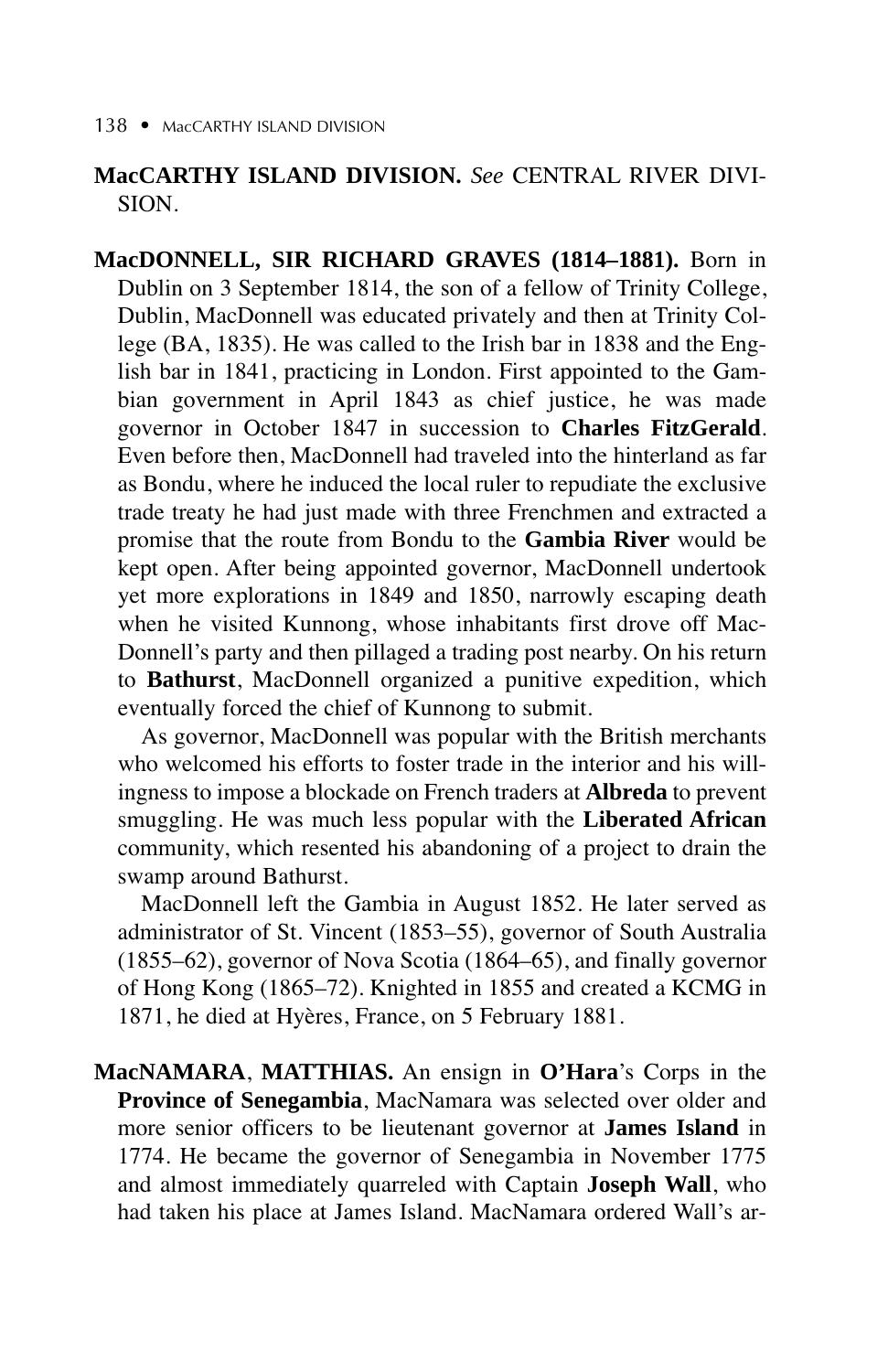rest in August 1776 and kept him in confinement for 10 months at the fort before bringing him to trial. Wall was cleared of the charges and subsequently won damages from MacNamara. Having returned to England, MacNamara was removed as governor of Senegambia by the Council of Trade in April 1777 and, after losing an appeal, finally dismissed in August 1778.

- **MADI, HENRY ANTHONY (1913–1965).** A naturalized Gambian, Henry Madi was the son of Sarkis Madi (died July 1962), a **Lebanese**, who established a very successful family firm, S. Madi, in **Bathurst** in 1906. After being educated at Blackrock College in Dublin, Ireland, Madi returned to the Gambia in the late 1930s to work in the family business, which expanded from the 1950s to include **groundnut** purchasing and refining, property development, textiles, and hotel construction. He flourished and by the early 1950s was widely regarded as the richest man in the Gambia. He was a member of the **Gambia Oilseeds Marketing Board** between 1948 and 1964 and, unusually for a Lebanese, also took an active part in the political life of the community. He was elected to the **Legislative Council** for **Kombo St. Mary** on a nonparty platform in 1951 (and reelected in 1954), subsequently being appointed to the **Executive Council**. Madi was also widely believed to have discreetly provided financial support to all the fledgling **political parties** in Bathurst in the 1950s, to help protect the economic interests of the Lebanese community. He did not stand for election to the **House of Representatives** in 1960, but as testimony to his public standing, was appointed as an independent delegate to constitutional conferences in Bathurst (1961) and London (1961 and 1964). His brothers, Joseph and Robert, were appointed as "nominated" members of Parliament in the House of Representatives, in succession, in the mid-1960s and early 1970s. Henry Madi died unexpectedly, at the age of 52, in London, in September 1965, while on a business trip.
- **MAHONEY, SIR JOHN ANDREW (1883–1966).** The son of a leading merchant of Moco origin, James E. Mahoney (died 1913), Mahoney was born on 6 March 1883 and educated at the Wesleyan Boys' High School in **Bathurst** and the Church Missionary Society Grammar School in Freetown. Returning to the Gambia, he worked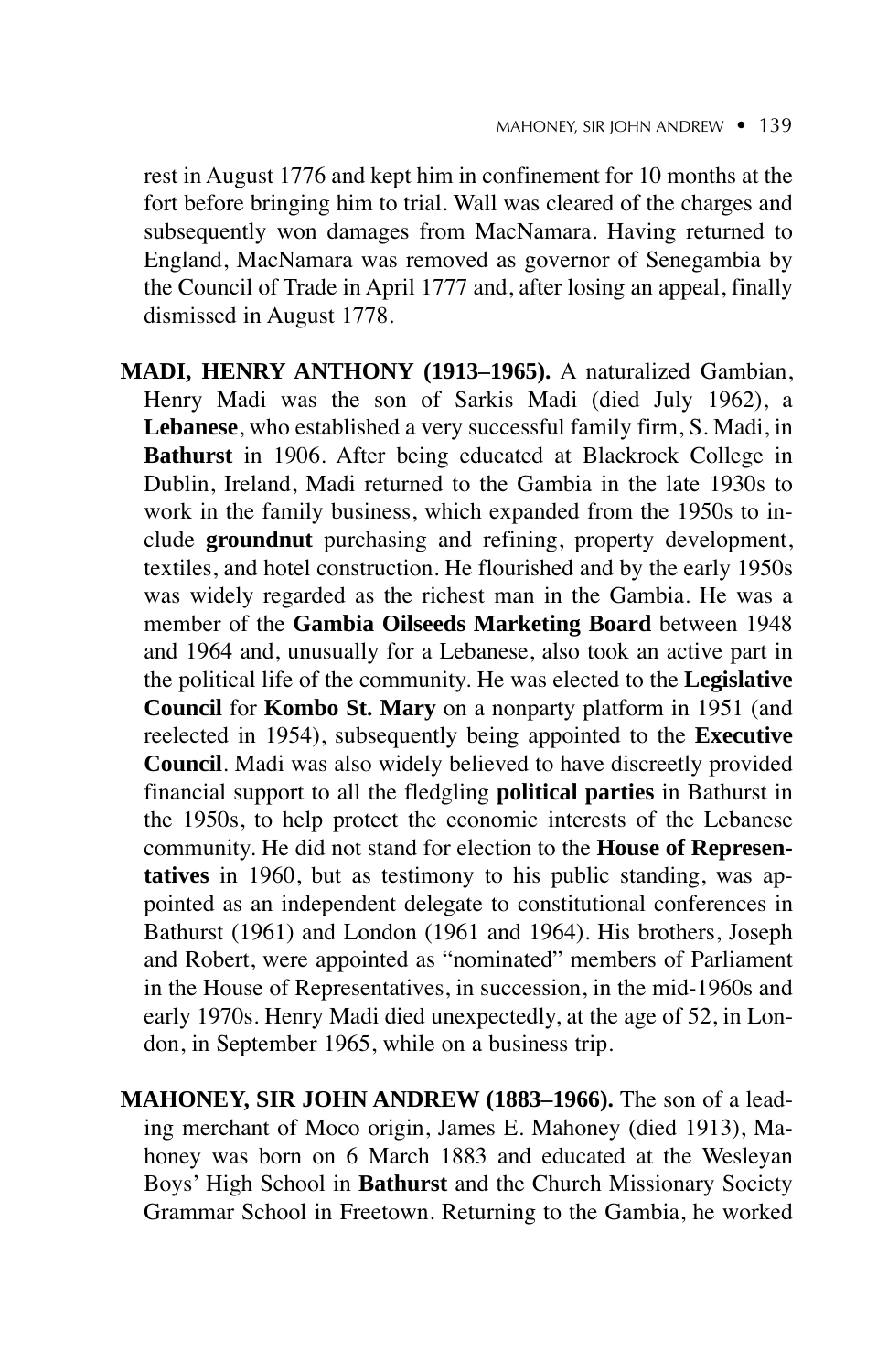as a shopkeeper and clerk, before entering government employment as a clerk in 1921. He became purser in 1912, chief clerk of the General Post Office in 1913, and acting postmaster in 1915, but resigned from the civil service in January 1917. He then moved into the commercial sector, finding employment with the French trading company, Maurel et Prom; he worked there for the rest of his career, retiring as chief clerk in 1953. Mahoney married the former Hannah Small, the half-sister of **E. F. Small**, in 1916, and in the early 1920s, the two men worked together as leading members of the Gambia Section of the **National Congress of British West Africa**. Mahoney in fact served as its secretary between 1923 and 1926. However, he was not active in the **Rate Payers' Association** in the 1930s.

In January 1942, Mahoney was appointed to the **Legislative Council** as a "nominated" member by Governor **W. T. Southorn** at the same time as Small was selected as the **Bathurst Advisory Town Council** member. Mahoney served on the council until 1947, often joining forces with Small to oppose government policies. After the 1951 election, he was made vice president of the Legislative Council; after the 1954 election, he was appointed the first (and only) speaker of the council. He then served as speaker of the new **House of Representatives** in 1960 until his retirement in 1962. Awarded an OBE, he was later knighted in 1959 and died on 23 January 1966.

One of Mahoney's daughters, Augusta, who was a midwife, married the then **David Jawara** in 1955, while another, **Louise N'Jie**, became a prominent educationalist and later the first Gambian **woman** minister.

**MANDINKA (also written as MANDINGO, cf. MENDE; MA-LINKE).** The largest ethnic group in the Gambia, the Mandinka made up 36 percent of the Gambian population in 2003, their share having fallen from 39 percent in 1993. The Mandinka are spread fairly evenly throughout the length of the country, with a third of their population living in **Brikama** Local Government Area in 2003. Relatively few Mandinka lived in Bathurst before the 1960s, but by 2003, a fifth of all Mandinka lived in **Banjul** or **Kanifing**.

The Gambian Mandinka are the most westerly extension of the Manding group of people who speak kindred languages belonging to the northern subgroup of the Niger–Congo family and have similar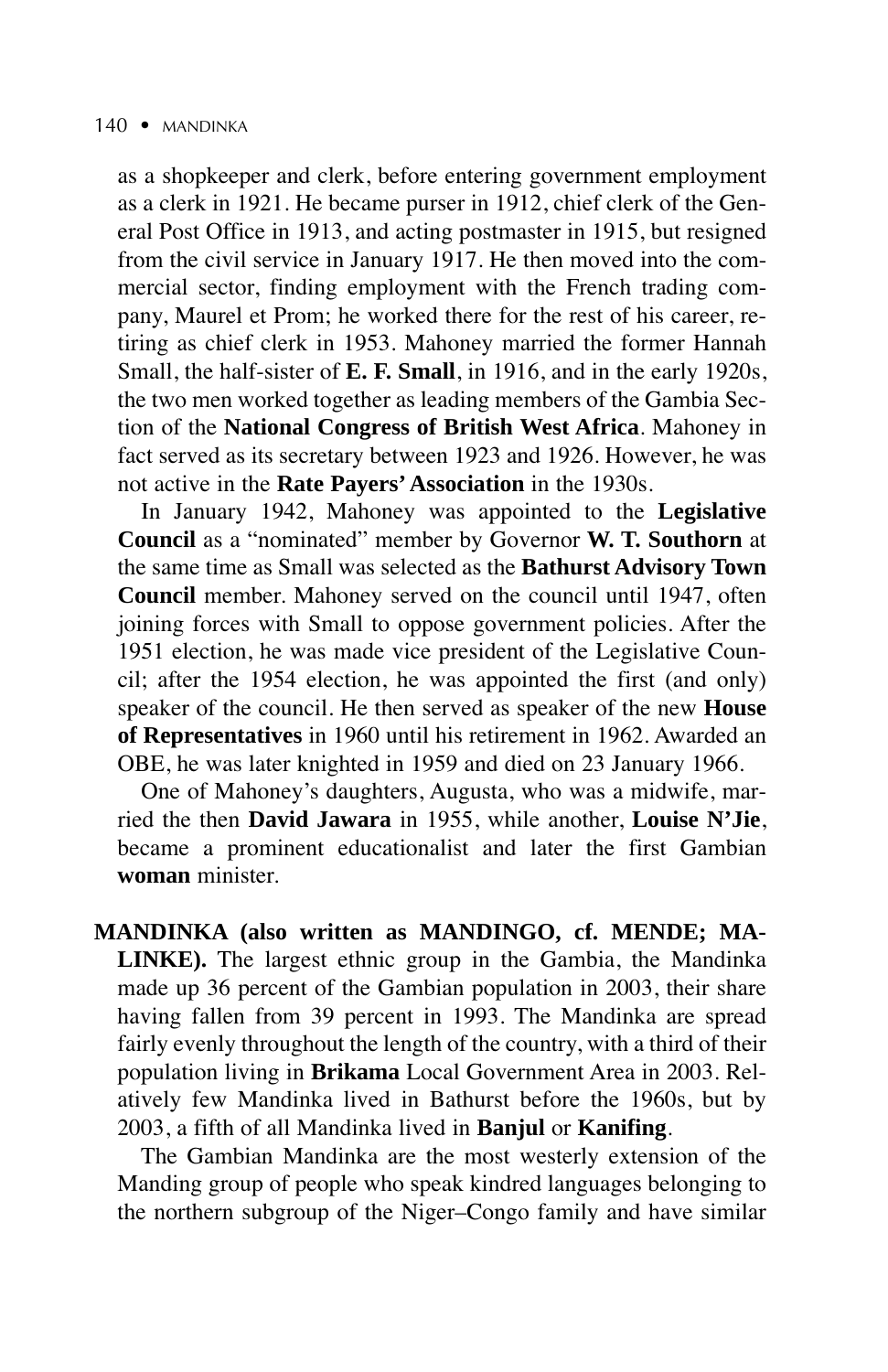political and social organizations. The Mandinka have long been resident in the Gambia, probably moving into the area in the late 13th or early 14th centuries. They were certainly fully established on both banks of the **Gambia River** by the 15th century.

Mandinka society was divided into three endogamous castes—the freeborn (*foro*), slaves (*jongo*), and artisans or praise singers (*nyamalo*). Age groups (*kaafoolu*) were important in Mandinka society, in contrast to the sociopolitical organizations of neighboring **Wolof** people. The basis of life for the Mandinka was, and is, **agriculture**, although they were also the dominant traders on the Gambia River. In the second half of the 19th century, cultivation of **groundnuts** became the major activity for most Mandinka male farmers (**women** have tended to cultivate rice).

By 1800, the Mandinka provided the ruling class (and most of the inhabitants) of all bar one of the 15 kingdoms below the **Barrakunda** Falls. Rule in each of these states was based upon kinship, and each king (*mansa*) surrounded himself with a complex bureaucracy. The kingdoms were subdivided into the territorial units of the village, ward, and family compound. Village administration was carried out by the *satee-tiyo* (*alkaaloo*) in council. Each village was further divided into *kabilos* (wards), which were administered by a *kabilo-tiyo*, chosen on the basis of his lineage as well as his abilities. The kings each maintained an armed force to defend the state and impose their will on their subjects. Because they were not themselves permitted to lead troops, the rulers chose a general (*jawara*) for this function.

The Mandinka systems of rule were challenged in the later 19th century by proselytizing teachers who wished to convert the Mandinka to **Islam**. The ensuing conflicts led to the **Soninke–Marabout Wars**, which resulted in the breakdown of traditional Mandinka authority structures in the Gambia and the conversion of most Mandinka to Islam. With rare exceptions, most notably **D. K. Jawara**, few Mandinka converted to **Christianity**. *See also* DEMOGRAPHY.

**MANE, KOLLIMANKE.** As King of **Barra**, Mane allowed the British in 1816 to quarry stone on Dog Island for the construction of the first buildings in **Bathurst** free of charge. Instead, the king was paid a proportion of the duty levied on merchant ships entering the **Gambia River**. This was greatly reduced in 1820, and, after Mane's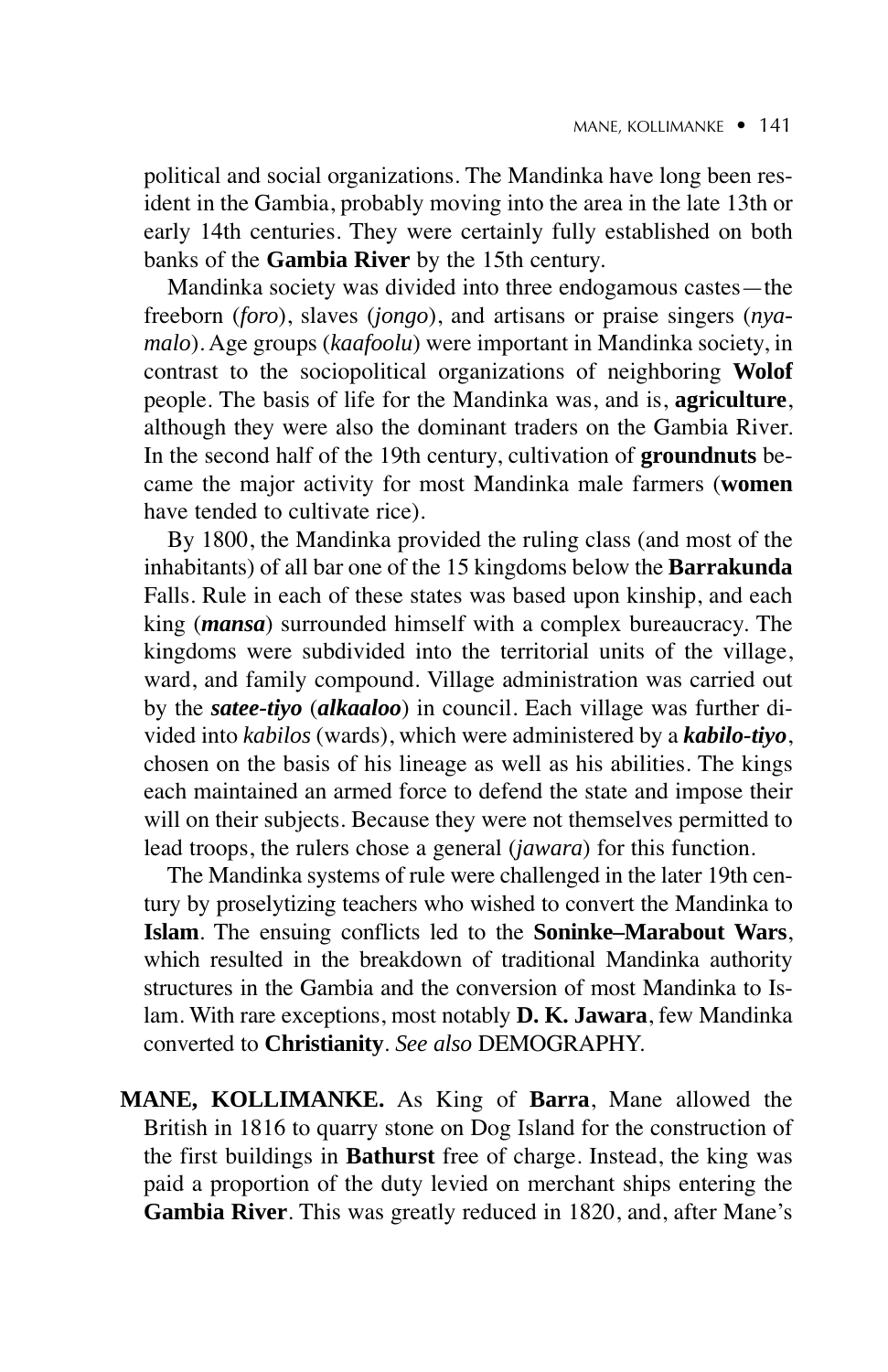## 142 • MANJAGO

death in 1823, this incident was remembered by the new king and his advisors and was one of the reasons for the **Barra War** of 1831–32.

- **MANJAGO (MANJACK).** The Manjago, who account for about onetenth of the population of modern Guinea-Bissau, apparently arrived in the Gambia from Portuguese territory to the south in the late 19th century; in 1911, 128 Manjago were living in **Bathurst**. By 1963, 1,700 Manjago were in the Gambia, a total that exceeded 24,000 in 2003, when they comprised 2 percent of the population. The majority then lived in **Brikama** Local Government Area. Although no longer Portuguese-speaking, they often retain Portuguese names, such as "Mendy" and "Gomez"; they are mainly **Christians**. *See also* DEMOGRAPHY.
- **MANNEH, DR. MOMODOU S. K. (1947– ).** Born at Salikene in Central **Baddibu** (like his political ally in the early 1970s, Dr. **Lamin K. Saho**), Manneh was educated at Bakau School before entering **Yundum College** in 1963. He attended higher education in the United States, first at North Carolina Agricultural and Technical State University (BA) and then at Rutgers University, New Jersey (MA in International Relations and Foreign Policy). He later returned to Rutgers in a teaching capacity and also obtained a Ph.D. there in 1975.

Manneh had returned to The Gambia shortly before the 1972 election, but was prevented from standing for election because he did not meet the residency qualification. Instead, like Saho, he provided leadership to the independent candidates who challenged the **People's Progressive Party** (PPP). Having made his peace with the PPP in 1975, he was selected as its candidate for **Jokadu** in the 1977 election and after winning the seat was appointed parliamentary secretary to the Ministry of Education; in January 1981, he was promoted to minister of economic planning and industrial development. However, he was sacked in January 1985, having been accused of harassing **National Convention Party** supporters in his constituency, amassing illicit wealth, bullying and showing disrespect to elders, and speaking against President **Dawda Jawara**. Deselected as a PPP candidate before the 1987 election, he stood once again for the **House of Representatives** in 1992 as an independent against the PPP's Amadou Lowe, having previously been turned down as a PPP candidate; he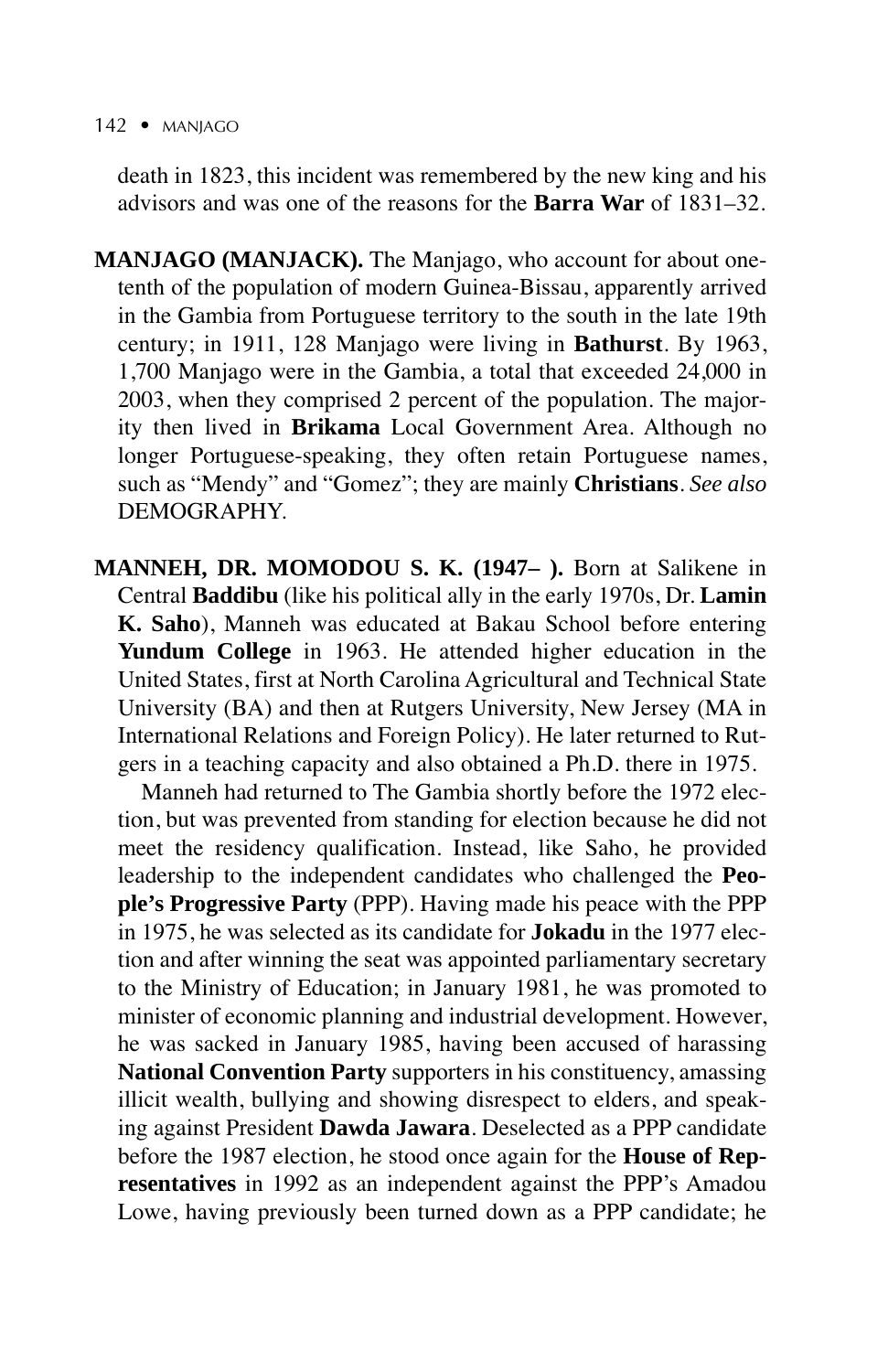comfortably defeated Lowe, but the Supreme Court ruled that the election was invalid and ordered a re-run. The by-election was held in June 1993 and Manneh was again successful, retaining the seat until the 1994 coup.

When the ban on the PPP was lifted, Manneh rejoined his old party, campaigned for the **United Democratic Party** candidate, **Ousainou Darboe**, in the 2001 election, and was briefly detained after the election. However, in June 2006, he announced that he was joining the **Alliance for Patriotic Re-orientation and Construction**.

- *MANSA* **(pl.** *MANSOLU***)**. *Mansa* is a **Mandinka** title for the ruler of one of their traditional states. The comparable titles among the **Wolof** are *lam* and *bur*.
- **MANSAKONKO.** Mansakonko was the administrative center of Central Division between 1947 and 1968 and has been of **Lower River Division** since 1968.
- **MARABOUTS.** Initially, these **Muslim** religious teachers later came to exercise considerable political and economic influence. At the court of every Senegambian ruler who had accepted Islam would be at least one Marabout, whose responsibilities in normal times were to pray for the ruler, give advice, and handle correspondence. In the disturbed conditions after 1850, some of the Marabouts came to wield great political influence, and some, such as **Ma Bah Diakhou**, themselves became the rulers of large kingdoms. This was the case in many areas adjacent to the **Gambia River** where traditional rulers and their entourages refused to accept Islam. The series of civil wars called the **Soninke–Marabout Wars** were initially based on the wish of reforming Marabouts to overthrow the "pagan" **Soninke** rulers and convert the people to Islam.

Whereas Marabouts came to play a vital role in the administrative and economic life of the French colony of **Senegal**, a role continued after independence, the British tended to question their integrity and ignored them in favor of local chiefs in the administration of the territory. Gambian Marabouts are to be found throughout the country, but enjoy a more local following than in Senegal. Although many have sought to avoid open association with **political parties**, some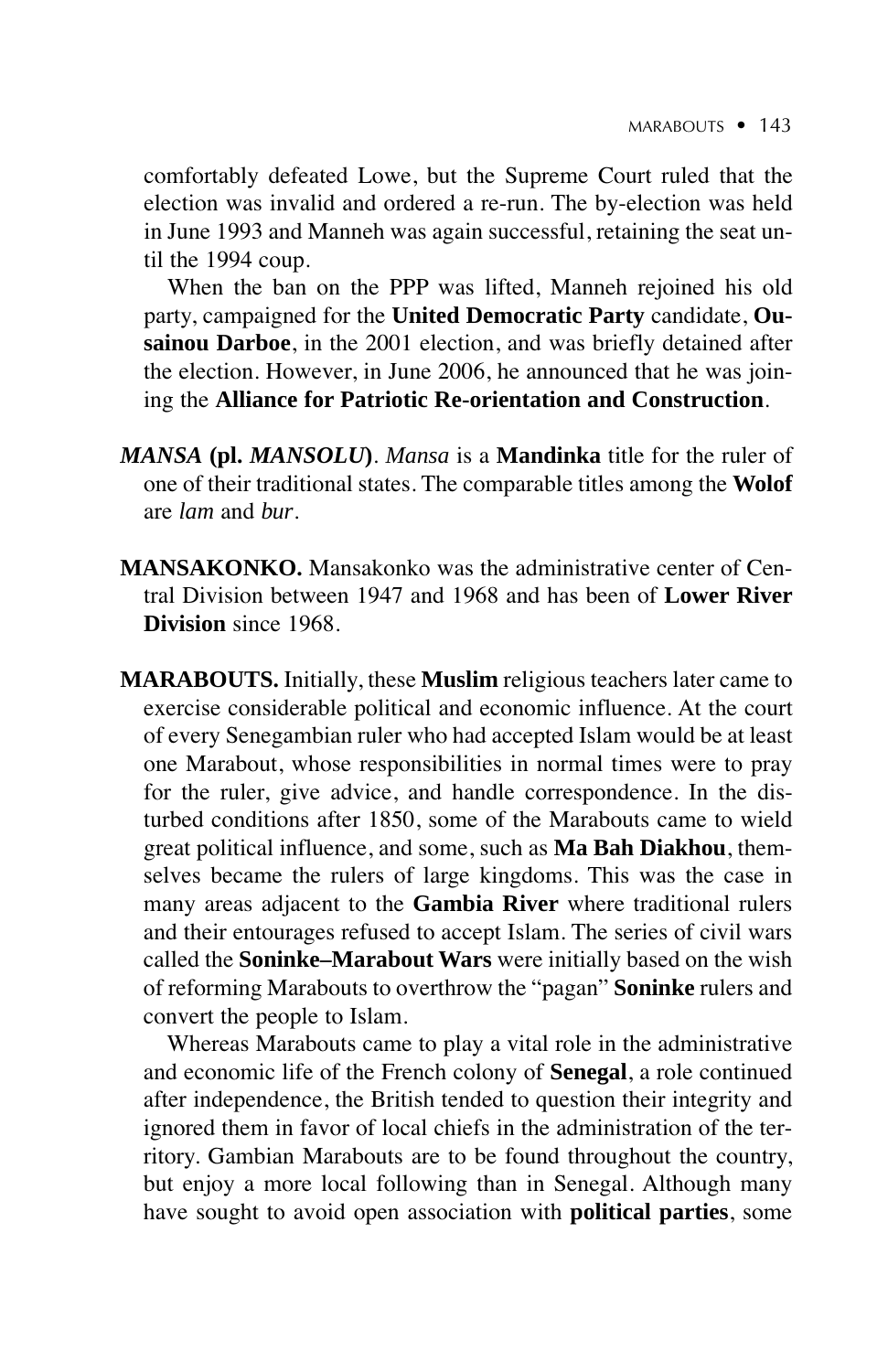gave support to the **United Party** or the **People's Progressive Party**. A number of prominent Gambian politicians have consulted Marabouts, usually the more prestigious ones living in Mauritania and Senegal, before elections, to seek spiritual guidance and intercession or to obtain the support of their followers in The Gambia.

**M'BAI, FAFA EDRISSA (1942– ).** A**Wolof** from Sambang Tuba in **Niamina** Dankunku, M'Bai was born on 18 September 1942 and educated locally and then at **Armitage School**. He began his career in the civil service in 1960, ending it as accounting officer in the Ministry of Finance in 1970. He later obtained degrees in law at two English universities: Keele (Law and Political Science) and the London School of Economics. Returning to The Gambia in the mid-1970s, he was appointed chief magistrate in 1976 and held a number of other legal positions before qualifying as a barrister by 1979. A staunch supporter of the **People's Progressive Party** (PPP), he worked in private practice in **Banjul** until his appointment as attorney general and minister of justice in succession to **M. L. Saho** after the 1982 election.

M'Bai was given the task of eradicating corruption in public life by President **Dawda Jawara** and, to that end, he established an Assets Evaluation Commission in March 1983 to investigate the origins of apparently unearned wealth. But somewhat bizarrely, M'Bai was himself its first victim and was forced to resign from the cabinet in June 1984 over his involvement in a foreign exchange scandal. He was subsequently arrested and put on trial, but was acquitted and returned to private practice in Banjul. In August 1994, he briefly resumed a political career when he was surprisingly reappointed attorney general and minister of justice by President **Yahya Jammeh**. But he remained in office only until March 1995 when he was once again accused of corruption and dismissed. In a subsequent trial, he was convicted in December 1995 of abuse of office and the illegal transfer of funds. Despite this conviction, he subsequently resumed his private practice in Banjul.

**M'BAKI, OMAR MOMODOU (c. 1923–1994).** A **Tukulor** from Kolikunda, Sami, M'Baki was educated at the Methodist Boys' High School, **Bathurst**, and at the Njala Teacher Training College in Sierra Leone. In 1947, he became a teacher at **Armitage School**, leaving in 1949, when he succeeded his late father as *seefoo* of Sami district,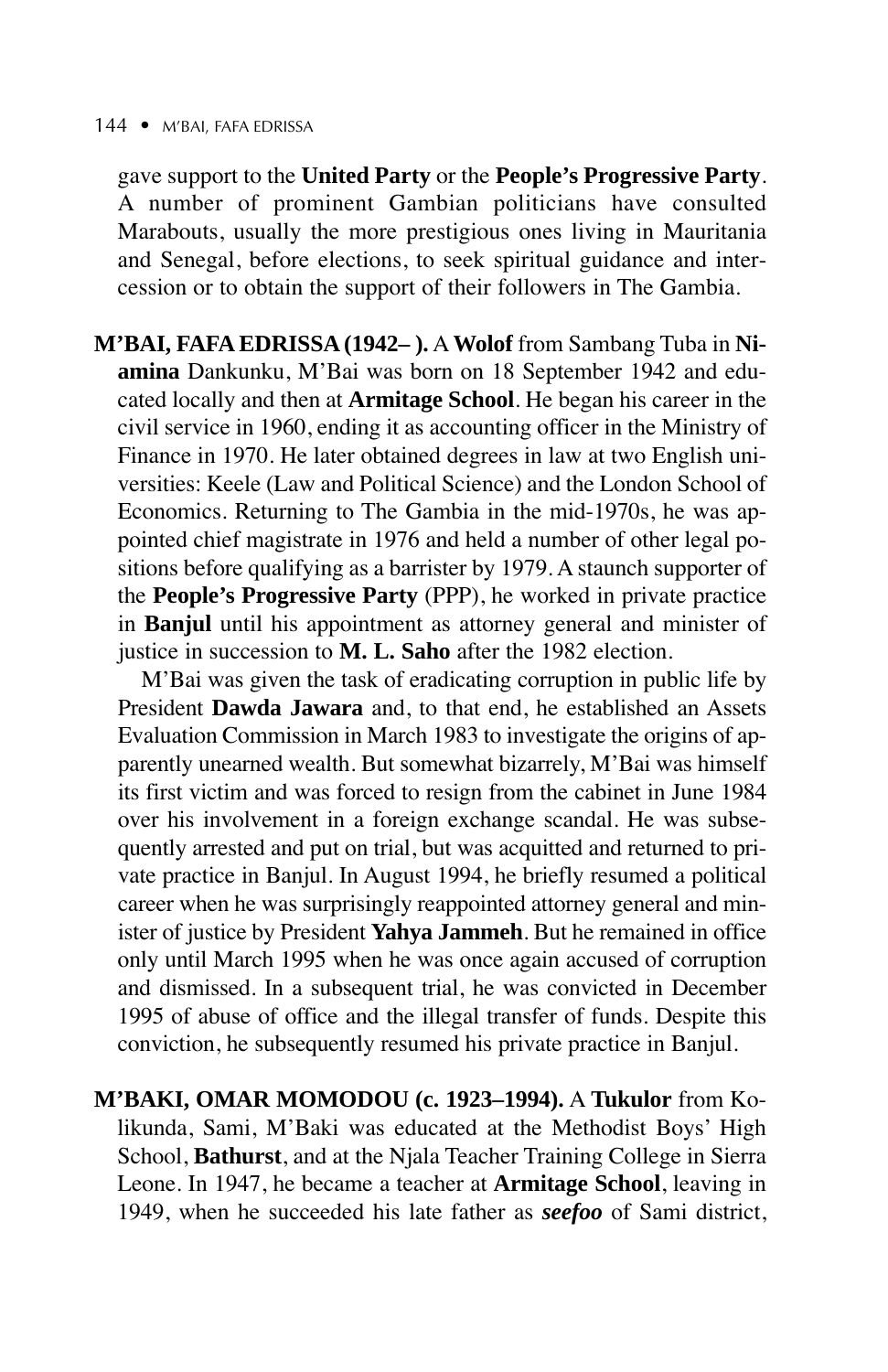**MacCarthy Island Division**; he was later a director of the **Gambia Oilseeds Marketing Board**. In 1951, he was appointed to the **Legislative Council** as one of the **Protectorate** members. The best educated of the Protectorate chiefs, he entered the **House of Representatives** in 1960 as one of their five indirectly elected representatives and was appointed to the **Executive Council** by Governor **Edward Windley** as minister of works and services (subsequently, works and communications). Following the 1962 election (when he topped the poll in the separate election of chiefs), M'Baki was appointed minister of communications in the **People's Progressive Party** (PPP) government, but lost his specific portfolio in October 1963 and was forced to resign from the cabinet altogether in September 1964. No chief thereafter served as a minister under **Dawda Jawara**. M'Baki briefly regained his former position as *seefoo* of Sami district, but in March 1965, he lost this position as well when he and six other chiefs were dismissed or forced to resign by the central government for antigovernment attitudes. After this, M'Baki withdrew from political life to take up a business career, although he briefly resurfaced in the 1977 election, when he failed to take Sami from the PPP, and thereafter ceased to be politically active. He died on 27 August 1994 aged 71.

**M'BOGE, LAMIN BORA (1932–2008).** A **Mandinka**, born in **Niamina** Dankunku in 1932, M'Boge was a close relative of Lamin Bakoto M'Boge, *seefoo* of Niamina Dankunku in the 1950s. His sister, Njaimeh, married Sir **Dawda Jawara** in 1970. Educated at **Armitage School** (to primary level), he entered the Department of Agriculture in 1953 as an agricultural learner. He joined the Public Works Department in 1956 and was appointed customs officer in 1962. Politically active from the late 1950s as a member of first the Protectorate People's Society and then the **People's Progressive Party** (PPP), he resigned from the civil service successfully to contest Illiassa for the PPP in the 1962 election. He was then appointed deputy speaker of the **House of Representatives**, as well as the director of the PPP's National Bureau. M'Boge soon acquired a reputation as one of the most outspoken PPP members of Parliament (MPs), criticizing both the government's domestic policies and its pro-Western foreign policy. M'Boge was also on close terms with the leader of the **Gambia Workers' Union** (GWU), **M. E. Jallow**. Following an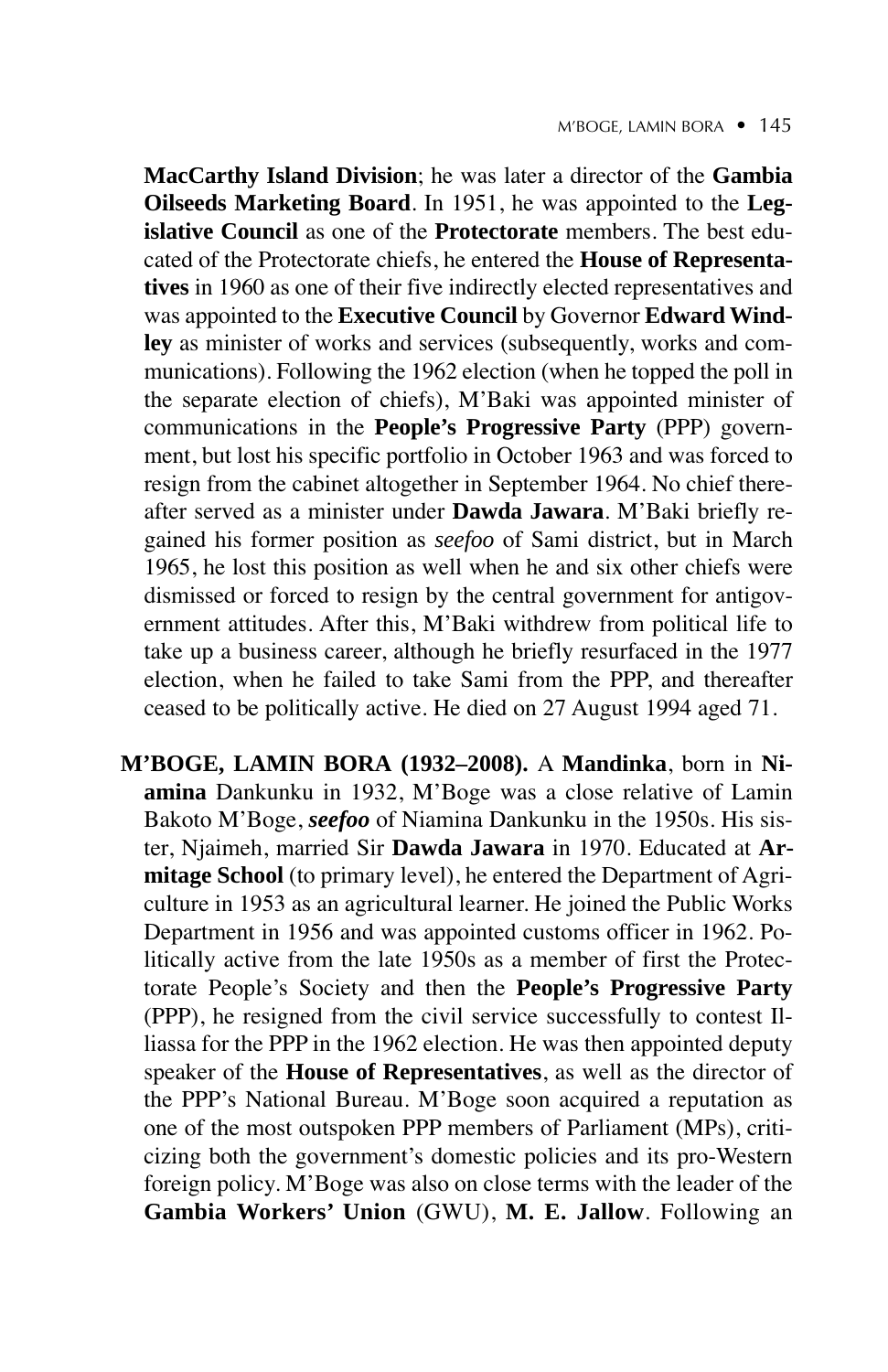inflammatory speech at a GWU May Day rally in **Bathurst**, in 1965, he was expelled from the PPP and sacked as deputy speaker.

M'Boge, who now sat in Parliament as an independent, opposed the November 1965 republic referendum. He also contested the 1966 general election in Niamina as an independent, but only won 4 percent of the vote. In 1967, he helped establish a short-lived party, the National Convention Party (which was not connected with the later party of **Sheriff Dibba**), but left it after a few months. He did not, however, join the **People's Progressive Alliance** founded in 1968 by another Niamina politician, **Sheriff Sisay**, and others; instead, he took full advantage of Sisay's defection by rejoining the PPP that October. His reward was to replace Sisay as PPP candidate for Niamina in the 1972 general election. He was made parliamentary secretary to Dibba in the Ministry of Economic Planning and Industrial Development, subsequently replacing Dibba as minister in July 1975. He was then briefly appointed minister of finance and trade in 1977, but was sacked by **Dawda Jawara** within a few days and returned to the backbenches. In August 1978, in another cabinet reshuffle, he was made parliamentary secretary to the minister for local government and lands and finally rejoined the cabinet after the 1982 election as minister of works and communications.

After the 1987 election, M'Boge was replaced as minister by **M. C. Cham** and did not regain ministerial office thereafter. He remained the MP for Niamina until the 1992 election, when he was replaced as a PPP candidate by a newcomer, Malanding Ceesay. M'Boge had resought the nomination and his disaffection may have contributed to the loss of the seat to the independent, **Lamin Waa Juwara**. M'Boge died on 6 January 2008.

**MIDDLETON, SIR JOHN (1870–1954).** Born in Stow, Scotland, in July 1870 and educated at Sedburgh and the University of Edinburgh, Middleton joined the colonial service in Nigeria in 1901 and by 1907 was senior assistant colonial secretary. He then served as assistant colonial secretary and colonial secretary in Mauritius (1908–20) and as governor of the Falkland Islands (1920–27). Appointed governor of the Gambia in March 1927, one of his first actions was to reappoint **S. J. Forster Jr.** and **Ousman Jeng** to the **Legislative Council**. He left the Gambia in November 1928 to become governor of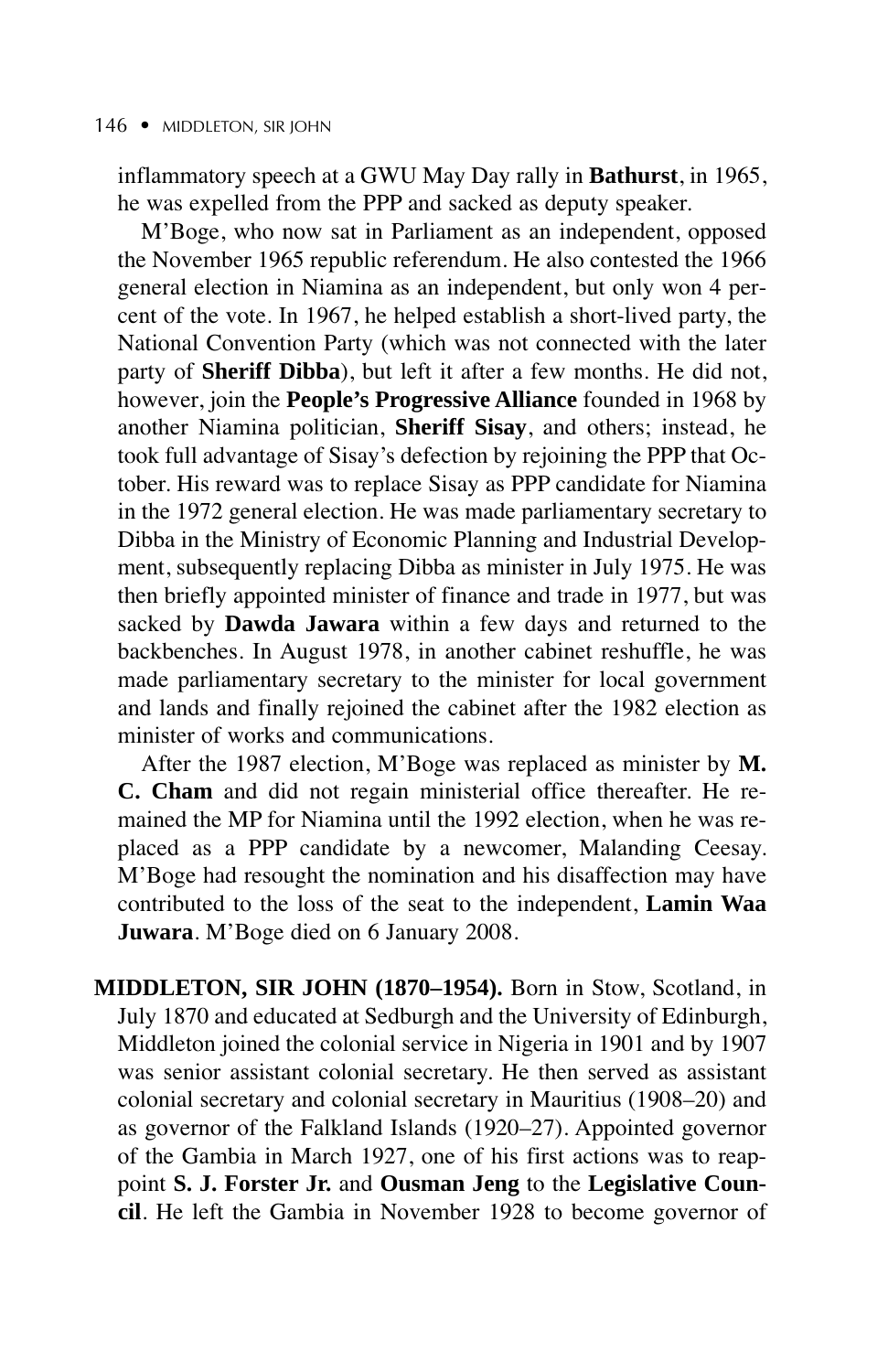Newfoundland (1928–32). He then retired to Wiltshire, England, where he died on 5 November 1954.

**MOLLOH, ALFA (ALFA MOLO) (c. 1820s–1881).** A **Fula** Firdu, Molloh was born Molloh Egue in the old **Mandinka** kingdom of **Jimara**, later changing his name to Alfa Molloh. Of slave origin, he was an elephant hunter who led a revolt of Fula migrants against the Mandinka chief of Jimara in the mid-19th century. It was rumored that Molloh had met with **Al Hajj Umar Tall** and had taken the **Tijaniyya** oath before 1867, a sufficient indication of devotion to **Islam** to gain him support from the Islamic states of **Futa Jallon** and **Futa Toro**. During the 1870s, Molloh's forces (led by his son, **Musa Molloh**) conquered Jimara, **Tomani**, and a number of smaller chieftaincies southward to the **Casamance** and then laid the foundations for the centralized state of **Fuladu**.

**MOLLOH, MUSA (MUSA MOLO) (?–1931).** The son of **Alfa Molloh**, founder of the **Fula** kingdom of **Fuladu**, Molloh had begun his career as a warrior by the early 1860s and was responsible for killing the family of **Fodi Kabba** in 1862. He acted as the commander of his father's military forces in the 1870s and expanded the areas under his control at the expense of the traditional **Mandinka** rulers as well as those of such other **Marabouts** as Kabba and **Simotto Moro**. The death of Alfa Molloh in 1881 fractured the recently created state of Fuladu. Bakari Dembel (Alfa Molloh's brother) inherited the throne, but in 1892, he was ousted by Musa Molloh who proclaimed himself king.

Molloh's state reflected his need for a stable kingdom that would respond quickly to his requirements. He exercised complete military authority and controlled the political life of Fuladu by a close watch over the 40 district leaders he appointed to act in his name throughout the territory. Molloh also used a central bureaucracy to check on the activities of the district heads. However, the partition of the Senegambia after 1889 brought fundamental changes to Fuladu. Realizing that in order to maintain the unity of his kingdom, he would have to choose peace rather than war with the Europeans, he therefore promised to live quietly in the newly established French territory. In 1901, he participated in the joint expedition with the British and the French against his old enemy, Kabba. Two years later, however, the French built a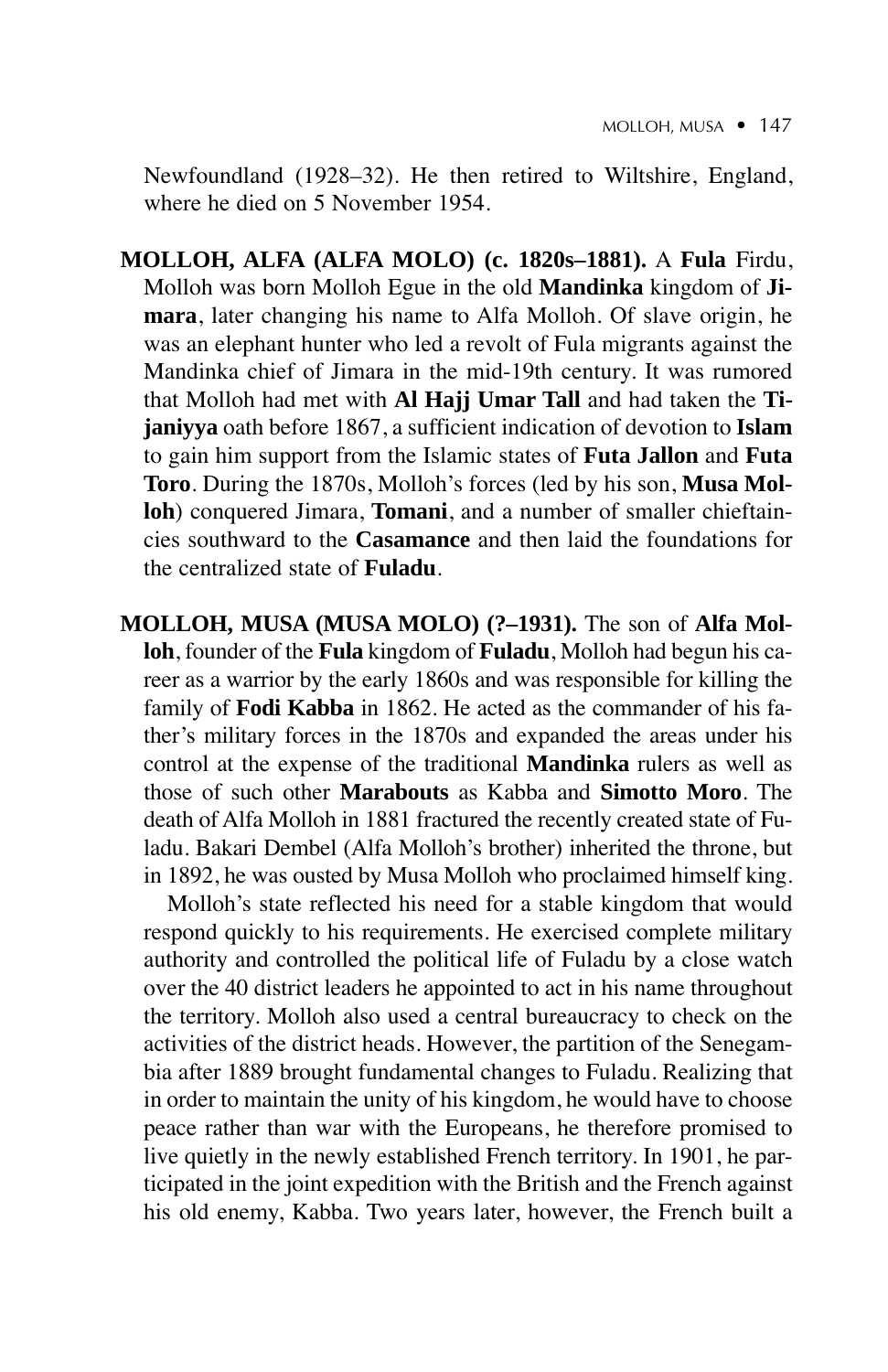military post at his town of Hamdallai. Molloh responded by burning the town in March 1903, cutting the telegraph lines, and retreating to British territory in May 1903. There he established himself at Kessellikunda, north of the **Gambia River**.

The British recognized his control over western Fuladu, a small part of his former kingdom. Under an agreement of June 1901, the Gambian government paid him an annual stipend of £500 and, in general, left him alone to rule. Without an army and cut off from the bulk of his previous territory in the south, he was, in effect, a British prisoner. The British could depose him whenever they wished, but it was to their advantage to have a strong ruler acting as a unifying force in the upriver areas. In 1919, finally reacting to reports of atrocities, the British deposed Molloh, destroyed his royal compound, and exiled him to Sierra Leone. He was allowed to return in 1923, shorn almost entirely of his power (his son, Cherno Baldeh, remained regent), and died on 29 March 1931 at Kaserikunda.

**MOLONEY, SIR CORNELIUS ALFRED (1848–1913).** Educated at the Royal Military College, Sandhurst, where he was commissioned in 1867, Alfred Moloney began his career in the colonial service in the Bahamas in 1871. He then served in the Gold Coast (1873–78) and Lagos Colony (1878–83), before being appointed administrator of the Gambia in January 1884 (he arrived in the colony in March). His major contribution during his brief tenure in the Gambia was the completion of the 300-yard-long bridge over Oyster Creek.

Moloney left the Gambia in December 1885 to return to Lagos as governor. Leaving West Africa in 1890, he was subsequently governor of British Honduras (1891–97), the Windward Islands (1897–1900), and Trinidad and Tobago (1901–04). He retired in 1904 and died on 13 August 1913.

**MOORE**, **FRANCIS (c. 1708–c. 1756).** Moore was sent to **James Island** as the representative of the **Royal African Company** in 1730, remaining there until 1735. During this period, he traveled throughout much of the Gambia. He was a **factor** in many places, most notably at **Joar** and Yamyamakunda. Much of our knowledge of Gambian social, economic, and political institutions in the 18th century is because of Moore's keen interest in the Africans along the **Gambia**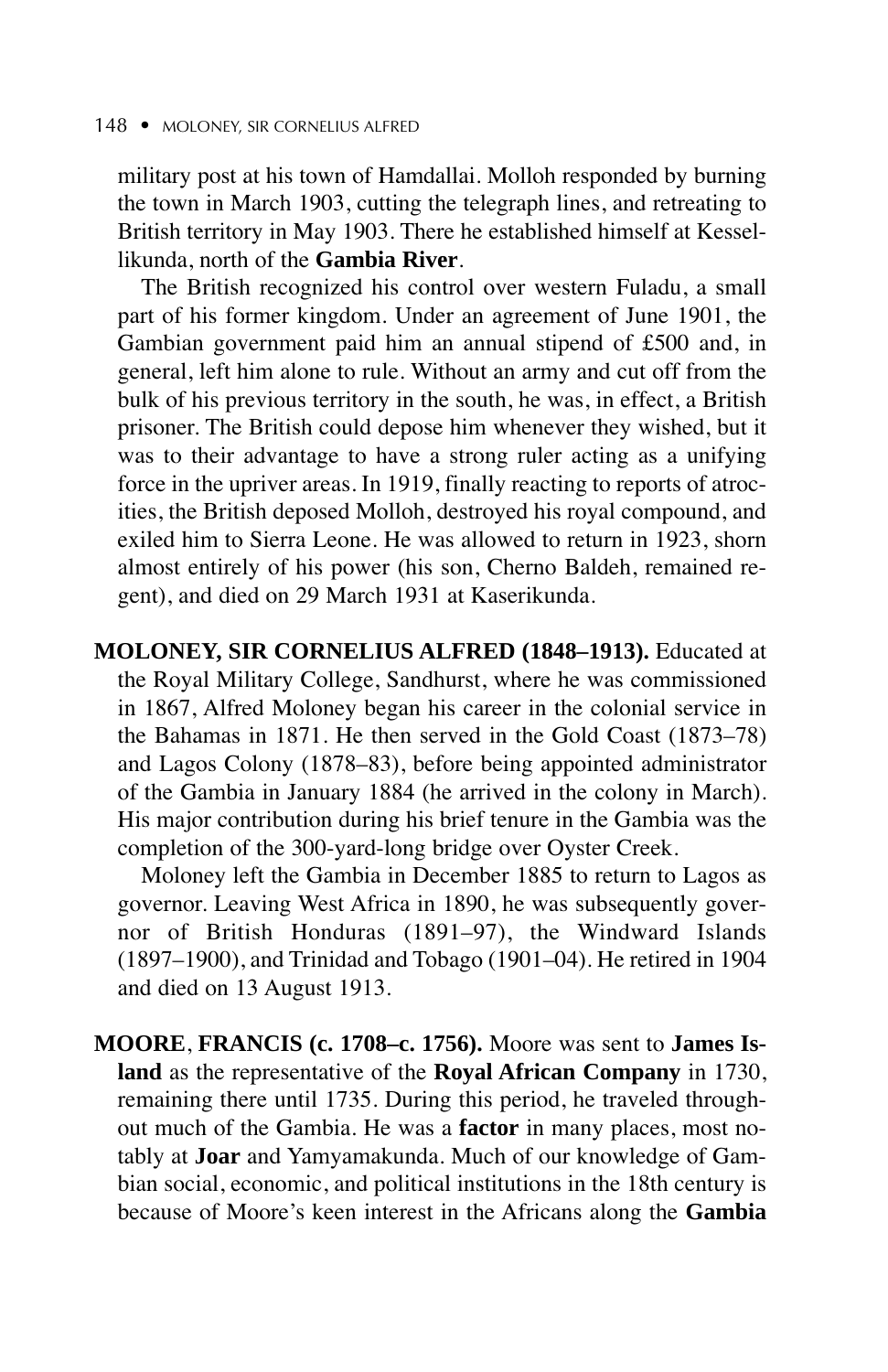**River** and their customs. His observations were published in 1738 in what became one of the classic books detailing West African life, *Travels into the Inland Parts of Africa*.

- **MORO, SIMOTTO (?–1885).** A **Fula** Torodbe Muslim teacher originally from Bondu, who was resident in **Fuladu** in the 1860s, Moro gathered around him a group of disciples. **Alfa** and **Musa Molloh** saw him as a threat to their complete control of Fuladu, but he moved with his followers across the **Gambia River** to **Wuli**, establishing the heavily fortified town of Toubacouta, which in a short time became a center for trade and learning in the upper river area. Disaffected Fula from Fuladu reinforced Moro's power and protected Toubacouta from attack from Fuladu until his death.
- *MOURIDE***.** A syncretic sufi **Islamic** brotherhood established in **Senegal** by Amadou Bamba M'Backé (1851–1927) in the late 19th century, the Mourides were initially treated with suspicion and hostility by the French authorities, but later came to terms with colonial rule and became its economic mainstay through their dominance in **groundnut** cultivation. The Mourides, a highly disciplined religious organization owing political, as well as spiritual, allegiance to Bamba and his lineal descendants, also proved an invaluable ally to African rulers of the postcolonial state. Although the center of the Mouride brotherhood is Touba in Senegal, and most of its devotees are Senegalese, the brotherhood also enjoys a following among Gambians, mainly in the **Baddibus** and **Jarra**.
- **MOVEMENT FOR JUSTICE IN AFRICA-GAMBIA (MOJA-G).** A radical political movement formed in 1979 by **"Koro" Sallah**, Ousman Manjang, and other former members of the Kwame Nkrumah Memorial Foundation, the MOJA-G operated in the Greater **Banjul** area. It did not appear to have a clear political hierarchy, although Sallah and Manjang later served as prominent spokespersons. The MOJA was influenced by Marxist and pan-Africanist ideology and was inspired by a Liberian movement of the same name, to challenge the **Dawda Jawara** government. Principally engaged in consciousness-raising activities in the Greater Banjul area, the MOJA was also accused of acts of political vandalism.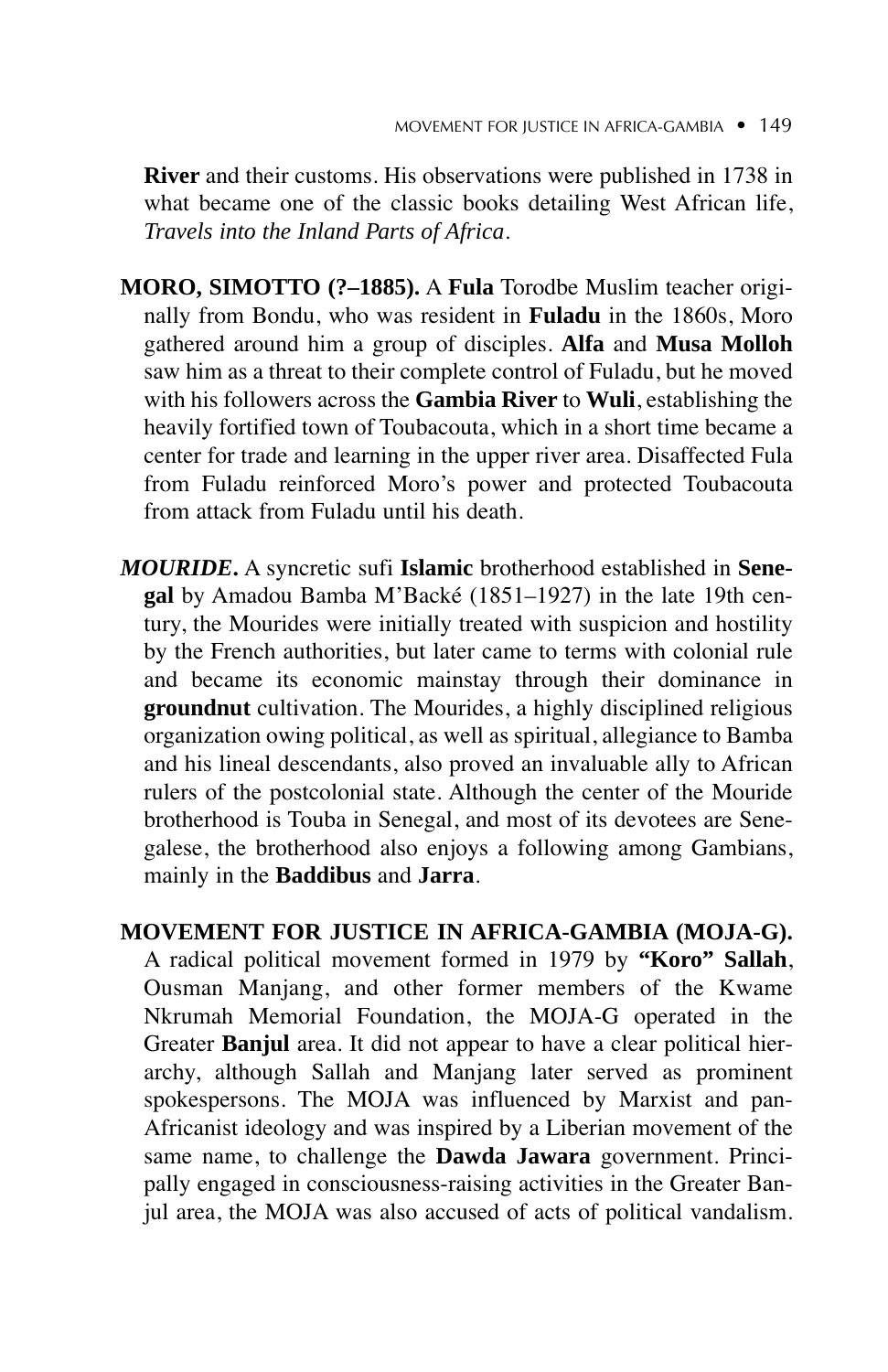On 30 October 1980, in the wake of disturbances affecting the **Gambia Field Force**, the MOJA was declared an unlawful society under the Societies Act of 1971 and banned; the next day, six of its members, including Sallah, were arrested and subsequently charged with managing an unlawful society and possessing firearms and ammunition. Two of the six, including Sallah, were later convicted on the first charge only, fined, and released. The defense lawyer in their trial was **Pap Cheyassin Secka**.

Some MOJA leaders, including Sallah, apparently supported the attempted **coup of 1981** (although Sallah later claimed that he only became involved to resist the subsequent **Senegalese** invasion). Sallah, Manjang, and other leaders fled to Europe, principally Sweden, after the coup. No longer seen as a political threat, some MOJA members began to return home by the early 1990s and the ban on the movement was lifted in November 1992. Some MOJA supporters, notably **Baba Jobe**, supported the **1994 coup** and helped form the **July 22nd Movement** and the **Alliance for Patriotic Re-orientation and Construction**, although the MOJA itself became moribund. *See also* POLITICAL PARTIES.

**MUSLIMS.** *See* JIHAD; MARABOUTS; MOURIDE; QADIRIYYA; RELIGION; SONINKE–MARABOUT WARS; TIJANIYYA.

# **– N –**

**NATIONAL ALLIANCE FOR DEMOCRACY AND DEVELOP-MENT (NADD).** Formed in January 2005, although not formally launched until 29 May, the NADD sought to create an anti-government coalition of opposition **political parties** ahead of the presidential and parliamentary elections of 2006–07. Its original members were the **United Democratic Party** (UDP), the **National Reconciliation Party** (NRP), the **People's Democratic Organisation for Independence and Socialism** (PDOIS), the **People's Progressive Party** (PPP), and the **National Democratic Action Movement** (NDAM). All subscribed to a pro-democracy agenda. In June 2005, its four **National Assembly** members were informed that their parliamentary seats had been declared vacant because they had changed party; they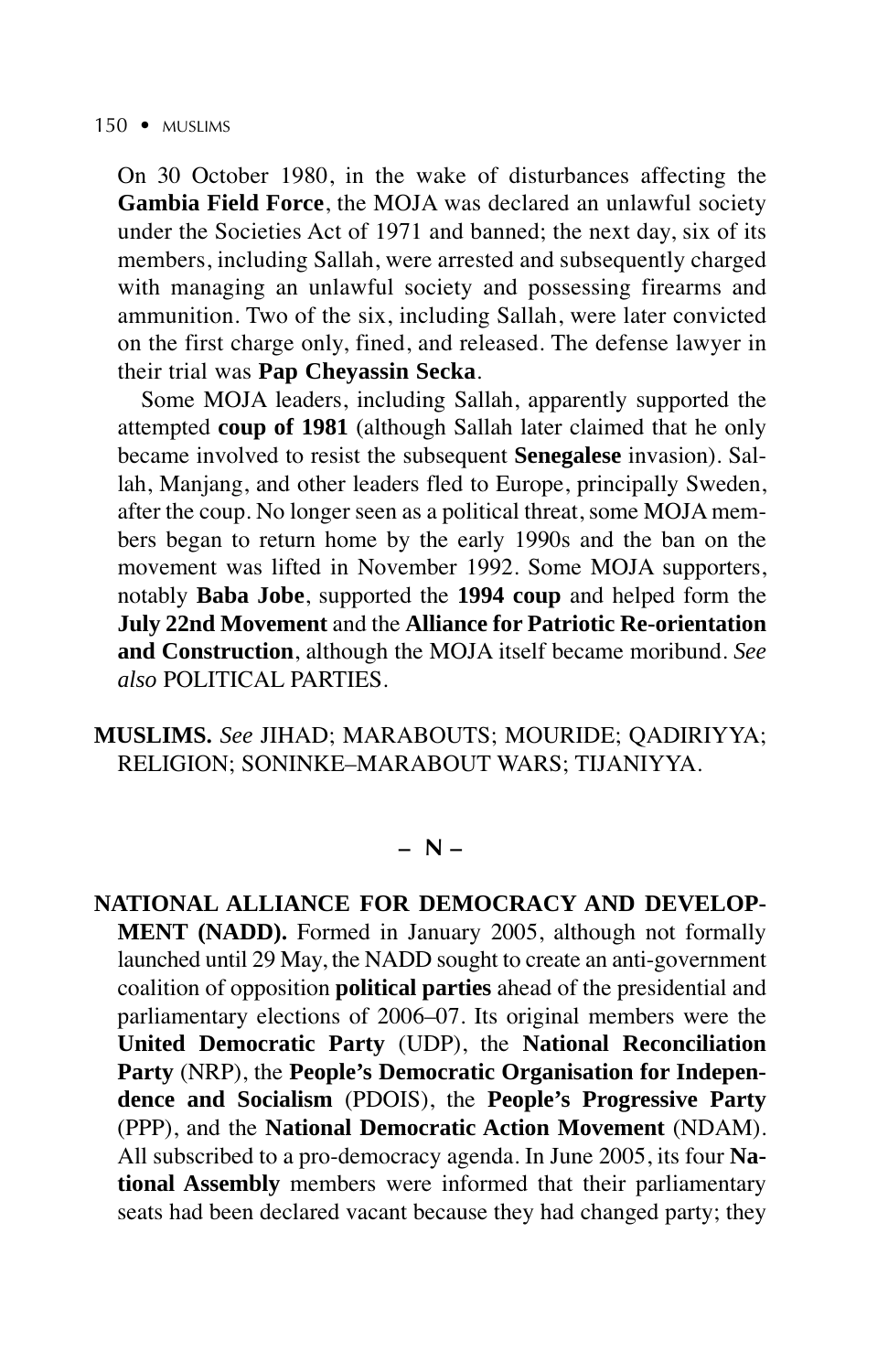were obliged to seek reelection, with three of the four being successful in September by-elections.

Difficulties arose over the selection of a "flag bearer" from January 2006 to challenge President **Yahya Jammeh** in the September 2006 presidential election. The UDP leader, **Ousainou Darboe**, objected to the initial selection of **O. A. Jallow** of the PPP as the coalition candidate and, backed by **Hamat Bah** and the NRP, withdrew from the NADD. One faction of the PPP, led by **Yaya Ceesay** and other ex-PPP ministers, later also withdrew from the NADD, as did the leader of the Gambia People's Party, **Assan Musa Camara**, who had been the NADD chairman. **Halifa Sallah** of PDOIS was eventually chosen as "flag bearer" in March 2006, but won only 6 percent of the vote in the presidential election, as Darboe stood as well.

A much-reduced NADD (essentially PDOIS, together with NDAM's **Lamin Waa Juwara** and a rival faction of the PPP led by O. A. Jallow, its "interim leader") contested only five seats in the January 2007 **National Assembly** election, winning only one of them (**Sidia Jatta** in **Wuli** West) and some 14,000 votes only (5 percent of those cast). Following the NADD's poor performance, Sallah, who had been easily defeated by the **Alliance for Patriotic Re-orientation and Construction** candidate in **Serrekunda** Central, stepped down as the NADD's "flag bearer" in February 2007. The NADD contested only four seats in the local government election in January 2008, and won just one of these.

**NATIONAL ASSEMBLY.** On the recommendation of the 1995 Constitutional Review Commission, the National Assembly was established under the 1996 constitution to replace the **House of Representatives**, which had been abolished after the **1994 coup**. The first election to the new body took place in January 1997. The National Assembly was larger than the House of Representatives with 45 elected seats (compared with 36 elected seats). President **Yahya Jammeh**, like his predecessor, does not sit in the Assembly, where he is represented by his party's "majority leader." The president is also entitled to nominate five members, to represent special-interest groups. The National Assembly is presided over by a speaker and deputy speaker. The number of constituencies in **Banjul**, the **Kanifing Municipal Council** (KMC), and the **North Bank Division**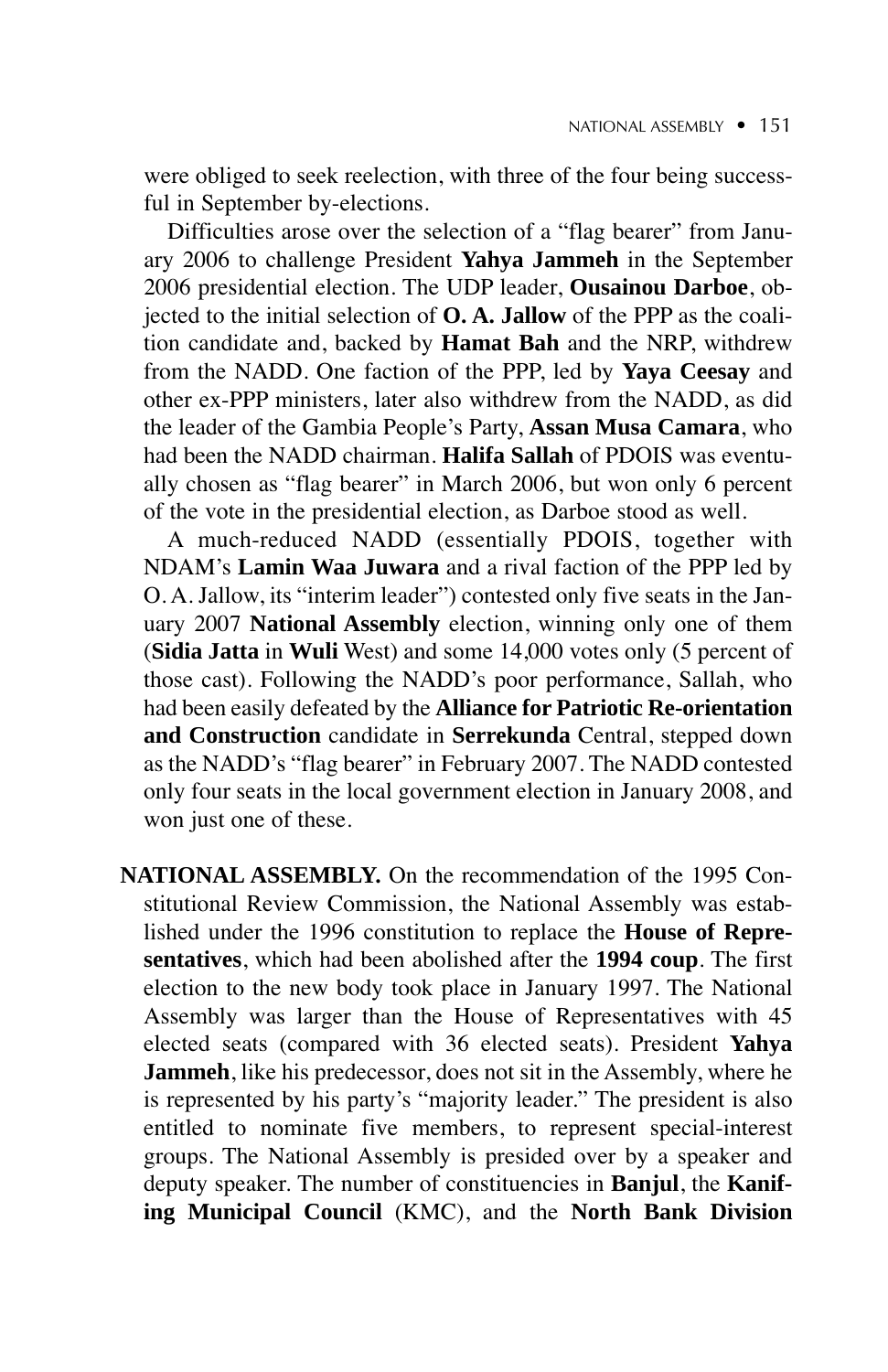#### 152 • NATIONAL CONGRESS OF BRITISH WEST AFRICA, GAMBIA SECTION

(NBD) was unchanged; the **Upper River Division** (URD) had lost one seat; the **Lower River Division** (LRD) had gained two more; the **Western Division** (WD) had gained three more; and the **Central River Division** (CRD) had gained five more. In other respects, the two parliamentary bodies were very similar; elections were by the first-past-the-post method, while candidates had to be over 21 and able to speak English with sufficient proficiency.

Prior to the 2002 election, the number of seats in the Assembly was increased to 48 through the granting of an additional seat to the URD and two to the KMC; this remains the total at the time of writing. Currently, therefore, the CRD has 11 Assembly members; the WD has 9; the NBD and URD each have 7; the LRD has 6; the KMC has 5; and Banjul has 3. A report by the **Independent Electoral Commission** in 2000 that would have resulted in a major redistribution of seats having been rejected by the Jammeh government, the KMC and the WD remain seriously under-represented in terms of seats, while the CRD is strongly over-represented, compared with their shares of the national population in 2003.

**NATIONAL CONGRESS OF BRITISH WEST AFRICA, GAM-BIA SECTION (NCBWA).** The first modern political organization in the Gambia, the NCBWA developed out of the **Gambia Native Defensive Union** (GNDU) established by **E. F. Small** in 1919. Hearing of plans to organize a conference of educated British West Africans, Small converted the GNDU into the Gambian committee to select a delegate at the conference, which was held in Accra in March 1920. The conference resolved itself into a permanent NCBWA to be composed of the committees that had already been established in the four colonies. The conference also put forward 83 resolutions, covering a wide spectrum of issues of concern to the Westernized elite, the most important being a call for half the seats in colonial legislatures to be filled, through direct election, by Africans.

On his return from Accra in May, Small converted the committee into the Gambia Section of the NCBWA. Most members were **Christian Aku** from **Bathurst**, with some urban **Muslim Wolof** involvement, but it had few links with the **Protectorate** populace. The Gambia Section, from its inception, was divided into a radical group led by Small and a conservative faction headed by **S. J. Forster Jr**. The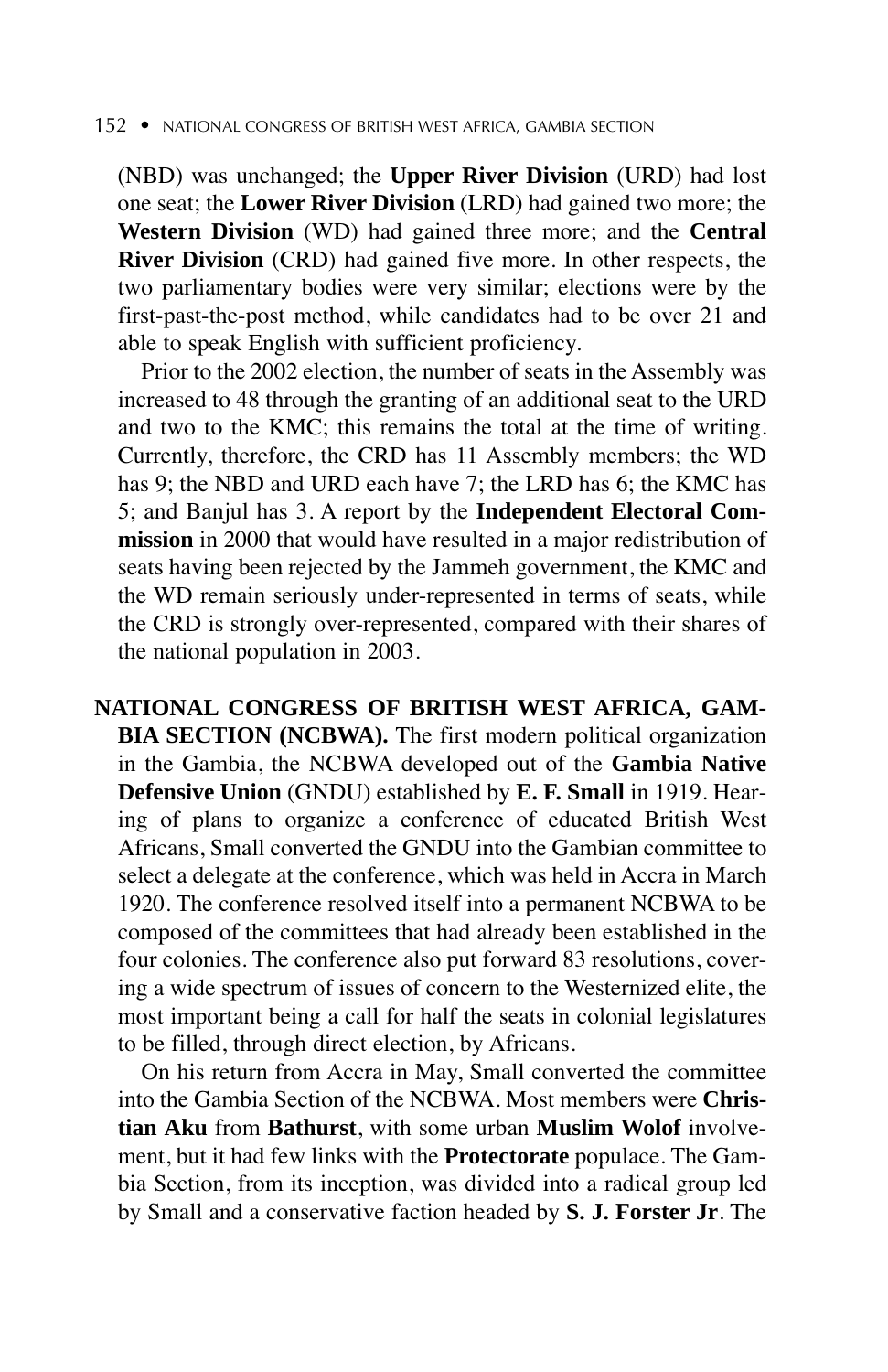latter and other wealthier conservative members soon left the organization and thereafter opposed it. Governor **C. H. Armitage**, like his counterparts in the other British West African dependencies, denounced the Gambia Section as an unrepresentative clique of educated coastal Africans, with no mandate to speak for the vast majority of rural Africans, though by 1926, he had come to adopt a more favorable view of the Congress.

Support had begun to slip by 1922 when Small moved to Rufisque in Senegal and later to London, leaving his brother-in-law, **J. A. Mahoney**, in charge. By the time Small returned in 1926, the Gambia Section was in serious difficulties, though, after some difficulty, it managed to host the Third Session of the Congress in Bathurst in December 1925. It apparently ceased to exist after 1928, by which time a rival **Gambia Representative Committee** had been formed. However, a number of those who had been active in the Congress in the 1920s were later involved in the **Rate Payers' Association** in the 1930s. S*ee also* POLITICAL PARTIES.

**NATIONAL CONVENTION PARTY (NCP).** The NCP was launched on 7 September 1975, at **Busumbala**, Northern **Kombo**, by the former vice president of The Gambia, **Sheriff Dibba**, a few weeks after his expulsion from the **People's Progressive Party** (PPP). The party had no connection with an earlier, but short-lived, **political party** of the same name founded by an earlier group of PPP dissidents in 1967. Although claiming a national following and an alternative political program, called the "**Farafenni** Declaration" (published in 1976), the NCP differed little in substance from the PPP and its manifesto was little more than a rewriting of the original PPP one. Consequently, it failed to make more than limited inroads into the governing party's popular support. Apart from Dibba, only one other PPP member of Parliament (MP), Kebba A. Bayo, the MP for Saloum, defected to the NCP; the **United Party** (UP) MP for **Serrekunda**, Gibou M. Jagne, later joined the new party. Some financial backing, between 1977 and 1991, came from Solo Darbo, a wealthy businessman.

The first real test for the NCP came in the 1977 general election. It contested 31 out of 35 seats (its electoral ally, the UP, stood in the other four), but won only five, gaining 23 percent of the vote. It fared best in Dibba's home region of the **Baddibus**, with Dibba retaining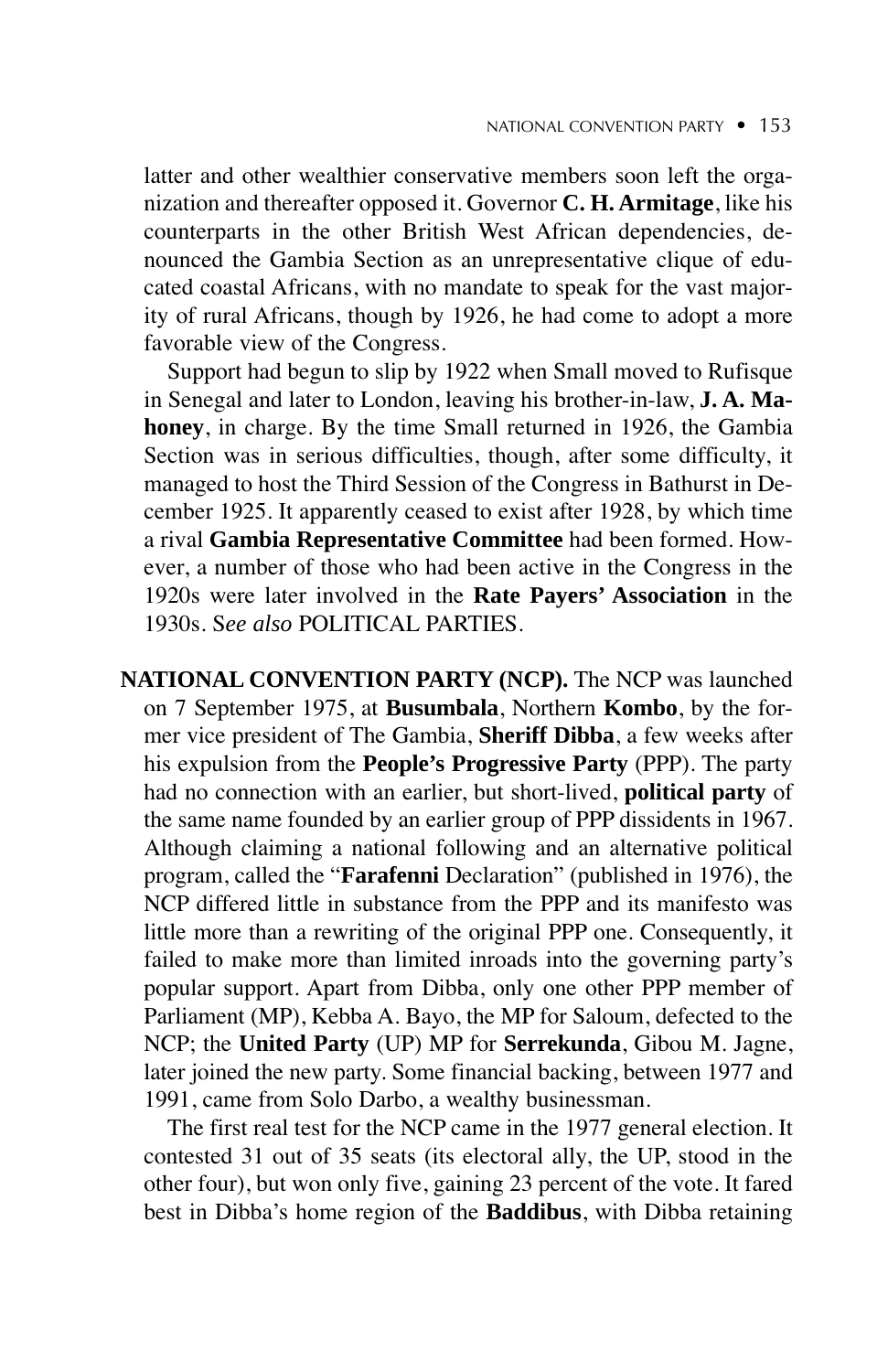#### 154 • NATIONAL CONVENTION PARTY

his Central Baddibu seat and in **Kombo St. Mary**. Dibba was denounced, to some effect, by the PPP as a disaffected and ambitious renegade and his party as a **Mandinka** tribalist movement. The NCP also lacked the financial resources to present an effective challenge to the PPP, given the latter party's control of the government apparatus, and had to rely too heavily on Dibba's own limited resources.

Its next electoral test was in 1982; it was at a serious disadvantage, for a large number of its leaders and activists, including Dibba and **Kemeseng Jammeh**, had been arrested after the abortive **1981 coup** and either remained in jail awaiting possible trial or had only recently been released. The NCP was also associated in some quarters with the revolutionary leadership of the coup. In the circumstances, it was not surprising that the NCP was able to contest just 19 constituencies and won three seats only, with Dibba himself being narrowly defeated in Central Baddibu. This time, the party gained 20 percent of the vote. In the separate presidential election, Dibba won 28 percent of the vote.

The NCP fought the 1987 election in a partial alliance with the UP (for **Banjul** seats only). However, its share of the vote dropped, largely as a result of the emergence of a new, rival opposition party, the **Gambia People's Party** (GPP), which was as hostile to the NCP as it was to the PPP. The NCP/UP coalition won five seats in the parliamentary election, but Dibba failed to retake Central Baddibu and again won only 28 percent of the vote in the presidential election.

Prior to the 1992 presidential and parliamentary elections, the NCP faced a number of setbacks, with important leaders rejoining the PPP. It once again failed to reach an electoral pact with the GPP, except in the seats of each party leader (although there was a token GPP candidate in Central Baddibu). The NCP's overall performance was better as it won six seats (including Dibba's). There were signs that support for the NCP was extending to new areas of the country; equally, however, its strength was diminishing in its core areas. For example, it lost Illiassa, which it had won at all elections since 1977, to the PPP and its victories in Bakau and Lower Baddibu were by narrow margins only.

Although Dibba had welcomed the **1994 coup**, the NCP was banned under Decree no. 4 in August 1994 and was prevented from contesting the 1996–97 elections under Decree no. 89 of August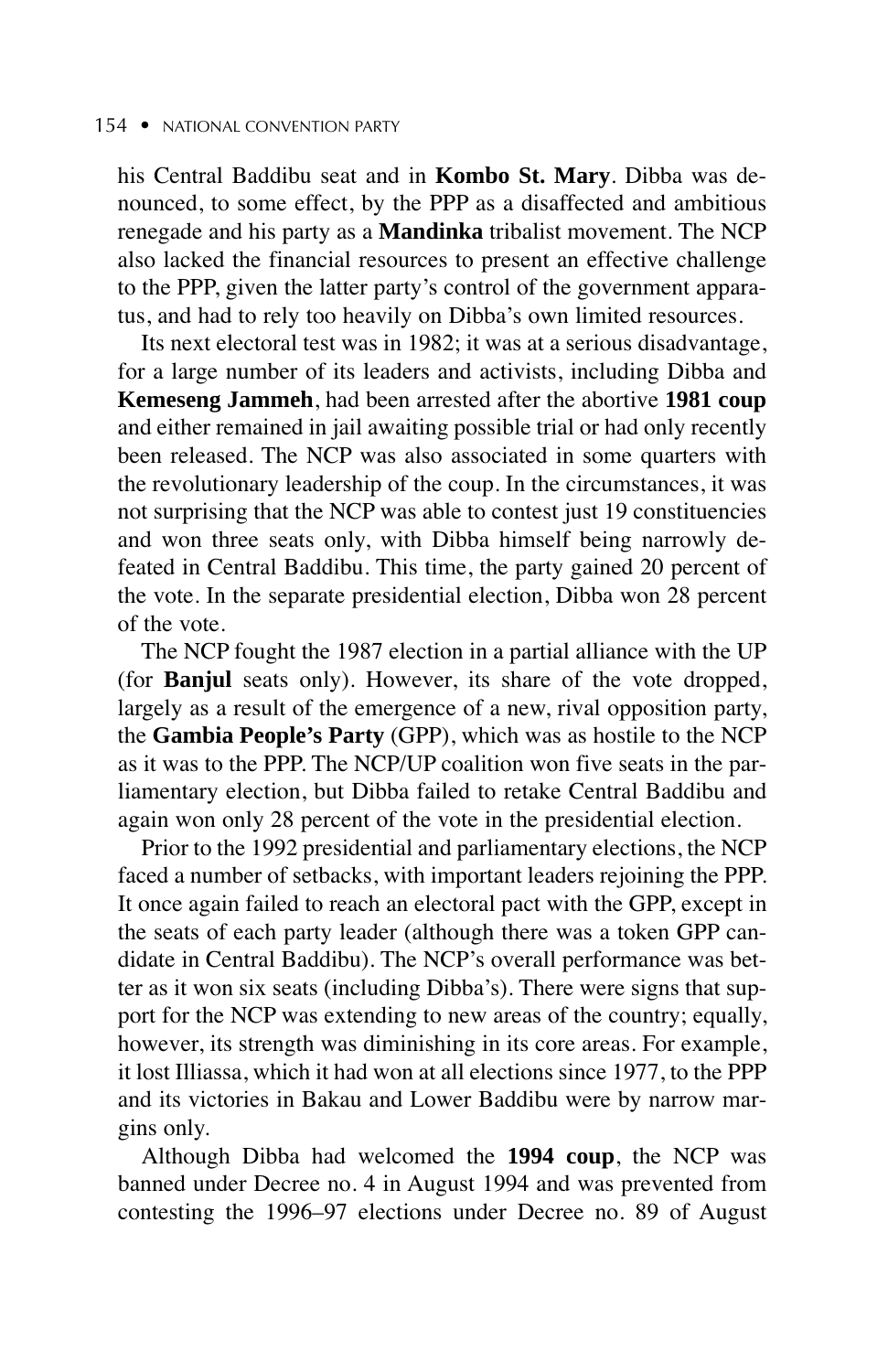1996. Dibba was also barred from contesting further elections. At least seven NCP parliamentary candidates from the 1992 election stood as **United Democratic Party** (UDP) candidates in the 1997 **National Assembly** election, although one former prominent NCP MP, Foday A. K. Makalo, had previously publicly endorsed the presidential campaign of **Yahya Jammeh**. But, after the ban on the NCP had been lifted in July 2001, Dibba refused to endorse the UDP presidential candidate, **Ousainou Darboe**, in the 2001 presidential election, preferring to stand himself. However, he won only 4 percent of the vote. After the election, Dibba announced that the NCP was forming an alliance with the **Alliance for Patriotic Re-orientation and Construction** (APRC) and two candidates in the 2002 parliamentary election stood under a joint APRC/NCP banner. Dibba's reward was to be appointed to the National Assembly as a "nominated" MP and subsequently to be elected speaker. After his dismissal from both posts in April 2006, another former NCP MP, Majanko Samusa, replaced him as a "nominated" MP, but the party was by now effectively moribund.

- **NATIONAL DEMOCRATIC ACTION MOVEMENT (NDAM).** The NDAM was formed by **Lamin Waa Juwara**, one of the leaders of the main opposition party, the **United Democratic Party** (UDP), in October 2002. Juwara did so in protest at the alleged complacency of UDP leader, **Ousainou Darboe**, who had lost the 2001 presidential election to President **Yahya Jammeh**. Earlier, Juwara had attacked Darboe over failing to submit his income tax details on time, a requirement to stand for political office. It shared the general prodemocracy position of other opposition parties and joined the **National Alliance for Democracy and Development** (NADD) when the latter was formed in January 2005; consequently, it has never contested a parliamentary seat in its own name. In April 2007, internal divisions within the NDAM became public when Juwara withdrew from the NADD, having unilaterally expelled the NDAM's national president, Pa Manneh, who remained loyal to the alliance. *See also* POLITICAL PARTIES.
- **NATIONAL INTELLIGENCE AGENCY (NIA).** The NIA, which replaced the earlier National Security Service, was set up by the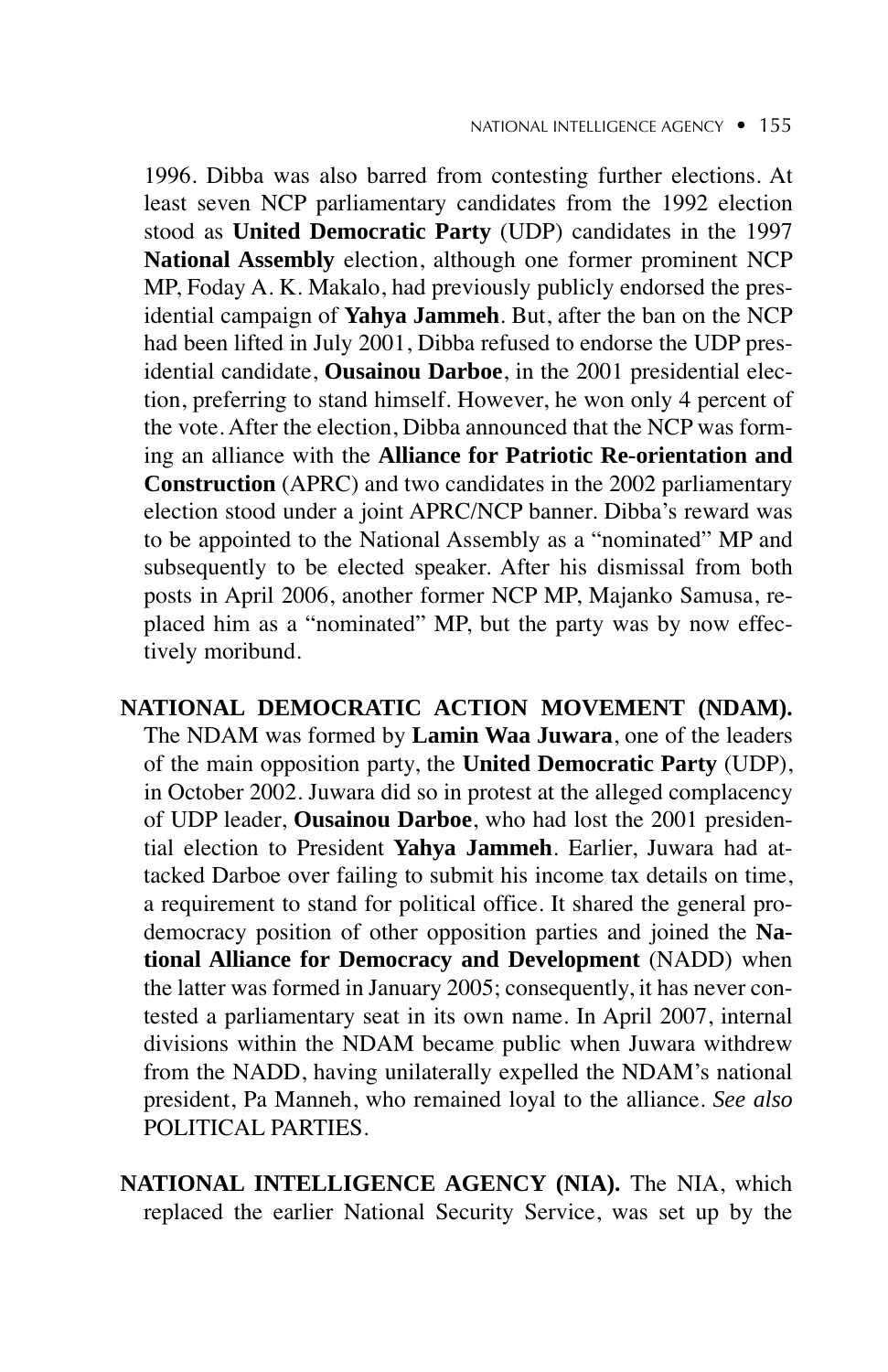### 156 • NATIONAL LIBERATION PARTY

**Armed Forces Provisional Ruling Council** under Decree no. 45 of 1995; initially, this was to combat threats from dissidents within the armed forces themselves, but its role was quickly extended to deal with real and perceived challenges to the **Yahya Jammeh** government from civilian critics and opponents. Acting largely outside of the formal legal framework, under the same military decree, which was retained after the changeover to elected civilian rule and the adoption of a civilian constitution in 1996, the NIA has come to acquire a feared reputation for harassment of the political opposition and **news media** critics of the government. It is also held responsible for several killings, tortures, detentions, arsons, and various forms of intimidation. Since 1996, President Jammeh has replaced approximately six heads of the NIA, with one former director, Daba Marenah, allegedly being summarily executed after the **2006 coup**.

**NATIONAL LIBERATION PARTY (NLP).** The NLP was launched on 4 October 1975, following earlier meetings in **Banjul** and **Basse**. The NLP adopted a collective leadership and a radical socialist viewpoint, but the driving force behind it was a Banjul lawyer, **Pap Cheyassin Secka**. The NLP contested only one election, in 1977, when it put forward joint candidates in six constituencies with the ailing **United Party** (UP); however, only two of these were NLP supporters. Secka contested Sabach Sanjal, while the party organizer, Alasan N'Dure, stood in **Jokadu**, but was killed in a road accident while campaigning. Secka gained only 4 percent of the vote in Sabach Sanjal to finish at the bottom of the poll in the constituency; he then fought a by-election in Banjul Central, following the death of its UP member of Parliament, J. R. Forster, but again fared badly. The party then became defunct and Secka and another NLP leader, Alieu Kah, became increasingly radicalized, playing prominent roles in the abortive **1981 coup**, for which they both received death sentences, subsequently commuted. *See also* POLITI-CAL PARTIES.

**NATIONAL RECONCILIATION PARTY (NRP).** The NRP was launched by **Hamat Bah** in September 1996 at a rally in **Gunjur**. It differed little in its policies from the **United Democratic Party** (UDP), but attempts to unite the parties failed. Bah therefore con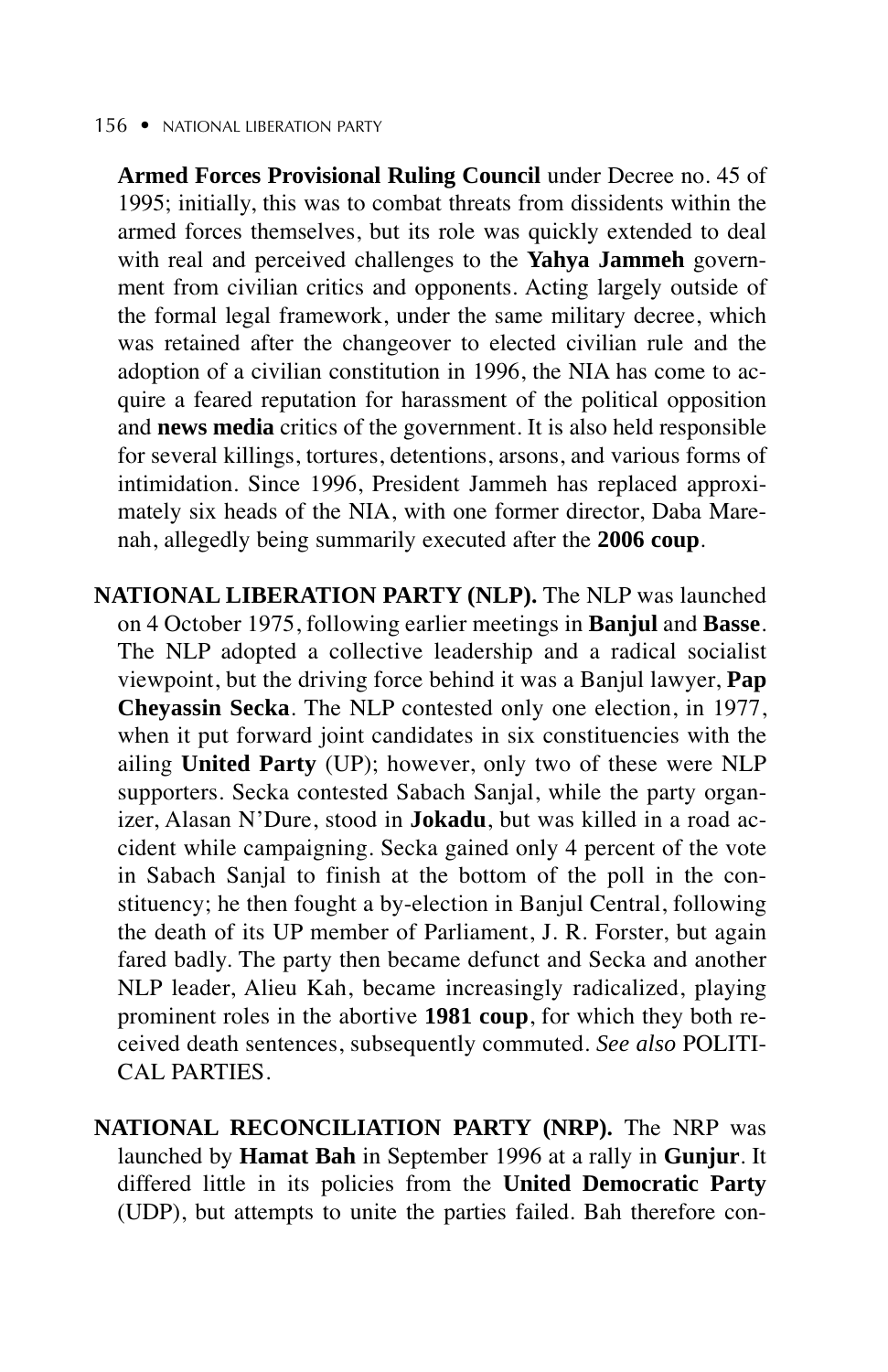tested the presidential election for the NRP, winning 6 percent of the vote, faring best in **Central River Division** (CRD). The NRP also put forward five candidates in the 1997 parliamentary election, who, between them, gained 2 percent of the vote and won two seats (Upper Saloum and **Kiang** Central). Bah also contested the 2001 presidential election for the NRP, this time winning 8 percent of the vote and again performing best in CRD. Unlike the UDP, the NRP contested the 2002 **National Assembly** election; its 10 candidates (eight of whom stood in CRD) gained 22 percent of the vote overall, but only one seat, Upper Saloum, through Bah.

In January 2005, the NRP joined the newly formed anti-government **National Alliance for Democracy and Development**, but withdrew from it in early 2006. Instead, in the 2006 presidential election, it supported the bid of the UDP leader, **Ousainou Darboe**, for the presidency. In the 2007 parliamentary election, it contested eight seats, gaining 6 percent of the vote, but won none of them, with Hamat Bah, who had lost his seat in a by-election in 2005, narrowly failing to regain Upper Saloum. The NRP contested 11 seats in the local government election in January 2008, in alliance with the UDP, but won only one of them. *See also* POLITICAL PARTIES.

- **NEW TOWN.** A district of **Bathurst** situated inland from **Portuguese Town**, it was subdivided into two wards (New Town East and West) for municipal elections from 1944 and for the same two parliamentary constituencies for the 1960 and 1962 general elections. Since 1966, it has formed part of the Bathurst**/Banjul** North parliamentary constituency.
- **NEWS MEDIA.** *Newspapers*: The first Gambian newspaper was *The Bathurst Times*, which was established by **Thomas Brown** in May 1871, but appeared only fleetingly. The first substantive newspaper was therefore *The Bathurst Observer and West African Gazette*, which was launched by **W. C. Walcott** in January 1883; this ran for five years until Walcott's death in 1888. Between the mid-1860s and the mid-1880s, Gambian events were also covered regularly in the London monthly newspaper, *The African Times*, which had a number of correspondents in **Bathurst**. The next Bathurst newspaper was *The Gambia Intelligencer*, which was set up by a syndicate, including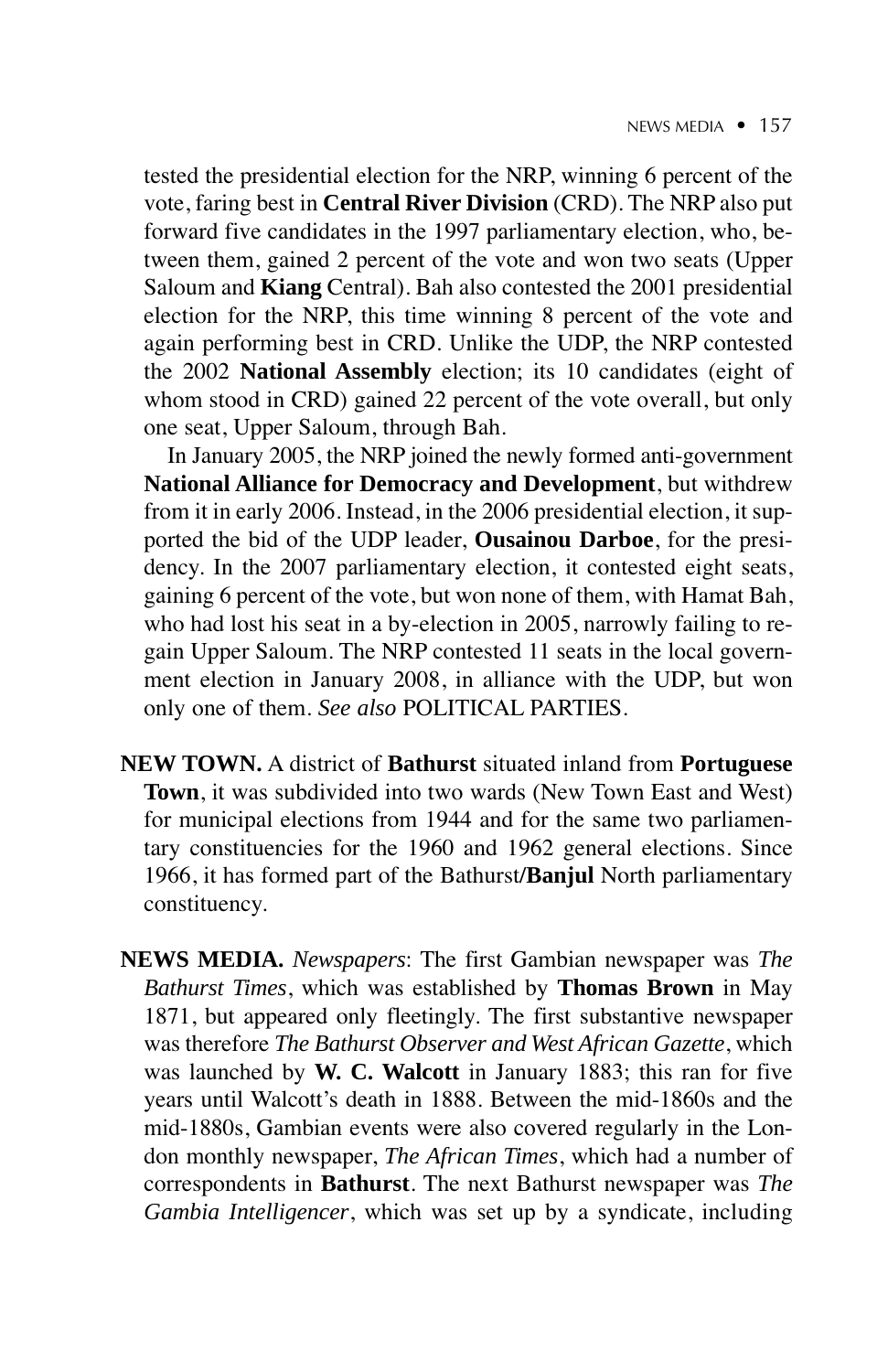**S. J. Forster Sr.** in July 1893; this lasted until 1896. After these newspapers, there was a considerable gap before the appearance of **E. F. Small**'s *The Gambia Outlook and Senegambian Reporter*, which was published for the first time in Dakar in May 1922. However, after Small moved to London in July 1923, only one or two editions appeared until the late 1920s. A further break occurred in 1933–34, but the newspaper was then published regularly until Small's death in 1958. Another long-running newspaper, *The Gambia Echo*, was launched in April 1934 by a syndicate including **W. D. Carrol**. Edited between 1947 and 1968 by **Lenrie Peters Sr.**, it was supportive of the **United Party** (UP) from the early 1950s, its last editor before its demise in December 1972 being the UP member of Parliament for Bathurst Central, J. R. Forster.

After World War II, a number of other newspapers appeared. These played an important part in criticizing the colonial government and in advancing the cause of the new political movements that appeared in the 1950s. *The Vanguard*, which was launched in March 1958 by prominent members of the **Gambia National Party**, including **K. W Foon** and **M. B. Jones**, was an outspoken critic of colonial administration. However, it folded in December 1960, owing to technical problems in production. The radical tradition was maintained by *The Nation*, edited by William Dixon-Colley (c. 1914–2001). This appeared, with growing irregularity, from 1964 to the 1990s. The colonial government also published an official newssheet, *The Gambia News Bulletin*, which first appeared in 1943; this became *The Gambia Weekly* in 1989 and *The Gambia Daily* in 1994.

Many of the newspapers that appeared from the 1960s to the early 1990s were little more than a few pages of duplicated text. Several were notable for their sustained attacks on government ministers and other prominent politicians. Criticisms by *The Gambia Onward*, edited by Rudolph Allen, helped to bring about the downfall of **Fafa M'Bai**, while Sanna Manneh, the editor of another newspaper, *The Torch*, accused four ministers of corruption in an article in October 1988, a charge that eventually led to the dismissal of **M. C. Cham** and **L. K. Saho**. Other newspapers adopted a political affiliation. *The Gambia Outlook* came out in support of the **National Convention Party** in 1975; and the **People's Progressive Party** (PPP) formed its own newspaper, *The Gambia Times*, in 1981. The **People's Demo-**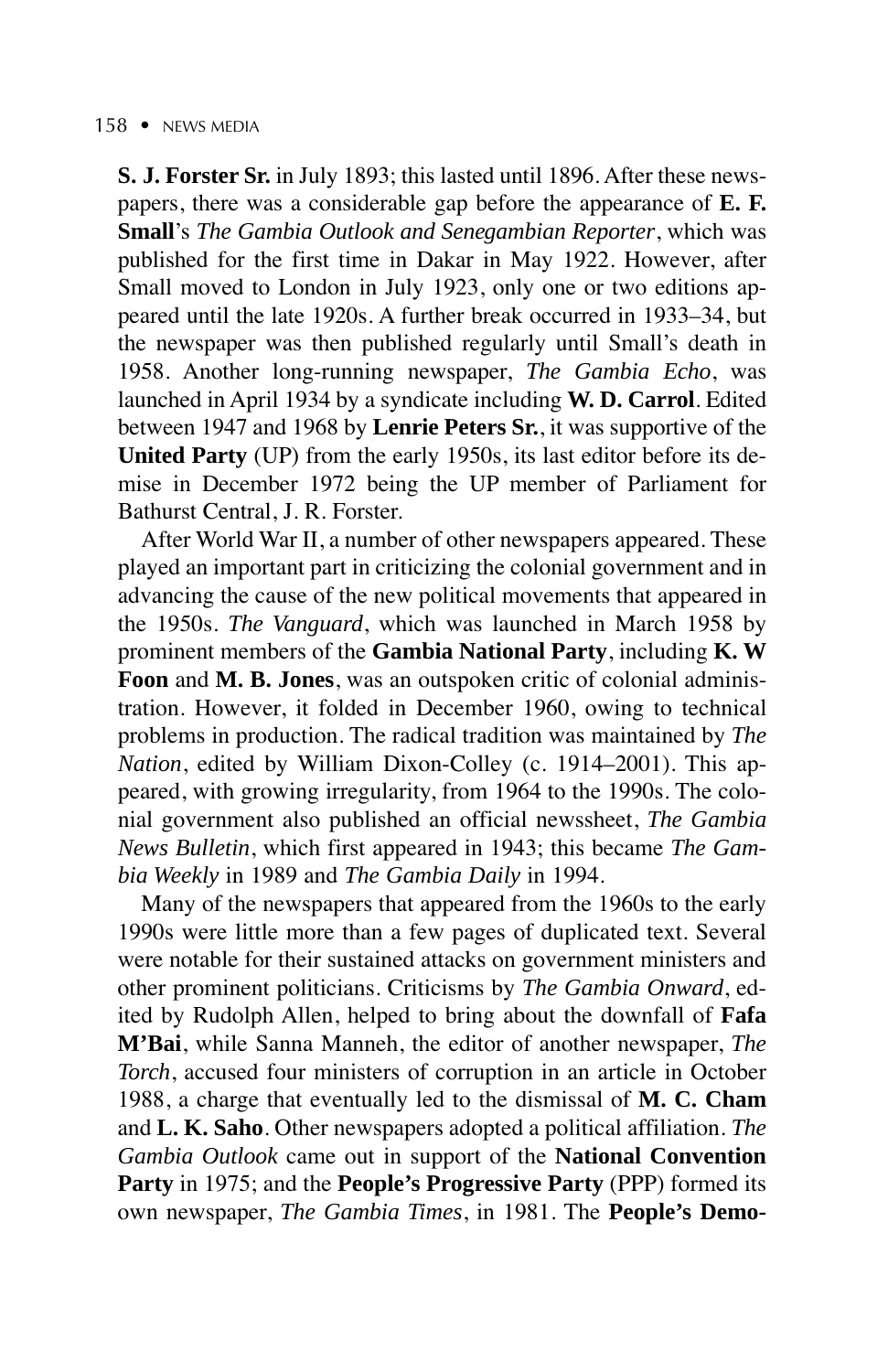**cratic Organisation for Independence and Socialism** (PDOIS) established, and continues to publish, its own cyclostyled newspaper, *Foroyaa*, in July 1987. Future PDOIS leaders were also believed to be behind the earlier clandestine and freely distributed occasional publication, *The Voice of the Future*, which attacked the PPP government in the strongest terms in 1978–79.

In the early 1990s, there was a return to properly printed newspapers. The most important of these were *The Daily Observer*, which was launched by a political exile from Liberia, Kenneth Y. Best, in May 1992 as the first daily newspaper in The Gambia, and *The Point*, which was set up by **Deyda Hydara** and others in December 1991 and went daily in early 2006.

Both the colonial administration and the PPP government sought to restrain the more defamatory and inflammatory publications by means of libel and sedition laws. But under the rule of the **Armed Forces Provisional Ruling Council** and the**Alliance for Patriotic Re-orientation and Construction** (APRC), newspaper and electronic media have come under strong attacks and suffered persis-tent harassment, both legal and unlawful. Newspaper offices have been attacked, production disrupted, and editors and journalists have frequently been arrested. In the worst incident, the editor of the *The Point*, Deyda Hydara, was murdered in December 2004 by unknown assailants, popularly believed to be linked to the government. President **Yahya Jammeh**'s frequently expressed hostility to a critical opposition press took legislative form with the formation of a National Media Commission and a Criminal Code Amendment Act (both in 2002), which provide for closer government scrutiny of the press and the imposition of more severe penalties for "seditious and libelous" publications. In December 2004, the **National Assembly** repealed the 2002 legislation, but approved alternative measures aimed at controlling the press. *The Daily Observer* was sold by Best to a pro-APRC businessman, Amadou Samba, in May 1999, and is now pro-government, and several newspapers critical of the government have been forced to close, notably *The New Citizen* in 1998 and *The Independent* in March 2006. *The Point* continues to operate and expose government shortcomings at the time of writing, while a number of much more critical Gambian newspapers have been established more recently in the United States. These publish exclusively on the Internet, but are thought to attract a large readership in The Gambia.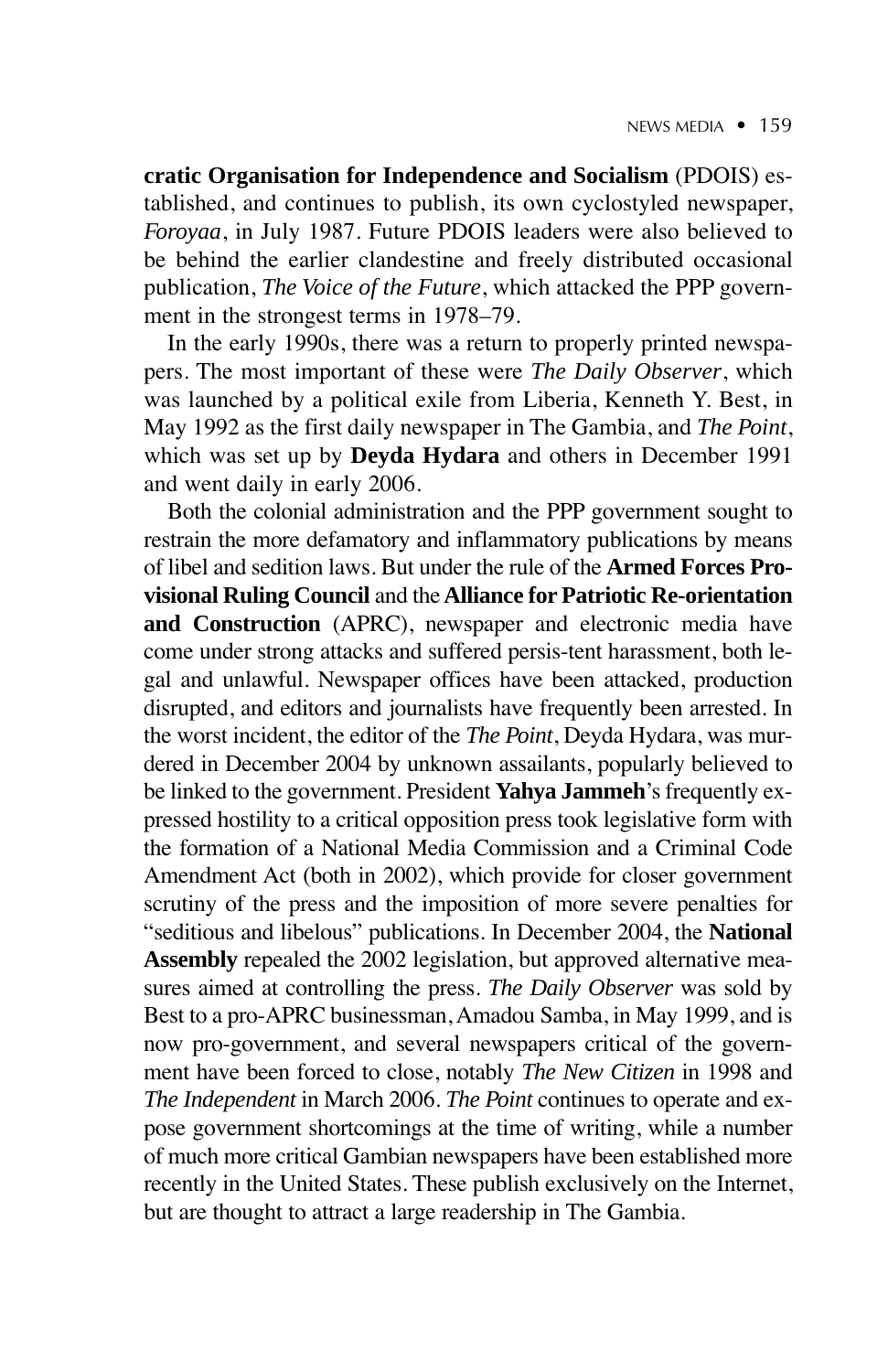### 160 • NIAMINA

*Radio and Television*: Radio developed in the 1950s with government "rediffusion" of material over a public loudspeaker system in Bathurst. A small radio station, Radio Gambia, was established in May 1962, with only limited broadcasting hours. This has since been extended to include community radio stations in three provincial centers. Several private radio stations have also been established, including Radio Syd, by a Swedish expatriate, Britt Wadner, in May 1970 (it operated until 2001); Radio 1 FM in 1991; Citizen FM, by a journalist, Baboucar Gaye (c. 1951–2007), in 1995; and Sud FM, a branch of the **Senegalese** Dakar Sud FM, in 1997. These principally broadcasted popular music and advertisements. For a time during the early days of the **Senegambia Confederation**, limited airtime was provided on Senegalese television for Gambian programs. President Jammeh launched a free national television service as part of his electoral campaign in 1996. While principally limiting itself to general information and entertainment, state-run radio and television in The Gambia has always been accused of giving unfair coverage to the government of the day during elections. Certainly a significant amount of airtime is given to the activities of the head of state and the government.

Under the APRC government, independent radio broadcasters have also been victims of government hostility and suffered legal and extra-legal attacks. Citizen FM was forced off the air in February 1998 and only allowed to reopen in July 2000 following a court ruling. Baboucar Gaye was then arrested in October 2001 and the station's premises subjected to an arson attack in 2004. The station never reopened. Radio 1 FM also experienced an arson attack in August 2000 when its owner, George Christensen, and others were injured, while Sud FM was raided by the police in October 2005 and forced to close.

**NIAMINA.** Niamina was one of the nine **Mandinka** kingdoms on the south bank of the **Gambia River** in the early 19th century, located directly east and south of the river as it makes its great bend to the east. By the late 1870s, most **Soninke** rulers had been driven out or had assumed a subordinate position to **Fodi Kabba**. Niamina was the most westerly extension of the kingdom of **Fuladu**; therefore, its eastern section was a battleground between the **Marabout** forces and those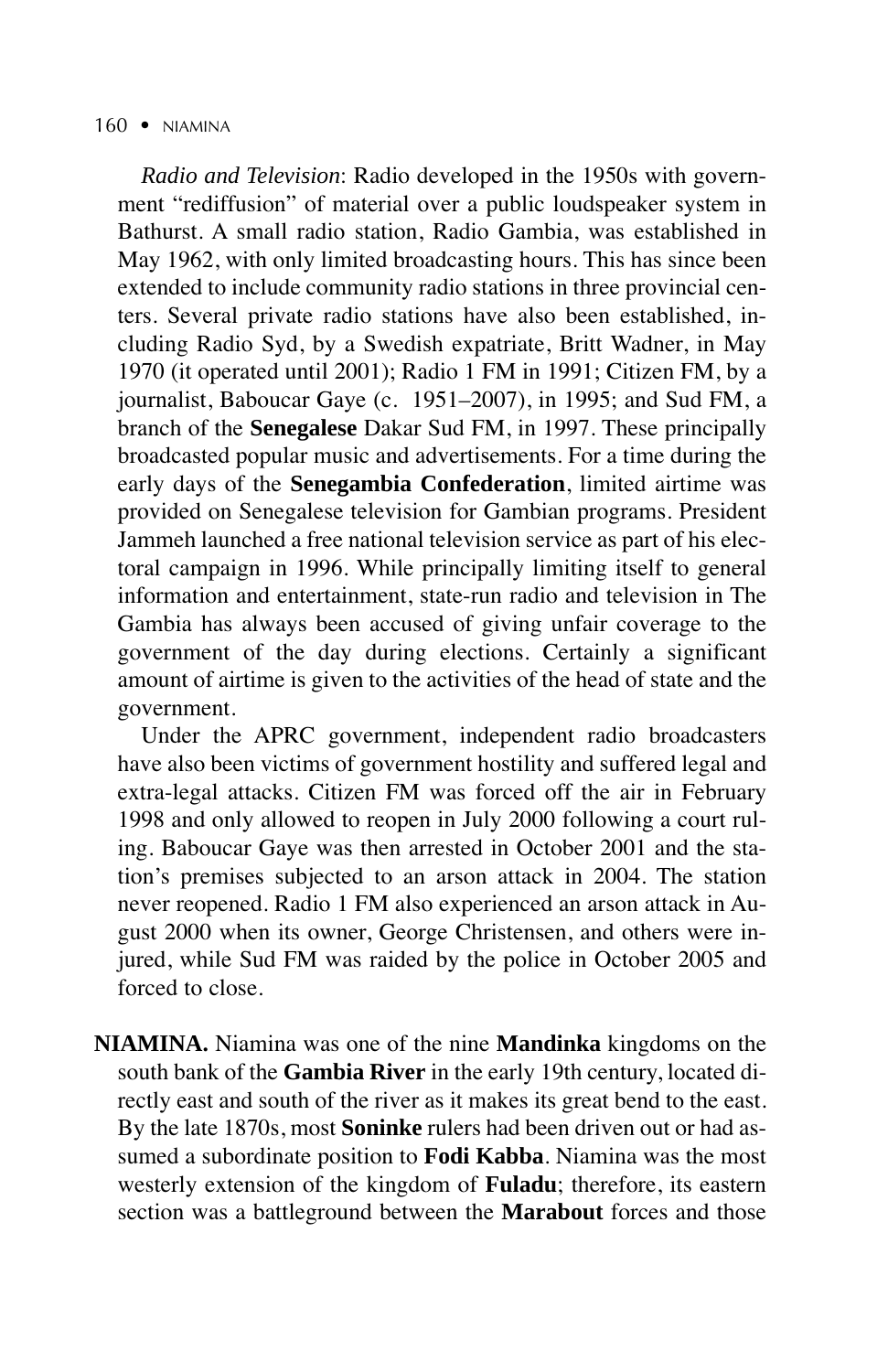of **Alfa** and **Musa Molloh**. During the 20th-century British reorganization of the **Protectorate**, Niamina was joined with the territory of the old Mandinka kingdom of **Eropina**. This composite was placed in the **MacCarthy Island Division**, then subdivided into three districts, each under the direction of a chief. Niamina has formed a parliamentary constituency since 1960; in 1997, two further Niamina seats were added.

- **NIANI.** Located on the north bank of the **Gambia River**, Niani extended from Nianija *Bolong* on the west to Sandugu *Bolong* on the east. In the early 19th century, this large territory was divided into two **Mandinka**-dominated kingdoms, Upper and Lower Niani. In the 1830s, **Kemintang** caused considerable disturbance in the area and, for a time, dominated Upper Niani, notwithstanding British attempts to defeat him. Despite the practice of allowing **Marabouts** a premier place in the kingdoms, Niani became a major battleground in the **Soninke–Marabout Wars**. Niani was divided into two districts in the 20th-century British reorganization of the **Protectorate**. Upper Niani was renamed *Sami*, with each district being placed under the direction of a chief. Niani and Sami have been separate parliamentary constituencies since 1962, while Nianija was added as a third constituency in the area in 1997.
- **NIGERIA, GAMBIAN RELATIONS WITH.** As former British dependencies, Nigeria and The Gambia shared many services during the colonial period, but these became territorialized with independence. The Gambia's decision not to recognize Biafra during the Nigerian civil war (1967–70) and its subsequent support for the creation of the **Economic Community of West African States**, cosponsored by the Nigerian president, Yakubu Gowon, strengthened relations between the two countries. A Treaty of Friendship was signed between them in 1971. The emergence of Nigeria as a regional hegemon was valued by The Gambia as a diplomatic counterweight to its francophone neighbor, **Senegal**. Despite the frequent military coups in Nigeria, the Gambian government maintained good relations with successive civilian and military regimes there and, in 1991, a Nigerian military training mission replaced a smaller British one. Although it did not intervene on President **Dawda Jawara**'s behalf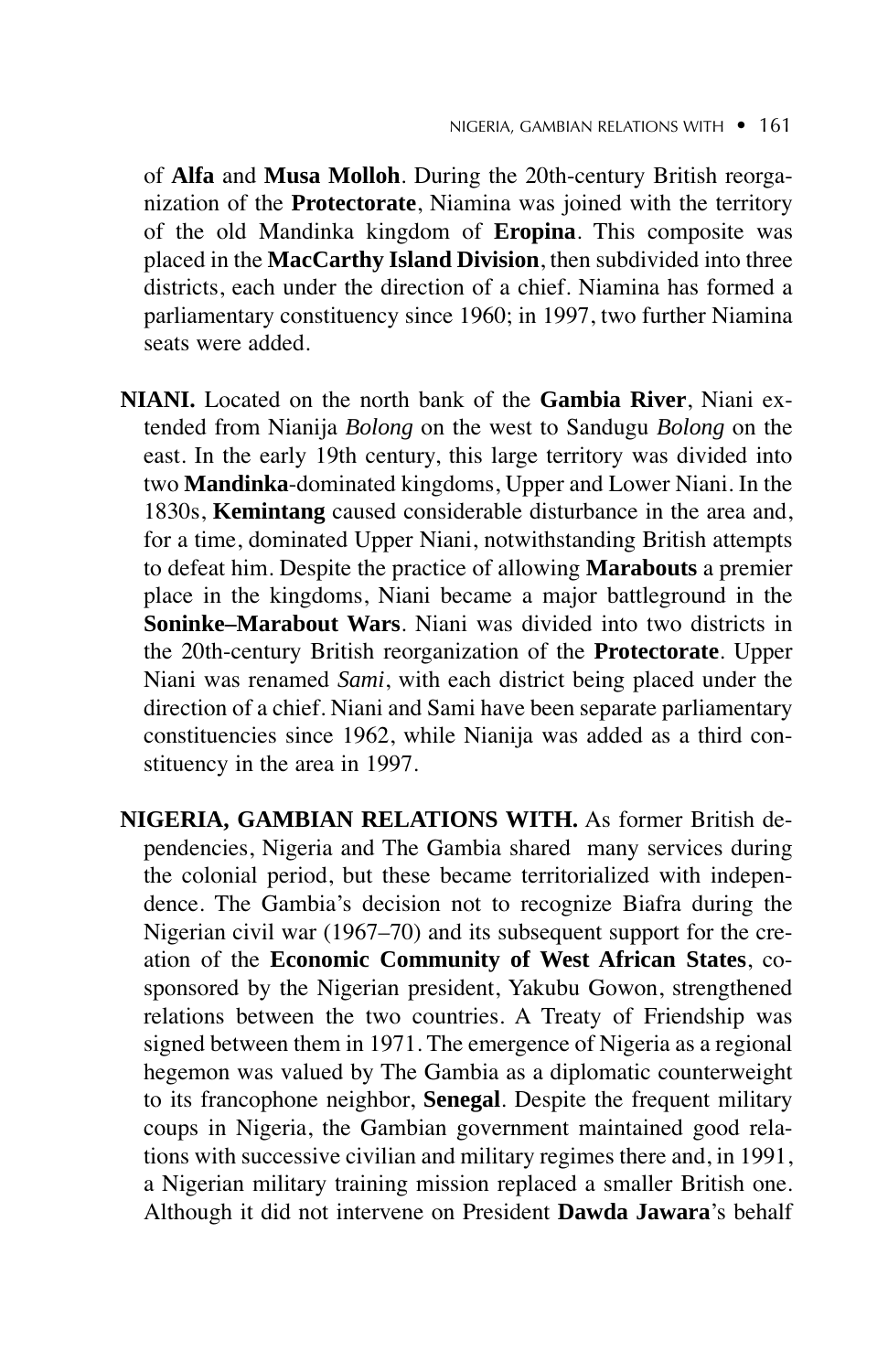### 162 • NIUMI

during the **1994 coup**, criticism of its role by the **Gambia National Army** junta led to its recall. Relations were subsequently normalized to the extent that The Gambia was supplied with oil at preferential prices during the government of President Sani Abacha (1993–98). In early 2006, President Olusegun Obasanjo of Nigeria acted as a mediator to promote inter-party accord ahead of presidential and parliamentary elections in The Gambia. *See also* FOREIGN POLICY.

**NIUMI.** One of the five major north bank kingdoms controlled in the early 19th century by **Mandinka** rulers, Niumi was strategically located, fronting on the Atlantic Ocean and dominating the entrance to the **Gambia River**. Because of its geographical location, Niumi was in contact with the Europeans at an early date. In June 1826, the British negotiated a treaty whereby the entire river frontage of Niumi passed to the British as the **Ceded Mile**. They immediately proceeded to build Fort Bullen in order to command the entrance to the Gambia River. Difficulties over this cession caused the **Barra** (or Anglo–Niumi) **War** of 1830–31. During the **Soninke–Marabout Wars**, Niumi was a major battleground, as first **Ma Bah Diakhou** and then his lieutenant, Amer Faal, sought to add the territory to the kingdom of **Baddibu**. Faal continued to raid through the area until a combined British and **Soninke** force took his fortified town of Tubab Kolon in 1866. Thereafter, there was relative peace in Niumi, largely because the British considered the security of Niumi vital for the maintenance of their authority in the Ceded Mile. In the 20th-century reorganization of the **Protectorate**, the area became a district in the **Lower River Division** (from 1968, the **North Bank Division**). Since 1960, Niumi has been a parliamentary constituency, with Upper and Lower Niumi comprising separate seats since 1977. *See also* BARRA; BULLEN, CHARLES.

**N'JIE, ALIEU BADARA (1904–1982).** A Muslim, born into a **Wolof** family in **Bathurst**, N'Jie attended the Methodist Boys' High School (1922–25) before entering the civil service in 1925. He remained in the civil service until his retirement in 1958 as the registrar of the Supreme Court. He was first elected to the **Bathurst Town Council** in 1949 as an independent for the **Joloff/Portuguese Town** ward and, in 1960, was selected to contest the same seat for the **Democratic**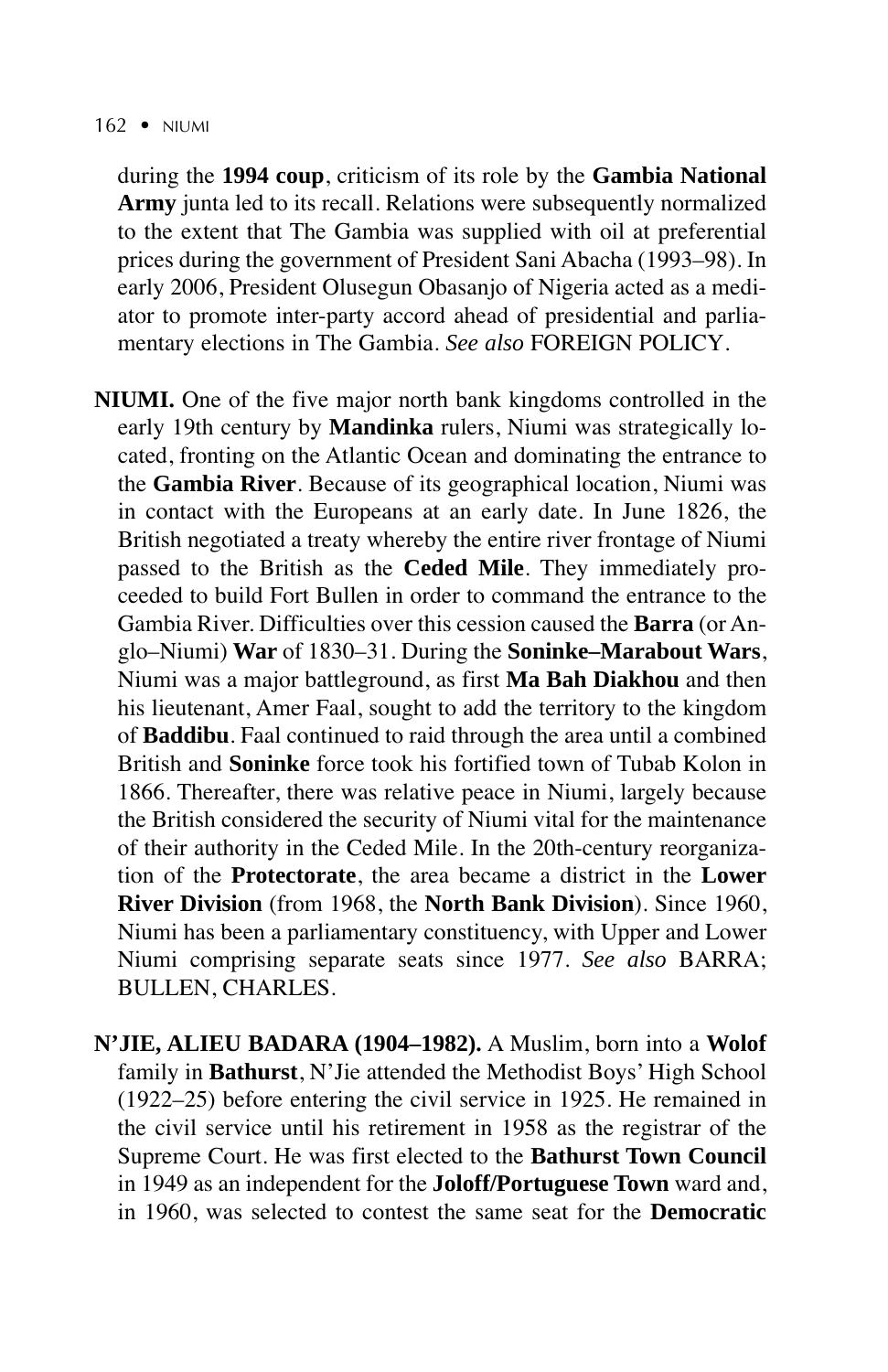**Congress Alliance** (DCA) in the first parliamentary election—even though he had not previously been active in the party. He won the same seat in the 1962 election, before transferring to Northern **Kombo** for the 1966 election and all subsequent ones up to 1977. Following the merger of the DCA and the **People's Progressive Party** (PPP) in 1965, he contested these later elections for the PPP.

After the 1960 election, N'Jie was appointed minister of communications by Governor **Edward Windley**, but resigned (somewhat reluctantly) in March 1961 when **P. S. N'Jie** was selected as chief minister. Following the 1962 election, he was appointed minister of works in **D. K. Jawara**'s first cabinet; communications was added to this portfolio in 1963. At independence in 1965, he was appointed minister of state for external affairs and resident minister in Dakar (Jawara initially retained the **foreign policy** portfolio for himself). In April 1967, he became minister for external affairs, but was replaced by **Andrew Camara** in January 1968. Following a period out of the cabinet, he was appointed minister of information in 1970 and, in 1971, became minister of state in the President's Office. In 1972, he became minister of agriculture and national resources, before returning to External Affairs in July 1974, a post he held until the 1977 election. After the election, he was instead made vice president (a largely ceremonial post in this period). He finally resigned as a minister in August 1978 and before the 1982 election, was forced to retire as the member of Parliament for Northern Kombo to make way for **Nyimasata Sanneh-Bojang**. Nevertheless, he was persuaded to lead the PPP election campaign, but was killed in a helicopter crash on 21 April 1982. N'Jie was awarded an MBE in 1955.

**N'JIE, EBRIMA DAOUR (1911–1970).** Of part **Wolof** and part **Jola** origin, E. D. N'Jie was the half-brother of **P. S. N'Jie** but, unlike the latter, remained a Muslim all his life. Born in the **Casamance**, he was educated at the Methodist Boys' High School, **Bathurst**, before entering the civil service as a clerk in the Customs Department in January 1928. He served in various government departments over the next 15 years, before winning a government scholarship to study social science at the London School of Economics in 1944. He returned home in October 1946 and was appointed social welfare officer. In May 1950, he became acting labor officer. After retiring in October 1955 as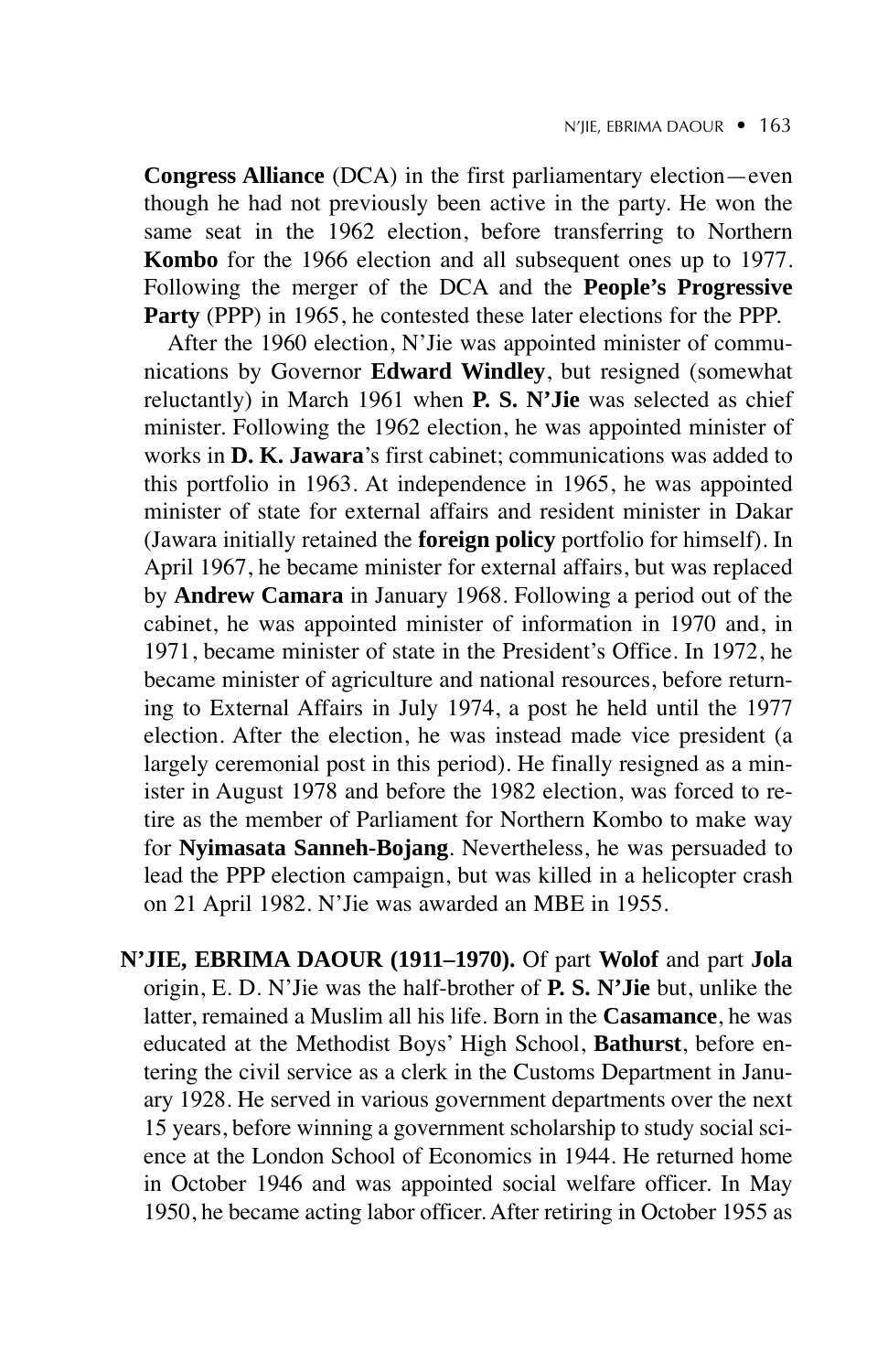labor officer, he trained as a barrister at Lincoln's Inn in London and, after being called to the bar in 1958, returned to Bathurst and joined his brother's legal practice. A founder member of the **United Party** (UP), N'Jie was elected to the **House of Representatives** in January 1961 in a by-election in **Niani**-Saloum following the unseating on technical grounds of Alasan Touray. N'Jie successfully transferred to Saloum, the safest of the UP's rural constituencies, for the 1962 election, retaining the seat in 1966.

By 1962, N'Jie had become deputy leader of the UP and led the party during the frequent absences abroad of his brother. In late 1964, he negotiated a coalition pact with the **People's Progressive Party** (PPP) that resulted in his appointment as minister of health shortly after independence in February 1965, but he was sacked in June 1965 after the UP had opposed the decision to introduce a republic referendum. However, with the approval of the PPP, he was appointed deputy speaker of the House of Representatives in 1968. In May 1970, a group of UP leaders headed by **M. C. Cham**, who were dissatisfied with P. S. N'Jie, deposed the latter as leader and elected E. D. to succeed him. However, before his leadership could really be tested, he was killed in an automobile accident on 19 October 1970.

**N'JIE, LOUISE ANGELA (1922– ).** One of the daughters of **J. A. Mahoney**, Mrs. N'Jie was born on 23 January 1922. She was educated at the Methodist Girls' High School and in 1942 won a scholarship to Achimota Teacher Training College, returning to the Gambia in 1945. She then began a teaching career, which culminated in her appointment as headmistress of Bakau Primary School in 1955, before entering the civil service; she served as the first female Gambian education officer between 1964 and 1976. Retiring from the civil service in January 1977, N'Jie was appointed as a "nominated" member of Parliament and then became the first **woman** to serve as a parliamentary secretary (for health, labor, and social welfare) in April 1977.

N'Jie then became the first female minister in January 1985 when she was appointed minister of youth, sports, and culture. However, her tenure of office was blighted by student protests against their conditions in February 1987. She was criticized for her tough stance on the protests and, following the 1987 election, she was transferred to the Ministry of Health, the Environment, Labour and Social Welfare,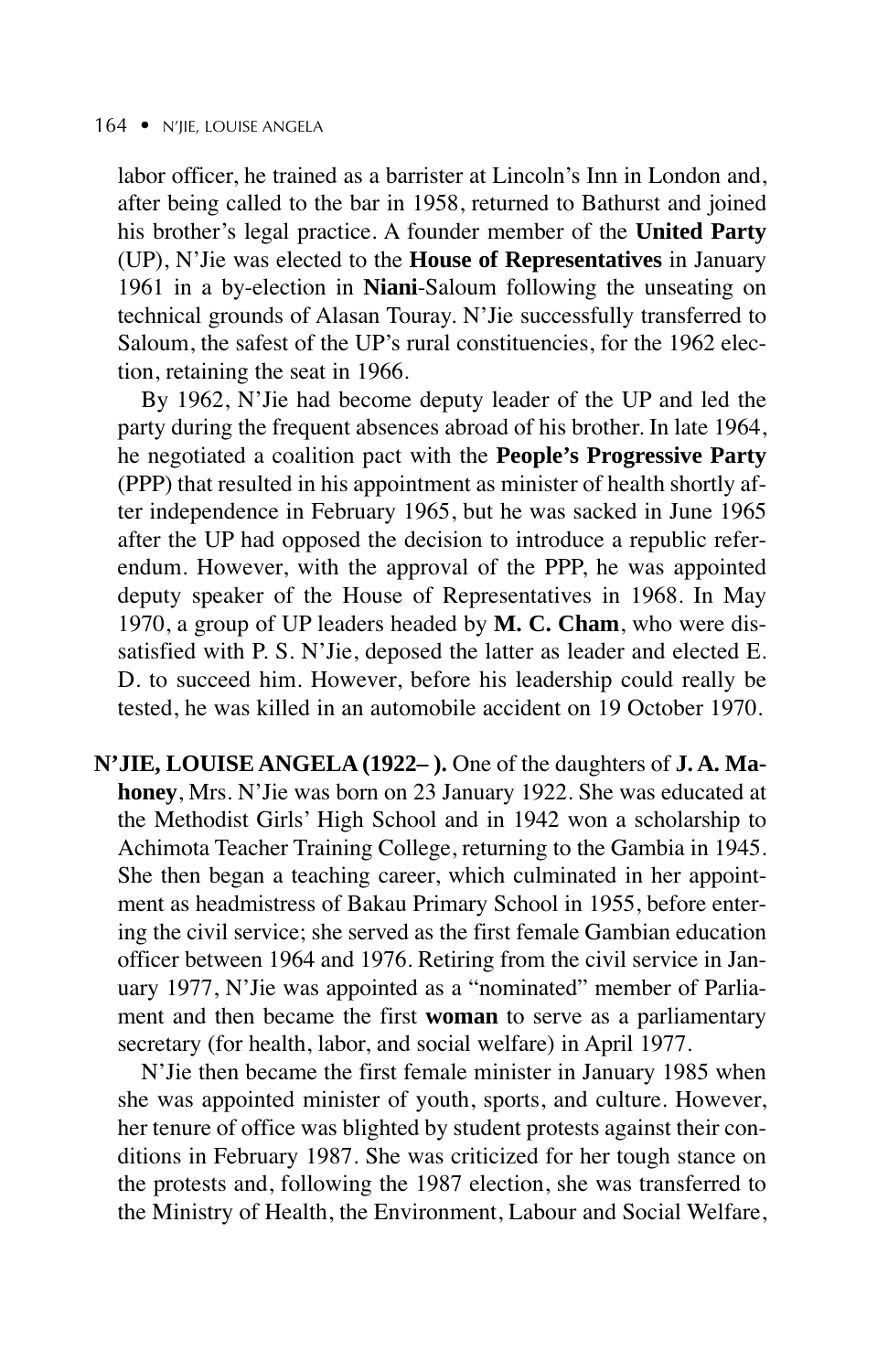replacing **M. C. Jallow**, but lost this post in 1992. N'Jie was awarded an MBE in June 1963.

- **NJIE, DR. MALICK.** Prior to the **1994 coup**, Njie was a major in the **Gambia National Army** (GNA), having been trained at Sandhurst in England. Previously the GNA's medical doctor, he had more recently served in a combatant role. After the coup, he was detained for over a year by the **Armed Forces Provisional Ruling Council** government, before being released and retired from the army. After entering civilian life, Njie returned to medicine and served as chief medical officer of the Royal Victoria Hospital, **Banjul**, and briefly as director of health services, before his appointment as secretary of state for health and social welfare in November 2007 following the sacking of Tamsir Mbowe. He continues to hold this post at time of writing.
- **N'JIE, MOMODOU MUSA (c. 1914–1990).** Born in **Basse**, N'Jie initially worked for a **Lebanese** trader in the town, before moving to **Bathurst** in 1948. Despite lacking any formal education, he had become a wealthy importer of sugar, rice, and flour by the early 1950s, before becoming heavily involved in the reexport trade with **Senegal** and other West African countries. N'Jie was extremely successful and, in the mid-1960s, was described as the richest man in The Gambia. N'Jie first took on a political role in the 1951 **Legislative Council** election, when he was one of the nominators of **J. C. Faye**, but by the late 1950s, he was a supporter of **P. S. N'Jie**, and providing substantial financial backing to the **United Party**. He continued to do so until 1968 when his 16-year old daughter, Chilel, became President **Dawda Jawara's** second wife. Consequently, N'Jie shifted his substantial financial resources to the **People's Progressive Party**, further strengthening its position against the opposition parties. He continued to run his many business interests until his death in London on 4 July 1990 when he was officially aged 76 (but probably nearer to 82).
- **NJIE, NANCY (c. 1966– ).** Njie was educated at the Gambia High School, before working for Gambia Airways between 1984 and 1991. She then set up her own business as the proprietress of the Gambia Ports Authority Canteen. Njie was appointed to the management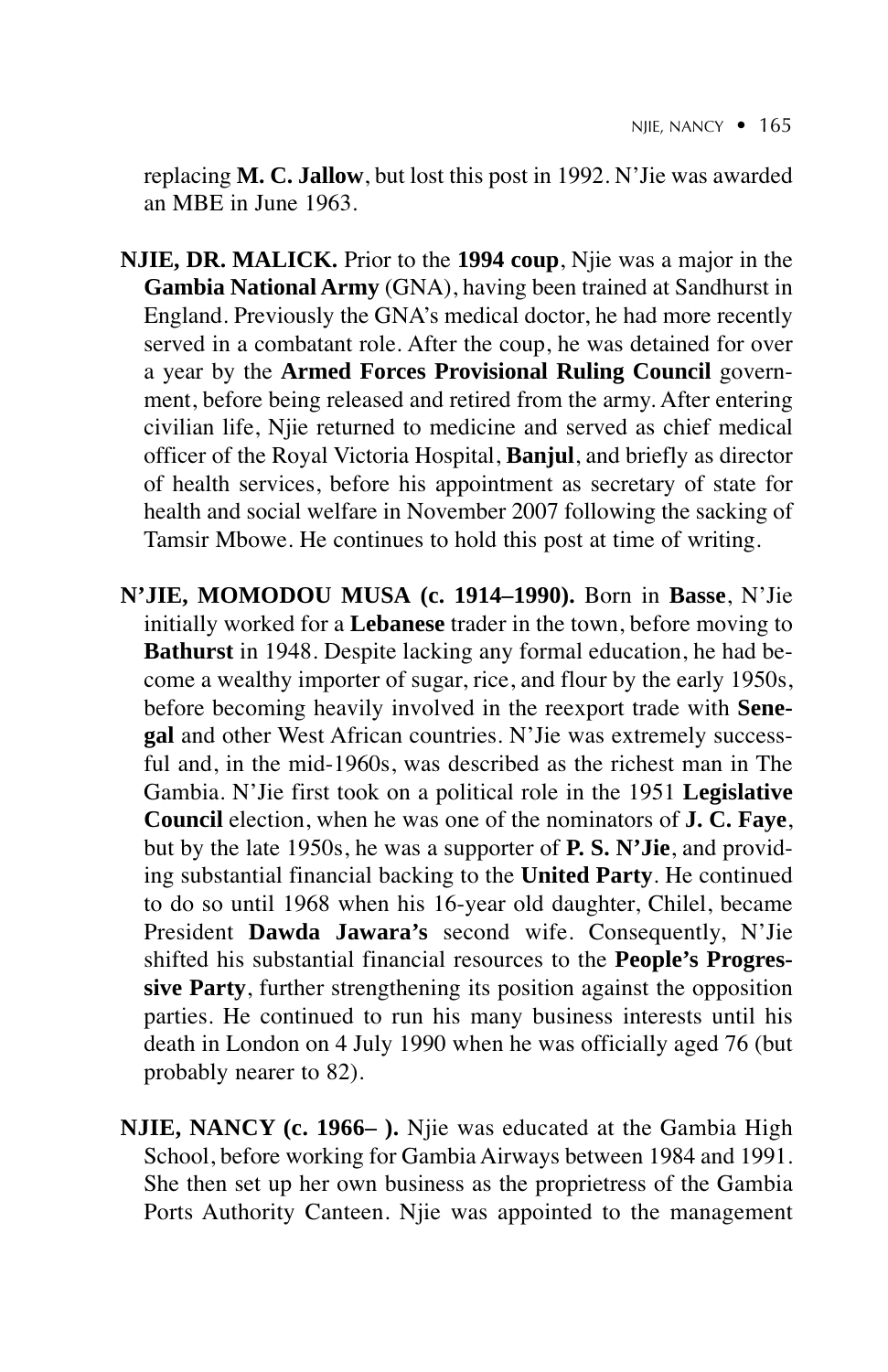committee of the temporarily dissolved **Banjul City Council** (BCC) in November 2007. She was elected deputy mayor of the BCC in February 2008 and a month later, she was appointed secretary of state for tourism and culture. She replaced another **woman** minister, Angela B. Colley (1964– ), who had held the post since October 2006, and who was then appointed as Gambian ambassador to **Nigeria**.

**N'JIE, PIERRE SARR (1909–1993).** N'Jie was born on 17 July 1909 into a **Wolof** Muslim trading family and claimed descent from Semu Joof, the last King of Saloum. He converted to **Roman Catholicism** in 1939. He was educated at St. Augustine's School, **Bathurst**, where he subsequently worked as a teacher, before entering government employment in January 1929. In February 1932, he entered the Judicial Department as an assistant clerk of the courts, remaining there until July 1943 when he retired on a pension on medical grounds. Prior to this, in February 1943, he had been arrested and prosecuted on a charge of forging the signature of a plaintiff in a civil case. After a five-day trial, N'Jie was acquitted by the local magistrates because of a lack of evidence, but was not reinstated in his old job. The government later refused to pay him any compensation for the damage done to his health and reputation, which N'Jie greatly resented.

Having failed to secure alternative employment in the Gambia, N'Jie left for England in September 1943 to begin legal training at Lincoln's Inn in London and, in 1948, he became the first Wolof to be called to the bar. He returned to the Gambia in 1949 and set up his own firm in Bathurst. He prospered, particularly in the early 1950s, from conveyancing land between Africans and **Lebanese**. However, in 1958, he was disbarred from the legal profession by the Gambian Supreme Court over one of these deals. The West African Court of Appeal overturned the decision, but the Privy Council subsequently upheld the original verdict.

A newcomer to politics, N'Jie stood for election to the **Legislative Council** in 1951. Although not elected, he fared respectably, and so stood again in 1954. Now supported by the recently established **United Party** (UP), N'Jie this time also had greater financial resources at his disposal than his opponents and was untainted by association with the increasingly unpopular Governor **Percy**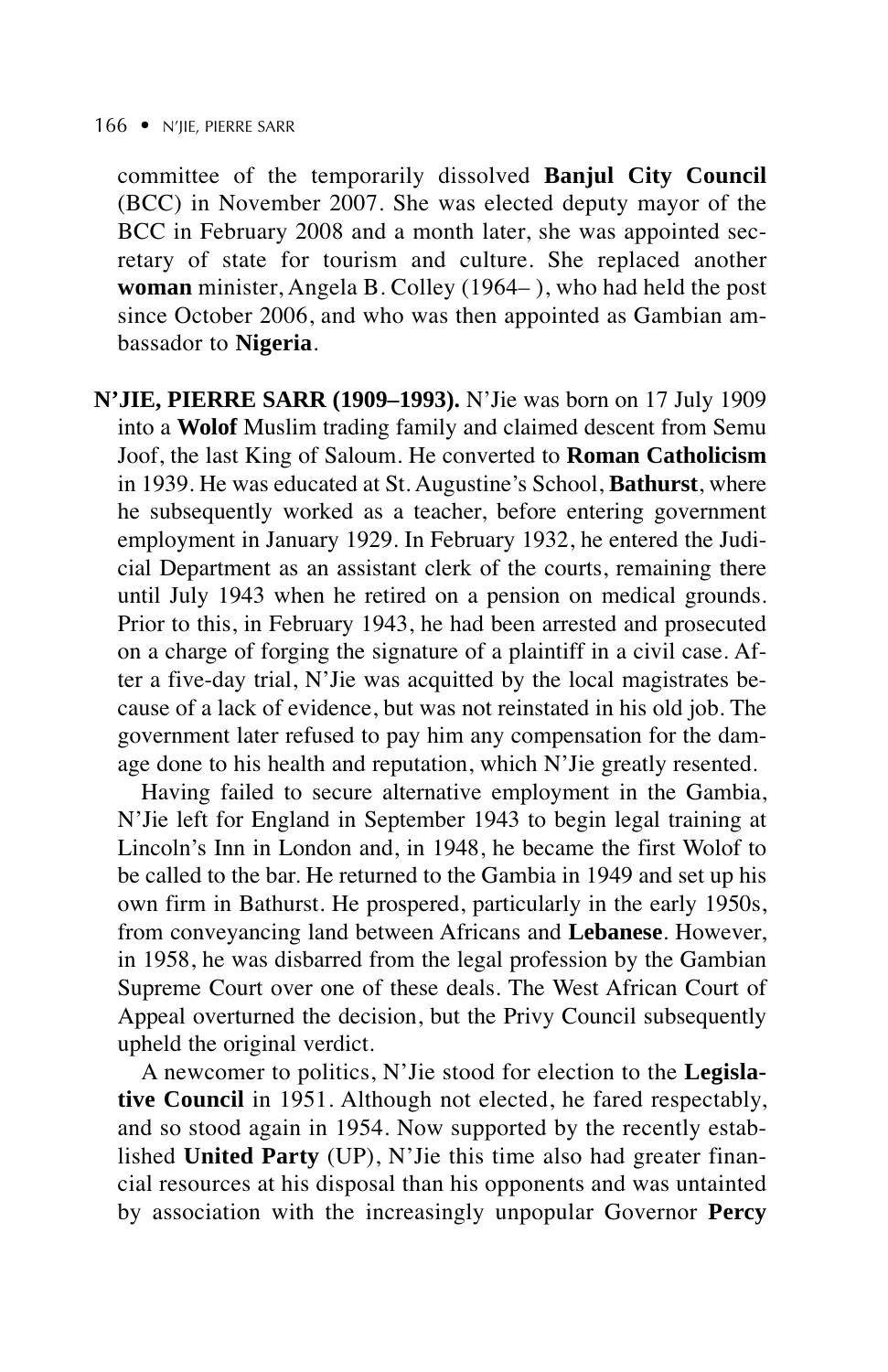**Wyn-Harris**. He also enjoyed particularly strong support from **women** voters, who were organized in *Yayi Kompins* (women's neighborhood societies) by his sister, Yadicone. N'Jie headed the poll and was duly also appointed to the **Executive Council** as minister for education and social welfare. However, in October 1955, following a clash between UP and **Gambia Muslim Congress** supporters in Bathurst, N'Jie accused the chief superintendent of police of suppressing crimes of violence. A commission of inquiry failed to support his allegations and strongly criticized his conduct. Wyn-Harris then instructed him to resign from the Executive Council and as a minister; when N'Jie refused, Wyn-Harris dismissed him in January 1956. Unlike **J. C. Faye** in 1952, he was not subsequently reinstated.

In the first election to the **House of Representatives** in 1960, N'Jie was elected for **New Town** East, but the newly formed **People's Progressive Party** (PPP) gained the largest number of seats. After the election, N'Jie was offered a post on the Executive Council by Governor **Edward Windley**, but not a specific portfolio; the offer was immediately rejected by N'Jie, with the UP effectively going into opposition. Thus, there was considerable surprise when Windley appointed N'Jie as the Gambia's first chief minister in March 1961. The governor now had a more favorable personal opinion of N'Jie than before, believed (erroneously) that the UP was gaining in popular support at the expense of the PPP, and also thought that N'Jie was more likely to have influence over **M. E. Jallow**, the leader of the **Gambia Workers' Union**.

N'Jie remained as chief minister until the 1962 election. During this period, he was involved in early negotiations with the **Senegalese** government about the Gambia's long-term future. The PPP won a clear victory in the 1962 election (although N'Jie retained New Town East); its leader, **Dawda Jawara**, became premier, while N'Jie became the leader of the opposition. The UP challenged the results in the courts, alleging that the register of voters had been invalid. This claim was upheld by the West African Court of Appeal in April 1963, and N'Jie spent much time up to independence trying vainly to persuade the British government to call a fresh election. In his absence, the UP went into decline with a number of its members joining the PPP.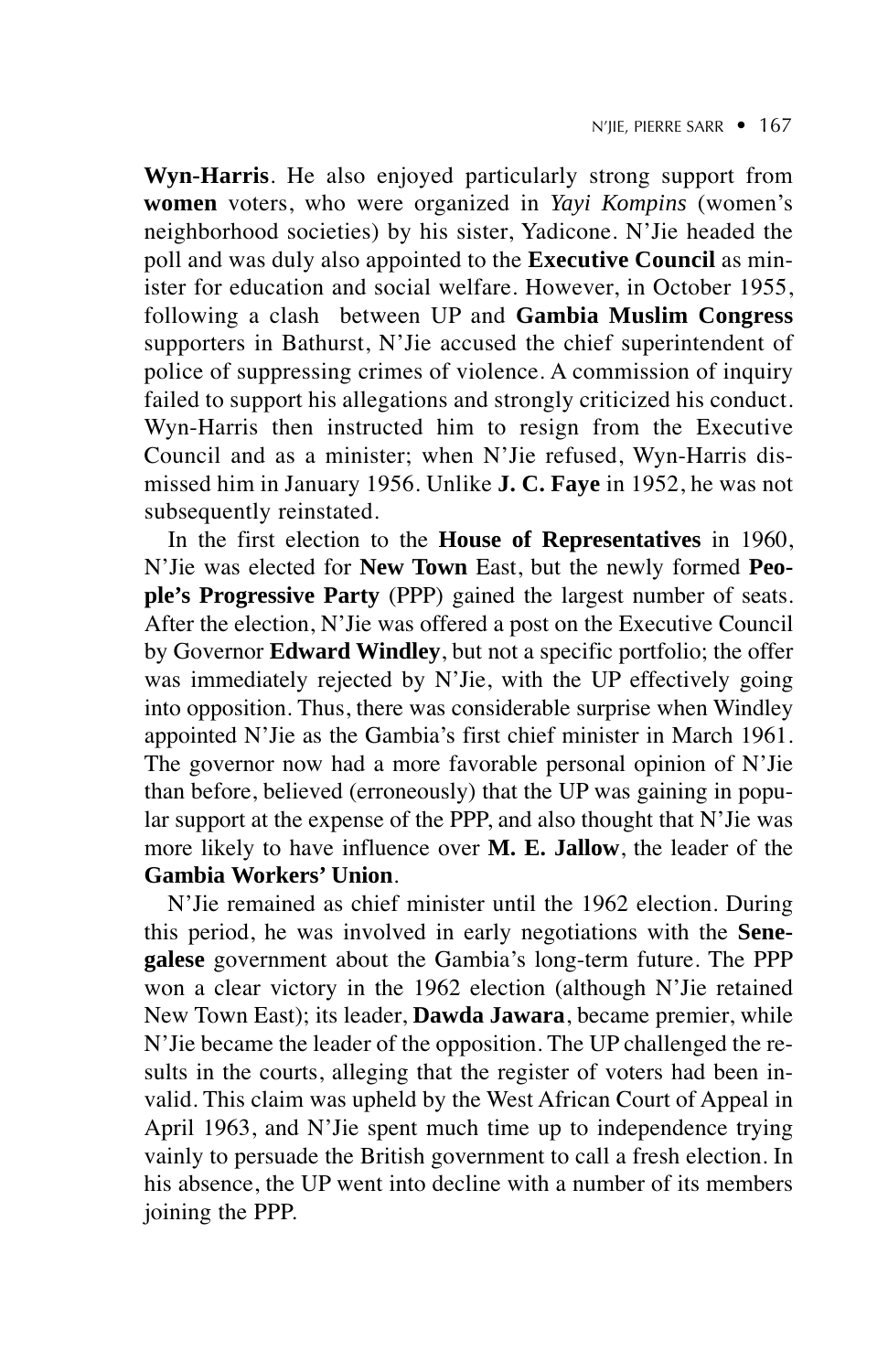#### 168 • N'JIE-SAIDY, ISATOU

Returning to the Gambia in January 1965, N'Jie successfully organized the "no" vote in the November 1965 republic referendum, but failed to build on this success in the 1966 election. Although winning his own seat of Bathurst North, he could not prevent an easy PPP victory. In the late 1960s, N'Jie's popularity waned and shortly after the 1970 republic referendum (a result that he refused to accept), he was dismissed as UP leader on 8 May by the party's executive committee and replaced by his brother, **E. D. N'Jie**. But when the latter died on 19 October, the UP was obliged to reinstate him. N'Jie failed, however, to provide a more dynamic leadership; although he managed to win Bathurst North once again in the 1972 election, the UP won only three seats in total. This was reduced to two in July 1972 when he was expelled from the House of Representatives for nonattendance for two consecutive meetings.

After 1972, while still remaining UP leader, N'Jie took little active part in political life. By the time of the 1977 election, he seldom ventured out of his home on Buckle Street, save to go to daily mass at the nearby Roman Catholic cathedral, and he failed to given any direction to UP members. He played no further part in politics before his death at the age of 84 on 8 December 1993.

- **N'JIE-SAIDY, ISATOU (1952– ).** Born at Kuntaya (now in **North Bank Division**) on 15 March 1952, and educated at **Armitage School** (1969–70) and **Yundum College** (1971–74), Mrs. N'Jie-Saidy later studied at the Delft Research Institute for Management Science, the Netherlands (Diploma in Industrial Management, 1979); the University of the Philippines (Certificate in Small-Scale Industrial Information Management, 1981); and the University of Wales, Swansea (M.Sc. Economics, 1989). Her varied career included periods as a schoolteacher (1970–76), senior business adviser with the Indigenous Business Advisory Bureau (1976–83), and departmental executive secretary of the Women's Bureau of the National Women's Council (1983–89). In July 1996, she was appointed minister of health, social welfare, and **women**'s affairs, a post she held until March 1997. She was then made vice president and secretary of state for health, social welfare, and women's affairs, posts she retains at the time of writing.
- **NORCOTT, EDMUND NASH (c. 1794–1874).** Born in Cork, Ireland, Norcott entered the Royal Navy in 1805 while still a child. He remained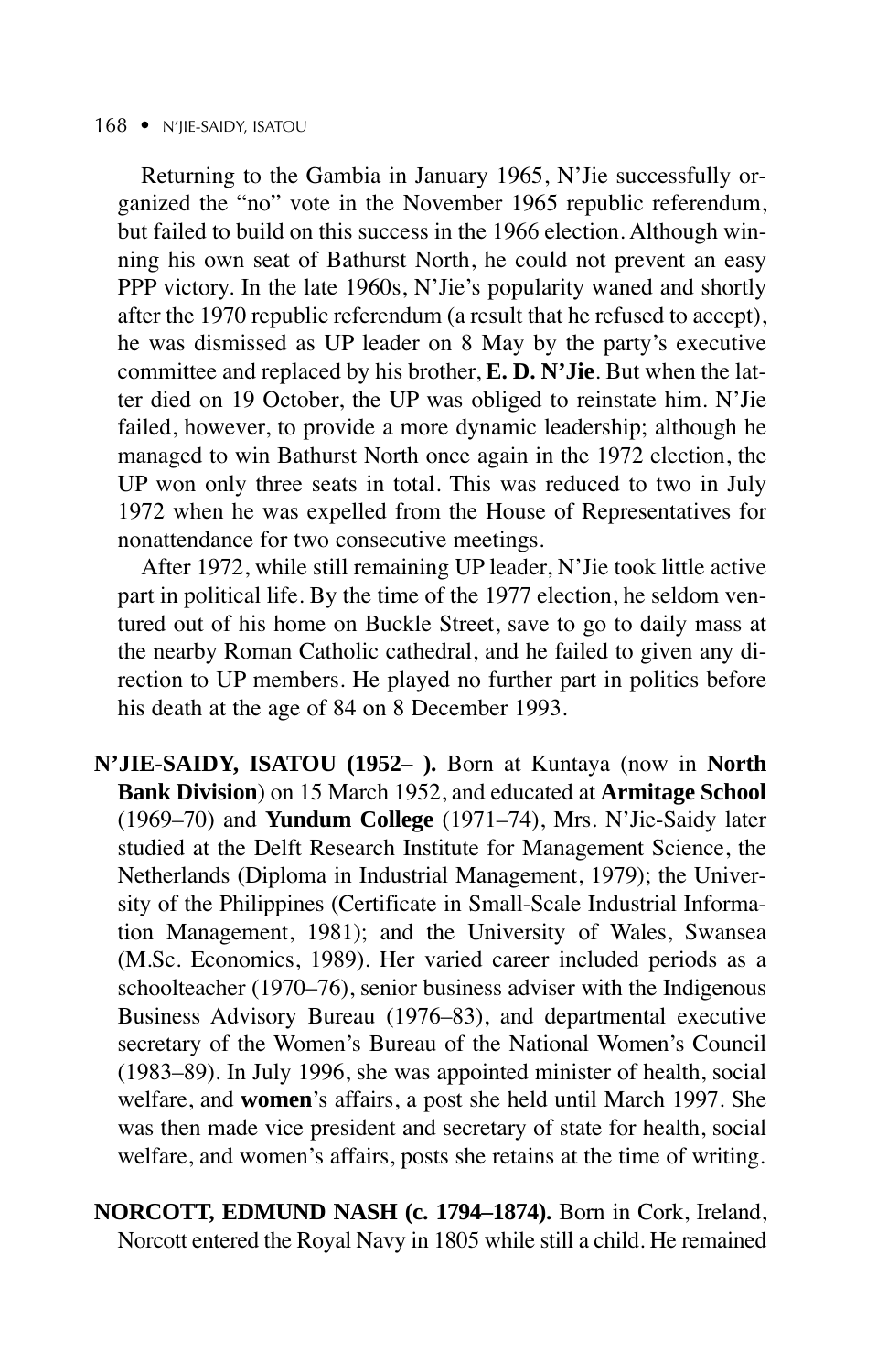in the navy for more than 30 years, being commissioned as a lieutenant in 1815 and assuming the command of the *Curlew* on the West African coast in 1835. Promoted to commander in 1838, he was probably involved in the suppression of the **slave trade**. In October 1843, he was appointed governor of the Gambia in succession to **Henry Seagram** by the Secretary of State for the Colonies, Lord Stanley. However, before his departure to **Bathurst**, he became embroiled in a bitter personal dispute with his former private secretary. Since this seemed likely to result in a public scandal, and having decided that Norcott was no longer a suitable person to serve as governor, Stanley revoked his appointment in March 1844 after Norcott had refused to give it up voluntarily. Remaining in the navy, Norcott was promoted captain in 1858, before later retiring to London, where he died in 1874 aged 79.

**NORTH BANK DIVISION (NBD).** NBD, which is located on the north side of the **Gambia River**, was established in 1968 with the sub-division of **Lower River Division**. It comprises six districts: Central **Baddibu**, **Jokadu**, Lower Baddibu, Lower **Niumi**, Upper Baddibu, and Upper Niumi. Its administrative capital is **Kerewan**. In 2003, the total population of NBD was 172,835, while its largest town and commercial center, **Farafenni**, had an estimated population of 25,000. Just over a third of its Gambian population was **Mandinka/** Jahanka, while 30 percent was **Wolof**.

## **– O –**

**O'CONNOR, LUKE SMYTHE (1806–1873).** Born in Dublin on 15 April 1806, O'Connor joined the 1st West India Regiment as an ensign in 1827 and worked his way up to major general by 1866. His regiment was sent to West Africa in 1843 and, after a posting to British Honduras, he returned to Africa as governor of the Gambia in October 1852 (he was then a lieutenant colonel). O'Connor recommended a forward policy to the British government in order to secure **Bathurst** and the **Colony** area from the threat both of the **Marabouts** and the **Soninke** in adjacent areas. His suggestions were not accepted, and he was forced to follow a defensive posture in regard to those leaders who threatened British hegemony. O'Connor negotiated the cession of more territory from **Suling Jatta** of **Kombo** in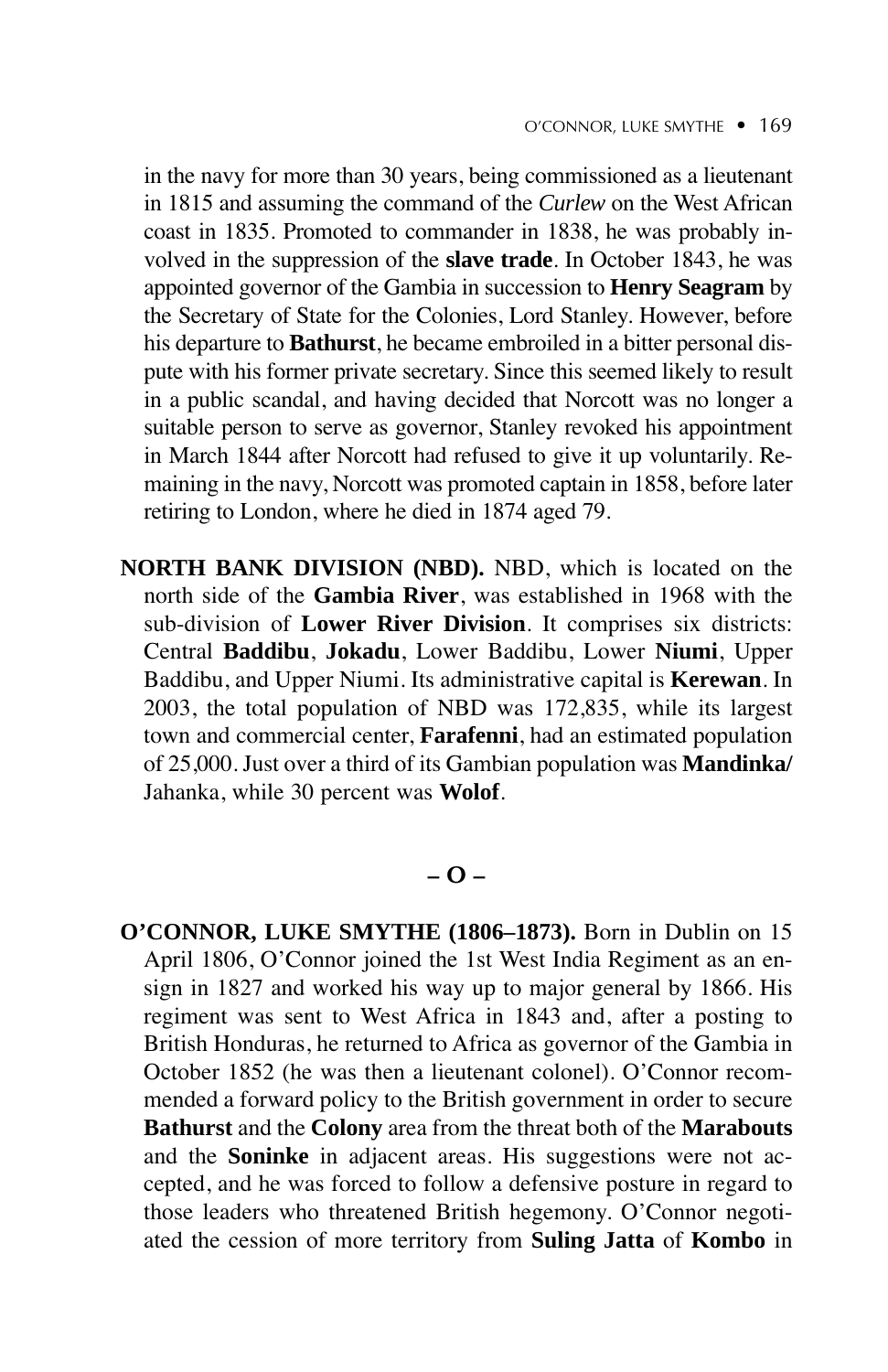1853, and this helped precipitate open conflict with **Omar of Sabajy**. He sent a punitive expedition to Sabajy in 1853, but this did not end the problem, and two years later, Omar directed a major thrust at the Soninke in Kombo and their British protectors. In July 1855, O'Connor's forces were defeated and he was wounded. Only by the most strenuous efforts, and with the support of the King of **Barra** and with French reinforcements from Senegal, was he able to resume the offensive and capture Sabajy. In April 1856, O'Connor arranged a truce between the Marabouts and Soninke in Kombo.

O'Connor was responsible for major additions to the town of Bathurst; he supervised the construction of a barracks and a civil hospital, and the Albert Market dates from his tenure. After peace returned to Kombo, O'Connor resumed his practice of touring the upriver areas, attempting to secure a rapprochement with the riverine rulers in this brief lull in the fighting between traditionalists and Muslims. After leaving the Gambia in April 1859, O'Connor returned to the Caribbean and was responsible for putting down the Morant Bay Rebellion in Jamaica in 1865. He died in Dresden on 24 March 1873.

**O'HARA, CHARLES (1740–1802)**. The illegitimate son of an Irish peer, James O'Hara, the second Baron Tyrawley, O'Hara was born in Lisbon, Portugal. Educated at Westminster School, he joined the British Army at the age of 12 and was made a lieutenant of the Coldstream Guards in January 1756. After a distinguished military record in Germany and Portugal, he was appointed the first governor of the **Province of Senegambia** in December 1765, arriving in West Africa in April 1766. He was also lieutenant colonel of the O'Hara Corps (later the African Corps), a force of three infantry companies largely made up of military delinquents, which he raised in July 1766, specifically for the defense of the territory. One company was posted to the Gambia and was stationed at **James Fort**. O'Hara devoted most of his energies to the problems of Senegal, leaving the lieutenant governors in the Gambia to deal with the problems of trade, diplomacy with Gambian chiefs, and the threat of a revived France. Unfortunately, the lieutenant governors tended to disobey orders, carry on private trade, and, in general, act without restraint. In 1775, the problem of governing the Senegambia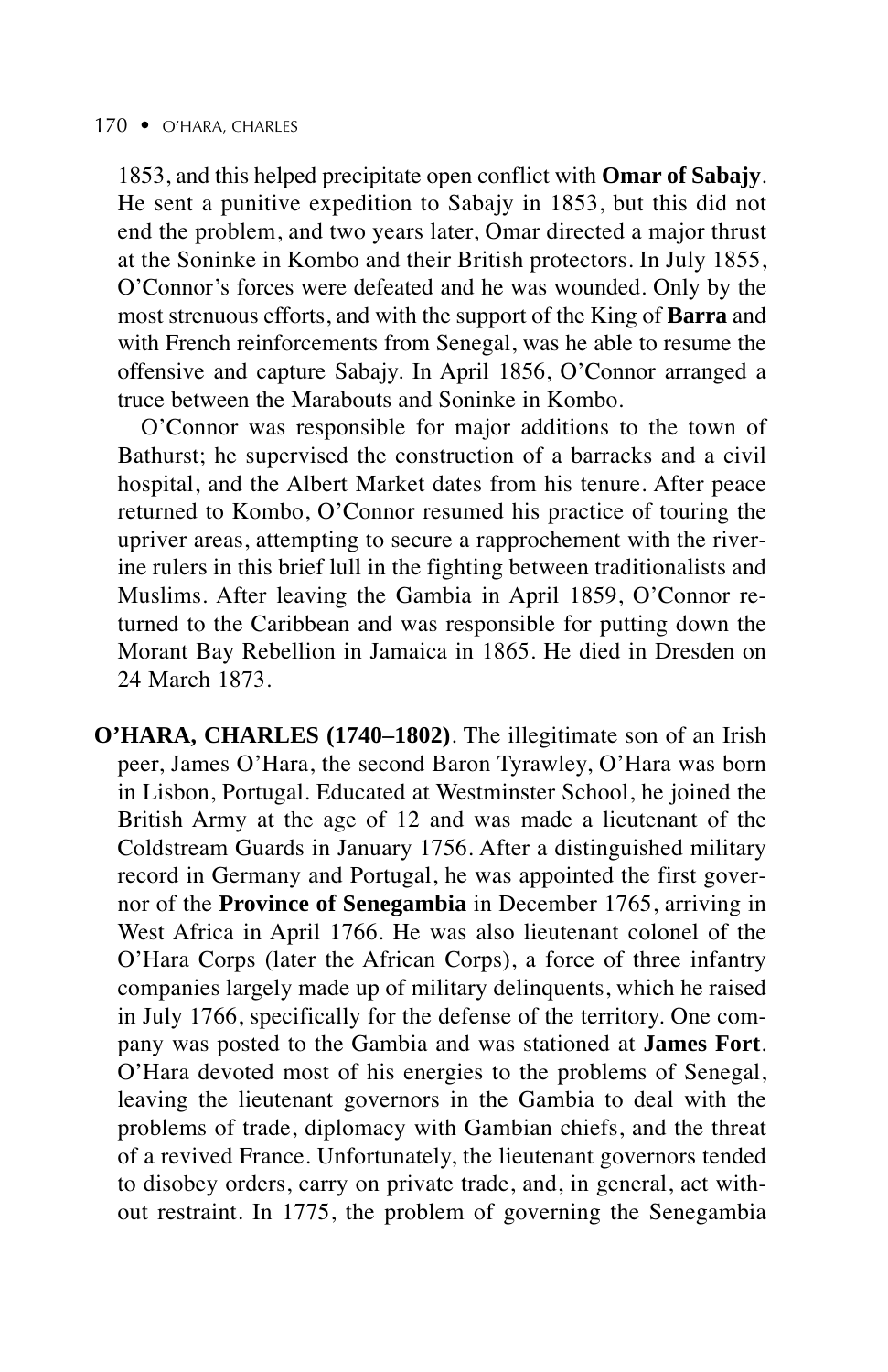was compounded by the cruel and arbitrary actions of Lieutenant Governor **Matthias MacNamara**. Thus, when O'Hara ended his tour that November, the province was in turmoil. Afterward, O'Hara served in the American colonies, in the West Indies, India, and the Mediterranean. He ended his career as a general and governor of Gibraltar (1795–1802). O'Hara died of the effects of earlier war wounds, in Gibraltar, on 21 February 1802.

- **OMAR OF SABAJY.** A Mauritanian, Omar took part in Abd-el-Kader's uprising against the French in Algeria in 1847, where he acquired a modicum of military training, before moving to Sabajy (modern Sukuta) in the Gambia. There, in conjunction with other **Marabouts**, he began to organize the population disaffected by the forced cession of their town to the British in 1853. He was also responsible for spreading the belief that he had the power to turn British bullets into water. In July 1855, the people of Sabajy, led by Omar, defeated a detachment of British troops under the personal command of Governor **L. S. O'Connor**, who was worried by developments in the town; the British had to retreat, with a quarter of their number killed or wounded. Omar failed, however, to press home his advantage and on 4 August, Sabajy was taken by a combined force of British and French troops. Omar escaped and fled the Gambia, presumably for Senegal, and thereafter was never a factor in the **Soninke–Marabout** conflicts. *See also* JATTA, SULING.
- **ORFEUR, CHARLES (?–1745).** Orfeur became chief agent of the **Royal African Company** in the Gambia (based at **James Fort**) in October 1717 on the death of his predecessor, having only recently joined the company as a writer. In 1719, pirates sacked the fort, took a number of ships as prizes, and scattered the small garrison. In 1721, Orfeur was replaced as chief agent by Colonel Thomas Whitney, but remained in the company's service, being in charge of its trading activities from 1723. In January 1737, he was made the permanent company chief agent and endeavored to increase its profits, despite increasing French competition and the resumption of the Anglo–French wars in 1743. However, he was killed by some of the subjects of the King of **Barra** in 1745 while on a trade mission.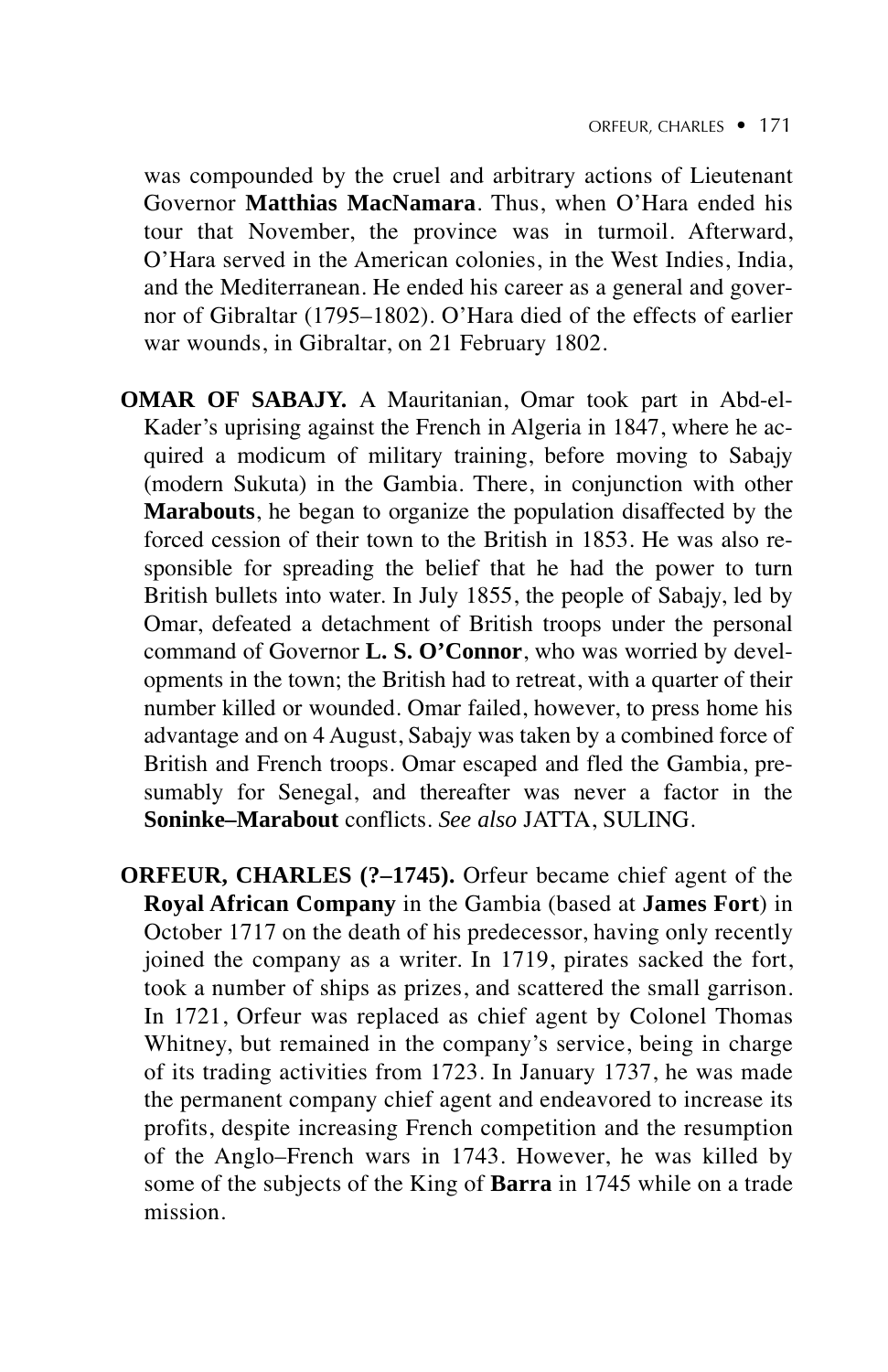172 • ORGANIZATION FOR THE DEVELOPMENT OF THE GAMBIA RIVER BASIN

**ORGANIZATION FOR THE DEVELOPMENT OF THE GAMBIA RIVER BASIN/ ORGANISATION POUR LA MISE EN VALEUR DU FLEUVE GAMBIE (OMVG).** The OMVG was established in 1978 by the Gambian and **Senegalese** governments to coordinate the development of the **Gambia River** basin; its headquarters is at Kaolack in Senegal. Its membership was subsequently extended to include Guinea (1980) and Guinea-Bissau (1983). Long-range plans for a bridge-barrage at Yelitenda in The Gambia and a hydroelectric plant at Kekriti in Senegal, together with schemes for the upper Gambia River in Guinea, have failed to materialize, owing to the difficulties in raising external funding and concerns about the environmental impact of some of the proposals. However, in January 2007, new proposals were announced to construct dams for power generation at Sambangalou in southern Senegal and Kaléta in central Guinea, and to integrate the national electricity grids of the four member states.

## **ORGANIZATION OF AFRICAN UNITY.** *See* AFRICAN UNION.

**OZANNE, JOHN HENRY (?–1902)**. Originally from Guernsey, Ozanne spent some time in Australia before his appointment as the first **travelling commissioner** for the north bank of the **Gambia River** in January 1893; his district began at Suara Creek and extended past Niambantang approximately 120 miles upriver. Like his counterpart, **C. F. Sitwell**, on the south bank, he traveled the entire area on foot, stopping at each major village to explain its new position in the scheme of **Protectorate** government. Subsequently, he passed on the newest regulations from **Bathurst**, and adjudicated disagreements between villages, sitting with the African rulers when they heard civil or criminal cases. Considering the long history of disorders in his territory, Ozanne surprisingly found little hostility or resentment. This was caused, perhaps, by the proximity of the French who were greatly disliked both by the people and by their rulers. Before he died in Bathurst on 28 February 1902, of blackwater fever, Ozanne had firmly established the basis of British rule in the northern parts of the Protectorate.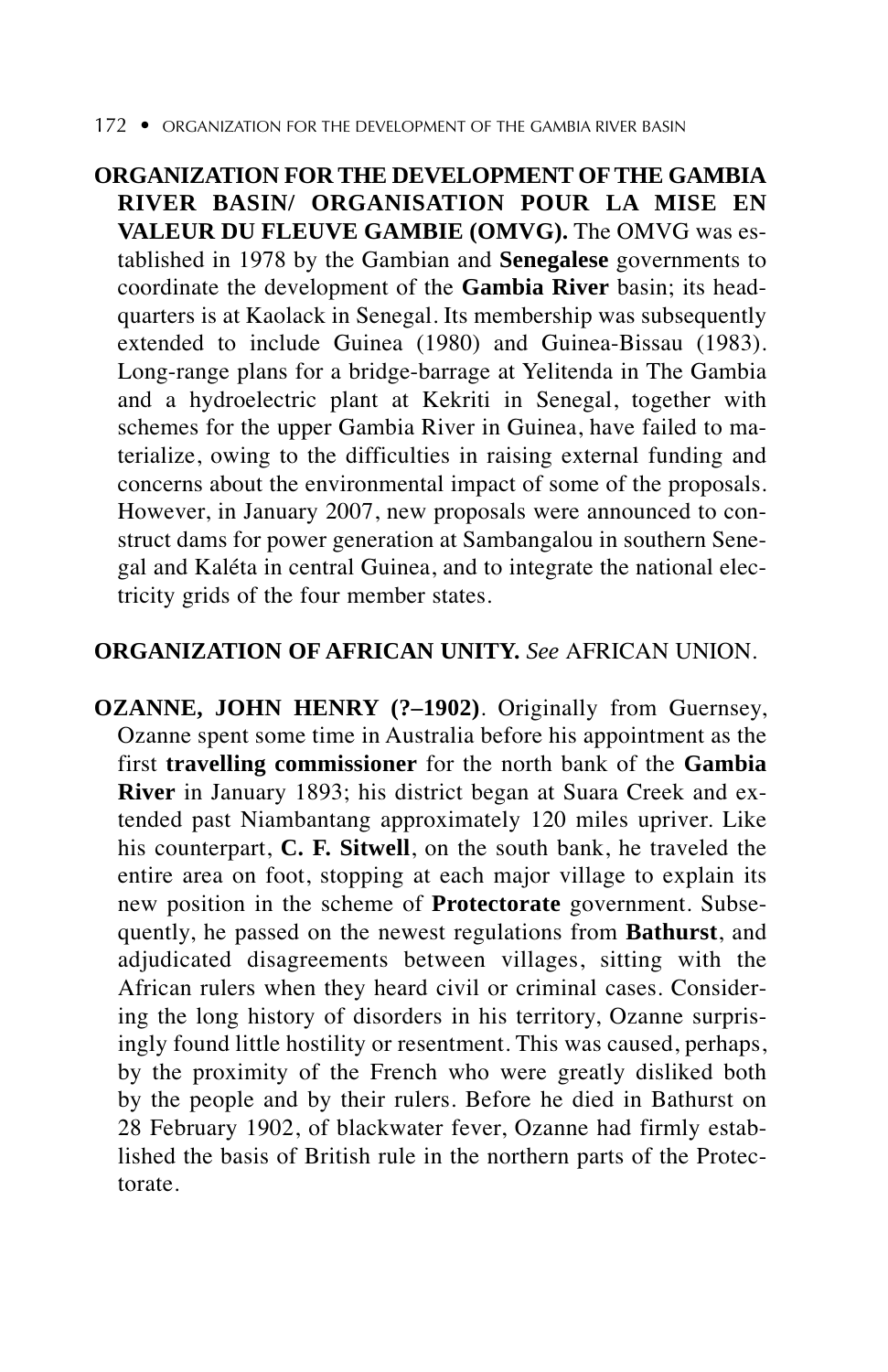### **– P –**

**PALMER, SIR HERBERT RICHMOND (1877–1958).** Born on 20 April 1877, Richmond Palmer was educated at Oundle and Trinity College, Cambridge, before joining the Nigerian colonial service in 1904 as an assistant resident. After serving as resident, Bornu, Palmer rose to become lieutenant governor, Northern Nigeria (1925–30), before being appointed governor of the Gambia in March 1930, arriving the following September. Palmer's Northern Nigerian background was evident in his approach to the administration of the Gambia **Protectorate**. In 1933, he issued his Political Memoranda for the Guidance of **(Travelling) Commissioners**, which reflected many of the concepts of indirect rule as enunciated by Lord Lugard and Sir Donald Cameron. He also issued a series of ordinances in 1933, the Native Authority, Native Tribunal, and Subordinate Courts Ordinances, which were designed to regularize and standardize government and court activities in the Protectorate. Palmer was also determined to reform the legal system in the **Colony** by codifying its laws through compiling the Criminal Code and Criminal Procedure Code; the codes provoked considerable opposition in **Bathurst** and led to the formation of the **Rate Payers' Association**, but were finally introduced in October 1934 after Palmer had left the Gambia.

Palmer also had a significant impact on government and politics in Bathurst. In November 1930, he established the advisory **Bathurst Urban District Council** (BUDC) as the first municipal organ of local government in the Gambia. In March 1932, impressed by the support given by the BUDC members over the codes, he granted it the right to nominate a member to the **Legislative Council**, its first choice being **W. D. Carrol**. Both actions were designed to combat the activities of **E. F. Small**, whom Palmer distrusted.

After leaving the Gambia in 1933, Palmer became governor of Cyprus (1933–39), before retiring from the colonial service. He later qualified as a barrister. Palmer was also an accomplished Arabic scholar and historian and, in 1931, published *The Carthaginian Voyage to West Africa in 500 B.C*. together with Sultan Mohammed Bello's *Account of the Origin of the Fulbe*. He died on 22 May 1958.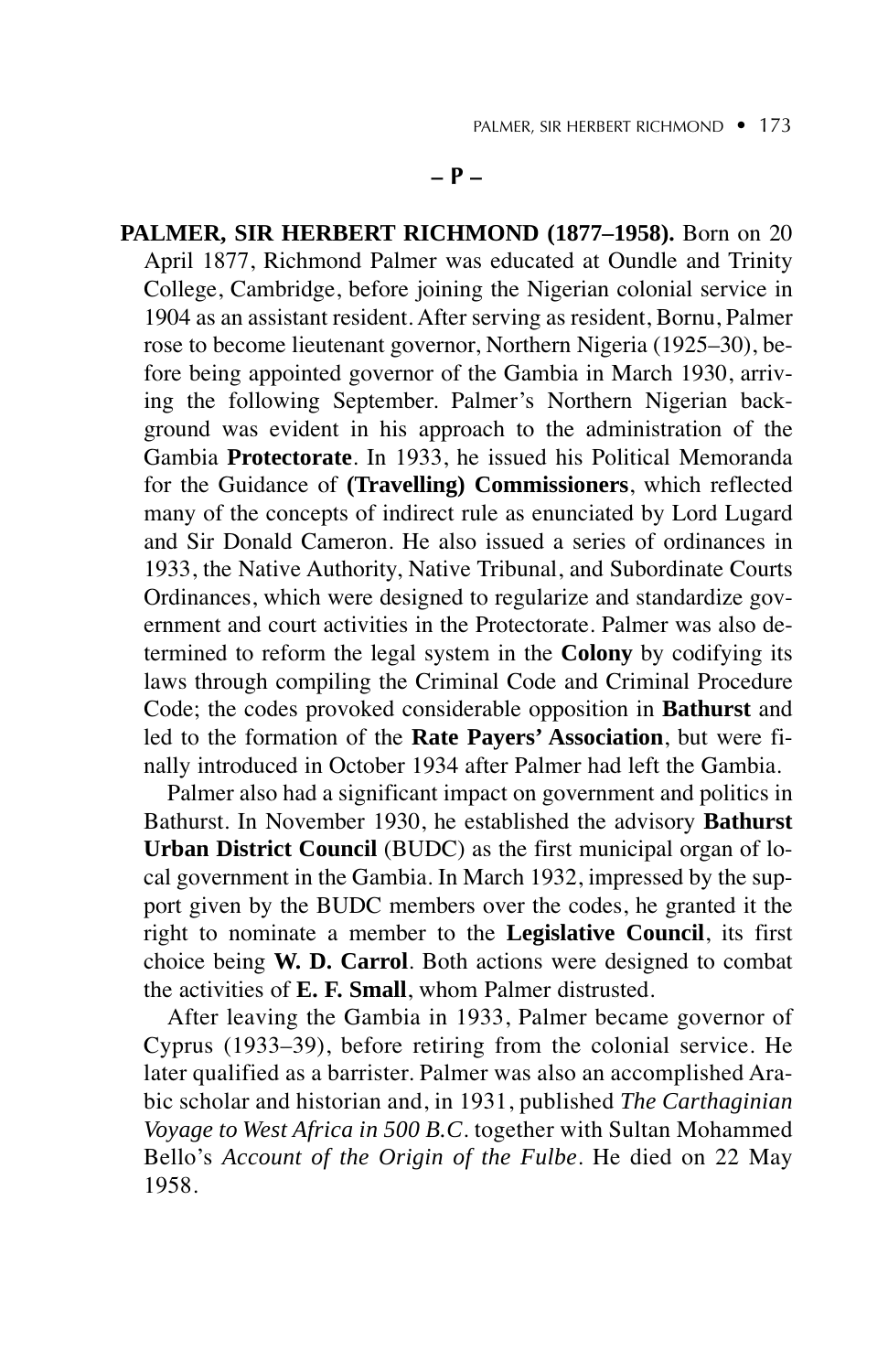- **PARK, MUNGO (1771–1805).** A Scottish physician and explorer born near Selkirk on 10 September 1771, Park was sponsored by the **Association for the Discovery of the Interior Regions of Africa**, in 1795, to investigate the many rumors connected with the Niger River. He spent six months studying **Mandinka** before leaving the Gambia on his first expedition. After many hardships, he reached Segu and the Niger before being forced to turn back. In May 1805, Park, this time sponsored by the British government, set out from the Gambia on his ill-fated second expedition. By the time Bamako was reached, only Park and four companions were healthy enough to continue. They constructed a raft and floated down the Niger as far as Bussa (in present-day Nigeria), where they are believed to have drowned in the rapids in November 1805. Park's journal of his second expedition was later brought to the coast by one of his followers, Issaco. Park's two expeditions were the tangible beginnings of the drive by Europeans to open the interior of West Africa.
- **PATEY, CHARLES GEORGE EDWARD (1811–1881).** Born in Devon, England, on 27 February 1811, Patey joined the Royal Navy in 1824. After a long naval career in which he rose to the rank of rear admiral, he was appointed administrator of Lagos in 1866, before arriving in **Bathurst** to succeed **G. A. K. D'Arcy** as administrator of the Gambia in December 1866. Patey was one of the key informants for the Colonial and Foreign Offices over the proposed **cession** of the Gambia to France. He agreed with Sir **Arthur Kennedy**, his immediate supervisor, that there were few good reasons for Britain to retain the Gambia, reporting that the cost of maintaining the garrison was high and that the **groundnut** trade was already dominated by the French. The endemic warfare between **Fodi Kabba** and the **Soninke** rulers of **Kombo** fostered his belief that little could be done to improve the condition of Africans adjacent to the **Colony**. Patey's attitude was, without doubt, colored by the disastrous cholera epidemic, which struck the Gambia in late April 1869. Before the disease had run its course, over 1,100 citizens of Bathurst, out of a population of 4,000, had died. The conduct of both Patey and the first writer, Henry Fowler, during the crisis was very strongly criticized by British merchants, particularly **Thomas Brown**, and by a section of the **Liberated African** community. Patey was also the administrator during the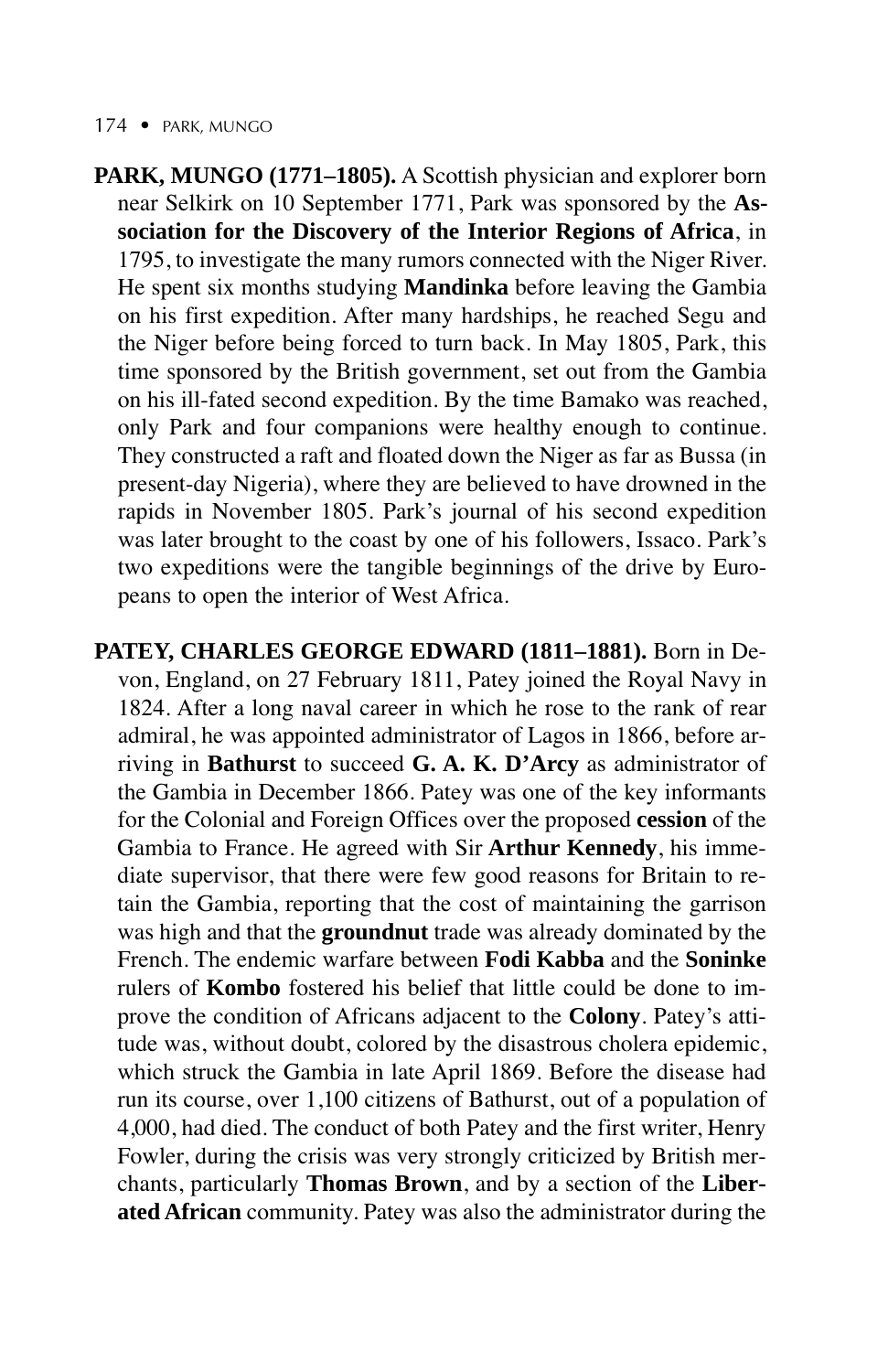height of the upriver violence attendant on the rise of **Alfa Molloh** and the collapse of **Ma Bah Diakhou**'s empire.

After leaving the Gambia in April 1869, Patey served as governor of St. Helena, a post he held until his retirement in 1873. He died at Newton St. Loe, near Bath, England, in 1881.

**PAUL, SIR JOHN WARBURTON (1916–2004).** Paul was born on 29 March 1916, and educated at Weymouth College and Selwyn College, Cambridge. He was commissioned in the Royal Tank Regiment in 1937 and captured by the Germans in 1940. Released from a prisoner-of-war camp in 1945, he was appointed as aide-de-camp and private secretary to the governor of Sierra Leone. After being called to the bar at the Middle Temple in 1947, he returned to Sierra Leone, working his way up from district commissioner to provincial commissioner (1959) and secretary to the cabinet (1960). In March 1962, he was appointed governor of the Gambia, a post he held until independence in 1965. From the first, Paul recognized that his position was transitional, and he contributed much to the framing of Gambian proposals for independence. He also established very good relations with **D. K. Jawara**. After independence, Jawara invited him to stay on as governor general and he was largely responsible for drafting the republican constitution.

After leaving The Gambia in February 1966, Paul served as governor of British Honduras (1966–72) and of the Bahamas (1972–73). On retiring from the colonial service, he served as lieutenant governor of the Isle of Man (1974–80). He died on 31 March 2004.

## **PEANUTS.** *See* GROUNDNUTS.

**PEOPLE'S DEMOCRATIC ORGANISATION FOR INDEPEN-DENCE AND SOCIALISM (PDOIS).** Familiarly known as "DOI," the PDOIS was founded in August 1986. It emerged from an earlier Marxist, pan-African socialist, clandestine group, the People's Movement for Independence against Neo-Colonialism and Capitalism in The Gambia (known as "Red Star"), whose members included **Halifa Sallah**, Sam Sarr (a teacher at the Gambia High School), Amie Sillah (a health inspector), Adama Bah, and Momodou Sarho. The group was widely believed to be the publishers of the banned political periodical,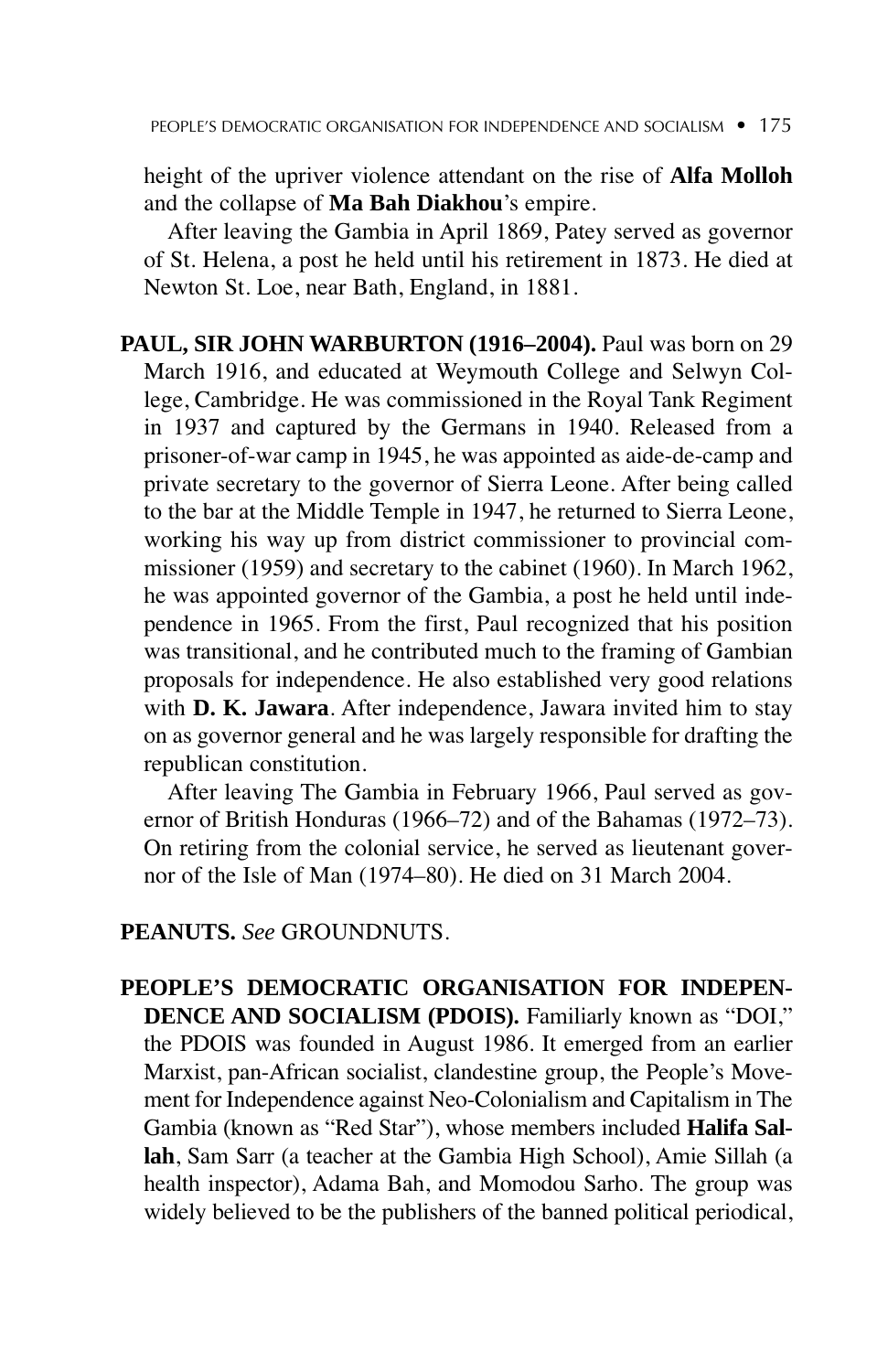### 176 • PEOPLE'S DEMOCRATIC ORGANISATION FOR INDEPENDENCE AND SOCIALISM

*The Voice of the Future*; six of them were put on trial in 1984 accused of distributing *The Voice*, but all were acquitted.

The PDOIS initially had no official leader and did not in fact choose one until its December 1997 congress when **Sidia Jatta** was elected party leader and Sallah, its secretary general. In its public pronouncements and in the pages of its newspaper, *Foroyaa* (launched in July 1987), the PDOIS was highly critical of the moderate pro-Western **foreign policy** of the **Dawda Jawara** government, as well as of its domestic record, and also strongly opposed the **Senegambia Confederation**. In 1987, it put forward five candidates in the parliamentary election, including Sallah and Jatta, but all were defeated. It did not contest the presidential election. In 1992, it put forward 14 candidates in the parliamentary election, but again all were defeated; Jatta stood in the presidential election, but won only 5 percent of the vote.

Technically a political movement rather than a **political party**, the PDOIS was not banned following the military takeover in 1994. The PDOIS did not publicly denounce the **coup** by **Yahya Jammeh**, but Sallah and Jatta refused the two cabinet posts that they were offered. In both the 1996 and 2001 presidential elections, Jatta secured 3 percent of the vote; in the 1997 and 2002 parliamentary elections, its candidates won 8 percent and 14 percent of the vote respectively, its share rising in 2002 because the main opposition party, the **United Democratic Party**, boycotted the election. In 1997, it won its first seat in the **National Assembly** through Jatta in **Wuli** West; Jatta retained the seat in 2002 with Sallah also winning in **Serrekunda** Central. Both men won again in by-elections in September 2005, having been required to give up their seats when the PDOIS joined the antigovernment coalition, the **National Alliance for Democracy and Development** (NADD).

Sallah was eventually selected as the NADD "flag bearer" for the 2006 presidential election in March 2006. But he won only 6 percent of the vote in a three-way contest with Jammeh and **Ousainou Darboe** and gained more than 10 percent of the vote only in the **Upper River Division**. In the 2007 parliamentary election, candidates of the NADD (most, if not all, of whom were PDOIS members) won only 5 percent of the vote and only one seat (through Jatta). Thus, notwithstanding its reputation for political integrity, and its attempt to relocate itself ideologically toward the center, the PDOIS remains a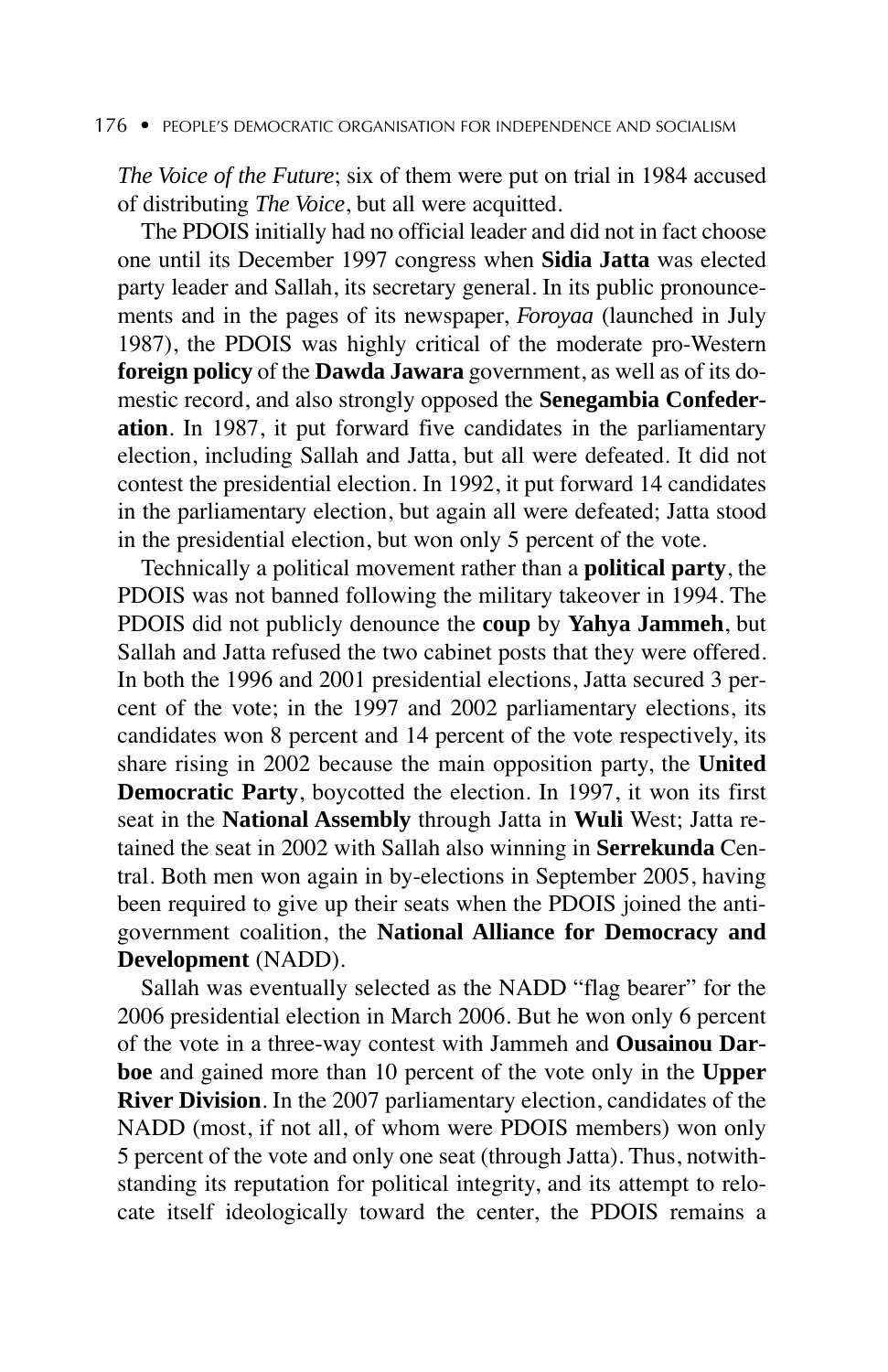fringe political organization. Nevertheless, it continues to provide trenchant criticism of the Jammeh government, despite the latter's self-designated radical political program, both in the National Assembly and in *Foroyaa.*

- **PEOPLE'S DEMOCRATIC PARTY (PDP).** The PDP was founded by a medical doctor from **Kombo**, **Dr. Lamin Bojang**, in September 1991. Apart from Bojang, its leading figures were former **National Convention Party** (NCP) members, including Jabel Sallah, the member of Parliament (MP) for **Banjul** South and A. K. Touray, the MP for Sandu. Financial support came from a maverick **Serahuli** businessman, Solo Darbo, who had previously backed the NCP. The PDP put forward 16 candidates in the 1992 parliamentary election, but none was successful, although the party obtained some 5 percent of the total vote. Bojang won 6 percent of the vote in the presidential election. The PDP became moribund after the 1992 elections, and although not banned after the 1994 coup, financial and organizational problems prevented Bojang from standing in the 1996 presidential election. Instead, he supported the **Alliance for Patriotic Re-orientation and Construction**. S*ee also* POLITICAL PARTIES.
- **PEOPLE'S PROGRESSIVE ALLIANCE (PPA).** The PPA was founded in October 1968 by four discontented former **People's Progressive Party** (PPP) ministers, **Sheriff Sisay**, **Paul Baldeh**, **K. C. A. Kah**, and Yusupha Samba. Sisay had resigned from the cabinet in January 1968 after being demoted to the third-ranking minister; Baldeh had been sacked as minister of education for the second time after the 1966 election; Kah had been sacked as minister of health in April 1968 to make way for **I. M. Garba-Jahumpa**; and Samba had been dismissed as parliamentary secretary to the minister of local government at the same time. In August 1968, the four members of Parliament joined forces with the **United Party** to vote against the government on key issues; this incensed the PPP leadership and on 1 September, all four were expelled from the party.

B. M. ("Ba") Tarawale, the editor of the *New Gambia* newspaper, who had attacked **Dawda Jawara**'s leadership style in recent years, and a few other prominent politicians, joined the PPA, but the party acquired little popular support. It suffered further setbacks when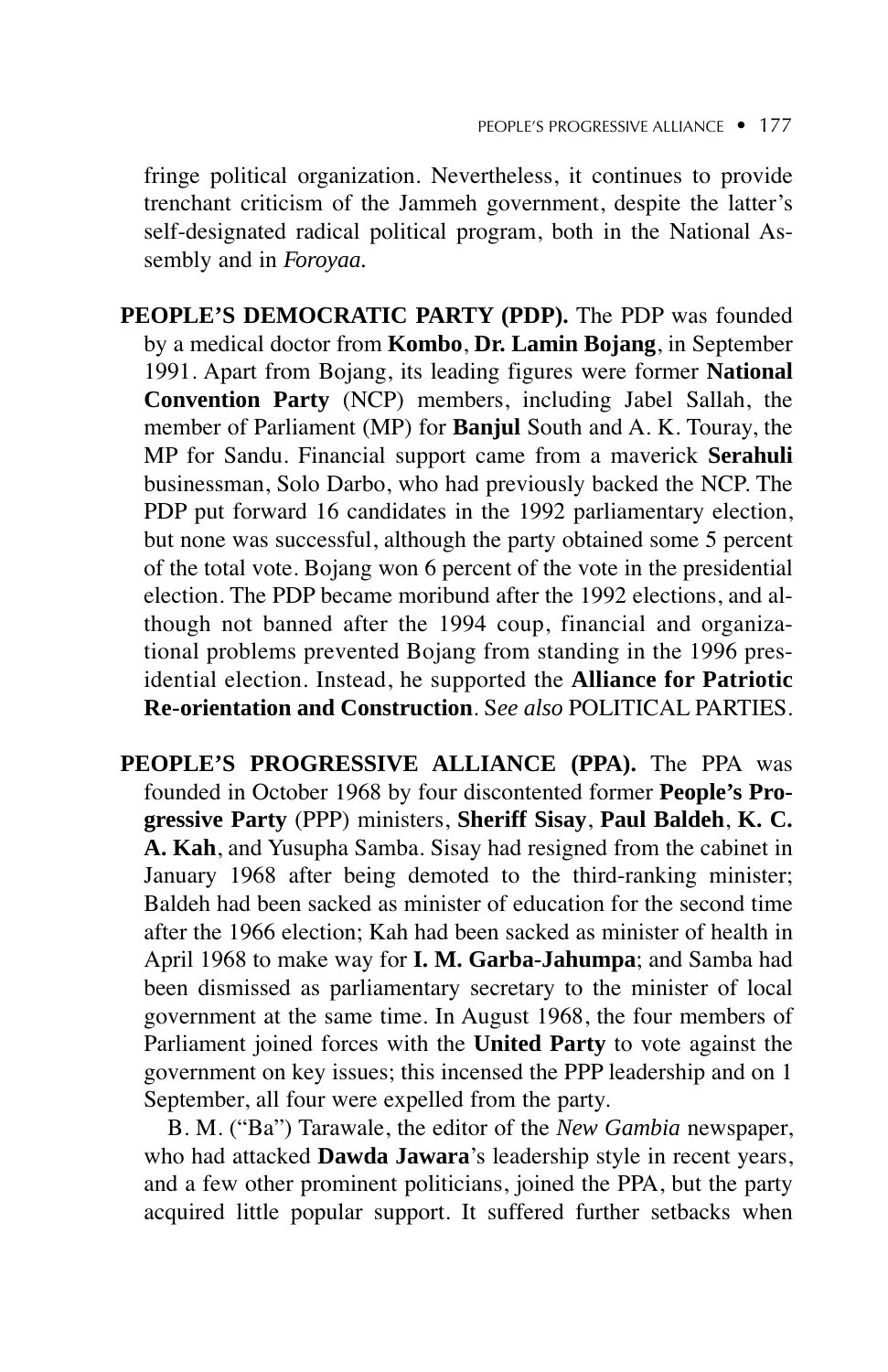### 178 • PEOPLE'S PROGRESSIVE PARTY

Baldeh died in December 1968 and Kah rejoined the PPP in July 1969; it also failed to pose an effective challenge to the PPP and did not contest any of the seven by-elections that occurred between 1968 and 1971. The PPA did oppose the second republic referendum in April 1970 and **Niamina** (Sisay's constituency) was one of the eight that voted against the bill. But soon after the referendum, in July 1970, Sisay and Samba initiated discussions with Jawara and the PPP Executive Committee. However, it was not until December 1971 that the two men were finally readmitted to the party. In February 1972, just before the next general election, the PPA was finally dissolved. S*ee also* POLITICAL PARTIES.

**PEOPLE'S PROGRESSIVE PARTY (PPP).** The PPP was launched at the annual **Conference of Protectorate Chiefs** at **Basse** in February 1959. It evolved from the Protectorate People's Society, an organization aiming to promote the interests of provincials, particularly **Mandinka** young men living in the **Bathurst** area. It was founded on 30 December 1956 at a meeting in Grant Street, Bathurst. The PPP was known until December 1959 as the *Protectorate People's Party*, reflecting its original constituency; the word "People" was then adopted to combat accusations of tribalism. The party was initially headed by **Sanjally Bojang**, but by the end of 1959, it had chosen a new "party leader," **D. K. Jawara**.

The PPP fielded candidates in 11 out of 12 **Protectorate** constituencies in the 1960 election, its chosen candidate in Basse, **Michael Baldeh**, having defected to the **United Party** (UP), but only two candidates in the **Colony**. Most of its candidates were Mandinka. It won nine seats, more than any other party, but failed to secure an overall majority of the elected seats. Two PPP members of Parliament, Jawara and **Sheriff Sisay**, were appointed to the **Executive Council** as ministers, but resigned in March 1961 when Governor **Edward Windley** selected **P. S. N'Jie**, the UP leader, instead of Jawara, to be chief minister At the next election in 1962, which the PPP fought in alliance with the **Democratic Congress Alliance** (DCA), it won 18 out of 32 directly elected seats. Jawara became premier and formed his first cabinet; in September 1963, he became prime minister.

By independence in February 1965, the PPP held 25 seats and the opposition UP only 5 (the other two were held by the PPP's ally, the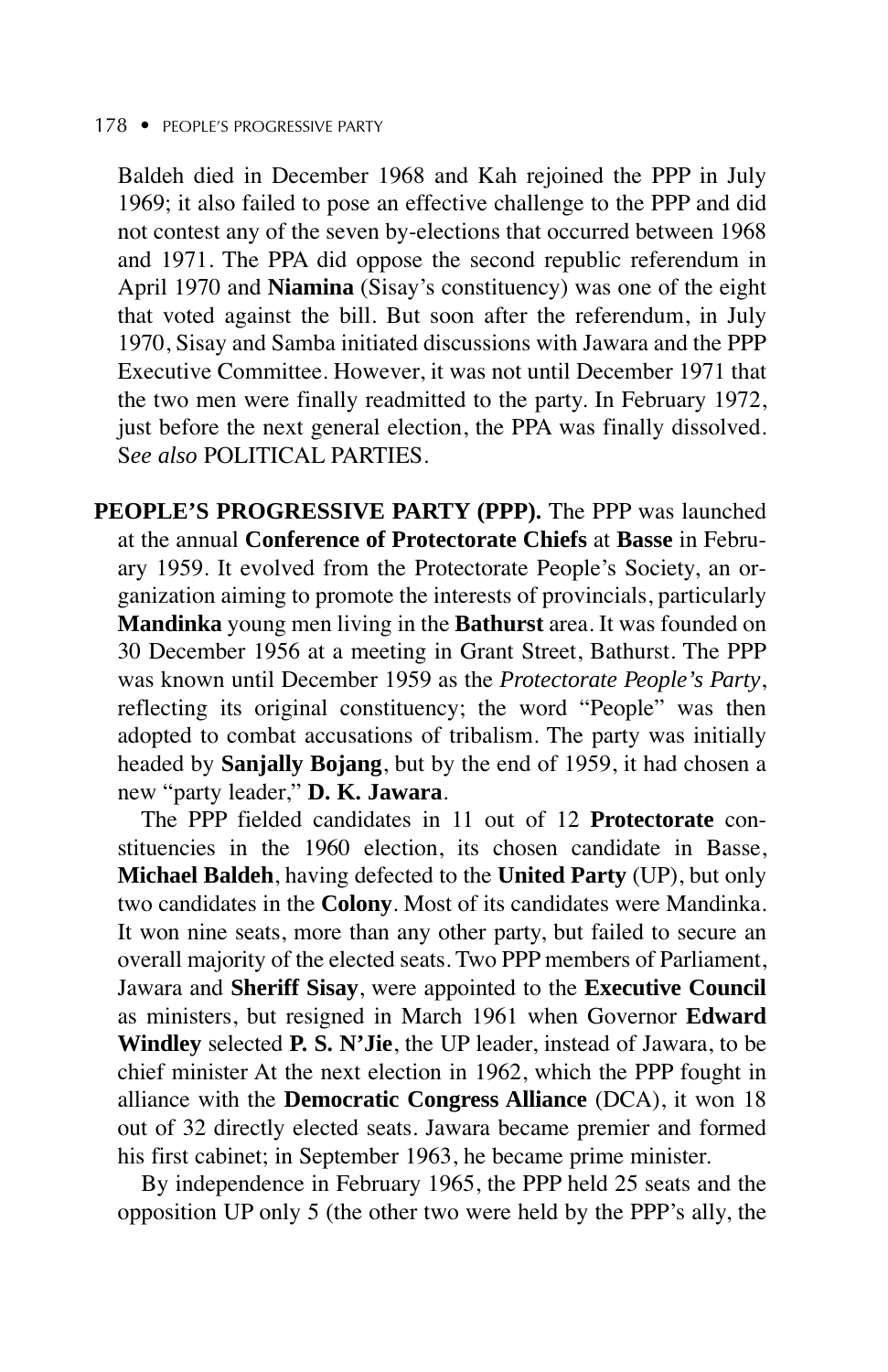DCA). Despite a major political setback when it failed to achieve the necessary two-thirds majority in the republic referendum of November 1965, the PPP consolidated its power after independence. It won 24 seats out of 32 in the 1966 election; 28 out of 32 in 1972; 28 out of 35 in 1977; 27 out of 35 in 1982; 31 out of 36 in 1987; and 25 out of 36 in 1992. The PPP also achieved a comfortable victory in the 1970 republic referendum, while Jawara easily won the three contested presidential elections of 1982, 1987, and 1992, taking over half the vote on each occasion.

PPP policy was characterized by moderation both in its domestic and **foreign policies**. Relations with the British always remained good, independence was achieved with a minimum of friction, and the PPP cultivated good relations with **Great Britain** and the West in subsequent years. It also pursued good relations with the Soviet Bloc and most African and third-world states as well, consistent with its policy of diversifying its aid partners. The PPP came to be dominated by its leader, particularly after the move to an executive presidency in 1970, and, during its long period in office, several presumed challengers were either expelled from the party or demoted, some being later rehabilitated. The party tended to ossify with power and incurred increasing criticism from disaffected elements from inside and outside its ranks. The **People's Progressive Alliance**, the **National Convention Party**, and the **Gambia People's Party** were examples of the former; other attacks came from youth elements, both from inside the party and from radical elements in the wider society.

The PPP's inability to respond to mounting accusations of corruption and cronyism, together with its unshakable grip on the electoral process, led a growing number of its critics to contemplate extraconstitutional action against it. It survived the abortive **coup of 1981**, but succumbed to the **1994 coup**. The new military regime abolished the PPP as one of its first political measures under Decree no. 4 and it was banned from contesting the 1996–97 elections under Decree no. 89 of August 1996; all PPP members who had held ministerial office since 1965 were also banned from standing for the **National Assembly**. In addition, a number of its leading figures were later convicted of corruption by commissions established by President **Yahya Jammeh**.

The ban on the PPP and its political leadership was lifted in July 2001, with **O. A. Jallow** becoming "interim leader." However, the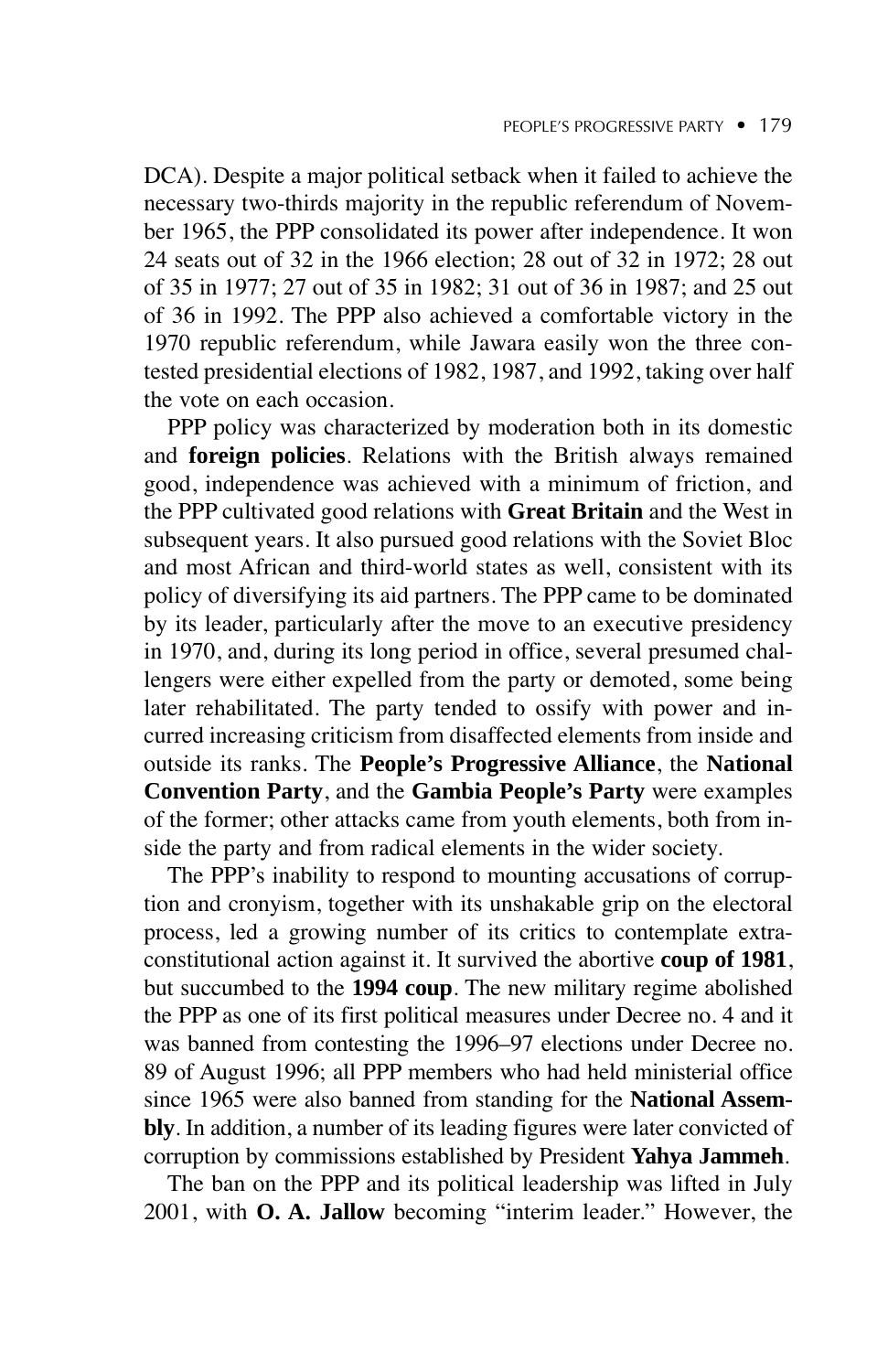party proved unable to reestablish itself effectively as its supporters drifted to the new ruling party, the **Alliance for Patriotic Reorientation and Construction**, or joined the new opposition party, the **United Democratic Party**. Jallow remained leader of the rump PPP, which initially formed part of the **National Alliance for Democracy and Development** (NADD) opposition front in 2005. Jallow and another former PPP minister, Landing Jallow Sonko, remained loyal to the NADD in the 2006 presidential election, but other former PPP ministers and senior politicians, led by **Yaya Ceesay**, voted to withdraw from the NADD in March 2006. The divided party played no significant role in the 2007 National Assembly election. S*ee also* POLITICAL PARTIES.

- **PETERS, INGRAM ERNEST LENRIE (1894–1968).** Born in Sierra Leone, of West Indian descent, Lenrie Peters attended Fourah Bay College in Sierra Leone before moving to the Gambia. He was an accountant, who worked first for the shipping firm, Elder Dempster, and later for the **Lebanese** firm, S. Madi, ending as a director. A member of the **Rate Payers' Association** in the 1930s, he was first elected to the **Bathurst Advisory Town Council** (BATC) in 1937 and (except in 1940) served on the BATC until 1944. On 1 December 1947, he took over as editor of *The Gambia Echo* (having previously written for other newspapers); under his direction, *The Echo* became a strongly pro-**United Party** newspaper in the 1950s and 1960s. Peters remained as editor until his death in **Bathurst** on 14 February 1968. Among his children were Dr. Florence Mahoney, a distinguished Gambian educationalist and historian, and **Dr. Lenrie Peters**.
- **PETERS, DR. LENRIE LEOPOLD WILFRED (1932– ).** Born in **Bathurst** on 1 September 1932, Peters was educated at the Methodist Boys' High School and the Prince of Wales School, Freetown, before attending higher education in England; he graduated from Trinity College, Cambridge, in 1956. After completing medical school at University College Hospital, London, in 1959, he undertook further training in England to become a surgeon, working as a surgical registrar at Northampton General Hospital (1966–69) and becoming a fellow of the Royal College of Surgeons in 1967. He also worked for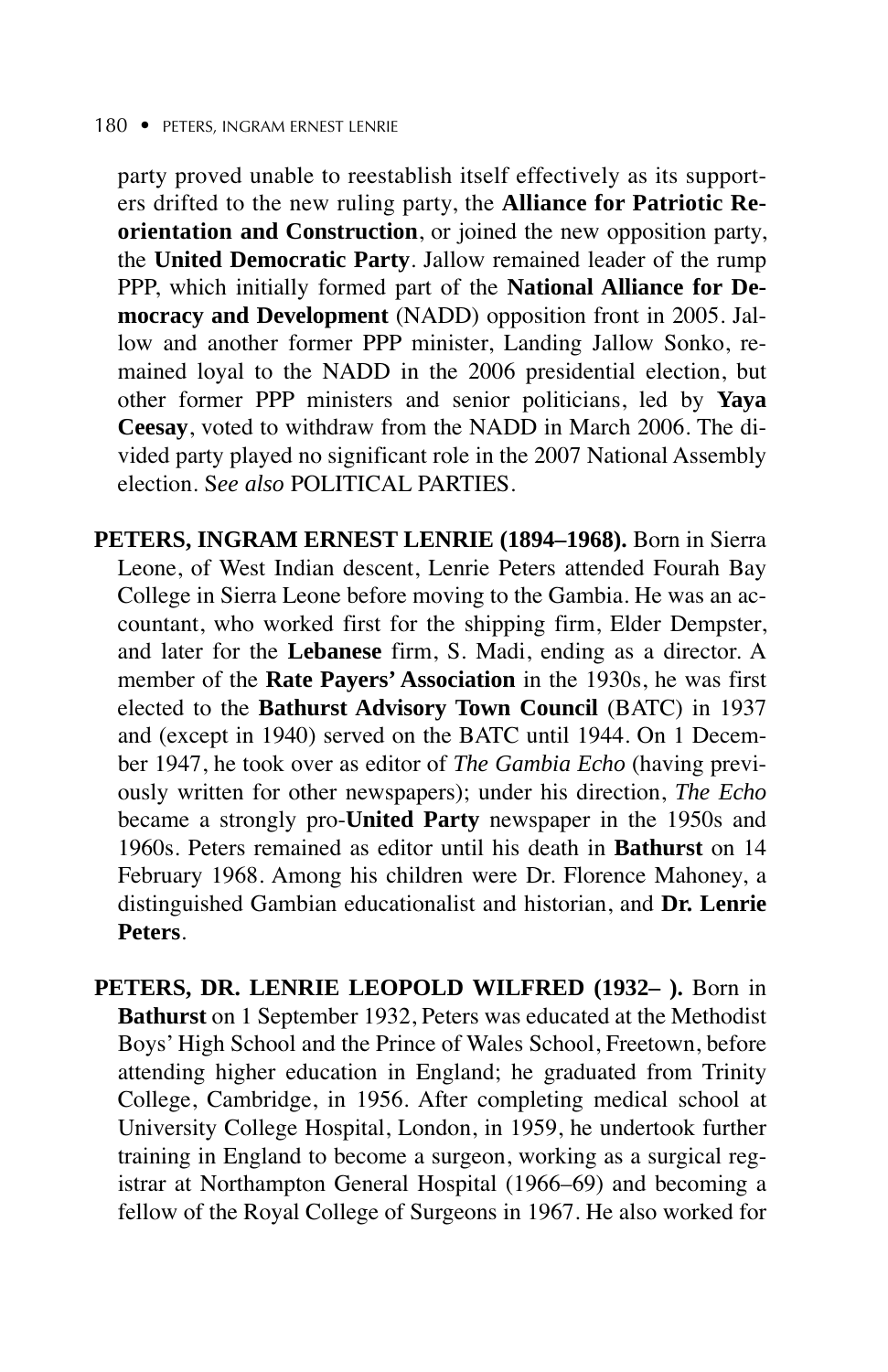the BBC on African programs between 1955 and 1968. Returning to The Gambia in 1969, he became the chief surgeon and director of the Bansang Hospital, **MacCarthy Island Division**. Leaving the civil service, he established the Westfield Clinic at **Serrekunda** (the first Gambian private clinic) with Dr. S. J. Palmer in 1972. He was also chair and chief executive of Farato Farms Export Ltd. (1981–99).

While he was still in England, *Poems*, his first collection of poetry, was published in 1964 by Mbari Press in Ibadan, Nigeria. The following year, he published a semiautobiographical novel entitled *The Second Round*. These two works brought him to literary attention and he appeared on a number of radio programs on the BBC. His reputation as one of Africa's finest poets was enhanced by the publication of three other works: *Satellites* (1967), *Katchikali* (1971), and *Selected Poems* (1981).

In December 1994, Peters was appointed chair of the National Consultative Committee (NCC), set up by the **Armed Forces Provisional Ruling Council** (AFPRC) to gauge public opinion. The NCC held meetings throughout The Gambia and proved an effective body, despite some opposition to it from the AFPRC, notably in the **Upper River Division**. Its principal recommendation—that the proposed four-year transition to civilian rule be reduced to two—was accepted by the **Yahya Jammeh** government in January 1995.

**POLITICAL PARTIES.** Political pressure groups in The Gambia date back to the mid-19th century and proto-political organizations, such as the Gambia Section of the **National Congress of British West Africa**, existed in the interwar years. However, fully fledged political parties only emerged following constitutional reforms after World War II, which provided opportunities for limited direct election to the colonial **Legislative Council**. The first of these was the **Gambia Democratic Party**, followed soon after by the **Gambia Muslim Congress** and **United Party**. All three parties were constitutionally restricted to the **Colony** proper (**Bathurst** and its environs) and were very much personalist organizations led by prominent local politicians. The extension of the franchise in 1960 enabled new rural-based political parties to emerge and successfully challenge earlier urbanbased rivals. The **People's Progressive Party** (PPP) was a mass party that succeeded in mobilizing the hitherto disenfranchised rural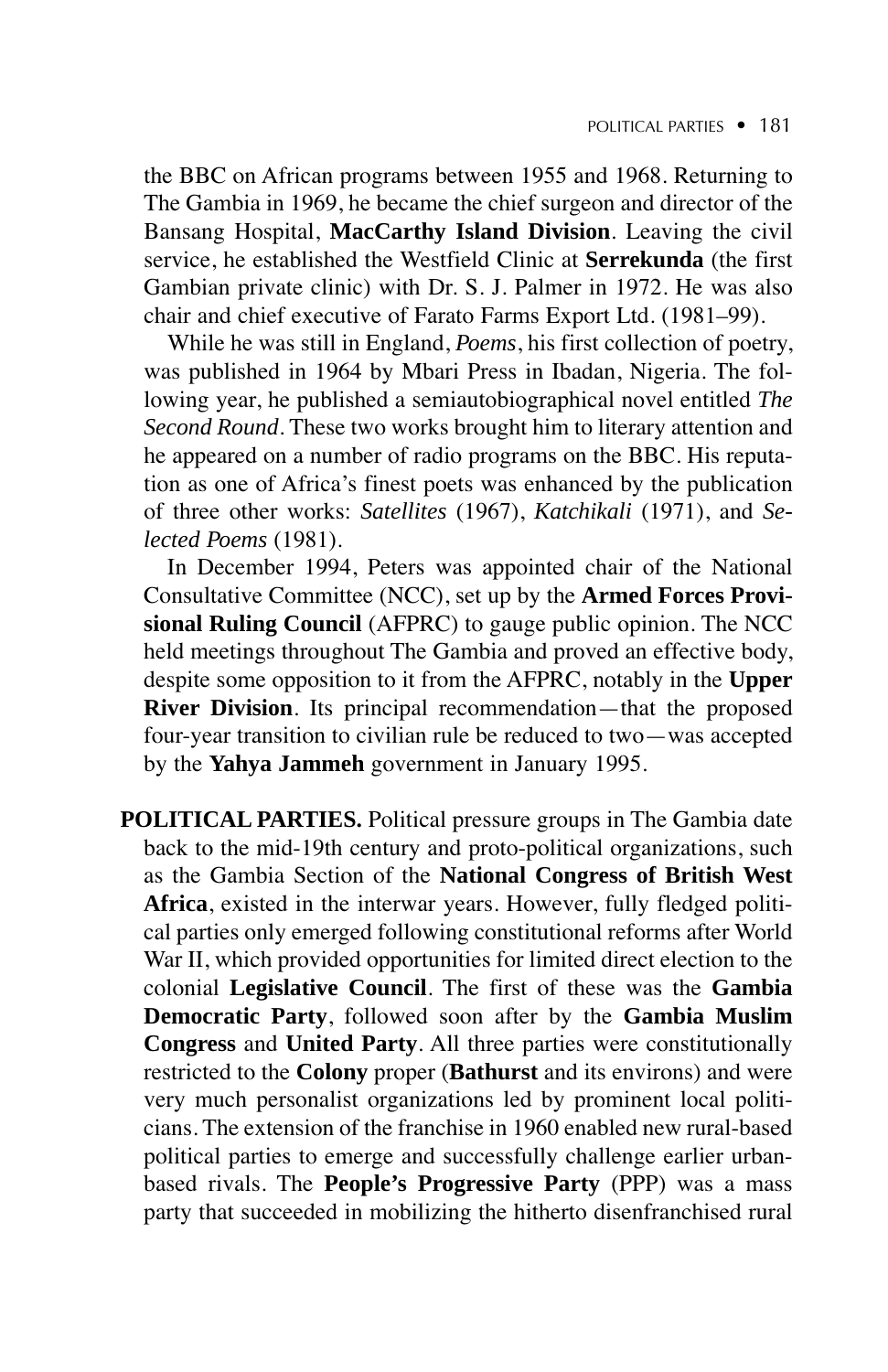### 182 • POPULATION

society to achieve power in 1962 and retain it in successive elections, until its overthrow in the **coup of 1994**. The PPP was dominant politically, though its weak ideological and organizational structure, together with the unwillingness of its leader, President **Dawda Jawara**, to assume such power, prevented it from becoming a full-blown oneparty state, so prevalent in postcolonial Africa.

Challenges to the PPP after independence in 1965 came principally from factions within its own ranks, with subordinate leaders seeking to challenge the leadership of Jawara. The **People's Progressive Alliance**, the **National Convention Party** (NCP), and the **Gambia People's Party** (GPP), all led by senior PPP dissidents, failed to displace the PPP. Also, small, politically ineffective radical political parties, such as the **National Liberation Party** and the **People's Democratic Organisation for Independence and Socialism** (PDOIS), were active principally in urban areas. Following the 1994 coup, all political parties were banned; in 1996, the PDOIS was reinstated, but the PPP, GPP, and NCP remained prohibited organizations until 2001. Meanwhile, shortly before the 1996 presidential election, which it won, the military junta created its own party, the **Alliance for Patriotic Re-orientation and Construction** (APRC), led by former junta leader, **Yahya Jammeh**. The APRC has retained power since then, achieving a degree of political dominance greater than that enjoyed by the PPP. Several new opposition parties, most notably the **United Democratic Party**, led by **Ousainou Darboe**, have sought unsuccessfully to challenge the APRC in elections between 1996 and 2007. In the most recent contest, the 2008 local government election, the APRC won 101 out of 114 seats; independents, most of whom had been rejected as APRC candidates, won a further eight; while the various opposition parties won only five between them. *See also* DEMOCRATIC CON-GRESS ALLIANCE; GAMBIA NATIONAL PARTY; GAMBIA NA-TIONAL UNION; GAMBIA PARTY FOR DEMOCRACY AND PROGRESS; GAMBIA SOCIALIST REVOLUTIONARY PARTY; MOVEMENT FOR JUSTICE IN AFRICA-THE GAMBIA; NA-TIONAL ALLIANCE FOR DEMOCRACY AND DEVELOPMENT; NATIONAL DEMOCRATIC ACTION MOVEMENT; PEOPLE'S DEMOCRATIC PARTY.

**POPULATION.** *See* DEMOGRAPHY.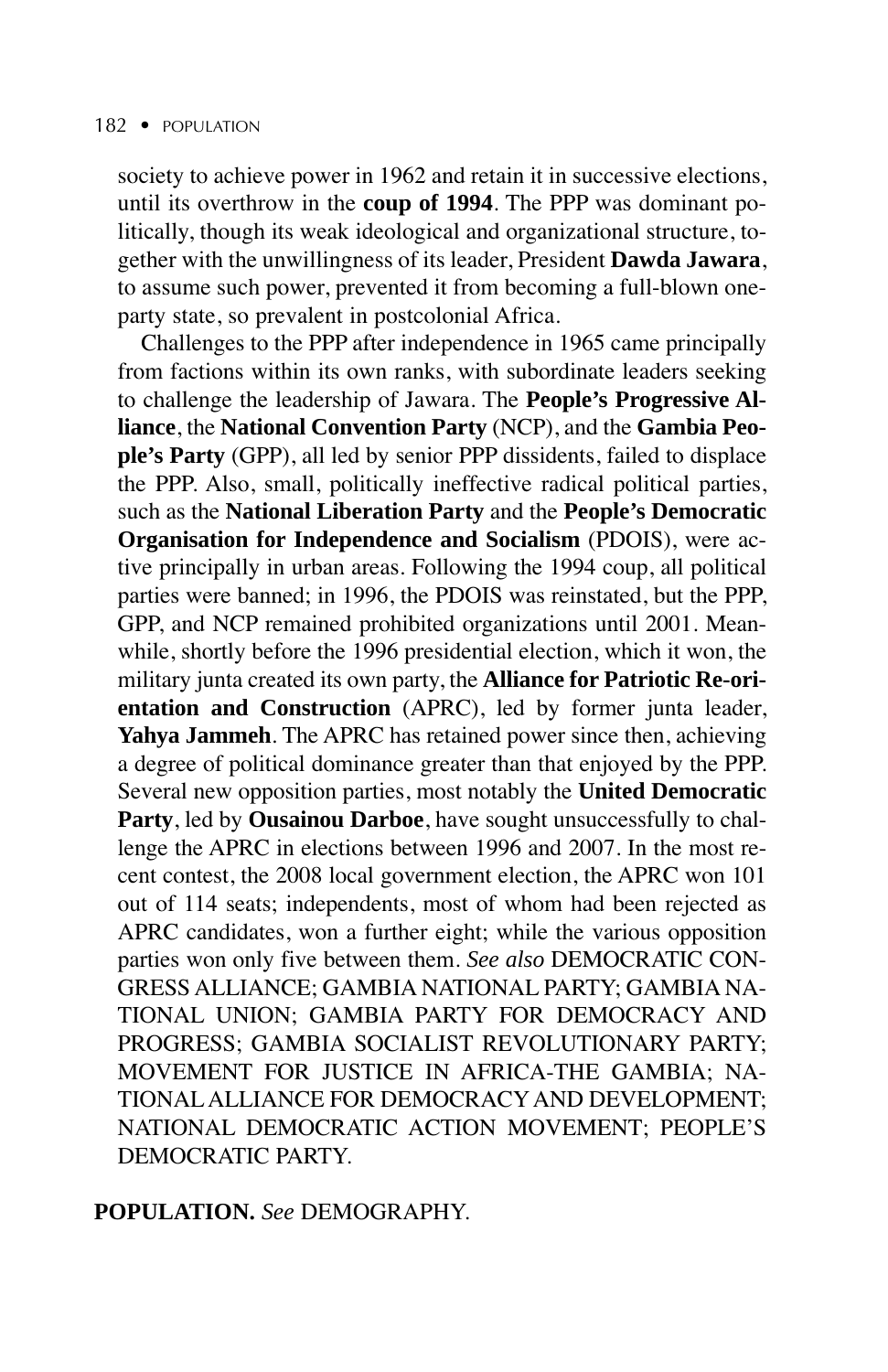**PORTUGUESE TOWN.** One of the original small villages that made up **Bathurst**, located along the shore, Portuguese Town was its business center and the most prosperous area. Its name probably derived from its mulatto population—known as "Portuguese"—who migrated there from St. Louis and Gorée after 1817. It was a ward of the **Bathurst Advisory Town Council** and later jointly with **Joloff Town**, a **House of Representatives** constituency between 1960 and 1962.

**PROTECTORATE.** The Protectorate of the Gambia came into being in 1889, through a policy of gradual British encroachment on riverine territory to the interior of the earlier-established British **Colony** of the Gambia, centered on **Bathurst**. The need to intervene in the political affairs of the interior in the closing decades of the 19th century was brought about by the **Soninke–Marabout Wars** and by growing French interest in the region. The Anglo–French demarcation of the boundaries of the Gambia enabled the British, by 1901, to consolidate their administration of the Protectorate.

The first Protectorate Ordinance was passed by Administrator **R. B. Llewelyn** in 1894. In keeping with British policy elsewhere, the government sought from the outset to place local administration in the hands of district chiefs (eventually there were to be 35 of these) and a larger number of village headmen. **Travelling commissioners**, later renamed *divisional commissioners*, were responsible for the general supervision of African rulers and, with the introduction of legal, fiscal, and administrative measures, they aimed at a gradual modernization of rural administration. The system had the merit of maintaining the British presence with the minimum of disruption and cost; its downside was that very little development took place, and power was largely in the hands of a handful of European officials and the chiefs.

Protectorate Africans were "British protected persons" rather than "British subjects," and consequently did not enjoy the legal or constitutional rights enjoyed in the Colony proper until 1960, when the majority of elected seats in the new **House of Representatives** were given to the Protectorate. This not only marked the end of Colony dominance of political life, but also saw the demise of the power of chiefs. Following independence, the name "Protectorate" was changed to "Provinces," as a symbolic end to historical divisions in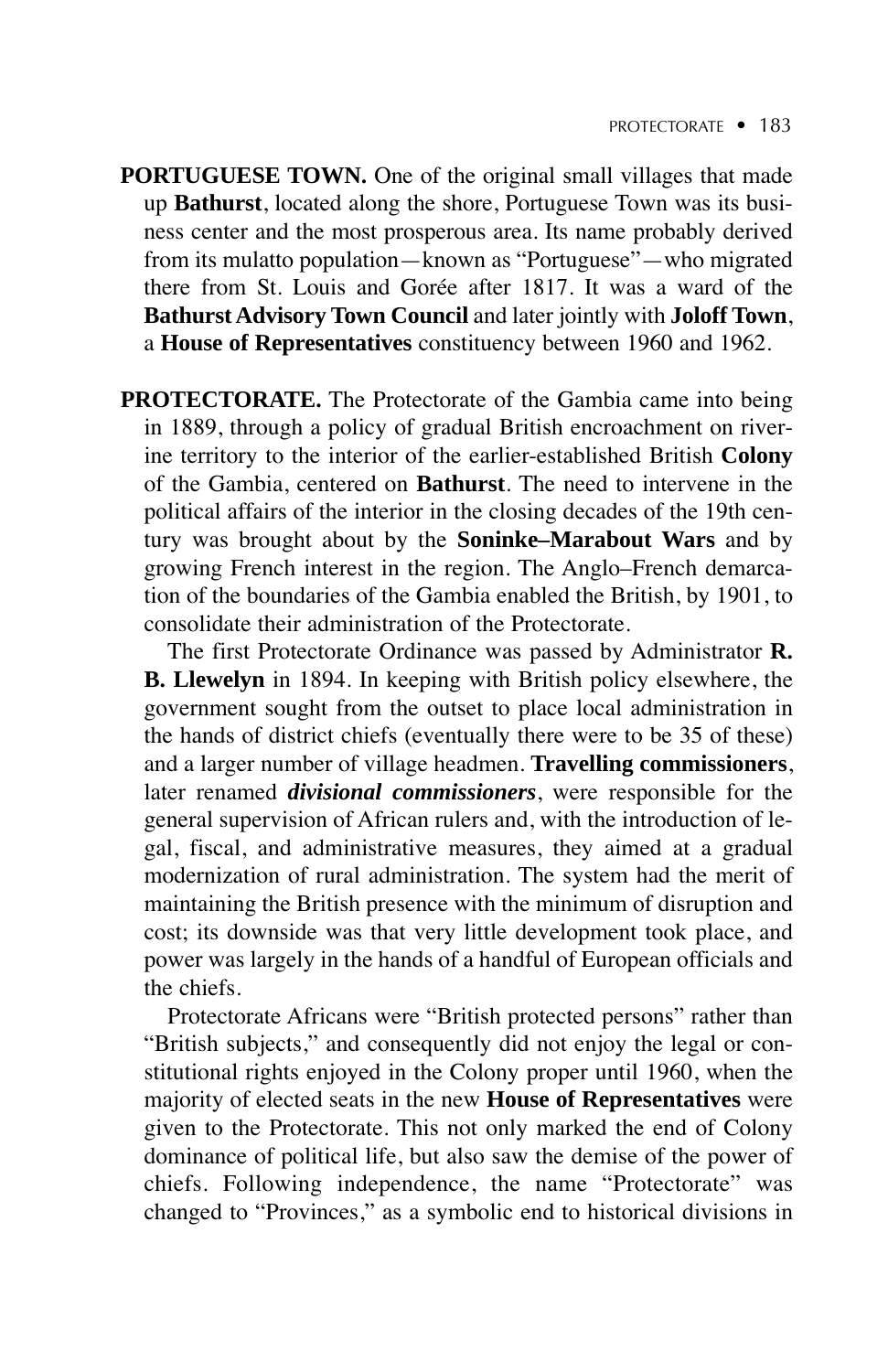### 184 • PROTECTORATE PEOPLE'S PARTY

Gambian society. Rural administration also changed; while divisional commissioners were retained as agents of central government in the Provinces, six elected Area Councils were set up in 1961–62 to take on some of the administrative and developmental responsibilities of the chiefs. Since independence in 1965, successive Gambian governments have put the Provinces at the center of their national development programs, but though all Gambians now enjoy the same legal rights, living conditions and opportunities for personal advancement remain significantly worse in rural areas, accounting for the steady migration to the **Banjul** area. *See also* OZANNE, JOSEPH H.; PALMER, SIR H. RICHMOND; SITWELL, CECIL F.

# **PROTECTORATE PEOPLE'S PARTY.** *See* PEOPLE'S PROGRES-SIVE PARTY.

**PROTECTORATE PEOPLE'S SOCIETY.** *See* PEOPLE'S PRO-GRESSIVE PARTY.

# **PROVINCE OF SENEGAMBIA.** *See* SENEGAMBIA, PROVINCE OF.

**PROVINCES.** *See* PROTECTORATE.

# **– Q –**

- **QADIRIYYA.** A **Muslim** *tariq*, or mystical brotherhood, founded in Baghdad by Muhammad Abd Al Djilani (1079–1166), it was introduced into the sahelian region of West Africa in the 15th century by Muhammad Abd Al Karim Al-Maghribi. The Qadiriyya had lost ground to the **Tijaniyya** and **Mouride** brotherhoods in Senegambia by the end of the 19th century.
- **QUADRANGLE.** The name given to a group of government departments arranged in a hollow square, adjacent to State House (formerly **Government House**) in Central **Banjul**, the oldest part dating back to the early 19th century, when it was used as an army barracks. The name continued after independence in 1965.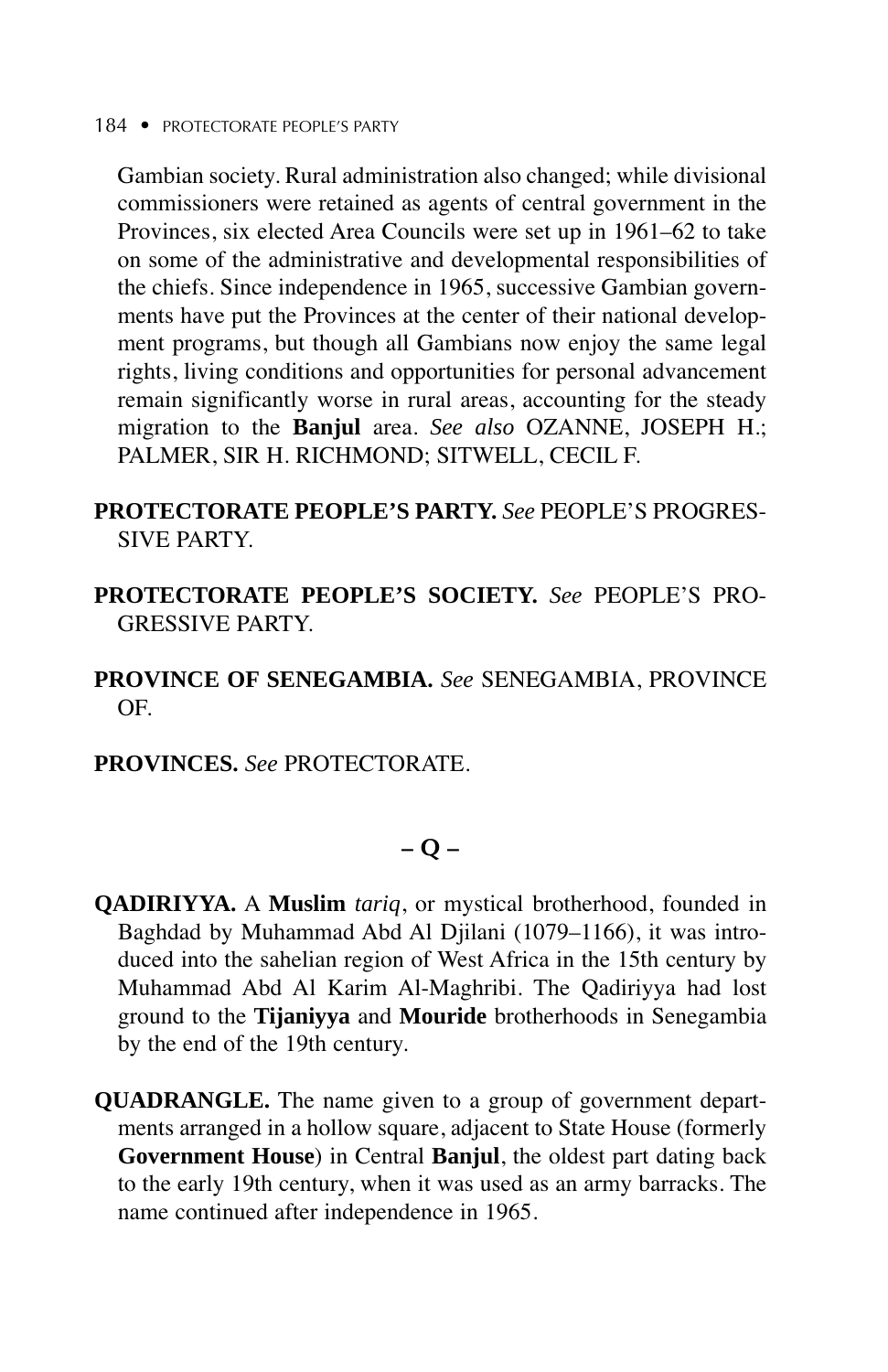**QUIN**, **THOMAS FRANCIS (c. 1818–1883).** Born in Dublin and apparently the son of one of the original founders of **Bathurst**, Quin's career in the Gambia began in June 1839 when he was appointed acting first writer. He held a number of government posts in the 1840s. By the 1850s, he had turned to commerce and had established his own firm, although still holding a number of official positions; for example, in 1854, he was superintendent of police and clerk to both the **Executive** and **Legislative Councils**.

Described as the most substantial trader in the Gambia in the early 1860s, Quin was a member of the Legislative Council from February 1860 until it was downgraded in February 1866. Having retired to England in 1869, Quin was one of the most vocal opponents of the proposed **cession** of the Gambia to France and was a member of the **Gambia Committee** in 1875–76. Meanwhile, his mulatto son, Thomas Francis J. Quin (c. 1848–92), managed his business interests in the Gambia, until they were wound up in the mid-1880s. He then retired to England.

## **– R –**

**RATE PAYERS' ASSOCIATION (RPA).** The RPA was founded in July 1932 to organize resistance to the unpopular legal reforms of Governor **H. R. Palmer**, notably to the introduction of the Criminal Code and Criminal Procedure Code. Its other aim was to find candidates to oppose the **Gambia Representative Committee** (GRC) in elections to the **Bathurst Urban District Council** (BUDC). The first secretary of the RPA was Richard Shokelu Rendall, a retired **Aku** civil servant, who later founded the People's Party and unsuccessfully contested the 1947 **Legislative Council** election. However, the driving force behind the RPA was certainly **E. F. Small**—even though he was not himself a ratepayer. Other members included former activists of the Gambia Section of the **National Congress of British West Africa** and leaders of the pro-Small faction within the **Bathurst Trade Union**.

The RPA organized a series of protest meetings and petitions against the Codes and other government legislation, but ultimately these were largely unsuccessful. Its candidates contested the BUDC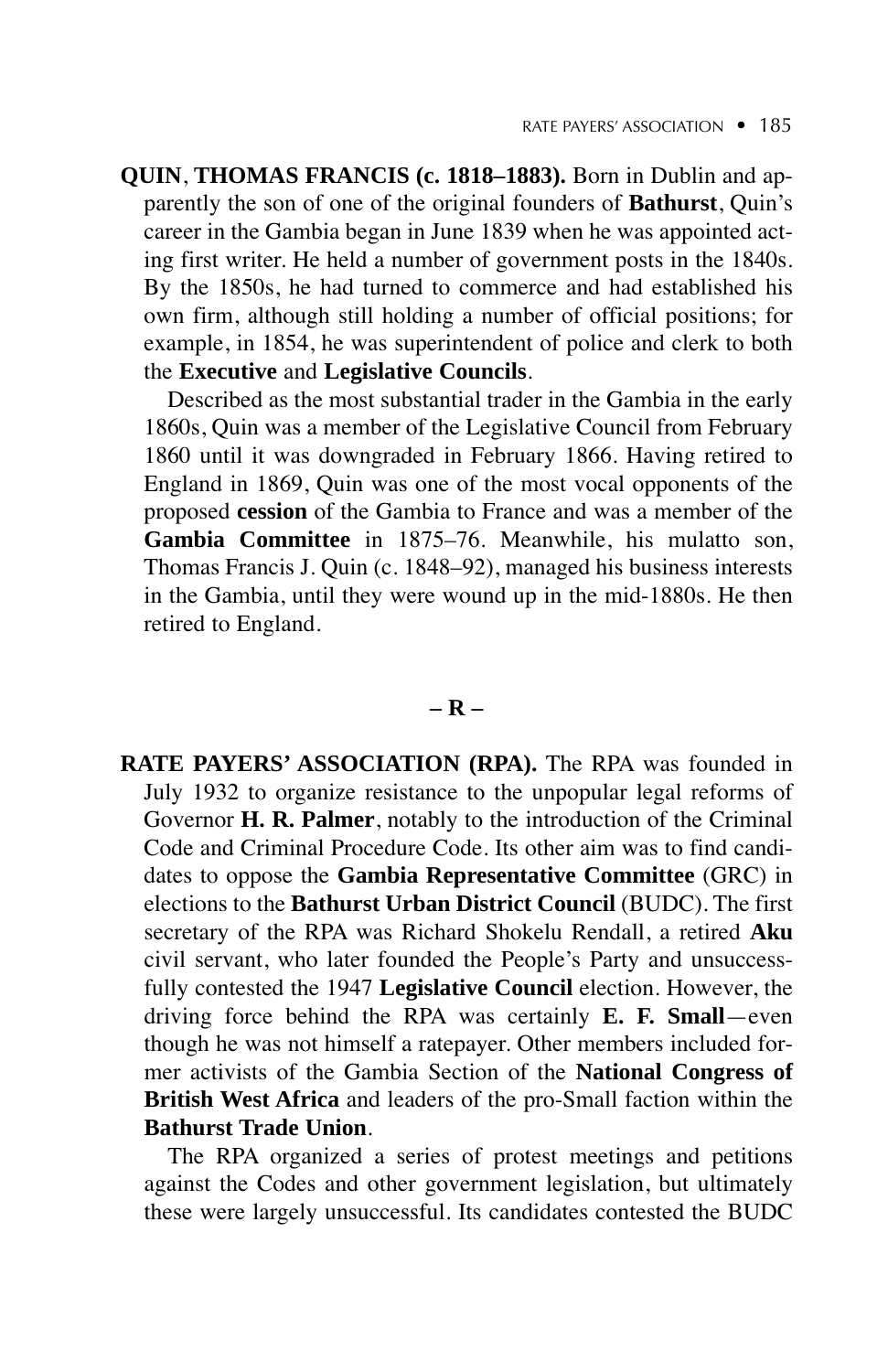### 186 • RECAPTIVES

election for the first time in 1933, but all were defeated; however, four of them were elected in the 1934 election, defeating GRC members. In the first election to the **Bathurst Advisory Town Council** in May 1936, the RPA won all the seats. Thereafter, it held a monopoly of all the elected seats, until the first election to the **Bathurst Town Council** in July 1946, when it won six out of 15 seats. Soon after, however, it apparently ceased to function.

# **RECAPTIVES.** *See* LIBERATED AFRICANS.

**REFFLES, JOSEPH WILLIAM FOX (?–1886).** Also known as *Joseph Reffell*, Reffles was the son of **Thomas Reffles**. Probably born in **Bathurst** in the 1830s, he was named in honor of the **Wesleyan** missionary, William Fox. Educated in Freetown, he worked as a sergeant and clerk in the military store in Bathurst for six years, until being dismissed. Reffles later claimed that this was because he had directed the attention of Africans to the lack of a printing press in the Gambia. He then worked for two different European merchants (including **Thomas Brown**) as a trader up the **Gambia River**, but was dismissed on both occasions for incurring losses. Notwithstanding all this, in 1865, Reffles was provided with financial assistance from the **Liberated African** community to pursue legal studies in Britain, with a view to defending their interests against perceived colonial injustice. He returned to Bathurst in 1867, but was denied the right to practice as an attorney by the colonial authorities; according to Reffles, this was at the instigation of Brown. Reffles went back to London in 1868, presumably to acquire more legal training. Having apparently been refused admission to the Sierra Leone bar, he probably returned to the Gambia for the final time in late 1870*.*

Reffles was a regular correspondent to *The African Times* in the 1860s and 1870s, articulating the grievances of educated Africans against British rule and the influence wielded by British merchants (especially Brown) in the **Colony**. In 1870, he was one of the leaders in the struggle against the proposed **cession** of the Gambia to France, writing regularly to *The African Times* from his London residence. However, he was not involved in the 1875–76 campaign because his wife had recently died and he had become a lay preacher in the **Wesleyan Church**. In 1877–78, he became embroiled in a bitter public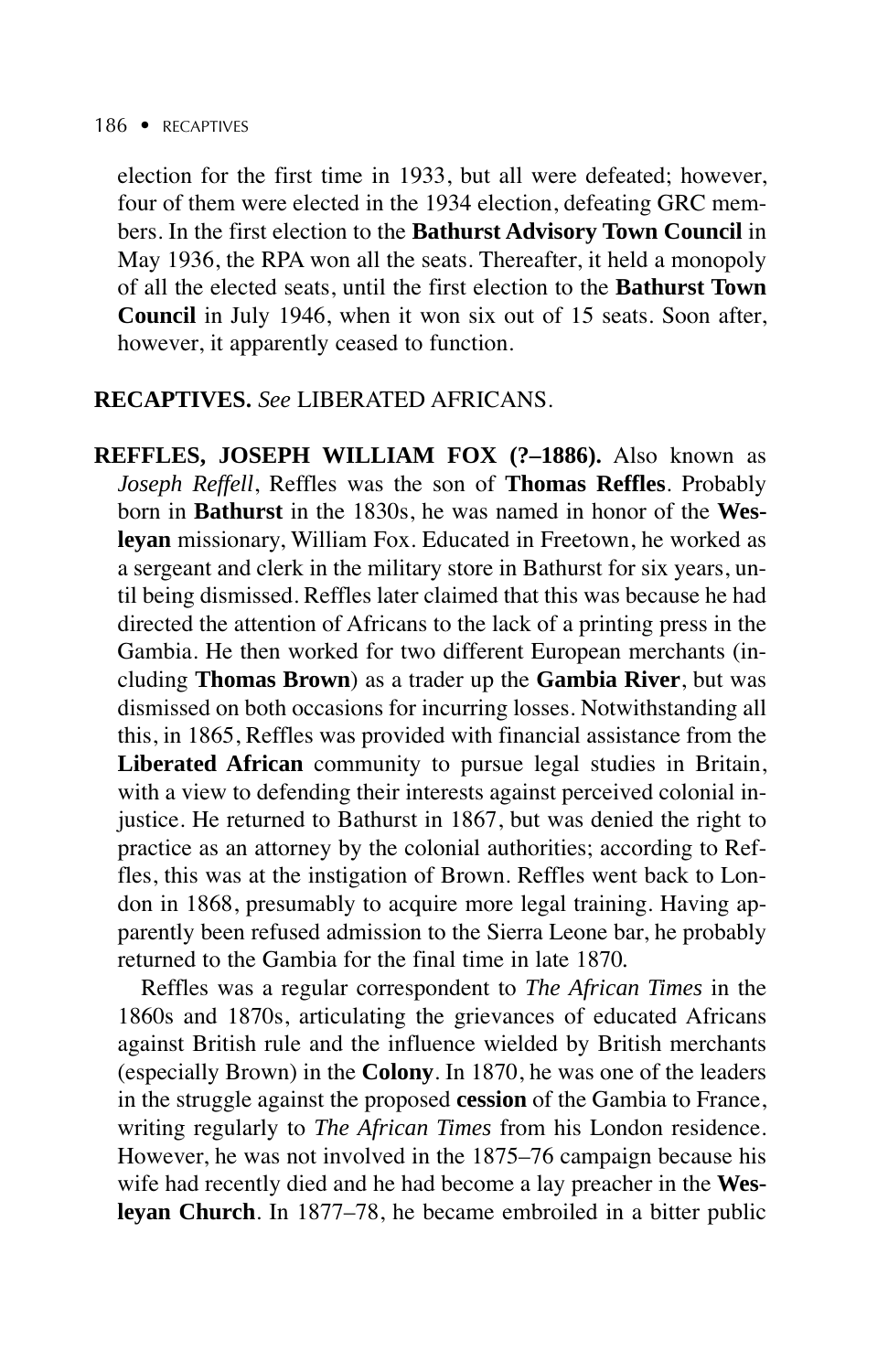quarrel with one of the European missionaries, Rev. George Adcock, who prosecuted him in the courts; Reffles was imprisoned for several months as he was unable to secure bail. In his later years, he also turned to **agriculture** and attempted to begin a cooperative farming system. This utilized modern Western methods to produce tropical products for export, but failed to get off the ground.

- **REFFLES, THOMAS (1794–1849).** Also known as *Thomas Reffell*, Reffles was an Ibo **recaptive** and a Methodist, who was sent in 1821 to **Bathurst** from Sierra Leone to help with the construction of the government clock. He served with distinction in the volunteer militia during the **Barra War** of 1831–32, was wounded and received a pension of £10 per year from 1838 as compensation. He became a trader and was affluent enough to afford to educate his son, **Joseph Reffles**, in Sierra Leone. In 1842, he founded the Ibo Society, a voluntary association open to both men and women of Ibo descent. This was the first of the friendly societies, which became major vehicles for expressing to government the opinion of important segments of Bathurst society. He died on 29 December 1849.
- **RELIGION.** The Gambia is an overwhelmingly **Muslim** society, with over 95 percent of the population professing Islam in the 1993 census. There is a small, but influential, **Christian** minority, totaling 4 percent of the population in 1993, three-quarters of whom live in the Greater **Banjul** area and **Brikama**. It is hard to determine how many Gambians still adhere to traditional religions; only 836 admitted to this in the 1993 census, but this tiny number conceals the persistence of older forms of religious belief among those belonging to the two world faiths. Belief in magic is still evident, and Muslim **Marabouts** are frequently consulted about occult matters and provide charms and amulets to invoke supernatural intervention or ward off malign forces. The presence of Islam in the Senegambia region, in limited forms—principally in the form of proselytizing individual Muslim traders—dates back centuries, but it was only in the 18th and 19th centuries, and particularly as the result of the **Soninke–Marabout Wars** in the second half of the latter century, that Islam overwhelmed, though never quite wiped out, traditional African religious beliefs.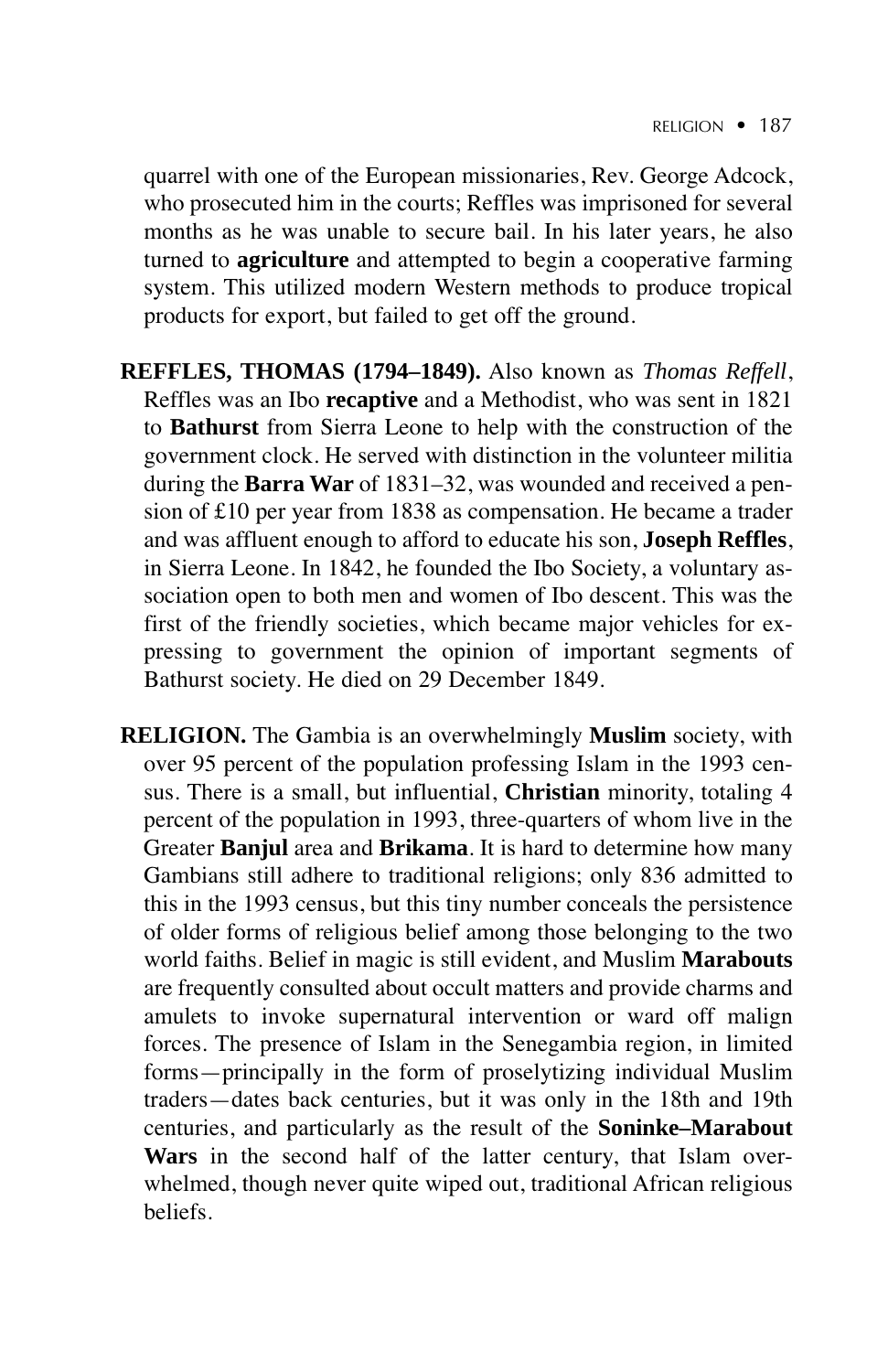#### 188 • RENDALL, GEORGE

Christianity is a more recent presence. Portuguese attempts to convert Africans in the lower riverine areas in the 16th century did not survive, and it was only in the first half of the 19th century that Christianity was reintroduced by Protestant and **Roman Catholic** missionaries. Among the former, the **Wesleyan Methodists** played the most important part, though **Anglicans** and, in the early 1820s, Quakers, were active, too. Despite attempts to establish mission stations upriver, most Christian converts and their descendants are to be found in the area around Banjul, and the Anglican and Roman Catholic cathedrals, as well as the principal Wesleyan chapel, are located in the Gambian capital.

Notwithstanding their limited success in the religious sphere, the Christian missions in the Gambia, as elsewhere in British colonial Africa, were the principal providers of Western **education**, and many Muslims, later prominent in public life, were educated in Christian schools. A widely observed characteristic of interfaith relations in The Gambia has always been the high degree of tolerance and cooperation between Muslims and Christians; it is not unusual to have members of both faiths in the same family. *See also* KILHAM, HANNAH.

**RENDALL, GEORGE (c. 1791–1837).** Previously the acting chief justice of Sierra Leone, Rendall was appointed lieutenant governor of the Gambia in February 1830, arriving in **Bathurst** on 3 April. He inherited the pent-up resentment of **Burungai Sonko**, the King of **Barra**, and his advisers, which eventually resulted in the 1831–32 **Barra War**. Rendall faced another threat to British supremacy in the upper river, the actions of Chief **Kemintang**, in 1834, but a military expedition against the chief's town of Dungasseen was a fiasco, and the British had to abandon three cannons in their retreat.

Rendall's most important action was to persuade the secretary of state for the colonies in 1832 to allow the transfer of a large body of **Liberated Africans** from Freetown to Bathurst. Several thousand were sent from Sierra Leone to Bathurst, **MacCarthy Island**, and the **Ceded Mile** while Rendall headed the government, but there was no proper advance planning, no coordination of administrative effort and too little expenditure. As a result, the initial settlers tended either to succumb to the hostile climate or remain illiterate, unemployed, and destitute. Some perished during a major outbreak of yellow fever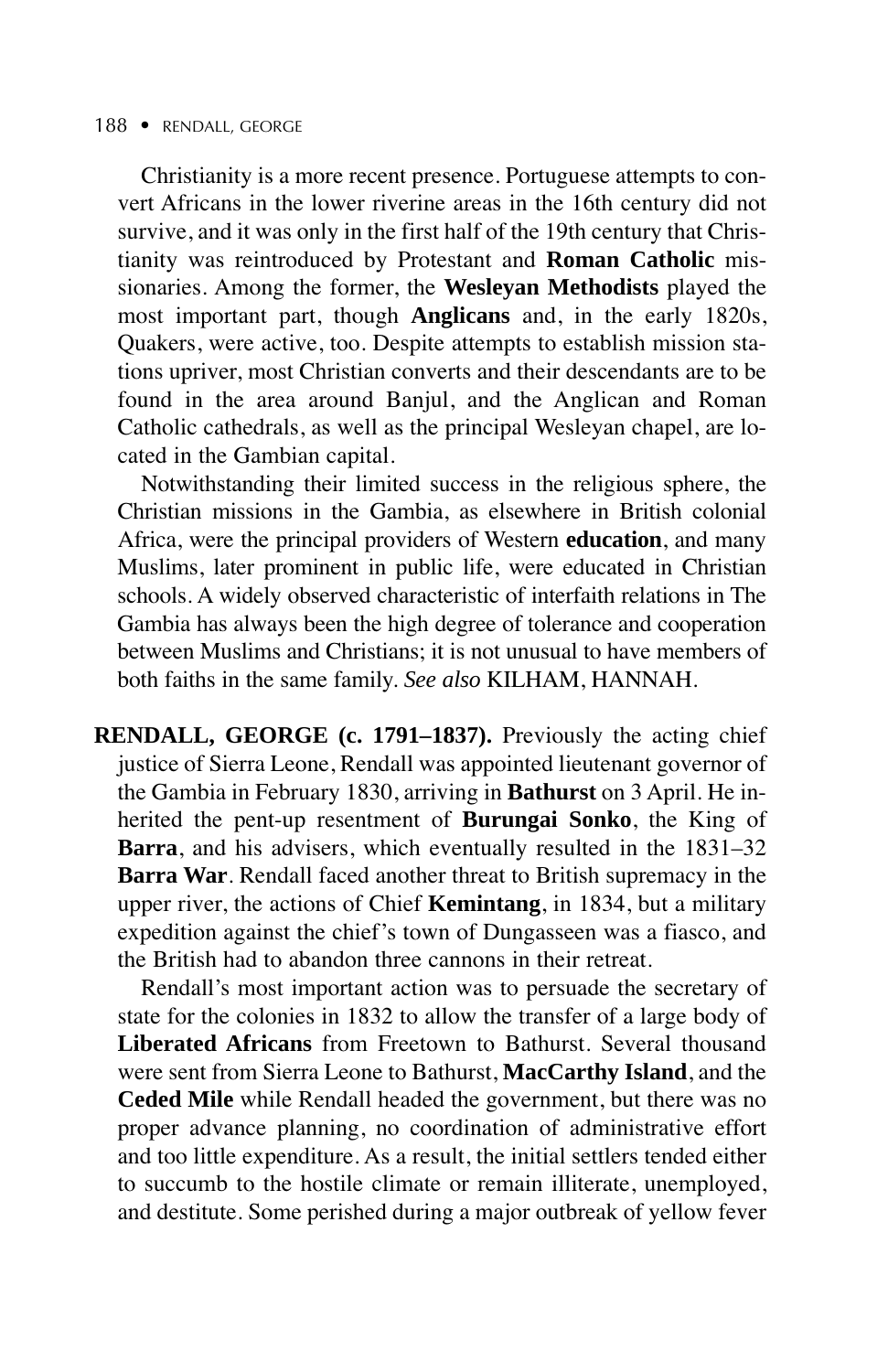in Bathurst in 1837 to which Rendall himself succumbed on 20 September at the age of 46.

**RICHARDS, SIR ARTHUR FREDERICK, First Baron Milverton of Lagos and Clifton (1885–1978).** Born in Bristol on 21 February 1885, the son of a timber merchant, Richards was educated at Clifton College and Christ Church, Oxford. After university, he entered the British colonial service as a cadet in Malaya, in 1908, and rose by March 1930 to the rank of governor of North Borneo. Singled out as a "high flyer," Richards was appointed governor of the Gambia in October 1933, but did not take up the post until April 1934. While heading the Gambian administration, Richards operated under the handicap of continued reduced revenues as a result of the world depression. The major developments during his tenure were the two **Protectorate** Ordinances, which clarified Governor **H. R. Palmer**'s major ordinance of 1933 and established a new yard tax rate.

After leaving the Gambia in June 1936, Richards served as governor of Fiji and high commissioner, Western Pacific (1936–38), governor-in-chief of Jamaica (1938–43), and finally governor of Nigeria (1943–47). He retired to England in 1947 with a peerage and died on 27 October 1978.

**RICHARDS, JOSEPH D. (1843–1917).** An **Aku** Methodist, Richards was born in Freetown on 26 December 1843, but moved with his mother (a prosperous **Liberated African** kola nut trader originally from Abeokuta in Western Nigeria) to **Bathurst** as a very young child. After attending the Wesleyan Day School in Bathurst, he became involved in the riverine trade, initially as a trade in **groundnuts** for William Goddard, the agent of **Forster and Smith**. By the 1870s, he had branched out on his own and was later prominent in the kola nut trade with Freetown. A successful businessman, he helped lead local African opposition to the proposed **cession** of the Gambia to France, both in 1870 and again in 1875–76, when he served as secretary of the **Gambia Native Association** (GNAssocn).

In November 1882, Administrator **V. S. Gouldsbury** recommended that Richards be appointed as the first African member of the **Legislative Council**; Richards took his seat in May 1883. His appointment met with a mixed reaction in Bathurst; it was welcomed by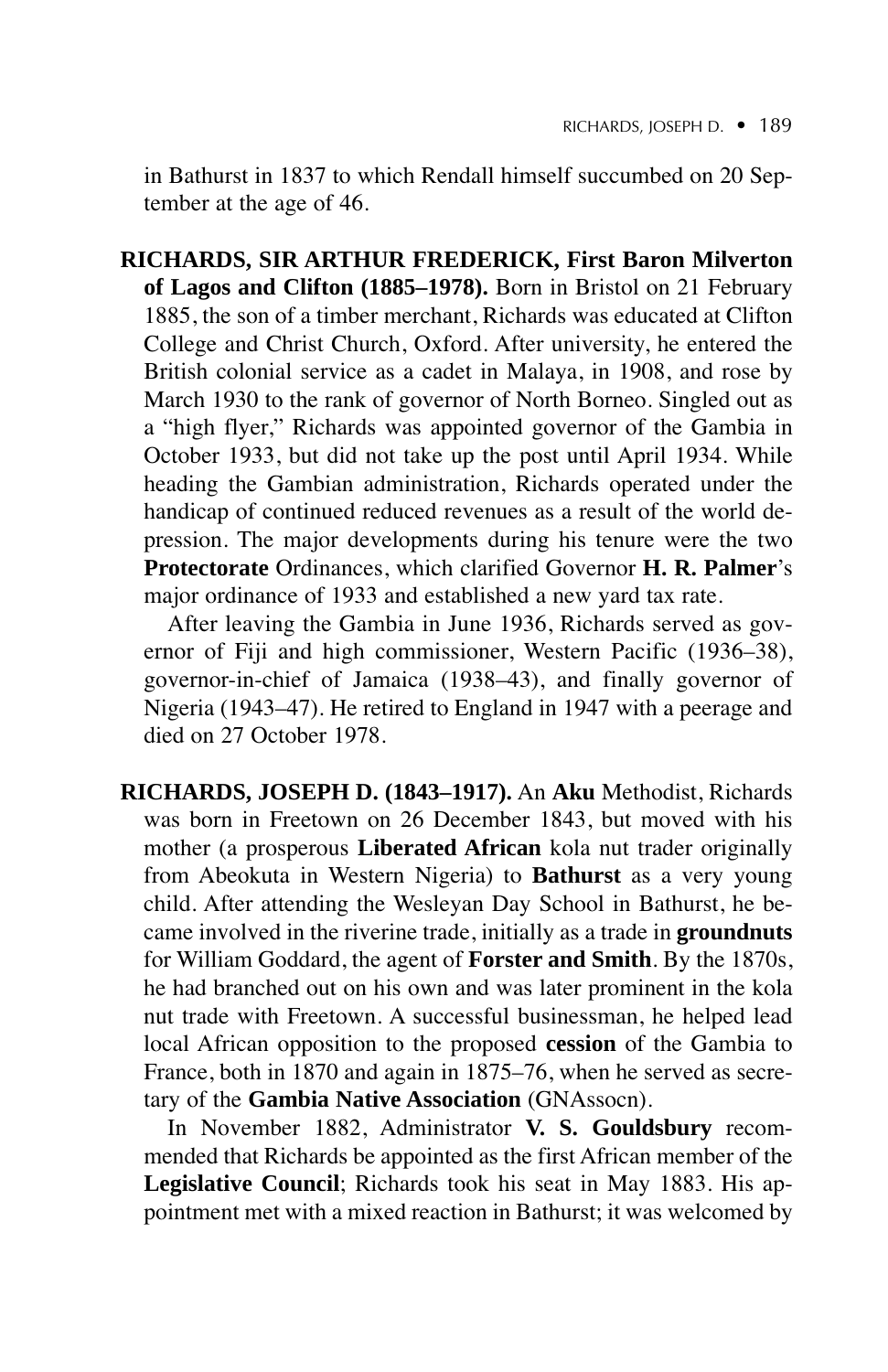the GNAssocn, but strongly criticized by the editor of *The Bathurst Observer*, **W. C. Walcott**. Richards soon proved willing to speak his mind on the council and often joined forces with the other unofficial member of the council, James Topp, to attack government policy. In the mid-1880s, he also coordinated the opposition of merchants in Bathurst and Liverpool to the proposed withdrawal of the subsidy to the company running the mail service.

In December 1888, Administrator **G. T. Carter**, who disapproved of Richards's conduct and his close links with Jeremiah D. Jones, his successor as GNAssocn leader, reconstituted the Legislative Council and Richards was dropped. He never served on it again—even though in the indirect "elections" of both 1895 and 1900, he secured more votes than his main rival, **S. J. Forster Jr.**, who was both times appointed to the council. Nevertheless, his claims were ignored both by Administrator **R. B. Llewelyn** and his successor, Acting Administrator H. M. Brandford Griffith.

Richards retired from business in 1900, but continued to be a leading member of the Aku community in Bathurst until his death in Bathurst, on several occasions writing to the *Liverpool Mail* to express his opposition to any cession of the Gambia to France. After his death on 3 November 1917, the large family fortune was dissipated in a long-running legal dispute between his sons.

## **RIP.** *See* BADDIBU.

**ROMAN CATHOLIC CHURCH.** The first **Christian** presence in the Gambia dates back to the middle of the 15th century, with the arrival of the Portuguese in the **Gambia River**. In 1549, Prince Henry the Navigator sent the Abbot of Sotto de Casa and a companion to establish a mission to the ruler of **Niumi**. The mission was not a success, although Portuguese traders subsequently established themselves in a number of riverine villages as far inland as **Barrakunda** Falls. These intermarried with local women to create an ostensibly Catholic community, known as "Portingales." Churches as well as trading posts were constructed, although priests had to come from the Cape Verde Islands. By the end of the 18th century, the "Portingales" had died out as a distinct community, and with it Catholicism on the river.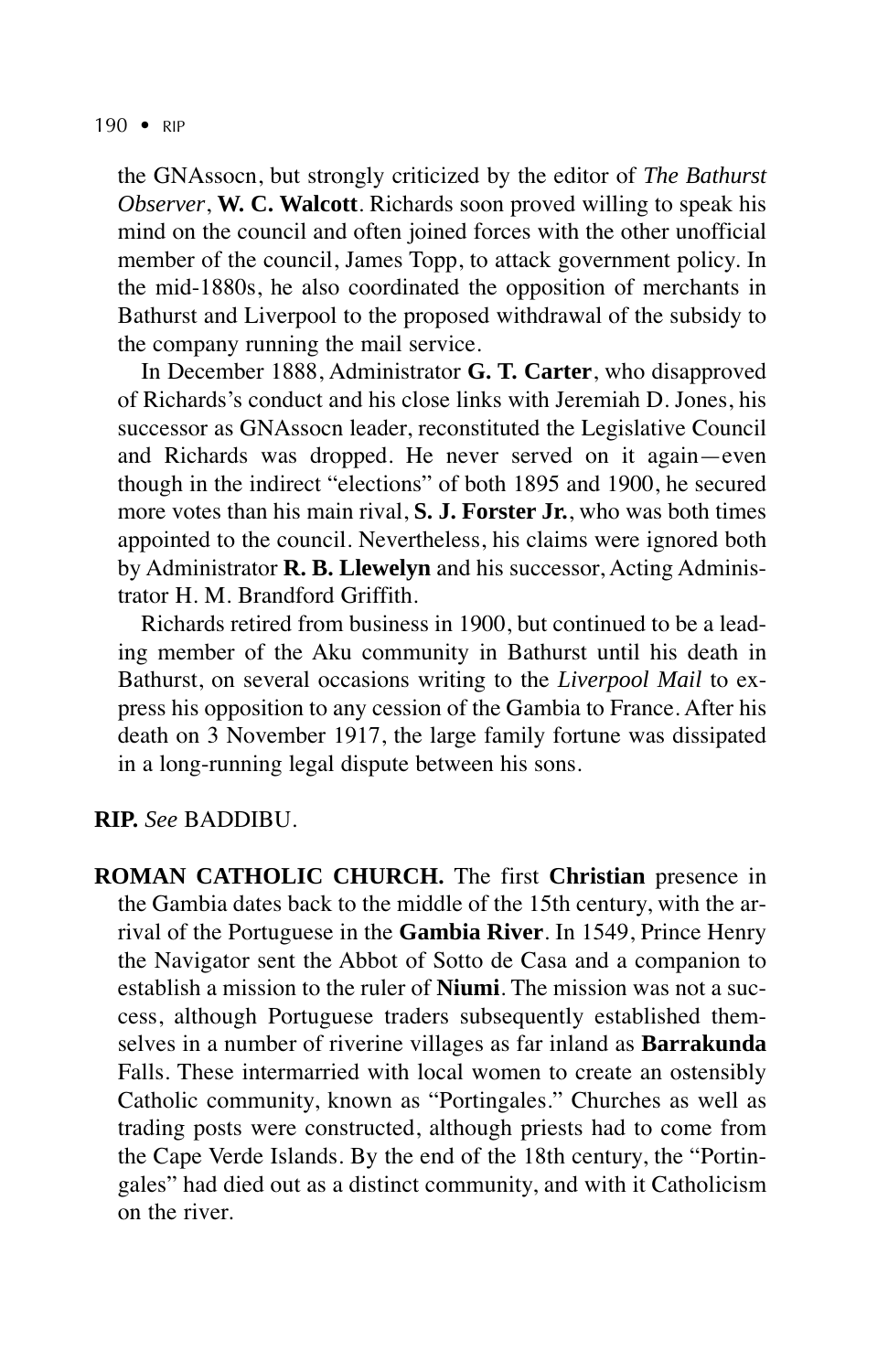The Catholic presence was renewed in 1823 by members of the French Sisters of Charity from Gorée. These worked among the poor in **Bathurst**, but, as with other early Christian missions, poor health forced them to leave. Catholic fathers from Paris established another mission in Bathurst in 1849, and French nuns returned to Bathurst in 1883, with the arrival of three Sisters of Cluny, who were engaged principally in **educational** and charitable activities. Irish priests further strengthened the small Catholic presence among the urban **Wolof** and were also engaged in educational activities. By the 1890s, an estimated 1,500 Catholics were in the Gambia. St. Augustine's School and the Catholic Cathedral on Hagan Street in **Banjul** were the visible results of their endeavors.

During the 20th century, the Catholic community in the Gambia grew much faster than the **Anglican** or **Methodist** ones; by 1951, two-fifths of all Christians in Bathurst were Catholic. In 2006, an estimated 42,400 Catholics lived in The Gambia (compared with only 12,630 in 1980), most of who resided in Banjul and eastern **Kombo**. A Diocese of Bathurst in Gambia was established in June 1957 and renamed the *Diocese of Banjul* in May 1974. The bishop, at the time of writing, is Irish, Robert Ellison (1942– ), who was ordained in May 2006. *See also* RELIGION.

**ROWE, SIR SAMUEL (1835–1888).** The son of a Wesleyan minister, Rowe was born in Macclesfield, Cheshire, on 23 March 1835, and qualified as a physician in 1856. He joined the British Army medical staff in 1862 and was posted to Lagos. After completing his medical studies in Britain (1864–66). He was posted to the Gold Coast, thereafter serving in Lagos and the Gold Coast, before retiring from the army as a brigadier surgeon in 1876. He was appointed administrator of the Gambia by the Colonial Office in 1875, but immediately departed for Sierra Leone as acting governor, where he remained before his promotion to governor of the **British West African Settlements** in 1877. He held this post until 1881, combining this with the post of governor of Sierra Leone; he then served as governor of the Gold Coast and Lagos (1881–84) and again as governor of the British West African Settlements (1885–88). As governor, Rowe opposed the proposed **cession** of the Gambia and was an implacable foe of the Colonial Office policy of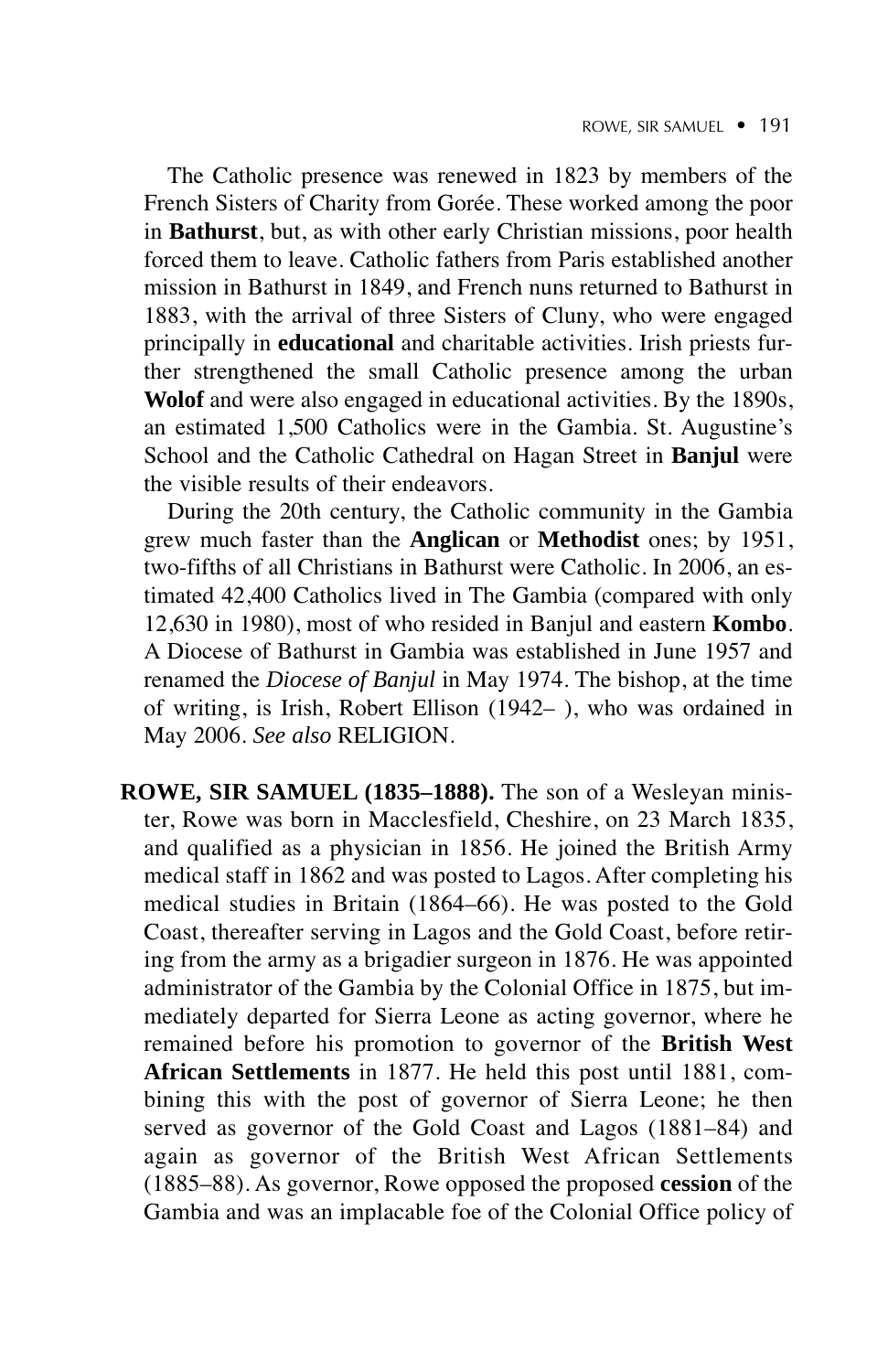#### 192 • ROYAL ADVENTURERS OF ENGLAND TRADING TO AFRICA, COMPANY OF

surrendering to French demands, including in the Gambian interior. He rarely visited **Bathurst** except in 1887, when he served as acting administrator for seven months from April, having been sent there by the Colonial Office to develop the **Colony**. He had also planned the expedition of Administrator **V. S. Gouldsbury** into the upper **Gambia River** in 1881. He died at Madeira on 28 August 1888, while returning home on leave.

- **ROYAL ADVENTURERS OF ENGLAND TRADING TO AFRICA, COMPANY OF.** The company was chartered by King Charles II of England in December 1660 to trade in West Africa following glowing reports by **Prince Rupert** about its potential profitability. Despite royal support, particularly from James, Duke of York, the younger brother of Charles II, the trade was unsuccessful and having sublet its monopoly to another trading company, the **Gambia Adventurers** in 1669, the Royal Adventurers relinquished it completely to the **Royal African Company** in 1672.
- **ROYAL AFRICAN COMPANY.** An English chartered company that assumed a monopoly of trade in West Africa in 1672, its main area of concern was the Gold Coast, but it did have a considerable investment in the Gambia. Its main base there was **James Island**, but it also maintained other stations along the **Gambia River**. The company's chief **factor** was in command of a small number of soldiers and an even smaller civilian staff. At best, the profit levels were low because few natural products were in the area and the Gambia was never an important **slave trading** entrepôt. Health conditions for servants of the company were so poor that the trading posts were always understaffed and there was a high turnover of personnel, while the long series of wars between England and France resulted in the periodic abandonment of James Island or the destruction of its fort between the 1690s and 1720s.

After a period of prosperity in the 1730s, the War of the Austrian Succession (1740–48) disturbed trade, and sickness and death forced the closing of the outstations and the near-abandonment of James Fort. In 1747, Parliament canceled the company's subsidy and, after exercising dual control with the **Company of Merchants** from 1750, it was finally dissolved in April 1752.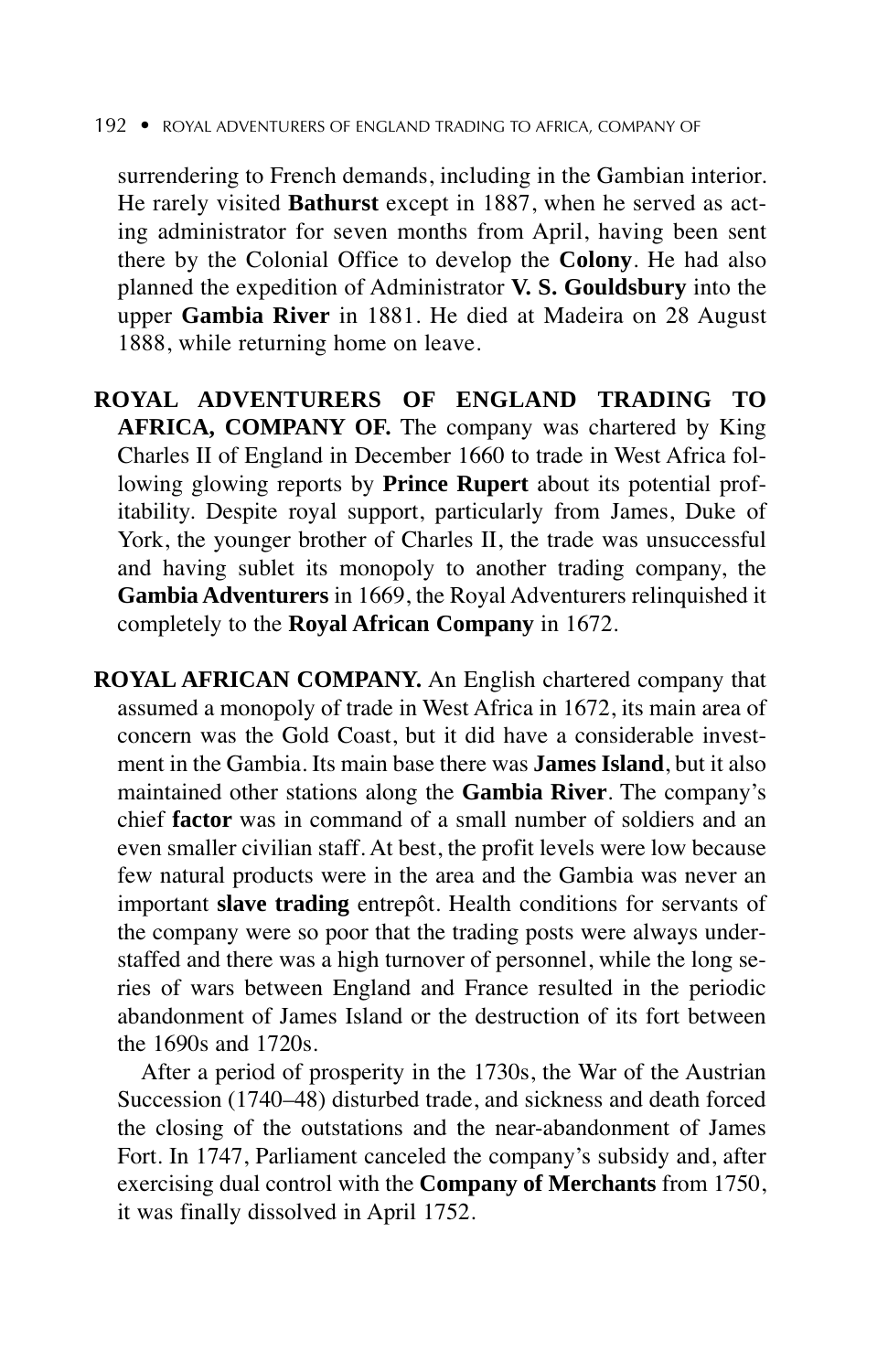**ROYAL AFRICAN CORPS (RAC).** Formed in 1804 and composed largely of men drawn from the convict hulks in England and military offenders from other regiments, the RAC nevertheless played an important role in the suppression of the **slave trade** because its men served not only on land, but also on ships of the West African Patrol. Men of the RAC, under the command of Captain **Alexander Grant**, were responsible for occupying **James Island** and then **Banjul** Island in 1816, and they later constructed the barracks and other public buildings in Bathurst. Between May 1825 and July 1827, 276 out of a total of 399 European soldiers landed at Bathurst died. Although white officers remained, European soldiers ceased to be recruited after 1827 and the RAC was merged into the 3rd West India Regiment in 1840.

# **ROYAL WEST AFRICAN FRONTIER FORCE.** *See* GAMBIA REGIMENT.

**RUPERT, PRINCE, COUNT OF THE PALATINATE AND DUKE OF BAVARIA (1619–1682).** Born on 18 December 1619, the third son of Elizabeth, Queen of Bohemia and Frederick V, Elector Palatine, and a nephew of King Charles I of England, Prince Rupert was one of the most important Royalist generals during the English Civil War. He accompanied the future Charles II into exile and took every opportunity of striking at the English Commonwealth government. One such venture concerned the Gambia, when Rupert captured three Commonwealth ships in 1652. While in the Gambia, Rupert came to believe the reports of huge gold deposits in the hinterland. After the restoration of Charles II in 1660, this story played an important role in the formation of the **Royal Adventurers**, with Prince Rupert being one of its main sponsors and investors. Prince Rupert died on 29 November 1682.

**– S –**

**SABALLY, SAIHOU S. (1947– ).** A **Mandinka** from Kataba in Upper **Baddibu**, who was the son of a prosperous village trader, Sabally was born on 27 December 1947. He was educated at Latrikunda Junior Secondary School and the Gambia High School. Beginning his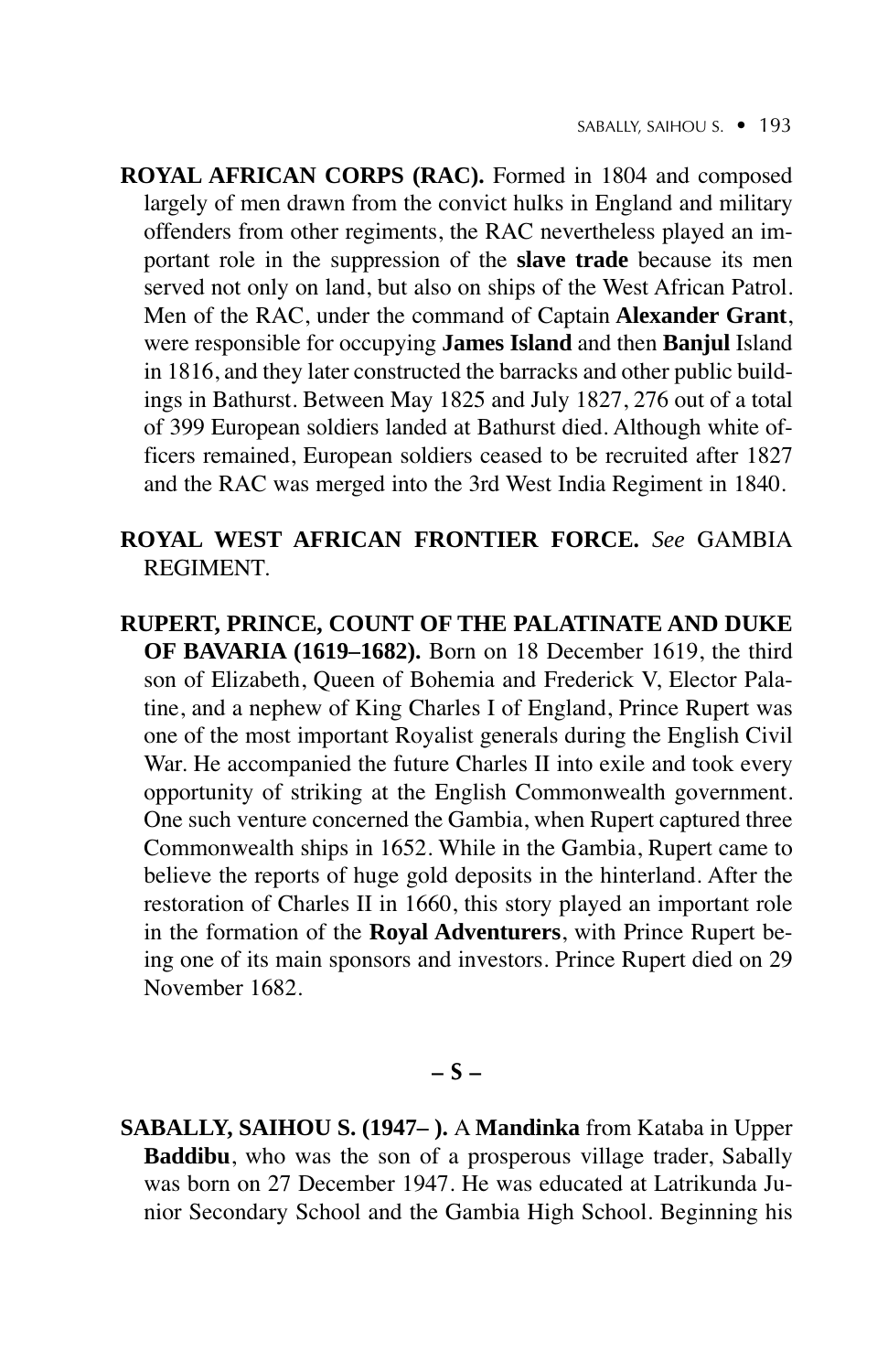career in the Posts and Telecommunications Department, he was working as a technician for Radio Gambia when he was selected in 1972 to replace Yusupha Samba (a former leader of the **People's Progressive Alliance**) as the **People's Progressive Party** candidate in Sabach Sanjal. Sabally was elected and went on to win four further elections in the same constituency before the **1994 coup**. He first obtained office as a parliamentary secretary in the President's Office in a cabinet reshuffle in July 1974. After serving in a similar position in two other ministries, he became minister of economic planning and industrial development in August 1978 and minister of finance and trade in January 1981, both in succession to **M. C. Cham**.

Sabally failed to halt the country's economic decline. After the 1982 election, he was replaced by **Sheriff Sisay** and instead appointed as minister of agriculture. He held this post until February 1989 when he returned to the Ministry of Finance after Sisay's retirement. This was despite the fact that Sabally was one of four ministers accused of corruption by the editor of *The Torch*, Sanna Manneh, only a few months before; Sabally was minister of agriculture when widespread embezzlement took place in the Gambia Cooperatives Union (although it was not detected until later) and Sabally was thought by Manneh (and others) to have been personally implicated.

Having played a key role in December 1991 in persuading President **Dawda Jawara** not to retire, Sabally received further promotion after the 1992 election to minister of defence and was also appointed vice president in succession to **Bakary Dabo**. He continued to hold both posts until the 1994 coup. After the coup, Sabally fled to **Senegal**, where he was granted political asylum in July 1994. Found guilty of corruption in 1997 by the Public Assets and Properties Recovery Commission, he was banned from holding office for ten years by the **Yahya Jammeh** government in 2001.

**SABALLY, SANA BAIRO (1965– ).** A **Fula** from Kassakunda, near **Brikama**, Sabally's father was the *alkaaloo* of the village. After primary and part of his secondary education in Brikama, he was awarded a scholarship to **Armitage School**, where he completed his education. After working in a local supermarket, he followed an elder brother into the **Gambia National Army** (GNA), rising to second lieutenant and a platoon commander (he was promoted to cap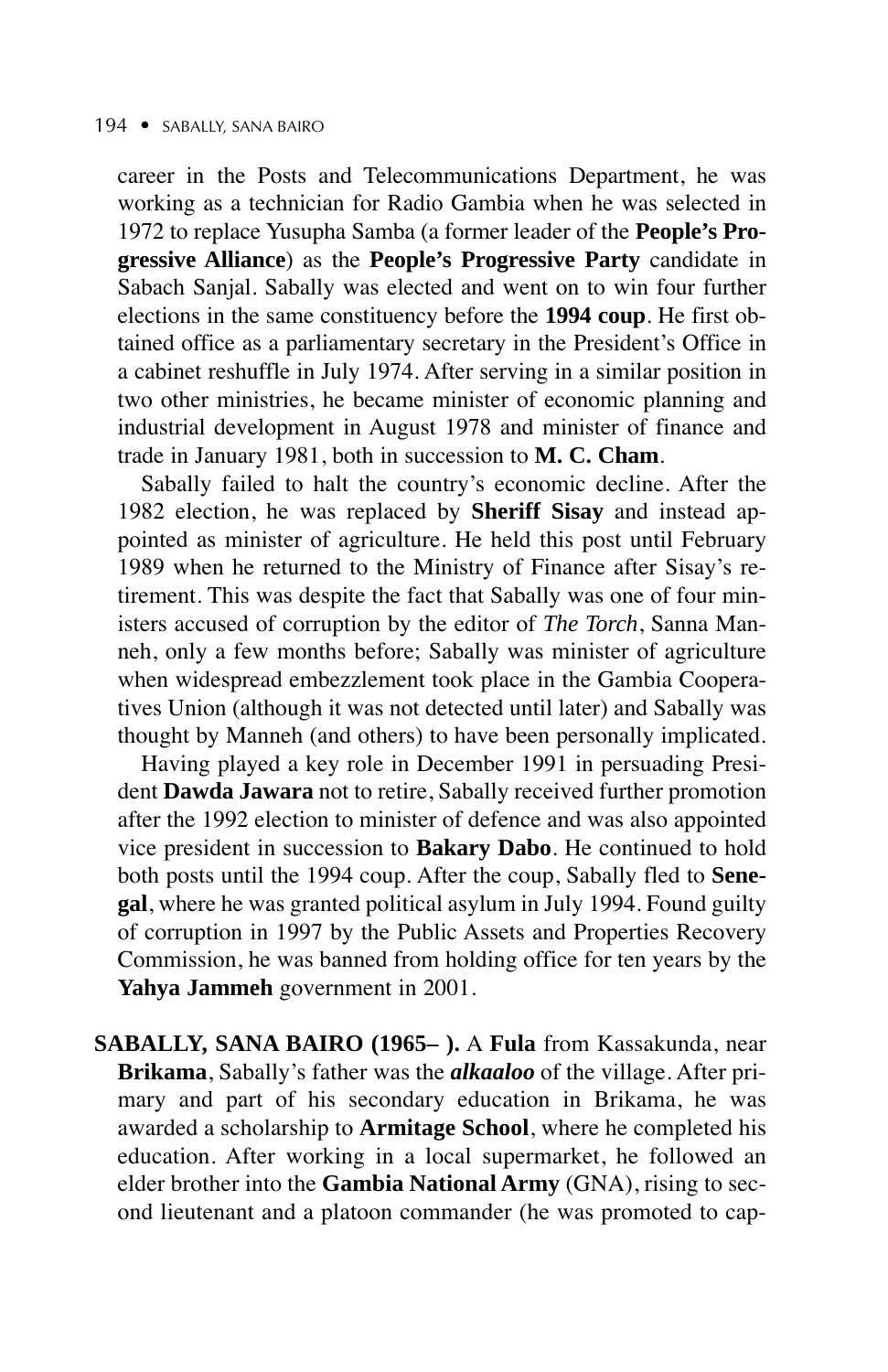tain in November 1994). A leader of the **1994 coup**, he was subsequently appointed vice chairman of the **Armed Forces Provisional Ruling Council** by **Yahya Jammeh** and was instrumental in suppressing an attempted coup of November 1994. However, on 27 January 1995, he was arrested and accused of threatening to kill Jammeh; Jammeh also accused him of trying to delay the transition to civilian rule. He was subsequently dismissed from the army, courtmartialed in September 1995, and given a nine-year prison sentence. Released in January 2004, he moved to Dakar, though retaining links with The Gambia and, in 2006, he claimed in correspondence with *The Gambia Echo* that Jammeh's government had attempted to assassinate him.

**SAHO, DR. LAMIN KEBBA (1944–2007).** A **Mandinka**, Saho was born at Salikene, Central **Baddibu** on 9 August 1944 and educated at **Armitage School**, before going on to **Yundum College** where he obtained a teaching certificate in 1964. After working in a variety of jobs in Europe, mainly in West Germany, he attended the Ruhr University, Bochum, where he obtained an MA in sociology and, in 1975, a Ph.D. in political science.

Saho returned home just before the 1972 election. Having arrived too late to stand himself, he sponsored his elder brother, Baboucarr K. Saho, as an independent candidate in Central Baddibu against **Sheriff Dibba**. Along with **Momodou Manneh**, another Mandinka from Salikene, he also provided broader leadership for the independents in Baddibu. However, after the election, Saho attempted to make his peace with the **People's Progressive Party** (PPP). Only a month after Dibba established the **National Convention Party** in September 1975, Saho was selected as the PPP candidate for Central Baddibu. Having lost to Dibba in the 1977 election, Saho was employed as an executive director of the government-owned Seagull Fisheries Ltd. (1977–79) and later as Gambian high commissioner to Sierra Leone (1979–81). In 1982, Saho defeated Dibba (who was in prison at the time of the election) by just 120 votes and was subsequently appointed parliamentary secretary to the Ministry of Agriculture. In 1987, Saho won again, this time defeating Dibba by just 95 votes, although the small majority inevitably raised questions about the veracity of the result.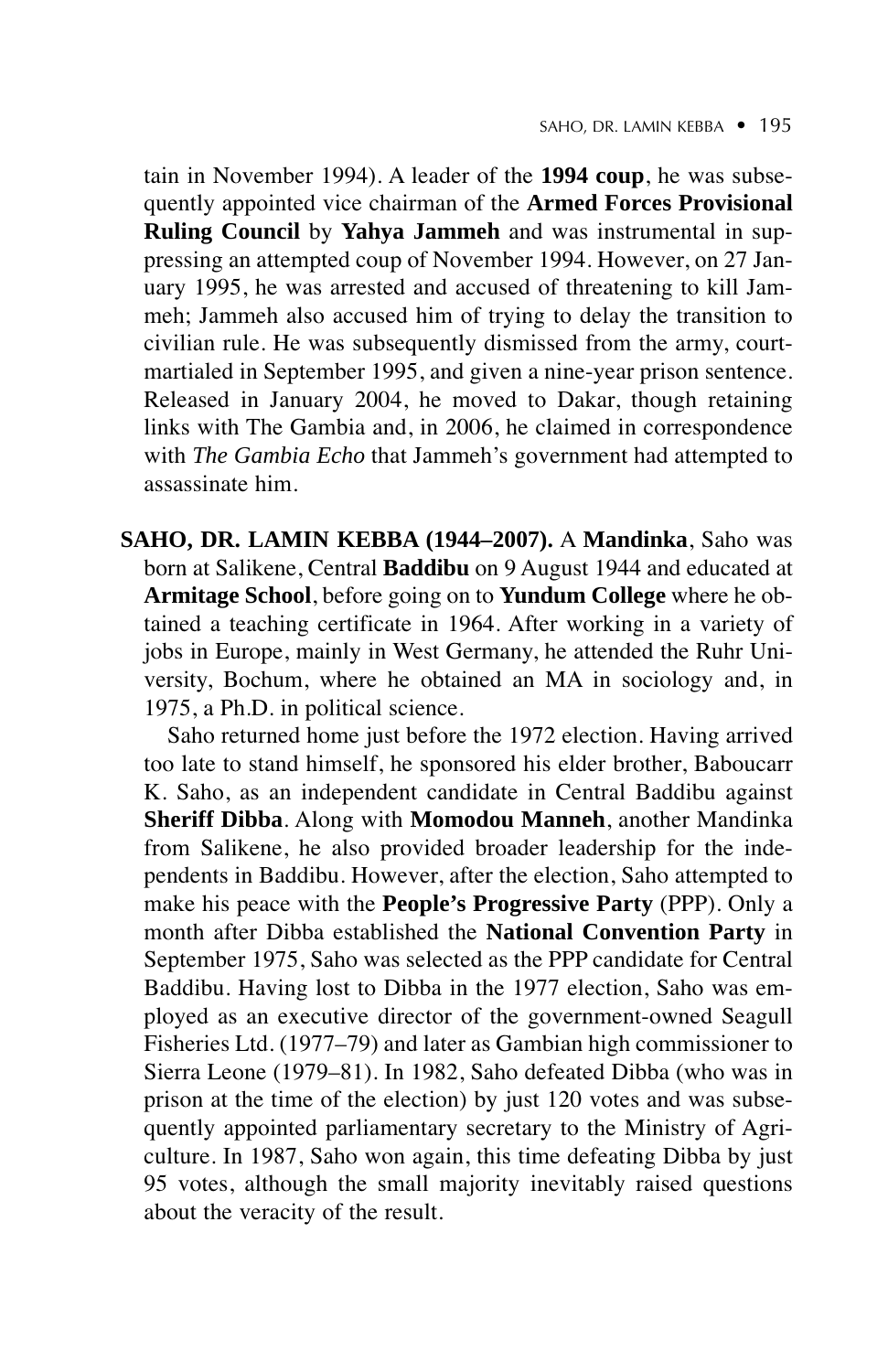Promoted to the cabinet as minister of information and tourism after the election, Saho was dismissed in May 1990, when he was unable to refute accusations of corruption made against him by Sanna Manneh, editor of *The Torch* newspaper. Nevertheless, he was retained as the PPP candidate for Central Baddibu for the 1992 election, but was comfortably defeated by Dibba.

Saho returned to business activities, becoming chairman and chief executive of Atlantic Airlines on its establishment in December 1994. However, in July 1996, he was arrested for his involvement in a case of serious financial fraud and extortion mainly targeted at German visitors to The Gambia. He served five months in detention before being released in December 1996; thereafter, he returned to his former post with Atlantic Airlines, which subsequently collapsed. By early 2000, he had also joined the **Alliance for Patriotic Reorientation and Construction** (APRC); after the freeze on his assets was lifted in early 2001, he served on the APRC Campaign Committee in the **North Bank Division** for the 2001 presidential election. Saho later moved to Great Britain, where he died on 6 May 2007.

**SAHO, MOMADU LAMIN (1932–1993).** A**Wolof**, who was the son of a Koranic teacher, Lamin Saho was born in **Bathurst** on 12 December 1932. He was educated at the Methodist Boys' High School (1946–51), before beginning his career in the Department of Agriculture in 1949. After enrolling at Fourah Bay College, Freetown, he graduated with a B.Comm. (Durham), and was promoted to administrative officer in January 1955 on his return to the Gambia. He served as a **divisional commissioner** in 1957–58, before being promoted to assistant permanent secretary in the Department of Agriculture in 1959. However, following his involvement in the 1961 general strike, his appointment as an administrative officer was terminated in May 1961.

During the 1950s, Saho had also gained a law degree from the University of London and, after leaving the civil service, he traveled to London to complete his legal training, being called to the bar (Middle Temple) in 1963. Returning home, he ran a private legal practice in Bathurst between 1963 and 1968, when he was appointed attorney general in the **People's Progressive Party** (PPP) government in succession to **Phillip Bridges**, having first been selected as a "nominated" member of Parliament. In the 1977 general election, he suc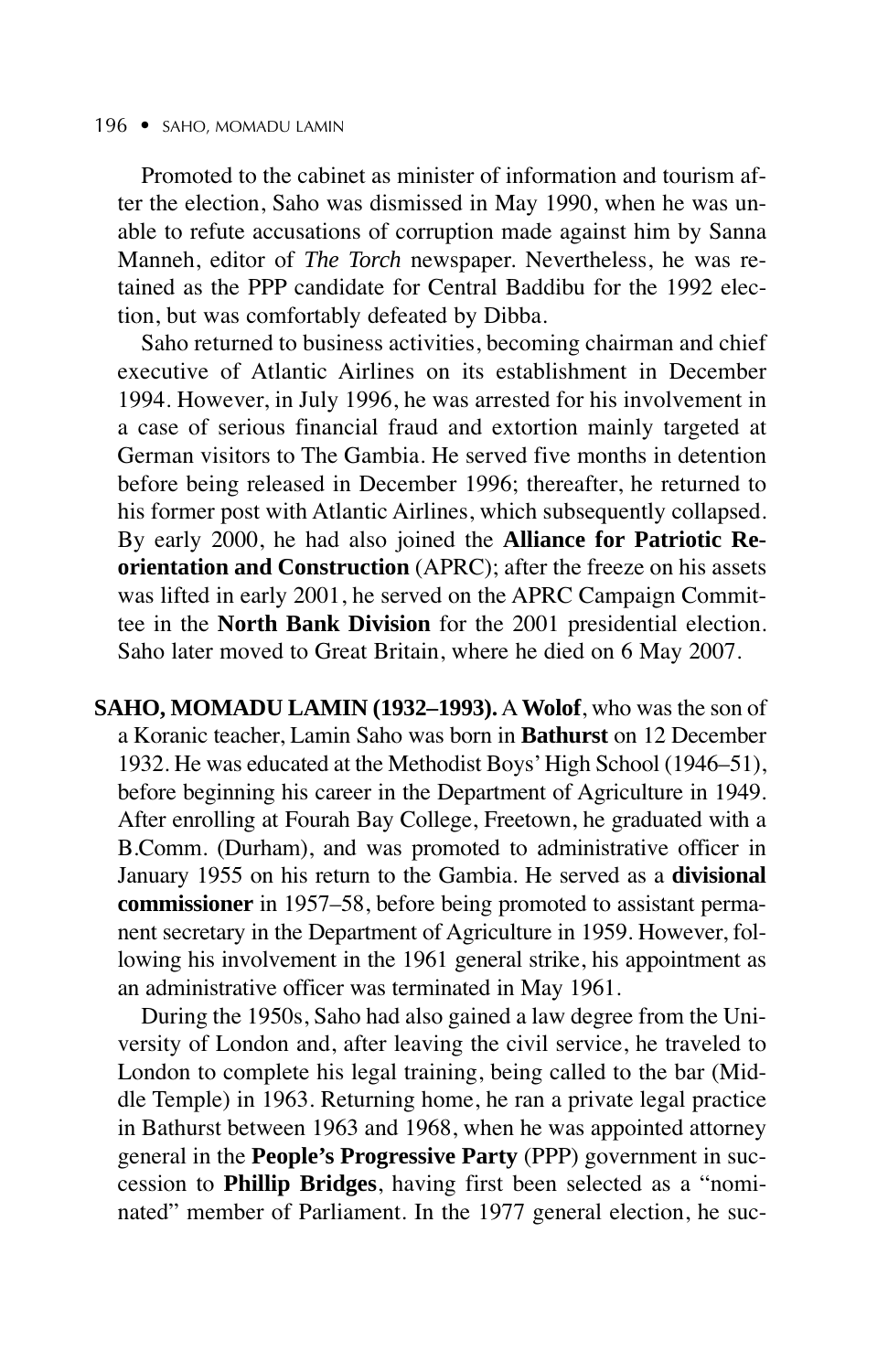cessfully contested **Banjul** Central for the PPP and afterward was appointed, additionally, to the newly created post of minister of justice.

Saho quarreled with **Dawda Jawara** when he was refused the post of vice president, following the demotion of **A. M. Camara** after the 1982 election. He had expected the vice presidency because of his key role in organizing the treason trials following the abortive **coup of 1981**. Saho refused the Ministry of Local Government, which was offered as compensation. Never popular with Banjul voters, despite his electoral success in 1977, he was also correctly viewed as a **Senegalese** sympathizer.

In February 1986, Saho joined the **Gambia People's Party** (GPP) even though he had not been on good terms with its leader, Camara, when they were both in the PPP government. But in October 1986, he was arrested in London on fraud charges. While in prison awaiting trial, his health deteriorated and he had to have a leg amputated, with the government providing the funds for his family to visit him. He was eventually convicted, but soon released on compassionate grounds. He subsequently abandoned the GPP and sought to be readmitted to the PPP in January 1987, but his application was rejected. Thereafter, he retired from politics and died on 14 September 1993.

**SALLAH, ABDOULIE MOMADOU (1944– ).** Born in Sambang, **Niamina** Dankunku, on 24 August 1944, Sallah was educated locally and then at the Methodist Boys' and Gambia High Schools, **Banjul** (1958–65), and at the University of Ibadan, Nigeria (1965–69). After graduating with BA in French, he was employed as an assistant and then **divisional commissioner** (1969–71), before working in a series of civil service positions in Banjul (1971–79) and completing management training courses in Great Britain and Australia. From 1982, he served three times as secretary to the cabinet and as permanent secretary at the Ministry of Education, Youth, and Sports (1984–87), and Ministry of Defence (1991–92).

After the **1994 coup**, Sallah retained his position as secretary to the cabinet until February 1995 when he was appointed Gambian high commissioner to Sierra Leone. In September 1997, he became The Gambia's permanent representative to the **United Nations**, before resuming as Gambia high commissioner to Sierra Leone in 1998. He was then appointed to the cabinet as secretary of state (SoS) for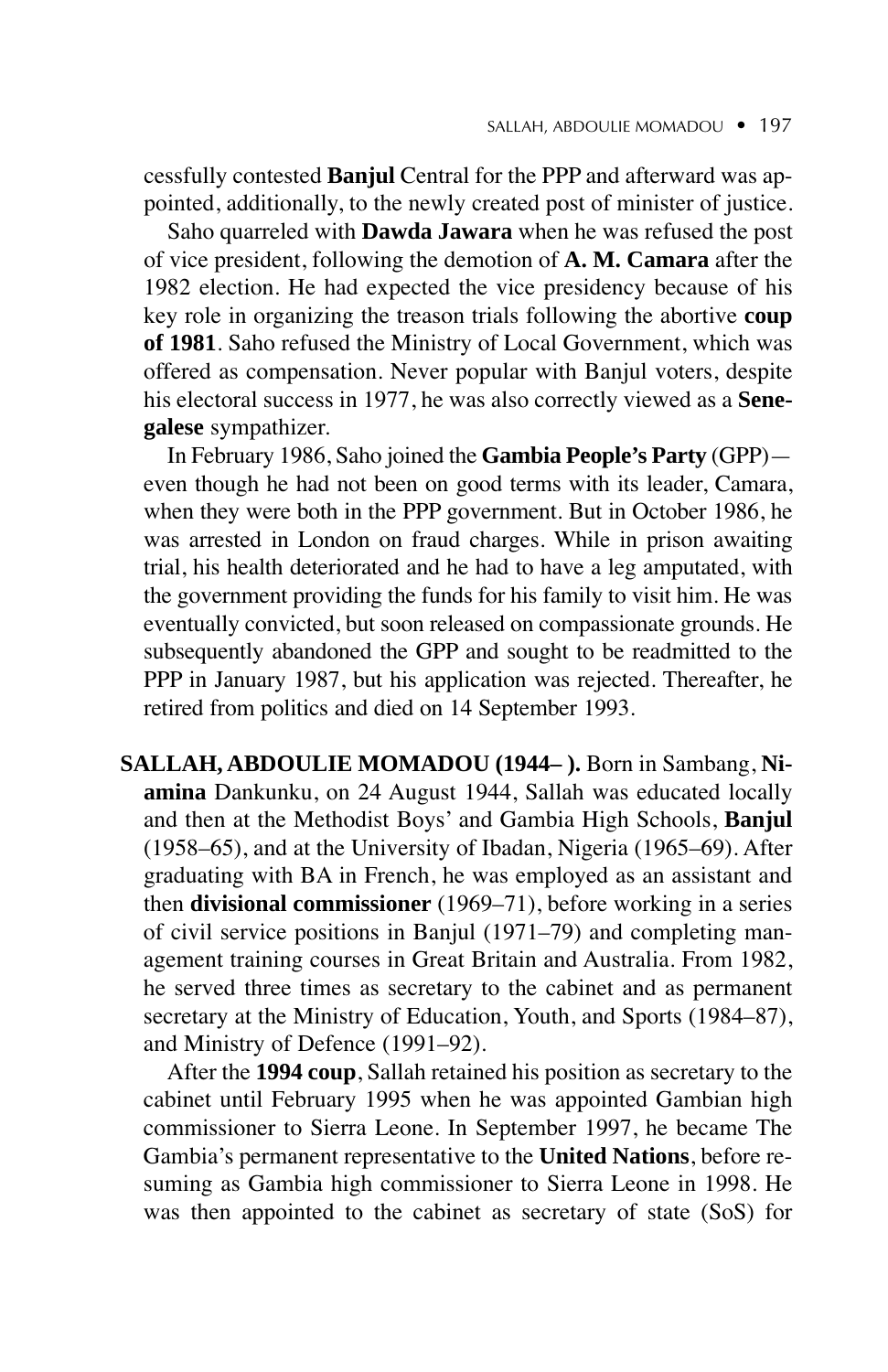health and social welfare in December 1999. He was dismissed in April 2001, but in a cabinet reshuffle in September 2007, he was appointed SoS for higher education, research, science, and technology. In March 2008, he returned to his former position of secretary to the cabinet.

**SALLAH, HALIFA BABOUCARR (1953– ).** Born and raised in **Serrekunda**, Sallah completed his education in the United States, where he graduated with a degree in sociology. On returning to The Gambia in 1977, he worked as a social worker in the Social Welfare Department. He also became active in the People's Movement for Independence Against Neo-Colonialism and Capitalism in The Gambia (PMINCC) (known as "Red Star"), a shadowy, neo-Marxist organization that was set up in 1975 to pursue a radical socialist and pan-Africanist critique of the **Dawda Jawara** administration. Sallah was also popularly believed to be one of the co-editors of an underground radical newssheet, deemed seditious and libelous by the Gambian government, *The Voice of the Future*, which probably first appeared in late 1978. Along with five other PMINCC leaders, including Sam Sarr, a schoolteacher, he went on trial in 1984 accused of distributing *The Voice*, but all were acquitted. However, Sarr and Sallah both lost their jobs as a result of the trial.

In 1986, Sallah, **Sidia Jatta**, Sarr, and others founded the **People's Democratic Organisation for Independence and Socialism** (PDOIS). Although the PDOIS had a collective leadership, Sallah became its spokesman and a major contributor to its newspaper, *Foroyaa*, which he co-edited with Jatta. His patent integrity and trenchant denunciation of the government earned him considerable popularity, mainly among urban youth, who shared his disenchantment. When the PDOIS moved from consciousness-raising to active participation in electoral politics in 1987, Sallah stood as a candidate in Serrekunda East, as well as continuing as the movement's propagandist and ideologist, but won only 10 percent of the vote. He stood again in 1992, only to be beaten a second time, winning only 11 percent of the vote.

Sallah and other PDOIS leaders adopted a principled position with regard to the **1994 coup**. Along with Jatta, he refused the offer of a post in the **Yahya Jammeh** government; both men were then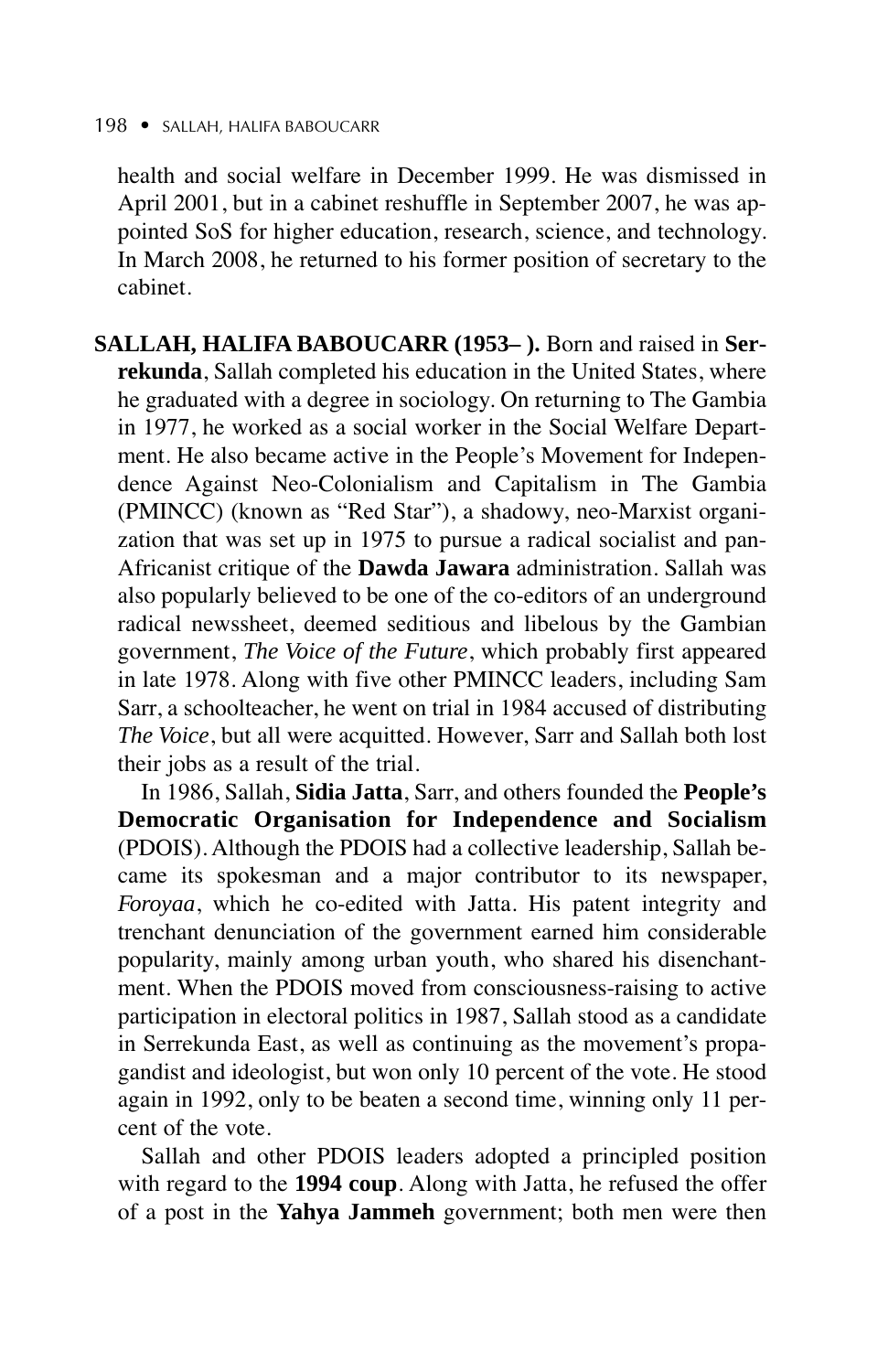briefly detained in August 1994 for bringing out an edition of *Foroyaa*, in defiance of the government ban on political activities. They were put on trial and after being found guilty on two charges, fined and released. They resumed publication of *Foroyaa* in November 1994, ostensibly as a non-party newspaper. In the 1997 election, Sallah stood once more in Serrekunda East, but narrowly failed to secure election in a close three-way contest, despite winning 33 percent of the vote. However, he succeeded in his fourth attempt in 2002, in the new constituency of Serrekunda Central, defeating the government candidate. Because the **United Democratic Party** (UDP) had boycotted the 2002 parliamentary election, the PDOIS, with two seats, emerged as the largest opposition group in the **National Assembly** and Sallah became opposition "minority leader." He remained so until the general election of January 2007, though he was forced to defend his seat in a by-election in September 2005 (where he obtained an enormous increase in his majority), when all opposition members of Parliament were forced to resign on joining the **National Alliance for Democracy and Development** (NADD) that he had helped set up. Together with **Hamat Bah** and **O. A. Jallow**, Sallah was briefly detained in November 2005 on specious subversion charges. These were dropped the following February.

After the defection of the UDP and the **National Reconciliation Party** from the NADD, Sallah was selected in March 2006 as its "flag bearer" (presidential candidate) for the presidential election of September 2006, but came last in the poll, with only 6 percent of the vote. In the January 2007 National Assembly poll, he also lost his parliamentary seat to Ousainou Jaiteh of the **Alliance for Patriotic Re-orientation and Construction** and stepped down as NADD "flag bearer" the following month.

Both as a parliamentarian and a journalist, Sallah has vigorously attacked the record of the Jammeh government and, despite his parliamentary eclipse, he remains politically and intellectually active through the PDOIS's People's Centre and the Centre for Social Science Research, Civic Awareness and Community Initiative, which he established in 2007. Sallah is also active politically internationally, having served as one of the five Gambian members of the Pan-African Parliament and working with the Association of European Parliamentarians for Africa.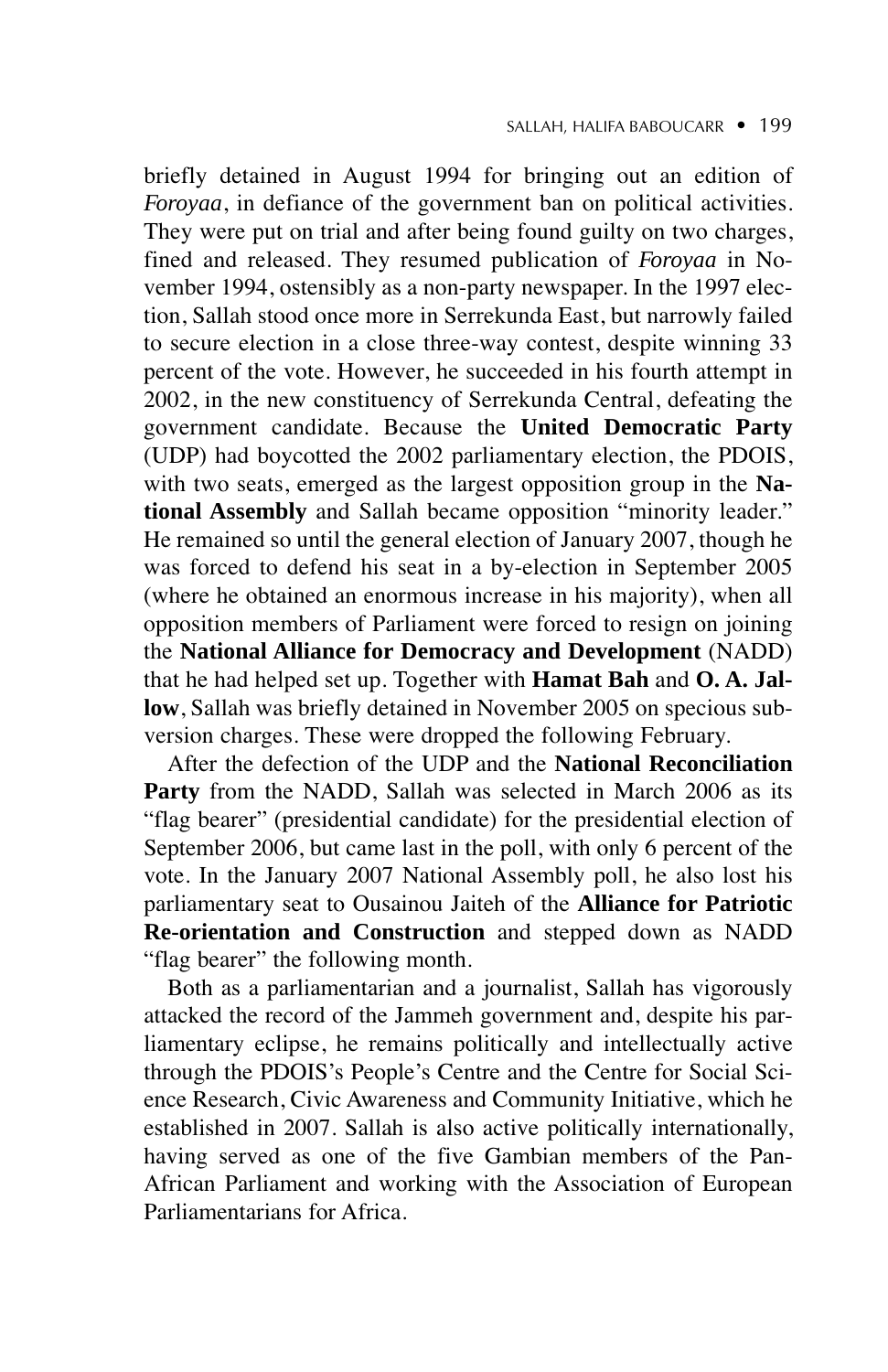200 • SALLAH, "KORO"

**SALLAH, "KORO" (SHEIKH AMAT TIJAN) (c. 1947– ).** After initial education in The Gambia, Tijan "Koro" Sallah attended higher education in the United States (reportedly at Harvard University) and in the USSR at Patrice Lumumba University, where he studied engineering. On his return to The Gambia, he worked for a time in the 1970s as a teacher at Crab Island School in **Banjul**. First involved in radical politics as a member of the Black Brotherhood Movement, he then joined another radical organization, the Kwame Nkrumah Memorial Foundation, which was set up in 1972, before helping establish the **Movement for Justice in Africa-Gambia** (MOJA-G) in 1979. A day after the MOJA had been declared an unlawful society on 30 October 1980, Sallah and five others were arrested and charged with managing an illegal society and possessing arms and ammunition; Sallah was put on trial in December 1980 and eventually convicted on April 1981 on the first charge only. He received a fine and was briefly imprisoned in July 1981 when he refused to pay it (it was then paid on his behalf by another person).

Although the MOJA was probably not implicated in the planning of the abortive **1981 coup**, Sallah certainly participated in it (although he later claimed that he did so only to oppose the **Senegalese** invasion to restore President **Dawda Jawara**). Whatever the truth of this, Sallah was wounded by security forces loyal to Jawara, but escaped arrest thanks to the assistance of his family and fled the country. He later successfully sought asylum in Sweden, from where he continued to criticize the Jawara government. The ban on the MOJA having been lifted in 1992, Sallah returned briefly to The Gambia in May 1995, before going back to Sweden.

**SAMBOU, ISMAILA K. (1948– ).** Born on 16 November 1948, in Darsilamin, Central **Kombo**, after completing his formal education, Sambou was trained in cooperative studies at **Yundum College** and later in Loughborough (England), in the United States, and Delft (The Netherlands). He worked for the Gambian Cooperative Union between 1970 and his retirement in 1988; he then acted as a freelance consultant. In March 2005, he was appointed secretary of state for local government and lands, a post he retains at the time of writing.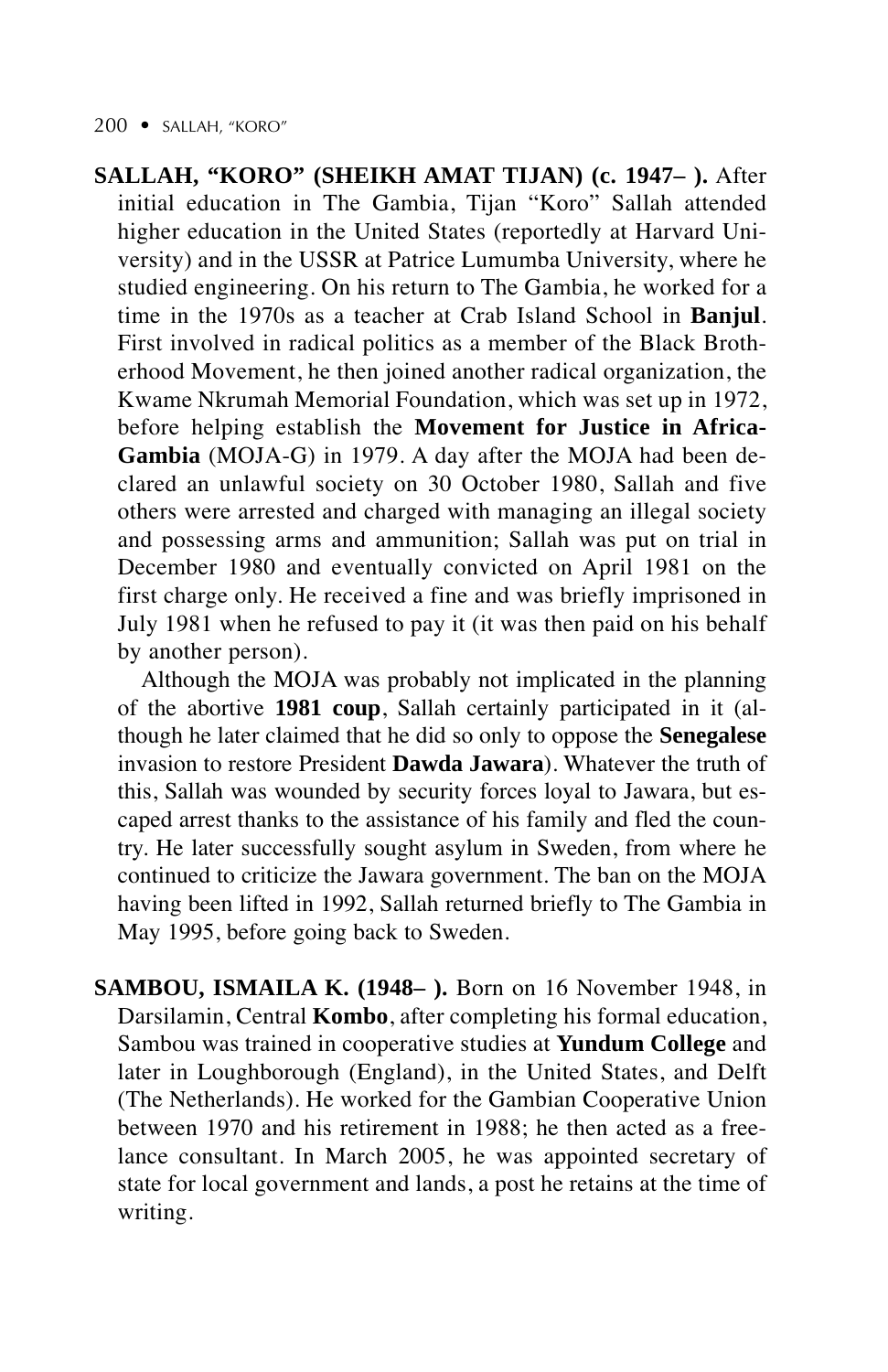**SANNEH-BOJANG, NYIMASATA (1941– ).** Born in Brufut, Northern **Kombo**, Nyimasata Sanneh was educated at the Methodist Girls' High School (1954–60) and at **Yundum College** (1966–69), where she qualified as a teacher. She worked in various schools, before joining the National Women's Bureau as its executive secretary in 1981. In April 1982, she was selected as the **People's Progressive Party** (PPP) candidate in Northern Kombo, replacing the now retired **A. B. N'Jie**. She won the seat for the PPP, thus becoming the first **woman** to be elected to the **House of Representatives**, and was then appointed parliamentary secretary for education. She held Northern Kombo again in the 1987 election, but was deselected by the PPP in 1992; according to Sanneh-Bojang, this was because she had openly championed the cause of **Bakary Dabo** as President **Dawda Jawara**'s successor.

Despite her former role as a PPP politician, Sanneh-Bojang was appointed minister of health, social welfare, and women's affairs by President **Yahya Jammeh** in November 1995, having apparently previously helped to establish the **July 22nd Movement**. But she did not remain in office long; in July 1996, along with three senior officials in the Ministry of Health, she was accused of misappropriation of funds and illegally helping relatives and friends to obtain jobs and was sacked. Eventually, she was rehabilitated by Jammeh and appointed as a "nominated" member of Parliament in 2001; in September 2007, she became the administrative secretary of the **Alliance for Patriotic Re-orientation and Construction**.

**SANYANG, KUKOI SAMBA (1953– ).** Born in December 1953 into a Roman Catholic **Jola** family from the **Casamance** then living in Somita, Eastern **Foni**, he was originally called *Dominique Samba Sanyang*. Sanyang is reported to have attended a Catholic seminary at Ngasobil, near Ziguinchor, Casamance, for two or three years and then transferred to St. Augustine's School, **Bathurst**. He worked for a time in an electrician's workshop and gained his first taste of radical politics in the Black Scorpions, a militant youth organization frequently in conflict with the authorities in the capital.

Although ineligible on residential grounds to stand himself, he sponsored his brother, Momodou L. Sanyang, as an independent candidate against the **People's Progressive Party** (PPP) in Eastern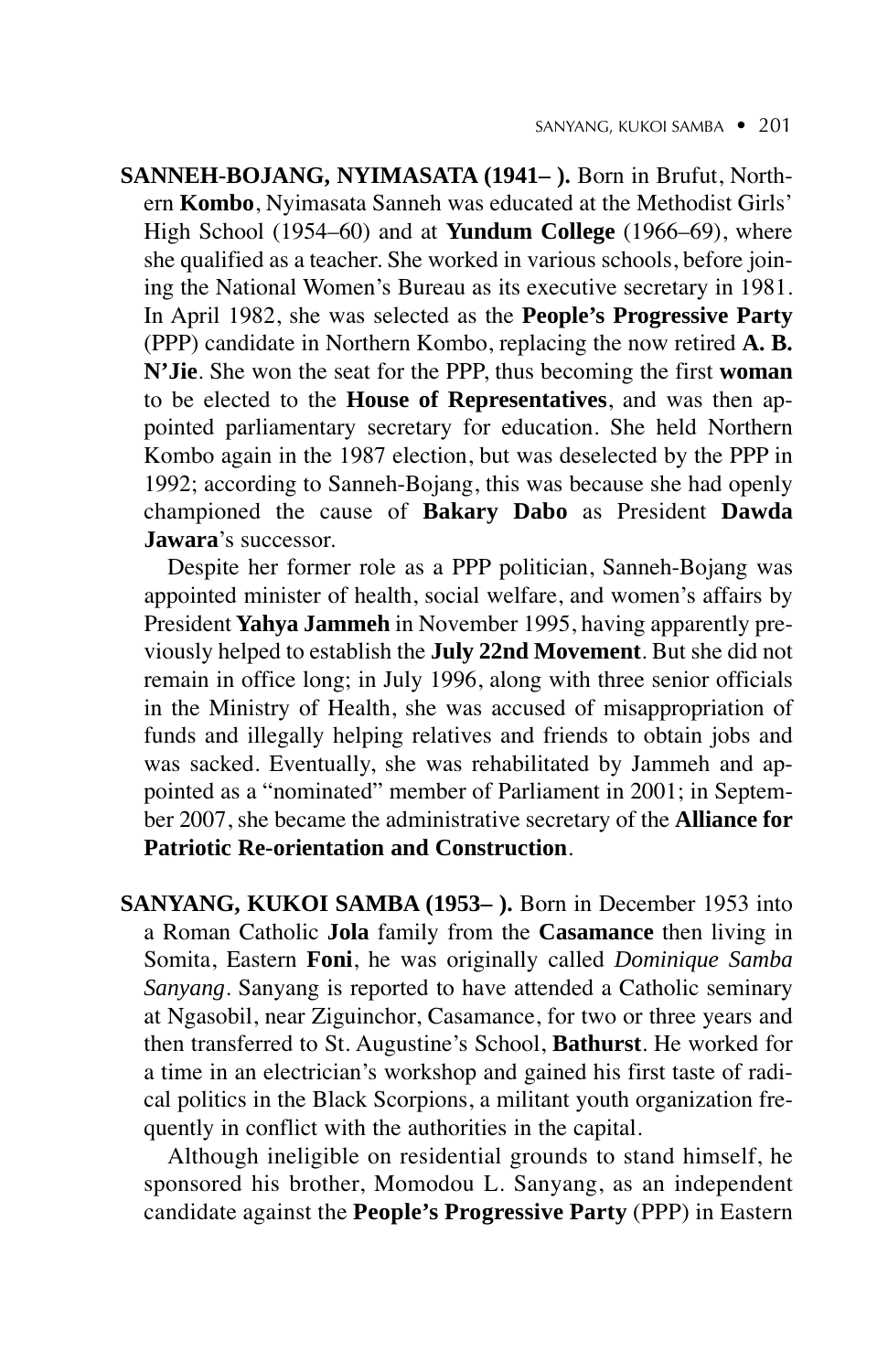#### 202 • SARDU, BAKARI

Foni in the 1972 election. His brother was defeated and lost his deposit. Following the election, Kukoi Sanyang is believed to have traveled overseas to Libya and the Soviet Union, returning in time to meet the six-month residential requirement for the 1977 election. This time, he was adopted as a candidate for the **National Convention Party** in Eastern Foni, but won only 14 percent of the vote.

Following this second political reverse, Sanyang disappeared from view and is believed to have traveled abroad again (including possibly to Libya once more) and become further radicalized in his political views. Returning to The Gambia in June 1980, he joined the then-outlawed **Gambia Underground Socialist Revolutionary Workers Party** and, together with **Pap Cheyassin Secka** and disaffected elements within the **Gambia Field Force**, organized the unsuccessful **coup of 1981**. When the **Senegalese** army intervened to put down the insurrection, Sanyang fled to Guinea-Bissau, and, from there, the government deported him to Cuba in April 1982. He later returned to Africa to continue his opposition to the Gambian government. In the early 1990s, he resided for a time in Libya, where he recruited supporters from among Gambians working there. From Libya, he moved to Burkina Faso and was involved with the Charles Taylor armed faction in the Liberian civil war. The overthrow of the PPP in 1994 did not end Sanyang's opposition to the Gambian government. His supporters were involved in an attack on the army barracks at **Farafenni** in November 1996, when six soldiers were killed. It is thought that, at the time of writing, he remains in exile in Burkina Faso.

**SARDU, BAKARI (BOKAR SAADA SY) (?–1885).** A **Fula**, who was educated by the French, Sardu was ruler of Bondu from the mid-1850s until his death in December 1885. In 1866, he led a major invasion through **Wuli** that briefly threatened **MacCarthy Island** and forced the British to abandon their policy of retreat and to send troops to the island. In the 1870s, he formed a Fula coalition with Alfa Ibrahima of **Futa Jallon** and **Alfa Molloh**. In that period, his forces made almost annual raids into the Gambia. Depending on the circumstances, he would ally himself either with **Soninke** or **Marabout** factions in the Gambia.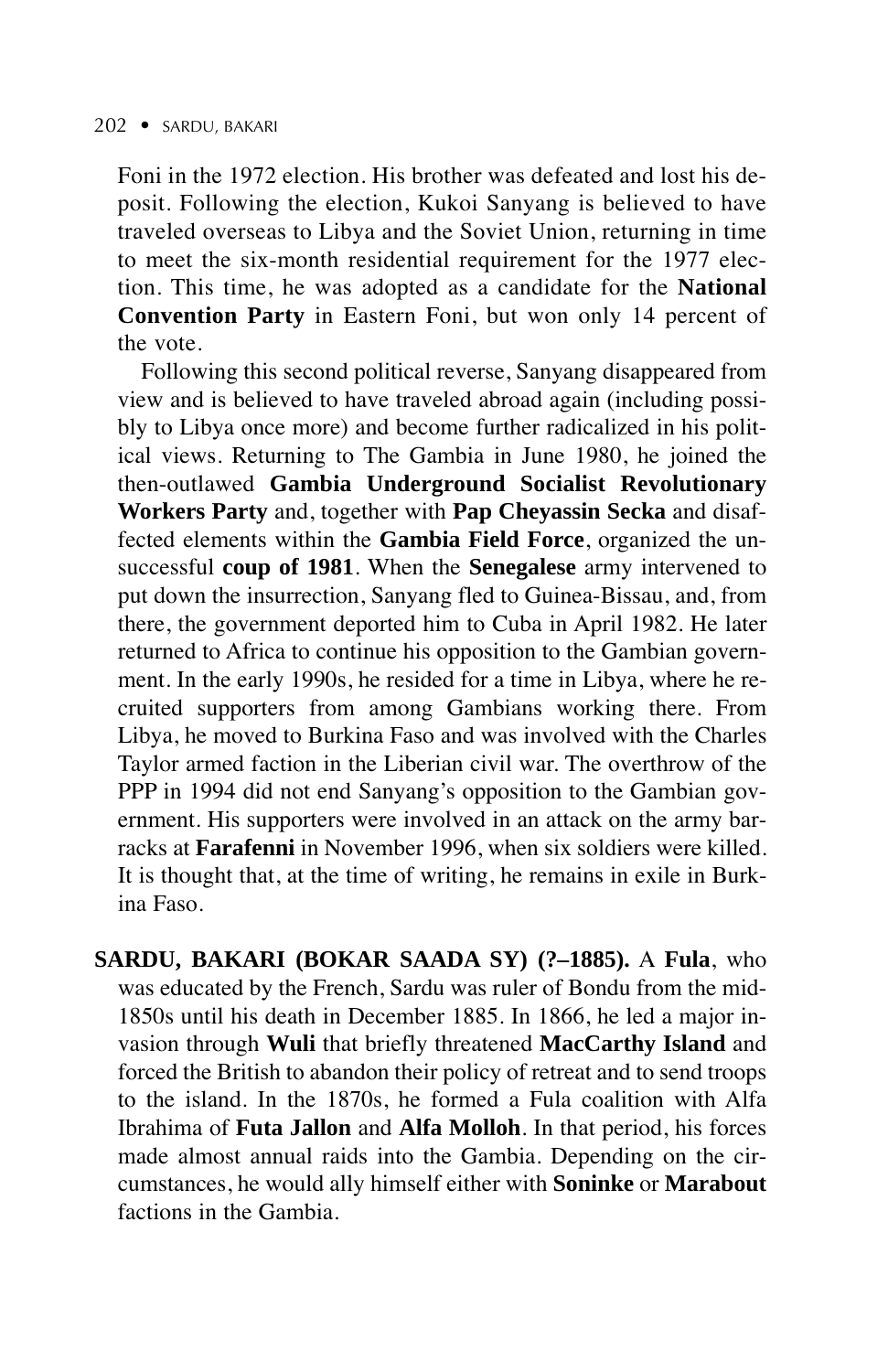- *SATEE-TIYO***.** Figuratively, this title means the owner of the land and thus the senior member of the founding lineage of a village.
- **SEAGRAM, HENRY FROWD (1802–1843).** Seagram was born in Wylye, Wiltshire, England, around July 1802. The son of an Anglican clergyman, he joined the Royal Navy around 1821 and was commissioned as a lieutenant in 1833. In July 1838, he was appointed lieutenant commander of HMS *Termagant*, one of the ships engaged in suppressing the **slave trade** in West Africa. Retiring from the navy as a commander in 1842, he was appointed lieutenant governor of the Gambia in January 1843 and then upgraded to governor in June when the Gambia was separated from Sierra Leone. He arrived in **Bathurst** at the beginning of April, but died of fever on 26 August, having set up the **Executive** and **Legislative Councils**, but before he could make any other significant changes in the **Colony**. There is a memorial to Seagram in St. Michael's Church, Aldbourne, Wiltshire, where his father was the vicar in the 1840s.
- **SECKA, PAP CHEYASSIN OUSMAN (1942– ).** A **Wolof**, Secka was born in June 1942 and educated at the Methodist Boys' High School, **Bathurst**. Appointed as a qualified teacher in January 1962, he taught in the **Protectorate** for several years before traveling to the United States in October 1964 to attend Craydon Hall Academy, New Jersey. He later attended American University in Washington, D.C., where he obtained a BA (1968) and MA (1969) and also became very active in radical student politics. After obtaining a fellowship at Columbia University in 1970–71, he was called to the English bar in 1973 and returned to **Banjul** in the same year to practice law.

Secka first became involved actively involved in Gambian politics in 1975, when he helped establish the **National Liberation Party** (NLP). He was one of the NLP's two candidates in the 1977 election, but was badly defeated first in Sabach Sanjal and later in a by-election in Banjul Central. He probably then lived abroad for a couple of years, before returning to The Gambia in 1980. By then, the NLP was defunct, but Secka quickly reestablished himself in the public eye as a trenchant critic of the corruption of the **Dawda Jawara** government; he also acted as the principal defense lawyer in October 1980 for **"Koro" Sallah** and five other members of the **Movement for Justice in Africa-Gambia**.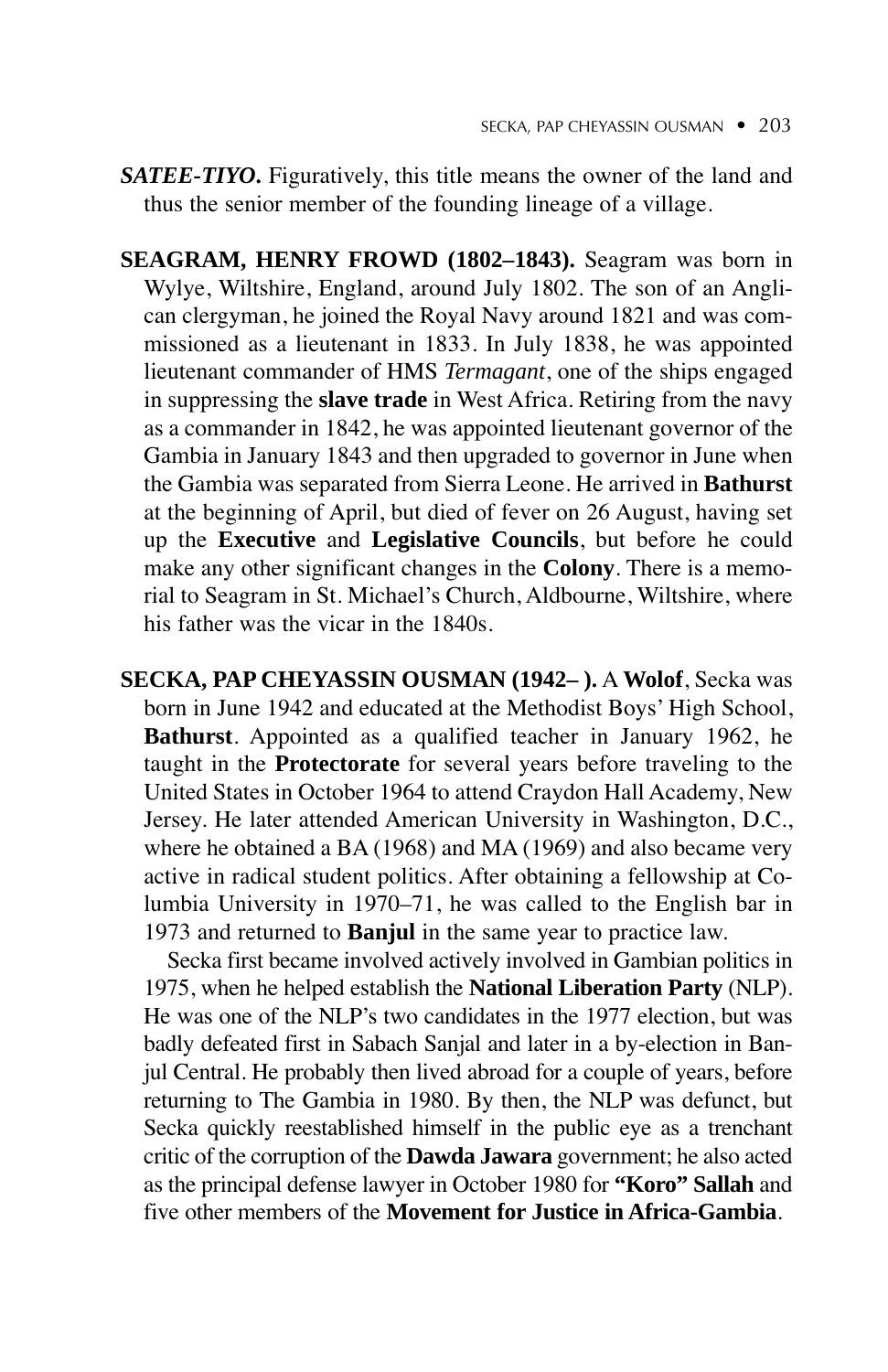#### 204 • SEEFOO

Soon after the trial, in December 1980, the Gambia Court of Appeal ruled that Secka would be imprisoned unless he repaid a substantial sum owed to a client; Secka then absconded to Dakar to avoid arrest. While he was in **Senegal**, he became centrally involved in the plot to overthrow Jawara, which eventually came to fruition in the attempted **coup of 1981**. After its failure, Secka fled to Senegal, but was extradited and put on trial. He was sentenced to death in 1982, but this was later commuted to life imprisonment and he was released in February 1991. He immediately resumed his legal practice and reentered politics after the **1994 coup** as a supporter of **Yahya Jammeh** and as a member of the **July 22nd Movement**; after initially serving as the lawyer to the Jammeh government, he was appointed attorney general and secretary of state for justice in March 2000. But after his dismissal from these posts in January 2001, he returned to private practice in Banjul. In March 2005, the Paul Commission, which investigated corruption among public officials between 1994 and 2004, found him guilty of abuse of office, but its ruling was quashed by the High Court of The Gambia in June 2006.

- *SEEFOO (SEYFU)* **(pl.:** *SEEFOOLU/SEYFOLU***).** The **Mandinka** word meaning chief or ruler used by the British for the 35 district chiefs of the modern **Protectorate**, it continues in use today.
- **SELECT COMMITTEE OF PARLIAMENT (1842).** Formed primarily in response to the activities of George MacLean, president of the Council of Merchants at Cape Coast and governor of the Gold Coast Colony, the Committee called into question the approach of the British government throughout West Africa. As a result of its recommendations, the Crown assumed direct control over the Gold Coast, and the decision was taken to allow each British territory to have its own administration without reference to a governor-in-chief. This led to the appointment of Commander **Henry Seagram** as the first governor of the Gambia.

**SELECT COMMITTEE OF PARLIAMENT (1865).** Established because of parliamentary pressure to reduce the cost of administering the empire, the Committee based its recommendations largely upon the report of the governor of Bermuda, Colonel (later Major-General)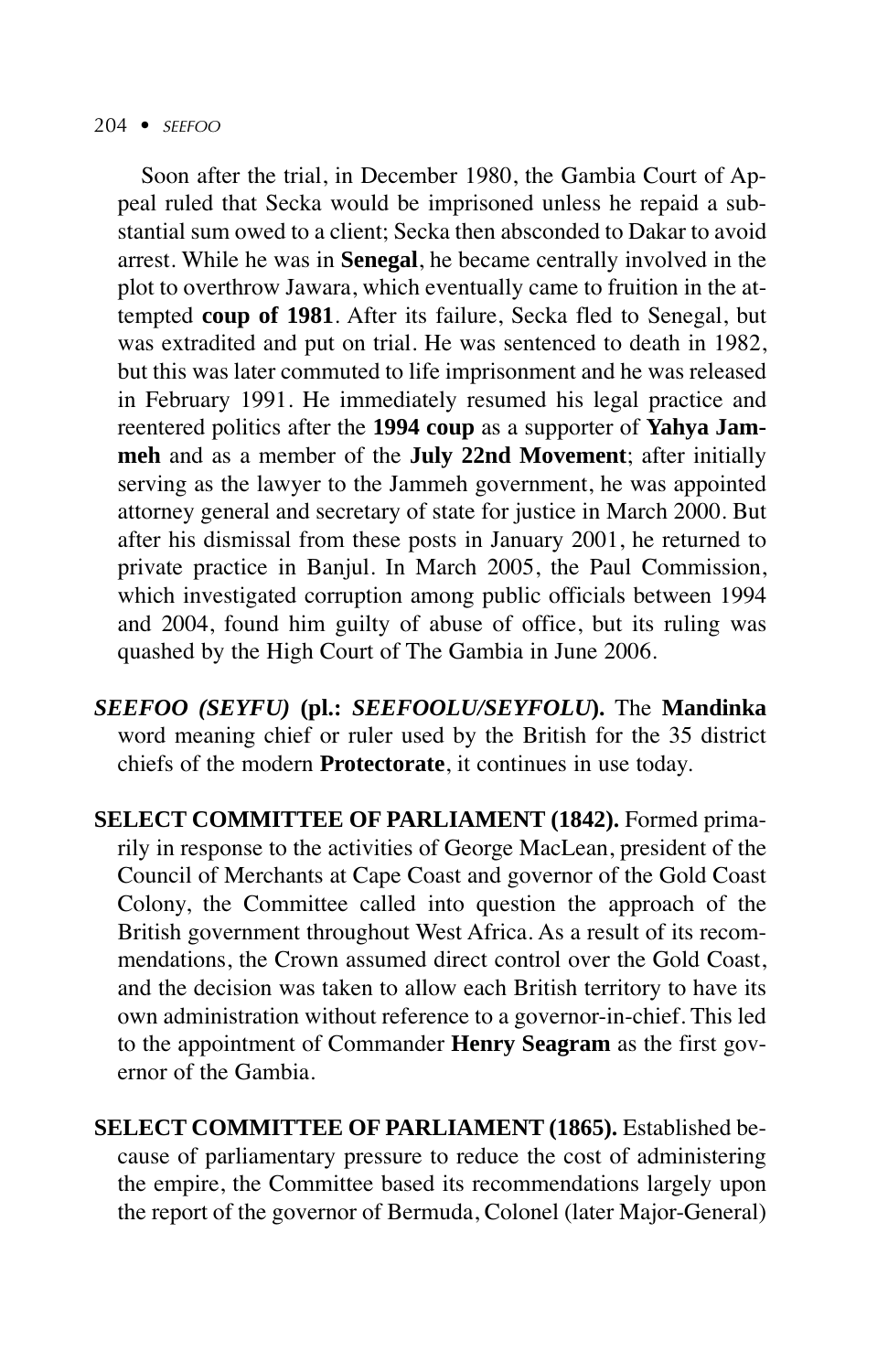H. St. George Ord (1819–85). It enunciated the doctrine of no territorial expansion in Africa, which remained the dominant official philosophy for more than 20 years. The Colonial Office, following the report of the Committee, ordered the abandonment of **MacCarthy Island**. The British presence in the vicinity of MacCarthy Island was left to a **factor**, who was also a trader in the upper **Gambia River** areas. He had no official authority and had to operate without the benefit of British troops. More important for the Gambia, the Select Committee recommended that all British West African possessions be placed once again under the direct control of a governor-in-chief, resident in Freetown, with the post of governor of the Gambia being downgraded to that of an administrator. This was effected in February 1866. In 1874, Lagos and the Gold Coast were removed from such control, but it was not until 1888 that the Gambia regained its administrative autonomy. *See also* BRITISH WEST AFRICAN SET-TLEMENTS.

**SEMEGA-JANNEH, HOWSOON OUSMAN (1914–1988).** Semega-Janneh was a **Serahuli**, whose family originated from Mauritania, but, despite long residence in **Bathurst**, he remained true to his Serahuli culture and values. By the early 1950s, he had become a wealthy businessman through working as a transport contractor; he had also become politically active as a member of the **Gambia Muslim Congress** (GMC). In 1951, he stood for election to the **Legislative Council** in **Kombo St. Mary**, but was defeated by **Henry Madi**; however, in 1954, he was indirectly elected to the council by an electoral college. He remained on the Legislative Council until 1960 when he was elected to the **House of Representatives** as an independent in **Kombo** West. Having joined the **United Party** (UP) soon after the election, he was then appointed to the **Executive Council** by Governor **Edward Windley**, before winning the new seat of **Serrekunda** in the 1962 election for the UP. In 1964, he joined the **People's Progressive Party** (PPP), but lost his seat to the UP in the 1966 election.

Semega-Janneh reentered Parliament in October 1968, when he was elected unopposed for the PPP in Western **Kiang** following the death of the incumbent, Amang Kanyi. He retained this seat until 1982, when he was deselected in acrimonious circumstances in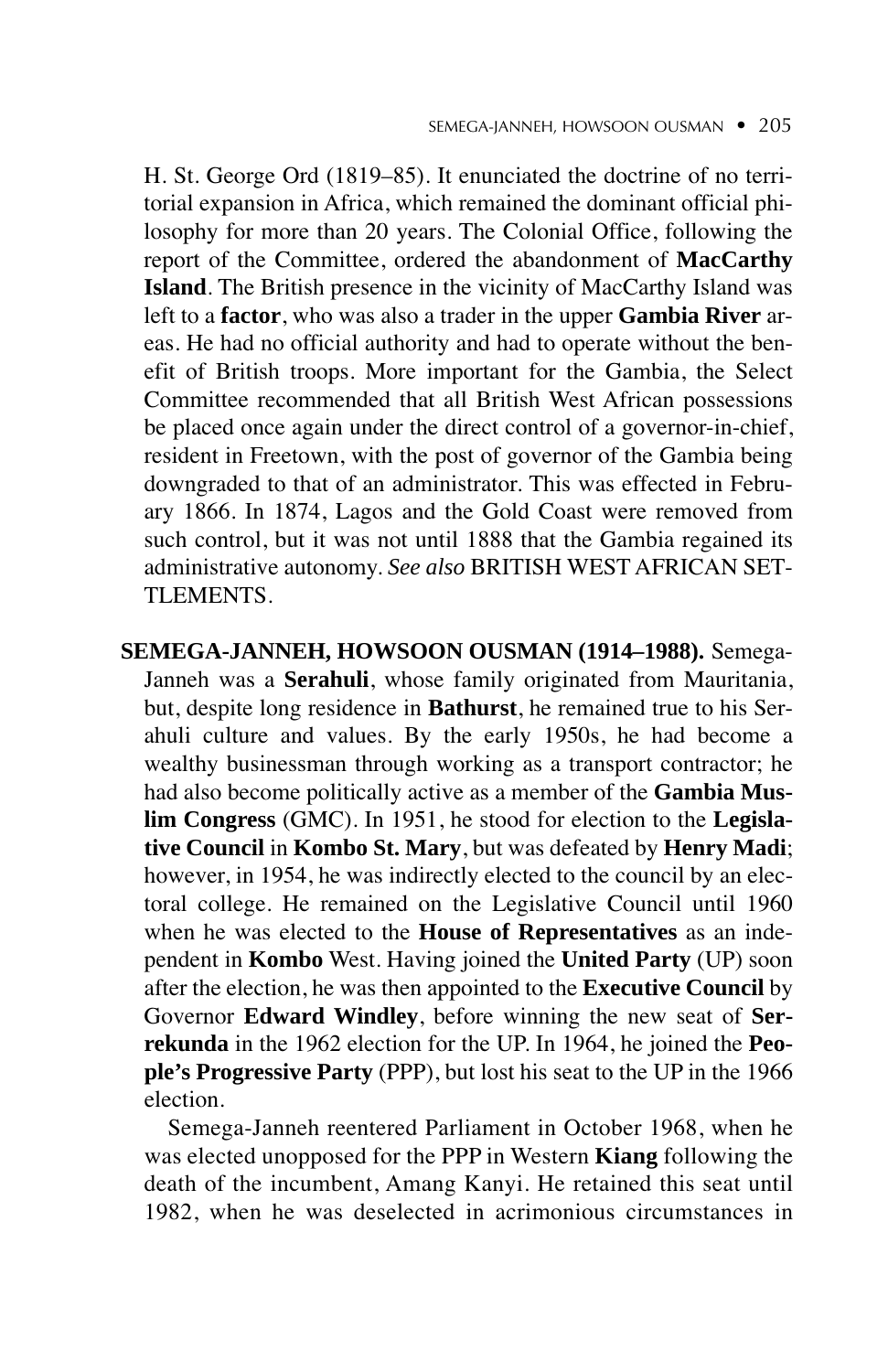#### 206 • SENEGAL, GAMBIAN RELATIONS WITH

favor of **Bakary Dabo**. Appointed minister of agriculture in 1969, he was sacked after the 1972 election. He returned to favor after the 1977 election, when he was appointed minister of state for information and tourism, but was dismissed in October 1981, having been detained without charge for a time after the failed **coup of 1981**.

Resenting his treatment, including deselection as a member of Parliament, Semega-Janneh was further embittered when he was arrested and charged with theft a few months after the election (a move attributed to his rivals in the PPP) only to have the case withdrawn by the attorney general. He decided to stand as an independent in the December 1982 **Banjul City Council** election and thereafter ceased to be a member of the PPP. Subsequently, he returned to the political fray as one of the founder members of the **Gambia People's Party** in 1986. He stood in **Banjul** South in the 1987 election, but finished a badly beaten third.

Semega-Janneh's daughter, **Satang Jow**, was a minister in the **Yahya Jammeh** government in the 1990s, while his elder brother, Baboucar O. Semega-Janneh (1910–2002), was a prominent surveyor in the 1950s and 1960s. Active in the GMC in the 1950s, he, too, joined the PPP in the 1960s and in February 1965, he was elected mayor of Bathurst. He also served as Gambian high commissioner in London.

**SENEGAL, GAMBIAN RELATIONS WITH.** Even before the constitutional advances of the 1960s, the British government gave serious consideration to the political, social, and economic unification of the Senegambia. Neither the British nor the Senegalese government wanted to appear to force the Gambia into an unwanted association, but joining the two areas seemed an obvious solution to the perceived economic nonviability of the Gambia, and it would rectify the arbitrary division established by the **Anglo–French Convention (1889)**. For the Senegalese, a union would put an end to large-scale smuggling (principally by Senegalese nationals) of cheaper goods from the Gambia into Senegal. In 1961, President **Léopold Senghor** of Senegal and **P. S. N'Jie**, chief minister of the Gambia, established an interministerial committee to examine ways toward a practical union of the two territories.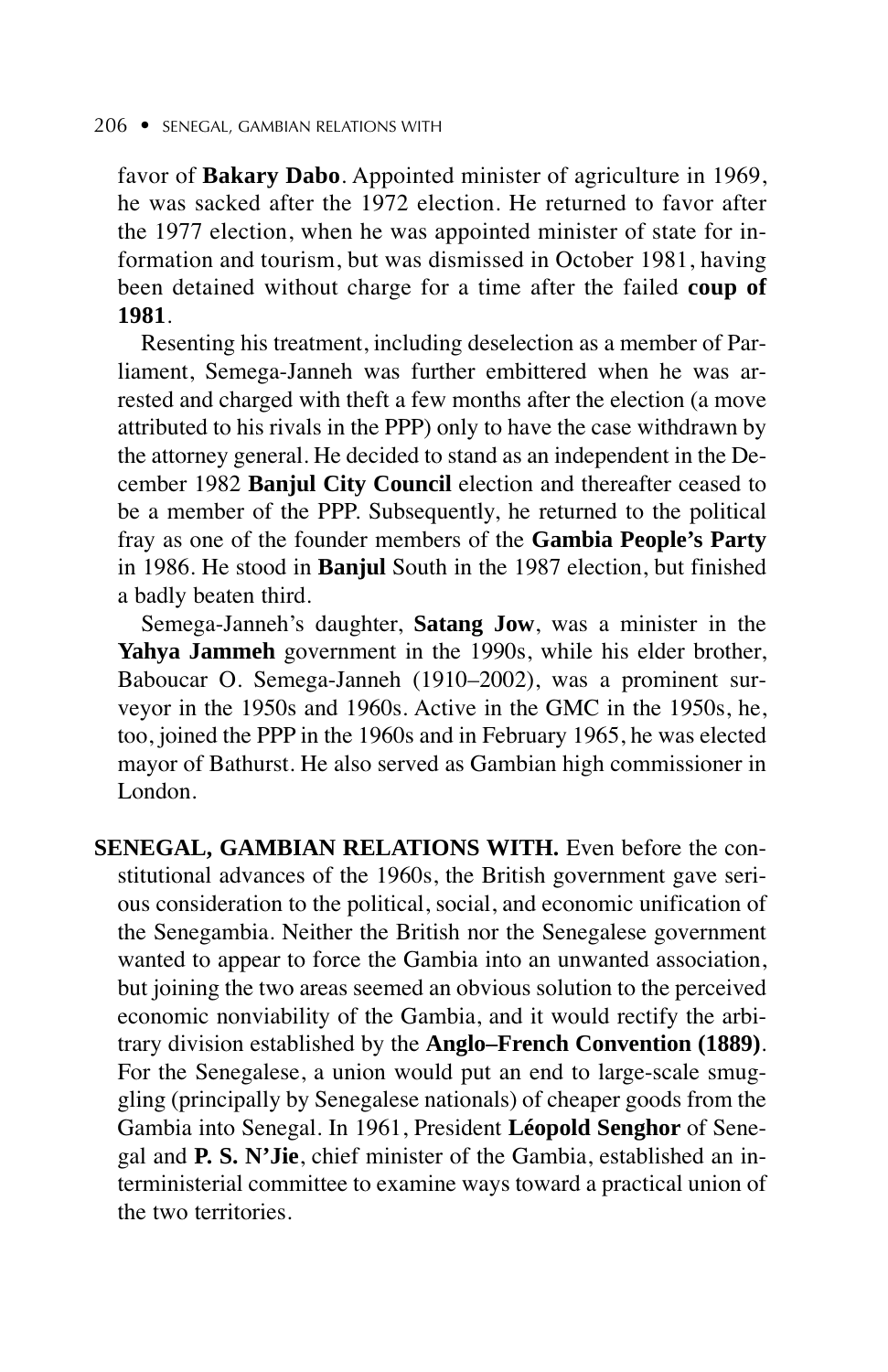A 1964 report by a **United Nations** team of experts led by H. J. van Mook, while favoring some form of ultimate political union in order to promote the economic development of both countries, proposed three options—total integration of The Gambia into an enlarged Senegal, favored by Dakar; a loose federation, not unlike the eventual **Senegambia Confederation**, proposed by the Gambian government; and a compromise "association," which would allow for a more leisurely progression toward closer union. Senegal, still recovering from the abrupt collapse of the Mali Federation, formed between itself and the former French Soudan (1959–60), was not inclined to force the pace; while Gambians, on the threshold of national independence, were in no mood to be absorbed by their larger neighbor. The third option was the one adopted. The Gambia became independent but immediately signed a defense agreement with Senegal, and a formal Treaty of Association was agreed to in April 1967. This led to the setting up in 1968 of an Inter-State Ministerial Committee, served by a Senegalo–Gambian Secretariat, charged with promoting further functional cooperation between the two states. Although relations between the two countries were sometimes frosty, notably in 1969, 1971, and 1974, nevertheless, between 1965 and 1982, some 30 collaborative agreements were signed. In addition, the **Organization for the Development of the Gambia River Basin** was created in 1978.

Closer relations were precipitated by the attempted **coup of 1981**, which subsequently led to the establishment of the Senegambia Confederation. A number of protocols, aimed at promoting closer integration between the two countries, were signed between 1982 and 1989, but the Confederation ultimately failed and was formally wound up in October 1989. Following this, relations between the former partners became strained, despite their signing a new Treaty of Friendship and Cooperation in January 1991, which emphasized the "special relationship" between them. This agreement was very similar to the Treaty of Association of 1967, the position most acceptable to The Gambia, and it allowed for annual meetings of the two heads of state and the creation of a new joint commission to handle matters of common concern. Periodic Senegalese border closures and harassment of Gambian travelers were explained away as anti-smuggling measures by the Dakar authorities. However, most Gambians believed the Senegalese were motivated by pique and a desire to make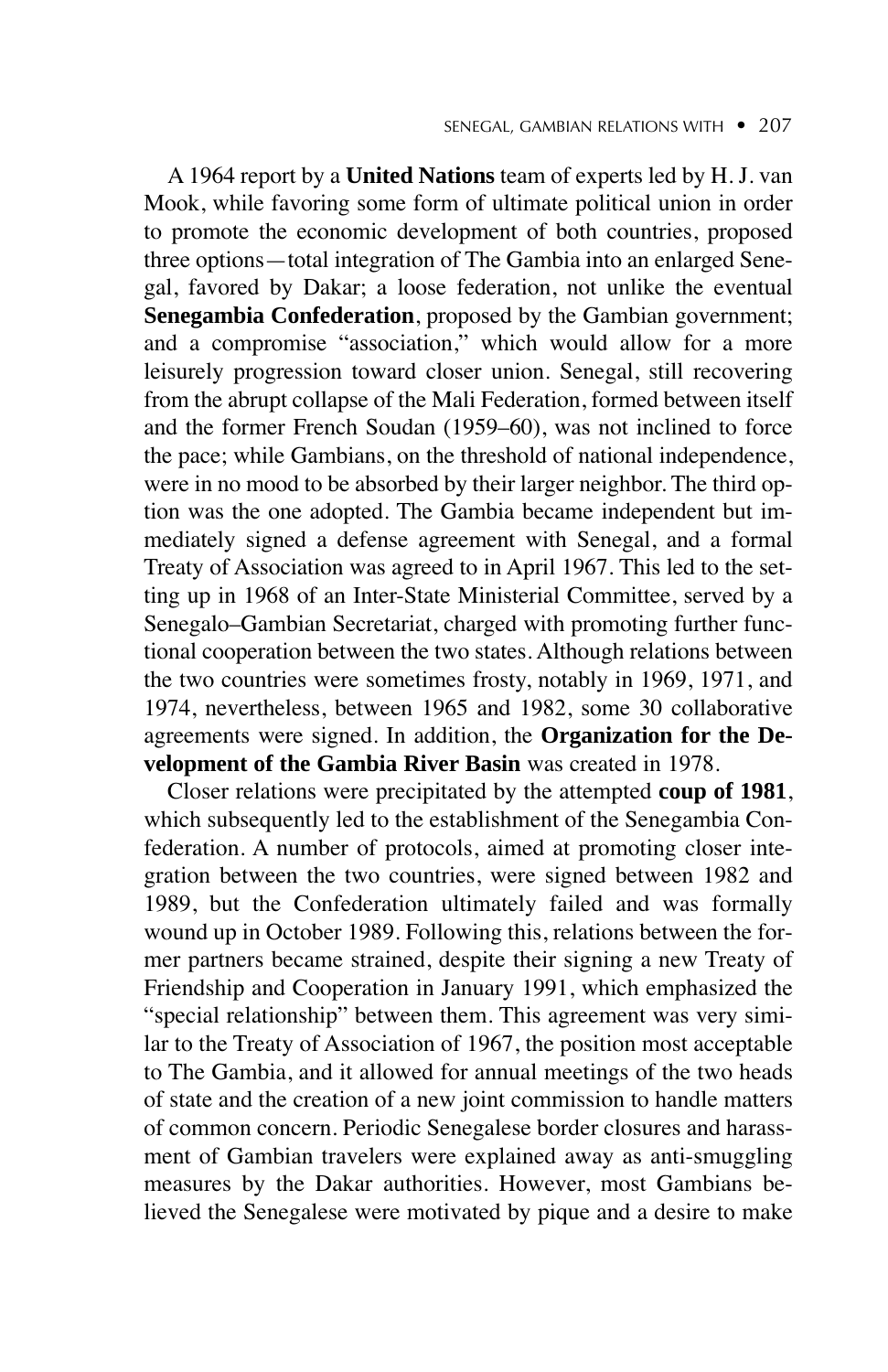things economically difficult for the Gambian government, since cross-border trade with Senegal and other neighboring countries was vital to the Gambian **economy**.

After the **coup of 1994**, the government of **Yahya Jammeh** made great efforts to establish good relations with Dakar (which, unlike in 1981, had not intervened to defend **Dawda Jawara**), but crossborder restrictions remained to hinder its plans to turn The Gambia into a regional entrepôt. The worsening military situation in Senegal's southern region, the **Casamance**, where **Jola** separatists in the Mouvement des Forces Démocratiques de la Casamance continued to defy the Dakar government, caused the Senegalese authorities to suspect Jammeh's intentions, given his Jola background. At the same time, it made it necessary for them to develop a working relationship with Banjul in order to try and contain the situation. *See also* FOR-EIGN POLICY.

# **SENEGAL COMPANY.** *See* COMPAGNIE DU SÉNÉGAL.

**SENEGAMBIA CONFEDERATION.** The establishment of the Confederation was precipitated by the attempted **coup of 1981**, which made the Gambian government dependent on Senegalese security forces to restore it to power and ensure its immediate survival. The Treaty of Confederation was a surprisingly brief and simple document. Approved by the two national Parliaments in December 1981, the Confederation came into being on 1 February 1982. While stressing the sovereignty of the two member states, the Treaty provided for closer union between The Gambia and **Senegal**, by means of an open-ended series of protocols. The fundamental contradiction in the Treaty would eventually cause the collapse of the Confederation.

Four basic objectives were set out in the original agreement:

1. the setting up of common political and administrative institutions; namely, a president and a vice president (the heads of state of Senegal and The Gambia, respectively), a council of ministers (five Senegalese and four Gambians), a confederal assembly elected indirectly by the two national Parliaments (40) Senegalese and 20 Gambians), and a confederal secretariat, all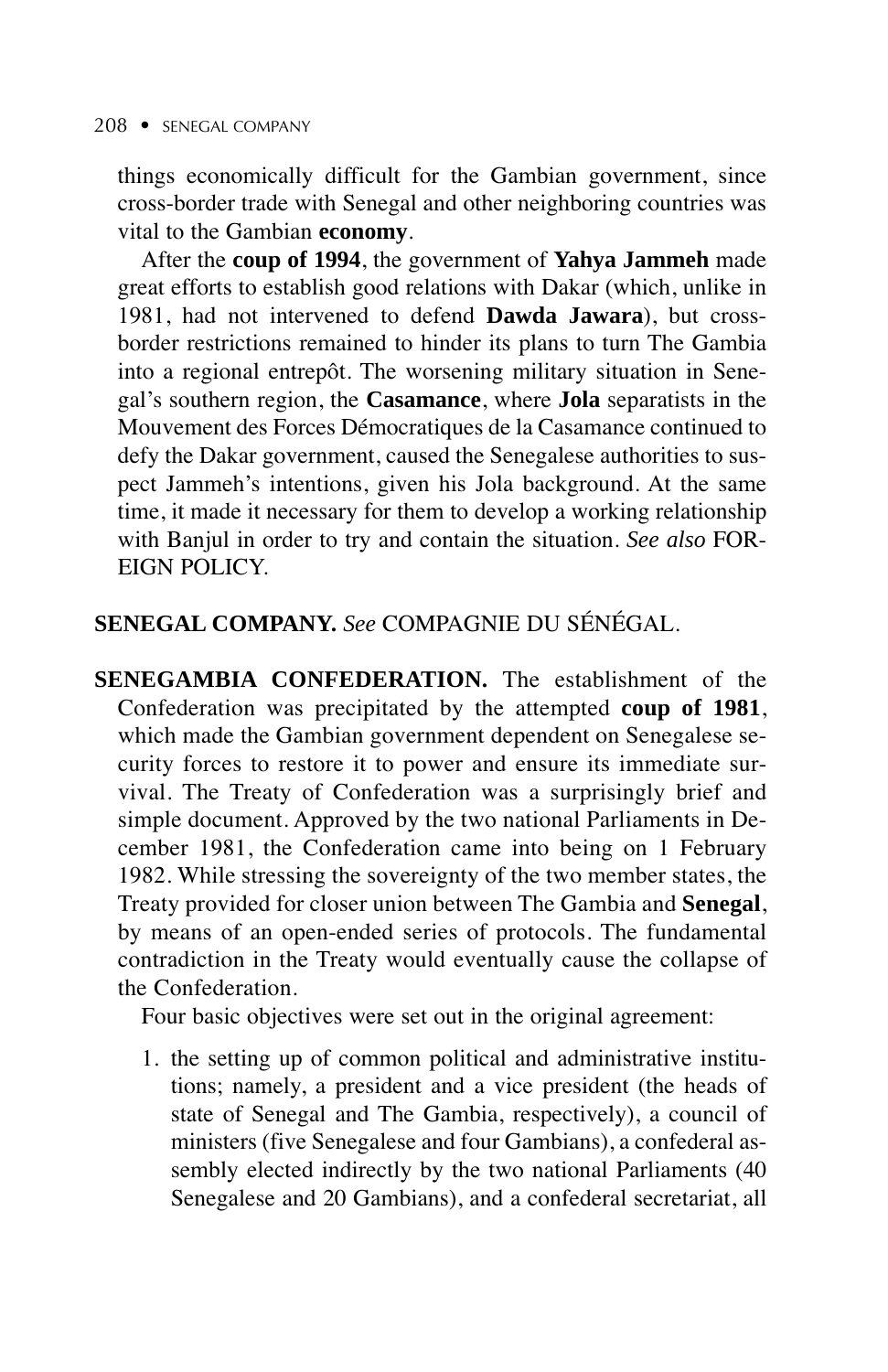funded by an annual budget paid for by the member states (twothirds by Senegal and one-third by The Gambia);

- 2. the partial integration of the security forces of the two countries to create a confederal army and gendarmerie (two-thirds Senegalese, one-third Gambian) to be stationed anywhere within the Confederation;
- 3. the creation of an **economic** and monetary union between the two states;
- 4. the coordination of policy in external affairs and technical fields.

Between 1982 and 1989, a number of protocols were signed on common defense policies, external relations, communications, and information, but the key issues of monetary and economic union were never resolved, owing to diametrically opposed views on the appropriate extent of integration. Senegal wished for a complete economic union, but this was unacceptable to Gambians, who feared the costs to them of such a merger. Political union was even more remote; Gambians and Senegalese again differed fundamentally over the degree of political integration. It was clear that the Senegalese saw total union of the two states as the end goal of the Confederation, whereas the Gambians envisaged it as a more limited agreement, designed to prop up Gambian autonomy rather than to destroy it.

As a result of this fundamental disagreement over the long-term direction of the Confederation, relations between the two countries gradually soured. In August 1989, matters came to a head when President **Abdou Diouf**, angered by the failure of the Gambian government to support it in a dispute with Mauritania, which had resulted in conflict, announced the suspension of the Confederation. President Jawara responded by initiating the necessary legal measures to dissolve the Confederation and it was formally wound up in October 1989. *See also* FOREIGN POLICY.

**SENEGAMBIA, PROVINCE OF.** During the Seven Years' War with France (1756–63), the **Company of Merchants** continued to administer the Senegambia. However, revived French activity and the weakness of the company caused a reversion of the territory to the Crown in May 1765 under the name *Province of Senegambia*. The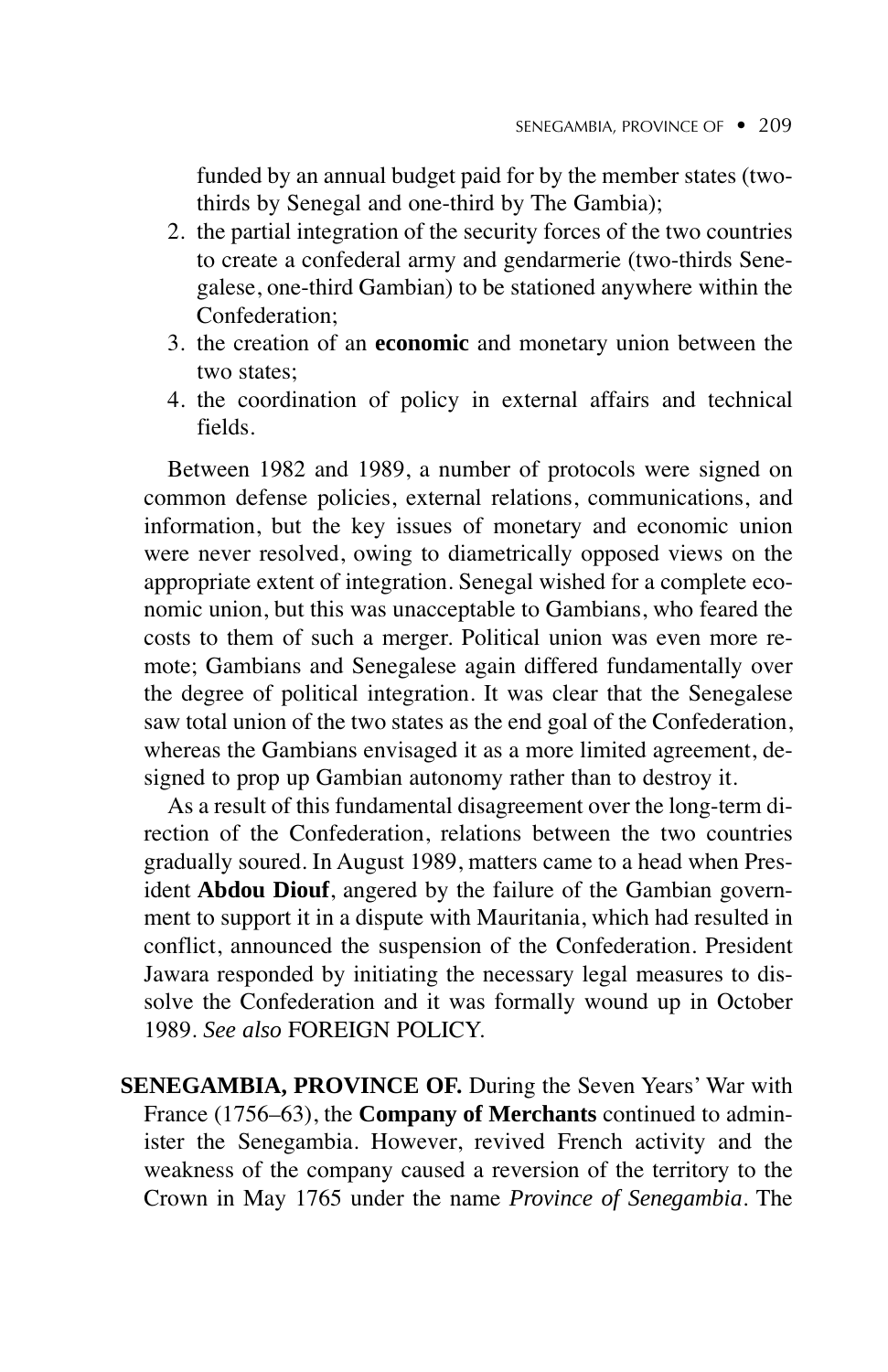#### 210 · SENGHOR, LÉOPOLD SÉDAR

government system was based on that of an American colony with a governor, council, and chief justice. The first governor was Lieutenant Colonel **Charles O'Hara**, whose 11-year tenure of office was marked by continued difficulties with French traders on the **Gambia River** and the even more vexing problems of controlling the actions of the lieutenant governors and their troops at **James Island**.

**Matthias MacNamara**, who had exercised almost independent command in the Gambia, succeeded O'Hara as governor and almost immediately became embroiled with Captain **Joseph Wall**, his lieutenant in the Gambia. This struggle, which culminated in MacNamara's removal, weakened the entire government of the Province at a time when the French had decided to aid the American Revolution. MacNamara's successor, John Clarke, died in August 1778, and only an ensign was in command at St. Louis in January 1779 when a French fleet appeared and seized the station. The following month, the French forced the surrender of James Island and razed the fort there. Later in the year, a British squadron occupied Gorée, but found James Fort to be in no condition to be regarrisoned, and no further attempts were made to occupy any territory in the Gambia during the war. The Treaty of Versailles in 1783 returned all of the Province of Senegambia to France with the exception of the Gambia River and James Island, which were retained by the British.

**SENGHOR, LÉOPOLD SÉDAR (1906–2001).** Born on 9 October 1906 in Joal, into a Roman Catholic **Serere** family, Senghor was the first president of the Republic of **Senegal** from 1960 until voluntarily giving up office at the end of 1980. He was a strong advocate of pan-African unity and after the collapse of the Mali Federation, Senegal's short-lived union with the former colony of French Soudan (1959–60), Senghor sought closer union between his country and The Gambia. Although favoring a complete merger of the two countries, he reluctantly recognized that Gambian public opinion was not prepared to accept complete integration in 1965 and agreed instead to a Treaty of Association in 1967, hoping this would be the beginning of a process of closer cooperation with The Gambia leading to eventual union. Relations between Senghor and **Dawda Jawara** were not always good; in particular, Senghor had to face the anger of Gambian crowds during a periodic heads-of-state visit to **Bathurst** in February 1969.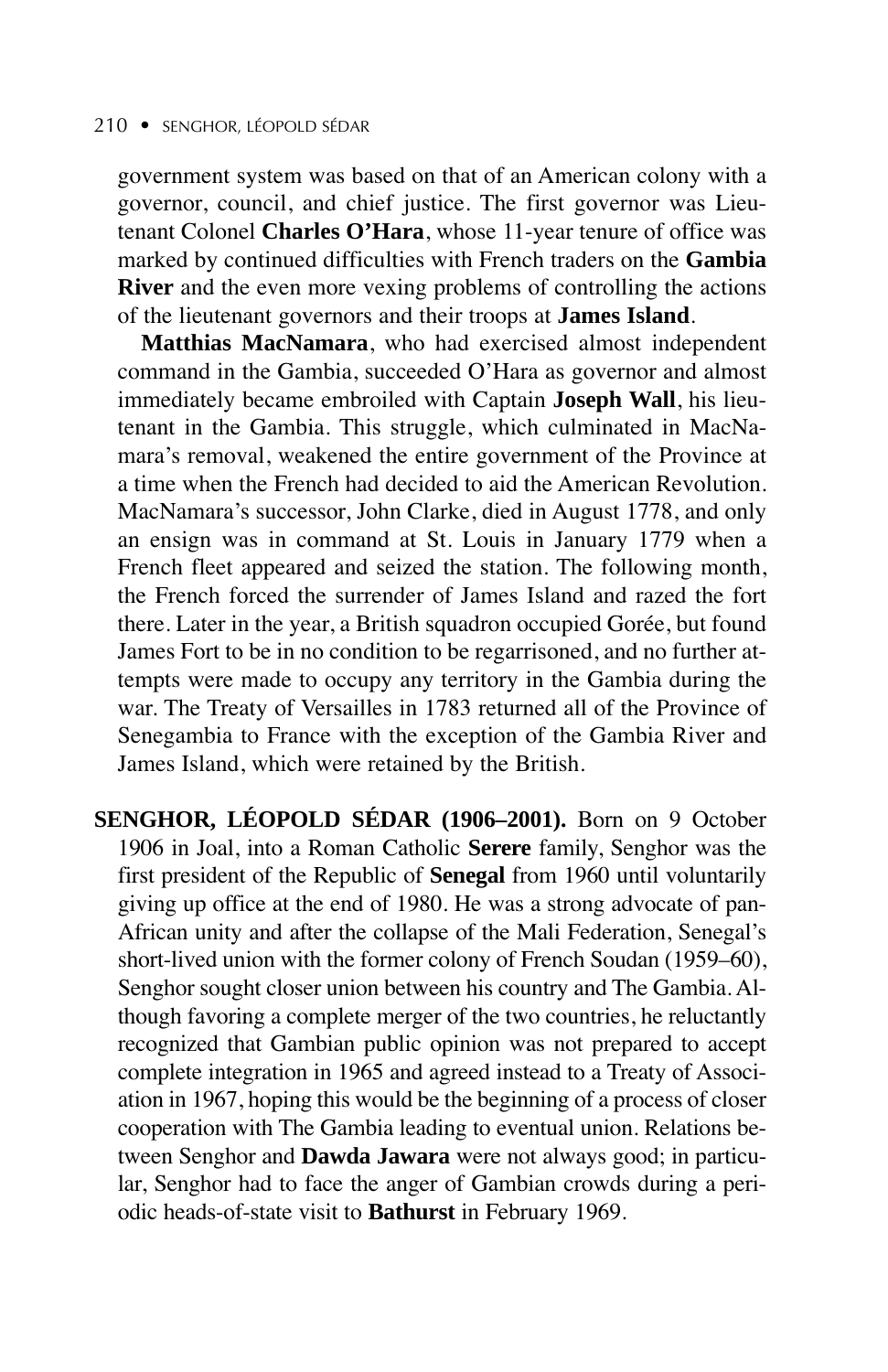Senghor's policy was continued under his successor, **Abdou Diouf**. In his retirement years, Senghor divided his time between Senegal and his home in Normandy in France, where he died on 20 December 2001.

- *SENHORAS***.** As conditions on the Senegambian coast ruled out permanent European settlement, European traders came unaccompanied to St. Louis and Gorée in the late 18th and early 19th centuries and formed attachments to local African women. These women were known as *senhoras*. Following the reoccupation of Gorée by the French in 1817, a number of merchants and traders and their families moved to **Bathurst**. When the merchants retired to Europe, they left their businesses to their partners and the children of their relationships (who were known as *mulattos*). A number of *senhoras* became important traders upriver as a consequence.
- **SERAHULI.** The Serahuli, who may be of mixed **Mandinka**, Tuareg, and **Fula** origins, are popularly believed to have been the main inhabitants of the ancient empire of Ghana. After its decline, some Serahuli moved to the Gambia, while a further migration of Serahuli into the Gambia occurred in the mid-19th century. As early as the 1840s, Serahuli were growing **groundnuts** as **strange farmers** for Mandinka overlords in the upper **River Gambia**; some also served as mercenaries during the **Soninke–Marabout Wars**, while others were long-distance traders. By 1911, they made up 3 percent of the total population of the Gambia, being resident mainly in Upper River **Province**

Over the next 50 years, the Serahuli population gradually increased so that, in 1963, they accounted for 7 percent of the total population. Four-fifths of these were in the **Upper River Division** (URD). Although population patterns have changed since the 1960s, 68 percent of all Serahuli lived in the URD in 2003. Although most Serahuli have historically been farmers, some **urbanized** Serahuli have been prominent in commerce, including more recently in international trade in diamonds and clothing. Almost all Serahuli since the 19th century have been **Muslims**. *See also* DEMOGRAPHY.

**SERERE (SERER).** According to their traditions, the Serere were an **agricultural** people who resided in **Futa Toro** when a series of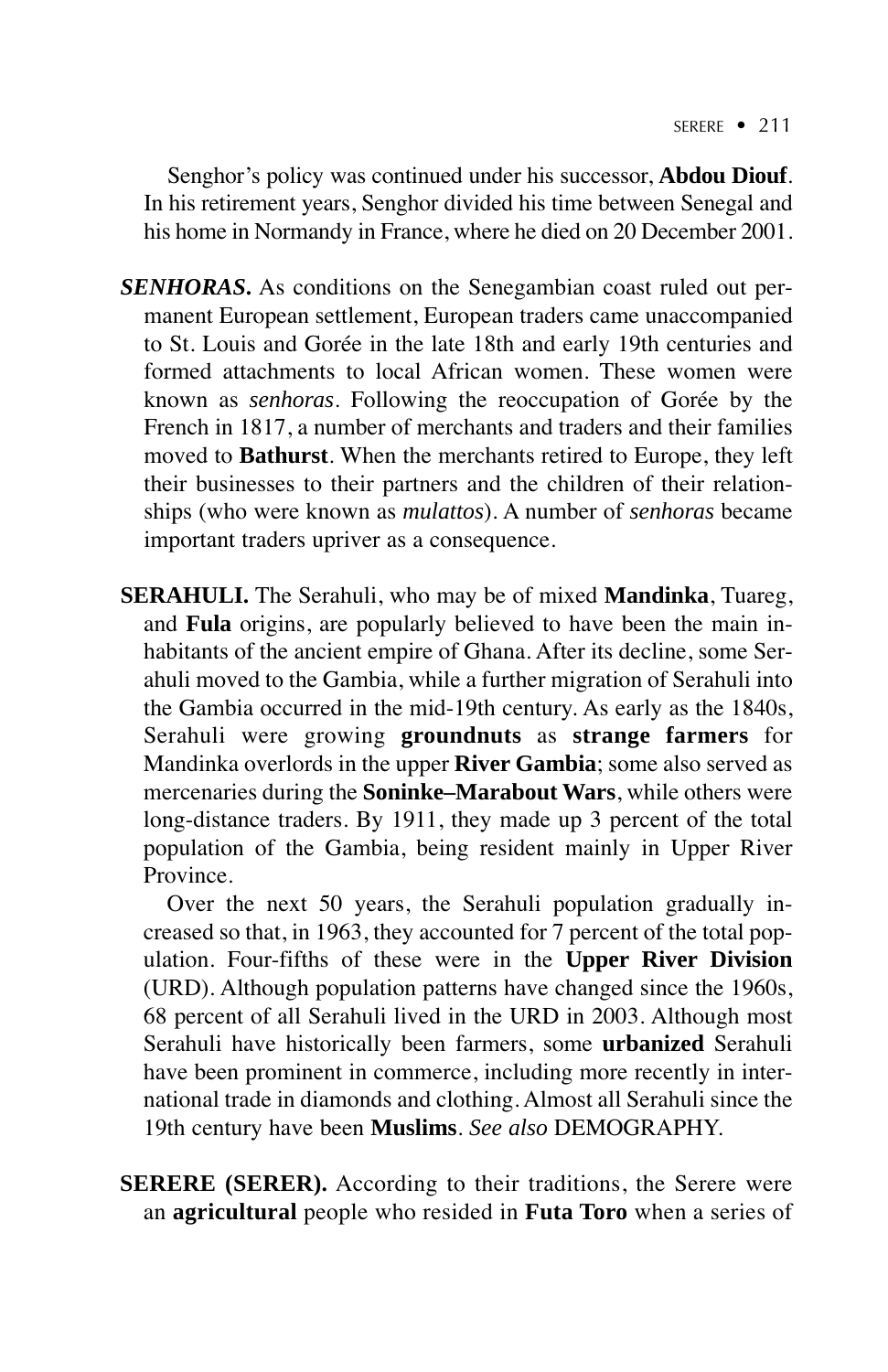invasions by the **Fula** drove them southward. In the early 19th century, most Serere lived in the kingdom of Saloum, with many of them cultivating **groundnuts**. However, in 1863, an estimated 2,000 fled to the Crown **Colony** to escape from the fighting in the interior and eventually settled in **Bathurst** and **Kombo St. Mary**. In 1911, one third of all Serere in the Gambia lived in Bathurst; in contrast, by 1963, the majority of Serere resided in what became the **North Bank Division** (NBD). In 2003, just over a third lived in **Kanifing Municipal Council** and a slightly smaller proportion lived in NBD.

In the 19th and first half of the 20th centuries, the majority of Gambian Serere were animist, but in recent decades, most have been **Muslims**; few Serere have ever converted to **Christianity**. *See also* DEMOGRAPHY.

**SERREKUNDA (SARE JOBE KUNDA [SEREKUNDA].** Serrekunda is the most populous and fastest-growing **urban** concentration in The Gambia. Part of **Kanifing Municipal Council** (KMC), it is located eight miles from **Banjul** on the adjacent mainland. It was originally a small village, but by 2003, KMC's population had reached 322,410, with Serrekunda perhaps accounting for as much as two-thirds of this figure. Principally a residential area, it is also a major market center and there is some light industry. Serrekunda's growth in population has not been adequately reflected in an increase in its number of parliamentary constituencies; although Kanifing accounted for 24 percent of the national population in 2003, it only elected five members of the **National Assembly** in 2007 (three of these represented constituencies in Serrekunda).

**SILLA, FODI (FODE SILLAH) (c. 1830–1894).** Silla's family originated from **Futa Toro**, although he was himself from **Gunjur.** From 1864, he was the leader of the **Marabout** forces in **Kombo**. By 1874, the Marabouts had taken **Brikama** and most of the major towns in eastern Kombo. Many **Soninke** fled to safety in **British Kombo** and some, using this as a place of sanctuary, raided into Marabout territory. Because of the inherent danger in this to British Kombo, Administrator **C. H. Kortright** concluded a treaty with Silla in 1874, creating a neutral zone between **Yundum** and British territory. The arrangements were violated by both Soninke and Marabouts, and in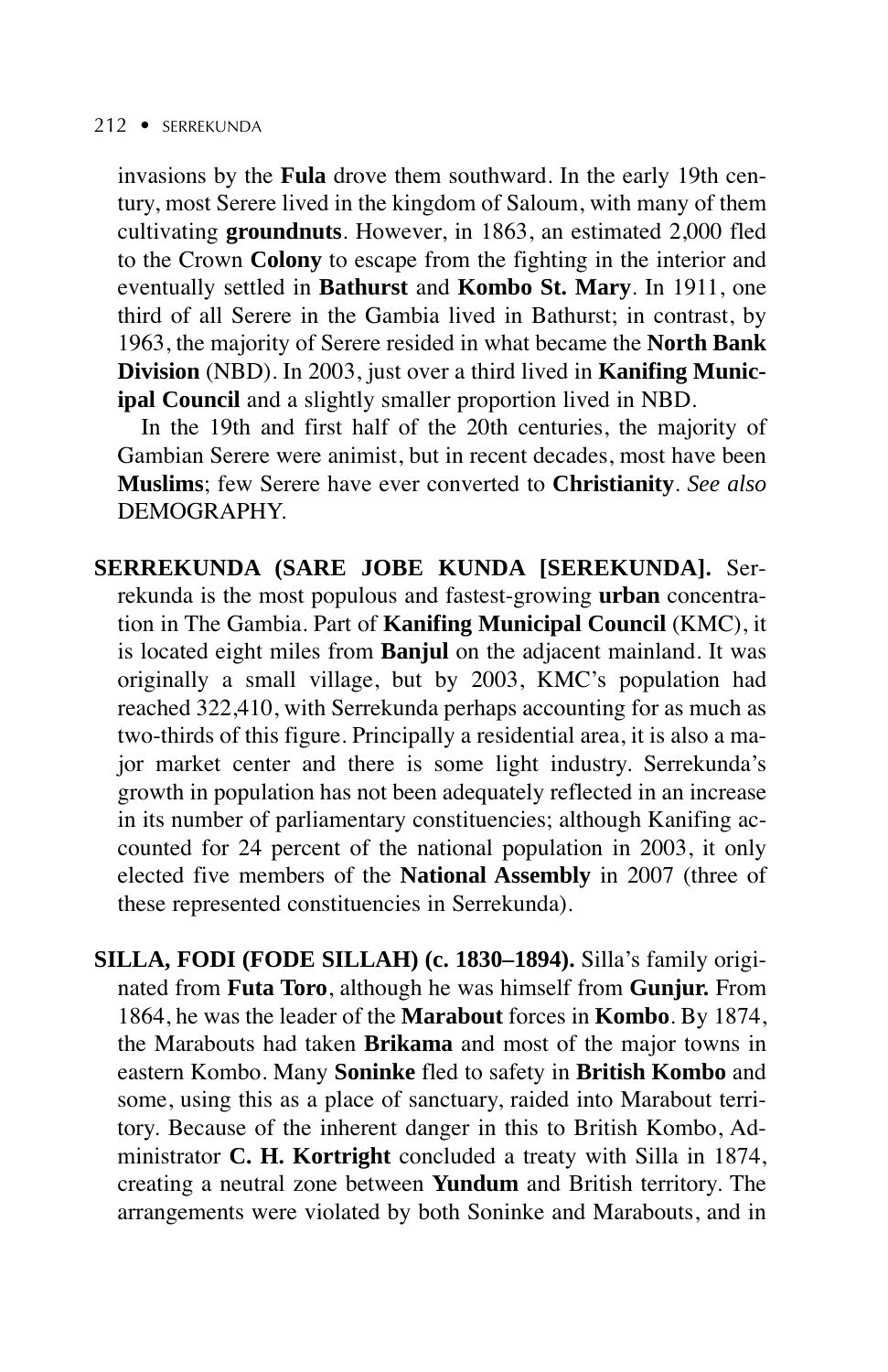1875, Silla's forces overwhelmed those of the King of Kombo, **Tomani Bojang**, who capitulated. Silla thus became the dominant force in all of Kombo, having established good relations with his neighbor and fellow Marabout leader, **Fodi Kabba**.

Except for his slave-raiding activities, Silla caused the British administrators little trouble, apart from attempting to interfere with the work of the Anglo–French Boundary Commission in 1891. Nevertheless, in 1892, the British recognized him as chief of Western Kombo and paid him a stipend. Minor problems related to **Bathurst**based traders in his territory, and his attitude toward the **slave trade** caused the British to mount a two-pronged offensive against him in February 1894. After initial failures, Gunjur was captured and Silla was forced to flee to **Foni**. Refused sanctuary by the local **Jola** leaders, he retreated with his followers to the **Casamance**; on 10 March, he was forced to surrender to French forces. Silla was transferred to Cayor, with a handful of followers, and died there on 6 April 1894. After his death, **Muslim** Kombo was incorporated into the **Protectorate**.

**SINGHATEH (SINGHATEY), EDWARD DAVID (1968– )**. Born in **Banjul** on 8 August 1968, Singhateh was the son of a **Mandinka** father and an English mother. A Roman Catholic, he was educated at St. Augustine's School, Banjul (1982–87). He then worked for the Civil Aviation Department as an electronic technician (1989–90), before entering the **Gambia National Army** (GNA) as an officer cadet in January 1991, along with a younger brother, Peter. He received further military training in the United States in 1991 and was commissioned as a second lieutenant (platoon commander) in January 1992.

One of the leaders of the **1994 coup**, Singhateh was appointed minister of defence in the **Armed Forces Provisional Ruling Council** (AFPRC) government. Having allegedly played a prominent role, along with his brother, in crushing the attempted **coup of November 1994**, Singhateh was promoted vice chairman of the AFPRC after the downfall of **Sana Sabally** and **Sadibou Hydara** in January 1995. He left the army in September 1996 with the rank of captain (awarded in November 1994), serving as vice president in 1996–97. He held various ministerial portfolios between 1997 and 2007: Presidential Affairs (1997–2000); Works, Communication, and Information (2000–03);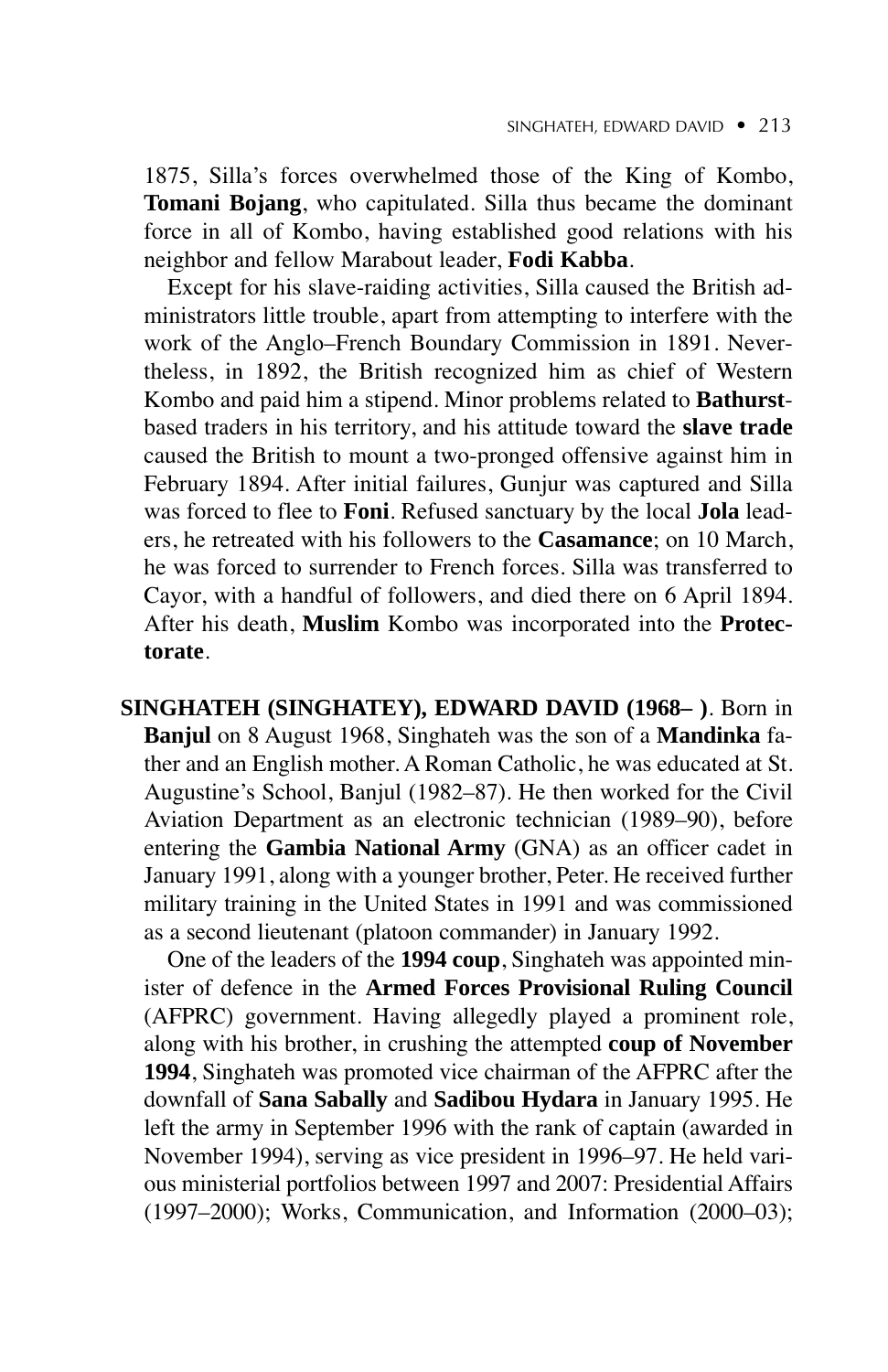#### 214 • SINGHATEH, SIR FARIMANG MAMADI

Trade, Industry and Employment (2003–05); and Forestry and the Environment. Appointed to this post in March 2005, he was dismissed on 13 September 2007, having previously tried to resign in order to enroll on a law degree program at the **University of The Gambia**, and was replaced by his permanent secretary, **Momodou Kotu Cham**. At the same time, Singhateh lost the position he had held since 1996 as the secretary general of the **Alliance for Patriotic Re-orientation and Construction.** Previously regarded as President **Yahya Jammeh**'s right-hand man, and the only individual to have held ministerial office continuously since the 1994 coup, his political future looks uncertain at the time of writing. His brother, Lieutenant Colonel Peter Singhateh, lost his position as deputy commander of the defence staff a few days later and was also dismissed from the GNA.

- **SINGHATEH, SIR FARIMANG MAMADI (1912–1977).** Born in **Georgetown**, Singhateh was descended from a long line of **Mandinka** traders from **Wuli**, while his grandmother was one of the wives of **Musa Molloh**. Singhateh was educated locally in Georgetown after his "adoption" by a British **divisional commissioner**'s wife. In 1935, he volunteered to become a medical overseer at **Kerewan**; later, he became a medical probationer attached to the Royal Army Medical Corps in various parts of the Gambia during World War II. In 1950, Singhateh qualified as a government pharmacist. He retired in 1963 as acting senior dispenser and established a famous pharmacy at **Farafenni**. Originally chairman of a **Protectorate** welfare society, Singhateh was later chairman of the Protectorate People's Society, and he and his wife, Fatou Fanta Basse Sagnia, were early supporters of the **People's Progressive Party**. Singhateh dropped his political connections in 1964 on his appointment to the Public Service Commission. He was appointed governor general, initially on an acting basis, in December 1965, before assuming the substantive post following Sir **John Paul**'s departure in February 1966. When an executive presidency was created in April 1970, Singhateh retired. He was also president of the local Ahmadiyya movement. Singhateh died on 19 May 1977.
- **SISAY, SHERIFF S. (1935–1989).** Born at Kudang, **MacCarthy Island Division**, Sisay was the son of Sekuba Sisay, **Mandinka** chief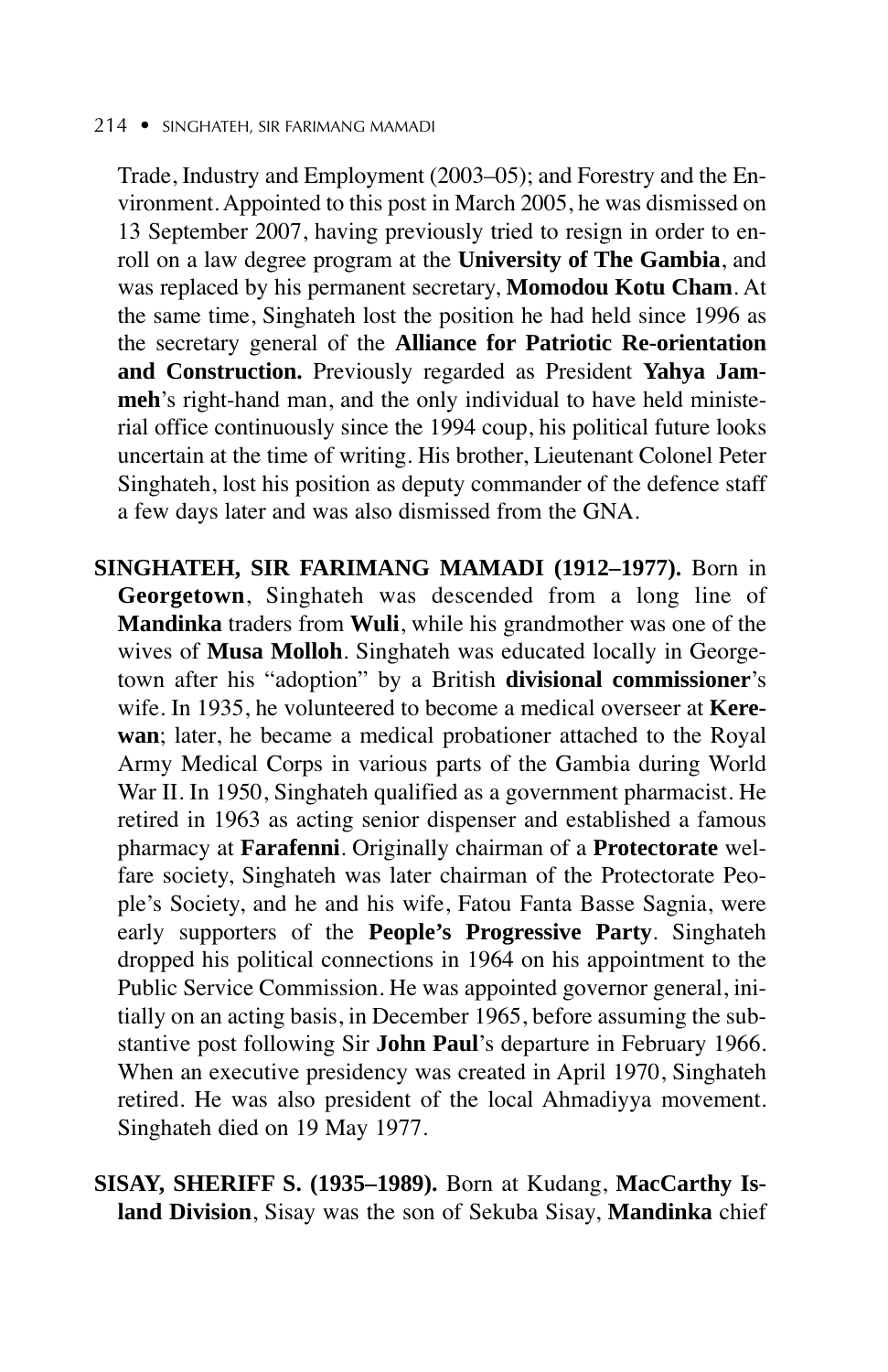of **Niamina** district between 1927 and 1952. He was educated in Koranic schools, before spending eight years at **Armitage School** (1948–56). In 1957, he was appointed as a clerk in the Department of Education in **Bathurst**, and by October 1958, had become the secretary of the Protectorate People's Society, the forerunner of the **People's Progressive Party** (PPP). He resigned from the civil service in 1959 to become the first secretary general of the PPP, a post he held until June 1968.

Sisay easily won his home constituency of Niamina in the 1960 election to the **House of Representatives** and was afterward appointed to the **Executive Council** by Governor **Edward Windley** as a minister without portfolio. In March 1961, along with the PPP party leader, **D. K. Jawara**, and **A. B. N'Jie** of the **Democratic Congress Alliance**, he resigned over Windley's appointment of **P. S. N'Jie** as chief minister. However, after retaining Niamina in the 1962 election, he was appointed minister of finance by Jawara and was normally thereafter recognized as the second-ranked member of the government. As minister of finance, Sisay framed a series of budgets that reflected Gambia's modest **economic** position, but did allow for necessary development and growth.

In December 1967, Jawara reshuffled his cabinet, with Sisay being replaced as minister of finance by **Sheriff Dibba**. He resigned the alternative post of minister of external affairs, in January 1968, on finding that he now ranked below Dibba in the cabinet. During the summer of 1968, Sisay, together with three other discontented former PPP ministers—**K. C. A. Kah**, **Paul Baldeh**, and Yusupha Samba voted with the **United Party** opposition on several important motions. This was unacceptable to Jawara, who had all four men expelled from the PPP on 1 September 1968. A month later, they formed the **People's Progressive Alliance** (PPA). The PPA failed to make any significant impact and it gradually broke up. In July 1970, Sisay initiated discussions with the PPP to try to return to the fold, but it was only in December 1971, that he was readmitted to the party.

Although the PPA was dissolved in February 1972, Sisay was denied the PPP nomination in Niamina (or elsewhere) in the general election. He declined to stand as an independent, and was subsequently rewarded by the government by being appointed governor of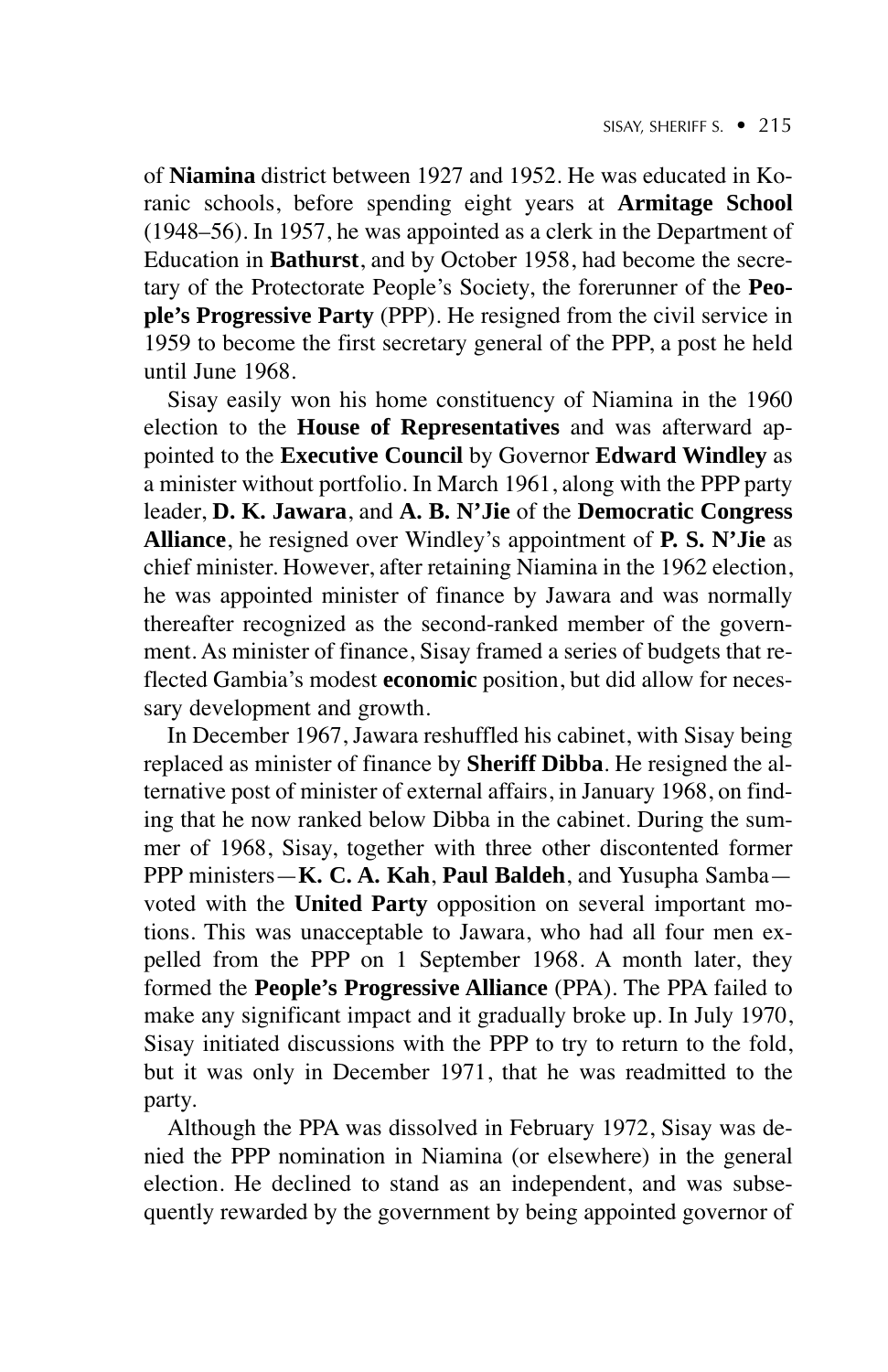the Gambia Central Bank in December 1972. Sisay's brother was less fortunate, being dismissed as *seefoo* of Niamina in June 1971. Sisay remained at the Central Bank until 1977, before going to the United States to gain a postgraduate degree and to work for the **International Monetary Fund** (IMF). Returning to The Gambia, he was first appointed as a "nominated" member of Parliament and then selected as minister of finance and trade after the 1982 election. As minister, Sisay was largely responsible for first persuading Jawara of the need to call in the IMF and then for steering the Economic Recovery Programme. He also made a determined effort to reform government practices and stamp out corruption.

Sisay remained minister of finance and trade until February 1989, when he suddenly resigned on grounds of ill health. He died less than a month later on 4 March 1989. *See also* ECONOMY.

**SISE, BIRAM (BIRAM CISSE).** Born into an important **Marabout** family at **Kaur**, he came under the influence of **Ma Bah Diakhou** early in his life. After Ma Bah's death, he rebelled against **Mamur Nderi Ba** by refusing to dismantle his fortifications at Kaur, receiving support in his struggle from **Musa Molloh**. By the early 1880s, Sise had managed to drive Mamur Nderi Ba from most of the extensive territory he had once controlled. However, in the mid-1880s, he clashed with **Saer Maty Ba**, the son of Ma Bah, who claimed control of **Baddibu**; unable to defeat Saer Maty Ba, Sise accepted a British proposal in 1886 that Saer Maty Ba would be his suzerain, with Sise keeping his territory and receiving a stipend. When the stipend was not forthcoming, Sise rejected the agreement. In 1887, Saer Maty Ba was defeated by the French; at first, Sise received guarantees of a part of the kingdom of Baddibu, but rumors of an impending renewal of violence led the French to arrest him in June 1888 and he was exiled to Gabon.

**SITWELL, CECIL FREDERICK (1860–1900).** Born on 26 May 1860, the son of a British Army officer, Sitwell was appointed the first **travelling commissioner** for the South Bank areas of the **Protectorate** in January 1893. He was thus the first permanent British official in all the troubled areas from **Kombo** to **Niamina**. With his partner, **J. H. Ozanne**, the North Bank commissioner, he represented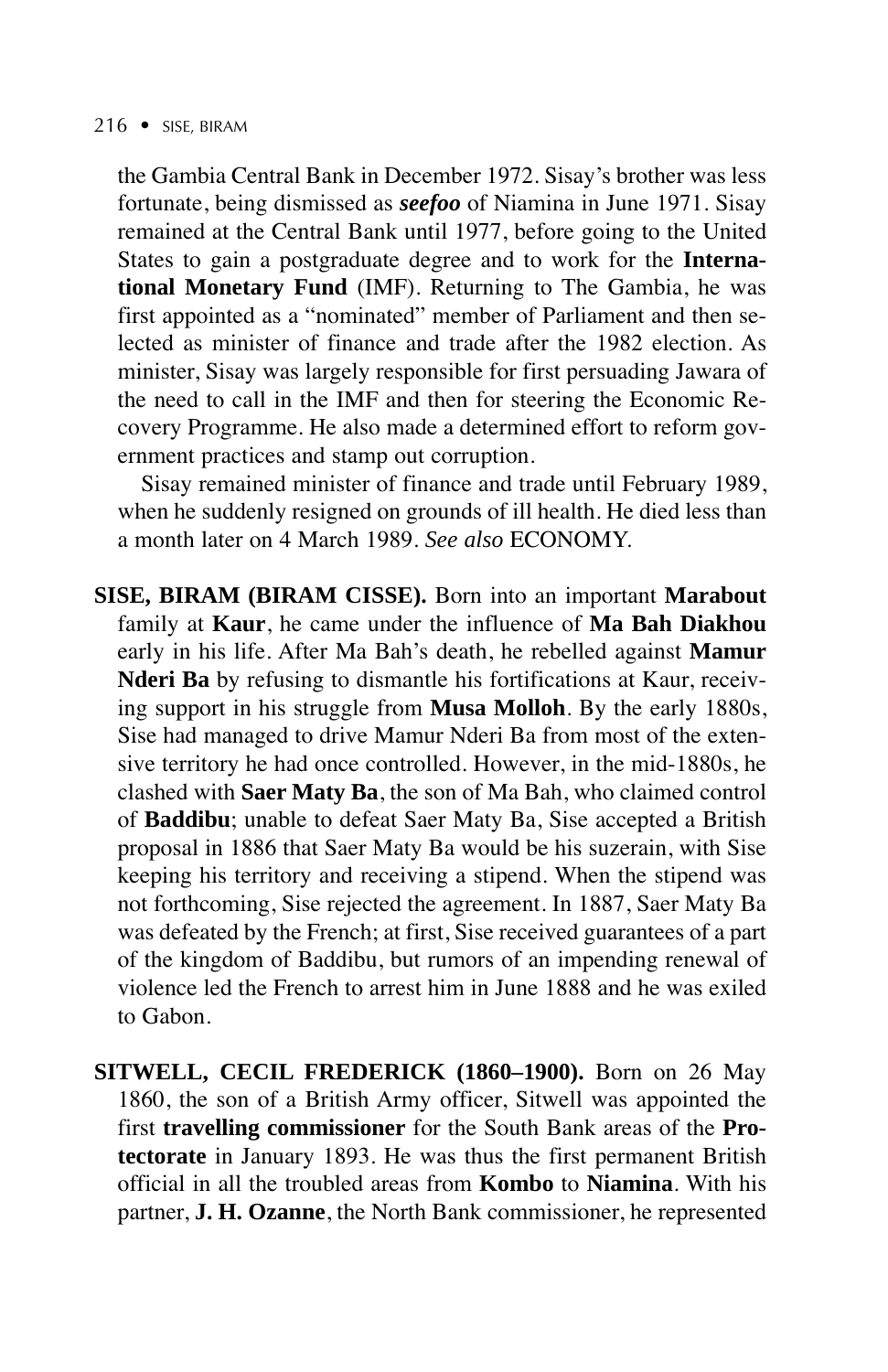the Crown over approximately 150 miles of riverine territory. Because he had no military or police escort, he required considerable tact in informing the chiefs and the people of their new status and of the laws and ordinances of the **Colony**, which now applied to them. He also tried to act as a neutral judge in any dispute that arose between villages or chiefdoms. Although more travelling commissioners were appointed in the late 1890s, their tasks were made even more difficult by the enactment of the Protectorate Ordinance of 1894, the Yard Tax Ordinance of 1895, and the Public Lands Ordinance of 1897.

In 1899, a long-standing dispute over rice land between the **Soninke** of Jataba and the **Marabouts** of Sankandi, led by Dari Bana Dabo (a follower of **Fodi Kabba**), flared up. By now the travelling commissioner for **Kombo** and **Foni**, Sitwell decided in favor of Jataba, but the Marabouts refused to abide by the decision. Sitwell, accompanied by his replacement, Frederic Edgar Silva (1872–1900), 11 African constables, and Mansa Koto, the chief of Battelling, proceeded to Sankandi in June 1900 to enforce the land decision. On 14 June, after a brief discussion, violence broke out and Dabo's forces killed Sitwell, Silva, Mansa Koto, and six constables. In response, British troops, allied with **Musa Molloh**, captured Sankandi in January 1901. Dabo was later captured in French territory, handed over to the British, tried by the Supreme Court in **Bathurst** for murder, and executed.

**SLAVE TRADE.** Slavery was an indigenous institution among all the peoples of the Gambia. It was converted by the Atlantic slave trade into a mutually profitable business for both Africans and Europeans. The Portuguese in their earliest voyages captured slaves, but slave trading did not become important until the 16th century and the development of plantation economies in the Western hemisphere. The earliest English and French traders to the Gambia were more concerned with gum, gold, and ivory, and **Richard Jobson** in the 17th century indignantly refused to trade in slaves. However, by the 18th century, traffic in slaves was the most important business of the **Royal African Company**. Even then, the Gambia was not considered a good region in which to purchase slaves, most of the trading taking place on the coasts of the Gold Coast, Dahomey, and western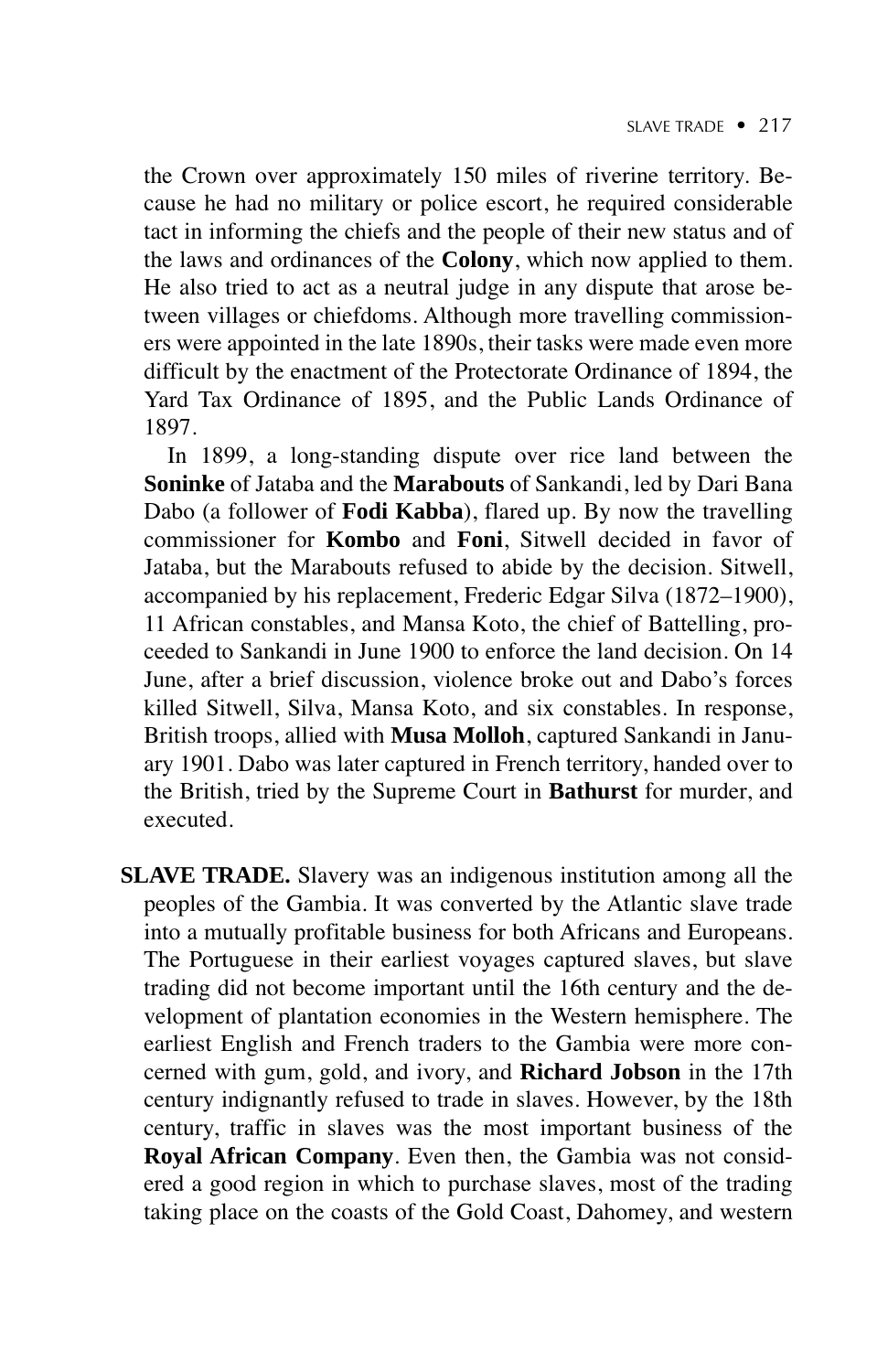Nigeria. There are no reliable figures for the numbers transported from the Gambia. In peak years perhaps as many as 2,000 were sold, but, according to **Francis Moore**, the average during the first quarter of the 18th century was 1,000 per year. In March 1807, the slave trade was abolished in the British Empire from May 1807, but slave ships continued to operate in the Gambia region for decades afterward, and individual rulers, such as **Fodi Silla**, were still trading slaves at the end of the 19th century. One of the major reasons for the occupation of **Bathurst** was the British desire to block the trade in slaves from the **Gambia River**.

**SMALL, EDWARD FRANCIS (1890–1958).** Born in **Bathurst** on 29 January 1890, Small was the illegitimate son of a well-regarded **Aku** Methodist tailor, John W. Small. He was an unusually able pupil and won a government scholarship to study at the Methodist Boys' High School in Freetown, Sierra Leone. He returned home in 1912, worked briefly as a cost clerk in the Public Works Department and then joined the French commercial firm, Maurel et Prom. In 1915, he took up a teaching post at the Methodist Boys' High School, Bathurst. In January 1916, the local **Wesleyan Methodist Church**, including **S. J. Forster Jr.**, sponsored him to train for holy orders. Sent upriver to Ballanghar as a probationary mission agent in 1917, he clashed with a local European trader on New Year's Eve, 1918. The incident, trivial in itself, escalated when Small denounced the local British administrator and then the Methodist Church for siding with the trader and recalling him. He was dismissed for insubordination in 1918, and this series of events appears to have radicalized him politically.

Small now rejoined Maurel et Prom, working upriver at **Kaur**, as a trader. In 1919, he was instrumental in founding the **Gambia Native Defensive Union** (GNDU) with other young, educated Aku from Bathurst. Having heard about the proposed inaugural conference of the inter-territorial **National Congress of British West Africa** (NCBWA), Small converted the GNDU into its Gambian conference committee in October 1919 and was selected to represent the Gambia at the founding of the NCBWA in Accra in March 1920. Returning to Bathurst in May 1920, he converted the conference committee into the Congress' Gambia Section, but soon after quarreled with Forster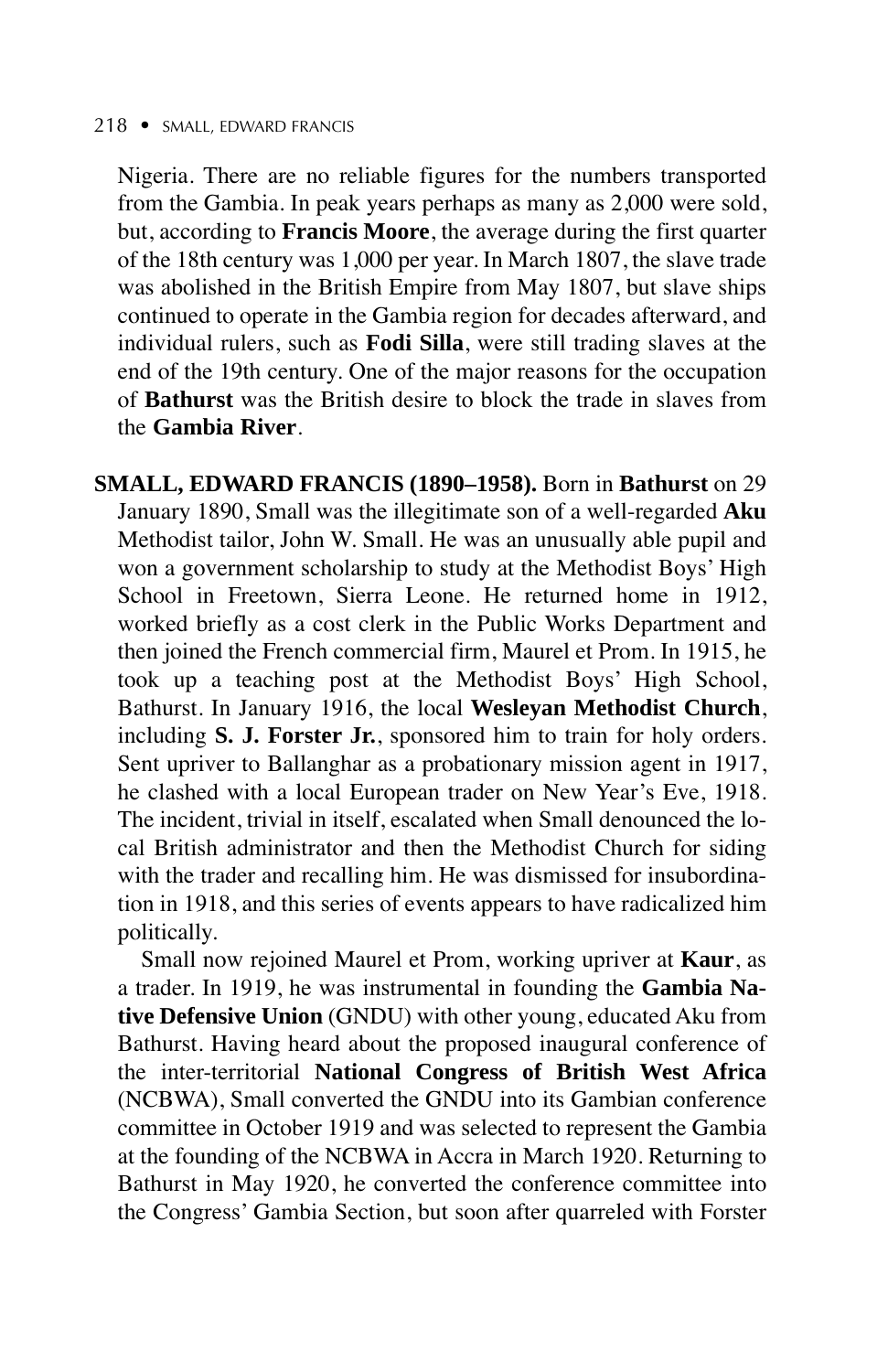and other members of the Aku elite who left the Congress; Small and Forster remained political opponents thereafter. Nevertheless, Small and his former GNDU associate, Henry M. Jones (1891–?), an Aku trader, were selected to represent the Gambia on a deputation to London in 1920, with Small not returning to Bathurst until early 1922. By then, the Gambia Section's progress was faltering; soon after, Small resigned as its secretary and moved to Rufisque, near Dakar. In May 1922, Small published the first edition of his newspaper, *The Gambia Outlook and Senegambian Reporter*, in Dakar; this was the first Gambian newspaper to be published since the 1890s.

From July 1923, Small lived in London, trying with little success to relaunch his newspaper and secure financial support for various development schemes in the Gambia. On his return to Bathurst in 1926, he did revive his newspaper (which he continued to manage and edit until his death), but failed to revive the Gambia Section. However, in 1929, he founded the Gambia Planters' Syndicate, which was later renamed the Gambia Farmers' Co-operative Marketing Association (GFCMA), initially in partnership with **Sheikh Omar Fye**, to fight for improved **groundnut** prices. With the assistance of some former members of the NCBWA, he also established the first Gambian **trade union**, the **Bathurst Trade Union** (BTU) and, in October-November 1929, organized one of the most successful strikes in colonial Africa before World War II. His trade union and anticolonial activities brought him to the attention of socialist and communist organizations in Britain and Europe, and he even attended a communist-organized anticolonial conference in Hamburg, Germany, in July 1930 and was elected to the executive committee of the International Trade Union Committee of Negro Workers. It is unlikely, however, that his links with international communism were other than tactical, although the government was convinced that he was a Bolshevik agitator.

After returning to Bathurst in November 1930, Small resumed his political activities. The GFCMA eventually failed and he lost control of the BTU to a rival faction (which was helped by Forster and **W. D. Carrol**) in 1933, although Small later established the rival **Gambia Labour Union** in 1935. The **Rate Payers'Association**, which Small founded in 1932 and became its chairman, was more successful and by 1935, it had supplanted the **Gambia Representative Committee**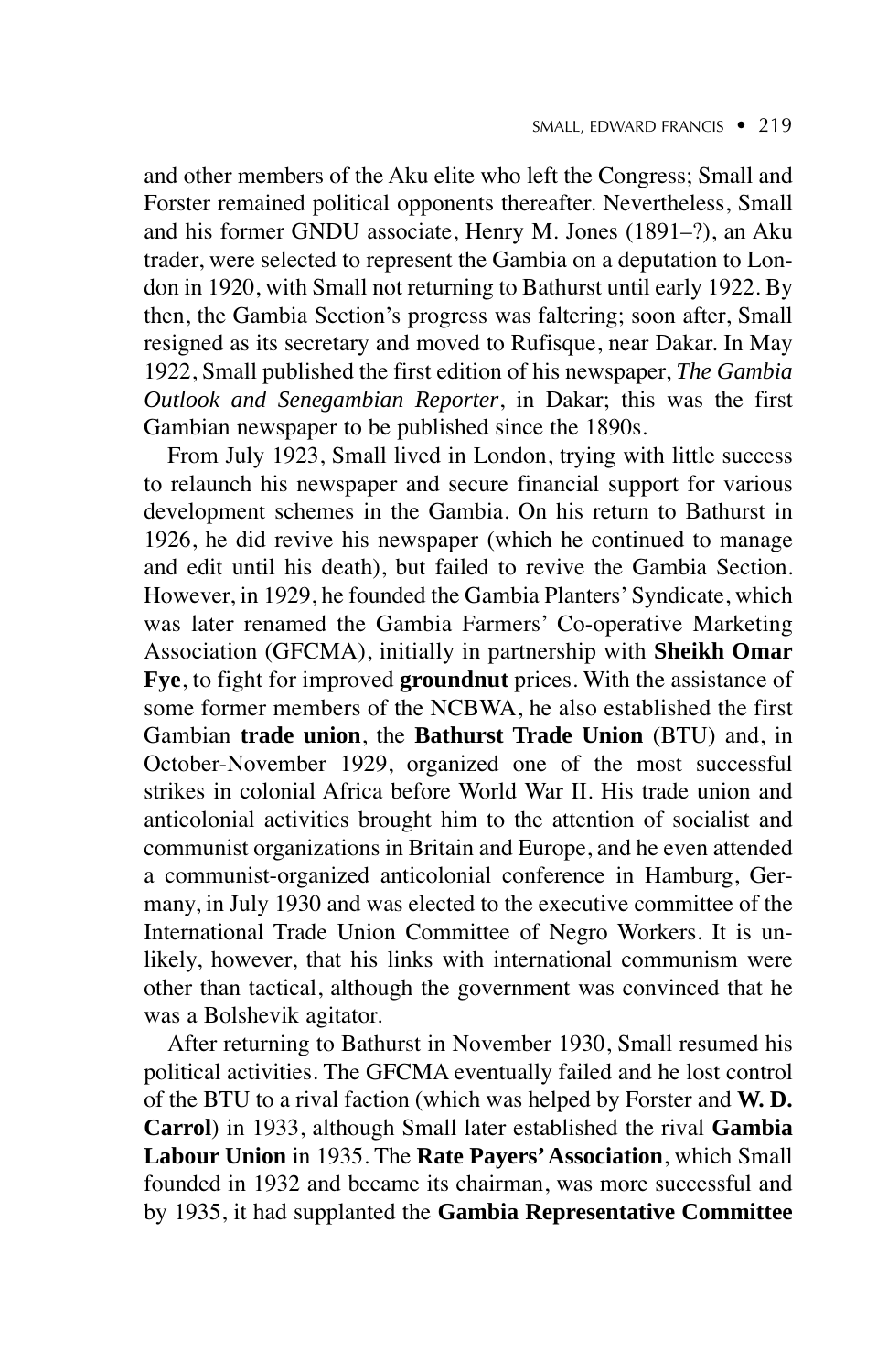as Bathurst's leading political organization. However, it failed to prevent the unpopular reforms of Governors **H. R. Palmer** and **A. F. Richards**.

Governor **W. T. Southorn**, still suspicious of Small's political views, effectively blocked his election to the **Legislative Council** in May 1938, when Carrol's five-year term of office expired, but was impressed by Small's strong pro-Allied stance at the start of World War II. Following Carrol's death, he therefore allowed the **Bathurst Advisory Town Council** to elect Small as their representative on the Legislative Council in November 1941 by ordering official members to abstain. Small took his seat in January 1942 and proved effective in challenging government policies and pushing for the concession of the franchise. This was finally granted in 1946. Small contested the first direct election to the Legislative Council in November 1947, defeating Sheikh Omar Fye and **I. M. Garba-Jahumpa**. He was subsequently appointed to the **Executive Council**, as one of the first four Gambian members.

Small remained a member of both councils until 1951, but was less active in local politics than previously, although he frequently traveled abroad, particularly to trade union meetings (since 1949, he had been on the general executive council of the International Confederation of Free Trade Unions). Persuaded somewhat reluctantly to stand for election to the Legislative Council again in 1951, this time as the candidate of a new, but outdated, body, the Gambia National League, he fared badly, winning only 45 votes (2 percent). His political career was not quite over, however. Governor **Percy Wyn-Harris**, who had been instrumental in securing Small the award of an OBE in 1953, reappointed him to the Legislative Council as the "nominated unofficial" member after the 1954 election and he remained on it until his death on 3 January 1958. "Pa" Small is properly regarded as the "father" of both modern politics and trade unionism in The Gambia. *See also* NEWS MEDIA.

**SOLDIER TOWN.** That part of **Bathurst** located at the center of the settlement, inland from **Government House** and MacCarthy Square, Soldier Town was the area where most of the discharged soldiers resided in the early 19th century. It was a ward of the **Bathurst Advisory Town Council** and later a **House of Representatives** constituency between 1960 and 1962 and is now part of the **Banjul** Central constituency.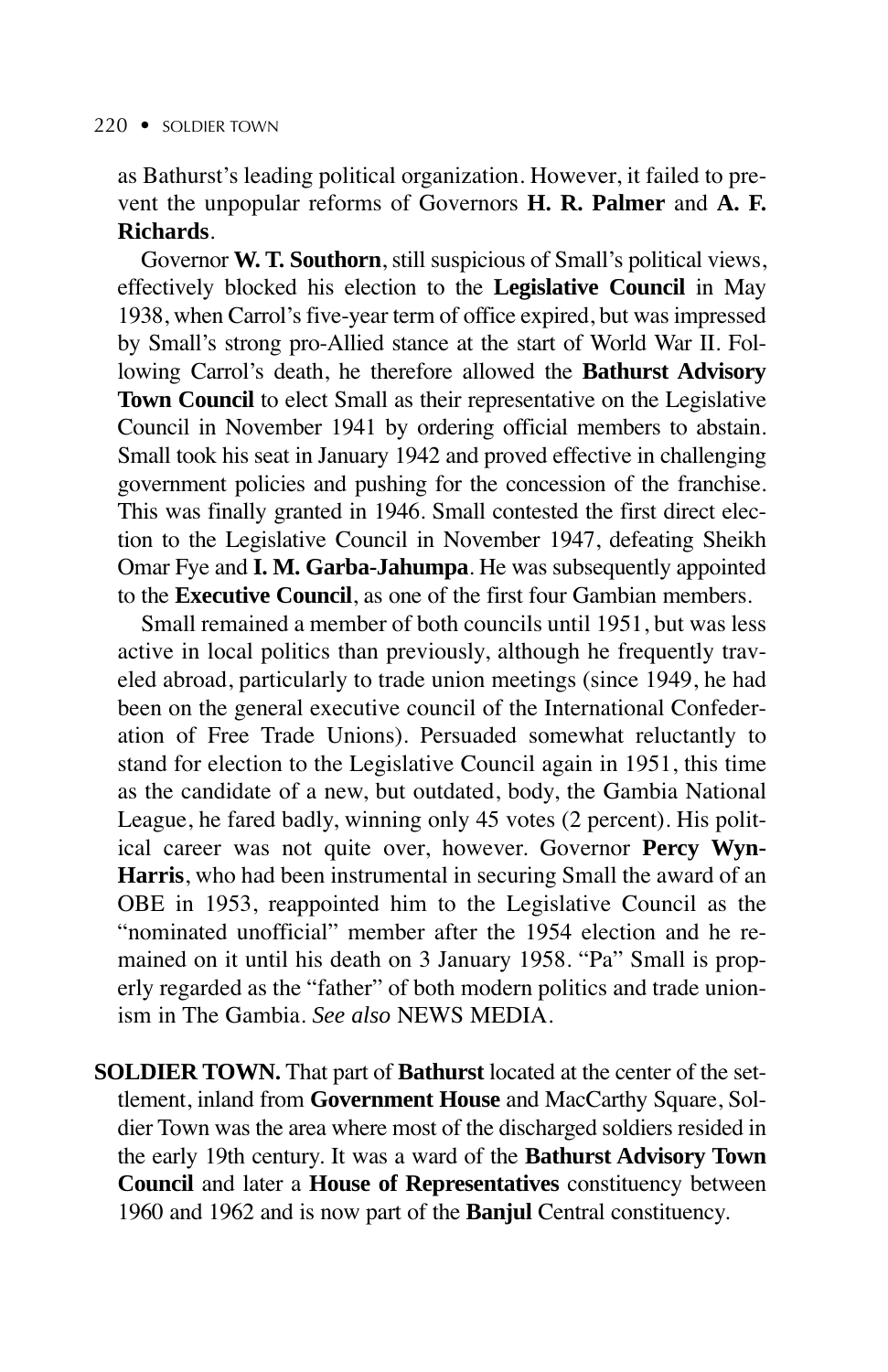**SONINKE.** A term which literally means "giver of libations," it was used to describe the defenders of traditional political and religious interests in the religious conflicts of the 19th century in the Gambia because of their consumption of alcohol. To the **Marabouts**, the term had pejorative connotations, meaning pagans or unbelievers. The term has also been applied to the ancient rulers of the West African empire of Ghana and to other peoples.

**SONINKE–MARABOUT WARS.** A series of conflicts that began in the early 1850s between **Islamic** usurpers and their converts, known as **Marabouts**, and the **Soninke**. At one time or another, they affected all the areas along the **Gambia River** and did not end until 1901, with the European occupation of the Senegambian hinterland.

The wars were triggered by the religious upheavals to the east in the middle Niger area, which created expansionist Muslim states led by such religious reformers as **Al Hajj Umar Tall**, who founded the **Tukulor** empire, and Usuman dan Fodio, founder of the Sokoto Caliphate, in what is today northern Nigeria, and neighboring territory. Inspired by these examples, individuals, moved by a combination of religious zeal and personal ambition, launched a series of local wars in Senegambia aimed at replacing the traditional states with personal theocratic empires. The first outbreak of fighting took place in **Kombo**; in 1853–55, **Omar of Sabajy** overran much of western Kombo and even inflicted an initial defeat on the British at Sabajy. Although the British prevented the Marabouts taking **Bathurst**, they were unable or unwilling to save their Soninke allies, and in 1875, the last king of Kombo, **Tomani Bojang**, was forced to become a Muslim.

In the 1860s, **Fodi Kabba** and his allies extended their activities to the **Foni** and **Jarra** districts, where they again defeated the Soninke, except for the **Jola**, who stubbornly defended their independence. However, in eastern Jarra, Kabba's advance to the east was checked by the forces of **Alfa** and **Musa Molloh**; the Mollohs also claimed to be waging a **jihad** on the middle Gambia, but it became evident by the 1870s that the pursuit of power and booty was their principal driving force. Only one key Marabout leader, **Ma Bah Diakhou**, displayed unambiguous religious motivation. Ma Bah, who seized power in **Baddibu** in 1861, was bent on converting his Soninke neighbors by conquest. He had some success in **Niumi**, but was decisively defeated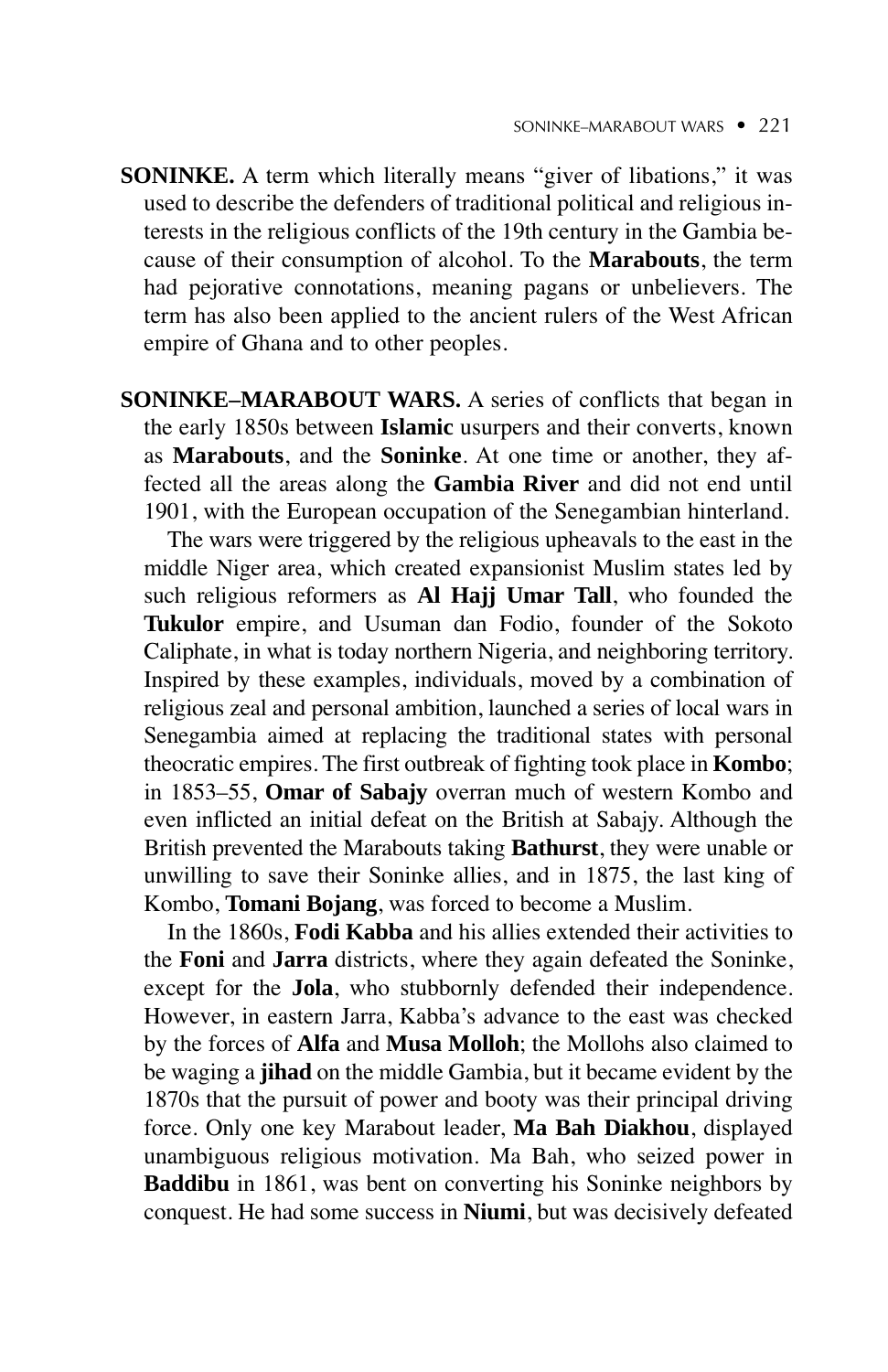by local Soninke in **Kiang** and was defeated and killed in 1867 by the army of the **Serere** kingdom of Sine. His death led to the fragmentation of his state and eventually allowed the French and British to take over the region.

Fighting continued between the warring forces until the British and French decided to occupy the Senegambian interior in the closing decades of the 19th century. Despite trying to play the European powers against each other, in the end all the Marabout leaders were forced to yield or die fighting. **Fodi Silla**, after gaining British recognition as ruler of Western Kombo, was forcefully deposed in 1894 and exiled, while Kabba was killed during the taking of his stronghold at Medina in March 1901. Musa Molloh made his peace with the British, which left him a client ruler in **Fuladu**, but was eventually deported to Sierra Leone in 1919. Although European military intervention and political expansion put an end to the fighting and the depredations of the Marabouts, the wars destroyed the power of the Soninke rulers and led to most of their former subjects being converted to Islam. *See also* D'ARCY, GEORGE A. K.; JATTA, SUL-ING; O'CONNOR, LUKE S.

- **SONKO**, **BURUNGAI.** Having become ruler of **Barra** (**Niumi**) in 1823, Sonko signed a convention with Captain **Alexander Grant** in 1826 that gave the British control of the **Ceded Mile**, following which they began constructing Fort Bullen at Barra Point. During the next five years, the king came to regret the loss of his customs revenues and, pressured by under-chiefs, adopted an anti-British attitude. Because of actions against **Bathurst** traders in Niumi, the British suspended their annual payments to the king. His attitude, and the foolishness of European and African traders in Bathurst, led to the **Barra War** in 1831. Despite a number of military successes against combined British and French forces, which were unable to capture the village of Essau, his seat of power, his subjects suffered heavily from the war, and Sonko made peace in January 1832, reconfirming the transfer of the Ceded Mile. *See also* BULLEN, SIR CHARLES.
- **SONKO, OUSMAN (1969– ).** Born in **Serrekunda** on 9 January 1969, Sonko completed secondary education, before enlisting in the **Gambia National Army** (GNA) in January 1988. Commissioned in No-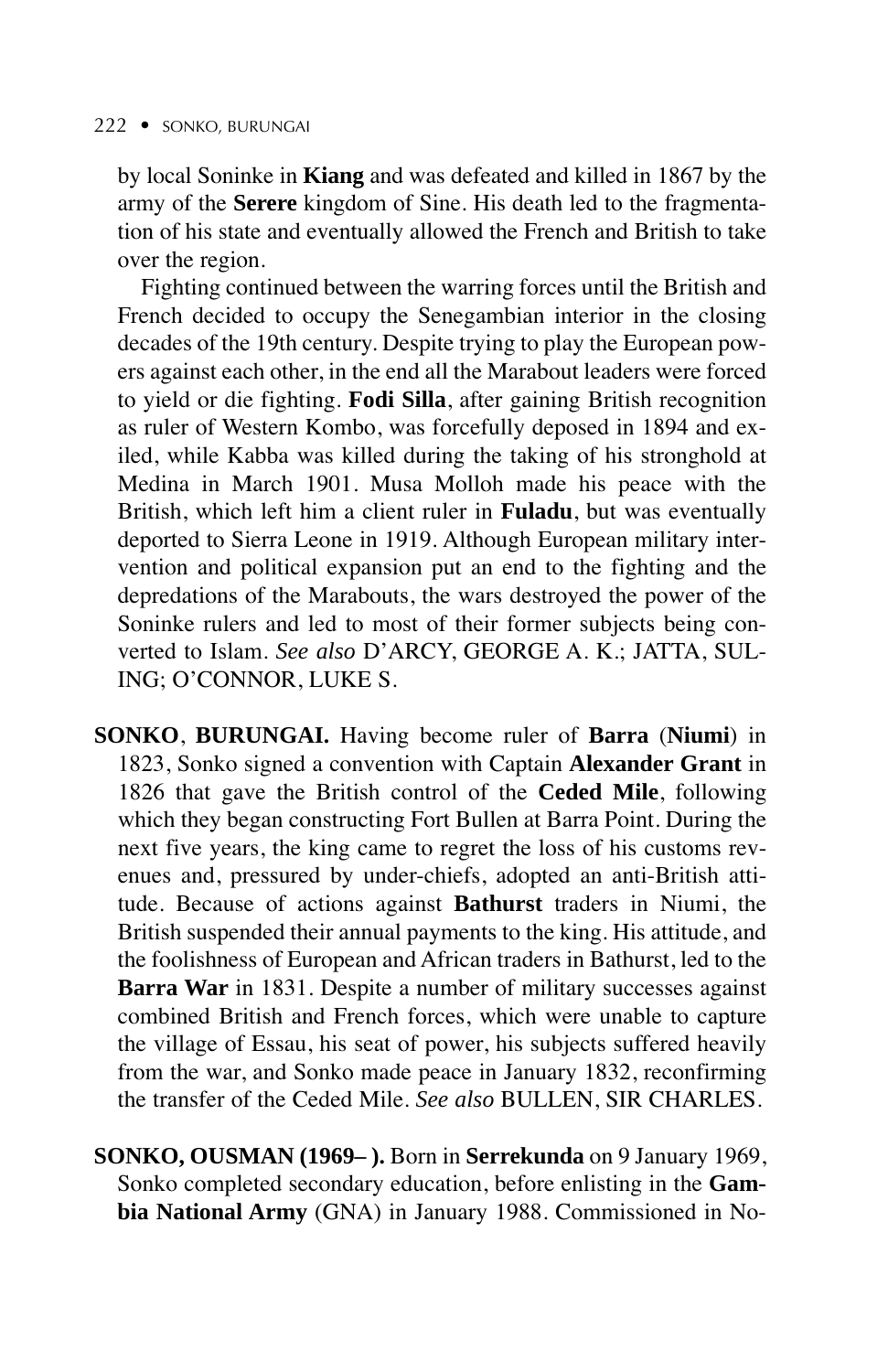vember 1994 as a second lieutenant, and promoted to captain in March 2000 and major in September 2004, by 2005, he was the commanding officer of the First Infantry Battalion. During this period, he attended courses overseas in Pakistan, Nigeria, and Taiwan and served with the **United Nations** military mission in Sierra Leone. A close ally of President **Yahya Jammeh**, Sonko served for a time as commander of the **State House** Guards. He transferred to the Gambian police force as inspector general of police in February 2005 following the dismissal and arrest of the previous postholder, Landing Badjie. He was then appointed secretary of state for the interior in November 2006, replacing another former GNA officer, Colonel Baboucarr Jatta, a post he retains at the time of writing.

**SOUTHORN, SIR WILFRID THOMAS (1879–1957).** Born on 4 August 1879, Thomas Southorn was educated at Warwick School and Corpus Christi, Oxford. He served in the colonial service in Ceylon (1903–26) and Hong Kong (1926–36), where he was colonial secretary, before his appointment as governor of the Gambia in October 1936. Any plans Southorn had for major improvements either for the **Colony** or for the **Protectorate** had to be framed within a context of severely limited revenues because of the Gambia's poverty and the effects of the world depression. After 1939, the **economy** of the Gambia improved substantially, as it became an important staging area during World War II. However, between 1940 and 1942, the situation was particularly tense because the Gambia was surrounded on three sides by **Senegal**, whose government was controlled by Vichy France.

Southorn's most important political action was to allow **E. F. Small** to be appointed to the **Legislative Council** in 1941, having previously ensured that he failed to become a councilor in 1938 by instructing the official members of the **Bathurst Advisory Town Council** (BATC) to vote for his rival, **W. D. Carrol**. Southorn also promoted the career of **I. M. Garba-Jahumpa**, whom he appointed as a "nominated" member of the BATC in 1942. He favored granting the franchise to the Gambia, but pressure of work caused by the war prevented him from doing so.

After leaving the Gambia in March 1942, Southorn served as a colonial civil service liaison officer until 1946, when he retired. He died on 15 March 1957. Southorn's wife, Bella (the sister-in-law of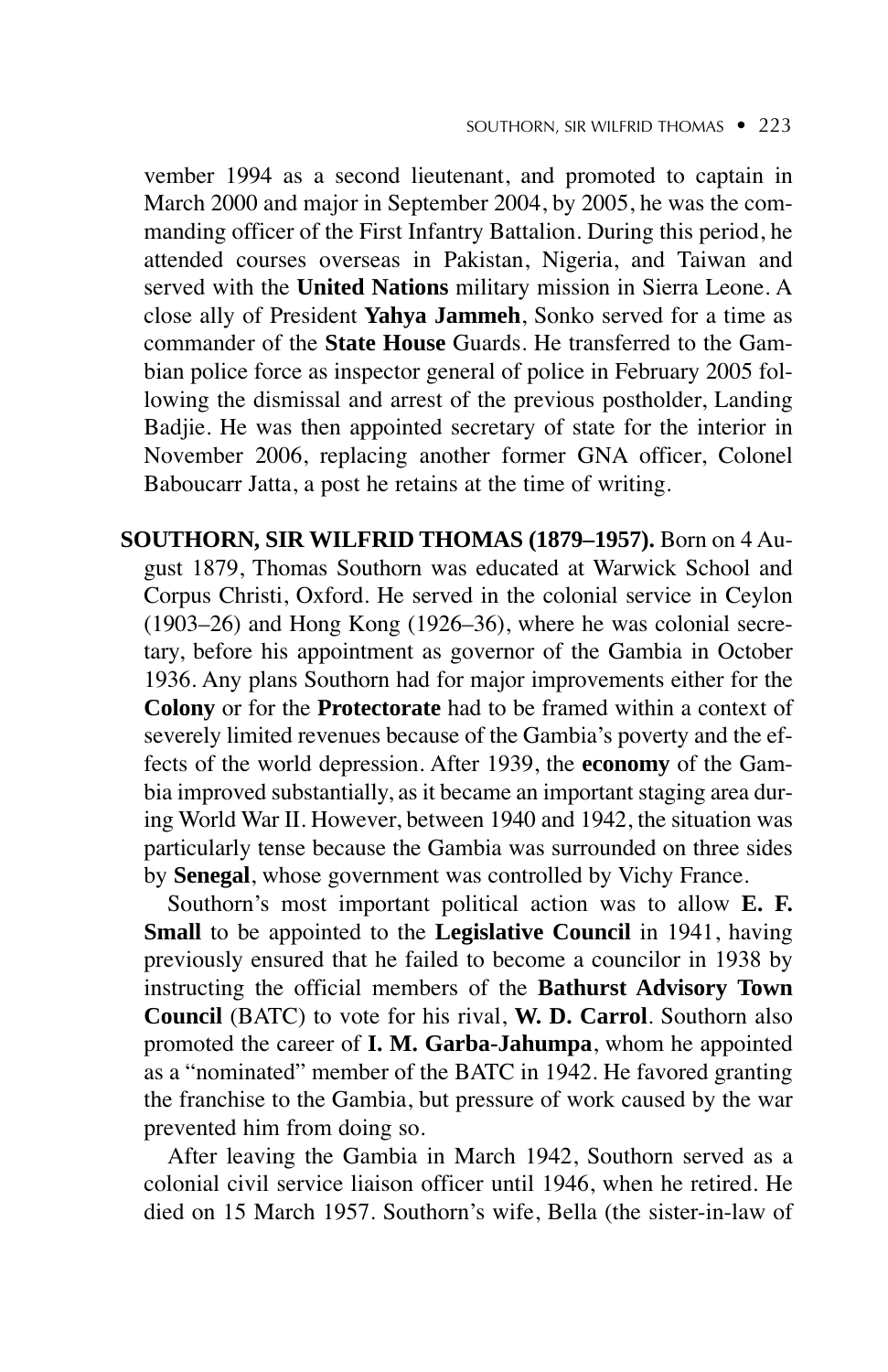### 224 • STATE HOUSE

the novelist, Virginia Woolf), wrote many articles on the Gambia, including a book covering Gambian history, society, and politics.

## **STATE HOUSE.** *See* GOVERNMENT HOUSE.

- **STIBBS, BARTHOLOMEW.** Captain Stibbs was sent to the Gambia by the **Royal African Company** in 1723, his specific purpose being to search for the legendary upriver gold mines mentioned by **Prince Rupert** and Colonel **John Vermuyden**. He reached **Barrakunda** Falls in February 1724, and proceeded approximately 60 miles beyond before turning back. His report, that he found no minerals and considered Vermuyden's report a myth, discouraged the company from further exploration. Stibbs later returned to the Gambia as a merchant of the company and played a role in the affairs of 1729–30, when some disaffected Europeans on **James Island** threatened to revolt and blow up the fort.
- **STIEL, OTTO.** As chief agent of the **Duchy of Courland** (1654–59; 1660–March 1661), Captain Stiel tried to improve trade and diplomatic relations with the mid-river Gambians, but his efforts were compromised by European disturbances. Courlander ships were seized both by the Dutch and the English in their commercial war. The Dutch at Gorée did not want trade competition in the Senegambia from interlopers, and they twice captured the fort on St. Andrew's Island. Imprisoned each time, Stiel was released the first time through the actions of a French privateer in Swedish employ and the second time by forces loyal to the King of **Barra**. Stiel returned once more to the Gambia in 1669, but was later shipwrecked and returned home to Danzig penniless. *See also* JAMES ISLAND.
- **STONE CIRCLES.** Megaliths found in western Africa from the southern Sahara in the north to Guinea-Bissau in the south, mostly in Senegal, they are still of unknown origin. All except two of the circles in The Gambia are on the north bank of the **Gambia River**. They are composed of 10 to 20 standing laterite stones, which vary in height from two to eight feet. These stones are arranged in circles between 10 and 20 feet in diameter. Some locations have a complex of circles. Wassu has 11 circles and Ker-Batch has nine. The stones were cut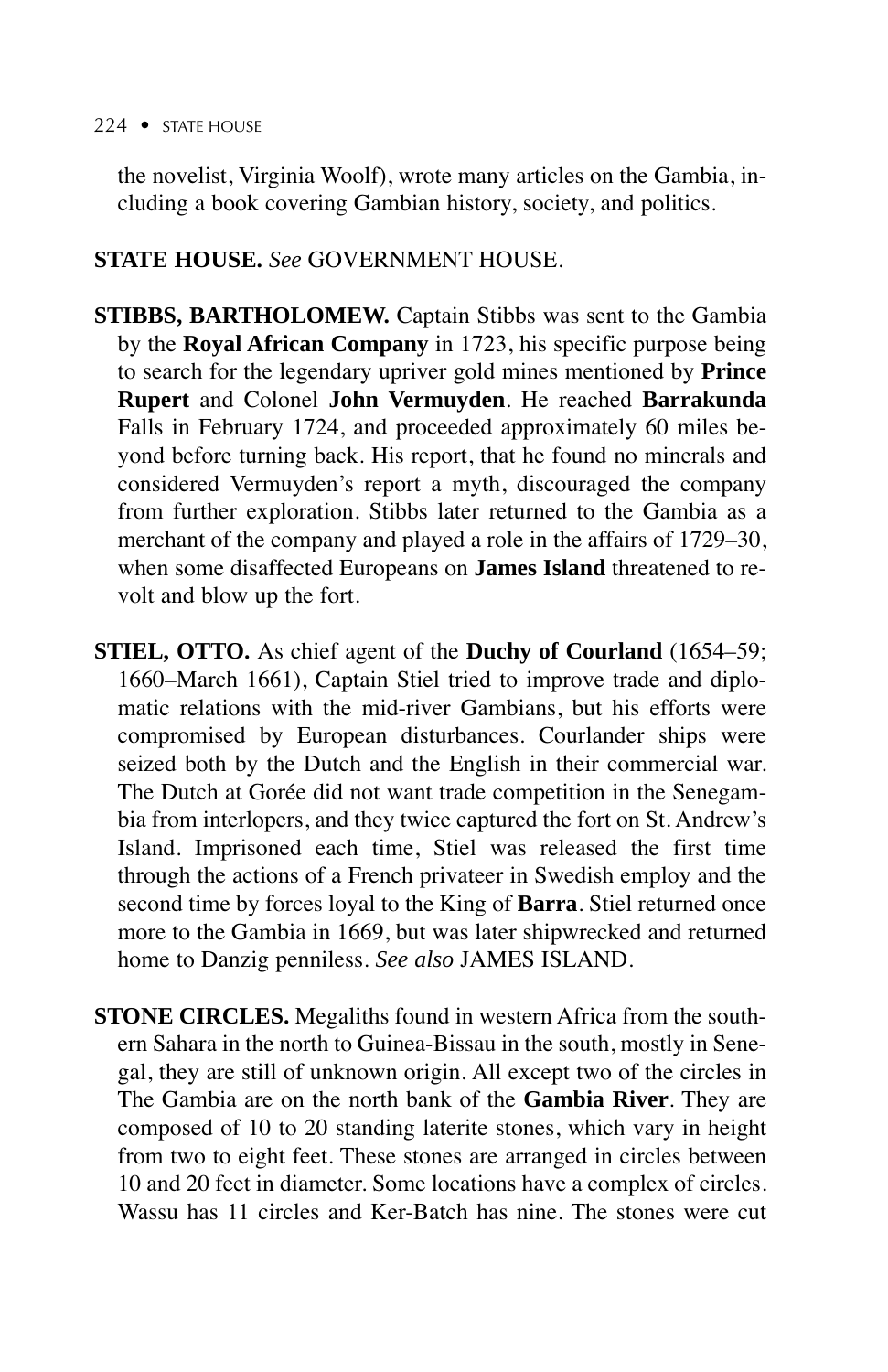from neighboring hillsides, and some of the larger stones weigh as much as 10 tons. Their transportation to the circle sites involved a considerable labor force and complex organization. Professional and amateur excavations indicate that, in some cases, the area within the circle was used as a burial place. Some skeletons and many artifacts have been uncovered, while radiocarbon dating dates the circles to A.D. 640–860, though who constructed them remains unknown. Academic speculation is that the ancestors of either the **Jola** or the **Wolof** were responsible.

**STRANGE FARMERS.** These were landless men who migrated seasonally to the Gambia from neighboring countries to help with planting and harvesting crops. During the **Soninke–Marabout Wars**, they served an additional function as mercenaries, while in the 20th century, they would make their own contracts with village headmen and be assigned to work for specific farmers in a village. Strange farmers were assigned portions of land to work for themselves in their free time and would also normally be required to grow a part of the additional food supply needed for their sustenance. The pressure upon available food supplies in the Gambia after 1945 caused the colonial government and the chiefs to take steps to limit the immigration of strange farmers from French and Portuguese territory into the Gambia; their number fell from 16,000 in 1945 to 7,000 in 1948. Thereafter, their numbers fluctuated considerably from an estimated 25,000 in the mid-1970s to less than 2,000 in 1990. *See also* AGRI-**CULTURE** 

## **– T –**

**TALL, AL HAJJ UMAR (c. 1794–1864).** A **Tukulor Tijani**, who was born and educated in the **Futa Toro**, Tall later traveled widely in North and West Africa and made a five-year pilgrimage to Mecca in 1827 before returning to West Africa. Declared *khalifa* (leader of a community of believers) of the western Sudan, he then launched a **jihad** against the **Bambara** in 1852 and conquered Kaarta. Over the next decade, his followers gained control of the upper Senegal River area, establishing a large empire. On 7 February 1864, he was killed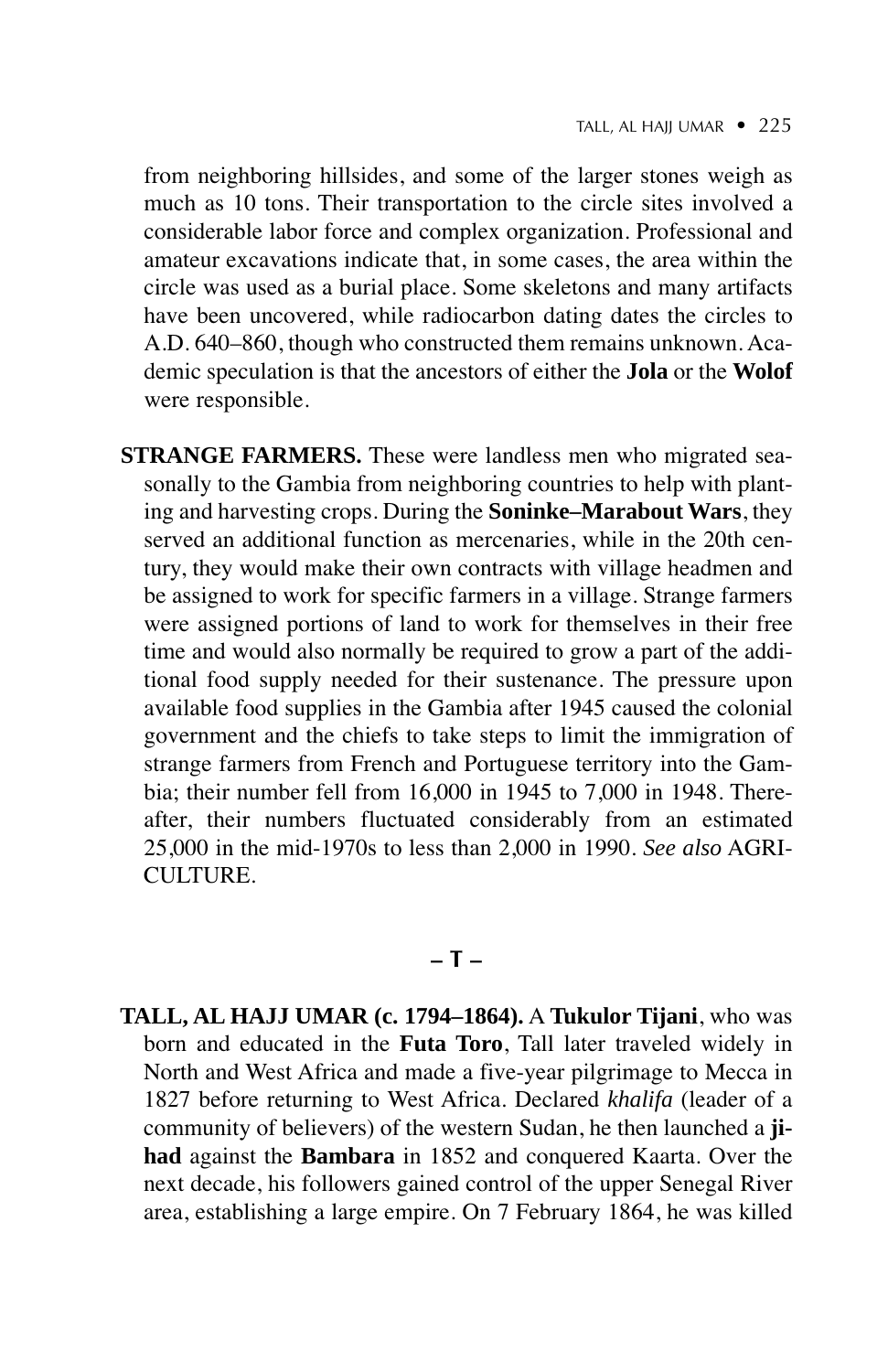### 226 • TANCROWALL

suppressing a revolt in Macina. Tall's teaching and example of conquering the territories of unbelievers had a great influence upon both **Ma Bah Diakhou** and **Alfa Molloh**.

- **TANCROWALL.** A Portuguese settlement sited in the vicinity of the modern village of Tankular in **Lower River Division**, it had a church with a priest in residence as late as 1730. The **Royal African Company** briefly had a factory there in the 1730s.
- *TARIQ (pl. TURUKH***).** A *tariq* is an **Islamic** religious confraternity comprising individuals who subscribe to a common spiritual "path" under the guidance of a sheikh. The two most celebrated *tariq* brotherhoods in West Africa were the **Qadiriyya** and the **Tijaniyya**. A more recent brotherhood is the **Mouridiyya** (Mourides) founded in the late 19th century.
- **TIJANIYYA.** A **Muslim** *tariq*, founded in Morocco in 1781 by Ibn Muhammad al Tijani (1735–1815), its doctrine and practices were noted for being relatively uncomplicated, and so were taken up by ordinary people. The brotherhood spread to West Africa even during its founder's lifetime, but received considerable impetus from **Al Hajj Umar Tall**'s conquests in West Africa. Many Gambians today owe allegiance to one of the two principal branches of the Tijaniyya located in **Senegal**—the Niass family of Kaolack and the Sy family of Tivouane. Both enjoy a following in **Banjul**, but Niass followers are also found in **North Bank Division**, the district nearest Kaolack. A number of subordinate Gambian **Marabouts** belong to the Tijaniyya sect, but none has a national standing, nor are they as publicly involved in political life as in Senegal.
- **TOMANI (TUMANA).** One of the nine **Mandinka** kingdoms located along the south bank of the **Gambia River** in the early 19th century, Tomani stretched from a point opposite Sami Creek to Toubacouta. The Mandinka ruling dynasty was overthrown by **Alfa Molloh** in the late 1860s and was incorporated into the new state of **Fuladu**. In the 20th-century reorganization of Gambian chiefdoms, the area that had been Tomani became the district of Fuladu East. Since 1962, Tumana has been a parliamentary constituency.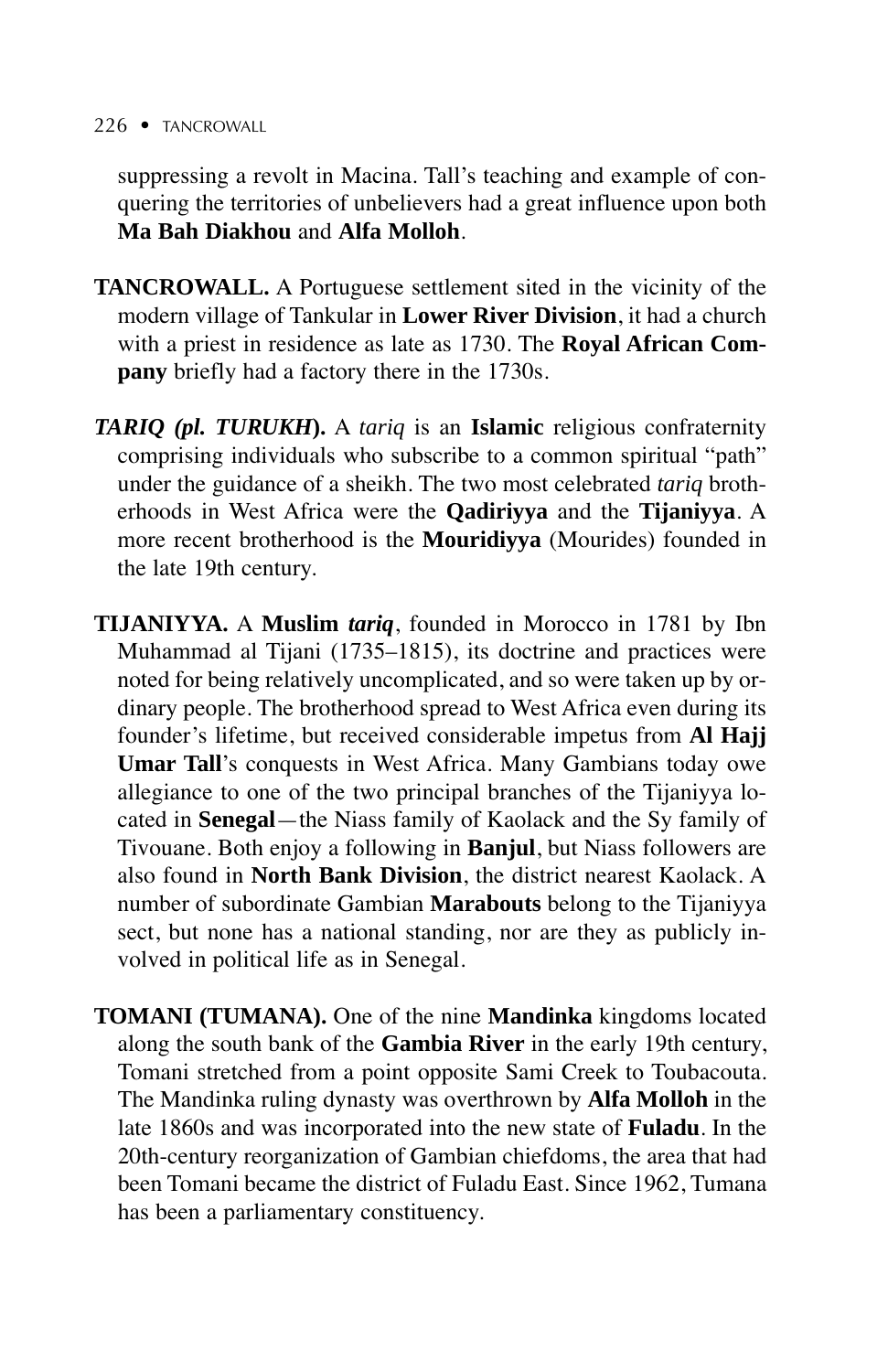- **TOURAY, DR. OMAR ALIEU (c. 1965– ).** Born in **Farafenni**, Touray was educated at the Graduate Institute of International Studies, University of Geneva, where he obtained a Ph.D. in international relations in 1994. The author of the main account of Gambian **foreign policy** under **Sir Dawda Jawara**, Touray joined the civil service in 1995 as senior assistant secretary at the Ministry of External Affairs. Soon after, he moved to Brussels to serve at the Gambian embassy to Belgium and the European Union, remaining there (as counselor) until 2002. Appointed as the first Gambian ambassador to the **African Union** and to Ethiopia in August 2002, he left Addis Ababa in February 2008 (he had previously been nominated as ambassador to the **United Nations** in September 2007, but did not take up the post). He succeeded **Crispin Grey-Johnson** as secretary of state for foreign affairs in March 2008.
- **TOURAY, YANKUBA (1966– ).** A **Mandinka**, born at Nawleru, **North Bank Division**, on 9 June 1966, Touray was educated at the Muslim High School, **Banjul** (1979–84), before enlisting in the **Gambia National Army** in 1986. Commissioned from the ranks as second lieutenant in 1991, Touray became an administrative officer at the Army Training School at **Farafenni** in 1993. Three days after the **1994 coup**, he was appointed to the **Armed Forces Provisional Ruling Council** and then made minister for local government and lands. Promoted to the rank of captain in November 1994, he retired in September 1996, and was appointed secretary of state (SoS) for youth and sports in March 1997. By now, the national mobilizer of the **Alliance for Patriotic Re-orientation and Construction**, he became SoS of tourism and culture in August 2000 and then SoS of communication, information, and technology in October 2003. However, he was sacked two months later and subsequently charged with corruption by a commission established by President **Yahya Jammeh**. He was restored to the cabinet as SoS for agriculture and fisheries in June 2005, before transferring to fisheries and resources in October 2006, a post he retains at the time of writing. In November 2007, he also became responsible for **National Assembly** matters.

### **TOURE, FODI SILLA.** *See* SILLA, FODI.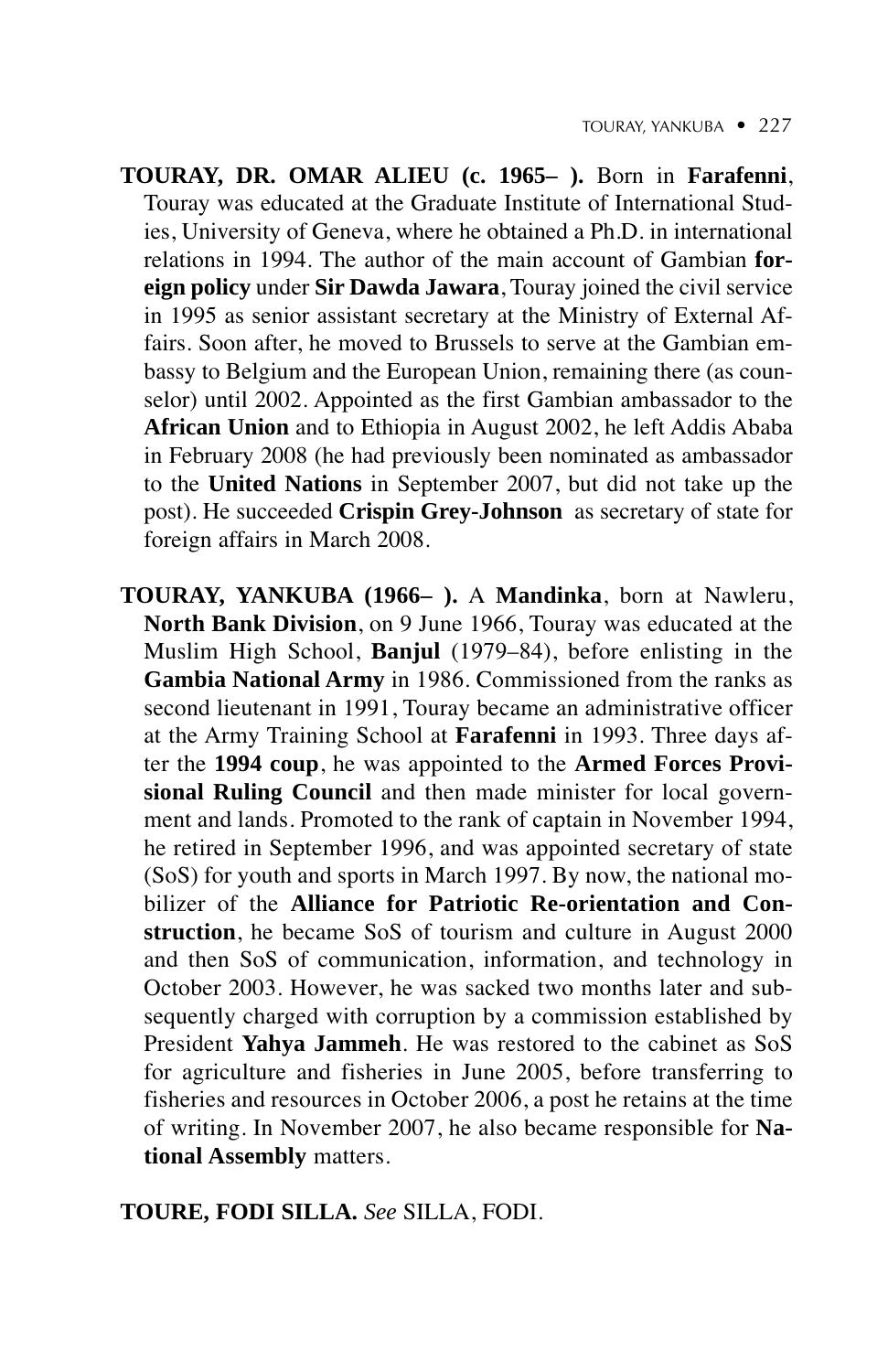#### 228 • TOURISM

- **TOURISM.** Tourism is a relatively recent phenomenon in The Gambia, but one identified by successive governments as making a major contribution to the **economy** and employment. Apart from occasional visits by cruise ships, tourism began in December 1965 when Harding Travels, a Swedish tour operator, brought 112 visitors to The Gambia. Since then, numbers have grown substantially, despite periodic downturns, to 90,000 in 2004. Gambian tourism consists almost entirely of air package holidays and is concentrated in the period October–April, to take advantage of colder weather in Europe. Attempts have been made to arouse interest among Americans with the annual "Roots" festival (first held in May 1996); this is based on African American writer Alex Haley's account of his family history in a popular book and television series of the same name. Nevertheless, virtually all tourists are from Western Europe, half being British. More than 80 hotels and guesthouses operate in The Gambia, and the first five-star hotel, a Sheraton, opened in 2007. Most hotels are located along the coast southwest of **Banjul**, though there has been some success in extending facilities elsewhere in the **Western Division** and as far as **Central River Division**. Tourism in 2005 was estimated to provide 19 percent of private-sector formal jobs and 13 percent of national income. *See also* JUFFURE.
- **TRADE UNIONS.** Gambian trade unions have generally been weak and ineffective, in part because of the relatively small size of the labor force and because unions have largely been confined to Bathurst/**Banjul**, where wage employment has been concentrated. The seasonal nature of much wage employment also weakened efforts to develop more effective unions in the past, while internal factional conflict has often had damaging consequences. Nevertheless, on occasion, trade unions have wielded much greater influence than the size of the rank-and-file membership would suggest, notably in 1929–30 and in the early 1960s.

The origins of trade unionism in the Gambia date back to the mid-19th century, when a number of craft societies were established in Bathurst, primarily as friendly or burial societies. But it was not until 1921 that the Carpenters' and Shipwrights' Society organized the first recorded strike. It lapsed into obscurity thereafter, but was revived in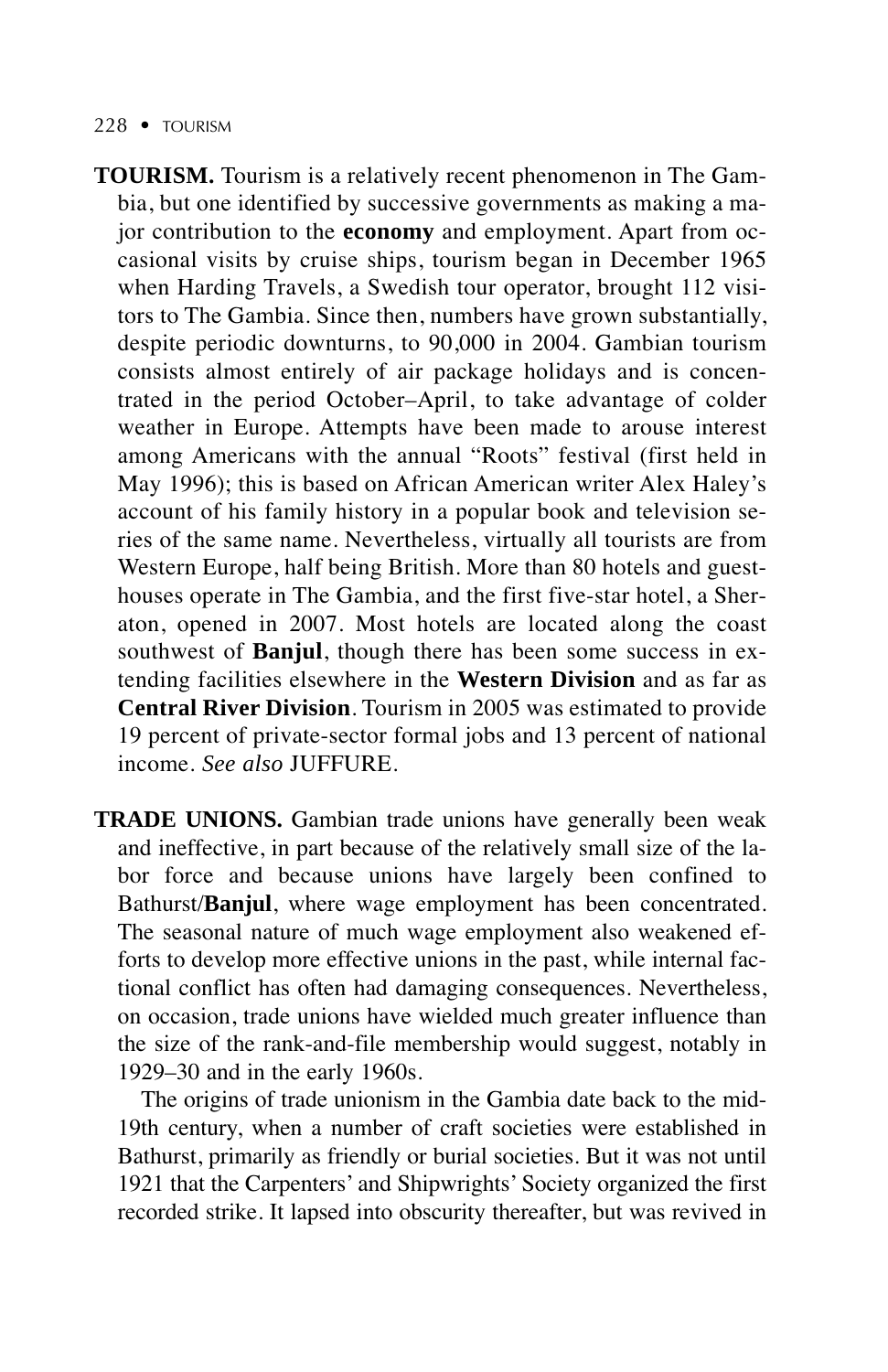1929 to combat large-scale wage cuts that had been unilaterally imposed by the European private-sector firms. The society, whose leaders included **Momadu Jahumpa**, sought the assistance of bettereducated **Aku** and **Wolof**, including **E. F. Small**, and in May 1929, became the nucleus of the **Bathurst Trade Union** (BTU). Under Small's leadership, the BTU organized a two-week strike in October and November 1929; this resulted in significant wage increases for Bathurst's workers, thus completely reversing the earlier wage cuts.

The BTU was now at the height of its powers, but in the early 1930s, it went into rapid decline, in part because of internal factional conflict. In May 1933, it became the first trade union in Africa to be officially registered (under the Trade Union Ordinance of 1932), but this marked a defeat for Small and his associates because his opponents now formed the official leadership of the union. In May 1935, Small established a second, rival, trade union, the **Gambia Labour Union** (GLU), but neither it nor the BTU managed to achieve the same level of support as the latter had enjoyed in early 1930. In the late 1940s and early 1950s, two new "political" unions were formed; **I. M. Garba-Jahumpa** founded the Gambia Amalgamated Trade Union (GATU) in March 1947 as a rival to Small's GLU and to help his efforts to gain election to the **Legislative Council**. The GATU soon attracted a higher membership than the GLU, but Garba-Jahumpa was defeated and in 1949, the union was dissolved. Similarly, prior to the 1951 election, **J. C. Faye** established a union of taxi drivers, the Motor Drivers' and Mechanics' Union, to improve his electoral prospects. The union helped Faye head the poll, but faded into obscurity thereafter.

In late 1956, a new general workers' union, the **Gambia Workers' Union** (GWU), was established by **M. E. Jallow** and others. Initially, it made little progress; indeed, in June 1959, it temporarily merged with the GLU. But after Jallow had returned from training at the International Confederation of Free Trade Unions' College at Kampala, the momentum picked up. In February 1960, the GWU called the first general strike since 1929, shortly before the first election to the **House of Representatives**; its success boosted the union's membership. In January 1961, the GWU called another general strike; while the union's demands were not met in full, the strike was once again successful. But by 1970, the union had lost its way, partly because of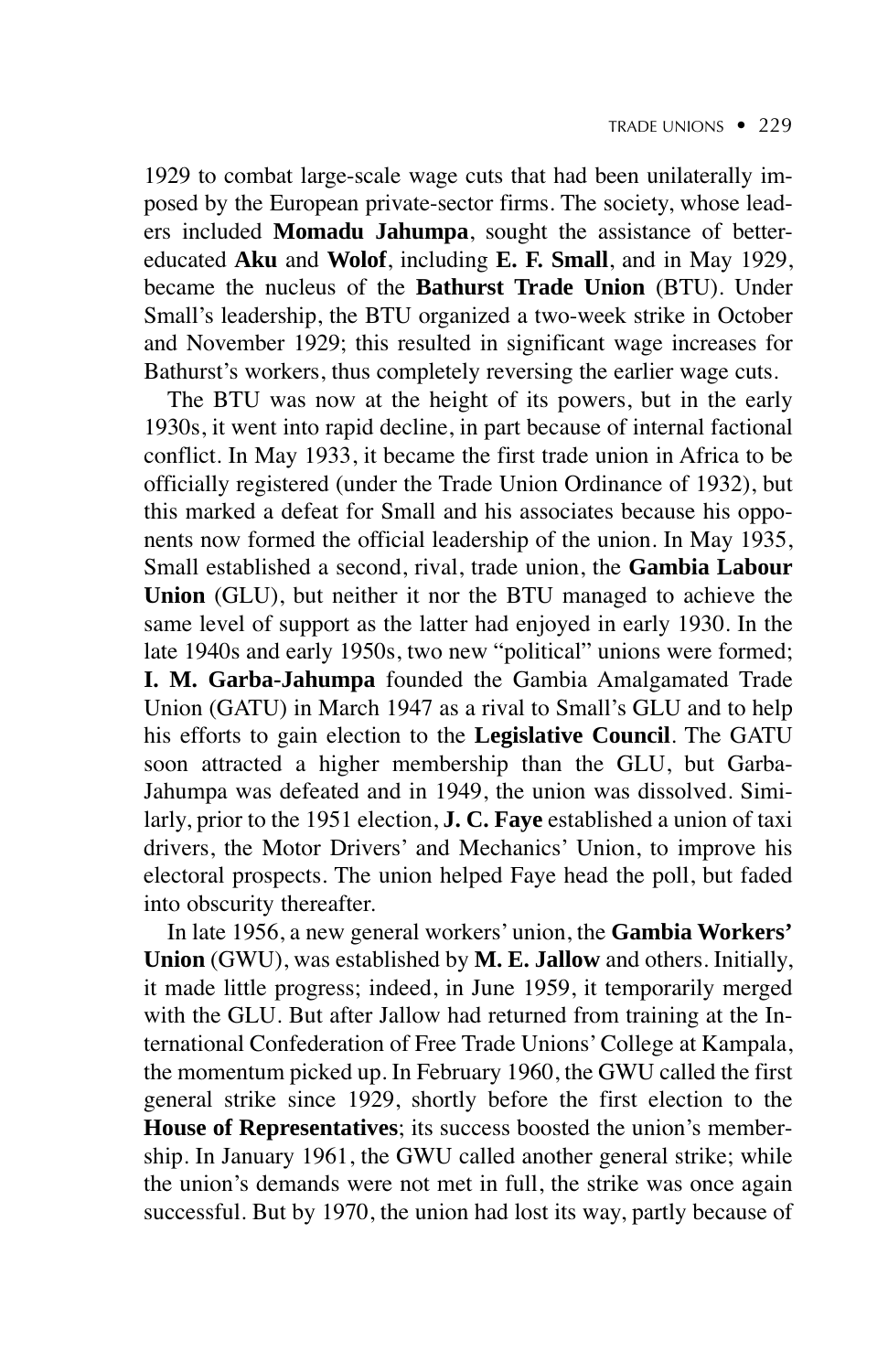internal problems and partly because Jallow unwisely became involved in domestic politics, helping organize the opposition to the 1965 republic referendum and then standing as an Independent in the 1966 general election. General strikes called by the GWU in February 1967 (with the **Gambia National Union**) and January 1970 were also unsuccessful.

In the mid-1970s, the trade union movement moved into a new, more militant, phase. The GWU called a further successful strike to demand wage increases at a time of increasing inflation in July 1975 and another, in support of a group of workers at the Gambia Utilities Corporation, in November 1976. But many workers refused to support the second strike, which infringed recent government anti-strike legislation, and it was a failure. In response, the government enforced the legislation requiring unions to submit their accounts for inspection to deregister the union in January 1977.

Over the next few years, the **People's Progressive Party** government made some attempt to foster rival trade unions, notably the Gambia Dock Workers' Union. But the abortive **1981 coup** made it rethink its strategy toward organized labor. The GWU was provisionally re-registered in March 1983, but, almost immediately, more militant GWU leaders became embroiled in a dispute at the sensitive Jahally-Pacharr rice project. The government reacted by canceling the reregistration on somewhat dubious technical grounds.

Having abandoned his attempt to reform the GWU, Jallow established the **Gambia Workers' Confederation** (GWC) in 1985 as the first effective trade union center in The Gambia. He became its secretary general, but died in 1987. Under the leadership of his successor, Pa Modou Faal, the GWC adopted a cautious approach to industrial issues. By 2006, there were more than 20 unions in The Gambia, but almost all were inactive and the trade union movement was ineffective.

**TRANSPORTATION.** The Gambia has only one airport—**Yundum** International, near **Banjul**. There are 2,325 miles of roads, of which 449 miles are paved, but there are no bridges across the **Gambia River**; instead, several ferries provide cross-river communication. Larger, powered vessels operate between Banjul and **Barra** on the north bank, and on the middle Gambia at Yelitenda. The latter is used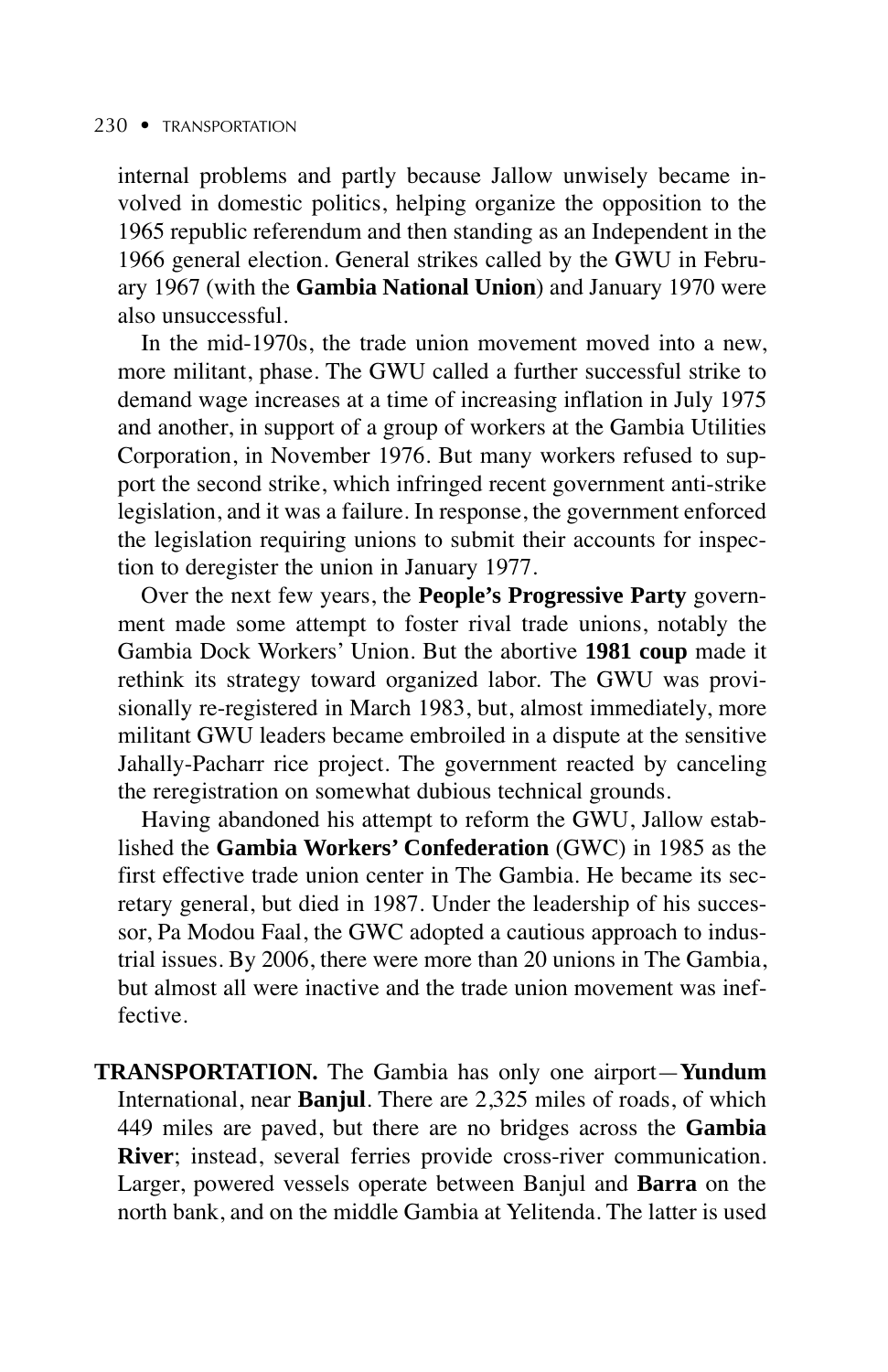principally by **Senegalese** traffic, traveling from northern Senegal to the **Casamance** region. Smaller ferries operate at Kuntaur, **Janjanbureh**, Bansang, and **Basse**. Before the development of a road network, the Gambia River was a major transportation artery, shipping most of the country's **groundnut** crop. The river is navigable for its entire length and in the rainy season, small oceangoing vessels can travel as far upstream as Janjanbureh (c. 170 miles). Banjul is the country's only port; up-river, wharves provide more limited facilities for smaller vessels.

- **TRAVELLING COMMISSIONERS.** In January 1893, two officials, known as *travelling commissioners*, were appointed to represent the Gambian administration on either side of the **Gambia River** to a distance of approximately 150 miles inland from Bathurst. The two men, **J. H. Ozanne** (North Bank) and **C. F. Sitwell** (South Bank), were charged to explain British policy to local rulers and later to adjudicate in local disputes and gradually to persuade local chiefs to accept British administrative and judicial practices. Initially, they had no force at their disposal and relied very much on their tact and understanding of local societies. After the establishment of the **Protectorate**, the number of travelling commissioners was increased to five, each covering a more restricted district— North Bank, **MacCarthy Island**, Upper River, South Bank, and **Kombo-Foni**. Travelling commissioners were renamed **divisional commissioners** in 1944.
- **TUKULOR.** The Tukulor are closely related to the **Fula** and, since 1973, have been classified in the census as Fula. In 1963, more than four-fifths of all Tukulor lived in the Kuntaur Local Government Area in **MacCarthy Island Division**. A strongly **Islamized** people, the Tukulor have produced a number of important political figures, including **M. C. Cham** and **K. C. A. Kah**. *See also* DEMOGRAPHY.

**TUMANA.** *See* TOMANI.

*TYEDDO***.** Warriors in service to a **Wolof** or **Serere** king or chief, selected from the *jam* or slave caste, the *tyeddo* were also known as slaves of the crown.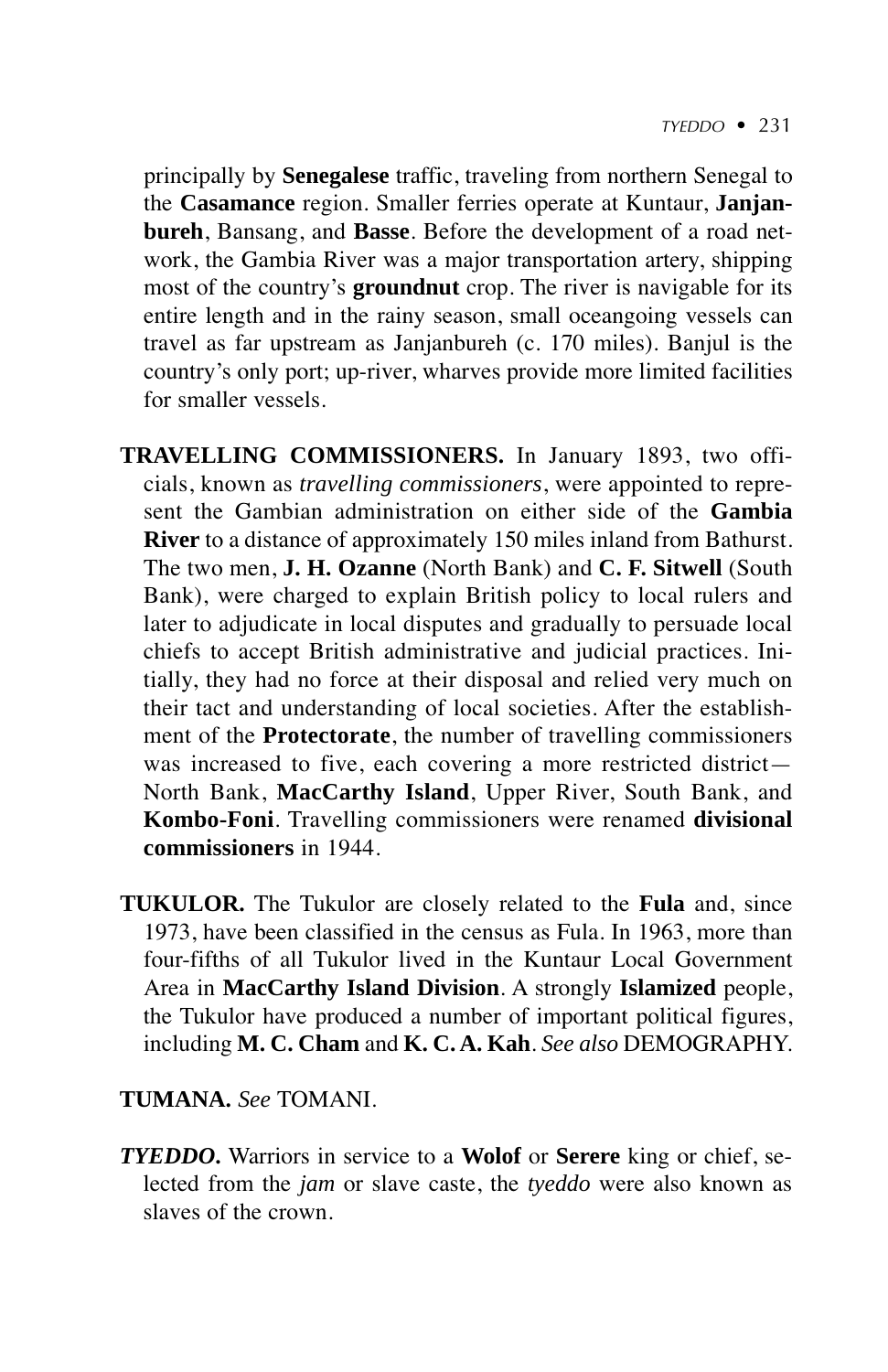**UNITED DEMOCRATIC PARTY (UDP).** The UDP was founded in August 1996, following the banning of the three major existing **political parties**, the **People's Progressive Party**, the **National Convention Party** (NCP) and the **Gambia People's Party**, after the **1994 coup**. It was led from the outset by a lawyer and civil rights campaigner, **A. N. M. Ousainou Darboe**, and is a middle-of-theroad party championing human rights and economic liberalism. Many of its initial supporters were from the banned parties, particularly the NCP. Darboe came in second to the **Alliance for Patriotic Re-orientation and Construction** (APRC) candidate, **Yahya Jammeh**, in the September 1996 presidential election, obtaining a creditable 36 percent of the vote. The UDP also came second in the general election of January 1997, winning 34 percent of the vote (the highest percentage gained by an opposition party since 1962), but gaining only seven of the 45 seats in the **National Assembly**. The UDP strength was concentrated in areas where the NCP had been strong, such as Bakau and the **Baddibus** and the **Kiang** and **Jarra** districts of **Lower River Division**. However, it also won **Niani** in **Central River Division** and more than 40 percent of the vote in a total of 17 constituencies. The UDP claimed, like other opposition parties, that the election was not fair and that it should have won the majority of seats.

This was the high point in the party's political fortunes. After renewing its accusations of voting irregularities by the APRC in the 2001 presidential election, when its share of the vote fell to 33 percent, the UDP boycotted the general election in January 2002. This left it with no representation in the National Assembly. It joined the anti-government opposition coalition, the **National Alliance for Democracy and Development** (NADD) on its formation in January 2005, but Darboe pulled the UDP out of the NADD in January 2006. In the September 2006 presidential election when the UDP formed an alliance with the **National Reconciliation Party** (NRP), Darboe won 27 percent of the vote. The UDP also contested 29 out of 48 seats in the January 2007 National Assembly election, but won only four of these, despite gaining 22 percent of the votes cast. The UDP contested 29 seats out of a possible 114 in the January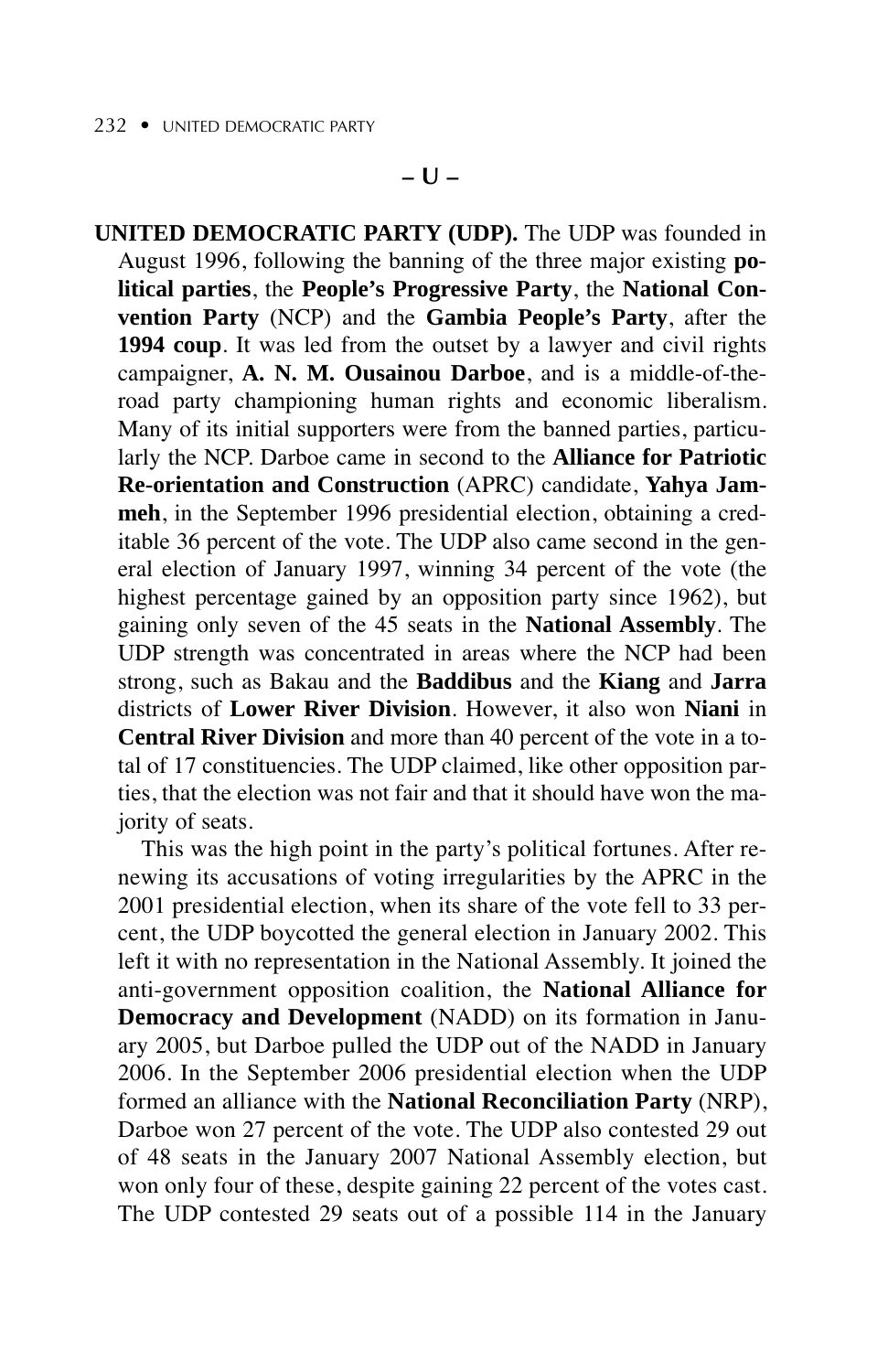2008 local government election, in alliance with the NRP, but won only three of these.

- **UNITED NATIONS (UN), GAMBIAN RELATIONS WITH.** The Gambia joined the UN soon after its independence in February 1965 and, within its limited resources, fulfilled its obligations to it. Reflecting its moderate **foreign policy** under President **Dawda Jawara**, The Gambia adopted a broadly pro-Western interpretation of nonalignment. Under President **Yahya Jammeh**, The Gambia served a two-year rotating term on the UN Security Council, in 2000–2001 and Jammeh has addressed its General Assembly in New York. Jammeh has tended to be more assertive than Jawara in his contribution, particularly with regard to a greater African voice in the organization.
- **UNITED PARTY (UP).** The UP was founded around April 1954 to support the second attempt by **P. S. N'Jie** to be elected to the **Legislative Council**; N'Jie had previously contested the 1951 election on a non-party platform. From the outset, the UP's greatest strength was in the **Colony** area, particularly among the **Wolof**. It was strongly backed by N'Jie's fellow **Roman Catholics**, but was also supported by many **Muslims**, who were reassured that other UP leaders, including N'Jie's half-brother, **E. D. N'Jie**, were Muslims. The UP also attracted much support from Wolof **women**, organized in women's societies presided over by *Yayi Kompins*.

P. S. N'Jie headed the poll in the 1954 Legislative Council election, but in the aftermath of an affray between supporters of the UP and the **Gambia Muslim Congress** in October 1955, he was dismissed from the government in January 1956 having refused to resign as demanded by Governor **Percy Wyn-Harris**. The UP thus escaped the stigma attached to the older parties of being tools of the British administration. Indeed, by 1960, it had become the most important party in Bathurst. However, in the **Protectorate**, it had less support than the newly established **People's Progressive Party** (PPP). Although the overall results are disputed, it probably won only five seats in the 1960 election to the nine won by the PPP.

P. S. N'Jie rejected Governor **Edward Windley**'s offer of a nonportfolio ministerial position on the **Executive Council** in June 1960, but, surprisingly, was invited by Windley to become the country's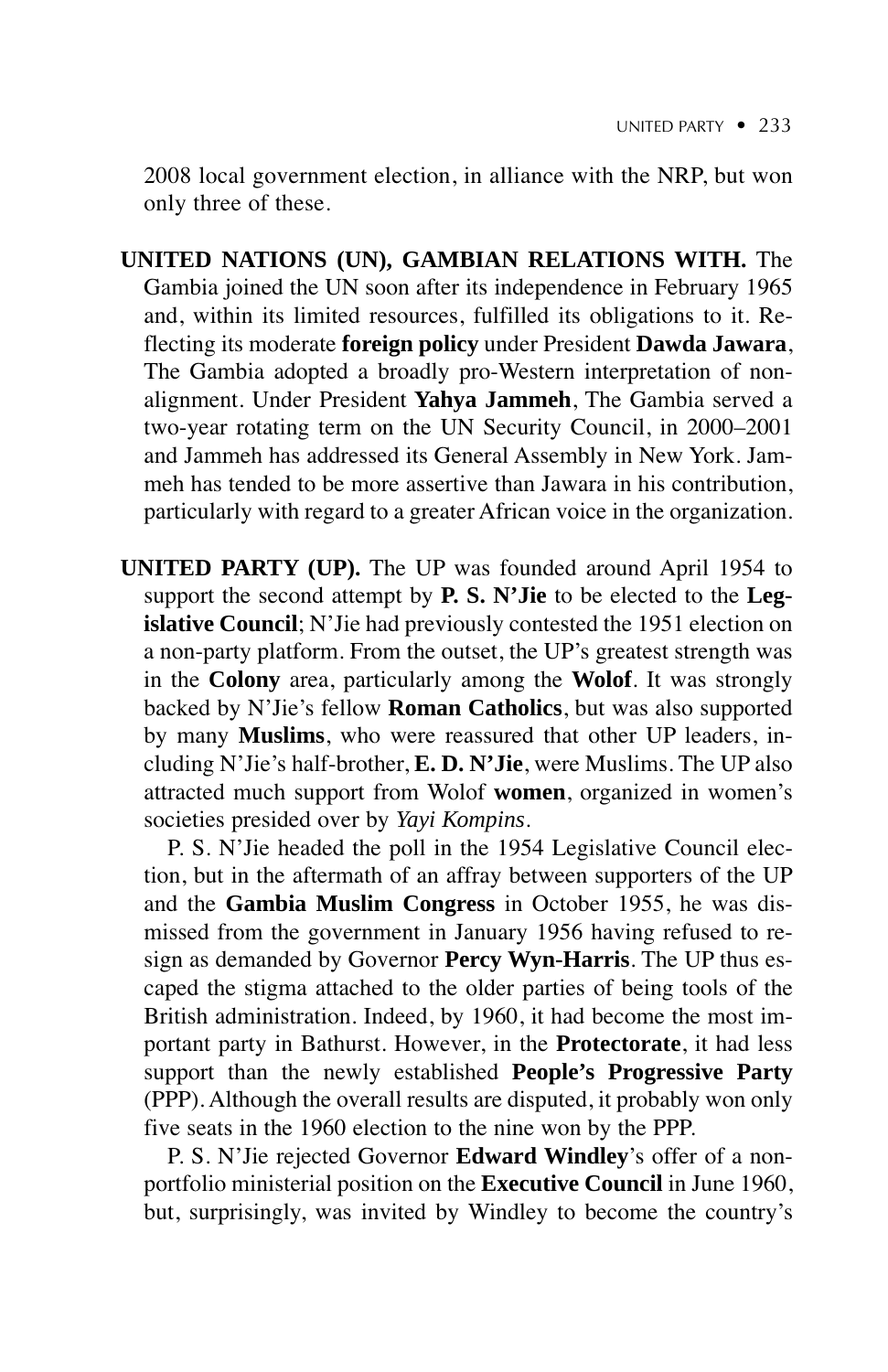#### 234 • UNITED PARTY

first chief minister in March 1961. Because the PPP and **Democratic Congress Alliance** ministers had resigned, N'Jie headed a wholly UP administration until the next election in May 1962. In this election, although the UP increased its parliamentary strength from six to 13 and gained 38 percent of the vote in alliance with the **Gambia National Union**, the PPP did even better, winning 18 seats. N'Jie was therefore replaced by **Dawda Jawara** and a PPP government.

Even though it had lost the crucial last election before Gambian independence, the UP anticipated returning to power. It had retained its hold on **Bathurst**, winning four out of five seats, as well as one of two seats in **Kombo St. Mary** and, at the same time, won seats in three of the four Protectorate divisions. P. S. N'Jie sought to present his party as the champion of other non-**Mandinka** peoples, against what the UP claimed was imminent Mandinka domination. However, by October 1964, the number of UP members of Parliament (MPs) had fallen to five as eight of its MPs defected to the PPP or its ally, the **Democratic Congress Alliance**. Some were persuaded to join the PPP by the inducement of office; others were disillusioned by the inactivity of P. S. N'Jie, who spent much of his time in London vainly trying to overturn the result of the 1962 election. In desperation, some UP leaders, particularly E. D. N'Jie, accepted an offer by the PPP to form a coalition government. E. D. N'Jie was appointed minister of health in February 1965, but the pact (which had been opposed by P. S. N'Jie) collapsed in the following June.

Soon after independence, Jawara announced his intention of replacing the monarchy with a republic by means of a referendum. The UP led the opposition to the republic and gained much credit when the government narrowly failed to achieve the necessary two-thirds majority in November 1965. But it failed to capitalize on its success in the 1966 election; together with its ally, the **Gambia Congress** Party, it won only 33 percent of the vote and gained seven seats. Over the next four years, the UP made little progress, although it was not until 1970 that there were further defections of MPs to the PPP; this followed the UP's failure to defeat the republic referendum a second time in April 1970. Following this, P. S. N'Jie was replaced briefly as party leader in May 1970 by E. D. N'Jie, but he resumed the position after the latter's death in a car accident that October.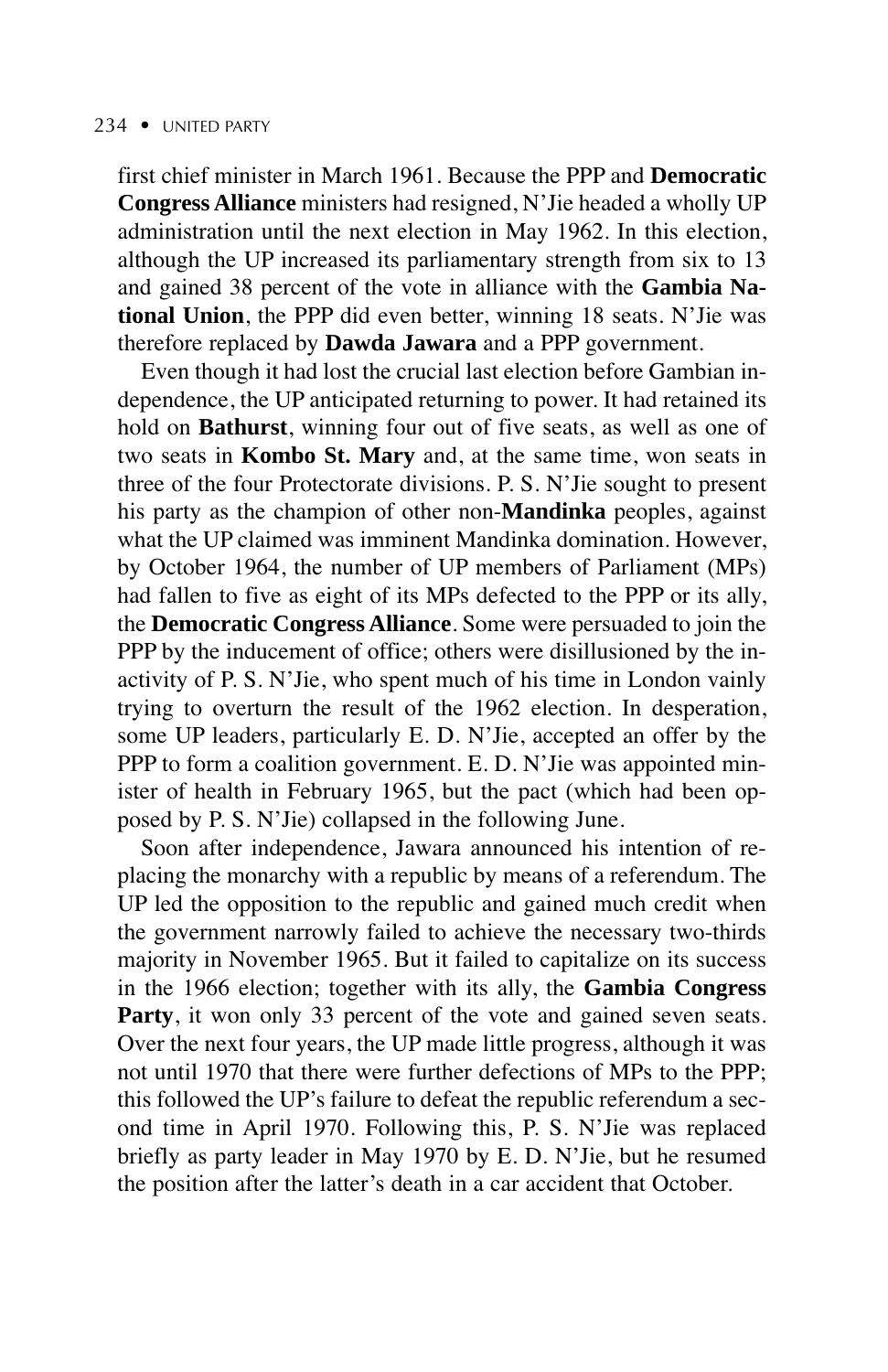Further defections and by-election defeats followed, so that by the 1972 election, the UP had only three MPs, two in Bathurst and one in **Serrekunda**. Although all three were reelected, the UP experienced the lowest point in its fortunes in July 1972, when the **House of Representatives** barred P. S. N'Jie for repeated non-attendance. He increasingly withdrew from active political life, and those of his lieutenants still politically active entered into a tactical alliance, first with the ephemeral **National Liberation Party** in 1977 and then with the **National Convention Party** (NCP) in 1982 and subsequent elections. In 1977, the UP won two seats, but almost immediately lost one of these in a by-election caused by the death of J. R. Forster, while its last remaining member of Parliament, Momodou M. Taal, defected to the PPP in September 1978. Jabel Sallah regained the latter's seat on a UP/NCP ticket in 1987, but subsequently defected to the **People's Democratic Party**. The death of P. S. N'Jie in December 1993 marked the end of the UP, which had always been his personal political instrument. As if to underscore the UP's demise, the military junta did not bother to include it among those **political parties** banned after the 1994 coup.

**UNITED STATES, GAMBIAN RELATIONS WITH.** At independence, the United States was represented by a resident consul in **Bathurst** and relations thereafter between the **Dawda Jawara** government and the United States. were cordial. The U.S. government emerged as a major aid donor to The Gambia, though this did not lead it to intervene, when it could have, on Jawara's behalf during the **1994 coup**. An American warship, the *La Moure County*, with a complement of marines on board, was visiting The Gambia at the time, but appeals for intervention by Jawara were rejected; instead, safe passage to neighboring **Senegal** was all that was provided. Subsequently, though, Washington joined others in condemning the coup and imposing a range of **economic** sanctions, which were not fully lifted until after the 2001–02 Gambian elections. Since then, relations have greatly improved between the two countries and American aid programs are now fully restored. Although the U.S. State Department remains critical of continuing human rights violations in The Gambia, President **Yahya Jammeh**'s denunciation of Islamic terrorism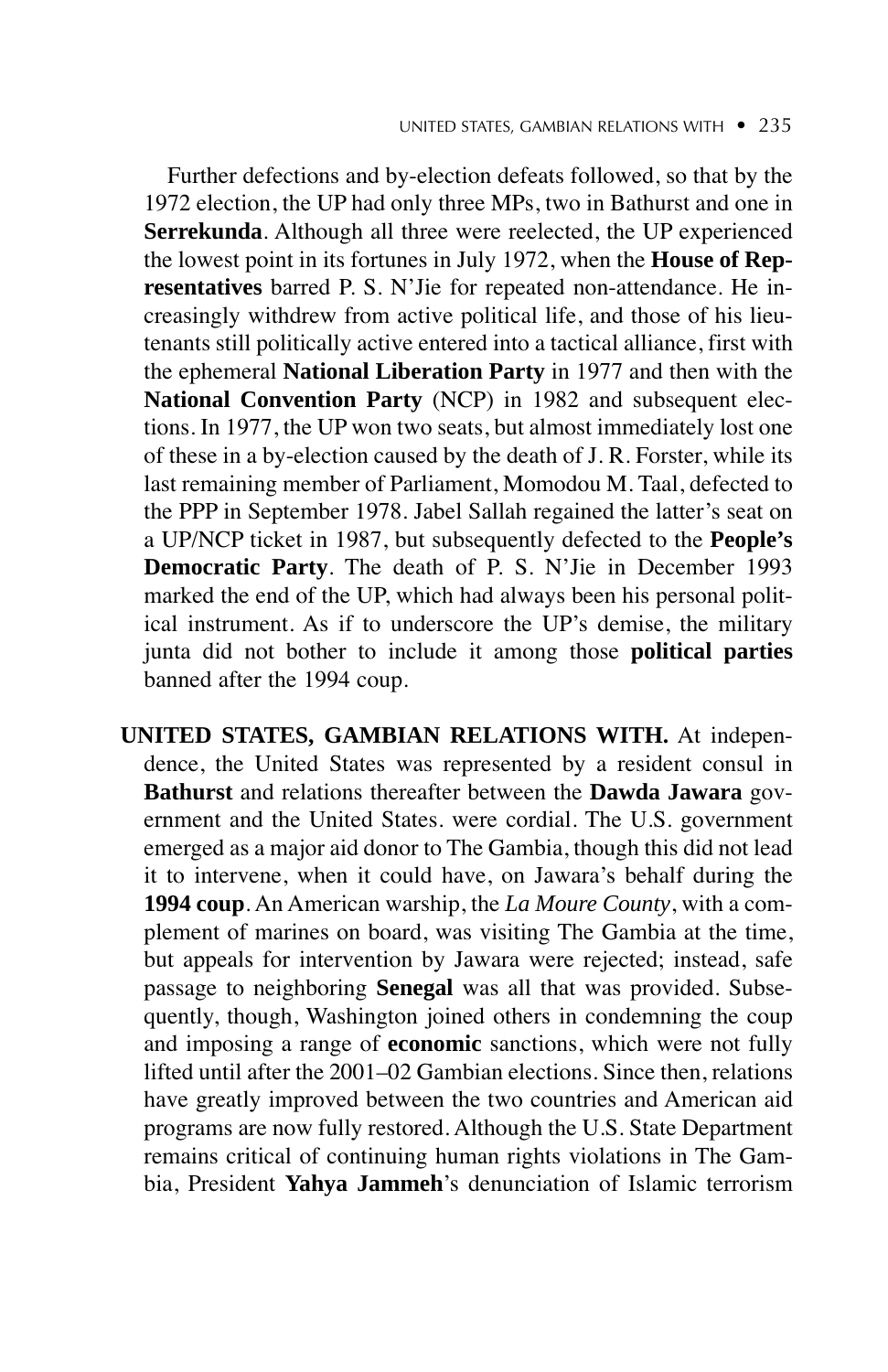#### 236 • UNIVERSITY OF THE GAMBIA

and his practical support for American counter-terrorist measures has won him American backing. *See also* FOREIGN POLICY.

**UNIVERSITY OF THE GAMBIA.** The University of The Gambia was formally established in March 1999, with major support from a Canadian university, St. Mary's, in Halifax, Nova Scotia, and the Cuban government. The first students were enrolled in September 1999. It brings together several existing tertiary educational and vocational institutions and new academic faculties. There are 72 fulltime academic staff, based in four faculties: medicine and allied health sciences; science and agriculture; humanities and social sciences; and economic and management sciences. A fifth faculty, law, was approved in 2007. The first cohort of students graduated in 2002 and there are currently (2006–07) approximately 2,000 students enrolled. The emphasis is on vocational learning with relevance to the developmental needs of the country. President **Yahya Jammeh** was installed as its chancellor in February 2000. *See also* EDUCATION.

- **UPPER RIVER DIVISION (URD).** URD, which is located on both sides of the **Gambia River**, comprises four large, but relatively sparsely populated, districts: Fulladu East, **Kantora**, Sandu, and **Wuli**. Its administrative capital and largest city is **Basse Santa Su**, which had an estimated population in 2003 of 18,000. In 2003, the total population of URD was 182,586. Just under two-fifths of its Gambian population was **Serahuli**, while nearly a third was **Mandinka/** Jahanka and a quarter was **Fula/Tukulor/**Lorobo.
- **URBANIZATION.** In recent decades, The Gambia has become increasingly urbanized, as a result of large-scale migration by Gambians and immigration by non-Gambians. Rural poverty and limited **economic** opportunities in the Gambian countryside and political unrest and economic problems in neighboring states explain this rapid move to urban areas. The **World Bank** has estimated that in 2001, 31 percent of the population was urbanized; this represents a significant change since 1990, when only 25 percent of the population was urbanized, and reflects extensive internal migration and immigration from other West African countries in the 1990s. If smaller, but also rapidly growing provincial urban settlements are included, the cur-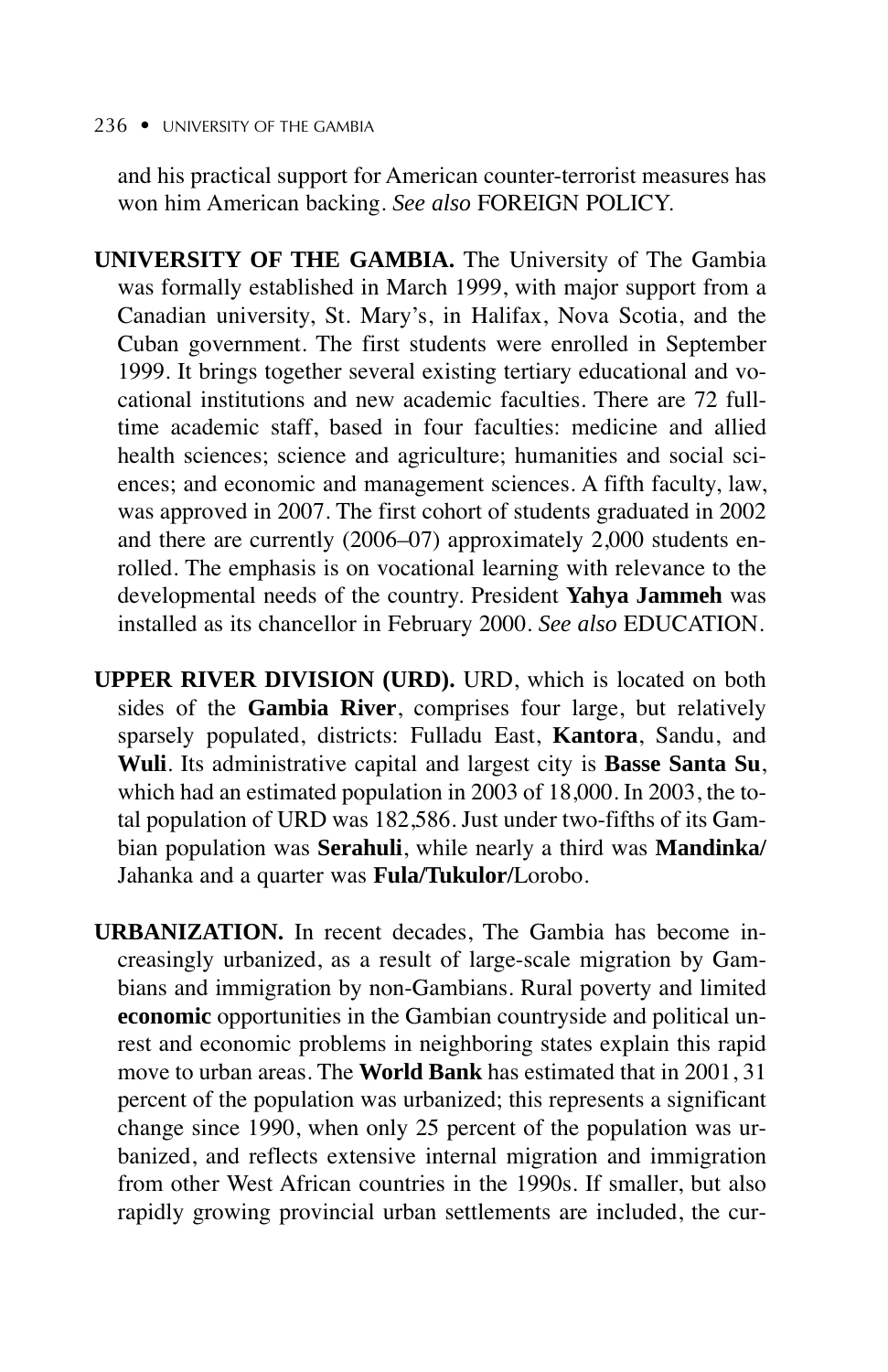rent estimate by the Gambia Bureau of Statistics is that 50 percent of the population was urbanized in 2003. The major towns in The Gambia are **Kanifing** (which includes **Serrekunda**), **Brikama** and the capital, **Banjul**. Migrants are estimated to comprise a third of the population of Kanifing and nearly a quarter of that of Brikama. Unusually, the population of the capital has declined as the population has left the congested capital for the nearby mainland area of Kanifing. *See also* DEMOGRAPHY.

## **– V –**

**VERMUYDEN, JOHN (c. 1627–?).** The son of a Dutch engineer, Sir Cornelius Vermuyden (1590–1677), who made the first important attempts to drain the Fens in East Anglia, England, Colonel Vermuyden's first voyage to the Gambia in January–March 1660 was on behalf of **Prince Rupert**, for whom he was chief engineer. He then undertook an extended exploration of the upper **Gambia River** areas in December 1661 for the **Royal Adventurers**. His later report claimed that he had discovered a great amount of gold. In 1724, Captain **Bartholomew Stibbs** retraced Vermuyden's journey without discovering the slightest indication of the fabled gold deposits.

**VISION 2020 (The Gambia Incorporated).** Launched in May 1996, Vision 2020 set out the long-term policy objectives of the **Alliance for Patriotic Re-orientation and Construction** government in respect to development strategies and sectoral contributions. It aimed "To transform The Gambia into a financial center, a **tourist** paradise, a trading, export-oriented **agricultural** and manufacturing nation, thriving on free market policies and a vibrant private sector, sustained by a well-educated, trained, skilled, healthy, self-reliant and enterprising population, and guaranteeing a well-balanced ecosystem and a decent standard of living for one and all, under a system of government based on the consent of the citizenry." The adoption of the word "incorporated" stresses the primacy of private enterprise in the transformation process. In October 2006, President **Yahya Jammeh** admitted that most of the policy's objectives had not been realized.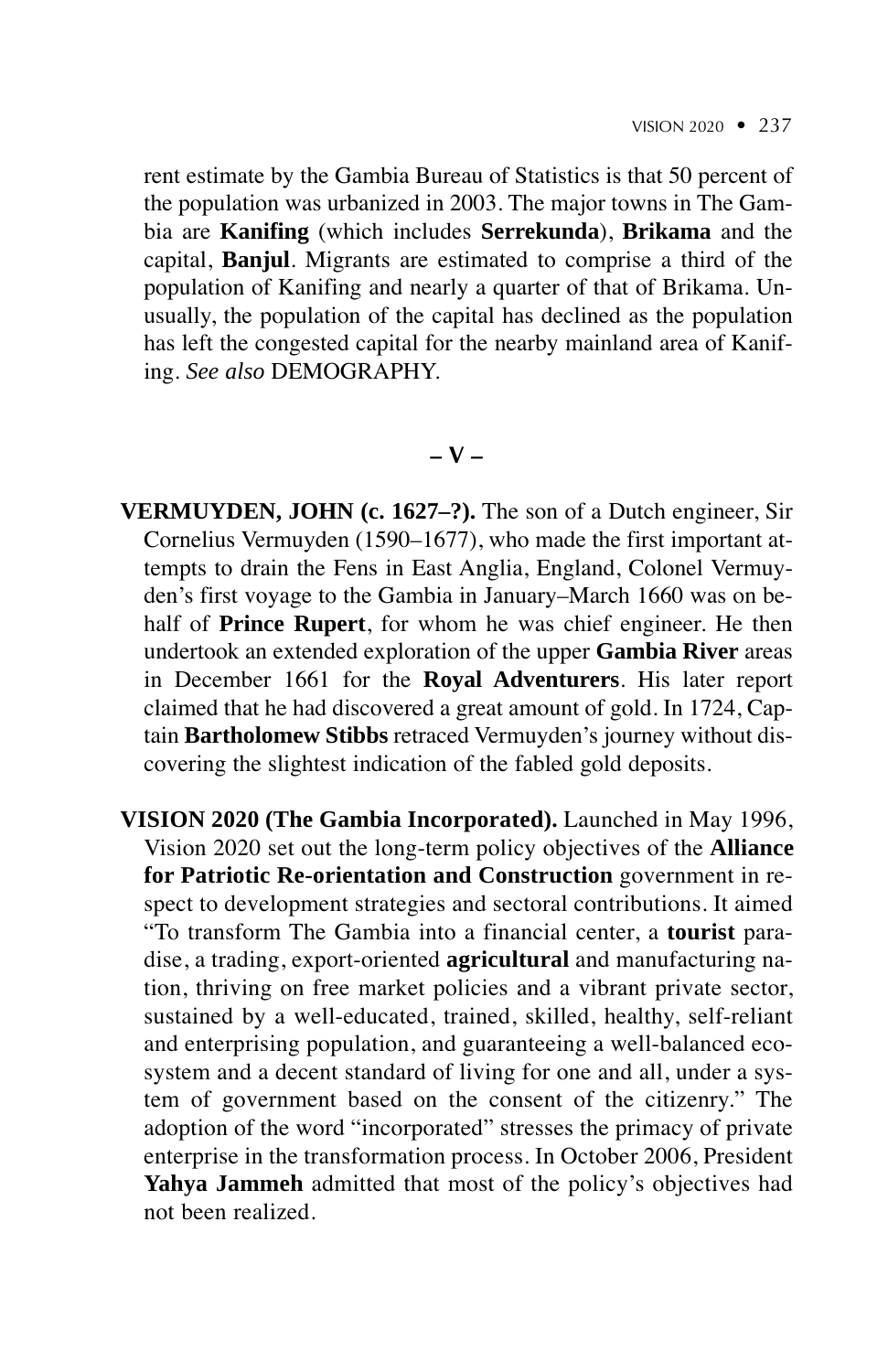238 • VOUS

**VOUS.** Vous were neighborhood social and political youth clubs in Bathurst/**Banjul** and neighboring urban centers. The best known of these, the Kent Street Vous, founded around 1967, which was highly critical of the **People's Progressive Party** government, produced its own journal and nurtured a number of leading Gambian radicals, including a future member of Parliament, Momodou M. Taal. It has been suggested that the word derives from *rendezvous*.

#### **– W –**

- **WADE, ABDOULAYE (1926– ).** Born on 29 September 1926, in Kebemer, **Senegal**, Wade has been leader of the Senegalese Democratic Party since its foundation in 1974 and president of Senegal since March 2000, when he defeated former President **Abdou Diouf** in an election. His relations with the **Yahya Jammeh** government have not always been good, particularly over the issues of **Casamance** and bilateral economic relations.
- **WAFFA-OGOO, SUSAN (1960– ).** Born on 4 October 1960, Mrs. Waffa-Ogoo was raised in the same household as **Yahya Jammeh**. She was educated at St. Joseph's High School (1973–78), before beginning employment as a library assistant at **Yundum** (later Gambia) **College**. She graduated with a BA in Library Studies and English Literature from Loughborough University of Technology, England, in 1987, before being appointed as deputy librarian and a part-time lecturer at Gambia College. Shortly after the **1994 coup**, she was appointed minister of information and tourism; this became the Ministry for Tourism and Culture in 1996. She transferred to the Ministry for Fisheries, Natural Resources, and the Environment in August 2000, before returning to Tourism and Culture in September 2004 and then, after a very brief absence from the cabinet, to Trade, Industry and Employment in October 2006. She was thus one of Jammeh's longest-serving ministers until her sudden, and quite unexpected, dismissal from the cabinet in February 2007. However, in March 2008, she was restored to favor and appointed as Gambian ambassador to India.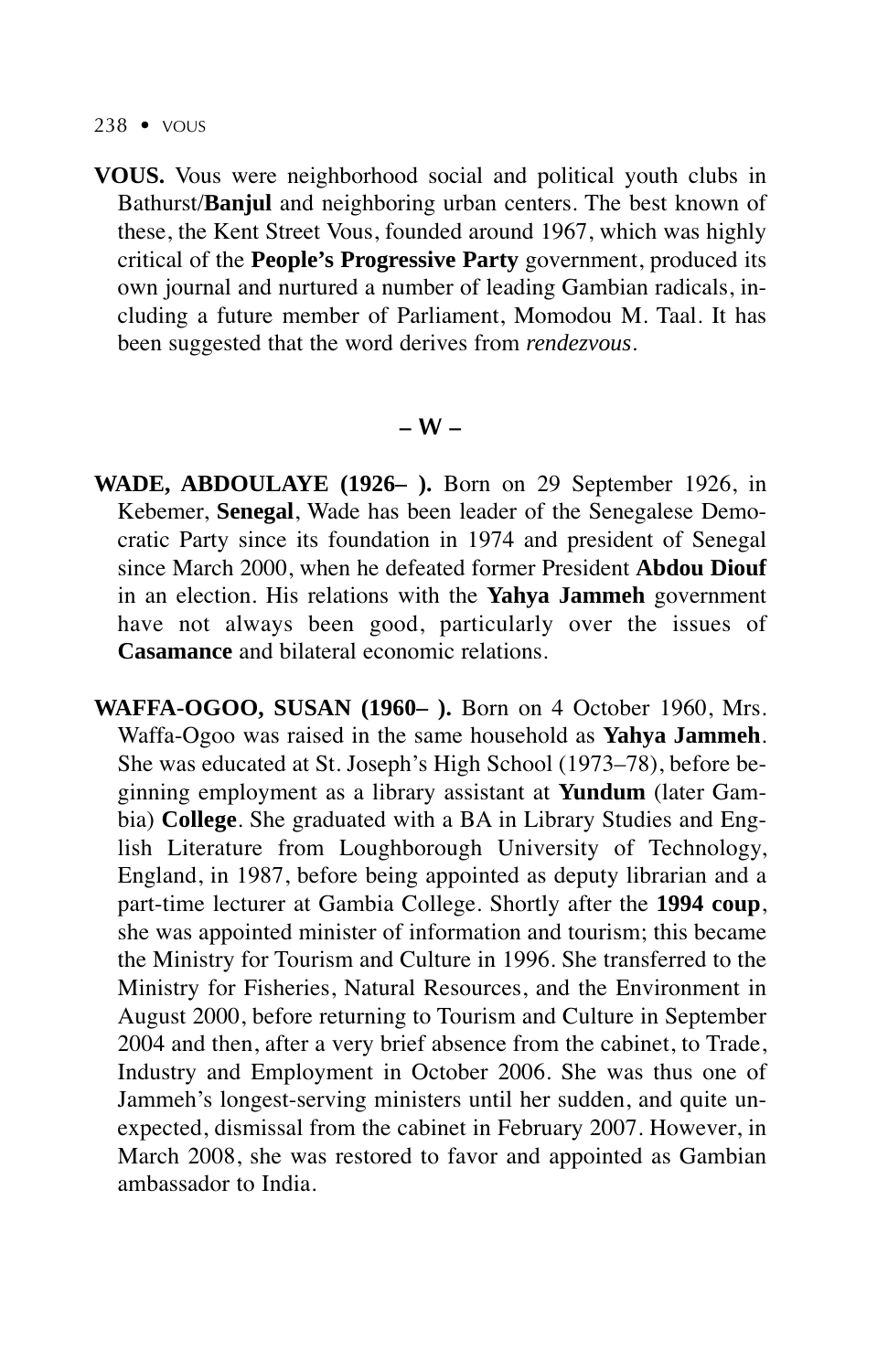**WALCOTT, WILLIAM CHASE (1837–1888).** Born in Barbados around October 1837, Walcott moved to Freetown, Sierra Leone, in the early 1860s, initially to work as a schoolmaster. He soon turned to journalism, editing several newspapers and becoming the first secretary of the Sierra Leonean Chamber of Commerce in 1864. In the mid-1860s, he traveled to London to train as a barrister. Returning to Freetown, he began to practice law, but in November 1868, he was accused of perjury. When the case came to court in January 1869, the queen's advocate argued that he had presented a false affidavit and he was briefly suspended, but then reinstated on the solicitor's roll.

Walcott had been closely associated in Sierra Leone with Major Alexander Bravo, a former police magistrate, and when Bravo was appointed acting administrator of the Gambia in 1869, Walcott moved to **Bathurst**, where he set up a legal practice (and briefly served as acting chief magistrate). Walcott supported the first petition against **cession**, which was drawn up by the **Liberated African** community in Bathurst in April 1870; Governor **A. E. Kennedy** believed that he had in fact drawn it up and also a petition of 1871, which criticized the influx of Sierra Leoneans to the Gambia.

Walcott probably moved to London in the mid-1870s and was not active in the opposition to cession in 1875–76. However, he had returned to the Gambia by the early 1880s (although still periodically traveling to England). He continued to practice as an attorney, appearing in a number of high-profile local cases in the 1880s, and also resumed his previous career in journalism, establishing (and editing) the Gambia's first substantive newspaper, *The Bathurst Observer and West African Gazette*, on 23 January 1883. The newspaper was sometimes critical of government policy, notably the appointment by Administrator **V. S. Gouldsbury** of **J. D. Richards** as the first African member of the **Legislative Council** in 1883.

By the late 1880s, Walcott, who had become the first president of the Bathurst Chamber of Commerce in May 1886, was well respected by the Gambian government, with Administrator **G. T. Carter** considering him an appropriate choice as an unofficial member of the Legislative Council. But before he could take up the position, he died in London on 29 November 1888. On his demise, *The Bathurst Observer* also became defunct.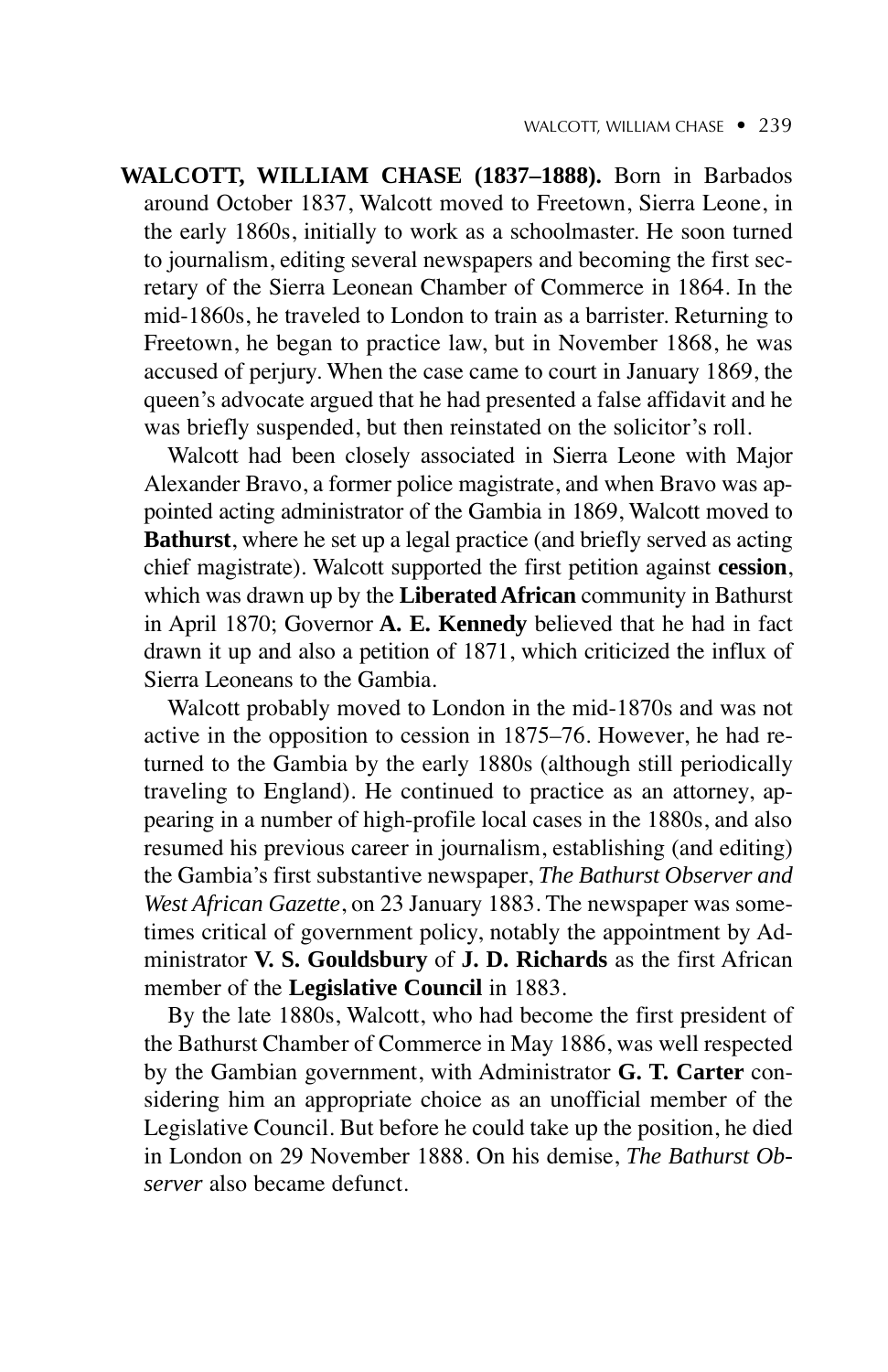- **WALL, JOSEPH (1737–1802).** An Irishman who had served in the Royal Marines and in the East India Company forces, Captain Wall joined O'Hara's Corps in the **Province of Senegambia** in 1773. After Lieutenant Colonel **Charles O'Hara**'s departure in late 1775, Wall was posted to **James Island** as lieutenant governor of the Gambia in December 1775; here his independent actions and harsh rule caused difficulty with the garrison. He was arrested by Governor **Matthias MacNamara** in August 1776 and spent 10 months in confinement in James Fort before being brought to trial. Wall was acquitted in a trial in 1777 and MacNamara later dismissed. Wall returned to the Senegambia and later, while governor at Gorée, ordered the flogging in July 1782 of Benjamin Armstrong, who subsequently died from his wounds. Wall fled to Europe, living mostly in France, before returning to England in 1797. In January 1802, he was tried for the murder of Armstrong, convicted, and executed on 28 January.
- **WALLIKUNDA RICE SCHEME.** In the early 1950s, the **Colonial Development Corporation** (CDC) attempted to utilize modern technology to develop profitably, through irrigation, 3,400 acres of rice fields. It sent 60 construction workers, complete with draglines and bulldozers, to construct irrigation channels, sluices, and a pumping station at Wallikunda, **MacCarthy Island Division**. Only 200 acres were ever planted, and the yield was very low, no more than could be obtained by using traditional methods. The CDC abandoned the scheme in May 1953, except for a small portion of the land that was retained as an experimental station. This ill-conceived venture was even more expensive than the fiasco of the **Yundum Egg Scheme** and cost the CDC more than £1.1 million. *See also* AGRICULTURE.
- **WESLEYAN METHODIST CHURCH.** At the request of Governor **Charles MacCarthy**, Wesleyan Mission House in London despatched John Morgan and his wife, together with John Baker (from Sierra Leone), to establish a Wesleyan presence in the Gambia, the two men arriving in February 1821. The first attempt at establishing a station at Mandinari in **Kombo** was a failure; the local ruler refused to grant the mission a plot of land, and the station was abandoned in 1822. Then the declining health of Morgan and Baker forced them to return to **Bathurst** in 1824. They were also refused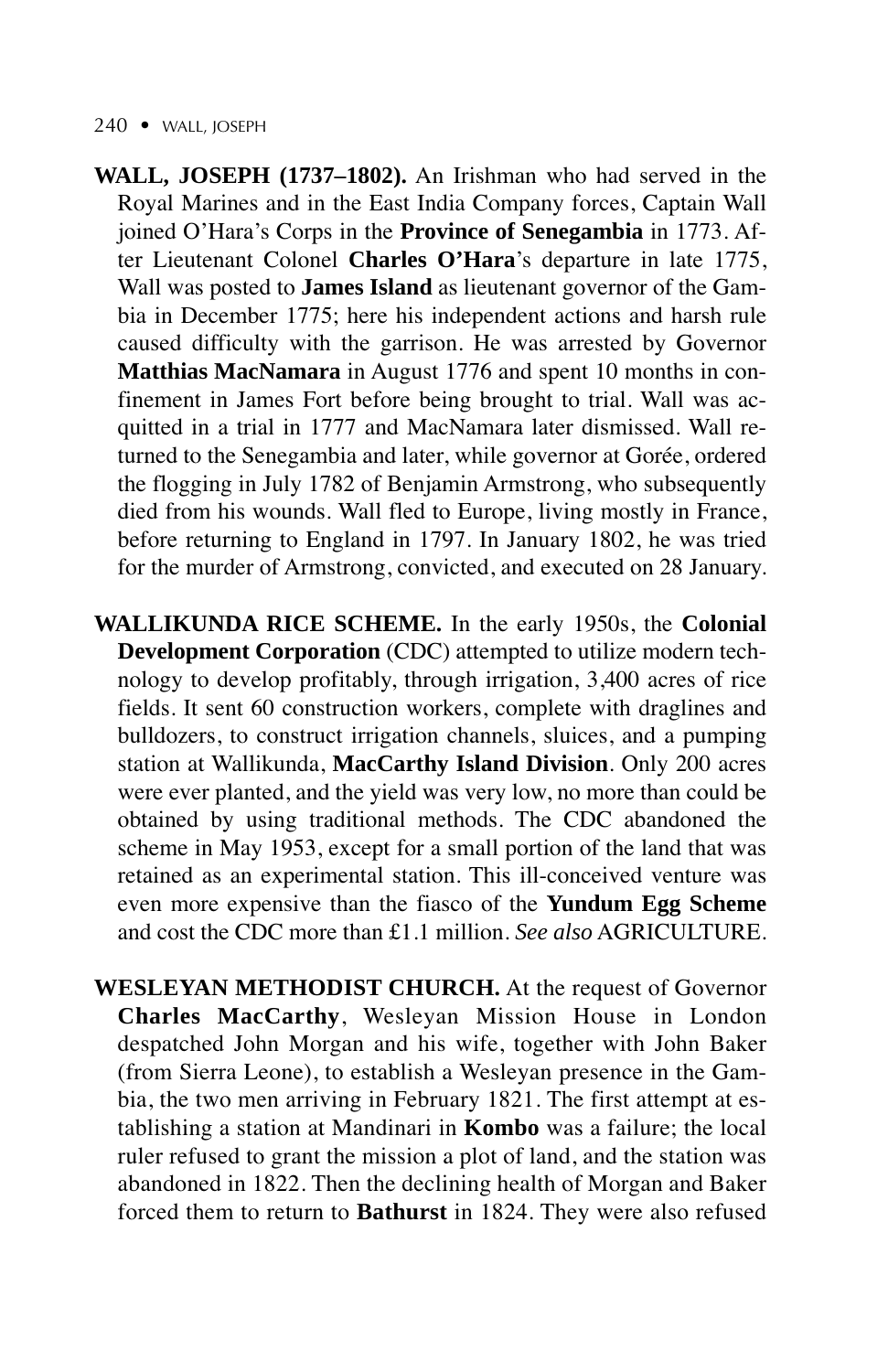land to establish a base at Kataba in **Niumi**, and Tendaba, farther up the river, was regarded as too politically unsettled. The Wesleyan mission in Bathurst proved to be a success, however, and numbers of staff and African converts gradually increased; recorded church membership rose from about 40 in 1830, to 559 in 1837 and in 1871, two-thirds of the **Colony**'s **Christians** were Methodists. A high proportion of these were **Liberated Africans** and their descendants, although in the 1830s and 1840s, the local Church leaders were often **Wolof**. A mission house and school were started in 1825 and, in 1834, the present Methodist Church was built for the 250-member congregation. In 1838, the Methodists acquired 600 acres of land on **MacCarthy Island**, where a mission station had been established in 1832, and created a model farm and agricultural school.

The Methodist Church was largely responsible for **education** in the Colony and **Protectorate** in the 19th and early 20th century. In addition to primary schools in Bathurst, they operated a Boys' High School (founded in 1875) and a Girls' High School (founded in 1921) with many prominent Gambians being educated in these schools. The two schools continued to operate until 1959 when they formed the nucleus of the government-run Gambia High School.

In 2006, the Gambia District had 2,200 members. The last remaining overseas District of the British Conference, moves were under way in 2007 for it to become fully autonomous. *See also* RE-LIGION.

**WESTERN DIVISION (WD).** WD, which is located on the south bank of the **Gambia River**, comprises nine districts: **Foni** Bintang Karanai, Foni Bondali, Foni Brefet, Foni Jarrol, Foni Kansala, **Kombo** Central, Kombo East, Kombo North, and Kombo South. Its administrative capital and largest city is **Brikama**, which had an estimated population in 2003 of 63,000. In 2003, the total population of WD was 389,594. Two-fifths of its Gambian population was **Mandinka/**Jahanka, while just under a quarter was **Jola/**Karoninka. Since the 1960s, there has been rapid **urbanization** in WD, which has also developed a strong **tourism** industry more recently. The division also contains Gambia College (now located at Brikama) and Banjul International Airport, located at **Yundum**.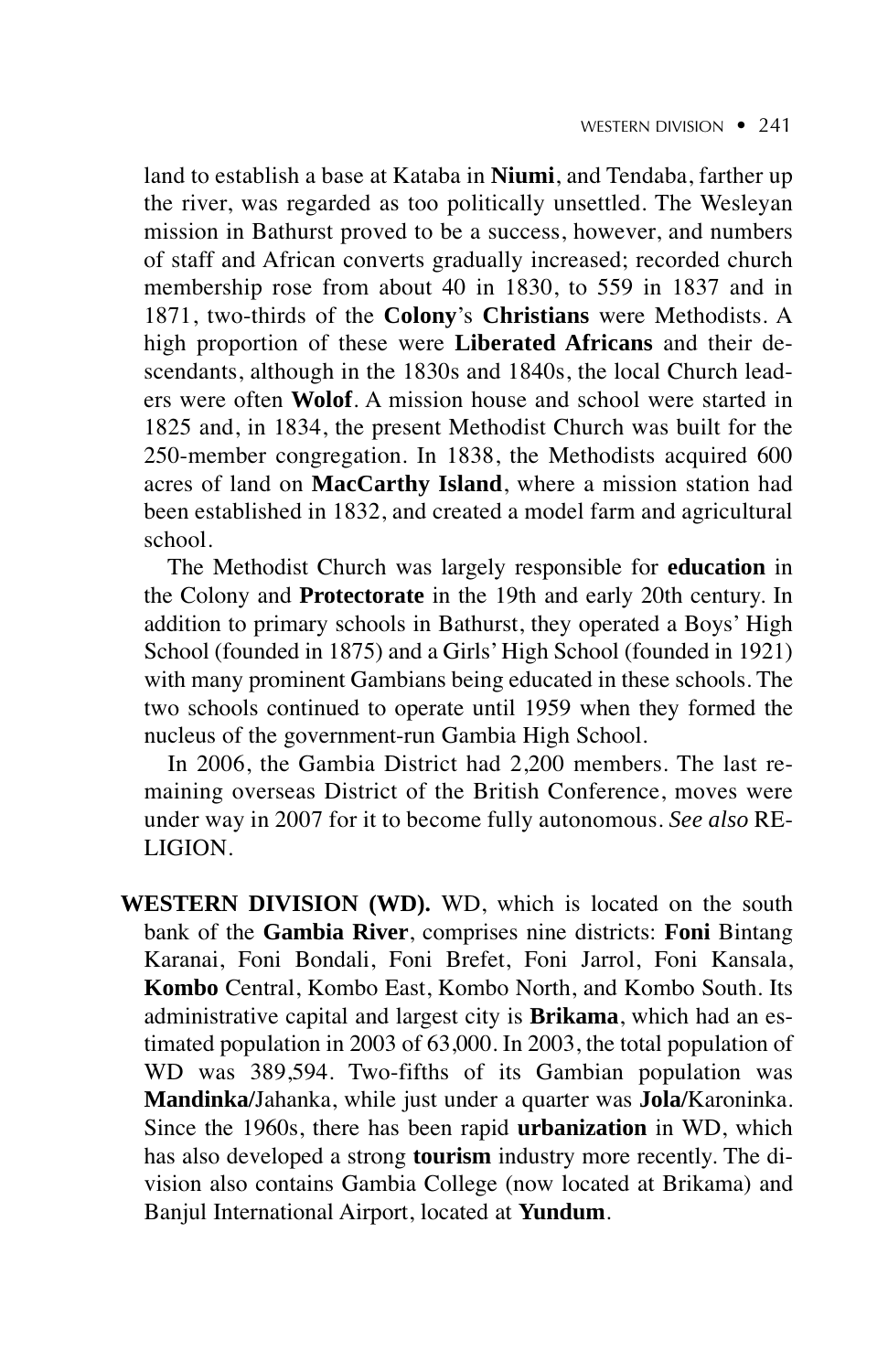#### 242 • WEST INDIA COMPANY, DUTCH

WEST INDIA COMPANY, DUTCH. Created by the States-General in 1621 to promote Dutch overseas trade, the company obtained the Island of Gorée as its base in the same year to challenge French supremacy in Senegambian trade. Almost annually, it sent small ships from Gorée to trade along the **Gambia River**, but its profits were quite low. In the 1650s, the company at first cooperated with the **Duke of Courland** in his Gambian trading venture, but by 1660, it had seized St. Andrew's Island from him. However, the island was given back to the Duke's representatives and then captured by **Robert Holmes** of the English **Royal Adventurers** in March 1661 and renamed *James Island*. The Dutch did hold Gorée until 1677, when it was captured by the French Admiral Jean d'Estrées. Afterward, the Dutch company never attempted to challenge France or Britain in the Senegambia.

- **WEST INDIANS.** During the 19th century, there was a small, but influential, West Indian community in the Gambia. Some West Indians were former members of the various West India Regiments that had served in the Gambia; these included Thomas King, one of the leading traders in **Bathurst** in the 1860s and 1870s, who played a prominent role in the campaign against **cession** in 1870. Others, including **W. C. Walcott**, had migrated to the Gambia from the West Indies or other West African colonies. 59 West Indians lived in Bathurst in 1881, but by 1901, most had died or left the Gambia.
- **WINDLEY, SIR EDWARD HENRY (1909–1972).** Windley was born on 10 March 1909, the son of a white Rhodesian father and a French aristocrat mother. Educated at Repton and at the University of Cambridge, he entered the colonial service as a district officer in Kenya in 1931, rising to become chief native commissioner and minister for African affairs in 1953. In June 1958, he arrived in **Bathurst** to be governor of the Gambia. Windley was responsible for introducing a new constitution in September 1959 that established a **House of Representatives** with 34 members (19 of whom were directly elected) and granted the **Protectorate** the right to elect its representatives directly for the first time. Following the election, Windley appointed MPs from all parties to the **Executive Council**. In March 1961, despite having strong prior reservations about his character and abili-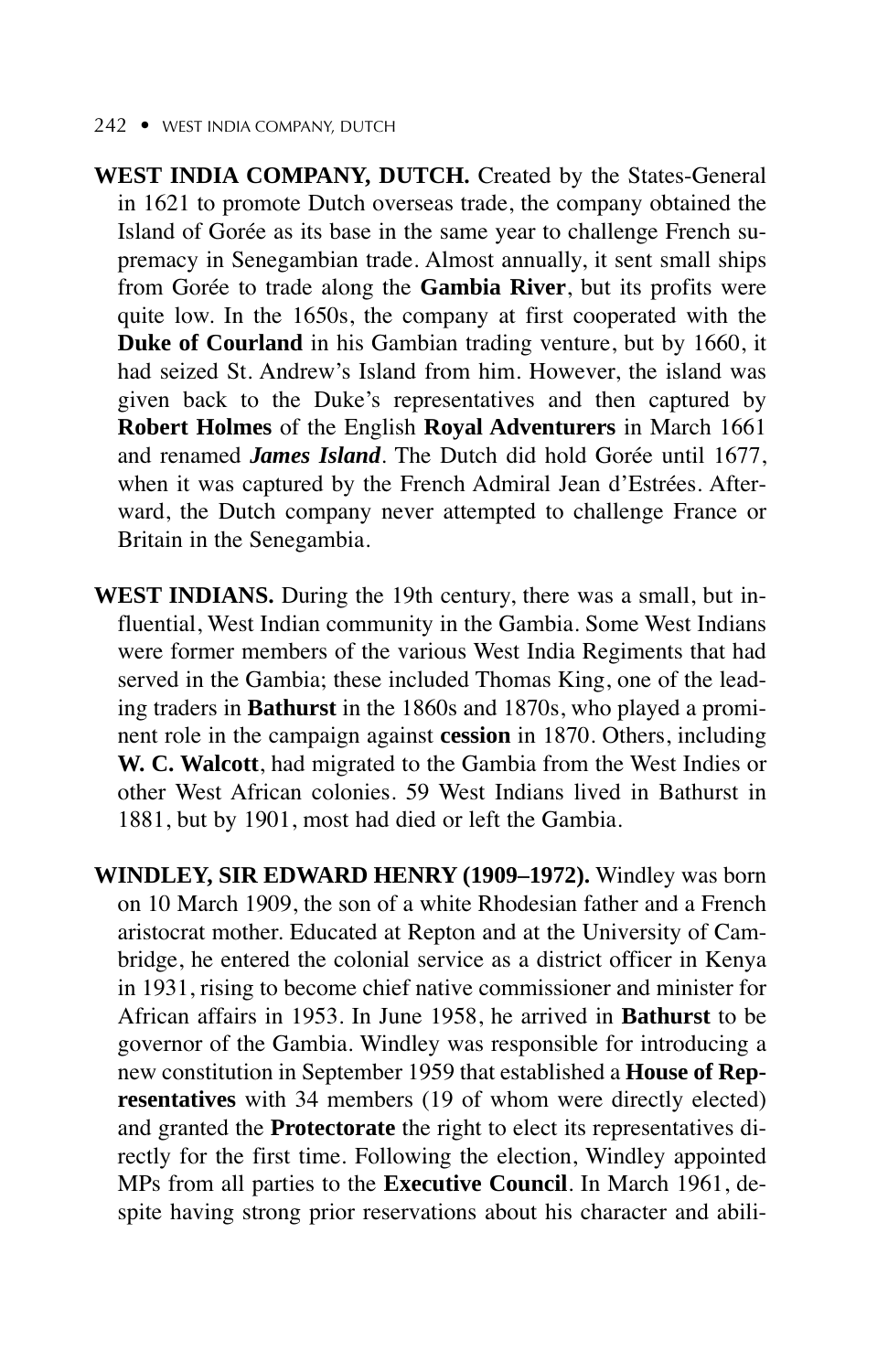ties, he appointed **P. S. N'Jie**, the leader of the **United Party** (UP), as chief minister, even though the UP had secured fewer seats than its rival, the **People's Progressive Party** (PPP) in the 1960 election. Windley's controversial decision resulted in the PPP and **Democratic Congress Alliance** ministers leaving the Executive Council and forced the Gambian government to make further constitutional concessions. As governor, and perhaps influenced by his own French background, Windley also strongly favored the proposed union of the Gambia with **Senegal** and encouraged closer links between the two countries.

After retiring from the colonial service on leaving the Gambia in March 1962, Windley became a businessman. He died in an air crash in Brisbane, Australia, on 5 January 1972.

**WOLOF.** The Wolof form the majority of the population of **Senegal** (with heaviest concentrations in Walo, Cayor, **Jolof**, and parts of Baol, Sine, and Saloum), whereas in The Gambia, they constituted 14 percent of the Gambian population in 2003. They are found mainly in upper and lower Saloum districts and in the northern sections of **Niani**, Sami, **Niumi**, **Jokadu**, and in restricted areas of Upper **Baddibu**. In 2003, the Wolof were still the largest ethnic group in **Banjul**, but the Wolof of Banjul have historically had a different origin from those of the rural areas because the ancestors of the Banjul group came from St. Louis and Gorée in Senegal, immediately after the founding of Bathurst in 1816.

Wolof social organization is extremely complex, based upon a tripartite division of the society into freeborn (*jambur*), low-caste members (*nenyo*), such as artisans and praise singers, and slaves (*jam*). Although many present-day urban Wolof are involved in trading or are employed in higher-level positions in the professions or the civil service, most are farmers and live in villages. The land is divided into small plots assigned to individuals who practice subsistence **agriculture**, but also grow **groundnuts** as a cash crop.

Most Wolof are **Muslims**, although a substantial minority are **Roman Catholics**. In the 19th century, there was also a small, but significant, **Wesleyan Methodist** community. *See also* DEMOGRA-PHY.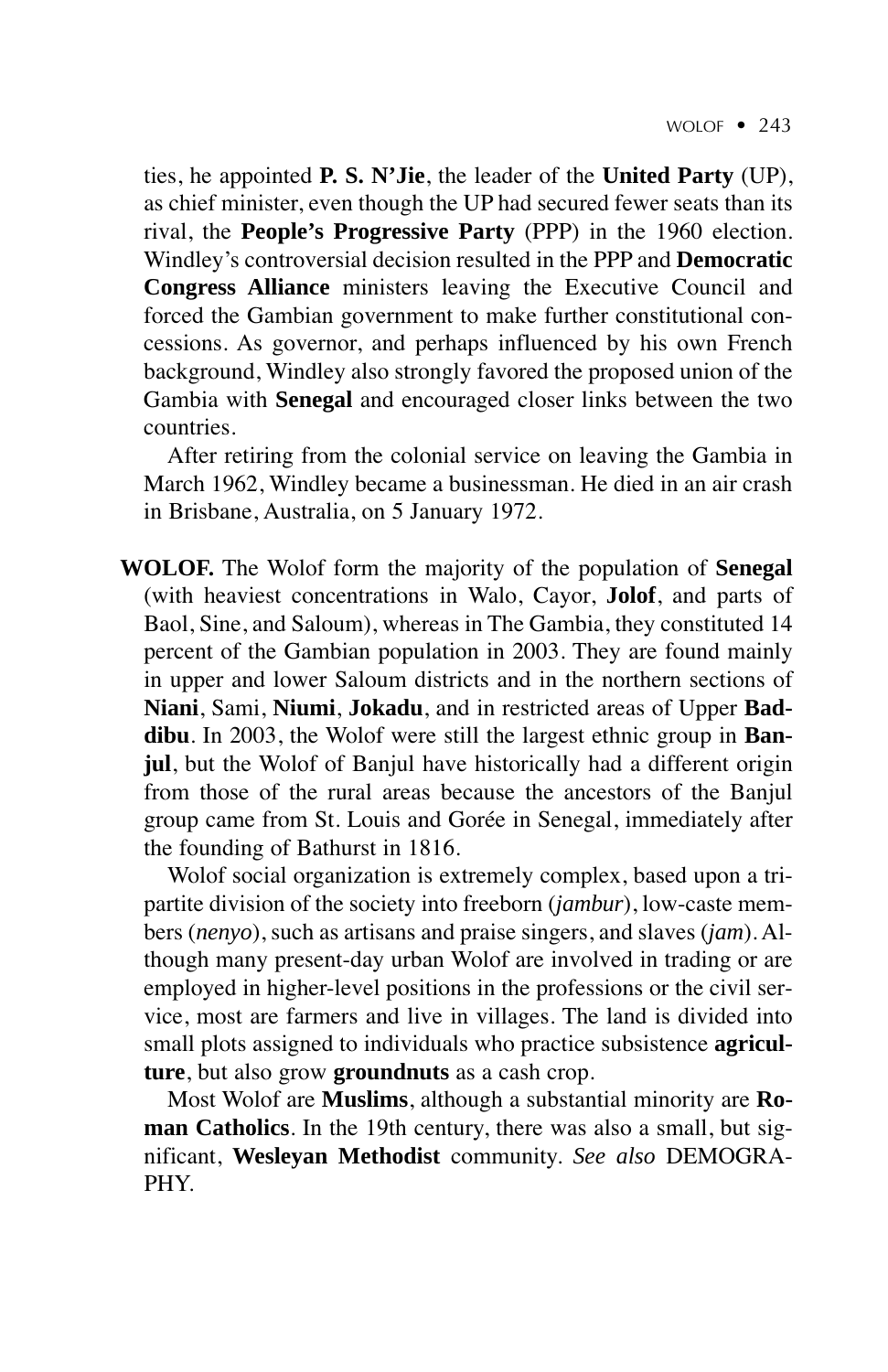#### 244 • WOMEN

**WOMEN.** Although women now constitute the majority of the Gambian population, traditional Gambian **Muslim** society has always been male dominated and access to resources, historically, has favored men. Yet, in rural society, women have always played a significant part in **agriculture**, with farming activities divided between men and women, while women have had the added responsibility for child-rearing. As a result, women were denied equal access to **education**, professional training, and economic opportunities in the modern sector. President **Yahya Jammeh**, together with aid agencies operating in The Gambia, has focused on improving access to education and **health** facilities for women as part of his government's antipoverty strategy. At the same time, urban migration has opened up new economic and social opportunities for women, but men still remain dominant in all walks of life and the practice of female genital mutilation remains widespread.

Male dominance has been particularly evident in the political sphere, both during pre-colonial times and under British rule. Historically, rulers and village heads were invariably male and the introduction of parliamentary democracy and the universal franchise during the colonial period still left men dominant in political life. No women were ever elected to, or appointed to, the **Legislative** and **Executive Councils**. However, Hannah Mahoney, the wife of **J. A. Mahoney**, was appointed as a "nominated" member of the **Bathurst Advisory Town Council** in 1943, while two **Aku** women, Hannah Forster and Cecilia Davies, were elected to the **Bathurst Town Council** in 1946 for the **Soldier Town** ward (defeating eight other male candidates in the process).

One woman, Augusta Jawara, the wife of the **People's Progressive Party** (PPP) leader, **D. K. Jawara** (and daughter of J. A. Mahoney), contested Soldier Town for the PPP in the first election to the **House of Representatives** in 1960, but was defeated. The second female parliamentary candidate, Ya Fatou Sonko, stood as an independent in Eastern **Kombo** in the 1972 election, but also lost; however, in 1982, the third female candidate, **Nyimasata Sanneh-Bojang**, won Northern Kombo for the PPP. She retained the seat in 1987, but was deselected by her party prior to the 1992 election. In this election, women candidates fared poorly; three stood, but all were badly defeated. Despite their lack of success at the polls, two women did sit in the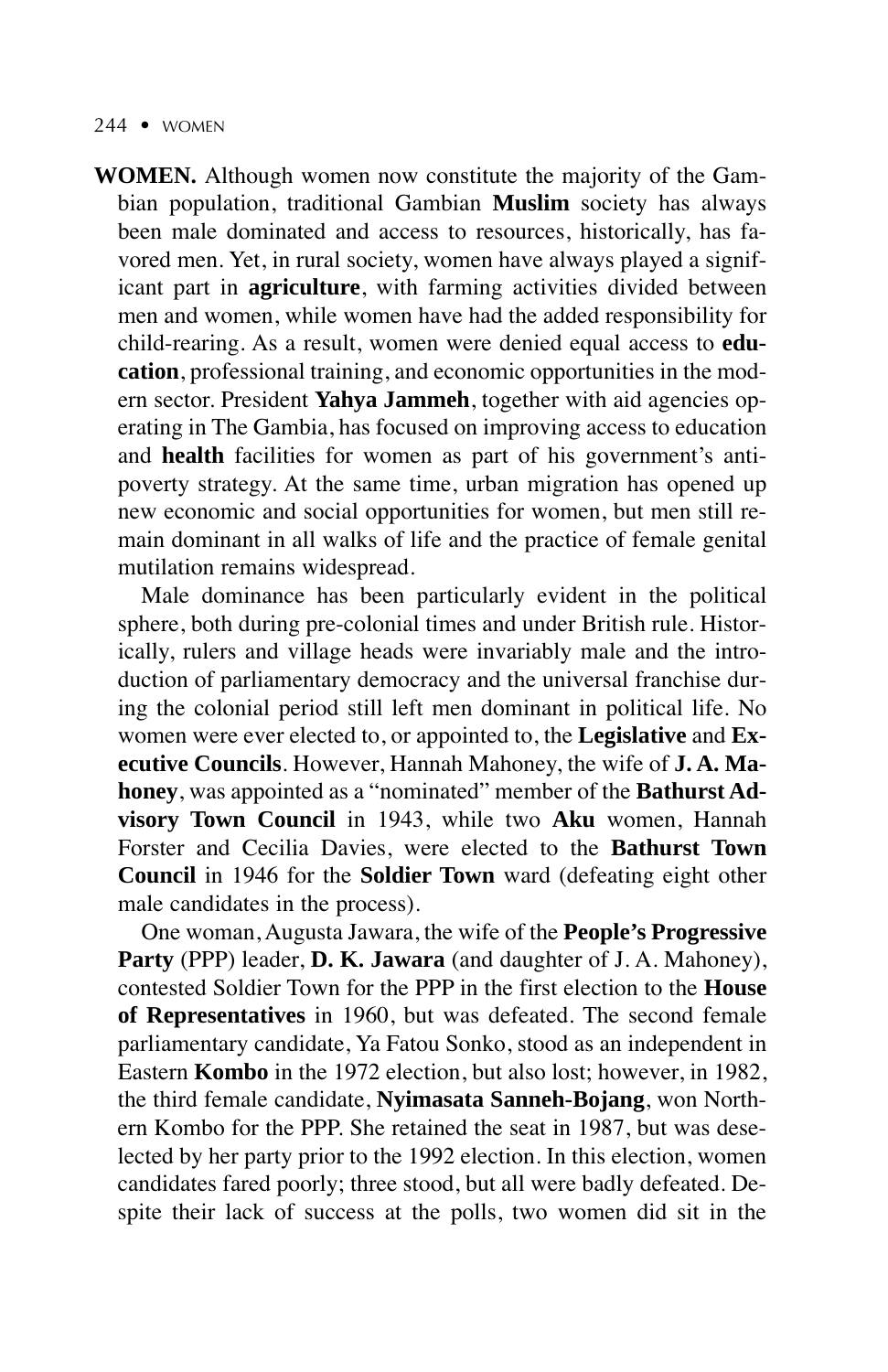**House of Representatives** in the Jawara period as "nominated" MPs. The first to be selected was Lucretia St. Clair Joof, who was appointed in December 1968. Another "nominated" member of Parliament, **Louise N'Jie** (the sister of Augusta Jawara), was the first woman to be appointed as a parliamentary secretary (in 1977) and the first to be a minister (in 1985). The PPP also set up a Women's Bureau in the Office of the Vice President in 1980. While denied equal political representation, women have always played a key role in political campaigning and all parties have had women's wings. In **Banjul**, local women's associations, *kompins,* were mobilized by all leading parties.

Under President **Yahya Jammeh**, the political and wider needs of women have featured prominently in government policy pronouncements and more women have entered Parliament, the cabinet, and senior civil service positions, albeit, some for short periods only before their dismissal. Three women, all from the ruling **Alliance for Patriotic Re-orientation and Construction**, were elected to the **National Assembly** in 2002 (none of the 107 candidates in the 1997 election was female), and two in 2007. Jammeh's cabinets have always contained at least some women and, at the time of writing, there were five women in a cabinet of 18 persons, including the vice president, **Isatou N'Jie-Saidy**. Belinda Bidwell (1936–2007) replaced **Sheriff Dibba** as speaker of the National Assembly in April 2006, becoming the first woman to hold this post, and was in turn succeeded by Fatoumatta Jahumpa-Ceesay (1957– ) in February 2007, who remains as speaker at the time of writing. In addition, Julia Dolly Joiner (1956–) served as the first female secretary general and head of the civil service between 2000 and 2002, before becoming Commissioner of Political Affairs for the **African Union** in 2003, and Elizabeth Harding held the same positions in 2006–07. Like Jawara, Jammeh has also continued to appoint women as "nominated" MPs. *See also* AGRICULTURE; BADJIE, FATIM M.; BENSOUDA, FA-TOU; EDUCATION; FAYE, FATOU L.; FIRDAUS, MARIE S.; FOWLIS, ROSAMOND, A.; JOW, SATANG; NJIE, NANCY; WAFFA-OGOO, SUSAN.

**WORLD BANK, GAMBIAN RELATIONS WITH.** Like the **International Monetary Fund** (IMF), the World Bank Group has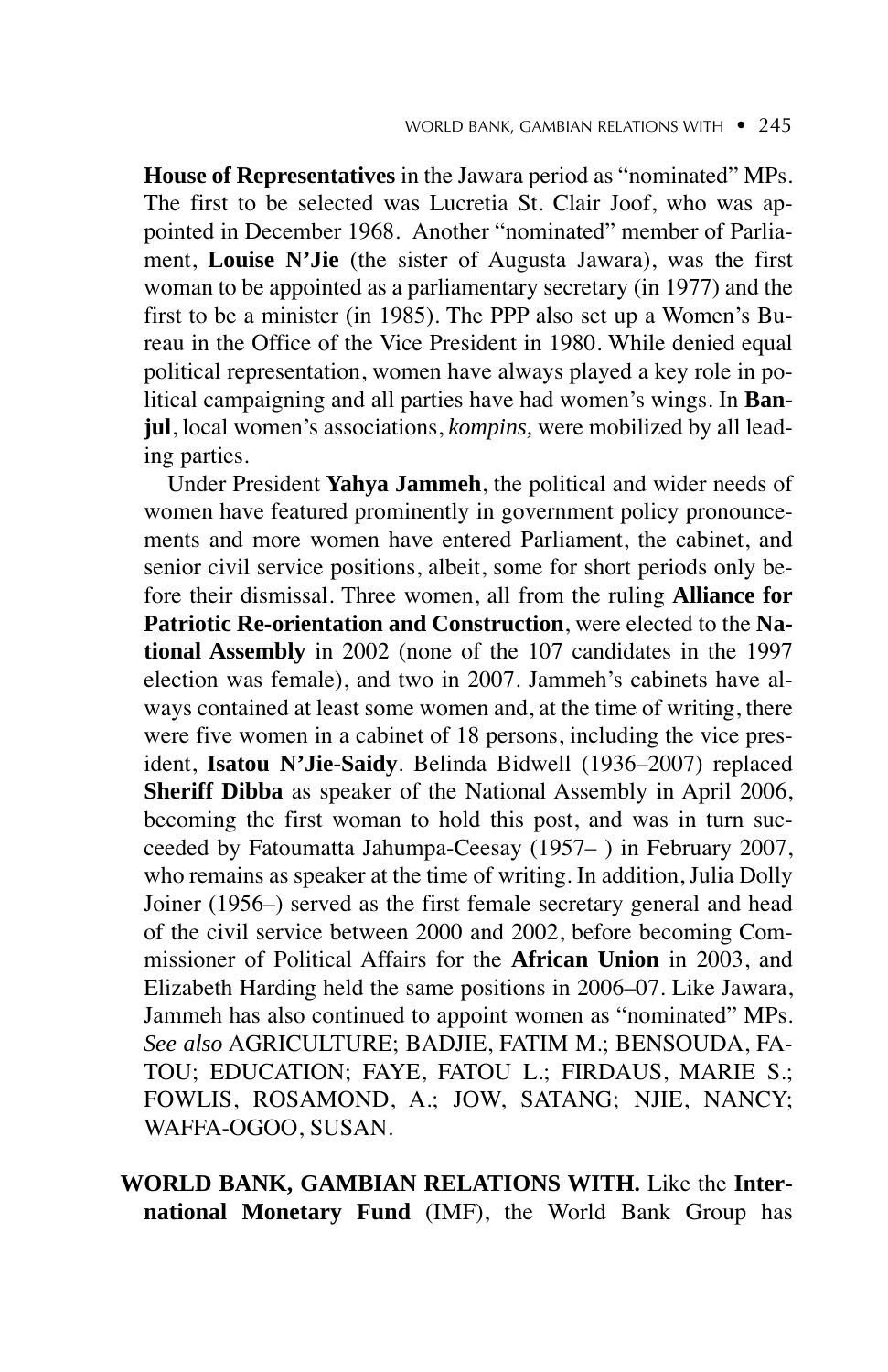emerged as a major aid donor to The Gambia since the 1980s, although most aid was withdrawn in protest at the **Gambia National Army**'s seizure of power in July 1994, and not restored until the return to elected government in 1997. Since then, World Bank assistance, through its affiliate, the International Development Association (IDA), has focused on helping to fight poverty and improve living standards for the people of The Gambia. As of March 2007, the IDA had approved 31 projects in The Gambia, to the value of US\$296 million, and is active in seven areas: **agriculture**, fishing and forestry; **education**; **health** and other social services; industry and trade; law and justice and public administration; **transportation**; and water, sanitation, and flood protection. With the IMF, the World Bank is involved in supporting the Gambian government's Strategy for Poverty Alleviation. The World Bank also monitors and reports on the success of the Gambian government in meeting its developmental targets and so helps establish the latter's international credibility among donor agencies. *See also* ECONOMY; FOREIGN POLICY.

**WRIGHT, SIR ANDREW BARKWORTH (1895–1971).** Born in Knowle, Dorset, on 30 November 1895, Wright was the son of an Anglican clergyman. He was educated at Haileybury and at Jesus College, Cambridge, before serving in the Suffolk Regiment during World War I, being awarded the Military Cross. He joined the civil administration of Cyprus in 1922, rising to be its colonial secretary in 1937. Wright reenlisted in World War II, leaving with the rank of lieutenant colonel to become colonial secretary of Trinidad in 1943. In January 1947, he was appointed governor of the Gambia. Although Wright was not involved in the planning, it was during his tenure of office that the **Colonial Development Corporation** made and implemented its decision to invest in the disastrous **Yundum Egg Scheme** and the marginal experimental rice farm at **Wallikunda**. Wright had to frame his budgets with the knowledge that much of the financing for continued improvements in the economic and social sphere envisaged by the British government in the period immediately after World War II would not be forthcoming. Wright was also responsible for organizing the first direct election to the **Legislative Council** in November 1947 and for reforming the membership of the **Executive Council**; as a result, he was a very popular governor and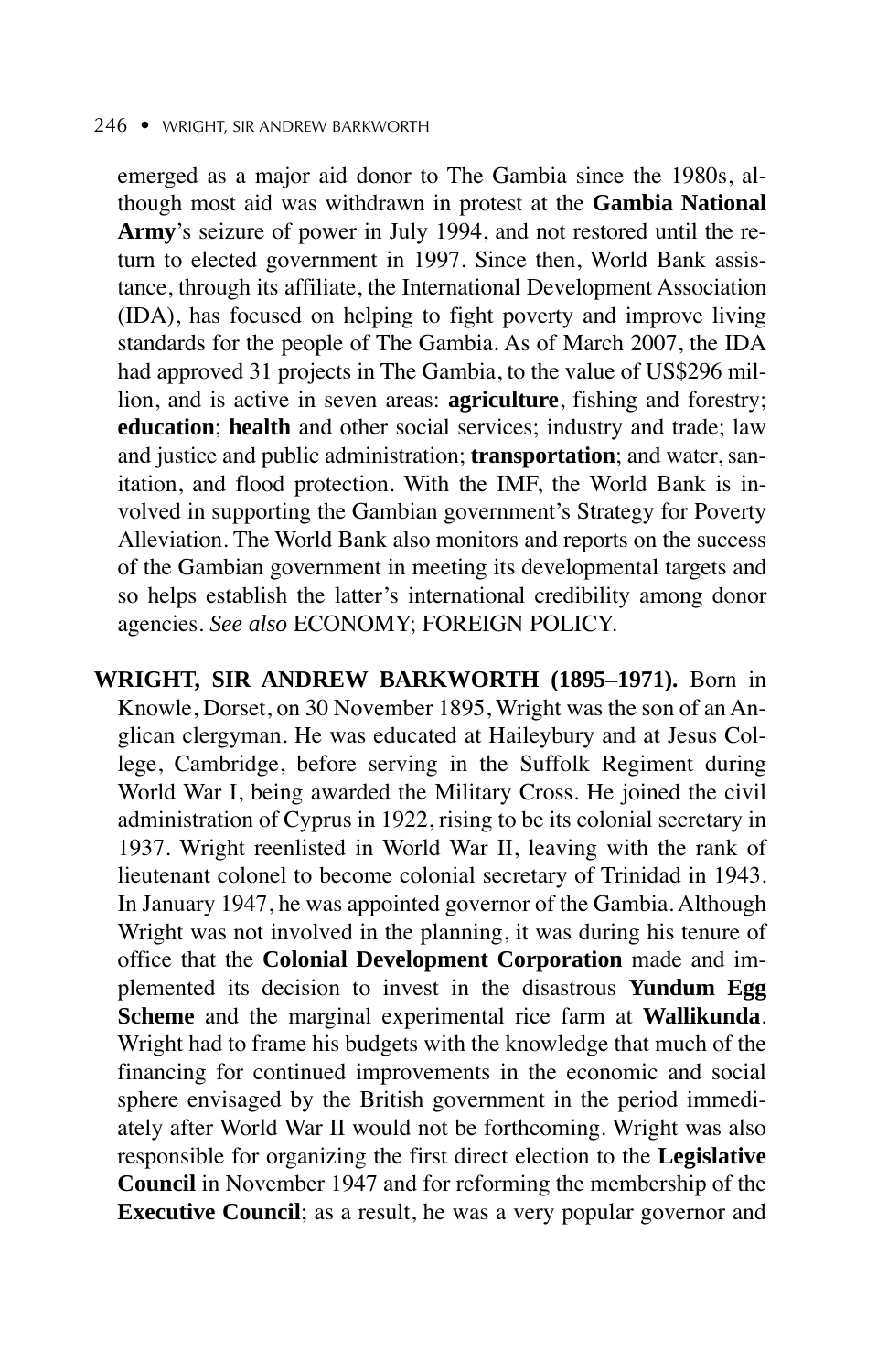there were protests in **Bathurst** when he left the Gambia in December 1949 to become governor of Cyprus. He retired from this position in 1954 and died on 24 March 1971.

**WULI.** Located in the extreme upper river area, in the 19th century, Wuli was one of the five north bank kingdoms controlled by the **Mandinka**. Founded in the 14th century by migrants from the Mali Empire, it had become independent by the mid-15th century. Throughout the **Soninke–Marabout Wars**, the rulers of Wuli maintained a loose client relationship with **Bakari Sardu**, who used the territory as a corridor and staging ground for his raids into the Gambia, and prevented **Musa Molloh** from seizing control of their territory. When the border between the Gambia and **Senegal** was fixed in the 1890s, Wuli was divided, with all save its northern portion ending up in the Gambia. The construction of the railway in Senegal further undermined its economic position, and most of what had become a poor, sparsely populated area became a chiefly district in the 20th-century reorganization of the **Protectorate**. In 1962, Wuli became a parliamentary constituency, being subdivided into two constituencies in 1987.

**WYN-HARRIS, SIR PERCY (1903–1979).** Born in London on 24 August 1903 as Percy Harris (he formally changed his name in 1953 to Wyn-Harris), he was son of a company director. He was educated at Gresham's College and Caius College, Cambridge, before joining the colonial service in Kenya in 1929, where he rose to the rank of chief native commissioner. He was appointed governor of the Gambia in December 1949 and, unusually, served for two terms of office.

Wyn-Harris's period in office coincided with the growth in nationalist sentiment in West Africa. He believed that the Gambia should not be permitted to progress toward self-government like larger territories and should instead maintain a permanent link with the United Kingdom and be administered locally by a state council, what he termed the "Channel Islands option." He was also opposed to the development of **political parties** in the Gambia. His first constitution, which came into force in 1951, increased the number of elected members from two to three; after the 1951 election, Wyn-Harris also increased the number of unofficial members of the **Executive Council** and appointed two of these as "members of the government." His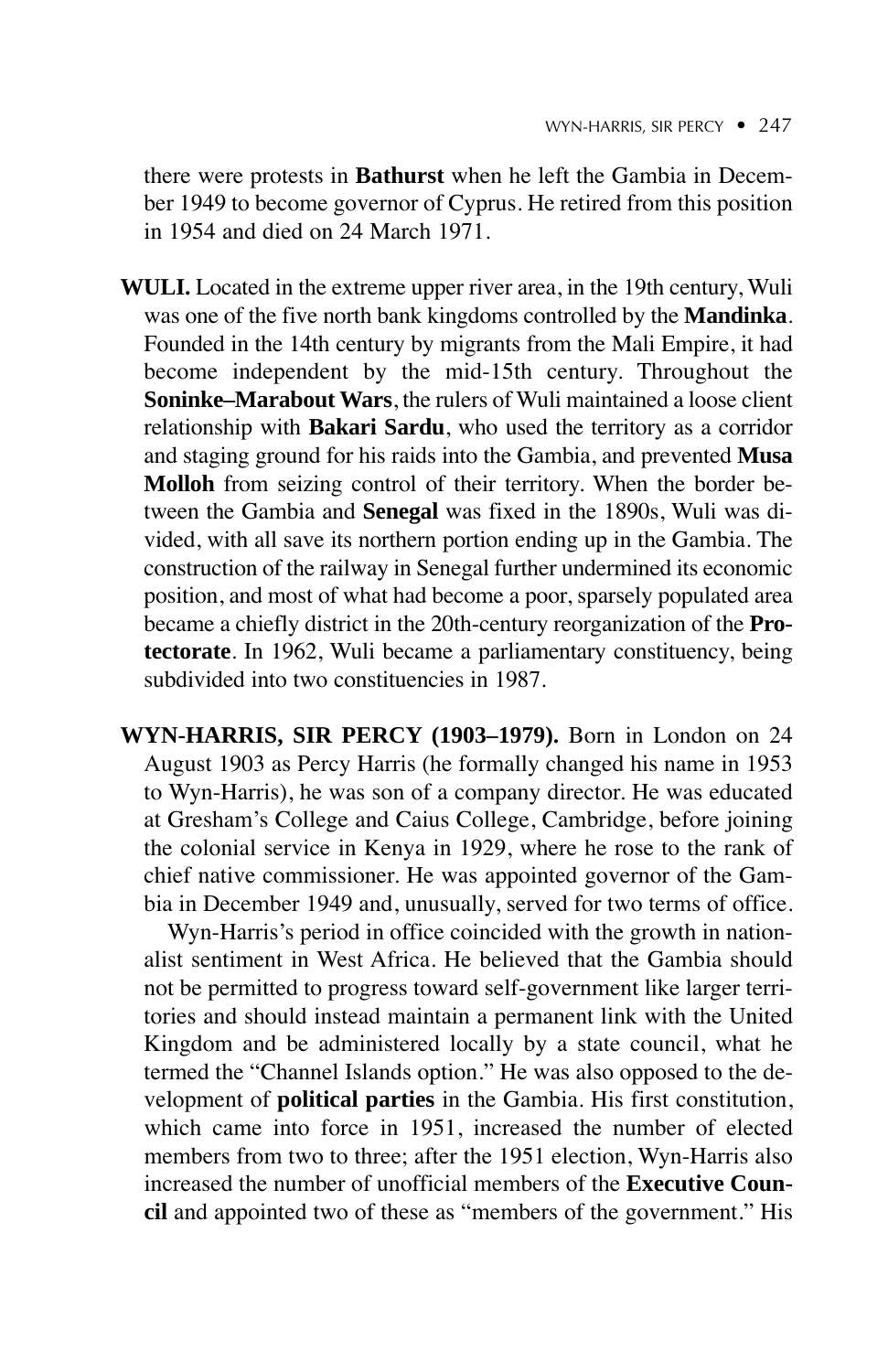second constitution, which was based on the recommendations of a Consultative Committee which met in 1953, increased the number of unofficial members of the Executive Council; two of these were granted specific portfolios and termed "ministers," but were not granted full ministerial responsibility. Despite these reforms, Wyn-Harris became increasingly unpopular with the **Bathurst** populace, particularly after he had dismissed **P. S. N'Jie** from the Executive Council in January 1956. He remained more popular in the **Protectorate**, having taken a particular interest in trying to improve conditions there.

Wyn-Harris left the Gambia in April 1958. By then, he had so alienated the Bathurst element that rather than depart the country in the usual blaze of public ceremony, he quietly slipped across the border to Senegal and made his way to Britain from there. Having been a keen mountaineer in his younger days—he was the second person known to have climbed Mount Kenya and took part in the British Everest expeditions of 1933 and 1936—he took up yachting in retirement, sailing solo to The Gambia as part of a circumnavigation of the world. He also continued to undertake official duties; he was a member of the Devlin Commission of Enquiry into the Nyasaland disturbances in 1959 and British administrator of the Northern Cameroons during the **United Nations** plebiscite of 1960–61. He died in Petersfield, England, on 25 February 1979.

#### **– Y –**

- **YARBUTENDA.** A town in the upper river district of **Kantora**, which under the **Anglo–French Convention (1889)**, Yarbutenda formed the eastern boundary between **Senegal** and the Gambia. Despite further agreements between the French and British in 1898 and 1901, the eastern boundary was never satisfactorily determined on the ground and was only resolved in the 1970s.
- **YUNDUM.** Yundum is a small town in **Kombo**, which during the **Soninke–Marabout Wars** was allied with the British. Because of this and because the chiefs of the town were **Soninke**, it was an objective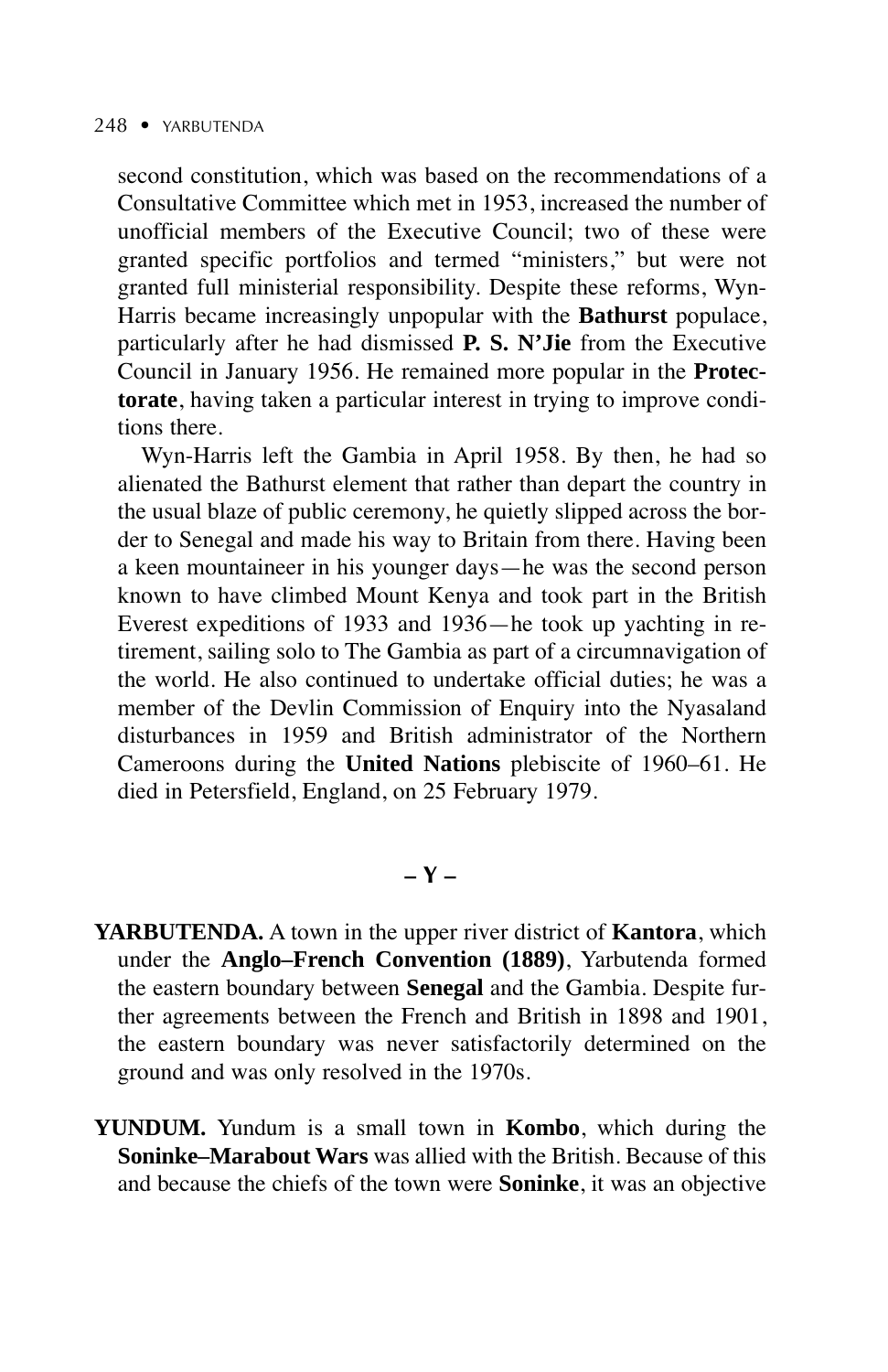for **Fodi Kabba**, **Fodi Silla**, and their followers. The wartime airfield at Yundum was later upgraded to become the country's sole airport. *See also* YUNDUM COLLEGE; YUNDUM EGG SCHEME.

- **YUNDUM COLLEGE.** Prior to 1949, all Gambian teachers received their training in Sierra Leone or the Gold Coast. In that year, a training center was opened at **Georgetown**, which offered a one-year course. Most of the buildings of the defunct **Yundum Egg Scheme** were acquired from the **Colonial Development Corporation**, and the Teachers' Training College was moved to Yundum in 1952. In the following year, the course was opened to **women**, and in 1954, the program was lengthened to two years. Beginning in 1955, major improvements were made to the buildings, and the administration of the college was separated from the Board of Education and placed under a board of governors. Yundum students and ex-students were to play a significant part in radical protest against the **People's Progressive** Party government. In 1988, Yundum College was absorbed into Gambia College as its School of Education and moved to new premises in **Brikama**. Its former buildings were converted into the **Gambia National Army** barracks.
- **YUNDUM EGG SCHEME.** In late 1948, the **Colonial Development Corporation** (CDC) established a scheme that was designed to make the Gambia a major exporter of eggs and dressed chickens to Britain. The plan was to produce 20 million eggs and one million pounds of poultry meat per year, with all chicken feed grown locally. The project was plagued from the start by overoptimistic estimates by CDC officials and the field staff who ignored the advice of Governor **Andrew Wright** and his staff. Timber from the cleared site, intended for export, could barely be sold for firewood. By October 1950, crop reports showed an average grain yield of only 207 pounds per acre as compared with estimates of 900 pounds. The poultry, expensive Rhode Island Reds, proved highly susceptible to fowl pest and died by the thousands. The project was abandoned in February 1951, after having cost £910,000 in direct appropriations. Some of its assets were acquired by the Gambian government and put to better use. *See also* AGRICULTURE.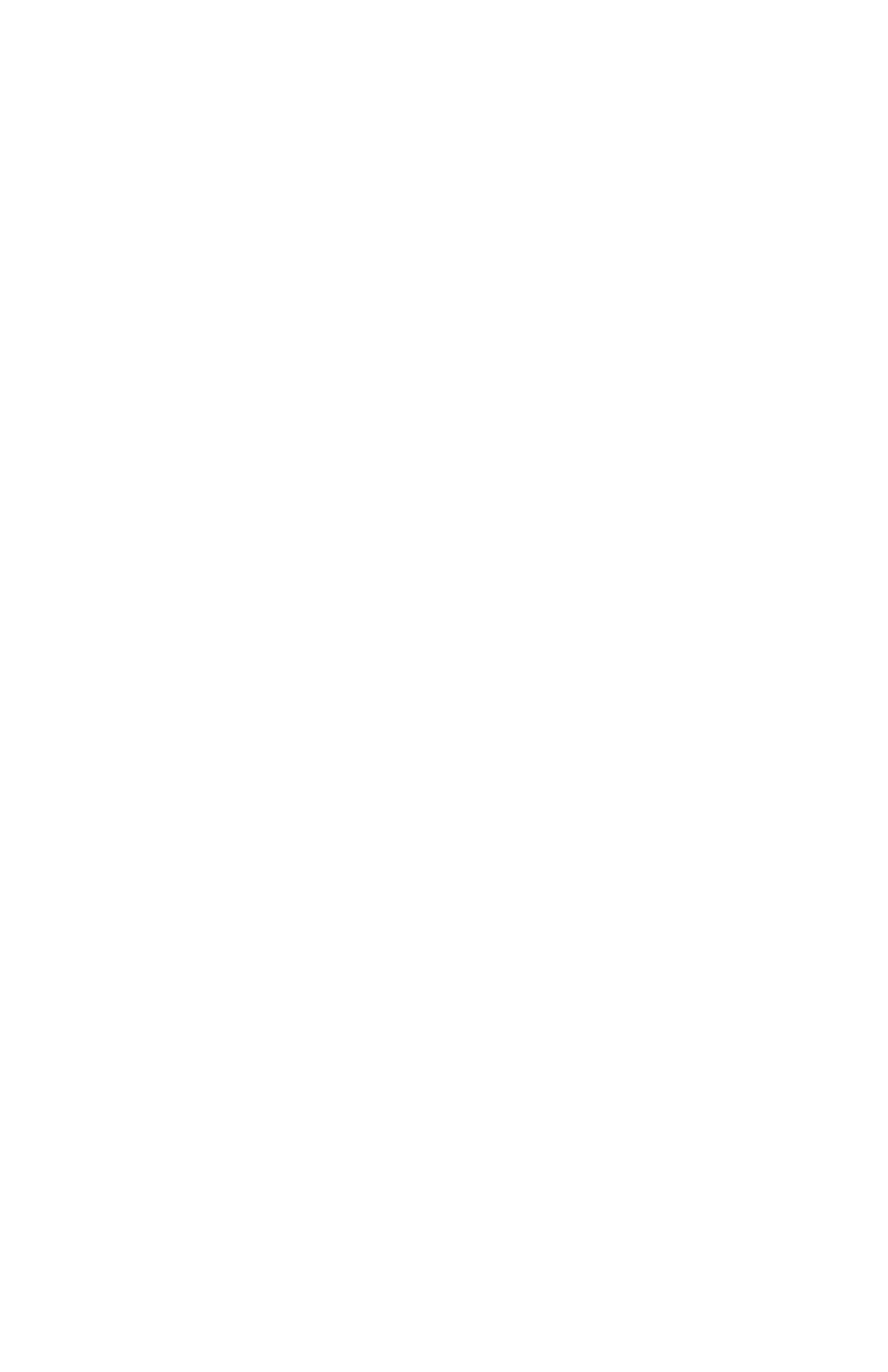# **Appendix A Chief Executives, 1829–2008**

## **LIEUTENANT GOVERNORS, GOVERNORS, ADMINISTRATORS, AND GOVERNORS-GENERAL1**

| 1829-30   | Lieutenant Colonel               |                            |
|-----------|----------------------------------|----------------------------|
|           | Alexander Findlay                | Lieutenant Governor        |
| 1830–37   | George Rendall                   | Lieutenant Governor        |
| 1838-39   | Major William Mackie             | Lieutenant Governor        |
| 1840-41   | Commander Henry V. Huntley       | Lieutenant Governor        |
| 1843      | Commander Henry F. Seagram       | Lieutenant Governor        |
| 1843      | Commander Henry F. Seagram       | Governor                   |
| 1843-44   | Commander Edmund N. Norcott      | Governor <sup>2</sup>      |
| 1844–47   | Captain Charles FitzGerald       | Governor                   |
| 1847-52   | Richard G. MacDonnell            | Governor                   |
| 1852      | Arthur E. Kennedy                | Governor <sup>2</sup>      |
| 1852-59   | Lieutenant Colonel               |                            |
|           | Luke S. O'Connor                 | Governor                   |
| 1859–66   | Colonel George A. K. D'Arcy      | Governor                   |
| 1866      | Colonel George A. K. D'Arcy      | Administrator              |
| 1866-69   | Rear-Admiral Charles G. E. Patey | Administrator              |
| 1871-72   | Jeremiah T. F. Callaghan         | Administrator              |
| 1873–75   | Cornelius H. Kortright           | Administrator              |
| 1875–77   | <b>Surgeon Major Samuel Rowe</b> | Administrator <sup>2</sup> |
| 1877-84   | Surgeon Major                    |                            |
|           | Valesius S. Gouldsbury           | Administrator              |
| 1884–85   | Captain Cornelius A. Moloney     | Administrator              |
| 1886-88   | Captain James S. Hay             | Administrator              |
| 1888-90   | Gilbert T. Carter                | Administrator              |
| 1891-1900 | Robert B. Llewelyn               | Administrator              |
| 1901      | Captain Sir George C. Denton     | Administrator              |
|           |                                  |                            |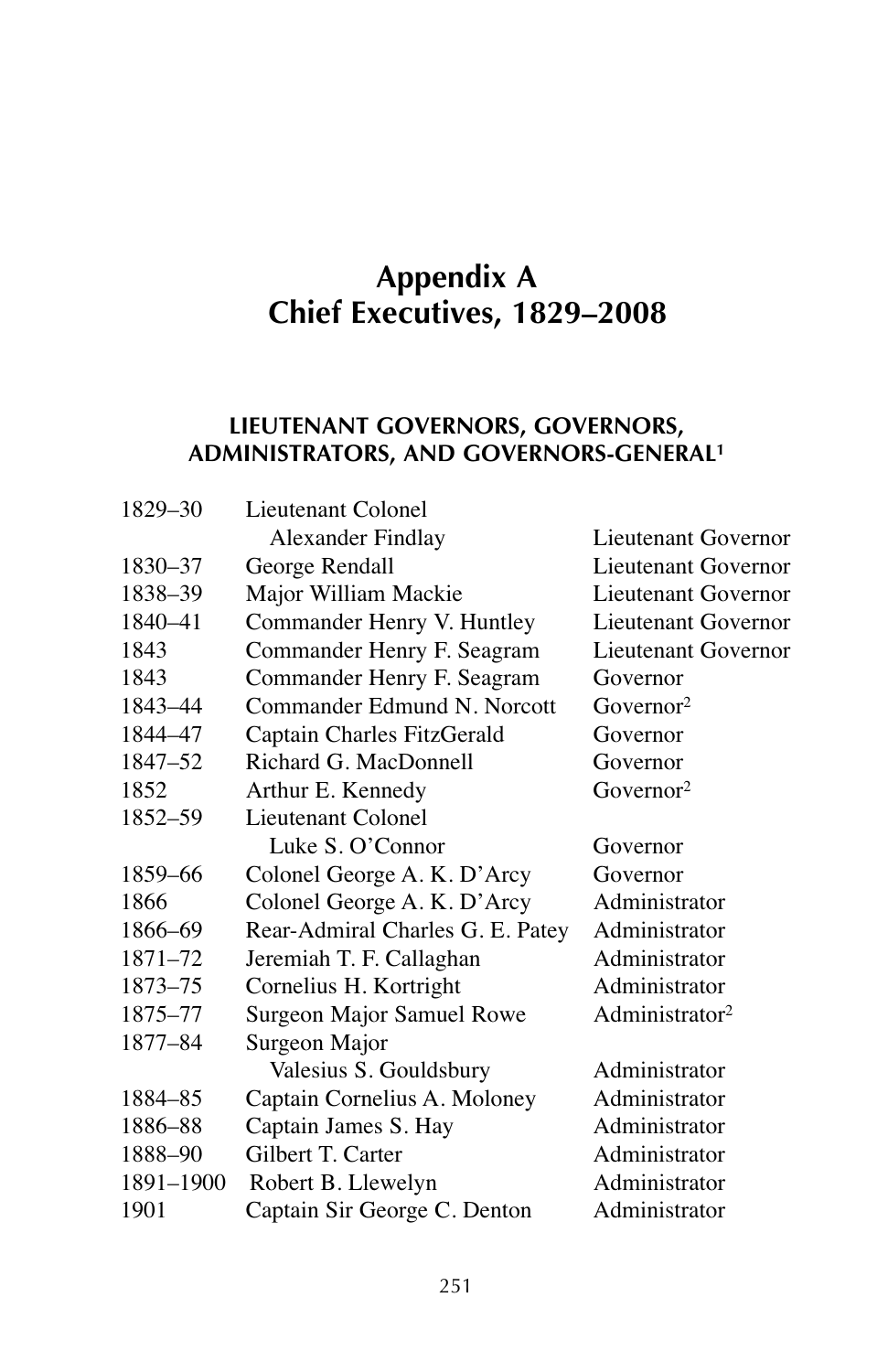| $1901 - 11$ | Captain Sir George C. Denton | Governor         |
|-------------|------------------------------|------------------|
| $1911 - 14$ | Lieutenant Colonel           |                  |
|             | Sir Henry L. Galway          | Governor         |
| 1914–20     | Sir Edward J. Cameron        | Governor         |
| $1921 - 27$ | Captain Cecil H. Armitage    | Governor         |
| 1927–28     | Sir John Middleton           | Governor         |
| 1928-30     | Sir Edward B. Denham         | Governor         |
| $1930 - 33$ | Sir H. Richmond Palmer       | Governor         |
| 1934–36     | Sir Arthur F. Richards       | Governor         |
| 1936–42     | Sir W. Thomas Southorn       | Governor         |
| 1942-47     | Sir Hilary R. R. Blood       | Governor         |
| 1947–49     | Sir Andrew B. Wright         | Governor         |
| 1949–58     | Sir Percy Wyn-Harris         | Governor         |
| 1958–62     | Sir Edward H. Windley        | Governor         |
| $1962 - 65$ | Sir John W. Paul             | Governor         |
| 1965–66     | Sir John W. Paul             | Governor General |
| 1966–70     | Sir Farimang M. Singhateh    | Governor General |

### *Notes*:

1. Excludes acting appointments. Dates given are when individual assumed office, not date of appointment.

2. Neither Kennedy nor Rowe took up their posts in the Gambia before being promoted to Sierra Leone. In Rowe's absence, Captain Henry T. M. Cooper served as acting administrator in 1875–76, but died in January 1877. Norcott's appointment (made in October 1843) was revoked in March 1844, without him ever assuming the post, with Thomas L. Ingram serving as acting administrator for most of the period between Seagram's death and FitzGerald's arrival.

### **GAMBIAN CHIEF EXECUTIVES**

- 1961 Pierre S. N'Jie (UP) Chief Minister
- 1962 Sir David K. Jawara (PPP) Premier
- 1963 Sir David/Dawda K. Jawara (PPP) Prime Minister
- 1970 Sir Dawda K. Jawara (PPP) President
- 1994 Lieutenant Yahya A. J. J. Jammeh Chairman, AFPRC
- 1996 Colonel (Retired)

Dr. Yahya A. J. J. Jammeh President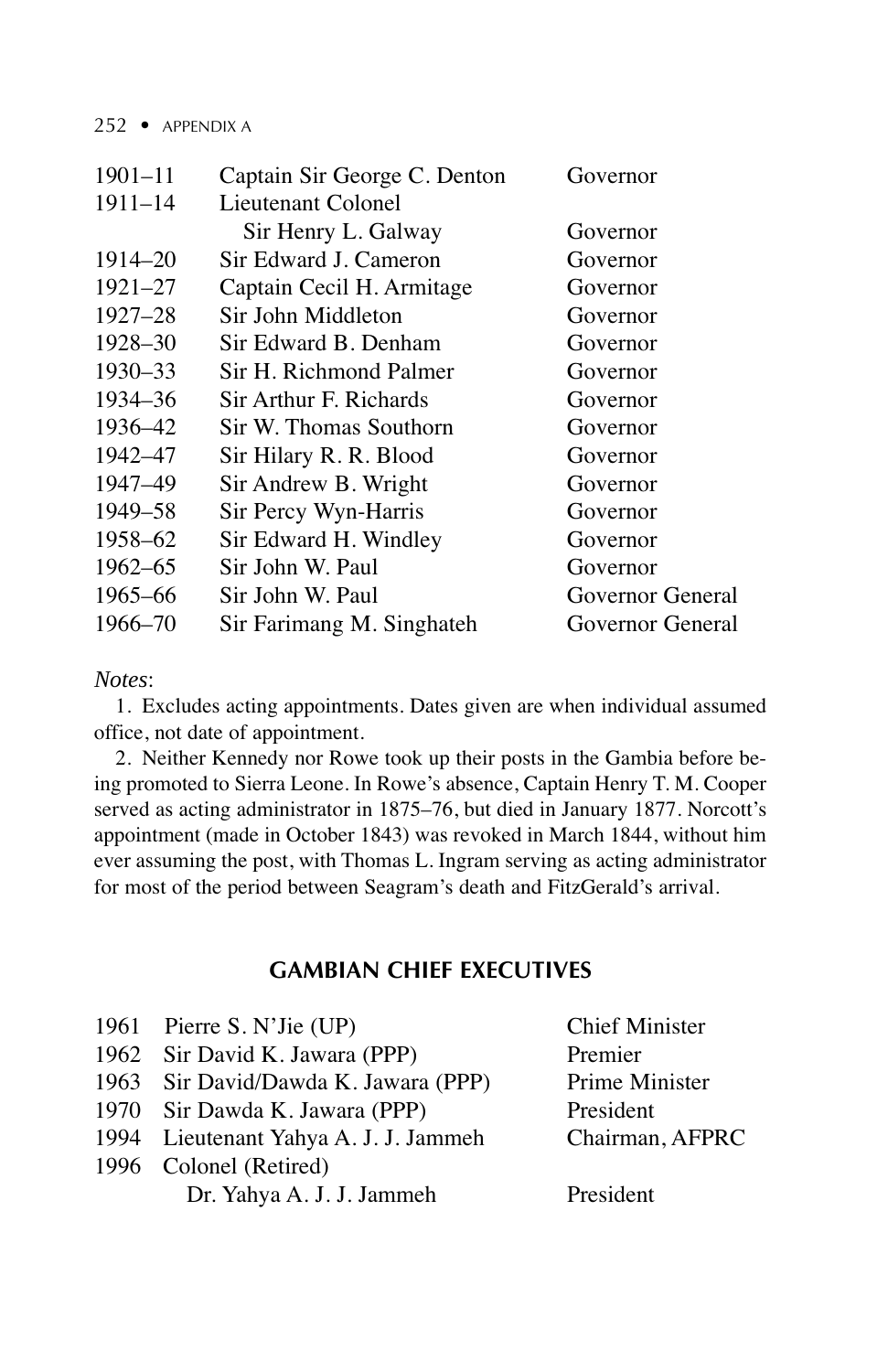# **Appendix B Gambian Parliamentary Election Results, 1960–20071**

| 1960                | 1962                | 1966                 | 1972               |
|---------------------|---------------------|----------------------|--------------------|
| PPP <sub>9</sub>    | <b>PPP 182</b>      | <b>PPP 24</b>        | PPP <sub>28</sub>  |
| UP <sub>5</sub>     | <b>UP13</b>         | UP7 <sup>3</sup>     | UP <sub>3</sub>    |
| DCA <sub>1</sub>    | $DCA$ <sup>12</sup> | $GCP$ 1 <sup>3</sup> | IND <sub>1</sub>   |
| IND 4               |                     |                      |                    |
| 1977                | 1982                | 1987                 | 1992               |
| PPP 28 <sup>4</sup> | <b>PPP 27</b>       | <b>PPP 31</b>        | <b>PPP 25</b>      |
| NCP <sub>5</sub>    | NCP <sub>3</sub>    | NCP 4 <sup>5</sup>   | NCP 6 <sup>5</sup> |
| UP <sub>2</sub>     | IND <sub>5</sub>    | UP1 <sup>5</sup>     | GPP2               |
|                     |                     |                      | IND <sub>3</sub>   |
| 1997                | 2002 <sup>6</sup>   | 2007                 |                    |
| APRC 33             | APRC 457            | APRC 42              |                    |
| UDP 7               | PDOIS <sub>2</sub>  | UDP <sub>4</sub>     |                    |
| NRP <sub>2</sub>    | NRP 1               | $NADD$ $18$          |                    |
| PDOIS <sub>1</sub>  |                     | IND <sub>1</sub>     |                    |
| IND <sub>2</sub>    |                     |                      |                    |

*Notes*:

1. The number of seats increased from 19 to 48 during this period. In addition, there are a number of "nominated" members, currently five (as well as the speaker), and five chiefs, elected separately from among the district chiefs.

2. PPP and DCA formed an electoral alliance.

3. UP and GCP formed a partial electoral alliance.

4. Jokadu constituency election postponed because of the death of a candidate; PPP won by-election.

- 5. NCP and UP formed a partial electoral alliance.
- 6. UDP boycotted election.
- 7. In alliance with NCP.

8. Coalition of parties: PDOIS, NDAM, and one part of PPP.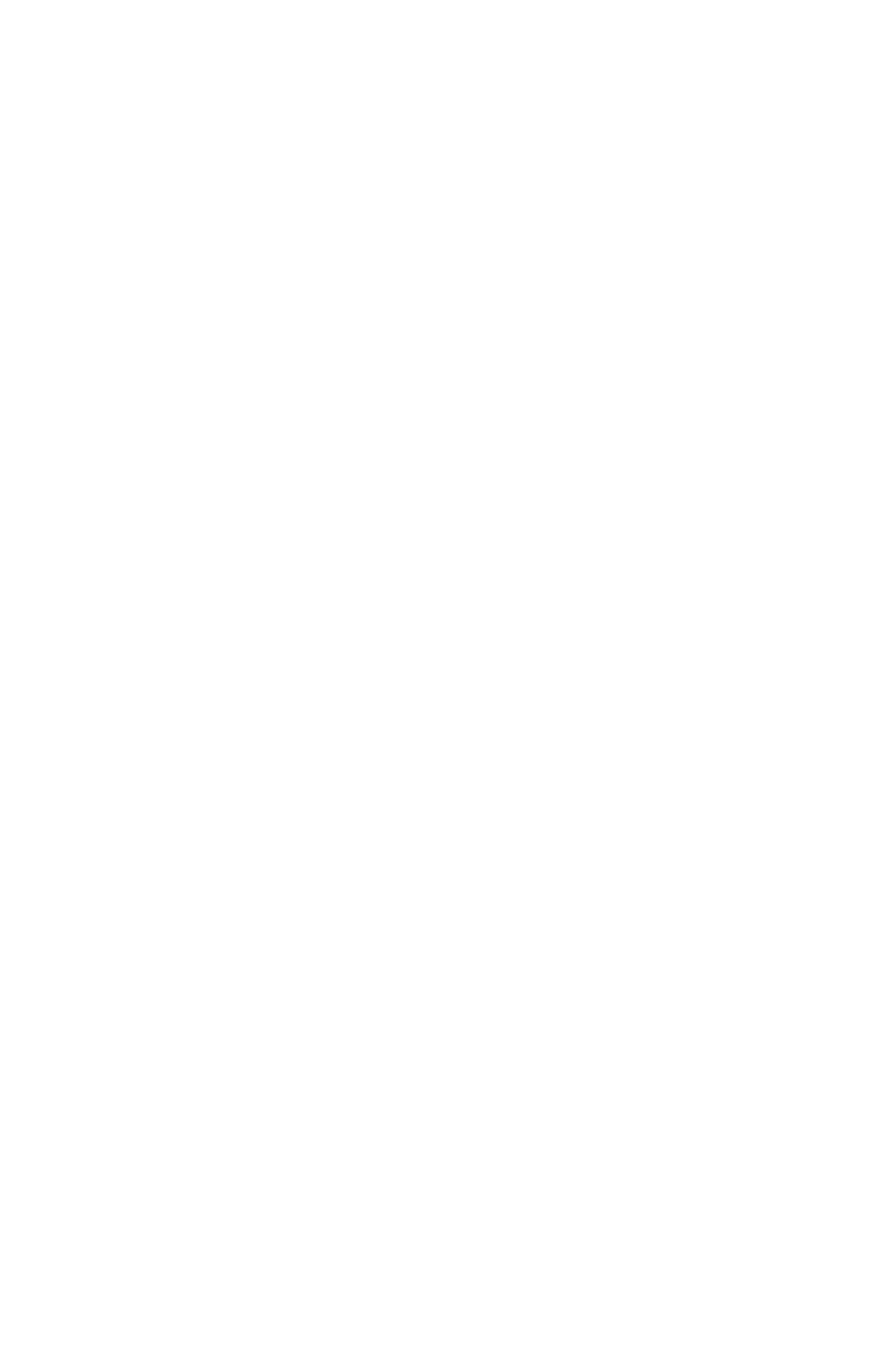# **Appendix C Gambian Presidential Election Results, 1972–2006**

### **1972**

Sir D. K. Jawara (PPP)1 P. H. Coker (UP)

### **1977**

Sir D. K. Jawara (PPP)1 S. M. Dibba (NCP)

### **1982**

| Sir D. K. Jawara (PPP) | 72.45% |
|------------------------|--------|
| S. M. Dibba (NCP)      | 27.55% |

### **1987**

| Sir D. K. Jawara (PPP) | 59.18%  |
|------------------------|---------|
| S. M. Dibba (NCP)      | 27.51\% |
| A. M. Camara (GPP)     | 13.31\% |

### **1992**

| Sir D. K. Jawara (PPP) | 58.48%  |
|------------------------|---------|
| S. M. Dibba (NCP)      | 22.21\% |
| A. M. Camara (GPP)     | 8.10%   |
| Dr. L. Bojang (PDP)    | 5.97%   |
| S. S. Jatta (PDOIS)    | 5.24%   |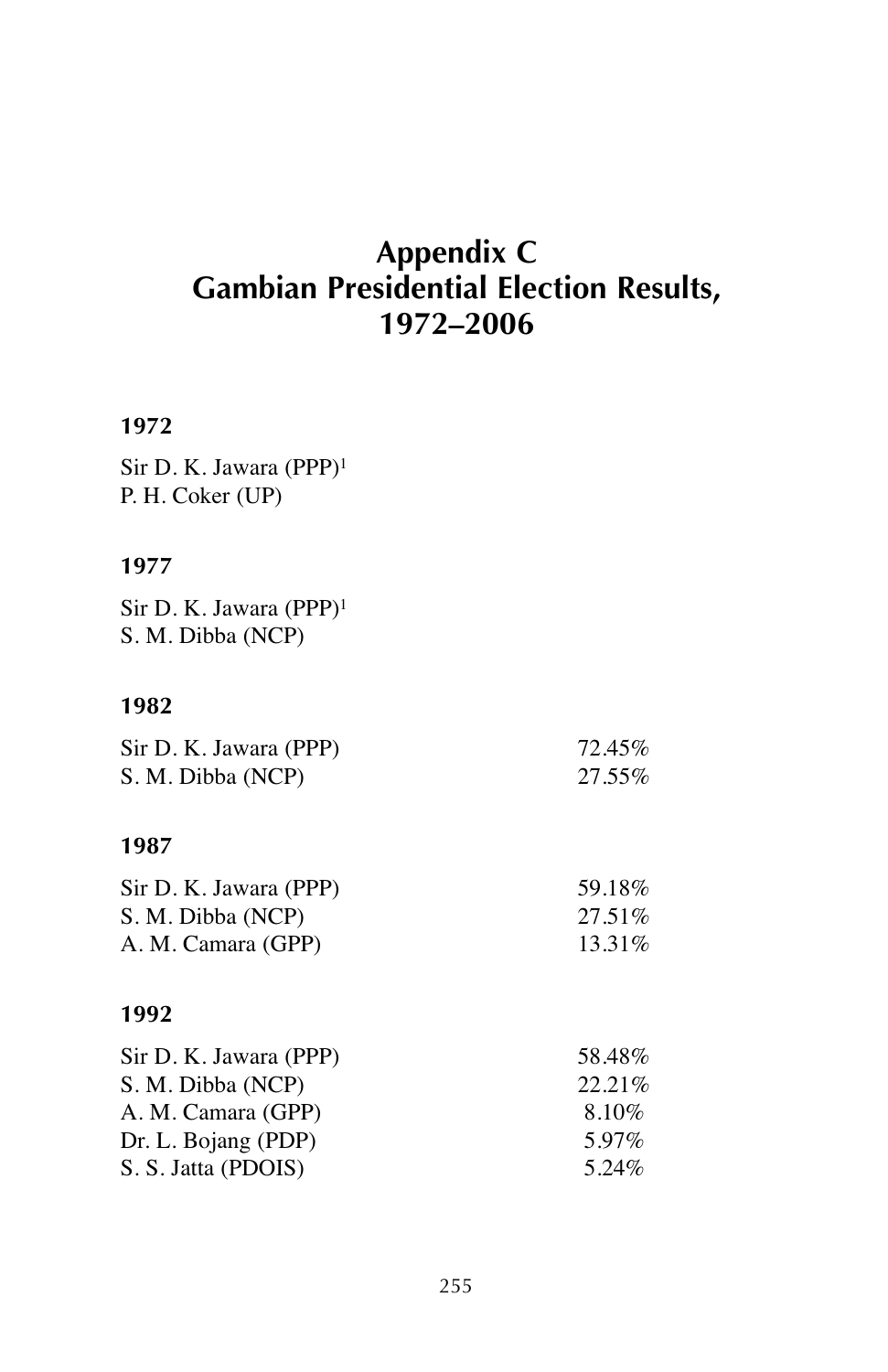256 • APPENDIX C

## **1996**

| Y. A. J. J. Jammeh (APRC)      | 55.77% |
|--------------------------------|--------|
| A. N. M. Ousainou Darboe (UDP) | 35.84% |
| $H. N. K.$ Bah (NRP)           | 5.52%  |
| S. Jatta (PDOIS)               | 2.87%  |

# **2001**

| Y. A. J. J. Jammeh (APRC)      | 52.84%   |
|--------------------------------|----------|
| A. N. M. Ousainou Darboe (UDP) | 32.59%   |
| $H. N. K.$ Bah (NRP)           | 7.78%    |
| S. M. Dibba (NCP)              | $3.77\%$ |
| S. S. Jatta (PDOIS)            | $3.02\%$ |
|                                |          |

# **2006**

| Y. A. J. J. Jammeh (APRC)      | 67.33% |
|--------------------------------|--------|
| A. N. M. Ousainou Darboe (UDP) | 26.69% |
| H. Sallah (NADD)               | 5.98%  |

1. President elected indirectly by elected MPs.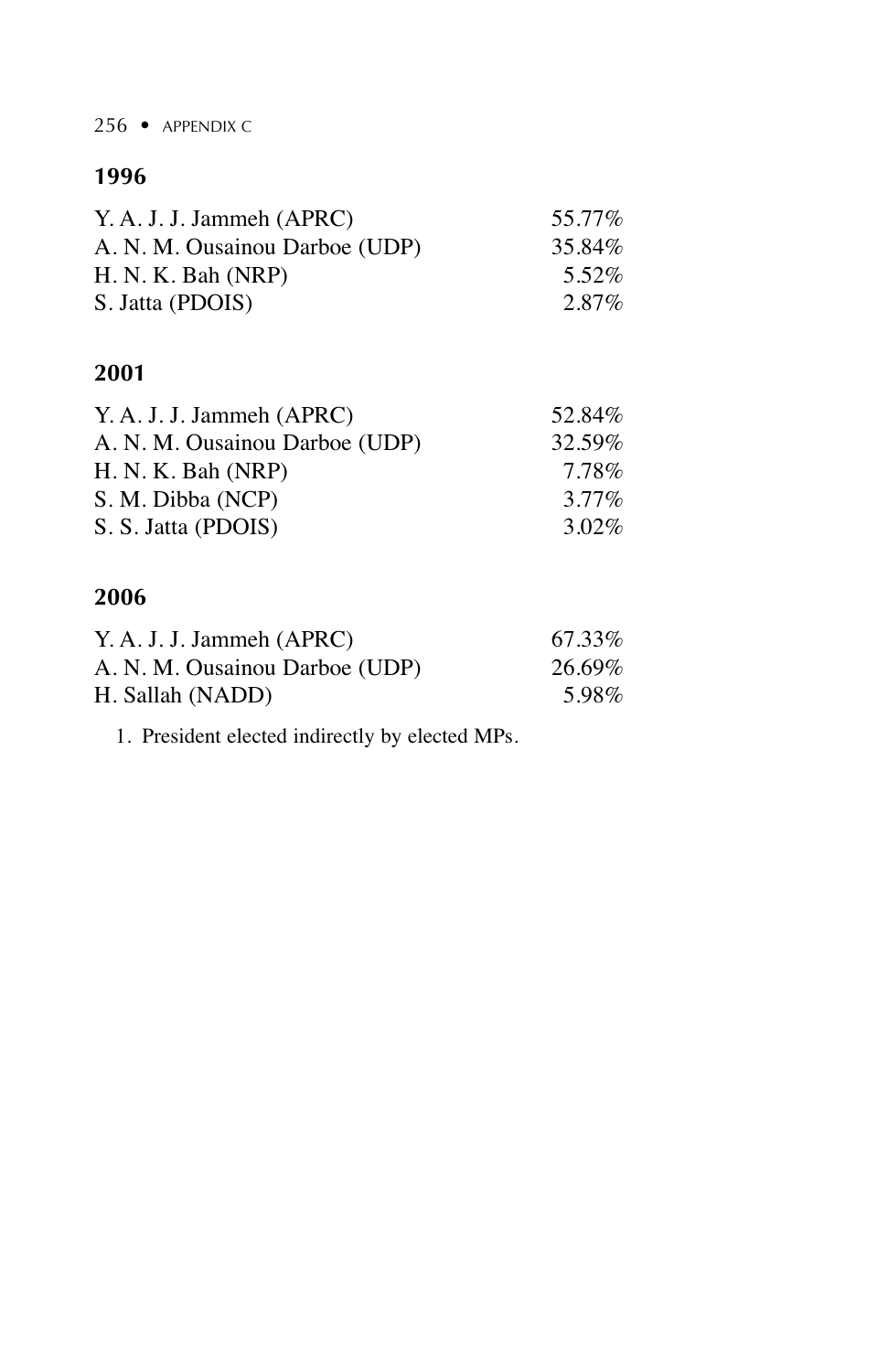# **Appendix D Results of Referenda**

## **Referenda for a Republic November 1965**

| Yes | 61,568 |
|-----|--------|
| No  | 31,921 |

Fell short of two-thirds majority by 758 votes.

## **April 1970**

| Yes | 84,968 |
|-----|--------|
| No  | 35,638 |

Met voting requirements.

## **Constitutional Referendum August 1996**

| Yes | 270,193 |
|-----|---------|
| No  | 113,744 |

Met voting requirements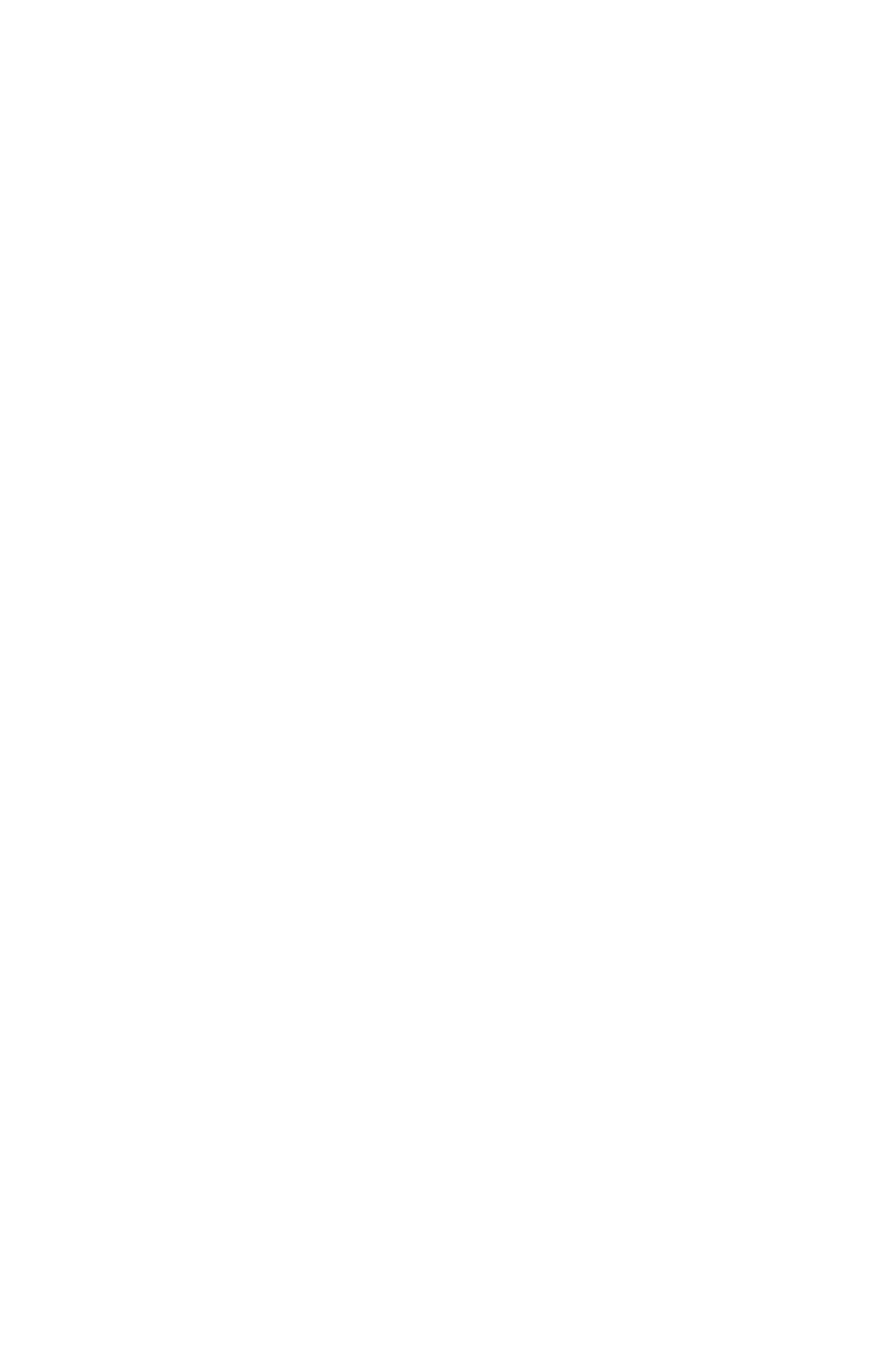# **Appendix E Gambian Population Statistics1**

| 1963 | 315,486   |
|------|-----------|
| 1973 | 493,499   |
| 1983 | 687.817   |
| 1993 | 1,038,145 |
| 2003 | 1,360,681 |
|      |           |

1. Official census returns.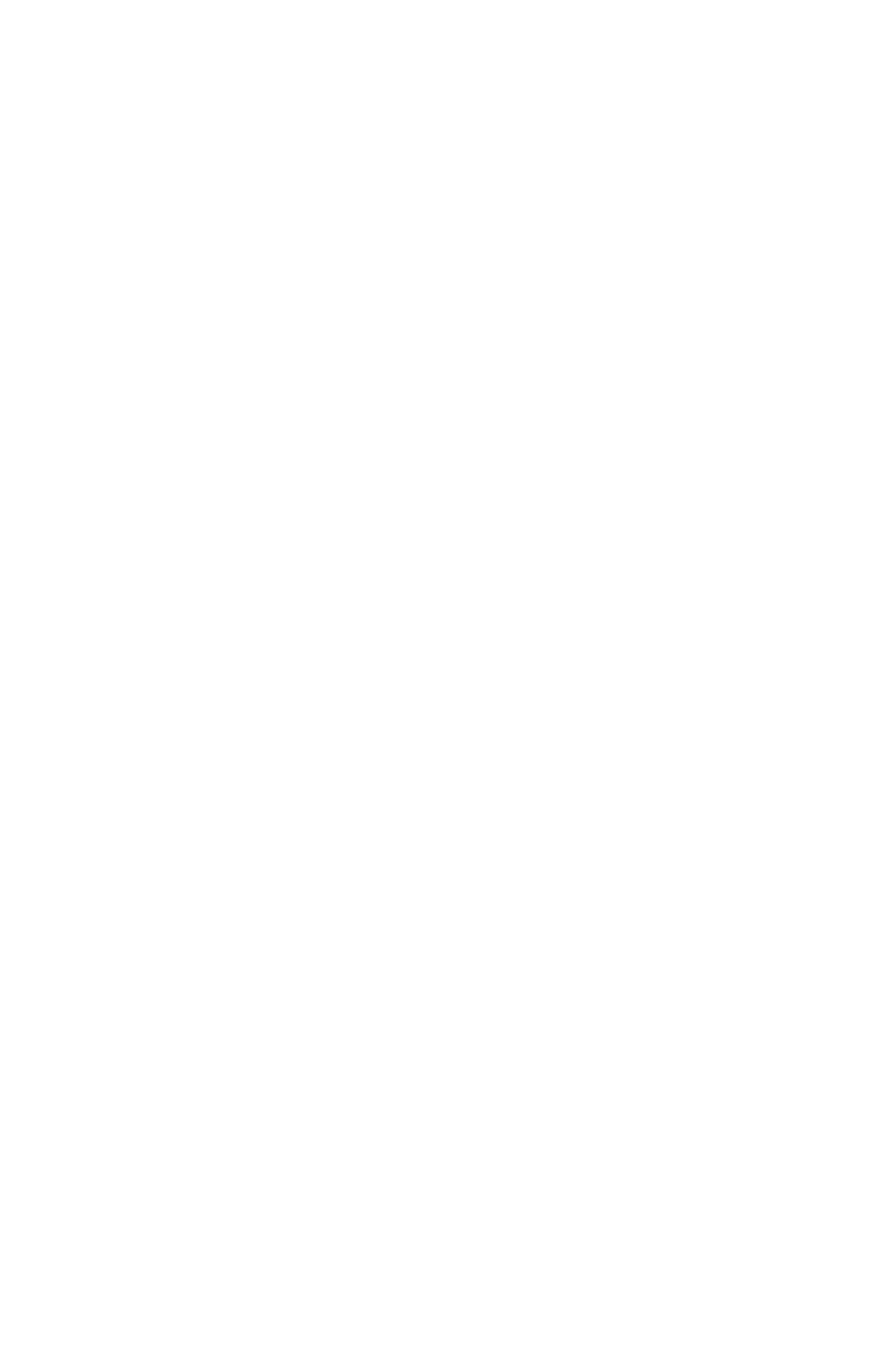# **Appendix F Gambian Population: Ethnic Distribution1**

|                            | 1963    | 1983    | 2003      |
|----------------------------|---------|---------|-----------|
| Mandinka/Jahanka           | 128,807 | 251,997 | 446,937   |
| Fula <sup>2</sup> /Tukulor | 47,354  | 117,092 | 272,354   |
| Wolof                      | 40,805  | 84,404  | 179,890   |
| Jola/Karoninka             | 22,046  | 64,494  | 141,360   |
| Serahuli                   | 21,318  | 51,137  | 101,347   |
| Serere                     | 4,258   | 15,551  | 37,979    |
| Aku                        | 2,974   | 5,032   | 6,556     |
| Manjago                    | 1,735   | 10,741  | 24,492    |
| <b>Bambara</b>             | 1,576   | 3,035   | 13,043    |
| <b>Others/Not Stated</b>   | 9,058   | 20,376  | 17,418    |
| Total Gambian              | 279,931 | 623,859 | 1,241,376 |

1. Official census returns.

2. "Fula," not "Fulbe," is the form normally used in The Gambia and is the variant used in the censuses.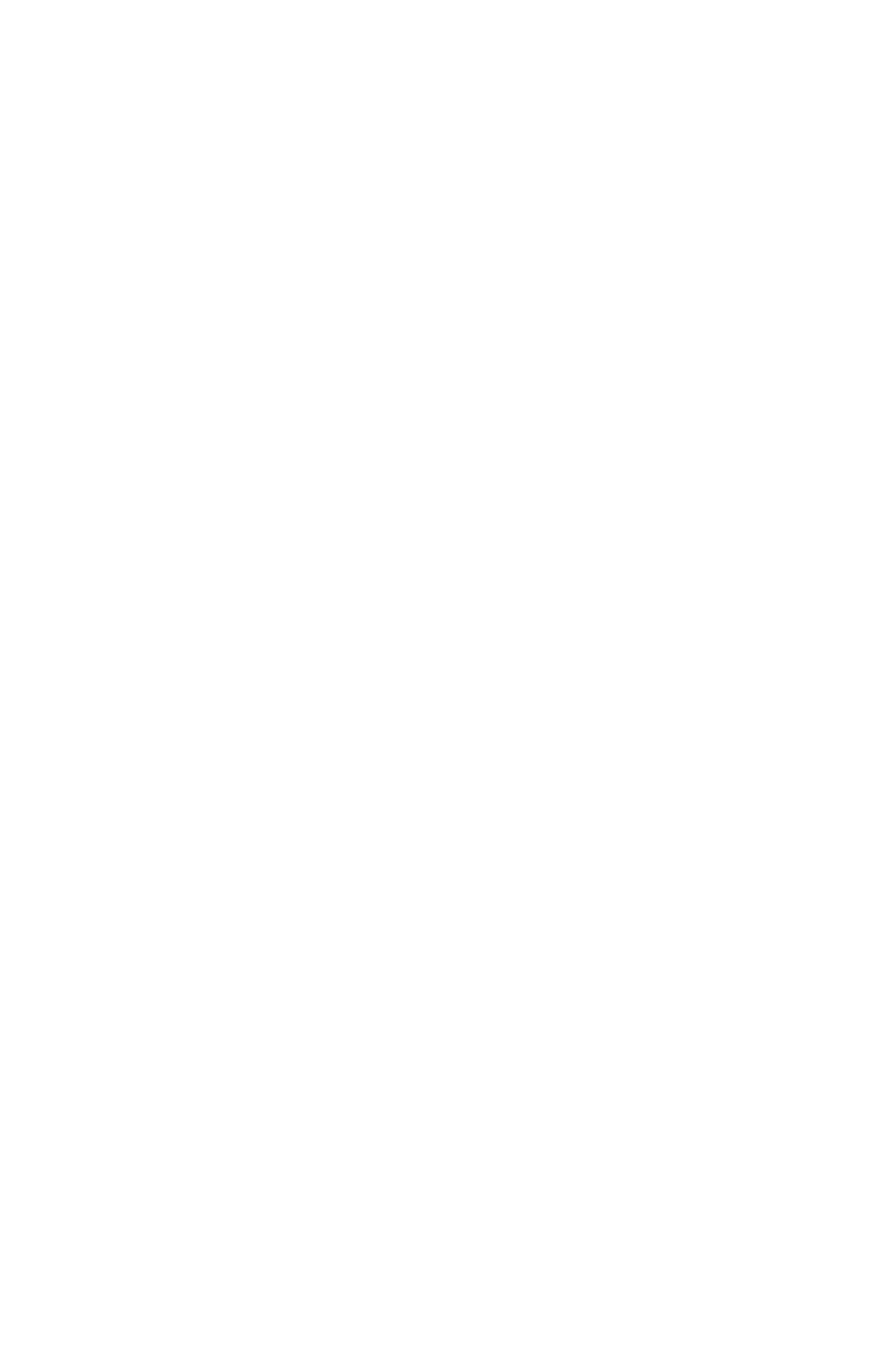# **Bibliography**

#### **INTRODUCTION**

Since the publication of the third edition of this work in 1999, there has been a considerable number of new publications on The Gambia, mainly in the form of articles in scholarly journals, newspapers, and news magazines, and in government publications and other official reports and studies. Most of these new publications have focused on the 1990s and 2000s, the main exception being our own *A Political History of The Gambia, 1816–1994*, which covers the colonial and postcolonial periods fairly evenly. In addition, a great deal of information can now be accessed on the Internet. More monographs on The Gambia are now available, and the number of unpublished theses has increased. Some can be obtained in microfiche format from University Microfilms, Ann Arbor, Michigan. Given this embarrassment of riches, the bibliography has had to be selective—identifying only the most relevant publications on the most important subjects. One major topic, medical research, has been deliberately excluded from the bibliography, partly because it is so vast and partly because of its highly specialized nature.

Those seeking further bibliographical information should undoubtedly begin by consulting Professor David Gamble's seven major volumes of Gambian bibliography, which span every conceivable subject and cover several languages, African and European, from the earliest historical references to 1999. All scholars of The Gambia are indebted to Professor Gamble for his lifelong dedication to Gambian bibliography. No other country has been so well served in this respect by a single scholar. Some of these volumes are published in Gamble's Gambian Studies series; running to more than 50 items and covering a wide range of topics, this is the largest single series of Gambian material.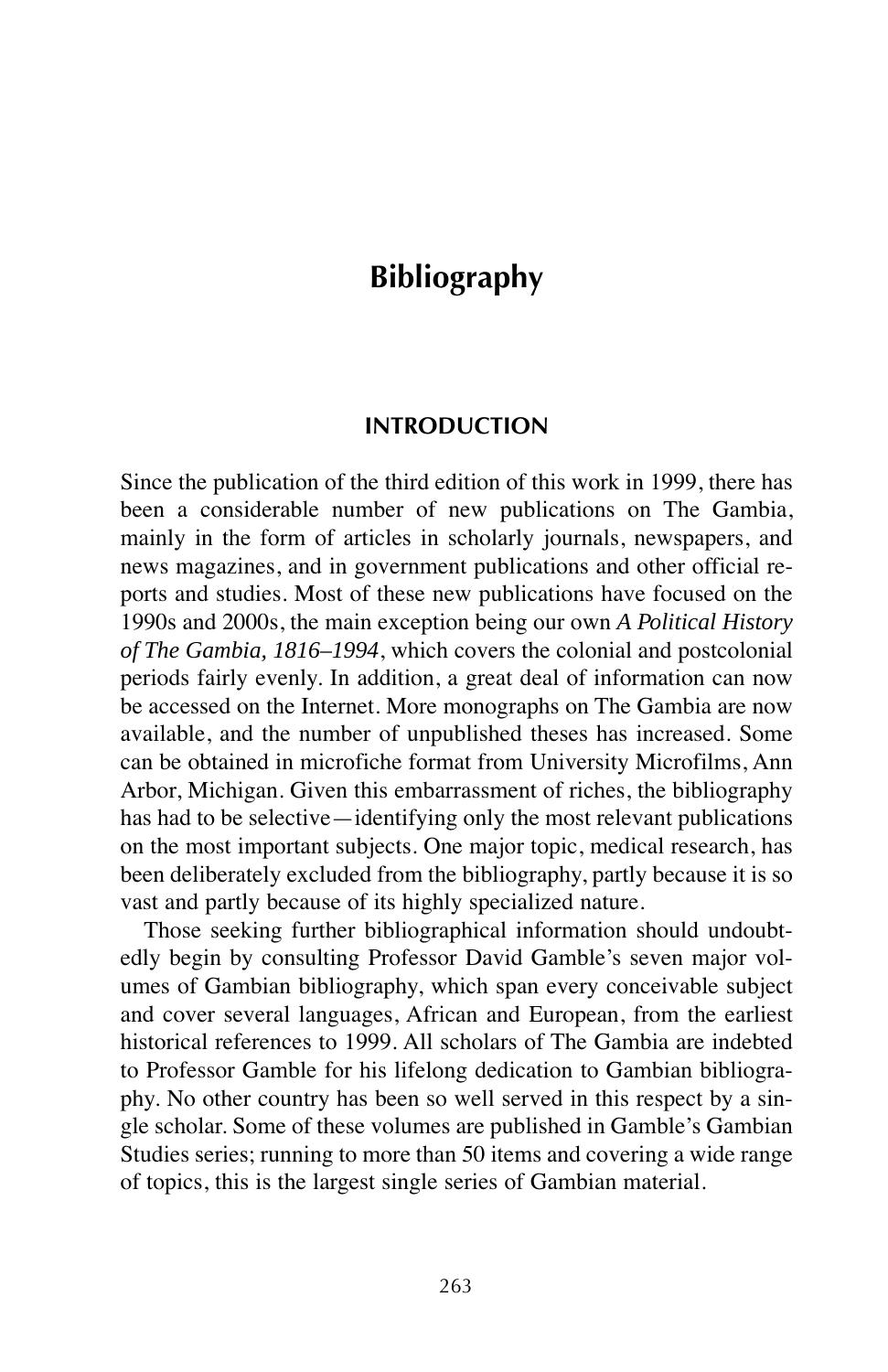The two major repositories of Gambian documentation are The National Archives of the United Kingdom (formerly known as the Public Record Office) in Kew, London, and the Gambia National Archives in the Quadrangle, Banjul. The National Archives holds the surviving correspondence between the Gambian government and the Colonial Office and its successor bodies (currently the Foreign and Commonwealth Office), as well as a large number of documents originating from other British government departments. Some of the more important files are cited below, while a more detailed list of 19th- and 20th-century documents is published in *A History of The Gambia*. Florence Mahoney's Ph.D., "Government and Opinion in the Gambia 1816–1901" (now published in part) is another important source of 19th-century documents. The Gambia National Archives holds a variety of published sources, including newspapers, as well as original official correspondence and reports. Both operate the 30-year rule on accessing confidential documents.

Additional archival and other documentary material on The Gambia may be found at other locations in Britain, as well. The Institute of Commonwealth Studies, University of London, is the primary repository for Gambian documents in Britain, holding many published and unpublished documents. The School of African and Oriental Studies, University of London, has a smaller Gambian collection, but also holds the archives of the Wesleyan Methodist Missionary Society, which contains the correspondence between European missionaries in Gambia in the early 19th and 20th centuries and the society's headquarters in London. Rhodes House Library, University of Oxford, holds a number of personal records of former colonial officials in the Gambian colonial service. Some early Gambian newspapers are held at the British Library Newspaper Depository in Colindale, north London. Smaller collections of documents can be found in other university libraries and elsewhere.

Another useful source of published material on The Gambia is the Gambia National Library. In addition, official documents relating to censuses, economic and social matters, and planning, which have not been placed in the National Archives, may be consulted at the appropriate government ministries in Banjul.

An important recent development has been the great increase in the amount of material on The Gambia to be found in electronic form; the range of sources is vast and encompasses a wide range of subjects, historical as well as contemporary, and particularly relating to political and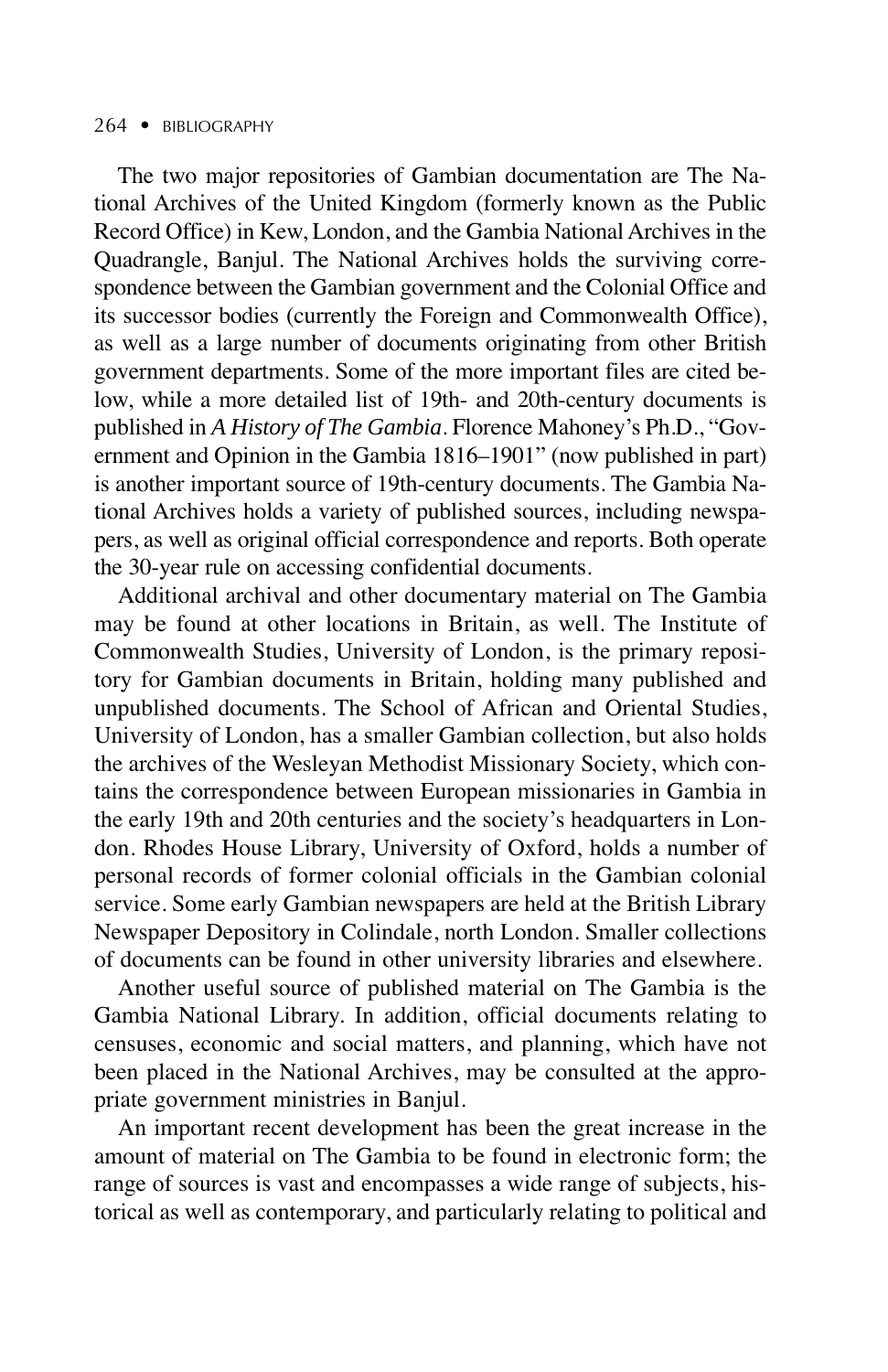developmental issues. Most international organizations with interests in The Gambia have websites, as does the Gambian government itself. Gambians themselves, particularly those living outside the country, are making a significant contribution to the current debates on Gambian issues. However, some of these sources tend to be ephemeral because websites change or cease to function. Rather than try to list these voluminous sources, we have listed Gambia "portal" sites, which contain a great many key sites of value to the researcher. Please note that all links were accurate as of June 2008. In addition, a great deal of biographical information on prominent figures in Gambian history can be found through careful searching on the Internet. Particularly valuable resources, in this respect, have been the censuses for England held by the National Archives (covering 1841–1901) and the FamilySearch website of The Church of Jesus Christ of Latter-day Saints (http://www.familysearch.org).

Finally, two non-documentary resources are of great value to scholars. The Gambia National Museum in Banjul, which is part of the National Centre for Arts and Culture (http://www.ncac.gm/banjul.html) has a collection of over 5,000 audio tapes and reels on Gambian history and culture available to researchers to consult. Professor Donald Wright has also made his Niumi fieldwork interview tapes, "Senegal and Gambia Mandinka, Serer and Fula," available to other scholars; these are deposited with the Michigan State University Libraries (http://www.lib.msu.edu/coll/main/africana/spc.htm).

## **GAMBIAN INTERNET "PORTALS"**

Columbia University Libraries African Studies: http://www.columbia.edu/cu/lweb/indiv/africa/cuvl/Gambia.html

Stanford University SULAIR Africa South of the Sahara: http://library.stanford.edu/depts/ssrg/africa/gambia.html

University of Pennsylvania African Studies Center: http://www.africa.upenn.edu/Country\_Specific/Gambia.html

Yale University Library: http://www.library.yale.edu/african/gambia.html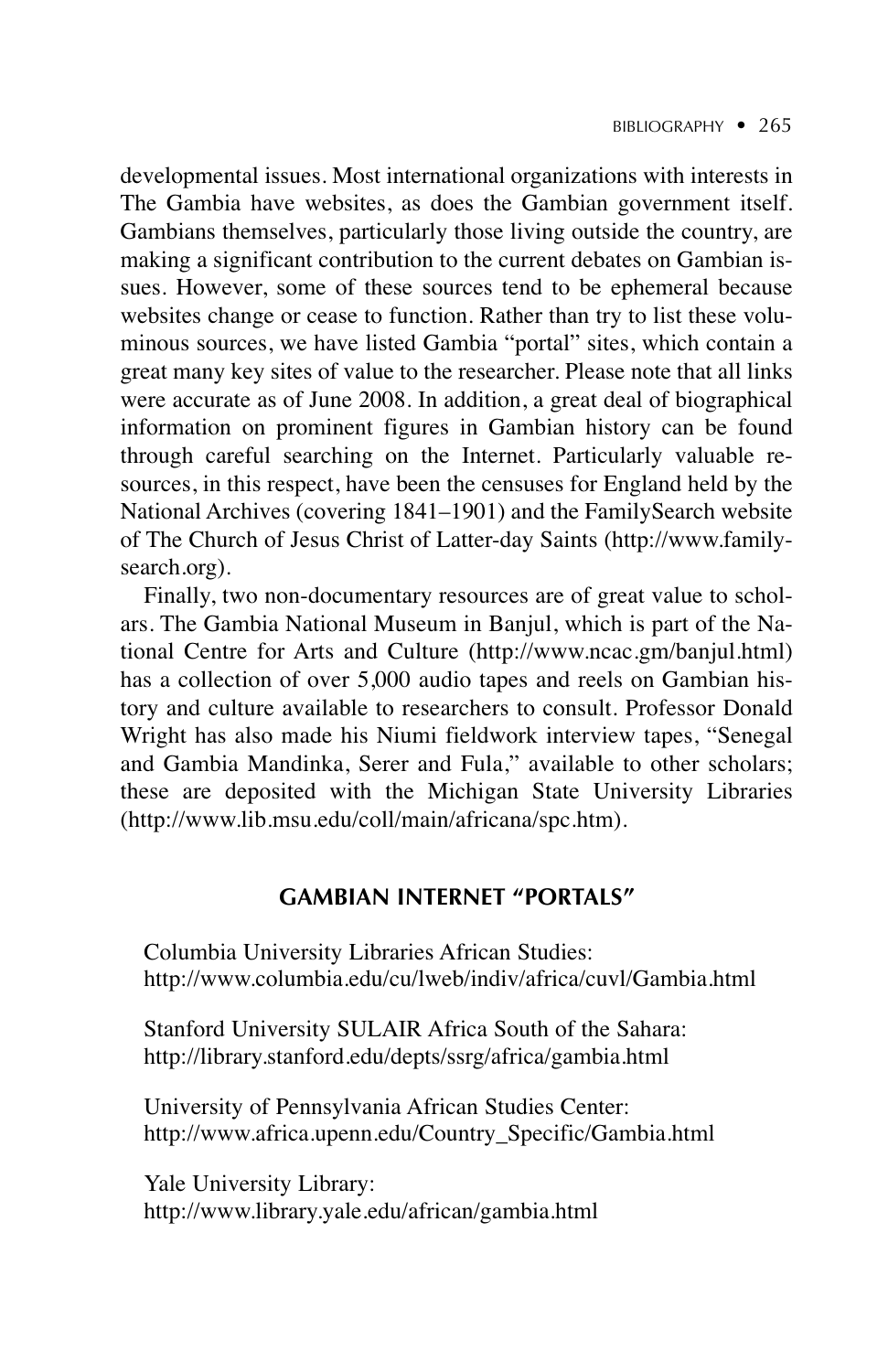US Library of Congress Portals to the World [for Gambian law and politics sites]:

http://www.loc.gov/rr/international/amed/gambia/resources/gambiageneral.html

DMOZ Open Directory Project: http://www.dmoz.org/regional/Africa/Gambia/Guides\_and\_Directories

An A–Z of African Studies on the Internet: http://www.lib.msu.edu/limb/a-z/az\_bg6.html [go to Gambia]

#### **GENERAL**

### **Bibliographies**

- Dorward, D. C., and A. C. Butler. *Government Publications Relating to the Gambia, 1822–1965*. East Ardsley, West Yorkshire, England: EP Microform, 1975.
- Gamble, David P. *Gambia Government Serial Publications of the Colonial Period: A Provisional List*. San Francisco, Calif.: David P. Gamble, 1982.

———. *A General Bibliography of The Gambia up to 31st December 1977. Supplement I*. Gambian Studies, no. 18. San Francisco, Calif.: David P. Gamble, 1987.

———. *A General Bibliography of The Gambia. Supplement II. 1978–1982*. Gambian Studies, no. 19. San Francisco, Calif.: David P. Gamble, 1987.

———. *The Gambia*. World Bibliographical Series vol. 91. London: Clio Press, 1988.

———. *A General Bibliography of The Gambia. Supplement III. 1983–1987*. Gambian Studies, no. 24. Brisbane, Calif.: David P. Gamble, 1990.

———. *A General Bibliography of The Gambia. Supplement IV. 1988–1992*. Gambian Studies, no. 29. Brisbane, Calif.: David P. Gamble, 1994.

———. *A General Bibliography of The Gambia. Supplement V. 1993–1995*. Gambian Studies, no. 33. Brisbane, Calif.: David P. Gamble, 1998.

- ———. *A General Bibliography of The Gambia. Supplement VI. 1996–1999*. Gambian Studies, no. 43. Brisbane, Calif.: David P. Gamble, 2002.
- Gamble, David P., and Louise Sperling. *A General Bibliography of The Gambia (up to 31 December 1977)*. Boston, Mass.: G. K. Hall, 1979.
- [National Library of The Gambia]. *Gambia National Bibliography, 1995–2000*. Banjul: Gambia Publishing Company, 2001.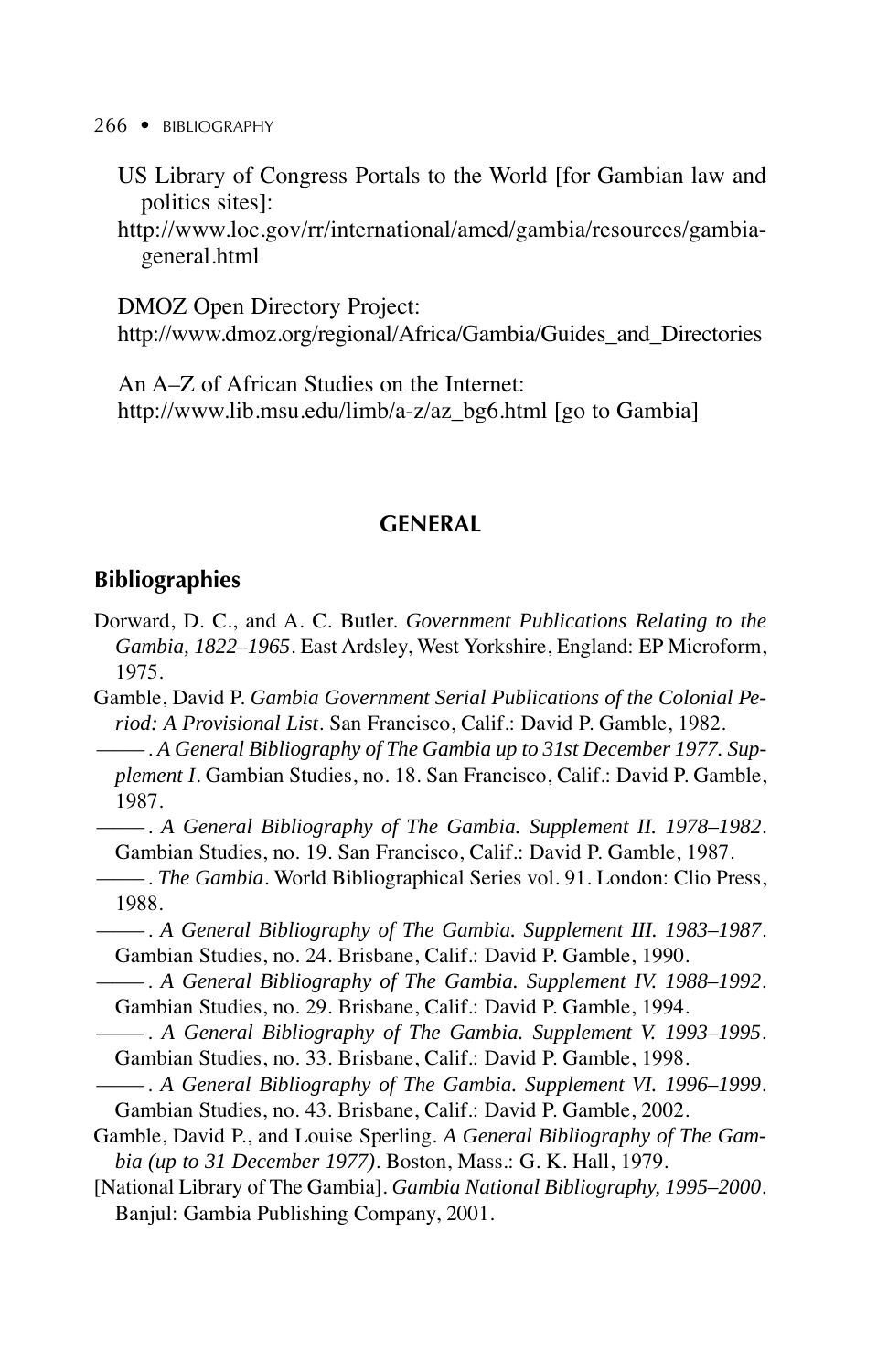#### **Language, Dictionaries, and Grammars**

- Gamble, David P. *Elementary Mandinka*. San Francisco, Calif.: David P. Gamble, 1987.
- ———. *Intermediate Gambian Mandinka–English Dictionary*. San Francisco, Calif.: David P. Gamble, 1987.
- ———. *Intermediate Mandinka*. San Francisco, Calif.: David P. Gamble, 1987.
- ———. *Elementary Gambian Wolof Grammar*. Gambian Studies, no. 25. Brisbane, Calif.: David P. Gamble, 1991.
- ———. *Gambian Wolof–English Dictionary*. Gambian Studies, no. 23. Brisbane, Calif.: David P. Gamble, 1993.
- Gamble, David P., and Mary U. Baldeh. *Gambian Fula–English Dictionary*. Gambian Studies, no. 12. San Francisco, Calif.: David P. Gamble, 1981.
- Gamble, David P., Linda K. Salmon, and Mary U. Baldeh. *Firdu–Fula Grammar (Gambian dialect)*. San Francisco, Calif.: David P. Gamble, 1981.

## **Journals, Periodicals, and Newspapers**

Dates of publication are given when known.

Non-Gambian Publications with Regular Gambian Items

- *Africa Contemporary Record*. New York: Africana Publishing Corporation (annual). (1968–69–2001/2) (chapter on The Gambia).
- *Africa Research Bulletin* (Economic, Financial, and Technical Series). Exeter, England: Africa Research (1964–).
- ———. (Political, Social, and Cultural Series). Exeter, England: Africa Research (1964–).
- *Africa South of the Sahara*. London: Europa Publications. (annual) (1972–) (chapter on The Gambia) (a shorter item appears in the annual companion volume, *The Europa World Yearbook*. vol. I).

*The African Times*. London (1861–1902).

*Crown Colonist*. London: Crown Colonist (1931–50).

*New Commonwealth*. London: Tothill Press (1950–72) (superceded *Crown Colonist*).

*West Africa*. London: West Africa Publishing (1917–2003).

*West African Review*. London: West African Review (1930–62).

### Gambian Publications

All listed newspapers are, or were, published in the Banjul area (Bathurst), except *The Farmer* (Basse).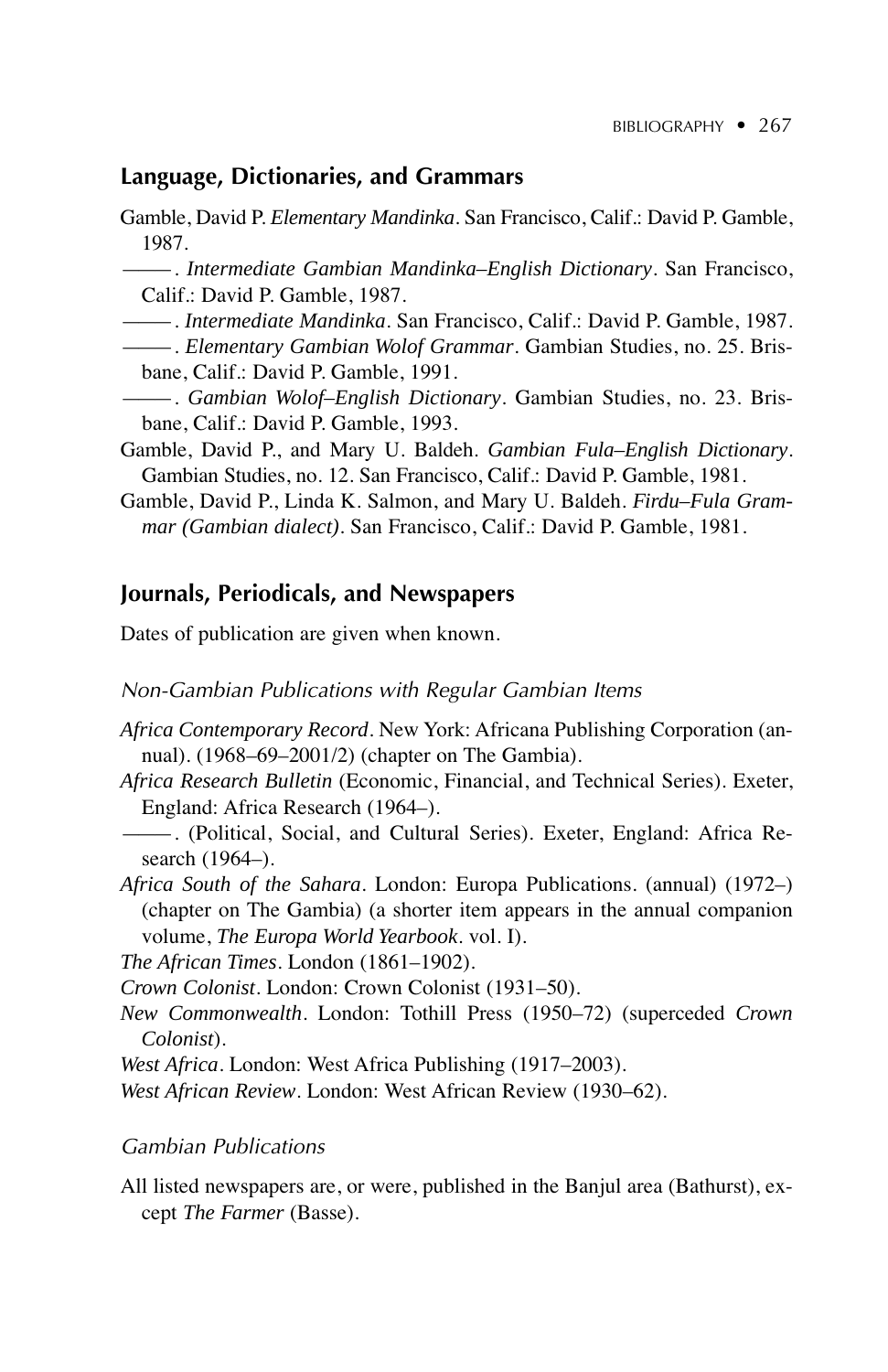Current newspapers can be accessed via: http://www.world-newspapers.com/gambia.html

### Ongoing in 2008

*The Daily Observer* (at time of writing, five issues a week: formerly independent, now pro-APRC). Friday edition is called *Weekend Observer*. (1992–). http://observer.gm

*Foroyaa* (at time of writing, three issues a week: pro-PDOIS) (1987–).

*The Gambia News and Report Weekly* (1992–).

*The Gambia Gazette* (1883–) (official publication of the Gambian Government).

- *The Point* (at time of writing, five issues a week: independent) (1991–). http://www.thepoint.gm
- Articles from *The Daily Observer*, *Foroyaa* and *The Point* are also reproduced at: http://allafrica.com/gambia

#### Defunct Publications

*African Unity* (Gambia Congress Party) (1965–c. 1967). *African Unity* (1975–?). *The Bathurst Observer and West African Gazette* (1883–88). *The Bathurst Times* (1871). *The Daily Express* (2006–07). *The Daily News* (c. 1939–40). *The Farmer* (1989–?). *The Gambia Daily* (1994–c. 2005). *The Gambia Echo* (1934–72). *The Gambia Intelligencer* (1893–96). *The Gambia Magazine* (1976–c. 1977). *The Gambia News Bulletin* (1943–89). *The Gambia Onward* (c. 1961–early 1990s). *The Gambia Outlook* (1958–c. 1992). *The Gambia Outlook and Senegambian Reporter* (1922–58). *The Gambia Public Opinion* (1932–c. 1934). *The Gambia Times* (People's Progressive Party) (1981–c. 1999). *The Gambia Voice* (1967–70). *The Gambia Weekly* (1989–94). *The Gambia Weekly News* (c. 1939–56). *The Gambian* (1982–c. 1993).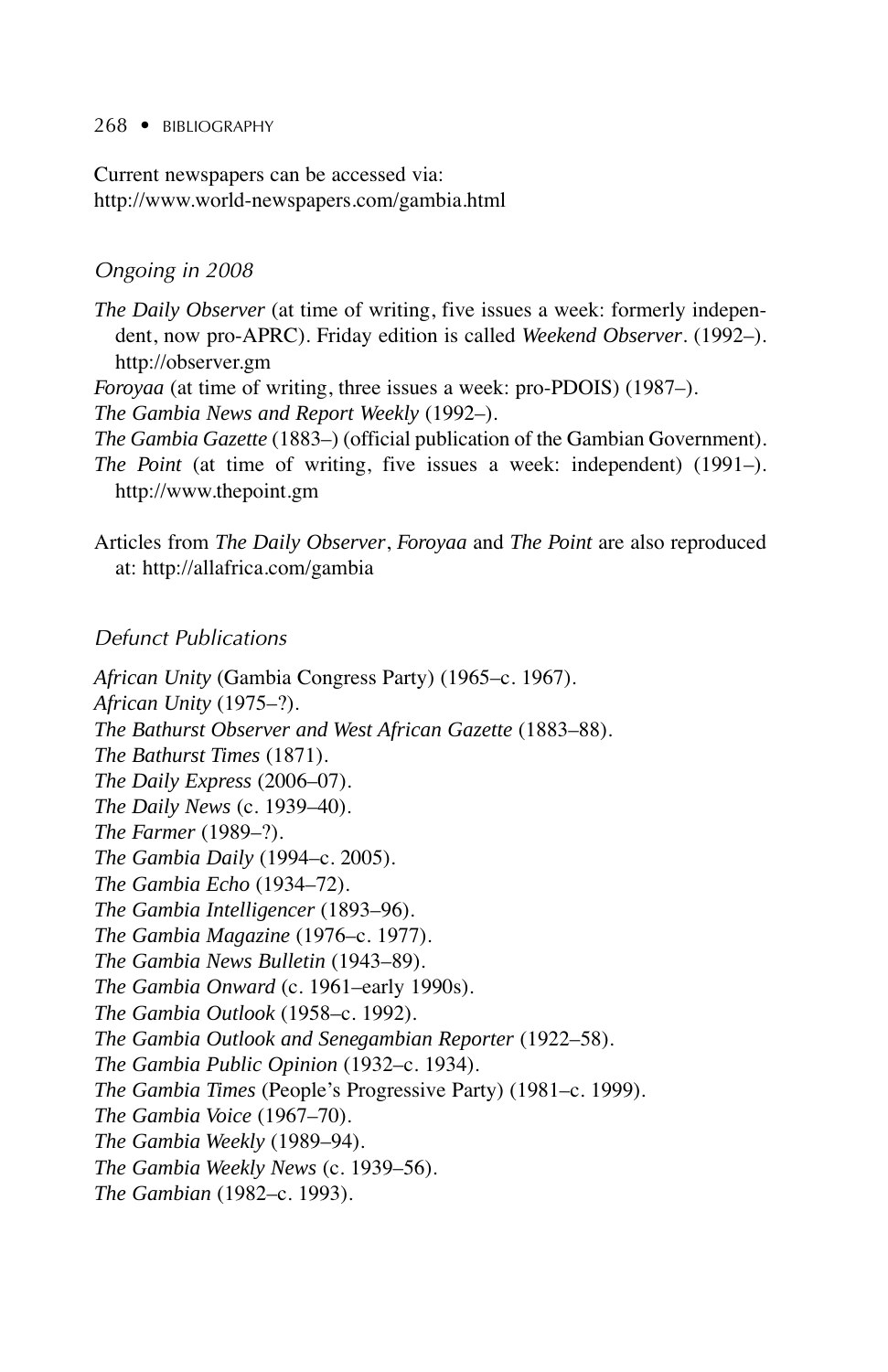*The Hibarr* (Gambia Muslim Congress) (1954–?). *Hibarr* (1988–c. 1998). *The Independent* (1999–2006). *The Inquirer* (1998–?). *Kibaro* (1950–56). *The Nation* (1964–late 1990s). *New Citizen* (1994–98) (founded as *Newsmonth* in 1993). *The New Gambia* (c. 1962–70). *Official Gazette of the Senegambia Confederation* (1982– c. 1989). *The Patriot* (Alliance for Patriotic Re-orientation and Construction) (2001– c. 2002). *The Post* (1979–?). *The Progressive* (1966–c. 1976). *The Senegambia Sun* (1983–85). *The Sohlasi* (c. 1968). *Spark* (late 1960s?). *The Spectator* (1999–?). *The Sun* (1978–?). *The SunTorch* (1986–early 1990s). *The Toiler* (1987–c. 1996). *Tonya* (c. 1965–?). *Topic (Gambia) Magazine* (1989–c. 1991). *The Torch* (1983–87). *Upfront* (Alliance for Patriotic Re-orientation and Construction) (1995– c. 2001). *The Vanguard* (1958–60). *The Voice of the Future* (1978–79). *The Worker* (1976–c. 1990s).

Ongoing Gambian e-newspapers in March 2008 (all published in the USA)

*Freedom Newspaper* (Raleigh, NC) (c. 2005–) http://www.freedomnews paper.com *The Gambia Echo* (Raleigh, NC) (2006–) http://www.thegambiaecho.com *The Gambia Journal* (Silver Spring, MD) (c. 2005–) http://thegambiajournal.com/about\_us.htm *Senegambia News* (Minneapolis, MN) (2007–) http://www.senegambianews.com Articles from *Freedom Newspaper* are also reproduced at: http://allafrica.com/gambia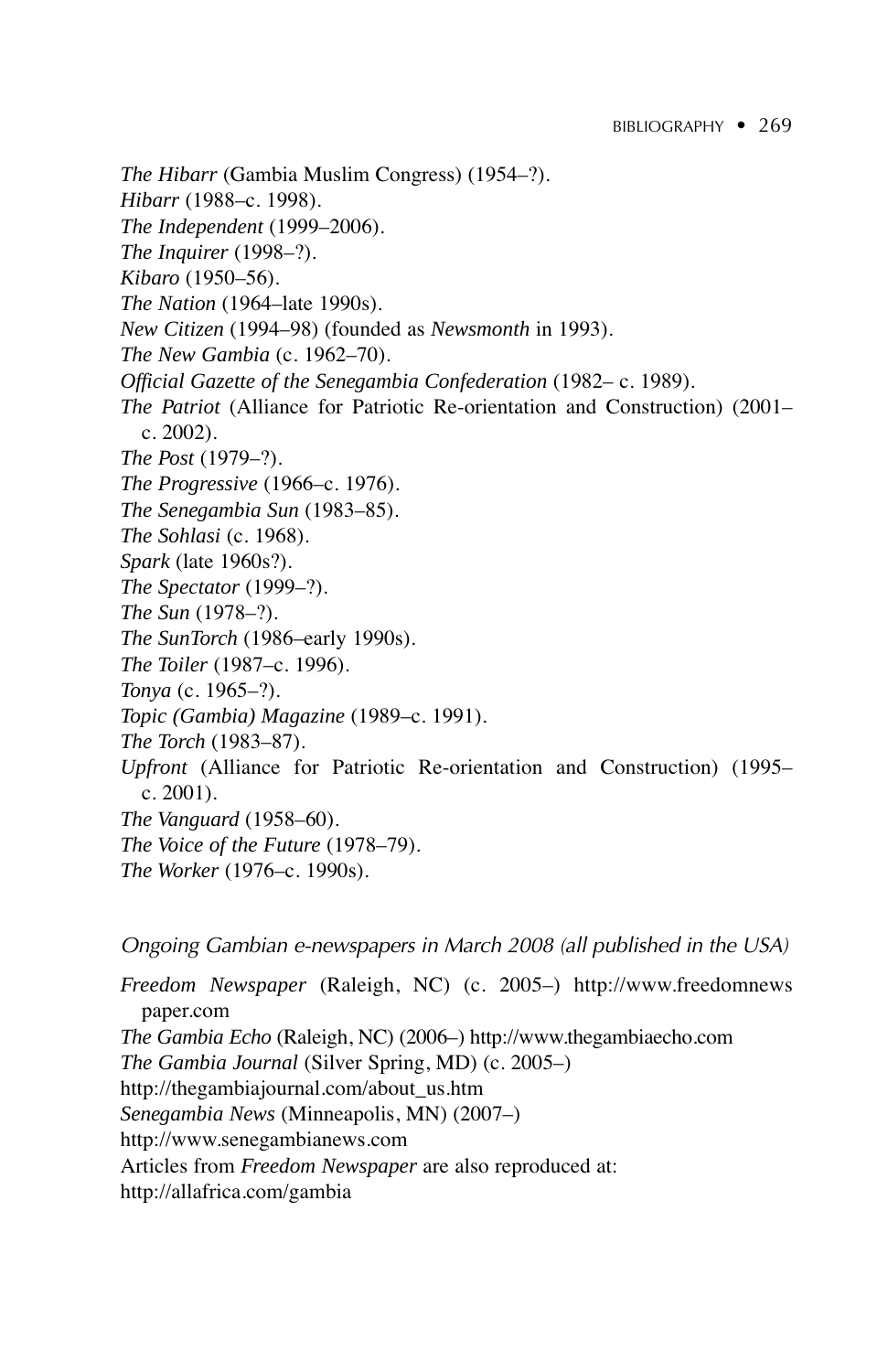General Articles on the Media (see also under Human Rights)

- Conateh, Swaebou J. S. "The Gambia." In *Broadcasting in Africa: a Continental Survey of Radio and Television*, ed. Sydney W. Head, 96–102. Philadelphia, Pa.: Temple University Press, 1974.
- Graettinger, Diana I. "The Development of Broadcasting in the Former British West African Possessions of Sierra Leone, Ghana (The Gold Coast), Nigeria and The Gambia." Ph.D. diss., Northwestern University, 1977.
- Grey-Johnson, Nana. "The Story of the Newspaper in The Gambia." In *African Media Cultures—Transdisciplinary Perspectives*, eds. Frank Wittmann and Rose Marie Beck, 17–41. Köln, Germany: Rüdiger Köppe Verlag, 2004.

# **Travel Guides**

Bennett, Lindsay. *The Gambia*. Peterborough, England: Thomas Cook, 2007.

- Emms, Craig, and Linda Barnett. *The Gambia: The Bradt Travel Guide*. London: The Bradt Travel Guide, 2006.
- Gravette, Andy. *The Gambia*. Landmark Visitors Guide. London: Landmark Publishing, 2003.
- Gregg, Emma, and Richard Trillo. *A Rough Guide to The Gambia*. 2nd ed. London: Rough Guide, 2006.
- Kane, Katharina. *The Gambia and Senegal*. 3rd ed. London: Lonely Planet, 2006.
- Tomkinson, Michael. *Michael Tomkinson's Gambia*. New ed. London: Michael Tomkinson, 2001.

# **HISTORY AND TRAVELS**

# **General (spanning several historical periods)**

- Bakarr, S. A. *The Gambia Yesterday: 1447–1979*. Banjul: Gambia Press Union, 1980.
- Barry, Boubacar. *Senegambia and the Atlantic Slave Trade*. Cambridge, England: Cambridge University Press, 1998.
- Clark, Andrew F., and Lucie Colvin Phillips. *Historical Dictionary of Senegal*. African Historical Dictionaries, no. 65. 2nd ed. Metuchen, N.J.: Scarecrow Press, 1994.

Faal, Dawda. *A History of The Gambia AD 1000–1965*. 2nd ed. Serrekunda: Edward Francis Small Printing Press, 1999.

Gailey, Harry A. *A History of the Gambia*. London: Routledge & Kegan Paul, 1964.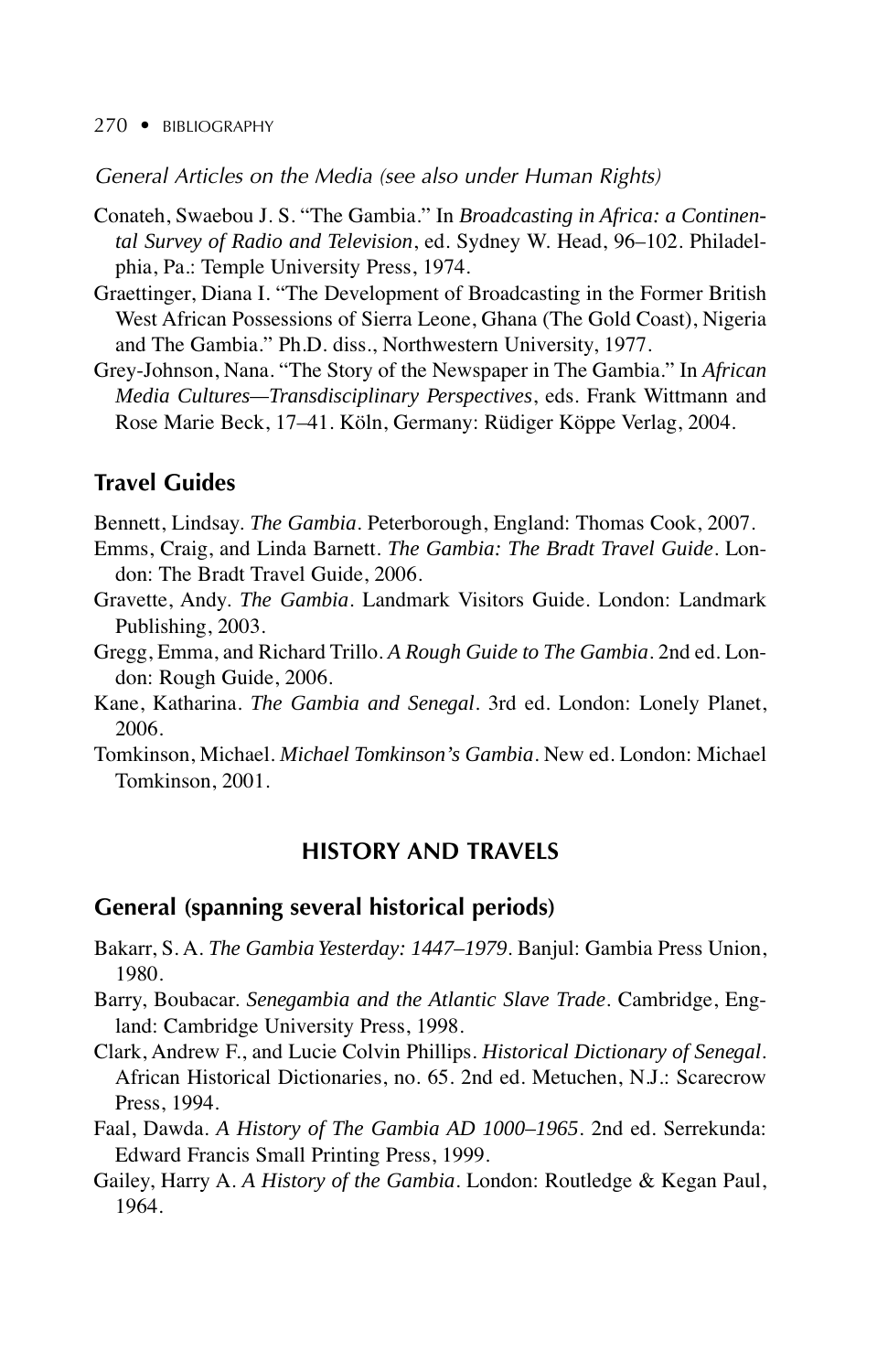- Gray, Sir John M. *A History of the Gambia*. Cambridge, England: Cambridge University Press, 1940. Reprint: London: Cass, 1966.
- Hughes, Arnold, and Harry A. Gailey. *Historical Dictionary of The Gambia*. African Historical Dictionaries, no. 79. 3rd ed. Lanham, Md.: Scarecrow Press, 1999.
- Nugent, Paul. "Cyclical History in The Gambia/Casamance Borderlands: Refugee Settlement and Islam from c. 1880 to the Present." *Journal of African History* 48, 2 (2007): 221–43.
- Reeve, Henry F. *The Gambia, Its History: Ancient, Medieval and Modern*. London: Smith, Elder and Co., 1912.
- Southorn, Lady Bella. *The Gambia. The Story of the Groundnut Colony*. London: George Allen & Unwin, 1952.

# **Archaeology**

- Beale, P. O. "The Stone Circles of The Gambia and Senegal." *Tarikh* 2, 2 (1968): 1–11.
- Meagher, Allan (ed.). *Historical sites of The Gambia: Ada Dinkiralu (Mandinka), Bereb-I-Chosan (Wolof), Tarica Tawal (Fula), Nannin (Jola), Soninke Ada (Serehuli), I-Mofan Chosan (Serer): an official guide to the monuments and sites of The Gambia*. Banjul: National Council for the Arts and Culture, 1998.

# **15th–18th Centuries**

- Astley, Thomas. *A New General Collection of Voyages and Travels*. 4 vols. London: Thomas Astley, 1745–47. Vols. 1 and 2 includes summaries of a number of older travel accounts.
- Crone, Gerald Roe (ed.). *The Voyages of Cadamosto and other Documents on Western Africa in the Second Half of the 15th Century*. London: Kraus, 1967. Originally published in London: Hakluyt Society, 1937 (also includes the account of Diego Gomes's voyage to the Gambia).
- Curtin, Philip D. *Economic Change in Precolonial Africa: Senegambia in the Era of the Slave Trade*. 2 vols. Madison, Wis.: University of Wisconsin Press, 1975.
- Davies, K. G. *The Royal African Company*. New York: Octagon Books, 1975. Originally published in London: Longmans, Green, 1957.
- Hakluyt, Richard. *The Principall Navigations Voyages Traffiques & Discoveries of the English Nation*. 8 vols. London: J. M. Dent, 1927–28 (see especially vol. 4, 285–91; vol. 5, 44–52). Originally published 1598–1600.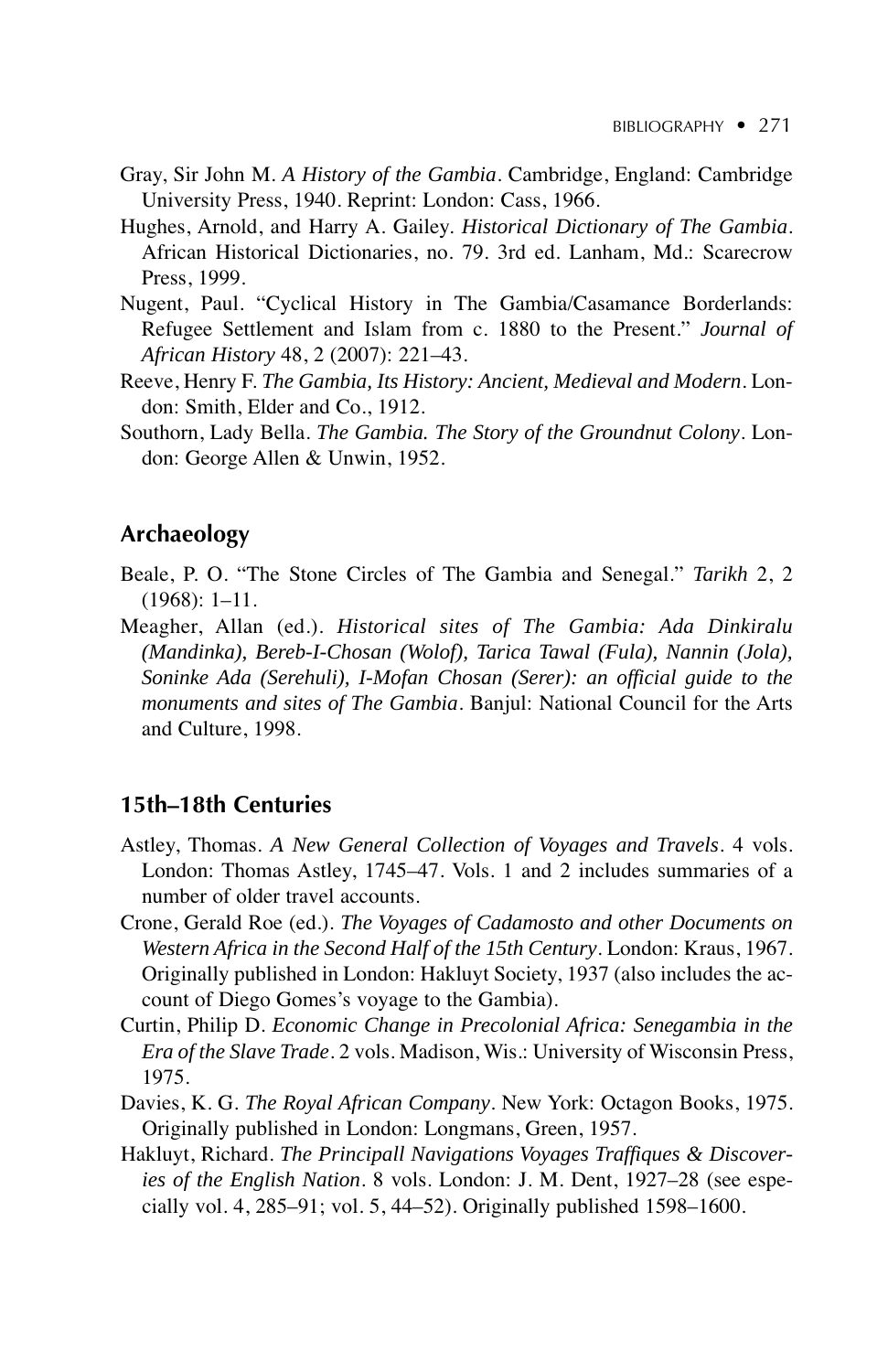- Jobson, Richard. *The Golden Trade or the Discovery of the River Gambra, and the Golden Trade of the Aethiopians*. London: Dawsons, 1968. Originally published in London: Nicholas Bourne, 1623.
	- ———. *The Discovery of River Gambra, 1623*, ed. David P. Gamble and P. E. H. Hair. London: Hakluyt Society, 1999.
- Labat, Jean Baptiste. *Nouvelle relation de l'Afrique Occidentale*. 5 vols. Paris: Cavelier, 1728 (see vol. 1, 304–7; vol. 4, 256–64, 367–80; vol. 5, 2–22, 307–24).
- Lawrence, Arnold W. *Fortified Trade-Posts: The English in West Africa, 1645–1822*. London: Jonathan Cape, 1969 (see 152–63).
- Mark, Peter. "The Evolution of 'Portuguese' Identity: Luso-Africans in the Upper Guinea Coast from the Sixteenth to the early Nineteenth Century." *Journal of African History* 40, 2 (1999): 173–91.

———. "*Portuguese" Style and Luso-Africa Identity: Precolonial Senegambia, Sixteenth to Nineteenth Centuries*. Bloomington, Ind.: Indiana University Press, 2002.

- Mattiesen, Otto Heinz. *Die Kolonial und Überseepolitik der Kurlåndischen Herzöge im 17. und 18. Jahrhundert*. Stuttgart, Germany: Deutsche Ausland Museum und Institut, 1940.
- Moore, Francis. *Travels into the Inland Parts of Africa*. London: Edward Cave, 1738 (also includes the journal of Benjamin Stibbs, who traveled in the Gambia in the 1720s).
- Park, Mungo. *Travels in the Interior Districts of Africa*. Edited by Kate Ferguson Marsters. Durham, N.C.: Duke University Press, 2000 (see especially 67–96; 319–25). Originally published in London: W. Bulmer & Co., 1799.
- Walckenaer, Baron Charles-Athanase. *Histoire générale des voyages*. 21 vols. Paris: Lefèvre, 1826–31.
- Wood, W. Raymond. "An Archaeological Appraisal of Early European Settlements in the Senegambia." *Journal of African History* 8, 1 (1967): 39–64.
- Zook, George F. "The Company of Royal Adventurers of England Trading into Africa, 1600–1672." *The Journal of Negro History* 4 (1919): 134–231 (see 145–46; 158; 164–66; 178–79).

#### "Roots" Controversy

- Gamble, David P. *Postmortem: A Study of the Gambia Section of Alex Haley's Roots*. Gambian Studies, no. 39. Brisbane, Calif.: David P. Gamble, 2000.
- Haley, Alex. *Roots: The Saga of an American Family*. Garden City, N.Y.: Doubleday, 1976.
	- ———. "Return to the land of 'Roots.'" *Geo* 3 (1981): 104–22.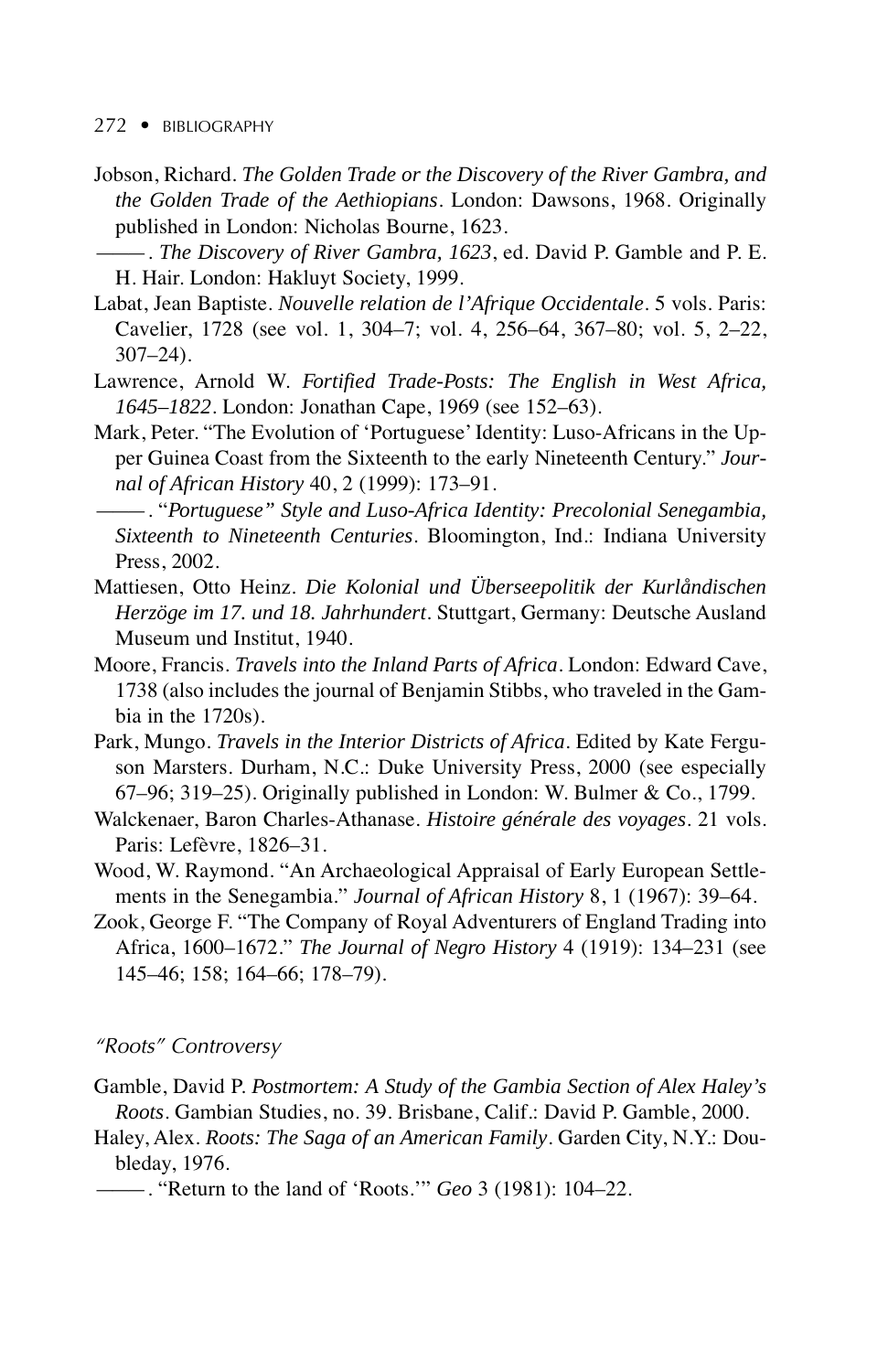- Mills, Gary B., and Elizabeth Shown Mills. "Roots and the New 'Faction.'" *Virginia Magazine of History and Biography* 89, 1 (1981): 3–26.
- Nobile, Philip. "Uncovering *Roots* (Alex Haley's Hoax)." *The Village Voice*, 23 February 1993: 31–38.
- Taylor, Helen. "The Griot from Tennessee: The Saga of Alex Haley's *Roots*." *Critical Quarterly* 37, 2 (1995): 46–62.
- Wright, Donald R. "Uprooting Kunta Kinte: On the Perils of Relying on Encyclopedic Informants." *History in Africa* 8 (1981): 205–17.

### **19th Century**

- Archer, Francis Bisset. *The Gambia Colony and Protectorate: An Official Handbook*. London: Frank Cass, 1967. Originally published in London: St. Bride's Press, 1906.
- Bowdich, T. Edward. *Excursions in Madeira and Porto Santa*. London: Whittaker, 1825 (see 200–12).
- Brooks, George E. "Peanuts and Colonialism. Consequences of the Commercialization of Peanuts in West Africa, 1830–70." *Journal of African History* 16, 1 (1975): 29–54.
- [Burton, Sir Richard F.] *"An F.R.G.S." Wanderings in West Africa from Liverpool to Fernando Po*. 2 vols. London: Tinsley Bros., 1863 (see vol. 1, 143–90).
- Burton, Richard F., and Verney Lovett Cameron. *To the Gold Coast for Gold: A Personal Narrative*. 2 vols. London: Chatto and Windus, 1883 (see vol. 1, 267–303).
- Currey, Commander E. Hamilton. "Boat Actions and River Fights—The Baddiboo War, River Gambia, West Coast of Africa, February, 1861." *United Services Magazine* 49 (1914): 124–33.
- Ellis, A. B. *The Land of Fetish*. London: Chapman and Hall, 1883 (see 1–34). Reprinted: New York: Negro Universities Press, 1970.
- Gray, Major William. *Travels in Western Africa in the Years 1819, 19, 20, and 21 from the River Gambia*. London: Murray, 1825 (see 25–80; 365–68).
- Hargreaves, John D. *West Africa Partitioned*. 2 vols. London: Macmillan, 1974 (see vol. 1, *The Loaded Pause, 1885–1889*, especially 78–85; 223–46).
- Hewett, Captain J. F. Napier. *European Settlements on the West Coast of Africa*. New York: Negro Universities Press, 1969 (see 53–77; 202–89). Originally published in London: Chapman and Hall, 1862.
- Horton, James Africanus. *West African Countries and Peoples*. Edinburgh, Scotland: Edinburgh University Press, 1969 (see 65–80; 208–18). Originally published in Edinburgh: W. J. Johnson, 1868.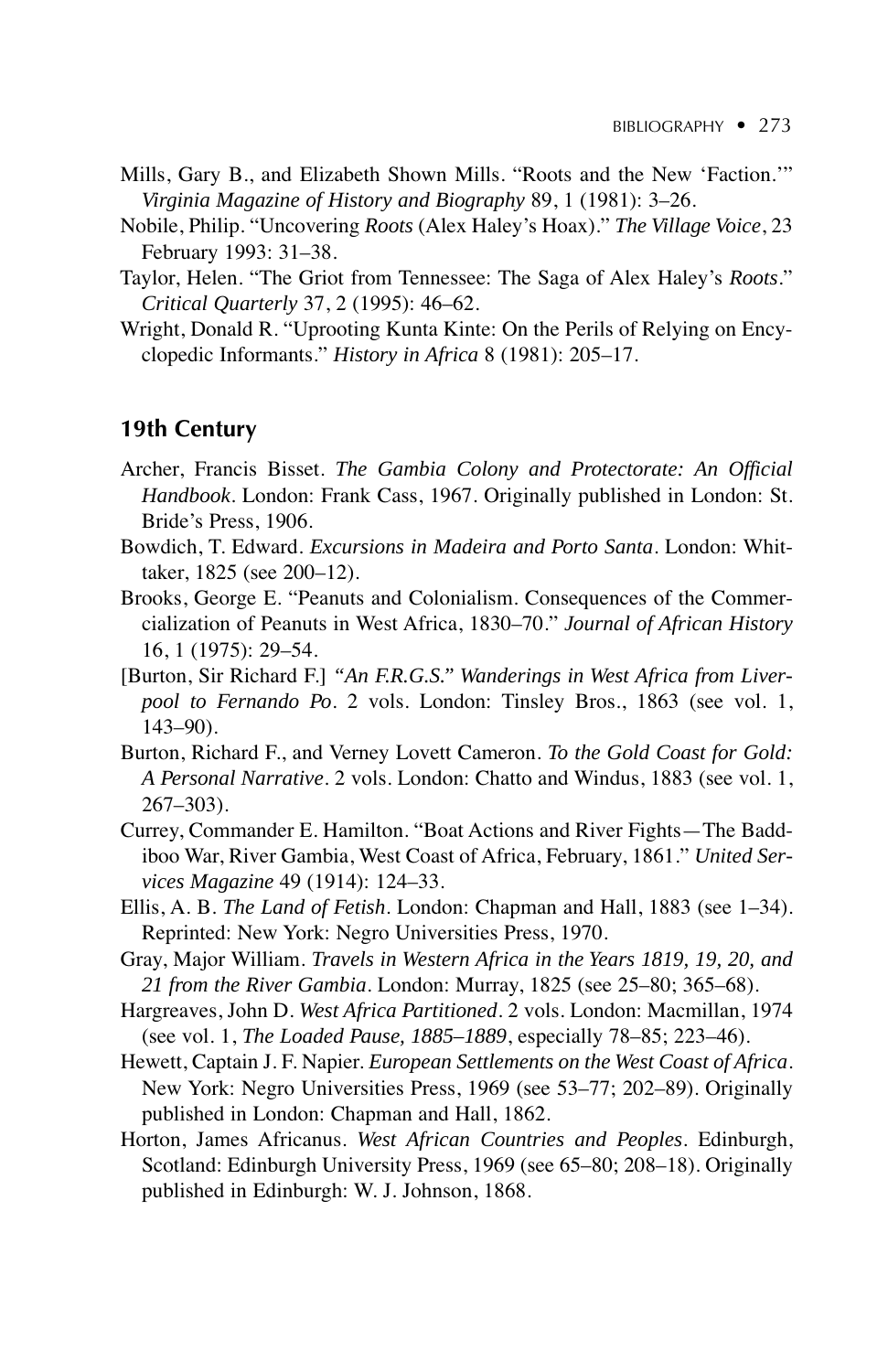[House of Commons]. *British Parliamentary Papers Colonies Africa* 2. Shannon, Ireland: Irish University Press, 1968 (1842 Parliamentary Select Committee) (see especially vii–viii; 150–66; 173–86; 466–79; 489–519; 644–57; 710–22).

———. *British Parliamentary Papers Colonies Africa* 3. Shannon, Ireland: Irish University Press, 1968 (1842 Parliamentary Select Committee) (see especially 177–242; 419–21; 493–44).

———. *British Parliamentary Papers Colonies Africa* 5. Shannon, Ireland: Irish University Press, 1968 (1865 Parliamentary Select Committee) (see especially x–xvii; 10–24; 267–74; 367–68; 396; 405–35).

———. *British Parliamentary Papers Colonies Africa* 56. Shannon, Ireland: Irish University Press, 1971 (whole volume on the Gambia; covers events between 1843 and 1887).

———. "Sierra Leone: Report of the Commissioners of Inquiry [James Rowan] into the State of the Colony of Sierra Leone Second Part I: Dependencies in the Gambia." In *British Parliamentary Papers Colonies Africa* 52, 211–25. Shannon, Ireland: Irish University Press, 1968.

———. "Report of Her Majesty's Commissioner [Dr R. R. Madden] on the State of the British Settlements on the Western Coast of Africa." In *British Parliamentary Papers Colonies Africa* 3, 177–242. Shannon, Ireland: Irish University Press, 1968.

———. "Report of Colonel Ord into the Condition of the British Settlements on the West Coast of Africa, 1864." In *British Parliamentary Papers Colonies Africa* 5, 343–66. Shannon, Ireland: Irish University Press, 1968.

- Huntley, Captain Sir Henry. *Seven Years' Service on the Slave Coast of Western Africa*, 2 vols. London: Newby, 1850 (see vol. 2).
- Klein, Martin. *Islam and Imperialism in Senegal: Sine-Saloum, 1847–1914*. Stanford, Calif.: Stanford University Press, 1968.
- Mahoney, Asi F. [Florence K. O.]. '*Creole Saga.' The Gambia's Liberated African Community in the Nineteenth Century*. Banjul: Privately published, 2006. (Manuscript dates from 1975; partial adaptation of 1963 Ph.D.).

———. *Gambia Studies*. Kanifing: Privately published, 2008.

Mahoney, Florence K. O. "Government and Opinion in the Gambia 1816–1901." Ph.D. diss., University of London, 1963.

———. "Notes on Mulattoes of the Gambia before the Mid-Nineteenth Century." *Transactions of the Historical Society of Ghana* 8 (1965): 120–29.

- ———. "African Leadership in Bathurst in the Nineteenth Century." *Tarikh* 2, 2 (1968): 25–38.
- Martin, Robert M. *Statistics of the Colonies of the British Empire*. London: W. H. Allen & Co., 1839 (see 551–57).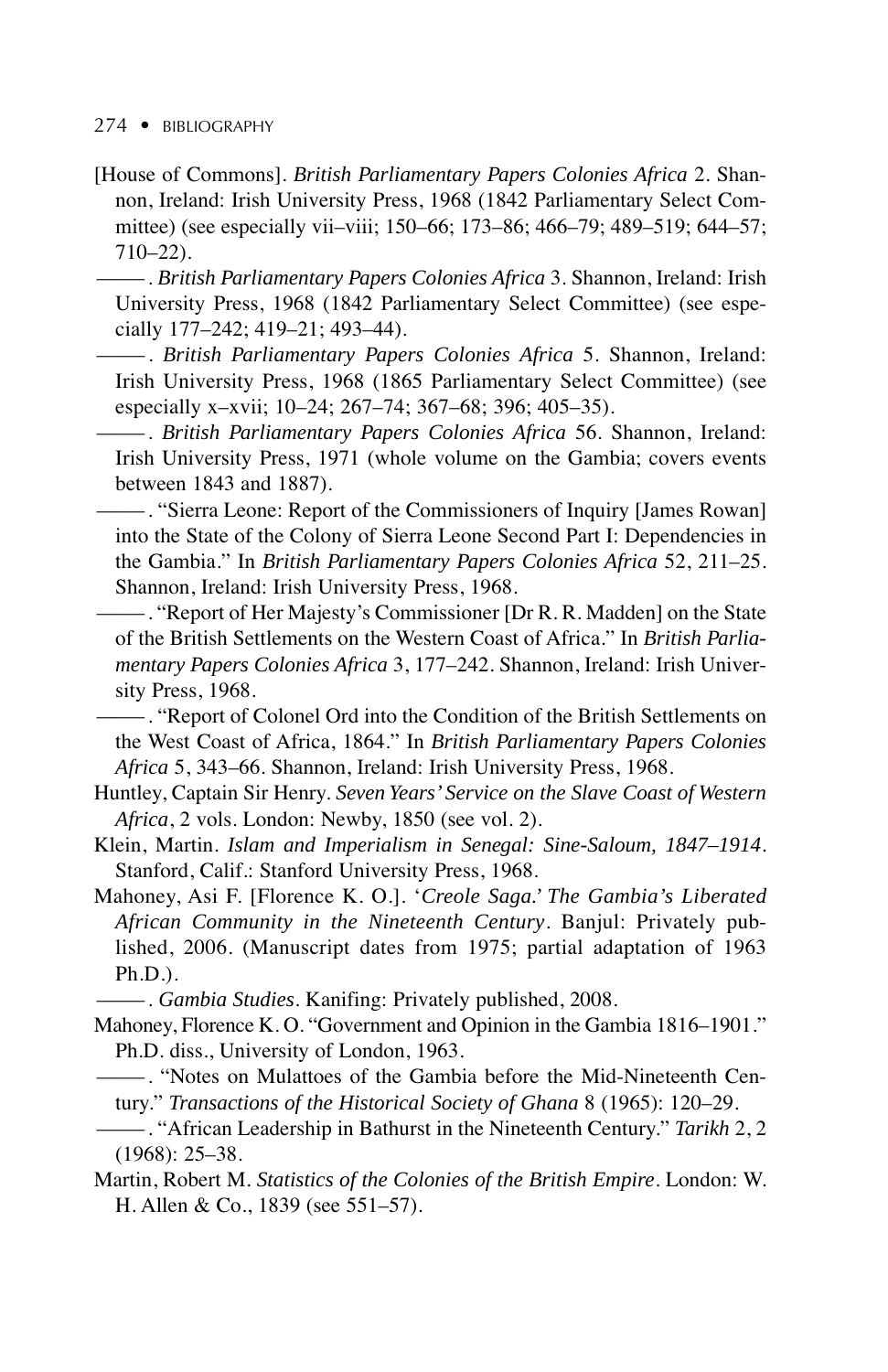- Mbaeyi, P. M. "The Barra–British War of 1831: A Reconstruction of Its Origins and Importance." *Journal of the Historical Society of Nigeria* 3, 4 (1967): 617–31.
	- ———. *British Military and Naval Forces in West African History 1807–1874*. New York: Nok, 1978 (see 71–87; 100–101).
- Mitchinson, Alexander W. *The Expiring Continent, A Narrative of Travel in the Senegambia*. London: Allen, 1881.
- Mollien, Gaspard T. *Travels in the Interior of Africa to the Sources of the Senegal and Gambia in the Year 1818*, ed. T. E. Bowdich. London: Colburn, 1820.
- Newbury, C. W. *British Policy Towards West Africa: Select Documents 1786–1874*. Oxford, England: Clarendon Press, 1964 (see especially 86–89; 190–93; 215–42; 439–40; 508–17; 528–32).

———. *British Policy Towards West Africa: Select Documents 1875–1914*. Oxford, England: Clarendon Press, 1971 (see especially 4–16; 159–61; 197–203; 270–80; 421–25; 595–622).

- Poole, Thomas E. *Life, Scenery & Customs in Sierra Leone and the Gambia*. 2 vols. London: Bentley, 1850 (see vol. 2, 74–238).
- Quinn, Charlotte A. "Mandingo States in Nineteenth Century Gambia." In *Papers on the Manding*, ed. Carleton T. Hodge, 249–72. Bloomington, Ind.: Indiana University, 1971.

———. "A Nineteenth Century Fulbe State." *Journal of African History* 12, 3 (1971): 427–40.

———. *Mandingo Kingdoms of the Senegambia: Traditionalism, Islam and European Expansion*. Evanston, Ill.: Northwestern University Press, 1972.

———. "Maba Diakhou and the Gambian Jihad, 1850–1890." In *Studies in West African Islamic History*, vol. 1, ed. John R. Willis, 233–58. London: Cass, 1979.

Webb, Patrick. "Guests of the Crown: Convicts and Liberated Slaves on Mc-Carthy Island, The Gambia." *Geographical Journal* 160, 2 (1994): 136–42.

#### Colonial Office Unpublished Documents

All available at The National Archives, Kew.

Gambia, Original Correspondence. CO 87/1–87/159 (1828–99).

Gambia, Acts. CO 88/1–88/4 (1843–1902).

Executive Council and Legislative Council Minutes. CO 89/1–89/8 (1843–1901).

*Blue Book of Statistics*. CO 90/1–90/73 (1822–99).

Africa: Confidential Prints. CO 879 (see 3/2; 11/10; 13/3; 26/8; 27/4; 29/4; 32/2; 33/10; 34/2; 35/1; 36/3; 37/4; 40/3; 42/9; 48/3; 57/4).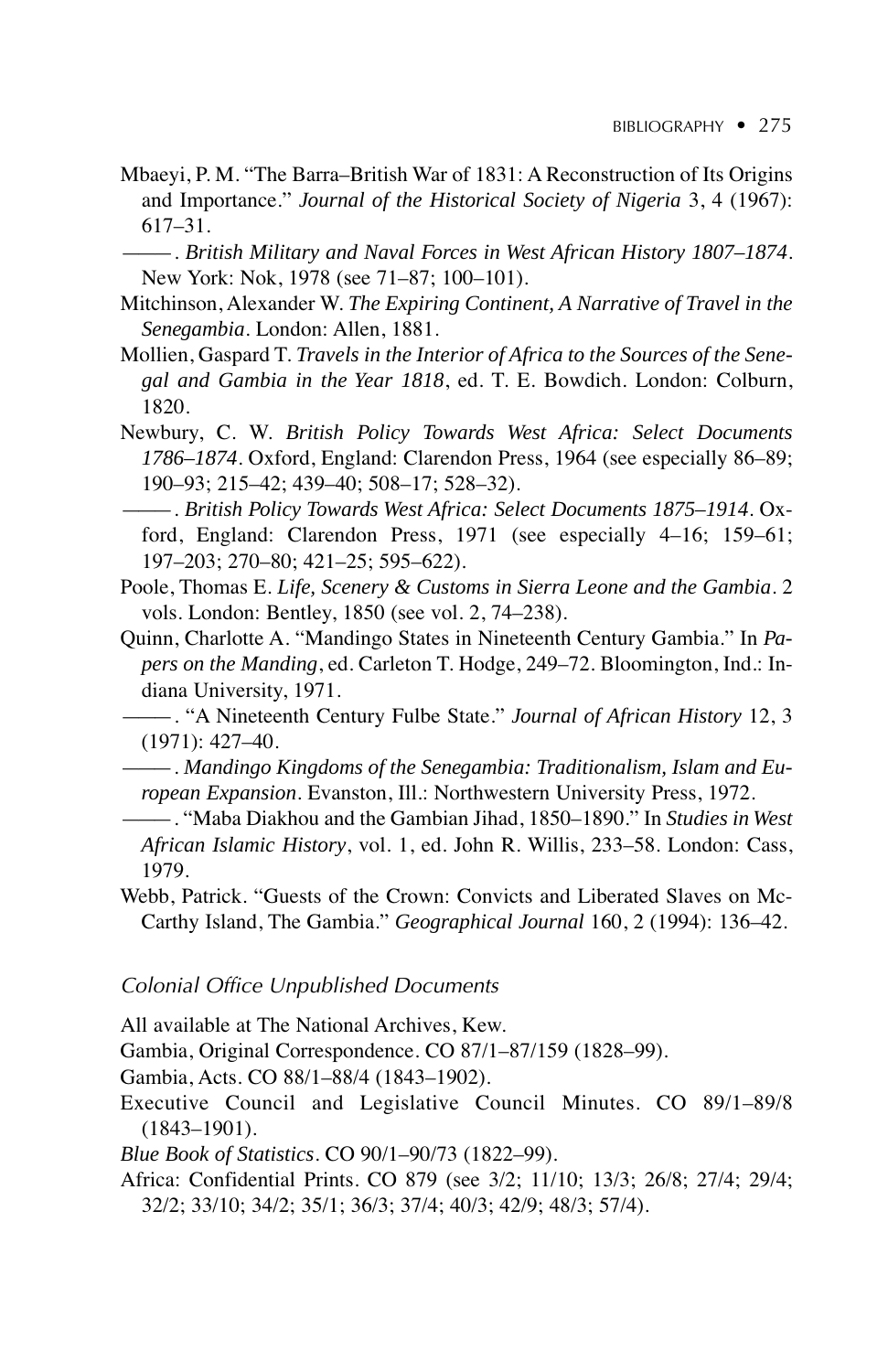Proposed Cession of the Gambia to France (1870s)

- Fitzgerald, Charles. *The Gambia and Its Proposed Cession to France*. London: Unwin, 1875.
- Gambia Committee, The. *The Proposed Cession of the Gambia: Report of the Proceedings of a Deputation to the Earl of Carnarvon with Remarks on His Lordship's Speech in the House of Lords on February 17, 1876.* London: The Gambia Committee, 1876.
- Hargreaves, John D. *Prelude to the Partition of West Africa*. London: Macmillan, 1963 (see especially 151–95).
- [House of Commons]. *British Parliamentary Papers Colonies Africa* 56. Shannon, Ireland: Irish University Press, 1968 (see 119–348).
- Hughes, Arnold, and David Perfect. *A Political History of The Gambia, 1816–1994*. Rochester, N.Y.: University of Rochester Press, 2006 (see  $67-73$ ).
- Hutton, J. F. *The Proposed Cession of the British Colony of the Gambia to France*. Manchester: Privately published, 1876. Available at CO 87/109, Cooper to Under Secretary of State for the Colonies, 21 March 1876. Colonial Office files, The National Archives, Kew.
- Young, Sir Frederick. "Report on the Gambia Question." *Proceedings of the Royal Colonial Institute* 7 (1875–76): 68–85.

Colonial Office Unpublished Documents

Africa: Confidential Prints. CO 879 (see 2/1; 7/17; 8/7; 9/10; 9/13; 11/10).

## **20th Century**

- Armitage, Capt. C. H. "The Gambia Colony and Protectorate." *Journal of the Royal Society of Arts*, 22 June 1928: 811–18.
- Bellagamba, Alice. "Slavery and Emancipation in the Colonial Archives: British Officials, Slave-Owners, and Slaves in the Protectorate of the Gambia (1890–1936)." *Canadian Journal of African Studies* 39, 1 (2005): 5–41.
- Blackburne, Sir Kenneth W. *Lasting Legacy: A Story of British Colonialism*. London: Johnson, 1976 (see 56–75).
- Denton, George C. "Twenty-three Years in Lagos and the Gambia." *Journal of the Royal African Society* 11, 42 (1912): 129–40.
- Gaunt, Mary. *Alone in West Africa*. London: Werner Laurie, 1912 (see 13–47).
- Hailey, Lord [William M.]. *Native Administration in the British African Territories*. 4 vols. London: HMSO, 1950 (see vol. 3, 329–50).
- Hardinge, Rex. *Gambia and Beyond*. London: Blackie, 1934.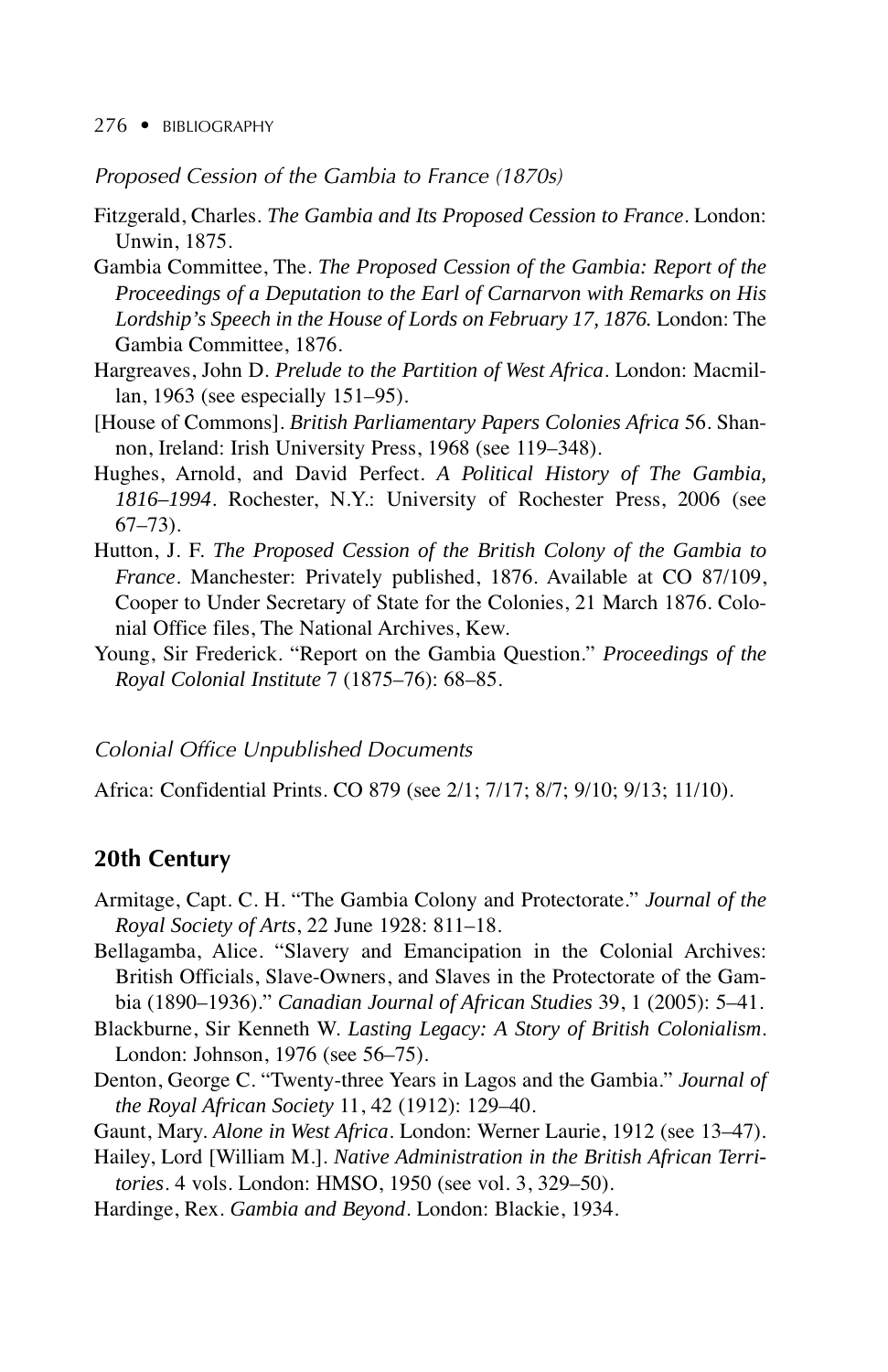- Hatton, P. H. S. "The Gambia, the Colonial Office and the Opening Months of the First World War." *Journal of African History* 7, 1 (1966): 123–31.
- Hempstone, Smith. *Africa, Angry Young Giant*. New York: Praeger, 1961 (see 359–92).
- Huxley, Elspeth. *Four Guineas*. London: Chatto and Windus, 1954 (see 1–45).
- Macmillan, Allister. *The Red Book of West Africa*. New impression, London: Frank Cass, 1968 (see 273–94). Originally published in London: Collingridge, 1920.
- Rice, Berkeley. *Enter Gambia: The Birth of an Improbable Nation*. Boston, Mass.: Houghton Mifflin, 1967.
- Ukpabi, S. C. "The Gambia Expedition of 1901." *Bulletin de l'Institut français d'Afrique noire* [Dakar] Sér. B 33, 2 (1971): 285–98.
- Weil, Peter M. "Mandinka Mansaya: The Role of the Mandinka in the Political System of the Gambia." Ph.D. diss., University of Oregon, 1968.
- Wills, Colin. *White Traveller in Black Africa*. London: Dobson, 1951 (see 173–83).
- Wilson, Edward T. *Russia and Black Africa before World War II*. New York: Holmes and Meier, 1974 (see especially 240–43).
- Wright, Donald. "That Hell-Hole of Yours." *American Heritage* 46, 6 (1995): 47–58 (account of visit to the Gambia by U.S. President F. D. Roosevelt in 1942).
- Wyse, Akintola J. G. "The Gambia in Anglo–French Relations, 1905–12." *Journal of Imperial and Commonwealth History* 4, 2 (1976): 164–75.

# **Local Studies**

- Challis, Stephen H. *A History of Local Government in Kombo North District, Western Division, The Gambia: 1889–1994*. Banjul: Oral History and Administrative Division, Vice-President's Office, 1980.
- Galloway, Winifred Faye. *A History of Wuli from the Thirteenth to the Nineteenth Century*. Ph.D. diss., Indiana University, 1975.
- ———. *James Island: A Background with Historical Notes on Juffure, Albreda, San Domingo, Dog Island*. Banjul: Oral History and Antiquities Division, for The Gambia National Monuments and Relics Commission, 1978.
- Gamble, David P. *The North Bank of the Gambia: Places, People and Population*. Gambian Studies nos. 36–38. Brisbane, Calif.: Gamble and Rahman, 1999.
- ———. *The South Bank of the Gambia: Places, People and Population*. Gambian Studies nos. 30–32; 51. Brisbane, Calif.: David P. Gamble, 1996; 2006.
- Quinn, Charlotte A. "Niumi: A Nineteenth Century Mandingo Kingdom." *Africa* 38, 4 (1968): 443–55.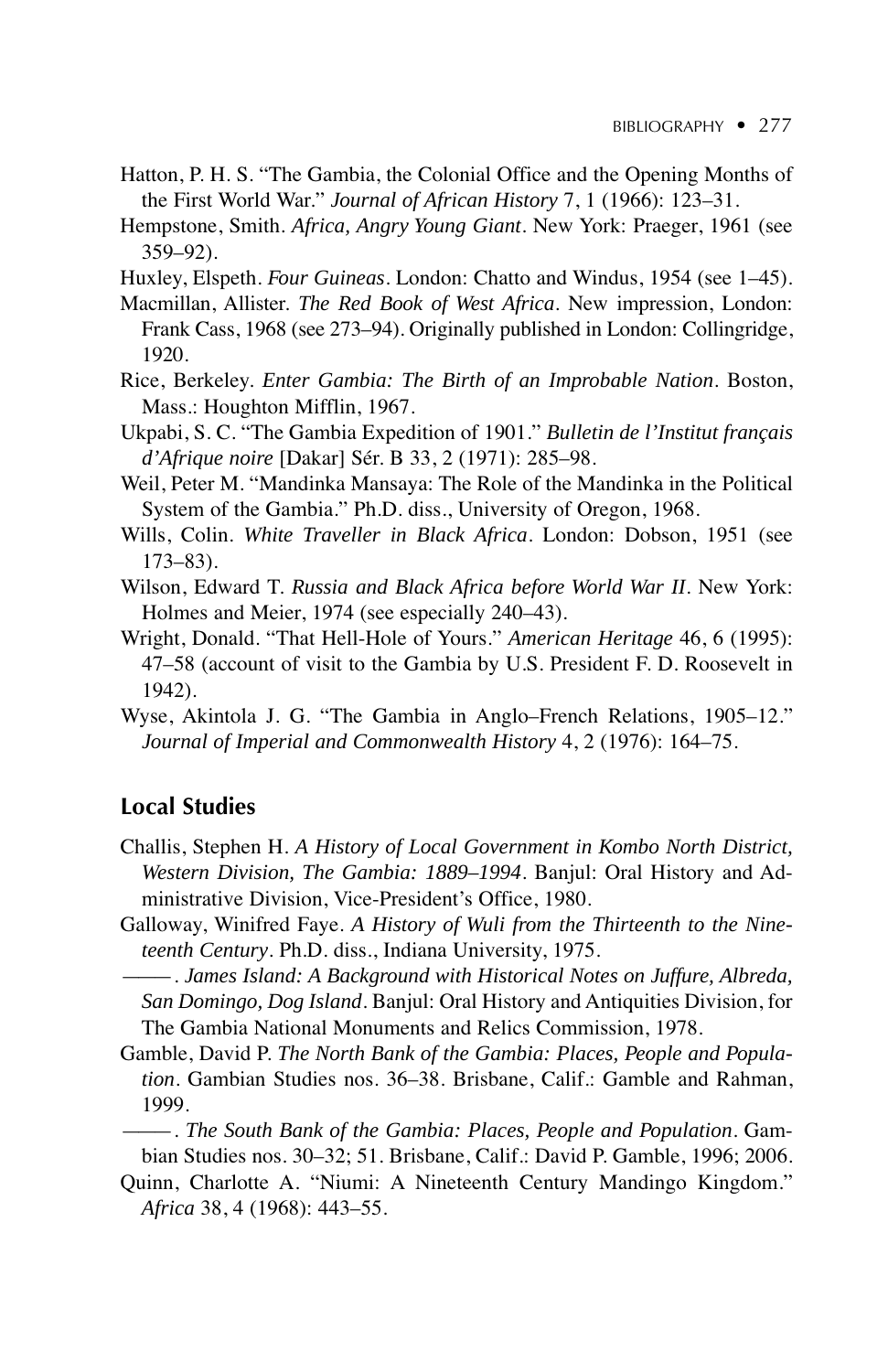- 278 BIBLIOGRAPHY
- Weil, Peter M. "Slavery, Groundnuts, and European Capitalism in the Wuli Kingdom of Senegambia, 1820–1930." *Research in Economic Anthropology* 6 (1984): 77–119.
- Wright, Donald R. *The Early History of Niumi: Settlement and Foundation of a Mandinka State on the River Gambia*. Athens, Ohio: Ohio University Center for International Studies, 1977.
	- ———. *The World and a Very Small Place in Africa: A History of Globalization in Niumi, The Gambia*. 2nd revised edition. Armonk, N.Y.: M. E. Sharpe, 2004.

# **POLITICS, EXTERNAL RELATIONS, AND ADMINISTRATION**

### **Colonial and Post-independence**

- Fletcher, Andria J. "Party Politics in The Gambia." Ph.D. diss., University of California at Los Angeles, 1979.
- Hughes, Arnold, and David Perfect. *A Political History of The Gambia, 1816–1994*. Rochester, N.Y.: University of Rochester Press, 2006. This source includes full results for all Legislative Council and House of Representatives elections between 1947 and 1995.
- Nyang, Sulayman S. "The Role of the Gambian Political Parties in National Integration." Ph.D. diss., University of Virginia, 1974.

———. "The Historical Development of Political Parties in The Gambia." *Africana Research Bulletin* 5, 4 (1975): 3–38.

Sagnia, Burama K. *Historical Development of the Gambian Legislature*. Lawrenceville, Va.: Brunswick, 1991.

Senghor, Jeggan C. "Politics and the Functional Strategy to International Integration: Gambia in Senegambian Integration, 1958–1974." Ph.D. diss., Yale University, 1979.

### **Colonial**

- Addis, R. T. "Groundnut Stew—Gambia. Recollections of the First General Election 1960." (1963). ADDIS Mss Afr. S. 2129, Rhodes House Library, Oxford, England.
- Crowder, Michael. "Chiefs in Gambia Politics." *West Africa*, 18 October 1958: 987; 25 October 1958: 1017.

———. *Pagans and Politicians*. London: Hutchinson, 1959 (see 34–43).

Dunayevskaya, Raya. "The Gambia Takes the Hard, Long Road to Independence." *Contemporary Issues*, January 1963: 18–25.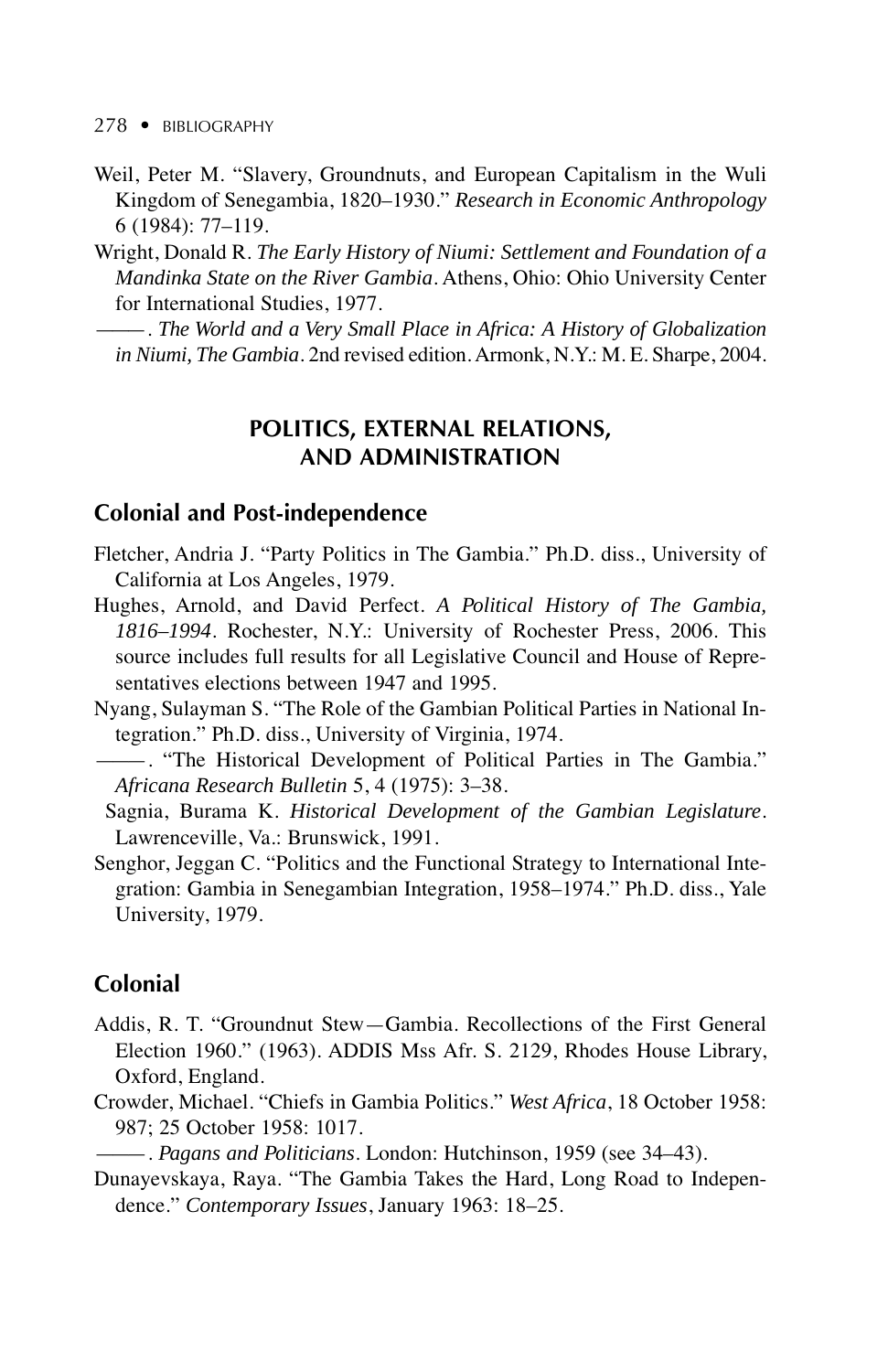- Foon, Marion. "Operation Ping-Pong to Beat Votes Fiddlers." *Journal of African Administration* 13, 1 (1961): 35–37.
- Gailey, Harry A. "Gambia Chiefs' Question." *West Africa*, 11 March 1961: 255. ———. "What Next in the Gambia." *West Africa*, 22 July 1961: 801; 29 July 1961: 821.
- ———. *A History of The Gambia*. London: Routledge & Kegan Paul, 1964 (see 184–205).
- Kingsland, James L. "Resources Allocation Decisions in Gambian Local Councils." *Journal of Developing Areas* 14, 1 (1979): 3–22.
- Land, Harry. "What Status for Sierra Leone and Gambia?" *New Commonwealth*, September 1960: 568–70.
- ———. "The Gambia—Politics and Groundnuts." *New Commonwealth*, September 1962: 561–64.
- Langley, J. Ayodele. "The Gambia Section of the National Congress of British West Africa." *Africa* 39, 4 (1969): 382–95.

———. *Pan-Africanism and Nationalism in West Africa, 1900–1945: A Study in Ideology and Social Classes*. Oxford, England: Clarendon, 1973 (see especially 122–23; 134–53; 234–35; 366–67).

- [*New Commonwealth*]. Unattributed key articles: October 1959: 683–84; September 1960: 606; December 1960: 809; January 1961: 54; May 1961: 328; December 1961: 807–8; April 1962: 256–57.
- Orde, M. H. "Development of Local Government in Rural Areas in the Gambia." *Journal of Local Administration Overseas* 4, 1 (1965): 51–59.
- Peters, Laurie [Lenrie]. "Election Controversy in the Gambia." *New Commonwealth*, October 1963: 679.
- [*West Africa*]. Unattributed key articles: 11 January 1958: 25; 21 May 1960: 563; 26 November 1960: 1337; 1 April 1961: 339; 20 May 1961: 555; 5 August 1961: 851; 19 August 1961: 907; 17 March 1962: 297; 19 May 1962: 535; 9 June 1962: 619; 28 July 1962: 817; 13 April 1963: 413; 20 July 1963: 811; 16 May 1964: 546; 11 July 1964: 786; 18 July 1964: 791.

### Colonial Office Unpublished Documents

All available at The National Archives, Kew.

Gambia, Original Correspondence. CO 87/160–87/269/9 (1900–51).

Gambia, Acts. CO 88/4–88/18 (1902–66).

- Executive Council, Legislative Council Minutes; Administration Reports; Sessional Papers; House of Representatives Minutes. CO 89/8–89/46 (1901–65).
- *Blue Book of Statistics*. CO 90/74–90/119 (1900–45). Later volumes also published by London: HMSO.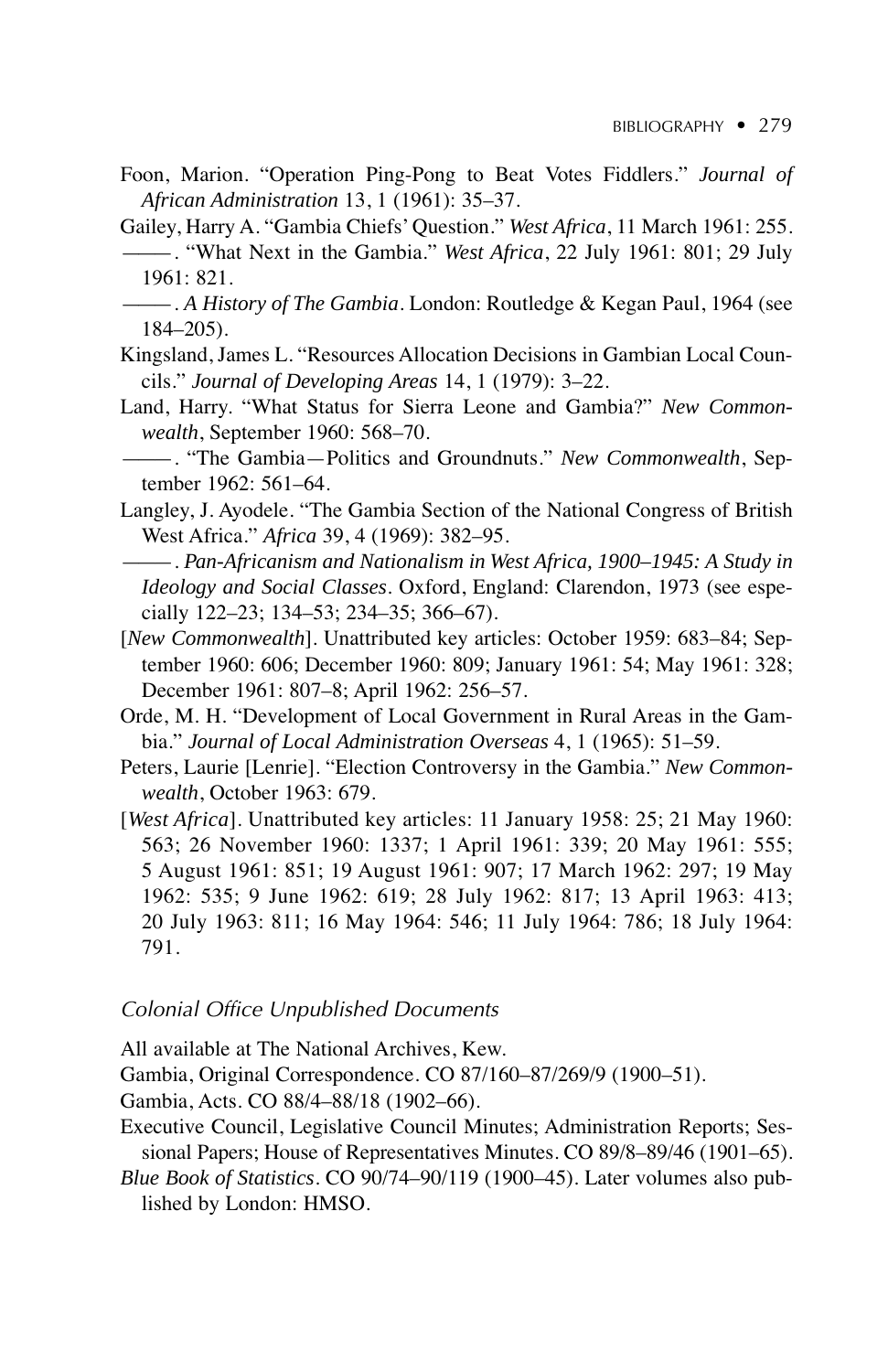- West Africa Original Correspondence. CO 554 (1911–65) (see especially 249–51; 422–23; 536; 800–801; 1217–18; 1513–18; 2051; 2147–54; 2268–79; 2605–54).
- Confidential Prints. CO 879 (see 62/5; 66/1; 89/2; 183–85; 189).

# **Jawara Period (1965–94)**

Coulon, Christian. "Les parties politiques Gambiens." *Revue francaise d'études politiques africaines* 89 (May 1973): 31–49.

- da Costa, Peter. "Fêted but Fated." *West Africa*, 25 June–1 July 1990: 1967.
- ———. "Jawara Bows Out?" *West Africa*, 16–22 December 1991: 2106–7.
- ———. "Christmas Cheer." *West Africa*, 13–19 January 1992: 68–69.
- ———. "Dawning of a New Era?" *West Africa*, 27 April 5 May 1992: 710–11.
- ———. "Jawara's New Government." *West Africa*, 25–31 May 1992: 876–77.
- Diene-Njie, Codou Mbassy. *Gambia: The Fall of the Old Order. Senegambia and Beyond*. Dakar, Senegal: Les Editions Cheikh Anta Diop, 1996.
- Edie, Carlene J. "Democracy in The Gambia: Past, Present and Prospects for the Future." *Africa Development* 25, 3–4 (2000): 161–99.
- Gaye, Baboucar. "Jawara's New Opposition." *West Africa*, 14 April 1986: 770–71.

———. "Accusations and Counter-Accusations." *West Africa*, 13 October 1986: 2156–57.

Hughes, Arnold. "Jawara Wins Again." *West Africa*, 14 April 1972: 453.

———. "After the Gambian Elections." *West Africa*, 21 April 1972: 475.

———. "After the Elections." *West Africa*, 28 April 1972: 511.

———. "From Green Uprising to National Reconciliation: The People's Progressive Party in the Gambia 1959–1973." *Canadian Journal of African Studies* 9, 1 (1975): 61–74.

———. "Election Time in The Gambia." *West Africa*, 4 April 1977: 649–50.

———. "Gambia Election Report." *West Africa*, 18 April 1977: 743–45.

———. "The Gambian General Elections." *West Africa*, 10 May 1982: 1241–42. ———. "The Gambia's Democratic Image Restored." *West Africa*, 17 May 1982: 1305–7.

———. "Jawara's New Team." *West Africa*, 24 May 1982: 1361.

———. "The Limits of 'Consociational Democracy' in The Gambia." *Civilisations* 22, 2 and 23, 1 (1982–83): 65–95.

———. "From Colonialism to Confederation: The Gambian Experience of Independence, 1965–1982." In *African Islands and Enclaves*, ed. Robin Cohen, 57–80. Beverly Hills, Calif.: Sage, 1983.

———. "Les elections gambiennes de mars 1987." *Politique africaine* 26 (1987): 121–27.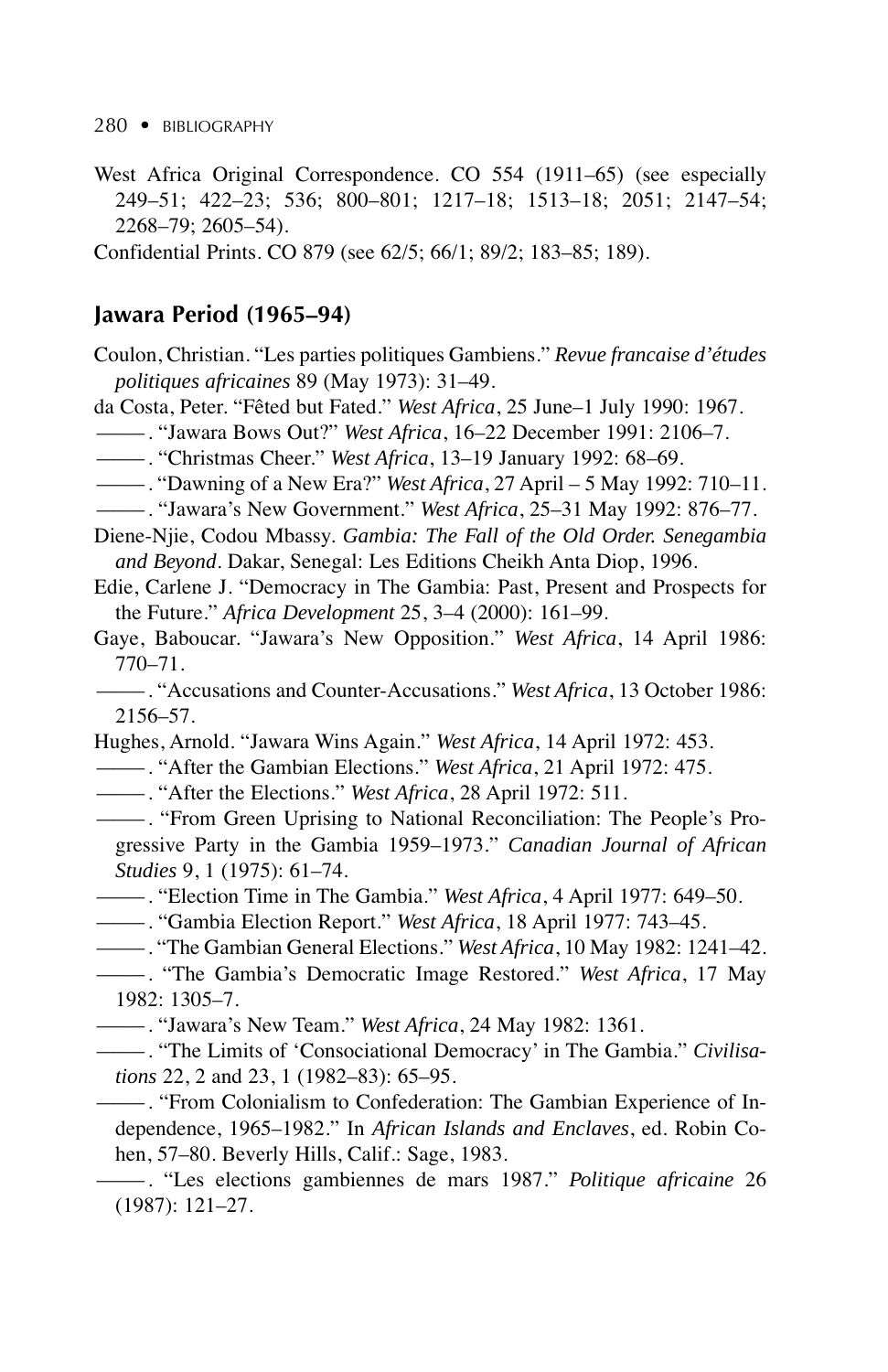———. "The Gambia." In *Politics, Security and Development in Small States*, eds. Colin G. Clarke and Anthony Payne, 141–55. London: Allen and Unwin, 1987.

———, ed. *The Gambia: Studies in Society and Politics*. Birmingham University African Studies Series, 3, 1991. Birmingham, England: Centre of West African Studies.

- Manjang, Ousman. "The Gambian General Elections." *West Africa*, 10 May 1982: 1241–42.
- ———. "Gambian Liberation." *West Africa*, 26 July 1982: 1929–31.

M'Bai, Fafa E. *The People's Progressive Party as an Instrument of Social Change in The Gambia*. Banjul: Xam Xam Books and Stationery, 1983.

- Momoh, Eddie. "On Your Marks." *West Africa*, 27 October 1986: 2252–53.
- ———. "The Gulf Between." *West Africa*, 22–29 December 1986: 2647–48.
- ———. "Elections Update." *West Africa*, 16 February 1987: 304–5.
- ———. "Jawara Wins Again." *West Africa*, 16 March 1987: 500–501.
- ———. "'We'll Continue the Struggle.'" *West Africa*, 30 March 1987: 601.
- ———. "'The Elections Were Rigged.'" *West Africa*, 30 March 1987: 601–2.
- ———. "Storm in a Tea Cup." *West Africa*, 13 April 1987: 705.
- Nyang, Sulayman S. "Politics in Post-Independence Gambia." *A Current Bibliography on African Affairs* 8, 2 (1975): 113–26.
	- ———. "Recent Trends in Gambian Politics." *L'Afrique et l'Asie Modernes* 109 (1976): 34–44.
	- ———. "Ten Years of Gambia's Independence: A Political Analysis." *Présence africaine* 104 (fourth quarter 1977): 28–45.
- ———. "Politics of Defection in The Gambia." *West Africa*, 16 April 1979: 664–67.

———. "Decline and Fall of a Party." *West Africa*, 23 April 1979: 711–14.

Sall, Ebrima. "Petite dimension et gouvernmentable: Essai d'analyse de l'edification de l'état en Gambie." Ph.D. diss., University of Paris, 1992.

- Sall, Ebrima, and Halifa Sallah. "Democratisation in The Gambia and Current Debate on Democracy in Africa." Paper presented at seventh General Assembly of CODESRIA, Dakar, February 1992.
- Sanneh, Lamine. "Political Innovation in The Gambia." *West Africa*, 7 May 1979: 787–88.

Sey, Fatou. "The Elections Hot Up." *West Africa*, 19 January 1987: 109–10.

———. "Jawara's Toughest Test." *West Africa*, 9 March 1987: 452–53.

Vidler, Elizabeth. "Regime Survival in The Gambia and Sierra Leone: A Comparative Study of the People's Progressive Party (1965–1994) and the All People's Congress (1968–1992)." Ph.D. diss., University of Newcastle upon Tyne, 1998.

Weil, Peter M. "Tradition and Opposition in Area Council Elections in the Gambia." *Journal of Asian and African Studies* 6, 2 (1971): 108–17.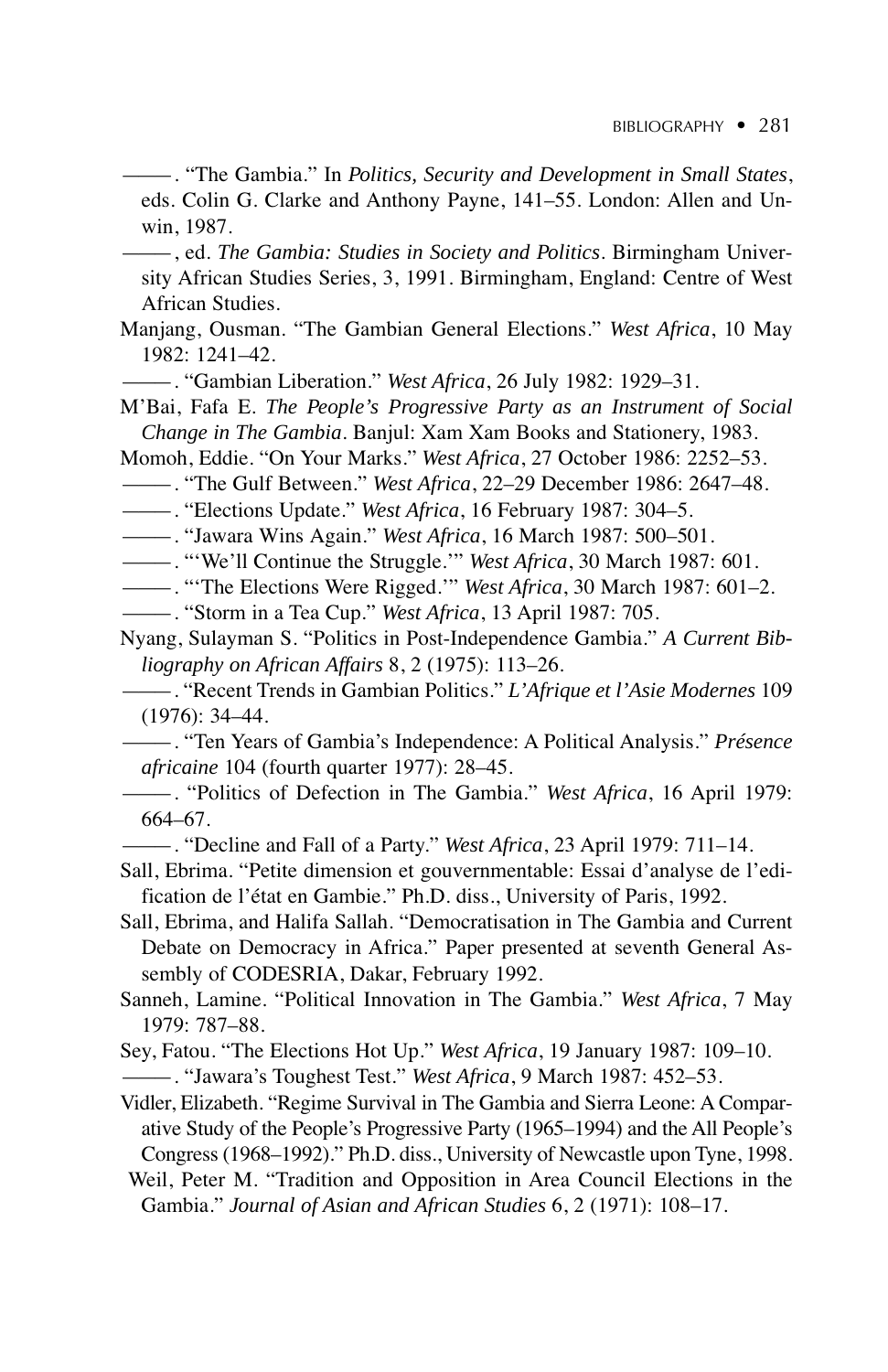[*West Africa*]. Unattributed key articles: 16 January 1965: 55; 23 January 1965: 91; 30 January 1965: 123; 6 February 1965: 145; 25 September 1965: 1075; 2 October 1965: 1110; 4 December 1965: 1386–87; 23 April 1966: 463; 11 June 1966: 660; 7 June 1969: 660; 2 May 1970: 481–82; 15 May 1978: 917; 25 August 1986: 1803.

Wiseman, John A. "Local Elections in The Gambia: Where the Marble Rings the Bell." *The Round Table* 275 (July 1979): 232–37.

———. "The Social and Economic Bases of Party Political Support in Serekunda, The Gambia." *Journal of Commonwealth & Comparative Politics* 23, 1 (1985): 3–29.

———. "The Gambian Presidential and Parliamentary Elections of 1987." *Electoral Studies* 6, 3 (1987): 268–88.

———. *Democracy in Black Africa: Survival and Revival*. New York: Paragon House, 1990 (see especially 51–64).

———. "The Role of the House of Representatives in the Gambian Political System." In *The Gambia: Studies in Society and Politics*, ed. Arnold Hughes, 80–91. Birmingham University African Studies Series, no. 3. Birmingham, England: University of Birmingham, 1991.

### Dominions Office Unpublished Documents

All available at The National Archives, Kew.

West and General Africa Department (1960–67). DO 195 (see especially 381–408).

### Foreign and Commonwealth Office Unpublished Documents

All available at The National Archives, Kew (some documents also relevant to foreign policy).

West and General Africa Department (1967–68). FCO 38 (see 136–42).

West African Department (1968–77). FCO 65 (see 32–44; 596–602; 915–19; 1090–91; 1285–87; 1452–58; 1611–14; 1742–44; 1838–40).

## **1981 Coup**

Adams, James. *Secret Armies*. London: Hutchinson, 1987 (see 172–77).

- Bakarr, S. A. *The Gambia Mourns Her Image: Thursday 30th July to August 6th 1981*. Serrekunda: The Author, 1981.
- Bentsi-Enchill, Nii K. "Koro Sallah Interview." *West Africa*, 22 March 1982: 761–65; 29 March 1982: 851–58.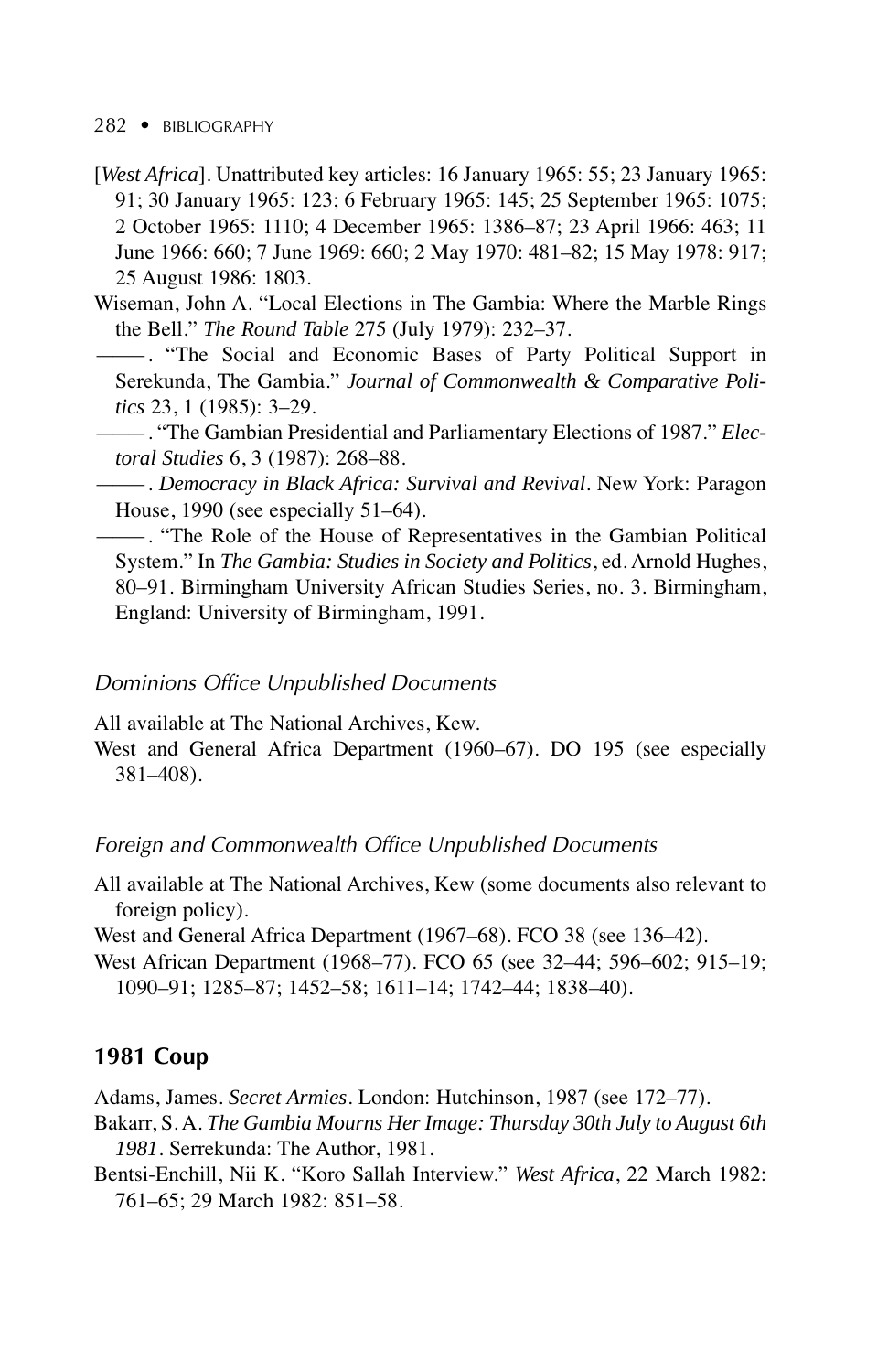- Fadugba, Nick. "The Gambia: Battle for Banjul." *Africa*, September 1981: 14–19.
- Hughes, Arnold. "Why the Gambian Coup Failed." *West Africa*, 26 October 1981: 2498–2502.

———. "The Gambia after the Coup Attempt." *West Africa*, 2 November 1981: 2570–73.

- ———. "The Attempted Gambian Coup d'Etat of 27 [30] July 1981." In *The Gambia: Studies in Society and Politics*, ed. Arnold Hughes, 92–106. Birmingham University African Studies Series, no. 3. Birmingham, England: University of Birmingham, 1991.
- Hughes, Arnold, and David Perfect. *A Political History of The Gambia, 1816–1994*. Rochester, N.Y.: University of Rochester Press, 2006 (see 210–20).
- Nyang, Sulayman, S. "The Gambia after the Rebellion." *Africa Report* 26, 6 (1981): 47–51.
- Rasmussen, Mark. "A Gambian Coup." In *But Do They Have Field Experience*, ed. Elayne Clift, 89–100. Potomac, Md.: OGN Publications, 1995.
- [*West Africa*]. "Restabilising the Gambia." *West Africa*, 10 August 1981: 1805–6.
- Wiseman, John A. "Revolt in The Gambia: A Pointless Tragedy." *The Round Table* 284 (October 1981): 373–80.

### **1994 Coup**

- Busia, Nana K. "The No-Win Situation." *West Africa*, 30 October–5 November 1995: 1683.
- ———. "A Curse as Blessing." *West Africa*, 6–12 November 1995: 1722–23.
- da Costa, Peter. "Out with the Old." *Africa Report* 40, 1 (1995): 48–51.
- [*Daily Observer*] "Army Coup in Gambia." *The Daily Observer*, 25 July 1994: 1.
- Hughes, Arnold, and David Perfect. *A Political History of The Gambia, 1816–1994*. Rochester, N.Y.: University of Rochester Press, 2006 (see 280–90).
- Loum, Momodou. "An Analysis of The Gambia Coup of 1994." MA thesis, Carleton University, 2000.
- Oat, D. R., Jr. [pseud.]. "Anatomy of a Coup." *West Africa*, 29 August–4 September 1994: 1502–3.
- Saine, Abdoulaye S. M. "The Coup d'Etat in The Gambia, 1994: The End of the First Republic." *Armed Forces & Society* 23, 1 (1996): 97–111.
- Sall, Ebrima. "Gambie: le coup d'état de juillet 1994." *L'afrique politique* 2 (1995): 181–92.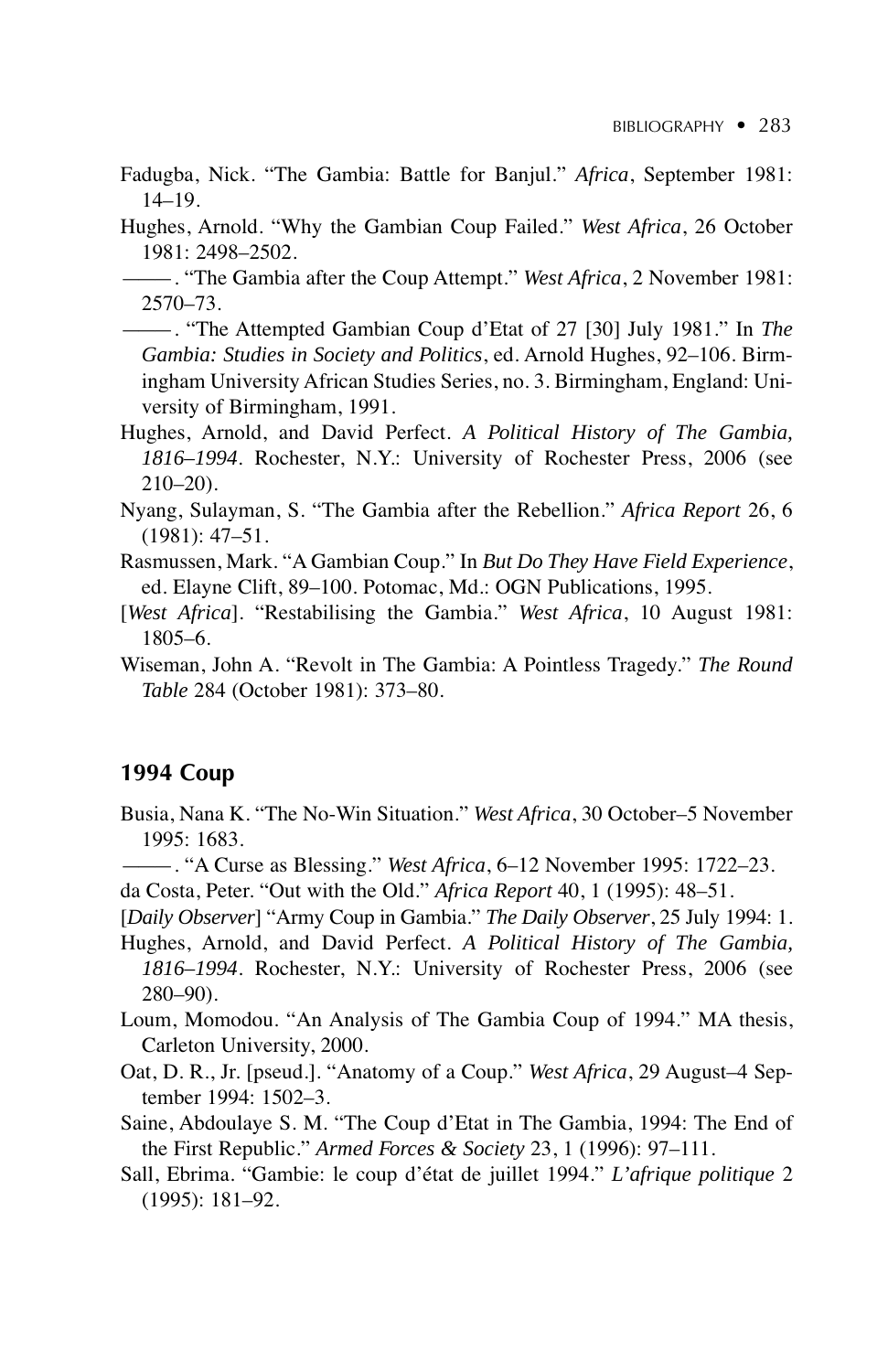- 284 BIBLIOGRAPHY
- Sarr, Lieutenant Colonel Samsudeen. *Coup d'Etat by the Gambia National Army*. Philadelphia, Pa.: Xlibris, 2007. Sarr posted a series of articles entitled "Coup in Gambia" on an Internet mailing list, http://listserv.icors.org/ archives/gambia-l.html, between April and July 2001, using the pseudonym "Ebou Colly." Correspondence on this website on this issue continued until 2004.
- Sieh, Rodney D., and Momodou M. Secka."Who Is Lt. Yahya Jammeh?" *West Africa*, 1–7 August 1994: 1347–48.
- [*West Africa*]. "The Coup in Banjul." *West Africa*, 1–7 August 1994: 1346–48. ———. "After the Coup." *West Africa*, 8–14 August 1994: 1388–89.
- Wiseman, John A., and Elizabeth Vidler. "The July 1994 Coup d'Etat in The Gambia: The End of an Era." *The Round Table* 333 (January 1995): 53–65.
- Yeebo, Zaya. *State of Fear in Paradise: The Military Coup in The Gambia and Its Implications for Democracy*. London: Africa Research and Information Bureau, 1995.

### **Jammeh Period (1994–)**

- Adesina, Kola. "My Vision for The Gambia." *West Africa*, 20–26 January 1997: 96–100; 27 January–2 February 1997: 148–49 (two-part interview with President Jammeh).
- Ajayi, Simon Ademola. *Yahya Jammeh and the Gambian Revolution: 1994–2001*. Ibadan, Nigeria: Stirling-Horden, 2003.
- Baldeh, Ebrima. "Gambia's First University Proves Its Worth." *New African*, April 2007: 40.
- Bojang, Sheriff. "Who's for President?" *New African*, March 2006: 22.

———. "Coup Plot Foiled." *New African*, May 2006: 28.

- Ceesay, Ebrima J. *The Military and 'Democratisation' in The Gambia: 1994–2003*. Victoria, BC, Canada: Trafford, 2006.
- Commonwealth Observer Group. *The Gambia Presidential Election: 18th October 2001*. London: Commonwealth Secretariat, 2002.
- ———. *The Gambia Presidential Election, 2006: Report of the Commonwealth Observer Group*. London: Commonwealth Secretariat, 2007.
- Dabo, Bakary B. "Living in Crisis." *West Africa*, 13–19 February 1995: 217–18.
- Gambia Government. *Report on the National Consultative Committee on the Armed Forces Provisional Ruling Council's Programme of Rectification and Timetable for the Transition to Democratic Constitutional Rule in The Gambia.* Banjul: Government Printer, 1995.
- Hughes, Arnold. "'Democratisation' under the Military in The Gambia: 1994–2000." *Commonwealth & Comparative Politics* 38, 3 (2000): 35–52.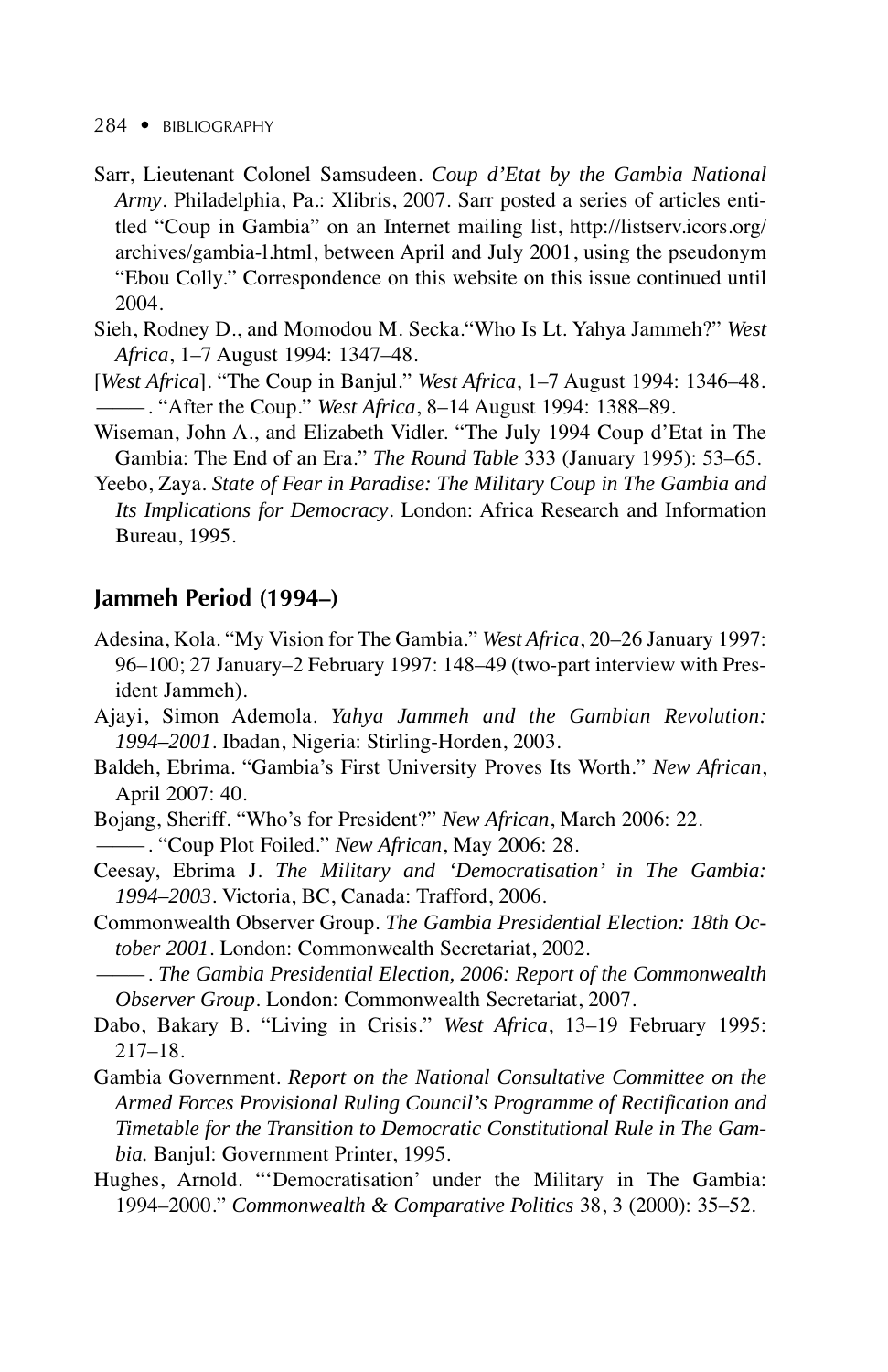- Kandeh, Jimmy D. "What Does the 'Militariat' Do When It Rules? Military Regimes: The Gambia, Sierra Leone and Liberia." *Review of African Political Economy* 69 (1996): 387–404.
	- ———. *Coups from Below: Armed Subalterns and State Power in West Africa*. New York: Palgrave Macmillan, 2004 (see especially Chapter 8).
- Lowe, Sheikh. "Main Opposition Party Splits." *West Africa*, 28 October–3 November 2002: 28.
- Mbye, Alhagie. "Jawara Banned for 20 Years." *West Africa*, 19–25 March 2001: 20.
- [*New African*]. "Coup Plotters Convicted." *New African*, May 2007: 142.
- N'Diaye, Boubacar, Abdoulaye Saine, and Mathurin Houngnikpo. *Not Yet Democracy: West Africa's Slow Farewell to Authoritarianism.* Durham, N.C.: Carolina Academic Press, 2005 (see chapters by Saine, 51–106).
- Obadare, Ebenezer. "The Military and Democracy in The Gambia." In *Governance and Democratisation in West Africa*, eds. Dele Olowu, Adebayo Williams, and Kayode Soremekun, 343–57. Dakar, Senegal: CODESRIA, 1999.
- Perfect, David. "Politics and Society in The Gambia since Independence." *History Compass* 6, 2 (2008): 426–38.
- Saine, Abdoulaye S. M. "The 1996/1997 Presidential and National Assembly Elections in The Gambia." *Electoral Studies* 16, 4 (1997): 554–59.

———. "The Soldier-Turned-Presidential Candidate: A Comparison of Flawed 'Democratic' Transitions in Ghana and The Gambia." *Journal of Political and Military Sociology* 28, 2 (2000): 191–209.

———. "Post-Coup Politics in The Gambia." *Journal of Democracy* 13, 4 (2002): 167–72.

———. "The Presidential Election in The Gambia, October 2001." *Electoral Studies* 22, 2 (2003): 375–81.

———. "The Military and 'Democratization' in The Gambia: 1994–2002." In *Political Liberalization and Democratization in Africa: Lessons from Country Experiences*, eds. Julius O. Ihonvbere and John M. Mbaku, 179–96. Westport, Conn.: Praeger, 2003.

———. "The Gambia's Changing Political, Economic, and Social Landscape: A Regime(s) Performance Evaluation, 1994–2002." *Africa Insight* 33, 3 (2003): 57–64.

———. "The Gambia's 'Elected Autocrat Poverty, Peripherality, and Political Instability,' 1994–2006." *Armed Forces & Society* 34, 3 (2008): 450–73.

Sall, Ebrima, and Halifa Sallah. "The Military and the Crisis of Governance: The Gambian Case." Paper presented at eighth General Assembly of CODESRIA, Dakar, 26 June to 2 July 1995.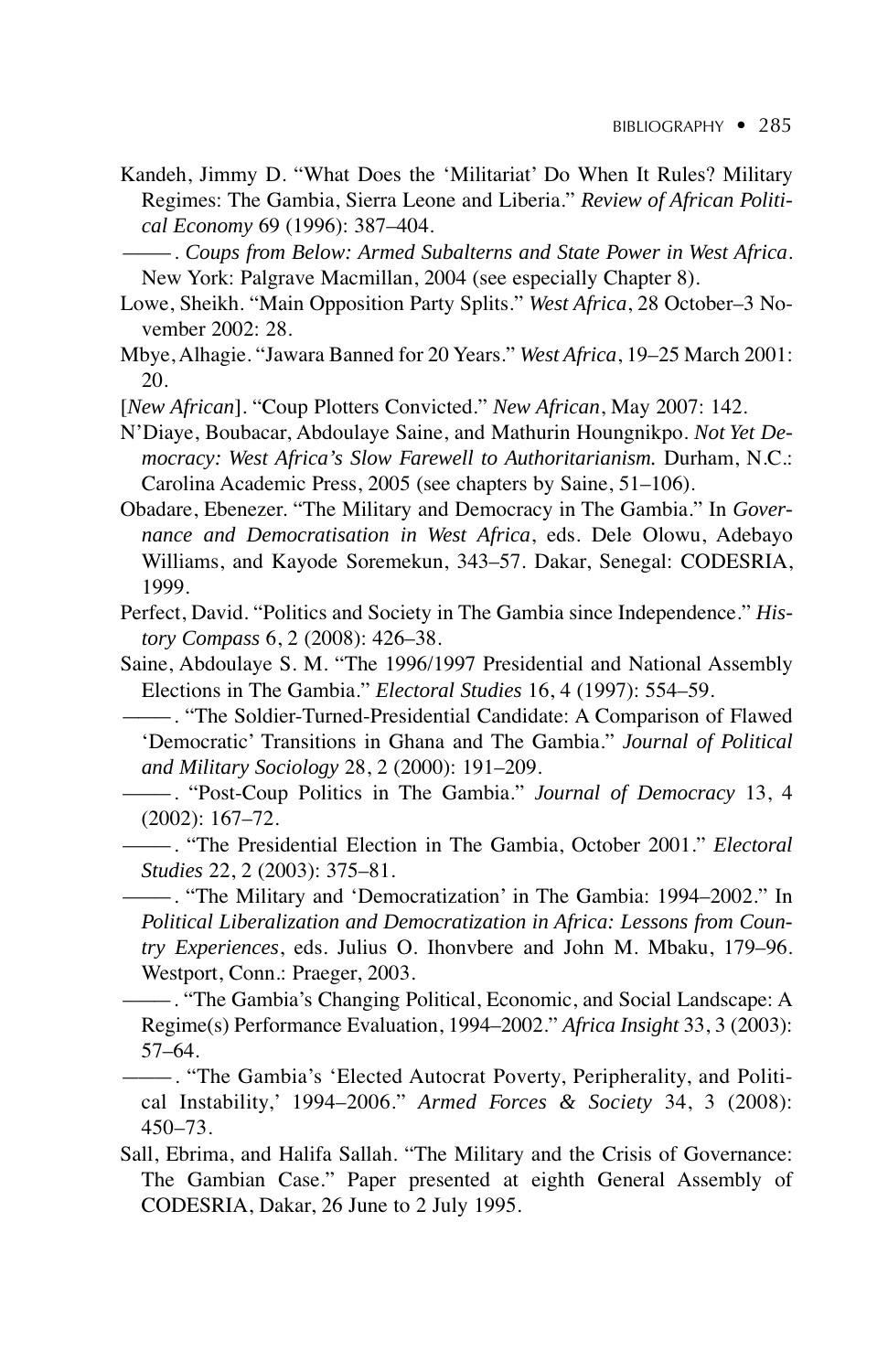- 286 BIBLIOGRAPHY
- Sallah, Halifa. *Hope Never Dies Where the Just Are Alive: Statement by NADD's Flagbearer, Halifa Sallah, on the 2006 Presidential Election in the Gambia*. Serrekunda: Edward Francis Small Printers, 2006.
- Secka, Momodou M. "The Owner's Day." *West Africa*, 18–24 December 1995: 1963.
- ———. "A Fresh Start." *West Africa*, 27 January–2 February 1997: 147.

———. "Jammeh Expects a Smoother Ride." *New African*, October 2001: 16.

———. "For Whom the Bell Tolls." *New African*, October 2004: 17.

- [*West Africa*]. Unattributed key articles: 10–16 October 1994: 1745–48; 21–27 November 1994: 2001; 6–12 February 1995: 188; 13–19 February 1995: 218–19; 20–26 January 1997: 94–108 (special issue on The Gambia).
- Whiteman, Kaye. "The Year of Jammeh." *West Africa*, 26 December 1994–8 January 1995: 2196–97.
- Wiseman, John A. "Military Rule in The Gambia: An Interim Assessment." *Third World Quarterly* 17, 5 (1996): 917–40.
- ———. "Letting Yahya Jammeh off Lightly?" *Review of African Political Economy* 72 (1997): 265–76.
- ———. "The Gambia: From Coup to Elections." *Journal of Democracy* 9, 2 (1998): 64–75.

# **Publications by Political Parties**

Alliance for Patriotic Re-orientation and Construction (APRC). *Constitution*. Banjul: APRC, 1996.

———. *Manifesto*. Banjul: APRC, 1996.

Gambia Muslim Congress (GMC). "The Gambia Muslim Congress and What It Stands For." *The Hibarr*, 1 January 1954: 1–2.

———. *Party Manifesto*. Bathurst: GMC, 1959.

- Gambia People's Party (GPP). *Manifesto of the Gambia People's Party: La Haula Wala Huata Ila Bilah*. Banjul: GPP, 1987.
- ———. *Manifesto of the Gambia People's Party: La Haula Wala Huata Ila Bilah*. Revised edition. Banjul: GPP, 1992.
- National Convention Party (NCP). *Constitution of the National Convention Party*. Banjul: NCP, 1975.
- ———. *The Farafenni Declaration*. Banjul: NCP, 1976.
- ———. *The 1992 General Election Manifesto of the National Convention Party*. Banjul: NCP, 1992.
- People's Democratic Organisation for Independence and Socialism (PDOIS). *The Constitution of the People's Democratic Organization for Independence and Socialism*. Serrekunda: PDOIS, 1986.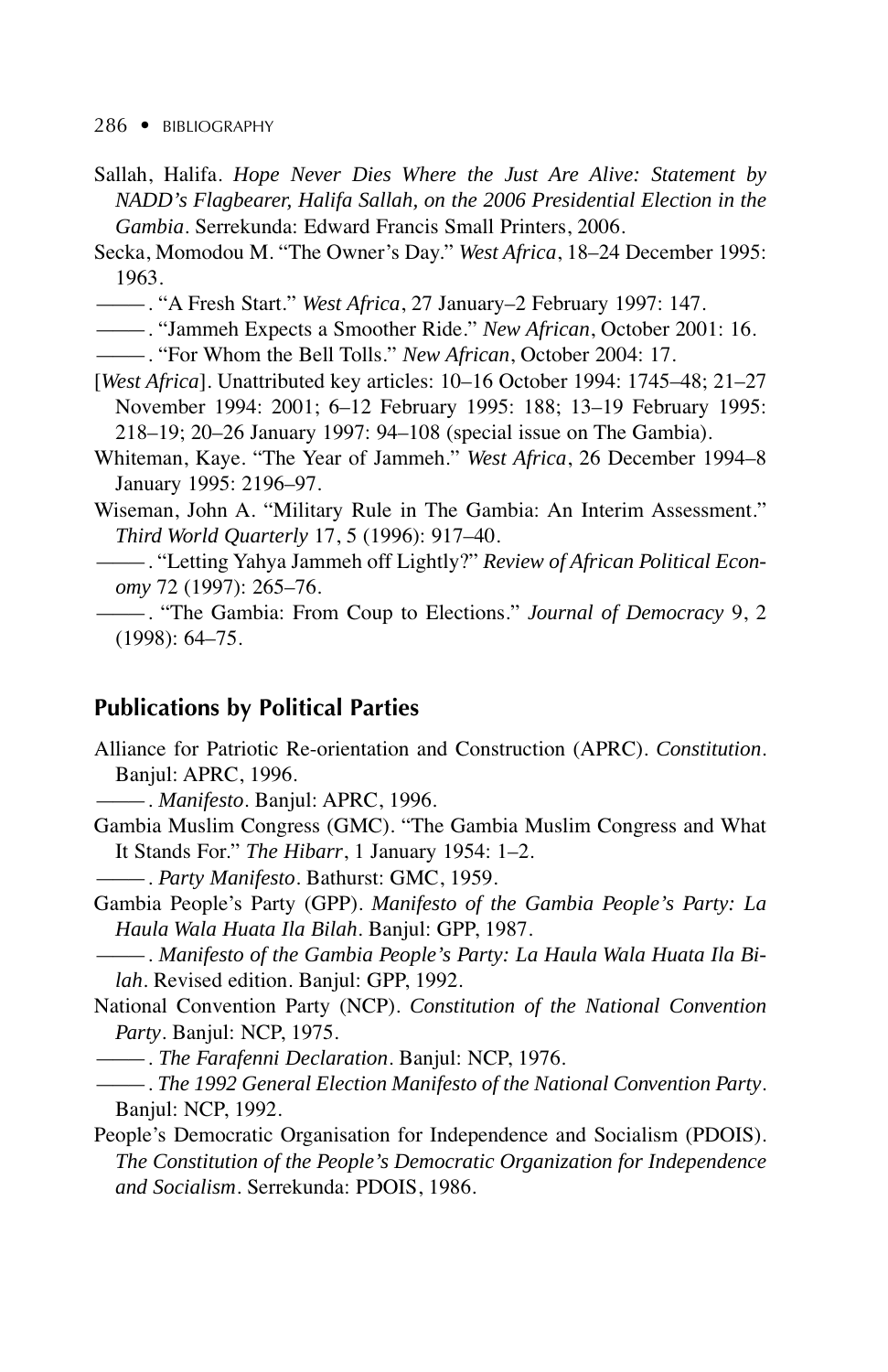———. *Manifesto of the People's Democratic Organization for Independence and Socialism*. Bundunga Kunda: PDOIS, 1986.

- ———. *The Way Forward*. Serrekunda: PDOIS, 1992.
- ———. *Constitution of the People's Democratic Organisation for Independence and Socialism*. Revised version. Serrekunda: PDOIS, 1992.
	- ———. *The State of the Gambian and International Economies: Analysis of the 1992/93 Budget Speech*. Serrekunda: Foroyaa Press, 1992.
- ———. *Analysis of the Present Electoral System in The Gambia*. Serrekunda: PDOIS, 1992.
- ———. *Manifesto of the People's Democratic Organization for Independence and Socialism*. Revised version. Serrekunda: PDOIS, 1996.
- People's Democratic Party (PDP), *People's Democratic Party (P.D.P.) Manifesto*. Banjul: PDP, 1992.
- People's Progressive Party (PPP). *Constitution of the People's Progressive Party [PPP]*. Bathurst: PPP, 1960.
- ———. *A Better Life for Our People: Achievements of the People's Progressive Party, 1962–1979*. Banjul: Book Production and Material Resources Unit, 1979.
- ———. *For Continued Peace, Progress and Prosperity. Manifesto of the People's Progressive Party [PPP]. 1987 General Elections*. Banjul: PPP, 1987.
- ———. *Building Upon 27 Years of Continued Peace, Progress and Prosperity. Manifesto of the People's Progressive Party 1992*. Banjul: Government Printer, 1992.
	- ———. *The Voice of the People: The Story of the PPP 1959–1989*. Banjul: Baroueli, 1992.
- United Democratic Party (UDP). *The Manifesto of the United Democratic Party*. Banjul: UDP, 1996.

### **Profiles and Obituaries of Prominent Gambians**

- All those included here are entries in the main dictionary (dictionary entries contain additional information).
- [Africa Books]. *Africa Who's Who*. 3rd ed. London: Africa Books, 1996. (Includes Musa Bala-Gaye, Paul Baldeh, Assan M. Camara, M. C. Cham, Bakary Dabo (Darbo), Sheriff Dibba, K. W. Foon, Bala Garba-Jahumpa, Sir Alieu Jack, Hassan Jallow, Yahya Jammeh, Sir Dawda Jawara, Bishop S. T. Johnson, K. C. A. Kah, Fafa M'Bai, Louise N'Jie, Dr. Lenrie Peters, Saihou Sabally, and Sheriff Sisay).

———. *Makers of Modern Africa*. 3rd ed. London: Africa Books, 1996. (Includes I. M. Garba-Jahumpa, and E. F. Small).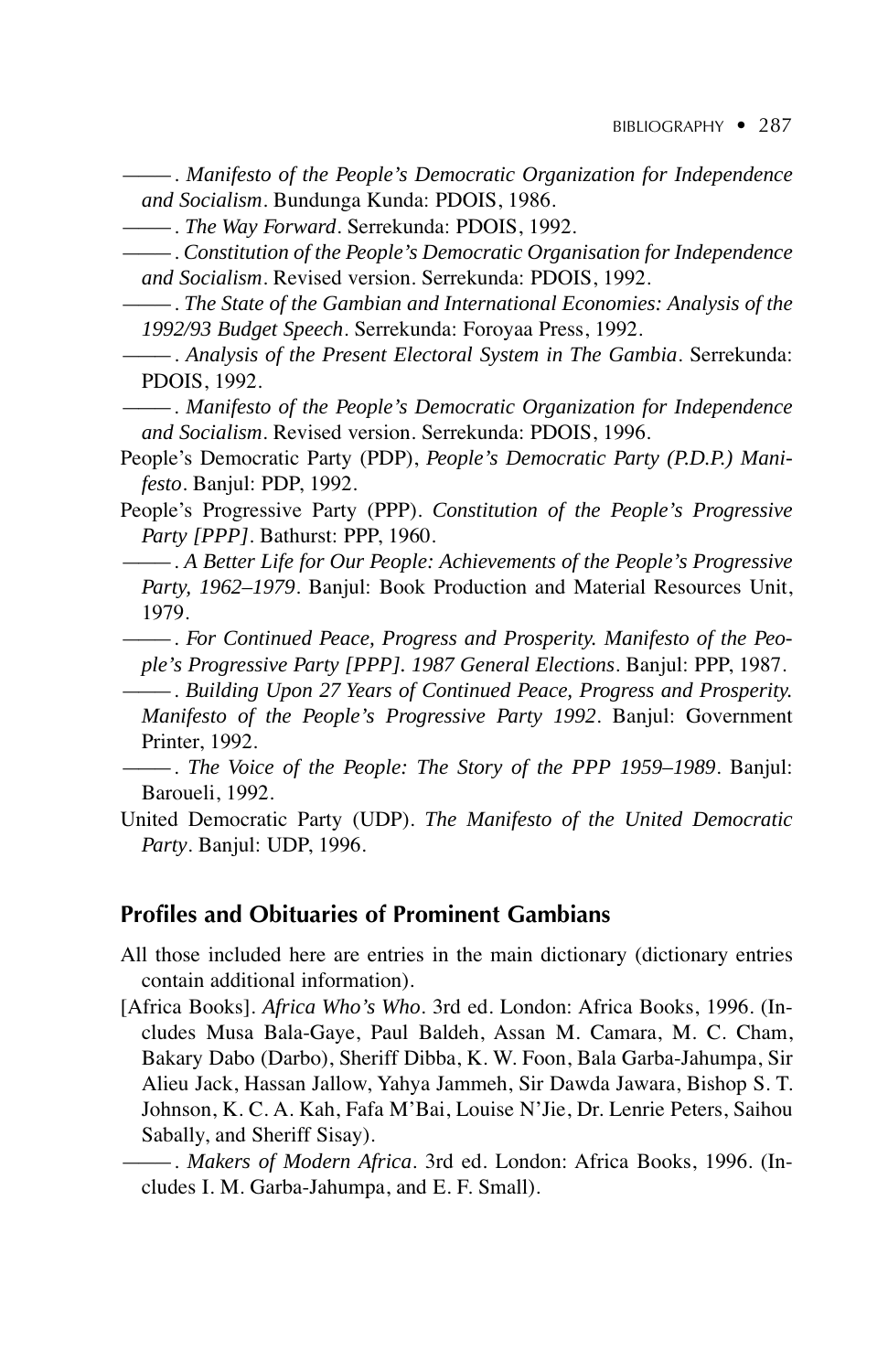- 288 BIBLIOGRAPHY
- [*Africa Now*]. "Samba Sanyang: From the Monastery to Become a Coup Maker." [Kukoi Sanyang]. *Africa Now*, September 1981: 36–37.
- Alota, Aloa A., and Jawo, Demba A. *A Living Mirror: The Life of Deyda Hydara*. Dakar: 2008.
- Bojang, Sheriff. "Sanjally Bojang: An Encounter with a Living Legend." *Weekend Observer*, 24–26 March 1995: 8–10; 31 March–2 April 1995: 3.
	- ———. "Yahya A. J. J. Jammeh." *Weekend Observer*, 21–23 July 1995: 5.
- ———. "Sanjally Bojang Passes Away." *The Daily Observer*, 24 October 1995: 1.
- ———. "Pap Cheyassin Secka: A Man for All Seasons." *Weekend Observer*, 24–26 May 1996: 3.
- da Costa, Peter. "An Obsessive Disciplinarian." [Sheriff Dibba]. *West Africa*, April 16–22 1990: 361.
- Danso, S. B. "Detained Politician Named Man of the Year." [Lamin Waa Juwara]. *The Daily Observer*, 6 January 1997: 1.
- [Gambia Government]. *Members of the Government October 1984*. Banjul: Government Printer, 1984. (Includes Yaya Ceesay, Bakary B. Dabo (Darbo), Lamin K. Jabang, Momodou C. Jallow, Omar A. Jallow, Sir Dawda K. Jawara, Momodou S. K. Manneh, Lamin B. M'Boge, Louise N'Jie, Saihou S. Sabally, Nyimasata Sanneh-Bojang, Lamin K. Saho, and Sheriff S. Sisay).
	- ———. "The Jammeh Cabinet." Available at the Republic of The Gambia State House Online, http://www.statehouse.gm. Details were last updated on 19 March 2008. (Profiles available at time of writing were for Musa G. Bala-Gaye, Fatou L. Faye, Marie S. Firdaus, Crispin Grey-Johnson, Mass A. Gye, Yahya A. J. J. Jammeh, Abdou Kolley, Isatou N'Jie-Saidy, Abdoulie M. Sallah, Ismaila K. Sambou, Ousman Sonko, and Yankuba Touray).
- Grey-Johnson, Nana. *Edward Francis Small: Watchdog of The Gambia*. Kanifing: Book Production and Material Resources Unit, 2002.
- Jallow, Matthew K. "Sana Sabally: From Kassakunda to No. 2 Man." *The Point*, 14 November 1994: 1, 10.
- Jones, Theo B. "Obituary: The Late Sir Samuel John Forster." *The Gambia Echo*, 15 July 1940: 5–6.
- Nyang, Sulayman S. "Sir Dawda Kairaba Jawara." In *Political Leaders of Contemporary Africa South of the Sahara: A Biographical Dictionary*, ed. Harvey Glickman, 95–100. Westport, Conn: Greenwood Press, 1992.
- ———. "Ibrahim Garba-Jahumpa, 1912–1994." *West Africa*, 12–18 September 1994: 1581.
- Perfect, David. "The Political Career of Edward Francis Small." In *The Gambia: Studies in Society and Politics*, ed. Arnold Hughes, 64–79. Birmingham University African Studies Series, no. 3. Birmingham, England: University of Birmingham, 1991.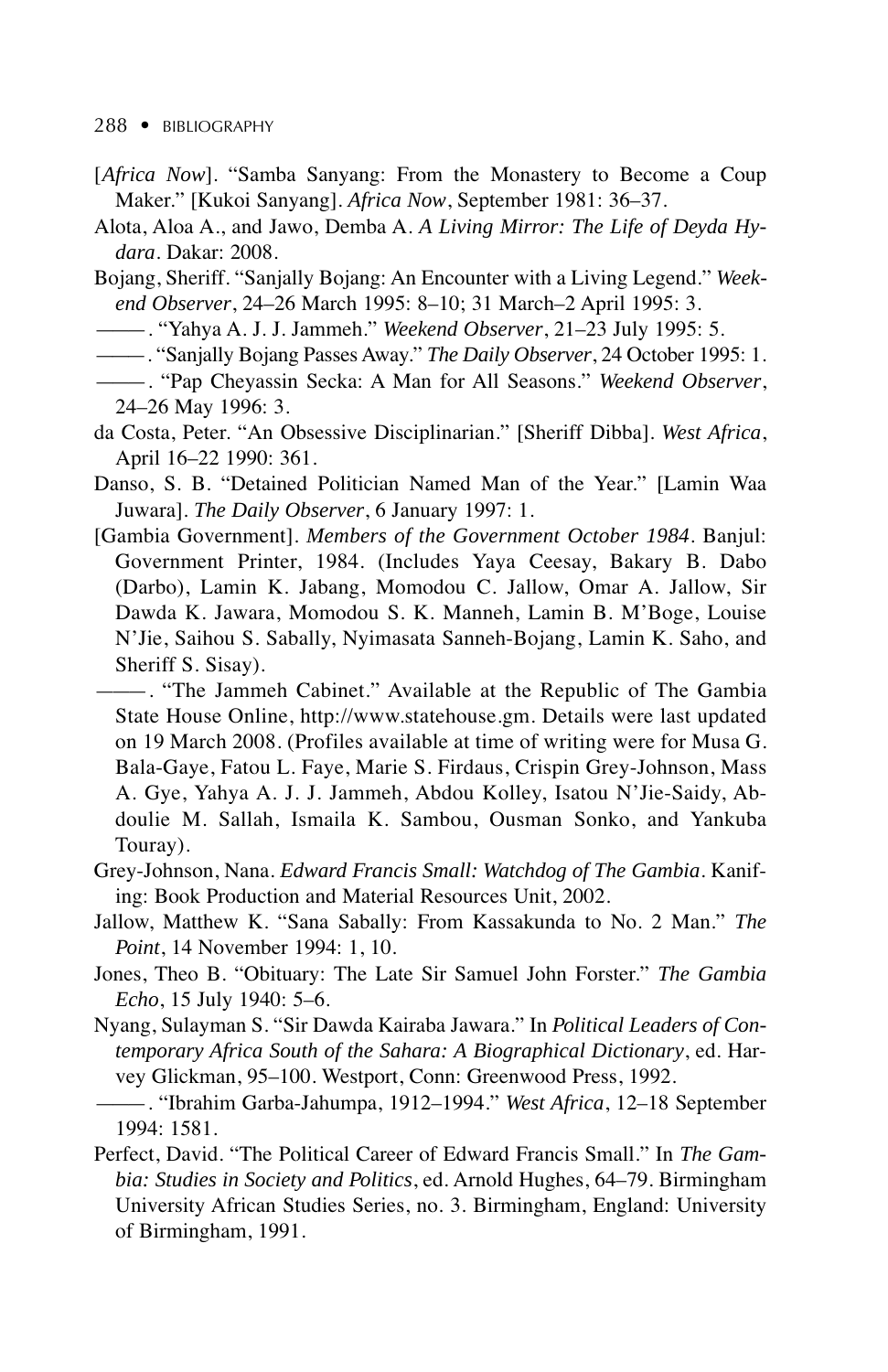- Quinn, Charlotte A. "Maba Diakhou Ba, Scholar–Warrior of the Senegambia." *Tarikh* 2, 3 (1968): 1–12.
- Renner, F. E. "Fode Ibraimah Turay-Sillah, Muslim Scholar, Jihadist, Empire Builder and Nationalist in the Senegambia, 1830–1894." *ODU: A Journal of West African Studies* 37 (January–July 1990): 1–28.
- Saidy, Jay. "Omar Mbacke [M'Baki] as Chief among Chiefs Was the Kingmaker in 1962." *The Point*, 15 September 1994: 8.

[*Sierra Leone Weekly News*]. "The Late J. D. Richards Esq of The Gambia Colony." *Sierra Leone Weekly News*, 16 November 1917: 9.

[*The Point*]. "Capt. Singhateh Becomes No. 2 Man." [Edward Singhateh]. *The Point*, 2 February 1995: 8.

Welch, Claude. "Gambia's David Kairaba Jawara." *Africa Report* 10, 2 (1965): 9.

[*West Africa*]. "The Gambia's Amiable Ambassador." [Rev. J. C. Faye]. *West Africa*, 30 August 1952: 803.

———. "P. S. N'Jie." [Portrait] *West Africa*, 3 May 1958: 411.

———. "Gambia's Progressive Chief." [Omar M'Baki]. *West Africa*, 8 April 1961: 369.

———. "Gambia's Labour Leader." [M. E. Jallow]. *West Africa*, 27 May 1961: 569.

———. "Man of the People." [P. S. N'Jie]. *West Africa*, 29 July 1961: 823.

———. "The Gambia's Number Two." [Sheriff Sisay]. *West Africa*, 31 October 1964: 1219.

———. "New Voice from Africa." [Dawda Jawara]. *West Africa*, 13 February 1965: 173.

———. "Obituary." [J. A. Mahoney]. *West Africa*, 5 February 1966: 143.

———. "The Gambian in Government House." [Sir Farimang Singhateh]. *West Africa*, 30 April 1966: 477.

———. "Guardian of the Gambia's Finances." [Sheriff Dibba]. *West Africa*, 6 December 1969: 1477.

———. "Momodou Musa N'Jie." *West Africa*, 13–19 August 1990: 2272.

### **External Relations**

### General

- Denton, Fatma E. "Foreign Policy Formulation in The Gambia, 1965–1994: Small Weak Developing States and their Foreign Policy Decisions and Choices." Ph.D. diss., University of Birmingham, 1998.
- Gomez, Solomon. "The Gambia's External Relations: A Study in the Internal and External Factors that Influenced Foreign Policy Positions, 1965–75." Ph.D. diss., Johns Hopkins University, Baltimore, 1978.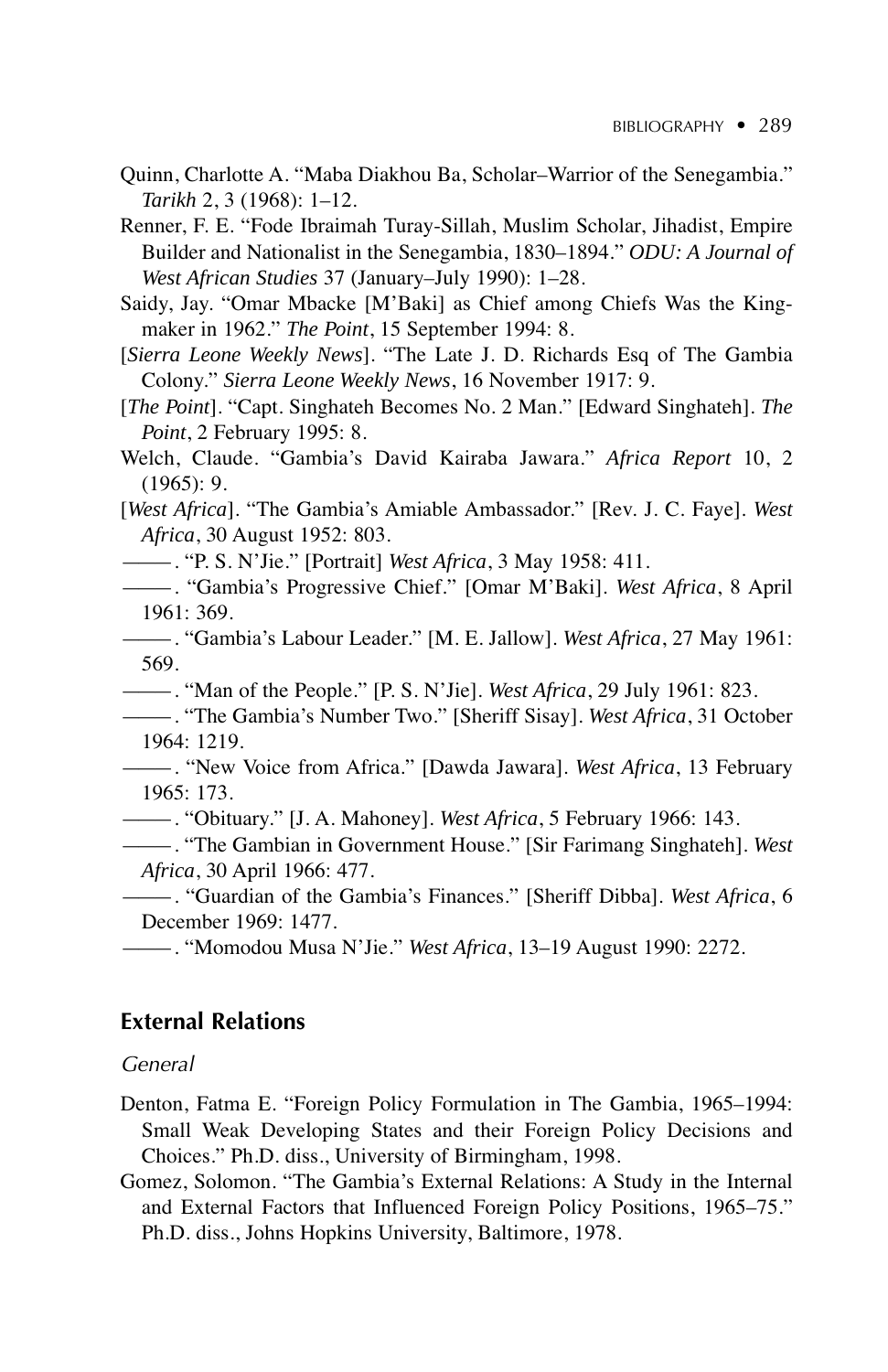- Hughes, Arnold, and David Perfect. *A Political History of The Gambia*, *1816–1994*. Rochester, N.Y.: University of Rochester Press, 2006 (see 251–79).
- Momen, Wendy C. "The Foreign Policy and Relations of The Gambia." Ph.D. diss., London School of Economics, University of London, 1978.
- Saine, Abdoulaye. "The Gambia's Foreign Policy Since the Coup." *Journal of Commonwealth and Comparative Politics* 38, 2 (2000): 73–88.
- Touray, Omar A. *The Gambia and the World. A History of the Foreign Policy of Africa's Smallest State, 1965–1995*. Hamburg African Studies, no. 9. Hamburg, Germany: Institute of African Affairs, 2000.

#### Relations with Senegal

- Akinyemi, N. B. "West African Regionalism Revisited: Cooperative Management of the Senegal and Gambia Water Resources." In *Contending Issues in African Development*, ed. Obioma M. Iheduru, 261–76. Westport, Conn.: Greenwood Press, 2001.
- Bayo, Kalidu M. "Mass Orientation and Regional Integration: Environmental Variations in Gambian Orientations Towards Senegambia." Ph.D. diss., Northwestern University, 1977.
- Bridges, Roy C., ed. *Senegambia: Proceedings of a Colloquium at the University of Aberdeen*. Aberdeen, Scotland: African Studies Group, University of Aberdeen, 1974.
- De Meredieu, J., and R. Aubrac. *Report to the Governments of Gambia and Senegal: Integrated Agricultural Development in the Gambia River Basin*. Rome: Food and Agricultural Organization, 1964.
- Deschamps, Hubert. *Le Sénégal et la Gambie*. 3rd ed. Paris: Presses Universitaires de France, 1975.
- [Gambia Government]. *Convention for the Creation of the Gambia River Basin Development Organisation*. Banjul: Government Printer, 1978.
- Hughes, Arnold. "Senegambia Revisited or Gambian Perceptions of Integration with Senegal." In *Senegambia: Proceedings of a Colloquium at the University of Aberdeen*, ed. Roy C. Bridges, 139–70. Aberdeen, Scotland: African Studies Group, University of Aberdeen, 1974.
- [*New Commonwealth*]. Unattributed key articles: January 1960: 57; November 1960: 739; June 1961: 393.
- Proctor, J. H. "The Gambia's Relations with Senegal: The Search for Partnership." *Journal of Commonwealth Political Studies* 5, 2 (1967): 143–60.
- Renner, F. A. "Ethnic Affinity, Partition and Political Integration in Senegambia." In *Partitioned Africans: Ethnic Relations across Africa's International Boundaries 1884–1984*, ed. A. I. Asiwaju, 71–85. London: C. Hurst, 1985.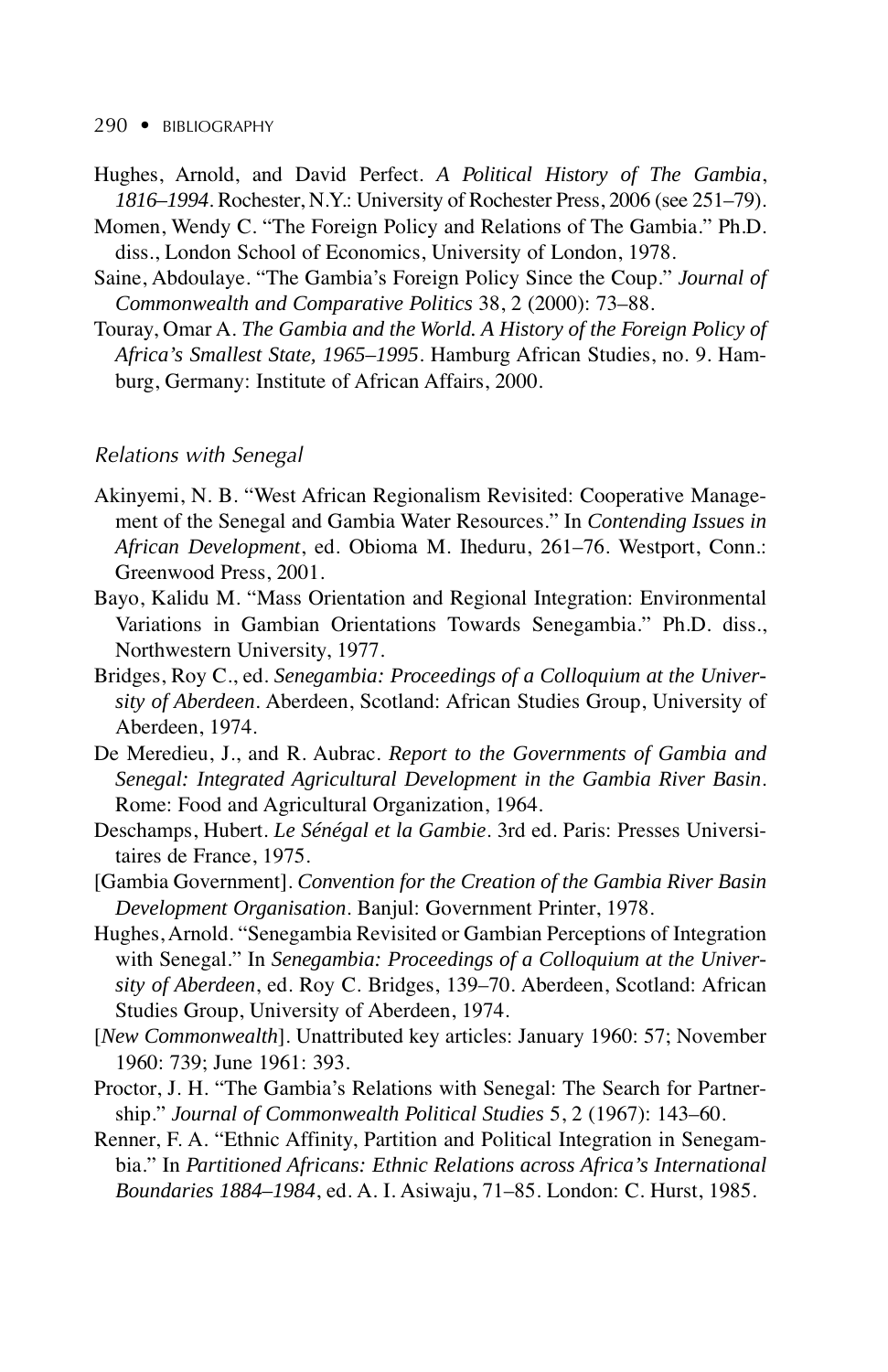- Richmond, Edmun B. "Senegambia and the Confederation: History, Expectations, and Disillusions." *Journal of Third World Studies* 10, 2 (1993): 172–98.
- Robson, Peter. "The Problem of Senegambia." *Journal of Modern African Studies* 3, 3 (1965): 393–407.

———. "Problems of Integration between Senegal and Gambia." In *African Integration and Disintegration*, ed. Arthur Hazlewood, 115–28. London: Oxford University Press, 1967.

———. *Integration, Development and Equity: Economic Integration in West Africa*. London: George Allen and Unwin, 1983 (see 124–40).

Senegalo–Gambian Permanent Secretariat. *Note on Senegalo–Gambian Cooperation*. Banjul: Government Printer, 1979.

———. *Senegalo–Gambian Agreements (1965–1976)*. Banjul: Senegalo–Gambian Permanent Secretariat [n.d.].

———. *Historical Background*. Banjul: Senegalo–Gambian Permanent Secretariat  $[n.d.]$ .

- Senghor, Jeggan C. *The Politics of Senegambian Integration, 1958–1994*. Africa in Development Series, vol. 1. Oxford: Peter Lang International, 2008.
- Timothy, Bankole. "Senegambia: Myths and Realities." *Africa Special Report* 38 (1974): 38–39.
- Welch, Claude E., Jr. "Gambia and the U.N. Report." *West Africa*, 4 July 1964: 741.

———. *Dream of Unity: Pan Africanism and Political Unification in West Africa*. Ithaca, N.Y.: Cornell University Press, 1966 (see especially 250–91).

[*West Africa*]. "The Smuggling Problem." *West Africa*, 12 April 1969: 403; 19 April 1969: 435.

#### Foreign Office Unpublished Documents

All available at The National Archives, Kew.

Foreign Office: Political Departments, General Correspondence (1906–66). FO 371 (see especially 146484-86; 147289; 161579-82; 167335-39; 176512; 176586; 176778-80; 181766; 181861; 181866).

#### Senegambia Confederation (1982–89)

Bentsi-Enchill, Nii K. "Senegalese Presence in the Gambia." *West Africa*, 11 January 1982: 78–79.

———. "Sir Dawda Explains the Confederation." *West Africa*, 18 January 1982: 137–41.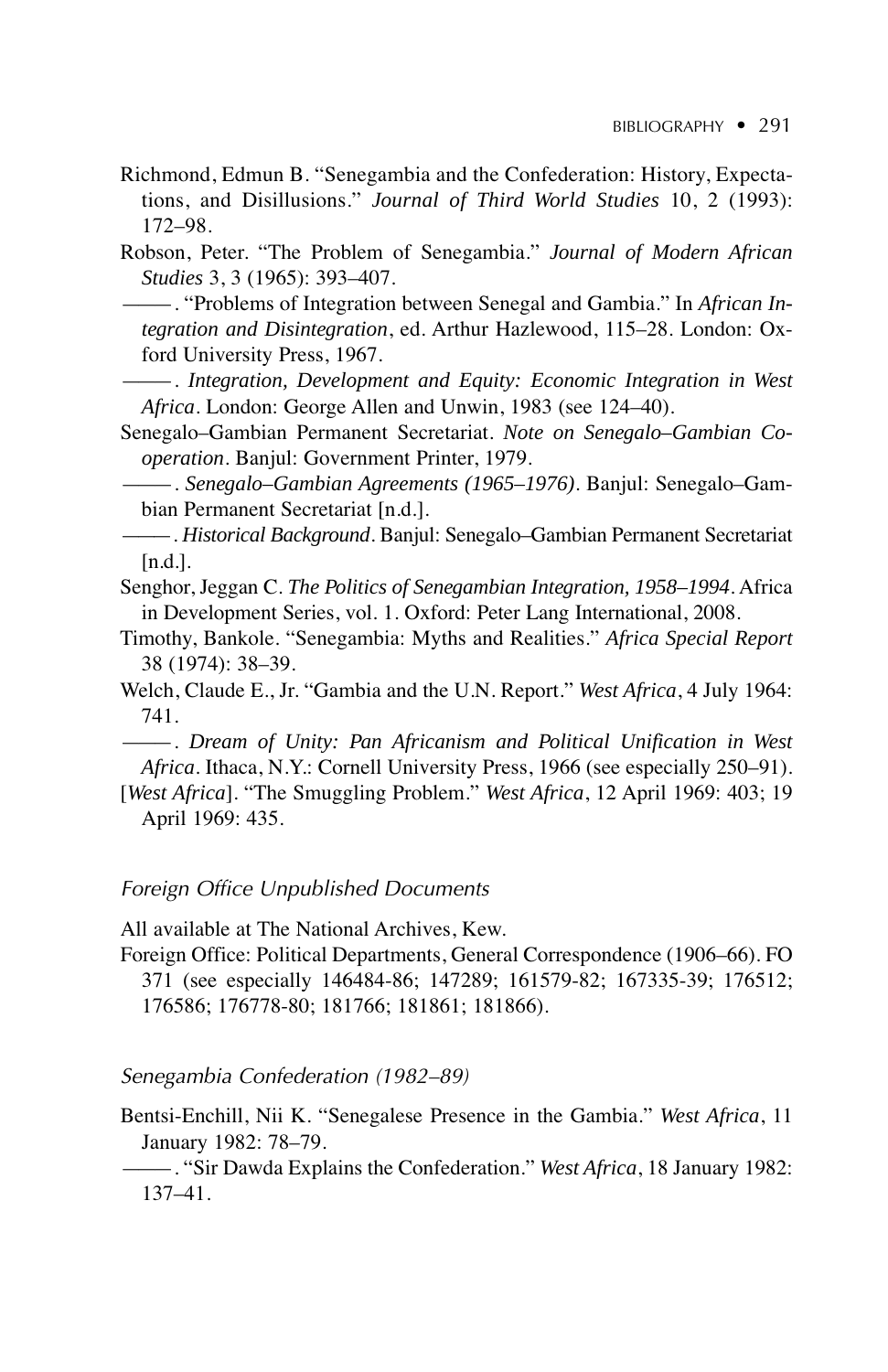———. "Senegambia Notebook." *West Africa*, 8 February 1982: 353–55; 15 February 1982: 423–26.

———. "Senegambia: Implementation Stage." *West Africa*, 8 August 1982: 2047–49.

———. "Year of Confederation." *West Africa*, 10 January 1983: 69–71.

Diop, Momar-Coumba, ed. *Le Sénégal et ses voisins*. Dakar, Senegal: Sociétés-Espaces-Temps, 1994.

- Faye, Ousseynou. "La crise casamançaise et les relations du Sénégal avec la Gambie et la Guinée-Bissau (1980-1992)." In *Le Sénégal et ses voisins*, ed. Momar-Coumba Diop, 189–212. Dakar, Senegal: Sociétés-Espaces-Temps, 1994.
- [Gambia Government]. *The Agreement between the Republic of The Gambia and the Republic of Senegal Concerning the Establishment of the Senegambia Confederation*. Banjul: Government Printer, 1982.

———. *Foreign Policy Guidelines: Selected Speeches by His Excellency Alhaji Sir Dawda Kairaba Jawara, President of the Republic of The Gambia and the Honourable Minister of External Affairs, Alhaji Lamin Kiti Jabang, M.P*. Banjul: Government Printer, 1982.

———. *Protocol on the Coordination of Policy in the Field of External Relations*. Banjul: Government Printer, 1982.

———. *Protocol on the Financial Regulation of the Confederation*. Banjul: Government Printer, 1982.

———. *Protocols of the Institutions of the Confederation*. Banjul: Government Printer, 1982.

———. *Protocol on Confederal Defence and the Integration of the Armed Forces of the Republic of The Gambia and the Republic of Senegal for the Establishment of the Armed Forces of the Senegambian Confederation*. Banjul: Government Printer, 1983.

- Gaye, Baboucar. "Killing Two Birds with One Stone." *West Africa*, 9 September 1985: 1864.
- Harrison Church, Ronald J. "Gambia and Senegal: Senegambia." *Geography Magazine*, September 1966: 339–50.

———. "Senegal and Gambia: Some Problems of Association." In *Études de géographie tropicale offertes à Pierre Gourou*, ed. Pierre Gourou, 327–39. Paris: Mouton, 1972.

Hughes, Arnold. "The Collapse of the Senegambian Confederation." *Journal of Commonwealth and Comparative Politics* 30, 2 (1992): 200–22.

———. "L'effondrement de la Confédération de la Sénégambie." In *Le Sénégal et ses voisins*, ed. Momar-Coumba Diop, 33–59. Dakar, Senegal: Sociétés-Espaces-Temps, 1994.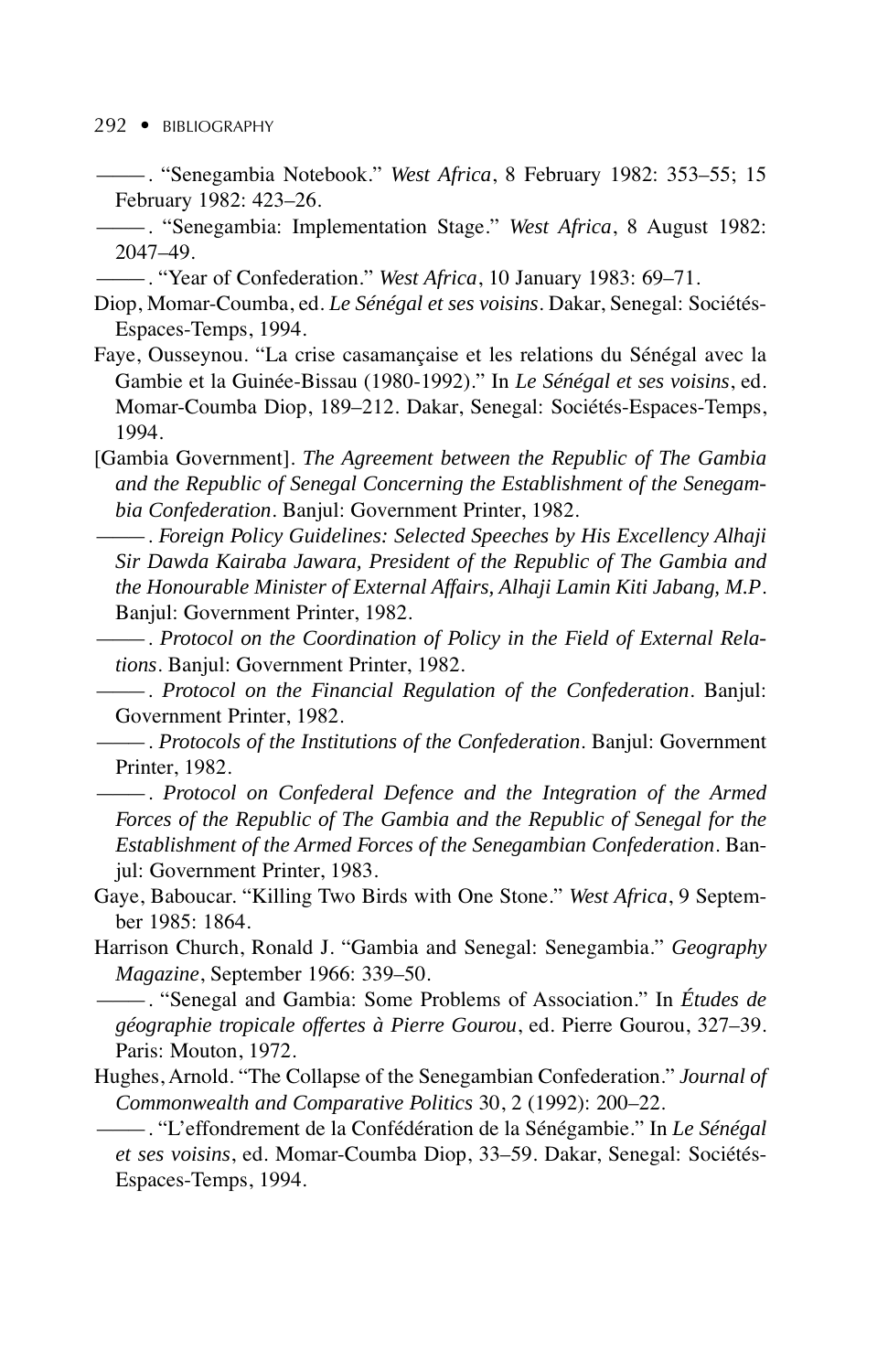- Hughes, Arnold, and Janet Lewis. "Beyond Francophonie?: The Senegambia Confederation in Retrospect." In *State and Society in Francophone Africa Since Independence*, eds. Anthony Kirk-Greene and Daniel Bach, 228–43. Basingstoke, England: Macmillan, 1995.
- Janneh, Amadou S. "Dilemmas of Senegambian Integration." Ph.D. diss., University of Tennessee, Knoxville, 1990.
- Manjang, Ousman. "Marriage of Confusion." *West Africa*, 3 November 1986: 2307–10; 10 November 1986: 2358–60.
- Omole, Bamitale. "De la co-opération a la confédération: la Sénégambie: Contribution a l'analyse du thème de l'intégration politique régionale en Afrique." Doctorat de 3e cycle, université de Bordeaux, 1986.

———. "Senegambia—Maintaining Sovereignty in an Association of West African States." *Parliamentarian: Journal of the Parliaments of the Commonwealth* 67, 1 (1986): 14–16.

- Sall, Ebrima, and Halifa Sallah. "Senegal and The Gambia: The Politics of Integration." In *Le Sénégal et ses voisins*, ed. Momar-Coumba Diop, 117–41. Dakar, Senegal: Sociétés-Espaces-Temps, 1994.
- Sallah, Halifa. *The Senegambian Confederation: Facts, Myths, Doubts and the Truth*. Banjul: The Nation Publishers, 1985.
- Senghor, Jeggan Colley. "Politics and the Functional Strategy to International Integration: Gambia in Senegambian Integration." Ph.D. diss., Yale University, 1979.
	- ———. "Senegambia: The Logical Bases for Integration." *Africa Quarterly* 23, 1 (1982): 5–24.
- ———. *The Logical Bases for Senegambian Integration*. Banjul: Book Production and Material Resources Unit, 1985.
- van Mook, Hubertus J., Max Graessli, Henri Monfrini, and Hendrik Weisfelt. *Report on the Alternatives for Association between the Gambia and Senegal*. Sessional Paper no. 13 of 1964. Bathurst: Government Printer, 1964.

[*West Africa*]. "Confederal Economics." *West Africa*, 20 January 1986: 122–23. ———. "Unity That Was." *West Africa*, 2–8 October 1989: 1634–35.

### **Constitutions, the Law, the Judiciary, and Human Rights**

Constitutions and Constitutional Conferences

Armed Forces Provisional Ruling Council. *The Armed Forces Provisional Ruling Council's Programme of Rectification and Transition to Democratic Constitutional Rule in The Gambia*. Banjul: Government Printer, 1994.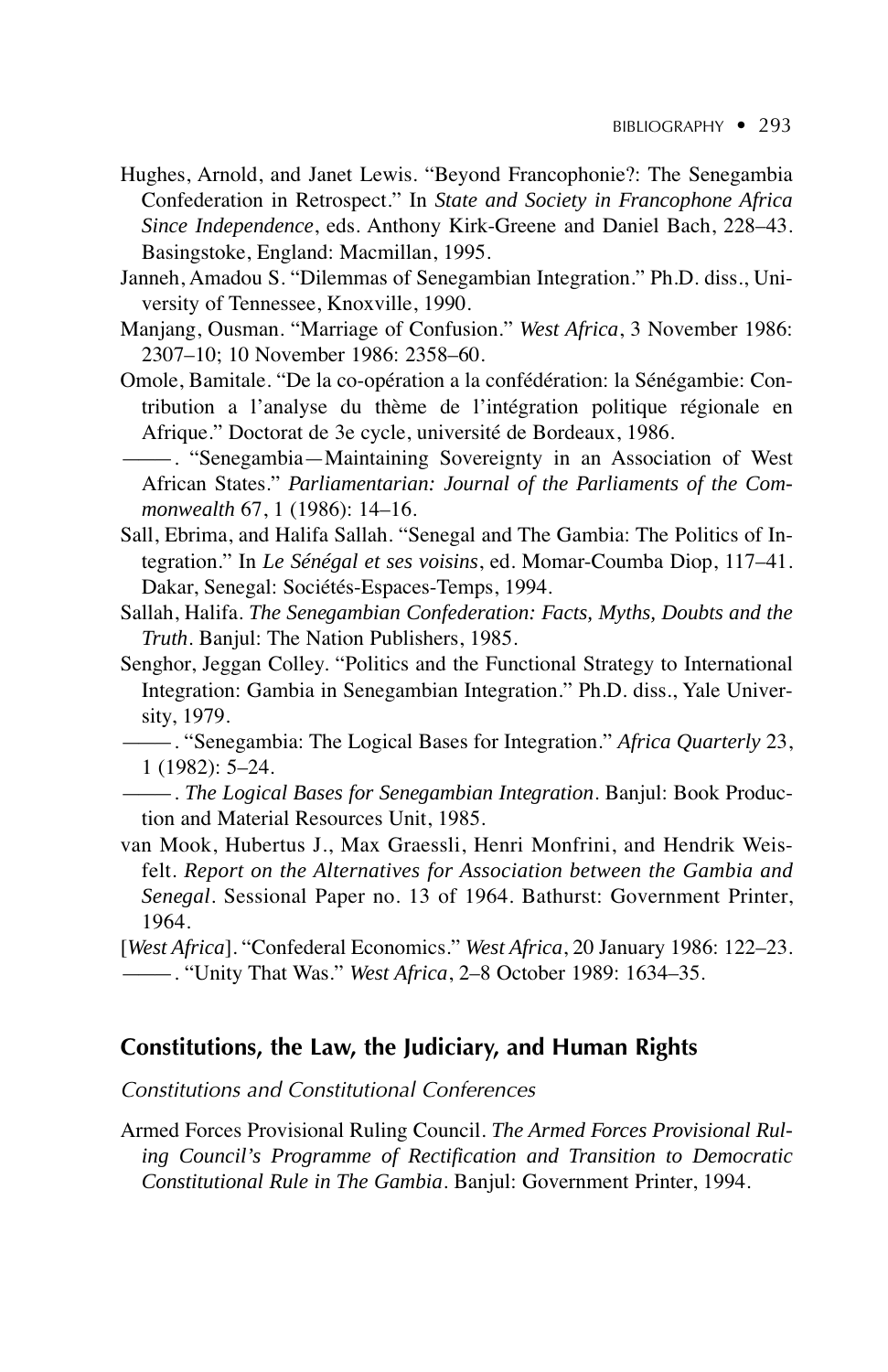[Colonial Office]. *Report of Gambian Constitutional Conference*. Cmnd. 1469. London: HMSO, 1961.

———. *The Gambia Independence Conference*. Cmnd. 2435. London: HMSO, 1964.

[Gambia Government]. "Letters Patent, etc, Dated 29 November 1946." *The Gambia Gazette* 64, 4 (15 February 1947): 45–70.

———. *Constitutional Development in the Gambia*, Bathurst: Government Printer, 1950.

———. "Report of the Consultative Committee Advising to the Governor on the Constitution of the Gambia." *The Gambia Gazette* 70, 27 (31 July 1953): 175–88.

———. *The Gambia (Constitution) Order in Council*. Cmnd. 1145. London: HMSO, 1954.

———. *Constitutional Developments in the Gambia: Exchange of Despatches*. Sessional Paper no. 4 of 1959. Bathurst: Government Printer, 1959.

———. *Constitutional Development in the Gambia: Exchange of Despatches*. Sessional Paper no. 6 of 1959. Bathurst: Government Printer, 1959.

———. "The Gambia (Constitution) Order in Council 1962." *The Gambia Gazette* 79, 14 (1962): Supplement A, 72–108.

———. *The Constitution of The Republic of The Gambia*. Bathurst: Government Printer, 1970.

———. *Constitution of the Republic of The Gambia, 1997*. Kanifing: National Printing and Stationery Corporation, 1997.

#### Law and Judiciary

- Anderson, James N. D. *Islamic Law in Africa*. London: HMSO, 1954 (see 225–48).
- Anin, P. Dankwa. "The Role of the Judiciary in the Promotion and Protection of Human Rights: The Gambia Experience." *African Journal of International and Comparative Law* 3, 4 (1991): 771–84.
- Bridges, Sir Phillip. "A Note on Law in The Gambia." In *The Gambia: Studies in Society and Politics*, ed. Arnold Hughes, 55–63. Birmingham University African Studies Series, no. 3. Birmingham, England: University of Birmingham, 1991.
- Darboe, Momodou N. "The Interaction of Western and African Traditional Systems of Justice: The Problem of Integration. (A Case Study of The Gambia)." Ph.D. diss., University of Pennsylvania, 1982.
- Gray, Sir John. *A Revised Edition of the Ordinances of the Colony of the Gambia*. Bathurst: Government Printer, 1942.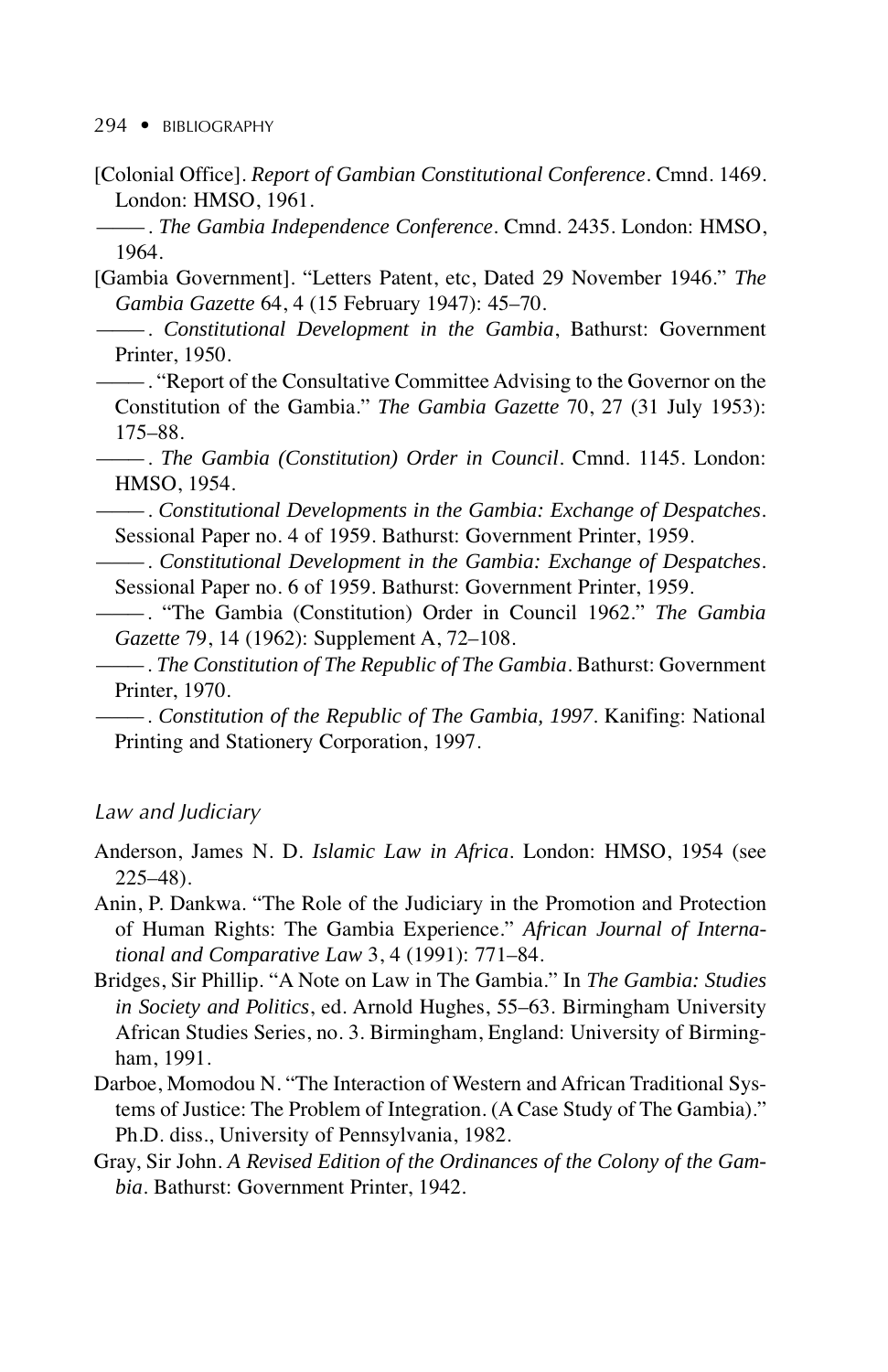Kingdon, Donald. *The Laws of the Gambia in Force on the lst day of January 1955*. 6 vols. London: Waterlow, 1955.

#### Treason Trials

- Amnesty International International Secretariat. *Amnesty International Trial Observation Missions to the Republic of the Gambia (December 1980/January 1982).* London: Amnesty International, 1983.
- Bakarr, S. A. *The Law of Treason in The Republic of The Gambia Versus Alieu Sallah and 6 Revolutionists*. Banjul: The Author, 1981.
- ———. *The Treason Trial of Trials. The Republic of The Gambia versus S.M. Dibba* [and others]. Banjul: The Author, 1982.
- [Gambia Court of Appeal]. *Criminal Appeal no. 5—11/81*. Banjul: Gambia Court of Appeal, 1982.
- ———. *Criminal Appeal no. 29/82*. Banjul: Gambia Court of Appeal, 1982.

#### Human Rights

- Amnesty International. *The Gambia: Democratic Reforms without Human Rights*. 2 December 1997. London: Amnesty International, 1997.
- ———. *Gambia: Report 2007*. Available at: http://thereport.amnesty.org/eng/ Regions/Africa/Gambia (see also earlier annual reports).
- Bojang, Sheriff. "Dying to Speak the Truth." *New African*, February 2005: 50–51 (on the murder of the journalist, Deyda Hydara).
- Davies, Desmond. "Media Stand-off." *West Africa*, 24 February–2 March 2003: 15.
- Home Office [London]. *The Gambia*. Country of Origin Information Report, March 2006. Available at: http://www.homeoffice.gov.uk/rds/pdfs06/gambia\_ 260406.doc
- Hunt, Paul. "Children's Rights in West Africa: the Case of the Almudos." *Human Rights Quarterly* 15, 3 (1993): 499–532.
- Jallow, Yorro. "Murder, Threats, Fires and Intimidation in Gambia." *Nieman Reports* 60, 2 (2006): 10–13 (discusses *The Independent* newspaper).
- Lowe, Sheikh. "Concern over Media Muzzling Law." *West Africa*, 6–12 May 2002: 24.
- Media Foundation for West Africa and Network of African Freedom of Expression Organisations (NAFEO). *The Gambia. Violations of Press Freedom by the Government of President Yahya Jammeh 1994–2006*. Accra, Ghana: NAFEO, 2006.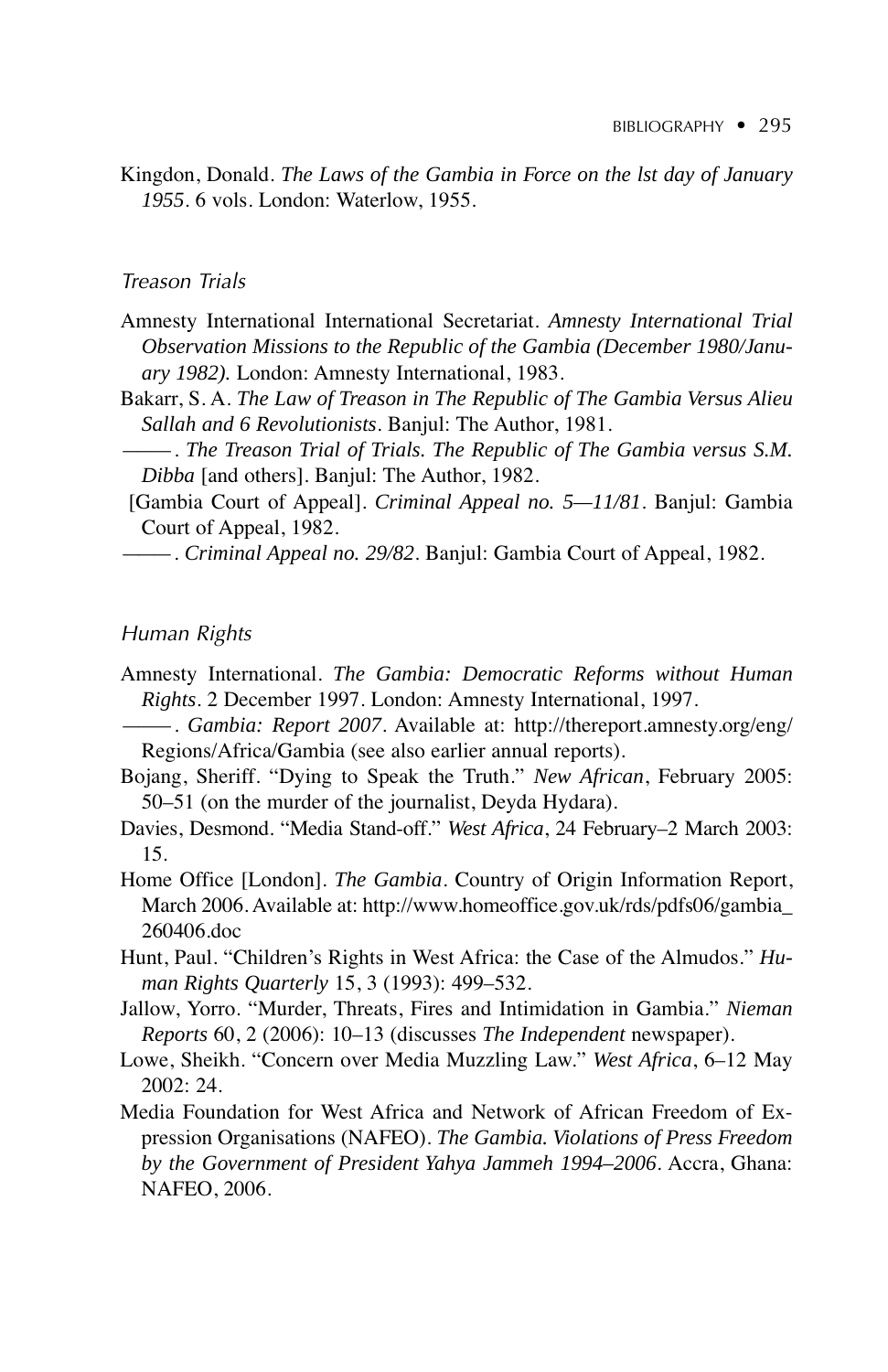- 296 BIBLIOGRAPHY
- Reporters Without Frontiers. *Gambia: Annual Report 2007*. Available at: http://www.rsf.org/article.php3?id\_article=20757&Valider=OK (see also earlier annual reports).
- Saine, Abdoulaye. "The Military and Human Rights in The Gambia: 1994–1999." *Journal of Third World Studies* 19, 2 (2002): 167–88.
- Sarin, Dawn. "First Person Dancing Lesson from God." *Index on Censorship* 36, 3 (2007): 207–14 (discusses Jammeh government actions over the press).
- U.S. Department of State. *The Gambia: Country Reports on Human Rights Practices—2006* (published March 2007). Available at: http://www.state.gov/ g/drl/rls/hrrpt/2006/78736.htm (see also previous years).
- Wiseman, John A., and Chongan, Ebrima I. *Military Rule and the Abuse of Human Rights in The Gambia: The View from Mile II Prison*. Trenton, N.J.: Africa World Press, 2000.

#### Selected Gambia Government Ordinances

- These are listed chronologically. All were published in Bathurst by the Government Printer.
- *No. 11. 1894. Protectorate Ordinance.* The basic government ordinance that established indirect rule in the Protectorate, it remained in force, subject to changes by Amendment Ordinances, until 1913. However, even after being officially supplanted, this ordinance remained the key to the future theoretical development of Protectorate administration.
- *No. 7. 1895. Protectorate Yard Tax Ordinance.* First defined a yard as the basic unit of taxation for the Protectorate and established scales of taxation.
- *No. 6. 1896. Protectorate Land Ordinance.* The basic ordinance that governed all Protectorate lands, except public lands, until 1945. All lands were to be held by the Native Authorities and administered by them for the good of the people of a district.
- *No. 4. 1897. Protectorate Land (Amendment) Ordinance.* Vested the administration of public lands in the chiefs and headmen of the Protectorate.
- *No. 7. 1902. Protectorate Ordinance.* Brought Fuladu, previously controlled by Musa Molloh, under the Protectorate system. Also extended the system to Kombo St. Mary. Otherwise, this ordinance was a repeat of *No. 11*, 1894.
- *No. 11. 1909. Protectorate (Amendment) Ordinance.* The most important amendment to *No. 7*, 1902, gave the native tribunals jurisdiction over all natives of West Africa resident in a given district.
- *No. 13. 1909. Protectorate (Amendment) Ordinance.* Concerned the appointment and regulation of badge messengers for the chiefs.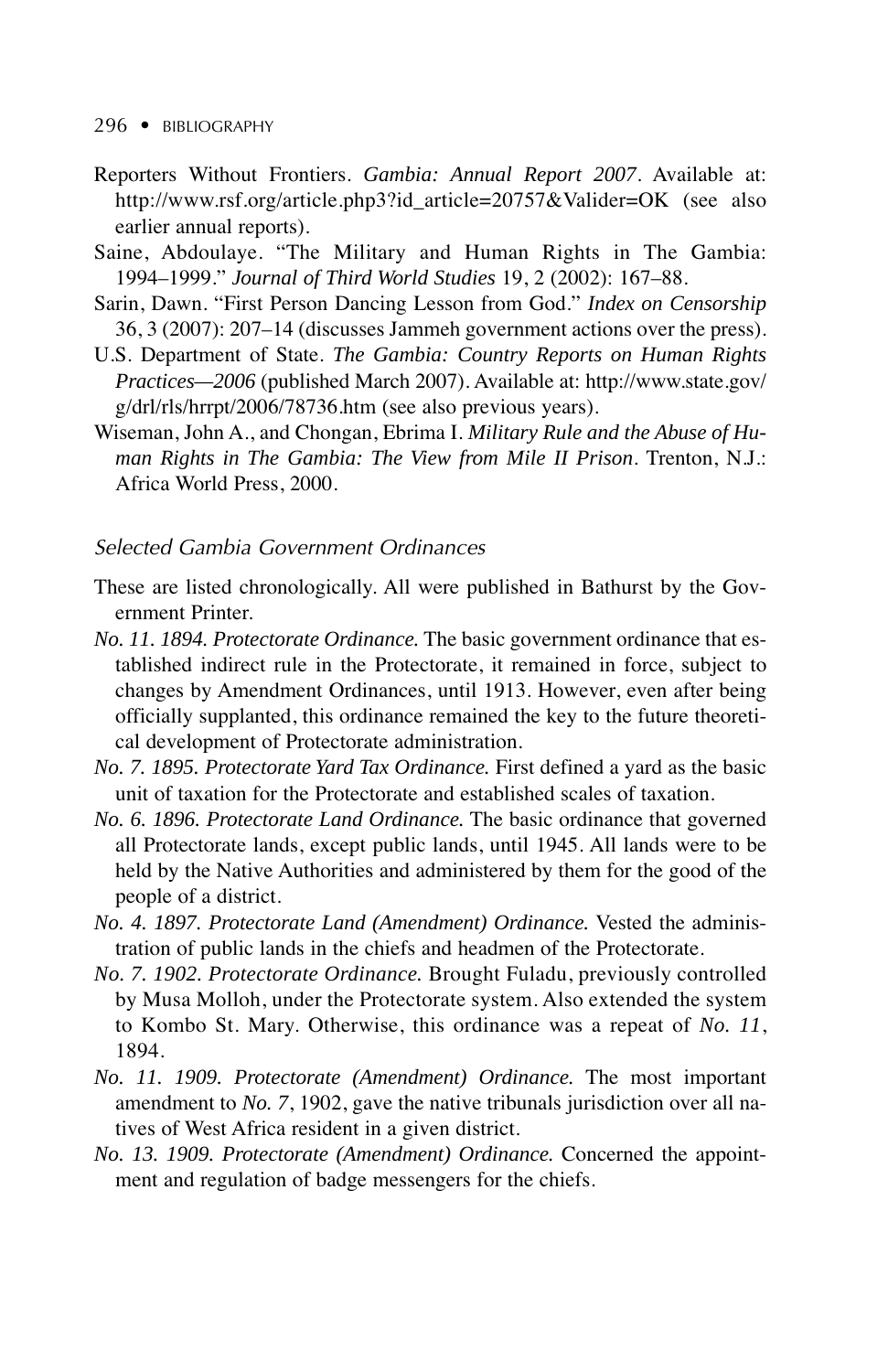- *No. 30. 1913. Protectorate Ordinance.* Repealed all previous Protectorate ordinances and consolidated them, along with rules and regulations made by the governor in council, into one all-inclusive ordinance.
- *No. 10. 1915. Protectorate (Amendment) Ordinance.* Redefined and clarified the executive powers of the chiefs, which had been defined in *Ordinance No. 30*, 1913.
- *No. 7. 1919. Protectorate (Amendment) Ordinance.* Introduced a new office of deputy head chief and a refined method of appointing and removing Protectorate officials. Also introduced a new scale of yard taxes.
- *No. 13. 1944. Protectorate Courts Ordinance.* Repealed *Ordinance No. 5*, 1935, and instituted a High Court for the Protectorate with the same power as the Supreme Court of the Colony. Continued a Protectorate Court in each Division. Established two classes of magistrates.
- *No. 15. 1944. Protectorate (Amendment) Ordinance.* Changed the title of certain territorial divisions and administrative areas. Added the position of senior commissioner.
- *No. 10. 1945. Native Authority (Amendment) Ordinance.* Gave native authorities the power to expel non-Gambians from the area of their jurisdiction.
- *No. 11. 1945. Protectorate (Amendment) Ordinance.* Amended *Protectorate Ordinance No. 2*, 1935, to allow fines imposed on native officials to be paid to the general revenue of the native authority.
- *No. 13. 1945. Protectorate Treasuries Ordinance.* Established authority of group treasuries. Established a Finance Committee to manage the treasuries with a paid treasury scribe. Established sources of revenue for such treasuries, provided for budget estimates and better bookkeeping. Gave the authorities the right to impose, under certain conditions, local rates.
- *No. 16. 1945. Protectorate Land Ordinance.* Vested all Protectorate lands in the native authorities for each district. Established a land register and provided for leases to non-indigenes.
- *No. 13. 1946. Protectorate (Amendment) Ordinance.* Amended *Ordinance No. 2*, 1935, by removing Kombo St. Mary from the Protectorate system.
- *No. 16. 1946. Education Ordinance.* Section No. 13 gave the native authorities the right to open new schools under the general supervision of the Protectorate education officer.
- *No. 7. 1947. Protectorate (Amendment) Ordinance.* This brought *Ordinance No. 3*, 1933, and *Ordinance No. 2*, 1935, closer together by defining "native authority" in terms of the definition of 1933 and by substituting "native authority" for "chiefs" in Section 13 of *Ordinance No. 2*, 1935.
- *No. 10. 1947. Protectorate Treasuries (Validation) Ordinance*. No proclamation had been issued putting *Ordinance No. 13*, 1945, into effect. Since treasuries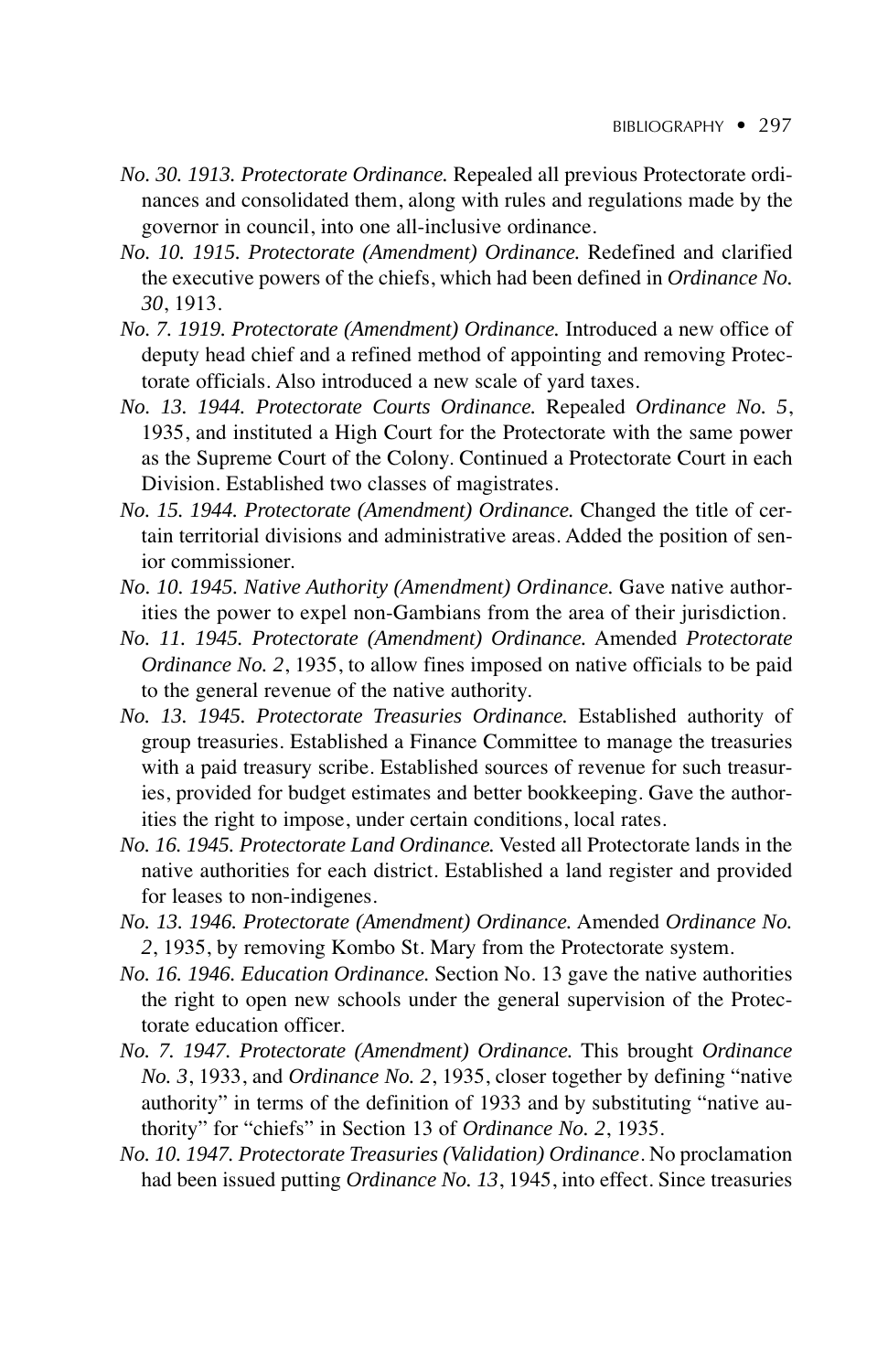had been established, it was necessary to enact this ordinance, making such establishments legal.

# **ECONOMICS**

### **General and Economic Overviews**

Basu, Priya, and Norman Gemmell. *Fiscal Adjustment in The Gambia: A Case Study*. UNCTAD Discussion Papers, no. 74. Geneva: United Nations Conference on Trade and Development, 1993.

———. "A Fiscal Adjustment in The Gambia." In *Fiscal Reforms in the Least Developed Countries*, ed. Chandra Kant Patel, 110–49. Cheltenham, England: Edward Elgar, 1997.

- De Vrijer, J. Erik, Robin Kibuka, Byung K. Jang, Ivailo V. Izvorski, and Christian H. Beddies. *The Gambia: Selected Issues*. IMF Staff Country Report no. 99/71. Washington, D.C.: International Monetary Fund, 1999.
- [Gambia Government]. *Statistical Abstract of The Gambia 1995*. Banjul: Central Statistics Department, Department of State for Finance and Economic Affairs, 1996.
- Gamble, David P. *Contributions to a Socio-economic Survey of The Gambia*. London: Colonial Office, 1949.

———. *Economic Conditions in Two Mandinka Villages: Kerewan and Keneba*. London: Colonial Office, 1955.

- Hadjimichael, Michael T., Thomas Rumbaugh, and Eric Verreydt (with Philippe Beaugrand and Christopher Chirwa). *The Gambia: Economic Adjustment in a Small Open Economy*. IMF Occasional Paper 100. Washington, D.C.: International Monetary Fund, 1992.
- Haswell, Margaret R. *Economics of Agriculture in a Savannah Village*. London: HMSO, 1953.
- ———. *The Changing Pattern of Economic Activity in a Gambian Village*. London: HMSO, 1963.
- ———. *Energy for Subsistence*. London: Macmillan, 1981.
- International Monetary Fund. *Surveys of African Economies*. Washington, D.C.: IMF, 1975.
- Kakoza, J., R. Basanti, T. Ehrbeck, and R. Prem. *The Gambia: Recent Economic Developments*. IMF Staff Country Report no. 95/123. Washington, D.C.: International Monetary Fund, 1995.
- McKay, Andrew. "Trade Policy Issues in a Small African Economy: The Trade Policy Review of The Gambia 2004." *World Economy* 8, 9 (2005): 1197–1209.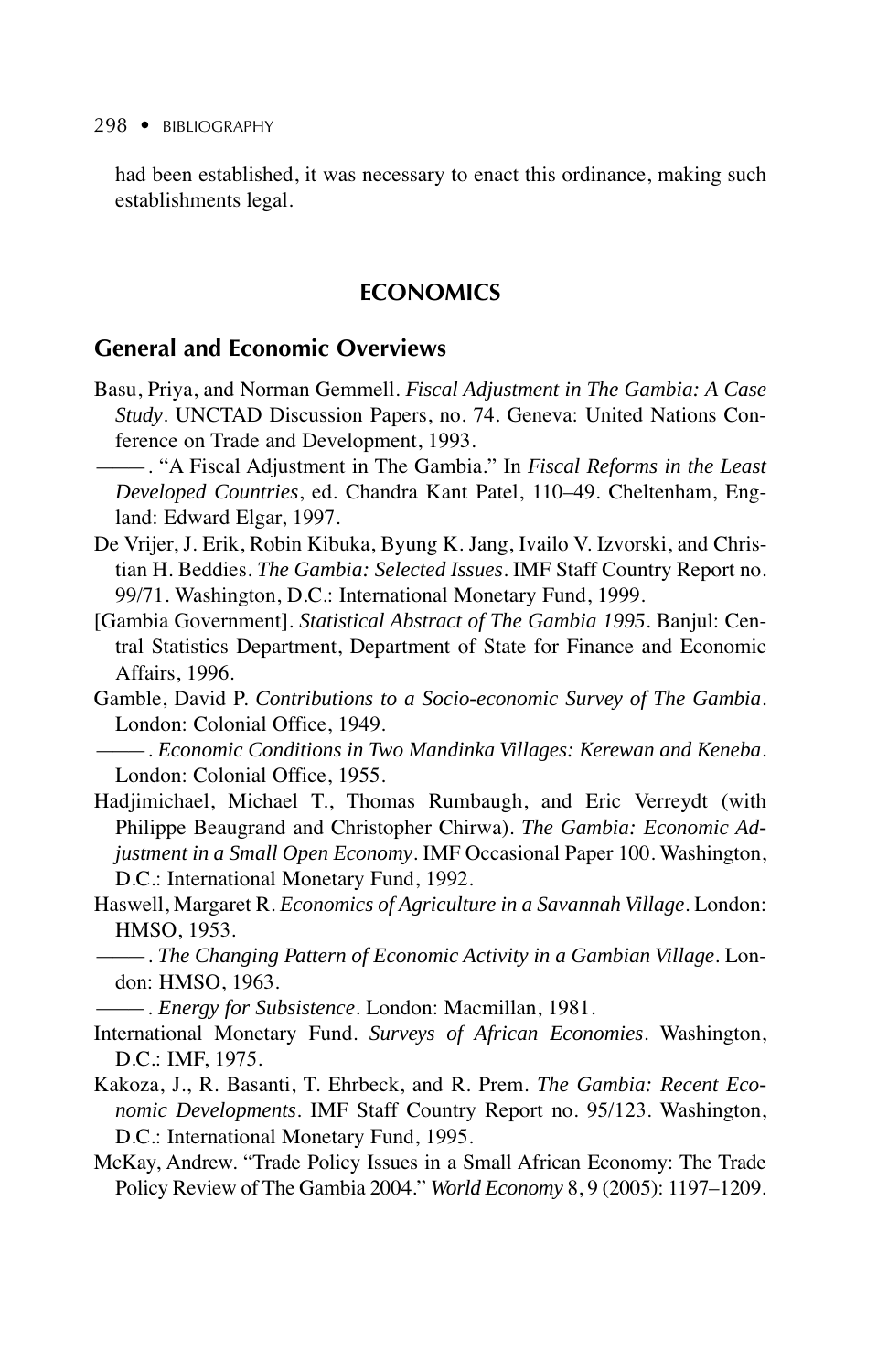- Sagnia, Burama K. *An Economic History of the River Gambia*. Banjul: Museum and Antiquities Division, Office of the Vice President, 1984.
- Sallah, Tijan M. "Economics and Politics in The Gambia." *Journal of Modern African Studies* 28, 4 (1990): 621–48.
- Samura, Mohamed L. O'B. "The Role of the Cooperative Movement in Gambia's National Development." Ph.D. diss., Howard University, 1982.
- Sonko-Godwin, Patience. *Development of Local Industries in the Senegambia Region from Pre-colonial to the Colonial Period*. Banjul: Sunrise Industries, 2004.
- Tsikata, Tsidi, Andrew Gilmour, Subramaniam Sriram, Gabriel Srour, Francis Tyaba, Ruby Randall, and Romain Veyrune. *The Gambia: Selected Issues and Statistical Appendix*. IMF Staff Country Report no. 07/126. Washington, D.C.: International Monetary Fund, 2007.
- van der Plas, Charles O. *Report of Socio-Economic Survey of Bathurst and Kombo St. Mary in the Gambia (1954)*. New York: United Nations Technical Assistance Administration, TAA/GAM/1, 1956.

### **Structural Adjustment Programmes**

- Cooke, David G. D. "Structural Adjustment in Small States: The Case of The Gambia, 1985–1994." Ph.D. diss., University of Birmingham, 1995.
- Cooke, David, and Arnold Hughes. "The Politics of Economic Recovery: The Gambia's Experience of Structural Adjustment, 1985–94." *Journal of Commonwealth & Comparative Politics* 35, 1 (1997): 93–117.
- Gambia Government. *The Economic Recovery Programme*. Banjul: Government Printer, 1986.
	- ———. *Report of the Third Roundtable Conference for The Gambia*. Banjul: Government Printer, 1992.
- Jabara, Cathy L. "Structural Adjustment in a Small, Open Economy: The Case of Gambia." In *Adjusting to Policy Failure in African Economies*, ed. David E. Sahn, 302–31. Ithaca, N.Y.: Cornell University Press, 1994.
- Killick, Tony. *IMF Programmes in Developing Countries*. London: Routledge, 1995.
- Logan, Ikubolajeh B., and Kidane Mengisteaib. "IMF–World Bank Adjustment and Structural Transformation in Sub-Saharan Africa." *Economic Geography* 69, 1 (1993): 1–24.
- McPherson, Malcolm F., and Steven C. Radelet (eds.). *Economic Recovery in The Gambia: Insights for Adjustment in Sub-Saharan Africa*. Cambridge, Mass.: Harvard Institute for International Development, 1995.
- Momoh, Eddie. "Gambia Budget: Sisay's Medicine." *West Africa*, 25 July 1983: 1704.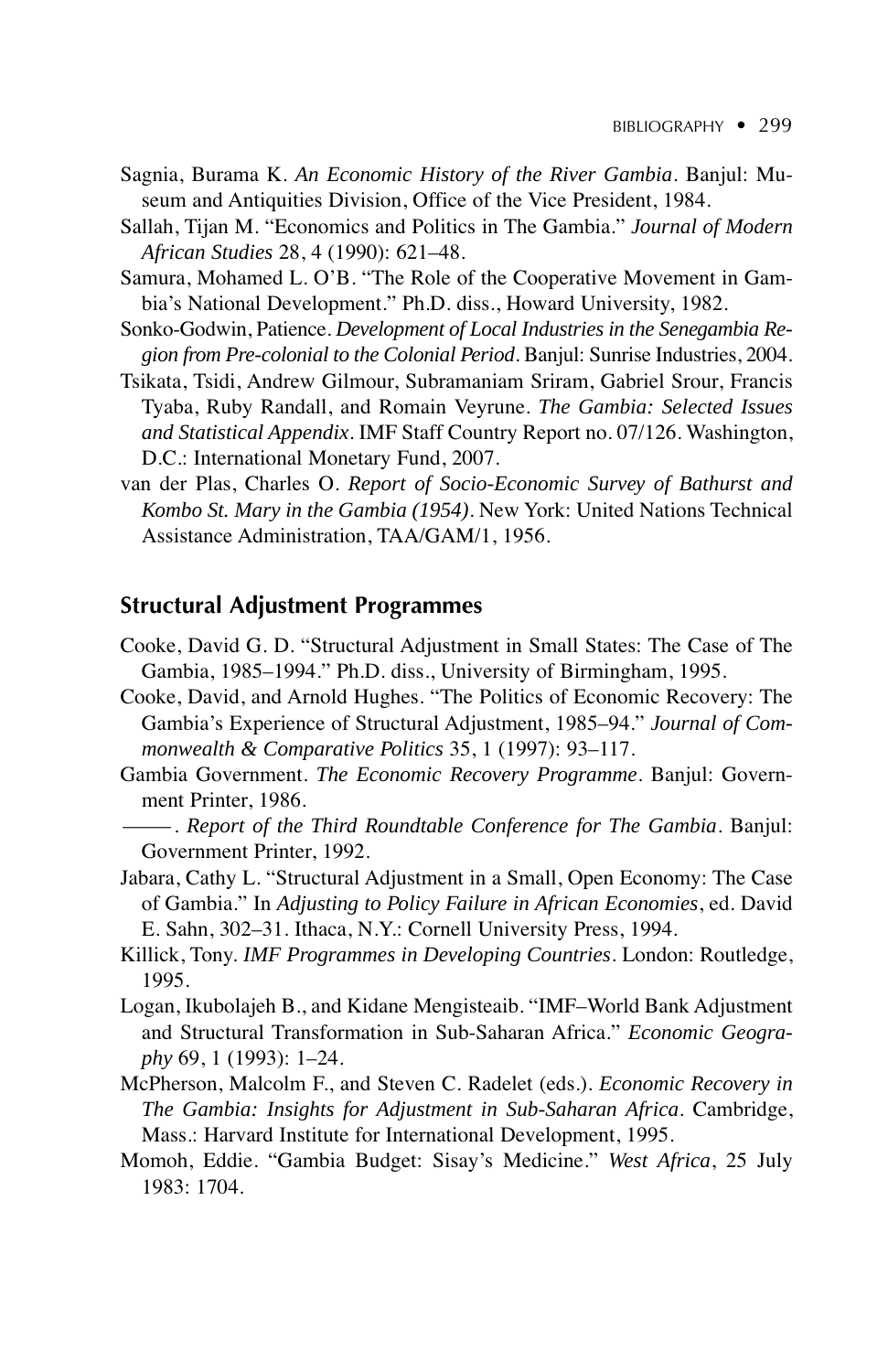———. "The Gambia: Struggle for Recovery." *West Africa*, 9 January 1984: 60–61.

- Parfitt, Trevor W. "Adjustment for Stabilisation or Growth? Ghana and The Gambia." *Review of African Political Economy* 63 (1995): 55–72.
- Radelet, Stephen. "Reform without Revolt: The Political Economy of Economic Reform in The Gambia." *World Development* 20, 8 (1993): 1087–99.
- Rich, Karl M., Alex Winter-Nelson, and Gerald C. Nelson. "Political Feasibility of Structural Adjustment in Africa: An Application of SAM Mixed Multipliers." *World Development* 25, 12 (1997): 2105–14.

# **Agriculture and Forestry**

- Akinboade, Oludele A. "Agricultural Policies and Performance in the Gambia." *Journal of Asian and African Studies* 29, 1–2 (1994): 36–64.
- ———. "The Implementation of the Gambian Agricultural Development Policy: Lessons from Impact." *African Development Review* 6, 2 (1994): 40–69.
- Baker, Kathleen M. "Traditional Farming Practices and Environmental Decline with Special Reference to The Gambia." In *Agricultural Change, Environment and Economy. Essays in Honour of W. B. Morgan*, ed. Keith Hoggart, 180–202. London: Mansell, 1992.

———. "Drought, Agriculture and Environment: A Case Study from The Gambia, West Africa." *African Affairs* 94, 374 (1995): 67–86.

- Barrett, Hazel R. *The Marketing of Foodstuffs in The Gambia, 1400–1980*. Aldershot, England: Avebury, 1988.
- Barrett, Hazel, and Angela Browne. "Export Horticultural Production in Sub-Saharan Africa: The Incorporation of The Gambia." *Geography* 81, 1 (1996): 47–56.
- Carney, Judith A. *The Social History of Gambian Rice Production: An Analysis of Food Security Strategies*. Ph.D. diss., University of California, Berkeley, 1986.

———. "Contracting a Food Staple in The Gambia." In *Living under Contract: Contract Farming and Agrarian Transformation in Sub-Saharan Africa*, eds. Peter D. Little and Michael J. Watts, 167–87. Madison, Wis.: University of Wisconsin Press, 1994.

- Colonial Office. *Report on the Gambian Egg Scheme*. Cmnd. 8560. London: HMSO, 1952.
- Gamble, David P. *Traditional Mandinka Agriculture*. Gambian Studies, no. 49. Brisbane, Calif.: David P. Gamble, 2006.
- Kargbo, Alimami M. "An Economic Analysis of Rice Production Systems and Production Organization of Rice Farmers in The Gambia." Ph.D. diss., Michigan State University, 1983.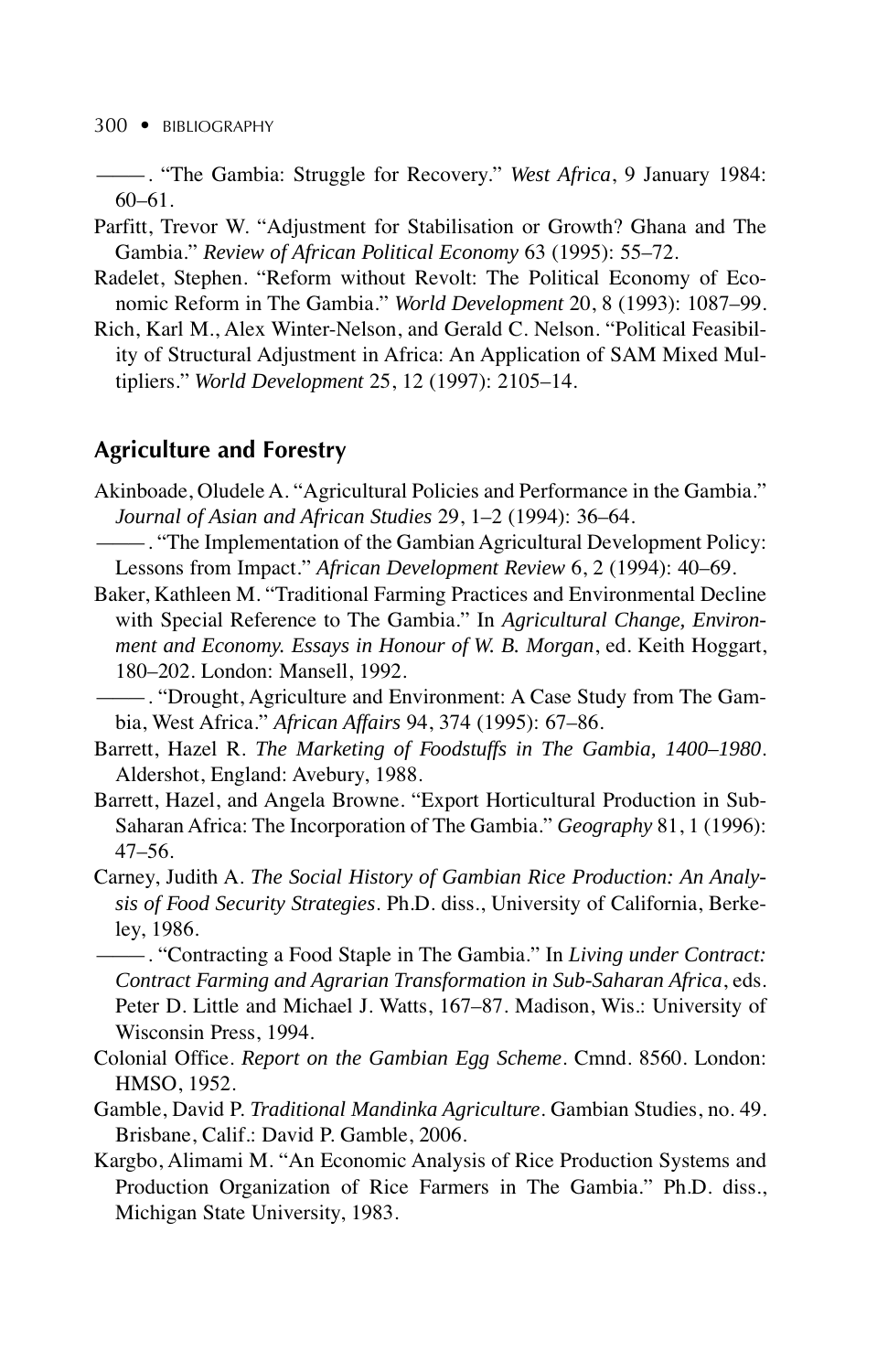- Madge, Clare. "Collected Food and Domestic Knowledge in the Gambia." *Geographical Journal* 160, 3 (1994): 280–94.
- ———. "Ethnography and Agroforestry Research: A Case Study from The Gambia." *Agroforestry Systems* 32, 2 (1995): 127–46.
- Robertson, A. F. *The Dynamics of Productive Relationships: African Share Contracts in Comparative Perspective*. Cambridge, England: Cambridge University Press, 1987 (see 205–65).
- Rodden, G. M. *A Report of Rice Cultivation in the Gambia*. Sessional Paper no. 2 of 1943. Bathurst: Government Printer, 1943.
- Rosevear, D. R. "Forest Conditions of the Gambia." *The Empire Forest Journal* 16 (1937): 217–26.
- Schroeder, Richard A. "Community, Forestry and Conditionality in The Gambia." *Africa* 69, 1 (1999): 1–22.
- Swindell, Kenneth. "Migrant Groundnut Farmers in Gambia: The Persistence of a Nineteenth Century Labour System." *International Migration Review* 11, 4 (1977): 452–72.
- ———. "Family Farms and Migrant Labour: The Strange Farmers of Gambia." *Canadian Journal of African Studies* 12, 1 (1978): 3–18.

———. "Serawoollies, Tillibunkas and Strange Farmers: The Development of Migrant Groundnut Farming along the Gambia River, 1848–95." *Journal of African History* 21, 1 (1980): 93–104.

———. *The Strange Farmers of The Gambia: A Study in the Redistribution of African Population*. Norwich, England: Geo Books, 1982.

———. "African Imports and Agricultural Development: Peanut Basins and Rice Bowls in The Gambia, 1843–1933." In *Agricultural Change, Environment and Economy. Essays in Honour of W. B. Morgan*, ed. Keith Hoggart, 159–79. London: Mansell, 1992.

- Swindell, Kenneth, and Alieu Jeng. *Migrants, Credit and Climate: The Gambia Groundnut Trade 1834–1934.* Leiden, The Netherlands: Brill, 2006.
- Van der Plas, C. O. *Report of a Survey of Rice Areas in the Central Division of the Gambia Protectorate*. Bathurst: Government Printer, 1957.
- Webb, James L. A. "Ecological and Economic Change along the Middle Reaches of the Gambia River 1945–1985." *African Affairs* 91, 365 (1992): 543–65.

# **Development and Aid**

- African Development Bank. *The Gambia: Country Strategy Paper, 1999–2001*. Abidjan: African Development Bank, 1999.
- Baker, Kathleen M., and Richard L. Edmonds. "Transfer of Taiwanese Ideas and Technology to the Gambia, West Africa: A Viable Approach to Rural Development." *Geographical Journal* 170, 3 (2004): 189–211.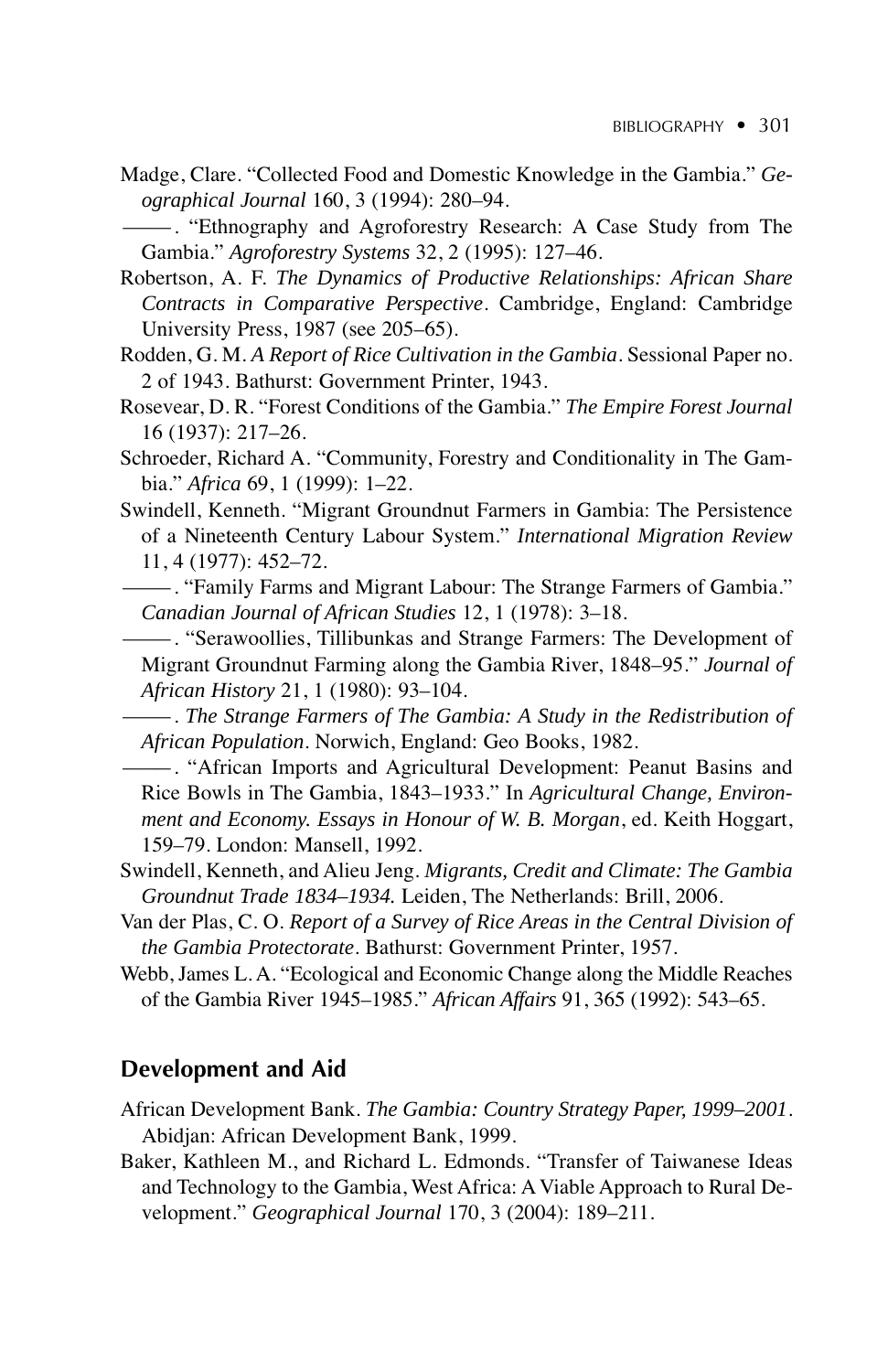- 302 BIBLIOGRAPHY
- Blackburne, K. W. *Development and Welfare in the Gambia*. Bathurst: Government Printer, 1943.
- Brautigam, Deborah A. "Foreign Assistance and the Export of Ideas: Chinese Development Aid in The Gambia and Sierra Leone." *Journal of Commonwealth & Comparative Politics* 32, 3 (1994): 324–48.
- Brown, David, Mick Howes, Karim Hussein, Catherine Longley, and Ken Swindell. *Participation in Practice: Case Studies from The Gambia*. London: Overseas Development Institute, 2002.
- Davis, Daniel, David Hulme, and Philip Woodhouse. "Decentralization by Default: Local Governance and the View from the Village in The Gambia." *Public Administration and Development* 14, 3 (1994): 253–69.
- Dey, Jenny. "Development Planning in The Gambia: The Gap between Planners' and Farmers' Perceptions, Expectations and Objectives." *World Development* 10, 5 (1982): 377–96.
- Dorosh, Paul A., and Matthias K. A. Lundberg. "More Than Just Peanuts (Groundnuts): Aid Flows and Policy Reforms in The Gambia." In *Economic Reform and the Poor in Africa*, ed. David E. Sahn, 398–435. Oxford, England: Clarendon Press, 1996.
- [Gambia Government]. *The Gambian Government, Development Programme, 1964 to 1967*. Sessional Paper no. 10 of 1964. Bathurst: Government Printer, 1964.

———. *Revision of the Development Programme 1964–67*. Sessional Paper no. 1 of 1966. Bathurst: Government Printer, 1966.

———. *The Gambia Government Development Programme, 1967/68 to 1970/71*. Sessional Paper no. 4 of 1967. Bathurst: Government Printer, 1967.

- ———. *Third Development Programme 1971/72 to 1973/74*. Sessional Paper no. 2 of 1971. Bathurst: Government Printer, 1971.
- ———. *Five Year Plan for Economic and Social Development 1975/76–1979/80*. Banjul: Government Printer, 1975.
- ———. *Five Year Plan for Economic and Social Development 1981/82–1985/86*. Banjul: Government Printer, 1982.

———. *The Gambia Incorporated: Vision 2020*. Banjul: Government Printer, 1996.

- Owens, Solomon. "Catholic Relief Services in The Gambia: Evolution from Agricultural Research to Community Based Experimentation." In *Nongovernmental Organizations and the State in Africa, Rethinking Roles*, eds. Kate Wellard and James G. Copestake, 239–50. London: Routledge, 1993.
- Saine, Abdoulaye. "Vision 2020. The Gambia's Neo-Liberal Strategy for Social and Economic Development: A Critique." *Western Journal of Black Studies* 21, 2 (1997): 92–97.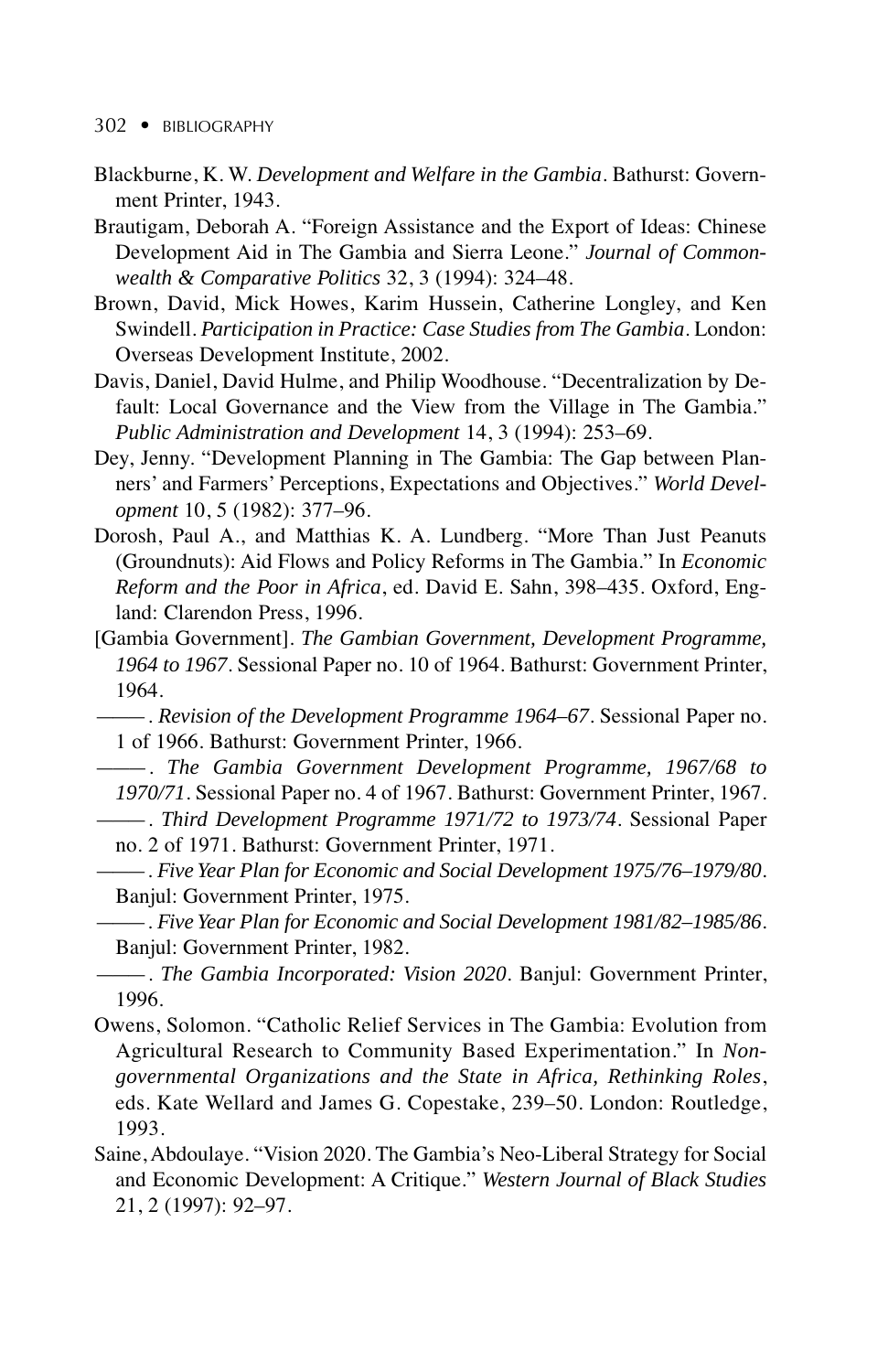- Timothy, Bankole. "The Chinese in The Gambia." *West Africa*, 4 February 1974: 123.
- Von Braun, Joachim, Detlev Puetz, and Patrick Webb. *Irrigation Technology and Commercialization of Rice in The Gambia: Effects on Income and Nutrition*. Research Report no. 75. Washington, D.C.: International Food Policy Research Institute, 1989.
- Webb, Patrick J. R. "Of Rice and Men: The Story behind The Gambia's Decision to Dam Its River." In *The Social and Environmental Effects of Large Dams*, vol. 2, eds. Edward Goldsmith and Nicholas Hildyard, 120–30. Wadebridge, England: Wadebridge Ecological Centre, 1984.
- World Bank. *The Gambia: Development Issues and Prospects*. Report Number 5693—GM. Washington, D.C.: World Bank, 1985.
- World Trade Organization. *Trade Policy Review: The Gambia, 2004*. Geneva: World Trade Organization, 2004.

### **Income and Poverty**

- Chant, Sylvia H. *Gender, Generation and Poverty: Exploring the Feminisation of Poverty in Africa, Asia and Latin America*. Cheltenham, England: Edward Elgar, 2007 (see 125–92).
- [Gambia Government]. *1998 National Household Poverty Survey Report*. Banjul: Ministry of Finance and Economic Affairs, 2000.
- ———. *Strategy for Poverty Alleviation (SPA II)/Poverty Reduction Strategy Paper*. Banjul: Government Printer, 2002.
- ———. *Poverty Reduction Strategy: 2007–2011*. Banjul: Department of State for Finance and Economic Affairs, 2006. Also published by the International Monetary Fund as IMF Country Report no. 07/308 in 2007.
- Haswell, Margaret R. *The Nature of Poverty: A Case-history of the First Quarter Century after World War II*. London: Macmillan, 1975.
- Jabara, Cathy L. *Economic Reform and Poverty in The Gambia: A Survey of Pre- and Post-ERP Experience*. Cornell University Food and Nutrition Policy Program Monograph no. 8. Washington, D.C.: CFNPP, 1990.
- Jabara, Cathy L., Margaretta Tolvanen, Matthias K.A. Lundberg, and Rohey Wadda. *Incomes, Nutrition and Poverty in The Gambia: Results from the CFNPP Household Survey*. Cornell University Food and Nutrition Policy Program. Washington, D.C.: CFNPP, 1991.
- Keogh, Lucy. *The Gambia: An Assessment of Poverty*. World Bank Report no. 11941. Washington, D.C.: World Bank, 1993.
- Puetz, Detlev, and Xiao Ye. "The Gambia National Household Poverty Survey, 1998." World Bank Report no. 26664. In *Standardized Survey Bulletin*, no. 6 (June 2003): 1–8.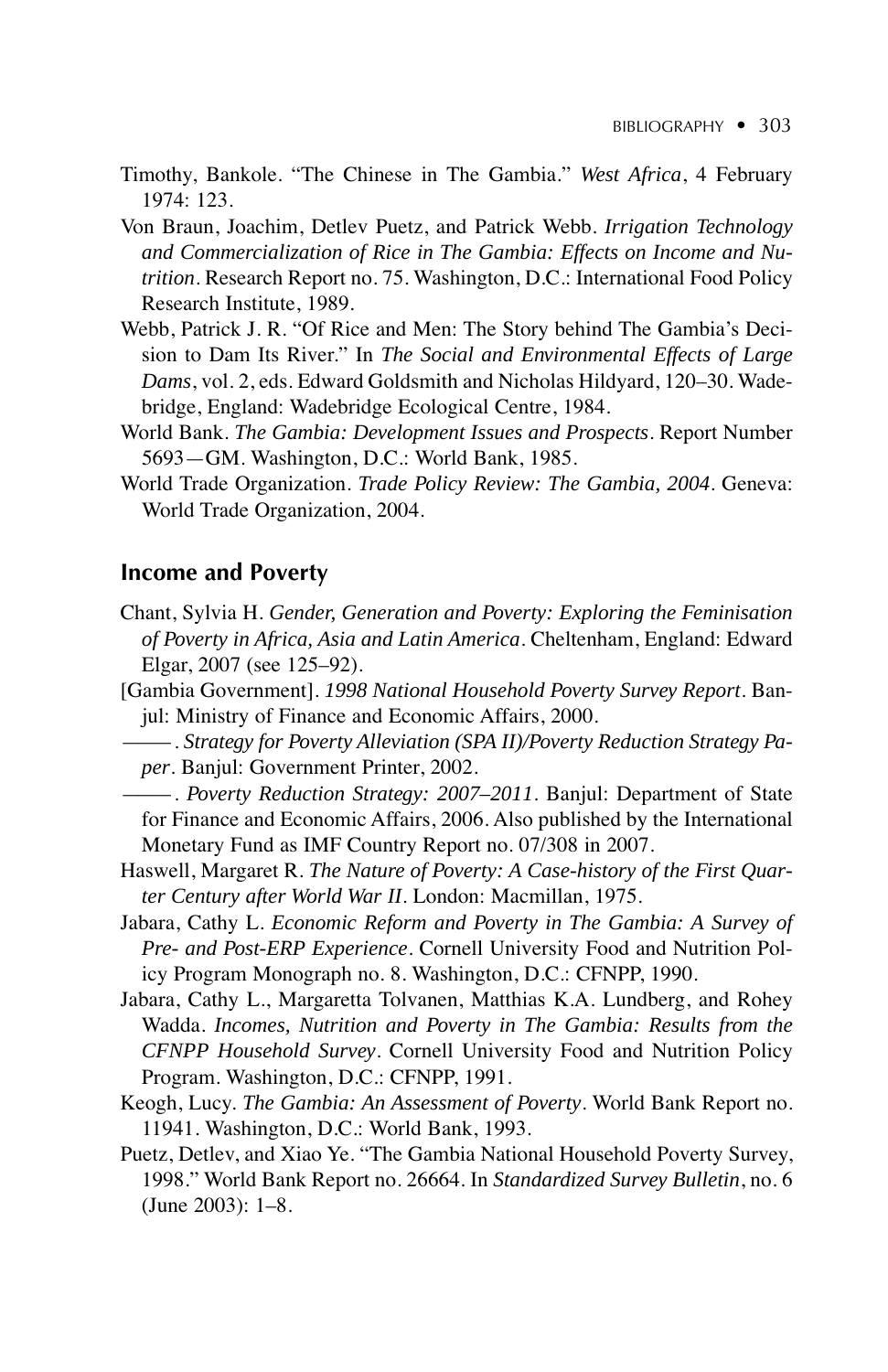Wadda, Rohey, and Russell Craig. *Report on the 1992 Priority Survey*. Banjul: Ministry of Finance and Economic Affairs, 1993.

World Bank. *Basic Needs in The Gambia*. Washington, D.C.: World Bank, 1981.

## **Trade Unions and Labor**

- Allen, Christopher. "African Trade Unionism in Microcosm: The Gambia Labour Movement, 1939 [1929]–67." In *African Perspectives*: *Papers in the History, Politics and Economics of Africa Presented to Thomas Hodgkin*, eds. Christopher Allen and R. W. Johnson, 393–426. Cambridge, England: Cambridge University Press, 1970.
- Gailey, Harry A. "Fixing the Rate for Gambia Jobs." *West Africa*, 11 February 1961: 151.
- [*West Africa* correpondent] [Harry A. Gailey]. "Gambia's Labour Leader." *West Africa*, 27 May 1961: 569.

———. "Jallow's Progress." *West Africa*, 2 May 1964: 481.

- Hughes, Arnold, and David Perfect. "Trade Unionism in The Gambia." *African Affairs* 88, 353 (1989): 549–72.
- Perfect, David. "Organized Labour and Politics in The Gambia: 1960–85." *LABOUR, Capital and Society* 19, 2 (1986): 169–99.

———. "Organised Labour and Politics in The Gambia: 1920–1984." Ph.D. diss., University of Birmingham, 1987.

## **Tourism**

- Binns, Tony. "The Gambia: Tourism versus Rural Development." *Geography Review* 5, 2 (1991): 26–29.
- Bryce, Jo. "Tourism and Development in the Gambia: Theoretical Perspectives and Personal Experiences." *Africa Quarterly* 43, 4 (2003): 71–81.
- Dieke, Peter U. C. "Tourism in The Gambia: Some Issues in Development Policy." *World Development* 21, 2 (1993): 277–89.

———. "The Political Economy of Tourism in The Gambia." *Review of African Political Economy* 62 (1994): 611–27.

Esh, Tina, and Illith Rosenblum. "Tourism in Developing Countries—Trick or Treat? A Report from The Gambia." Research Report no. 31. Uppsala, Sweden: The Scandinavian Institute of African Studies, 1975.

- Harrell-Bond, B. E., and D. L. Harrell-Bond. "Tourism in The Gambia." *Review of African Political Economy* 14 (1979): 78–90.
- Mitchell, Jonathan, and Jojoh Faal. "Holiday Package Tourism and the Poor in The Gambia." *Development Southern Africa* 24, 3 (2007): 445–64.
- Steffen, Barbara D. "Tourism and Culture Change in West Africa Bakau Old Town: A Case Study." Ph.D. diss., George Washington University, 1986.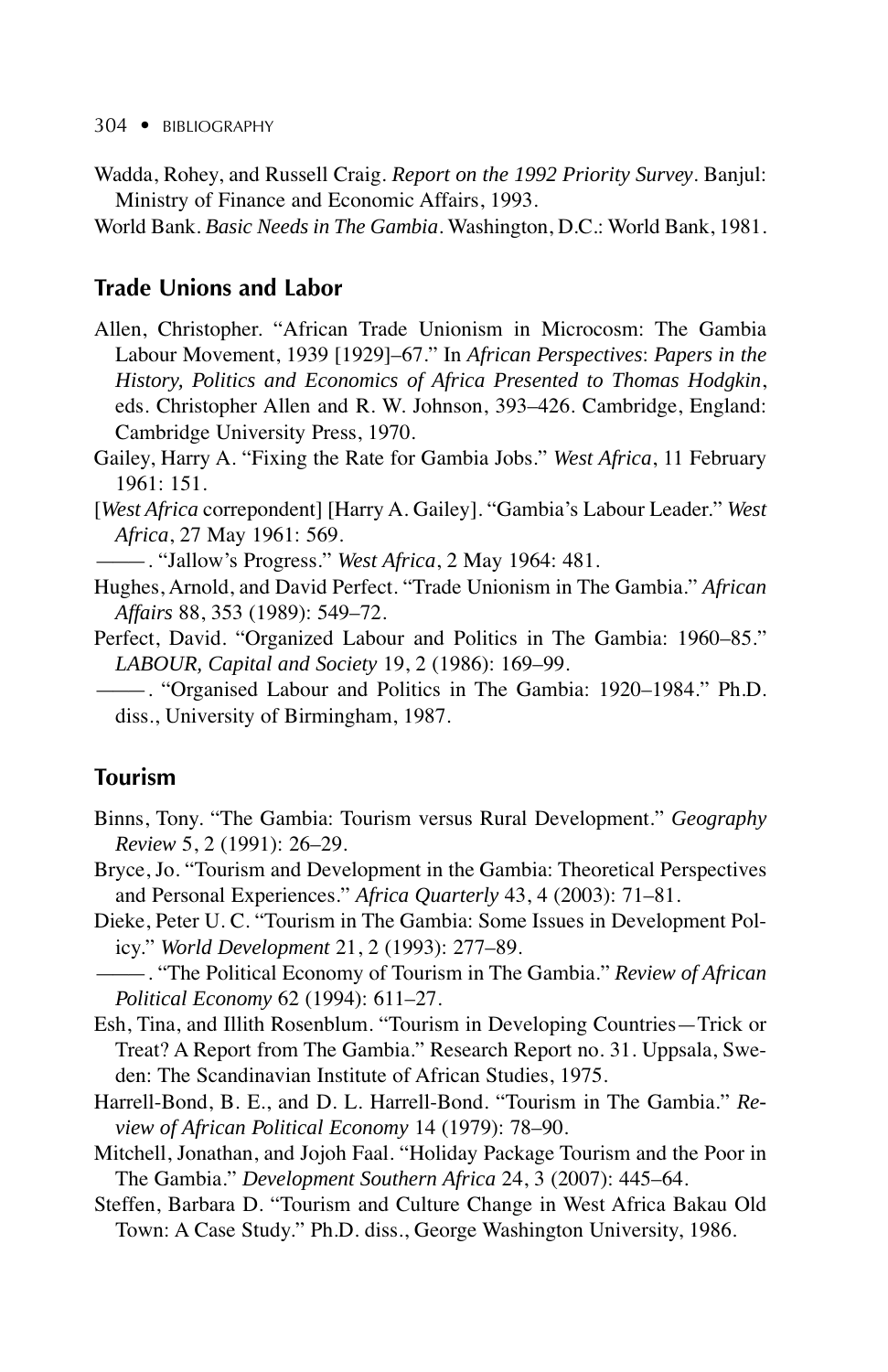- Thompson, Craig, Greg O'Hare, and Katie Evans. "Tourism in The Gambia: Problems and Proposals." *Tourism Management* 16, 8 (1995): 571–81.
- World Bank. *The Gambia: Tourism Impact Study*. Rome: The Society for the World Bank, 1986.

### **DEMOGRAPHY**

[Colonial Office]. *Colony of the Gambia, Census 1901, Report of the Superintendent*. London: HMSO, 1902.

———. *Report and Summary of the Census of the Gambia, 1911*. London: HMSO, 1911.

[Gambia Government]. "Census Report, 1871." Available at CO 87/99, enclosure to Kennedy to Kimberley, 7 June 1871. Colonial Office files, The National Archives, Kew.

———. *Detailed Account of the Census of the Population of the British Settlement on the River Gambia, taken on the 4th April 1881.* Bathurst: Government Printer, 1881. Available at CO 87/117, Gouldsbury to Rowe, 9 September 1881. Colonial Office files, The National Archives, Kew.

\_\_\_\_\_\_. *A Report of 1891 Census by WC Cates Acting Registrar*. Bathurst: Government Printer, 1891. Available at CO 87/139, Llewelyn to Secretary of State for the Colonies, 21 July 1891. Colonial Office files, The National Archives, Kew.

———. *Report and Summary of the Census of the Gambia*. Bathurst: Government Printer, 1921.

———. *Report and Summary of the Census of the Gambia*. Bathurst: Government Printer, 1932.

———. *Report of the Census Commissioner for Bathurst, 1944*. Sessional Paper no. 2 of 1945. Bathurst: Government Printer, 1945.

———. *Report of the Census Commissioner for the Colony, 1951*. Sessional Paper no. 4 of 1952. Bathurst: Government Printer, 1952.

———. *Report on the Census of the Population of the Gambia Taken on 17th/18th April 1963 by H. A.* Oliver. Sessional Paper no. 13 of 1965. Bathurst: Government Printer, 1965.

———. *Population Census 1973*. 3 vols. Banjul: Central Statistics Division, 1974–76.

———. *Population and Housing Census 1983*. Banjul: Central Statistics Department, Ministry of Economic Planning and Industrial Development, 1987.

———. *Population and Housing Census 1993*. Banjul: Central Statistics Department, Department of State for Finance and Economic Affairs, 1996.

———. *Population Databank 1995*. Banjul: National Population Commission Secretariat, 1996.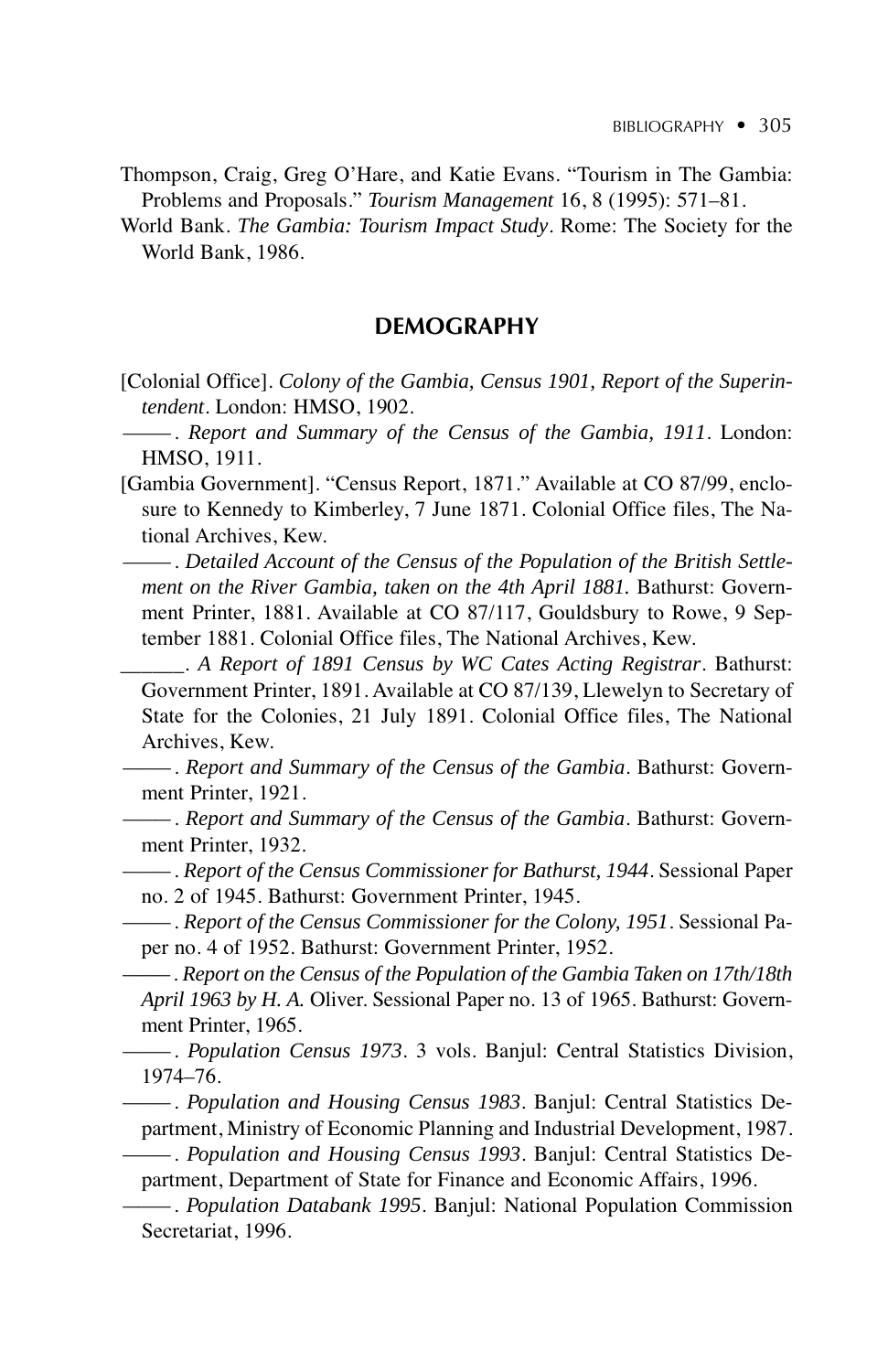#### 306 • BIBLIOGRAPHY

———. *The Gambia Atlas of 2003 Population and Housing Census*. Kanifing: Gambia Bureau of Statistics, 2006.

- Kuczynski, R. R. *Demographic Survey of the British Colonial Empire*. 2 vols. London: Oxford University Press, 1948 (see vol. 1, 308–88).
- Zachariah, K. C., and Julien Condé. *Migration in West Africa: Demographic Aspects*. Oxford, England: Oxford University Press, 1981 (see especially 28–30; 41–42; 95–96).

### **ANTHROPOLOGY AND SOCIOLOGY**

## **General**

- Aspen, Harald. "Ghost Corporations: The Gambian Akus' Responses to Dethronement." MA thesis, University of Trondheim, 1986.
- Barry, Boubacar. "Economic Anthropology of Precolonial Senegambia from the Fifteenth through Nineteenth Centuries." In *The Uprooted of the Western Sahel: Migrants' Quest for Cash in the Senegambia*, ed. Lucie Gallistel Colvin et. al., 27–57. New York: Praeger, 1981.
- Beckerleg, Susan. "The Interplay of Precedence and Patronage in Mandinka Village Politics." *Cambridge Anthropology* 16, 1 (1992/93): 45–60.
- Bellagamba, Alice. "Portrait of a Chief between Past and Present: Memory at Work in Colonial and Post-colonial Gambia." *Political and Legal Anthropology Review* 25, 2 (2002): 21–49.
- ———. *Ethnographie, histoire et colonialism en Gambie*. Paris: L'Harmattan, 2002.
- ———. "Entrustment and Its Changing Political Meanings in Fuladu, The Gambia (1880–1994)." *Africa* 74, 3 (2004): 383–410.
- Davidheiser, Mark. "Conflict Mediation and Culture: Lessons from The Gambia." *Peace and Conflict Studies* 13, 1 (2006): 21–42.
- Frederiks, Martha. "The Krio in The Gambia and the Concept of Inculturation." *Exchange* 31, 3 (2002): 219–29.
- Gamble, David P. *The Wolof of the Senegambia, together with Notes on the Lebu and the Serer*. London: International African Institute, 1957.
- Haraveen, Tamara. "The Search for Generational Memory." In *Oral History: An Interdisciplinary Anthology*, eds. David K. Dunaway and Willa K. Baum, 248–63. 2nd ed. London: Sage, 1996.
- Hudson, Mark. *Our Grandmother's Drums: A Portrait of Rural African Life and Culture*. London: Secker & Warburg, 1989.
- Madge, Clare. *Ferocious and Unruly or Hard-working and Tractable? Colonial Representations of the Jola of West Africa: A Contribution to the Post-*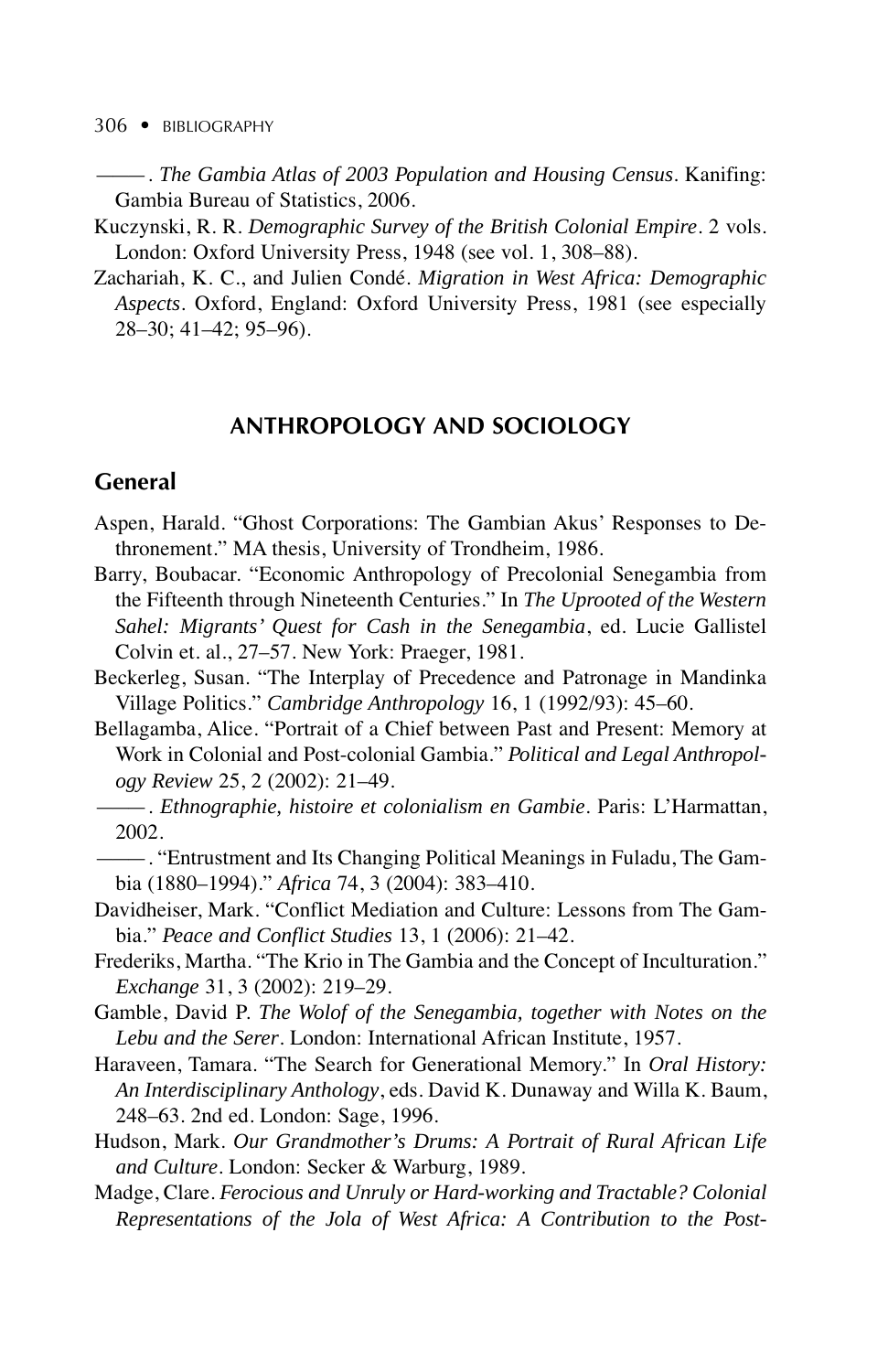*modern Debate*. University of Leicester Geography Department Occasional Paper, no. 24, 1992.

———. "Therapeutic Landscapes of the Jola, The Gambia, West Africa." *Health and Place* 4, 4 (1998): 293–311.

- Mark, Peter. *The Wild Bull and Sacred Forest: Forms, Meaning, and Change in Senegambian Initiation Masks*. Cambridge, England: Cambridge University Press, 1992.
- Nyang, Sulayman S. "Colonialism and the Integration of the Gambian Ethnic Groups." In *State and Society in Africa: Perspectives on Continuity and Change*, ed. Feraidoon Shams, 88–115. Lanham, Md.: University Press of America, 1995.
- Sagnia, Burama K. *A Concise Account of the History and Traditions of Origin of Major Ethnic Groups*. Banjul: Museum and Antiquities Division, Office of the Vice President, 1984.
- Schaffer, Matt, and Christine Cooper. *Mandinko: The Ethnography of a West African Holy Land*. New York: Holt, Rinehart and Winston, 1980.

Sonko-Godwin, Patience. *Ethnic Groups of the Senegambia: Social and Political Structures, Pre-colonial Period*. Banjul: Government Printer, 1986.

———. *Ethnic Groups of the Senegambia: A Brief History*. Banjul: Sunrise Publishers, 1988.

Weil, Peter M. "Language Distribution in the Gambia, 1966–67." *African Languages Review* 7 (1968): 101–6.

———. "The Masked Figure and Social Control: The Mandinka Case." *Africa* 41, 4 (1971): 279–93.

———. "Political Structure and Process among the Gambia Mandinka: The Village Parapolitical System." In *Papers on the Manding*, ed. Carleton T. Hodge, 249–72. Bloomington, Ind.: Indiana University Press, 1971.

- ———. "The Staff of Life: Food and Fertility in a West African Society." *Africa* 46, 2 (1976): 182–95.
- ———. "Mandinka Adaptation to Colonial Rule in The Gambia." *Culture et Developpement* (1980/82): 295–318.
- Wright, Donald R. "The Role of a Mandinka Jula Class in the Long-Distance Trade of the Gambia River and Its Hinterland." *African Economic History* 3 (Spring 1977): 33–45.

# **Women and Gender**

### Agriculture and Forestry

Barrett, Hazel, and Angela Browne. "Environmental and Economic Sustainability: Women's Horticultural Production in The Gambia." *Geography* 76, 3 (1991): 241–48.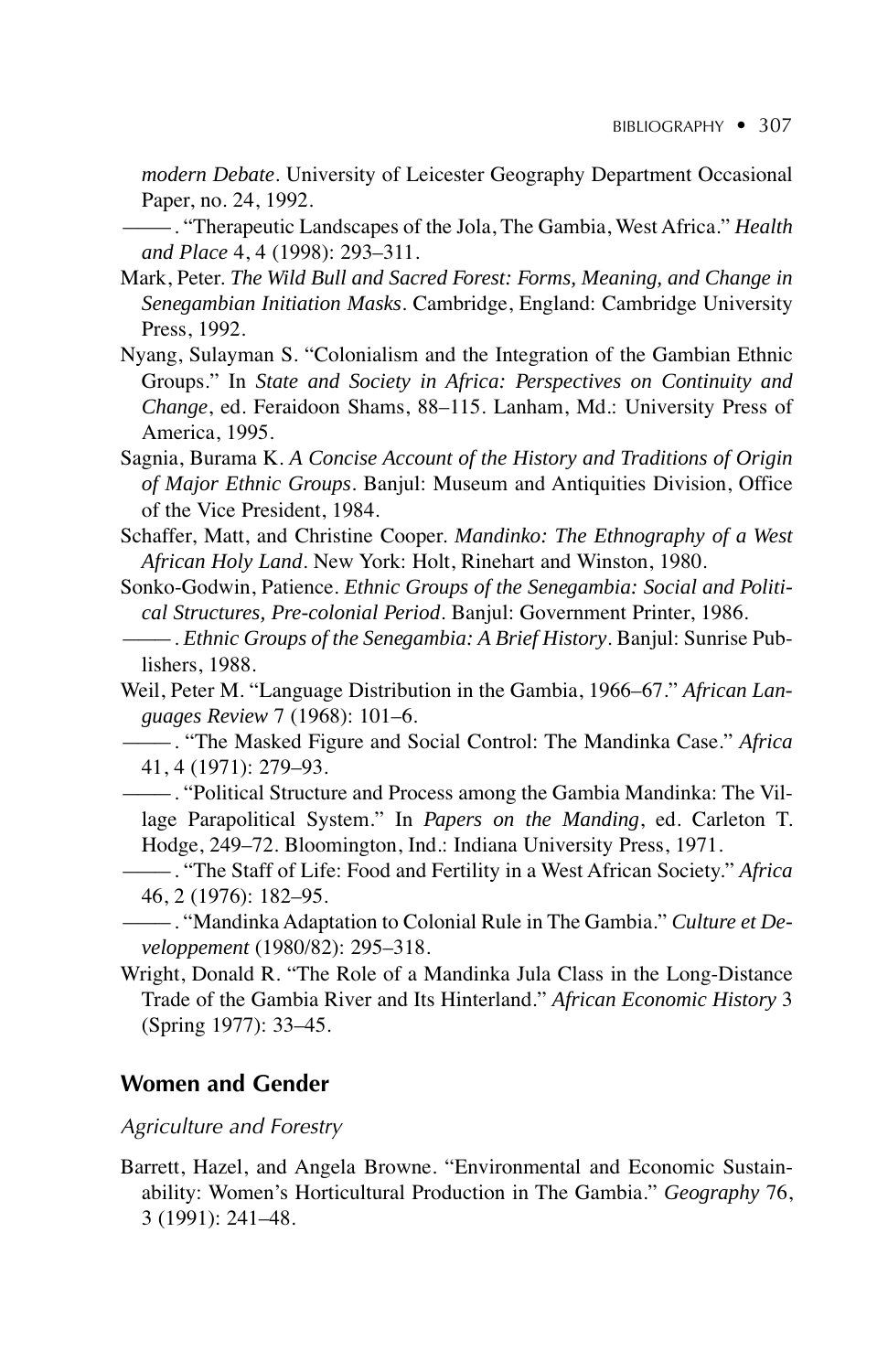#### 308 • BIBLIOGRAPHY

———. "The Impact of Labour-saving Devices on the Lives of Rural African Women: Grain Mills in The Gambia." In *Different Places, Different Voices: Gender and Development in Africa, Asia and Latin America*, eds. Janet Henshall Momsen and Vivian Kinnaird, 52–62. London: Routledge, 1993.

———. "Women's Time, Labour-saving Devices and Rural Development in Africa." *Community Development Journal* 29, 3 (1994): 203–14.

- Carney, Judith A. "Peasant Women and Economic Transformation in The Gambia." *Development and Change* 23, 2 (1992): 67–90.
- ———. "Converting the Wetlands, Engendering the Environment: the Intersections of Gender with Agrarian Change in The Gambia." *Economic Geography* 69, 3 (1993): 329–48.
- Carney, Judith, and Michael Watts. "Disciplining Women? Rice, Mechanization, and the Evolution of Mandinka Gender Relations in Senegambia." *Signs* 16, 4 (1991): 651–81.
- Dey, Jenny. "Women and Rice in The Gambia: The Impact of Irrigated Rice Development Projects on the Farming System." Ph.D. diss., University of Reading, 1980.
- ———. "Gambian Women: Unequal Partners in Rice Development Projects?" *Journal of Development Studies* 17, 3 (1981): 109–22.
- Kea, Pamela J. "The Politics of Difference: Female Farmers and Clientelist Relations in a Changing Gambian Community." Ph.D. diss., School of Oriental and African Studies, University of London, 2001.

———. "Maintaining Difference and Managing Change: Female Clientelist Relations in a Gambian Community." *Africa* 74, 3 (2003): 361–82.

- Schroeder, Richard A. "'Gone to Their Husbands': Marital Metaphors and Conjugal Contacts in The Gambia's Female Garden Sector." *Canadian Journal of African Studies* 30, 1 (1996): 69–87.
- ———. *Shady Practices: Agroforestry and Gender Politics in the Gambia*. Berkeley, Calif.: University of California Press, 1999.
- Touray, Isatou. "Sexuality and Women's Sexual Rights in The Gambia." *IDS Bulletin* 37, 5 (2006): 77–83.

#### Fertility and Childbirth

- Ahmadu, Fuambai. "Cutting the Anthill: The Symbolic Foundations of Female and Male Circumcision Rituals among the Mandinka of Brikama, The Gambia." Ph.D. diss., London School of Economics, University of London, 2005.
- Bledsoe, Caroline H. *Contingent Lives: Fertility, Time, and Aging in West Africa*. Chicago: University of Chicago Press, 2002.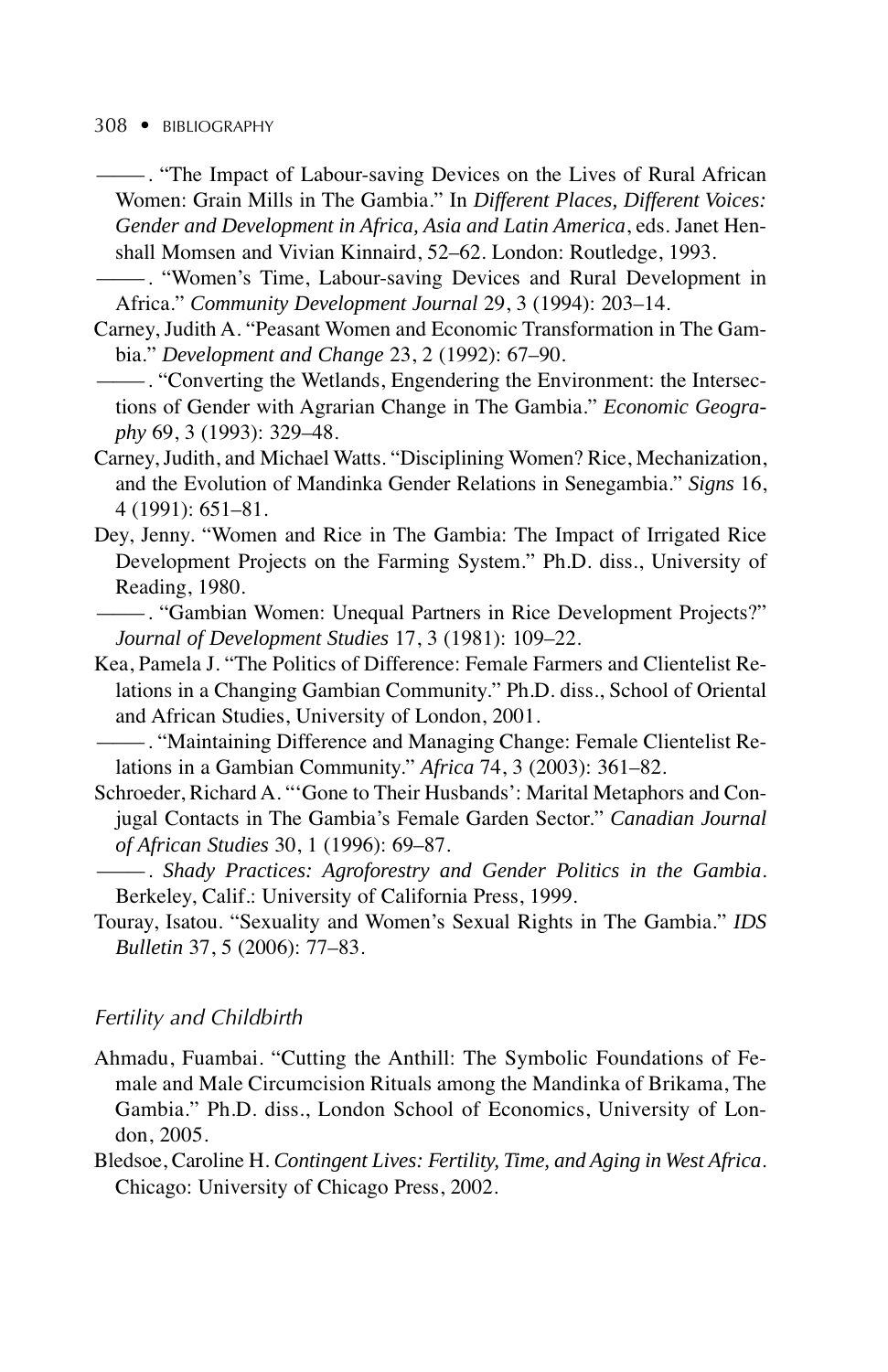- Bledsoe, Caroline H., Allan G. Hill, Umberto d'Alessandro, and Patrick Langerock. "Constructing Natural Fertility: The Use of Western Contraceptive Technologies in Rural Gambia." *Population and Development Review* 20 (1994): 81–113.
- Hamer, Alice. "Diola Women and Migration: A Case Study." In *The Uprooted of the Western Sahel: Migrants' Quest for Cash in the Senegambia*, ed. Lucie Gallistel Colvin et al., 181–203. New York: Praeger, 1981.
- Hernlund, Ylva. "Cutting without Ritual and Ritual without Cutting: Female 'Circumcision' and the Re-Ritualization of Initiation in The Gambia." In *Female "Circumcision" in Africa: Culture, Controversy, and Change*, eds. Bettina Shell-Duncan and Ylva Hernlund, 235–52. Boulder: Colo.: Lynne Rienner, 2000.
- ———. "Winnowing Culture: Negotiating Female 'Circumcision' in The Gambia." Ph.D. diss., University of Washington, 2003.
- Hernlund, Ylva, and Bettina Shell-Duncan. "Contingency, Context and Change: Negotiating Female Genital Cutting in The Gambia and Senegal." *Africa Today*, 53, 4 (2007): 43–58.
- Sear, Rebecca. "Height and Reproductive Success: How a Gambian Population Compares to the West." *Human Nature* 17, 4 (2006): 405–18.
- Sear, Rebecca, Ruth Mace, and Ian McGregor. "The Effects of Kin on Female Fertility in Rural Gambia." *Evolution and Human Behavior* 24, 1 (2003): 25–42.
- Sundby, Johanne, and Aileen Jacobus. "Health and Traditional Care for Infertility in the Gambia and Zimbabwe." In *Women and Infertility in Sub-Saharan Africa: a Multi-Disciplinary Perspective*, eds. J. Ties Boerma and Zaida Mgalla, 257–68. Amsterdam: Royal Tropical Institute, 2001.

## **Other**

- Ceesay, Hassoum. *Gambian Women: An Introductory History*. Banjul: Fulladu, 2008.
- Chant, Sylvia, and Gareth A. Jones. "Youth, Gender and Livelihoods in West Africa: Perspectives from Ghana and The Gambia." *Children's Geographies* 3, 2 (2005): 185–99.
- Parrett, Lianne. "Big Women in a Small Country: Negotiating Female Career Success under The Gambia Gender Lens." Ph.D. diss., University of Newcastle upon Tyne, 2003.
- Phillips, Christine, and Marina Della-Giusta. "Women Entrepreneurs in The Gambia: Challenges and Opportunities." *Journal of International Development* 16, 8 (2006): 1051–64.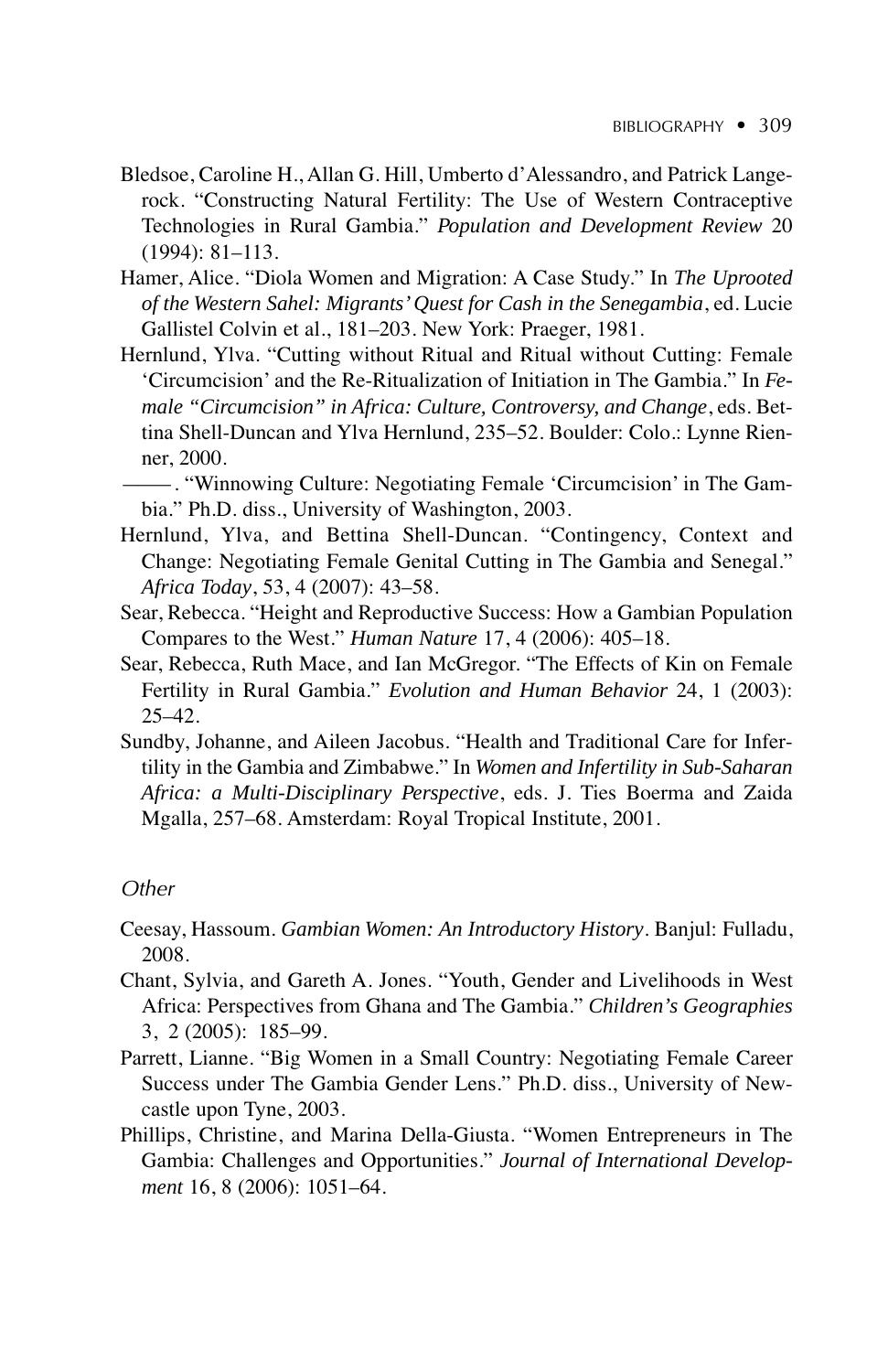- 310 BIBLIOGRAPHY
- Phillott-Almeida, Ralphina A. *A Profile of the Roles of Women as Economic Producers and Family Supporters in The Gambia*. Dakar, Senegal: UNESCO Regional Office, 1994.
- Price, J. H. "Some Notes on the Influence of Women in Gambian Politics." In *Proceedings of the Nigerian Institute of Social and Economic Research*, 151–58. Ibadan, Nigeria: NISER, 1958.
- Weil, Peter M. "Women's Masks and the Power of Gender in Mande History." *African Arts* 31, 2 (1998): 28–37.

## **CULTURE**

## **The Arts: Literature**

- Brown, Stewart. "Gambian Fictions." In *The Gambia: Studies in Society and Politics*, ed. Arnold Hughes, 42–54. Birmingham University African Studies Series, no. 3. Birmingham, England: University of Birmingham, 1991.
- Ceesay, Momodou. *On My Knees before These Mighty Heavens*. Marceline, Mo.: Walsworth, 2007.
- Cham, Mam Matty. *Olimata, a Collection of Gambian Folktales*. Banjul: Vinasha Publishing, 2002.
- Conton, William F. *The African*. London: Heinemann, 1964.
- Dibba, Ebou. *Chaff on the Wind*. London: Macmillan, 1986.
- ———. *Fafa: An Idyll on the Banks of a River*. London: Macmillan, 1992.
- Forster, Dayo. *Reading the Ceiling*. London: Simon and Schuster, 2007.
- Grey-Johnson, Nana. *I of Ebony*. Banjul: Vinasha Consulting and Publishing Agency, 1999.
- ———. *The Magic Calabash*. London: Macmillan Education, 2001.
- Jallow, Baba Galleh. *Dying for My Daughter*. Louisville, Ky.: Wasteland Press, 2004.
- Peters, [Dr.] Lenrie. *The Second Round*. London: Heinemann, 1965.
- ———. *Satellites*. London: Heinemann, 1967.
- ———. *Katchikali*. London: Heinemann, 1971.
- ———. *Selected Poems*. London: Heinemann, 1981.
- Sallah, Tijan M. *Before the New Earth*. Calcutta: Writers Workshop Publications, 1988.
- ———. *Kora Lands: Poems from West Africa*. Washington, D.C.: Three Continents, 1989.
- ———. *Dreams of Dusty Roads: New Poems*. Washington, D.C.: Three Continents, 1993.
- ———. *Wolof*. New York: Rosen Publishing Group, 1995.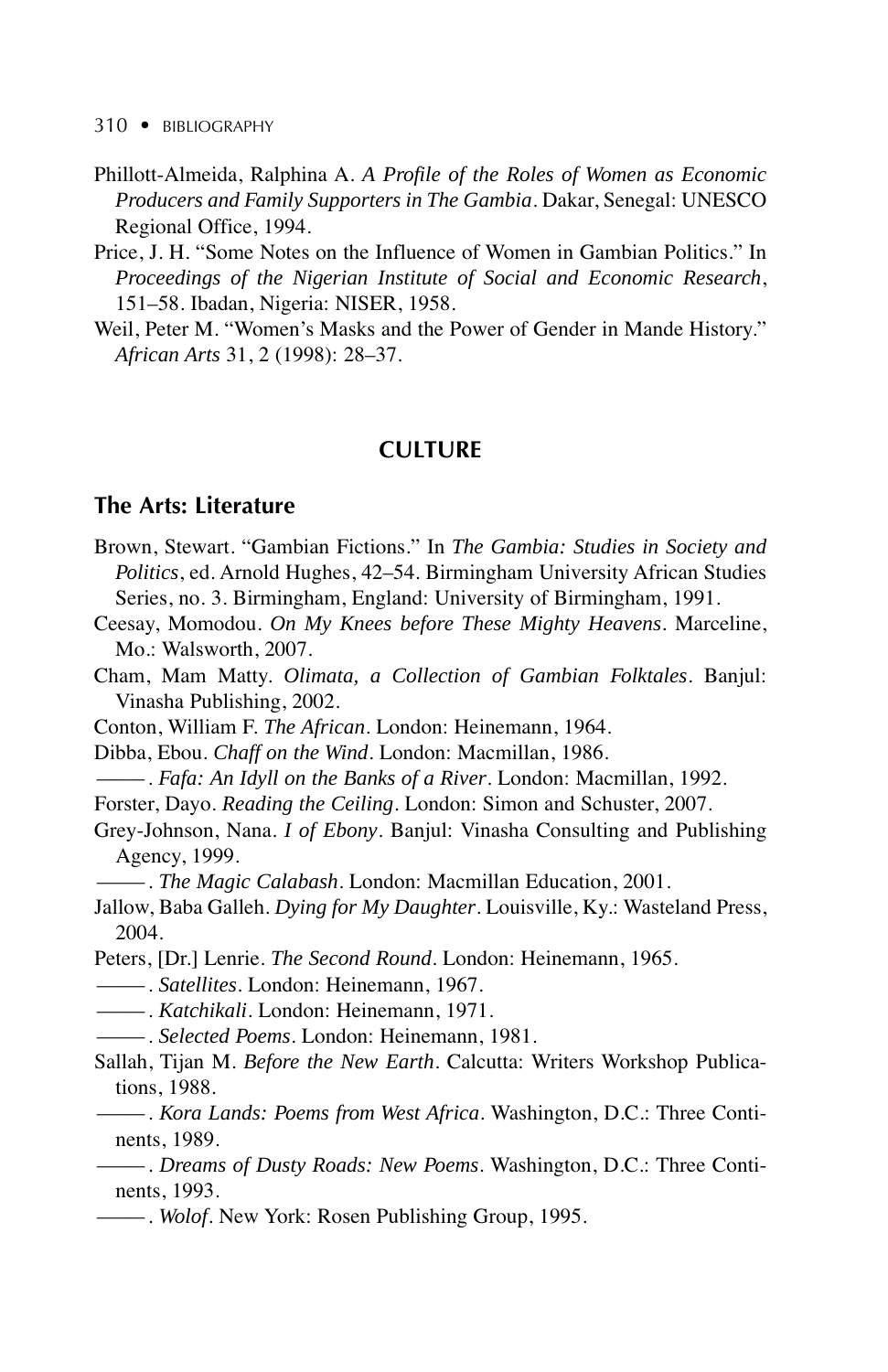———. *Dream Kingdom: New and Selected Poems*. Trenton, N.J.: Africa World Press, 2007.

- Sarr, Sheriff S. *Meet Me in Conakry*. Basingstoke, England: Macmillan Pacesetters, 1984.
- Singhateh, Sally. *The Sun Will Soon Shine*. Twickenham, England: Athena Press, 2004.

### **The Arts: Music, Griots, and Oral Traditions**

### Music

- Coolen, Michael T. "The Wolof Xalam Tradition of the Senegambia." *Ethnomusicology* 27, 3 (1983): 477–98.
- Ebron, Pauline A. *Performing Africa*. Princeton, N.J.: Princeton University Press, 2002.
- Jatta, Sidia. "Born Musicians: Traditional Music from The Gambia." In *Repercussions: A Celebration of African-American Music*, eds. Geoffrey Haydon and Dennis Marks, 19–29. London: Century, 1985.
- Jessup, Lynne. *The Mandinka Balafon: An Introduction with Notation for Teaching*. La Mesa, Calif.: Xylo Publications, 1983.
- Knight, Roderic C. "Mandinka Drumming." *African Arts* 7, 4 (1984): 24–35.
- ———. "Music in Africa." In *Performance Practice: Ethnomusicological Perspectives*, ed. Gerard Béhague, 53–90. Westport, Conn.: Greenwood Press, 1984.
- Perry, Alison. "Master of the Kora" [Portrait of Amadou Jobarteh]. *West Africa*, 29 June 1987: 1248–50.

Pevar, Susan Gunn. "The Gambian Kora." *Sing Out* 25, 6 (1977): 15–17.

#### Griots and Griottes

- Hale, Thomas A. *Griots and Griottes: Masters of Words and Music*. Bloomington, Ind.: Indiana University Press, 1998.
- Jansson, Marloes. *The Best Hand Is the Hand That Always Gives: Griottes and Their Profession in Eastern Gambia*. Leiden, The Netherlands: Leiden University, 2002.
- Kopka, Matthew, and Iris Brooks, eds. *Jali Kunda: Griots of West Africa and Beyond*. Roslyn, N.Y.: Ellipsis Arts, 1996.

### Oral Sources and Traditions

Bellagamba, Alice. "Before It Is Too Late: Constructing an Archive of Oral Sources and a National Museum in Independent Gambia." *Africa Today* 26, 4 (2006), 29–54.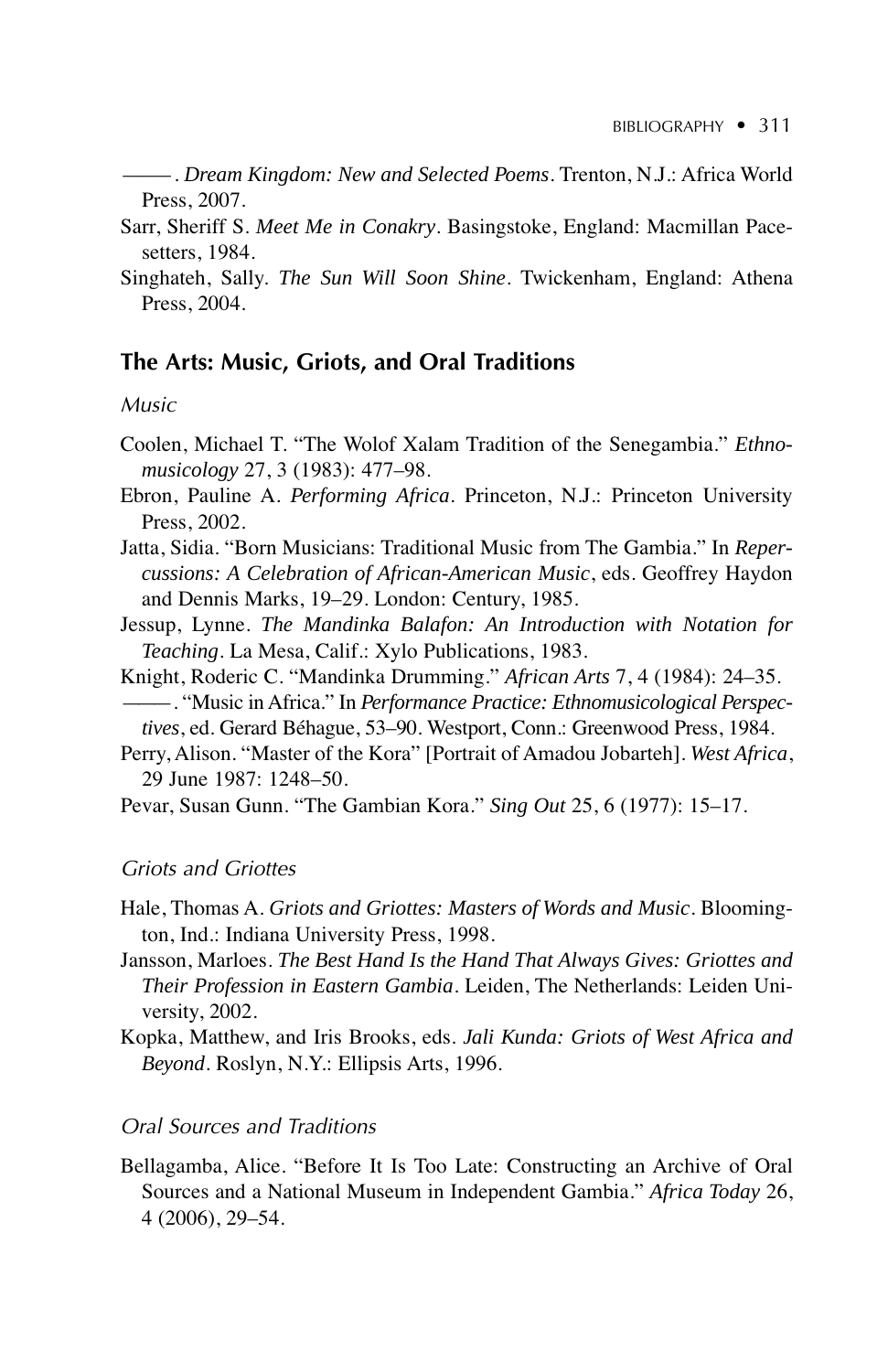- Gamble, David P. "Fula Language Papers of David. P. Gamble [1958]." Available at: School of Oriental and African Studies, University of London.
- Wright, Donald R. *Oral Traditions from The Gambia*. 2 vols. Athens, Ohio: Ohio University Center for International Studies, Africa Program, 1979–80.
	- ———. "Beyond Migration and Conquest Oral Traditions and Mandinka Ethnicity in Senegambia." *History in Africa* 12 (1985): 335–48.

———. "Requiem for the Use of Oral Tradition to Restructure the Precolonial History of the Lower Gambia." *History in Africa* 18 (1991): 399–408.

## **Religion**

- [St. Joseph of Cluny]. *100 Years of Missionary Service by the Sisters of St. Joseph of Cluny in the Gambia, 1883–1983*. Banjul: Book Production and Material Resources Unit, 1983.
- Biller, Sarah. *Memoir of Hannah Kilham*. London: Darton and Harvey, 1837.
- Cham-Joof, A. E. "The History of the Banjul Mosque." *Weekend Observer*, May 5–7 1995: 5, 10.
- Daly, John. *Four Mitres: Reminiscences of an Irrepressible Bishop: Parts 1 and 2*. Oxford, England: John Daly, 1983–84.
- Darboe, Momodou N. "Islamism in West Africa: Gambia." *African Studies Review* 47, 2 (2004): 73–82.
- ———. "The Gambia: Islam and Politics." In *Political Islam in West Africa: State Society Relations Transformed*, ed. William F. S. Miles, 129–60. Boulder, Colo.: Lynne Rienner, 2007.
- Dickson, Mora. *The Powerful Bond: Hannah Kilham, 1774–1832*. London: Dennis Dobson, 1980.
- Findlay, G. G., and W. W. Holdsworth. *The History of the Wesleyan Methodist Missionary Society*. 4 vols. London: Epworth, 1922 (see vol. IV, 118–46).
- Fox, William. *A Brief History of the Wesleyan Missions on the West Coast of Africa*. London: Aylott and Jones, 1851 (see especially 259–91; 333–73; 423–48; 501–65; 596–601).
- Frederiks, Martha. *We Have Toiled All Night: Christianity in The Gambia, 1456–2000*. Zoetermeer: Boekencentrum, 2003.
- Jansson, Marloes. "Roaming about for God's Sake: The Upsurge of the Tabl¯igh Jam¯a'at in The Gambia." *Journal of Religion in Africa* 25, 4 (2005): 450–81.
- Jones, S. H. M. *The Diocese of Gambia and the Rio Pongas 1935–1951: Its Origins and Early History*. Banjul: Book Production and Material Resources Unit, 1986.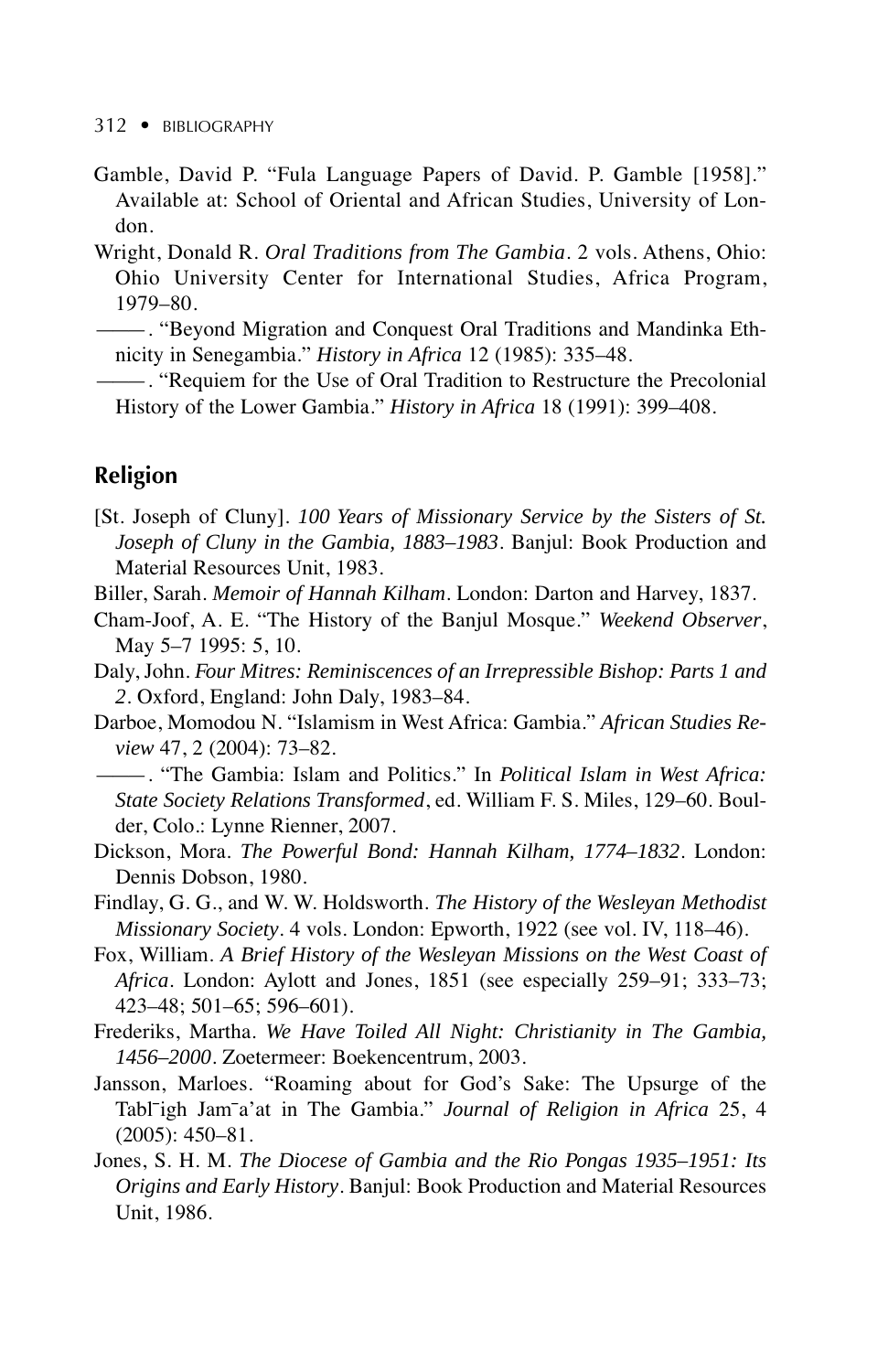- Moister, William. *Memorials of Missionary Labours in Western Africa, the West Indies and the Cape of Good Hope*. London: William Nichols, 1866 (see especially 5–25; 82–83; 113–224).
- ———. *A History of Wesleyan Missions in All Parts of the World from Their Commencement to the Present Time*. London: Elliot Stock, 1870 (see 178–94).
- Morgan, John. *Reminiscences of the Founding of a Christian Mission on the Gambia*. London: Wesleyan Mission House, 1864.
- Nyang, Sulayman S. "Local and National Elites and Islam in The Gambia: An African Case Study." *International Journal of Islamic and Arabic Studies* 1, 2 (1984): 57–67.
- Prickett, Barbara. *Island Base: A History of the Methodist Church in the Gambia, 1821–1969*. Bathurst: Methodist Church, Gambia, 1971.
- Sanneh, Lamin O. *The Jakhanke: The History of an Islamic Clerical People of the Senegambia*. London: International African Institute, 1979.
- ———. *West African Christianity: The Religious Impact*. London: C. Hurst, 1983 (see 140–46).
- Skinner, David E. "Islamic Education and Missionary Work in the Gambia, Ghana and Sierra Leone During the 20th Century." *Bulletin on Islam and Christian–Muslim Relations in Africa* 1, 4 (1983): 5–24.

### **GEOGRAPHY AND ENVIRONMENT**

- Anyadike, R. N. C. "Patterns and Variations of Rainfall over Banjul, Gambia." *Singapore Journal of Tropical Geography* 14, 1 (1993): 1–14.
- Barlow, Clive, Tim Wacher, and Tony Disley. *Birds of The Gambia and Senegal*. Helm Field Guides. London: A&C Black, 2005.
- Barnett, Linda K., and Craig Emms. *Common Amphibians of the Gambia*. Abuko, The Gambia: Darwin Field Centre for Biodiversity Research, Education and Training, 2005.
	- ———. *Common Mammals of the Gambia*. Abuko, The Gambia: Darwin Field Centre for Biodiversity Research, Education, and Training, 2005.
- ———. *Common Reptiles of the Gambia*. Abuko, The Gambia: Darwin Field Centre for Biodiversity Research, Education, and Training, 2005.
- Edberg, Etienne. *A Naturalist's Guide to The Gambia*. St. Anne, Channel Islands: J.G. Sanders, 1983.
- Gore, M. E. J. *Birds of The Gambia: An Annotated Check-List*. 2nd ed. Tring, England: British Ornithologists' Union, 1990.
- Hutchinson, Peter. "Rainfall Analysis of the Sahelian Drought in The Gambia." *Journal of Climatology* 5 (1985): 665–72.